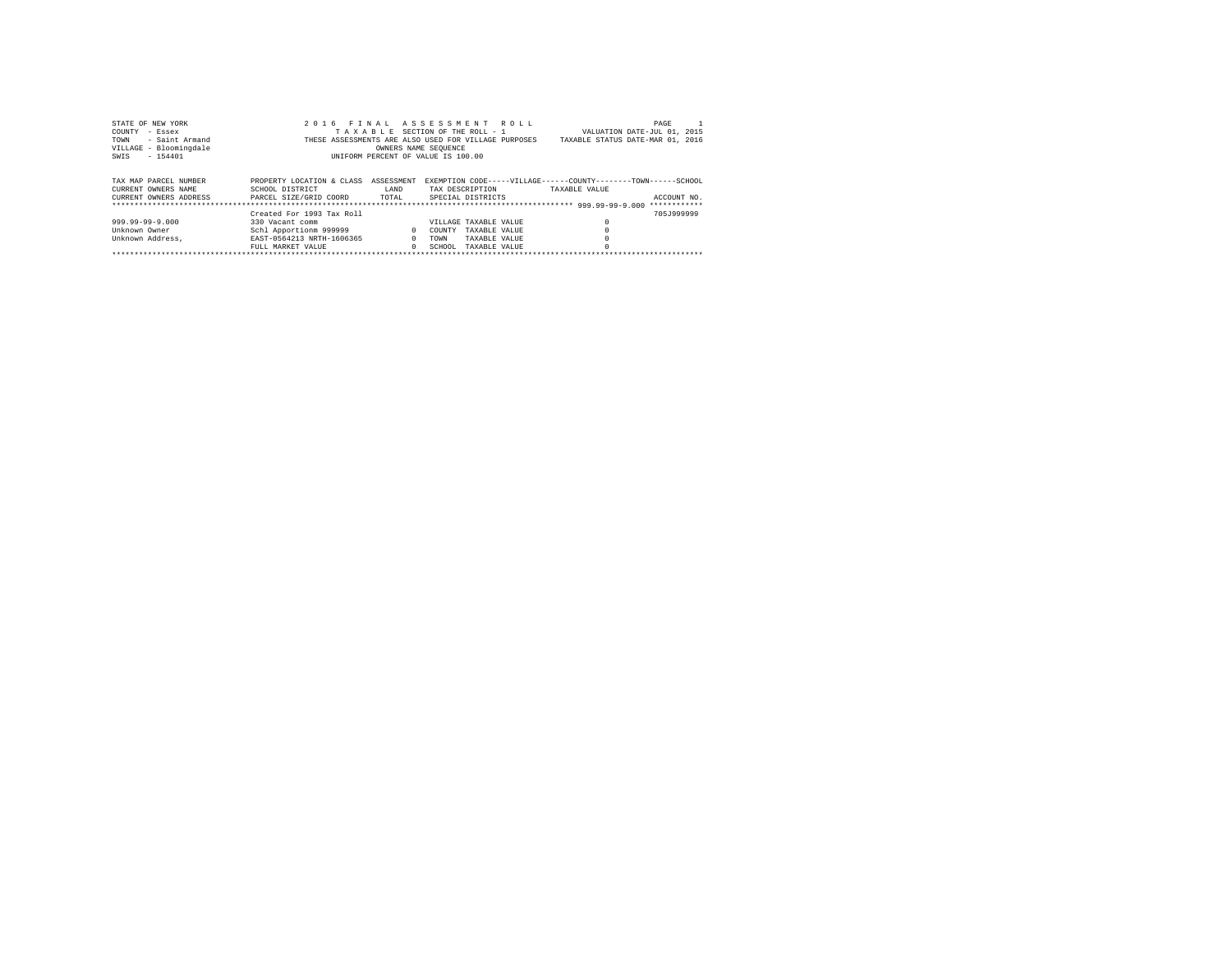| STATE OF NEW YORK      | 2016 FINAL ASSESSMENT ROLL                           | PAGE<br>$\overline{2}$           |
|------------------------|------------------------------------------------------|----------------------------------|
| COUNTY - Essex         | TAXABLE SECTION OF THE ROLL - 1                      | VALUATION DATE-JUL 01, 2015      |
| TOWN - Saint Armand    | THESE ASSESSMENTS ARE ALSO USED FOR VILLAGE PURPOSES | TAXABLE STATUS DATE-MAR 01, 2016 |
| VILLAGE - Bloomingdale |                                                      | RPS150/V04/L015                  |
| SWIS - 154401          |                                                      | CURRENT DATE 6/24/2016           |
|                        | UNIFORM PERCENT OF VALUE IS 100.00                   |                                  |
|                        | ROLL SUB SECTION- - TOTALS                           |                                  |

|      |                       | the contract of the contract of the contract of | °ON. | 'ON   | n<br>mı | :M L                 |              |
|------|-----------------------|-------------------------------------------------|------|-------|---------|----------------------|--------------|
| CODE | <b>NAME</b><br>T CTD. | DAR(<br>______                                  | TVDE | JALIE |         | <b>STINT</b><br>,,,, | .TT<br>ו בשי |

NO SPECIAL DISTRICTS AT THIS LEVEL

## \*\*\* S C H O O L D I S T R I C T S U M M A R Y \*\*\*

|        |                    | TOTAL   | ASSESSED | ASSESSED | <b>EXEMPT</b> | TOTAL   | STAR   | STAR    |
|--------|--------------------|---------|----------|----------|---------------|---------|--------|---------|
| CODE   | DISTRICT NAME      | PARCELS | LAND     | TOTAL    | AMOUNT        | TAXABLE | AMOUNT | TAXABLE |
| 999999 | Schl Apportionment |         |          |          |               |         |        |         |
|        | SUB-TOTAL          |         |          |          |               |         |        |         |
|        | TOTAL              |         |          |          |               |         |        |         |

### \*\*\* S Y S T E M C O D E S S U M M A R Y \*\*\*

### NO SYSTEM EXEMPTIONS AT THIS LEVEL

#### \*\*\* E X E M P T I O N S U M M A R Y \*\*\*

NO EXEMPTIONS AT THIS LEVEL

# $\hspace{0.1cm}$  \*\*\*  $\hspace{0.1cm}$  G R A N D  $\hspace{0.1cm}$  T O T A L S  $\hspace{0.1cm}$  \*\*\*

| ROLL       |        | TOTAL<br>the contract of the contract of the contract of the contract of the contract of | ACCROCER<br>ىتتىن | <b>ACCPCCPP</b><br>.                                     | TAXABLE | 'AXABLE |      | TAXABLE     | STAR           |
|------------|--------|------------------------------------------------------------------------------------------|-------------------|----------------------------------------------------------|---------|---------|------|-------------|----------------|
| <b>SEC</b> |        | PARCELS                                                                                  | LAND              | TOTAL<br>the contract of the contract of the contract of | LLAGE   | COUNTY  | TOWN | SCHOOL<br>. | <b>TAVADIE</b> |
|            |        |                                                                                          |                   |                                                          |         |         |      |             |                |
|            | AXABLE |                                                                                          |                   |                                                          |         |         |      |             |                |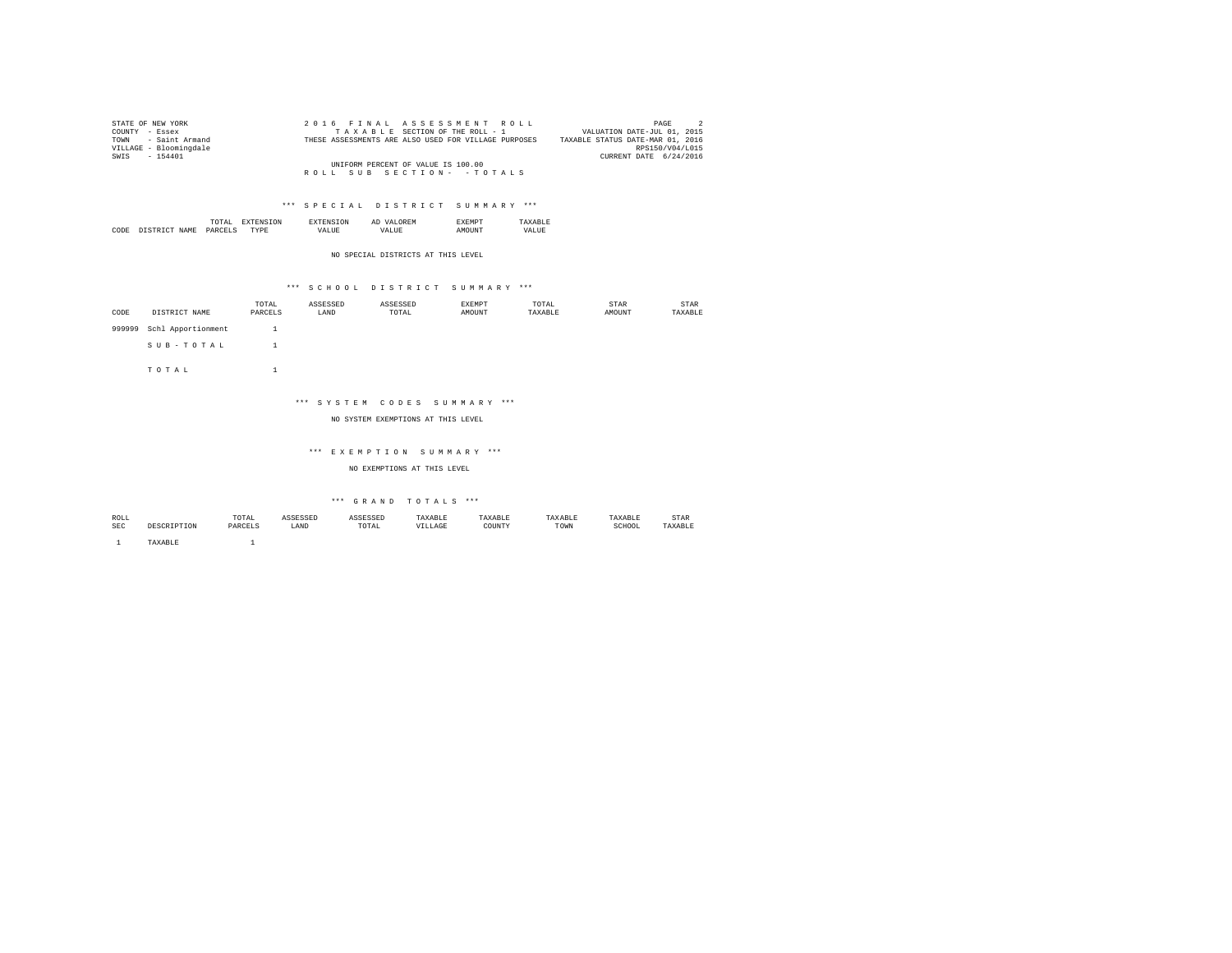| STATE OF NEW YORK      | 2016 FINAL ASSESSMENT ROLL                           | PAGE                             |
|------------------------|------------------------------------------------------|----------------------------------|
| COUNTY - Essex         | TAXABLE SECTION OF THE ROLL - 1                      | VALUATION DATE-JUL 01, 2015      |
| TOWN - Saint Armand    | THESE ASSESSMENTS ARE ALSO USED FOR VILLAGE PURPOSES | TAXABLE STATUS DATE-MAR 01, 2016 |
| VILLAGE - Bloomingdale |                                                      | RPS150/V04/L015                  |
| SWIS - 154401          | UNIFORM PERCENT OF VALUE IS 100.00                   | CURRENT DATE 6/24/2016           |
|                        |                                                      |                                  |
|                        | ROLL SECTION TOTALS                                  |                                  |

|      |                     | . .<br>the contract of the contract of the contract of | .)N | Al |   |
|------|---------------------|--------------------------------------------------------|-----|----|---|
| CODE | <b>CTD</b><br>NT∆M. | ומס                                                    | .   | ▵  | . |

NO SPECIAL DISTRICTS AT THIS LEVEL

### \*\*\* S C H O O L D I S T R I C T S U M M A R Y \*\*\*

| CODE   | DISTRICT NAME      | TOTAL<br>PARCELS | ASSESSED<br>LAND | ASSESSED<br>TOTAL | EXEMPT<br>AMOUNT | TOTAL<br>TAXABLE | STAR<br>AMOUNT | STAR<br>TAXABLE |
|--------|--------------------|------------------|------------------|-------------------|------------------|------------------|----------------|-----------------|
|        |                    |                  |                  |                   |                  |                  |                |                 |
| 999999 | Schl Apportionment |                  |                  |                   |                  |                  |                |                 |
|        | SUB-TOTAL          |                  |                  |                   |                  |                  |                |                 |
|        | TOTAL              |                  |                  |                   |                  |                  |                |                 |

### \*\*\* S Y S T E M C O D E S S U M M A R Y \*\*\*

### NO SYSTEM EXEMPTIONS AT THIS LEVEL

#### \*\*\* E X E M P T I O N S U M M A R Y \*\*\*

NO EXEMPTIONS AT THIS LEVEL

# $\hspace{0.1cm}$  \*\*\*  $\hspace{0.1cm}$  G R A N D  $\hspace{0.1cm}$  T O T A L S  $\hspace{0.1cm}$  \*\*\*

| ROLL       |         | TOTAL   | cercern<br>LOOLU | ASSESSED                                                 | TAXABLE | TAXABLE     | TAXABLE | TAXABLE     | STAR    |
|------------|---------|---------|------------------|----------------------------------------------------------|---------|-------------|---------|-------------|---------|
| <b>SEC</b> |         | PARCELS | LAND             | TOTAL<br>the contract of the contract of the contract of | VILLAGE | COUNTY<br>. | TOWN    | SCHOOL<br>. | TAXABLE |
|            |         |         |                  |                                                          |         |             |         |             |         |
|            | 'AXABLE |         |                  |                                                          |         |             |         |             |         |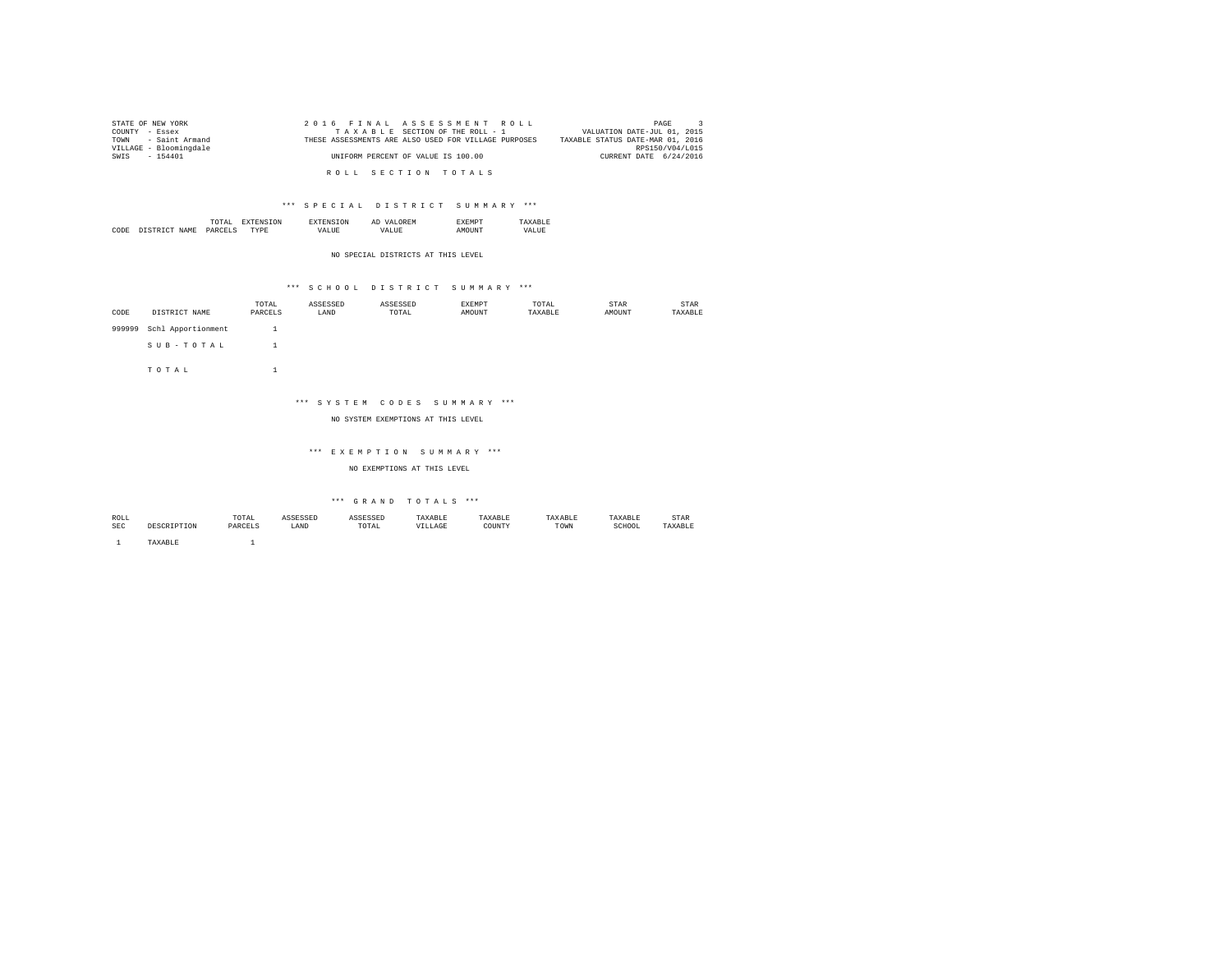| STATE OF NEW YORK      | 2016 FINAL ASSESSMENT ROLL                           | PAGE                             |
|------------------------|------------------------------------------------------|----------------------------------|
| COUNTY - Essex         |                                                      | VALUATION DATE-JUL 01, 2015      |
| - Saint Armand<br>TOWN | THESE ASSESSMENTS ARE ALSO USED FOR VILLAGE PURPOSES | TAXABLE STATUS DATE-MAR 01, 2016 |
| VILLAGE - Bloomingdale | SWIS TOTALS                                          | RPS150/V04/L015                  |
| SWIS<br>$-154401$      | UNIFORM PERCENT OF VALUE IS 100.00                   | CURRENT DATE 6/24/2016           |

|  | the contract of the contract of the contract of |  | A. |  |
|--|-------------------------------------------------|--|----|--|
|  |                                                 |  |    |  |
|  |                                                 |  |    |  |

NO SPECIAL DISTRICTS AT THIS LEVEL

### \*\*\* S C H O O L D I S T R I C T S U M M A R Y \*\*\*

| CODE   | DISTRICT NAME      | TOTAL<br>PARCELS | ASSESSED<br>LAND | ASSESSED<br>TOTAL | <b>EXEMPT</b><br>AMOUNT | TOTAL<br>TAXABLE | STAR<br>AMOUNT | STAR<br>TAXABLE |
|--------|--------------------|------------------|------------------|-------------------|-------------------------|------------------|----------------|-----------------|
| 999999 | Schl Apportionment |                  |                  |                   |                         |                  |                |                 |
|        | SUB-TOTAL          |                  |                  |                   |                         |                  |                |                 |

T O T A L 1

## \*\*\* S Y S T E M C O D E S S U M M A R Y \*\*\*

NO SYSTEM EXEMPTIONS AT THIS LEVEL

### \*\*\* E X E M P T I O N S U M M A R Y \*\*\*

NO EXEMPTIONS AT THIS LEVEL

### \*\*\* G R A N D T O T A L S \*\*\*

| ROLL       |                     | TOTAL   | ASSESSED | ASSESSED | TAXABLE | TAXABLE | TAXABLE | TAXABLE | STAR    |
|------------|---------------------|---------|----------|----------|---------|---------|---------|---------|---------|
| <b>SEC</b> | DESCRIPTION         | PARCELS | LAND     | TOTAL    | VILLAGE | COUNTY  | TOWN    | SCHOOL  | TAXABLE |
|            |                     |         |          |          |         |         |         |         |         |
|            | TAXABLE             |         |          |          |         |         |         |         |         |
|            |                     |         |          |          |         |         |         |         |         |
|            |                     |         |          |          |         |         |         |         |         |
| ÷.         | TOTAL<br><b>SUB</b> |         |          |          |         |         |         |         |         |

\*\* GRAND TOTAL 1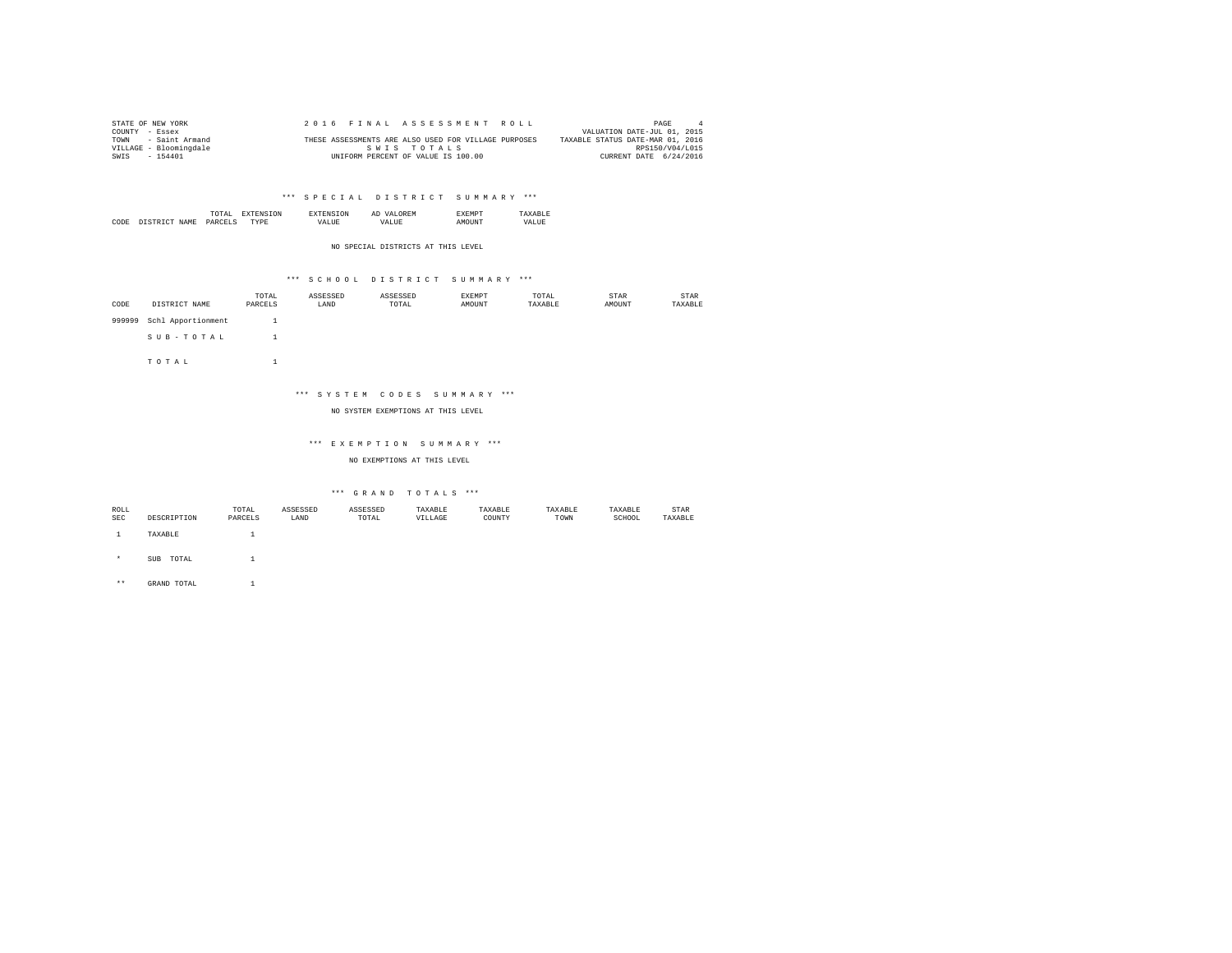| STATE OF NEW YORK                                                                                                                                                                                                                   |                                                                                                    |         |                                 |              |                 |               |
|-------------------------------------------------------------------------------------------------------------------------------------------------------------------------------------------------------------------------------------|----------------------------------------------------------------------------------------------------|---------|---------------------------------|--------------|-----------------|---------------|
| COUNTY - Essex                                                                                                                                                                                                                      |                                                                                                    |         |                                 |              |                 |               |
|                                                                                                                                                                                                                                     |                                                                                                    |         |                                 |              |                 |               |
|                                                                                                                                                                                                                                     |                                                                                                    |         |                                 |              |                 |               |
| COUNTY - ESSEX AND THESE ASSESSMENTS ARE ALSO USED FOR VILLAGE PURPOSES TAXABLE STATUS DATE-MAR 01, 2016<br>VILLAGE - Saranac Lake (2016) THESE ASSESSMENTS ARE SAUGH CONTROL ON THE PURPOSES TAXABLE STATUS DATE-MAR 01,<br>SWIS - |                                                                                                    |         |                                 |              |                 |               |
|                                                                                                                                                                                                                                     |                                                                                                    |         |                                 |              |                 |               |
|                                                                                                                                                                                                                                     |                                                                                                    |         |                                 |              |                 |               |
| TAX MAP PARCEL NUMBER                                                                                                                                                                                                               | PROPERTY LOCATION & CLASS ASSESSMENT EXEMPTION CODE-----VILLAGE------COUNTY-------TOWN------SCHOOL |         |                                 |              |                 |               |
| CURRENT OWNERS NAME                                                                                                                                                                                                                 | SCHOOL DISTRICT                                                                                    | LAND    | TAX DESCRIPTION                 |              | TAXABLE VALUE   |               |
| CURRENT OWNERS ADDRESS                                                                                                                                                                                                              | PARCEL SIZE/GRID COORD                                                                             | TOTAL   | SPECIAL DISTRICTS               |              |                 | ACCOUNT NO.   |
|                                                                                                                                                                                                                                     |                                                                                                    |         |                                 |              |                 |               |
|                                                                                                                                                                                                                                     | Old Military Rd                                                                                    |         |                                 |              |                 | 701A100211    |
| $32.150 - 1 - 16.000$                                                                                                                                                                                                               | 311 Res vac land                                                                                   |         | VILLAGE TAXABLE VALUE           |              | 8,400           |               |
| Aaron Kenneth                                                                                                                                                                                                                       | Saranac Lake 164601                                                                                |         | 8,400 COUNTY TAXABLE VALUE      |              | 8,400           |               |
| Aaron-Kruczek Hadley                                                                                                                                                                                                                | 11 Twp.11 O.m.t.                                                                                   |         | 8,400 TOWN TAXABLE VALUE        |              | 8,400           |               |
| 67 Old Military Rd                                                                                                                                                                                                                  | FRNT 75.00 DPTH 125.00                                                                             |         | SCHOOL TAXABLE VALUE            |              | 8,400           |               |
| Saranac Lake, NY 12983                                                                                                                                                                                                              | ACRES 0.20                                                                                         |         | E1480 Emergency Services        |              | $.00$ MT        |               |
|                                                                                                                                                                                                                                     | EAST-0553748 NRTH-1579119                                                                          |         |                                 |              |                 |               |
|                                                                                                                                                                                                                                     | DEED BOOK 1500 PG-184                                                                              |         |                                 |              |                 |               |
|                                                                                                                                                                                                                                     | FULL MARKET VALUE                                                                                  | 8,400   |                                 |              |                 |               |
|                                                                                                                                                                                                                                     |                                                                                                    |         |                                 |              |                 |               |
|                                                                                                                                                                                                                                     |                                                                                                    |         |                                 |              |                 | 701A100212    |
|                                                                                                                                                                                                                                     | 67 Old Military Rd                                                                                 |         |                                 | $\mathbf{0}$ | $\sim$ 0        |               |
| 32.150-1-17.000                                                                                                                                                                                                                     | 210 1 Family Res                                                                                   |         | RES. STAR 41854                 |              |                 | $0 \t 30,000$ |
| Aaron Kenneth                                                                                                                                                                                                                       | Saranac Lake 164601                                                                                |         | 41,400 VILLAGE TAXABLE VALUE    |              | 212,600         |               |
| Aaron-Kruczek Hadley                                                                                                                                                                                                                | 11 Twp 11 Omt $212,600$ COUNTY TAXABLE VALUE                                                       |         |                                 |              | 212,600         |               |
| 67 Old Military Rd                                                                                                                                                                                                                  |                                                                                                    |         | TOWN<br>TAXABLE VALUE           |              | 212,600         |               |
| Saranac Lake, NY 12983                                                                                                                                                                                                              | EAST-0553736 NRTH-1579240                                                                          |         | SCHOOL TAXABLE VALUE            |              | 182,600         |               |
|                                                                                                                                                                                                                                     |                                                                                                    |         | E1480 Emergency Services        |              | .00MT           |               |
|                                                                                                                                                                                                                                     | FULL MARKET VALUE                                                                                  | 212,600 |                                 |              |                 |               |
|                                                                                                                                                                                                                                     |                                                                                                    |         |                                 |              |                 |               |
|                                                                                                                                                                                                                                     | 103 Old Military Rd                                                                                |         |                                 |              |                 | 701A100209    |
| $32.150 - 1 - 7.002$                                                                                                                                                                                                                | 210 1 Family Res                                                                                   |         | RES. STAR 41854                 | $^{\circ}$   | $\sim$ 0 $\sim$ | $0 \t 30,000$ |
| Aldrich Kristin                                                                                                                                                                                                                     | Saranac Lake 164601                                                                                |         | 45,400 VILLAGE TAXABLE VALUE    |              | 209,300         |               |
| 103 Old Military Rd                                                                                                                                                                                                                 | 11 Twp 11 Omt                                                                                      |         | 209,300 COUNTY TAXABLE VALUE    |              | 209,300         |               |
| Saranac Lake, NY 12983                                                                                                                                                                                                              | ACRES 0.91 BANK CORE                                                                               |         | TOWN TAXABLE VALUE              |              | 209,300         |               |
|                                                                                                                                                                                                                                     | EAST-0554004 NRTH-1579790                                                                          |         | SCHOOL TAXABLE VALUE            |              | 179,300         |               |
|                                                                                                                                                                                                                                     | DEED BOOK 1758 PG-168                                                                              |         | E1480 Emergency Services        |              | $.00$ MT        |               |
|                                                                                                                                                                                                                                     | FULL MARKET VALUE                                                                                  | 209,300 |                                 |              |                 |               |
|                                                                                                                                                                                                                                     | ********************                                                                               |         |                                 |              |                 |               |
|                                                                                                                                                                                                                                     | Mountain Rd                                                                                        |         |                                 |              |                 | 701Z015008    |
| 32.134-1-1.112                                                                                                                                                                                                                      | 311 Res vac land                                                                                   |         | VILLAGE TAXABLE VALUE           |              | 7,100           |               |
| Alpine Development Group LLC Saranac Lake 164601                                                                                                                                                                                    |                                                                                                    |         | 7,100 COUNTY TAXABLE VALUE      |              | 7,100           |               |
|                                                                                                                                                                                                                                     |                                                                                                    |         | 7,100 TOWN TAXABLE VALUE        |              | 7,100           |               |
| 7 Pepperbush P1 11 Twp 11 Omt<br>Ballston Spa, NY 12020 Lots 27,28<br>Highland Park                                                                                                                                                 |                                                                                                    |         | SCHOOL TAXABLE VALUE            |              | 7.100           |               |
|                                                                                                                                                                                                                                     |                                                                                                    |         |                                 |              |                 |               |
|                                                                                                                                                                                                                                     | ACRES 0.55                                                                                         |         | E1480 Emergency Services        |              | $.00$ MT        |               |
|                                                                                                                                                                                                                                     |                                                                                                    |         |                                 |              |                 |               |
|                                                                                                                                                                                                                                     | EAST-0554175 NRTH-1580360                                                                          |         |                                 |              |                 |               |
|                                                                                                                                                                                                                                     | DEED BOOK 1800 PG-76                                                                               |         |                                 |              |                 |               |
|                                                                                                                                                                                                                                     | FULL MARKET VALUE                                                                                  | 7.100   |                                 |              |                 |               |
|                                                                                                                                                                                                                                     |                                                                                                    |         |                                 |              |                 |               |
|                                                                                                                                                                                                                                     | Mountain Rd                                                                                        |         |                                 |              |                 | 701Z015009    |
| 32.134-1-1.113                                                                                                                                                                                                                      | 311 Res vac land                                                                                   |         | VILLAGE TAXABLE VALUE           |              | 24,800          |               |
| Alpine Development Group LLC Saranac Lake 164601                                                                                                                                                                                    |                                                                                                    |         | 24,800 COUNTY TAXABLE VALUE     |              | 24,800          |               |
| 7 Pepperbush Pl                                                                                                                                                                                                                     | 11 OMT TWP 11 RS                                                                                   |         | 24,800 TOWN TAXABLE VALUE       |              | 24,800          |               |
| Ballston Spa, NY 12020                                                                                                                                                                                                              | Lots 24,25,31-36<br>Highland Park                                                                  |         | SCHOOL TAXABLE VALUE            |              | 24,800          |               |
|                                                                                                                                                                                                                                     | Highland Park                                                                                      |         | E1480 Emergency Services .00 MT |              |                 |               |
|                                                                                                                                                                                                                                     | ACRES 1.50                                                                                         |         |                                 |              |                 |               |
|                                                                                                                                                                                                                                     | EAST-0553966 NRTH-1580119                                                                          |         |                                 |              |                 |               |
|                                                                                                                                                                                                                                     | DEED BOOK 1800 PG-76                                                                               |         |                                 |              |                 |               |
|                                                                                                                                                                                                                                     | FULL MARKET VALUE                                                                                  | 24,800  |                                 |              |                 |               |
|                                                                                                                                                                                                                                     |                                                                                                    |         |                                 |              |                 |               |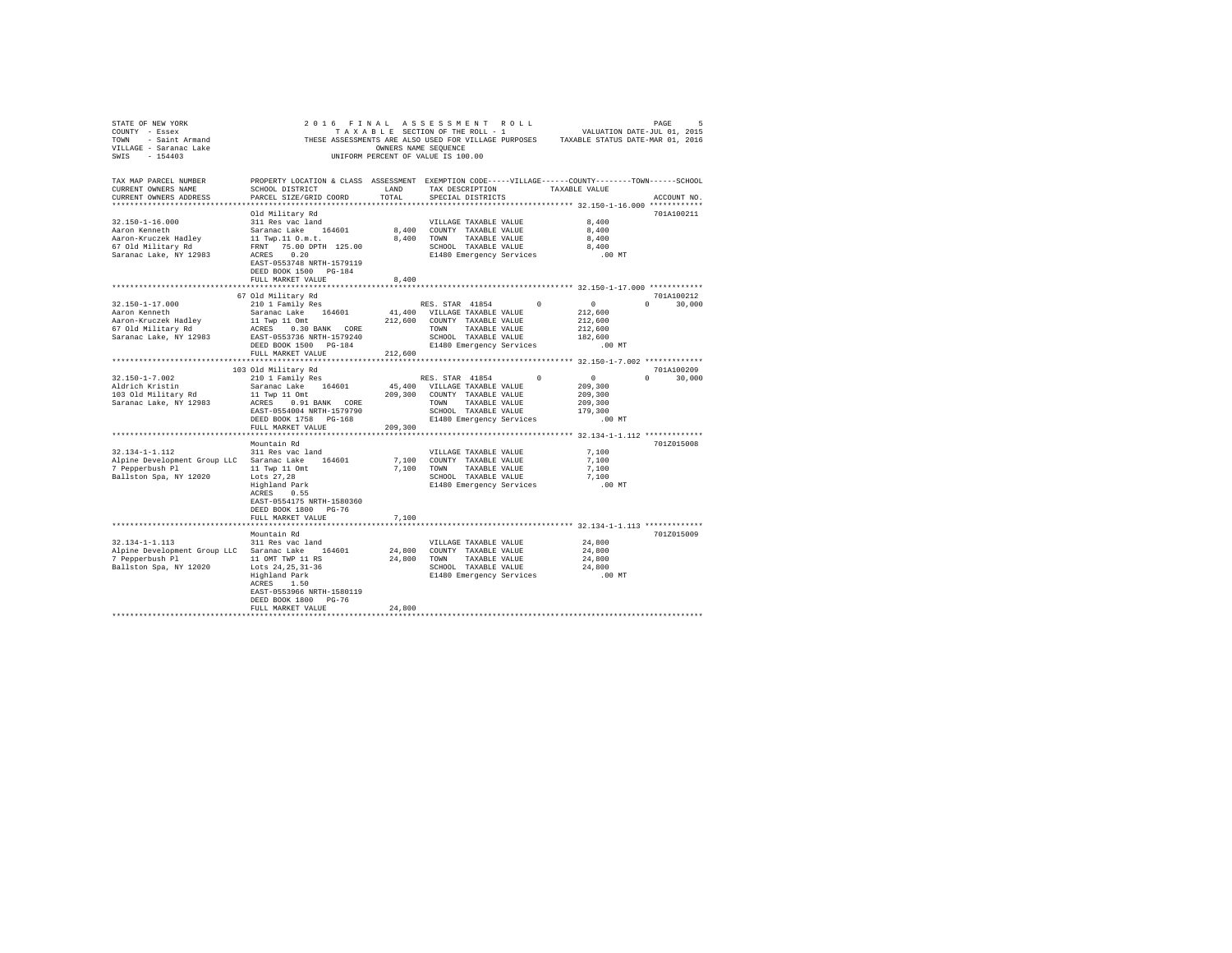| STATE OF REW YORK WAS ARRESTED ON THE RESULTED IN THE RELEASED ON THE SECTION OF THE ROLL 4 TO A LOCAL THE SECTION OF THE SECTION OF THE ROLL 4 TOWN THE-JUL 01, 2015<br>TOWN - Saint Armand THESE ASSESSMENTS ARE ALSO USED FOR<br>VILLAGE - Saranac Lake<br>SWIS - 154403                                                                                                                                                                     | UNIFORM PERCENT OF VALUE IS 100.00 | OWNERS NAME SEQUENCE |                              |                                                                                 |             |
|-------------------------------------------------------------------------------------------------------------------------------------------------------------------------------------------------------------------------------------------------------------------------------------------------------------------------------------------------------------------------------------------------------------------------------------------------|------------------------------------|----------------------|------------------------------|---------------------------------------------------------------------------------|-------------|
| TAX MAP PARCEL NUMBER     PROPERTY LOCATION & CLASS ASSESSMENT EXEMPTION CODE-----VILLAGE-----COUNTY-------TOWN------SCHOOL DISTRICT     LAND   TAX DESCRIPTION     TAXABLE VALUE<br>CURRENT OWNERS ADDRESS                                                                                                                                                                                                                                     | PARCEL SIZE/GRID COORD             | TOTAL                | SPECIAL DISTRICTS            |                                                                                 | ACCOUNT NO. |
|                                                                                                                                                                                                                                                                                                                                                                                                                                                 |                                    |                      |                              |                                                                                 |             |
|                                                                                                                                                                                                                                                                                                                                                                                                                                                 | Mountain Ln                        |                      |                              |                                                                                 | 701A186002  |
|                                                                                                                                                                                                                                                                                                                                                                                                                                                 |                                    |                      | VILLAGE TAXABLE VALUE 12,600 |                                                                                 |             |
|                                                                                                                                                                                                                                                                                                                                                                                                                                                 |                                    |                      |                              | 12,600                                                                          |             |
|                                                                                                                                                                                                                                                                                                                                                                                                                                                 |                                    |                      |                              |                                                                                 |             |
|                                                                                                                                                                                                                                                                                                                                                                                                                                                 |                                    |                      |                              |                                                                                 |             |
|                                                                                                                                                                                                                                                                                                                                                                                                                                                 |                                    |                      |                              | 12,600<br>12,600<br>.00 MT                                                      |             |
|                                                                                                                                                                                                                                                                                                                                                                                                                                                 | ACRES 0.40                         |                      |                              |                                                                                 |             |
|                                                                                                                                                                                                                                                                                                                                                                                                                                                 | EAST-0553713 NRTH-1579866          |                      |                              |                                                                                 |             |
|                                                                                                                                                                                                                                                                                                                                                                                                                                                 | DEED BOOK 1800 PG-76               |                      |                              |                                                                                 |             |
|                                                                                                                                                                                                                                                                                                                                                                                                                                                 | FULL MARKET VALUE                  | 12,600               |                              |                                                                                 |             |
|                                                                                                                                                                                                                                                                                                                                                                                                                                                 |                                    |                      |                              |                                                                                 |             |
|                                                                                                                                                                                                                                                                                                                                                                                                                                                 | 73 Old Military Rd                 |                      |                              |                                                                                 | 701A100506  |
|                                                                                                                                                                                                                                                                                                                                                                                                                                                 |                                    |                      |                              |                                                                                 |             |
|                                                                                                                                                                                                                                                                                                                                                                                                                                                 |                                    |                      |                              |                                                                                 |             |
|                                                                                                                                                                                                                                                                                                                                                                                                                                                 |                                    |                      |                              |                                                                                 |             |
|                                                                                                                                                                                                                                                                                                                                                                                                                                                 |                                    |                      |                              |                                                                                 |             |
|                                                                                                                                                                                                                                                                                                                                                                                                                                                 |                                    |                      |                              |                                                                                 |             |
|                                                                                                                                                                                                                                                                                                                                                                                                                                                 | DEED BOOK 1139 PG-99               |                      |                              |                                                                                 |             |
|                                                                                                                                                                                                                                                                                                                                                                                                                                                 | FULL MARKET VALUE                  | 214,700              |                              |                                                                                 |             |
|                                                                                                                                                                                                                                                                                                                                                                                                                                                 |                                    |                      |                              |                                                                                 |             |
|                                                                                                                                                                                                                                                                                                                                                                                                                                                 | Bloomingdale Ave                   |                      |                              |                                                                                 | 701A179025  |
| $32.135 - 1 - 6.000$                                                                                                                                                                                                                                                                                                                                                                                                                            | 311 Res vac land                   |                      | VILLAGE TAXABLE VALUE        | 2,600                                                                           |             |
|                                                                                                                                                                                                                                                                                                                                                                                                                                                 |                                    |                      |                              | 2,600                                                                           |             |
|                                                                                                                                                                                                                                                                                                                                                                                                                                                 |                                    |                      |                              | 2,600                                                                           |             |
|                                                                                                                                                                                                                                                                                                                                                                                                                                                 |                                    |                      | SCHOOL TAXABLE VALUE         | 2,600                                                                           |             |
|                                                                                                                                                                                                                                                                                                                                                                                                                                                 |                                    |                      | E1480 Emergency Services     | .00 MT                                                                          |             |
| $\begin{tabular}{l c c c c} \multicolumn{1}{c}{\textbf{311} Res} & \multicolumn{1}{c}{\textbf{311} Res} & \multicolumn{1}{c}{\textbf{311} Res} & \multicolumn{1}{c}{\textbf{311} Res} & \multicolumn{1}{c}{\textbf{311} Res} & \multicolumn{1}{c}{\textbf{311} Res} & \multicolumn{1}{c}{\textbf{311} Res} & \multicolumn{1}{c}{\textbf{311} Res} & \multicolumn{1}{c}{\textbf{311} Res} & \multicolumn{1}{c}{\textbf{311} Res} & \multicolumn$ |                                    |                      |                              |                                                                                 |             |
|                                                                                                                                                                                                                                                                                                                                                                                                                                                 | DEED BOOK 476 PG-370               |                      |                              |                                                                                 |             |
|                                                                                                                                                                                                                                                                                                                                                                                                                                                 | FULL MARKET VALUE                  | 2,600                |                              |                                                                                 |             |
|                                                                                                                                                                                                                                                                                                                                                                                                                                                 |                                    |                      |                              | ***************************** 32.135-2-1.000 *************                      |             |
|                                                                                                                                                                                                                                                                                                                                                                                                                                                 | Bloomingdale Ave                   |                      |                              |                                                                                 | 701A100105  |
|                                                                                                                                                                                                                                                                                                                                                                                                                                                 |                                    |                      |                              | 7,500                                                                           |             |
|                                                                                                                                                                                                                                                                                                                                                                                                                                                 |                                    |                      |                              | 7.500                                                                           |             |
|                                                                                                                                                                                                                                                                                                                                                                                                                                                 |                                    |                      |                              | 7.500                                                                           |             |
|                                                                                                                                                                                                                                                                                                                                                                                                                                                 |                                    |                      |                              | SCHOOL TAXABLE VALUE<br>SCHOOL TAXABLE VALUE<br>E1480 Emergency Services .00 MT |             |
|                                                                                                                                                                                                                                                                                                                                                                                                                                                 |                                    |                      |                              |                                                                                 |             |
| Westport, NY 12993-0389 DEED BOOK 476 PG-370                                                                                                                                                                                                                                                                                                                                                                                                    |                                    |                      |                              |                                                                                 |             |
|                                                                                                                                                                                                                                                                                                                                                                                                                                                 | FULL MARKET VALUE                  | 7,500                |                              |                                                                                 |             |
|                                                                                                                                                                                                                                                                                                                                                                                                                                                 |                                    |                      |                              |                                                                                 |             |
|                                                                                                                                                                                                                                                                                                                                                                                                                                                 | 145 Old Military Rd                |                      |                              |                                                                                 | 701A100110  |
|                                                                                                                                                                                                                                                                                                                                                                                                                                                 |                                    |                      |                              |                                                                                 |             |
| $\begin{tabular}{l c c c c c c c c} \multicolumn{1}{c}{32.134-1-4.000} & \multicolumn{1}{c}{45.016} \multicolumn{1}{c}{145.016} \multicolumn{1}{c}{145.016} \multicolumn{1}{c}{145.016} \multicolumn{1}{c}{145.016} \multicolumn{1}{c}{145.016} \multicolumn{1}{c}{145.016} \multicolumn{1}{c}{145.016} \multicolumn{1}{c}{145.016} \multicolumn{1}{c}{145.016} \mult$                                                                          |                                    |                      |                              |                                                                                 |             |
|                                                                                                                                                                                                                                                                                                                                                                                                                                                 |                                    |                      |                              |                                                                                 |             |
|                                                                                                                                                                                                                                                                                                                                                                                                                                                 |                                    |                      |                              |                                                                                 |             |
|                                                                                                                                                                                                                                                                                                                                                                                                                                                 |                                    |                      |                              |                                                                                 |             |
|                                                                                                                                                                                                                                                                                                                                                                                                                                                 |                                    |                      |                              |                                                                                 |             |
|                                                                                                                                                                                                                                                                                                                                                                                                                                                 | FULL MARKET VALUE 281.800          |                      |                              |                                                                                 |             |
|                                                                                                                                                                                                                                                                                                                                                                                                                                                 |                                    |                      |                              |                                                                                 |             |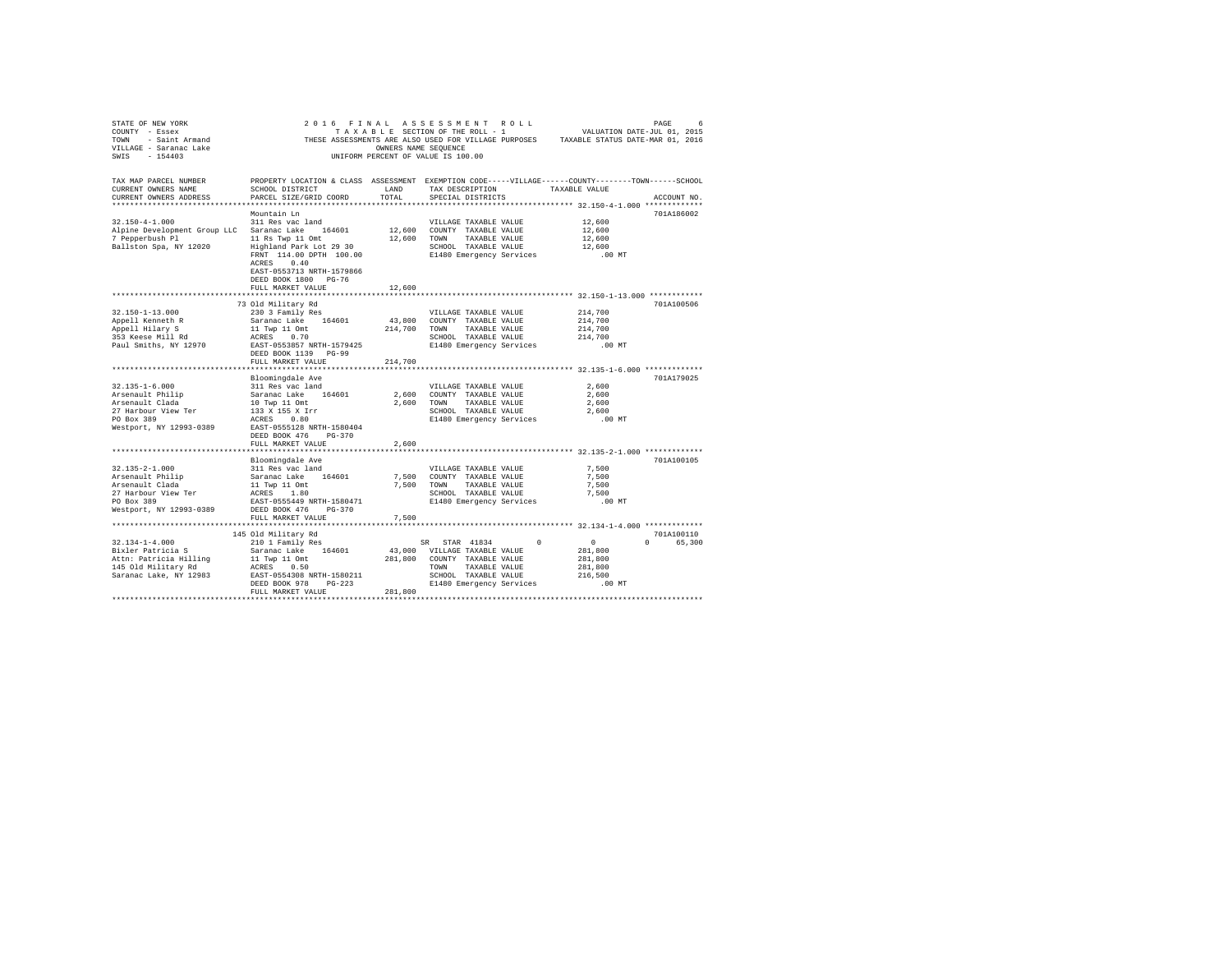| STATE OF NEW YORK                                                                                                                                                                                                                                                                                                                                                               |                                                                                                                                                                                                                                        |         | 2016 FINAL ASSESSMENT ROLL                                           | PAGE 7<br>VALUATION DATE-JUL 01, 2015 |               |  |
|---------------------------------------------------------------------------------------------------------------------------------------------------------------------------------------------------------------------------------------------------------------------------------------------------------------------------------------------------------------------------------|----------------------------------------------------------------------------------------------------------------------------------------------------------------------------------------------------------------------------------------|---------|----------------------------------------------------------------------|---------------------------------------|---------------|--|
| COUNTY - Essex                                                                                                                                                                                                                                                                                                                                                                  |                                                                                                                                                                                                                                        |         | TAXABLE SECTION OF THE ROLL - 1                                      |                                       |               |  |
| COUNTY - ESSEX CORRECT THE SECTION OF THE SECTION OF THE SECTION OF A SECTION OF SAINT ACTION OF SAMPLE STRANGE STATUS DATE-MAR 01, 2016<br>THESE ASSESSMENT ARE CONNERS NAME SEQUENCE<br>THESE ASSESSMENT OF VALUE IS 100.00<br>SMIS -                                                                                                                                         |                                                                                                                                                                                                                                        |         |                                                                      |                                       |               |  |
|                                                                                                                                                                                                                                                                                                                                                                                 |                                                                                                                                                                                                                                        |         |                                                                      |                                       |               |  |
|                                                                                                                                                                                                                                                                                                                                                                                 |                                                                                                                                                                                                                                        |         |                                                                      |                                       |               |  |
|                                                                                                                                                                                                                                                                                                                                                                                 |                                                                                                                                                                                                                                        |         |                                                                      |                                       |               |  |
|                                                                                                                                                                                                                                                                                                                                                                                 |                                                                                                                                                                                                                                        |         |                                                                      |                                       |               |  |
| TAX MAP PARCEL NUMBER THE PROPERTY LOCATION & CLASS ASSESSMENT EXEMPTION CODE-----VILLAGE-----COUNTY-------TOWN------SCHOOL                                                                                                                                                                                                                                                     |                                                                                                                                                                                                                                        |         |                                                                      |                                       |               |  |
| CURRENT OWNERS NAME                                                                                                                                                                                                                                                                                                                                                             | SCHOOL DISTRICT LAND                                                                                                                                                                                                                   |         | TAX DESCRIPTION TAXABLE VALUE                                        |                                       |               |  |
| CURRENT OWNERS ADDRESS                                                                                                                                                                                                                                                                                                                                                          | PARCEL SIZE/GRID COORD TOTAL                                                                                                                                                                                                           |         | SPECIAL DISTRICTS                                                    |                                       | ACCOUNT NO.   |  |
|                                                                                                                                                                                                                                                                                                                                                                                 |                                                                                                                                                                                                                                        |         |                                                                      |                                       |               |  |
|                                                                                                                                                                                                                                                                                                                                                                                 | 286 Park Ave                                                                                                                                                                                                                           |         |                                                                      |                                       | 701A100501    |  |
| $32.150 - 3 - 5.000$                                                                                                                                                                                                                                                                                                                                                            | 210 1 Family Res                                                                                                                                                                                                                       |         | VILLAGE TAXABLE VALUE                                                | 475,000                               |               |  |
|                                                                                                                                                                                                                                                                                                                                                                                 | Saranac Lake 164601 56,800 COUNTY TAXABLE VALUE                                                                                                                                                                                        |         |                                                                      | 475,000                               |               |  |
| Bonavist Kathleen<br>Bonavist Ralph M                                                                                                                                                                                                                                                                                                                                           |                                                                                                                                                                                                                                        |         |                                                                      |                                       |               |  |
| 387 Third Ave Apt 201<br>Troy, NY 12182                                                                                                                                                                                                                                                                                                                                         |                                                                                                                                                                                                                                        |         |                                                                      |                                       |               |  |
|                                                                                                                                                                                                                                                                                                                                                                                 |                                                                                                                                                                                                                                        |         |                                                                      |                                       |               |  |
|                                                                                                                                                                                                                                                                                                                                                                                 |                                                                                                                                                                                                                                        |         |                                                                      |                                       |               |  |
|                                                                                                                                                                                                                                                                                                                                                                                 | FULL MARKET VALUE                                                                                                                                                                                                                      | 475,000 |                                                                      |                                       |               |  |
|                                                                                                                                                                                                                                                                                                                                                                                 |                                                                                                                                                                                                                                        |         |                                                                      |                                       |               |  |
|                                                                                                                                                                                                                                                                                                                                                                                 | 382 Park Ave                                                                                                                                                                                                                           |         |                                                                      |                                       | 701A100311    |  |
| $32.134 - 1 - 16.000$                                                                                                                                                                                                                                                                                                                                                           | 230 3 Family Res                                                                                                                                                                                                                       |         | VILLAGE TAXABLE VALUE                                                | 145,000                               |               |  |
|                                                                                                                                                                                                                                                                                                                                                                                 |                                                                                                                                                                                                                                        |         |                                                                      | 145,000                               |               |  |
| Britting Norman A<br>Britting Nancy J<br>194 Great Neck Rd                                                                                                                                                                                                                                                                                                                      | Noting the 164601 and MONULAGE TARABLE VALUE<br>Saranac Lake 164601 48,600 COUNTY TAXABLE VALUE<br>11 Twp.11 O.m.t. 145,000 TOWN TAXABLE VALUE<br>RATE-0554907 NRTH-1580089 SCHOOL TAXABLE VALUE<br>ERST-0554907 NRTH-1580089 E1480 Em |         |                                                                      | 145,000                               |               |  |
|                                                                                                                                                                                                                                                                                                                                                                                 |                                                                                                                                                                                                                                        |         |                                                                      | 145,000                               |               |  |
| Havelock, NC 28532                                                                                                                                                                                                                                                                                                                                                              |                                                                                                                                                                                                                                        |         |                                                                      | .00 MT                                |               |  |
|                                                                                                                                                                                                                                                                                                                                                                                 |                                                                                                                                                                                                                                        |         |                                                                      |                                       |               |  |
|                                                                                                                                                                                                                                                                                                                                                                                 | FULL MARKET VALUE 145,000                                                                                                                                                                                                              |         |                                                                      |                                       |               |  |
|                                                                                                                                                                                                                                                                                                                                                                                 |                                                                                                                                                                                                                                        |         |                                                                      |                                       |               |  |
|                                                                                                                                                                                                                                                                                                                                                                                 | 14 Mountain Ln                                                                                                                                                                                                                         |         |                                                                      |                                       | 701A100304    |  |
|                                                                                                                                                                                                                                                                                                                                                                                 |                                                                                                                                                                                                                                        |         |                                                                      |                                       | $0 \t 30.000$ |  |
|                                                                                                                                                                                                                                                                                                                                                                                 |                                                                                                                                                                                                                                        |         |                                                                      |                                       |               |  |
|                                                                                                                                                                                                                                                                                                                                                                                 |                                                                                                                                                                                                                                        |         |                                                                      |                                       |               |  |
|                                                                                                                                                                                                                                                                                                                                                                                 |                                                                                                                                                                                                                                        |         |                                                                      |                                       |               |  |
| $\begin{tabular}{l c c c c c} \multicolumn{3}{c}{32.150-1-2.000} & \multicolumn{3}{c}{42.001118mm/m} & \multicolumn{3}{c}{11.0118mm/m} & \multicolumn{3}{c}{11.0118mm/m} & \multicolumn{3}{c}{11.0118mm/m} & \multicolumn{3}{c}{11.0118mm/m} & \multicolumn{3}{c}{11.0118mm/m} & \multicolumn{3}{c}{11.0118mm} & \multicolumn{3}{c}{11.018mm} & \multicolumn{3}{c}{11.018mm} &$ |                                                                                                                                                                                                                                        |         |                                                                      |                                       |               |  |
|                                                                                                                                                                                                                                                                                                                                                                                 |                                                                                                                                                                                                                                        |         |                                                                      | .00 MT                                |               |  |
|                                                                                                                                                                                                                                                                                                                                                                                 | FULL MARKET VALUE 199,900                                                                                                                                                                                                              |         |                                                                      |                                       |               |  |
|                                                                                                                                                                                                                                                                                                                                                                                 |                                                                                                                                                                                                                                        |         |                                                                      |                                       |               |  |
|                                                                                                                                                                                                                                                                                                                                                                                 | 90 Grove St                                                                                                                                                                                                                            |         |                                                                      |                                       | 701A181012    |  |
| $32.166 - 1 - 2.500$                                                                                                                                                                                                                                                                                                                                                            |                                                                                                                                                                                                                                        |         | RES. STAR 41854 0 0                                                  |                                       | $0 \t 30,000$ |  |
| Buerkett Rebecca<br>90 Grove St                                                                                                                                                                                                                                                                                                                                                 |                                                                                                                                                                                                                                        |         |                                                                      |                                       |               |  |
|                                                                                                                                                                                                                                                                                                                                                                                 |                                                                                                                                                                                                                                        |         |                                                                      |                                       |               |  |
| Saranac Lake, NY 12983                                                                                                                                                                                                                                                                                                                                                          |                                                                                                                                                                                                                                        |         |                                                                      |                                       |               |  |
|                                                                                                                                                                                                                                                                                                                                                                                 |                                                                                                                                                                                                                                        |         |                                                                      |                                       |               |  |
|                                                                                                                                                                                                                                                                                                                                                                                 |                                                                                                                                                                                                                                        |         |                                                                      |                                       |               |  |
|                                                                                                                                                                                                                                                                                                                                                                                 | EAST-0554270 NRTH-1578860                                                                                                                                                                                                              |         |                                                                      |                                       |               |  |
|                                                                                                                                                                                                                                                                                                                                                                                 | DEED BOOK 1744 PG-273                                                                                                                                                                                                                  |         |                                                                      |                                       |               |  |
|                                                                                                                                                                                                                                                                                                                                                                                 | FULL MARKET VALUE                                                                                                                                                                                                                      | 99,300  |                                                                      |                                       |               |  |
|                                                                                                                                                                                                                                                                                                                                                                                 |                                                                                                                                                                                                                                        |         |                                                                      |                                       |               |  |
|                                                                                                                                                                                                                                                                                                                                                                                 | 317 Park Ave                                                                                                                                                                                                                           |         |                                                                      |                                       | 701A100413    |  |
|                                                                                                                                                                                                                                                                                                                                                                                 |                                                                                                                                                                                                                                        |         |                                                                      |                                       |               |  |
|                                                                                                                                                                                                                                                                                                                                                                                 |                                                                                                                                                                                                                                        |         |                                                                      | 349,500<br>349,500                    |               |  |
|                                                                                                                                                                                                                                                                                                                                                                                 |                                                                                                                                                                                                                                        |         |                                                                      | 349,500                               |               |  |
|                                                                                                                                                                                                                                                                                                                                                                                 |                                                                                                                                                                                                                                        |         | SCHOOL TAXABLE VALUE 2149,500<br>E1480 Emergency Services 349,500 MT |                                       |               |  |
|                                                                                                                                                                                                                                                                                                                                                                                 |                                                                                                                                                                                                                                        |         |                                                                      |                                       |               |  |
|                                                                                                                                                                                                                                                                                                                                                                                 |                                                                                                                                                                                                                                        |         |                                                                      |                                       |               |  |
|                                                                                                                                                                                                                                                                                                                                                                                 | FULL MARKET VALUE                                                                                                                                                                                                                      | 349,500 |                                                                      |                                       |               |  |
|                                                                                                                                                                                                                                                                                                                                                                                 |                                                                                                                                                                                                                                        |         |                                                                      |                                       |               |  |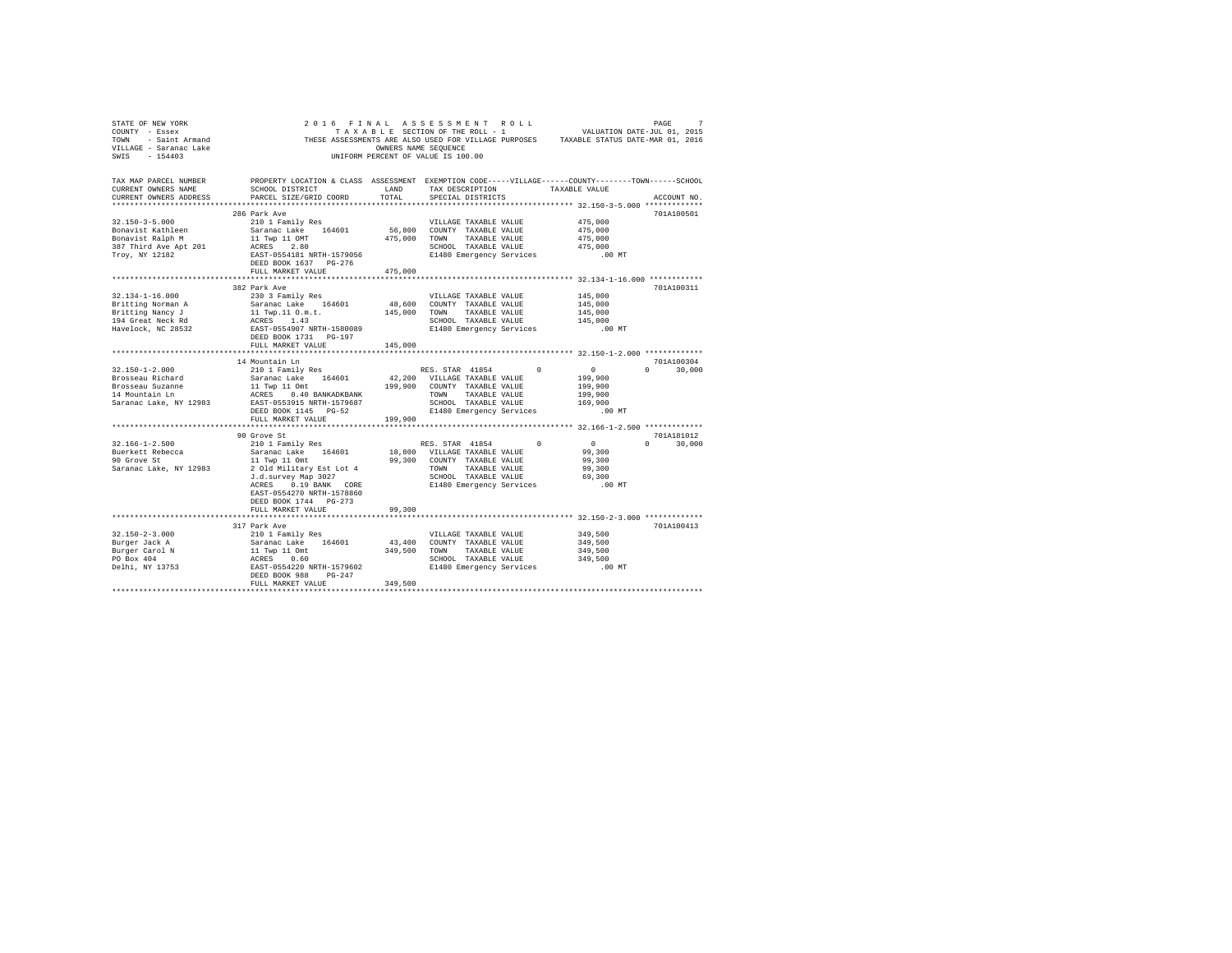| STATE OF NEW YORK                                                                                                                                                                                                                                  |                                                                                                              |                      |                                                  | $2 0 1 6 FINAL AS SESSMENT ROLL PROIL PROED 8\nTAXABLE SETION OF THE ROLL - 1\nVALUATION DATE-JUL 01, 2015$ |             |
|----------------------------------------------------------------------------------------------------------------------------------------------------------------------------------------------------------------------------------------------------|--------------------------------------------------------------------------------------------------------------|----------------------|--------------------------------------------------|-------------------------------------------------------------------------------------------------------------|-------------|
| $\begin{array}{lll} \texttt{COUNT} & -& \texttt{Esesex} \\ \texttt{TOWN} & -& \texttt{Saint Armand} \\ \texttt{VILLIAGE} & -& \texttt{Saranac Lake} \\ & & \texttt{SAA12} \end{array} \hspace{1.5cm} \begin{array}{ll} \texttt{THESE} \end{array}$ |                                                                                                              |                      |                                                  | THESE ASSESSMENTS ARE ALSO USED FOR VILLAGE PURPOSES TAXABLE STATUS DATE-MAR 01, 2016                       |             |
|                                                                                                                                                                                                                                                    |                                                                                                              | OWNERS NAME SEOUENCE |                                                  |                                                                                                             |             |
|                                                                                                                                                                                                                                                    |                                                                                                              |                      | UNIFORM PERCENT OF VALUE IS 100.00               |                                                                                                             |             |
|                                                                                                                                                                                                                                                    |                                                                                                              |                      |                                                  |                                                                                                             |             |
| TAX MAP PARCEL NUMBER                                                                                                                                                                                                                              | PROPERTY LOCATION & CLASS ASSESSMENT EXEMPTION CODE-----VILLAGE------COUNTY-------TOWN------SCHOOL           |                      |                                                  |                                                                                                             |             |
| CURRENT OWNERS NAME                                                                                                                                                                                                                                | SCHOOL DISTRICT                                                                                              | LAND                 | TAX DESCRIPTION TAXABLE VALUE                    |                                                                                                             |             |
| CURRENT OWNERS ADDRESS                                                                                                                                                                                                                             | PARCEL SIZE/GRID COORD                                                                                       | TOTAL                | SPECIAL DISTRICTS                                |                                                                                                             | ACCOUNT NO. |
|                                                                                                                                                                                                                                                    |                                                                                                              |                      |                                                  |                                                                                                             |             |
|                                                                                                                                                                                                                                                    | Park Ave                                                                                                     |                      |                                                  |                                                                                                             | 701A100414  |
| 32.150-2-5.000                                                                                                                                                                                                                                     | 311 Res vac land                                                                                             |                      | VILLAGE TAXABLE VALUE                            | 8,400                                                                                                       |             |
|                                                                                                                                                                                                                                                    |                                                                                                              |                      | 8,400 COUNTY TAXABLE VALUE                       | 8,400                                                                                                       |             |
| Burger Jack A<br>Burger Carol N                                                                                                                                                                                                                    |                                                                                                              |                      | 8,400 TOWN TAXABLE VALUE                         | 8,400                                                                                                       |             |
| PO Box 404                                                                                                                                                                                                                                         | Saranac Lake 164601<br>11 Twp.11 0.m.t.<br>FRNT 59.00 DPTH 100.00<br>ACRES 0.20<br>EAST-0554221 NRTH-1579487 |                      | SCHOOL TAXABLE VALUE                             | 8,400                                                                                                       |             |
| Delhi, NY 13753                                                                                                                                                                                                                                    |                                                                                                              |                      | E1480 Emergency Services                         | $.00$ MT                                                                                                    |             |
|                                                                                                                                                                                                                                                    |                                                                                                              |                      |                                                  |                                                                                                             |             |
|                                                                                                                                                                                                                                                    | DEED BOOK 988 PG-247                                                                                         |                      |                                                  |                                                                                                             |             |
|                                                                                                                                                                                                                                                    | FULL MARKET VALUE                                                                                            | 8,400                |                                                  |                                                                                                             |             |
|                                                                                                                                                                                                                                                    |                                                                                                              |                      |                                                  |                                                                                                             |             |
|                                                                                                                                                                                                                                                    |                                                                                                              |                      |                                                  |                                                                                                             |             |
|                                                                                                                                                                                                                                                    | Old Military Rd                                                                                              |                      |                                                  |                                                                                                             | 701A100503  |
| 32.134-1-1.111                                                                                                                                                                                                                                     | 311 Res vac land                                                                                             |                      | VILLAGE TAXABLE VALUE                            | 24,500                                                                                                      |             |
| Casier Audrey<br>308 Park Ave                                                                                                                                                                                                                      | Saranac Lake 164601                                                                                          |                      | 24,500 COUNTY TAXABLE VALUE                      | 24,500                                                                                                      |             |
|                                                                                                                                                                                                                                                    | 11 Twp 11 Omt                                                                                                |                      | 24,500 TOWN TAXABLE VALUE                        | 24,500                                                                                                      |             |
| Saranac Lake, NY 12983                                                                                                                                                                                                                             | Lots 1                                                                                                       |                      | SCHOOL TAXABLE VALUE                             | 24,500                                                                                                      |             |
|                                                                                                                                                                                                                                                    | Highland Park<br>ACRES 1.11                                                                                  |                      | E1480 Emergency Services                         | $.00$ MT                                                                                                    |             |
|                                                                                                                                                                                                                                                    |                                                                                                              |                      |                                                  |                                                                                                             |             |
|                                                                                                                                                                                                                                                    | EAST-0553668 NRTH-1580105                                                                                    |                      |                                                  |                                                                                                             |             |
|                                                                                                                                                                                                                                                    | DEED BOOK 828 PG-163                                                                                         |                      |                                                  |                                                                                                             |             |
|                                                                                                                                                                                                                                                    | FULL MARKET VALUE                                                                                            | 24,500               |                                                  |                                                                                                             |             |
|                                                                                                                                                                                                                                                    |                                                                                                              |                      |                                                  |                                                                                                             |             |
|                                                                                                                                                                                                                                                    | Palisade Pkwv                                                                                                |                      |                                                  |                                                                                                             | 701Z015010  |
| 32.134-1-1.114                                                                                                                                                                                                                                     | 311 Res vac land                                                                                             |                      | VILLAGE TAXABLE VALUE                            | 16,700                                                                                                      |             |
|                                                                                                                                                                                                                                                    |                                                                                                              |                      |                                                  | 16,700                                                                                                      |             |
|                                                                                                                                                                                                                                                    |                                                                                                              |                      |                                                  | 16,700                                                                                                      |             |
|                                                                                                                                                                                                                                                    |                                                                                                              |                      | SCHOOL TAXABLE VALUE                             | 16,700                                                                                                      |             |
|                                                                                                                                                                                                                                                    |                                                                                                              |                      | E1480 Emergency Services                         | .00 MT                                                                                                      |             |
|                                                                                                                                                                                                                                                    | EAST-0553754 NRTH-1580204                                                                                    |                      |                                                  |                                                                                                             |             |
|                                                                                                                                                                                                                                                    | DEED BOOK 828 PG-163                                                                                         |                      |                                                  |                                                                                                             |             |
|                                                                                                                                                                                                                                                    | FULL MARKET VALUE                                                                                            | 16,700               |                                                  |                                                                                                             |             |
|                                                                                                                                                                                                                                                    |                                                                                                              |                      |                                                  |                                                                                                             |             |
|                                                                                                                                                                                                                                                    | Palisade Park Way                                                                                            |                      |                                                  |                                                                                                             | 701Z015014  |
| 32.134-1-1.115                                                                                                                                                                                                                                     | raiisade rark way<br>311 Res vac land                                                                        |                      | VILLAGE TAXABLE VALUE                            | 23,300                                                                                                      |             |
|                                                                                                                                                                                                                                                    |                                                                                                              |                      |                                                  | 23,300                                                                                                      |             |
|                                                                                                                                                                                                                                                    |                                                                                                              |                      |                                                  | 23,300                                                                                                      |             |
|                                                                                                                                                                                                                                                    |                                                                                                              |                      |                                                  | 23,300                                                                                                      |             |
|                                                                                                                                                                                                                                                    |                                                                                                              |                      | E1480 Emergency Services                         | .00 MT                                                                                                      |             |
|                                                                                                                                                                                                                                                    | EAST-0553754 NRTH-1580204                                                                                    |                      |                                                  |                                                                                                             |             |
|                                                                                                                                                                                                                                                    | DEED BOOK 828 PG-163                                                                                         |                      |                                                  |                                                                                                             |             |
|                                                                                                                                                                                                                                                    | FULL MARKET VALUE                                                                                            | 23,300               |                                                  |                                                                                                             |             |
|                                                                                                                                                                                                                                                    |                                                                                                              |                      |                                                  | *************************** 32.134-1-1.116 *************                                                    |             |
|                                                                                                                                                                                                                                                    | Palisade Park Way                                                                                            |                      |                                                  |                                                                                                             | 701Z015015  |
| 32.134-1-1.116                                                                                                                                                                                                                                     | 311 Res vac land                                                                                             |                      | VILLAGE TAXABLE VALUE                            | 6,400                                                                                                       |             |
|                                                                                                                                                                                                                                                    |                                                                                                              |                      |                                                  |                                                                                                             |             |
| Casier Audrey Saranac Lake 164601 6,40<br>2009 Park Ave 11 Twp 11 Omt 6,40<br>Saranac Lake, NY 12983 Lot 3 Highland Park 6,40<br>Lot 3 Highland Park 6,40                                                                                          |                                                                                                              |                      | 6,400 COUNTY TAXABLE VALUE                       | 6,400<br>6,400                                                                                              |             |
|                                                                                                                                                                                                                                                    |                                                                                                              |                      | 6,400 TOWN TAXABLE VALUE<br>SCHOOL TAXABLE VALUE |                                                                                                             |             |
|                                                                                                                                                                                                                                                    |                                                                                                              |                      |                                                  | 6,400                                                                                                       |             |
|                                                                                                                                                                                                                                                    |                                                                                                              |                      | E1480 Emergency Services                         | .00 MT                                                                                                      |             |
|                                                                                                                                                                                                                                                    | EAST-0553830 NRTH-1580324                                                                                    |                      |                                                  |                                                                                                             |             |
|                                                                                                                                                                                                                                                    | DEED BOOK 828 PG-163                                                                                         |                      |                                                  |                                                                                                             |             |
|                                                                                                                                                                                                                                                    | FULL MARKET VALUE                                                                                            | 6,400                |                                                  |                                                                                                             |             |
|                                                                                                                                                                                                                                                    |                                                                                                              |                      |                                                  |                                                                                                             |             |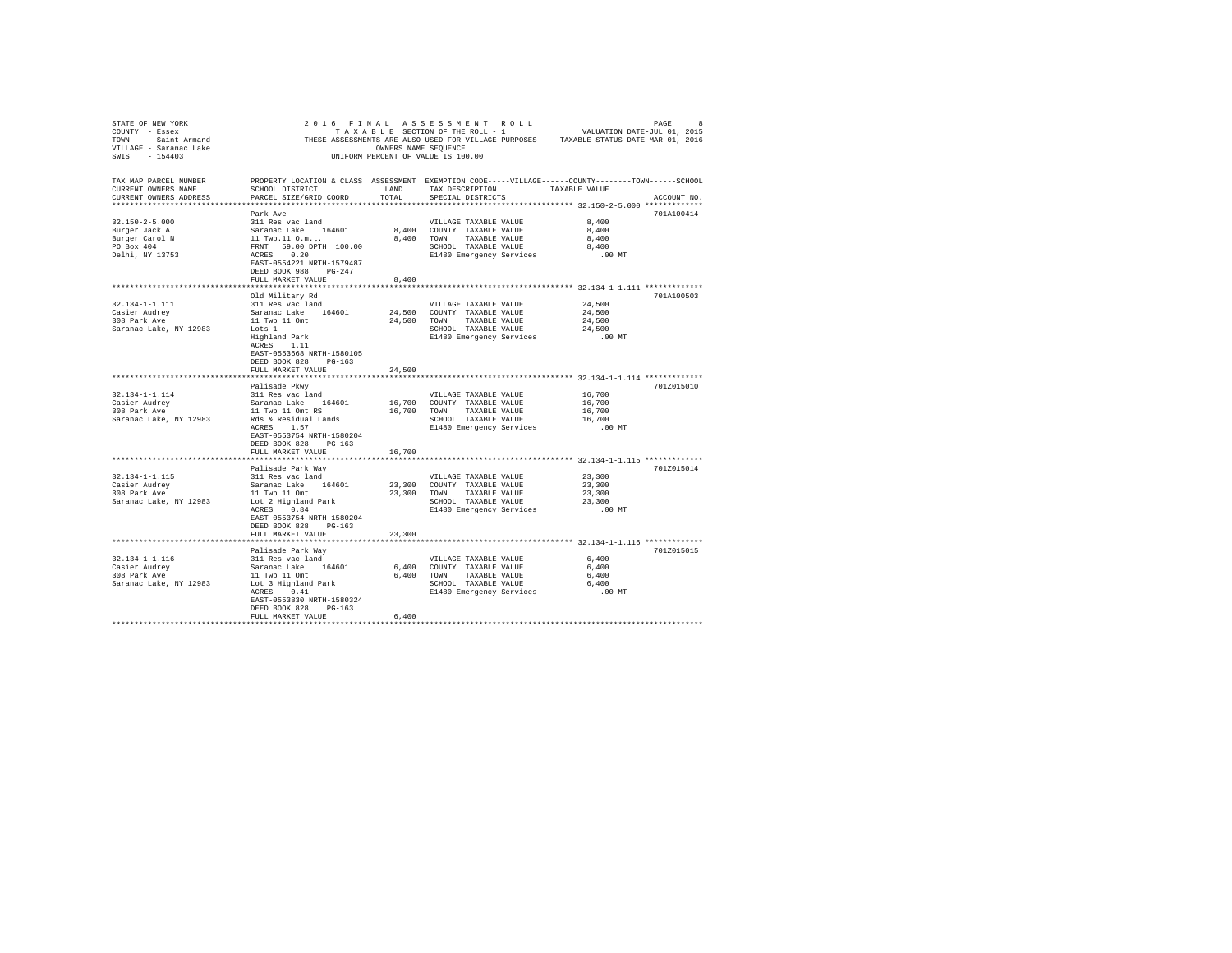| STATE OF REW YORK WAS ASSESSMENT AND LETTER OF THE ROLL - 1<br>TOWN - SAIR LETTER OF THE ROLL - 1<br>TOWN - SAIR ARE ALSO USED FOR VILLAGE PURPOSES<br>THESE ASSESSMENTS ARE ALSO USED FOR VILLAGE PURPOSES<br>TAXABLE STATUS DATE-MA                  |                                                                                                    |                         |                                                                                     |                                                                  |  |
|--------------------------------------------------------------------------------------------------------------------------------------------------------------------------------------------------------------------------------------------------------|----------------------------------------------------------------------------------------------------|-------------------------|-------------------------------------------------------------------------------------|------------------------------------------------------------------|--|
|                                                                                                                                                                                                                                                        |                                                                                                    |                         |                                                                                     |                                                                  |  |
|                                                                                                                                                                                                                                                        |                                                                                                    |                         |                                                                                     |                                                                  |  |
|                                                                                                                                                                                                                                                        |                                                                                                    |                         |                                                                                     |                                                                  |  |
|                                                                                                                                                                                                                                                        |                                                                                                    |                         |                                                                                     |                                                                  |  |
|                                                                                                                                                                                                                                                        |                                                                                                    |                         |                                                                                     |                                                                  |  |
|                                                                                                                                                                                                                                                        |                                                                                                    |                         |                                                                                     |                                                                  |  |
| TAX MAP PARCEL NUMBER                                                                                                                                                                                                                                  | PROPERTY LOCATION & CLASS ASSESSMENT EXEMPTION CODE-----VILLAGE------COUNTY-------TOWN------SCHOOL |                         | TAX DESCRIPTION TAXABLE VALUE                                                       |                                                                  |  |
| CURRENT OWNERS NAME                                                                                                                                                                                                                                    | SCHOOL DISTRICT                                                                                    | LAND                    |                                                                                     |                                                                  |  |
| CURRENT OWNERS ADDRESS PARCEL SIZE/GRID COORD                                                                                                                                                                                                          |                                                                                                    | TOTAL                   | SPECIAL DISTRICTS                                                                   | ACCOUNT NO.                                                      |  |
|                                                                                                                                                                                                                                                        |                                                                                                    |                         |                                                                                     |                                                                  |  |
|                                                                                                                                                                                                                                                        | Panorama Dr                                                                                        |                         |                                                                                     | 7012006010                                                       |  |
| $32.29 - 1 - 5.000$                                                                                                                                                                                                                                    | 311 Res vac land                                                                                   |                         | VILLAGE TAXABLE VALUE                                                               | 76,000<br>76,000                                                 |  |
|                                                                                                                                                                                                                                                        |                                                                                                    |                         | 76,000 COUNTY TAXABLE VALUE                                                         |                                                                  |  |
| Casier Francis<br>308 Park Ave 10 OMT TWP11 RS<br>318 Park Ave 10 OMT TWP11 RS<br>5aranac Lake, NY 12983 Lot 5 Cliff Park<br>ACRES 1.17                                                                                                                |                                                                                                    |                         | 76,000 TOWN TAXABLE VALUE                                                           | 76,000<br>76,000<br>00 MT.                                       |  |
|                                                                                                                                                                                                                                                        |                                                                                                    |                         | SCHOOL TAXABLE VALUE                                                                |                                                                  |  |
|                                                                                                                                                                                                                                                        | ACRES 1.17                                                                                         |                         | E1480 Emergency Services                                                            |                                                                  |  |
|                                                                                                                                                                                                                                                        | EAST-0553983 NRTH-1581044                                                                          |                         |                                                                                     |                                                                  |  |
|                                                                                                                                                                                                                                                        | DEED BOOK 1675 PG-28                                                                               |                         |                                                                                     |                                                                  |  |
|                                                                                                                                                                                                                                                        | FULL MARKET VALUE                                                                                  | 76,000                  |                                                                                     |                                                                  |  |
|                                                                                                                                                                                                                                                        |                                                                                                    |                         |                                                                                     | ********************************** 32.29-1-7.000 *************** |  |
|                                                                                                                                                                                                                                                        | Panorama Dr                                                                                        |                         |                                                                                     | 701Z002009                                                       |  |
| $32.29 - 1 - 7.000$                                                                                                                                                                                                                                    | 311 Res vac land                                                                                   |                         | VILLAGE TAXABLE VALUE                                                               | 38,000                                                           |  |
|                                                                                                                                                                                                                                                        |                                                                                                    |                         |                                                                                     | 38,000                                                           |  |
|                                                                                                                                                                                                                                                        |                                                                                                    |                         |                                                                                     | 38,000                                                           |  |
|                                                                                                                                                                                                                                                        |                                                                                                    |                         | SCHOOL TAXABLE VALUE                                                                |                                                                  |  |
| Casier Prancis (Saranac Lake 164601 38,000 COUNTY TAXABLE VALUE (Saier Audrey 10 Out Twp11 Rs 38,000 TOWN TAXABLE VALUE (Saier Audrey 10 Out Twp11 Rs 30,000 TOWN TAXABLE VALUE (SATE: A SCREE PRESS 0.76 SCREEN SCREEN SCREEN                         |                                                                                                    |                         | SCHOOL TAXABLE VALUE 38,000<br>E1480 Emergency Services .00 MT                      |                                                                  |  |
|                                                                                                                                                                                                                                                        | EAST-0554005 NRTH-1580768                                                                          |                         |                                                                                     |                                                                  |  |
|                                                                                                                                                                                                                                                        | DEED BOOK 1753 PG-202                                                                              |                         |                                                                                     |                                                                  |  |
|                                                                                                                                                                                                                                                        | FULL MARKET VALUE                                                                                  | 38,000                  |                                                                                     |                                                                  |  |
|                                                                                                                                                                                                                                                        |                                                                                                    |                         |                                                                                     |                                                                  |  |
|                                                                                                                                                                                                                                                        | Panorama Dr                                                                                        |                         |                                                                                     | 701Z002010                                                       |  |
| 32.29-1-11.000                                                                                                                                                                                                                                         | 311 Res vac land                                                                                   |                         | VILLAGE TAXABLE VALUE                                                               | 38,000                                                           |  |
|                                                                                                                                                                                                                                                        |                                                                                                    |                         | 38,000 COUNTY TAXABLE VALUE                                                         | 38,000                                                           |  |
| Casier Prancis<br>Saranac Lake 164601<br>2008 Park Ave 1000Mr Twp11 Bs<br>308 Park Ave 11 Cliff Park Sub<br>Saranac Lake, NY 12983<br>ACRES 0.50                                                                                                       |                                                                                                    |                         | 38,000 TOWN TAXABLE VALUE                                                           | 38,000                                                           |  |
|                                                                                                                                                                                                                                                        |                                                                                                    |                         |                                                                                     | 38,000                                                           |  |
|                                                                                                                                                                                                                                                        |                                                                                                    |                         | SCHOOL TAXABLE VALUE<br>E1480 Emergency Services<br>E1480 Emergency Services .00 MT |                                                                  |  |
|                                                                                                                                                                                                                                                        | EAST-0553796 NRTH-1580756                                                                          |                         |                                                                                     |                                                                  |  |
|                                                                                                                                                                                                                                                        | DEED BOOK 1753 PG-202                                                                              |                         |                                                                                     |                                                                  |  |
|                                                                                                                                                                                                                                                        | FULL MARKET VALUE                                                                                  | 38,000                  |                                                                                     |                                                                  |  |
|                                                                                                                                                                                                                                                        |                                                                                                    |                         |                                                                                     |                                                                  |  |
|                                                                                                                                                                                                                                                        | Palisade Park Way                                                                                  |                         |                                                                                     | 701Z007002                                                       |  |
| $32.29 - 1 - 21.000$                                                                                                                                                                                                                                   | 311 Res vac land                                                                                   |                         | VILLAGE TAXABLE VALUE                                                               | 4,500                                                            |  |
|                                                                                                                                                                                                                                                        |                                                                                                    |                         | VILLAGE TAXABLE VALUE<br>4,500 COUNTY TAXABLE VALUE                                 |                                                                  |  |
|                                                                                                                                                                                                                                                        |                                                                                                    |                         |                                                                                     |                                                                  |  |
|                                                                                                                                                                                                                                                        |                                                                                                    |                         |                                                                                     |                                                                  |  |
| Casier Prancis (1990)<br>Casier Prancis (1990)<br>Casier Rundes (1990)<br>Casier Audio (1990)<br>The Saranac Lake (1990)<br>2000 (2000)<br>TAXABLE VALUE (1990)<br>2009 Park Ave Lot 21 Palisade Park Way (1990)<br>2000 Park Ave Lot 21 Palisade Park |                                                                                                    |                         |                                                                                     |                                                                  |  |
|                                                                                                                                                                                                                                                        |                                                                                                    |                         |                                                                                     |                                                                  |  |
|                                                                                                                                                                                                                                                        | EAST-0553801 NRTH-1580682                                                                          |                         |                                                                                     |                                                                  |  |
|                                                                                                                                                                                                                                                        | DEED BOOK 864 PG-172                                                                               |                         |                                                                                     |                                                                  |  |
|                                                                                                                                                                                                                                                        | FULL MARKET VALUE                                                                                  | 4,500                   |                                                                                     |                                                                  |  |
|                                                                                                                                                                                                                                                        |                                                                                                    | *************           |                                                                                     | ***************************** 32.29-1-27.100 *************       |  |
|                                                                                                                                                                                                                                                        | Panorama Dr                                                                                        |                         |                                                                                     | 701A187007                                                       |  |
| $32.29 - 1 - 27.100$                                                                                                                                                                                                                                   | 311 Res vac land                                                                                   |                         |                                                                                     |                                                                  |  |
| Casier Francis                                                                                                                                                                                                                                         |                                                                                                    |                         | VILLAGE TAXABLE VALUE<br>177,000 COUNTY TAXABLE VALUE                               | 177,000<br>177,000                                               |  |
|                                                                                                                                                                                                                                                        |                                                                                                    |                         | TAXABLE VALUE                                                                       | 177,000                                                          |  |
| Casier Audrey<br>308 Park Ave                                                                                                                                                                                                                          | Saranac Lake 164601<br>10 Twp 11 Omt Rs<br>Lots 2, 14, 15, 16                                      | 177,000 TOWN            |                                                                                     |                                                                  |  |
| Saranac Lake, NY 12983 Tower Lot - Cliff Park                                                                                                                                                                                                          |                                                                                                    |                         | SCHOOL TAXABLE VALUE 177,000<br>E1480 Emergency Services .00 MT                     |                                                                  |  |
|                                                                                                                                                                                                                                                        | ACRES 5.00                                                                                         |                         |                                                                                     |                                                                  |  |
|                                                                                                                                                                                                                                                        |                                                                                                    |                         |                                                                                     |                                                                  |  |
|                                                                                                                                                                                                                                                        | EAST-0553789 NRTH-1581046                                                                          |                         |                                                                                     |                                                                  |  |
|                                                                                                                                                                                                                                                        | DEED BOOK 864 PG-172                                                                               |                         |                                                                                     |                                                                  |  |
|                                                                                                                                                                                                                                                        | FULL MARKET VALUE                                                                                  | 177,000<br>************ |                                                                                     |                                                                  |  |
|                                                                                                                                                                                                                                                        |                                                                                                    |                         |                                                                                     |                                                                  |  |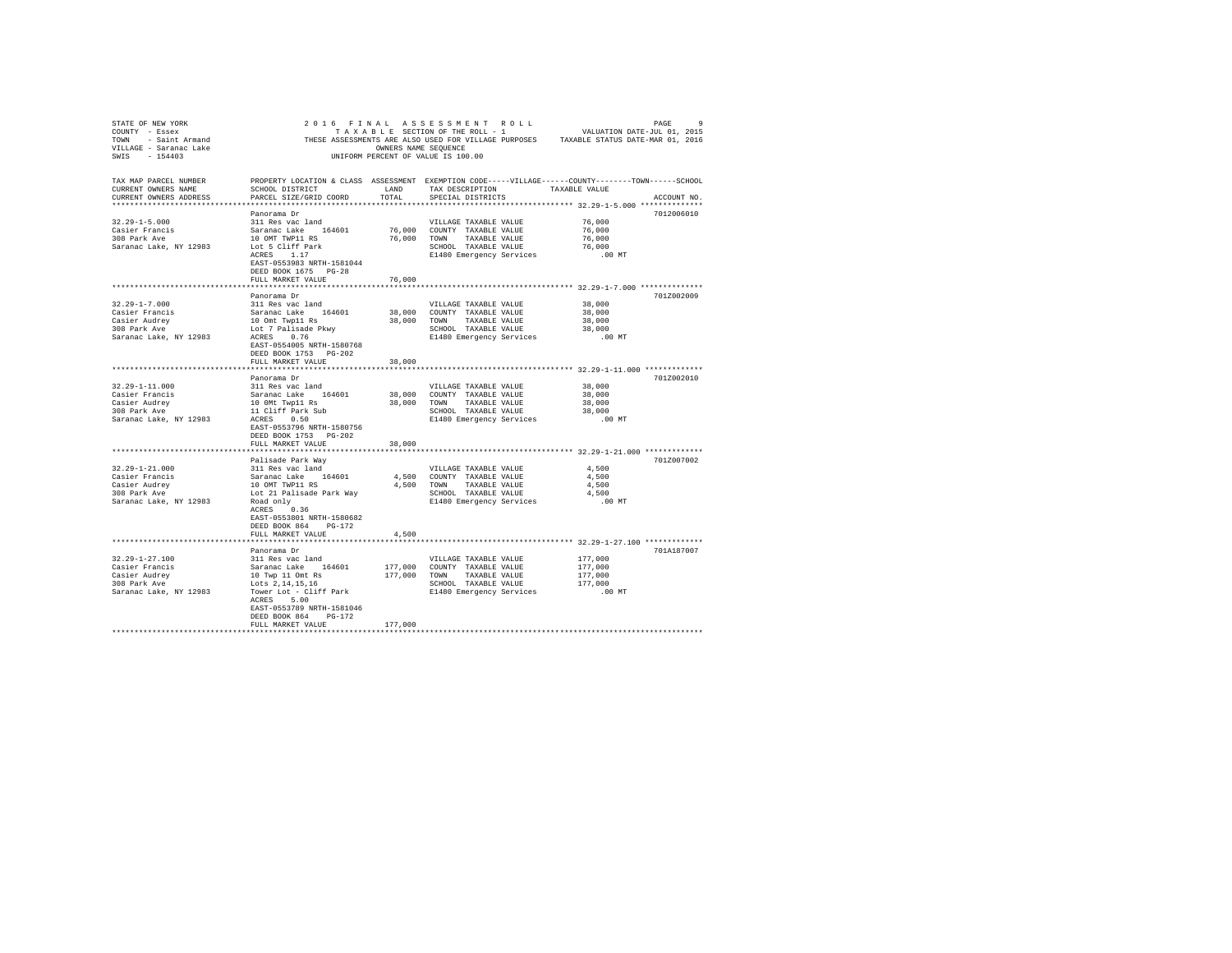| TAX MAP PARCEL NUMBER<br>CURRENT OWNERS NAME<br>CURRENT OWNERS ADDRESS                                                                                                                                                                                                                                                                                                                                                                                                       | PROPERTY LOCATION & CLASS ASSESSMENT EXEMPTION CODE-----VILLAGE------COUNTY-------TOWN------SCHOOL             |               |                       |                                |                  | ACCOUNT NO.                                        |
|------------------------------------------------------------------------------------------------------------------------------------------------------------------------------------------------------------------------------------------------------------------------------------------------------------------------------------------------------------------------------------------------------------------------------------------------------------------------------|----------------------------------------------------------------------------------------------------------------|---------------|-----------------------|--------------------------------|------------------|----------------------------------------------------|
|                                                                                                                                                                                                                                                                                                                                                                                                                                                                              | 308 Park Ave                                                                                                   |               |                       |                                |                  | 701A100108                                         |
|                                                                                                                                                                                                                                                                                                                                                                                                                                                                              |                                                                                                                |               |                       |                                |                  | 0 65,300                                           |
|                                                                                                                                                                                                                                                                                                                                                                                                                                                                              |                                                                                                                |               |                       |                                |                  |                                                    |
|                                                                                                                                                                                                                                                                                                                                                                                                                                                                              |                                                                                                                |               |                       |                                |                  |                                                    |
|                                                                                                                                                                                                                                                                                                                                                                                                                                                                              |                                                                                                                |               |                       |                                |                  |                                                    |
|                                                                                                                                                                                                                                                                                                                                                                                                                                                                              |                                                                                                                |               |                       |                                |                  |                                                    |
|                                                                                                                                                                                                                                                                                                                                                                                                                                                                              | EAST-0554394 NRTH-1579335                                                                                      |               |                       |                                |                  |                                                    |
|                                                                                                                                                                                                                                                                                                                                                                                                                                                                              | DEED BOOK 1761 PG-309                                                                                          |               |                       |                                |                  |                                                    |
|                                                                                                                                                                                                                                                                                                                                                                                                                                                                              | FULL MARKET VALUE                                                                                              | 566,100       |                       |                                |                  |                                                    |
| ***************************                                                                                                                                                                                                                                                                                                                                                                                                                                                  |                                                                                                                | ************* |                       |                                |                  | ********************* 32.29-1-8.000 ************** |
|                                                                                                                                                                                                                                                                                                                                                                                                                                                                              | Panorama Dr                                                                                                    |               |                       |                                |                  | 701Z002019                                         |
| $32.29 - 1 - 8.000$                                                                                                                                                                                                                                                                                                                                                                                                                                                          | 311 Res vac land                                                                                               |               | VILLAGE TAXABLE VALUE |                                | 76,000<br>76,000 |                                                    |
|                                                                                                                                                                                                                                                                                                                                                                                                                                                                              |                                                                                                                |               |                       |                                |                  |                                                    |
|                                                                                                                                                                                                                                                                                                                                                                                                                                                                              |                                                                                                                |               |                       |                                |                  |                                                    |
|                                                                                                                                                                                                                                                                                                                                                                                                                                                                              |                                                                                                                |               |                       |                                |                  |                                                    |
| Casier David Saranac Lake 164601 76,000 COUNTY TAXABLE VALUE 76,000<br>Casier David Saranac Lake 164601 76,000 COUNTY TAXABLE VALUE 76,000<br>Casier David Dout Top 11 Ray 76,000 TOWN TAXABLE VALUE 76,000<br>Casier David Dout Tax                                                                                                                                                                                                                                         |                                                                                                                |               |                       |                                |                  |                                                    |
|                                                                                                                                                                                                                                                                                                                                                                                                                                                                              | EAST-0553975 NRTH-1580625                                                                                      |               |                       |                                |                  |                                                    |
|                                                                                                                                                                                                                                                                                                                                                                                                                                                                              | DEED BOOK 864 PG-172                                                                                           |               |                       |                                |                  |                                                    |
|                                                                                                                                                                                                                                                                                                                                                                                                                                                                              | FULL MARKET VALUE                                                                                              | 76,000        |                       |                                |                  |                                                    |
|                                                                                                                                                                                                                                                                                                                                                                                                                                                                              |                                                                                                                |               |                       |                                |                  |                                                    |
|                                                                                                                                                                                                                                                                                                                                                                                                                                                                              | Park Ave                                                                                                       |               |                       |                                |                  | 701Z007005                                         |
| 32.134-1-10.200                                                                                                                                                                                                                                                                                                                                                                                                                                                              | 311 Res vac land                                                                                               |               |                       | VILLAGE TAXABLE VALUE $24,100$ |                  |                                                    |
| Cheru Family Ltd Partnership Saranac Lake 164601 24,100 COUNTY TAXABLE VALUE                                                                                                                                                                                                                                                                                                                                                                                                 |                                                                                                                |               |                       |                                | 24,100           |                                                    |
| $399~{\tt Park~Ave}~~{\tt OMT~TWP}~11~{\tt RS}~~24,100~{\tt TOWN}~~{\tt TAXABLE~VALUE}~~{\tt Saranac~Lake, NY~12983}~~{\tt ACRES}~~0.36~~{\tt SCHOOL}~~{\tt TAXABLE~VALUE}~~$                                                                                                                                                                                                                                                                                                |                                                                                                                |               |                       |                                | 24,100           |                                                    |
|                                                                                                                                                                                                                                                                                                                                                                                                                                                                              | ACRES 0.36<br>SCHOOL TAXABLE VALUE 24,100<br>PART 1980490 E1480 Emergency Services 0.00 MT<br>PART 1990 100 MT |               |                       |                                |                  |                                                    |
|                                                                                                                                                                                                                                                                                                                                                                                                                                                                              | DEED BOOK 1493 PG-131                                                                                          |               |                       |                                |                  |                                                    |
|                                                                                                                                                                                                                                                                                                                                                                                                                                                                              | FULL MARKET VALUE                                                                                              | 24,100        |                       |                                |                  |                                                    |
|                                                                                                                                                                                                                                                                                                                                                                                                                                                                              |                                                                                                                |               |                       |                                |                  |                                                    |
| $[137\t01d \text{ Military Rd}\underbrace{131\t01d \text{ Military Rd}\underbrace{131\t01d \text{ Military Rd}\underbrace{131\t01d \text{ arbitrary Rd}\underbrace{131\t0d \text{ with the end of the 164601}}{210 \text{ } 1 \text{ family Res}} \underbrace{131\t0d \text{ with the end of the 164601}}{247,000} \underbrace{131\t0d \text{ with the end of the 164601}}{247,000} \underbrace{131\t0d \text{ with the end of the 164601}}{247,000} \underbrace{147,000}_{$ |                                                                                                                |               |                       |                                |                  | 701A100302                                         |
|                                                                                                                                                                                                                                                                                                                                                                                                                                                                              |                                                                                                                |               |                       |                                |                  | $0 \t 30,000$                                      |
|                                                                                                                                                                                                                                                                                                                                                                                                                                                                              |                                                                                                                |               |                       |                                |                  |                                                    |
|                                                                                                                                                                                                                                                                                                                                                                                                                                                                              |                                                                                                                |               |                       |                                |                  |                                                    |
|                                                                                                                                                                                                                                                                                                                                                                                                                                                                              |                                                                                                                |               |                       |                                |                  |                                                    |
|                                                                                                                                                                                                                                                                                                                                                                                                                                                                              |                                                                                                                |               |                       |                                |                  |                                                    |
|                                                                                                                                                                                                                                                                                                                                                                                                                                                                              | FULL MARKET VALUE                                                                                              |               |                       |                                | $.00$ MT         |                                                    |
|                                                                                                                                                                                                                                                                                                                                                                                                                                                                              |                                                                                                                | 247,000       |                       |                                |                  |                                                    |
|                                                                                                                                                                                                                                                                                                                                                                                                                                                                              | 425 Park Ave                                                                                                   |               |                       |                                |                  | 701A100309                                         |
|                                                                                                                                                                                                                                                                                                                                                                                                                                                                              |                                                                                                                |               |                       |                                |                  |                                                    |
|                                                                                                                                                                                                                                                                                                                                                                                                                                                                              |                                                                                                                |               |                       |                                |                  |                                                    |
|                                                                                                                                                                                                                                                                                                                                                                                                                                                                              |                                                                                                                |               |                       |                                |                  |                                                    |
|                                                                                                                                                                                                                                                                                                                                                                                                                                                                              |                                                                                                                |               |                       |                                |                  |                                                    |
|                                                                                                                                                                                                                                                                                                                                                                                                                                                                              |                                                                                                                |               |                       |                                | .00 MT           |                                                    |
|                                                                                                                                                                                                                                                                                                                                                                                                                                                                              | DEED BOOK 1808 PG-98                                                                                           |               |                       |                                |                  |                                                    |
|                                                                                                                                                                                                                                                                                                                                                                                                                                                                              | FULL MARKET VALUE                                                                                              | 193,700       |                       |                                |                  |                                                    |
|                                                                                                                                                                                                                                                                                                                                                                                                                                                                              |                                                                                                                |               |                       |                                |                  |                                                    |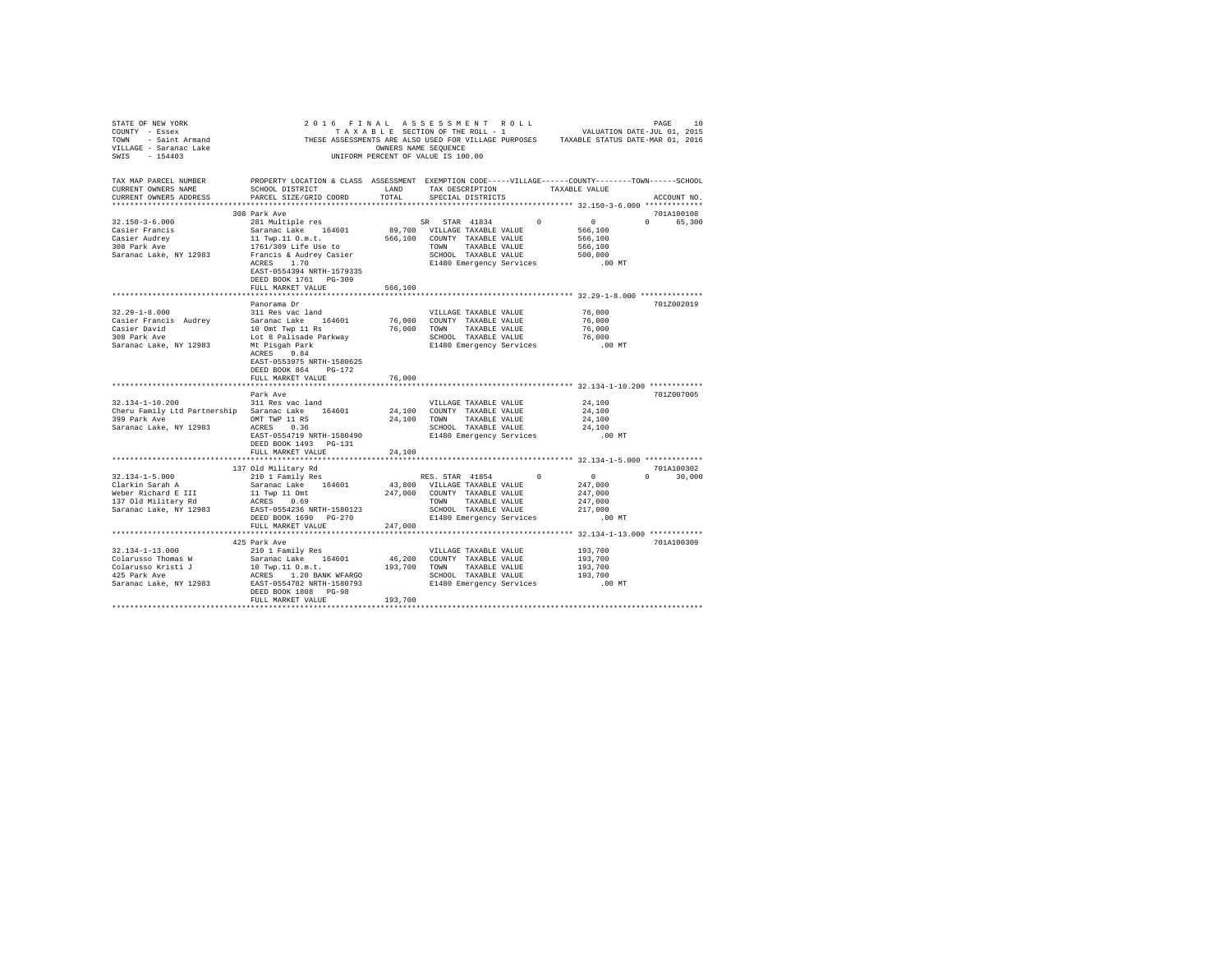| STATE OF NEW YORK                                                                                                      |                                                                                                                                                                                                                                                                              |               |                                                                                                                                            |                                                                  |                        |
|------------------------------------------------------------------------------------------------------------------------|------------------------------------------------------------------------------------------------------------------------------------------------------------------------------------------------------------------------------------------------------------------------------|---------------|--------------------------------------------------------------------------------------------------------------------------------------------|------------------------------------------------------------------|------------------------|
| CURRENT OWNERS NAME<br>CURRENT OWNERS ADDRESS                                                                          | TAX MAP PARCEL NUMBER PROPERTY LOCATION & CLASS ASSESSMENT EXEMPTION CODE-----VILLAGE-----COUNTY-------TOWN-----SCHOOL<br>SCHOOL DISTRICT<br>PARCEL SIZE/GRID COORD                                                                                                          | LAND<br>TOTAL | TAX DESCRIPTION TAXABLE VALUE<br>SPECIAL DISTRICTS                                                                                         |                                                                  | ACCOUNT NO.            |
| $32.150 - 1 - 15.000$<br>Crosier Victoria Elisabeth 11 Twp 11 Omt<br>1175 Richmond Rd ACRES 0.31<br>Red Lion, PA 17356 | 57 Old Military Rd<br>210 1 Family Res<br>Conrad Lauren Marie (Saranac Lake 164601)<br>EAST-0553830 NRTH-1579140<br>DEED BOOK 1792 PG-95<br>FULL MARKET VALUE                                                                                                                | 169,200       | VILLAGE TAXABLE VALUE<br>41,400 COUNTY TAXABLE VALUE<br>169,200 TOWN TAXABLE VALUE<br>SCHOOL TAXABLE VALUE<br>E1480 Emergency Services     | 169,200<br>169,200<br>169,200<br>169,200<br>.00 MT               | 701A100205             |
|                                                                                                                        |                                                                                                                                                                                                                                                                              |               |                                                                                                                                            |                                                                  |                        |
| 32.135-1-1.000<br>Cook Scott<br>273 Trudeau Rd<br>Saranac Lake, NY 12983                                               | Bloomingdale Ave<br>311 Res vac land<br>Saranac Lake 164601<br>Twp 11 Omt 10<br>FRNT 91.00 DPTH 133.00<br>ACRES 0.30<br>EAST-0555377 NRTH-1580930<br>DEED BOOK 1356 PG-287<br>FULL MARKET VALUE                                                                              | 5,200         | VILLAGE TAXABLE VALUE<br>5,200 COUNTY TAXABLE VALUE<br>5,200 TOWN TAXABLE VALUE<br>SCHOOL TAXABLE VALUE<br>E1480 Emergency Services .00 MT | 5,200<br>5,200<br>5,200<br>5,200                                 | 701A178077             |
|                                                                                                                        |                                                                                                                                                                                                                                                                              |               |                                                                                                                                            |                                                                  |                        |
|                                                                                                                        |                                                                                                                                                                                                                                                                              |               |                                                                                                                                            |                                                                  |                        |
| $32.135 - 1 - 3.000$<br>Dajany Innam<br>424 Park Ave<br>Saranac Lake, NY 12983                                         | 424 Park Ave<br>210 1 Family Res<br>EAST-0555096 NRTH-1580662<br>DEED BOOK 1444 PG-243<br>FULL MARKET VALUE                                                                                                                                                                  | 213,100       | SR STAR 41834 0<br>SCHOOL TAXABLE VALUE<br>E1480 Emergency Services                                                                        | $\sim$ 0<br>213,100<br>213,100<br>213,100<br>147,800<br>$.00$ MT | 701A100303<br>0 65,300 |
|                                                                                                                        |                                                                                                                                                                                                                                                                              |               |                                                                                                                                            |                                                                  |                        |
| 32.134-1-15.000<br>Decker Bonnie J<br>301 Sweetwater Club Blvd 11 Twp.11 0.m.t.<br>Longwood, FL 32779                  | 392 Park Ave<br>210 1 Family Res<br>Saranac Lake 164601<br>ACRES 1.50<br>EAST-0554960 NRTH-1580252<br>DEED BOOK 778 PG-120                                                                                                                                                   |               | VILLAGE TAXABLE VALUE<br>49.000 COUNTY TAXABLE VALUE<br>424,900 TOWN TAXABLE VALUE<br>SCHOOL TAXABLE VALUE<br>E1480 Emergency Services     | 424,900<br>424,900<br>424,900<br>424,900<br>$.00$ MT             | 701A100112             |
|                                                                                                                        | FULL MARKET VALUE                                                                                                                                                                                                                                                            | 424,900       |                                                                                                                                            |                                                                  |                        |
|                                                                                                                        | 23 Old Military Rd                                                                                                                                                                                                                                                           |               |                                                                                                                                            | *************************** 32.166-1-2.100 *************         | 701A100103             |
| $32.166 - 1 - 2.100$<br>Decker Robert<br>PO Box 1275<br>Saranac Lake, NY 12983                                         | 411 Apartment<br>Saranac Lake 164601 19,100 COUNTY TAXABLE VALUE<br>11 Twp.11 0.m.t. 92,600 TOWN TAXABLE VALUE<br>01d Military Estates Lt3 SCHOOL TAXABLE VALUE<br>Survey Map # 3027<br>ACRES 0.48<br>EAST-0554096 NRTH-1578846<br>DEED BOOK 1266 PG-82<br>FULL MARKET VALUE | 92,600        | VILLAGE TAXABLE VALUE<br>SCHOOL TAXABLE VALUE<br>E1480 Emergency Services                                                                  | 92,600<br>92,600<br>92,600<br>92,600<br>.00 MT                   |                        |
|                                                                                                                        |                                                                                                                                                                                                                                                                              |               |                                                                                                                                            |                                                                  |                        |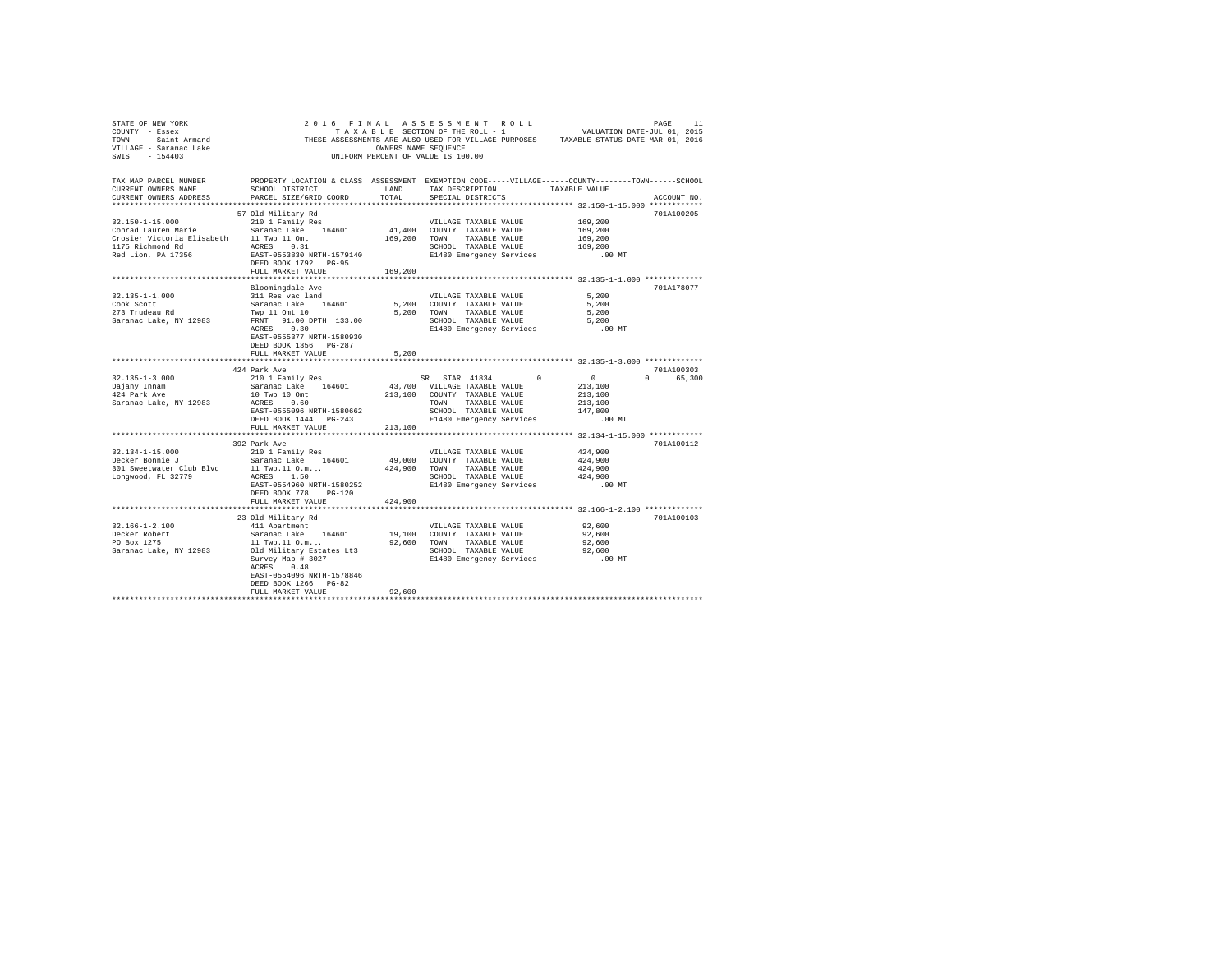| STATE OF NEW YORK WAS ARRESTED FOR A LASS AND A LASS AND A LAD AND A LASS AND A LASS AND A LASS AND A LASS AND A LASS AND A LASS AND A LASS AND A LASS AND A LASS AND A LASS AND A LASS AND A LASS AND A LASS AND A LASS AND<br>VILLAGE - Saranac Lake<br>SWIS - 154403                   | UNIFORM PERCENT OF VALUE IS 100.00                                                                                                                                                                                            | OWNERS NAME SEOUENCE |                   |  |                                                                                                                                              |               |             |
|-------------------------------------------------------------------------------------------------------------------------------------------------------------------------------------------------------------------------------------------------------------------------------------------|-------------------------------------------------------------------------------------------------------------------------------------------------------------------------------------------------------------------------------|----------------------|-------------------|--|----------------------------------------------------------------------------------------------------------------------------------------------|---------------|-------------|
| TAX MAP PARCEL NUMBER PROPERTY LOCATION & CLASS ASSESSMENT EXEMPTION CODE-----VILLAGE------COUNTY--------TOWN------SCHOOL<br>CURRENT OWNERS NAME<br>CURRENT OWNERS ADDRESS                                                                                                                | SCHOOL DISTRICT                       LAND        TAX DESCRIPTION                  TAXABLE VALUE<br>PARCEL SIZE/GRID COORD                                                                                                    | TOTAL                | SPECIAL DISTRICTS |  | ****************** 32.29-1-25.000 **************                                                                                             |               | ACCOUNT NO. |
|                                                                                                                                                                                                                                                                                           | 455 Park Ave                                                                                                                                                                                                                  |                      |                   |  |                                                                                                                                              | 701A100402    |             |
| $32.29 - 1 - 25.000$                                                                                                                                                                                                                                                                      | 210 1 Family Res 52 10 1 Family Res 52 10 1 Family Res 52 10 1 Family Res 52 10 1 Family Res 52 14,800 10 TULAGE TAXABLE VALUE 214,800 10 TVP 11 Ont 214,800 COUNTY TAXABLE VALUE 214,800 COMME Dennis 62 14,800 5000 11 COMP |                      |                   |  |                                                                                                                                              | 0 65,300      |             |
|                                                                                                                                                                                                                                                                                           |                                                                                                                                                                                                                               |                      |                   |  |                                                                                                                                              |               |             |
| Dennis Fredrick H<br>Dennis Connie<br>AFF - V                                                                                                                                                                                                                                             |                                                                                                                                                                                                                               |                      |                   |  |                                                                                                                                              |               |             |
| 455 Park Ave                                                                                                                                                                                                                                                                              |                                                                                                                                                                                                                               |                      |                   |  |                                                                                                                                              |               |             |
| Saranac Lake, NY 12983                                                                                                                                                                                                                                                                    |                                                                                                                                                                                                                               |                      |                   |  | TOWN TAXABLE VALUE 214,800<br>SCHOOL TAXABLE VALUE 149,500<br>E1480 Emergency Services .00 MT                                                |               |             |
|                                                                                                                                                                                                                                                                                           |                                                                                                                                                                                                                               |                      |                   |  |                                                                                                                                              |               |             |
|                                                                                                                                                                                                                                                                                           | EAST-0554973 NRTH-1581104                                                                                                                                                                                                     |                      |                   |  |                                                                                                                                              |               |             |
|                                                                                                                                                                                                                                                                                           | DEED BOOK 478 PG-344                                                                                                                                                                                                          |                      |                   |  |                                                                                                                                              |               |             |
|                                                                                                                                                                                                                                                                                           | FULL MARKET VALUE                                                                                                                                                                                                             | 214,800              |                   |  |                                                                                                                                              |               |             |
|                                                                                                                                                                                                                                                                                           | 71 Old Military Rd                                                                                                                                                                                                            |                      |                   |  |                                                                                                                                              | 701A100405    |             |
|                                                                                                                                                                                                                                                                                           |                                                                                                                                                                                                                               |                      |                   |  | 128,400                                                                                                                                      |               |             |
|                                                                                                                                                                                                                                                                                           |                                                                                                                                                                                                                               |                      |                   |  |                                                                                                                                              |               |             |
|                                                                                                                                                                                                                                                                                           |                                                                                                                                                                                                                               |                      |                   |  | 128,400<br>128,400                                                                                                                           |               |             |
|                                                                                                                                                                                                                                                                                           |                                                                                                                                                                                                                               |                      |                   |  | 128,400                                                                                                                                      |               |             |
|                                                                                                                                                                                                                                                                                           |                                                                                                                                                                                                                               |                      |                   |  | .00 MT                                                                                                                                       |               |             |
|                                                                                                                                                                                                                                                                                           |                                                                                                                                                                                                                               |                      |                   |  |                                                                                                                                              |               |             |
|                                                                                                                                                                                                                                                                                           | FULL MARKET VALUE                                                                                                                                                                                                             | 128,400              |                   |  |                                                                                                                                              |               |             |
|                                                                                                                                                                                                                                                                                           |                                                                                                                                                                                                                               |                      |                   |  |                                                                                                                                              |               |             |
|                                                                                                                                                                                                                                                                                           | 347 Park Ave                                                                                                                                                                                                                  |                      |                   |  |                                                                                                                                              | 701A100202    |             |
|                                                                                                                                                                                                                                                                                           |                                                                                                                                                                                                                               |                      |                   |  | 358,100                                                                                                                                      |               |             |
|                                                                                                                                                                                                                                                                                           |                                                                                                                                                                                                                               |                      |                   |  | 358,100<br>358,100                                                                                                                           |               |             |
|                                                                                                                                                                                                                                                                                           |                                                                                                                                                                                                                               |                      |                   |  |                                                                                                                                              |               |             |
|                                                                                                                                                                                                                                                                                           |                                                                                                                                                                                                                               |                      |                   |  | 358,100<br>.00 MT                                                                                                                            |               |             |
|                                                                                                                                                                                                                                                                                           | DEED BOOK 1610 PG-130                                                                                                                                                                                                         |                      |                   |  |                                                                                                                                              |               |             |
|                                                                                                                                                                                                                                                                                           | FULL MARKET VALUE                                                                                                                                                                                                             | 358,100              |                   |  |                                                                                                                                              |               |             |
|                                                                                                                                                                                                                                                                                           |                                                                                                                                                                                                                               |                      |                   |  |                                                                                                                                              |               |             |
|                                                                                                                                                                                                                                                                                           | 416 Park Ave                                                                                                                                                                                                                  |                      |                   |  |                                                                                                                                              | 701A100313    |             |
|                                                                                                                                                                                                                                                                                           |                                                                                                                                                                                                                               |                      |                   |  |                                                                                                                                              | $0 \t 30,000$ |             |
|                                                                                                                                                                                                                                                                                           |                                                                                                                                                                                                                               |                      |                   |  |                                                                                                                                              |               |             |
|                                                                                                                                                                                                                                                                                           |                                                                                                                                                                                                                               |                      |                   |  |                                                                                                                                              |               |             |
| $\begin{tabular}{l c c c c c} \multicolumn{1}{c}{32.135-1-4.000} & \multicolumn{1}{c}{410~\mbox{error}~\& 110~\mbox{100}~\& 110~\mbox{100}~\& 110~\mbox{100}~\& 110~\mbox{100}~\& 110~\mbox{100}~\& 110~\mbox{100}~\& 110~\mbox{100}~\& 110~\mbox{100}~\& 110~\mbox{100}~\& 110~\mbox{10$ |                                                                                                                                                                                                                               |                      |                   |  |                                                                                                                                              |               |             |
|                                                                                                                                                                                                                                                                                           |                                                                                                                                                                                                                               |                      |                   |  |                                                                                                                                              |               |             |
|                                                                                                                                                                                                                                                                                           |                                                                                                                                                                                                                               |                      |                   |  |                                                                                                                                              |               |             |
|                                                                                                                                                                                                                                                                                           |                                                                                                                                                                                                                               |                      |                   |  |                                                                                                                                              |               |             |
|                                                                                                                                                                                                                                                                                           | 460 Park Ave                                                                                                                                                                                                                  |                      |                   |  |                                                                                                                                              | 701A100115    |             |
|                                                                                                                                                                                                                                                                                           |                                                                                                                                                                                                                               |                      |                   |  | $\begin{array}{cccccc} 18\, ,000 \qquad & 15\, ,000 \qquad & 15\, ,000 \qquad & 6\, ,000 \\ & & 0 \qquad & 0 \qquad & 30\, ,000 \end{array}$ |               |             |
|                                                                                                                                                                                                                                                                                           |                                                                                                                                                                                                                               |                      |                   |  |                                                                                                                                              |               |             |
|                                                                                                                                                                                                                                                                                           |                                                                                                                                                                                                                               |                      |                   |  |                                                                                                                                              |               |             |
|                                                                                                                                                                                                                                                                                           |                                                                                                                                                                                                                               |                      |                   |  |                                                                                                                                              |               |             |
|                                                                                                                                                                                                                                                                                           |                                                                                                                                                                                                                               |                      |                   |  |                                                                                                                                              |               |             |
|                                                                                                                                                                                                                                                                                           |                                                                                                                                                                                                                               |                      |                   |  |                                                                                                                                              |               |             |
|                                                                                                                                                                                                                                                                                           | FULL MARKET VALUE 217,500 E1480 Emergency Services                                                                                                                                                                            |                      |                   |  | $.00$ MT                                                                                                                                     |               |             |
|                                                                                                                                                                                                                                                                                           |                                                                                                                                                                                                                               |                      |                   |  |                                                                                                                                              |               |             |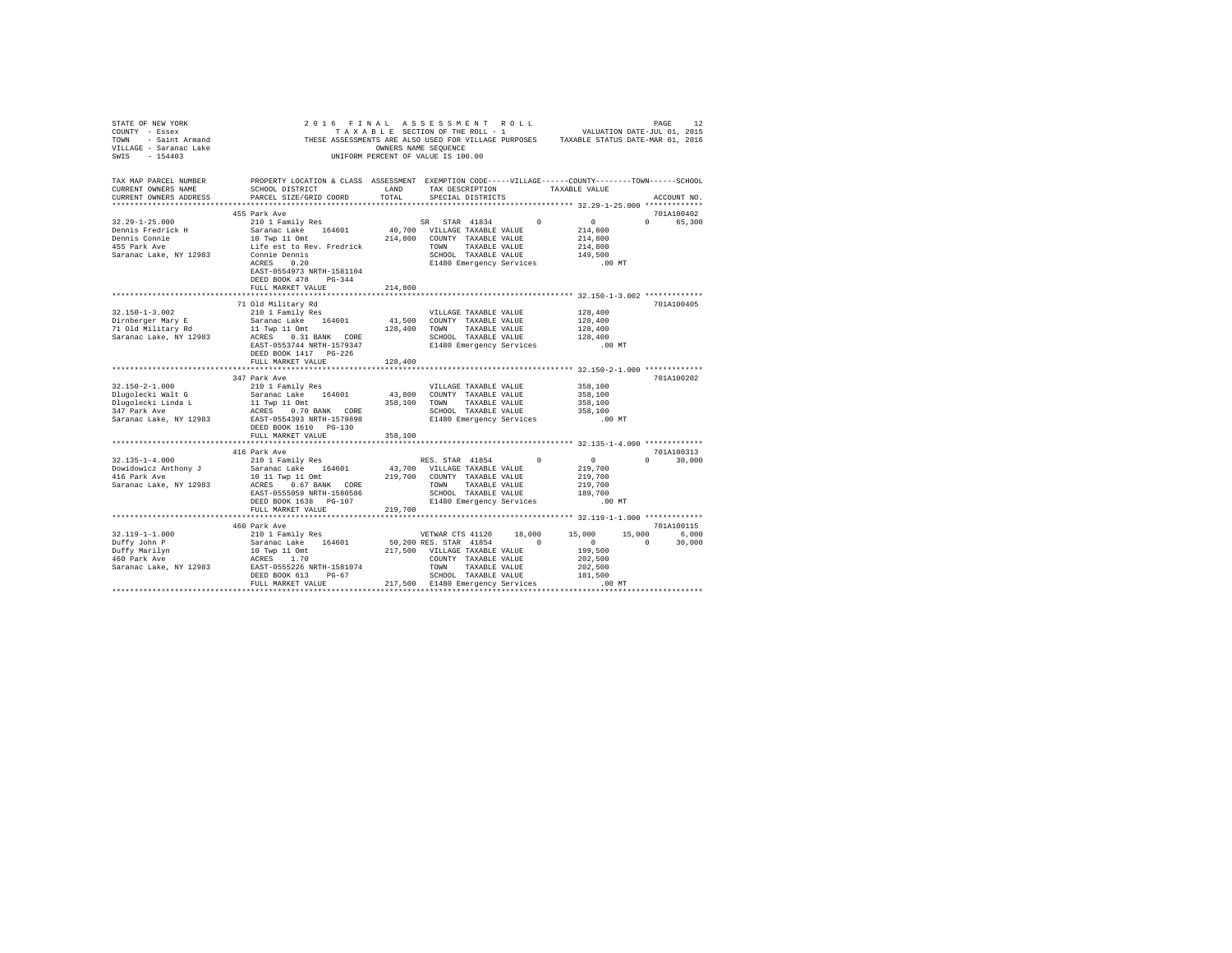| TAX MAP PARCEL NUMBER<br>CURRENT OWNERS NAME<br>CURRENT OWNERS ADDRESS                                                                                                                                                                                                                                                                                                                              | PROPERTY LOCATION & CLASS ASSESSMENT EXEMPTION CODE-----VILLAGE------COUNTY-------TOWN------SCHOOL<br>SCHOOL DISTRICT LAND<br>PARCEL SIZE/GRID COORD                                                                                                                                                                                 | TOTAL   | TAX DESCRIPTION TAXABLE VALUE<br>SPECIAL DISTRICTS |                    |          | ACCOUNT NO. |
|-----------------------------------------------------------------------------------------------------------------------------------------------------------------------------------------------------------------------------------------------------------------------------------------------------------------------------------------------------------------------------------------------------|--------------------------------------------------------------------------------------------------------------------------------------------------------------------------------------------------------------------------------------------------------------------------------------------------------------------------------------|---------|----------------------------------------------------|--------------------|----------|-------------|
|                                                                                                                                                                                                                                                                                                                                                                                                     | Old Military Rd                                                                                                                                                                                                                                                                                                                      |         |                                                    |                    |          | 701A198004  |
| 32.134-1-1.120                                                                                                                                                                                                                                                                                                                                                                                      |                                                                                                                                                                                                                                                                                                                                      |         |                                                    |                    |          |             |
| Edelberg William R                                                                                                                                                                                                                                                                                                                                                                                  |                                                                                                                                                                                                                                                                                                                                      |         |                                                    |                    |          |             |
| 135 Bloomingdale Ave                                                                                                                                                                                                                                                                                                                                                                                |                                                                                                                                                                                                                                                                                                                                      |         |                                                    |                    |          |             |
| Saranac Lake, NY 12983                                                                                                                                                                                                                                                                                                                                                                              |                                                                                                                                                                                                                                                                                                                                      |         |                                                    |                    |          |             |
|                                                                                                                                                                                                                                                                                                                                                                                                     | DEED BOOK 1158 PG-129                                                                                                                                                                                                                                                                                                                |         |                                                    |                    |          |             |
|                                                                                                                                                                                                                                                                                                                                                                                                     | FULL MARKET VALUE                                                                                                                                                                                                                                                                                                                    | 6,200   |                                                    |                    |          |             |
|                                                                                                                                                                                                                                                                                                                                                                                                     | 383 Park Ave                                                                                                                                                                                                                                                                                                                         |         |                                                    |                    |          | 701A100305  |
| $32.134 - 1 - 8.000$                                                                                                                                                                                                                                                                                                                                                                                |                                                                                                                                                                                                                                                                                                                                      |         | VILLAGE TAXABLE VALUE                              | 388,000            |          |             |
| Fannie Mae                                                                                                                                                                                                                                                                                                                                                                                          | 210 1 Family Res<br>Saranac Lake 164601                                                                                                                                                                                                                                                                                              |         | 43,000 COUNTY TAXABLE VALUE                        | 388,000            |          |             |
| 14221 Dallas Pkwy Ste 1000    11 Twp.11 O.m.t.    388,000    TOWN    TAXABLE VALUE                                                                                                                                                                                                                                                                                                                  |                                                                                                                                                                                                                                                                                                                                      |         |                                                    |                    |          |             |
|                                                                                                                                                                                                                                                                                                                                                                                                     |                                                                                                                                                                                                                                                                                                                                      |         |                                                    | 388,000<br>388,000 |          |             |
| $\verb Dallas, TX 75240   \verb ACRES  0.50 BANK   \verb CORE   \verb SCHOLD  2011   \verb B0314   2010   2011   2012   2012   2012   2013   2013   2014   2014   2014   2014   2014   2014   2014   2014   2014   2014   2014   2014   2014   2014   2014   2014   2014   2014   2014   2014   2$                                                                                                  | DEED BOOK 1824 PG-32                                                                                                                                                                                                                                                                                                                 |         |                                                    |                    |          |             |
|                                                                                                                                                                                                                                                                                                                                                                                                     | FULL MARKET VALUE                                                                                                                                                                                                                                                                                                                    | 388,000 |                                                    |                    |          |             |
|                                                                                                                                                                                                                                                                                                                                                                                                     |                                                                                                                                                                                                                                                                                                                                      |         |                                                    |                    |          |             |
| $32.150 - 1 - 1.002$                                                                                                                                                                                                                                                                                                                                                                                | 34 Mountain Ln                                                                                                                                                                                                                                                                                                                       |         |                                                    |                    |          | 701A174001  |
|                                                                                                                                                                                                                                                                                                                                                                                                     |                                                                                                                                                                                                                                                                                                                                      |         |                                                    |                    |          |             |
|                                                                                                                                                                                                                                                                                                                                                                                                     |                                                                                                                                                                                                                                                                                                                                      |         |                                                    |                    |          |             |
| Fina Donald K<br>Fina Ann J<br>34 Mountain Ln                                                                                                                                                                                                                                                                                                                                                       |                                                                                                                                                                                                                                                                                                                                      |         |                                                    |                    |          |             |
| Saranac Lake, NY 12983                                                                                                                                                                                                                                                                                                                                                                              | $\begin{tabular}{lcccc} $24$ & $\text{normal} & $1$ & $10$ & $10$ & $10$ \\[-20pt] $281$ & $\text{Multi-1} & $16$ & $164601$ & $47,4000$ & $25,000$ & $25,000$ & $25,000$ & $10,000$ \\[-20pt] $3$ & $24$ & $164601$ & $47,400$ & $27$ & $37$ & $41140$ & $0$ & $50,000$ & $50,000$ & $20,000$ \\[-20pt] $11$ & Type 11\hspace{-0.2$ |         |                                                    |                    |          |             |
|                                                                                                                                                                                                                                                                                                                                                                                                     |                                                                                                                                                                                                                                                                                                                                      |         |                                                    |                    |          |             |
|                                                                                                                                                                                                                                                                                                                                                                                                     | FULL MARKET VALUE 193,200 SCHOOL TAXABLE VALUE 97,900<br>E1480 Emergency Services .00 MT                                                                                                                                                                                                                                             |         |                                                    |                    |          |             |
|                                                                                                                                                                                                                                                                                                                                                                                                     |                                                                                                                                                                                                                                                                                                                                      |         |                                                    |                    |          |             |
|                                                                                                                                                                                                                                                                                                                                                                                                     |                                                                                                                                                                                                                                                                                                                                      |         |                                                    |                    |          |             |
|                                                                                                                                                                                                                                                                                                                                                                                                     | 82 Old Military Rd                                                                                                                                                                                                                                                                                                                   |         |                                                    |                    |          | 701A100301  |
| $32.150 - 2 - 7.000$                                                                                                                                                                                                                                                                                                                                                                                |                                                                                                                                                                                                                                                                                                                                      |         |                                                    |                    | $\Omega$ | 30,000      |
| Finnigan Thomas Jr                                                                                                                                                                                                                                                                                                                                                                                  |                                                                                                                                                                                                                                                                                                                                      |         |                                                    |                    |          |             |
| $\begin{tabular}{lcl} \texttt{Fining}~\texttt{in}~\texttt{non}~\texttt{u}~\texttt{non}~\texttt{u}~\texttt{non}~\texttt{u}~\texttt{non}~\texttt{u}~\texttt{non}~\texttt{u}~\texttt{non}~\texttt{u}~\texttt{non}~\texttt{u}~\texttt{non}~\texttt{u}~\texttt{non}~\texttt{u}~\texttt{non}~\texttt{u}~\texttt{non}~\texttt{u}~\texttt{non}~\texttt{u}~\texttt{non}~\texttt{u}~\texttt{non}~\texttt{u}~$ |                                                                                                                                                                                                                                                                                                                                      |         |                                                    | 248,000            |          |             |
|                                                                                                                                                                                                                                                                                                                                                                                                     |                                                                                                                                                                                                                                                                                                                                      |         |                                                    | 218,000            |          |             |
|                                                                                                                                                                                                                                                                                                                                                                                                     |                                                                                                                                                                                                                                                                                                                                      |         |                                                    | $.00$ MT           |          |             |
|                                                                                                                                                                                                                                                                                                                                                                                                     | FULL MARKET VALUE                                                                                                                                                                                                                                                                                                                    | 248,000 |                                                    |                    |          |             |
|                                                                                                                                                                                                                                                                                                                                                                                                     |                                                                                                                                                                                                                                                                                                                                      |         |                                                    |                    |          |             |
|                                                                                                                                                                                                                                                                                                                                                                                                     | 296 Panorama Dr                                                                                                                                                                                                                                                                                                                      |         |                                                    |                    |          | 701Z012003  |
|                                                                                                                                                                                                                                                                                                                                                                                                     |                                                                                                                                                                                                                                                                                                                                      |         |                                                    |                    |          |             |
|                                                                                                                                                                                                                                                                                                                                                                                                     |                                                                                                                                                                                                                                                                                                                                      |         |                                                    |                    |          |             |
|                                                                                                                                                                                                                                                                                                                                                                                                     |                                                                                                                                                                                                                                                                                                                                      |         |                                                    |                    |          |             |
|                                                                                                                                                                                                                                                                                                                                                                                                     |                                                                                                                                                                                                                                                                                                                                      |         |                                                    |                    |          |             |
|                                                                                                                                                                                                                                                                                                                                                                                                     | DEED BOOK 1680 PG-306                                                                                                                                                                                                                                                                                                                |         |                                                    |                    |          |             |
|                                                                                                                                                                                                                                                                                                                                                                                                     | FULL MARKET VALUE                                                                                                                                                                                                                                                                                                                    | 530,100 |                                                    |                    |          |             |
|                                                                                                                                                                                                                                                                                                                                                                                                     |                                                                                                                                                                                                                                                                                                                                      |         |                                                    |                    |          |             |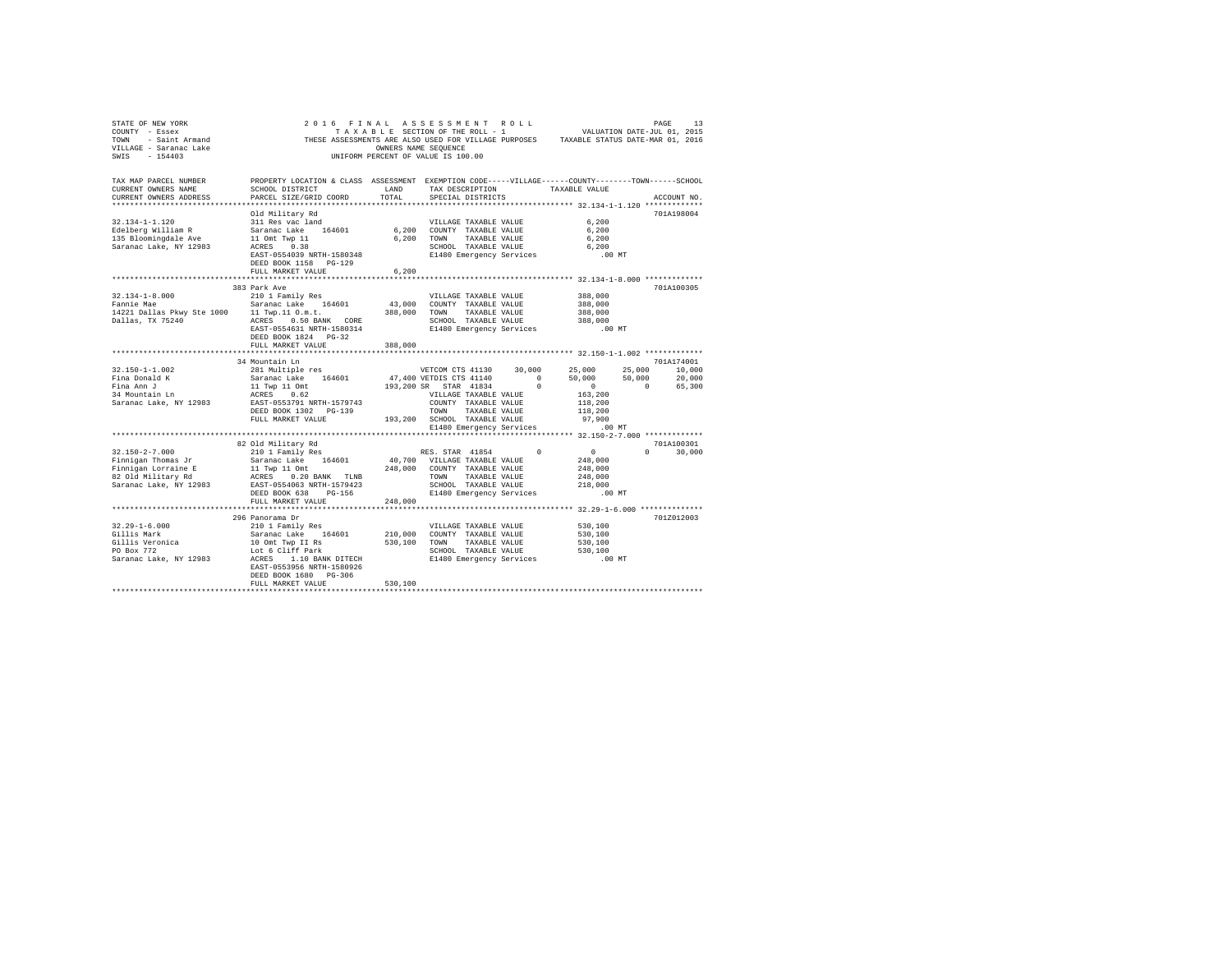| STATE OF NEW YORK<br>COUNTY - Essex<br>COUNT - Essex and CHESE ASSESSMENTS ARE ALSO USED FOR VILLAGE PURPOSES TAXABLE STATUS DATE-MAR 01, 2016<br>VILLAGE - Saranac Lake (2016) THESE ASSESSMENTS ARE SAUGHT OF VILLAGE PURPOSES TAXABLE STATUS DATE-MAR 01, 2016<br>SWIS - | 2016 FINAL ASSESSMENT ROLL                                                                                                                                                      |               | TAXABLE SECTION OF THE ROLL - 1                 |                               |            | PAGE 14<br>VALUATION DATE-JUL 01, 2015 |          |                     |
|-----------------------------------------------------------------------------------------------------------------------------------------------------------------------------------------------------------------------------------------------------------------------------|---------------------------------------------------------------------------------------------------------------------------------------------------------------------------------|---------------|-------------------------------------------------|-------------------------------|------------|----------------------------------------|----------|---------------------|
| TAX MAP PARCEL NUMBER                                                                                                                                                                                                                                                       | PROPERTY LOCATION & CLASS ASSESSMENT EXEMPTION CODE-----VILLAGE------COUNTY-------TOWN------SCHOOL                                                                              |               |                                                 |                               |            |                                        |          |                     |
| CURRENT OWNERS NAME                                                                                                                                                                                                                                                         | SCHOOL DISTRICT                                                                                                                                                                 | LAND<br>TOTAL |                                                 | TAX DESCRIPTION TAXABLE VALUE |            |                                        |          |                     |
| CURRENT OWNERS ADDRESS                                                                                                                                                                                                                                                      | PARCEL SIZE/GRID COORD                                                                                                                                                          |               | SPECIAL DISTRICTS                               |                               |            |                                        |          | ACCOUNT NO.         |
|                                                                                                                                                                                                                                                                             | Cantwell Way                                                                                                                                                                    |               |                                                 |                               |            |                                        |          | 701A180029          |
| $32.166 - 1 - 2.200$                                                                                                                                                                                                                                                        |                                                                                                                                                                                 |               |                                                 | VILLAGE TAXABLE VALUE         |            | 600                                    |          |                     |
| Graham Robert                                                                                                                                                                                                                                                               |                                                                                                                                                                                 |               | 600 COUNTY TAXABLE VALUE                        |                               |            | 600                                    |          |                     |
| Graham Karin                                                                                                                                                                                                                                                                |                                                                                                                                                                                 |               | 600 TOWN TAXABLE VALUE                          |                               |            | 600                                    |          |                     |
| 350 Mill Pond Dr                                                                                                                                                                                                                                                            |                                                                                                                                                                                 |               | SCHOOL TAXABLE VALUE                            |                               |            | 600                                    |          |                     |
| Lake Placid, NY 12946                                                                                                                                                                                                                                                       |                                                                                                                                                                                 |               | E1480 Emergency Services .00 MT                 |                               |            |                                        |          |                     |
|                                                                                                                                                                                                                                                                             | Sammer and<br>Sammar Lake 164601<br>Sammar Lake 164601<br>11 Twp 110 Omt<br>Old Military Estates Lt 9<br>J.d. Survey Map 3027<br>ACRES 0.14                                     |               |                                                 |                               |            |                                        |          |                     |
|                                                                                                                                                                                                                                                                             | EAST-0554145 NRTH-1578793                                                                                                                                                       |               |                                                 |                               |            |                                        |          |                     |
|                                                                                                                                                                                                                                                                             | DEED BOOK 1550 PG-173                                                                                                                                                           |               |                                                 |                               |            |                                        |          |                     |
|                                                                                                                                                                                                                                                                             | FULL MARKET VALUE                                                                                                                                                               | 600           |                                                 |                               |            |                                        |          |                     |
|                                                                                                                                                                                                                                                                             |                                                                                                                                                                                 |               |                                                 |                               |            |                                        |          |                     |
|                                                                                                                                                                                                                                                                             | 93 Old Military Rd<br>210 1 Family Res                                                                                                                                          |               | VETWAR CTS 41120                                |                               |            | 15,000                                 | 15,000   | 701A100206<br>6,000 |
| 32.150-1-9.000<br>Hagar Linda BW                                                                                                                                                                                                                                            | Saranac Lake 164601                                                                                                                                                             |               | 40,700 SR STAR 41834                            | $\sim$ 0                      | 18,000     | $\sim$ 0                               | $\sim$ 0 | 65,300              |
| 93 Old Military Rd                                                                                                                                                                                                                                                          |                                                                                                                                                                                 |               | 167,900 VILLAGE TAXABLE VALUE                   |                               |            | 149,900                                |          |                     |
| Saranac Lake, NY 12983                                                                                                                                                                                                                                                      | 11 Twp 11 Omt<br>ACRES 0.20                                                                                                                                                     |               |                                                 | COUNTY TAXABLE VALUE          |            | 152,900                                |          |                     |
|                                                                                                                                                                                                                                                                             | EAST-0554008 NRTH-1579595                                                                                                                                                       |               | TOWN TAXABLE VALUE                              |                               |            | 152,900                                |          |                     |
|                                                                                                                                                                                                                                                                             | DEED BOOK 814 PG-266                                                                                                                                                            |               | SCHOOL TAXABLE VALUE                            |                               |            | 96,600                                 |          |                     |
|                                                                                                                                                                                                                                                                             | FULL MARKET VALUE                                                                                                                                                               |               | 167,900 E1480 Emergency Services                |                               |            | $.00$ MT                               |          |                     |
|                                                                                                                                                                                                                                                                             |                                                                                                                                                                                 |               |                                                 |                               |            |                                        |          |                     |
|                                                                                                                                                                                                                                                                             | 391 Park Ave                                                                                                                                                                    |               |                                                 |                               |            |                                        |          | 701A100409          |
| $32.134 - 1 - 9.000$                                                                                                                                                                                                                                                        | 210 1 Family Res                                                                                                                                                                |               | RES. STAR 41854                                 |                               | $\Omega$   | $\sim$ 0                               |          | $0 \t 30,000$       |
| Hanford Hannah L<br>391 Park Ave                                                                                                                                                                                                                                            | Saranac Lake 164601                                                                                                                                                             |               | 43,000 VILLAGE TAXABLE VALUE                    |                               |            | 242,700                                |          |                     |
|                                                                                                                                                                                                                                                                             | 11 Twp.11 0.m.t.                                                                                                                                                                |               | 242,700 COUNTY TAXABLE VALUE                    |                               |            | 242,700                                |          |                     |
| Saranac Lake, NY 12983                                                                                                                                                                                                                                                      |                                                                                                                                                                                 |               |                                                 |                               |            | 242,700                                |          |                     |
|                                                                                                                                                                                                                                                                             |                                                                                                                                                                                 |               |                                                 |                               |            | 212,700                                |          |                     |
|                                                                                                                                                                                                                                                                             | FULL MARKET VALUE                                                                                                                                                               | 242,700       |                                                 |                               |            | $.00$ MT                               |          |                     |
|                                                                                                                                                                                                                                                                             |                                                                                                                                                                                 |               |                                                 |                               |            |                                        |          |                     |
|                                                                                                                                                                                                                                                                             | 439 Park Ave                                                                                                                                                                    |               |                                                 |                               |            |                                        |          | 7079907875          |
| $32.29 - 1 - 23.000$                                                                                                                                                                                                                                                        | 210 1 Family Res                                                                                                                                                                |               | RES. STAR 41854                                 |                               | $\Omega$   | $\sim$ 0                               | $\Omega$ | 30,000              |
| Hann Stephen                                                                                                                                                                                                                                                                | Saranac Lake 164601                                                                                                                                                             |               | 46,100 VILLAGE TAXABLE VALUE                    |                               |            | 207,000                                |          |                     |
| Hann Molly Shubert<br>439 Park Ave                                                                                                                                                                                                                                          | Twp 11 Omt Lot 10                                                                                                                                                               |               | 207,000 COUNTY TAXABLE VALUE                    |                               |            | 207,000                                |          |                     |
|                                                                                                                                                                                                                                                                             | ACRES 1.01 BANK CORE                                                                                                                                                            |               |                                                 | TOWN TAXABLE VALUE            |            | 207,000                                |          |                     |
| Saranac Lake, NY 12983                                                                                                                                                                                                                                                      | EAST-0554599 NRTH-1580994                                                                                                                                                       |               |                                                 | SCHOOL TAXABLE VALUE          |            | 177,000                                |          |                     |
|                                                                                                                                                                                                                                                                             | DEED BOOK 1597 PG-152                                                                                                                                                           |               | E1480 Emergency Services                        |                               |            | $.00$ MT                               |          |                     |
|                                                                                                                                                                                                                                                                             | FULL MARKET VALUE                                                                                                                                                               | 207,000       |                                                 |                               |            |                                        |          |                     |
|                                                                                                                                                                                                                                                                             |                                                                                                                                                                                 |               |                                                 |                               |            |                                        |          |                     |
|                                                                                                                                                                                                                                                                             | 76 Old Military Rd                                                                                                                                                              |               |                                                 |                               |            |                                        |          | 701A100411          |
| $32.150 - 2 - 8.000$                                                                                                                                                                                                                                                        |                                                                                                                                                                                 |               | RES. STAR 41854<br>40,700 VILLAGE TAXABLE VALUE |                               | $^{\circ}$ | $\overline{0}$                         |          | $0 \t 30,000$       |
| 32.150-2-8.000<br>Hayden James W<br>Hayden Shelley T<br>76 Old Mititary Rd                                                                                                                                                                                                  | 210 1 Family Res<br>Saranac Lake 164601<br>11 Twp 11 Omt                                                                                                                        |               |                                                 |                               |            | 215,100<br>215,100                     |          |                     |
|                                                                                                                                                                                                                                                                             |                                                                                                                                                                                 |               |                                                 | TOWN TAXABLE VALUE            |            | 215,100                                |          |                     |
| Saranac Lake, NY 12983                                                                                                                                                                                                                                                      | 11 Twp 11 Ont<br>215,100 COUNTY TAXABLE VALUE<br>215,100 COUNTY TAXABLE VALUE<br>RAST-0554012 NRTH-1579341 SERO-DL TAXABLE VALUE<br>DEED BOOK 848 PG-194 E1480 Emergency Servic |               |                                                 | SCHOOL TAXABLE VALUE          |            | 185,100                                |          |                     |
|                                                                                                                                                                                                                                                                             | DEED BOOK 848 PG-194                                                                                                                                                            |               | E1480 Emergency Services                        |                               |            | .00 MT                                 |          |                     |
|                                                                                                                                                                                                                                                                             | FULL MARKET VALUE                                                                                                                                                               | 215,100       |                                                 |                               |            |                                        |          |                     |
|                                                                                                                                                                                                                                                                             |                                                                                                                                                                                 |               |                                                 |                               |            |                                        |          |                     |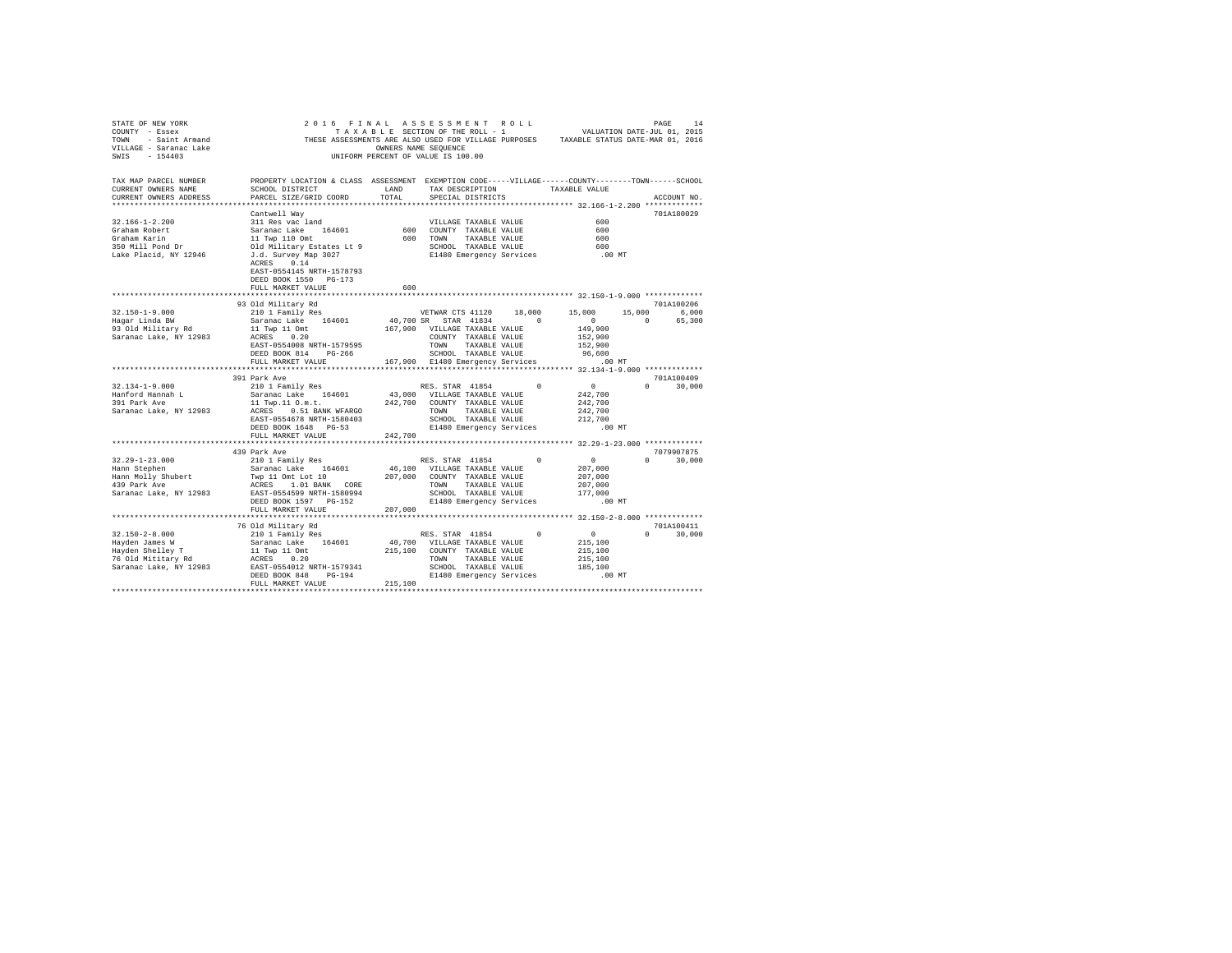| STATE OF NEW YORK<br>COUNTY - Essex<br>TOWN - Saint Armand<br>VILLAGE - Saranac Lake<br>SWIS - 154403         | THESE ASSESSMENTS ARE ASSECTION OF THE ROLL - 1 VALUATION DATE-JUL U1, 2015<br>TRIX ABLE SECTION OF THE ROLL - 1 VALUATION DATE-MAR 01, 2016<br>THESE ASSESSMENTS ------- WWW. CENTENCE                                                            |               | 2016 FINAL ASSESSMENT ROLL<br>UNIFORM PERCENT OF VALUE IS 100.00                                                                                          |          |                                                                         | PAGE<br>15                  |
|---------------------------------------------------------------------------------------------------------------|----------------------------------------------------------------------------------------------------------------------------------------------------------------------------------------------------------------------------------------------------|---------------|-----------------------------------------------------------------------------------------------------------------------------------------------------------|----------|-------------------------------------------------------------------------|-----------------------------|
| TAX MAP PARCEL NUMBER<br>CURRENT OWNERS NAME<br>CURRENT OWNERS ADDRESS                                        | PROPERTY LOCATION & CLASS ASSESSMENT EXEMPTION CODE-----VILLAGE------COUNTY-------TOWN------SCHOOL<br>SCHOOL DISTRICT<br>PARCEL SIZE/GRID COORD                                                                                                    | LAND<br>TOTAL | TAX DESCRIPTION<br>SPECIAL DISTRICTS                                                                                                                      |          | TAXABLE VALUE                                                           | ACCOUNT NO.                 |
|                                                                                                               |                                                                                                                                                                                                                                                    |               |                                                                                                                                                           |          |                                                                         |                             |
|                                                                                                               | 333 Park Ave                                                                                                                                                                                                                                       |               |                                                                                                                                                           |          |                                                                         | 701A100408                  |
| $32.150 - 2 - 2.000$<br>Hayward Barbara A<br>Hayward Guy J<br>333 Park Ave<br>Saranac Lake, NY 12983          | 210 1 Family Res<br>Saranac Lake 164601<br>11 Twp 11 Omt<br>ACRES 0.90<br>EAST-0554313 NRTH-1579753<br>DEED BOOK 1123 PG-189<br>FULL MARKET VALUE                                                                                                  | 258,500       | RES. STAR 41854<br>45,200 VILLAGE TAXABLE VALUE<br>258,500 COUNTY TAXABLE VALUE<br>TOWN TAXABLE VALUE<br>SCHOOL TAXABLE VALUE<br>E1480 Emergency Services | 0        | $\sim$ 0<br>258,500<br>258,500<br>258,500<br>228,500<br>$00 \text{ MT}$ | $0 \t 30.000$               |
|                                                                                                               |                                                                                                                                                                                                                                                    |               |                                                                                                                                                           |          |                                                                         |                             |
| $32.150 - 1 - 11.000$<br>Hill Daniel F<br>1714 County Rte 18<br>Saranac Lake, NY 12983                        | 15 Mountain Ln<br>220 2 Family Res<br>Saranac Lake 164601<br>11 Twp 11 Omt<br>ACRES 0.10<br>EAST-0553849 NRTH-1579556<br>DEED BOOK 1444    PG-272<br>FULL MARKET VALUE                                                                             | 125,800       | VILLAGE TAXABLE VALUE<br>40,000 COUNTY TAXABLE VALUE<br>125,800 TOWN TAXABLE VALUE<br>SCHOOL TAXABLE VALUE<br>E1480 Emergency Services                    |          | 125,800<br>125,800<br>125,800<br>125,800<br>$.00$ MT                    | 701A100107                  |
|                                                                                                               |                                                                                                                                                                                                                                                    |               |                                                                                                                                                           |          |                                                                         | 7018100111                  |
| $32.166 - 1 - 1.000$<br>Hill Michael A<br>Hill Michelle L<br>35 Old Military Rd<br>Saranac Lake, NY 12983     | 35 Old Military Rd<br>210 1 Family Res<br>Saranac Lake 164601<br>11 Twp 11 Omt<br>ACRES 1.07 BANK CORE<br>EAST-0553825 NRTH-1578863<br>DEED BOOK 1317 PG-36                                                                                        |               | VILLAGE TAXABLE VALUE<br>46,400 COUNTY TAXABLE VALUE<br>496,100 TOWN TAXABLE VALUE<br>SCHOOL TAXABLE VALUE<br>E1480 Emergency Services                    |          | 496,100<br>496,100<br>496,100<br>496,100<br>$.00$ MT                    |                             |
|                                                                                                               | FULL MARKET VALUE                                                                                                                                                                                                                                  | 496,100       |                                                                                                                                                           |          |                                                                         |                             |
| $32.150 - 1 - 10.000$<br>Hoffman Douglas L<br>PO Box 270<br>Lake Placid, NY 12946                             | 83 Old Military Rd<br>210 1 Family Res<br>Saranac Lake 164601<br>11 Twp 11 Omt<br>ACRES 0.30<br>EAST-0553950 NRTH-1579507<br>DEED BOOK 1636 PG-5                                                                                                   |               | VILLAGE TAXABLE VALUE<br>41,400 COUNTY TAXABLE VALUE<br>182,400 TOWN TAXABLE VALUE<br>SCHOOL TAXABLE VALUE<br>E1480 Emergency Services                    |          | 182,400<br>182,400<br>182,400<br>182,400<br>$.00$ MT                    | 701A100215                  |
|                                                                                                               | FULL MARKET VALUE                                                                                                                                                                                                                                  | 182,400       |                                                                                                                                                           |          |                                                                         |                             |
|                                                                                                               |                                                                                                                                                                                                                                                    |               |                                                                                                                                                           |          |                                                                         |                             |
| $32.29 - 1 - 24.000$<br>Hofschneider Mark T<br>Hofschneider Kelly A<br>443 Park Ave<br>Saranac Lake, NY 12983 | 443 Park Ave<br>210 1 Family Res<br>Saranac Lake 164601 44,400 VILLAGE TAXABLE VALUE<br>10 Twp 11 Omt<br>ACRES 0.80 BANK1STARSG<br>EAST-0554866 NRTH-1581002<br>-- 20 AT<br>EAST-0554866 NRTH-1581002<br>DEED BOOK 1577 PG-41<br>FULL MARKET VALUE | 200,900       | RES. STAR 41854<br>200,900 COUNTY TAXABLE VALUE<br>TOWN<br>TAXABLE VALUE<br>SCHOOL TAXABLE VALUE<br>E1480 Emergency Services                              | $\Omega$ | $\sim$ 0<br>200,900<br>200,900<br>200,900<br>170,900<br>$.00$ MT        | 701A100201<br>$0 \t 30,000$ |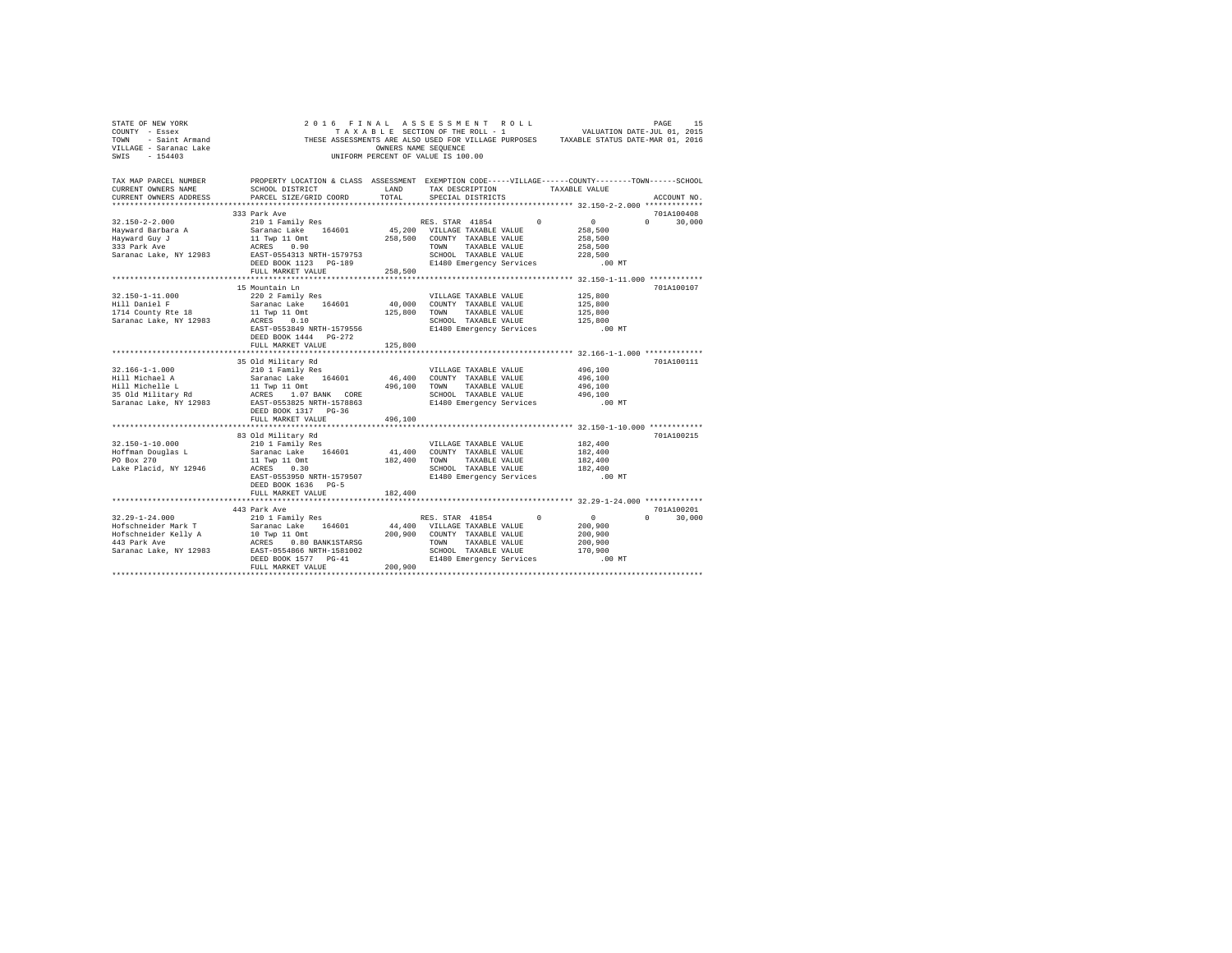| STATE OF NEW YORK                                                        |                                                                                                                                                                                                                                     |         |                                                                                                  |                  |               |
|--------------------------------------------------------------------------|-------------------------------------------------------------------------------------------------------------------------------------------------------------------------------------------------------------------------------------|---------|--------------------------------------------------------------------------------------------------|------------------|---------------|
| COUNTY - Essex                                                           |                                                                                                                                                                                                                                     |         |                                                                                                  |                  |               |
|                                                                          |                                                                                                                                                                                                                                     |         |                                                                                                  |                  |               |
|                                                                          |                                                                                                                                                                                                                                     |         |                                                                                                  |                  |               |
|                                                                          | COUNTY - ESSEX ASSESSMENTS ARE ALSO USED FOR VILLAGE PURPOSES<br>TOWN - Saint Armand THESE ASSESSMENTS ARE ALSO USED FOR VILLAGE PURPOSES TAXABLE STATUS DATE-MAR 01, 2016<br>TILLAGE - 154403 - 154403 UNIFORM PERCENT OF VALUE IS |         |                                                                                                  |                  |               |
|                                                                          |                                                                                                                                                                                                                                     |         |                                                                                                  |                  |               |
|                                                                          |                                                                                                                                                                                                                                     |         |                                                                                                  |                  |               |
| TAX MAP PARCEL NUMBER                                                    | PROPERTY LOCATION & CLASS ASSESSMENT EXEMPTION CODE-----VILLAGE------COUNTY-------TOWN------SCHOOL                                                                                                                                  |         |                                                                                                  |                  |               |
| CURRENT OWNERS NAME                                                      | SCHOOL DISTRICT                                                                                                                                                                                                                     | LAND    | TAX DESCRIPTION TAXABLE VALUE                                                                    |                  |               |
| CURRENT OWNERS ADDRESS                                                   | PARCEL SIZE/GRID COORD                                                                                                                                                                                                              | TOTAL   | SPECIAL DISTRICTS                                                                                |                  | ACCOUNT NO.   |
|                                                                          |                                                                                                                                                                                                                                     |         |                                                                                                  |                  |               |
|                                                                          | 132 Bloomingdale Ave                                                                                                                                                                                                                |         |                                                                                                  |                  | 701A100113    |
| $32.166 - 2 - 1.000$                                                     | 483 Converted Re                                                                                                                                                                                                                    |         | VILLAGE TAXABLE VALUE                                                                            | 296,500          |               |
|                                                                          |                                                                                                                                                                                                                                     |         | 62,600 COUNTY TAXABLE VALUE                                                                      | 296,500          |               |
|                                                                          |                                                                                                                                                                                                                                     |         | 296,500 TOWN TAXABLE VALUE                                                                       | 296,500          |               |
| Lake Placid, NY 12946                                                    | 32.166-2-1.000<br>Hold-North Properties LLC Saranac Lake 104001<br>$11$ Twp 11 Omt<br>ACRES 0.70                                                                                                                                    |         | SCHOOL TAXABLE VALUE                                                                             | 296,500          |               |
|                                                                          | EAST-0553920 NRTH-1578142                                                                                                                                                                                                           |         | E1480 Emergency Services                                                                         | .00 MT           |               |
|                                                                          | DEED BOOK 1672 PG-100                                                                                                                                                                                                               |         |                                                                                                  |                  |               |
|                                                                          |                                                                                                                                                                                                                                     |         |                                                                                                  |                  |               |
|                                                                          | FULL MARKET VALUE                                                                                                                                                                                                                   | 296,500 |                                                                                                  |                  |               |
|                                                                          |                                                                                                                                                                                                                                     |         |                                                                                                  |                  |               |
|                                                                          | 26 Cantwell Way                                                                                                                                                                                                                     |         |                                                                                                  |                  | 701Z000015    |
| 32.166-1-2.320                                                           | 210 1 Family Res                                                                                                                                                                                                                    |         | VILLAGE TAXABLE VALUE                                                                            | 31,200           |               |
|                                                                          | Saranac Lake 164601                                                                                                                                                                                                                 |         | 14,200 COUNTY TAXABLE VALUE                                                                      | 31,200           |               |
|                                                                          |                                                                                                                                                                                                                                     |         |                                                                                                  |                  |               |
| Innovation Now LLC<br>363 Chatiemac Rd<br>North Creek, NY 12853          |                                                                                                                                                                                                                                     |         |                                                                                                  | 31,200<br>31,200 |               |
|                                                                          | Saranac Lake 194001 17,000 CONNET 10 ON TAXABLE VALUE<br>10 On Twp 11 Rs<br>1,200 TOWN TAXABLE VALUE<br>10 2010 Mil Estates &pt E1480 Emergency Services                                                                            |         |                                                                                                  | $.00$ MT         |               |
|                                                                          | EAST-0553951 NRTH-1578806                                                                                                                                                                                                           |         |                                                                                                  |                  |               |
|                                                                          | DEED BOOK 1772 PG-179                                                                                                                                                                                                               |         |                                                                                                  |                  |               |
|                                                                          | FULL MARKET VALUE                                                                                                                                                                                                                   | 31,200  |                                                                                                  |                  |               |
|                                                                          |                                                                                                                                                                                                                                     |         |                                                                                                  |                  |               |
|                                                                          |                                                                                                                                                                                                                                     |         |                                                                                                  |                  |               |
|                                                                          | Old Military Rd                                                                                                                                                                                                                     |         |                                                                                                  |                  | 701A180030    |
| 32.166-1-2.310                                                           |                                                                                                                                                                                                                                     |         |                                                                                                  |                  |               |
| Johnson Oliver F<br>2309 7th Ave                                         |                                                                                                                                                                                                                                     |         |                                                                                                  |                  |               |
|                                                                          |                                                                                                                                                                                                                                     |         |                                                                                                  |                  |               |
| Pueblo, CO 81003                                                         |                                                                                                                                                                                                                                     |         |                                                                                                  |                  |               |
|                                                                          |                                                                                                                                                                                                                                     |         |                                                                                                  |                  |               |
|                                                                          | ACRES 0.01                                                                                                                                                                                                                          |         |                                                                                                  |                  |               |
|                                                                          | EAST-0553987 NRTH-1578814                                                                                                                                                                                                           |         |                                                                                                  |                  |               |
|                                                                          | DEED BOOK 1421    PG-254                                                                                                                                                                                                            |         |                                                                                                  |                  |               |
|                                                                          | FULL MARKET VALUE                                                                                                                                                                                                                   | 100     |                                                                                                  |                  |               |
|                                                                          |                                                                                                                                                                                                                                     |         |                                                                                                  |                  |               |
|                                                                          | 34 Palisade Park Way                                                                                                                                                                                                                |         |                                                                                                  |                  | 701A199001    |
|                                                                          | 210 1 Family Res                                                                                                                                                                                                                    |         |                                                                                                  | $\sim$ 0         | $0 \t 30,000$ |
| 32.29-1-10.000                                                           |                                                                                                                                                                                                                                     |         | RES. STAR 41854 0                                                                                |                  |               |
|                                                                          |                                                                                                                                                                                                                                     |         | 125,000 VILLAGE TAXABLE VALUE 312,400 COUNTY TAXABLE VALUE TOWN TAXABLE VALUE TOWN TAXABLE VALUE | 312,400          |               |
|                                                                          |                                                                                                                                                                                                                                     |         |                                                                                                  | 312,400          |               |
|                                                                          |                                                                                                                                                                                                                                     |         |                                                                                                  | 312,400          |               |
| Xemp Timothy J<br>Miller Suzanne M<br>34 Palisade Park Way<br>PO Box 663 | saranac Lake 164601<br>10 Omt Twp 11<br>Lot 10 Mt Pisgah Park<br>ACRES 0.66                                                                                                                                                         |         | SCHOOL TAXABLE VALUE<br>SCHOOL TAXABLE VALUE<br>E1480 Emergency Services 100 MT                  |                  |               |
|                                                                          | Saranac Lake, NY 12983 EAST-0553771 NRTH-1580515                                                                                                                                                                                    |         |                                                                                                  |                  |               |
|                                                                          | DEED BOOK 1176 PG-219                                                                                                                                                                                                               |         |                                                                                                  |                  |               |
|                                                                          | FULL MARKET VALUE                                                                                                                                                                                                                   | 312,400 |                                                                                                  |                  |               |
|                                                                          |                                                                                                                                                                                                                                     |         |                                                                                                  |                  |               |
|                                                                          |                                                                                                                                                                                                                                     |         |                                                                                                  |                  | 701Z007017    |
|                                                                          | Palisade Park Way                                                                                                                                                                                                                   |         |                                                                                                  |                  |               |
|                                                                          |                                                                                                                                                                                                                                     |         |                                                                                                  | 57,000           |               |
|                                                                          |                                                                                                                                                                                                                                     |         |                                                                                                  | 57,000           |               |
|                                                                          |                                                                                                                                                                                                                                     |         |                                                                                                  | 57,000           |               |
|                                                                          |                                                                                                                                                                                                                                     |         |                                                                                                  | 57,000           |               |
|                                                                          |                                                                                                                                                                                                                                     |         |                                                                                                  | .00 MT           |               |
|                                                                          | DEED BOOK 1523 PG-295                                                                                                                                                                                                               |         |                                                                                                  |                  |               |
|                                                                          | FULL MARKET VALUE                                                                                                                                                                                                                   | 57,000  |                                                                                                  |                  |               |
|                                                                          |                                                                                                                                                                                                                                     |         |                                                                                                  |                  |               |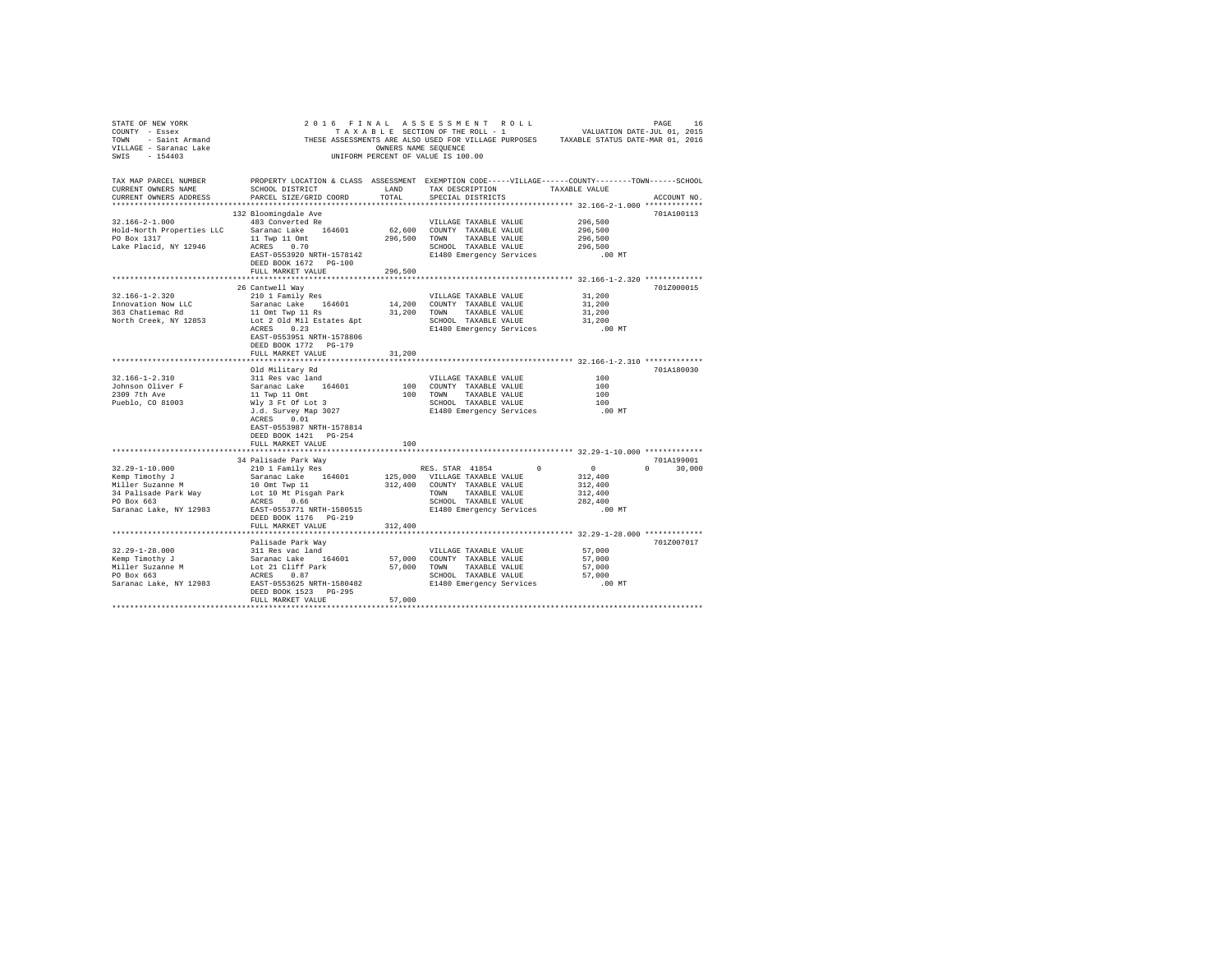| TAX MAP PARCEL NUMBER                                       | PROPERTY LOCATION & CLASS ASSESSMENT EXEMPTION CODE-----VILLAGE------COUNTY-------TOWN------SCHOOL          |         |                                 |              |                                                      |               |
|-------------------------------------------------------------|-------------------------------------------------------------------------------------------------------------|---------|---------------------------------|--------------|------------------------------------------------------|---------------|
| CURRENT OWNERS NAME                                         | SCHOOL DISTRICT                                                                                             | LAND    | TAX DESCRIPTION                 |              | TAXABLE VALUE                                        |               |
| CURRENT OWNERS ADDRESS                                      | PARCEL SIZE/GRID COORD                                                                                      | TOTAL   | SPECIAL DISTRICTS               |              |                                                      | ACCOUNT NO.   |
|                                                             |                                                                                                             |         |                                 |              |                                                      |               |
|                                                             | Panorama Dr                                                                                                 |         |                                 |              |                                                      | 701Z002007    |
| $32.29 - 1 - 17.000$                                        | 311 Res vac land                                                                                            |         | VILLAGE TAXABLE VALUE           |              | 30,400                                               |               |
|                                                             |                                                                                                             |         |                                 |              | 30,400                                               |               |
| Kirollos Waguih<br>Kirollos Linda<br>2249 NYS Rte 86        | Saranac Lake 164601 30,400 COUNTY TAXABLE VALUE<br>10 Omt Twp 11Rs 30,400 TOWN TAXABLE VALUE                |         |                                 |              | 30,400                                               |               |
|                                                             |                                                                                                             |         | SCHOOL TAXABLE VALUE            |              | 30,400                                               |               |
| 2249 NYS Rte 86 Lot 17<br>Saranac Lake, NY 12983 ACRES 0.85 |                                                                                                             |         | E1480 Emergency Services .00 MT |              |                                                      |               |
|                                                             | EAST-0553475 NRTH-1581451                                                                                   |         |                                 |              |                                                      |               |
|                                                             | DEED BOOK 1289 PG-9                                                                                         |         |                                 |              |                                                      |               |
|                                                             | FULL MARKET VALUE                                                                                           | 30,400  |                                 |              |                                                      |               |
|                                                             |                                                                                                             |         |                                 |              |                                                      |               |
|                                                             | Panorama Dr                                                                                                 |         |                                 |              |                                                      | 705Z003002    |
| $32.29 - 1 - 1.000$                                         | 311 Res vac land                                                                                            |         | VILLAGE TAXABLE VALUE           |              | 74,900                                               |               |
| Loase John F                                                |                                                                                                             |         | 74,900 COUNTY TAXABLE VALUE     |              | 74,900                                               |               |
| Loase Gretchen                                              |                                                                                                             |         | 74,900 TOWN TAXABLE VALUE       |              | 74,900                                               |               |
| 358 Lake Shore Dr                                           |                                                                                                             |         | SCHOOL TAXABLE VALUE            |              | 74,900                                               |               |
| Pleasantville, NY 10570                                     | Saranac Lake 164601<br>10 Omt Twp 11 Rs<br>2016 BAR Decision<br>Lot 1<br>ACRES 1.70                         |         | E1480 Emergency Services        |              | .00 MT                                               |               |
|                                                             |                                                                                                             |         |                                 |              |                                                      |               |
|                                                             | EAST-0554067 NRTH-1581622                                                                                   |         |                                 |              |                                                      |               |
|                                                             | DEED BOOK 1331 PG-140                                                                                       |         |                                 |              |                                                      |               |
|                                                             | FULL MARKET VALUE                                                                                           | 74,900  |                                 |              |                                                      |               |
|                                                             |                                                                                                             |         |                                 |              |                                                      |               |
|                                                             | 409 Park Ave                                                                                                |         |                                 |              |                                                      | 701A100214    |
| 32.134-1-11.000                                             | 215 1 Fam Res w/                                                                                            |         | RES. STAR 41854                 | 0            |                                                      | $0 \t 30,000$ |
|                                                             |                                                                                                             |         |                                 |              | $\begin{array}{c}0\\282,500\end{array}$              |               |
|                                                             |                                                                                                             |         |                                 |              | 282,500                                              |               |
|                                                             |                                                                                                             |         |                                 |              | 282,500                                              |               |
|                                                             |                                                                                                             |         |                                 |              | 252,500                                              |               |
|                                                             |                                                                                                             |         | E1480 Emergency Services        |              | .00MT                                                |               |
|                                                             | FULL MARKET VALUE                                                                                           | 282,500 |                                 |              |                                                      |               |
|                                                             |                                                                                                             |         |                                 |              |                                                      |               |
|                                                             | 350 Park Ave                                                                                                |         |                                 |              |                                                      | 701A100213    |
| $32.150 - 3 - 1.000$                                        | 210 1 Family Res                                                                                            |         | VILLAGE TAXABLE VALUE           |              | 674,400                                              |               |
|                                                             |                                                                                                             |         | 54,100 COUNTY TAXABLE VALUE     |              | 674,400                                              |               |
| Mazzeo Frederick<br>350 Park Ave                            | Saranac Lake<br>11 Twp 11 Omt<br>Correction Deed<br>$\begin{array}{ccc}\n & 674,400 \\ - & 35\n\end{array}$ |         | 674,400 TOWN TAXABLE VALUE      |              | 674,400                                              |               |
| Saranac Lake, NY 12983                                      |                                                                                                             |         | SCHOOL TAXABLE VALUE            |              | 674,400                                              |               |
|                                                             |                                                                                                             |         | E1480 Emergency Services        |              | .00 MT                                               |               |
|                                                             | EAST-0554758 NRTH-1579813                                                                                   |         |                                 |              |                                                      |               |
|                                                             |                                                                                                             |         |                                 |              |                                                      |               |
|                                                             | FULL MARKET VALUE                                                                                           | 674,400 |                                 |              |                                                      |               |
|                                                             |                                                                                                             |         |                                 |              |                                                      |               |
|                                                             | 446 Park Ave                                                                                                |         |                                 |              |                                                      | 701A178076    |
|                                                             |                                                                                                             |         |                                 | $\mathbf{0}$ |                                                      | $0 \t 30,000$ |
|                                                             |                                                                                                             |         |                                 |              | $\begin{smallmatrix}&&0\\&&280,800\end{smallmatrix}$ |               |
|                                                             |                                                                                                             |         |                                 |              | 280,800                                              |               |
|                                                             |                                                                                                             |         |                                 |              | 280,800                                              |               |
|                                                             |                                                                                                             |         | SCHOOL TAXABLE VALUE            |              | 250,800                                              |               |
|                                                             | EAST-0555136 NRTH-1580835                                                                                   |         | E1480 Emergency Services        |              | $.00$ MT                                             |               |
|                                                             | DEED BOOK 1553 PG-307                                                                                       |         |                                 |              |                                                      |               |
|                                                             | FULL MARKET VALUE                                                                                           | 280,800 |                                 |              |                                                      |               |
|                                                             |                                                                                                             |         |                                 |              |                                                      |               |
|                                                             |                                                                                                             |         |                                 |              |                                                      |               |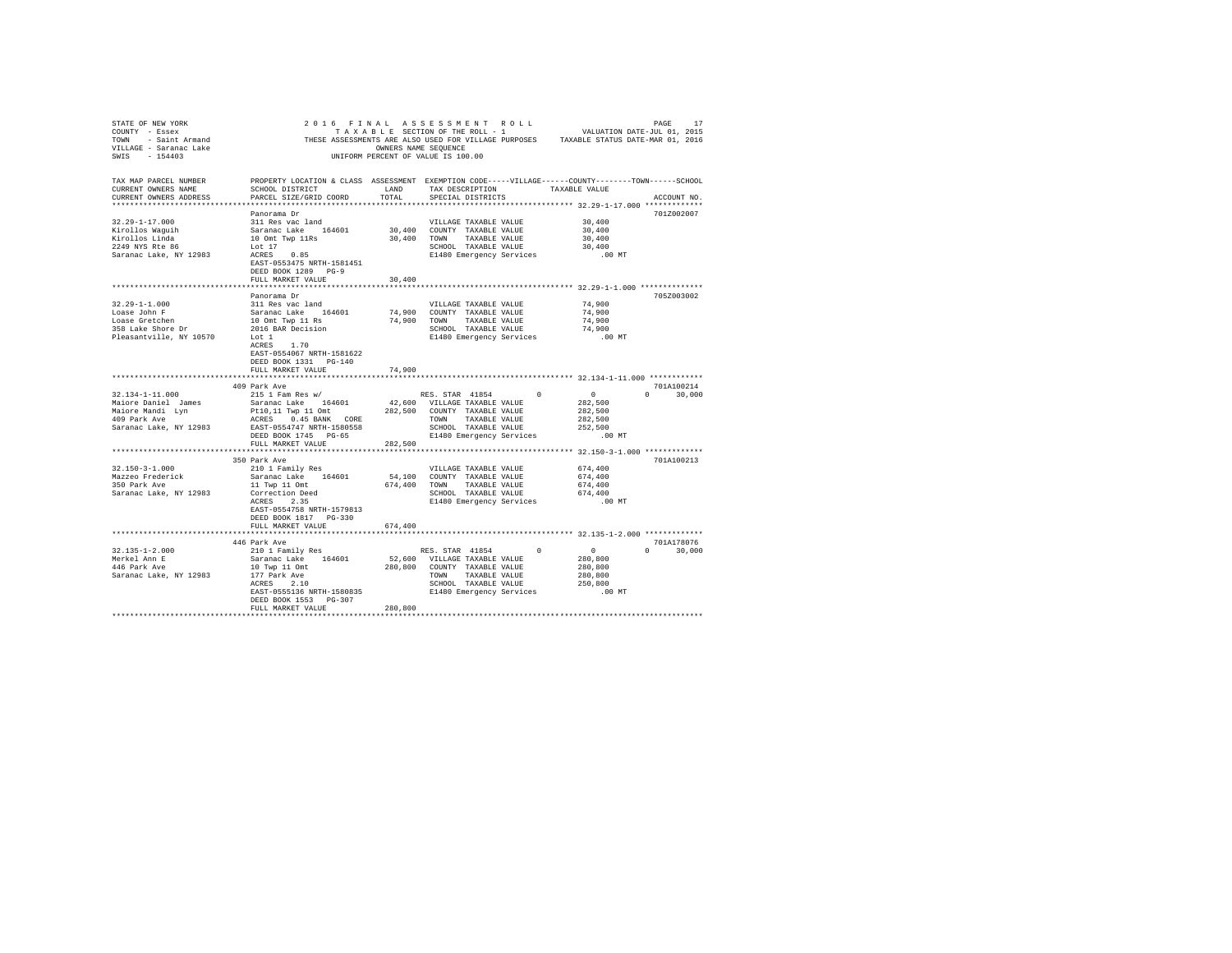| STATE OF NEW YORK         |                           |                      | 2016 FINAL ASSESSMENT ROLL         |                                                                                                    |             |
|---------------------------|---------------------------|----------------------|------------------------------------|----------------------------------------------------------------------------------------------------|-------------|
| COUNTY - Essex            |                           |                      | TAXABLE SECTION OF THE ROLL - 1    | PAGE 18<br>VALUATION DATE-JUL 01, 2015                                                             |             |
| TOWN - Saint Armand       |                           |                      |                                    | THESE ASSESSMENTS ARE ALSO USED FOR VILLAGE PURPOSES TAXABLE STATUS DATE-MAR 01, 2016              |             |
| VILLAGE - Saranac Lake    |                           | OWNERS NAME SEOUENCE |                                    |                                                                                                    |             |
| SWIS - 154403             |                           |                      | UNIFORM PERCENT OF VALUE IS 100.00 |                                                                                                    |             |
|                           |                           |                      |                                    |                                                                                                    |             |
|                           |                           |                      |                                    |                                                                                                    |             |
| TAX MAP PARCEL NUMBER     |                           |                      |                                    | PROPERTY LOCATION & CLASS ASSESSMENT EXEMPTION CODE-----VILLAGE------COUNTY-------TOWN------SCHOOL |             |
| CURRENT OWNERS NAME       | SCHOOL DISTRICT           | LAND                 | TAX DESCRIPTION                    | TAXABLE VALUE                                                                                      |             |
| CURRENT OWNERS ADDRESS    | PARCEL SIZE/GRID COORD    | TOTAL.               | SPECIAL DISTRICTS                  |                                                                                                    | ACCOUNT NO. |
| ************************* |                           |                      |                                    |                                                                                                    |             |
|                           | Panorama Dr               |                      |                                    |                                                                                                    | 701Z001008  |
| $32.29 - 1 - 12.000$      | 311 Res vac land          |                      | VILLAGE TAXABLE VALUE              | 76,000                                                                                             |             |
| Metzger Joseph            | Saranac Lake 164601       |                      | 76,000 COUNTY TAXABLE VALUE        | 76,000                                                                                             |             |
| 1821 Merrick Ave          | 10 Omt Twp 11 Rs          | 76,000               | TOWN TAXABLE VALUE                 | 76,000                                                                                             |             |
| Merrick, NY 11566         | Lot 12 Panorama Dr.       |                      | SCHOOL TAXABLE VALUE               | 76,000                                                                                             |             |
|                           |                           |                      |                                    |                                                                                                    |             |
|                           | ACRES 0.78                |                      | E1480 Emergency Services           | .00 MT                                                                                             |             |
|                           | EAST-0553693 NRTH-1580957 |                      |                                    |                                                                                                    |             |
|                           | DEED BOOK 1270 PG-76      |                      |                                    |                                                                                                    |             |
|                           | FULL MARKET VALUE         | 76,000               |                                    |                                                                                                    |             |
|                           |                           |                      |                                    |                                                                                                    |             |
|                           | Panorama Dr               |                      |                                    |                                                                                                    | 701Z001006  |
| $32.29 - 1 - 13.000$      | 311 Res vac land          |                      | VILLAGE TAXABLE VALUE              | 76,000                                                                                             |             |
| Metzger Joseph            | Saranac Lake 164601       | 76,000               | COUNTY TAXABLE VALUE               | 76,000                                                                                             |             |
| 1821 Merrick Ave          | 10 Omt Twp 11 Rs          | 76,000               | TOWN TAXABLE VALUE                 | 76,000                                                                                             |             |
| Merrick, NY 11566         | Lot 13 Panorama Dr        |                      | SCHOOL TAXABLE VALUE               | 76,000                                                                                             |             |
|                           | ACRES 0.64                |                      | E1480 Emergency Services           | $.00$ MT                                                                                           |             |
|                           | EAST-0553686 NRTH-1581137 |                      |                                    |                                                                                                    |             |
|                           | DEED BOOK 1270 PG-76      |                      |                                    |                                                                                                    |             |
|                           | FULL MARKET VALUE         | 76,000               |                                    |                                                                                                    |             |
|                           |                           |                      |                                    |                                                                                                    |             |
|                           |                           |                      |                                    |                                                                                                    | 701Z001007  |
|                           | Panorama Dr               |                      |                                    |                                                                                                    |             |
| $32.29 - 1 - 18.000$      | 311 Res vac land          |                      | VILLAGE TAXABLE VALUE              | 76,000                                                                                             |             |
| Metzger Joseph            | Saranac Lake 164601       | 76,000               | COUNTY TAXABLE VALUE               | 76,000                                                                                             |             |
| 1821 Merrick Ave          | 10 Omt Twp 11 Rs          | 76,000               | TOWN<br>TAXABLE VALUE              | 76,000                                                                                             |             |
| Merrick, NY 11566         | Lot 18 Panorama Dr        |                      | SCHOOL TAXABLE VALUE               | 76,000                                                                                             |             |
|                           | ACRES 0.88                |                      | E1480 Emergency Services           | .00MT                                                                                              |             |
|                           | EAST-0553535 NRTH-1581171 |                      |                                    |                                                                                                    |             |
|                           | DEED BOOK 1270 PG-76      |                      |                                    |                                                                                                    |             |
|                           | FULL MARKET VALUE         | 76,000               |                                    |                                                                                                    |             |
|                           | ***********************   |                      |                                    | ******************************** 32.29-1-19.000 *************                                      |             |
|                           | Panorama Dr               |                      |                                    |                                                                                                    | 701Z001009  |
| $32.29 - 1 - 19.000$      | 311 Res vac land          |                      | VILLAGE TAXABLE VALUE              | 76,000                                                                                             |             |
| Metzger Joseph            | Saranac Lake 164601       | 76,000               | COUNTY TAXABLE VALUE               | 76,000                                                                                             |             |
| 1821 Merrick Ave          | 10 Omt Twp 11 Rs          | 76,000               | TOWN TAXABLE VALUE                 | 76,000                                                                                             |             |
| Merrick, NY 11566         | Lot 19 Panorama Dr.       |                      | SCHOOL TAXABLE VALUE               | 76,000                                                                                             |             |
|                           | ACRES 0.78                |                      | E1480 Emergency Services           | $.00$ MT                                                                                           |             |
|                           |                           |                      |                                    |                                                                                                    |             |
|                           | EAST-0553563 NRTH-1580937 |                      |                                    |                                                                                                    |             |
|                           | DEED BOOK 1270 PG-76      |                      |                                    |                                                                                                    |             |
|                           | FULL MARKET VALUE         | 76,000               |                                    |                                                                                                    |             |
|                           |                           |                      |                                    |                                                                                                    |             |
|                           | Park Ave                  |                      |                                    |                                                                                                    | 701A100308  |
| $32.150 - 2 - 9.000$      | 311 Res vac land          |                      | VILLAGE TAXABLE VALUE              | 8,400                                                                                              |             |
| Meyer Richard B           | Saranac Lake 164601       |                      | 8,400 COUNTY TAXABLE VALUE         | 8,400                                                                                              |             |
| Meyer Gail C              | 11 Twp.11 0.m.t.          | 8,400                | TOWN TAXABLE VALUE                 | 8,400                                                                                              |             |
| 66 Old Military Rd        | FRNT 98.60 DPTH 100.00    |                      | SCHOOL TAXABLE VALUE               | 8,400                                                                                              |             |
| Saranac Lake, NY 12983    | ACRES 0.20                |                      | E1480 Emergency Services           | $.00$ MT                                                                                           |             |
|                           | EAST-0554100 NRTH-1579296 |                      |                                    |                                                                                                    |             |
|                           | DEED BOOK 951 PG-265      |                      |                                    |                                                                                                    |             |
|                           | FULL MARKET VALUE         | 8,400                |                                    |                                                                                                    |             |
|                           |                           |                      |                                    |                                                                                                    |             |
|                           |                           |                      |                                    |                                                                                                    |             |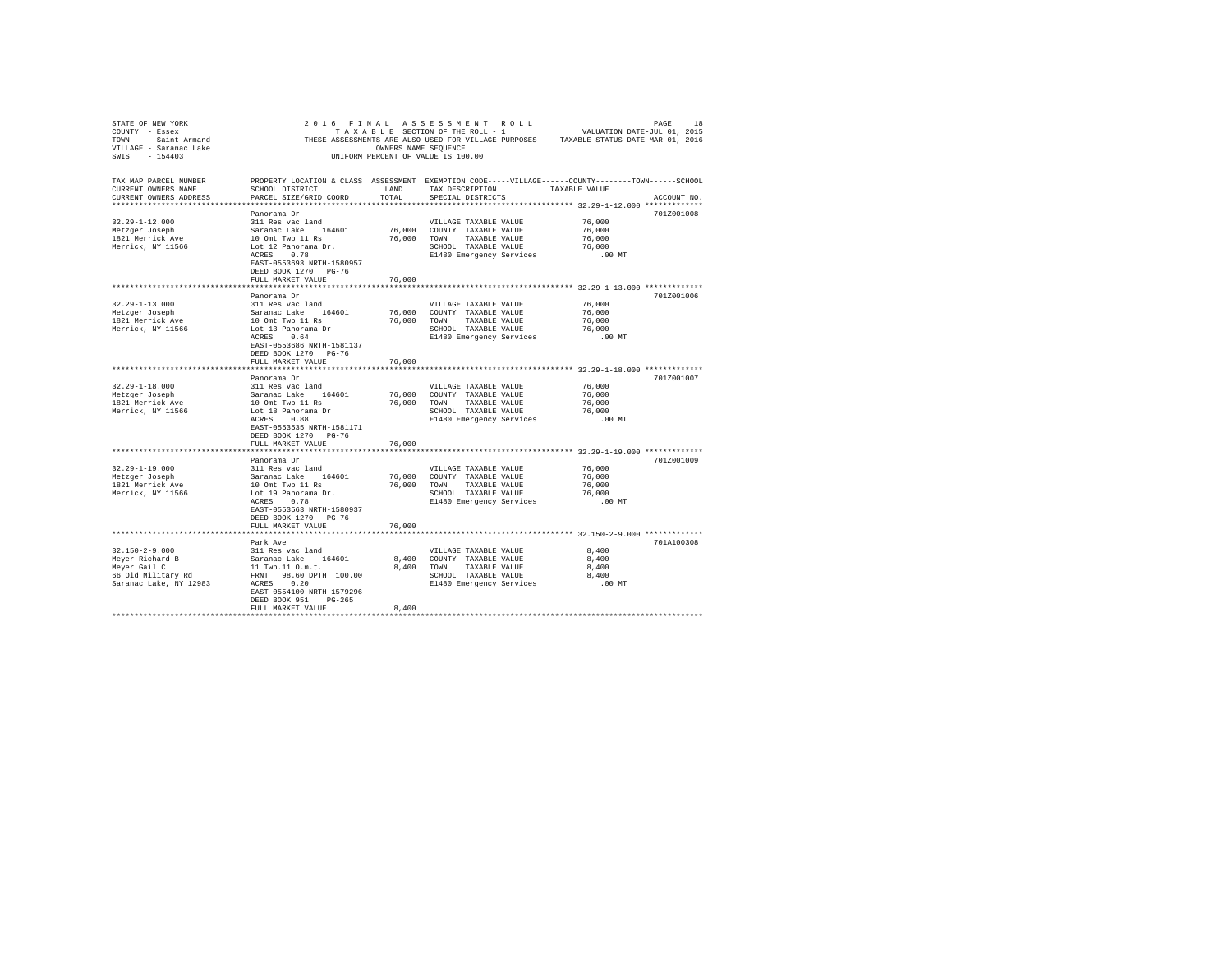| STATE OF NEW YORK THE SEXTED OF THE ALSE SESS OF THE ROLL THAT A LABLE THAT A LABLE OF THE SECTION OF THE SECTION OF THE ROLL - 1<br>COUNTY - Essex COUL COLL THESE ASSESSMENTS ARE ALSO USED FOR VILLAGE PURPOSES TAXABLE STATUS<br>VILLAGE - Saranac Lake<br>SWIS - 154403 |                                                                                                                                                              |               | OWNERS NAME SEOUENCE<br>UNIFORM PERCENT OF VALUE IS 100.00                                                                                                            |                                                 |          |                     |
|------------------------------------------------------------------------------------------------------------------------------------------------------------------------------------------------------------------------------------------------------------------------------|--------------------------------------------------------------------------------------------------------------------------------------------------------------|---------------|-----------------------------------------------------------------------------------------------------------------------------------------------------------------------|-------------------------------------------------|----------|---------------------|
| TAX MAP PARCEL NUMBER PROPERTY LOCATION & CLASS ASSESSMENT EXEMPTION CODE-----VILLAGE------COUNTY-------TOWN------SCHOOL<br>CURRENT OWNERS NAME<br>CURRENT OWNERS ADDRESS                                                                                                    | SCHOOL DISTRICT<br>PARCEL SIZE/GRID COORD                                                                                                                    | LAND<br>TOTAL | TAX DESCRIPTION<br>SPECIAL DISTRICTS                                                                                                                                  | TAXABLE VALUE                                   |          | ACCOUNT NO.         |
|                                                                                                                                                                                                                                                                              |                                                                                                                                                              |               |                                                                                                                                                                       | ****************** 32.150-2-10.000 ************ |          |                     |
|                                                                                                                                                                                                                                                                              | 66 Old Military Rd                                                                                                                                           |               |                                                                                                                                                                       |                                                 |          | 701A100307          |
| 32.150-2-10.000                                                                                                                                                                                                                                                              | 210 1 Family Res<br>Saranac Lake 164601                                                                                                                      |               | $\begin{tabular}{ccccc} & & & & & \text{RES. STAR} & 41854 & & 0 & & 0 \\ & & & & & & 0 & 0 \\ 43,400 & {\text{VILLAGE TAXABLE VALUE}} & & & & 337,100 \end{tabular}$ |                                                 |          | $0 \t 30,000$       |
|                                                                                                                                                                                                                                                                              |                                                                                                                                                              |               | 43,400 VILLAGE TAXABLE VALUE                                                                                                                                          |                                                 |          |                     |
| Meyer Richard B<br>Meyer Richard B<br>Meyer Gail C<br>66 Old Military Rd                                                                                                                                                                                                     |                                                                                                                                                              |               |                                                                                                                                                                       | 337,100                                         |          |                     |
|                                                                                                                                                                                                                                                                              | ACRES (60 – TOWN TAXABLE VALUE)<br>EAST-055393 NRTH-1579219 – SCHOOL TAXABLE VALUE<br>DEED BOOK 951 – PG-268 – E1480 Emergency Services                      |               |                                                                                                                                                                       | 337,100                                         |          |                     |
| Saranac Lake, NY 12983                                                                                                                                                                                                                                                       |                                                                                                                                                              |               |                                                                                                                                                                       | 307,100                                         |          |                     |
|                                                                                                                                                                                                                                                                              |                                                                                                                                                              |               |                                                                                                                                                                       | .00 MT                                          |          |                     |
|                                                                                                                                                                                                                                                                              | FULL MARKET VALUE<br>*****************************                                                                                                           | 337,100       |                                                                                                                                                                       |                                                 |          |                     |
|                                                                                                                                                                                                                                                                              |                                                                                                                                                              |               |                                                                                                                                                                       |                                                 |          |                     |
| $32.150 - 3 - 2.000$                                                                                                                                                                                                                                                         | 334 Park Ave<br>210 1 Family Res                                                                                                                             |               |                                                                                                                                                                       |                                                 | 15,000   | 701A100310<br>6.000 |
| Minehan Thomas F                                                                                                                                                                                                                                                             | Saranac Lake 164601 57,400 RES. STAR 41854 0                                                                                                                 |               | VETWAR CTS 41120 18,000 15,000                                                                                                                                        | $\sim$ 0                                        | $\sim$ 0 | 30,000              |
| Minehan Elizabeth H                                                                                                                                                                                                                                                          |                                                                                                                                                              |               |                                                                                                                                                                       | 354,900                                         |          |                     |
| 334 Park Ave                                                                                                                                                                                                                                                                 |                                                                                                                                                              |               |                                                                                                                                                                       | 357,900                                         |          |                     |
| Saranac Lake, NY 12983                                                                                                                                                                                                                                                       | EAST-0554661 NRTH-1579522                                                                                                                                    |               |                                                                                                                                                                       | 357,900                                         |          |                     |
|                                                                                                                                                                                                                                                                              | 312.900 VILLAGE TAXABLE VALUE<br>ACRES 2.900 COUNTY TAXABLE VALUE<br>RASE-0554661 NRTH-1579522 TOWN TAXABLE VALUE<br>DEED BOOK 1635 PG-34 TOWN TAXABLE VALUE |               |                                                                                                                                                                       | 336,900                                         |          |                     |
|                                                                                                                                                                                                                                                                              | FULL MARKET VALUE                                                                                                                                            |               | 372,900 E1480 Emergency Services                                                                                                                                      | .00MT                                           |          |                     |
|                                                                                                                                                                                                                                                                              | ***********************                                                                                                                                      |               |                                                                                                                                                                       |                                                 |          |                     |
|                                                                                                                                                                                                                                                                              | 406 Park Ave                                                                                                                                                 |               |                                                                                                                                                                       |                                                 |          | 701A100312          |
| 32.134-1-14.000                                                                                                                                                                                                                                                              | 210 1 Family Res                                                                                                                                             |               | VILLAGE TAXABLE VALUE                                                                                                                                                 | 223,300                                         |          |                     |
|                                                                                                                                                                                                                                                                              |                                                                                                                                                              |               | 43,800 COUNTY TAXABLE VALUE                                                                                                                                           | 223,300                                         |          |                     |
|                                                                                                                                                                                                                                                                              |                                                                                                                                                              |               | 223,300 TOWN TAXABLE VALUE                                                                                                                                            | 223,300                                         |          |                     |
|                                                                                                                                                                                                                                                                              |                                                                                                                                                              |               | SCHOOL TAXABLE VALUE                                                                                                                                                  | 223,300                                         |          |                     |
| Saranac Lake, NY 12983 EAST-0554979 NRTH-1580442<br>DEED BOOK 1829 PG-61                                                                                                                                                                                                     | DEED BOOK 1829 PG-61                                                                                                                                         |               | E1480 Emergency Services                                                                                                                                              | $.00$ MT                                        |          |                     |
| PRIOR OWNER ON 3/01/2016 FULL MARKET VALUE<br>Mitchell Alexander C                                                                                                                                                                                                           |                                                                                                                                                              | 223,300       |                                                                                                                                                                       |                                                 |          |                     |
|                                                                                                                                                                                                                                                                              |                                                                                                                                                              |               |                                                                                                                                                                       |                                                 |          |                     |
|                                                                                                                                                                                                                                                                              | 45 Grove St                                                                                                                                                  |               |                                                                                                                                                                       |                                                 |          | 701A100203          |
| $32.150 - 3 - 4.000$                                                                                                                                                                                                                                                         |                                                                                                                                                              |               |                                                                                                                                                                       |                                                 |          | 59,950 59,950       |
| Murphy Georgia<br>45 Grove St                                                                                                                                                                                                                                                | Saranac Lake 164601                                                                                                                                          |               | 49,000 SR STAR 41834 0                                                                                                                                                | $\sim$ 0                                        | $\sim$ 0 | 59,950              |
|                                                                                                                                                                                                                                                                              | 11 Twp.11 O.m.t. 119,900 VILLAGE TAXABLE VALUE<br>ACRES 1.50 COUNTY TAXABLE VALUE                                                                            |               |                                                                                                                                                                       | 59,950                                          |          |                     |
| Saranac Lake, NY 12983                                                                                                                                                                                                                                                       | EAST-0554616 NRTH-1579151                                                                                                                                    |               |                                                                                                                                                                       | 59,950<br>59.950                                |          |                     |
|                                                                                                                                                                                                                                                                              | DEED BOOK 826 PG-32                                                                                                                                          |               | TOWN TAXABLE VALUE                                                                                                                                                    | $\sim$ 0                                        |          |                     |
|                                                                                                                                                                                                                                                                              | FULL MARKET VALUE                                                                                                                                            |               | SCHOOL TAXABLE VALUE<br>119,900 E1480 Emergency Services                                                                                                              | $.00$ MT                                        |          |                     |
|                                                                                                                                                                                                                                                                              | ***********************                                                                                                                                      |               |                                                                                                                                                                       |                                                 |          |                     |
|                                                                                                                                                                                                                                                                              | Panorama Dr                                                                                                                                                  |               |                                                                                                                                                                       |                                                 |          | 701Z003011          |
|                                                                                                                                                                                                                                                                              | 311 Res vac land                                                                                                                                             |               | VILLAGE TAXABLE VALUE                                                                                                                                                 | 88,000                                          |          |                     |
|                                                                                                                                                                                                                                                                              | Saranac Lake 164601                                                                                                                                          |               | 88,000 COUNTY TAXABLE VALUE                                                                                                                                           | 88,000                                          |          |                     |
| 32.29-1-4.000<br>Oleary Kathleen<br>7 Garden St                                                                                                                                                                                                                              |                                                                                                                                                              |               | 88,000 TOWN TAXABLE VALUE                                                                                                                                             | 88,000                                          |          |                     |
| Hyde Park, NY 12538                                                                                                                                                                                                                                                          |                                                                                                                                                              |               | SCHOOL TAXABLE VALUE                                                                                                                                                  | 88,000                                          |          |                     |
|                                                                                                                                                                                                                                                                              | 10 Omt Twp 11 Rs<br>Lot 4 Cliff Park<br>ACRES 1.24                                                                                                           |               | E1480 Emergency Services .00 MT                                                                                                                                       |                                                 |          |                     |
|                                                                                                                                                                                                                                                                              | EAST-0554005 NRTH-1581179                                                                                                                                    |               |                                                                                                                                                                       |                                                 |          |                     |
|                                                                                                                                                                                                                                                                              | DEED BOOK 1352 PG-62                                                                                                                                         |               |                                                                                                                                                                       |                                                 |          |                     |
|                                                                                                                                                                                                                                                                              | FULL MARKET VALUE                                                                                                                                            | 88,000        |                                                                                                                                                                       |                                                 |          |                     |
|                                                                                                                                                                                                                                                                              |                                                                                                                                                              |               |                                                                                                                                                                       |                                                 |          |                     |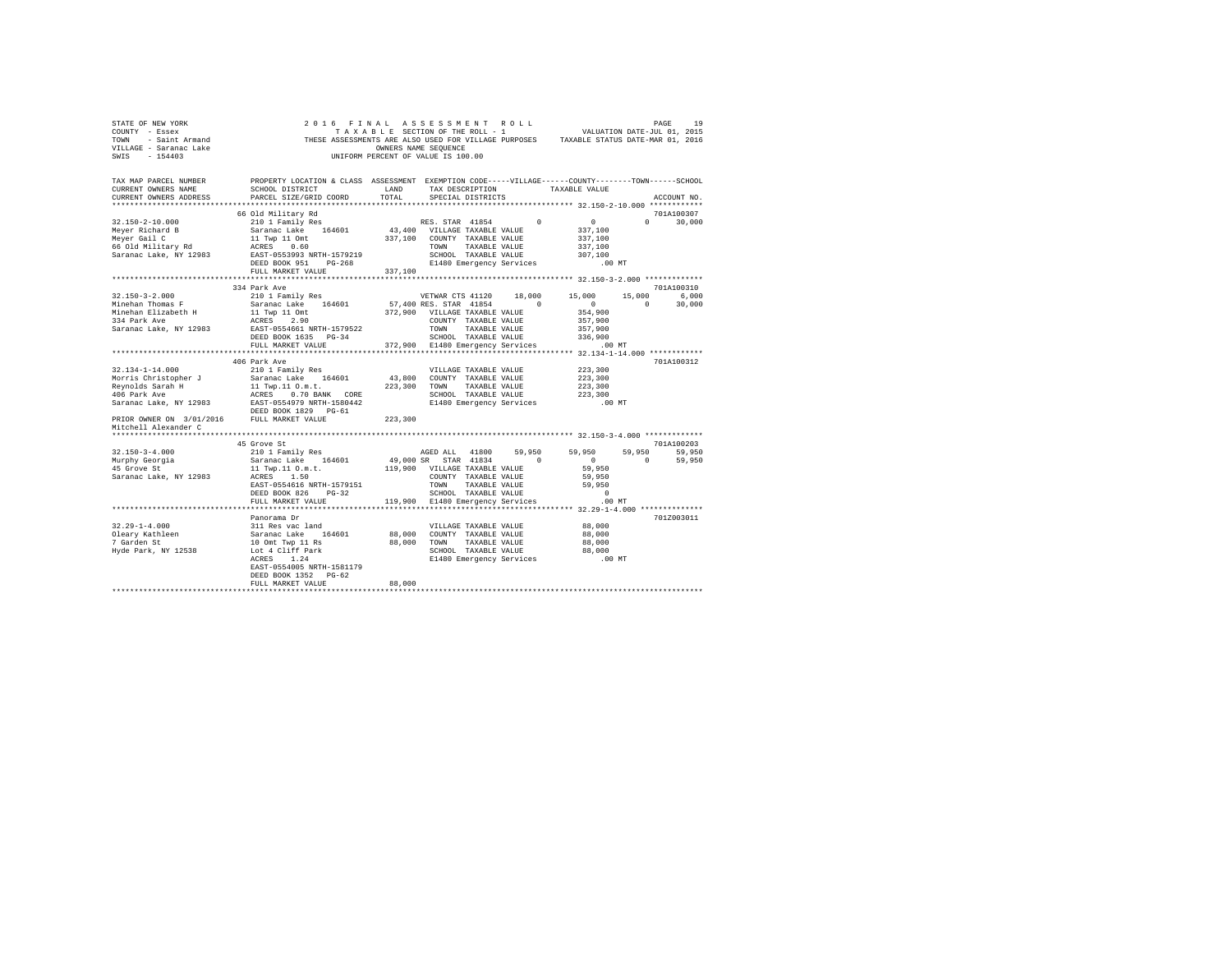| STATE OF NEW YORK<br>COUNTY - Essex<br>- Saint Armand<br>TOWN<br>VILLAGE - Saranac Lake<br>SWIS - 154403 | T A X A B L E SECTION OF THE ROLL - 1 VALUATION DATE-UUL UI, 2015<br>THESE ASSESSMENTS ARE ALSO USED FOR VILLAGE PURPOSES TAXABLE STATUS DATE-MAR 01, 2016 | OWNERS NAME SEQUENCE | 2016 FINAL ASSESSMENT ROLL<br>TAXABLE SECTION OF THE ROLL - 1<br>UNIFORM PERCENT OF VALUE IS 100.00 |          | VALUATION DATE-JUL 01, 2015 | PAGE | 20            |
|----------------------------------------------------------------------------------------------------------|------------------------------------------------------------------------------------------------------------------------------------------------------------|----------------------|-----------------------------------------------------------------------------------------------------|----------|-----------------------------|------|---------------|
| TAX MAP PARCEL NUMBER                                                                                    | PROPERTY LOCATION & CLASS ASSESSMENT EXEMPTION CODE-----VILLAGE-----COUNTY-------TOWN------SCHOOL                                                          |                      |                                                                                                     |          |                             |      |               |
| CURRENT OWNERS NAME                                                                                      | SCHOOL DISTRICT                                                                                                                                            | LAND                 | TAX DESCRIPTION                                                                                     |          | TAXABLE VALUE               |      |               |
| CURRENT OWNERS ADDRESS                                                                                   | PARCEL SIZE/GRID COORD                                                                                                                                     | TOTAL                | SPECIAL DISTRICTS                                                                                   |          |                             |      | ACCOUNT NO.   |
|                                                                                                          | 115 Old Military Rd                                                                                                                                        |                      |                                                                                                     |          |                             |      | 701A100314    |
| $32.150 - 1 - 6.000$                                                                                     | 210 1 Family Res                                                                                                                                           |                      | SR STAR 41834                                                                                       | $\Omega$ | $\sim$ 0                    |      | 0 65,300      |
| ONeill John P                                                                                            | Saranac Lake 164601                                                                                                                                        |                      | 63,300 VILLAGE TAXABLE VALUE                                                                        |          | 258,500                     |      |               |
| ONeill Rebecca D                                                                                         | 11 Twp 11 Omt                                                                                                                                              |                      | 258.500 COUNTY TAXABLE VALUE                                                                        |          | 258,500                     |      |               |
| 115 Old Military Rd                                                                                      | ACRES 1.42                                                                                                                                                 |                      | TOWN TAXABLE VALUE                                                                                  |          | 258,500                     |      |               |
| Saranac Lake, NY 12983                                                                                   | EAST-0554066 NRTH-1579932                                                                                                                                  |                      | SCHOOL TAXABLE VALUE                                                                                |          | 193,200                     |      |               |
|                                                                                                          | DEED BOOK 1039 PG-299                                                                                                                                      |                      | E1480 Emergency Services                                                                            |          | $.00$ MT                    |      |               |
|                                                                                                          | FULL MARKET VALUE                                                                                                                                          | 258,500              |                                                                                                     |          |                             |      |               |
|                                                                                                          |                                                                                                                                                            |                      |                                                                                                     |          |                             |      |               |
|                                                                                                          | Old Military Rd                                                                                                                                            |                      |                                                                                                     |          |                             |      | 701A100504    |
| $32.134 - 1 - 2.000$                                                                                     | 311 Res vac land<br>Saranac Lake 164601                                                                                                                    |                      | VILLAGE TAXABLE VALUE                                                                               |          | 1,700                       |      |               |
| Osolin Anastasia<br>Perkins Morgan                                                                       | Lot 11 Twp 11 Omt                                                                                                                                          |                      | 1,700 COUNTY TAXABLE VALUE<br>1,700 TOWN TAXABLE VALUE                                              |          | 1,700<br>1,700              |      |               |
| 155 Old Military Rd                                                                                      | FRNT 133.40 DPTH 165.00                                                                                                                                    |                      | SCHOOL TAXABLE VALUE                                                                                |          | 1,700                       |      |               |
| Saranac Lake, NY 12983                                                                                   | ACRES 0.32 BANK CORE                                                                                                                                       |                      | E1480 Emergency Services                                                                            |          | $.00$ MT                    |      |               |
|                                                                                                          | EAST-0554444 NRTH-1580374                                                                                                                                  |                      |                                                                                                     |          |                             |      |               |
|                                                                                                          | DEED BOOK 1674 PG-117                                                                                                                                      |                      |                                                                                                     |          |                             |      |               |
|                                                                                                          | FULL MARKET VALUE                                                                                                                                          | 1,700                |                                                                                                     |          |                             |      |               |
|                                                                                                          |                                                                                                                                                            |                      |                                                                                                     |          |                             |      |               |
|                                                                                                          | 155 Old Military Rd                                                                                                                                        |                      |                                                                                                     |          |                             |      | 701A100505    |
| $32.134 - 1 - 3.000$                                                                                     | 210 1 Family Res                                                                                                                                           |                      | RES. STAR 41854                                                                                     | $\Omega$ | $\sim$ 0                    |      | $0 \t 30.000$ |
| Osolin Anastasia<br>Perkins Morgan                                                                       | Saranac Lake 164601<br>11 Twp 11 Omt                                                                                                                       |                      | 42,400 VILLAGE TAXABLE VALUE                                                                        |          | 167,600                     |      |               |
| 155 Old Military Rd                                                                                      |                                                                                                                                                            |                      | 167,600 COUNTY TAXABLE VALUE                                                                        |          | 167,600                     |      |               |
| Saranac Lake, NY 12983                                                                                   | ACRES 0.43 BANK CORE<br>EAST-0554368 NRTH-1580291                                                                                                          |                      | TOWN TAXABLE VALUE<br>SCHOOL TAXABLE VALUE                                                          |          | 167,600<br>137,600          |      |               |
|                                                                                                          | DEED BOOK 1674 PG-117                                                                                                                                      |                      | E1480 Emergency Services                                                                            |          | .00MT                       |      |               |
|                                                                                                          | FULL MARKET VALUE                                                                                                                                          | 167,600              |                                                                                                     |          |                             |      |               |
|                                                                                                          |                                                                                                                                                            |                      |                                                                                                     |          |                             |      |               |
|                                                                                                          | 399 Park Ave                                                                                                                                               |                      |                                                                                                     |          |                             |      | 701A100204    |
| $32.134 - 1 - 10.100$                                                                                    | 210 1 Family Res                                                                                                                                           |                      | SR STAR 41834                                                                                       | $\Omega$ | $\sim$ 0 $\sim$             |      | 0 65.300      |
| Palyswiat Rudolph C                                                                                      | Saranac Lake 164601                                                                                                                                        |                      | 43,100 VILLAGE TAXABLE VALUE                                                                        |          | 298,000                     |      |               |
| Palyswiat Cheryl A<br>399 Park Ave                                                                       | Pt10,11 Twp.11 O.m.t. 298,000 COUNTY TAXABLE VALUE                                                                                                         |                      |                                                                                                     |          | 298,000                     |      |               |
|                                                                                                          | ACRES 0.52                                                                                                                                                 |                      | TOWN TAXABLE VALUE                                                                                  |          | 298,000                     |      |               |
| Saranac Lake, NY 12983                                                                                   | EAST-0554497 NRTH-1580532                                                                                                                                  |                      | SCHOOL TAXABLE VALUE                                                                                |          | 232,700                     |      |               |
|                                                                                                          | DEED BOOK 1044 PG-15                                                                                                                                       |                      | E1480 Emergency Services                                                                            |          | $.00$ MT                    |      |               |
|                                                                                                          | FULL MARKET VALUE                                                                                                                                          | 298,000              |                                                                                                     |          |                             |      |               |
|                                                                                                          | 65 Old Military Rd                                                                                                                                         |                      |                                                                                                     |          |                             |      | 701A100207    |
| $32.150 - 1 - 14.000$                                                                                    | 210 1 Family Res                                                                                                                                           |                      | RES. STAR 41854                                                                                     | $\Omega$ | $\mathbf{0}$                |      | $0 \t 30.000$ |
| Paschke Scott D                                                                                          | Saranac Lake 164601                                                                                                                                        |                      | 41,600 VILLAGE TAXABLE VALUE                                                                        |          | 254,900                     |      |               |
| Paschke Lisa J                                                                                           | 11 Twp 11 Omt                                                                                                                                              |                      | 254,900 COUNTY TAXABLE VALUE                                                                        |          | 254,900                     |      |               |
| 65 Old Military Rd                                                                                       | ACRES 0.33 BANK CORE                                                                                                                                       |                      | TOWN<br>TAXABLE VALUE                                                                               |          | 254,900                     |      |               |
| Saranac Lake, NY 12983                                                                                   | EAST-0553849 NRTH-1579273                                                                                                                                  |                      | SCHOOL TAXABLE VALUE                                                                                |          | 224,900                     |      |               |
|                                                                                                          | DEED BOOK 1340 PG-129                                                                                                                                      |                      | E1480 Emergency Services                                                                            |          | $.00$ MT                    |      |               |
|                                                                                                          | FULL MARKET VALUE                                                                                                                                          | 254,900              |                                                                                                     |          |                             |      |               |
|                                                                                                          |                                                                                                                                                            |                      |                                                                                                     |          |                             |      |               |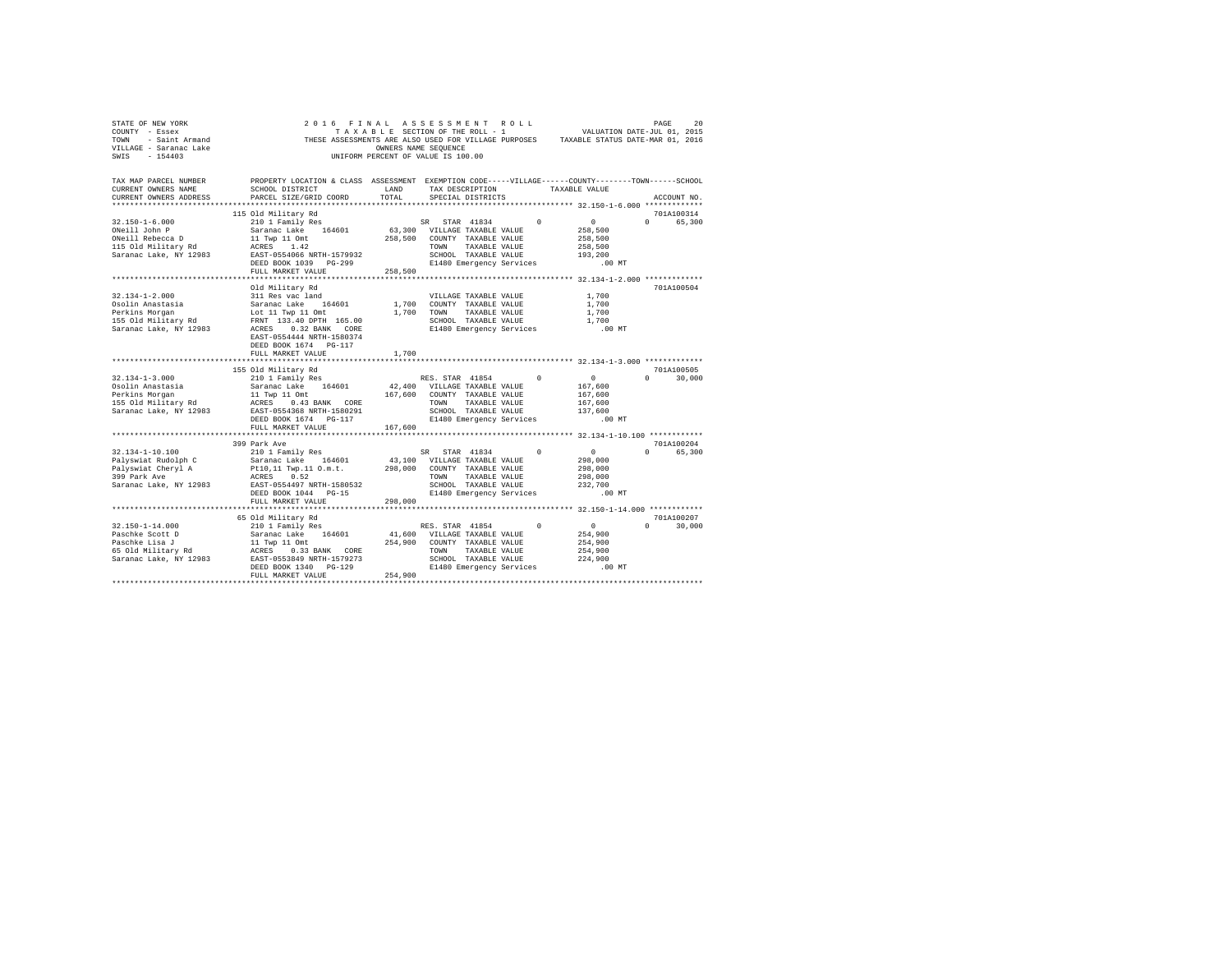| STATE OF NEW YORK                                                                                                                                                                                                                    |                                                                                                    |                              |                    |                   |                       |                                                            |          |               |  |
|--------------------------------------------------------------------------------------------------------------------------------------------------------------------------------------------------------------------------------------|----------------------------------------------------------------------------------------------------|------------------------------|--------------------|-------------------|-----------------------|------------------------------------------------------------|----------|---------------|--|
| COUNTY - Essex                                                                                                                                                                                                                       |                                                                                                    |                              |                    |                   |                       |                                                            |          |               |  |
| COUNTY - ESSEX ASSESSMENTS ARE ALSO USED FOR VILLAGE PURPOSES<br>TOWN - Saint Armand THESE ASSESSMENTS ARE ALSO USED FOR VILLAGE PURPOSES TAXABLE STATUS DATE-MAR 01, 2016<br>TILLAGE - 154403 - 154403 UNIFORM PERCENT OF VALUE IS  |                                                                                                    |                              |                    |                   |                       |                                                            |          |               |  |
|                                                                                                                                                                                                                                      |                                                                                                    |                              |                    |                   |                       |                                                            |          |               |  |
|                                                                                                                                                                                                                                      |                                                                                                    |                              |                    |                   |                       |                                                            |          |               |  |
|                                                                                                                                                                                                                                      |                                                                                                    |                              |                    |                   |                       |                                                            |          |               |  |
|                                                                                                                                                                                                                                      |                                                                                                    |                              |                    |                   |                       |                                                            |          |               |  |
| TAX MAP PARCEL NUMBER                                                                                                                                                                                                                | PROPERTY LOCATION & CLASS ASSESSMENT EXEMPTION CODE-----VILLAGE------COUNTY-------TOWN------SCHOOL |                              |                    |                   |                       |                                                            |          |               |  |
| CURRENT OWNERS NAME                                                                                                                                                                                                                  | SCHOOL DISTRICT                                                                                    | LAND                         |                    |                   |                       | TAX DESCRIPTION TAXABLE VALUE                              |          |               |  |
| CURRENT OWNERS ADDRESS                                                                                                                                                                                                               | PARCEL SIZE/GRID COORD                                                                             | TOTAL                        |                    | SPECIAL DISTRICTS |                       |                                                            |          | ACCOUNT NO.   |  |
|                                                                                                                                                                                                                                      |                                                                                                    |                              |                    |                   |                       |                                                            |          |               |  |
|                                                                                                                                                                                                                                      | Old Military Rd                                                                                    |                              |                    |                   |                       |                                                            |          | 701A194003    |  |
| $32.134 - 1 - 1.210$                                                                                                                                                                                                                 |                                                                                                    |                              |                    |                   |                       | VILLAGE TAXABLE VALUE 28,100                               |          |               |  |
| Pelletieri Mary A                                                                                                                                                                                                                    |                                                                                                    | 28,100 COUNTY TAXABLE VALUE  |                    |                   |                       | 28,100                                                     |          |               |  |
| Pelletieff mary A<br>97 Old Military Rd                                                                                                                                                                                              | 311 Res vac land<br>Saranac Lake 164601<br>11 Twp 11 Omt<br>Lot 4                                  | 28,100 TOWN TAXABLE VALUE    |                    |                   |                       | 28,100                                                     |          |               |  |
| Saranac Lake, NY 12983                                                                                                                                                                                                               |                                                                                                    |                              |                    |                   |                       |                                                            |          |               |  |
|                                                                                                                                                                                                                                      |                                                                                                    |                              |                    |                   |                       |                                                            |          |               |  |
|                                                                                                                                                                                                                                      |                                                                                                    |                              |                    |                   |                       |                                                            |          |               |  |
|                                                                                                                                                                                                                                      | ACRES 0.51                                                                                         |                              |                    |                   |                       |                                                            |          |               |  |
|                                                                                                                                                                                                                                      | EAST-0554519 NRTH-1580842                                                                          |                              |                    |                   |                       |                                                            |          |               |  |
|                                                                                                                                                                                                                                      | DEED BOOK 1508 PG-183                                                                              |                              |                    |                   |                       |                                                            |          |               |  |
|                                                                                                                                                                                                                                      | FULL MARKET VALUE                                                                                  | 28,100                       |                    |                   |                       |                                                            |          |               |  |
|                                                                                                                                                                                                                                      |                                                                                                    |                              |                    |                   |                       |                                                            |          |               |  |
|                                                                                                                                                                                                                                      | 97 Old Military Rd                                                                                 |                              |                    |                   |                       |                                                            |          | 701A100106    |  |
| $32.150 - 1 - 8.000$                                                                                                                                                                                                                 | 210 1 Family Res                                                                                   |                              |                    |                   | VILLAGE TAXABLE VALUE | 189,500                                                    |          |               |  |
|                                                                                                                                                                                                                                      |                                                                                                    |                              |                    |                   |                       | 189,500                                                    |          |               |  |
|                                                                                                                                                                                                                                      |                                                                                                    |                              |                    |                   |                       | 189,500                                                    |          |               |  |
|                                                                                                                                                                                                                                      |                                                                                                    |                              |                    |                   |                       |                                                            |          |               |  |
|                                                                                                                                                                                                                                      |                                                                                                    |                              |                    |                   |                       | 189,500                                                    |          |               |  |
|                                                                                                                                                                                                                                      |                                                                                                    |                              |                    |                   |                       |                                                            | $.00$ MT |               |  |
|                                                                                                                                                                                                                                      | DEED BOOK 1125 PG-151                                                                              |                              |                    |                   |                       |                                                            |          |               |  |
|                                                                                                                                                                                                                                      | FULL MARKET VALUE                                                                                  | 189,500                      |                    |                   |                       |                                                            |          |               |  |
|                                                                                                                                                                                                                                      |                                                                                                    |                              |                    |                   |                       |                                                            |          |               |  |
|                                                                                                                                                                                                                                      | Panorama Dr                                                                                        |                              |                    |                   |                       |                                                            |          | 701Z010004    |  |
| $32.29 - 1 - 29.000$                                                                                                                                                                                                                 | 311 Res vac land                                                                                   |                              |                    |                   | VILLAGE TAXABLE VALUE | 94,500                                                     |          |               |  |
| Pierson Thomas Saranac Lake 164601 94,500 COUNTY TAXABLE VALUE<br>Pierson Jackyn M 10 Twp 10 cm 8 94,500 TOWNY TAXABLE VALUE<br>13 Woodbine Ter 10 Lot 3 Cliff Park 94,500 TOWN TAXABLE VALUE<br>13 Woodbine Ter 10 Lot 3 Cliff Park |                                                                                                    |                              |                    |                   |                       | 94,500                                                     |          |               |  |
|                                                                                                                                                                                                                                      |                                                                                                    |                              |                    |                   |                       | 94,500                                                     |          |               |  |
|                                                                                                                                                                                                                                      |                                                                                                    |                              |                    |                   |                       |                                                            |          |               |  |
|                                                                                                                                                                                                                                      |                                                                                                    |                              |                    |                   |                       | 94,500<br>.00 MT                                           |          |               |  |
|                                                                                                                                                                                                                                      | EAST-0554005 NRTH-1581319                                                                          |                              |                    |                   |                       |                                                            |          |               |  |
|                                                                                                                                                                                                                                      |                                                                                                    |                              |                    |                   |                       |                                                            |          |               |  |
|                                                                                                                                                                                                                                      | DEED BOOK 1615 PG-179                                                                              |                              |                    |                   |                       |                                                            |          |               |  |
|                                                                                                                                                                                                                                      | FULL MARKET VALUE                                                                                  | 94,500                       |                    |                   |                       |                                                            |          |               |  |
|                                                                                                                                                                                                                                      |                                                                                                    |                              |                    |                   |                       |                                                            |          |               |  |
|                                                                                                                                                                                                                                      | 125 Old Military Rd                                                                                |                              |                    |                   |                       |                                                            |          | 701Z002008    |  |
| $32.134 - 1 - 6.200$                                                                                                                                                                                                                 | 210 1 Family Res                                                                                   |                              |                    |                   | RES. STAR 41854 0     | $\sim$ 0                                                   |          | $0 \t 30,000$ |  |
|                                                                                                                                                                                                                                      |                                                                                                    | 43,400 VILLAGE TAXABLE VALUE |                    |                   |                       | 167,300                                                    |          |               |  |
|                                                                                                                                                                                                                                      |                                                                                                    | 167,300 COUNTY TAXABLE VALUE |                    |                   |                       | 167,300                                                    |          |               |  |
|                                                                                                                                                                                                                                      |                                                                                                    |                              | TOWN TAXABLE VALUE |                   |                       | 167,300                                                    |          |               |  |
|                                                                                                                                                                                                                                      |                                                                                                    |                              |                    |                   |                       |                                                            |          |               |  |
|                                                                                                                                                                                                                                      | EAST-0554175 NRTH-1580038                                                                          |                              |                    |                   |                       |                                                            |          |               |  |
|                                                                                                                                                                                                                                      |                                                                                                    |                              |                    |                   |                       |                                                            |          |               |  |
|                                                                                                                                                                                                                                      | DEED BOOK 1293 PG-45                                                                               |                              |                    |                   |                       |                                                            |          |               |  |
|                                                                                                                                                                                                                                      | FULL MARKET VALUE                                                                                  | 167,300                      |                    |                   |                       |                                                            |          |               |  |
|                                                                                                                                                                                                                                      |                                                                                                    |                              |                    |                   |                       |                                                            |          |               |  |
|                                                                                                                                                                                                                                      | 299 Park Ave                                                                                       |                              |                    |                   |                       |                                                            |          | 701A100208    |  |
| $32.150 - 2 - 6.000$                                                                                                                                                                                                                 |                                                                                                    |                              |                    |                   |                       |                                                            |          | $0 \t 30,000$ |  |
| Preston Steven F                                                                                                                                                                                                                     |                                                                                                    |                              |                    |                   |                       | 231,000                                                    |          |               |  |
|                                                                                                                                                                                                                                      |                                                                                                    |                              |                    |                   |                       |                                                            |          |               |  |
| Preston Linda F<br>299 Park Ave                                                                                                                                                                                                      |                                                                                                    |                              |                    |                   |                       |                                                            |          |               |  |
| Saranac Lake, NY 12983                                                                                                                                                                                                               |                                                                                                    |                              |                    |                   |                       |                                                            |          |               |  |
|                                                                                                                                                                                                                                      |                                                                                                    |                              |                    |                   |                       | SCHOOL TAXABLE VALUE<br>E1480 Emergency Services [1480 CM] |          |               |  |
|                                                                                                                                                                                                                                      | FULL MARKET VALUE                                                                                  | 231,000                      |                    |                   |                       |                                                            |          |               |  |
|                                                                                                                                                                                                                                      |                                                                                                    |                              |                    |                   |                       |                                                            |          |               |  |
|                                                                                                                                                                                                                                      |                                                                                                    |                              |                    |                   |                       |                                                            |          |               |  |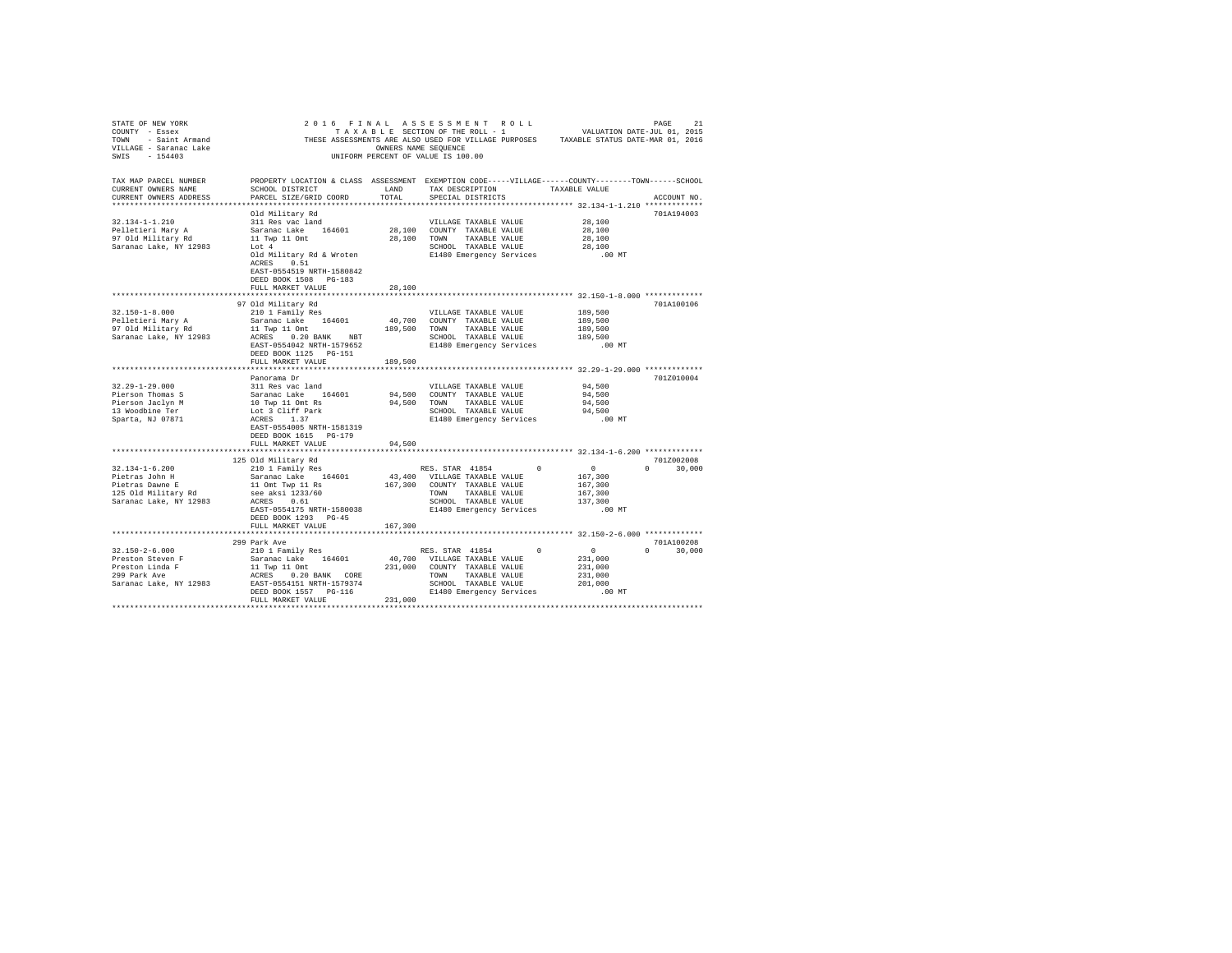| STATE OF NEW YORK                             |                                                                                                    |                      | 2016 FINAL ASSESSMENT ROLL         |               |                                                                                       | 22<br>PAGE                  |
|-----------------------------------------------|----------------------------------------------------------------------------------------------------|----------------------|------------------------------------|---------------|---------------------------------------------------------------------------------------|-----------------------------|
| COUNTY - Essex                                |                                                                                                    |                      | TAXABLE SECTION OF THE ROLL - 1    |               |                                                                                       | VALUATION DATE-JUL 01, 2015 |
| TOWN - Saint Armand<br>VILLAGE - Saranac Lake |                                                                                                    |                      |                                    |               | THESE ASSESSMENTS ARE ALSO USED FOR VILLAGE PURPOSES TAXABLE STATUS DATE-MAR 01, 2016 |                             |
|                                               |                                                                                                    | OWNERS NAME SEOUENCE |                                    |               |                                                                                       |                             |
| SWIS - 154403                                 |                                                                                                    |                      | UNIFORM PERCENT OF VALUE IS 100.00 |               |                                                                                       |                             |
|                                               |                                                                                                    |                      |                                    |               |                                                                                       |                             |
|                                               |                                                                                                    |                      |                                    |               |                                                                                       |                             |
| TAX MAP PARCEL NUMBER                         | PROPERTY LOCATION & CLASS ASSESSMENT EXEMPTION CODE-----VILLAGE------COUNTY-------TOWN------SCHOOL |                      |                                    |               |                                                                                       |                             |
| CURRENT OWNERS NAME                           | SCHOOL DISTRICT                                                                                    | LAND                 | TAX DESCRIPTION                    |               | TAXABLE VALUE                                                                         |                             |
| CURRENT OWNERS ADDRESS                        | PARCEL SIZE/GRID COORD                                                                             | TOTAL.               | SPECIAL DISTRICTS                  |               |                                                                                       | ACCOUNT NO.                 |
|                                               |                                                                                                    |                      |                                    |               |                                                                                       |                             |
|                                               | 1347 Pine St                                                                                       |                      |                                    |               |                                                                                       | 701A100403                  |
| $32.166 - 2 - 2.000$                          | 210 1 Family Res                                                                                   |                      | SR STAR 41834                      | $\sim$        | $\sim$ 0                                                                              | 0 65,300                    |
| Riley Thomas F                                | Saranac Lake 164601                                                                                |                      | 16,900 VILLAGE TAXABLE VALUE       |               | 118,700                                                                               |                             |
| 6658 Lake Shore Rd                            | 11 Twp.11 O.m.t.                                                                                   |                      | 118,700 COUNTY TAXABLE VALUE       |               | 118,700                                                                               |                             |
| Derby, NY 14047-9738                          | 1703/153 Life Use to                                                                               |                      | TOWN TAXABLE VALUE                 |               | 118,700                                                                               |                             |
|                                               | Charles E & June M Rilev                                                                           |                      | SCHOOL TAXABLE VALUE               |               | 53,400                                                                                |                             |
|                                               | ACRES 0.10                                                                                         |                      |                                    |               |                                                                                       |                             |
|                                               |                                                                                                    |                      | E1480 Emergency Services           |               | $.00$ MT                                                                              |                             |
|                                               | EAST-0553996 NRTH-1578138                                                                          |                      |                                    |               |                                                                                       |                             |
|                                               | DEED BOOK 1703 PG-153                                                                              |                      |                                    |               |                                                                                       |                             |
|                                               | FULL MARKET VALUE                                                                                  | 118,700              |                                    |               |                                                                                       |                             |
|                                               |                                                                                                    |                      |                                    |               |                                                                                       |                             |
|                                               | Pine St                                                                                            |                      |                                    |               |                                                                                       | 701C100109                  |
| $32.166 - 2 - 3.000$                          | 312 Vac w/imprv                                                                                    |                      | VILLAGE TAXABLE VALUE              |               | 4.500                                                                                 |                             |
| Riley Thomas F                                | Saranac Lake 164601                                                                                |                      | 300 COUNTY TAXABLE VALUE           |               | 4,500                                                                                 |                             |
| 6658 Lake Shore Rd                            | Lot 11 Twp Omt                                                                                     |                      | 4.500 TOWN                         | TAXABLE VALUE | 4,500                                                                                 |                             |
| Derby, NY 14047-9738                          | 1703/153 Life Use to                                                                               |                      | SCHOOL TAXABLE VALUE               |               | 4.500                                                                                 |                             |
|                                               | Charles E & June M Riley                                                                           |                      | E1480 Emergency Services           |               | $.00$ MT                                                                              |                             |
|                                               | FRNT 27.00 DPTH 87.00                                                                              |                      |                                    |               |                                                                                       |                             |
|                                               | ACRES 0.10                                                                                         |                      |                                    |               |                                                                                       |                             |
|                                               | EAST-0554013 NRTH-1578101                                                                          |                      |                                    |               |                                                                                       |                             |
|                                               | DEED BOOK 1703 PG-153                                                                              |                      |                                    |               |                                                                                       |                             |
|                                               | FULL MARKET VALUE                                                                                  | 4,500                |                                    |               |                                                                                       |                             |
|                                               |                                                                                                    |                      |                                    |               |                                                                                       |                             |
|                                               | Pine St                                                                                            |                      |                                    |               |                                                                                       | 705J103810                  |
| $32.166 - 2 - 4.000$                          | 311 Res vac land                                                                                   |                      |                                    |               | 300                                                                                   |                             |
|                                               |                                                                                                    |                      | VILLAGE TAXABLE VALUE              |               |                                                                                       |                             |
| Riley Thomas F                                | Saranac Lake 164601                                                                                |                      | 300 COUNTY TAXABLE VALUE           |               | 300                                                                                   |                             |
| 6658 Lake Shore Rd                            | 11 Twp 11 Omt                                                                                      |                      | 300 TOWN                           | TAXABLE VALUE | 300                                                                                   |                             |
| Derby, NY 14047-9738                          | 1703/153 Life Use to                                                                               |                      | SCHOOL TAXABLE VALUE               |               | 300                                                                                   |                             |
|                                               | Charles E & June M Riley                                                                           |                      | E1480 Emergency Services           |               | $.00$ MT                                                                              |                             |
|                                               | ACRES 0.10                                                                                         |                      |                                    |               |                                                                                       |                             |
|                                               | EAST-0554041 NRTH-1578075                                                                          |                      |                                    |               |                                                                                       |                             |
|                                               | DEED BOOK 1703 PG-153                                                                              |                      |                                    |               |                                                                                       |                             |
|                                               | FULL MARKET VALUE                                                                                  | 300                  |                                    |               |                                                                                       |                             |
|                                               |                                                                                                    |                      |                                    |               |                                                                                       |                             |
|                                               | 288 Panorama Dr                                                                                    |                      |                                    |               |                                                                                       | 701Z007001                  |
| $32.29 - 1 - 20.000$                          | 210 1 Family Res                                                                                   |                      | RES. STAR 41854                    | $^{\circ}$    | $\sim$ 0                                                                              | $\Omega$<br>30,000          |
| Rowley Martin H                               | Saranac Lake 164601                                                                                |                      | 100,000 VILLAGE TAXABLE VALUE      |               | 389,700                                                                               |                             |
| PO Box 573                                    | 10 OMT TWP11 RS                                                                                    | 389,700              | COUNTY TAXABLE VALUE               |               | 389,700                                                                               |                             |
| Saranac Lake, NY 12983                        | Lot 20 Cliff Park                                                                                  |                      | TOWN<br>TAXABLE VALUE              |               | 389,700                                                                               |                             |
|                                               | ACRES<br>0.89                                                                                      |                      | SCHOOL TAXABLE VALUE               |               | 359,700                                                                               |                             |
|                                               | EAST-0553616 NRTH-1580711                                                                          |                      | E1480 Emergency Services           |               | .00 MT                                                                                |                             |
|                                               | DEED BOOK 1726 PG-305                                                                              |                      |                                    |               |                                                                                       |                             |
|                                               |                                                                                                    | 389,700              |                                    |               |                                                                                       |                             |
|                                               | FULL MARKET VALUE                                                                                  |                      |                                    |               |                                                                                       |                             |
|                                               |                                                                                                    |                      |                                    |               |                                                                                       |                             |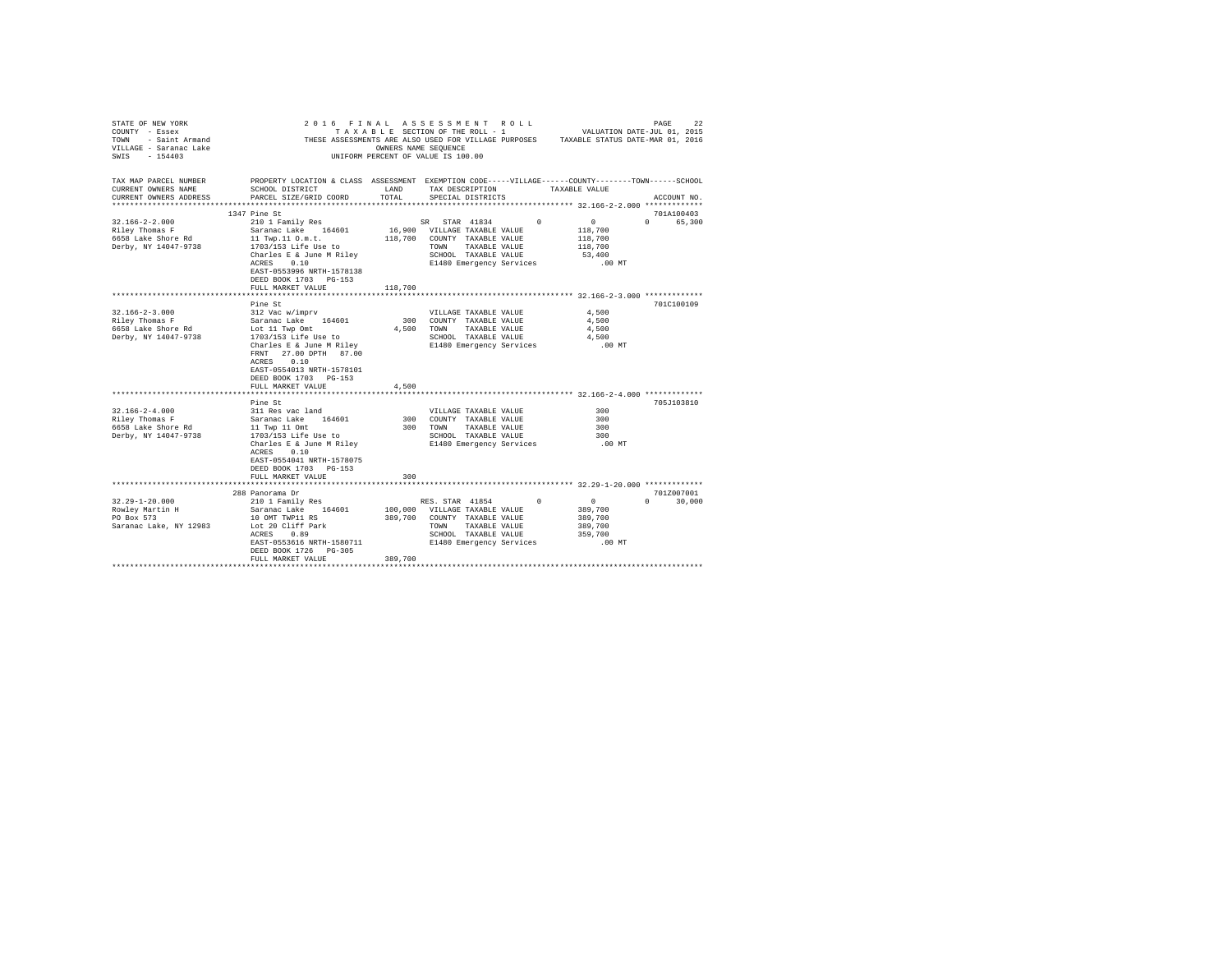| STATE OF NEW YORK<br>COUNTY - Essex<br>NET - ESSENT THESE ASSESSMENTS ARE ALSO USED FOR VILLAGE FURPOSES TAXABLE STATUS DATE-MAR 01, 2016<br>1999 - Saint Armand Lake (1999) The Saint September 1999 - Saint September 1999 - Saint Armand Lake (1999) - S<br>1999 - Saint |                                                                                                                                                                                                                                                                                                               |               |                                                                                                                                                             |            |                                                                                                                            |                             |  |
|-----------------------------------------------------------------------------------------------------------------------------------------------------------------------------------------------------------------------------------------------------------------------------|---------------------------------------------------------------------------------------------------------------------------------------------------------------------------------------------------------------------------------------------------------------------------------------------------------------|---------------|-------------------------------------------------------------------------------------------------------------------------------------------------------------|------------|----------------------------------------------------------------------------------------------------------------------------|-----------------------------|--|
| TAX MAP PARCEL NUMBER<br>CURRENT OWNERS NAME<br>CURRENT OWNERS ADDRESS                                                                                                                                                                                                      | PROPERTY LOCATION & CLASS ASSESSMENT EXEMPTION CODE-----VILLAGE------COUNTY-------TOWN------SCHOOL<br>SCHOOL DISTRICT<br>PARCEL SIZE/GRID COORD                                                                                                                                                               | LAND<br>TOTAL | TAX DESCRIPTION<br>SPECIAL DISTRICTS                                                                                                                        |            | TAXABLE VALUE                                                                                                              | ACCOUNT NO.                 |  |
| $32.29 - 1 - 9.000$<br>Schutz Joseph Trust 1997 - Saranac Lake 164601<br>Palermo-Schutz Socorro Trust 10 Omt Twp 11 Rs<br>70-37 175th St Lot 9 Palisade Parkway<br>Fresh Meadows, NY 11365 Mt Pisgah Park                                                                   | Panorama Dr<br>311 Res vac land<br>ACRES 0.76<br>EAST-0553965 NRTH-1580468<br>DEED BOOK 1804 PG-229<br>FULL MARKET VALUE                                                                                                                                                                                      | 76,000        | VILLAGE TAXABLE VALUE<br>76,000 COUNTY TAXABLE VALUE<br>76,000 TOWN TAXABLE VALUE                                                                           |            | 76,000<br>76,000<br>76,000<br>SCHOOL TAXABLE VALUE 76,000<br>E1480 Emergency Services .00 MT                               | 701Z002020                  |  |
|                                                                                                                                                                                                                                                                             |                                                                                                                                                                                                                                                                                                               |               |                                                                                                                                                             |            | ******************** 32.166-3-3.000 *************                                                                          |                             |  |
| $32.166 - 3 - 3.000$<br>Sheffel Linda J<br>75 Stevenson Ln<br>Saranac Lake, NY 12983                                                                                                                                                                                        | 75 Stevenson Rd<br>210 1 Family Res<br>Saranac Lake 164601<br>11 OMT TWP 11 RS<br>Stevenson Commons #5950<br>2005 Resolution<br>ACRES 0.28<br>EAST-0555006 NRTH-1578185<br>DEED BOOK 1449 PG-175                                                                                                              |               | RES. STAR 41854 0<br>36,500 VILLAGE TAXABLE VALUE<br>230,200 COUNTY TAXABLE VALUE<br>TOWN TAXABLE VALUE<br>SCHOOL TAXABLE VALUE<br>E1480 Emergency Services |            | $\begin{smallmatrix}&&0\2&3&0\,2&0&0\2&3&0\,2&0&0\end{smallmatrix}$<br>230,200<br>200,200<br>.00 MT                        | 701Z006006<br>$0 \t 30.000$ |  |
|                                                                                                                                                                                                                                                                             | FULL MARKET VALUE                                                                                                                                                                                                                                                                                             | 230,200       |                                                                                                                                                             |            |                                                                                                                            |                             |  |
| 32.134-1-17.000<br>Stara Timothy R<br>Woodward Helen A<br>1180 Albany Post Rd<br>Gardiner, NY 12525                                                                                                                                                                         | 370 Park Ave<br>210 1 Family Res<br>Saranac Lake 164601 43,700 COUNTY TAXABLE VALUE<br>11 Twp 11 Omt 276,000 TOWN TAXABLE VALUE ACRES 0.00 TOWN SCHOOL TAXABLE VALUE ACRES 0.067<br>ACRES 0.067 RETH-1579977 SCHOOL TAXABLE VALUE EAST-0554849 NRTH-1579977 E1480 Emergency Services<br>DEED BOOK 1507 PG-290 |               | VILLAGE TAXABLE VALUE                                                                                                                                       |            | 276,000<br>276,000<br>276,000<br>SCHOOL TAXABLE VALUE 1<br>SCHOOL TAXABLE VALUE 176,000<br>E1480 Emergency Services .00 MT | 701A100306                  |  |
|                                                                                                                                                                                                                                                                             | FULL MARKET VALUE                                                                                                                                                                                                                                                                                             | 276,000       |                                                                                                                                                             |            |                                                                                                                            |                             |  |
| 32.150-1-12.000<br>Toohey Michael R<br>19 Mountain Ln<br>Saranac Lake, NY 12983                                                                                                                                                                                             | 19 Mountain Ln<br>210 1 Family Res<br>Saranac Lake 164601<br>11 Twp.11 0.m.t.<br>34.7 X 102.9Xirr<br>ACRES 0.10<br>ACRES 0.10<br>EAST-0553803 NRTH-1579588 E1480 Emergency Services<br>DEED BOOK 1368 PG-278                                                                                                  |               | RES. STAR 41854<br>40,000 VILLAGE TAXABLE VALUE<br>62,400 COUNTY TAXABLE VALUE<br>TOWN TAXABLE VALUE<br>SCHOOL TAXABLE VALUE                                | $^{\circ}$ | $\sim$ 0<br>62,400<br>62,400<br>62,400<br>32,400<br>.00 MT                                                                 | 701A100415<br>$0 \t 30.000$ |  |
|                                                                                                                                                                                                                                                                             | FULL MARKET VALUE                                                                                                                                                                                                                                                                                             | 62,400        |                                                                                                                                                             |            |                                                                                                                            |                             |  |
| $32.134 - 1 - 7.000$<br>32.134-1-7.000<br>Vigener Niklas<br>Smith Michelle<br>36 Plantation Cir<br>Sudbury, MA 01776                                                                                                                                                        | 371 Park Ave<br>210 1 Family Res<br>DEED BOOK 1796 PG-30                                                                                                                                                                                                                                                      |               | VILLAGE TAXABLE VALUE<br>48,400 COUNTY TAXABLE VALUE                                                                                                        |            | **************** 32.134-1-7.000 *************<br>440,100<br>440,100<br>440,100<br>440,100<br>.00MT                         | 701A100407                  |  |
|                                                                                                                                                                                                                                                                             | FULL MARKET VALUE                                                                                                                                                                                                                                                                                             | 440,100       |                                                                                                                                                             |            |                                                                                                                            |                             |  |
|                                                                                                                                                                                                                                                                             |                                                                                                                                                                                                                                                                                                               |               |                                                                                                                                                             |            |                                                                                                                            |                             |  |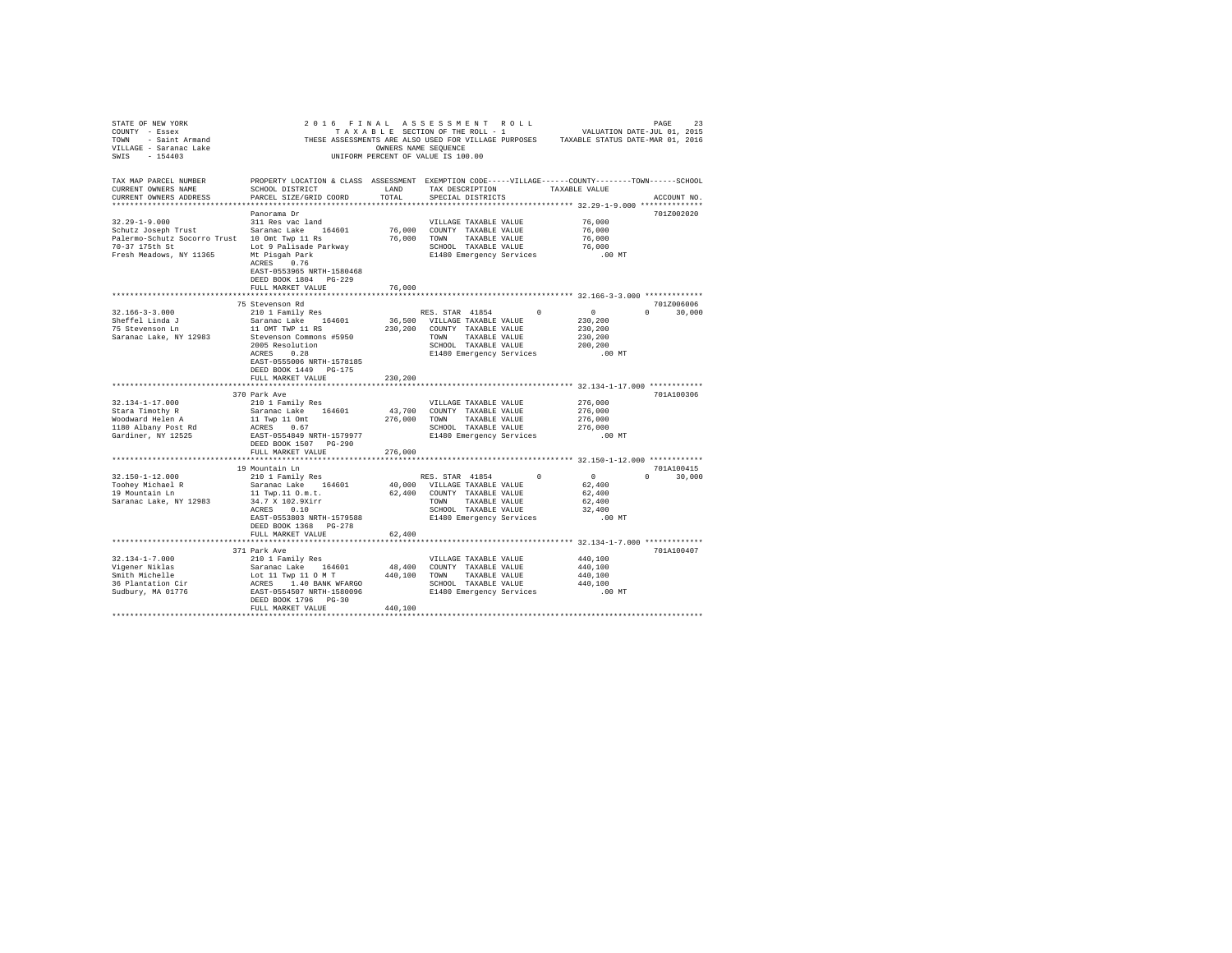| STATE OF NEW YORK<br>COUNTY - Essex<br>- Saint Armand<br>TOWN<br>VILLAGE - Saranac Lake<br>SWIS - 154403                                                                                                                                                 |                                                                                                                                                                                                                         | OWNERS NAME SEQUENCE | 2016 FINAL ASSESSMENT ROLL<br>TAXABLE SECTION OF THE ROLL - 1 VALUATION DATE-JUL 01, 2015<br>THESE ASSESSMENTS ARE ALSO USED FOR VILLAGE PURPOSES TAXABLE STATUS DATE-MAR 01, 2016<br>UNIFORM PERCENT OF VALUE IS 100.00 |                                                                                        | PAGE<br>2.4   |  |  |  |  |  |
|----------------------------------------------------------------------------------------------------------------------------------------------------------------------------------------------------------------------------------------------------------|-------------------------------------------------------------------------------------------------------------------------------------------------------------------------------------------------------------------------|----------------------|--------------------------------------------------------------------------------------------------------------------------------------------------------------------------------------------------------------------------|----------------------------------------------------------------------------------------|---------------|--|--|--|--|--|
| TAX MAP PARCEL NUMBER THE PROPERTY LOCATION & CLASS ASSESSMENT EXEMPTION CODE-----VILLAGE------COUNTY-------TOWN------SCHOOL<br>CURRENT OWNERS NAME<br>CURRENT OWNERS ADDRESS                                                                            | SCHOOL DISTRICT<br>PARCEL SIZE/GRID COORD                                                                                                                                                                               | LAND<br>TOTAL        | TAX DESCRIPTION<br>SPECIAL DISTRICTS                                                                                                                                                                                     | TAXABLE VALUE                                                                          | ACCOUNT NO.   |  |  |  |  |  |
| 417 Park Ave<br>701A100502                                                                                                                                                                                                                               |                                                                                                                                                                                                                         |                      |                                                                                                                                                                                                                          |                                                                                        |               |  |  |  |  |  |
| $32.134 - 1 - 12.000$<br>Wolff Robert J<br>Wolff Karen M<br>$\begin{array}{lll} \texttt{417} \texttt{ Park} \texttt{ Ave} & \texttt{ACRES} & 0.60 \\ \texttt{Sarnac Lake}, \texttt{ NY} \texttt{12983} & \texttt{EAST-0554759 NRTH-1580641} \end{array}$ | 210 1 Family Res RES. STAR 41854 0<br>10 Twp.11 O.m.t.<br>DEED BOOK 1054 PG-319<br>FULL MARKET VALUE                                                                                                                    | 313,400              | TOWN<br>TAXABLE VALUE<br>SCHOOL TAXABLE VALUE<br>E1480 Emergency Services                                                                                                                                                | $\sim$ 0.000 $\sim$ 0.000 $\sim$<br>313,400<br>313,400<br>313,400<br>283,400<br>.00 MT | $0 \t 30.000$ |  |  |  |  |  |
|                                                                                                                                                                                                                                                          |                                                                                                                                                                                                                         |                      |                                                                                                                                                                                                                          |                                                                                        |               |  |  |  |  |  |
| $32.29 - 1 - 22.000$<br>Wolff Robert J MD<br>Wolff Karen M<br>417 Park Ave<br>Saranac Lake, NY 12983                                                                                                                                                     | 157 Old Military Rd<br>old military kd<br>311 Res vac land<br>Saranac Lake 164601 19,700 COUNTY TAXABLE VALUE<br>The Cliffs Lot<br>ACRES 4.46<br>EAST-0554274 NRTH-1580751<br>DEED BOOK 1221 PG-82<br>FULL MARKET VALUE | 19,700<br>19,700     | VILLAGE TAXABLE VALUE<br>TOWN TAXABLE VALUE<br>SCHOOL TAXABLE VALUE<br>E1480 Emergency Services .00 MT                                                                                                                   | 19,700<br>19,700<br>19,700<br>19,700                                                   | 701Z000007    |  |  |  |  |  |
|                                                                                                                                                                                                                                                          | Old Military Rd                                                                                                                                                                                                         |                      |                                                                                                                                                                                                                          |                                                                                        | 701Z000008    |  |  |  |  |  |
| $32.134 - 1 - 1.220$<br>Wolff Robert J MD<br>Wolff Karen M<br>417 Park Ave<br>Saranac Lake, NY 12983                                                                                                                                                     | Old Military Rd<br>311 Res vac land<br>Saranac Lake 164601 13,700 COUNTY TAXABLE VALUE<br>Sarahat name<br>11 Omt Twp 11 Rs<br>EAST-0554493 NRTH-1580645<br>DEED BOOK 1221 PG-87                                         |                      | VILLAGE TAXABLE VALUE<br>13,700 TOWN TAXABLE VALUE<br>SCHOOL TAXABLE VALUE<br>E1480 Emergency Services .00 MT                                                                                                            | 13,700<br>13,700<br>13,700<br>13,700                                                   |               |  |  |  |  |  |
|                                                                                                                                                                                                                                                          | FULL MARKET VALUE                                                                                                                                                                                                       | 13,700               |                                                                                                                                                                                                                          |                                                                                        |               |  |  |  |  |  |
|                                                                                                                                                                                                                                                          |                                                                                                                                                                                                                         |                      |                                                                                                                                                                                                                          |                                                                                        |               |  |  |  |  |  |
| $32.134 - 1 - 1.230$<br>Wolff Robert J MD<br>Wolff Karen M<br>417 Park Ave<br>Saranac Lake, NY 12983                                                                                                                                                     | Old Military Rd<br>311 Res vac land<br>Saranac Lake 164601 13,700<br>11 Omt Twp 11 Rs $13,700$<br>ACRES $0.48$<br>EAST-0554501 NRTH-1580736<br>DEED BOOK 1221 PG-87<br>FULL MARKET VALUE                                | 13,700               | VILLAGE TAXABLE VALUE<br>COUNTY TAXABLE VALUE<br>TOWN TAXABLE VALUE<br>SCHOOL TAXABLE VALUE<br>E1480 Emergency Services .00 MT                                                                                           | 13,700<br>13,700<br>13,700<br>13,700                                                   | 7017000009    |  |  |  |  |  |
|                                                                                                                                                                                                                                                          |                                                                                                                                                                                                                         |                      |                                                                                                                                                                                                                          |                                                                                        |               |  |  |  |  |  |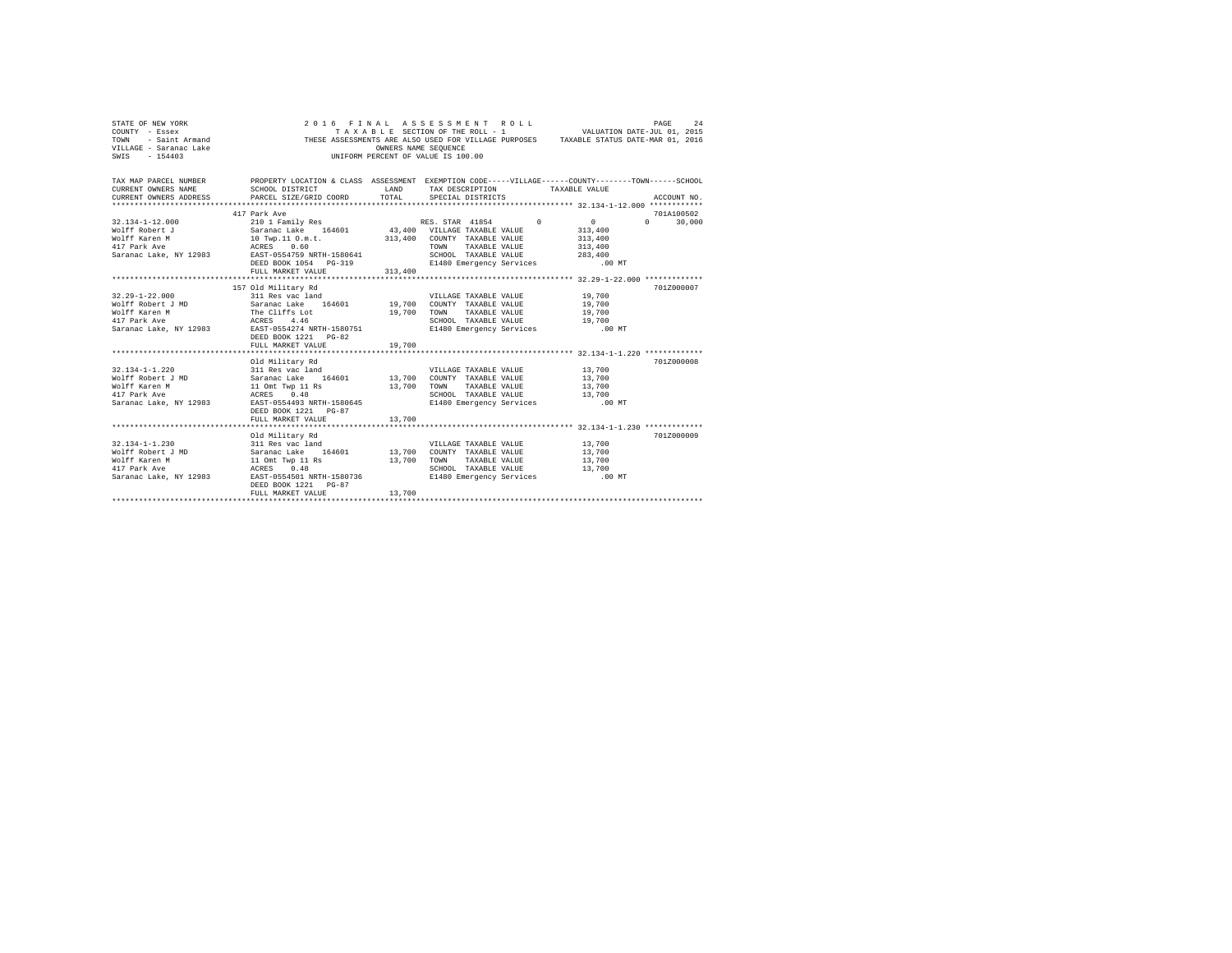| STATE OF NEW YORK                  |  | 2016 FINAL ASSESSMENT ROLL                           | -25<br>PAGE                      |  |  |  |  |  |
|------------------------------------|--|------------------------------------------------------|----------------------------------|--|--|--|--|--|
| COUNTY - Essex                     |  | TAXABLE SECTION OF THE ROLL - 1                      | VALUATION DATE-JUL 01, 2015      |  |  |  |  |  |
| TOWN - Saint Armand                |  | THESE ASSESSMENTS ARE ALSO USED FOR VILLAGE PURPOSES | TAXABLE STATUS DATE-MAR 01, 2016 |  |  |  |  |  |
| VILLAGE - Saranac Lake             |  |                                                      | RPS150/V04/L015                  |  |  |  |  |  |
| SWIS - 154403                      |  |                                                      | CURRENT DATE 6/24/2016           |  |  |  |  |  |
| UNIFORM PERCENT OF VALUE IS 100.00 |  |                                                      |                                  |  |  |  |  |  |
|                                    |  | ROLL SUB SECTION- - TOTALS                           |                                  |  |  |  |  |  |

|      |                      | 'TAL<br>the contract of the contract of the contract of |    |             | AL<br>,, |       |
|------|----------------------|---------------------------------------------------------|----|-------------|----------|-------|
| CODE | ' CTD<br>AME<br>$ -$ | DAR(<br>ישי                                             | ъF | <b>ALUI</b> | $\cdots$ | VALUE |
|      |                      |                                                         |    |             |          |       |

E1480 Emergency Serv 98 MOVTAX

## \*\*\* S C H O O L D I S T R I C T S U M M A R Y \*\*\*

| CODE   | DISTRICT NAME | TOTAL<br>PARCELS | ASSESSED<br>LAND | ASSESSED<br>TOTAL | EXEMPT<br>AMOUNT | TOTAL<br>TAXABLE | STAR<br>AMOUNT | STAR<br>TAXABLE |
|--------|---------------|------------------|------------------|-------------------|------------------|------------------|----------------|-----------------|
| 164601 | Saranac Lake  | 98               | 4252.700         | 16419,100         | 107,950          | 16311.150        | 1427.650       | 14883.500       |
|        | SUB-TOTAL     | 98               | 4252.700         | 16419,100         | 107,950          | 16311.150        | 1427.650       | 14883.500       |
|        | TOTAL         | 98               | 4252.700         | 16419,100         | 107,950          | 16311.150        | 1427.650       | 14883.500       |

### \*\*\* S Y S T E M C O D E S S U M M A R Y \*\*\*

NO SYSTEM EXEMPTIONS AT THIS LEVEL

### \*\*\* E X E M P T I O N S U M M A R Y \*\*\*

|       |                   | TOTAL   |         |         |         |          |
|-------|-------------------|---------|---------|---------|---------|----------|
| CODE  | DESCRIPTION       | PARCELS | VILLAGE | COUNTY  | TOWN    | SCHOOL   |
| 41120 |                   |         | 54,000  | 45,000  | 45,000  | 18,000   |
|       | VETWAR CTS        |         |         |         |         |          |
| 41130 | VETCOM CTS        |         | 30,000  | 25,000  | 25,000  | 10,000   |
| 41140 | VETDIS CTS        |         |         | 50,000  | 50,000  | 20,000   |
| 41800 | AGED ALL          |         | 59,950  | 59,950  | 59,950  | 59,950   |
| 41834 | STAR<br><b>SR</b> | 10      |         |         |         | 647.650  |
| 41854 | RES. STAR         | 26      |         |         |         | 780,000  |
|       | TOTAL             | 42      | 143,950 | 179,950 | 179,950 | 1535,600 |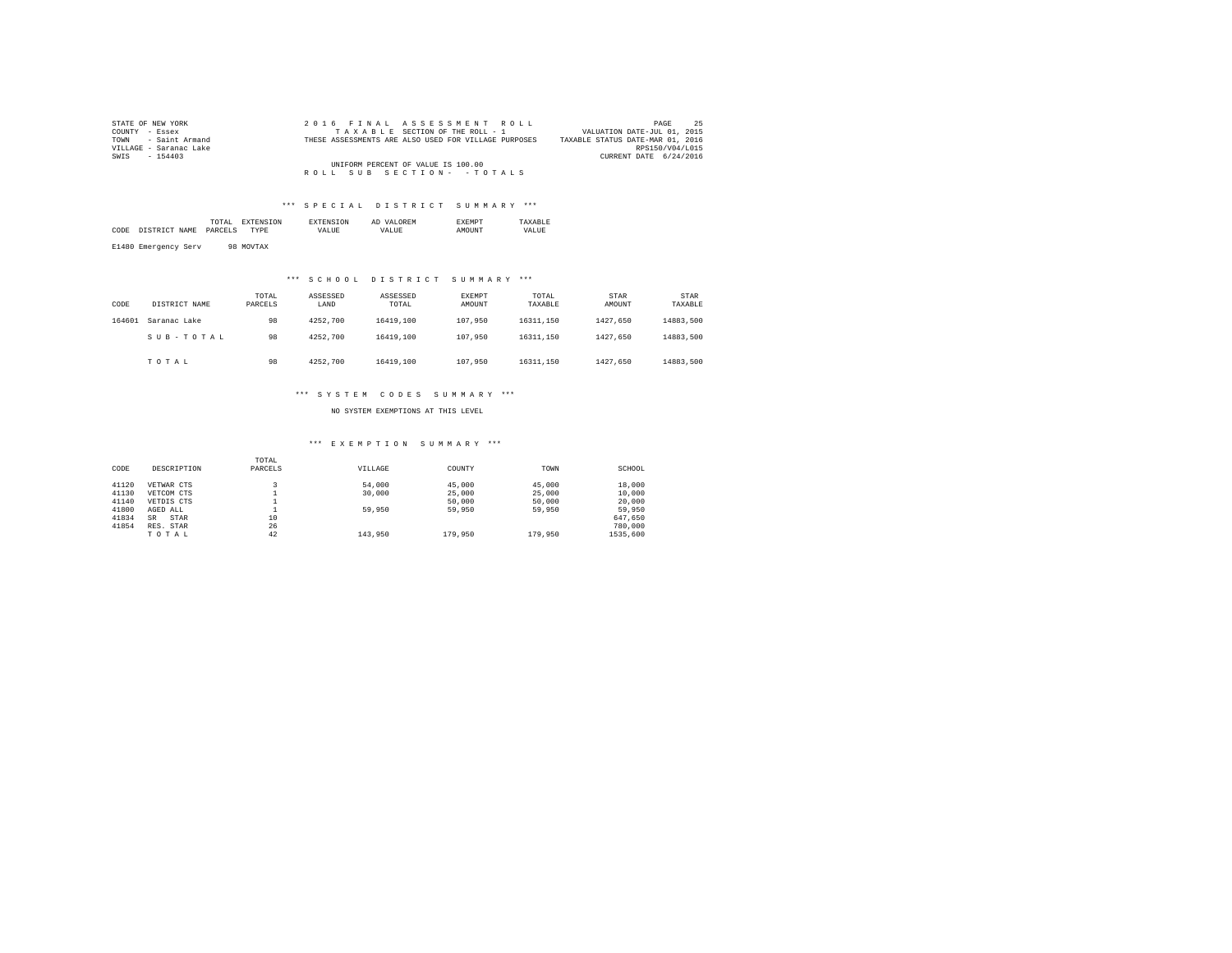| STATE OF NEW YORK      | 2016 FINAL ASSESSMENT ROLL                           | 26<br>PAGE                       |
|------------------------|------------------------------------------------------|----------------------------------|
| COUNTY - Essex         | TAXABLE SECTION OF THE ROLL - 1                      | VALUATION DATE-JUL 01, 2015      |
| TOWN - Saint Armand    | THESE ASSESSMENTS ARE ALSO USED FOR VILLAGE PURPOSES | TAXABLE STATUS DATE-MAR 01, 2016 |
| VILLAGE - Saranac Lake |                                                      | RPS150/V04/L015                  |
| SWIS<br>$-154403$      |                                                      | CURRENT DATE 6/24/2016           |
|                        | UNIFORM PERCENT OF VALUE IS 100.00                   |                                  |
|                        | ROLL SUB SECTION- - TOTALS                           |                                  |
|                        |                                                      |                                  |

| ROLL       | DESCRIPTION | TOTAL   | ASSESSED | ASSESSED  | TAXABLE   | TAXABLE   | TAXABLE   | TAXABLE   | STAR      |
|------------|-------------|---------|----------|-----------|-----------|-----------|-----------|-----------|-----------|
| <b>SEC</b> |             | PARCELS | LAND     | TOTAL     | VILLAGE   | COUNTY    | TOWN      | SCHOOL    | TAXABLE   |
|            | TAXABLE     | 98      | 4252.700 | 16419,100 | 16275.150 | 16239.150 | 16239.150 | 16311.150 | 14883,500 |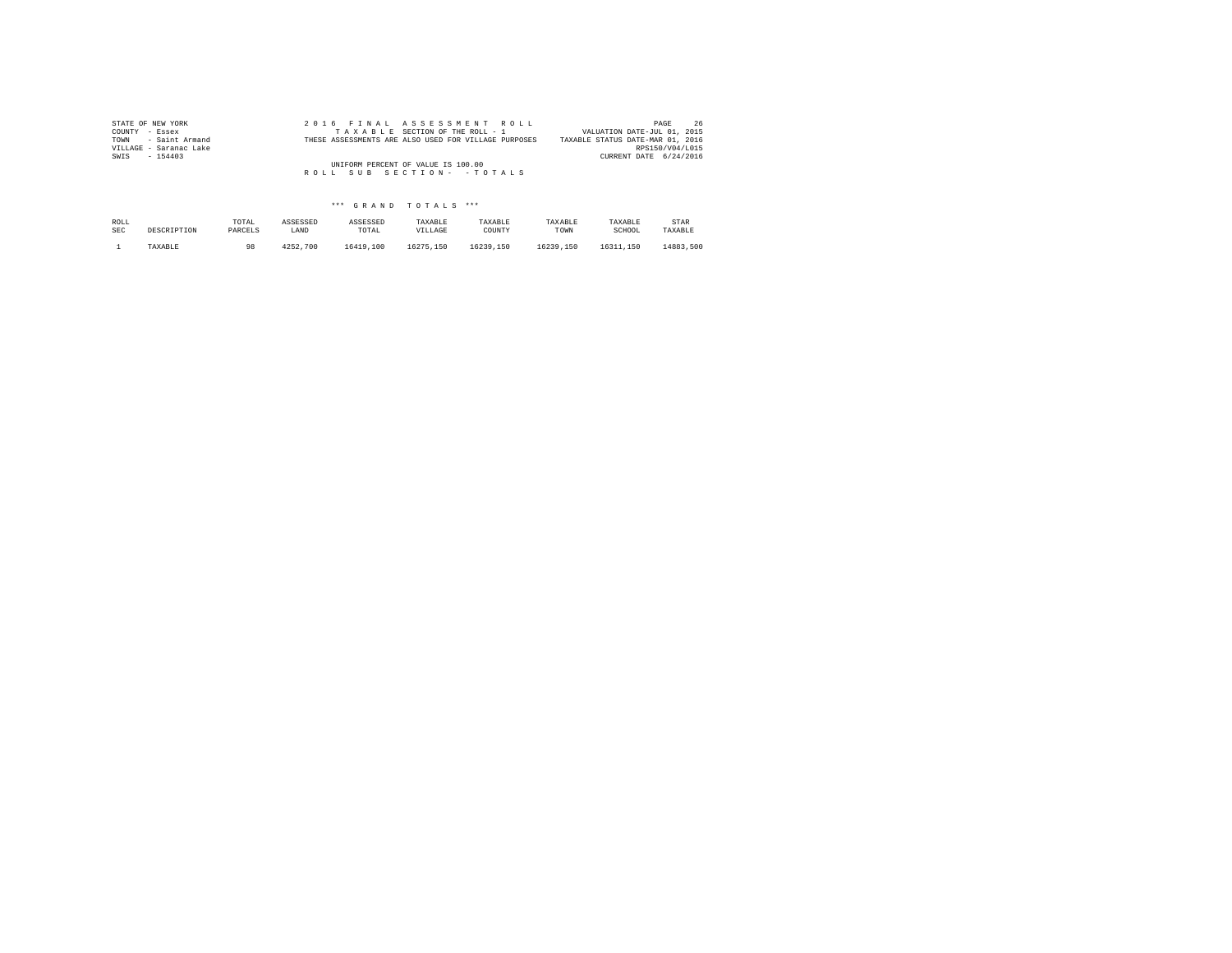| STATE OF NEW YORK      | 2016 FINAL ASSESSMENT ROLL                           | 27<br>PAGE                       |
|------------------------|------------------------------------------------------|----------------------------------|
| COUNTY - Essex         | TAXABLE SECTION OF THE ROLL - 1                      | VALUATION DATE-JUL 01, 2015      |
| TOWN - Saint Armand    | THESE ASSESSMENTS ARE ALSO USED FOR VILLAGE PURPOSES | TAXABLE STATUS DATE-MAR 01, 2016 |
| VILLAGE - Saranac Lake |                                                      | RPS150/V04/L015                  |
| SWIS - 154403          | UNIFORM PERCENT OF VALUE IS 100.00                   | CURRENT DATE 6/24/2016           |
|                        |                                                      |                                  |
|                        | ROLL SECTION TOTALS                                  |                                  |

|      |                | TOTAL<br>the contract of the contract of the contract of |    |    | AL<br> |    |
|------|----------------|----------------------------------------------------------|----|----|--------|----|
| CODE | AMP.<br>$\sim$ |                                                          | DF | ,, |        | vΔ |
|      |                |                                                          |    |    |        |    |

E1480 Emergency Serv 98 MOVTAX

## \*\*\* S C H O O L D I S T R I C T S U M M A R Y \*\*\*

| CODE   | DISTRICT NAME | TOTAL<br>PARCELS | ASSESSED<br>LAND | ASSESSED<br>TOTAL | EXEMPT<br>AMOUNT | TOTAL<br>TAXABLE | STAR<br>AMOUNT | STAR<br>TAXABLE |
|--------|---------------|------------------|------------------|-------------------|------------------|------------------|----------------|-----------------|
| 164601 | Saranac Lake  | 98               | 4252.700         | 16419,100         | 107,950          | 16311.150        | 1427.650       | 14883.500       |
|        | SUB-TOTAL     | 98               | 4252.700         | 16419,100         | 107,950          | 16311.150        | 1427.650       | 14883.500       |
|        | TOTAL         | 98               | 4252.700         | 16419,100         | 107,950          | 16311.150        | 1427.650       | 14883.500       |

### \*\*\* S Y S T E M C O D E S S U M M A R Y \*\*\*

NO SYSTEM EXEMPTIONS AT THIS LEVEL

### \*\*\* E X E M P T I O N S U M M A R Y \*\*\*

|       |                   | TOTAL   |         |         |         |          |
|-------|-------------------|---------|---------|---------|---------|----------|
| CODE  | DESCRIPTION       | PARCELS | VILLAGE | COUNTY  | TOWN    | SCHOOL   |
| 41120 |                   |         | 54,000  | 45,000  | 45,000  | 18,000   |
|       | VETWAR CTS        |         |         |         |         |          |
| 41130 | VETCOM CTS        |         | 30,000  | 25,000  | 25,000  | 10,000   |
| 41140 | VETDIS CTS        |         |         | 50,000  | 50,000  | 20,000   |
| 41800 | AGED ALL          |         | 59,950  | 59,950  | 59,950  | 59,950   |
| 41834 | STAR<br><b>SR</b> | 10      |         |         |         | 647.650  |
| 41854 | RES. STAR         | 26      |         |         |         | 780,000  |
|       | TOTAL             | 42      | 143,950 | 179,950 | 179,950 | 1535,600 |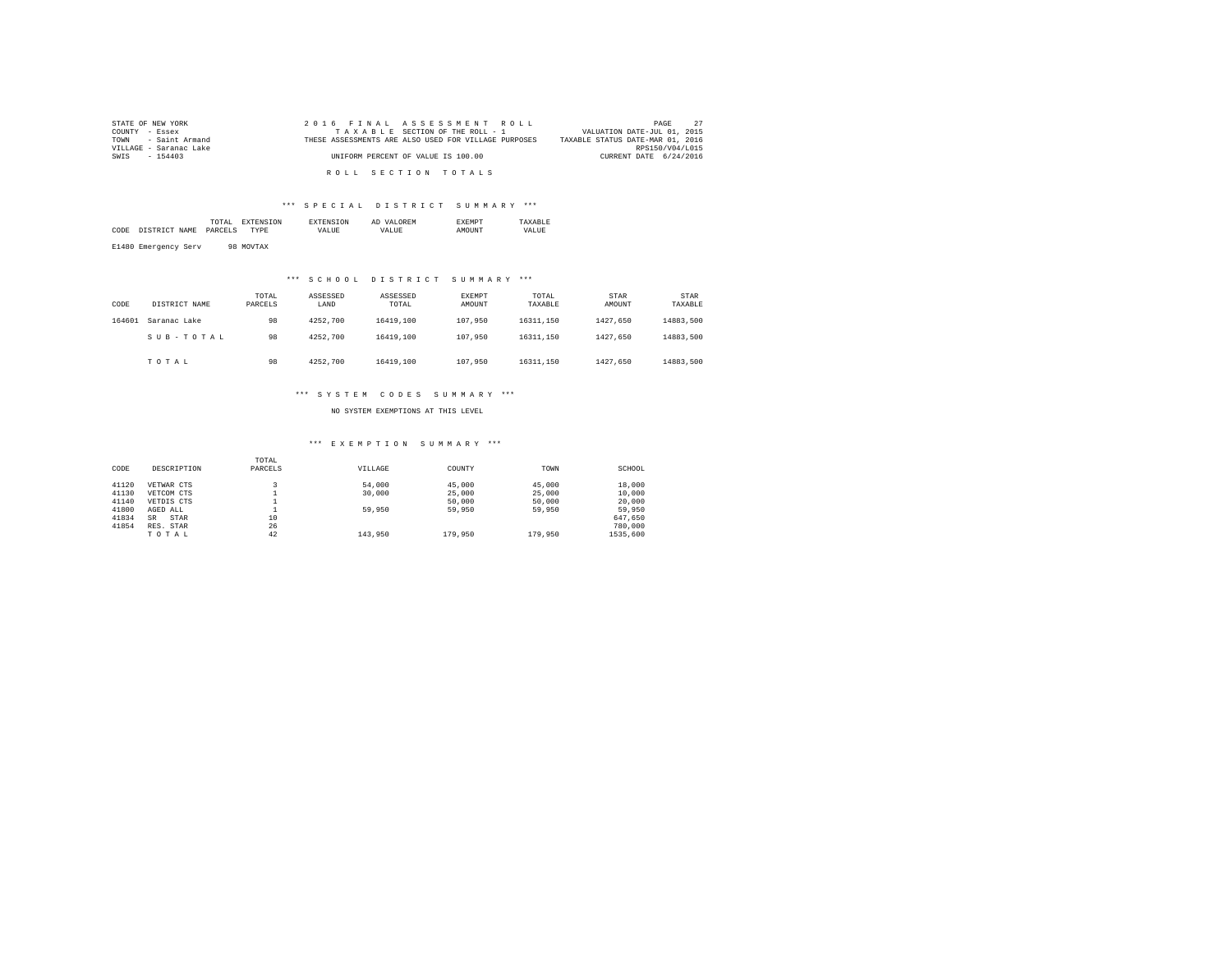| STATE OF NEW YORK<br>COUNTY - Essex           | 2016 FINAL ASSESSMENT ROLL<br>TAXABLE SECTION OF THE ROLL - 1 | 28<br>PAGE<br>VALUATION DATE-JUL 01, 2015           |
|-----------------------------------------------|---------------------------------------------------------------|-----------------------------------------------------|
| TOWN - Saint Armand<br>VILLAGE - Saranac Lake | THESE ASSESSMENTS ARE ALSO USED FOR VILLAGE PURPOSES          | TAXABLE STATUS DATE-MAR 01, 2016<br>RPS150/V04/L015 |
| SWIS - 154403                                 | UNIFORM PERCENT OF VALUE IS 100.00                            | CURRENT DATE 6/24/2016                              |
|                                               | ROLL SECTION TOTALS                                           |                                                     |

| ROLL       | DESCRIPTION | TOTAL   | ASSESSED | ASSESSED  | TAXABLE   | TAXABLE   | TAXABLE   | TAXABLE   | STAR      |
|------------|-------------|---------|----------|-----------|-----------|-----------|-----------|-----------|-----------|
| <b>SEC</b> |             | PARCELS | LAND     | TOTAL     | VILLAGE   | COUNTY    | TOWN      | SCHOOL    | TAXABLE   |
|            | TAXABLE     | 98      | 4252.700 | 16419,100 | 16275.150 | 16239.150 | 16239.150 | 16311.150 | 14883,500 |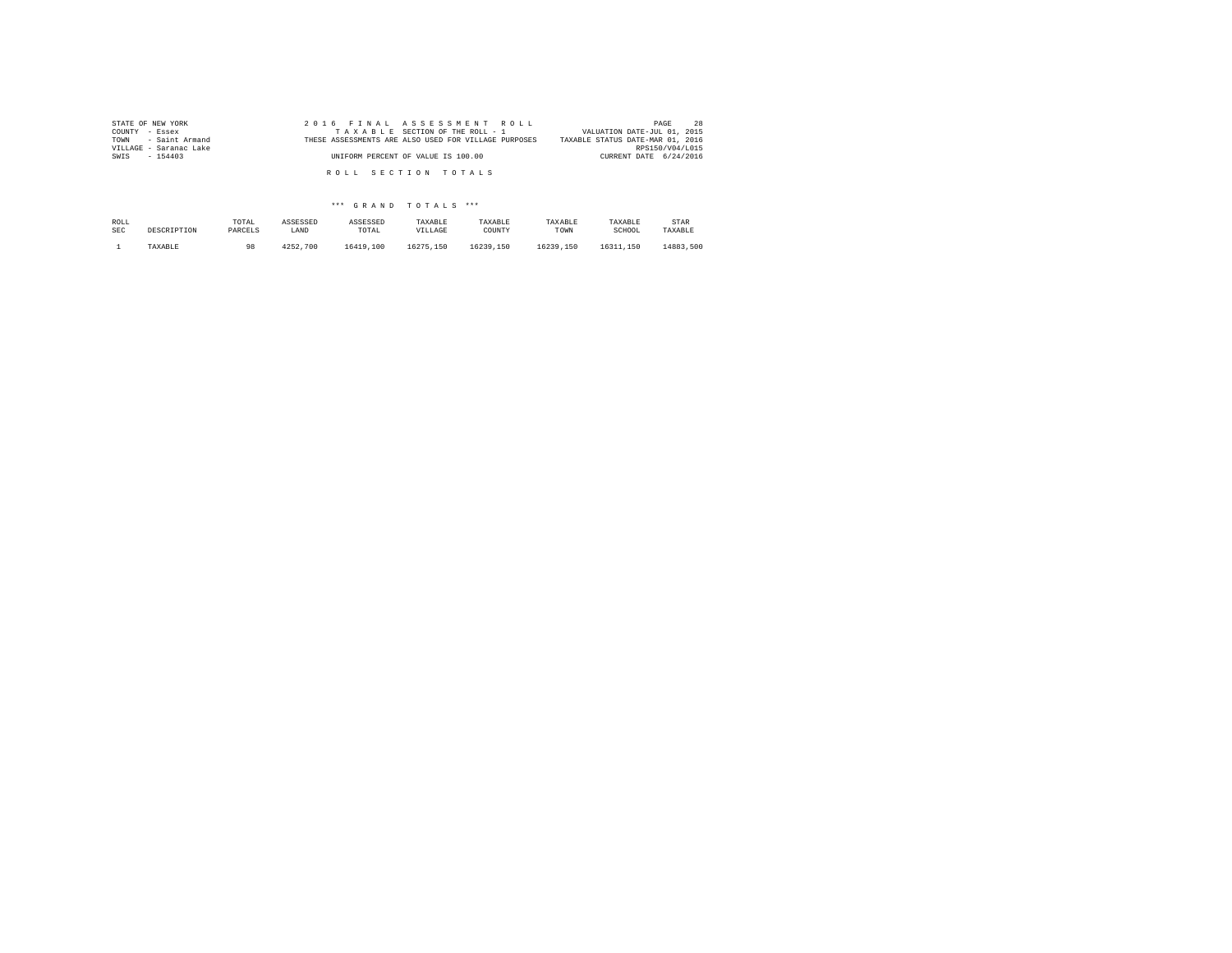| STATE OF NEW YORK<br>COUNTY - Essex<br>- Saint Armand<br>TOWN<br>VILLAGE - Saranac Lake<br>$-154403$<br>SWTS | 2016 FINAL ASSESSMENT ROLL<br>THESE ASSESSMENTS ARE ALSO USED FOR VILLAGE PURPOSES                                                                                                                    | OWNERS NAME SEOUENCE         | SPECIAL FRANCHISE SECTION OF THE ROLL - 5<br>INIFORM PERCENT OF VALUE IS 100.00 |               | VALUATION DATE-JUL 01, 2015<br>TAXABLE STATUS DATE-MAR 01, 2016 | PAGE        | 29 |
|--------------------------------------------------------------------------------------------------------------|-------------------------------------------------------------------------------------------------------------------------------------------------------------------------------------------------------|------------------------------|---------------------------------------------------------------------------------|---------------|-----------------------------------------------------------------|-------------|----|
| TAX MAP PARCEL NUMBER<br>CURRENT OWNERS NAME<br>CURRENT OWNERS ADDRESS<br>.                                  | PROPERTY LOCATION & CLASS ASSESSMENT EXEMPTION CODE-----VILLAGE------COUNTY-------TOWN------SCHOOL<br>SCHOOL DISTRICT<br>PARCEL SIZE/GRID COORD                                                       | <b>T.AND</b><br>TOTAL        | TAX DESCRIPTION<br>SPECIAL DISTRICTS                                            |               | TAXABLE VALUE                                                   | ACCOUNT NO. |    |
| 544.3-9999-132.350/8601<br>National Grid<br>Real Estate Tax Dept<br>300 Erie Blvd West<br>Syracuse, NY 13202 | Village Of Saranac Lk<br>861 Elec & gas<br>Saranac Lake 164601<br>Special Franchise Village<br>No Land Improvements Only<br>132350-154403-860<br>EAST-0556881 NRTH-1584492<br>FULL MARKET VALUE       | $\Omega$<br>78,070<br>78,070 | VILLAGE TAXABLE VALUE<br>COUNTY TAXABLE VALUE<br>TOWN<br>SCHOOL TAXABLE VALUE   | TAXABLE VALUE | 78,070<br>78,070<br>78,070<br>78,070                            | 701F305905  |    |
| 544.3-9999-944.730/8601<br>Time Warner-Utica<br>PO Box 7467<br>Charlotte, NC 28241-7467                      | Village Of Saranac Lk<br>869 Television<br>Saranac Lake 164601<br>Special Franchise Village 9,269<br>No Land Improvements Only<br>907800-154403-860<br>EAST-0556881 NRTH-1584492<br>FULL MARKET VALUE | $\Omega$<br>9.269            | VILLAGE TAXABLE VALUE<br>COUNTY TAXABLE VALUE<br>TOWN<br>SCHOOL TAXABLE VALUE   | TAXABLE VALUE | 9.269<br>9.269<br>9.269<br>9.269                                | 701F305904  |    |
|                                                                                                              |                                                                                                                                                                                                       |                              |                                                                                 |               |                                                                 |             |    |
| 544.3-9999-631.900/8601<br>Verizon<br>$c$ /o Duff & Phelps<br>PO Box 2749<br>Addison, TX 75001               | Village Of Saranac Lk<br>866 Telephone<br>Saranac Lake 164601<br>Special Franchise Village<br>No Land Improvements Only<br>631900-154403-860<br>EAST-0556881 NRTH-1584492                             | $\Omega$<br>9.472            | VILLAGE TAXABLE VALUE<br>COUNTY TAXABLE VALUE<br>TOWN<br>SCHOOL TAXABLE VALUE   | TAXABLE VALUE | 9.472<br>9,472<br>9,472<br>9.472                                | 701F305902  |    |
|                                                                                                              | FULL MARKET VALUE<br>*************************************                                                                                                                                            | 9.472                        |                                                                                 |               |                                                                 |             |    |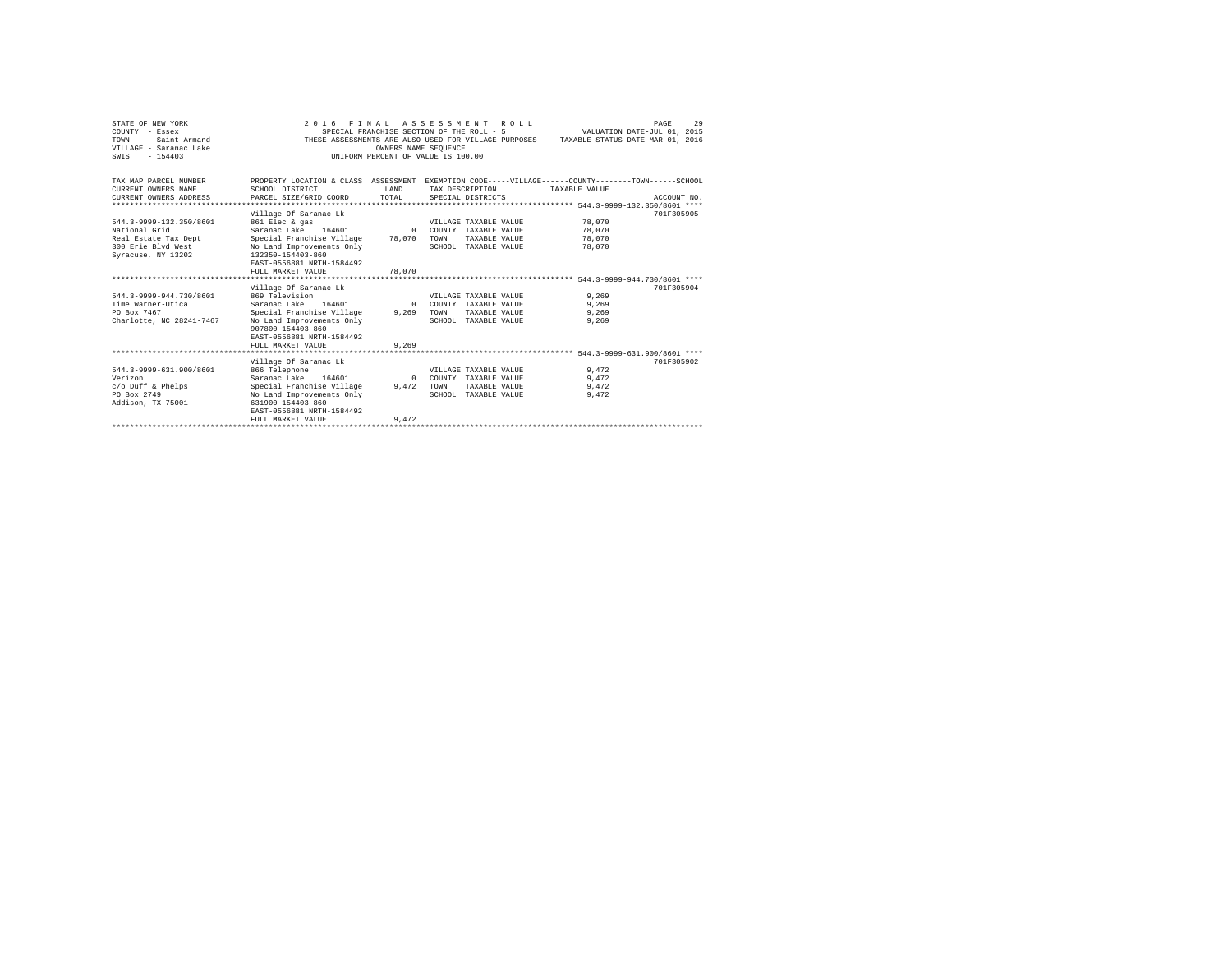| STATE OF NEW YORK      | 2016 FINAL ASSESSMENT ROLL                           | 30<br>PAGE                       |
|------------------------|------------------------------------------------------|----------------------------------|
| COUNTY - Essex         | SPECIAL FRANCHISE SECTION OF THE ROLL - 5            | VALUATION DATE-JUL 01, 2015      |
| TOWN - Saint Armand    | THESE ASSESSMENTS ARE ALSO USED FOR VILLAGE PURPOSES | TAXABLE STATUS DATE-MAR 01, 2016 |
| VILLAGE - Saranac Lake |                                                      | RPS150/V04/L015                  |
| SWIS - 154403          |                                                      | CURRENT DATE 6/24/2016           |
|                        | UNIFORM PERCENT OF VALUE IS 100.00                   |                                  |
|                        | ROLL SUB SECTION- - TOTALS                           |                                  |

|      |                | the contract of the contract of the contract of | <b>L'NI</b> | АL | . .  |  |
|------|----------------|-------------------------------------------------|-------------|----|------|--|
| CODE | NAMF<br>$\sim$ | DARC                                            | $\cdots$    |    | 5118 |  |

NO SPECIAL DISTRICTS AT THIS LEVEL

## \*\*\* S C H O O L D I S T R I C T S U M M A R Y \*\*\*

| CODE   | DISTRICT NAME | TOTAL<br>PARCELS | ASSESSED<br>LAND | ASSESSED<br>TOTAL | EXEMPT<br>AMOUNT | TOTAL<br>TAXABLE | STAR<br>AMOUNT | <b>STAR</b><br>TAXABLE |
|--------|---------------|------------------|------------------|-------------------|------------------|------------------|----------------|------------------------|
| 164601 | Saranac Lake  |                  |                  | 96.811            |                  | 96.811           |                | 96,811                 |
|        | SUB-TOTAL     |                  |                  | 96.811            |                  | 96.811           |                | 96,811                 |
|        | TOTAL         |                  |                  | 96.811            |                  | 96.811           |                | 96.811                 |

### \*\*\* S Y S T E M C O D E S S U M M A R Y \*\*\*

NO SYSTEM EXEMPTIONS AT THIS LEVEL

### \*\*\* E X E M P T I O N S U M M A R Y \*\*\*

NO EXEMPTIONS AT THIS LEVEL

| ROLL       | DESCRIPTION       | TOTAL   | ASSESSED | ASSESSED | TAXABLE | TAXABLE | TAXABLE | TAXABLE | STAR    |
|------------|-------------------|---------|----------|----------|---------|---------|---------|---------|---------|
| <b>SEC</b> |                   | PARCELS | LAND     | TOTAL    | VILLAGE | COUNTY  | TOWN    | SCHOOL  | TAXABLE |
|            | SPECIAL FRANCHISE |         |          | 96.811   | 96.811  | 96.811  | 96.811  | 96.811  | 96.811  |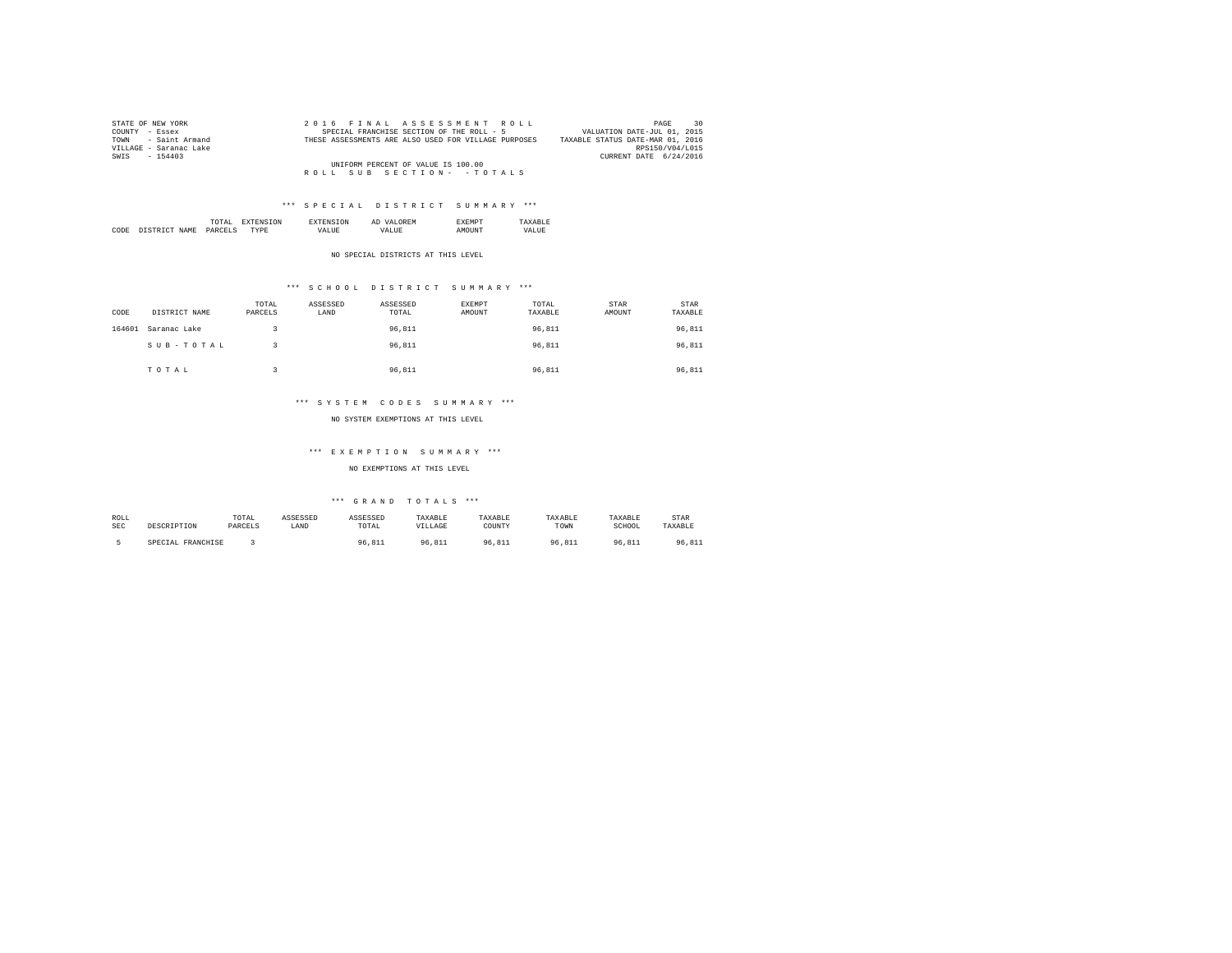| STATE OF NEW YORK      | 2016 FINAL ASSESSMENT ROLL                           | 31<br>PAGE                       |
|------------------------|------------------------------------------------------|----------------------------------|
| COUNTY - Essex         | SPECIAL FRANCHISE SECTION OF THE ROLL - 5            | VALUATION DATE-JUL 01, 2015      |
| TOWN - Saint Armand    | THESE ASSESSMENTS ARE ALSO USED FOR VILLAGE PURPOSES | TAXABLE STATUS DATE-MAR 01, 2016 |
| VILLAGE - Saranac Lake |                                                      | RPS150/V04/L015                  |
| SWIS - 154403          | UNIFORM PERCENT OF VALUE IS 100.00                   | CURRENT DATE 6/24/2016           |
|                        |                                                      |                                  |
|                        | ROLL SECTION TOTALS                                  |                                  |

|      |                    | A.<br>the contract of the contract of the contract of | 'N | KM.<br>АΙ      | m. |             |
|------|--------------------|-------------------------------------------------------|----|----------------|----|-------------|
| CODE | NAMF<br>CTD<br>T/T | DARC<br>______                                        |    | . <i>. .</i> . |    | .UF<br>37 A |

NO SPECIAL DISTRICTS AT THIS LEVEL

## \*\*\* S C H O O L D I S T R I C T S U M M A R Y \*\*\*

| CODE   | DISTRICT NAME | TOTAL<br>PARCELS | ASSESSED<br>LAND | ASSESSED<br>TOTAL | EXEMPT<br>AMOUNT | TOTAL<br>TAXABLE | <b>STAR</b><br>AMOUNT | STAR<br>TAXABLE |
|--------|---------------|------------------|------------------|-------------------|------------------|------------------|-----------------------|-----------------|
| 164601 | Saranac Lake  |                  |                  | 96.811            |                  | 96.811           |                       | 96,811          |
|        | SUB-TOTAL     |                  |                  | 96.811            |                  | 96,811           |                       | 96,811          |
|        | TOTAL         |                  |                  | 96.811            |                  | 96.811           |                       | 96.811          |

### \*\*\* S Y S T E M C O D E S S U M M A R Y \*\*\*

NO SYSTEM EXEMPTIONS AT THIS LEVEL

#### \*\*\* E X E M P T I O N S U M M A R Y \*\*\*

NO EXEMPTIONS AT THIS LEVEL

| ROLL | DESCRIPTION       | TOTAL   | ASSESSED | ASSESSED | TAXABLE | TAXABLE    | TAXABLE | TAXABLE | STAR    |
|------|-------------------|---------|----------|----------|---------|------------|---------|---------|---------|
| SEC  |                   | PARCELS | LAND     | TOTAL    | VILLAGE | COUNTY     | TOWN    | SCHOOL  | TAXABLE |
|      | SPECIAL FRANCHISE |         |          | 96.811   | 96.811  | 96<br>.811 | .811    | 96.811  | 96.811  |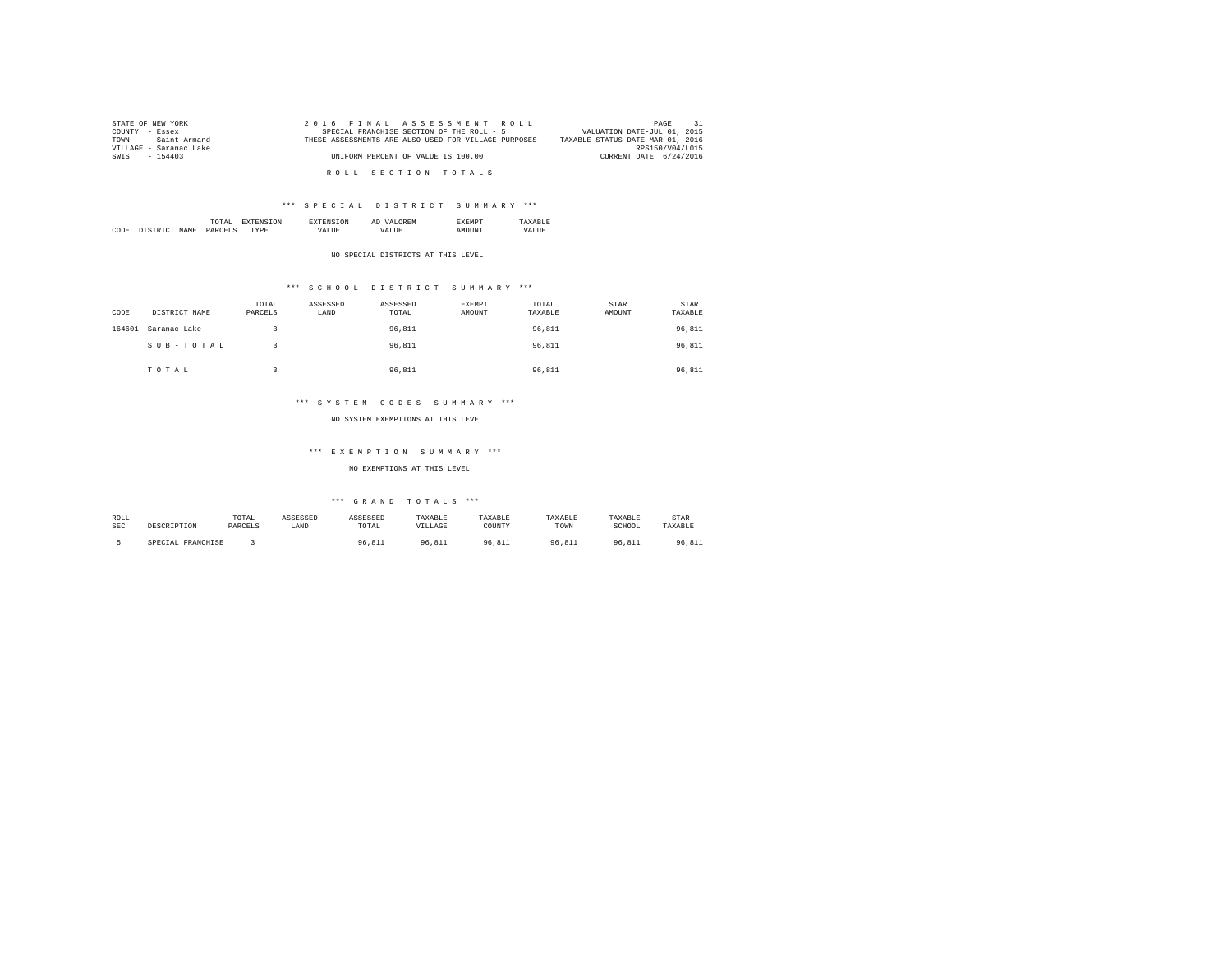| STATE OF NEW YORK<br>COUNTY - Essex<br>- Saint Armand<br>TOWN<br>VILLAGE - Saranac Lake<br>$-154403$<br>SWTS | 2 0 1 6<br>FINAL                                                                                                      | OWNERS NAME SEOUENCE | ASSESSMENT ROLL<br>UTILITY & R.R. SECTION OF THE ROLL - 6<br>UNIFORM PERCENT OF VALUE IS 100.00 | THESE ASSESSMENTS ARE ALSO USED FOR VILLAGE PURPOSES TAXABLE STATUS DATE-MAR 01, 2016 | PAGE<br>32<br>VALUATION DATE-JUL 01, 2015 |
|--------------------------------------------------------------------------------------------------------------|-----------------------------------------------------------------------------------------------------------------------|----------------------|-------------------------------------------------------------------------------------------------|---------------------------------------------------------------------------------------|-------------------------------------------|
| TAX MAP PARCEL NUMBER<br>CURRENT OWNERS NAME                                                                 | PROPERTY LOCATION & CLASS ASSESSMENT EXEMPTION CODE-----VILLAGE------COUNTY-------TOWN------SCHOOL<br>SCHOOL DISTRICT | LAND                 | TAX DESCRIPTION                                                                                 | TAXABLE VALUE                                                                         |                                           |
| CURRENT OWNERS ADDRESS<br>**********************                                                             | PARCEL SIZE/GRID COORD                                                                                                | TOTAL                | SPECIAL DISTRICTS                                                                               |                                                                                       | ACCOUNT NO.                               |
|                                                                                                              | 96 Mount Pisgah Ln                                                                                                    |                      |                                                                                                 |                                                                                       | 705N205702                                |
| $32.29 - 1 - 26.000$                                                                                         | 833 Radio                                                                                                             |                      | VILLAGE TAXABLE VALUE                                                                           | 90.000                                                                                |                                           |
| Harris Corporation                                                                                           | Saranac Lake<br>164601                                                                                                | 59,200               | COUNTY TAXABLE VALUE                                                                            | 90,000                                                                                |                                           |
| Mail Stop A-12E                                                                                              | 10 Twp 11 Omt                                                                                                         | 90,000               | TOWN<br>TAXABLE VALUE                                                                           | 90,000                                                                                |                                           |
| 1025 W NASA Blvd                                                                                             | 919720-154401-188                                                                                                     |                      | SCHOOL TAXABLE VALUE                                                                            | 90,000                                                                                |                                           |
| Melbourne, FL 32919                                                                                          | Tower North Of Wroten Ave<br>3.70<br>ACRES<br>EAST-0553639 NRTH-1581836<br>DEED BOOK 1609 PG-103<br>FULL MARKET VALUE | 90,000               | E1480 Emergency Services                                                                        | $.00$ MT                                                                              |                                           |
|                                                                                                              |                                                                                                                       |                      |                                                                                                 |                                                                                       |                                           |
|                                                                                                              | Public Service                                                                                                        |                      |                                                                                                 |                                                                                       | 701E280007                                |
| 644.3-9999-132.350/1001                                                                                      | 882 Elec Trans Imp                                                                                                    |                      | VILLAGE TAXABLE VALUE                                                                           | 24,800                                                                                |                                           |
| National Grid                                                                                                | Saranac Lake 164601                                                                                                   | $^{\circ}$           | COUNTY TAXABLE VALUE                                                                            | 24,800                                                                                |                                           |
| Real Estate Tax Dept                                                                                         | L P Transmission Line                                                                                                 | 24,800               | TOWN<br>TAXABLE VALUE                                                                           | 24,800                                                                                |                                           |
| 300 Erie Blyd West                                                                                           | 132350-812237-100                                                                                                     |                      | SCHOOL TAXABLE VALUE                                                                            | 24,800                                                                                |                                           |
| Syracuse, NY 13202                                                                                           | T603 Lake Colby Lp 3<br>EAST-0556881 NRTH-1584492<br>FULL MARKET VALUE                                                | 24,800               |                                                                                                 |                                                                                       |                                           |
|                                                                                                              |                                                                                                                       |                      |                                                                                                 | ************************ 644.3-9999-132.350/1881 ****                                 |                                           |
|                                                                                                              | Public Service                                                                                                        |                      |                                                                                                 |                                                                                       | 701E205807                                |
| 644.3-9999-132.350/1881                                                                                      | 884 Elec Dist Out                                                                                                     |                      | VILLAGE TAXABLE VALUE                                                                           | 202,834                                                                               |                                           |
| National Grid                                                                                                | Saranac Lake 164601                                                                                                   | $^{\circ}$           | COUNTY TAXABLE VALUE                                                                            | 202,834                                                                               |                                           |
| Real Estate Tax Dept                                                                                         | 132350-888888-188 Total                                                                                               | 202,834              | TOWN<br>TAXABLE VALUE                                                                           | 202,834                                                                               |                                           |
| 300 Erie Blvd West                                                                                           | Electric Distribution                                                                                                 |                      | SCHOOL TAXABLE VALUE                                                                            | 202,834                                                                               |                                           |
| Syracuse, NY 13202                                                                                           | EAST-0556881 NRTH-1584492<br>FULL MARKET VALUE                                                                        | 202.834              |                                                                                                 |                                                                                       |                                           |
|                                                                                                              |                                                                                                                       |                      |                                                                                                 | ************************ 644.3-9999-631.900/1881 ****                                 |                                           |
|                                                                                                              | Public Service                                                                                                        |                      |                                                                                                 |                                                                                       | 701E205710                                |
| 644.3-9999-631.900/1881                                                                                      | 836 Telecom. eq.                                                                                                      |                      | VILLAGE TAXABLE VALUE                                                                           | 3.432                                                                                 |                                           |
| Verizon New York                                                                                             | Saranac Lake 164601                                                                                                   | $\Omega$             | COUNTY TAXABLE VALUE                                                                            | 3,432                                                                                 |                                           |
| c/o Duff & Phelps                                                                                            | Sl Poles Wires Cables                                                                                                 | 3,432                | TOWN<br>TAXABLE VALUE                                                                           | 3.432                                                                                 |                                           |
| PO Box 2749                                                                                                  | 631900-888888-188                                                                                                     |                      | SCHOOL TAXABLE VALUE                                                                            | 3,432                                                                                 |                                           |
| Addison, TX 75001                                                                                            | Outside Plant-No Land                                                                                                 |                      |                                                                                                 |                                                                                       |                                           |
|                                                                                                              | EAST-0556881 NRTH-1584492                                                                                             |                      |                                                                                                 |                                                                                       |                                           |
|                                                                                                              | FULL MARKET VALUE                                                                                                     | 3,432                |                                                                                                 | ************************ 32.102-1-2.000/1 ***********                                 |                                           |
|                                                                                                              | 96 Mount Pisgah Ln                                                                                                    |                      |                                                                                                 |                                                                                       | 701E297002                                |
| $32.102 - 1 - 2.000/1$                                                                                       | 837 Cell Tower                                                                                                        |                      | VILLAGE TAXABLE VALUE                                                                           | 300,000                                                                               |                                           |
| Verizon New York Inc                                                                                         | Saranac Lake 164601                                                                                                   | 600                  | COUNTY TAXABLE VALUE                                                                            | 300,000                                                                               |                                           |
| $c$ /o Duff & Phelps                                                                                         | Sl Poles Wires Cables                                                                                                 | 300,000              | TOWN<br>TAXABLE VALUE                                                                           | 300,000                                                                               |                                           |
| PO Box 2749                                                                                                  | 631900-080877-100                                                                                                     |                      | SCHOOL TAXABLE VALUE                                                                            | 300,000                                                                               |                                           |
| Addison, TX 75001                                                                                            | Mt Pisqah Microwave Site<br>EAST-0553455 NRTH-1581957<br>DEED BOOK 1360 PG-289                                        |                      | E1480 Emergency Services                                                                        | $.00$ MT                                                                              |                                           |
|                                                                                                              | FULL MARKET VALUE                                                                                                     | 300,000              |                                                                                                 |                                                                                       |                                           |
|                                                                                                              |                                                                                                                       |                      |                                                                                                 |                                                                                       |                                           |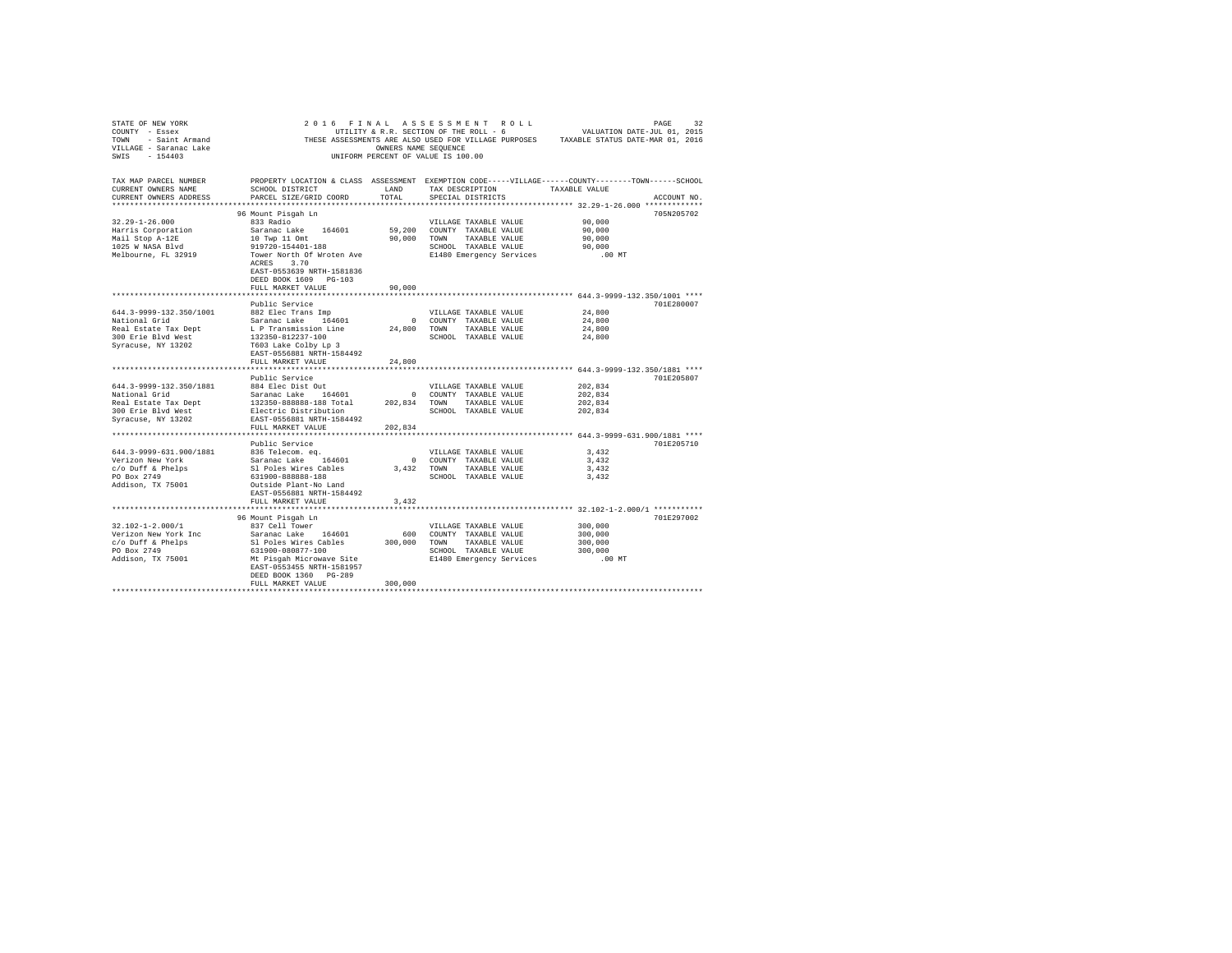| STATE OF NEW YORK      | 2016 FINAL ASSESSMENT ROLL                           | PAGE                             |
|------------------------|------------------------------------------------------|----------------------------------|
| COUNTY - Essex         | UTILITY & R.R. SECTION OF THE ROLL - 6               | VALUATION DATE-JUL 01, 2015      |
| TOWN - Saint Armand    | THESE ASSESSMENTS ARE ALSO USED FOR VILLAGE PURPOSES | TAXABLE STATUS DATE-MAR 01, 2016 |
| VILLAGE - Saranac Lake |                                                      | RPS150/V04/L015                  |
| SWIS<br>$-154403$      |                                                      | CURRENT DATE 6/24/2016           |
|                        | UNIFORM PERCENT OF VALUE IS 100.00                   |                                  |
|                        | ROLL SUB SECTION- - TOTALS                           |                                  |

|      |      | .<br>the contract of the contract of the contract of | נורו ' |          | AL  |              |             |
|------|------|------------------------------------------------------|--------|----------|-----|--------------|-------------|
| CODE | NAME | DADCET                                               | DF     | $\cdots$ | 77. | <b>OTTMP</b> | .<br>. TIDE |
|      |      |                                                      |        |          |     |              |             |

E1480 Emergency Serv 2 MOVTAX

## \*\*\* S C H O O L D I S T R I C T S U M M A R Y \*\*\*

| CODE   | DISTRICT NAME | TOTAL<br>PARCELS | ASSESSED<br>LAND | ASSESSED<br>TOTAL | EXEMPT<br>AMOUNT | TOTAL<br>TAXABLE | <b>STAR</b><br>AMOUNT | STAR<br>TAXABLE |
|--------|---------------|------------------|------------------|-------------------|------------------|------------------|-----------------------|-----------------|
| 164601 | Saranac Lake  | ь                | 59,800           | 621,066           |                  | 621.066          |                       | 621,066         |
|        | SUB-TOTAL     | ь                | 59,800           | 621,066           |                  | 621,066          |                       | 621,066         |
|        | TOTAL         |                  | 59,800           | 621,066           |                  | 621,066          |                       | 621,066         |

### \*\*\* S Y S T E M C O D E S S U M M A R Y \*\*\*

NO SYSTEM EXEMPTIONS AT THIS LEVEL

### \*\*\* E X E M P T I O N S U M M A R Y \*\*\*

NO EXEMPTIONS AT THIS LEVEL

| ROLL       |                  | TOTAL   | ASSESSED | ASSESSED | TAXABLE | TAXABLE | TAXABLE        | TAXABLE | <b>STAR</b> |
|------------|------------------|---------|----------|----------|---------|---------|----------------|---------|-------------|
| <b>SEC</b> | DESCRIPTION      | PARCELS | LAND     | TOTAL    | VILLAGE | COUNT)  | TOWN           | SCHOOL  | TAXABLE     |
|            | UTILITIES & N.C. |         | 59,800   | 621,066  | 621,066 | 621,066 | 621<br>. . 066 | 621,066 | 621,066     |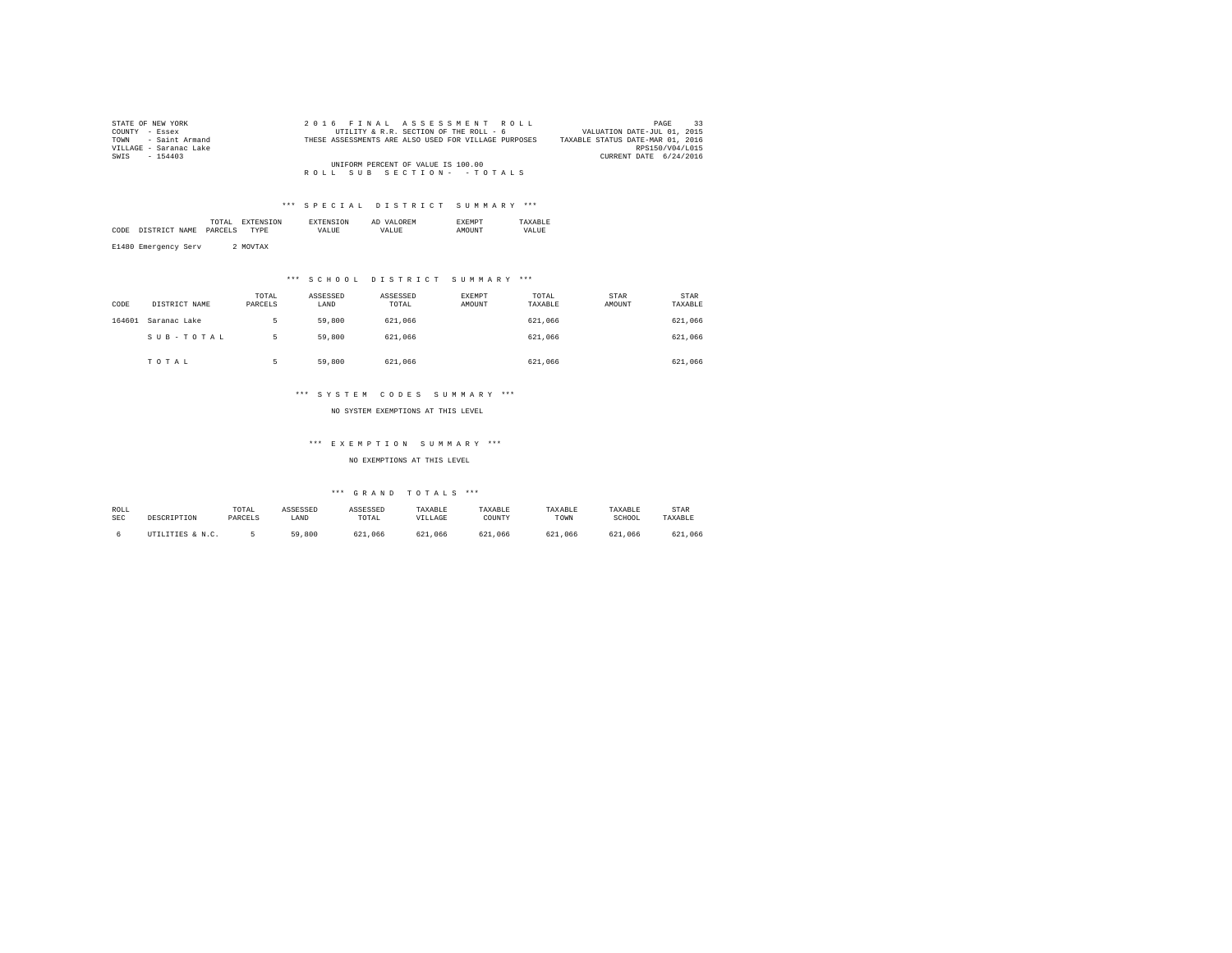| STATE OF NEW YORK      | 2016 FINAL ASSESSMENT ROLL                           | 34<br>PAGE                       |
|------------------------|------------------------------------------------------|----------------------------------|
| COUNTY - Essex         | UTILITY & R.R. SECTION OF THE ROLL - 6               | VALUATION DATE-JUL 01, 2015      |
| TOWN - Saint Armand    | THESE ASSESSMENTS ARE ALSO USED FOR VILLAGE PURPOSES | TAXABLE STATUS DATE-MAR 01, 2016 |
| VILLAGE - Saranac Lake |                                                      | RPS150/V04/L015                  |
| SWIS - 154403          | UNIFORM PERCENT OF VALUE IS 100.00                   | CURRENT DATE 6/24/2016           |
|                        |                                                      |                                  |
|                        | ROLL SECTION TOTALS                                  |                                  |

|      |                       | the contract of the contract of the contract of | TON. |                | OREM<br>1771<br>AΓ | 2 M I |                   |
|------|-----------------------|-------------------------------------------------|------|----------------|--------------------|-------|-------------------|
| CODE | NAME<br>חי הר כתים דר | DARCEL.                                         |      | 7ALUE<br>_____ | 'ALUE              |       | <b>ALUE</b><br>VΔ |
|      |                       |                                                 |      |                |                    |       |                   |

E1480 Emergency Serv 2 MOVTAX

### \*\*\* S C H O O L D I S T R I C T S U M M A R Y \*\*\*

| CODE   | DISTRICT NAME | TOTAL<br>PARCELS | ASSESSED<br>LAND | ASSESSED<br>TOTAL | EXEMPT<br>AMOUNT | TOTAL<br>TAXABLE | <b>STAR</b><br>AMOUNT | STAR<br>TAXABLE |
|--------|---------------|------------------|------------------|-------------------|------------------|------------------|-----------------------|-----------------|
| 164601 | Saranac Lake  | ь                | 59,800           | 621,066           |                  | 621.066          |                       | 621,066         |
|        | SUB-TOTAL     | ь                | 59,800           | 621,066           |                  | 621,066          |                       | 621,066         |
|        | TOTAL         |                  | 59,800           | 621,066           |                  | 621,066          |                       | 621,066         |

### \*\*\* S Y S T E M C O D E S S U M M A R Y \*\*\*

NO SYSTEM EXEMPTIONS AT THIS LEVEL

### \*\*\* E X E M P T I O N S U M M A R Y \*\*\*

NO EXEMPTIONS AT THIS LEVEL

| ROLL       |                  | TOTAL   | ASSESSED | ASSESSED | TAXABLE | TAXABLE | TAXABLE        | TAXABLE | <b>STAR</b> |
|------------|------------------|---------|----------|----------|---------|---------|----------------|---------|-------------|
| <b>SEC</b> | DESCRIPTION      | PARCELS | LAND     | TOTAL    | VILLAGE | COUNT)  | TOWN           | SCHOOL  | TAXABLE     |
|            | UTILITIES & N.C. |         | 59,800   | 621,066  | 621,066 | 621,066 | 621<br>. . 066 | 621,066 | 621,066     |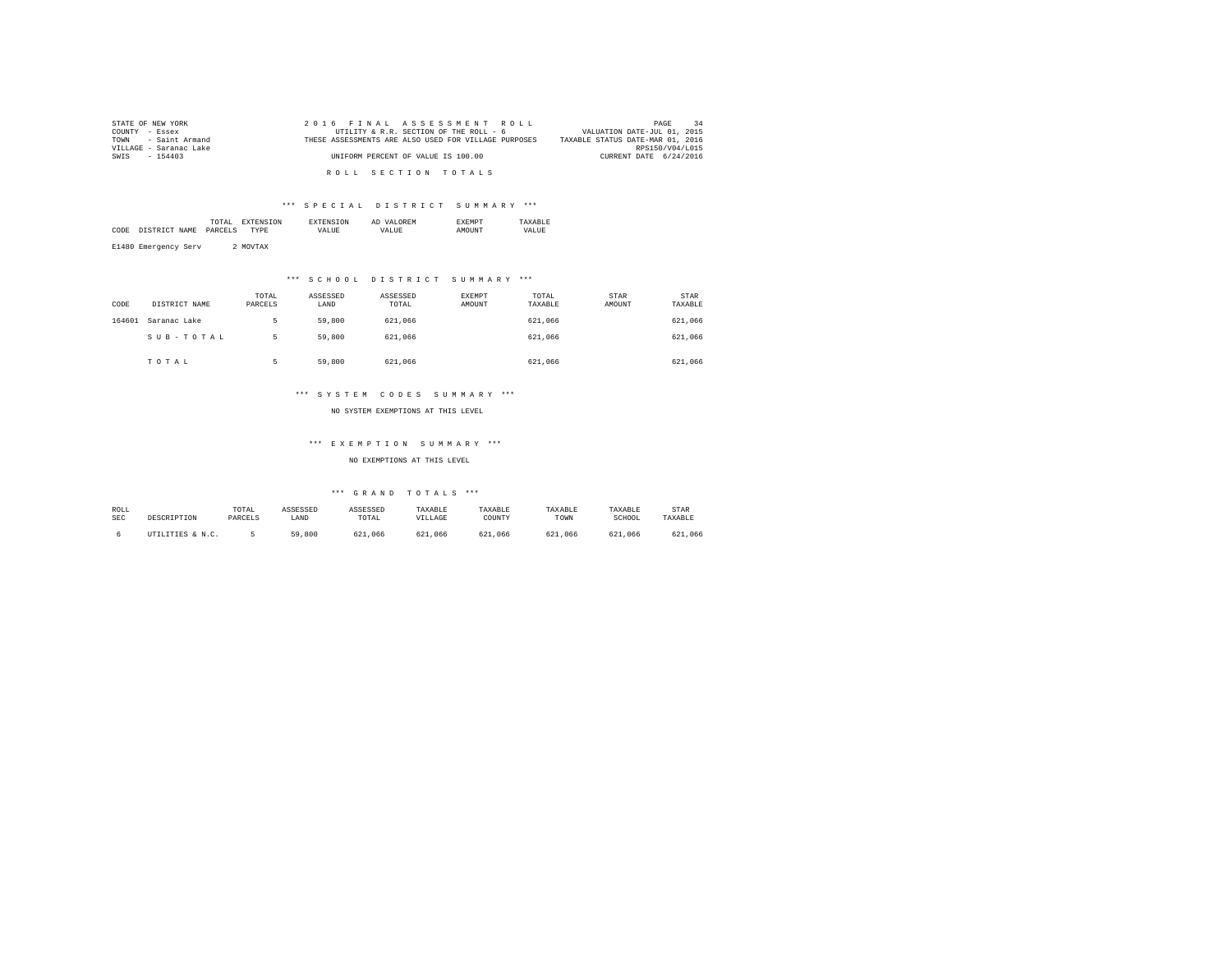| STATE OF NEW YORK<br>COUNTY - Essex<br>TOWN - Saint Armand<br>VILLAGE - Saranac Lake<br>SWIS - 154403 | WHOLLY EXEMPT SECTION OF THE ROLL - 8<br>THESE ASSESSMENTS ARE ALSO USED FOR VILLAGE PURPOSES TAXABLE STATUS DATE-MAR 01, 2016                  | OWNERS NAME SEQUENCE | 2016 FINAL ASSESSMENT ROLL<br>WHOLLY EXEMPT SECTION OF THE ROLL - 8<br>UNIFORM PERCENT OF VALUE IS 100.00 |               |               |                      | 35<br>PAGE<br>VALUATION DATE-JUL 01, 2015 |
|-------------------------------------------------------------------------------------------------------|-------------------------------------------------------------------------------------------------------------------------------------------------|----------------------|-----------------------------------------------------------------------------------------------------------|---------------|---------------|----------------------|-------------------------------------------|
| TAX MAP PARCEL NUMBER<br>CURRENT OWNERS NAME<br>CURRENT OWNERS ADDRESS                                | PROPERTY LOCATION & CLASS ASSESSMENT EXEMPTION CODE-----VILLAGE------COUNTY-------TOWN------SCHOOL<br>SCHOOL DISTRICT<br>PARCEL SIZE/GRID COORD | LAND<br>TOTAL        | TAX DESCRIPTION<br>SPECIAL DISTRICTS                                                                      |               | TAXABLE VALUE |                      | ACCOUNT NO.                               |
|                                                                                                       |                                                                                                                                                 |                      |                                                                                                           |               |               |                      | 705J102204                                |
| 32.103-1-1.000                                                                                        | 600 AMA Way<br>615 Educatn fac                                                                                                                  |                      | NP ORGANIZ 25300 6695,300                                                                                 |               | 6695,300      | 6695,300             | 6695,300                                  |
| American Management                                                                                   | Saranac Lake 164601                                                                                                                             |                      | 464,600 VILLAGE TAXABLE VALUE                                                                             |               |               | $^{\circ}$           |                                           |
| Association International 9 10 30 Richards Sur                                                        |                                                                                                                                                 |                      | 6695,300 COUNTY TAXABLE VALUE                                                                             |               |               | $\Omega$             |                                           |
| Attn: Vice President Finance ACRES 64.02                                                              |                                                                                                                                                 |                      | TOWN TAXABLE VALUE                                                                                        |               |               | $\Omega$             |                                           |
| Corporate Controller EAST-0555337 NRTH-1582481                                                        |                                                                                                                                                 |                      | SCHOOL TAXABLE VALUE                                                                                      |               |               | $\Omega$             |                                           |
| 600 AMA Way                                                                                           | DEED BOOK 1734 PG-100                                                                                                                           |                      | E1480 Emergency Services                                                                                  |               |               | $.00$ MT             |                                           |
| Saranac Lake, NY 12983<br>*******************************                                             | FULL MARKET VALUE<br>********************                                                                                                       | 6695,300             |                                                                                                           |               |               |                      |                                           |
|                                                                                                       | Bloomingdale Ave                                                                                                                                |                      |                                                                                                           |               |               |                      | 705J178069                                |
| 32.103-2-1.000                                                                                        | 330 Vacant comm                                                                                                                                 |                      | TOWN OWN I 13500                                                                                          | 900           | 900           | 900                  | 900                                       |
| American Management                                                                                   | Saranac Lake 164601                                                                                                                             |                      | 900 VILLAGE TAXABLE VALUE                                                                                 |               |               | $^{\circ}$           |                                           |
| Association International Richards Survey Lot 10                                                      |                                                                                                                                                 |                      | 900 COUNTY TAXABLE VALUE                                                                                  |               |               | $\Omega$             |                                           |
| c/o Vice President Finance ACRES 0.45                                                                 |                                                                                                                                                 |                      | TOWN TAXABLE VALUE                                                                                        |               |               | $\Omega$             |                                           |
| 600 AMA Way                                                                                           | EAST-0555426 NRTH-1582155                                                                                                                       |                      | SCHOOL TAXABLE VALUE                                                                                      |               |               | $\Omega$             |                                           |
| Saranac Lake, NY 12983-5534                                                                           | FULL MARKET VALUE                                                                                                                               |                      | 900 E1480 Emergency Services                                                                              |               |               | .00 MT               |                                           |
|                                                                                                       | 44 Stevenson Rd                                                                                                                                 |                      |                                                                                                           |               |               |                      | 7079906104                                |
| 32.166-3-1.000                                                                                        | 681 Culture bldg                                                                                                                                |                      | HIST SOC 26250 120,300 120,300                                                                            |               |               |                      | 120,300 120,300                           |
| Stevenson Society Of                                                                                  | Saranac Lake 164601                                                                                                                             |                      | 39,900 VILLAGE TAXABLE VALUE                                                                              |               |               | $\Omega$             |                                           |
|                                                                                                       | 11 Twp 11 Omt                                                                                                                                   |                      | 120,300 COUNTY TAXABLE VALUE                                                                              |               |               | $\Omega$             |                                           |
| America<br>11 Stevenson Ln                                                                            | R L Stevenson Cottage                                                                                                                           |                      | TOWN TAXABLE VALUE                                                                                        |               |               | $\Omega$             |                                           |
| Saranac Lake, NY 12983                                                                                | Lot And Stevenson Lane                                                                                                                          |                      | SCHOOL TAXABLE VALUE                                                                                      |               |               | $\Omega$             |                                           |
|                                                                                                       | FRNT 80.00 DPTH 217.00                                                                                                                          |                      | E1480 Emergency Services                                                                                  |               | $.00$ MT      |                      |                                           |
|                                                                                                       | ACRES 0.30                                                                                                                                      |                      |                                                                                                           |               |               |                      |                                           |
|                                                                                                       | EAST-0554646 NRTH-1578232<br>DEED BOOK 852 PG-240                                                                                               |                      |                                                                                                           |               |               |                      |                                           |
|                                                                                                       | FULL MARKET VALUE                                                                                                                               | 120,300              |                                                                                                           |               |               |                      |                                           |
|                                                                                                       |                                                                                                                                                 |                      |                                                                                                           |               |               |                      |                                           |
|                                                                                                       | 680 NYS Route 3                                                                                                                                 |                      |                                                                                                           |               |               |                      | 7079907874                                |
| $23.328 - 1 - 1.000$                                                                                  | 853 Sewage                                                                                                                                      |                      | VILLAGE OW 13650 3532,900                                                                                 |               | 3532,900      |                      | 3532,900 3532,900                         |
| Village Of Saranac Lake Saranac Lake 164601<br>Sewaqe Disposal Property Twp 11 Omt Lot 29             |                                                                                                                                                 |                      | 148,700 VILLAGE TAXABLE VALUE                                                                             |               |               | $\Omega$             |                                           |
|                                                                                                       |                                                                                                                                                 |                      | 3532.900 COUNTY TAXABLE VALUE                                                                             |               |               | $\Omega$             |                                           |
| 3 Main St                                                                                             | 201/171 Pump Station                                                                                                                            |                      | TOWN TAXABLE VALUE<br>SCHOOL TAXABLE VALUE                                                                |               |               | $\Omega$<br>$\Omega$ |                                           |
| Saranac Lake, NY 12983                                                                                | ACRES 12.30<br>EAST-0556881 NRTH-1584492                                                                                                        |                      | E1480 Emergency Services                                                                                  |               |               | .00MT                |                                           |
|                                                                                                       | DEED BOOK 202 PG-39                                                                                                                             |                      |                                                                                                           |               |               |                      |                                           |
|                                                                                                       | FULL MARKET VALUE                                                                                                                               | 3532,900             |                                                                                                           |               |               |                      |                                           |
|                                                                                                       |                                                                                                                                                 |                      |                                                                                                           |               |               |                      |                                           |
|                                                                                                       | 92 Mount Pisgah Ln                                                                                                                              |                      |                                                                                                           |               |               |                      | 7079906106                                |
| $32.102 - 1 - 2.000$                                                                                  | 551 Ski area                                                                                                                                    |                      | VILLAGE OW 13650                                                                                          | 887,000       | 887,000       | 887,000              | 887,000                                   |
| Village Of Saranac Lake                                                                               | Saranac Lake 164601                                                                                                                             |                      | 555,200 VILLAGE TAXABLE VALUE                                                                             |               |               | $^{\circ}$           |                                           |
| Saranac Lake, NY 12983                                                                                | 9 & 10 Twp 11 Omt<br>ACRES 71.88                                                                                                                |                      | 887,000 COUNTY TAXABLE VALUE<br>TOWN                                                                      | TAXABLE VALUE |               | $\Omega$<br>$\Omega$ |                                           |
|                                                                                                       | EAST-0554076 NRTH-1582567                                                                                                                       |                      | SCHOOL TAXABLE VALUE                                                                                      |               |               | $\Omega$             |                                           |
|                                                                                                       | DEED BOOK 312 PG-553                                                                                                                            |                      | E1480 Emergency Services                                                                                  |               |               | $.00$ MT             |                                           |
|                                                                                                       | FULL MARKET VALUE                                                                                                                               | 887,000              |                                                                                                           |               |               |                      |                                           |
|                                                                                                       |                                                                                                                                                 |                      |                                                                                                           |               |               |                      |                                           |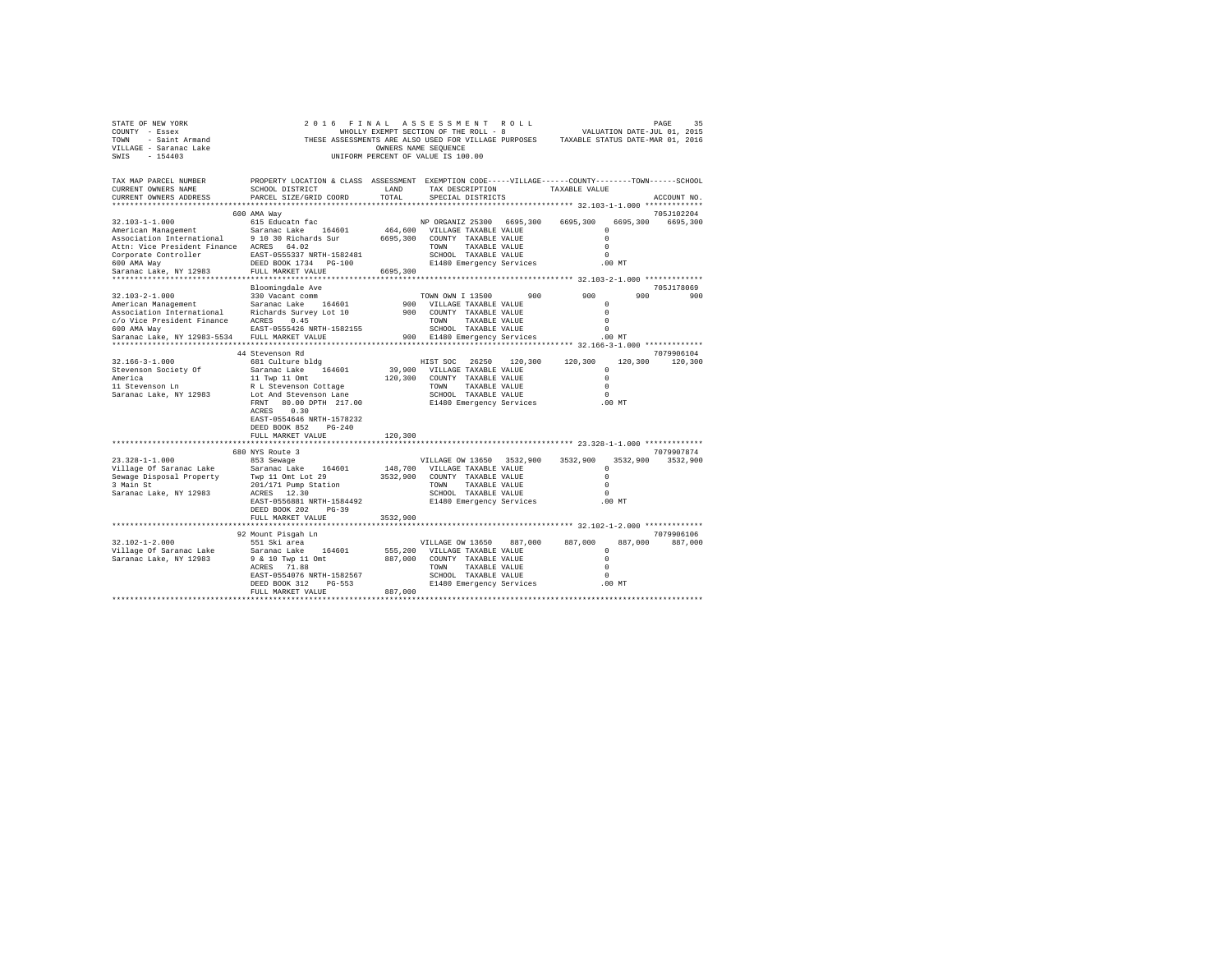| STATE OF NEW YORK<br>COUNTY - Essex<br>TOWN<br>- Saint Armand<br>VILLAGE - Saranac Lake<br>$-154403$<br>SWIS |                                                                                                                       |              | 2016 FINAL ASSESSMENT ROLL<br>WHOLLY EXEMPT SECTION OF THE ROLL - 8<br>THESE ASSESSMENTS ARE ALSO USED FOR VILLAGE PURPOSES TAXABLE STATUS DATE-MAR 01, 2016<br>OWNERS NAME SEQUENCE<br>UNIFORM PERCENT OF VALUE IS 100.00 |       | VALUATION DATE-JUL 01, 2015 |        | PAGE<br>36          |
|--------------------------------------------------------------------------------------------------------------|-----------------------------------------------------------------------------------------------------------------------|--------------|----------------------------------------------------------------------------------------------------------------------------------------------------------------------------------------------------------------------------|-------|-----------------------------|--------|---------------------|
| TAX MAP PARCEL NUMBER<br>CURRENT OWNERS NAME                                                                 | PROPERTY LOCATION & CLASS ASSESSMENT EXEMPTION CODE-----VILLAGE------COUNTY-------TOWN------SCHOOL<br>SCHOOL DISTRICT | <b>T.AND</b> | TAX DESCRIPTION                                                                                                                                                                                                            |       | TAXABLE VALUE               |        |                     |
| CURRENT OWNERS ADDRESS                                                                                       | PARCEL SIZE/GRID COORD                                                                                                | TOTAL        | SPECIAL DISTRICTS                                                                                                                                                                                                          |       |                             |        | ACCOUNT NO.         |
|                                                                                                              |                                                                                                                       |              |                                                                                                                                                                                                                            |       |                             |        |                     |
| $32.135 - 3 - 1.000$                                                                                         | Bloomingdale Ave<br>311 Res vac land                                                                                  |              | VIL OWN 0 13730                                                                                                                                                                                                            | 1.200 | 1,200                       | 1,200  | 701A179026<br>1,200 |
| Village of Saranac Lake                                                                                      | 164601<br>Saranac Lake                                                                                                |              | 1,200 VILLAGE TAXABLE VALUE                                                                                                                                                                                                |       | $^{\circ}$                  |        |                     |
| 3 Main St                                                                                                    | 11 Twp 11 Omt                                                                                                         | 1,200        | COUNTY TAXABLE VALUE                                                                                                                                                                                                       |       | $\Omega$                    |        |                     |
| Saranac Lake, NY 12983                                                                                       | 365 X 90 X 350                                                                                                        |              | TAXABLE VALUE<br>TOWN                                                                                                                                                                                                      |       | $\Omega$                    |        |                     |
|                                                                                                              | 0.30<br>ACRES                                                                                                         |              | SCHOOL TAXABLE VALUE                                                                                                                                                                                                       |       | $\Omega$                    |        |                     |
|                                                                                                              | EAST-0555173 NRTH-1580105                                                                                             |              | E1480 Emergency Services                                                                                                                                                                                                   |       | .00MT                       |        |                     |
|                                                                                                              | DEED BOOK 1410 PG-243                                                                                                 |              |                                                                                                                                                                                                                            |       |                             |        |                     |
|                                                                                                              | FULL MARKET VALUE                                                                                                     | 1,200        |                                                                                                                                                                                                                            |       |                             |        |                     |
|                                                                                                              |                                                                                                                       |              |                                                                                                                                                                                                                            |       |                             |        |                     |
|                                                                                                              | Old Military Rd                                                                                                       |              |                                                                                                                                                                                                                            |       |                             |        | 7079906109          |
| $32.150 - 2 - 4.000$                                                                                         | 311 Res vac land                                                                                                      |              | VILLAGE OW 13650                                                                                                                                                                                                           |       | 17,600 17,600               | 17,600 | 17,600              |
| Village Of Saranac Lake                                                                                      | Saranac Lake<br>164601                                                                                                |              | 17,600 VILLAGE TAXABLE VALUE                                                                                                                                                                                               |       | $\Omega$                    |        |                     |
| 3 Main St<br>Saranac Lake, NY 12983                                                                          | 11 Twp 11 Omt<br>FRNT 100.00 DPTH 100.00                                                                              | 17,600       | COUNTY TAXABLE VALUE<br>TAXABLE VALUE<br>TOWN                                                                                                                                                                              |       | $\Omega$<br>$\Omega$        |        |                     |
|                                                                                                              | 0.21<br>ACRES                                                                                                         |              | SCHOOL TAXABLE VALUE                                                                                                                                                                                                       |       | $\Omega$                    |        |                     |
|                                                                                                              | EAST-0554134 NRTH-1579538                                                                                             |              | E1480 Emergency Services                                                                                                                                                                                                   |       | $.00$ MT                    |        |                     |
|                                                                                                              | FULL MARKET VALUE                                                                                                     | 17,600       |                                                                                                                                                                                                                            |       |                             |        |                     |
|                                                                                                              |                                                                                                                       |              |                                                                                                                                                                                                                            |       |                             |        |                     |
|                                                                                                              | Bloomingdale Ave                                                                                                      |              |                                                                                                                                                                                                                            |       |                             |        | 701A179027          |
| $32.150 - 3 - 3.000$                                                                                         | 311 Res vac land                                                                                                      |              | VIL OWN 0 13730                                                                                                                                                                                                            | 6.300 | 6,300                       | 6,300  | 6.300               |
| Village of Saranac Lake                                                                                      | 164601<br>Saranac Lake                                                                                                |              | 6,300 VILLAGE TAXABLE VALUE                                                                                                                                                                                                |       | $\Omega$                    |        |                     |
| 3 Main St                                                                                                    | 11 Twp 11 Omt                                                                                                         | 6,300        | COUNTY TAXABLE VALUE                                                                                                                                                                                                       |       | $\Omega$                    |        |                     |
| Saranac Lake, NY 12983                                                                                       | ACRES 1.20                                                                                                            |              | <b>TOWN</b><br>TAXABLE VALUE                                                                                                                                                                                               |       | $\Omega$                    |        |                     |
|                                                                                                              | EAST-0554919 NRTH-1579472                                                                                             |              | SCHOOL TAXABLE VALUE                                                                                                                                                                                                       |       | $\Omega$                    |        |                     |
|                                                                                                              | DEED BOOK 1410 PG-243                                                                                                 |              | E1480 Emergency Services                                                                                                                                                                                                   |       | .00MT                       |        |                     |
|                                                                                                              | FULL MARKET VALUE                                                                                                     | 6,300        |                                                                                                                                                                                                                            |       |                             |        |                     |
|                                                                                                              |                                                                                                                       |              |                                                                                                                                                                                                                            |       |                             |        |                     |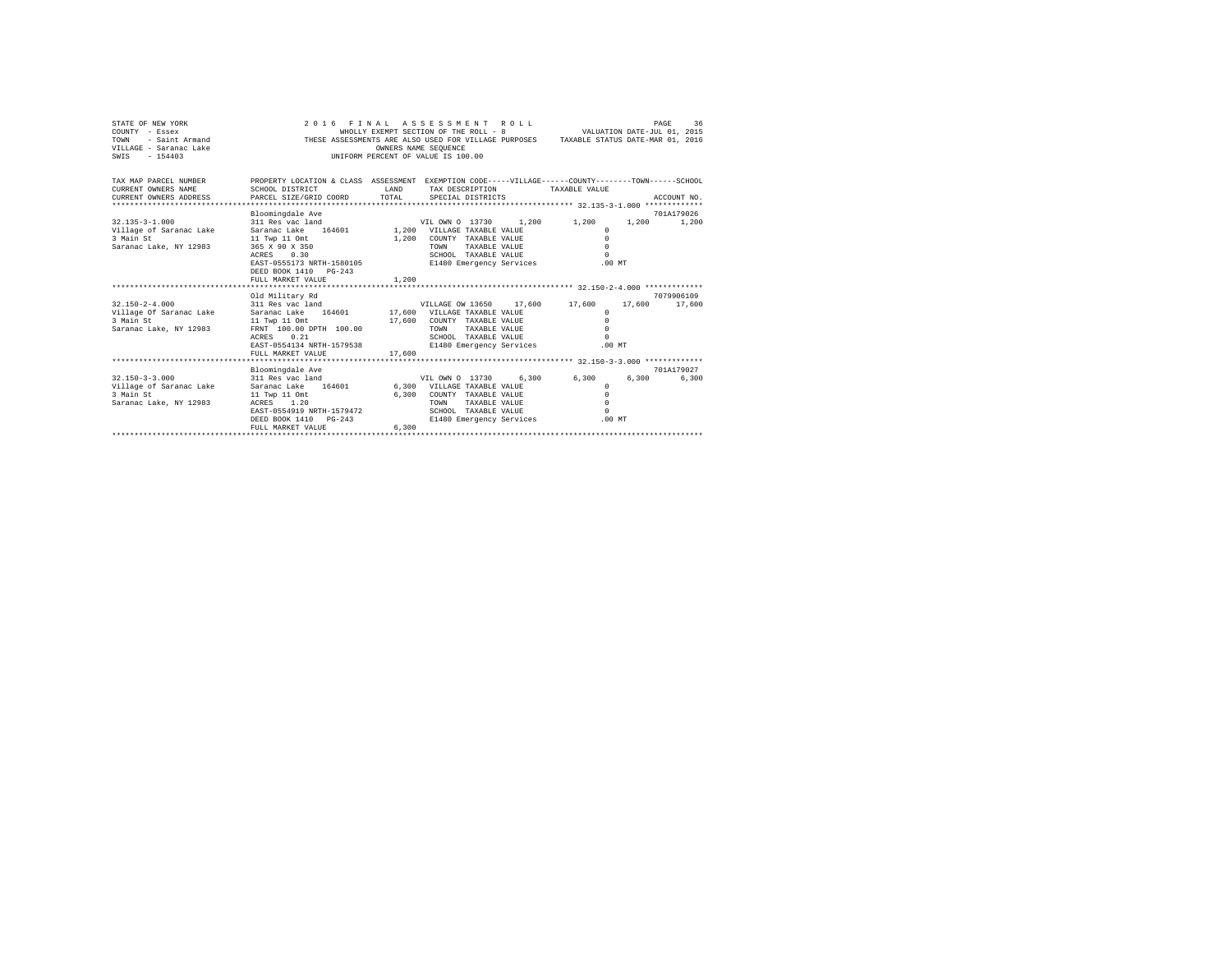| STATE OF NEW YORK      | 2016 FINAL ASSESSMENT ROLL                           | 37<br>PAGE                       |
|------------------------|------------------------------------------------------|----------------------------------|
| COUNTY - Essex         | WHOLLY EXEMPT SECTION OF THE ROLL - 8                | VALUATION DATE-JUL 01, 2015      |
| TOWN - Saint Armand    | THESE ASSESSMENTS ARE ALSO USED FOR VILLAGE PURPOSES | TAXABLE STATUS DATE-MAR 01, 2016 |
| VILLAGE - Saranac Lake |                                                      | RPS150/V04/L015                  |
| SWIS - 154403          |                                                      | CURRENT DATE 6/24/2016           |
|                        | UNIFORM PERCENT OF VALUE IS 100.00                   |                                  |
|                        | ROLL SUB SECTION- - TOTALS                           |                                  |

### \*\*\* S P E C I A L D I S T R I C T S U M M A R Y \*\*\*

|      | the contract of the contract of the contract of | ON |       | <b>OREM</b><br>Al |       |
|------|-------------------------------------------------|----|-------|-------------------|-------|
| CODI |                                                 |    | VALUE | <b>TTA</b>        | VALUE |
|      |                                                 |    |       |                   |       |

E1480 Emergency Serv 8 MOVTAX

## \*\*\* S C H O O L D I S T R I C T S U M M A R Y \*\*\*

| CODE   | DISTRICT NAME | TOTAL<br>PARCELS | ASSESSED<br>LAND | ASSESSED<br>TOTAL | <b>EXEMPT</b><br>AMOUNT | TOTAL<br>TAXABLE | <b>STAR</b><br>AMOUNT | STAR<br>TAXABLE |
|--------|---------------|------------------|------------------|-------------------|-------------------------|------------------|-----------------------|-----------------|
| 164601 | Saranac Lake  | 8                | 1234,400         | 11261.500         | 11261.500               |                  |                       |                 |
|        | SUB-TOTAL     | 8                | 1234,400         | 11261.500         | 11261.500               |                  |                       |                 |
|        | TOTAL         | 8                | 1234,400         | 11261.500         | 11261.500               |                  |                       |                 |

#### \*\*\* S Y S T E M C O D E S S U M M A R Y \*\*\*

NO SYSTEM EXEMPTIONS AT THIS LEVEL

#### \*\*\* E X E M P T I O N S U M M A R Y \*\*\*

| CODE  | DESCRIPTION | TOTAL<br>PARCELS | VILLAGE   | COUNTY    | TOWN      | SCHOOL    |
|-------|-------------|------------------|-----------|-----------|-----------|-----------|
| 13500 | TOWN OWN I  |                  | 900       | 900       | 900       | 900       |
| 13650 | VILLAGE OW  |                  | 4437.500  | 4437.500  | 4437.500  | 4437.500  |
| 13730 | VIL OWN O   |                  | 7.500     | 7.500     | 7.500     | 7.500     |
| 25300 | NP ORGANIZ  |                  | 6695,300  | 6695,300  | 6695,300  | 6695,300  |
| 26250 | HIST SOC    |                  | 120,300   | 120,300   | 120,300   | 120,300   |
|       | TOTAL       | 8                | 11261.500 | 11261.500 | 11261.500 | 11261.500 |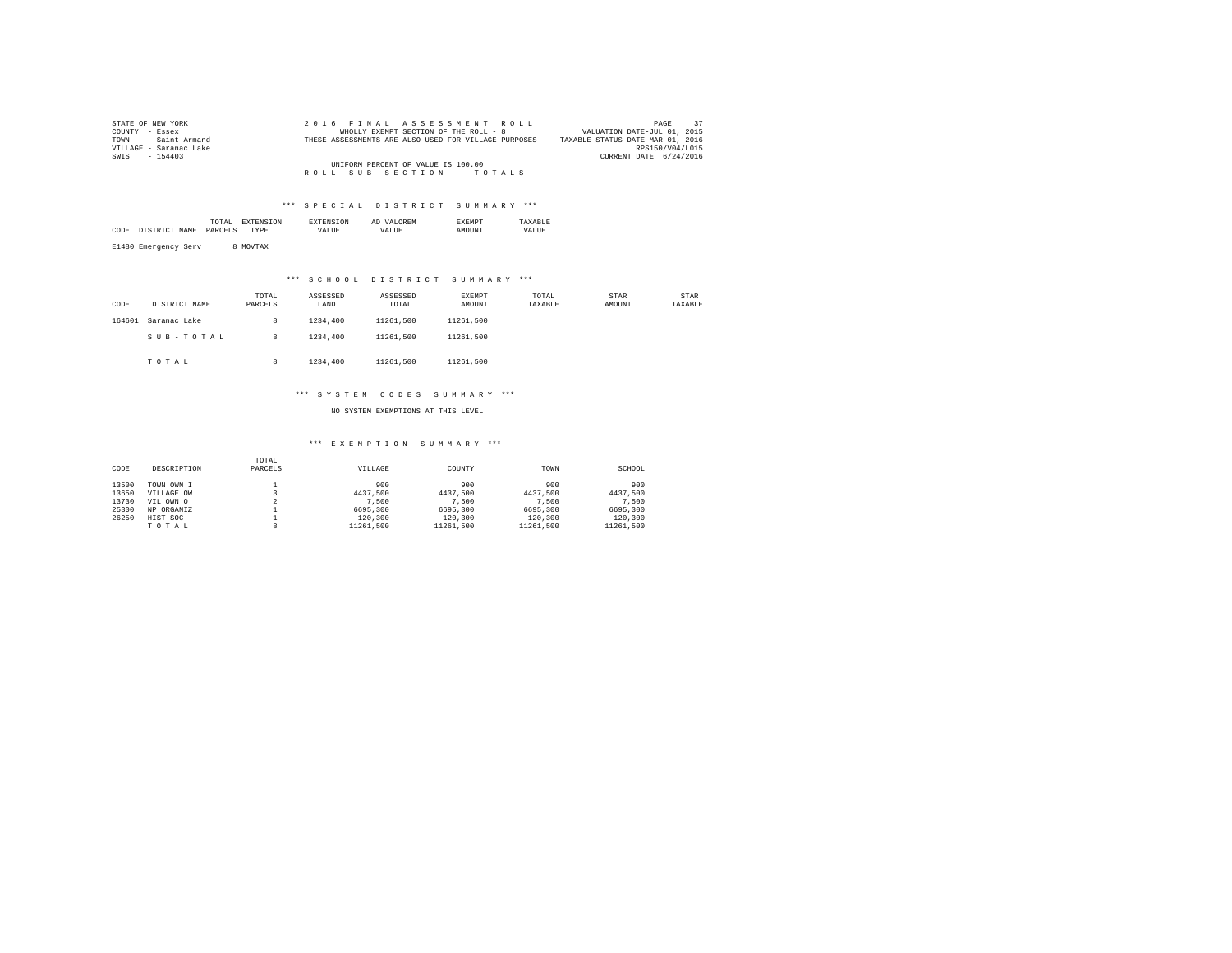| STATE OF NEW YORK      |  | 2016 FINAL ASSESSMENT ROLL                           | 38<br>PAGE                       |
|------------------------|--|------------------------------------------------------|----------------------------------|
| COUNTY - Essex         |  | WHOLLY EXEMPT SECTION OF THE ROLL - 8                | VALUATION DATE-JUL 01, 2015      |
| TOWN - Saint Armand    |  | THESE ASSESSMENTS ARE ALSO USED FOR VILLAGE PURPOSES | TAXABLE STATUS DATE-MAR 01, 2016 |
| VILLAGE - Saranac Lake |  |                                                      | RPS150/V04/L015                  |
| SWIS<br>$-154403$      |  |                                                      | CURRENT DATE 6/24/2016           |
|                        |  | UNIFORM PERCENT OF VALUE IS 100.00                   |                                  |
|                        |  | ROLL SUB SECTION- - TOTALS                           |                                  |
|                        |  |                                                      |                                  |

## \*\*\* G R A N D T O T A L S \*\*\*

| ROLL<br><b>SEC</b> | DESCRIPTION   | TOTAL<br>PARCELS | ASSESSED<br>LAND | ASSESSED<br>TOTAL | TAXABLE<br>VILLAGE | TAXABLE<br>COUNTY | TAXABLE<br>TOWN | TAXABLE<br>SCHOOL | <b>STAR</b><br>TAXABLE |
|--------------------|---------------|------------------|------------------|-------------------|--------------------|-------------------|-----------------|-------------------|------------------------|
|                    | WHOLLY EXEMPT |                  | ⊥234<br>.400     | 11261.500         |                    |                   |                 |                   |                        |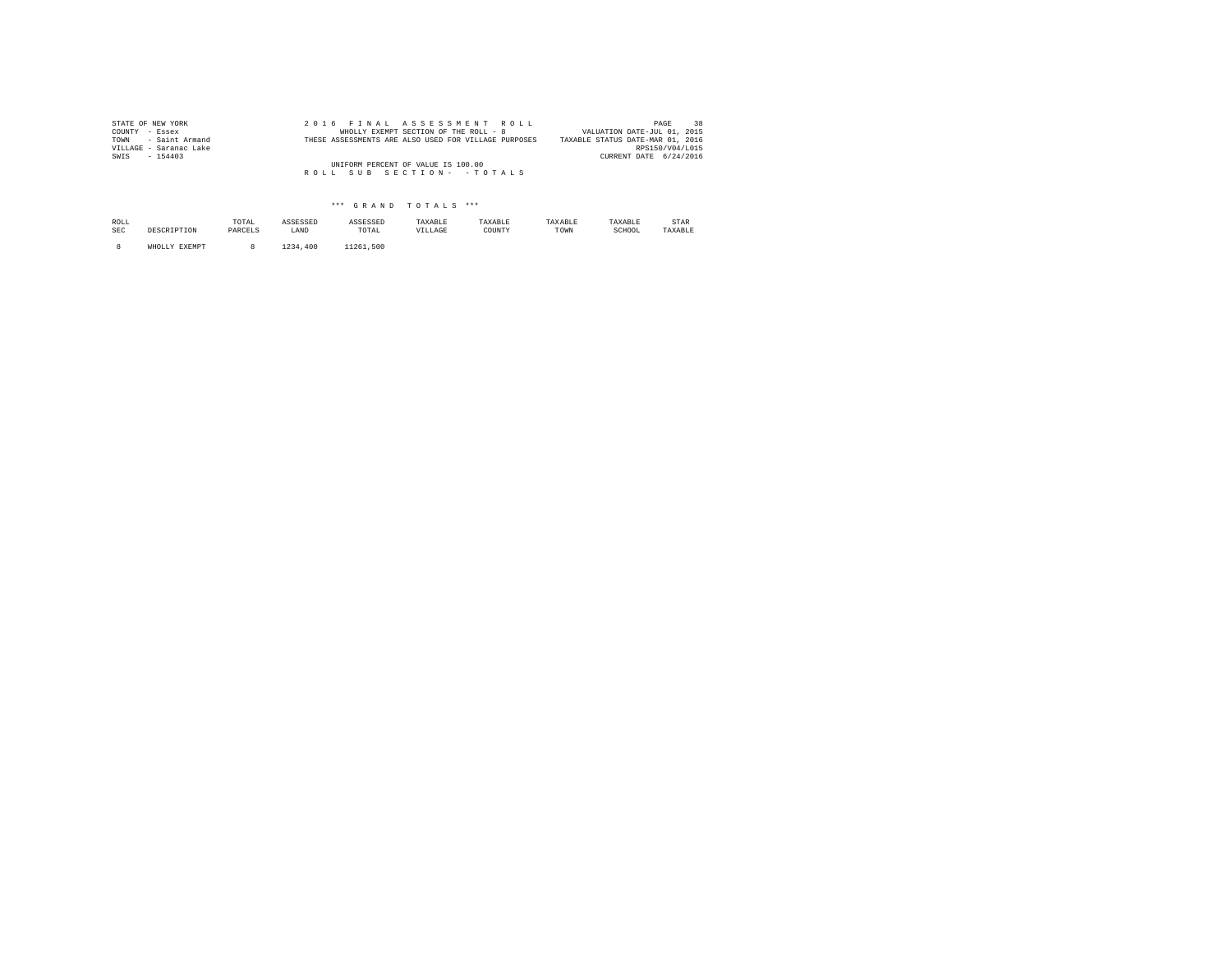| STATE OF NEW YORK      | 2016 FINAL ASSESSMENT ROLL                           | 39<br>PAGE                       |
|------------------------|------------------------------------------------------|----------------------------------|
| COUNTY - Essex         | WHOLLY EXEMPT SECTION OF THE ROLL - 8                | VALUATION DATE-JUL 01, 2015      |
| TOWN - Saint Armand    | THESE ASSESSMENTS ARE ALSO USED FOR VILLAGE PURPOSES | TAXABLE STATUS DATE-MAR 01, 2016 |
| VILLAGE - Saranac Lake |                                                      | RPS150/V04/L015                  |
| SWIS - 154403          | UNIFORM PERCENT OF VALUE IS 100.00                   | CURRENT DATE 6/24/2016           |
|                        |                                                      |                                  |
|                        | ROLL SECTION TOTALS                                  |                                  |

#### \*\*\* S P E C I A L D I S T R I C T S U M M A R Y \*\*\*

|      | the contract of the contract of the contract of | ON |       | <b>OREM</b><br>Al |       |
|------|-------------------------------------------------|----|-------|-------------------|-------|
| CODI |                                                 |    | VALUE | <b>TTA</b>        | VALUE |
|      |                                                 |    |       |                   |       |

E1480 Emergency Serv 8 MOVTAX

## \*\*\* S C H O O L D I S T R I C T S U M M A R Y \*\*\*

| CODE   | DISTRICT NAME | TOTAL<br>PARCELS | ASSESSED<br>LAND | ASSESSED<br>TOTAL | <b>EXEMPT</b><br>AMOUNT | TOTAL<br>TAXABLE | <b>STAR</b><br>AMOUNT | STAR<br>TAXABLE |
|--------|---------------|------------------|------------------|-------------------|-------------------------|------------------|-----------------------|-----------------|
| 164601 | Saranac Lake  | 8                | 1234,400         | 11261.500         | 11261.500               |                  |                       |                 |
|        | SUB-TOTAL     | 8                | 1234,400         | 11261.500         | 11261.500               |                  |                       |                 |
|        | TOTAL         | 8                | 1234,400         | 11261.500         | 11261.500               |                  |                       |                 |

#### \*\*\* S Y S T E M C O D E S S U M M A R Y \*\*\*

NO SYSTEM EXEMPTIONS AT THIS LEVEL

#### \*\*\* E X E M P T I O N S U M M A R Y \*\*\*

| CODE  | DESCRIPTION | TOTAL<br>PARCELS | VILLAGE   | COUNTY    | TOWN      | SCHOOL    |
|-------|-------------|------------------|-----------|-----------|-----------|-----------|
| 13500 | TOWN OWN I  |                  | 900       | 900       | 900       | 900       |
| 13650 | VILLAGE OW  |                  | 4437.500  | 4437.500  | 4437.500  | 4437.500  |
| 13730 | VIL OWN O   |                  | 7.500     | 7.500     | 7.500     | 7.500     |
| 25300 | NP ORGANIZ  |                  | 6695,300  | 6695,300  | 6695,300  | 6695,300  |
| 26250 | HIST SOC    |                  | 120,300   | 120,300   | 120,300   | 120,300   |
|       | TOTAL       | 8                | 11261.500 | 11261.500 | 11261.500 | 11261.500 |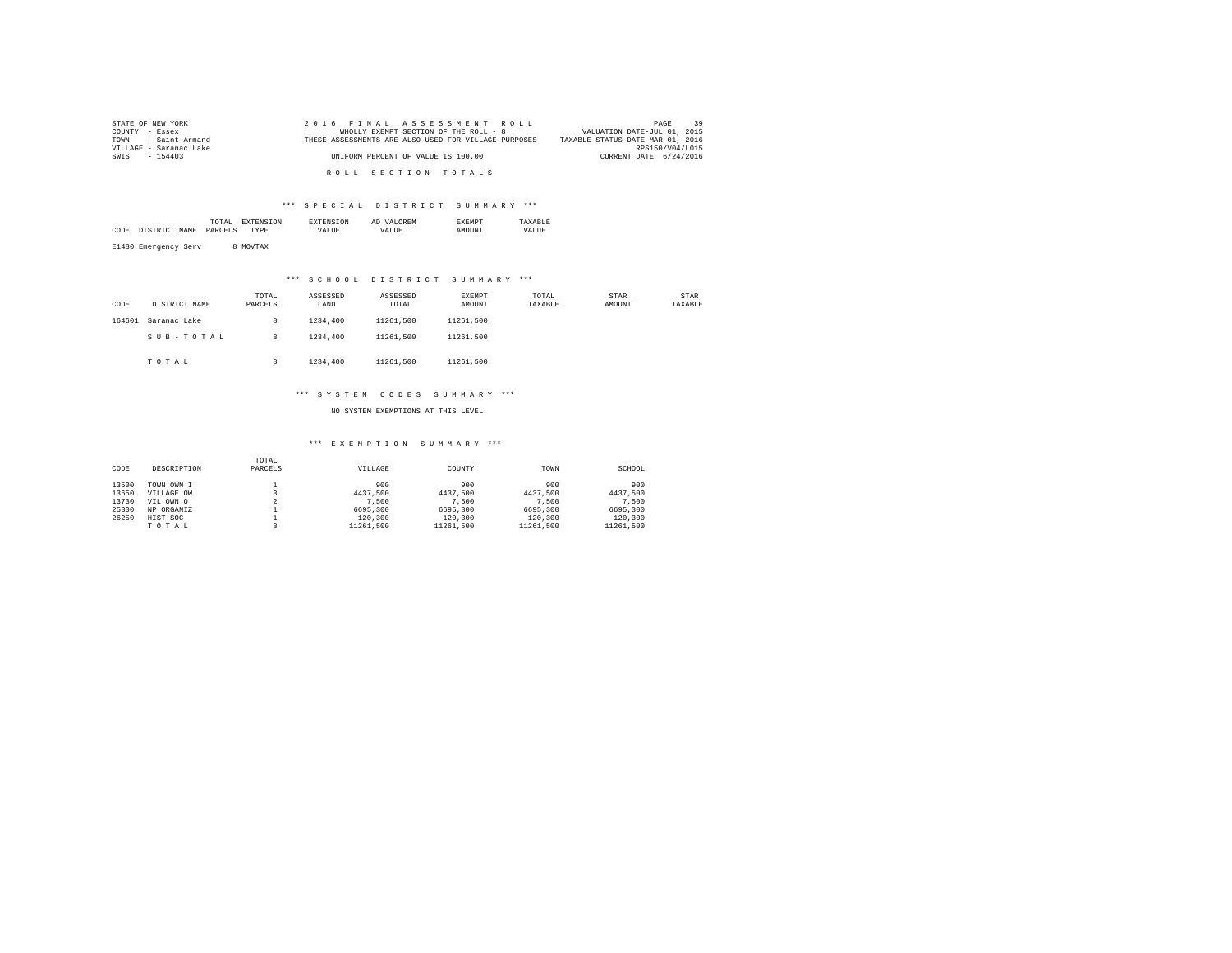| STATE OF NEW YORK      | 2016 FINAL ASSESSMENT ROLL                           | 40<br>PAGE                       |
|------------------------|------------------------------------------------------|----------------------------------|
| COUNTY - Essex         | WHOLLY EXEMPT SECTION OF THE ROLL - 8                | VALUATION DATE-JUL 01, 2015      |
| TOWN - Saint Armand    | THESE ASSESSMENTS ARE ALSO USED FOR VILLAGE PURPOSES | TAXABLE STATUS DATE-MAR 01, 2016 |
| VILLAGE - Saranac Lake |                                                      | RPS150/V04/L015                  |
| SWIS - 154403          | UNIFORM PERCENT OF VALUE IS 100.00                   | CURRENT DATE 6/24/2016           |
|                        |                                                      |                                  |
|                        | ROLL SECTION TOTALS                                  |                                  |
|                        |                                                      |                                  |

## \*\*\* G R A N D T O T A L S \*\*\*

| ROLL<br>SEC | DESCRIPTION   | TOTAL<br>PARCELS | ASSESSED<br>LAND | ASSESSED<br>TOTAL | TAXABLE<br>VILLAGE | TAXABLE<br>COUNTY | TAXABLE<br>TOWN | TAXABLE<br>SCHOOL | STAR<br>TAXABLE |
|-------------|---------------|------------------|------------------|-------------------|--------------------|-------------------|-----------------|-------------------|-----------------|
|             | WHOLLY EXEMPT |                  | 1234<br>.400     | 11261.500         |                    |                   |                 |                   |                 |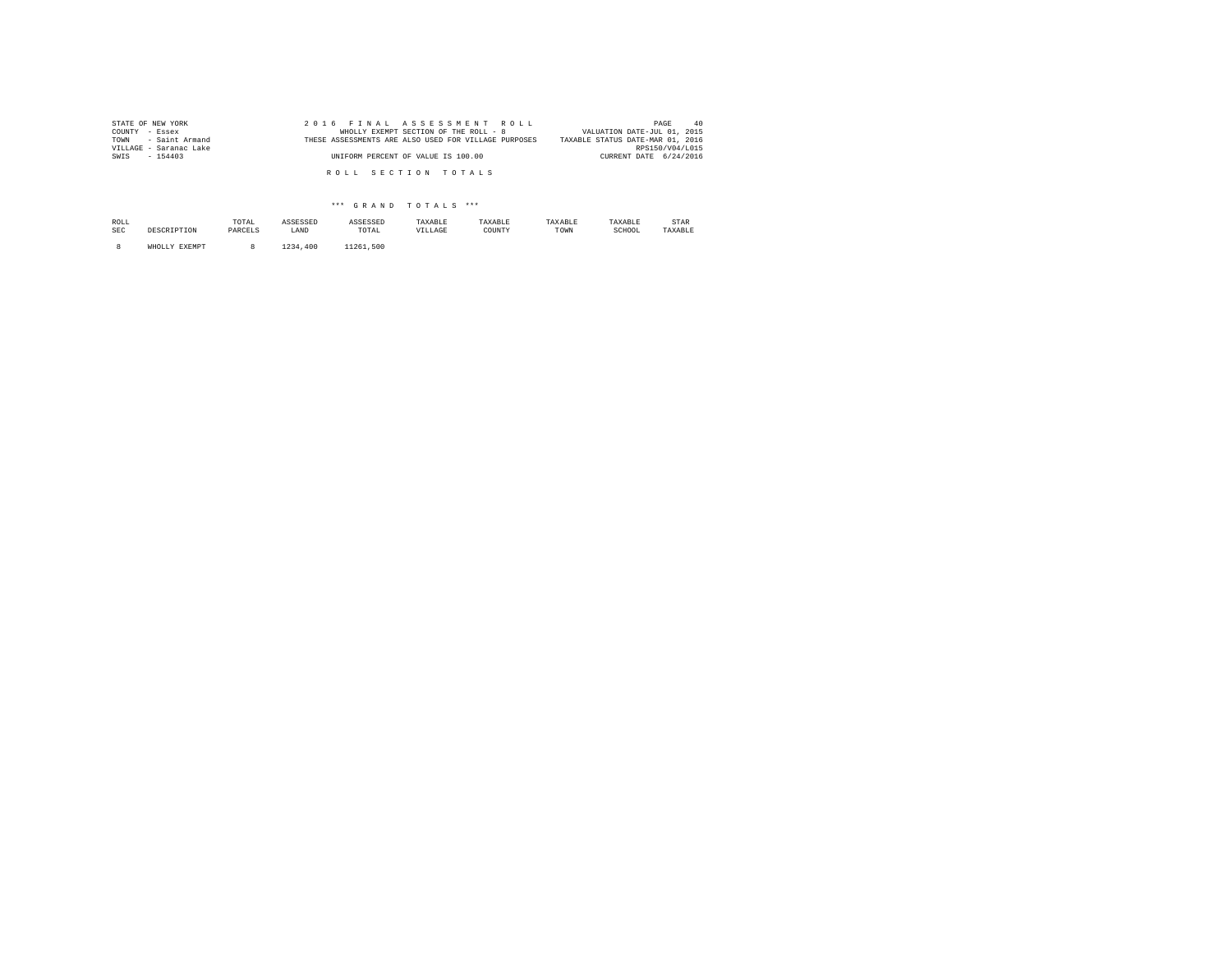| STATE OF NEW YORK      |  | 2016 FINAL ASSESSMENT ROLL                           |                                  | PAGE<br>41             |
|------------------------|--|------------------------------------------------------|----------------------------------|------------------------|
| COUNTY - Essex         |  |                                                      | VALUATION DATE-JUL 01, 2015      |                        |
| TOWN - Saint Armand    |  | THESE ASSESSMENTS ARE ALSO USED FOR VILLAGE PURPOSES | TAXABLE STATUS DATE-MAR 01, 2016 |                        |
| VILLAGE - Saranac Lake |  | SWIS TOTALS                                          |                                  | RPS150/V04/L015        |
| SWIS<br>$-154403$      |  | UNIFORM PERCENT OF VALUE IS 100.00                   |                                  | CURRENT DATE 6/24/2016 |

## \*\*\* SPECIAL DISTRICT SUMMARY \*\*\*

| CODE<br>DISTRICT NAME | TOTAL<br><b>EXTENSION</b><br>PARCELS<br>TYPE | <b>EXTENSION</b><br><b>VALUE</b> | AD VALOREM<br>VALUE. | <b>EXEMPT</b><br><b>AMOUNT</b> | TAXARLE<br>VALUE |
|-----------------------|----------------------------------------------|----------------------------------|----------------------|--------------------------------|------------------|
| E1480 Emergency Serv  | 108 MOVTAX                                   |                                  |                      |                                |                  |

#### \*\*\* S C H O O L D I S T R I C T S U M M A R Y \*\*\*

| CODE   | DISTRICT NAME | TOTAL<br>PARCELS | ASSESSED<br>LAND | ASSESSED<br>TOTAL | <b>EXEMPT</b><br>AMOUNT | TOTAL<br>TAXABLE | STAR<br>AMOUNT | STAR<br>TAXABLE |
|--------|---------------|------------------|------------------|-------------------|-------------------------|------------------|----------------|-----------------|
| 164601 | Saranac Lake  | 114              | 5546,900         | 28398.477         | 11369,450               | 17029.027        | 1427.650       | 15601.377       |
|        | SUB-TOTAL     | 114              | 5546,900         | 28398.477         | 11369,450               | 17029.027        | 1427.650       | 15601.377       |
|        | TOTAL         | 114              | 5546.900         | 28398.477         | 11369,450               | 17029.027        | 1427.650       | 15601.377       |

#### \*\*\* S Y S T E M C O D E S S U M M A R Y \*\*\*

NO SYSTEM EXEMPTIONS AT THIS LEVEL

#### \*\*\* E X E M P T I O N S U M M A R Y \*\*\*

|       |             | TOTAL          |           |           |           |           |
|-------|-------------|----------------|-----------|-----------|-----------|-----------|
| CODE  | DESCRIPTION | PARCELS        | VILLAGE   | COUNTY    | TOWN      | SCHOOL    |
| 13500 | TOWN OWN I  |                | 900       | 900       | 900       | 900       |
| 13650 | VILLAGE OW  |                | 4437.500  | 4437.500  | 4437.500  | 4437.500  |
| 13730 | VIL OWN O   | $\overline{a}$ | 7.500     | 7.500     | 7.500     | 7.500     |
| 25300 | NP ORGANIZ  |                | 6695,300  | 6695,300  | 6695,300  | 6695,300  |
| 26250 | HIST SOC    |                | 120,300   | 120,300   | 120,300   | 120,300   |
| 41120 | VETWAR CTS  |                | 54,000    | 45,000    | 45,000    | 18,000    |
| 41130 | VETCOM CTS  |                | 30,000    | 25,000    | 25,000    | 10,000    |
| 41140 | VETDIS CTS  |                |           | 50,000    | 50,000    | 20,000    |
| 41800 | AGED ALL    |                | 59,950    | 59,950    | 59,950    | 59,950    |
| 41834 | STAR<br>SR  | 10             |           |           |           | 647.650   |
| 41854 | RES. STAR   | 26             |           |           |           | 780,000   |
|       | TOTAL       | 50             | 11405,450 | 11441,450 | 11441.450 | 12797.100 |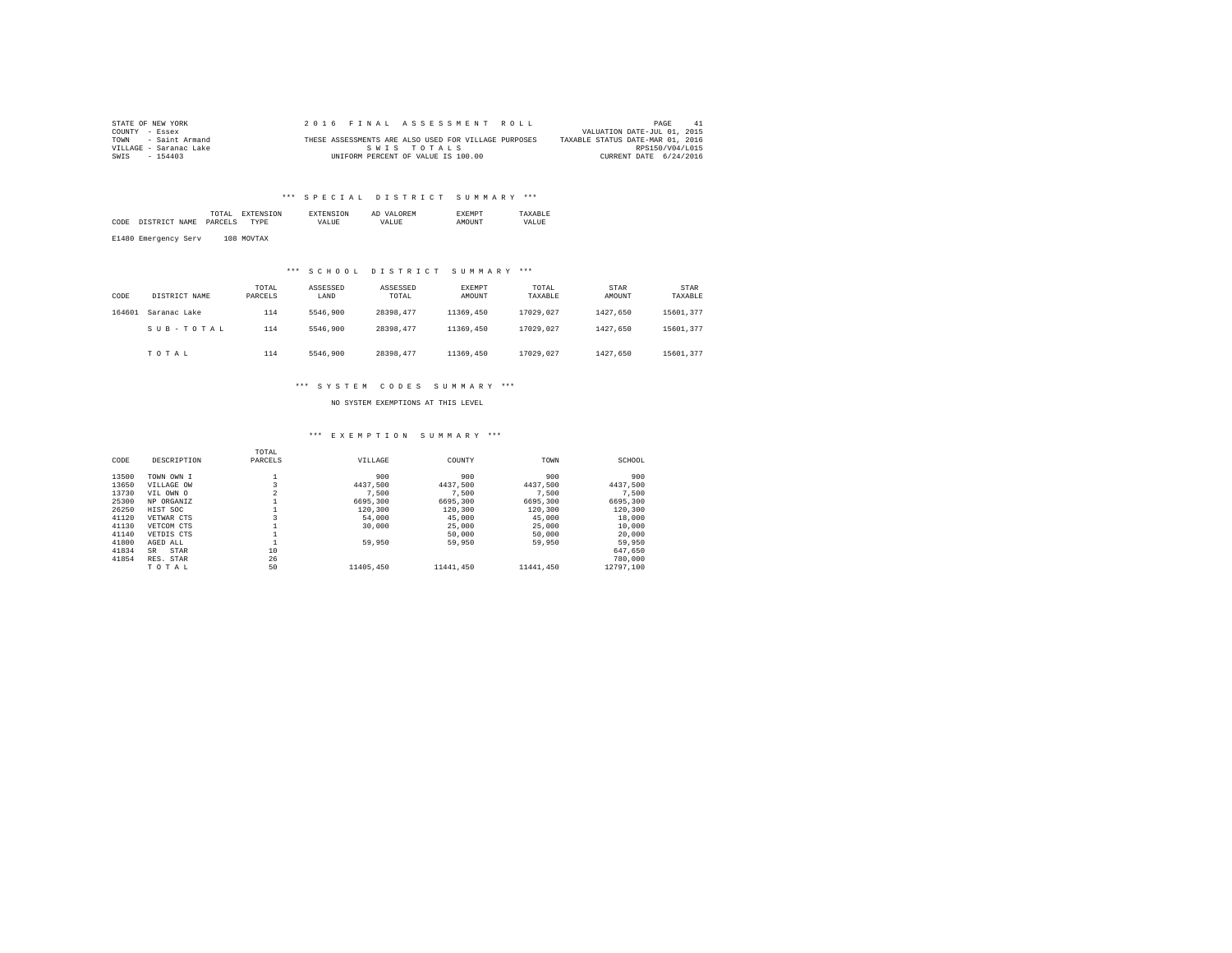| STATE OF NEW YORK      |  |  |             |  |                                    | 2016 FINAL ASSESSMENT ROLL                           |                                  | PAGE            | 42 |
|------------------------|--|--|-------------|--|------------------------------------|------------------------------------------------------|----------------------------------|-----------------|----|
| COUNTY - Essex         |  |  |             |  |                                    |                                                      | VALUATION DATE-JUL 01, 2015      |                 |    |
| TOWN - Saint Armand    |  |  |             |  |                                    | THESE ASSESSMENTS ARE ALSO USED FOR VILLAGE PURPOSES | TAXABLE STATUS DATE-MAR 01, 2016 |                 |    |
| VILLAGE - Saranac Lake |  |  | SWIS TOTALS |  |                                    |                                                      |                                  | RPS150/V04/L015 |    |
| SWIS - 154403          |  |  |             |  | UNIFORM PERCENT OF VALUE IS 100.00 |                                                      | CURRENT DATE 6/24/2016           |                 |    |

# \*\*\* G R A N D T O T A L S \*\*\*

| ROLL<br>SEC  | DESCRIPTION         | TOTAL<br>PARCELS | ASSESSED<br>LAND | ASSESSED<br>TOTAL | TAXABLE<br>VILLAGE | TAXABLE<br>COUNTY | TAXABLE<br>TOWN | TAXABLE<br>SCHOOL | STAR<br>TAXABLE |
|--------------|---------------------|------------------|------------------|-------------------|--------------------|-------------------|-----------------|-------------------|-----------------|
| $\mathbf{1}$ | TAXABLE             | 98               | 4252.700         | 16419,100         | 16275.150          | 16239.150         | 16239.150       | 16311.150         | 14883.500       |
| 5            | SPECIAL FRANCHISE   | 3                |                  | 96.811            | 96.811             | 96.811            | 96.811          | 96.811            | 96.811          |
| 6            | UTILITIES & N.C.    | 5                | 59,800           | 621.066           | 621.066            | 621,066           | 621.066         | 621,066           | 621,066         |
| 8            | WHOLLY EXEMPT       | 8                | 1234,400         | 11261.500         |                    |                   |                 |                   |                 |
| $\star$      | <b>SUB</b><br>TOTAL | 114              | 5546.900         | 28398.477         | 16993.027          | 16957.027         | 16957.027       | 17029.027         | 15601.377       |
| $***$        | GRAND TOTAL         | 114              | 5546.900         | 28398.477         | 16993.027          | 16957.027         | 16957.027       | 17029.027         | 15601.377       |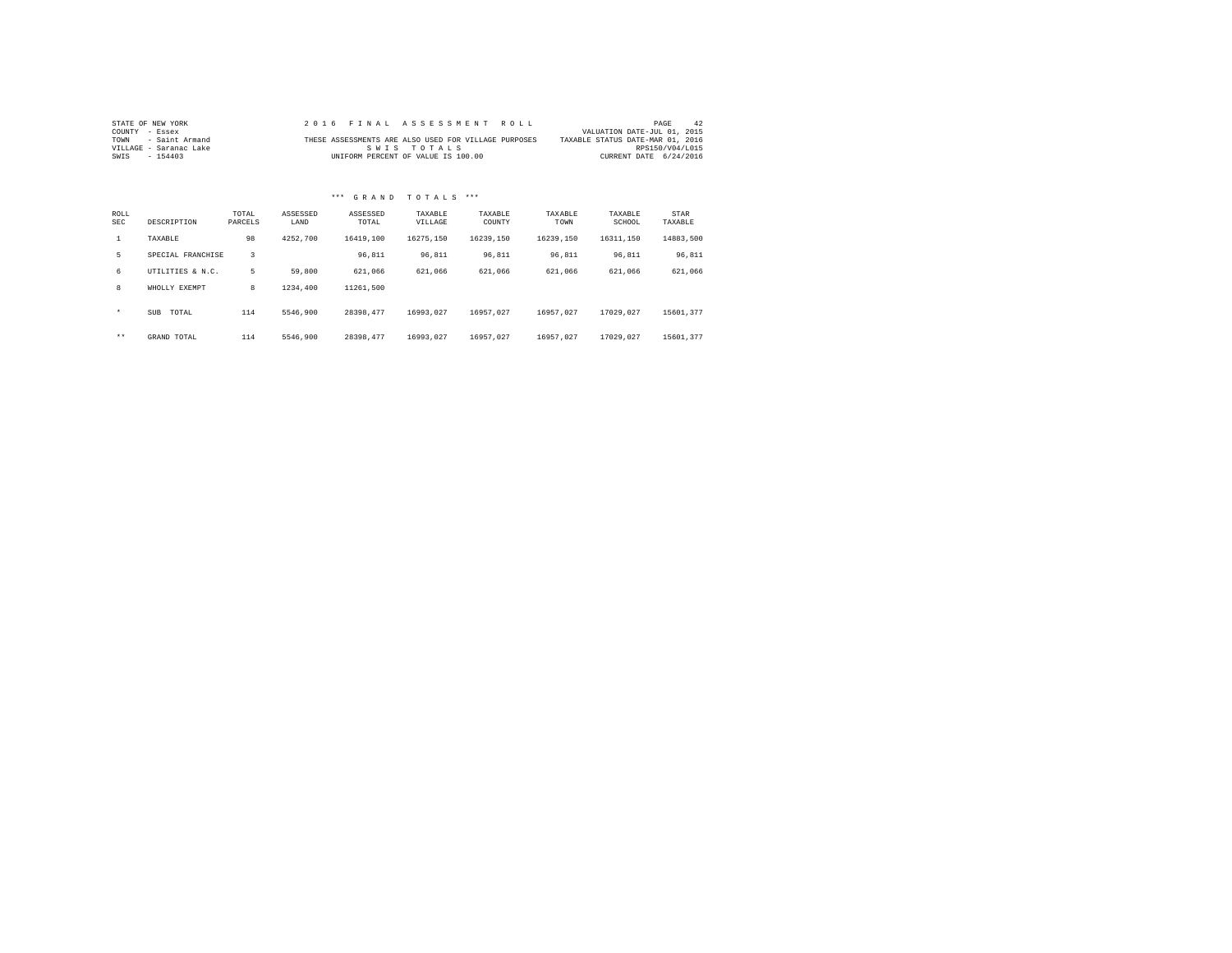| STATE OF NEW YORK   | 2016 FINAL ASSESSMENT ROLL         | PAGE                             | 43 |
|---------------------|------------------------------------|----------------------------------|----|
| COUNTY - Essex      | TAXABLE SECTION OF THE ROLL - 1    | VALUATION DATE-JUL 01, 2015      |    |
| TOWN - Saint Armand |                                    | TAXABLE STATUS DATE-MAR 01, 2016 |    |
| SWIS<br>$-154489$   | OWNERS NAME SEOUENCE               |                                  |    |
|                     | UNIFORM PERCENT OF VALUE IS 100.00 |                                  |    |
|                     |                                    |                                  |    |
|                     |                                    |                                  |    |

| TAX MAP PARCEL NUMBER       |                                                    |              | PROPERTY LOCATION & CLASS ASSESSMENT EXEMPTION CODE----------------COUNTY-------TOWN-----SCHOOL |                    |                    |
|-----------------------------|----------------------------------------------------|--------------|-------------------------------------------------------------------------------------------------|--------------------|--------------------|
| CURRENT OWNERS NAME         | SCHOOL DISTRICT                                    | LAND         | TAX DESCRIPTION                                                                                 | TAXABLE VALUE      |                    |
| CURRENT OWNERS ADDRESS      | PARCEL SIZE/GRID COORD                             | TOTAL        | SPECIAL DISTRICTS                                                                               |                    | ACCOUNT NO.        |
|                             |                                                    |              |                                                                                                 |                    |                    |
|                             | 1016 NYS Route 3                                   |              |                                                                                                 |                    | 705J180004         |
| $23.3 - 1 - 12.200$         | 449 Other Storag                                   |              | COUNTY TAXABLE VALUE                                                                            | 442.200            |                    |
| 1016 Saranac Properties LLC | Saranac Lake 164601                                | 108,200 TOWN | TAXABLE VALUE                                                                                   | 442,200            |                    |
| 20 Burrstone Rd             | 1771/192 Lease                                     | 442,200      | SCHOOL TAXABLE VALUE                                                                            | 442.200            |                    |
| New York Mills, NY 13417    | ACRES 15.50                                        |              | E1450 Emergency Services                                                                        | $.00$ MT           |                    |
|                             |                                                    |              |                                                                                                 |                    |                    |
|                             | EAST-0561165 NRTH-1591826<br>DEED BOOK 1668 PG-172 |              | FP440 Fire Protection                                                                           | 442,200 TO         |                    |
|                             | FULL MARKET VALUE                                  | 442.200      |                                                                                                 |                    |                    |
|                             | *************************                          |              |                                                                                                 |                    |                    |
|                             | NYS Route 3                                        |              |                                                                                                 |                    | 705Z015013         |
| $23.3 - 1 - 12.200 / 1$     | 449 Other Storag                                   |              | IND DEVLP 18020<br>$^{\circ}$                                                                   | 291,465<br>291,465 | 291,465            |
| 1016 Saranac Properties LLC | Saranac Lake 164601                                |              | 15,000 COUNTY TAXABLE VALUE                                                                     | 356,235            |                    |
| 20 Burrstone Rd             | This Acct is located                               | 647,700 TOWN | TAXABLE VALUE                                                                                   | 356,235            |                    |
| New York Mills, NY 13417    | within 23.3-1-12.200                               |              | SCHOOL TAXABLE VALUE                                                                            | 356,235            |                    |
|                             | 10 Year PILOT 2015-25 Ter                          |              |                                                                                                 | $.00$ MT           |                    |
|                             | EAST-0561165 NRTH-1591826                          |              | E1450 Emergency Services<br>FP440 Fire Protection                                               | 647,700 TO         |                    |
|                             | DEED BOOK 1668 PG-172                              |              |                                                                                                 |                    |                    |
|                             | FULL MARKET VALUE                                  | 647,700      |                                                                                                 |                    |                    |
|                             |                                                    |              |                                                                                                 |                    |                    |
|                             |                                                    |              |                                                                                                 |                    |                    |
|                             | 11 River Rd                                        |              |                                                                                                 |                    | 702A100601         |
| $13.57 - 4 - 6.000$         | 210 1 Family Res                                   |              | SR STAR 41834 0                                                                                 | $\sim$ 0           | $\cap$<br>65,300   |
| Abendroth James A           | Saranac Lake 164601                                |              | 35,100 COUNTY TAXABLE VALUE                                                                     | 115,700            |                    |
| Abendroth Mary C            | 101 Richards Sur Omt 11 115,700 TOWN               |              | TAXABLE VALUE                                                                                   | 115,700            |                    |
| 11 River Rd                 | 1.5 Acres                                          |              | SCHOOL TAXABLE VALUE                                                                            | 50,400             |                    |
| PO Box 203                  | ACRES 1.10                                         |              | E1451 Emergency Services                                                                        | $.00$ MT           |                    |
| Bloomingdale, NY 12913      | EAST-0565248 NRTH-1606281                          |              | FP440 Fire Protection                                                                           | 115,700 TO         |                    |
|                             | DEED BOOK 914<br>$PG-245$                          |              | SD442 Bloomingdale Sewer D                                                                      | 115,700 TO M       |                    |
|                             | FULL MARKET VALUE                                  |              | 115,700 WD442 Bloomingdale Water D                                                              | 115,700 TO M       |                    |
|                             |                                                    |              |                                                                                                 |                    |                    |
|                             | 1719 NYS Route 3                                   |              |                                                                                                 |                    | 705Z000004         |
| $13.57 - 1 - 22.002$        | 486 Mini-mart                                      |              | COUNTY TAXABLE VALUE                                                                            | 179,300            |                    |
| Abrams Kimberly A           | Saranac Lake 164601                                | 38,900 TOWN  | TAXABLE VALUE                                                                                   | 179,300            |                    |
| 121 Campion Way             | 101 Omt Twp 11 Rs                                  |              | 179,300 SCHOOL TAXABLE VALUE                                                                    | 179,300            |                    |
| Vermontville, NY 12989      | 1217/122                                           |              | E1451 Emergency Services                                                                        | $.00$ MT           |                    |
|                             | ACRES<br>0.38                                      |              | FP440 Fire Protection                                                                           | 179,300 TO         |                    |
|                             |                                                    |              |                                                                                                 |                    |                    |
|                             | EAST-0564809 NRTH-1606575                          |              | SD442 Bloomingdale Sewer D                                                                      | 179,300 TO M       |                    |
|                             | DEED BOOK 1217 PG-119                              |              | WD442 Bloomingdale Water D                                                                      | 179,300 TO M       |                    |
|                             | FULL MARKET VALUE                                  | 179,300      |                                                                                                 |                    |                    |
|                             |                                                    |              |                                                                                                 |                    |                    |
|                             | 121 Campion Way                                    |              |                                                                                                 |                    | 705J183003         |
| $13.4 - 1 - 65.300$         | 240 Rural res                                      |              | RES. STAR 41854<br>$\Omega$                                                                     | $\sim$ 0           | 30,000<br>$\Omega$ |
| Abrams Russell J            | Saranac Lake<br>164601                             |              | 33,400 COUNTY TAXABLE VALUE                                                                     | 75,800             |                    |
| Abrams Kimberly             | 141 Rs Twp 11 Omt                                  |              | 75.800 TOWN<br>TAXABLE VALUE                                                                    | 75,800             |                    |
| 121 Campion Way             | Campion Subd Lot 3                                 |              | SCHOOL TAXABLE VALUE                                                                            | 45,800             |                    |
| Vermontville, NY 12989      | ACRES 11.92                                        |              | E1451 Emergency Services                                                                        | $.00$ MT           |                    |
|                             | EAST-0570807 NRTH-1608389                          |              | FP440 Fire Protection                                                                           | 75,800 TO          |                    |
|                             | DEED BOOK 773<br>$PG-238$                          |              |                                                                                                 |                    |                    |
|                             | FULL MARKET VALUE                                  | 75,800       |                                                                                                 |                    |                    |
|                             |                                                    |              |                                                                                                 |                    |                    |
|                             |                                                    |              |                                                                                                 |                    |                    |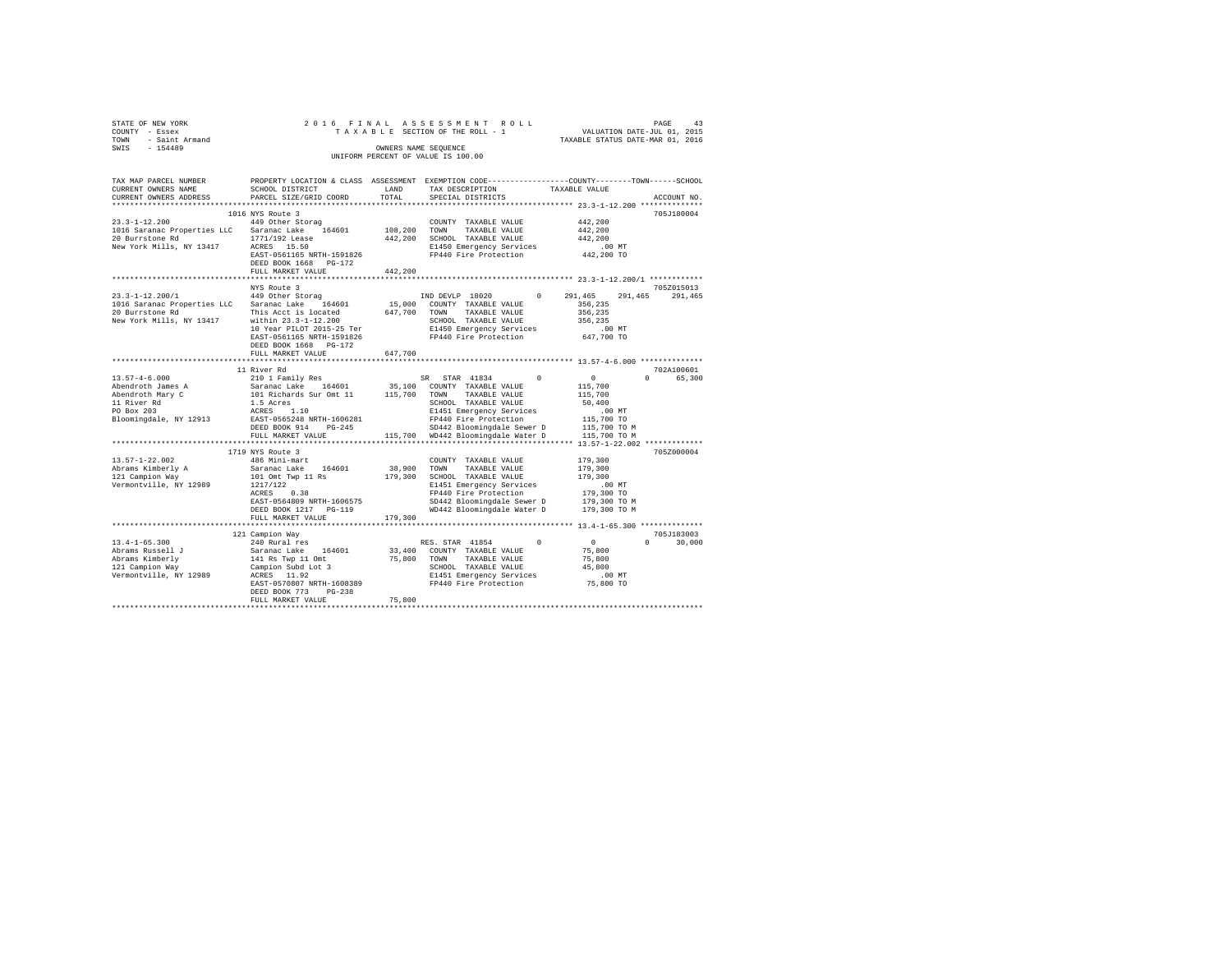| TAX MAP PARCEL NUMBER THE PROPERTY LOCATION & CLASS ASSESSMENT EXEMPTION CODE-------------COUNTY--------TOWN-----SCHOOL<br>CURRENT OWNERS NAME<br>CURRENT OWNERS ADDRESS<br>ACCOUNT NO.<br>25 Roseman Rd<br>705J102414<br>DEED BOOK 1789 PG-286<br>FULL MARKET VALUE 118,500<br>1735 NYS Route 3<br>702A101506<br>64 Mount Pisqah Ln<br>705J175016<br>EAST-0553806 NRTH-1584070<br>DEED BOOK 1727 PG-269<br>FULL MARKET VALUE<br>287,100<br>166 Moose Pond Ln<br>705J104012<br>DEED BOOK 1793 PG-208<br>FULL MARKET VALUE 58,000<br>702A101105<br>EAST-0562422 NRTH-1606727<br>DEED BOOK 1754 PG-275<br>89,700<br>FULL MARKET VALUE | STATE OF NEW YORK<br>COUNTY - Essex<br>TOWN - Saint Armand<br>SWIS - 154489 |  | OWNERS NAME SEQUENCE<br>UNIFORM PERCENT OF VALUE IS 100.00 |  |
|-------------------------------------------------------------------------------------------------------------------------------------------------------------------------------------------------------------------------------------------------------------------------------------------------------------------------------------------------------------------------------------------------------------------------------------------------------------------------------------------------------------------------------------------------------------------------------------------------------------------------------------|-----------------------------------------------------------------------------|--|------------------------------------------------------------|--|
|                                                                                                                                                                                                                                                                                                                                                                                                                                                                                                                                                                                                                                     |                                                                             |  |                                                            |  |
|                                                                                                                                                                                                                                                                                                                                                                                                                                                                                                                                                                                                                                     |                                                                             |  |                                                            |  |
|                                                                                                                                                                                                                                                                                                                                                                                                                                                                                                                                                                                                                                     |                                                                             |  |                                                            |  |
|                                                                                                                                                                                                                                                                                                                                                                                                                                                                                                                                                                                                                                     |                                                                             |  |                                                            |  |
|                                                                                                                                                                                                                                                                                                                                                                                                                                                                                                                                                                                                                                     |                                                                             |  |                                                            |  |
|                                                                                                                                                                                                                                                                                                                                                                                                                                                                                                                                                                                                                                     |                                                                             |  |                                                            |  |
|                                                                                                                                                                                                                                                                                                                                                                                                                                                                                                                                                                                                                                     |                                                                             |  |                                                            |  |
|                                                                                                                                                                                                                                                                                                                                                                                                                                                                                                                                                                                                                                     |                                                                             |  |                                                            |  |
|                                                                                                                                                                                                                                                                                                                                                                                                                                                                                                                                                                                                                                     |                                                                             |  |                                                            |  |
|                                                                                                                                                                                                                                                                                                                                                                                                                                                                                                                                                                                                                                     |                                                                             |  |                                                            |  |
|                                                                                                                                                                                                                                                                                                                                                                                                                                                                                                                                                                                                                                     |                                                                             |  |                                                            |  |
|                                                                                                                                                                                                                                                                                                                                                                                                                                                                                                                                                                                                                                     |                                                                             |  |                                                            |  |
|                                                                                                                                                                                                                                                                                                                                                                                                                                                                                                                                                                                                                                     |                                                                             |  |                                                            |  |
|                                                                                                                                                                                                                                                                                                                                                                                                                                                                                                                                                                                                                                     |                                                                             |  |                                                            |  |
|                                                                                                                                                                                                                                                                                                                                                                                                                                                                                                                                                                                                                                     |                                                                             |  |                                                            |  |
|                                                                                                                                                                                                                                                                                                                                                                                                                                                                                                                                                                                                                                     |                                                                             |  |                                                            |  |
|                                                                                                                                                                                                                                                                                                                                                                                                                                                                                                                                                                                                                                     |                                                                             |  |                                                            |  |
|                                                                                                                                                                                                                                                                                                                                                                                                                                                                                                                                                                                                                                     |                                                                             |  |                                                            |  |
|                                                                                                                                                                                                                                                                                                                                                                                                                                                                                                                                                                                                                                     |                                                                             |  |                                                            |  |
|                                                                                                                                                                                                                                                                                                                                                                                                                                                                                                                                                                                                                                     |                                                                             |  |                                                            |  |
|                                                                                                                                                                                                                                                                                                                                                                                                                                                                                                                                                                                                                                     |                                                                             |  |                                                            |  |
|                                                                                                                                                                                                                                                                                                                                                                                                                                                                                                                                                                                                                                     |                                                                             |  |                                                            |  |
|                                                                                                                                                                                                                                                                                                                                                                                                                                                                                                                                                                                                                                     |                                                                             |  |                                                            |  |
|                                                                                                                                                                                                                                                                                                                                                                                                                                                                                                                                                                                                                                     |                                                                             |  |                                                            |  |
|                                                                                                                                                                                                                                                                                                                                                                                                                                                                                                                                                                                                                                     |                                                                             |  |                                                            |  |
|                                                                                                                                                                                                                                                                                                                                                                                                                                                                                                                                                                                                                                     |                                                                             |  |                                                            |  |
|                                                                                                                                                                                                                                                                                                                                                                                                                                                                                                                                                                                                                                     |                                                                             |  |                                                            |  |
|                                                                                                                                                                                                                                                                                                                                                                                                                                                                                                                                                                                                                                     |                                                                             |  |                                                            |  |
|                                                                                                                                                                                                                                                                                                                                                                                                                                                                                                                                                                                                                                     |                                                                             |  |                                                            |  |
|                                                                                                                                                                                                                                                                                                                                                                                                                                                                                                                                                                                                                                     |                                                                             |  |                                                            |  |
|                                                                                                                                                                                                                                                                                                                                                                                                                                                                                                                                                                                                                                     |                                                                             |  |                                                            |  |
|                                                                                                                                                                                                                                                                                                                                                                                                                                                                                                                                                                                                                                     |                                                                             |  |                                                            |  |
|                                                                                                                                                                                                                                                                                                                                                                                                                                                                                                                                                                                                                                     |                                                                             |  |                                                            |  |
|                                                                                                                                                                                                                                                                                                                                                                                                                                                                                                                                                                                                                                     |                                                                             |  |                                                            |  |
|                                                                                                                                                                                                                                                                                                                                                                                                                                                                                                                                                                                                                                     |                                                                             |  |                                                            |  |
|                                                                                                                                                                                                                                                                                                                                                                                                                                                                                                                                                                                                                                     |                                                                             |  |                                                            |  |
|                                                                                                                                                                                                                                                                                                                                                                                                                                                                                                                                                                                                                                     |                                                                             |  |                                                            |  |
|                                                                                                                                                                                                                                                                                                                                                                                                                                                                                                                                                                                                                                     |                                                                             |  |                                                            |  |
|                                                                                                                                                                                                                                                                                                                                                                                                                                                                                                                                                                                                                                     |                                                                             |  |                                                            |  |
|                                                                                                                                                                                                                                                                                                                                                                                                                                                                                                                                                                                                                                     |                                                                             |  |                                                            |  |
|                                                                                                                                                                                                                                                                                                                                                                                                                                                                                                                                                                                                                                     |                                                                             |  |                                                            |  |
|                                                                                                                                                                                                                                                                                                                                                                                                                                                                                                                                                                                                                                     |                                                                             |  |                                                            |  |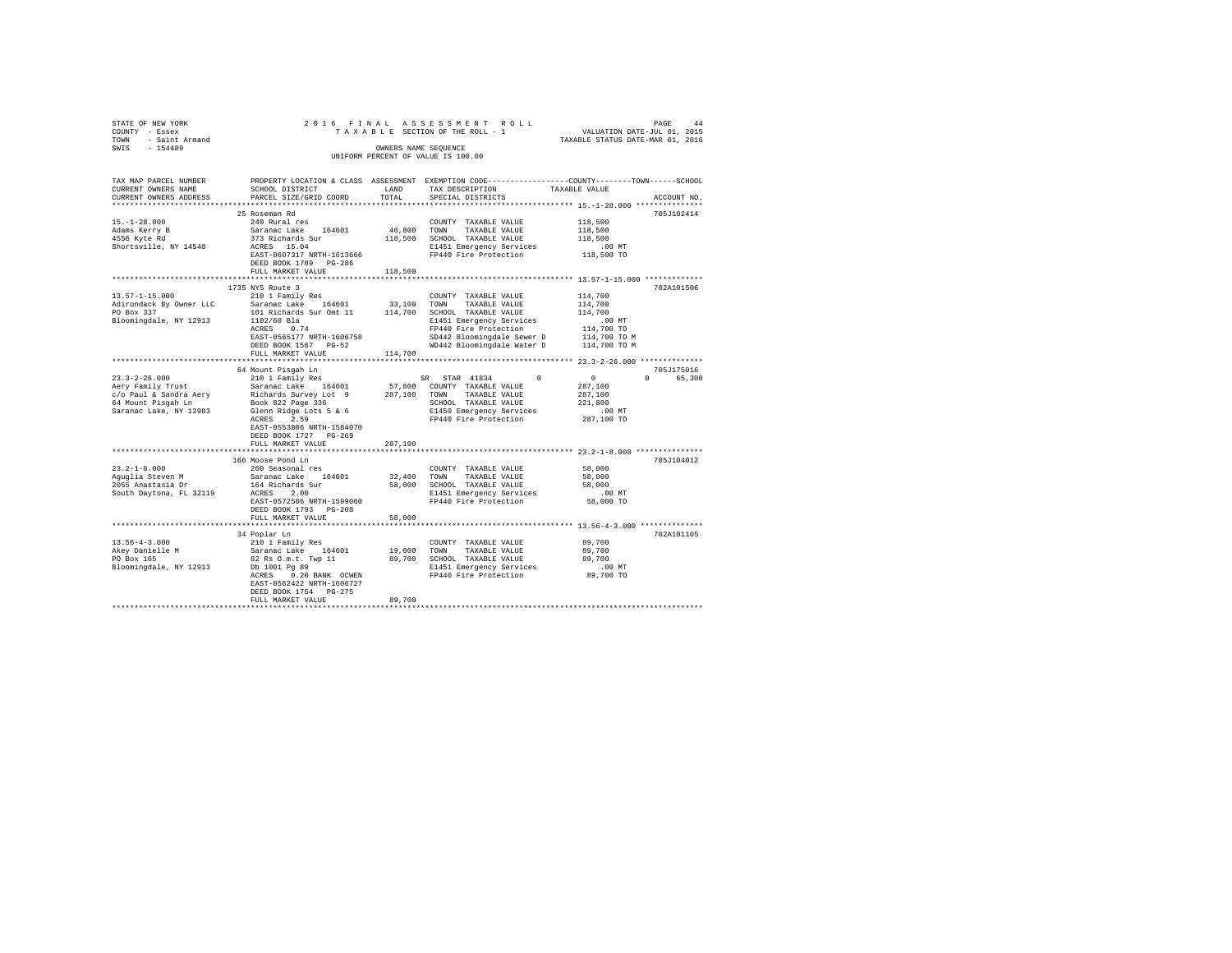| STATE OF NEW YORK<br>COUNTY - Essex 2<br>TOWN - Saint Armand<br>SWIS - 154489                                                                                                                                                                            |                                                                                                                                                                                 |         |                                                                                                                                                                                                                                                                                                                 |                                  |               |
|----------------------------------------------------------------------------------------------------------------------------------------------------------------------------------------------------------------------------------------------------------|---------------------------------------------------------------------------------------------------------------------------------------------------------------------------------|---------|-----------------------------------------------------------------------------------------------------------------------------------------------------------------------------------------------------------------------------------------------------------------------------------------------------------------|----------------------------------|---------------|
|                                                                                                                                                                                                                                                          |                                                                                                                                                                                 |         |                                                                                                                                                                                                                                                                                                                 | TAXABLE STATUS DATE-MAR 01, 2016 |               |
|                                                                                                                                                                                                                                                          |                                                                                                                                                                                 |         | OWNERS NAME SEOUENCE                                                                                                                                                                                                                                                                                            |                                  |               |
|                                                                                                                                                                                                                                                          |                                                                                                                                                                                 |         | UNIFORM PERCENT OF VALUE IS 100.00                                                                                                                                                                                                                                                                              |                                  |               |
|                                                                                                                                                                                                                                                          |                                                                                                                                                                                 |         |                                                                                                                                                                                                                                                                                                                 |                                  |               |
|                                                                                                                                                                                                                                                          | TAX MAP PARCEL NUMBER PROPERTY LOCATION & CLASS ASSESSMENT EXEMPTION CODE---------------COUNTY-------TOWN------SCHOOL                                                           |         |                                                                                                                                                                                                                                                                                                                 |                                  |               |
| CURRENT OWNERS NAME                                                                                                                                                                                                                                      |                                                                                                                                                                                 |         | SCHOOL DISTRICT                     LAND        TAX DESCRIPTION                TAXABLE VALUE                                                                                                                                                                                                                    |                                  |               |
| CURRENT OWNERS ADDRESS                                                                                                                                                                                                                                   | PARCEL SIZE/GRID COORD                                                                                                                                                          | TOTAL   | SPECIAL DISTRICTS                                                                                                                                                                                                                                                                                               |                                  | ACCOUNT NO.   |
|                                                                                                                                                                                                                                                          |                                                                                                                                                                                 |         |                                                                                                                                                                                                                                                                                                                 |                                  |               |
|                                                                                                                                                                                                                                                          | 189 Forest Hill Ave                                                                                                                                                             |         |                                                                                                                                                                                                                                                                                                                 |                                  | 705J102203    |
| $32.1 - 2 - 12.000$                                                                                                                                                                                                                                      |                                                                                                                                                                                 |         |                                                                                                                                                                                                                                                                                                                 | 258,500                          |               |
| Allen E Shamim<br>Allen Heidi Estate                                                                                                                                                                                                                     |                                                                                                                                                                                 |         | TAXABLE VALUE                                                                                                                                                                                                                                                                                                   | 258,500<br>258,500               |               |
|                                                                                                                                                                                                                                                          | 210 1 Family Res<br>Saranac Lake 164601 57,400 TOWN TAXABLE VALUE<br>31 Richards Sur 258,500 SCHOOL TAXABLE VALUE<br>21 Richards Sur 258,500 SCHOOL TAXABLE VALUE<br>ACRES 2.30 |         |                                                                                                                                                                                                                                                                                                                 |                                  |               |
| 189 Forest Hill Ave                                                                                                                                                                                                                                      |                                                                                                                                                                                 |         |                                                                                                                                                                                                                                                                                                                 |                                  |               |
|                                                                                                                                                                                                                                                          |                                                                                                                                                                                 |         |                                                                                                                                                                                                                                                                                                                 |                                  |               |
|                                                                                                                                                                                                                                                          | DEED BOOK 1500 PG-136                                                                                                                                                           |         |                                                                                                                                                                                                                                                                                                                 |                                  |               |
|                                                                                                                                                                                                                                                          | FULL MARKET VALUE                                                                                                                                                               | 258,500 |                                                                                                                                                                                                                                                                                                                 |                                  |               |
|                                                                                                                                                                                                                                                          |                                                                                                                                                                                 |         |                                                                                                                                                                                                                                                                                                                 |                                  | 705J186006    |
| $32.38 - 1 - 4.300$                                                                                                                                                                                                                                      | Forest Hill Ave<br>311 Res vac land - WTRFNT                                                                                                                                    |         | $\begin{tabular}{lllllll} \multicolumn{2}{c}{\text{COUNTY}} & \text{TAXABLE VALUE} & & & 35,200 \\ \multicolumn{2}{c}{\text{5,200}} & \multicolumn{2}{c}{\text{maxmax}} & \text{WALUE} & & & 35,200 \\ \multicolumn{2}{c}{\text{5,200}} & \multicolumn{2}{c}{\text{maxmax}} & \text{WALUE} & & & \end{tabular}$ |                                  |               |
|                                                                                                                                                                                                                                                          |                                                                                                                                                                                 |         |                                                                                                                                                                                                                                                                                                                 |                                  |               |
|                                                                                                                                                                                                                                                          | Allen E Shamim Saranac Lake 164601 35,200 TOWN TAXABLE VALUE Allen Heidi Estatun Saranac Lake 164601 35,200 TOWN TAXABLE VALUE ALLEN SARABLE VALUE AND SCHOOL TAXABLE VALUE     |         |                                                                                                                                                                                                                                                                                                                 |                                  |               |
|                                                                                                                                                                                                                                                          |                                                                                                                                                                                 |         |                                                                                                                                                                                                                                                                                                                 | 35,200                           |               |
| Saranac Lake, NY 12983                                                                                                                                                                                                                                   | 0.40 E1450 Emergency Services 0.40 MT<br>EAST-0556410 NRTH-1578643 FP440 Fire Protection 35,200 TO                                                                              |         |                                                                                                                                                                                                                                                                                                                 |                                  |               |
|                                                                                                                                                                                                                                                          | DEED BOOK 1500 PG-136                                                                                                                                                           |         |                                                                                                                                                                                                                                                                                                                 |                                  |               |
|                                                                                                                                                                                                                                                          | FULL MARKET VALUE                                                                                                                                                               | 35,200  |                                                                                                                                                                                                                                                                                                                 |                                  |               |
|                                                                                                                                                                                                                                                          |                                                                                                                                                                                 |         |                                                                                                                                                                                                                                                                                                                 |                                  |               |
|                                                                                                                                                                                                                                                          | 273 River Rd                                                                                                                                                                    |         |                                                                                                                                                                                                                                                                                                                 |                                  | 705J102713    |
|                                                                                                                                                                                                                                                          |                                                                                                                                                                                 |         |                                                                                                                                                                                                                                                                                                                 |                                  | $0 \t 30.000$ |
|                                                                                                                                                                                                                                                          |                                                                                                                                                                                 |         |                                                                                                                                                                                                                                                                                                                 |                                  |               |
|                                                                                                                                                                                                                                                          |                                                                                                                                                                                 |         |                                                                                                                                                                                                                                                                                                                 |                                  |               |
|                                                                                                                                                                                                                                                          |                                                                                                                                                                                 |         |                                                                                                                                                                                                                                                                                                                 |                                  |               |
|                                                                                                                                                                                                                                                          |                                                                                                                                                                                 |         |                                                                                                                                                                                                                                                                                                                 |                                  |               |
|                                                                                                                                                                                                                                                          |                                                                                                                                                                                 |         |                                                                                                                                                                                                                                                                                                                 |                                  |               |
|                                                                                                                                                                                                                                                          | FULL MARKET VALUE 108,700                                                                                                                                                       |         |                                                                                                                                                                                                                                                                                                                 |                                  |               |
|                                                                                                                                                                                                                                                          |                                                                                                                                                                                 |         |                                                                                                                                                                                                                                                                                                                 |                                  |               |
|                                                                                                                                                                                                                                                          | 94 Roosevelt Ln                                                                                                                                                                 |         |                                                                                                                                                                                                                                                                                                                 |                                  | 705.7102601   |
|                                                                                                                                                                                                                                                          |                                                                                                                                                                                 |         |                                                                                                                                                                                                                                                                                                                 |                                  |               |
|                                                                                                                                                                                                                                                          |                                                                                                                                                                                 |         |                                                                                                                                                                                                                                                                                                                 |                                  |               |
|                                                                                                                                                                                                                                                          |                                                                                                                                                                                 |         |                                                                                                                                                                                                                                                                                                                 |                                  |               |
|                                                                                                                                                                                                                                                          |                                                                                                                                                                                 |         |                                                                                                                                                                                                                                                                                                                 |                                  |               |
|                                                                                                                                                                                                                                                          |                                                                                                                                                                                 |         |                                                                                                                                                                                                                                                                                                                 |                                  |               |
| PO Box 25<br>PO Box 25<br>PO Box 25<br>Eloomingdale, NY 12913<br>EXERS 20002.10<br>EXERCISE 202.10<br>EXERCISE 202.10<br>EXERCISE 202.10<br>EXERCISE 202.10<br>EXERCISE 202.10<br>EXERCISE 202.10<br>EXERCISE 202.10<br>EXERCISE 202.10<br>EXERCISE 202. |                                                                                                                                                                                 |         |                                                                                                                                                                                                                                                                                                                 |                                  |               |
|                                                                                                                                                                                                                                                          |                                                                                                                                                                                 |         |                                                                                                                                                                                                                                                                                                                 |                                  |               |
|                                                                                                                                                                                                                                                          | FULL MARKET VALUE                                                                                                                                                               | 163,200 |                                                                                                                                                                                                                                                                                                                 |                                  |               |
|                                                                                                                                                                                                                                                          |                                                                                                                                                                                 |         |                                                                                                                                                                                                                                                                                                                 |                                  |               |
|                                                                                                                                                                                                                                                          |                                                                                                                                                                                 |         |                                                                                                                                                                                                                                                                                                                 |                                  | 705.T102910   |
|                                                                                                                                                                                                                                                          |                                                                                                                                                                                 |         |                                                                                                                                                                                                                                                                                                                 |                                  |               |
|                                                                                                                                                                                                                                                          |                                                                                                                                                                                 |         |                                                                                                                                                                                                                                                                                                                 |                                  |               |
|                                                                                                                                                                                                                                                          |                                                                                                                                                                                 |         |                                                                                                                                                                                                                                                                                                                 |                                  |               |
|                                                                                                                                                                                                                                                          |                                                                                                                                                                                 |         |                                                                                                                                                                                                                                                                                                                 |                                  |               |
|                                                                                                                                                                                                                                                          | EAST-0554664 NRTH-1585590                                                                                                                                                       |         |                                                                                                                                                                                                                                                                                                                 |                                  |               |
|                                                                                                                                                                                                                                                          | DEED BOOK 797 PG-057                                                                                                                                                            |         |                                                                                                                                                                                                                                                                                                                 |                                  |               |
|                                                                                                                                                                                                                                                          | FULL MARKET VALUE                                                                                                                                                               | 158,400 |                                                                                                                                                                                                                                                                                                                 |                                  |               |
|                                                                                                                                                                                                                                                          |                                                                                                                                                                                 |         |                                                                                                                                                                                                                                                                                                                 |                                  |               |
|                                                                                                                                                                                                                                                          |                                                                                                                                                                                 |         |                                                                                                                                                                                                                                                                                                                 |                                  |               |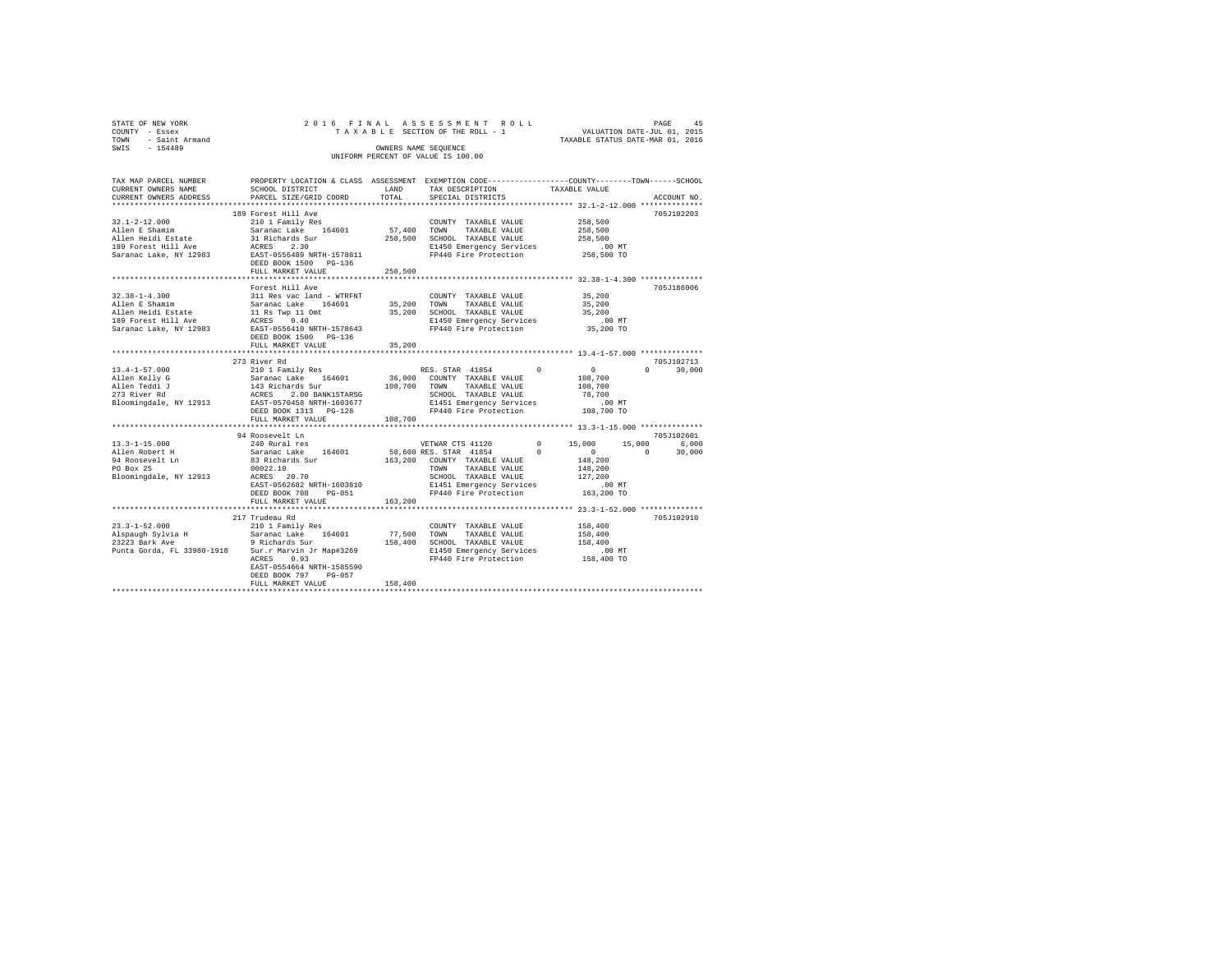| STATE OF NEW YORK<br>COUNTY - Essex<br>- Saint Armand<br>TOWN                             | 2016 FINAL                                                                  |               | ASSESSMENT ROLL<br>TAXABLE SECTION OF THE ROLL - 1                                              | 46 PAGE 46<br>VALUATION DATE-JUL 01, 2015<br>TAXABLE STATUS DATE-MAR 01, 2016 |                    |
|-------------------------------------------------------------------------------------------|-----------------------------------------------------------------------------|---------------|-------------------------------------------------------------------------------------------------|-------------------------------------------------------------------------------|--------------------|
| $-154489$<br>SWIS                                                                         |                                                                             |               | OWNERS NAME SEOUENCE                                                                            |                                                                               |                    |
|                                                                                           |                                                                             |               | UNIFORM PERCENT OF VALUE IS 100.00                                                              |                                                                               |                    |
| TAX MAP PARCEL NUMBER                                                                     |                                                                             |               | PROPERTY LOCATION & CLASS ASSESSMENT EXEMPTION CODE---------------COUNTY-------TOWN------SCHOOL |                                                                               |                    |
| CURRENT OWNERS NAME                                                                       | SCHOOL DISTRICT                                                             | LAND<br>TOTAL | TAX DESCRIPTION                                                                                 | TAXABLE VALUE                                                                 |                    |
| CURRENT OWNERS ADDRESS<br>***********************                                         | PARCEL SIZE/GRID COORD                                                      |               | SPECIAL DISTRICTS                                                                               |                                                                               | ACCOUNT NO.        |
|                                                                                           | 3 McKenzie Mountain Way                                                     |               |                                                                                                 |                                                                               | 705Z003009         |
| $13.3 - 3 - 6.000$                                                                        | 210 1 Family Res                                                            |               | COUNTY TAXABLE VALUE                                                                            | 203,400                                                                       |                    |
| Amell Craig R<br>PO Box 112                                                               | Saranac Lake 164601                                                         | 57,300 TOWN   | TAXABLE VALUE                                                                                   | 203,400                                                                       |                    |
|                                                                                           | 83 Richards Survey                                                          |               | 203,400 SCHOOL TAXABLE VALUE                                                                    | 203,400                                                                       |                    |
| Bloomingdale, NY 12913                                                                    | Lot 6                                                                       |               | E1451 Emergency Services                                                                        | $.00$ MT                                                                      |                    |
|                                                                                           | ACRES 3.38 BANK NATION<br>EAST-0561346 NRTH-1603327<br>DEED BOOK 1497 PG-23 |               | FP440 Fire Protection                                                                           | 203,400 TO                                                                    |                    |
|                                                                                           | FULL MARKET VALUE                                                           | 203,400       | ************************************** 13.4-1-43.000 **************                             |                                                                               |                    |
|                                                                                           | 1836 NYS Route 3                                                            |               |                                                                                                 |                                                                               | 705J104314         |
| $13.4 - 1 - 43.000$                                                                       | 210 1 Family Res                                                            |               | $^{\circ}$<br>RES. STAR 41854                                                                   | $\sim$ 0                                                                      | $0 \t 30.000$      |
| Amell Donald                                                                              |                                                                             | 36,000        | COUNTY TAXABLE VALUE                                                                            | 94,700                                                                        |                    |
| Amell Cindy                                                                               |                                                                             | 94,700        | TAXABLE VALUE<br>TOWN                                                                           | 94,700                                                                        |                    |
| 1836 NYS Rte 3<br>PO Box 232                                                              | Saranac Lake 164601<br>121 Richards Sur<br>ACRES 2.00                       |               | SCHOOL TAXABLE VALUE                                                                            | 64,700                                                                        |                    |
|                                                                                           | EAST-0567336 NRTH-1607679                                                   |               | E1451 Emergency Services                                                                        | $.00$ MT                                                                      |                    |
| Bloomingdale, NY 12913                                                                    | DEED BOOK 948 PG-191<br>FULL MARKET VALUE                                   | 94,700        | FP440 Fire Protection                                                                           | 94,700 TO                                                                     |                    |
| ************************                                                                  |                                                                             |               |                                                                                                 |                                                                               |                    |
|                                                                                           | 9 Oregon Plains Rd                                                          |               |                                                                                                 |                                                                               | 702A100706         |
| $13.56 - 2 - 14.000$                                                                      | 484 1 use sm bld                                                            |               | COUNTY TAXABLE VALUE                                                                            | 52,700                                                                        |                    |
| Antediluvian Antiques & Curios Saranac Lake 164601                                        |                                                                             | 38,700        | TOWN<br>TAXABLE VALUE                                                                           | 52,700                                                                        |                    |
| 2488 Main St                   101 Richards Sur Omt. 11       52,700 SCHOOL TAXABLE VALUE |                                                                             |               |                                                                                                 | 52,700                                                                        |                    |
| Lake Plaid, NY 12946                                                                      | ACRES 0.36<br>EAST-0563735 NRTH-1607157                                     |               | E1451 Emergency Services<br>FP440 Fire Protection                                               | $.00$ MT<br>52,700 TO                                                         |                    |
|                                                                                           | DEED BOOK 1798 PG-277                                                       |               |                                                                                                 |                                                                               |                    |
|                                                                                           | FULL MARKET VALUE                                                           | 52,700        |                                                                                                 |                                                                               |                    |
|                                                                                           |                                                                             |               |                                                                                                 | *********************** 13.64-2-1.112 **************                          |                    |
|                                                                                           | Maple Ln                                                                    |               |                                                                                                 |                                                                               | 705Z009002         |
| $13.64 - 2 - 1.112$                                                                       | 311 Res vac land                                                            |               | COUNTY TAXABLE VALUE                                                                            | 49,900                                                                        |                    |
| Anthos Edward M                                                                           | Saranac Lake 164601                                                         | 49,900        | TAXABLE VALUE<br>TOWN                                                                           | 49,900                                                                        |                    |
| Aprea Nancy M                                                                             | 83 OMT TWP 11 RS<br>ACRES 1.57                                              |               | 49.900 SCHOOL TAXABLE VALUE                                                                     | 49,900                                                                        |                    |
| 63 Centennial Dr Ste 12<br>Norwood, MA 02062                                              | EAST-0560857 NRTH-1605435                                                   |               | E1451 Emergency Services<br>FP440 Fire Protection                                               | $.00$ MT<br>49,900 TO                                                         |                    |
|                                                                                           | DEED BOOK 1821   PG-100                                                     |               |                                                                                                 |                                                                               |                    |
|                                                                                           | FULL MARKET VALUE                                                           | 49,900        |                                                                                                 |                                                                               |                    |
|                                                                                           | *********************                                                       |               |                                                                                                 | ********************* 13.4-1-71.120 **************                            |                    |
|                                                                                           | 119 Moose Pond Ln                                                           |               |                                                                                                 |                                                                               | 705.1178004        |
| $13.4 - 1 - 71.120$                                                                       | 240 Rural res                                                               |               | $\Omega$<br>RES. STAR 41854                                                                     | $\sim$ 0                                                                      | $\Omega$<br>30,000 |
| Antonelli Laura                                                                           | Saranac Lake 164601                                                         | 43,100        | COUNTY TAXABLE VALUE                                                                            | 225,400                                                                       |                    |
| Freeman Keith A<br>119 Moose Pond Ln                                                      | 164 Rs Twp 11 Omt<br>Db 818 Pg 108                                          |               | 225,400 TOWN TAXABLE VALUE<br>SCHOOL TAXABLE VALUE                                              | 225,400<br>195,400                                                            |                    |
| Bloomingdale, NY 12913                                                                    | ACRES 11.98                                                                 |               | E1451 Emergency Services                                                                        | $.00$ MT                                                                      |                    |
|                                                                                           | EAST-0572847 NRTH-1599832                                                   |               | FP440 Fire Protection                                                                           | 225,400 TO                                                                    |                    |
|                                                                                           | DEED BOOK 1241 PG-201                                                       |               |                                                                                                 |                                                                               |                    |
|                                                                                           | FULL MARKET VALUE                                                           | 225,400       |                                                                                                 |                                                                               |                    |
|                                                                                           |                                                                             |               |                                                                                                 |                                                                               |                    |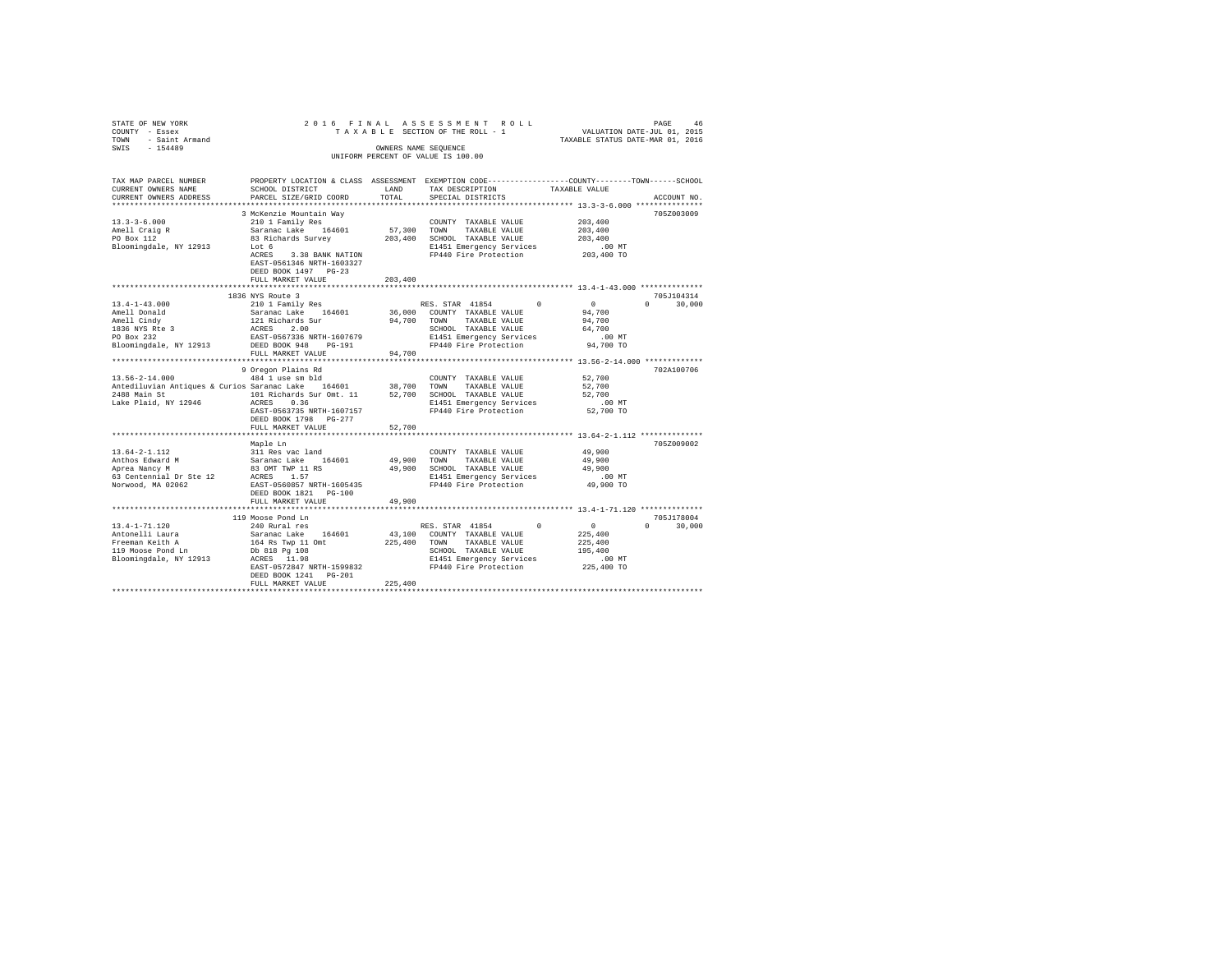| STATE OF NEW YORK<br>COUNTY - Essex<br>TOWN - Saint Armand<br>SWIS - 154489                 |                                                                                                                                                                                  | OWNERS NAME SEQUENCE | 2016 FINAL ASSESSMENT ROLL<br>TAXABLE SECTION OF THE ROLL - 1<br>UNIFORM PERCENT OF VALUE IS 100.00                                   | PAGE<br>47<br>VALUATION DATE-JUL 01, 2015<br>TAXABLE STATUS DATE-MAR 01, 2016                                                   |
|---------------------------------------------------------------------------------------------|----------------------------------------------------------------------------------------------------------------------------------------------------------------------------------|----------------------|---------------------------------------------------------------------------------------------------------------------------------------|---------------------------------------------------------------------------------------------------------------------------------|
| TAX MAP PARCEL NUMBER<br>CURRENT OWNERS NAME<br>CURRENT OWNERS ADDRESS                      | SCHOOL DISTRICT<br>PARCEL SIZE/GRID COORD                                                                                                                                        | TOTAL                | LAND TAX DESCRIPTION<br>SPECIAL DISTRICTS                                                                                             | PROPERTY LOCATION & CLASS ASSESSMENT EXEMPTION CODE---------------COUNTY-------TOWN------SCHOOL<br>TAXABLE VALUE<br>ACCOUNT NO. |
|                                                                                             | River Rd                                                                                                                                                                         |                      |                                                                                                                                       | 705J102304                                                                                                                      |
| 14. -1-11.000<br>Arnold Richard R<br>PO Box 231<br>Bloomingdale, NY 12913                   | 312 Vac w/imprv<br>Saranac Lake 164601<br>341 361 Richards Survey<br>Life Use R & H Arnold<br>By $1147/90$ 75Ac                                                                  | 73,200 TOWN          | COUNTY TAXABLE VALUE<br>TAXABLE VALUE<br>75,600 SCHOOL TAXABLE VALUE<br>E1451 Emergency Services<br>FP440 Fire Protection             | 75,600<br>75,600<br>75,600<br>$.00$ MT<br>75,600 TO                                                                             |
|                                                                                             | ACRES 86.67<br>EAST-0599312 NRTH-1612569<br>DEED BOOK 1147 PG-90<br>FULL MARKET VALUE                                                                                            | 75,600               |                                                                                                                                       |                                                                                                                                 |
|                                                                                             |                                                                                                                                                                                  |                      |                                                                                                                                       |                                                                                                                                 |
| $13.56 - 4 - 2.000$<br>Arsenault Clada L Trust<br>27 Harbour View Ter<br>Westport, NY 12993 | Poplar Ln<br>311 Res vac land<br>Saranac Lake 164601<br>82 Rs Twp 11 Omt<br>90 X 100                                                                                             | 13,300 TOWN          | COUNTY TAXABLE VALUE<br>TAXABLE VALUE<br>13,300 SCHOOL TAXABLE VALUE<br>E1451 Emergency Services                                      | 702A100605<br>13,300<br>13,300<br>13,300<br>$.00$ MT                                                                            |
|                                                                                             | ACRES 0.20<br>EAST-0562410 NRTH-1606808<br>DEED BOOK 1801 PG-173<br>FULL MARKET VALUE                                                                                            | 13,300               | FP440 Fire Protection                                                                                                                 | 13,300 TO                                                                                                                       |
|                                                                                             | Poplar Ln                                                                                                                                                                        |                      |                                                                                                                                       | 702A100604                                                                                                                      |
| 13.56-7-22.000<br>Arsenault Clada L Trust<br>27 Harbour View Ter<br>Westport, NY 12993      | 311 Res vac land<br>Saranac Lake 164601<br>82 Rs Twp 11 Omt<br>60 X 125<br>ACRES 0.20<br>EAST-0562618 NRTH-1606492<br>DEED BOOK 1801 PG-173                                      | 13,300               | COUNTY TAXABLE VALUE<br>13,300 TOWN TAXABLE VALUE<br>13,300 SCHOOL TAXABLE VALUE<br>E1451 Emergency Services<br>FP440 Fire Protection | 13,300<br>13,300<br>13,300<br>$.00$ MT<br>13,300 TO                                                                             |
|                                                                                             | FULL MARKET VALUE                                                                                                                                                                |                      |                                                                                                                                       | **************************** 13.57-4-2.000 **************                                                                       |
| $13.57 - 4 - 2.000$<br>Arsenault Clada L Trust<br>27 Harbour View Ter<br>Westport, NY 12993 | NYS Route 3<br>311 Res vac land<br>Saranac Lake 164601<br>101 Richards Sur Omt 11 8,600 SCHOOL TAXABLE VALUE<br>ACRES 0.30<br>EAST-0565320 NRTH-1606544<br>DEED BOOK 1801 PG-173 |                      | COUNTY TAXABLE VALUE<br>8,600 TOWN<br>TAXABLE VALUE<br>E1451 Emergency Services<br>FP440 Fire Protection                              | 702A100603<br>8,600<br>8,600<br>8,600<br>$.00$ MT<br>8,600 TO                                                                   |
|                                                                                             | FULL MARKET VALUE                                                                                                                                                                | 8,600                |                                                                                                                                       |                                                                                                                                 |
|                                                                                             | *************************                                                                                                                                                        | *************        |                                                                                                                                       |                                                                                                                                 |
| $13.4 - 1 - 12.110$<br>Aselin Robert<br>1547 Rte 3<br>Saranac Lake, NY 12983                | 1547 NYS Route 3<br>312 Vac w/imprv<br>Saranac Lake 164601<br>103 Twp 11 Omt Rs<br>ACRES 51.49<br>EAST-0564740 NRTH-1602627<br>DEED BOOK 1192    PG-346                          |                      | COUNTY TAXABLE VALUE<br>51,800 TOWN TAXABLE VALUE<br>65,700 SCHOOL TAXABLE VALUE<br>E1451 Emergency Services<br>FP440 Fire Protection | 705J102605<br>65,700<br>65,700<br>65,700<br>.00MT<br>65.700 TO                                                                  |
|                                                                                             | FULL MARKET VALUE                                                                                                                                                                | 65,700               |                                                                                                                                       |                                                                                                                                 |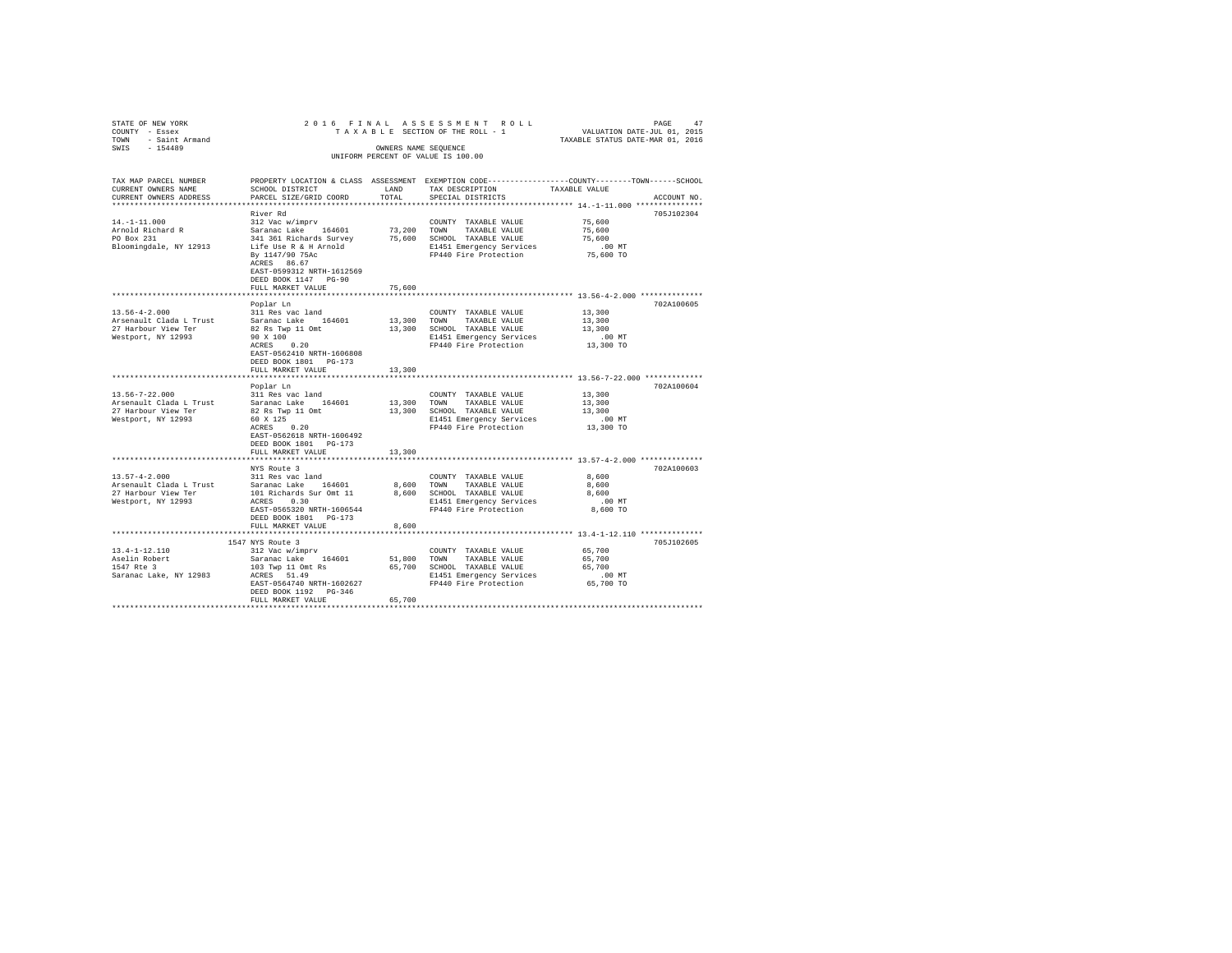| COUNTY - Essex<br>- Saint Armand<br>TOWN<br>SWIS - 154489                          |                                                                                                                                                                                                              |         | TAXABLE SECTION OF THE ROLL - 1<br>OWNERS NAME SEQUENCE<br>UNIFORM PERCENT OF VALUE IS 100.00                                                                                                                                               | VALUATION DATE-JUL 01, 2015<br>TAXABLE STATUS DATE-MAR 01, 2016                                               |
|------------------------------------------------------------------------------------|--------------------------------------------------------------------------------------------------------------------------------------------------------------------------------------------------------------|---------|---------------------------------------------------------------------------------------------------------------------------------------------------------------------------------------------------------------------------------------------|---------------------------------------------------------------------------------------------------------------|
| TAX MAP PARCEL NUMBER<br>CURRENT OWNERS NAME<br>CURRENT OWNERS ADDRESS             | SCHOOL DISTRICT<br>PARCEL SIZE/GRID COORD TOTAL SPECIAL DISTRICTS                                                                                                                                            |         | LAND TAX DESCRIPTION TAXABLE VALUE                                                                                                                                                                                                          | PROPERTY LOCATION & CLASS ASSESSMENT EXEMPTION CODE---------------COUNTY-------TOWN-----SCHOOL<br>ACCOUNT NO. |
| $13.56 - 10 - 3.000$<br>Aufderheide Debra I<br>970 Raccoon Run<br>Victor, NY 14564 | 72 Prospect St<br>210 1 Family Res<br>Saranac Lake 164601 35,000<br>82 Omt Twp11rs<br>ACRES 1.00 BANK I<br>ACRES 1.00 BANK WFARGO<br>EAST-0561635 NRTH-1606038<br>DEED BOOK 1743 PG-263<br>FULL MARKET VALUE | 128,200 | COUNTY TAXABLE VALUE<br>TAXABLE VALUE<br>TOWN<br>SCHOOL TAXABLE VALUE<br>E1451 Emergency Services .00 MT<br>FP440 Fire Protection  128,200 TO<br>SD442 Bloomingdale Sewer D 128,200 TO M<br>128,200 WD442 Bloomingdale Water D 128,200 TO M | 705Z003004<br>128,200<br>128,200<br>128,200                                                                   |
| $23.3 - 2 - 6.000$<br>Augustine Cheryl R<br>11 Vista Dr<br>Saranac Lake, NY 12983  | 11 Vista Dr<br>210 1 Family Res<br>Saranac Lake 164601 45,000<br>18 Glenn Ridge Subd 313,300<br>ACRES 1.04 BANK1STARSG<br>EAST-0553432 NRTH-1585455<br>DEED BOOK 1434 PG-162<br>FULL MARKET VALUE            | 313,300 | COUNTY TAXABLE VALUE<br>TOWN<br>TAXABLE VALUE<br>SCHOOL TAXABLE VALUE<br>E1450 Emergency Services<br>FP440 Fire Protection                                                                                                                  | 705Z001004<br>313,300<br>313,300<br>313,300<br>.00 MT<br>313,300 TO                                           |
| 13.56-7-11.002<br>Babcock Justyna<br>42 Main St<br>Bloomingdale, NY 12913          | 42 Main St<br>210 1 Family Res<br>Saranac Lake 164601 32,300<br>Lot 22 Be Town 11 Ort 181 200<br>Lot 82 Rs Twp 11 Omt<br>ACRES 0.70 BANK CORE<br>EAST-0563244 NRTH-1606238<br>DEED BOOK 1813    PG-67        | 181,200 | COUNTY TAXABLE VALUE<br>TOWN<br>TAXABLE VALUE<br>SCHOOL TAXABLE VALUE<br>E1451 Emergency Services<br>FP440 Fire Protection<br>SD442 Bloomingdale Sewer D 181,200 TO M<br>FULL MARKET VALUE 181,200 WD442 Bloomingdale Water D 181,200 TO M  | 702A100712<br>181,200<br>181,200<br>181,200<br>.00 MT<br>181,200 TO                                           |

66 River Rd 705Z011004 13.65-4-6.200 312 Vac w/imprv COUNTY TAXABLE VALUE 44,400 Bailey William Saranac Lake 164601 20,300 TOWN TAXABLE VALUE 44,400

234 Neil St Apt 1 102 Twp 11 Omt Rs 44,400 SCHOOL TAXABLE VALUE 44,400 Saranac Lake, NY 12983 Lot 2 #6903 E1451 Emergency Services .00 MT ACRES 0.59 FP440 Fire Protection 44,400 TO EAST-0565557 NRTH-1604981 DEED BOOK 1594 PG-192 FULL MARKET VALUE 44,400 \*\*\*\*\*\*\*\*\*\*\*\*\*\*\*\*\*\*\*\*\*\*\*\*\*\*\*\*\*\*\*\*\*\*\*\*\*\*\*\*\*\*\*\*\*\*\*\*\*\*\*\*\*\*\*\*\*\*\*\*\*\*\*\*\*\*\*\*\*\*\*\*\*\*\*\*\*\*\*\*\*\*\*\*\*\*\*\*\*\*\*\*\*\*\*\*\*\*\*\*\*\*\* 13.57-1-6.000 \*\*\*\*\*\*\*\*\*\*\*\*\*\* NYS Route 3 702A100812

FULL MARKET VALUE 9,800 \*\*\*\*\*\*\*\*\*\*\*\*\*\*\*\*\*\*\*\*\*\*\*\*\*\*\*\*\*\*\*\*\*\*\*\*\*\*\*\*\*\*\*\*\*\*\*\*\*\*\*\*\*\*\*\*\*\*\*\*\*\*\*\*\*\*\*\*\*\*\*\*\*\*\*\*\*\*\*\*\*\*\*\*\*\*\*\*\*\*\*\*\*\*\*\*\*\*\*\*\*\*\*\*\*\*\*\*\*\*\*\*\*\*\*\*\*\*\*\*\*\*\*\*\*\*\*\*\*\*\*\*

13.57-1-6.000 311 Res vac land COUNTY TAXABLE VALUE 9,800 Balerno Jeffrey Saranac Lake 164601 9,800 TOWN TAXABLE VALUE 9,800 Balerno Marlene J 121 Rs Twp 11 Omt 9,800 SCHOOL TAXABLE VALUE 9,800 PO Box 241 ACRES 0.50 BANK1STARSG E1451 Emergency Services .00 MT Bloomingdale, NY 12913 EAST-0566654 NRTH-1607622 FP440 Fire Protection 9,800 TO

DEED BOOK 1370 PG-150<br>FULL MARKET VALUE

STATE OF NEW YORK 2 0 1 6 F I N A L A S S E S S M E N T R O L L PAGE 48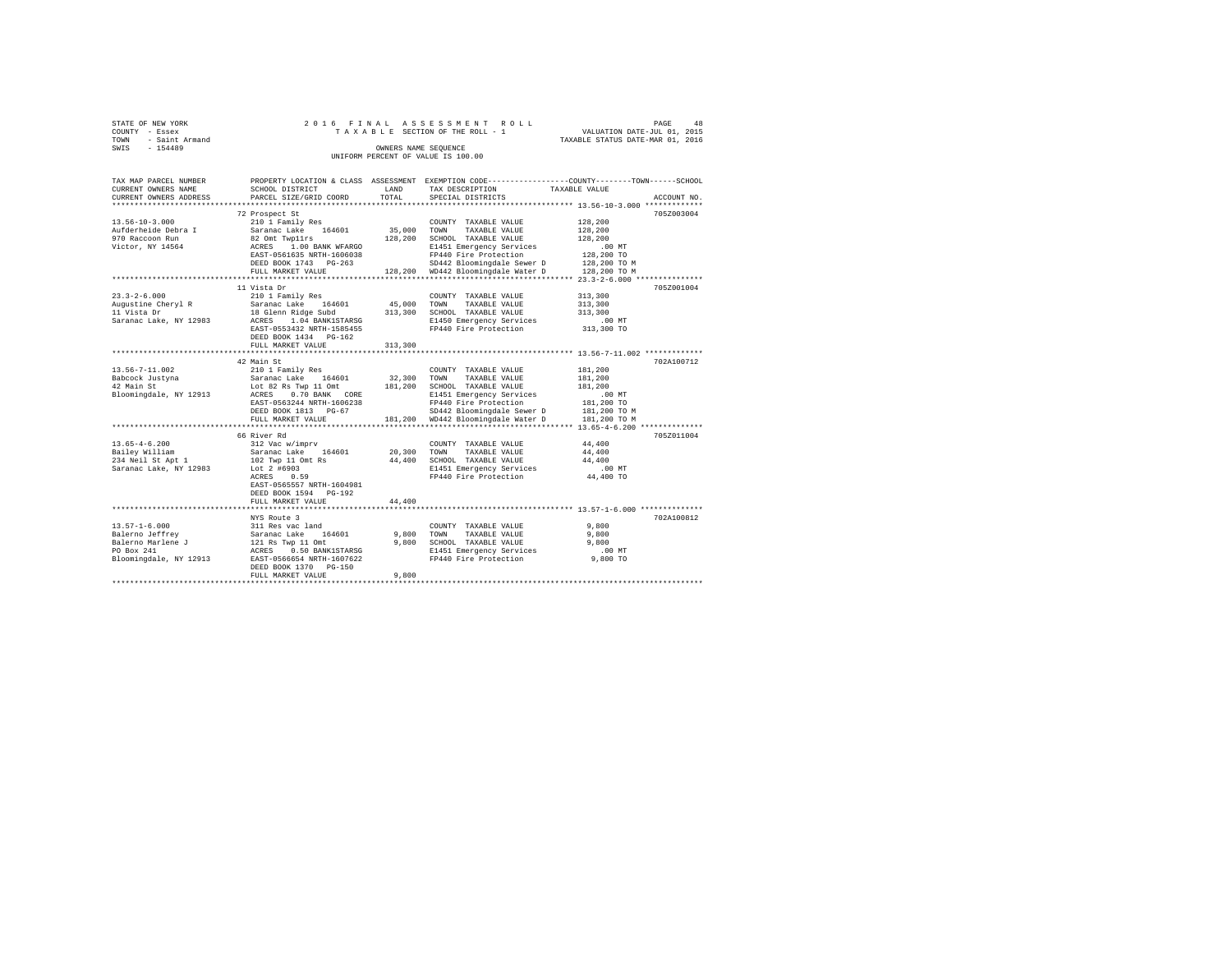| STATE OF NEW YORK<br>COUNTY - Essex<br>- Saint Armand<br>TOWN<br>$-154489$<br>SWIS |                              | 2016 FINAL ASSESSMENT ROLL<br>TAXABLE SECTION OF THE ROLL - 1<br>OWNERS NAME SEOUENCE<br>UNIFORM PERCENT OF VALUE IS 100.00 | VALUATION DATE-JUL 01, 2015<br>TAXABLE STATUS DATE-MAR 01, 2016 | 49<br>PAGE  |
|------------------------------------------------------------------------------------|------------------------------|-----------------------------------------------------------------------------------------------------------------------------|-----------------------------------------------------------------|-------------|
| TAX MAP PARCEL NUMBER                                                              |                              | PROPERTY LOCATION & CLASS ASSESSMENT EXEMPTION CODE---------------COUNTY-------TOWN-----SCHOOL                              |                                                                 |             |
| CURRENT OWNERS NAME                                                                | SCHOOL DISTRICT              | T.AND<br>TAX DESCRIPTION                                                                                                    | TAXABLE VALUE                                                   |             |
| CURRENT OWNERS ADDRESS                                                             | PARCEL SIZE/GRID COORD TOTAL | SPECIAL DISTRICTS                                                                                                           |                                                                 | ACCOUNT NO. |
|                                                                                    | 1811 NYS Route 3             |                                                                                                                             |                                                                 | 702A100811  |
| $13.57 - 1 - 7.000$                                                                |                              |                                                                                                                             | $\sim$ 0<br>$\Omega$                                            | 30,000      |
| Balerno Jeffrey                                                                    |                              | Saranac Lake 164601 36,200 COUNTY TAXABLE VALUE                                                                             | 193,600                                                         |             |
| Balerno Marlene J                                                                  | 121 Rs Twp 11 Omt 193,600    | TOWN<br>TAXABLE VALUE                                                                                                       | 193,600                                                         |             |
| 1811 NYS Rte 3                                                                     | 00002.60                     | TAXABLE VALUE<br>SCHOOL                                                                                                     | 163,600                                                         |             |
| Bloomingdale, NY 12913                                                             | ACRES 2.70 BANK1STARSG       | E1451 Emergency Services                                                                                                    | $.00$ MT                                                        |             |
|                                                                                    | EAST-0566521 NRTH-1607963    | FP440 Fire Protection 193,600 TO                                                                                            |                                                                 |             |
|                                                                                    | DEED BOOK 1370 PG-150        | SD442 Bloomingdale Sewer D 193,600 TO M                                                                                     |                                                                 |             |
|                                                                                    | FULL MARKET VALUE            | 193,600 WD442 Bloomingdale Water D 193,600 TO M                                                                             |                                                                 |             |
|                                                                                    |                              |                                                                                                                             |                                                                 |             |
|                                                                                    | 141 Bloomingdale Ave         |                                                                                                                             |                                                                 | 705J104011  |
| $32.166 - 5 - 3.000$                                                               | 210 1 Family Res             | RES. STAR 41854<br>$\Omega$                                                                                                 | $\circ$                                                         | 30,000      |
| Bartlett Michael F                                                                 | Saranac Lake 164601          | 22,300<br>COUNTY TAXABLE VALUE                                                                                              | 105,900                                                         |             |
| Bartlett Ann N                                                                     | 11 Richards Sur              | 105,900<br>TAXABLE VALUE<br>TOWN                                                                                            | 105,900                                                         |             |
| 141 Bloomingdale Ave                                                               | ACRES 0.32                   | SCHOOL<br>TAXABLE VALUE                                                                                                     | 75,900                                                          |             |

| 141 Bloomingdale Ave   | ACRES 0.32                |        | SCHOOL TAXABLE VALUE                                | 75,900      |            |  |
|------------------------|---------------------------|--------|-----------------------------------------------------|-------------|------------|--|
| Saranac Lake. NY 12983 | EAST-0553935 NRTH-1578368 |        | E1450 Emergency Services                            | $.00$ MT    |            |  |
|                        | DEED BOOK 840 PG-307      |        | FP440 Fire Protection                               | 105,900 TO  |            |  |
|                        | FULL MARKET VALUE 105,900 |        |                                                     |             |            |  |
|                        |                           |        |                                                     |             |            |  |
|                        | McKenzie Mountain Way     |        |                                                     |             | 705Z002021 |  |
| $13.3 - 2 - 6.300$     | 311 Res vac land          |        | COUNTY TAXABLE VALUE                                | 10,700      |            |  |
| Bassette Austin J      | Saranac Lake 164601       | 10,700 | TOWN<br>TAXABLE VALUE                               | 10,700      |            |  |
| 184 Shore Oaks Dr      | 62 Omt Twp 11 Rs          | 10,700 | SCHOOL TAXABLE VALUE                                | 10,700      |            |  |
| Oswego, NY 13126       | ACRES 0.72                |        | E1451 Emergency Services                            | $.00$ MT    |            |  |
|                        | EAST-0560894 NRTH-1602968 |        | FP440 Fire Protection                               | 10,700 TO   |            |  |
|                        | DEED BOOK 1785 PG-118     |        |                                                     |             |            |  |
|                        | FULL MARKET VALUE 10,700  |        |                                                     |             |            |  |
|                        |                           |        |                                                     |             |            |  |
|                        | 4 Maple Ln                |        |                                                     |             | 702A101708 |  |
| $13.56 - 7 - 15.000$   | 210 1 Family Res          |        | RES. STAR 41854<br>$^{\circ}$                       | $\sim$      | 30,000     |  |
| Bates Angela M         | Saranac Lake 164601       |        | 20,300 COUNTY TAXABLE VALUE                         | 56,600      |            |  |
| 4 Maple Ln             | 82 Rs Twp 11 Omt          | 56,600 | TOWN<br>TAXABLE VALUE                               | 56,600      |            |  |
| Bloomingdale, NY 12913 | Bk 887 Pg 100             |        | SCHOOL<br>TAXABLE VALUE                             | 26,600      |            |  |
|                        | ACRES 0.26 BANK1STARSG    |        | E1451 Emergency Services                            | $.00$ MT    |            |  |
|                        | EAST-0562868 NRTH-1605945 |        | FP440 Fire Protection                               | 56,600 TO   |            |  |
|                        | DEED BOOK 1499 PG-43      |        | SD442 Bloomingdale Sewer D 56,600 TO M              |             |            |  |
|                        |                           |        | FULL MARKET VALUE 56,600 WD442 Bloomingdale Water D | 56,600 TO M |            |  |
|                        |                           |        |                                                     |             |            |  |
|                        |                           |        |                                                     |             |            |  |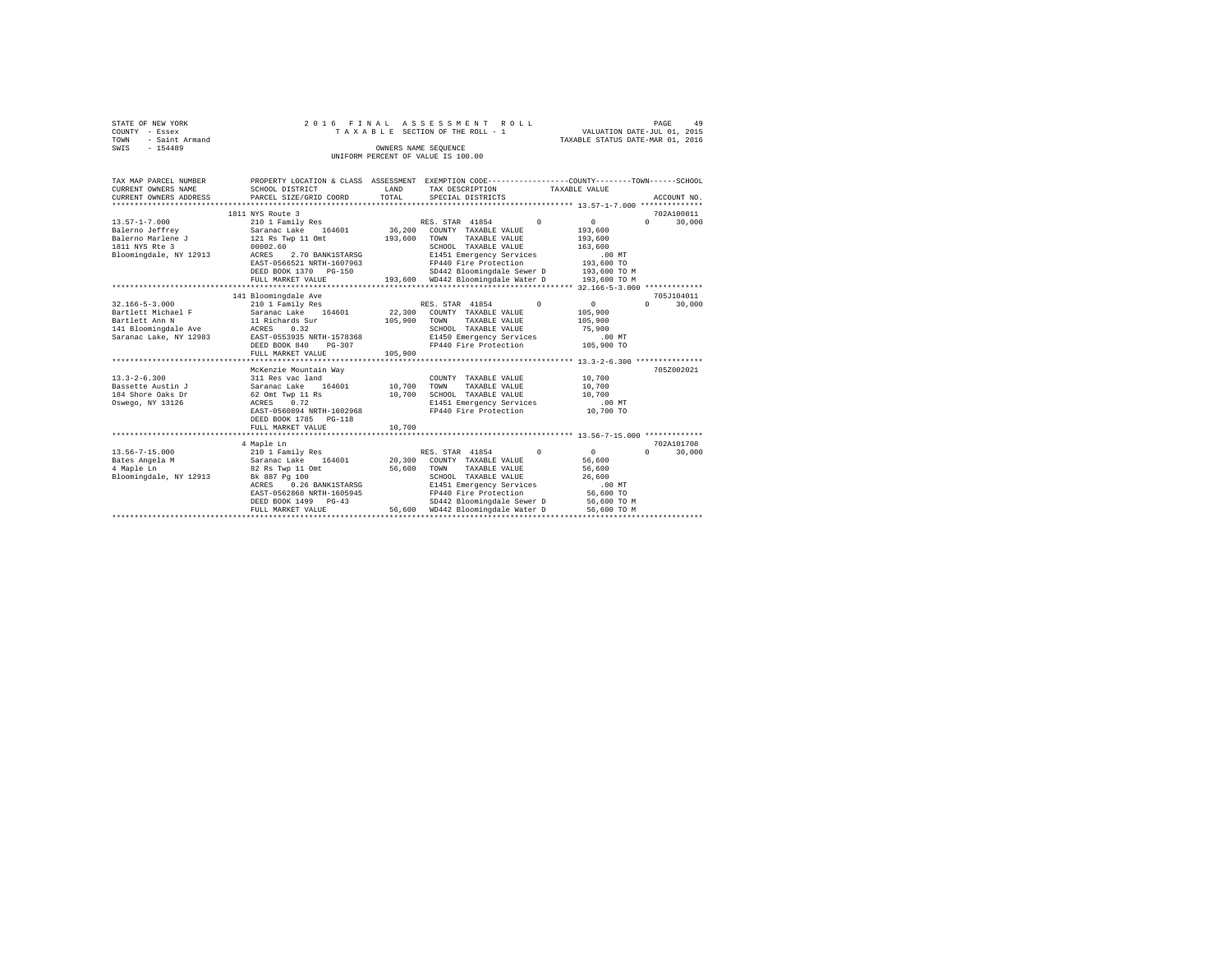|                | STATE OF NEW YORK   |  |  |  | 2016 FINAL ASSESSMENT ROLL         |  |  |  |  |  |  |                                  |                             |  | PAGE | 50 |
|----------------|---------------------|--|--|--|------------------------------------|--|--|--|--|--|--|----------------------------------|-----------------------------|--|------|----|
| COUNTY - Essex |                     |  |  |  | TAXABLE SECTION OF THE ROLL - 1    |  |  |  |  |  |  |                                  | VALUATION DATE-JUL 01, 2015 |  |      |    |
|                | TOWN - Saint Armand |  |  |  |                                    |  |  |  |  |  |  | TAXABLE STATUS DATE-MAR 01, 2016 |                             |  |      |    |
| SWIS           | $-154489$           |  |  |  | OWNERS NAME SEOUENCE               |  |  |  |  |  |  |                                  |                             |  |      |    |
|                |                     |  |  |  | UNIFORM PERCENT OF VALUE IS 100.00 |  |  |  |  |  |  |                                  |                             |  |      |    |

| TAX MAP PARCEL NUMBER<br>CURRENT OWNERS NAME | SCHOOL DISTRICT                    | LAND    | PROPERTY LOCATION & CLASS ASSESSMENT EXEMPTION CODE---------------COUNTY-------TOWN-----SCHOOL<br>TAX DESCRIPTION | TAXABLE VALUE |                        |
|----------------------------------------------|------------------------------------|---------|-------------------------------------------------------------------------------------------------------------------|---------------|------------------------|
| CURRENT OWNERS ADDRESS                       | PARCEL SIZE/GRID COORD             | TOTAL   | SPECIAL DISTRICTS                                                                                                 |               | ACCOUNT NO.            |
| ***********************                      | **************************         |         |                                                                                                                   |               |                        |
|                                              | 1715 NYS Route 3                   |         |                                                                                                                   |               | 702C101310             |
| $13.57 - 1 - 24.100$                         | 210 1 Family Res                   |         | $\Omega$<br>RES. STAR 41854                                                                                       | $\circ$       | $\cap$<br>30,000       |
| Bates Joseph D                               | Saranac Lake<br>164601             | 35,400  | COUNTY TAXABLE VALUE                                                                                              | 128,000       |                        |
| Bates Deborah A                              | 101 Rs Twp 11 Omt                  | 128,000 | TAXABLE VALUE<br>TOWN                                                                                             | 128,000       |                        |
| 1715 NYS Rte 3                               | ACRES<br>1.36                      |         | SCHOOL TAXABLE VALUE                                                                                              | 98,000        |                        |
| PO Box 137                                   | EAST-0564660 NRTH-1606729          |         | E1451 Emergency Services                                                                                          | $.00$ MT      |                        |
| Blommingdale, NY 12913                       | DEED BOOK 813<br>$PG-064$          |         | FP440 Fire Protection                                                                                             | 128,000 TO    |                        |
|                                              | FULL MARKET VALUE                  |         | 128,000 SD442 Bloomingdale Sewer D                                                                                | 128,000 TO M  |                        |
|                                              |                                    |         | WD442 Bloomingdale Water D                                                                                        | 128,000 TO M  |                        |
|                                              | ********************************   |         |                                                                                                                   |               |                        |
|                                              | 718 NYS Route 3                    |         |                                                                                                                   |               | 705J174005             |
| $23.3 - 1 - 31.200$                          | 210 1 Family Res                   |         | $\Omega$<br>RES. STAR 41854                                                                                       | $\sim$ 0      | $\Omega$<br>30,000     |
| Battistoni Brian L                           | Saranac Lake 164601                | 37,100  | COUNTY TAXABLE VALUE                                                                                              | 143,000       |                        |
| Battistoni Kelly A                           | Lot 29 Richards Survey             | 143,000 | TOWN<br>TAXABLE VALUE                                                                                             | 143,000       |                        |
| 718 NYS Rte 3                                | ACRES<br>3.10                      |         | SCHOOL TAXABLE VALUE                                                                                              | 113,000       |                        |
| Saranac Lake, NY 12983                       | EAST-0557580 NRTH-1585392          |         | E1450 Emergency Services                                                                                          | .00 MT        |                        |
|                                              | DEED BOOK 1477 PG-41               |         | FP440 Fire Protection                                                                                             | 143,000 TO    |                        |
|                                              | FULL MARKET VALUE                  | 143,000 |                                                                                                                   |               |                        |
|                                              |                                    |         |                                                                                                                   |               |                        |
|                                              | 43 Matthew Way                     |         |                                                                                                                   |               | 702C100710             |
| $13.64 - 1 - 12.000$                         | 210 1 Family Res                   |         | RES. STAR 41854<br>$^{\circ}$                                                                                     | $\circ$       | 30,000<br>$\mathbf{r}$ |
| Baumann Jeremy                               | Saranac Lake 164601                | 30,800  | COUNTY TAXABLE VALUE                                                                                              | 161,700       |                        |
| Baumann Stefanee                             | 102 Twp 11 Omt                     | 161,700 | TOWN<br>TAXABLE VALUE                                                                                             | 161,700       |                        |
| PO Box 237                                   | ACRES 0.71 BANK1STARSG             |         | SCHOOL TAXABLE VALUE                                                                                              | 131,700       |                        |
| Bloomingdale, NY 12913                       | EAST-0563483 NRTH-1605357          |         | E1451 Emergency Services                                                                                          | $.00$ MT      |                        |
|                                              | DEED BOOK 1642 PG-131              |         | FP440 Fire Protection                                                                                             | 161,700 TO    |                        |
|                                              | FULL MARKET VALUE                  | 161,700 |                                                                                                                   |               |                        |
|                                              | *************************          |         |                                                                                                                   |               |                        |
|                                              | 70 River Rd                        |         |                                                                                                                   |               | 702A103901             |
| $13.65 - 4 - 6.100$                          | 210 1 Family Res                   |         |                                                                                                                   | 74,300        |                        |
| Beal Unni                                    | Saranac Lake 164601                | 26,000  | COUNTY TAXABLE VALUE<br>TOWN<br>TAXABLE VALUE                                                                     | 74,300        |                        |
| 70 River Rd                                  |                                    | 74,300  | SCHOOL TAXABLE VALUE                                                                                              | 74,300        |                        |
|                                              | 102 Twp 11 Omt                     |         |                                                                                                                   | $.00$ MT      |                        |
| Bloomingdale, NY 12913                       | Lot 1 #6903<br>0.43 BANK CORE      |         | E1451 Emergency Services<br>FP440 Fire Protection                                                                 | 74,300 TO     |                        |
|                                              | ACRES<br>EAST-0565644 NRTH-1605030 |         |                                                                                                                   |               |                        |
|                                              | DEED BOOK 1812 PG-14               |         |                                                                                                                   |               |                        |
|                                              |                                    |         |                                                                                                                   |               |                        |
|                                              | FULL MARKET VALUE                  | 74,300  |                                                                                                                   |               |                        |
|                                              |                                    |         |                                                                                                                   |               |                        |
|                                              | 18 Ledge Ln                        |         |                                                                                                                   |               | 705J189004<br>$\cap$   |
| $32.38 - 1 - 28.000$                         | 210 1 Family Res                   |         | RES. STAR 41854<br>$^{\circ}$                                                                                     | $\sim$ 0      | 30,000                 |
| Becker Dale A                                | Saranac Lake<br>164601             | 40,600  | COUNTY TAXABLE VALUE                                                                                              | 284,300       |                        |
| Becker Cassandra R                           | 11 Twp 11 Omt Rs                   | 284,300 | TOWN<br>TAXABLE VALUE                                                                                             | 284,300       |                        |
| 18 Ledge Ln                                  | Lot 79 Rockledge Park              |         | SCHOOL TAXABLE VALUE                                                                                              | 254,300       |                        |
| Saranac Lake, NY 12983                       | 0.51<br>ACRES                      |         | E1450 Emergency Services                                                                                          | $.00$ MT      |                        |
|                                              | EAST-0555343 NRTH-1579219          |         | FP440 Fire Protection                                                                                             | 284,300 TO    |                        |
|                                              | DEED BOOK 1099 PG-245              |         | WD441 Rockledge water                                                                                             | 284,300 TO M  |                        |
|                                              | FULL MARKET VALUE                  | 284,300 |                                                                                                                   |               |                        |
|                                              |                                    |         |                                                                                                                   |               |                        |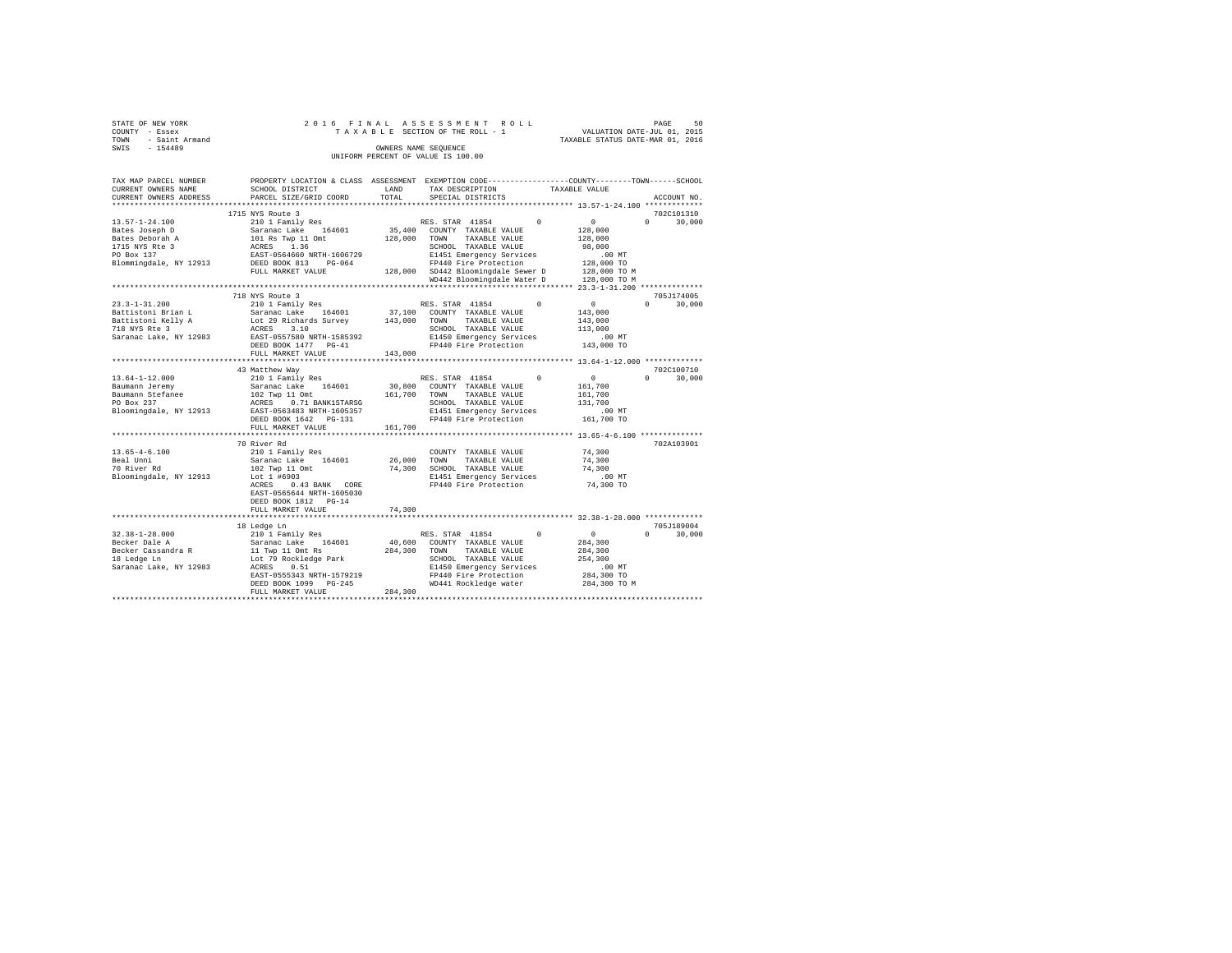| TOWN | STATE OF NEW YORK<br>COUNTY - Essex<br>- Saint Armand |                                                         |                      | 2016 FINAL ASSESSMENT ROLL<br>TAXABLE SECTION OF THE ROLL - 1                   | TAXABLE STATUS DATE-MAR 01, 2016 | PAGE<br>VALUATION DATE-JUL 01, 2015 | 51 |
|------|-------------------------------------------------------|---------------------------------------------------------|----------------------|---------------------------------------------------------------------------------|----------------------------------|-------------------------------------|----|
| SWIS | $-154489$                                             |                                                         | OWNERS NAME SEOUENCE | UNIFORM PERCENT OF VALUE IS 100.00                                              |                                  |                                     |    |
|      | TAX MAP PARCEL NUMBER<br>CURRENT OWNERS NAME          | PROPERTY LOCATION & CLASS ASSESSMENT<br>SCHOOL DISTRICT | LAND                 | EXEMPTION CODE-----------------COUNTY-------TOWN------SCHOOL<br>TAX DESCRIPTION | TAXABLE VALUE                    |                                     |    |

| CURRENT OWNERS ADDRESS    | PARCEL SIZE/GRID COORD      | TOTAL       | SPECIAL DISTRICTS                 |                  | ACCOUNT NO. |
|---------------------------|-----------------------------|-------------|-----------------------------------|------------------|-------------|
|                           |                             |             |                                   |                  |             |
|                           | 758 Saint Regis Ave         |             |                                   |                  | 702A101006  |
| $13.56 - 3 - 1.000$       | 210 1 Family Res            |             | COUNTY TAXABLE VALUE              | 126,800          |             |
| Beckwith Randy            | Saranac Lake 164601         | 28,300      | TAXABLE VALUE<br>TOWN             | 126,800          |             |
| 11 Alpine Way             | 82 Richards Surtwp11 Omt    | 126,800     | SCHOOL TAXABLE VALUE              | 126,800          |             |
| Bloomingdale, NY 12913    | 2016 BAR Decision           |             | E1451 Emergency Services          | .00MT            |             |
|                           | 0.50<br>ACRES               |             | FP440 Fire Protection             | 126,800 TO       |             |
| PRIOR OWNER ON 3/01/2016  | EAST-0562211 NRTH-1607577   |             | SD442 Bloomingdale Sewer D        | 126,800 TO M     |             |
| McGowan Adele A           | DEED BOOK 1835 PG-283       |             | WD442 Bloomingdale Water D        | 126,800 TO M     |             |
|                           | FULL MARKET VALUE           | 126,800     |                                   |                  |             |
|                           | *************************** |             |                                   |                  |             |
|                           | 27 River Rd                 |             |                                   |                  | 705J191005  |
| $13.65 - 4 - 1.000$       | 210 1 Family Res            |             | VETWAR CTS 41120<br>$^{\circ}$    | 14,190<br>14,190 | 6,000       |
| Begbie Donald C Sr        | Saranac Lake 164601         | 35,700      | COUNTY TAXABLE VALUE              | 80,410           |             |
| PO Box 37                 | 102 Twp 11 Omt Rs           | 94,600 TOWN | TAXABLE VALUE                     | 80,410           |             |
| Gabriels, NY 12939        | ACRES<br>1.67               |             | SCHOOL TAXABLE VALUE              | 88,600           |             |
|                           | EAST-0565382 NRTH-1606047   |             | E1451 Emergency Services          | .00 MT           |             |
|                           | DEED BOOK 1325 PG-222       |             | FP440 Fire Protection             | 94,600 TO        |             |
|                           | FULL MARKET VALUE           |             | 94.600 SD442 Bloomingdale Sewer D | 94,600 TO M      |             |
|                           |                             |             | WD442 Bloomingdale Water D        | 94,600 TO M      |             |
|                           |                             |             |                                   |                  |             |
|                           | 41 Grass Pond Way           |             |                                   |                  | 705J103909  |
| $13.4 - 1 - 74.000$       | 210 1 Family Res            |             | COUNTY TAXABLE VALUE              | 134,000          |             |
| Beitelshees Family LP     | Saranac Lake 164601         | 74.200 TOWN | TAXABLE VALUE                     | 134,000          |             |
| 9169 Somerset Dr          | 164 Richards Sur            | 134,000     | SCHOOL TAXABLE VALUE              | 134,000          |             |
| Barker, NY 14012          | ACRES<br>5.20               |             | E1451 Emergency Services          | $.00$ MT         |             |
|                           | EAST-0573363 NRTH-1601455   |             | FP440 Fire Protection             | 134,000 TO       |             |
|                           |                             |             |                                   |                  |             |
|                           | DEED BOOK 1454 PG-183       |             |                                   |                  |             |
|                           | FULL MARKET VALUE           | 134,000     |                                   |                  |             |
|                           |                             |             |                                   |                  |             |
|                           | 99 Goodspeed Ln             |             |                                   |                  | 705J103908  |
| $15. - 1 - 16.000$        | 210 1 Family Res            |             | COUNTY TAXABLE VALUE              | 104,400          |             |
| Bell Charles E            | Saranac Lake<br>164601      | 35,000      | TAXABLE VALUE<br>TOWN             | 104,400          |             |
| Bell Pamela J             | 368 Richards Sur            | 104,400     | SCHOOL TAXABLE VALUE              | 104,400          |             |
| 8 Valley View Ln          | 1.00<br>ACRES               |             | E1451 Emergency Services          | $.00$ MT         |             |
| South Deerfield, MA 01373 | EAST-0603238 NRTH-1608977   |             | FP440 Fire Protection             | 104,400 TO       |             |
|                           | DEED BOOK 1577 PG-304       |             |                                   |                  |             |
|                           | FULL MARKET VALUE           | 104,400     |                                   |                  |             |
|                           |                             |             |                                   |                  |             |
|                           | 1495 NYS Route 3            |             |                                   |                  | 705J103801  |
| $13.4 - 1 - 15.000$       | 483 Converted Re            |             | COUNTY TAXABLE VALUE              | 242,500          |             |
| Bell Patricia M           | Saranac Lake<br>164601      | 62,000      | TOWN<br>TAXABLE VALUE             | 242,500          |             |
| 4 Wings Falls Ct          | 103 Richards Sur            | 242,500     | SCHOOL TAXABLE VALUE              | 242,500          |             |
| Queensbury, NY 12804      | ACRES<br>5.00               |             | E1451 Emergency Services          | .00 MT           |             |
|                           | EAST-0565723 NRTH-1601703   |             | FP440 Fire Protection             | 242,500 TO       |             |
|                           | DEED BOOK 1591 PG-38        |             |                                   |                  |             |
|                           | FULL MARKET VALUE           | 242,500     |                                   |                  |             |
|                           |                             |             |                                   |                  |             |
|                           |                             |             |                                   |                  |             |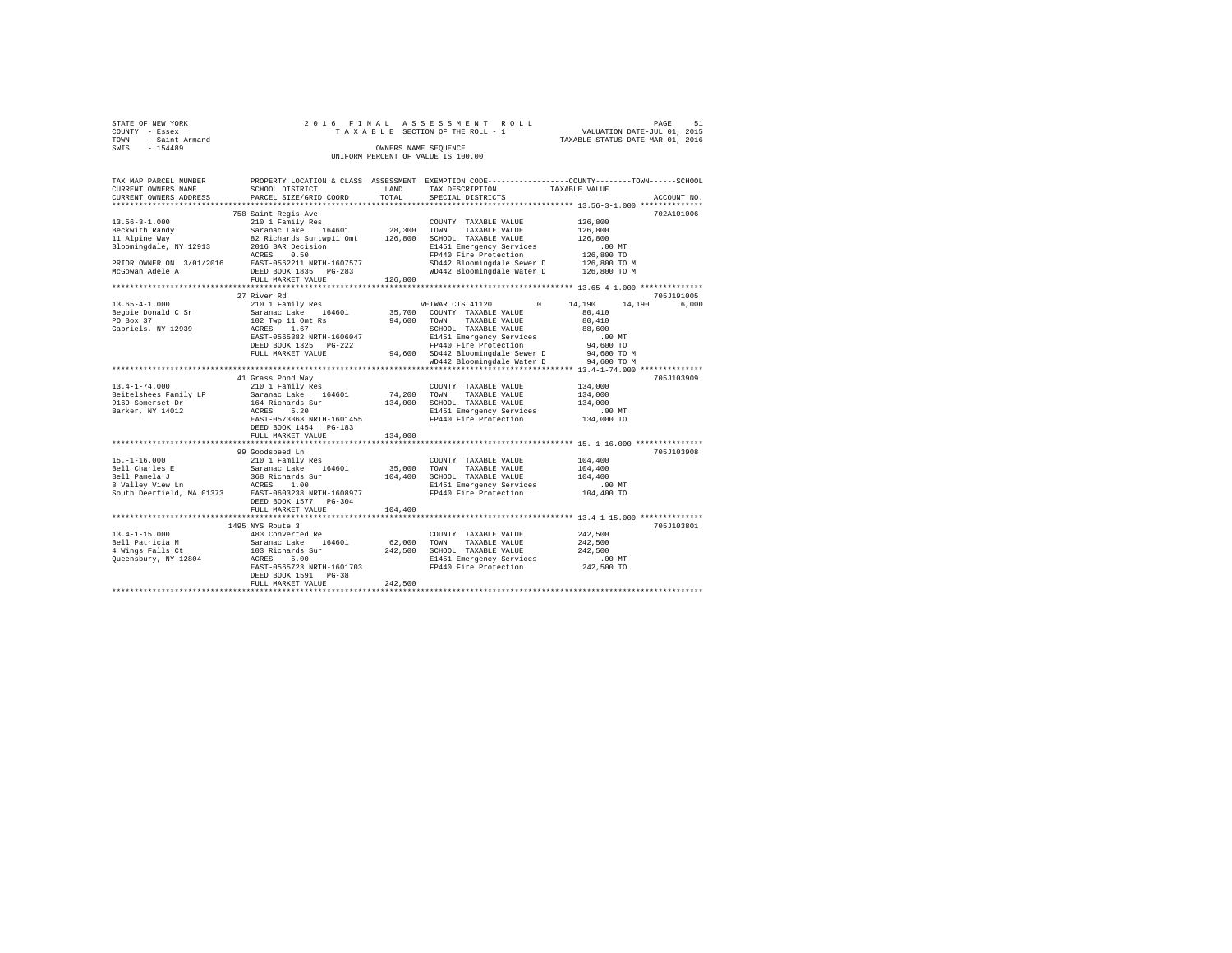| STATE OF NEW YORK   |  |  | 2016 FINAL ASSESSMENT ROLL         |                                  | PAGE | 52 |
|---------------------|--|--|------------------------------------|----------------------------------|------|----|
| COUNTY - Essex      |  |  | TAXABLE SECTION OF THE ROLL - 1    | VALUATION DATE-JUL 01, 2015      |      |    |
| TOWN - Saint Armand |  |  |                                    | TAXABLE STATUS DATE-MAR 01, 2016 |      |    |
| SWIS<br>$-154489$   |  |  | OWNERS NAME SEOUENCE               |                                  |      |    |
|                     |  |  | UNIFORM PERCENT OF VALUE IS 100.00 |                                  |      |    |

| TAX MAP PARCEL NUMBER<br>CURRENT OWNERS NAME<br>CURRENT OWNERS ADDRESS                                         | PROPERTY LOCATION & CLASS ASSESSMENT<br>SCHOOL DISTRICT<br>PARCEL SIZE/GRID COORD<br>*********************                                                       | LAND<br>TOTAL     | EXEMPTION CODE-----------------COUNTY-------TOWN------SCHOOL<br>TAX DESCRIPTION<br>SPECIAL DISTRICTS                                                          | TAXABLE VALUE<br>ACCOUNT NO                                                                                |
|----------------------------------------------------------------------------------------------------------------|------------------------------------------------------------------------------------------------------------------------------------------------------------------|-------------------|---------------------------------------------------------------------------------------------------------------------------------------------------------------|------------------------------------------------------------------------------------------------------------|
| $13.65 - 2 - 3.000$                                                                                            | 32 River Rd<br>210 1 Family Res                                                                                                                                  |                   | COUNTY TAXABLE VALUE                                                                                                                                          | 702A101705<br>54,700                                                                                       |
| Benware Betty A<br>85 Eileen St<br>Albany, NY 12203                                                            | 164601<br>Saranac Lake<br>102 Twp 11 Omt<br>ACRES<br>1.00<br>EAST-0565014 NRTH-1605794                                                                           | 35,000<br>54,700  | TOWN<br>TAXABLE VALUE<br>SCHOOL TAXABLE VALUE<br>E1451 Emergency Services<br>FP440 Fire Protection                                                            | 54,700<br>54,700<br>$.00$ MT<br>54,700 TO                                                                  |
|                                                                                                                | DEED BOOK 481<br>PG-580<br>FULL MARKET VALUE                                                                                                                     |                   | SD442 Bloomingdale Sewer D<br>54,700 WD442 Bloomingdale Water D                                                                                               | 54,700 TO M<br>54,700 TO M                                                                                 |
| $13.65 - 1 - 13.100$<br>Benware Brian                                                                          | 1669 NYS Route 3<br>210 1 Family Res<br>Saranac Lake 164601                                                                                                      | 18,500            | $\Omega$<br>RES. STAR 41854<br>COUNTY TAXABLE VALUE                                                                                                           | 702A100611<br>$\circ$<br>$\Omega$<br>30,000<br>60,900                                                      |
| 1669 NYS Rte 3<br>PO Box 234<br>Bloomingdale, NY 12913                                                         | 102 Twp 11 Omt<br>Pt 14 Barnard Subd<br>ACRES<br>$0.18$ BANK<br><b>NBT</b><br>EAST-0564427 NRTH-1605691<br>DEED BOOK 1281 PG-87                                  | 60,900            | TOWN<br>TAXABLE VALUE<br>SCHOOL TAXABLE VALUE<br>E1451 Emergency Services<br>FP440 Fire Protection<br>SD442 Bloomingdale Sewer D                              | 60,900<br>30,900<br>.00 MT<br>60,900 TO<br>60,900 TO M                                                     |
|                                                                                                                | FULL MARKET VALUE<br>********************                                                                                                                        |                   | 60,900 WD442 Bloomingdale Water D                                                                                                                             | 60,900 TO M                                                                                                |
| $13.56 - 8 - 14.000$<br>Benware Thomas<br>Benware Regina<br>29 Vine St<br>PO Box 214<br>Bloomingdale, NY 12913 | 29 Vine St<br>210 1 Family Res<br>Saranac Lake<br>164601<br>Rs Twp 11 Omt Lot 101<br>0.26<br>ACRES<br>EAST-0563506 NRTH-1606554<br>DEED BOOK 569<br>$PG-178$     | 20,300<br>101,100 | $^{\circ}$<br>STAR 41834<br>SR.<br>COUNTY TAXABLE VALUE<br>TOWN<br>TAXABLE VALUE<br>SCHOOL TAXABLE VALUE<br>E1451 Emergency Services<br>FP440 Fire Protection | 702A175012<br>$\overline{0}$<br>$\cap$<br>65,300<br>101,100<br>101,100<br>35,800<br>$.00$ MT<br>101,100 TO |
|                                                                                                                | FULL MARKET VALUE<br>************************                                                                                                                    | 101,100           |                                                                                                                                                               |                                                                                                            |
| $13.56 - 8 - 13.000$<br>Benware Thomas A<br>29 Vine St<br>PO Box 214<br>Bloomingdale, NY 12913                 | Vine St<br>311 Res vac land<br>Saranac Lake 164601<br>101 Rs Twp 11 Omt<br>ACRES<br>1.01<br>EAST-0563634 NRTH-1606565<br>DEED BOOK 1091 PG-78                    | 24,500<br>24,500  | COUNTY TAXABLE VALUE<br>TOWN<br>TAXABLE VALUE<br>SCHOOL TAXABLE VALUE<br>E1451 Emergency Services<br>FP440 Fire Protection                                    | 702A100610<br>24,500<br>24,500<br>24,500<br>$.00$ MT<br>24,500 TO                                          |
|                                                                                                                | FULL MARKET VALUE                                                                                                                                                | 24,500            | ********************************* 32.1-2-3.000 *************                                                                                                  |                                                                                                            |
| $32.1 - 2 - 3.000$<br>Biovac Inc<br>PO Box 1355<br>Saranac Lake, NY 12983                                      | 434 Bloomingdale Ave<br>464 Office bldg.<br>Saranac Lake<br>164601<br>10 Richards Sur<br>ACRES<br>1.20<br>EAST-0555931 NRTH-1581388<br>DEED BOOK 954<br>$PG-008$ | 45,200<br>173,000 | COUNTY TAXABLE VALUE<br>TAXABLE VALUE<br>TOWN<br>SCHOOL TAXABLE VALUE<br>E1450 Emergency Services<br>FP440 Fire Protection                                    | 705J102709<br>173,000<br>173,000<br>173,000<br>$.00$ MT<br>173,000 TO                                      |
|                                                                                                                | FULL MARKET VALUE                                                                                                                                                | 173,000           |                                                                                                                                                               |                                                                                                            |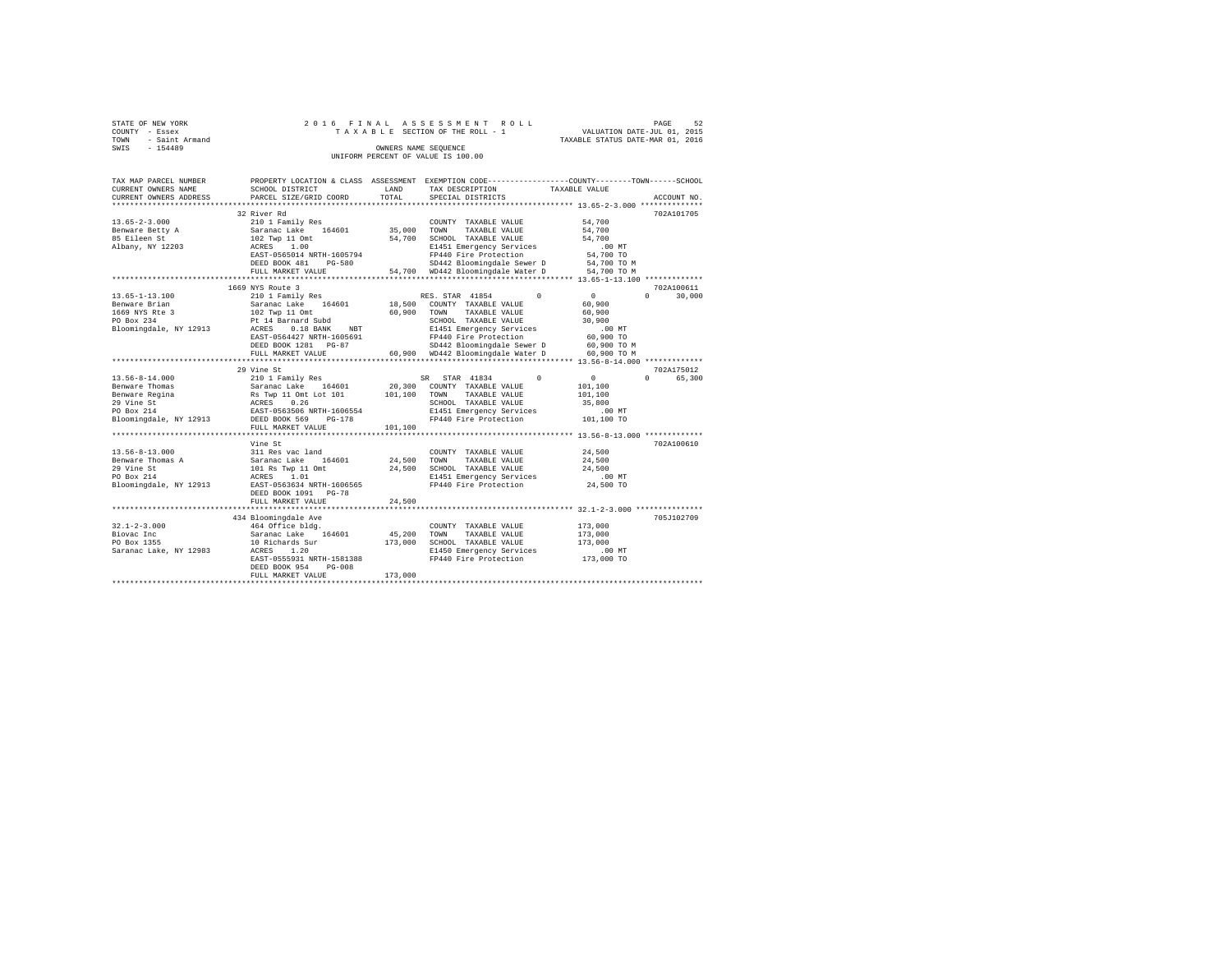| STATE OF NEW YORK        |                                          |             | 2016 FINAL ASSESSMENT ROLL                                                                      |                                  | PAGE<br>53                  |
|--------------------------|------------------------------------------|-------------|-------------------------------------------------------------------------------------------------|----------------------------------|-----------------------------|
| COUNTY - Essex           |                                          |             | TAXABLE SECTION OF THE ROLL - 1                                                                 | VALUATION DATE-JUL 01, 2015      |                             |
| - Saint Armand<br>TOWN   |                                          |             |                                                                                                 | TAXABLE STATUS DATE-MAR 01, 2016 |                             |
| $-154489$<br>SWIS        |                                          |             | OWNERS NAME SEOUENCE                                                                            |                                  |                             |
|                          |                                          |             | UNIFORM PERCENT OF VALUE IS 100.00                                                              |                                  |                             |
|                          |                                          |             |                                                                                                 |                                  |                             |
|                          |                                          |             |                                                                                                 |                                  |                             |
| TAX MAP PARCEL NUMBER    |                                          |             | PROPERTY LOCATION & CLASS ASSESSMENT EXEMPTION CODE---------------COUNTY-------TOWN------SCHOOL |                                  |                             |
| CURRENT OWNERS NAME      | SCHOOL DISTRICT                          | LAND        | TAX DESCRIPTION                                                                                 | TAXABLE VALUE                    |                             |
| CURRENT OWNERS ADDRESS   | PARCEL SIZE/GRID COORD                   | TOTAL       | SPECIAL DISTRICTS                                                                               |                                  | ACCOUNT NO.                 |
| ****************         |                                          | *********** | ******************************** 13.4-1-19.000 **************                                   |                                  |                             |
|                          | 1441 NYS Route 3                         |             |                                                                                                 |                                  | 705J103507                  |
| $13.4 - 1 - 19.000$      | 210 1 Family Res                         |             | COUNTY TAXABLE VALUE                                                                            | 220,800                          |                             |
| Black Jeffrey Q          | Saranac Lake 164601                      |             | 40,300 TOWN<br>TAXABLE VALUE                                                                    | 220,800                          |                             |
| Black Barbara T          | 104 Richards Sur<br>ACRES 6.40 BANK CORE |             | 220,800 SCHOOL TAXABLE VALUE                                                                    | 220,800                          |                             |
| 1441 NYS Route 3         |                                          |             | E1451 Emergency Services                                                                        | $.00$ MT                         |                             |
| St Armand, NY 12983      | EAST-0565681 NRTH-1600546                |             | FP440 Fire Protection                                                                           | 220,800 TO                       |                             |
|                          | DEED BOOK 1831 PG-64                     |             |                                                                                                 |                                  |                             |
| PRIOR OWNER ON 3/01/2016 | FULL MARKET VALUE                        | 220,800     |                                                                                                 |                                  |                             |
| Norman Barbara A Estate  |                                          |             |                                                                                                 |                                  |                             |
|                          |                                          |             |                                                                                                 |                                  |                             |
|                          | 48 Saranac Ln                            |             |                                                                                                 |                                  | 705J180020                  |
| $32.38 - 1 - 16.002$     | 210 1 Family Res                         |             | SR STAR 41834 0                                                                                 | $\mathbf{0}$                     | 0 65,300                    |
| Blaise Hector I          | Saranac Lake 164601                      |             | 41,800 COUNTY TAXABLE VALUE                                                                     | 153,300                          |                             |
| Blaise Valerie J         | 11 Rs Sly 1/2 Of                         | 153,300     | TOWN TAXABLE VALUE                                                                              | 153,300                          |                             |
| 48 Saranac Ln            | 34 33 Rockledge Pk                       |             | SCHOOL TAXABLE VALUE                                                                            | 88,000                           |                             |
| Saranac Lake, NY 12983   | ACRES 0.66                               |             | E1450 Emergency Services                                                                        | $.00$ MT                         |                             |
|                          | EAST-0555725 NRTH-1579350                |             | FP440 Fire Protection                                                                           | 153,300 TO                       |                             |
|                          | DEED BOOK 716<br>$PG-201$                |             | WD441 Rockledge water                                                                           | 153,300 TO M                     |                             |
|                          | FULL MARKET VALUE                        | 153,300     |                                                                                                 |                                  |                             |
|                          | ************************                 |             |                                                                                                 |                                  |                             |
|                          | 47 Prospect St                           |             |                                                                                                 |                                  | 702A175006                  |
| $13.56 - 3 - 27.000$     | 210 1 Family Res                         |             | RES. STAR 41854<br>$\Omega$                                                                     | $\circ$                          | $0 \qquad \qquad$<br>30,000 |
| Blanchard Christopher F  | Saranac Lake 164601                      |             | 19,000 COUNTY TAXABLE VALUE                                                                     | 108,800                          |                             |
| Blanchard Melissa A      | 82 Rs Twp 11 Omt                         |             | 108,800 TOWN TAXABLE VALUE                                                                      | 108,800                          |                             |
| PO Box 831               | Whiteface Mtn                            |             | SCHOOL TAXABLE VALUE                                                                            | 78,800                           |                             |
| Saranac Lake, NY 12983   | ACRES 0.20 BANK1STARSG                   |             | E1451 Emergency Services                                                                        | .00 MT                           |                             |
|                          | EAST-0561965 NRTH-1606548                |             | FP440 Fire Protection                                                                           | 108,800 TO                       |                             |
|                          | DEED BOOK 1382    PG-232                 |             | SD442 Bloomingdale Sewer D                                                                      | 108,800 TO M                     |                             |
|                          | FULL MARKET VALUE                        |             | 108,800 WD442 Bloomingdale Water D                                                              | 108,800 TO M                     |                             |
|                          | **************************               |             |                                                                                                 |                                  |                             |
|                          | Ledge Ln                                 |             |                                                                                                 |                                  | 705J190043                  |
| $32.38 - 1 - 25.001$     | 311 Res vac land                         |             | COUNTY TAXABLE VALUE                                                                            | 21,800                           |                             |
| Blankstein Alan M        | Saranac Lake 164601                      |             | 21,800 TOWN<br>TAXABLE VALUE                                                                    | 21,800                           |                             |
| Saranac Ln               | 11 Twp 11 Omt Rs                         |             | 21,800 SCHOOL TAXABLE VALUE                                                                     | 21,800                           |                             |
| PO Box 3207              | Lot 85 Rockledge Park                    |             | E1450 Emergency Services                                                                        | $.00$ MT                         |                             |
| Bloomington, IN 47402    | ACRES<br>0.26                            |             | FP440 Fire Protection                                                                           | 21,800 TO                        |                             |
|                          | EAST-0555358 NRTH-1579730                |             |                                                                                                 |                                  |                             |
|                          | DEED BOOK 1474 PG-300                    |             |                                                                                                 |                                  |                             |
|                          | FULL MARKET VALUE                        | 21,800      |                                                                                                 |                                  |                             |
|                          |                                          |             |                                                                                                 |                                  |                             |
|                          |                                          |             |                                                                                                 |                                  |                             |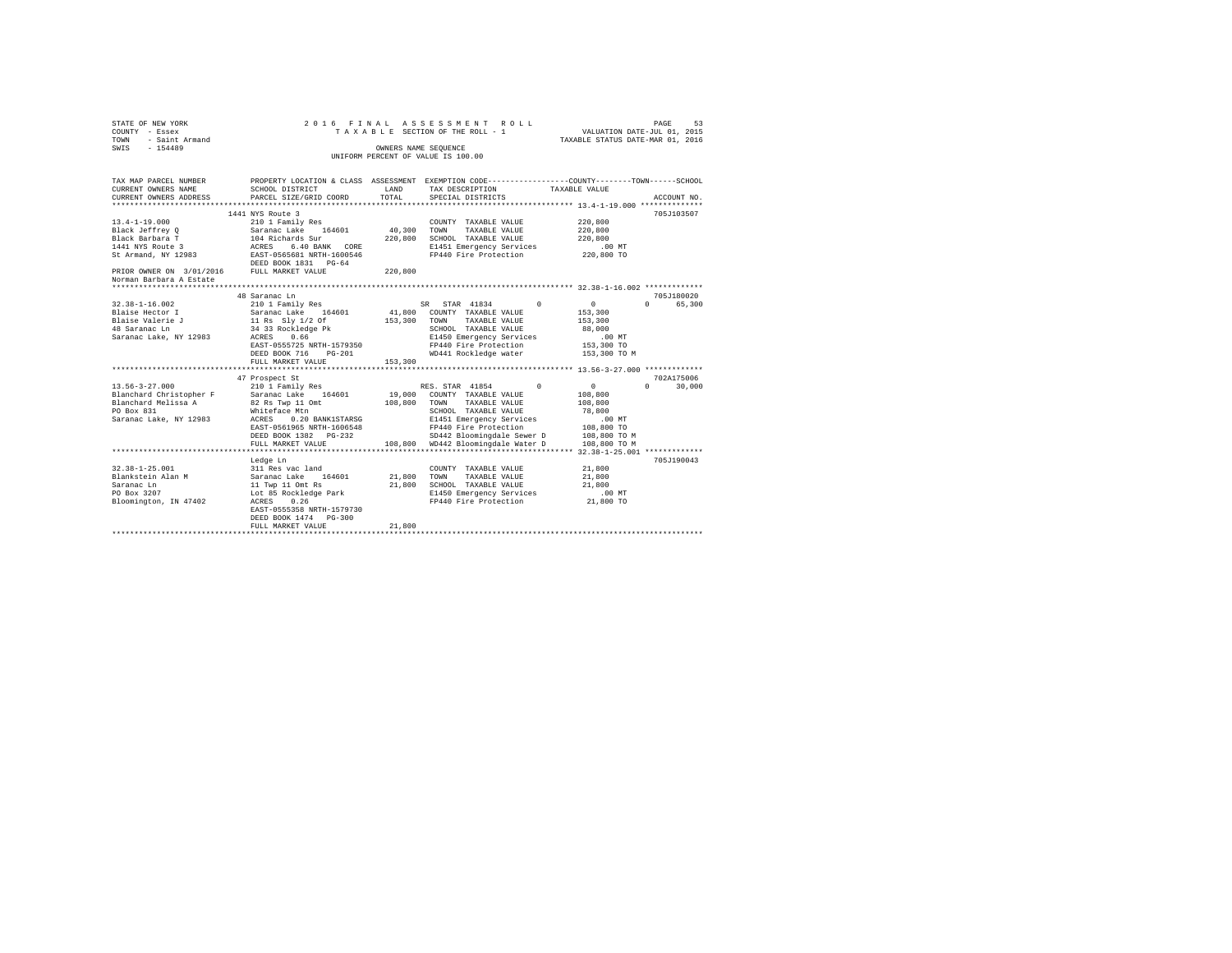| STATE OF NEW YORK<br>COUNTY - Essex<br>- Saint Armand<br>TOWN<br>$-154489$<br>SWIS              |                                                                                                                                                                                            | OWNERS NAME SEOUENCE       | 2016 FINAL ASSESSMENT ROLL<br>TAXABLE SECTION OF THE ROLL - 1<br>UNIFORM PERCENT OF VALUE IS 100.00                                                 | VALUATION DATE-JUL 01, 2015<br>TAXABLE STATUS DATE-MAR 01, 2016    | PAGE<br>54  |
|-------------------------------------------------------------------------------------------------|--------------------------------------------------------------------------------------------------------------------------------------------------------------------------------------------|----------------------------|-----------------------------------------------------------------------------------------------------------------------------------------------------|--------------------------------------------------------------------|-------------|
| TAX MAP PARCEL NUMBER<br>CURRENT OWNERS NAME<br>CURRENT OWNERS ADDRESS                          | PROPERTY LOCATION & CLASS ASSESSMENT EXEMPTION CODE---------------COUNTY-------TOWN------SCHOOL<br>SCHOOL DISTRICT<br>PARCEL SIZE/GRID COORD                                               | <b>T.AND</b><br>TOTAL      | TAX DESCRIPTION<br>SPECIAL DISTRICTS                                                                                                                | TAXABLE VALUE                                                      | ACCOUNT NO. |
| $32.38 - 1 - 41.000$<br>Blankstein Alan M<br>Saranac Ln<br>PO Box 3207<br>Bloomington, IN 47402 | Ledge Ln<br>311 Res vac land<br>Saranac Lake 164601<br>11 Twp 11 Omt Rs<br>Lot 86 Rockledge Park<br>ACRES 0.26<br>EAST-0555394 NRTH-1579835<br>DEED BOOK 1474 PG-300<br>FULL MARKET VALUE  | 21,800<br>21,800<br>21,800 | COUNTY TAXABLE VALUE<br>TAXABLE VALUE<br>TOWN<br>SCHOOL TAXABLE VALUE<br>E1450 Emergency Services<br>FP440 Fire Protection<br>WD441 Rockledge water | 21,800<br>21,800<br>21,800<br>$.00$ MT<br>21,800 TO<br>21,800 TO M | 705J189018  |
|                                                                                                 |                                                                                                                                                                                            |                            |                                                                                                                                                     |                                                                    |             |
| $32.38 - 1 - 42.120$<br>Blankstein Alan M<br>Saranac Ln<br>PO Box 3207<br>Bloomington, IN 47402 | Ledge Ln<br>311 Res vac land<br>Saranac Lake 164601<br>110MT TWP11 RS<br>Lot 68 Rockledge Park<br>ACRES<br>0.23<br>EAST-0555618 NRTH-1580078<br>DEED BOOK 1474 PG-300<br>FULL MARKET VALUE | 21,300<br>21,300<br>21,300 | COUNTY TAXABLE VALUE<br>TOWN<br>TAXABLE VALUE<br>SCHOOL TAXABLE VALUE<br>E1450 Emergency Services<br>FP440 Fire Protection                          | 21,300<br>21,300<br>21,300<br>$.00$ MT<br>21,300 TO                | 705z006009  |
|                                                                                                 |                                                                                                                                                                                            |                            |                                                                                                                                                     |                                                                    |             |
| $32.38 - 1 - 50.000$<br>Blankstein Alan M<br>Saranac Ln<br>PO Box 3207<br>Bloomington, IN 47402 | Ledge Ln<br>311 Res vac land<br>Saranac Lake 164601<br>11 Twp 11 Omt Rs<br>Lt 69 &70 Rockledge Park<br>0.52<br>ACRES<br>EAST-0555533 NRTH-1579994                                          | 25,600<br>25,600           | COUNTY TAXABLE VALUE<br>TAXABLE VALUE<br>TOWN<br>SCHOOL TAXABLE VALUE<br>E1450 Emergency Services<br>FP440 Fire Protection                          | 25,600<br>25,600<br>25,600<br>$.00$ MT<br>25,600 TO                | 705.T190014 |

DEED BOOK 1474 PG-300 FULL MARKET VALUE 25,600 \*\*\*\*\*\*\*\*\*\*\*\*\*\*\*\*\*\*\*\*\*\*\*\*\*\*\*\*\*\*\*\*\*\*\*\*\*\*\*\*\*\*\*\*\*\*\*\*\*\*\*\*\*\*\*\*\*\*\*\*\*\*\*\*\*\*\*\*\*\*\*\*\*\*\*\*\*\*\*\*\*\*\*\*\*\*\*\*\*\*\*\*\*\*\*\*\*\*\*\*\*\*\* 32.38-1-60.000 \*\*\*\*\*\*\*\*\*\*\*\*\*

Saranac Ln 705J190024 32.38-1-60.000 311 Res vac land COUNTY TAXABLE VALUE 30,100 Blankstein Alan M Saranac Lake 164601 30,100 TOWN TAXABLE VALUE 30,100 PO Box 3207 11 Twp 11 Omt Rs 30,100 SCHOOL TAXABLE VALUE 30,100 Bloomington, IN 47402 Lot 37 Rockledge Park E1450 Emergency Services .00 MT ACRES 0.52 FP440 Fire Protection 30,100 TO EAST-0555671 NRTH-1579813 WD441 Rockledge water 30,100 TO M DEED BOOK 1474 PG-300 FULL MARKET VALUE 30,100 \*\*\*\*\*\*\*\*\*\*\*\*\*\*\*\*\*\*\*\*\*\*\*\*\*\*\*\*\*\*\*\*\*\*\*\*\*\*\*\*\*\*\*\*\*\*\*\*\*\*\*\*\*\*\*\*\*\*\*\*\*\*\*\*\*\*\*\*\*\*\*\*\*\*\*\*\*\*\*\*\*\*\*\*\*\*\*\*\*\*\*\*\*\*\*\*\*\*\*\*\*\*\* 32.38-1-61.000 \*\*\*\*\*\*\*\*\*\*\*\*\* Saranac Ln 705J190025

EAST-0555460 NRTH-1579899 DEED BOOK 1474 PG-300 FULL MARKET VALUE 25,700 \*\*\*\*\*\*\*\*\*\*\*\*\*\*\*\*\*\*\*\*\*\*\*\*\*\*\*\*\*\*\*\*\*\*\*\*\*\*\*\*\*\*\*\*\*\*\*\*\*\*\*\*\*\*\*\*\*\*\*\*\*\*\*\*\*\*\*\*\*\*\*\*\*\*\*\*\*\*\*\*\*\*\*\*\*\*\*\*\*\*\*\*\*\*\*\*\*\*\*\*\*\*\*\*\*\*\*\*\*\*\*\*\*\*\*\*\*\*\*\*\*\*\*\*\*\*\*\*\*\*\*\*

Acrains in 1 Res was land to convery TAXABLE VALUE 25,700<br>
11 Res was land 25,700 TOWN TAXABLE VALUE 25,700<br>
11 Twp 11 Omt Rs 25,700 SCHOOL TAXABLE VALUE 25,700<br>
1450 Energency Services 25,700<br>
1450 Energency Services 25,7

32.18-1-61.000 - 311 Res vac land<br>Blankstein Alan M - Saranac Lake 164601 - 25,700 TOWN TAXABLE VALUE - 25,700<br>PD - 25,700 - 11 Twp 11 Omt Rs - 25,700 SCHOOL TAXABLE VALUE - 25,700<br>Bloomington, IN 47402 - Lot 71 Rockledge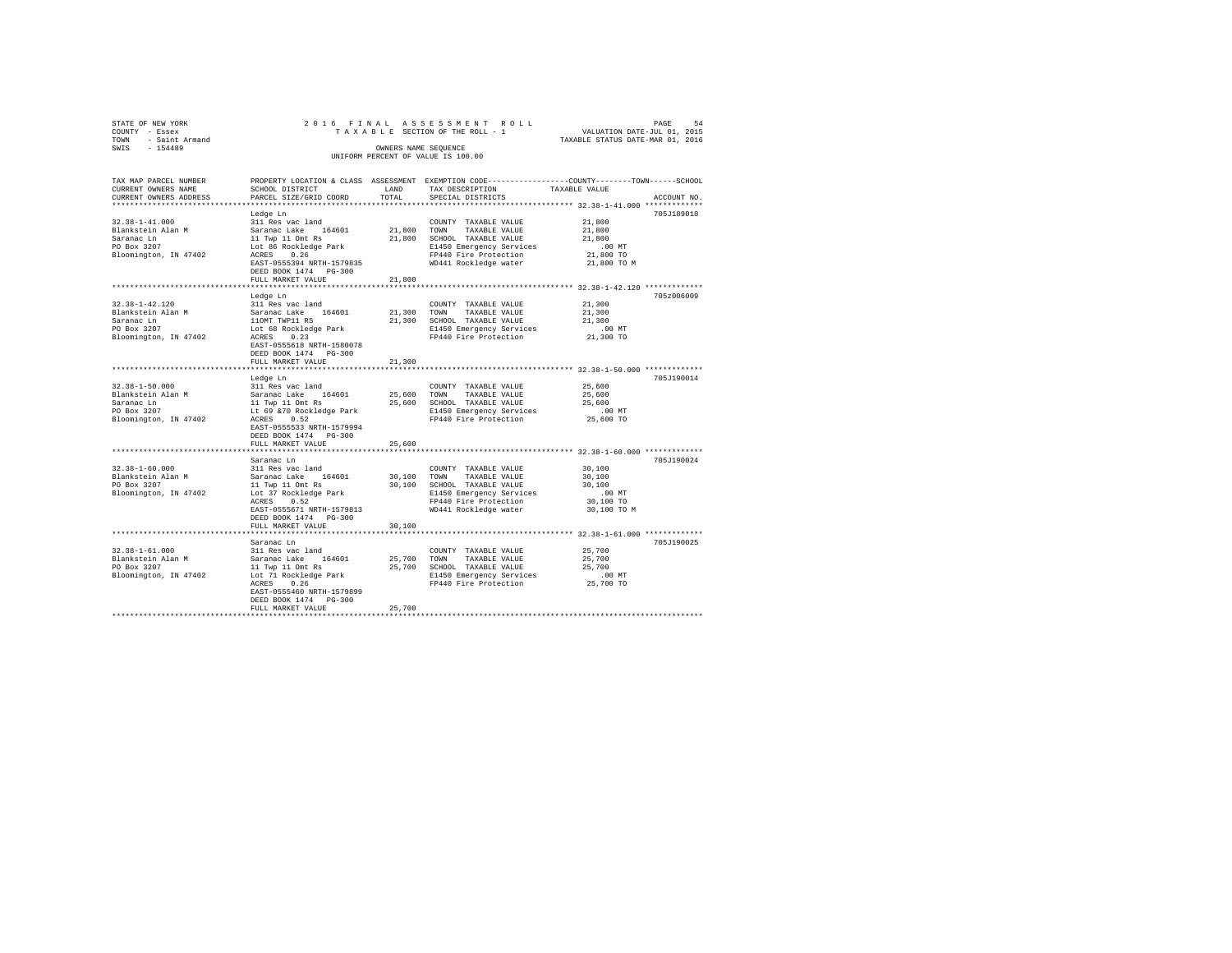| STATE OF NEW YORK<br>COUNTY - Essex<br>- Saint Armand<br>TOWN<br>SWIS - 154489                   |                                                                                                                                                                                                                        |                       | 2016 FINAL ASSESSMENT ROLL<br>TAXABLE SECTION OF THE ROLL - 1<br>OWNERS NAME SEOUENCE<br>UNIFORM PERCENT OF VALUE IS 100.00                                    | PAGE<br>55<br>VALUATION DATE-JUL 01, 2015<br>TAXABLE STATUS DATE-MAR 01, 2016                                                   |
|--------------------------------------------------------------------------------------------------|------------------------------------------------------------------------------------------------------------------------------------------------------------------------------------------------------------------------|-----------------------|----------------------------------------------------------------------------------------------------------------------------------------------------------------|---------------------------------------------------------------------------------------------------------------------------------|
| TAX MAP PARCEL NUMBER<br>CURRENT OWNERS NAME<br>CURRENT OWNERS ADDRESS<br>********************** | SCHOOL DISTRICT<br>PARCEL SIZE/GRID COORD                                                                                                                                                                              | LAND<br>TOTAL         | TAX DESCRIPTION<br>SPECIAL DISTRICTS                                                                                                                           | PROPERTY LOCATION & CLASS ASSESSMENT EXEMPTION CODE---------------COUNTY-------TOWN------SCHOOL<br>TAXABLE VALUE<br>ACCOUNT NO. |
| $32.38 - 1 - 62.000$<br>Blankstein Alan M<br>PO Box 3207<br>Bloomington, IN 47402                | Saranac Ln<br>311 Res vac land<br>Saranac Lake 164601<br>11 Twp 11 Omt Rs<br>Lot 72 Rockledge Park<br>ACRES 0.26<br>EAST-0555487 NRTH-1579804<br>DEED BOOK 1474 PG-300<br>FULL MARKET VALUE                            | 25,700                | COUNTY TAXABLE VALUE<br>25,700 TOWN TAXABLE VALUE<br>25,700 SCHOOL TAXABLE VALUE<br>E1450 Emergency Services<br>FP440 Fire Protection<br>WD441 Rockledge water | 705J190026<br>25,700<br>25,700<br>25,700<br>$.00$ MT<br>25,700 TO<br>25,700 TO M                                                |
| $32.38 - 1 - 70.000$<br>Blankstein Alan M<br>PO Box 3207<br>Bloomington, IN 47402                | Ledge Ln<br>311 Res vac land<br>Saranac Lake 164601<br>11 Twp 11 Omt Rs<br>Lot 92 Rockledge Park<br>ACRES 0.31<br>EAST-0555400 NRTH-1580097<br>DEED BOOK 1474 PG-300<br>FULL MARKET VALUE                              | 1,400                 | COUNTY TAXABLE VALUE<br>1,400 TOWN TAXABLE VALUE<br>1,400 SCHOOL TAXABLE VALUE<br>E1450 Emergency Services<br>FP440 Fire Protection                            | 705J190034<br>1,400<br>1,400<br>1,400<br>.00MT<br>1,400 TO                                                                      |
| $13.4 - 1 - 59.002$<br>Boon Michael A<br>PO Box 67<br>Saranac Lake, NY 12983                     | 283 River Rd<br>270 Mfg housing<br>Saranac Lake 164601<br>143 Richards Sur<br>Life Use To H & L Boon<br>By Deed 875 Pg 63<br>ACRES 2.00<br>EAST-0570627 NRTH-1603585<br>DEED BOOK 875<br>$PG-063$<br>FULL MARKET VALUE | 36,000 TOWN<br>51,700 | COUNTY TAXABLE VALUE<br>TAXABLE VALUE<br>51,700 SCHOOL TAXABLE VALUE<br>E1451 Emergency Services<br>FP440 Fire Protection                                      | 705J102402<br>51,700<br>51,700<br>51,700<br>.00 MT<br>51,700 TO                                                                 |
| $23.3 - 2 - 1.000$<br>Boon Michael A<br>160 Trudeau Rd<br>Saranac Lake, NY 12983                 | 150 Trudeau Rd<br>210 1 Family Res<br>Saranac Lake 164601<br>9 Richards Sur<br>ACRES 0.40<br>EAST-0552916 NRTH-1585678<br>DEED BOOK 1787 PG-312<br>FULL MARKET VALUE                                                   | 38.700 TOWN<br>68,200 | COUNTY TAXABLE VALUE<br>TAXABLE VALUE<br>68,200 SCHOOL TAXABLE VALUE<br>E1450 Emergency Services<br>FP440 Fire Protection                                      | 705J102413<br>68,200<br>68,200<br>68,200<br>$.00$ MT<br>68,200 TO                                                               |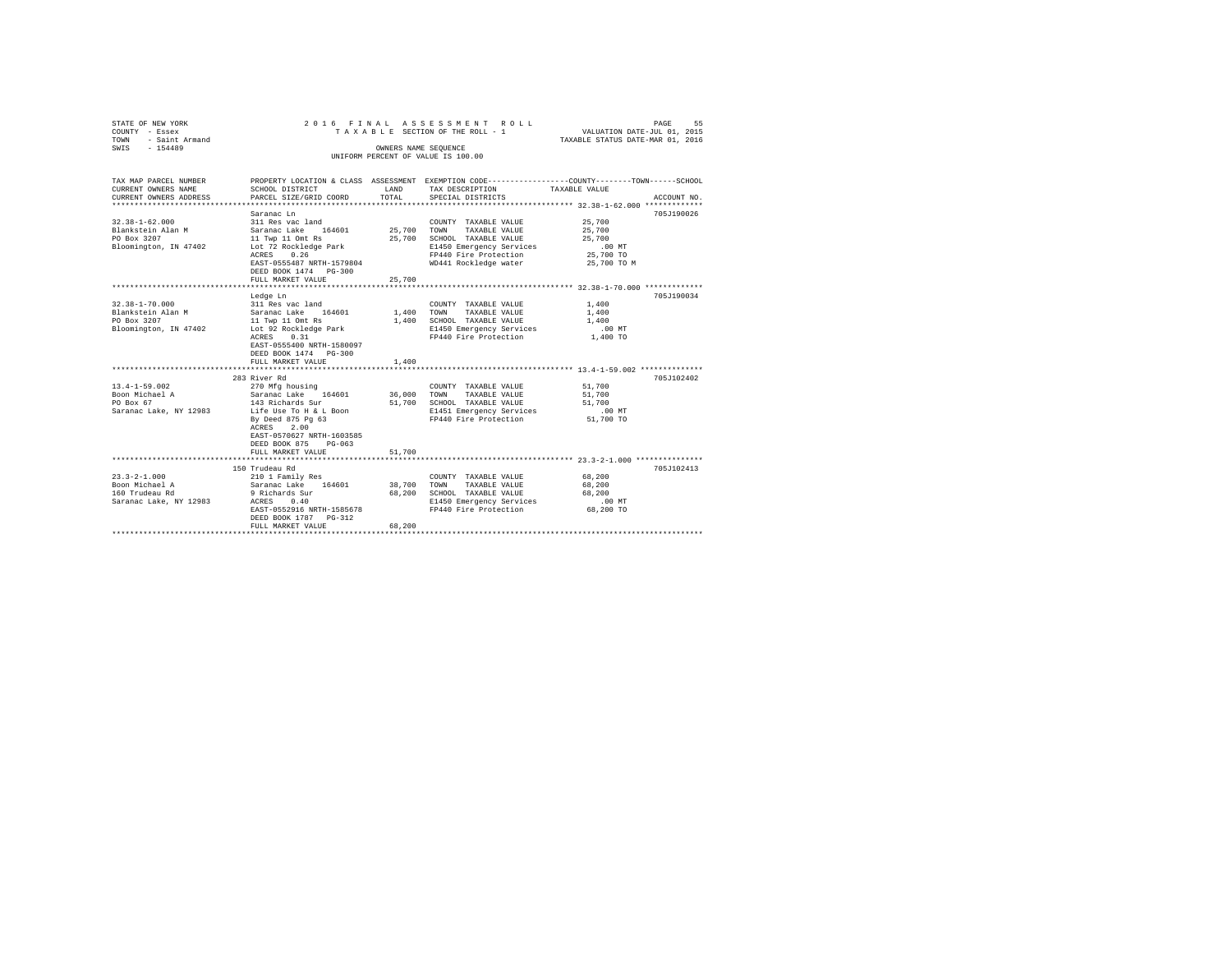|                                    | STATE OF NEW YORK | 2016 FINAL ASSESSMENT ROLL |  |  |  |  |  |  |  |                                 |  |  |  |  |  |  |  |                                  |  |  |                             | PAGE | 56 |
|------------------------------------|-------------------|----------------------------|--|--|--|--|--|--|--|---------------------------------|--|--|--|--|--|--|--|----------------------------------|--|--|-----------------------------|------|----|
|                                    | COUNTY - Essex    |                            |  |  |  |  |  |  |  | TAXABLE SECTION OF THE ROLL - 1 |  |  |  |  |  |  |  |                                  |  |  | VALUATION DATE-JUL 01, 2015 |      |    |
| TOWN                               | - Saint Armand    |                            |  |  |  |  |  |  |  |                                 |  |  |  |  |  |  |  | TAXABLE STATUS DATE-MAR 01, 2016 |  |  |                             |      |    |
| SWIS                               | $-154489$         |                            |  |  |  |  |  |  |  | OWNERS NAME SEOUENCE            |  |  |  |  |  |  |  |                                  |  |  |                             |      |    |
| UNIFORM PERCENT OF VALUE IS 100.00 |                   |                            |  |  |  |  |  |  |  |                                 |  |  |  |  |  |  |  |                                  |  |  |                             |      |    |

| TAX MAP PARCEL NUMBER<br>CURRENT OWNERS NAME<br>CURRENT OWNERS ADDRESS                        | SCHOOL DISTRICT<br>PARCEL SIZE/GRID COORD                                                                                                                                                                                                     | LAND<br>TOTAL                | PROPERTY LOCATION & CLASS ASSESSMENT EXEMPTION CODE---------------COUNTY-------TOWN------SCHOOL<br>TAX DESCRIPTION<br>SPECIAL DISTRICTS                                                 | TAXABLE VALUE<br>ACCOUNT NO.                                                                       |
|-----------------------------------------------------------------------------------------------|-----------------------------------------------------------------------------------------------------------------------------------------------------------------------------------------------------------------------------------------------|------------------------------|-----------------------------------------------------------------------------------------------------------------------------------------------------------------------------------------|----------------------------------------------------------------------------------------------------|
|                                                                                               |                                                                                                                                                                                                                                               | *****************            |                                                                                                                                                                                         | ************************* 23.3-2-2.000 **************                                              |
| $23.3 - 2 - 2.000$<br>Boon Michael A<br>160 Trudeau Rd                                        | 160 Trudeau Rd<br>210 1 Family Res<br>Saranac Lake 164601<br>9 Richards Sur                                                                                                                                                                   | 441,900                      | RES. STAR 41854<br>$^{\circ}$<br>46,600 COUNTY TAXABLE VALUE<br>TAXABLE VALUE<br>TOWN                                                                                                   | 705J102404<br>0<br>$\Omega$<br>30,000<br>441,900<br>441,900                                        |
| PO Box 67<br>Saranac Lake, NY 12983                                                           | 2.56<br>ACRES<br>EAST-0553115 NRTH-1585591<br>DEED BOOK 1467 PG-267<br>FULL MARKET VALUE<br>***************************                                                                                                                       | 441,900                      | SCHOOL TAXABLE VALUE<br>E1450 Emergency Services<br>FP440 Fire Protection                                                                                                               | 411,900<br>$.00$ MT<br>441,900 TO                                                                  |
| $13.65 - 2 - 11.100$<br>Boon Rebecca R<br>1644 NYS Rte 3<br>Bloomingdale, NY 12913            | 1644 NYS Route 3<br>210 1 Family Res<br>Saranac Lake 164601<br>102 Twp 11 Omt<br>florences mh<br>By Db 1083 Pg 27<br>ACRES<br>0.40<br>EAST-0564899 NRTH-1605188<br>DEED BOOK 1456<br>$PG-97$<br>FULL MARKET VALUE<br>************************ | 25,000<br>115,000<br>115,000 | COUNTY TAXABLE VALUE<br>TOWN<br>TAXABLE VALUE<br>SCHOOL TAXABLE VALUE<br>E1451 Emergency Services<br>FP440 Fire Protection<br>SD442 Bloomingdale Sewer D<br>WD442 Bloomingdale Water D  | 702A101315<br>115,000<br>115,000<br>115,000<br>.00MT<br>115,000 TO<br>115,000 TO M<br>115,000 TO M |
|                                                                                               | 1646 NYS Route 3                                                                                                                                                                                                                              |                              |                                                                                                                                                                                         | 705J186011                                                                                         |
| $13.65 - 2 - 11.100/1$<br>Boon Rebecca R<br>1644 NYS Rte 3<br>Bloomingdale, NY 12913          | 270 Mfg housing<br>Saranac Lake 164601<br>Tax Map# 013.65-02-11.100<br>Trailer Assessment Only<br>Life Lease To H. Snickles<br>EAST-0564899 NRTH-1605188<br>DEED BOOK 1456 PG-97                                                              | 15,000<br>18,000             | RES. STAR 41854<br>$\Omega$<br>COUNTY TAXABLE VALUE<br>TOWN<br>TAXABLE VALUE<br>SCHOOL TAXABLE VALUE<br>E1451 Emergency Services<br>FP440 Fire Protection<br>SD442 Bloomingdale Sewer D | $\circ$<br>18,000<br>$\Omega$<br>18,000<br>18,000<br>$\Omega$<br>.00MT<br>18,000 TO<br>18,000 TO M |
|                                                                                               | FULL MARKET VALUE<br>*******************                                                                                                                                                                                                      | 18,000                       | WD442 Bloomingdale Water D<br>******************************** 13.65-2-11.200 *************                                                                                             | 18,000 TO M                                                                                        |
| $13.65 - 2 - 11.200$<br>Boon Rebecca R<br>1644 NYS Rte 3<br>Bloomingdale, NY 12913            | NYS Route 3<br>312 Vac w/imprv<br>Saranac Lake 164601<br>102 Twp 11 Omt<br>0.21<br>ACRES<br>EAST-0564930 NRTH-1605156<br>DEED BOOK 1158 PG-305                                                                                                | 700<br>12,600                | COUNTY TAXABLE VALUE<br>TOWN<br>TAXABLE VALUE<br>SCHOOL TAXABLE VALUE<br>E1451 Emergency Services<br>FP440 Fire Protection                                                              | 702A187011<br>12,600<br>12,600<br>12,600<br>$.00$ MT<br>12,600 TO                                  |
|                                                                                               | FULL MARKET VALUE                                                                                                                                                                                                                             | 12,600                       |                                                                                                                                                                                         | ******************** 13.65-1-1.200 **********                                                      |
| $13.65 - 1 - 1.200$<br>Bordeau Keith<br>Bordeau Linda<br>PO Box 246<br>Bloomingdale, NY 12913 | 28 Matthew Way<br>311 Res vac land<br>Saranac Lake<br>164601<br>102 Omt Twp 11 Rs<br>Lots 22-28 Sw&nd Barnard<br>1.91<br>ACRES<br>EAST-0564029 NRTH-1605857<br>DEED BOOK 1289<br>PG-111<br>FULL MARKET VALUE                                  | 25,400<br>25,400<br>25,400   | COUNTY TAXABLE VALUE<br>TOWN<br>TAXABLE VALUE<br>SCHOOL TAXABLE VALUE<br>E1451 Emergency Services<br>FP440 Fire Protection                                                              | 705Z002002<br>25,400<br>25,400<br>25,400<br>.00 MT<br>25,400 TO                                    |
|                                                                                               |                                                                                                                                                                                                                                               |                              |                                                                                                                                                                                         |                                                                                                    |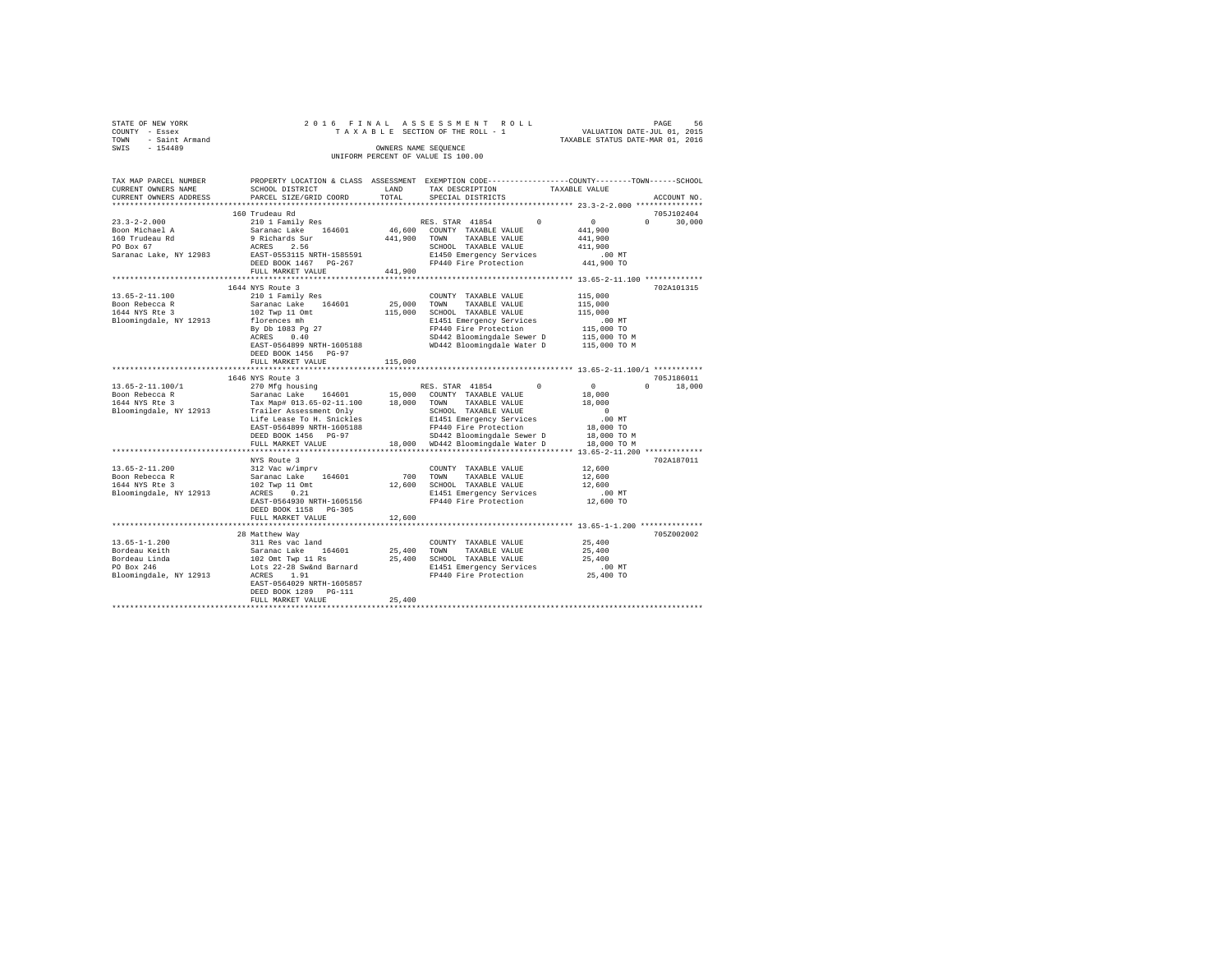| STATE OF NEW YORK   | 2016 FINAL ASSESSMENT ROLL      | 57<br>PAGE                       |
|---------------------|---------------------------------|----------------------------------|
| COUNTY - Essex      | TAXABLE SECTION OF THE ROLL - 1 | VALUATION DATE-JUL 01, 2015      |
| TOWN - Saint Armand |                                 | TAXABLE STATUS DATE-MAR 01, 2016 |
| SWTS<br>$-154489$   | OWNERS NAME SEOUENCE            |                                  |
|                     |                                 |                                  |

| TAX MAP PARCEL NUMBER                                       | PROPERTY LOCATION & CLASS ASSESSMENT EXEMPTION CODE---------------COUNTY-------TOWN-----SCHOOL                |             |                                                                             |          |                  |                    |
|-------------------------------------------------------------|---------------------------------------------------------------------------------------------------------------|-------------|-----------------------------------------------------------------------------|----------|------------------|--------------------|
| CURRENT OWNERS NAME                                         | SCHOOL DISTRICT                                                                                               | LAND        | TAX DESCRIPTION                                                             |          | TAXABLE VALUE    |                    |
| CURRENT OWNERS ADDRESS                                      | PARCEL SIZE/GRID COORD                                                                                        | TOTAL       | SPECIAL DISTRICTS                                                           |          |                  | ACCOUNT NO.        |
|                                                             |                                                                                                               |             |                                                                             |          |                  |                    |
|                                                             | 1685 NYS Route 3                                                                                              |             |                                                                             |          |                  | 702A106009         |
| $13.57 - 2 - 5.002$                                         | 210 1 Family Res                                                                                              |             | RES. STAR 41854                                                             | $\Omega$ | $\sim$ 0         | $\Omega$<br>30,000 |
|                                                             |                                                                                                               |             | 25,600 COUNTY TAXABLE VALUE                                                 |          | 181,500          |                    |
|                                                             |                                                                                                               |             | 181,500 TOWN TAXABLE VALUE                                                  |          | 181,500          |                    |
|                                                             |                                                                                                               |             | SCHOOL TAXABLE VALUE                                                        |          | 151,500          |                    |
|                                                             |                                                                                                               |             | E1451 Emergency Services                                                    |          | $.00$ MT         |                    |
|                                                             |                                                                                                               |             | FP440 Fire Protection                                                       |          |                  |                    |
|                                                             | DEED BOOK 974 PG-131                                                                                          |             | FP440 Fire Protection 181,500 TO<br>SD442 Bloomingdale Sewer D 181,500 TO M |          |                  |                    |
|                                                             | FULL MARKET VALUE                                                                                             |             | 181,500 WD442 Bloomingdale Water D 181,500 TO M                             |          |                  |                    |
|                                                             |                                                                                                               |             |                                                                             |          |                  |                    |
|                                                             | 37 Poplar Ln                                                                                                  |             |                                                                             |          |                  | 702A101505         |
|                                                             |                                                                                                               |             | VETWAR CTS 41120 0 12,480                                                   |          | 12,480           | 6,000              |
|                                                             |                                                                                                               |             | 25,000 RES. STAR 41854                                                      | $\sim$ 0 | $\sim$ 0         | $\Omega$<br>30,000 |
|                                                             |                                                                                                               |             | 83,200 COUNTY TAXABLE VALUE                                                 |          |                  |                    |
|                                                             |                                                                                                               |             | TOWN<br>TAXABLE VALUE                                                       |          | 70,720<br>70,720 |                    |
|                                                             |                                                                                                               |             | SCHOOL TAXABLE VALUE                                                        |          | 47,200           |                    |
|                                                             |                                                                                                               |             |                                                                             |          |                  |                    |
|                                                             |                                                                                                               |             | E1451 Emergency Services<br>FP440 Fire Protection                           |          | .00MT            |                    |
|                                                             | DEED BOOK 809<br>$PG-230$                                                                                     |             |                                                                             |          | 83,200 TO        |                    |
|                                                             | FULL MARKET VALUE                                                                                             | 83,200      |                                                                             |          |                  |                    |
|                                                             |                                                                                                               |             |                                                                             |          |                  |                    |
|                                                             | 33 Poplar Ln                                                                                                  |             |                                                                             |          |                  | 702A101201         |
| $13.56 - 7 - 25.000$                                        | 270 Mfg housing                                                                                               |             | COUNTY TAXABLE VALUE                                                        |          | 37,700           |                    |
| Boula Andrew J                                              | Saranac Lake<br>82 Rs Twp 11 Omt<br>82 Rs Twp 11 Omt<br>82 Rs Twp 140<br>82 RST-0562578 NRTH-1606764<br>10010 | 25,000 TOWN | TAXABLE VALUE                                                               |          | 37,700           |                    |
| Boula Dawn A                                                |                                                                                                               |             | 37,700 SCHOOL TAXABLE VALUE                                                 |          | 37,700           |                    |
| 37 Poplar Ln<br>$\mathbf{r} = \mathbf{r} \times \mathbf{r}$ |                                                                                                               |             | E1451 Emergency Services                                                    |          | $.00$ MT         |                    |
| PO Box 173                                                  |                                                                                                               |             | FP440 Fire Protection                                                       |          | 37,700 TO        |                    |
| Bloomingdale, NY 12913                                      | DEED BOOK 1443 PG-17                                                                                          |             |                                                                             |          |                  |                    |
|                                                             | FULL MARKET VALUE                                                                                             | 37,700      |                                                                             |          |                  |                    |
|                                                             |                                                                                                               |             |                                                                             |          |                  |                    |
|                                                             | Stevenson Rd                                                                                                  |             |                                                                             |          |                  | 705J178064         |
| $32.166 - 6 - 6.000$                                        | 311 Res vac land                                                                                              |             | COUNTY TAXABLE VALUE                                                        |          | 2,800            |                    |
| Boushie & Assoc RE Partnership Saranac Lake 164601          |                                                                                                               | 2,800 TOWN  | TAXABLE VALUE                                                               |          | 2,800            |                    |
| 1332 Pine St                                                |                                                                                                               |             | 2,800 SCHOOL TAXABLE VALUE                                                  |          | 2,800            |                    |
| PO Box 1013                                                 | Richards Survey Lot 11<br>ACRES 0.40                                                                          |             |                                                                             |          | $.00$ MT         |                    |
| Saranac Lake, NY 12983 EAST-0554253 NRTH-1578116            |                                                                                                               |             | E1450 Emergency Services<br>FP440 Fire Protection                           |          | 2,800 TO         |                    |
|                                                             | DEED BOOK 1072 PG-255                                                                                         |             |                                                                             |          |                  |                    |
|                                                             | FULL MARKET VALUE                                                                                             | 2,800       |                                                                             |          |                  |                    |
|                                                             |                                                                                                               |             |                                                                             |          |                  |                    |
|                                                             | Vista Dr                                                                                                      |             |                                                                             |          |                  | 705Z015005         |
| $23.3 - 2 - 28.200$                                         |                                                                                                               |             | COUNTY TAXABLE VALUE                                                        |          | 39,900           |                    |
| Boushie R Scott                                             | 311 Res vac land<br>Saranac Lake 164601<br>9 RS OMT TWP 11                                                    |             | 39,900 TOWN<br>TAXABLE VALUE                                                |          | 39,900           |                    |
| PO Box 1002                                                 |                                                                                                               |             | 39,900 SCHOOL TAXABLE VALUE                                                 |          | 39.900           |                    |
|                                                             |                                                                                                               |             |                                                                             |          |                  |                    |
| Saranac Lake, NY 12983 Lot 8 Glenn Ridge Subd ACRES 0.80    |                                                                                                               |             | E1450 Emergency Services .00 MT<br>FP440 Fire Protection  39,900 TO         |          |                  |                    |
|                                                             | 0.80<br>ACRES                                                                                                 |             |                                                                             |          |                  |                    |
|                                                             | EAST-0553566 NRTH-1584395                                                                                     |             |                                                                             |          |                  |                    |
|                                                             | DEED BOOK 1777 PG-282                                                                                         |             |                                                                             |          |                  |                    |
|                                                             | FULL MARKET VALUE                                                                                             | 39,900      |                                                                             |          |                  |                    |
|                                                             |                                                                                                               |             |                                                                             |          |                  |                    |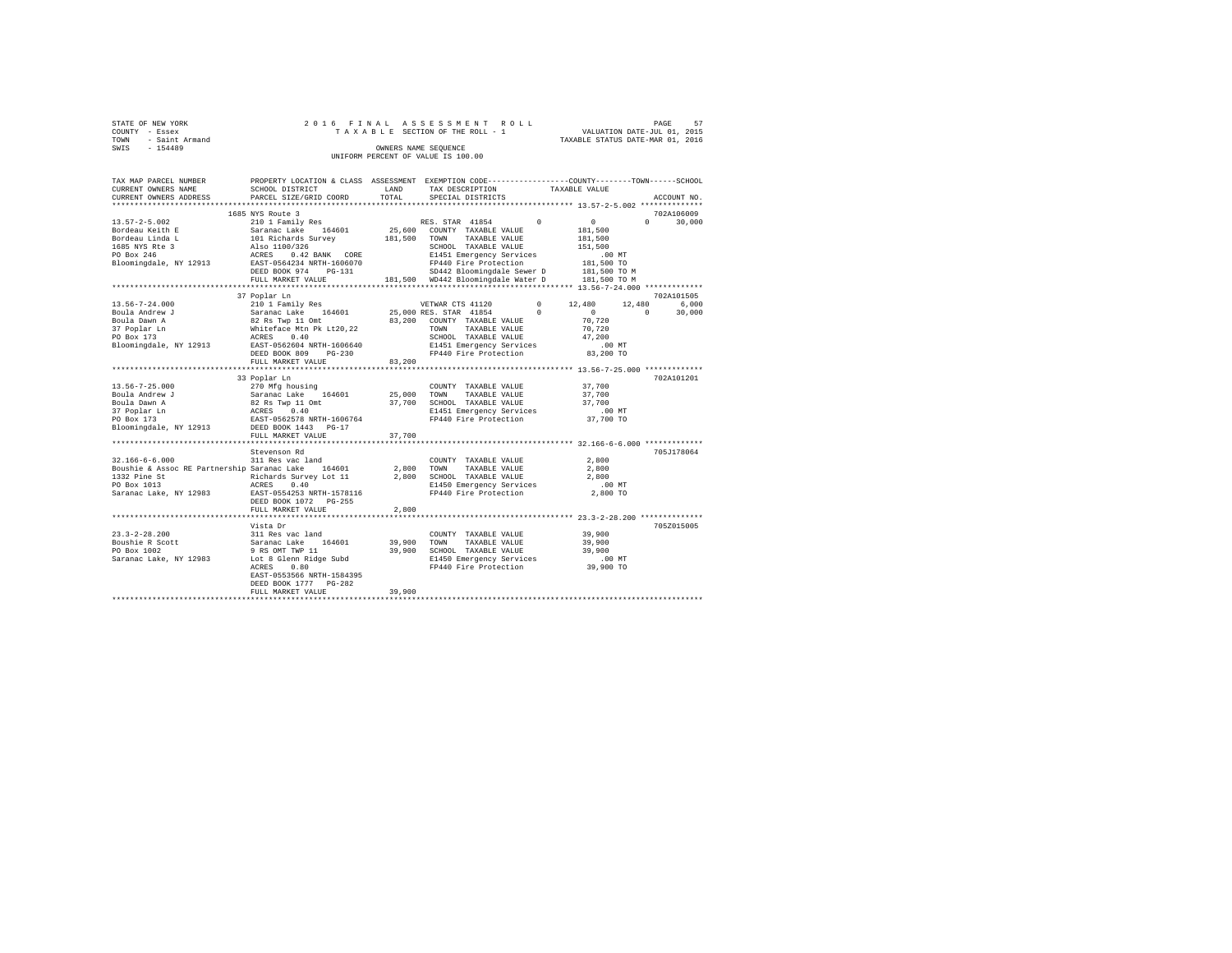| STATE OF NEW YORK                  | 2016 FINAL ASSESSMENT ROLL      | 58<br>PAGE                       |  |  |  |  |  |  |  |  |  |
|------------------------------------|---------------------------------|----------------------------------|--|--|--|--|--|--|--|--|--|
| COUNTY - Essex                     | TAXABLE SECTION OF THE ROLL - 1 | VALUATION DATE-JUL 01, 2015      |  |  |  |  |  |  |  |  |  |
| - Saint Armand<br>TOWN             |                                 | TAXABLE STATUS DATE-MAR 01, 2016 |  |  |  |  |  |  |  |  |  |
| $-154489$<br>SWIS                  | OWNERS NAME SEOUENCE            |                                  |  |  |  |  |  |  |  |  |  |
| UNIFORM PERCENT OF VALUE IS 100.00 |                                 |                                  |  |  |  |  |  |  |  |  |  |
|                                    |                                 |                                  |  |  |  |  |  |  |  |  |  |

| TAX MAP PARCEL NUMBER<br>CURRENT OWNERS NAME                                                       | PROPERTY LOCATION & CLASS ASSESSMENT EXEMPTION CODE---------------COUNTY-------TOWN-----SCHOOL<br>SCHOOL DISTRICT                                                                                                                             | LAND<br>TOTAL         | TAX DESCRIPTION                                                                                                                                                                                                         |          | TAXABLE VALUE                                                                                    | ACCOUNT NO.                      |
|----------------------------------------------------------------------------------------------------|-----------------------------------------------------------------------------------------------------------------------------------------------------------------------------------------------------------------------------------------------|-----------------------|-------------------------------------------------------------------------------------------------------------------------------------------------------------------------------------------------------------------------|----------|--------------------------------------------------------------------------------------------------|----------------------------------|
| CURRENT OWNERS ADDRESS                                                                             | PARCEL SIZE/GRID COORD                                                                                                                                                                                                                        |                       | SPECIAL DISTRICTS                                                                                                                                                                                                       |          |                                                                                                  |                                  |
|                                                                                                    | 1678 NYS Route 3                                                                                                                                                                                                                              |                       |                                                                                                                                                                                                                         |          |                                                                                                  | 702A100915                       |
| $13.65 - 2 - 1.000$<br>Bova William J III<br>Brown Kayla S<br>PO Box 195<br>Bloomingdale, NY 12913 | 210 1 Family Res<br>Saranac Lake 164601<br>102 Twp 11 Omt<br>ACRES 0.73<br>EAST-0564550 NRTH-1605875<br>DEED BOOK 1765 PG-79<br>FULL MARKET VALUE                                                                                             | 85,000                | RES. STAR 41854<br>32,900 COUNTY TAXABLE VALUE<br>TOWN<br>TAXABLE VALUE<br>SCHOOL TAXABLE VALUE<br>E1451 Emergency Services<br>FP440 Fire Protection<br>85,000 SD442 Bloomingdale Sewer D<br>WD442 Bloomingdale Water D | $\Omega$ | $\sim$ 0<br>85,000<br>85,000<br>55,000<br>$.00$ MT<br>85,000 TO<br>85,000 TO M<br>85,000 TO M    | $\Omega$<br>30,000               |
|                                                                                                    |                                                                                                                                                                                                                                               |                       | ************************************** 23.3-1-6.200 ************                                                                                                                                                        |          |                                                                                                  |                                  |
| $23.3 - 1 - 6.200$<br>Boyd Raymon D<br>993 NYS Rte 3<br>Saranac Lake, NY 12983                     | NYS Route 3<br>314 Rural vac<10<br>Saranac Lake<br>164601<br>$47 - 48$ Rs<br>ACRES<br>0.48<br>EAST-0560009 NRTH-1591308<br>DEED BOOK 1522 PG-72<br>FULL MARKET VALUE                                                                          | 1,600<br>1,600        | COUNTY TAXABLE VALUE<br>1,600 TOWN<br>TAXABLE VALUE<br>SCHOOL TAXABLE VALUE<br>E1450 Emergency Services<br>FP440 Fire Protection                                                                                        |          | 1,600<br>1,600<br>1,600<br>$.00$ MT<br>1,600 TO                                                  | 705J190005                       |
|                                                                                                    |                                                                                                                                                                                                                                               |                       |                                                                                                                                                                                                                         |          |                                                                                                  |                                  |
| $23.3 - 1 - 7.000$<br>Boyd Raymon D<br>Boyd Janet L<br>993 NYS Rte 3                               | 993 NYS Route 3<br>210 1 Family Res<br>Saranac Lake 164601<br>47-67 Richards Sur<br>ACRES 0.30 BANK1STARSG<br>Saranac Lake, NY 12983 EAST-0560166 NRTH-1591275<br>DEED BOOK 1522 PG-72<br>FULL MARKET VALUE                                   | 62,400 TOWN<br>62,400 | RES. STAR 41854 0<br>21,700 COUNTY TAXABLE VALUE<br>TAXABLE VALUE<br>SCHOOL TAXABLE VALUE<br>E1450 Emergency Services<br>FP440 Fire Protection                                                                          |          | $\sim$ 0<br>62,400<br>62,400<br>32,400<br>$.00$ MT<br>62,400 TO                                  | 705J102707<br>30,000<br>$\Omega$ |
|                                                                                                    | 794 Saint Regis Ave                                                                                                                                                                                                                           |                       |                                                                                                                                                                                                                         |          |                                                                                                  | 702A101810                       |
| $13.56 - 7 - 4.000$<br>Boyle Kenneth J<br>Boyle Patricia A<br>PO Box 160<br>Bloomingdale, NY 12913 | 210 1 Family Res<br>Saranac Lake 164601<br>101 Rs Twp 11 Omt<br>ACRES 0.60 BANK1STARSG<br>EAST-0563071 NRTH-1607225<br>DEED BOOK 1583 PG-185<br>FULL MARKET VALUE                                                                             | 30,300<br>124,000     | RES. STAR 41854<br>COUNTY TAXABLE VALUE<br>TOWN TAXABLE VALUE<br>SCHOOL TAXABLE VALUE<br>E1451 Emergency Services<br>FP440 Fire Protection<br>124,000 SD442 Bloomingdale Sewer D<br>WD442 Bloomingdale Water D          | $\Omega$ | $\sim$ 0<br>124,000<br>124,000<br>94,000<br>.00 MT<br>124,000 TO<br>124,000 TO M<br>124,000 TO M | 30,000                           |
|                                                                                                    | ************************************                                                                                                                                                                                                          |                       |                                                                                                                                                                                                                         |          |                                                                                                  |                                  |
| $32.166 - 5 - 1.119$<br>Boyle Renee<br>32 Cantwell Way<br>Saranac Lake, NY 12983                   | 32 Cantwell Way<br>210 1 Family Res<br>Saranac Lake 164601<br>11 Richard Survey<br>Old Military Est Lot 8<br>John Deeming Survey 3027<br>0.19 BANK NBTOFN<br>ACRES<br>EAST-0553858 NRTH-1578693<br>DEED BOOK 1466 PG-226<br>FULL MARKET VALUE | 117,300               | RES. STAR 41854<br>27,200 COUNTY TAXABLE VALUE<br>117,300 TOWN<br>TAXABLE VALUE<br>SCHOOL TAXABLE VALUE<br>E1450 Emergency Services<br>FP440 Fire Protection                                                            | $\Omega$ | $\sim$ 0<br>117,300<br>117,300<br>87,300<br>$.00$ MT<br>117,300 TO                               | 705J181011<br>$\Omega$<br>30,000 |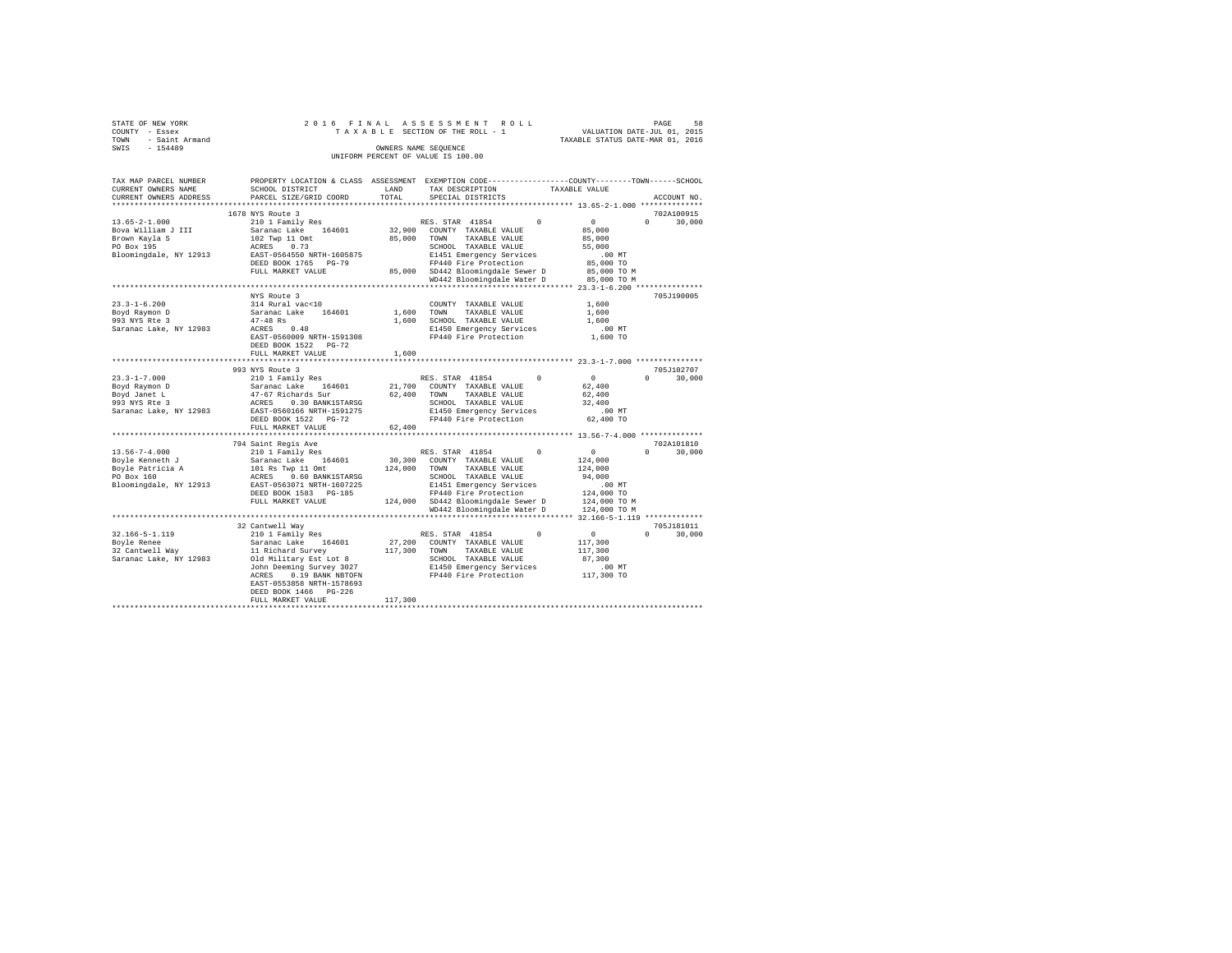|      | STATE OF NEW YORK |  |  |  |  | 2016 FINAL ASSESSMENT ROLL         |  |  |  |  |                                  |                             | PAGE | 59 |
|------|-------------------|--|--|--|--|------------------------------------|--|--|--|--|----------------------------------|-----------------------------|------|----|
|      | COUNTY - Essex    |  |  |  |  | TAXABLE SECTION OF THE ROLL - 1    |  |  |  |  |                                  | VALUATION DATE-JUL 01, 2015 |      |    |
| TOWN | - Saint Armand    |  |  |  |  |                                    |  |  |  |  | TAXABLE STATUS DATE-MAR 01, 2016 |                             |      |    |
| SWIS | $-154489$         |  |  |  |  | OWNERS NAME SEOUENCE               |  |  |  |  |                                  |                             |      |    |
|      |                   |  |  |  |  | UNIFORM PERCENT OF VALUE IS 100.00 |  |  |  |  |                                  |                             |      |    |

| TAX MAP PARCEL NUMBER<br>CURRENT OWNERS NAME<br>CURRENT OWNERS ADDRESS                               | PROPERTY LOCATION & CLASS ASSESSMENT EXEMPTION CODE---------------COUNTY-------TOWN------SCHOOL<br>SCHOOL DISTRICT<br>PARCEL SIZE/GRID COORD                                      | LAND<br>TOTAL      | TAX DESCRIPTION<br>SPECIAL DISTRICTS                                                                                                                                                                                                  |                | TAXABLE VALUE                                                                  | ACCOUNT NO.                      |
|------------------------------------------------------------------------------------------------------|-----------------------------------------------------------------------------------------------------------------------------------------------------------------------------------|--------------------|---------------------------------------------------------------------------------------------------------------------------------------------------------------------------------------------------------------------------------------|----------------|--------------------------------------------------------------------------------|----------------------------------|
| $13.3 - 1 - 24.130$<br>Branch JS<br>Darrah-Branch Nicole<br>PO Box 280<br>Bloomingdale, NY 12913     | 29 Alina Wav<br>210 1 Family Res<br>164601 56,000<br>Saranac Lake<br>84 OMT TWP II RS<br>4.52<br>ACRES<br>EAST-0562792 NRTH-1602038<br>DEED BOOK 1595 PG-241<br>FULL MARKET VALUE | 327,700<br>327,700 | RES. STAR 41854<br>COUNTY TAXABLE VALUE<br>TOWN<br>TAXABLE VALUE<br>SCHOOL TAXABLE VALUE<br>E1451 Emergency Services<br>FP440 Fire Protection 327,700 TO                                                                              | $\overline{0}$ | $\mathbf{0}$<br>327,700<br>327,700<br>297.700<br>.00MT                         | 705Z009007<br>$\Omega$<br>30,000 |
| $13.56 - 7 - 8.000$<br>Branch Spencer G<br>Branch Kimberly A<br>PO Box 183<br>Bloomingdale, NY 12913 | 38 Vine St<br>210 1 Family Res<br>Saranac Lake 164601<br>101 Rs Twp 11 Omt<br>0.30<br>ACRES<br>EAST-0563376 NRTH-1606347<br>DEED BOOK 1038 PG-22<br>FULL MARKET VALUE             | 130,800            | RES. STAR 41854<br>21,700 COUNTY TAXABLE VALUE<br>TOWN<br>TAXABLE VALUE<br>SCHOOL TAXABLE VALUE<br>E1451 Emergency Services<br>FP440 Fire Protection<br>130,800 SD442 Bloomingdale Sewer D 130,800 TO M<br>WD442 Bloomingdale Water D | $\Omega$       | $\sim$<br>130,800<br>130,800<br>100,800<br>.00MT<br>130,800 TO<br>130,800 TO M | 702A100701<br>$\Omega$<br>30,000 |
|                                                                                                      |                                                                                                                                                                                   |                    |                                                                                                                                                                                                                                       |                |                                                                                |                                  |
|                                                                                                      | 75 Rockledge Ln                                                                                                                                                                   |                    |                                                                                                                                                                                                                                       |                |                                                                                | 705L102406                       |
| $32.38 - 1 - 2.000$                                                                                  | 210 1 Family Res                                                                                                                                                                  |                    | 41800<br>AGED ALL                                                                                                                                                                                                                     | $\circ$        | 75,800 75,800                                                                  | 75,800                           |
| Brescia Christopher A<br>75 Rockledge Ln<br>Saranac Lake, NY 12983                                   | 164601<br>Saranac Lake 164601<br>11 Richards Survey<br>3.99<br>ACRES<br>EAST-0555998 NRTH-1579380<br>DEED BOOK 1012 PG-282<br>FULL MARKET VALUE                                   | 48,000 SR          | STAR 41834<br>151,600 COUNTY TAXABLE VALUE<br>TAXABLE VALUE<br>TOWN<br>SCHOOL TAXABLE VALUE<br>E1450 Emergency Services<br>151,600 FP440 Fire Protection<br>WD441 Rockledge water                                                     | $\Omega$       | $\sim$ 0<br>75,800<br>75,800<br>10,500<br>.00MT<br>151,600 TO<br>151,600 TO M  | 65,300<br>$\Omega$               |
|                                                                                                      |                                                                                                                                                                                   |                    |                                                                                                                                                                                                                                       |                |                                                                                |                                  |
| $32.1 - 2 - 10.300$<br>Briggs David<br>Briggs Scott<br>1160 Washout Rd<br>Scotia, NY 12302           | Forest Hill Ave<br>311 Res vac land<br>164601<br>Saranac Lake<br>31 Rs Twp 11 Omt<br>ACRES<br>0.77<br>EAST-0557332 NRTH-1578395<br>DEED BOOK 1770 PG-191                          | 1,800<br>1,800     | COUNTY TAXABLE VALUE<br>TOWN<br>TAXABLE VALUE<br>SCHOOL TAXABLE VALUE<br>E1450 Emergency Services<br>FP440 Fire Protection                                                                                                            |                | 1,800<br>1,800<br>1,800<br>$.00$ MT<br>1,800 TO                                | 705J184010                       |
|                                                                                                      | FULL MARKET VALUE                                                                                                                                                                 | 1,800              |                                                                                                                                                                                                                                       |                |                                                                                |                                  |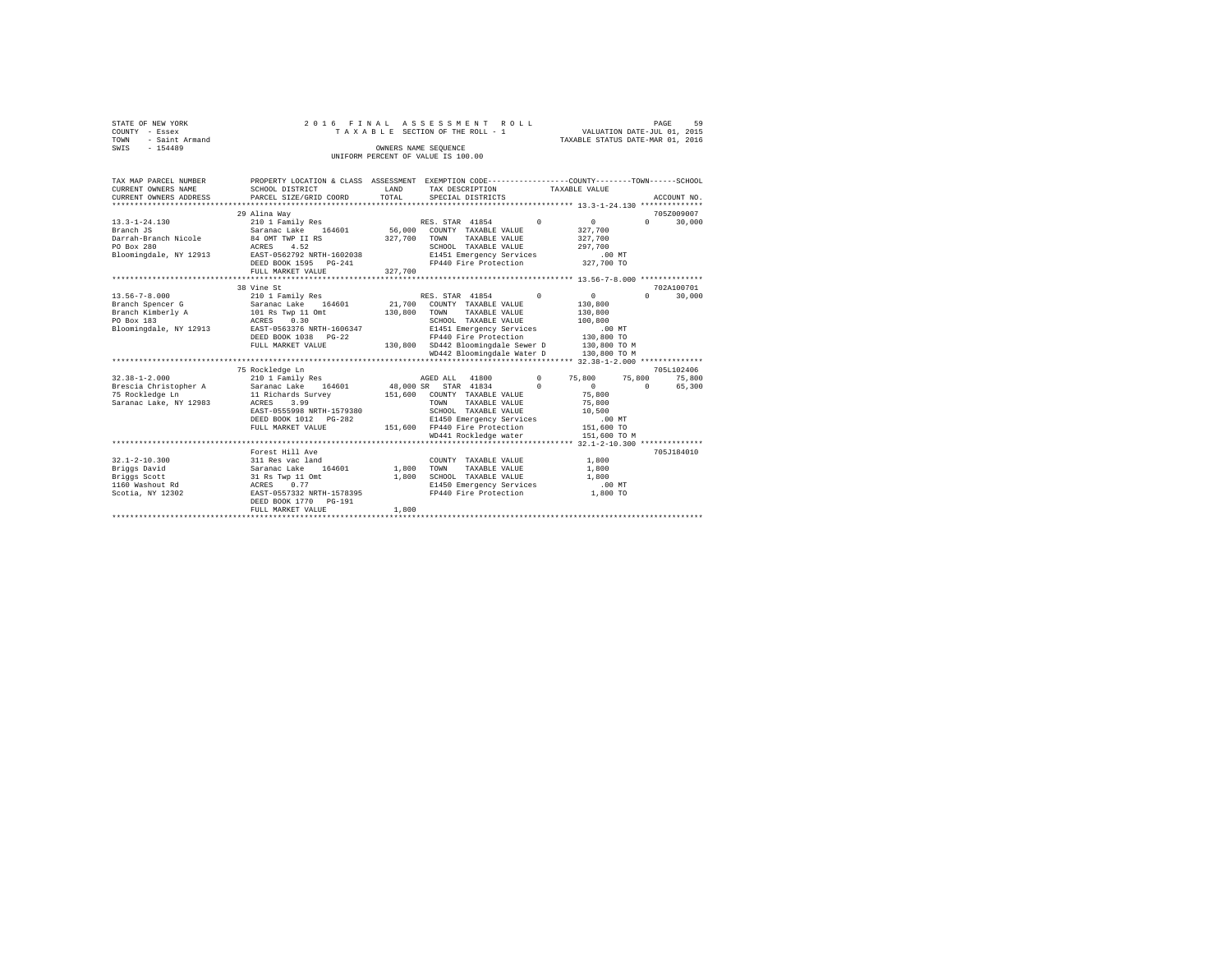| STATE OF NEW YORK<br>COUNTY - Essex<br>- Saint Armand<br>TOWN<br>$-154489$<br>SWIS                 |                                                                                                               | 2016 FINAL ASSESSMENT ROLL<br>60<br>PAGE<br>TAXABLE SECTION OF THE ROLL - 1 VALUATION DATE-JUL 01, 2015<br>TAXABLE STATUS DATE-MAR 01, 2016<br>OWNERS NAME SEOUENCE<br>INIFORM PERCENT OF VALUE IS 100.00                                                                                                                                                                                                                 |
|----------------------------------------------------------------------------------------------------|---------------------------------------------------------------------------------------------------------------|---------------------------------------------------------------------------------------------------------------------------------------------------------------------------------------------------------------------------------------------------------------------------------------------------------------------------------------------------------------------------------------------------------------------------|
| CURRENT OWNERS NAME                                                                                | <b>LAND</b><br>SCHOOL DISTRICT                                                                                | TAX MAP PARCEL NUMBER PROPERTY LOCATION & CLASS ASSESSMENT EXEMPTION CODE--------------COUNTY-------TOWN-----SCHOOL<br>TAX DESCRIPTION TAXABLE VALUE<br>CURRENT OWNERS ADDRESS 6 PARCEL SIZE/GRID COORD TOTAL SPECIAL DISTRICTS<br>ACCOUNT NO.                                                                                                                                                                            |
|                                                                                                    |                                                                                                               |                                                                                                                                                                                                                                                                                                                                                                                                                           |
| $13.56 - 9 - 6.000$<br>Bringley Courtney E<br>PO Box 205<br><b>ACRES</b><br>Bloomingdale, NY 12913 | 19 Main St<br>101 Rs Twp 11 Omt 175,000<br>0.50 BANK WFARGO<br>EAST-0563770 NRTH-1606094<br>FULL MARKET VALUE | 702A101003<br>210 1 Family Res 60 1 210 1 RES. STAR 41854 210 1 210 1<br>$0 \t 30.000$<br>Bringley Michael T Saranac Lake 164601 28,300 COUNTY TAXABLE VALUE<br>175,000<br>175,000<br>TAXABLE VALUE<br>TOWN<br>145,000<br>SCHOOL<br>TAXABLE VALUE<br>E1451 Emergency Services .00 MT<br>FP440 Fire Protection 175,000 TO<br>175,000<br>SD442 Bloomingdale Sewer D 175,000 TO M<br>WD442 Bloomingdale Water D 175,000 TO M |
|                                                                                                    | 1771 NYS Route 3                                                                                              | 705J187004                                                                                                                                                                                                                                                                                                                                                                                                                |
| $13.57 - 1 - 3.200$<br>Brink Martha Jane<br>1771 NYS Rte 3<br>PO Box 125                           | 121 Twp 11 Omt Rs<br>ACRES 1.31<br>Bloomingdale, NY 12913 EAST-0565882 NRTH-1607200                           | $0 \qquad \qquad$<br>$\Omega$<br>30,000<br>Saranac Lake 164601 35,300 COUNTY TAXABLE VALUE<br>136,500<br>136,500<br>136,500<br>TOWN<br>TAXABLE VALUE<br>SCHOOL<br>TAXABLE VALUE<br>106,500<br>E1451 Emergency Services<br>$.00$ MT                                                                                                                                                                                        |

|                        | DEED BOOK 868<br>$PG-155$ |         | FP440 Fire Protection      | 136,500 TO   |            |
|------------------------|---------------------------|---------|----------------------------|--------------|------------|
|                        | FULL MARKET VALUE         | 136,500 | SD442 Bloomingdale Sewer D | 136,500 TO M |            |
|                        |                           |         | WD442 Bloomingdale Water D | 136,500 TO M |            |
|                        |                           |         |                            |              |            |
|                        | 18 School St              |         |                            |              | 702A100708 |
| $13.65 - 1 - 8.000$    | 210 1 Family Res          |         | TAXABLE VALUE<br>COUNTY    | 47,400       |            |
| Brown Donald E         | Saranac Lake<br>164601    | 19,000  | TOWN<br>TAXABLE VALUE      | 47,400       |            |
| 18 School St           | 102 Twp 11 Omt            | 47,400  | SCHOOL<br>TAXABLE VALUE    | 47.400       |            |
| PO Box 188             | Life Use Evelyn A Brown   |         | E1451 Emergency Services   | .00MT        |            |
| Bloomingdale, NY 12913 | 0.20<br>ACRES             |         | FP440 Fire Protection      | 47.400 TO    |            |
|                        | EAST-0564049 NRTH-1605732 |         |                            |              |            |
|                        | DEED BOOK 837<br>$PG-058$ |         |                            |              |            |
|                        | FULL MARKET VALUE         | 47.400  |                            |              |            |
|                        |                           |         |                            |              |            |
|                        | School St                 |         |                            |              | 702A101512 |
| $13.65 - 1 - 9.000$    | 311 Res vac land          |         | TAXABLE VALUE<br>COUNTY    | 13,300       |            |
| Brown Donald E         | Saranac Lake<br>164601    | 13,300  | TAXABLE VALUE<br>TOWN      | 13,300       |            |
| 18 School St           | 102 Twp 11 Omt            | 13,300  | TAXABLE VALUE<br>SCHOOL    | 13,300       |            |
| PO Box 188             | 0.20<br>ACRES             |         | E1451 Emergency Services   | $.00$ MT     |            |
| Bloomingdale, NY 12913 | EAST-0563993 NRTH-1605719 |         | FP440 Fire Protection      | 13,300 TO    |            |
|                        | DEED BOOK 1109 PG-346     |         | SD442 Bloomingdale Sewer D | 13,300 TO M  |            |
|                        | FULL MARKET VALUE         | 13,300  | WD442 Bloomingdale Water D | 13,300 TO M  |            |
|                        |                           |         |                            |              |            |
|                        | School St                 |         |                            |              | 702A101203 |
| $13.65 - 1 - 1.100$    | 311 Res vac land          |         | TAXABLE VALUE<br>COUNTY    | 19,000       |            |
| Brown Everett R        | Saranac Lake<br>164601    | 19,000  | TOWN<br>TAXABLE VALUE      | 19,000       |            |
| Brooks Rose M          | 102 Twp 11 Omt            | 19,000  | TAXABLE VALUE<br>SCHOOL    | 19,000       |            |
| 1211 Fletcher Farm Rd  | ACRES<br>0.45             |         | E1451 Emergency Services   | $.00$ MT     |            |
| Bloomingdale, NY 12913 | EAST-0563900 NRTH-1605698 |         | FP440 Fire Protection      | 19,000 TO    |            |
|                        | DEED BOOK 1526 PG-70      |         |                            |              |            |
|                        | FULL MARKET VALUE         | 19,000  |                            |              |            |
|                        |                           |         |                            |              |            |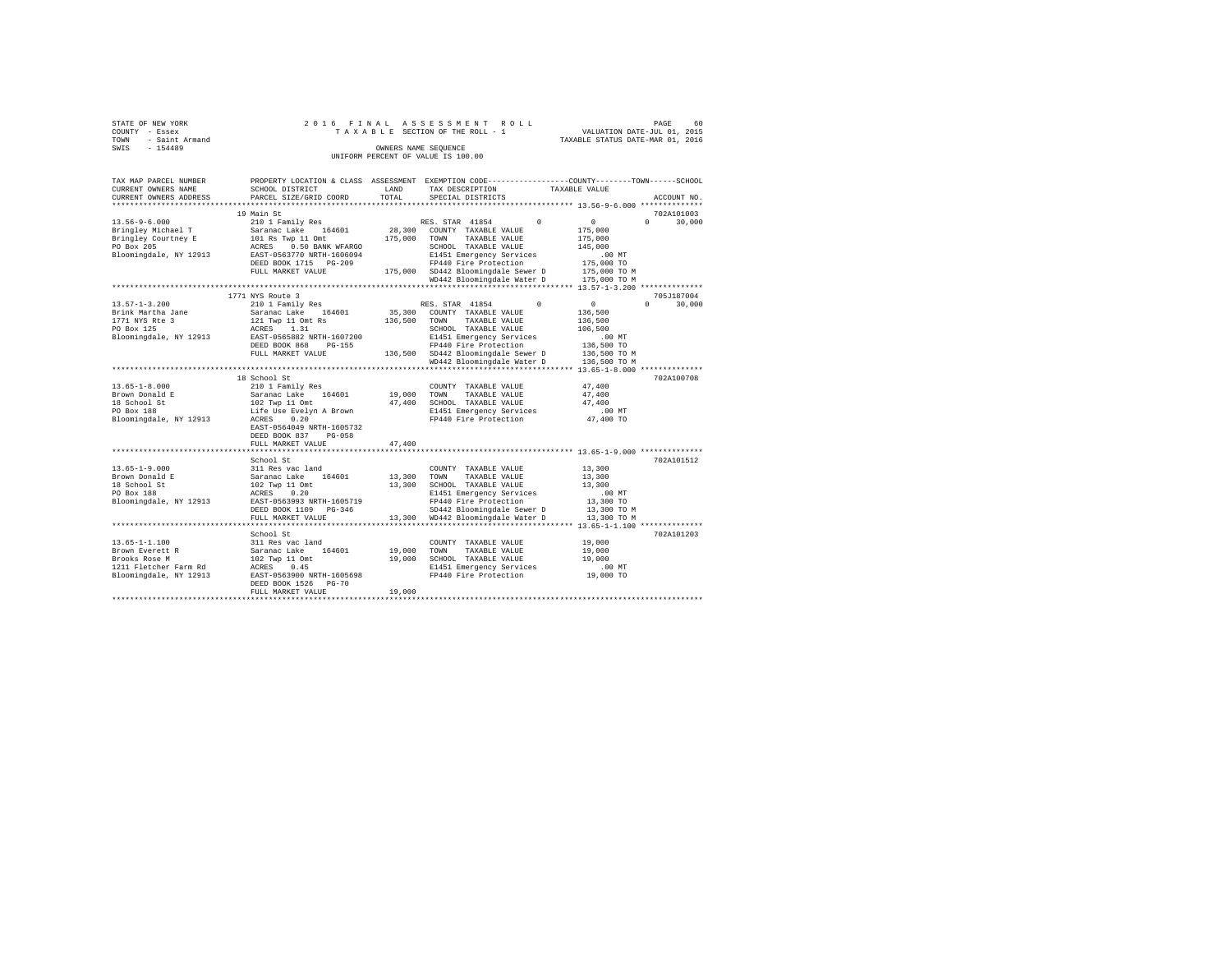| $\begin{array}{cccccccccccccccc} \texttt{STAR} & \texttt{OREN} & \texttt{OREN} & \texttt{ROL} & \texttt{ROL} & \texttt{ROL} & \texttt{ROL} & \texttt{ROL} & \texttt{ROL} \\ \texttt{CONTY} & - & \texttt{Esex} & \texttt{ROL} & \texttt{RIC} & \texttt{SIC} & \texttt{SIC} & \texttt{SIC} & \texttt{SIC} & \texttt{SIC} & \texttt{SIC} & \texttt{SIC} & \texttt{SIC} & \texttt{SIC} & \texttt{SIC} & \texttt{SIC} & \texttt{SIC} & \texttt{SIC}$ |                           |         |                                                                                                                                                                                                                                                                                                                                                                                                                                                                 |                                 |               |
|--------------------------------------------------------------------------------------------------------------------------------------------------------------------------------------------------------------------------------------------------------------------------------------------------------------------------------------------------------------------------------------------------------------------------------------------------|---------------------------|---------|-----------------------------------------------------------------------------------------------------------------------------------------------------------------------------------------------------------------------------------------------------------------------------------------------------------------------------------------------------------------------------------------------------------------------------------------------------------------|---------------------------------|---------------|
|                                                                                                                                                                                                                                                                                                                                                                                                                                                  |                           |         |                                                                                                                                                                                                                                                                                                                                                                                                                                                                 |                                 |               |
|                                                                                                                                                                                                                                                                                                                                                                                                                                                  |                           |         |                                                                                                                                                                                                                                                                                                                                                                                                                                                                 |                                 |               |
| TAX MAP PARCEL NUMBER PROPERTY LOCATION & CLASS ASSESSMENT EXEMPTION CODE---------------COUNTY-------TOWN------SCHOOL                                                                                                                                                                                                                                                                                                                            |                           |         |                                                                                                                                                                                                                                                                                                                                                                                                                                                                 |                                 |               |
| CURRENT OWNERS NAME                                                                                                                                                                                                                                                                                                                                                                                                                              | SCHOOL DISTRICT LAND      |         | TAX DESCRIPTION                                                                                                                                                                                                                                                                                                                                                                                                                                                 | TAXABLE VALUE                   |               |
| CURRENT OWNERS ADDRESS                                                                                                                                                                                                                                                                                                                                                                                                                           | PARCEL SIZE/GRID COORD    | TOTAL.  | SPECIAL DISTRICTS                                                                                                                                                                                                                                                                                                                                                                                                                                               |                                 | ACCOUNT NO.   |
|                                                                                                                                                                                                                                                                                                                                                                                                                                                  |                           |         |                                                                                                                                                                                                                                                                                                                                                                                                                                                                 |                                 |               |
|                                                                                                                                                                                                                                                                                                                                                                                                                                                  | 5 Goodspeed Ln            |         |                                                                                                                                                                                                                                                                                                                                                                                                                                                                 |                                 | 705J102409    |
| $15. - 1 - 11.000$                                                                                                                                                                                                                                                                                                                                                                                                                               | 260 Seasonal res          |         | COUNTY TAXABLE VALUE                                                                                                                                                                                                                                                                                                                                                                                                                                            | 18,500                          |               |
|                                                                                                                                                                                                                                                                                                                                                                                                                                                  |                           |         |                                                                                                                                                                                                                                                                                                                                                                                                                                                                 |                                 |               |
|                                                                                                                                                                                                                                                                                                                                                                                                                                                  |                           |         |                                                                                                                                                                                                                                                                                                                                                                                                                                                                 | 18,500<br>18,500                |               |
|                                                                                                                                                                                                                                                                                                                                                                                                                                                  |                           |         |                                                                                                                                                                                                                                                                                                                                                                                                                                                                 |                                 |               |
|                                                                                                                                                                                                                                                                                                                                                                                                                                                  |                           |         | FP440 Fire Protection                                                                                                                                                                                                                                                                                                                                                                                                                                           | 00 MT.<br>18,500 TO             |               |
|                                                                                                                                                                                                                                                                                                                                                                                                                                                  |                           |         |                                                                                                                                                                                                                                                                                                                                                                                                                                                                 |                                 |               |
|                                                                                                                                                                                                                                                                                                                                                                                                                                                  |                           |         |                                                                                                                                                                                                                                                                                                                                                                                                                                                                 |                                 |               |
|                                                                                                                                                                                                                                                                                                                                                                                                                                                  | FULL MARKET VALUE         | 18,500  |                                                                                                                                                                                                                                                                                                                                                                                                                                                                 |                                 |               |
|                                                                                                                                                                                                                                                                                                                                                                                                                                                  |                           |         |                                                                                                                                                                                                                                                                                                                                                                                                                                                                 |                                 |               |
|                                                                                                                                                                                                                                                                                                                                                                                                                                                  | 1612 NYS Route 3          |         |                                                                                                                                                                                                                                                                                                                                                                                                                                                                 |                                 | 705J189001    |
|                                                                                                                                                                                                                                                                                                                                                                                                                                                  |                           |         |                                                                                                                                                                                                                                                                                                                                                                                                                                                                 |                                 | $0 \t 30.000$ |
|                                                                                                                                                                                                                                                                                                                                                                                                                                                  |                           |         |                                                                                                                                                                                                                                                                                                                                                                                                                                                                 |                                 |               |
|                                                                                                                                                                                                                                                                                                                                                                                                                                                  |                           |         |                                                                                                                                                                                                                                                                                                                                                                                                                                                                 |                                 |               |
|                                                                                                                                                                                                                                                                                                                                                                                                                                                  |                           |         |                                                                                                                                                                                                                                                                                                                                                                                                                                                                 |                                 |               |
|                                                                                                                                                                                                                                                                                                                                                                                                                                                  |                           |         |                                                                                                                                                                                                                                                                                                                                                                                                                                                                 |                                 |               |
|                                                                                                                                                                                                                                                                                                                                                                                                                                                  |                           |         |                                                                                                                                                                                                                                                                                                                                                                                                                                                                 |                                 |               |
|                                                                                                                                                                                                                                                                                                                                                                                                                                                  |                           |         |                                                                                                                                                                                                                                                                                                                                                                                                                                                                 |                                 |               |
|                                                                                                                                                                                                                                                                                                                                                                                                                                                  | FULL MARKET VALUE 256,600 |         |                                                                                                                                                                                                                                                                                                                                                                                                                                                                 |                                 |               |
|                                                                                                                                                                                                                                                                                                                                                                                                                                                  |                           |         |                                                                                                                                                                                                                                                                                                                                                                                                                                                                 |                                 |               |
|                                                                                                                                                                                                                                                                                                                                                                                                                                                  | 197 River Rd              |         | 197 River MG<br>210 1 Family Res (2000)<br>210 1 Family Res (2010)<br>2210 1 Family Res (2010)<br>23,600 TOWN TAXABLE VALUE (2010)<br>22 Richards Survey 20141,900 SCHOOL TAXABLE VALUE (2010)<br>22 Richards Survey 201451 Emergency Serv                                                                                                                                                                                                                      |                                 | 705J103101    |
| $13.4 - 1 - 46.000$                                                                                                                                                                                                                                                                                                                                                                                                                              |                           |         |                                                                                                                                                                                                                                                                                                                                                                                                                                                                 |                                 |               |
| Buckley Donna L<br>87 Pine Grove Ln                                                                                                                                                                                                                                                                                                                                                                                                              |                           |         |                                                                                                                                                                                                                                                                                                                                                                                                                                                                 |                                 |               |
|                                                                                                                                                                                                                                                                                                                                                                                                                                                  |                           |         |                                                                                                                                                                                                                                                                                                                                                                                                                                                                 |                                 |               |
| Loon Lake, NY 12989                                                                                                                                                                                                                                                                                                                                                                                                                              |                           |         |                                                                                                                                                                                                                                                                                                                                                                                                                                                                 |                                 |               |
|                                                                                                                                                                                                                                                                                                                                                                                                                                                  |                           |         |                                                                                                                                                                                                                                                                                                                                                                                                                                                                 |                                 |               |
|                                                                                                                                                                                                                                                                                                                                                                                                                                                  |                           |         |                                                                                                                                                                                                                                                                                                                                                                                                                                                                 |                                 |               |
|                                                                                                                                                                                                                                                                                                                                                                                                                                                  | FULL MARKET VALUE         | 141,900 |                                                                                                                                                                                                                                                                                                                                                                                                                                                                 |                                 |               |
|                                                                                                                                                                                                                                                                                                                                                                                                                                                  |                           |         |                                                                                                                                                                                                                                                                                                                                                                                                                                                                 |                                 |               |
|                                                                                                                                                                                                                                                                                                                                                                                                                                                  | 145 Trudeau Rd            |         |                                                                                                                                                                                                                                                                                                                                                                                                                                                                 |                                 | 705J102410    |
|                                                                                                                                                                                                                                                                                                                                                                                                                                                  |                           |         | RES. STAR 41854 0 0<br>38,000 COUNTY TAXABLE VALUE 21,600<br>231.600 TOWN TAXABLE VALUE 221,600                                                                                                                                                                                                                                                                                                                                                                 |                                 | $0 \t 30.000$ |
|                                                                                                                                                                                                                                                                                                                                                                                                                                                  |                           |         |                                                                                                                                                                                                                                                                                                                                                                                                                                                                 |                                 |               |
|                                                                                                                                                                                                                                                                                                                                                                                                                                                  |                           |         |                                                                                                                                                                                                                                                                                                                                                                                                                                                                 | 231,600                         |               |
|                                                                                                                                                                                                                                                                                                                                                                                                                                                  |                           |         |                                                                                                                                                                                                                                                                                                                                                                                                                                                                 |                                 |               |
|                                                                                                                                                                                                                                                                                                                                                                                                                                                  |                           |         |                                                                                                                                                                                                                                                                                                                                                                                                                                                                 | 201,600<br>00 MT.<br>231,600 TO |               |
|                                                                                                                                                                                                                                                                                                                                                                                                                                                  |                           |         |                                                                                                                                                                                                                                                                                                                                                                                                                                                                 |                                 |               |
|                                                                                                                                                                                                                                                                                                                                                                                                                                                  | FULL MARKET VALUE         | 231,600 |                                                                                                                                                                                                                                                                                                                                                                                                                                                                 |                                 |               |
|                                                                                                                                                                                                                                                                                                                                                                                                                                                  |                           |         | ********************************** 32.166-5-1.114 **************                                                                                                                                                                                                                                                                                                                                                                                                |                                 |               |
|                                                                                                                                                                                                                                                                                                                                                                                                                                                  |                           |         |                                                                                                                                                                                                                                                                                                                                                                                                                                                                 |                                 | 705J180028    |
|                                                                                                                                                                                                                                                                                                                                                                                                                                                  |                           |         | $\begin{tabular}{lllllll} \multicolumn{2}{c}{\textbf{COUNTY}} & \textbf{TAXABLE VALUE} & & & & 100 \\ \multicolumn{2}{c}{\textbf{COUNTY}} & \textbf{TAXABLE VALUE} & & & & \multicolumn{2}{c}{\textbf{Cous-100}} \\ \multicolumn{2}{c}{\textbf{Cous-100}} & \multicolumn{2}{c}{\textbf{Cous-100}} & \multicolumn{2}{c}{\textbf{Cous-100}} & \multicolumn{2}{c}{\textbf{Cous-100}} \\ \multicolumn{2}{c}{\textbf{Cous-100}} & \multicolumn{2}{c}{\textbf{Cous-1$ |                                 |               |
|                                                                                                                                                                                                                                                                                                                                                                                                                                                  |                           |         |                                                                                                                                                                                                                                                                                                                                                                                                                                                                 | 100                             |               |
|                                                                                                                                                                                                                                                                                                                                                                                                                                                  |                           |         |                                                                                                                                                                                                                                                                                                                                                                                                                                                                 | 100                             |               |
| 32.166-5-1.114 Cantwell Way<br>32.166-5-1.114 311 Res vac land<br>32.166-5-1.114 32 Saranac Lake 164601 100 TOWN TAXABLE VALUE<br>90 Grove St<br>32.18484 32 Saranac Lake, NY 12983 310 Military Est Pt Lot 4 21450 Emergency Service                                                                                                                                                                                                            |                           |         |                                                                                                                                                                                                                                                                                                                                                                                                                                                                 | $.00$ MT                        |               |
|                                                                                                                                                                                                                                                                                                                                                                                                                                                  |                           |         |                                                                                                                                                                                                                                                                                                                                                                                                                                                                 | 100 TO                          |               |
|                                                                                                                                                                                                                                                                                                                                                                                                                                                  | ACRES 0.01 BANK CORE      |         |                                                                                                                                                                                                                                                                                                                                                                                                                                                                 |                                 |               |
|                                                                                                                                                                                                                                                                                                                                                                                                                                                  | EAST-0554273 NRTH-1578805 |         |                                                                                                                                                                                                                                                                                                                                                                                                                                                                 |                                 |               |
|                                                                                                                                                                                                                                                                                                                                                                                                                                                  | DEED BOOK 1744 PG-273     |         |                                                                                                                                                                                                                                                                                                                                                                                                                                                                 |                                 |               |
|                                                                                                                                                                                                                                                                                                                                                                                                                                                  | FULL MARKET VALUE         | 100     |                                                                                                                                                                                                                                                                                                                                                                                                                                                                 |                                 |               |
|                                                                                                                                                                                                                                                                                                                                                                                                                                                  |                           |         |                                                                                                                                                                                                                                                                                                                                                                                                                                                                 |                                 |               |
|                                                                                                                                                                                                                                                                                                                                                                                                                                                  |                           |         |                                                                                                                                                                                                                                                                                                                                                                                                                                                                 |                                 |               |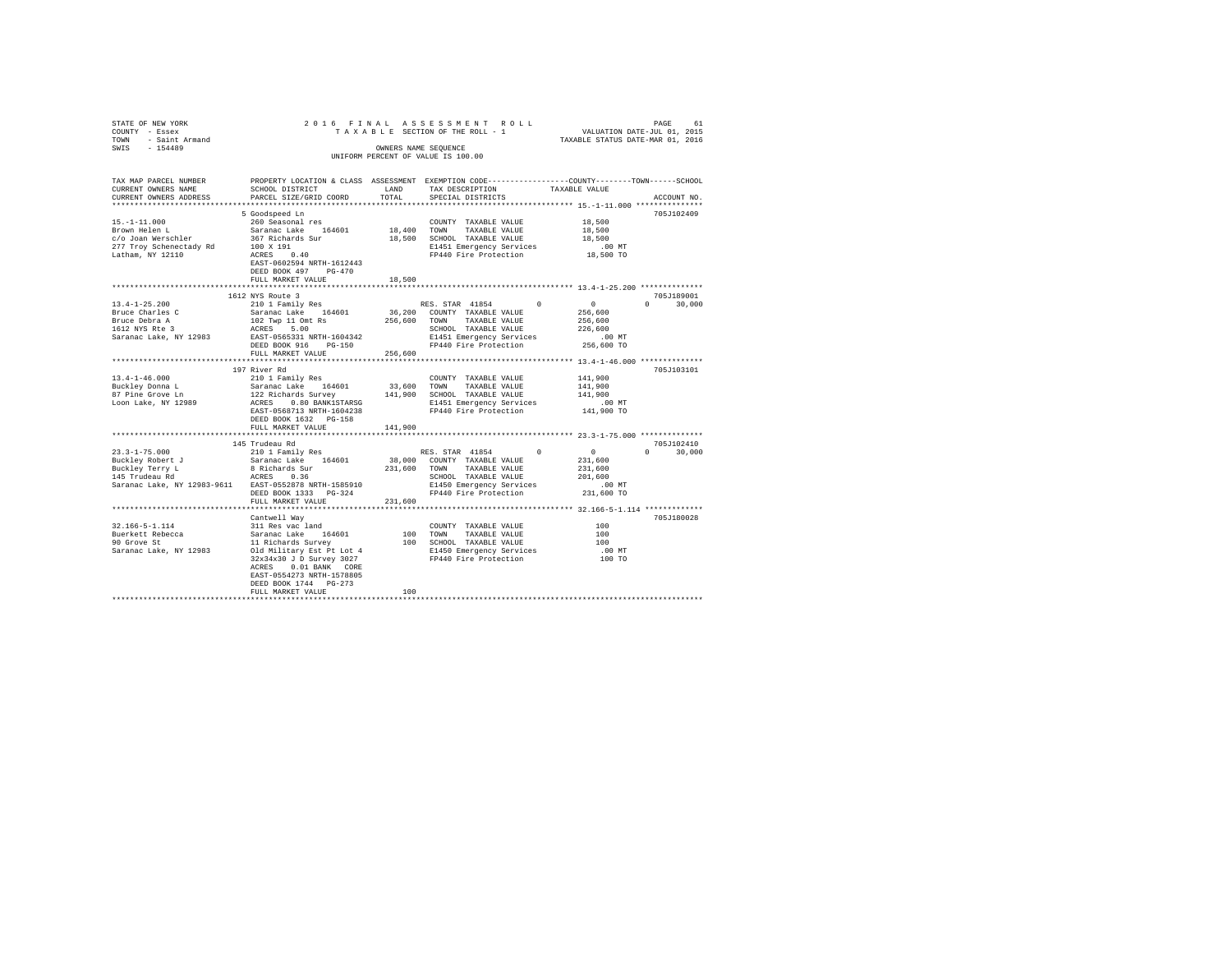| STATE OF NEW YORK   | 2016 FINAL ASSESSMENT ROLL         | PAGE                             | 62 |
|---------------------|------------------------------------|----------------------------------|----|
| COUNTY - Essex      | TAXABLE SECTION OF THE ROLL - 1    | VALUATION DATE-JUL 01, 2015      |    |
| TOWN - Saint Armand |                                    | TAXABLE STATUS DATE-MAR 01, 2016 |    |
| SWTS<br>$-154489$   | OWNERS NAME SEOUENCE               |                                  |    |
|                     | UNIFORM PERCENT OF VALUE IS 100.00 |                                  |    |
|                     |                                    |                                  |    |
|                     |                                    |                                  |    |

| TAX MAP PARCEL NUMBER<br>CURRENT OWNERS NAME<br>CURRENT OWNERS ADDRESS<br>**************************              | SCHOOL DISTRICT<br>PARCEL SIZE/GRID COORD                                                                                                                                                                           | LAND<br>TOTAL                | PROPERTY LOCATION & CLASS ASSESSMENT EXEMPTION CODE----------------COUNTY-------TOWN------SCHOOL<br>TAX DESCRIPTION TAXABLE VALUE<br>SPECIAL DISTRICTS                                 |                                                                                         | ACCOUNT NO. |
|-------------------------------------------------------------------------------------------------------------------|---------------------------------------------------------------------------------------------------------------------------------------------------------------------------------------------------------------------|------------------------------|----------------------------------------------------------------------------------------------------------------------------------------------------------------------------------------|-----------------------------------------------------------------------------------------|-------------|
| $13.57 - 1 - 20.000$<br>Burgess Dean 0<br>Burgess Dana R<br>64 Trudeau Rd<br>Saranac Lake, NY 12983               | 22 Mill Ln<br>312 Vac w/imprv<br>Saranac Lake<br>164601<br>Rs Omt Lot 101<br>ACRES<br>1.07<br>EAST-0564845 NRTH-1606981<br>DEED BOOK 1317 PG-260<br>FULL MARKET VALUE                                               | 35,100<br>137,400<br>137,400 | COUNTY TAXABLE VALUE<br>TOWN<br>TAXABLE VALUE<br>SCHOOL TAXABLE VALUE<br>E1451 Emergency Services<br>FP440 Fire Protection                                                             | 137,400<br>137,400<br>137,400<br>$.00$ MT<br>137,400 TO                                 | 702A178029  |
| $13.57 - 1 - 21.000$<br>Burgess Dean 0<br>Burgess Dana R<br>64 Trudeau Rd<br>Saranac Lake, NY 12983               | 14 Mill Ln<br>210 1 Family Res<br>Saranac Lake 164601<br>101 Richards Sur Omt 11 145,400<br>ACRES<br>0.71<br>EAST-0564820 NRTH-1606750<br>DEED BOOK 1728 PG-192<br>FULL MARKET VALUE                                | 32,500<br>145,400            | COUNTY TAXABLE VALUE<br>TOWN<br>TAXABLE VALUE<br>SCHOOL TAXABLE VALUE<br>E1451 Emergency Services<br>FP440 Fire Protection                                                             | 145,400<br>145,400<br>145,400<br>$.00$ MT<br>145,400 TO                                 | 702A101710  |
| $13.57 - 1 - 23.002$<br>Burgess Dean 0<br>Burgess Dana R<br>64 Trudeau Rd<br>Saranac Lake, NY 12983               | *************************<br>21 Mill Ln<br>444 Lumber yd/ml<br>Saranac Lake 164601<br>101 Richards Sur Omt 11<br>164601<br>2.67<br>ACRES<br>EAST-0564649 NRTH-1607098<br>DEED BOOK 1229 PG-286<br>FULL MARKET VALUE | 88,400<br>196,900<br>196,900 | COUNTY TAXABLE VALUE<br>TAXABLE VALUE<br>TOWN<br>SCHOOL TAXABLE VALUE<br>E1451 Emergency Services<br>FP440 Fire Protection                                                             | 196,900<br>196,900<br>196,900<br>$.00$ MT<br>196,900 TO                                 | 702A101504  |
| $13.57 - 1 - 31.200$<br>Burgess Dean 0<br>Burgess Dana R<br>PO Box 258<br>Bloomingdale, NY 12913                  | NYS Route 3<br>311 Res vac land<br>164601<br>Saranac Lake<br>101 Richards Omt Twp 11<br>0.08<br>ACRES<br>EAST-0564481 NRTH-1607014<br>DEED BOOK 1468 PG-110<br>FULL MARKET VALUE                                    | 400<br>400<br>400            | COUNTY TAXABLE VALUE<br>TOWN<br>TAXABLE VALUE<br>SCHOOL TAXABLE VALUE<br>E1451 Emergency Services<br>FP440 Fire Protection                                                             | 400<br>400<br>400<br>.00 MT<br>400 TO                                                   | 705J195008  |
| $13.65 - 2 - 10.200$<br>Burman Dale<br>Willette-Burman Geniene<br>168 Old Lake Colby Rd<br>Saranac Lake, NY 12983 | 1636 NYS Route 3<br>210 1 Family Res<br>Saranac Lake 164601<br>102 Twp 11 Omt RS<br>Lot 2 #7092<br>ACRES<br>0.69<br>EAST-0565009 NRTH-1604989<br>DEED BOOK 1792 PG-101<br>FULL MARKET VALUE                         | 32,100<br>130,200<br>130,200 | COUNTY TAXABLE VALUE<br>TOWN<br>TAXABLE VALUE<br>SCHOOL TAXABLE VALUE<br>E1451 Emergency Services<br>FP440 Fire Protection<br>SD442 Bloomingdale Sewer D<br>WD442 Bloomingdale Water D | 130,200<br>130,200<br>130,200<br>$.00$ MT<br>130,200 TO<br>130,200 TO M<br>130,200 TO M | 705Z015011  |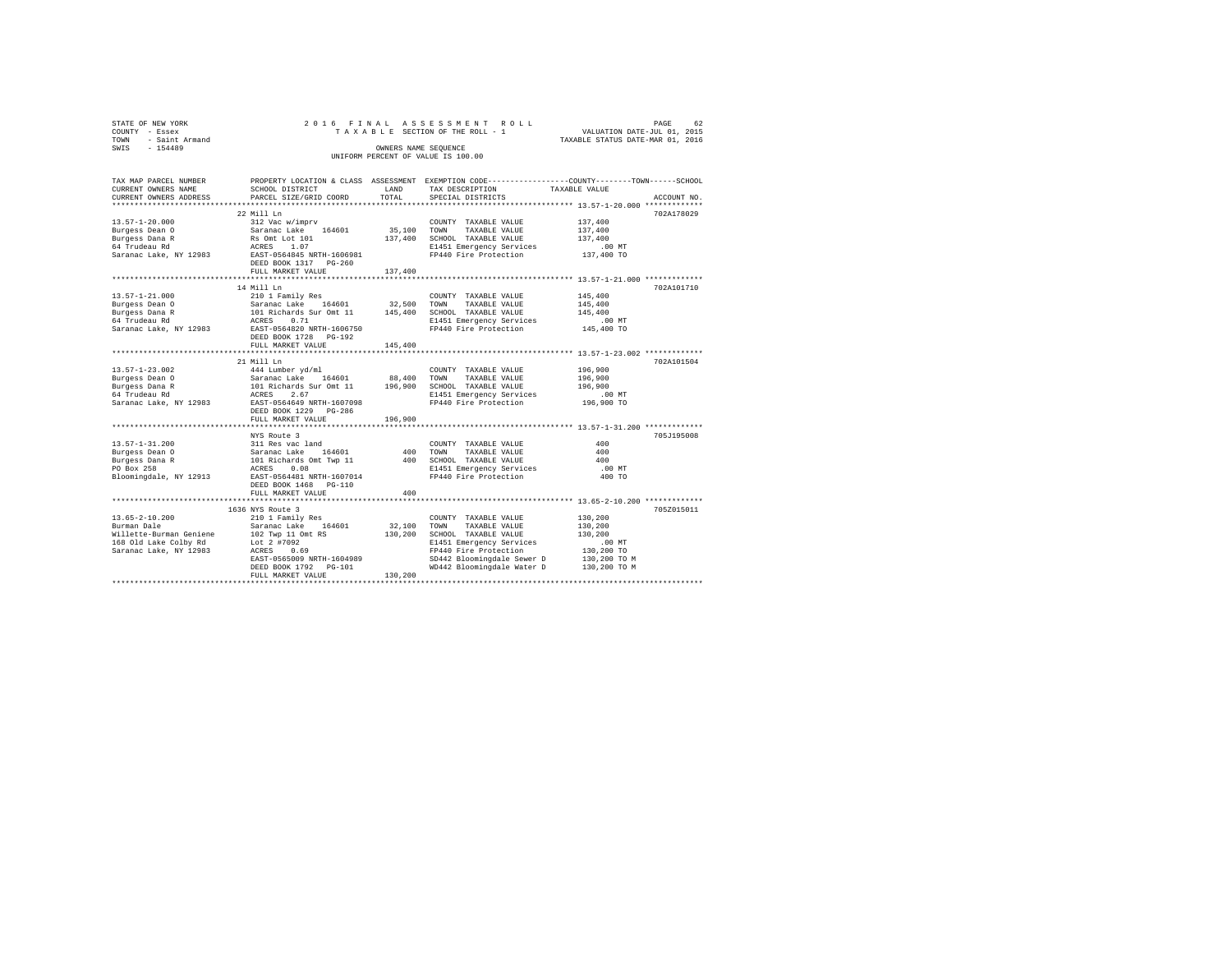|      | STATE OF NEW YORK | 2016 FINAL ASSESSMENT ROLL |  |  |  |                                    |  |  |  |  |  |  |                                  |                             |  | PAGE | 63 |
|------|-------------------|----------------------------|--|--|--|------------------------------------|--|--|--|--|--|--|----------------------------------|-----------------------------|--|------|----|
|      | COUNTY - Essex    |                            |  |  |  | TAXABLE SECTION OF THE ROLL - 1    |  |  |  |  |  |  |                                  | VALUATION DATE-JUL 01, 2015 |  |      |    |
| TOWN | - Saint Armand    |                            |  |  |  |                                    |  |  |  |  |  |  | TAXABLE STATUS DATE-MAR 01, 2016 |                             |  |      |    |
| SWIS | $-154489$         |                            |  |  |  | OWNERS NAME SEOUENCE               |  |  |  |  |  |  |                                  |                             |  |      |    |
|      |                   |                            |  |  |  | UNIFORM PERCENT OF VALUE IS 100.00 |  |  |  |  |  |  |                                  |                             |  |      |    |

| TAX MAP PARCEL NUMBER<br>CURRENT OWNERS NAME                                                                                     | PROPERTY LOCATION & CLASS ASSESSMENT EXEMPTION CODE----------------COUNTY-------TOWN------SCHOOL<br>SCHOOL DISTRICT                                                          | LAND                         | TAX DESCRIPTION                                                                                                                                                                                             | TAXABLE VALUE                                                                                     |                                  |
|----------------------------------------------------------------------------------------------------------------------------------|------------------------------------------------------------------------------------------------------------------------------------------------------------------------------|------------------------------|-------------------------------------------------------------------------------------------------------------------------------------------------------------------------------------------------------------|---------------------------------------------------------------------------------------------------|----------------------------------|
| CURRENT OWNERS ADDRESS<br>*************************                                                                              | PARCEL SIZE/GRID COORD                                                                                                                                                       | TOTAL                        | SPECIAL DISTRICTS                                                                                                                                                                                           |                                                                                                   | ACCOUNT NO.                      |
|                                                                                                                                  | 88 Maple Ln                                                                                                                                                                  |                              |                                                                                                                                                                                                             |                                                                                                   | 702A101013                       |
| $13.56 - 10 - 6.000$<br>Burman Darcey L<br>88 Maple Ln<br>Bloomingdale, NY 12913                                                 | 210 1 Family Res<br>Saranac Lake 164601<br>Lot 82 Twp 11 Omt<br>ACRES 0.30<br>EAST-0560823 NRTH-1605656<br>DEED BOOK 1618 PG-204<br>FULL MARKET VALUE                        | 117,200<br>117,200           | RES. STAR 41854<br>21,700 COUNTY TAXABLE VALUE<br>TAXABLE VALUE<br>TOWN<br>SCHOOL TAXABLE VALUE<br>E1451 Emergency Services<br>FP440 Fire Protection                                                        | 0<br>$\Omega$<br>117,200<br>117,200<br>87,200<br>$.00$ MT<br>117,200 TO                           | $\Omega$<br>30,000               |
|                                                                                                                                  |                                                                                                                                                                              |                              |                                                                                                                                                                                                             |                                                                                                   |                                  |
| $23.1 - 1 - 22.100$<br>Burman Richard<br>Burman Tammy<br>PO Box 586<br>Saranac Lake, NY 12983                                    | 1207 NYS Route 3<br>210 1 Family Res<br>Saranac Lake<br>164601<br>87 Richards Sur<br>1.80<br>ACRES<br>EAST-0563983 NRTH-1595206<br>DEED BOOK 1306 PG-78<br>FULL MARKET VALUE | 35,800<br>194,200<br>194,200 | RES. STAR 41854<br>COUNTY TAXABLE VALUE<br>TAXABLE VALUE<br>TOWN<br>SCHOOL TAXABLE VALUE<br>E1451 Emergency Services<br>FP440 Fire Protection                                                               | $\circ$<br>$^{\circ}$<br>194,200<br>194,200<br>164,200<br>.00 MT<br>194,200 TO                    | 705J102805<br>$\Omega$<br>30,000 |
|                                                                                                                                  | 844 Saint Regis Ave                                                                                                                                                          |                              |                                                                                                                                                                                                             |                                                                                                   | 702A101001                       |
| $13.56 - 8 - 6.000$<br>Burman Thomas E<br>McKeough Diane G<br>844 St Regis Ave<br>PO Box 257<br>Bloomingdale, NY 12913           | 210 1 Family Res<br>Saranac Lake 164601<br>101 Rs Twp 11 Omt<br>00001.10<br>1.10 BANK<br>ACRES<br><b>NBT</b><br>EAST-0563866 NRTH-1606590<br>DEED BOOK 1620 PG-127           | 35,100<br>137,600            | RES. STAR 41854<br>COUNTY TAXABLE VALUE<br>TAXABLE VALUE<br>TOWN<br>SCHOOL TAXABLE VALUE<br>E1451 Emergency Services<br>FP440 Fire Protection<br>SD442 Bloomingdale Sewer D                                 | $^{\circ}$<br>$\Omega$<br>137,600<br>137,600<br>107,600<br>$.00$ MT<br>137,600 TO<br>137,600 TO M | $\cap$<br>30,000                 |
|                                                                                                                                  | FULL MARKET VALUE                                                                                                                                                            |                              | 137,600 WD442 Bloomingdale Water D                                                                                                                                                                          | 137,600 TO M                                                                                      |                                  |
| $13.56 - 8 - 9.110$<br>Burman Thomas E<br>McKeough Diane G<br>PO Box 257<br>Bloomingdale, NY 12913                               | 16 Main St<br>411 Apartment<br>Saranac Lake 164601<br>101 Rs Twp 11 Omt<br>ACRES 0.23<br>EAST-0563802 NRTH-1606340<br>DEED BOOK 1098 PG-179<br>FULL MARKET VALUE             | 37,400<br>131,500            | COUNTY TAXABLE VALUE<br>TOWN<br>TAXABLE VALUE<br>SCHOOL TAXABLE VALUE<br>E1451 Emergency Services<br>FP440 Fire Protection<br>SD442 Bloomingdale Sewer D 131,500 TO M<br>131,500 WD442 Bloomingdale Water D | 131,500<br>131,500<br>131,500<br>.00 MT<br>131,500 TO<br>131,500 TO M                             | 702A100607                       |
|                                                                                                                                  |                                                                                                                                                                              |                              |                                                                                                                                                                                                             |                                                                                                   |                                  |
| $13.56 - 10 - 7.000$<br>Burnah Joey T<br>Burnah Colleen M<br>16 Reservoir Ln<br>Bloomingdale, NY 12913 EAST-0561148 NRTH-1605987 | 16 Reservoir Ln<br>210 1 Family Res<br>Saranac Lake<br>164601<br>82 OMT TWP11 RS<br>ACRES    1.50 BANK NBTOFN<br>DEED BOOK 1413 PG-166<br>FULL MARKET VALUE                  | 216,100<br>216,100           | RES. STAR 41854<br>35,500 COUNTY TAXABLE VALUE<br>TOWN<br>TAXABLE VALUE<br>SCHOOL TAXABLE VALUE<br>E1451 Emergency Services<br>FP440 Fire Protection                                                        | $^{\circ}$<br>0<br>216,100<br>216,100<br>186,100<br>$.00$ MT<br>216,100 TO                        | 705z005012<br>30,000<br>$\Omega$ |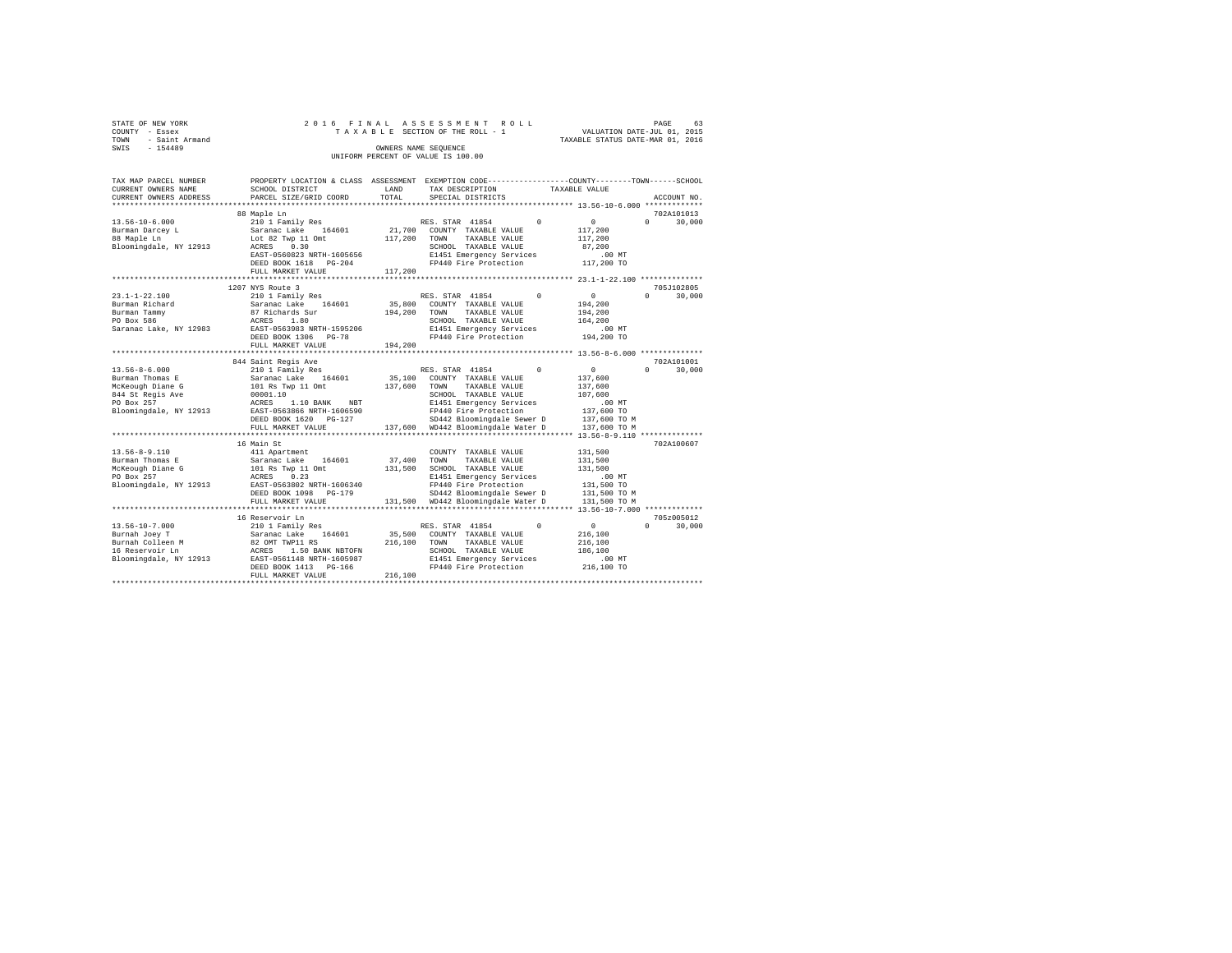|                | STATE OF NEW YORK   |  |  |  |  | 2016 FINAL ASSESSMENT ROLL         |  |  |  |  |                                  |                             | PAGE | 64 |
|----------------|---------------------|--|--|--|--|------------------------------------|--|--|--|--|----------------------------------|-----------------------------|------|----|
| COUNTY - Essex |                     |  |  |  |  | TAXABLE SECTION OF THE ROLL - 1    |  |  |  |  |                                  | VALUATION DATE-JUL 01, 2015 |      |    |
|                | TOWN - Saint Armand |  |  |  |  |                                    |  |  |  |  | TAXABLE STATUS DATE-MAR 01, 2016 |                             |      |    |
| SWIS           | $-154489$           |  |  |  |  | OWNERS NAME SEOUENCE               |  |  |  |  |                                  |                             |      |    |
|                |                     |  |  |  |  | UNIFORM PERCENT OF VALUE IS 100.00 |  |  |  |  |                                  |                             |      |    |

| TAX MAP PARCEL NUMBER<br>CURRENT OWNERS NAME           | SCHOOL DISTRICT                                                           | LAND         | PROPERTY LOCATION & CLASS ASSESSMENT EXEMPTION CODE----------------COUNTY-------TOWN------SCHOOL<br>TAX DESCRIPTION | TAXABLE VALUE                |
|--------------------------------------------------------|---------------------------------------------------------------------------|--------------|---------------------------------------------------------------------------------------------------------------------|------------------------------|
| CURRENT OWNERS ADDRESS                                 | PARCEL SIZE/GRID COORD                                                    | TOTAL        | SPECIAL DISTRICTS                                                                                                   | ACCOUNT NO.                  |
|                                                        |                                                                           |              |                                                                                                                     |                              |
|                                                        | Trudeau Rd                                                                |              |                                                                                                                     | 705J104212                   |
| $23.3 - 1 - 1.000$                                     | 322 Rural vac>10                                                          |              | COUNTY TAXABLE VALUE                                                                                                | 35,900                       |
| Burpoe Timothy P<br>Cherny Susan K                     | Saranac Lake 164601                                                       | 35,900 TOWN  | TAXABLE VALUE                                                                                                       | 35,900                       |
|                                                        | 7 Richards Sur<br>ACRES 160.00                                            |              | 35,900 SCHOOL TAXABLE VALUE                                                                                         | 35,900                       |
| 92 Cherry Tree Ln                                      | EAST-0553586 NRTH-1589920                                                 |              | E1450 Emergency Services                                                                                            | .00 MT                       |
| Saranac Lake, NY 12983                                 |                                                                           |              | FP440 Fire Protection                                                                                               | 35,900 TO                    |
|                                                        | DEED BOOK 1432 PG-219<br>FULL MARKET VALUE                                | 35,900       |                                                                                                                     |                              |
|                                                        |                                                                           |              |                                                                                                                     |                              |
|                                                        | 18 Union Ln                                                               |              |                                                                                                                     | 702A101706                   |
| $13.57 - 4 - 5.000$                                    | 210 1 Family Res                                                          |              | $\Omega$<br>RES. STAR 41854                                                                                         | $\Omega$<br>30,000<br>$\cap$ |
| Burrows David R                                        | Saranac Lake 164601                                                       | 30,300       | COUNTY TAXABLE VALUE                                                                                                | 91,900                       |
| PO Box 180                                             | 101 Richards Sur Omt 11                                                   | 91,900       | TAXABLE VALUE<br>TOWN                                                                                               | 91,900                       |
| ACRES<br>Bloomingdale, NY 12913                        | 0.60 BANK1STARSG                                                          |              | SCHOOL TAXABLE VALUE                                                                                                | 61,900                       |
|                                                        | EAST-0565403 NRTH-1606283                                                 |              | E1451 Emergency Services                                                                                            | $.00$ MT                     |
|                                                        | DEED BOOK 1581 PG-51                                                      |              | FP440 Fire Protection                                                                                               | 91,900 TO                    |
|                                                        | FULL MARKET VALUE                                                         |              | 91,900 SD442 Bloomingdale Sewer D                                                                                   | 91,900 TO M                  |
|                                                        |                                                                           |              | WD442 Bloomingdale Water D                                                                                          | 91,900 TO M                  |
|                                                        |                                                                           |              |                                                                                                                     |                              |
|                                                        | 187 River Rd                                                              |              |                                                                                                                     | 705J102904                   |
| $13.4 - 1 - 47.000$                                    | 314 Rural vac<10                                                          |              | COUNTY TAXABLE VALUE                                                                                                | 29,600                       |
| Bushey Steven W                                        | Saranac Lake 164601                                                       | 29,600       | TOWN<br>TAXABLE VALUE                                                                                               | 29,600                       |
| Bushey Vickie A                                        | 122 Richards Sur                                                          | 29,600       | SCHOOL TAXABLE VALUE                                                                                                | 29,600                       |
| 5132 Hutchins St                                       | ACRES<br>0.93                                                             |              | E1451 Emergency Services                                                                                            | $.00$ MT                     |
| Winston Salem, NC 27106-2300 EAST-0568427 NRTH-1604470 |                                                                           |              | FP440 Fire Protection                                                                                               | 29,600 TO                    |
|                                                        | DEED BOOK 714<br>$PG-107$                                                 |              |                                                                                                                     |                              |
|                                                        | FULL MARKET VALUE                                                         | 29,600       |                                                                                                                     |                              |
|                                                        | ****************************                                              | ************ |                                                                                                                     |                              |
|                                                        | River Rd                                                                  |              |                                                                                                                     | 705J102905                   |
| $13.4 - 1 - 48.000$                                    |                                                                           |              | COUNTY TAXABLE VALUE                                                                                                | 8,400                        |
| Bushey Steven W                                        | 311 Res vac land<br>Saranac Lake 164601<br>122 Richards Sur<br>ACRES 0.26 | 8,400        | TOWN<br>TAXABLE VALUE                                                                                               | 8,400                        |
| Bushey Vickie A                                        |                                                                           |              | 8,400 SCHOOL TAXABLE VALUE                                                                                          | 8,400                        |
| 5132 Hutchins St                                       |                                                                           |              | E1451 Emergency Services                                                                                            | $.00$ MT                     |
| Winston Salem, NC 27106-2300 EAST-0568535 NRTH-1604382 |                                                                           |              | FP440 Fire Protection                                                                                               | 8,400 TO                     |
|                                                        | DEED BOOK 714<br>PG-107                                                   |              |                                                                                                                     |                              |
|                                                        | FULL MARKET VALUE                                                         | 8,400        |                                                                                                                     |                              |
|                                                        |                                                                           |              |                                                                                                                     | 705J104007                   |
| $15. - 1 - 9.002$                                      | 2029 Gillespie Dr                                                         |              |                                                                                                                     | 332,000                      |
|                                                        | $215$ 1 Fam Res $w/$                                                      | 48,000       | COUNTY TAXABLE VALUE<br>TAXABLE VALUE<br>TOWN                                                                       | 332,000                      |
|                                                        |                                                                           | 332,000      | SCHOOL TAXABLE VALUE                                                                                                | 332,000                      |
|                                                        |                                                                           |              | E1451 Emergency Services                                                                                            | $.00$ MT                     |
|                                                        |                                                                           |              | FP440 Fire Protection                                                                                               | 332,000 TO                   |
|                                                        | DEED BOOK 1483 PG-112                                                     |              |                                                                                                                     |                              |
|                                                        | FULL MARKET VALUE                                                         | 332,000      |                                                                                                                     |                              |
|                                                        |                                                                           |              |                                                                                                                     |                              |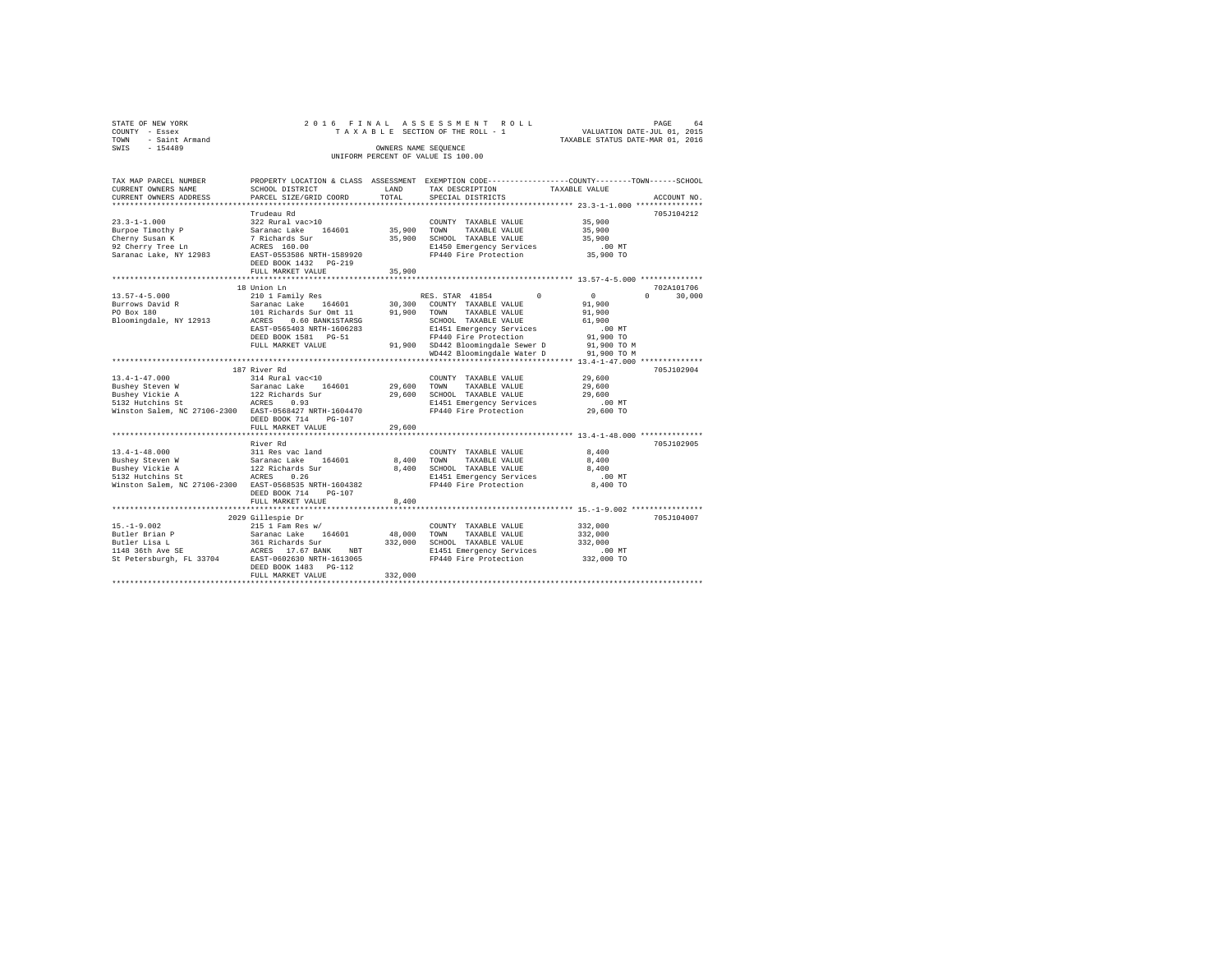| STATE OF NEW YORK                            |                                                                     |                      | 2016 FINAL ASSESSMENT ROLL                                                                     |                                                                 | PAGE<br>65  |
|----------------------------------------------|---------------------------------------------------------------------|----------------------|------------------------------------------------------------------------------------------------|-----------------------------------------------------------------|-------------|
| COUNTY - Essex                               |                                                                     |                      | TAXABLE SECTION OF THE ROLL - 1                                                                | VALUATION DATE-JUL 01, 2015<br>TAXABLE STATUS DATE-MAR 01, 2016 |             |
| TOWN - Saint Armand                          |                                                                     |                      |                                                                                                |                                                                 |             |
| SWIS - 154489                                |                                                                     | OWNERS NAME SEQUENCE |                                                                                                |                                                                 |             |
|                                              |                                                                     |                      | UNIFORM PERCENT OF VALUE IS 100.00                                                             |                                                                 |             |
|                                              |                                                                     |                      |                                                                                                |                                                                 |             |
|                                              |                                                                     |                      |                                                                                                |                                                                 |             |
| TAX MAP PARCEL NUMBER<br>CURRENT OWNERS NAME |                                                                     | LAND                 | PROPERTY LOCATION & CLASS ASSESSMENT EXEMPTION CODE---------------COUNTY-------TOWN-----SCHOOL |                                                                 |             |
| CURRENT OWNERS ADDRESS                       | SCHOOL DISTRICT                                                     | TOTAL                | TAX DESCRIPTION TAXABLE VALUE                                                                  |                                                                 | ACCOUNT NO. |
|                                              | PARCEL SIZE/GRID COORD                                              |                      | SPECIAL DISTRICTS                                                                              |                                                                 |             |
|                                              | River Rd                                                            |                      |                                                                                                |                                                                 | 705J178051  |
| $13.4 - 1 - 53.000$                          | 314 Rural vac<10                                                    |                      |                                                                                                |                                                                 |             |
| Buzzell Stephen L                            | Saranac Lake 164601                                                 | 1,700 TOWN           | COUNTY TAXABLE VALUE<br>TAXABLE VALUE                                                          | 1,700<br>1,700                                                  |             |
| 648 Lake Flower Ave                          | Richards Survey Lot 123 1,700 SCHOOL TAXABLE VALUE                  |                      |                                                                                                | 1,700                                                           |             |
| Saranac Lake, NY 12983                       |                                                                     |                      |                                                                                                | $.00$ MT                                                        |             |
|                                              |                                                                     |                      | ACRES 0.10<br>EAST-0568910 NRTH-1603971 FP440 Fire Protection                                  | 1,700 TO                                                        |             |
|                                              | DEED BOOK 1452 PG-13                                                |                      |                                                                                                |                                                                 |             |
|                                              | FULL MARKET VALUE                                                   | 1,700                |                                                                                                |                                                                 |             |
|                                              |                                                                     |                      |                                                                                                |                                                                 |             |
|                                              | 22 Main St                                                          |                      |                                                                                                |                                                                 | 702A101306  |
| $13.56 - 8 - 10.000$                         | 210 1 Family Res                                                    |                      | COUNTY TAXABLE VALUE                                                                           | 119,000                                                         |             |
|                                              | Saranac Lake 164601                                                 | 21,700               | TOWN<br>TAXABLE VALUE                                                                          | 119,000                                                         |             |
| Cafaro Amanda J<br>22 Main St<br>22 Main St  | 101 Rs Twp 11 Omt                                                   | 119,000              | SCHOOL TAXABLE VALUE                                                                           | 119,000                                                         |             |
| Bloomingdale, NY 12913                       | 138s X 93Sxirr                                                      |                      | E1451 Emergency Services                                                                       | .00 MT                                                          |             |
|                                              | ACRES 0.30                                                          |                      | FP440 Fire Protection                                                                          | 119,000 TO                                                      |             |
|                                              | EAST-0563687 NRTH-1606300                                           |                      |                                                                                                |                                                                 |             |
|                                              | DEED BOOK 1822 PG-80                                                |                      |                                                                                                |                                                                 |             |
|                                              | FULL MARKET VALUE                                                   | 119,000              |                                                                                                |                                                                 |             |
|                                              |                                                                     |                      |                                                                                                |                                                                 |             |
|                                              | James Way                                                           |                      |                                                                                                |                                                                 | 705J175002  |
| $13.4 - 2 - 17.000$                          | 314 Rural vac<10                                                    |                      | COUNTY TAXABLE VALUE                                                                           |                                                                 |             |
| Callaghan Roger J                            | $314 \text{ Rular}$ valve $164601$ 24,700                           |                      | TOWN<br>TAXABLE VALUE                                                                          | 24,700<br>24,700                                                |             |
| PO Box 14                                    |                                                                     |                      | Richards Survey Lot 123 24,700 SCHOOL TAXABLE VALUE                                            | 24,700                                                          |             |
| Bloomingdale, NY 12913                       | ACRES 1.16                                                          |                      | E1451 Emergency Services                                                                       | $.00$ MT                                                        |             |
|                                              | EAST-0567661 NRTH-1603295                                           |                      | FP440 Fire Protection 24,700 TO                                                                |                                                                 |             |
|                                              | DEED BOOK 1366 PG-70                                                |                      |                                                                                                |                                                                 |             |
|                                              | FULL MARKET VALUE                                                   | 24,700               |                                                                                                |                                                                 |             |
|                                              |                                                                     |                      |                                                                                                |                                                                 |             |
|                                              | Maple Ln                                                            |                      |                                                                                                |                                                                 | 702A101313  |
| $13.56 - 10 - 5.100$                         |                                                                     |                      | COUNTY TAXABLE VALUE                                                                           | 10,600                                                          |             |
| Cantwell T Barry                             | 311 Res vac $\frac{1}{164601}$ 10,600<br>Saranac Lake 164601 10,600 |                      | TOWN<br>TAXABLE VALUE                                                                          | 10,600                                                          |             |
|                                              | Cantwell Margaret A 82 Richards Sur Twp 11 Om 10,600                |                      | SCHOOL TAXABLE VALUE                                                                           | 10,600                                                          |             |
| 50 Labrador Ln                               | ACRES 0.16                                                          |                      |                                                                                                | $.00$ MT                                                        |             |
| Saranac Lake, NY 12983                       | EAST-0560891 NRTH-1605675                                           |                      | E1451 Emergency Services<br>FP440 Fire Protection                                              | 10,600 TO                                                       |             |
|                                              | DEED BOOK 1523 PG-239                                               |                      |                                                                                                |                                                                 |             |
|                                              | FULL MARKET VALUE                                                   | 10,600               |                                                                                                |                                                                 |             |
|                                              |                                                                     |                      |                                                                                                |                                                                 |             |

Reservoir Ln 705Z00600 13.56-10-9.300 311 Res vac land COUNTY TAXABLE VALUE 21,700 Cantwell T Barry Saranac Lake 164601 21,700 TOWN TAXABLE VALUE 21,700 Cantwell Margaret A ACRES 0.76 21,700 SCHOOL TAXABLE VALUE 21,700 50 Labrador Lane EAST-0560820 NRTH-1605978 E1451 Emergency Services .00 MT Saranac Lake, NY 12983 DEED BOOK 1442 PG-312 FP440 Fire Protection 21,700 TO FULL MARKET VALUE 21,700 \*\*\*\*\*\*\*\*\*\*\*\*\*\*\*\*\*\*\*\*\*\*\*\*\*\*\*\*\*\*\*\*\*\*\*\*\*\*\*\*\*\*\*\*\*\*\*\*\*\*\*\*\*\*\*\*\*\*\*\*\*\*\*\*\*\*\*\*\*\*\*\*\*\*\*\*\*\*\*\*\*\*\*\*\*\*\*\*\*\*\*\*\*\*\*\*\*\*\*\*\*\*\*\*\*\*\*\*\*\*\*\*\*\*\*\*\*\*\*\*\*\*\*\*\*\*\*\*\*\*\*\*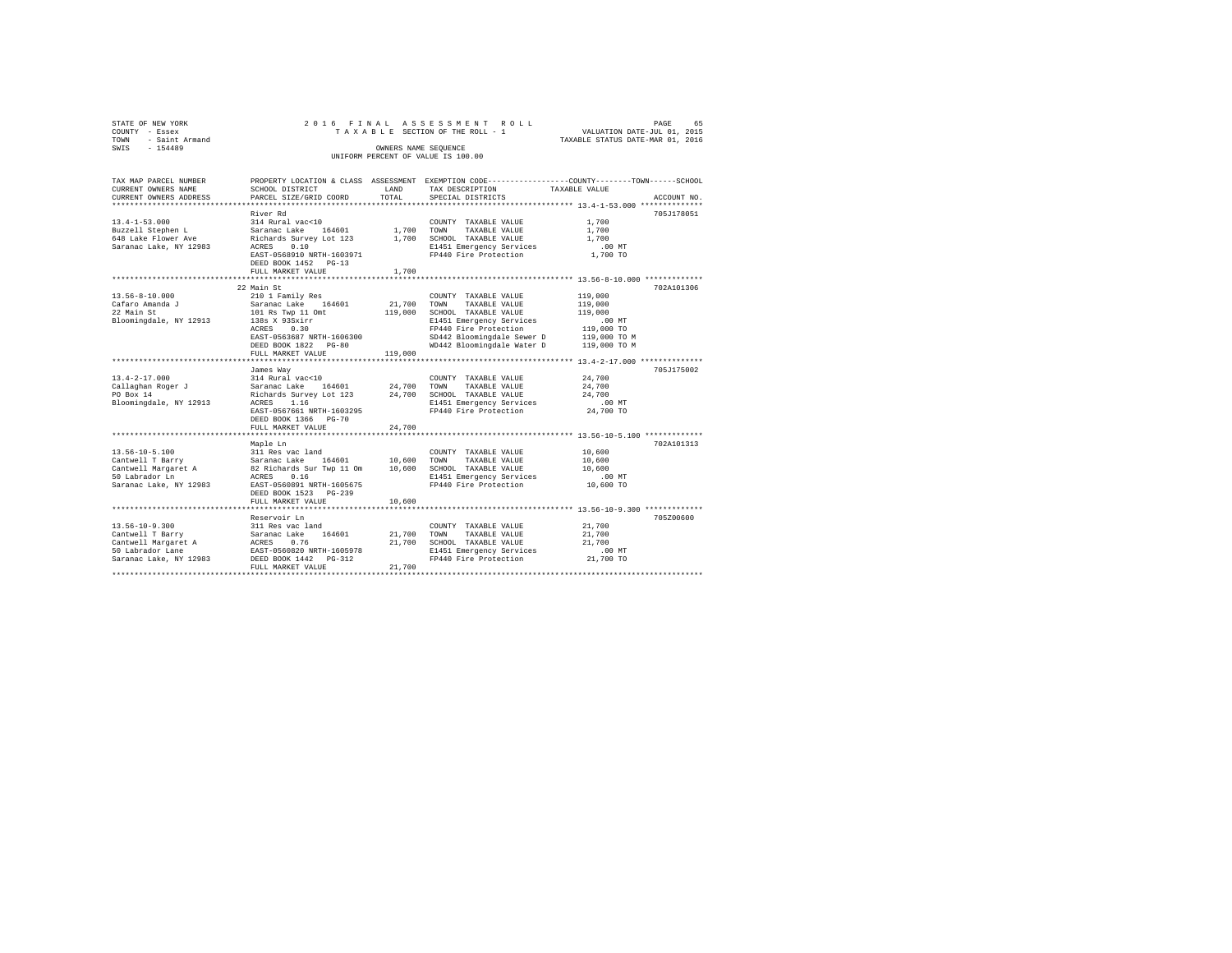| STATE OF NEW YORK                    |                                                 |             | 2016 FINAL ASSESSMENT ROLL                                                                     | 66 PAGE<br>VALUATION DATE-JUL 01, 2015 |               |
|--------------------------------------|-------------------------------------------------|-------------|------------------------------------------------------------------------------------------------|----------------------------------------|---------------|
| COUNTY - Essex                       |                                                 |             | TAXABLE SECTION OF THE ROLL - 1                                                                |                                        |               |
| TOWN - Saint Armand                  |                                                 |             |                                                                                                | TAXABLE STATUS DATE-MAR 01, 2016       |               |
| SWIS - 154489                        |                                                 |             | OWNERS NAME SEQUENCE                                                                           |                                        |               |
|                                      |                                                 |             | UNIFORM PERCENT OF VALUE IS 100.00                                                             |                                        |               |
|                                      |                                                 |             |                                                                                                |                                        |               |
|                                      |                                                 |             |                                                                                                |                                        |               |
| TAX MAP PARCEL NUMBER                |                                                 |             | PROPERTY LOCATION & CLASS ASSESSMENT EXEMPTION CODE---------------COUNTY-------TOWN-----SCHOOL |                                        |               |
| CURRENT OWNERS NAME                  | SCHOOL DISTRICT                                 | LAND        | TAX DESCRIPTION                                                                                | TAXABLE VALUE                          |               |
| CURRENT OWNERS ADDRESS               | PARCEL SIZE/GRID COORD                          | TOTAL       | SPECIAL DISTRICTS                                                                              |                                        | ACCOUNT NO.   |
|                                      |                                                 |             |                                                                                                |                                        |               |
|                                      | Blackberry Way                                  |             |                                                                                                |                                        | 705J103512    |
| $32.1 - 2 - 10.100$                  |                                                 |             |                                                                                                |                                        |               |
|                                      | 311 Res vac land                                |             | COUNTY TAXABLE VALUE                                                                           | 4.200                                  |               |
| Cantwell William W                   | Saranac Lake 164601                             | 4,200 TOWN  | TAXABLE VALUE                                                                                  | 4,200                                  |               |
| 69 Blackberry Way                    | 31 Rs Twp 11 Omt<br>ACRES 0.91                  |             | 4,200 SCHOOL TAXABLE VALUE                                                                     | 4.200                                  |               |
| Saranac Lake, NY 12983               |                                                 |             | E1450 Emergency Services                                                                       | $.00$ MT                               |               |
|                                      | EAST-0558016 NRTH-1578462                       |             | FP440 Fire Protection                                                                          | 4,200 TO                               |               |
|                                      | DEED BOOK 1678 PG-282                           |             |                                                                                                |                                        |               |
|                                      | FULL MARKET VALUE                               | 4.200       |                                                                                                |                                        |               |
|                                      |                                                 |             |                                                                                                |                                        |               |
|                                      | 24 River Rd                                     |             |                                                                                                |                                        | 702A101703    |
| $13.65 - 2 - 2.000$                  | 210 1 Family Res                                |             | RES. STAR 41854<br>$\Omega$                                                                    | $\sim$ 0                               | $0 \t 30,000$ |
| Carter Justin L                      | Saranac Lake 164601 36,600 COUNTY TAXABLE VALUE |             |                                                                                                | 66,700                                 |               |
| Hickock Megan A                      | 102 Twp 11 O.m.t                                |             | 66,700 TOWN TAXABLE VALUE                                                                      | 66,700                                 |               |
|                                      | 1302/263 Bla                                    |             | SCHOOL TAXABLE VALUE                                                                           | 36,700                                 |               |
| Bloomingdale, NY 12913               | ACRES 3.50 BANK WELLS                           |             |                                                                                                | $.00$ MT                               |               |
|                                      | EAST-0564846 NRTH-1605957                       |             | E1451 Emergency Services<br>FP440 Fire Protection                                              | 66,700 TO                              |               |
|                                      | DEED BOOK 1407 PG-38                            |             | SD442 Bloomingdale Sewer D                                                                     | 66,700 TO M                            |               |
|                                      | FULL MARKET VALUE                               |             | 66.700 WD442 Bloomingdale Water D 66.700 TO M                                                  |                                        |               |
|                                      |                                                 |             |                                                                                                |                                        |               |
|                                      | Main St                                         |             |                                                                                                |                                        | 705Z007011    |
| $13.3 - 2 - 12.000$                  | 311 Res vac land                                |             | COUNTY TAXABLE VALUE                                                                           | 42,000                                 |               |
|                                      |                                                 |             |                                                                                                |                                        |               |
| Casey David E Jr<br>Casey Patricia O | Saranac Lake 164601                             | 42,000      | TOWN<br>TAXABLE VALUE                                                                          | 42,000                                 |               |
|                                      | 83 OMT TWP11 RS                                 |             | 42,000 SCHOOL TAXABLE VALUE                                                                    | 42,000                                 |               |
| 11 Hunters Trl                       | Lot 13 Johnson Hill Est                         |             | E1451 Emergency Services                                                                       | $.00$ MT                               |               |
| Sandwich, MA 02563                   | ACRES 3.60                                      |             | FP440 Fire Protection                                                                          | 42,000 TO                              |               |
|                                      | EAST-0561415 NRTH-1604489                       |             |                                                                                                |                                        |               |
|                                      | DEED BOOK 1522 PG-206                           |             |                                                                                                |                                        |               |
|                                      | FULL MARKET VALUE                               | 42,000      |                                                                                                |                                        |               |
|                                      |                                                 |             |                                                                                                |                                        |               |
|                                      | Rockledge Ln                                    |             |                                                                                                |                                        | 705Z008005    |
| $32.38 - 1 - 42.113$                 | 311 Res vac land                                |             | COUNTY TAXABLE VALUE                                                                           | 22,000                                 |               |
|                                      | Saranac Lake 164601                             | 22.000 TOWN | TAXABLE VALUE                                                                                  | 22,000                                 |               |
| Casier Francis<br>308 Park Ave       |                                                 |             | 22,000 SCHOOL TAXABLE VALUE                                                                    | 22,000                                 |               |
| Saranac Lake, NY 12983               | 11 OMT TWP 11 RS<br>Lot 39 Rockledge Pk         |             | E1450 Emergency Services                                                                       | .00 MT                                 |               |
|                                      | ACRES 0.27                                      |             | FP440 Fire Protection                                                                          | 22,000 TO                              |               |
|                                      | EAST-0555846 NRTH-1580024                       |             |                                                                                                |                                        |               |
|                                      | DEED BOOK 987 PG-194                            |             |                                                                                                |                                        |               |
|                                      | FULL MARKET VALUE                               | 22,000      |                                                                                                |                                        |               |
|                                      |                                                 |             |                                                                                                |                                        |               |
|                                      |                                                 |             |                                                                                                |                                        |               |
|                                      | NYS Route 3                                     |             |                                                                                                |                                        | 705J179028    |
| $23.1 - 1 - 20.200$                  | 322 Rural vac>10                                |             | COUNTY TAXABLE VALUE                                                                           | 11,800                                 |               |
| Cassavaugh Charles                   | Saranac Lake 164601                             | 11,800      | TOWN<br>TAXABLE VALUE                                                                          | 11,800                                 |               |
| 1594 Winton Rd N                     | 87 Rs Twp 11 Omt                                |             | 11,800 SCHOOL TAXABLE VALUE                                                                    | 11,800                                 |               |
| Rochester, NY 14609                  | ACRES 10.40                                     |             | E1451 Emergency Services                                                                       | .00 MT                                 |               |
|                                      | EAST-0563871 NRTH-1594588                       |             | FP440 Fire Protection                                                                          | 11,800 TO                              |               |
|                                      | DEED BOOK 689 PG-099                            |             |                                                                                                |                                        |               |
|                                      | FULL MARKET VALUE                               | 11,800      |                                                                                                |                                        |               |
|                                      |                                                 |             |                                                                                                |                                        |               |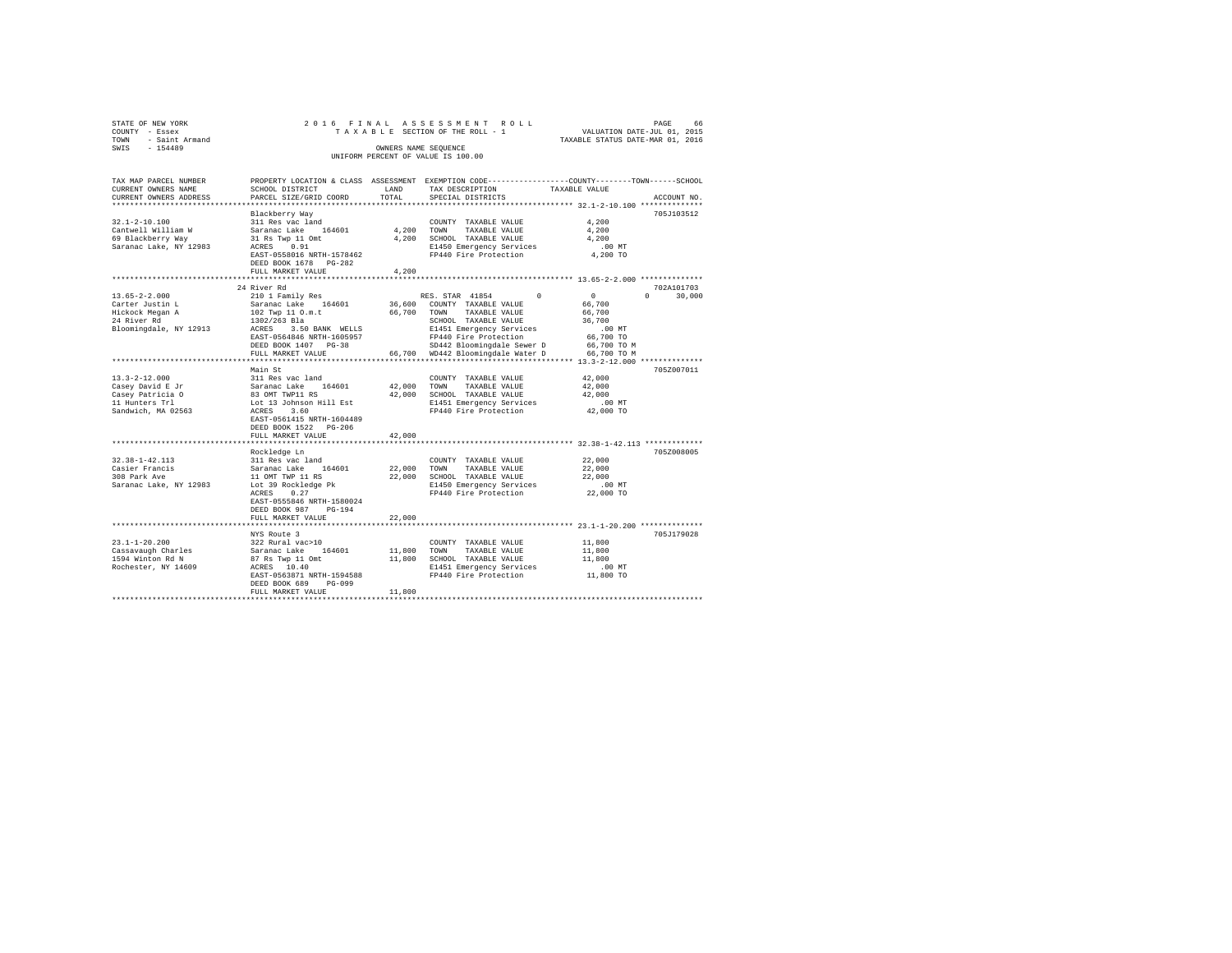| STATE OF NEW YORK   |  |  | 2016 FINAL ASSESSMENT ROLL         |  |  |                                  | PAGE | 67 |
|---------------------|--|--|------------------------------------|--|--|----------------------------------|------|----|
| COUNTY - Essex      |  |  | TAXABLE SECTION OF THE ROLL - 1    |  |  | VALUATION DATE-JUL 01, 2015      |      |    |
| TOWN - Saint Armand |  |  |                                    |  |  | TAXABLE STATUS DATE-MAR 01, 2016 |      |    |
| SWIS<br>$-154489$   |  |  | OWNERS NAME SEOUENCE               |  |  |                                  |      |    |
|                     |  |  | UNIFORM PERCENT OF VALUE IS 100.00 |  |  |                                  |      |    |
|                     |  |  |                                    |  |  |                                  |      |    |

| TAX MAP PARCEL NUMBER                                                                                                                                                |                                                  |              | PROPERTY LOCATION & CLASS ASSESSMENT EXEMPTION CODE---------------COUNTY-------TOWN-----SCHOOL |                                    |
|----------------------------------------------------------------------------------------------------------------------------------------------------------------------|--------------------------------------------------|--------------|------------------------------------------------------------------------------------------------|------------------------------------|
| CURRENT OWNERS NAME                                                                                                                                                  | SCHOOL DISTRICT                                  | LAND         | TAX DESCRIPTION                                                                                | TAXABLE VALUE                      |
| CURRENT OWNERS ADDRESS                                                                                                                                               | PARCEL SIZE/GRID COORD                           | TOTAL        | SPECIAL DISTRICTS                                                                              | ACCOUNT NO.                        |
|                                                                                                                                                                      |                                                  |              |                                                                                                |                                    |
|                                                                                                                                                                      | 18 Cassavaugh Way                                |              |                                                                                                | 705J102507                         |
| $13.4 - 1 - 3.003$                                                                                                                                                   | 210 1 Family Res                                 |              | SR STAR 41834<br>$^{\circ}$                                                                    | $\mathbf{0}$<br>$\Omega$<br>65,300 |
| Cassavaugh Thomas                                                                                                                                                    | Saranac Lake 164601                              |              | 36,100 COUNTY TAXABLE VALUE                                                                    | 147,900                            |
|                                                                                                                                                                      |                                                  | 147,900      | TOWN<br>TAXABLE VALUE                                                                          | 147,900                            |
| cassavaugh Mary L<br>18 Cassavaugh Way                                                                                                                               | 102 Richards Sur<br>ACRES 2.73                   |              | SCHOOL TAXABLE VALUE                                                                           | 82,600                             |
| Bloomingdale, NY 12913                                                                                                                                               | EAST-0563739 NRTH-1604407                        |              | E1451 Emergency Services                                                                       | .00 MT                             |
|                                                                                                                                                                      | DEED BOOK 645<br>PG-167                          |              | FP440 Fire Protection                                                                          | 147,900 TO                         |
|                                                                                                                                                                      | FULL MARKET VALUE                                |              | 147.900 SD442 Bloomingdale Sewer D                                                             | 147,900 TO M                       |
|                                                                                                                                                                      |                                                  |              | WD442 Bloomingdale Water D                                                                     | 147,900 TO M                       |
|                                                                                                                                                                      |                                                  |              |                                                                                                |                                    |
|                                                                                                                                                                      | NYS Route 3                                      |              |                                                                                                | 705J180023                         |
| $13.4 - 1 - 9.112$                                                                                                                                                   | 311 Res vac land                                 |              | COUNTY TAXABLE VALUE                                                                           | 25,900                             |
|                                                                                                                                                                      | 164601 25,900                                    |              | TOWN<br>TAXABLE VALUE                                                                          | 25,900                             |
|                                                                                                                                                                      |                                                  |              | SCHOOL TAXABLE VALUE                                                                           | 25,900                             |
|                                                                                                                                                                      |                                                  |              |                                                                                                | $.00$ MT                           |
|                                                                                                                                                                      |                                                  |              | E1451 Emergency Services<br>FP440 Fire Protection                                              | 25,900 TO                          |
| Bloomingdale, NY 12913 EAST-0563826 NRTH-1604210                                                                                                                     |                                                  |              |                                                                                                |                                    |
|                                                                                                                                                                      | DEED BOOK 720<br>$PG-248$                        |              |                                                                                                |                                    |
|                                                                                                                                                                      | FULL MARKET VALUE                                | 25,900       |                                                                                                |                                    |
|                                                                                                                                                                      |                                                  |              |                                                                                                |                                    |
|                                                                                                                                                                      | Roosevelt Ln                                     |              |                                                                                                | 702A100715                         |
| $13.64 - 1 - 7.020$                                                                                                                                                  | 311 Res vac land                                 |              | COUNTY TAXABLE VALUE                                                                           | 19,600                             |
| -- .<br>Cassavaugh Thomas P                                                                                                                                          |                                                  | 19,600 TOWN  | TAXABLE VALUE                                                                                  | 19,600                             |
|                                                                                                                                                                      |                                                  |              | 19,600 SCHOOL TAXABLE VALUE                                                                    | 19,600                             |
| Cassavaugh Thomas Paranac Lake 164601<br>Cassavaugh Mary Louis 102 Twp 11 O.m.t.<br>18 Cassavaugh Way Racks 0.50<br>Bloomingdale, NY 12913 RAST-0563667 NRTH-1604789 |                                                  |              | E1451 Emergency Services                                                                       | .00 MT                             |
|                                                                                                                                                                      |                                                  |              | FP440 Fire Protection                                                                          | 19,600 TO                          |
|                                                                                                                                                                      | DEED BOOK 456<br>$PG-446$                        |              |                                                                                                |                                    |
|                                                                                                                                                                      | FULL MARKET VALUE                                | 19,600       |                                                                                                |                                    |
|                                                                                                                                                                      |                                                  |              |                                                                                                |                                    |
|                                                                                                                                                                      | 12 George & Bliss Ln                             |              |                                                                                                | 705J102613                         |
| $33.8 - 2 - 9.000$                                                                                                                                                   | 260 Seasonal res - WTRFNT<br>Saranac Lake 164601 |              | COUNTY TAXABLE VALUE                                                                           | 1344,300                           |
| CCE LLC                                                                                                                                                              |                                                  | 856,000 TOWN | TAXABLE VALUE                                                                                  | 1344,300                           |
| c/o Dr Evans<br>c/o Dr Evans<br>3 Irongate Ctr                                                                                                                       | 311 Twp 11 Omt Rs<br>ACRES 28.30                 | 1344,300     | SCHOOL TAXABLE VALUE                                                                           | 1344,300                           |
|                                                                                                                                                                      |                                                  |              | BTI44 BTI District                                                                             | $.00$ MT                           |
| Glens Falls, NY 12801                                                                                                                                                | EAST-0595953 NRTH-1583935                        |              | E1450 Emergency Services                                                                       | $.00$ MT                           |
|                                                                                                                                                                      | DEED BOOK 1243 PG-206                            |              | FP403 Fire Pro LP Lake                                                                         | 1344,300 TO                        |
|                                                                                                                                                                      | FULL MARKET VALUE                                | 1344,300     |                                                                                                |                                    |
|                                                                                                                                                                      |                                                  |              |                                                                                                |                                    |
|                                                                                                                                                                      | 131 Bloomingdale Ave                             |              |                                                                                                | 705J103812                         |
| $32.166 - 5 - 5.000$                                                                                                                                                 | 230 3 Family Res                                 |              | RES. STAR 41854<br>$\Omega$                                                                    | $\sim$ 0<br>$\Omega$<br>30,000     |
|                                                                                                                                                                      |                                                  |              | 16,900 COUNTY TAXABLE VALUE                                                                    | 114,300                            |
|                                                                                                                                                                      |                                                  |              | 114,300 TOWN<br>TAXABLE VALUE                                                                  | 114,300                            |
| Saranac Lake, NY 12983                                                                                                                                               | ACRES 0.10 BANK TLNB                             |              | SCHOOL TAXABLE VALUE                                                                           | 84,300                             |
|                                                                                                                                                                      | EAST-0553845 NRTH-1578391                        |              | E1450 Emergency Services                                                                       | .00MT                              |
|                                                                                                                                                                      | DEED BOOK 1414 PG-122                            |              | FP440 Fire Protection 114,300 TO                                                               |                                    |
|                                                                                                                                                                      | FULL MARKET VALUE                                | 114,300      |                                                                                                |                                    |
|                                                                                                                                                                      |                                                  |              |                                                                                                |                                    |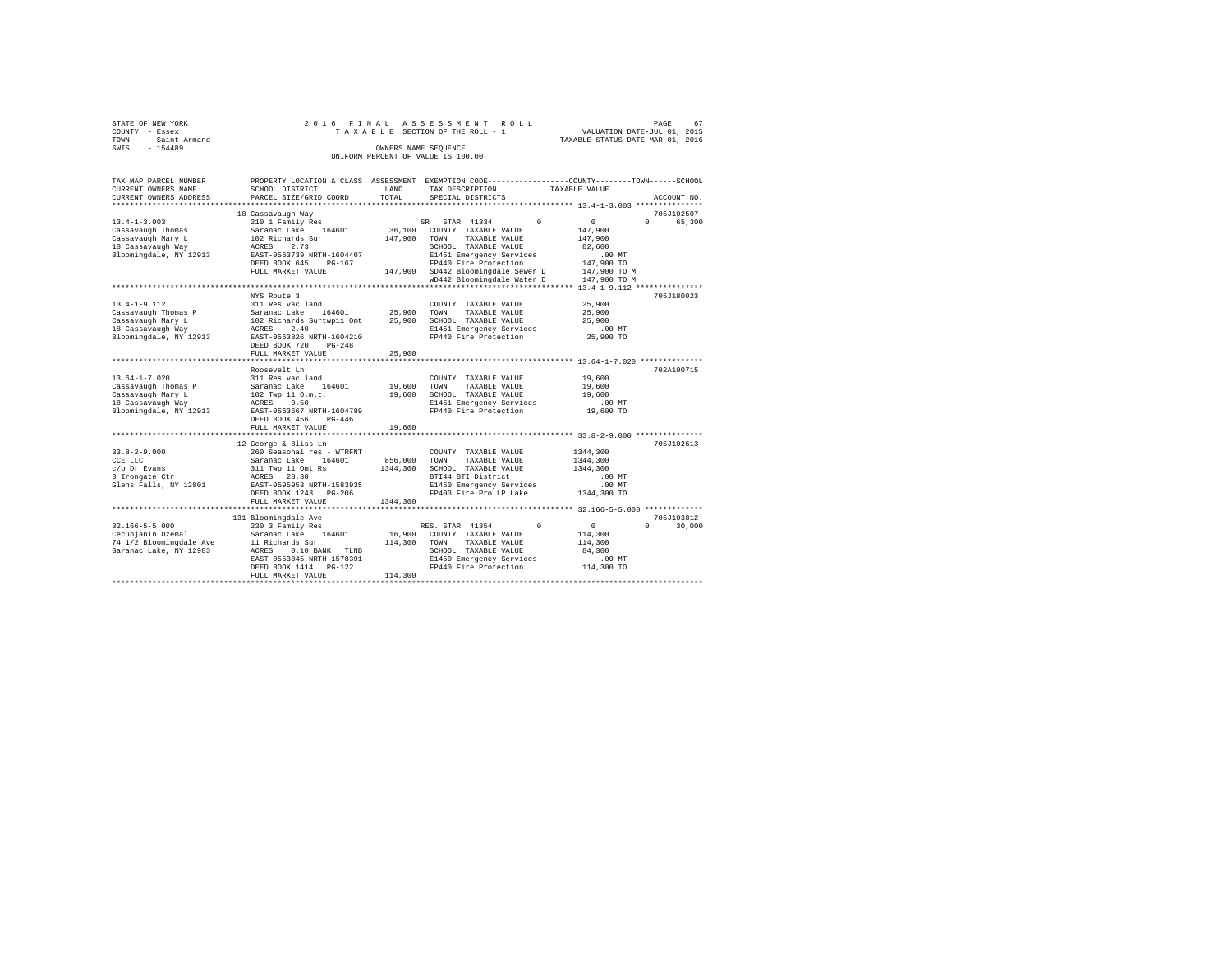| STATE OF NEW YORK      |                                      |        | 2016 FINAL ASSESSMENT ROLL         | 68<br>PAGE                                                   |
|------------------------|--------------------------------------|--------|------------------------------------|--------------------------------------------------------------|
| COUNTY - Essex         |                                      |        | TAXABLE SECTION OF THE ROLL - 1    | VALUATION DATE-JUL 01, 2015                                  |
| - Saint Armand<br>TOWN |                                      |        |                                    | TAXABLE STATUS DATE-MAR 01, 2016                             |
| $-154489$<br>SWIS      |                                      |        | OWNERS NAME SEOUENCE               |                                                              |
|                        |                                      |        | UNIFORM PERCENT OF VALUE IS 100.00 |                                                              |
|                        |                                      |        |                                    |                                                              |
|                        |                                      |        |                                    |                                                              |
| TAX MAP PARCEL NUMBER  | PROPERTY LOCATION & CLASS ASSESSMENT |        |                                    | EXEMPTION CODE-----------------COUNTY-------TOWN------SCHOOL |
| CURRENT OWNERS NAME    | SCHOOL DISTRICT                      | LAND   | TAX DESCRIPTION                    | TAXABLE VALUE                                                |
| CURRENT OWNERS ADDRESS | PARCEL SIZE/GRID COORD               | TOTAL  | SPECIAL DISTRICTS                  | ACCOUNT NO.                                                  |
|                        |                                      |        |                                    |                                                              |
|                        | 97 Maple Ln                          |        |                                    | 702A100802                                                   |
| $13.3 - 2 - 3.000$     | 210 1 Family Res                     |        | COUNTY<br>TAXABLE VALUE            | 89,300                                                       |
| Celeste Joseph         | Saranac Lake 164601                  | 37,400 | TOWN<br>TAXABLE VALUE              | 89,300                                                       |
| Celeste Victoria       | 62 Twp 11 O.m.t.                     | 89,300 | SCHOOL TAXABLE VALUE               | 89,300                                                       |
|                        | $\cdots$                             |        | _______                            | $\sim$ $\sim$ $\sim$ $\sim$                                  |

| 97 Maple Ln            | 0.58<br>ACRES                                      |         | E1451 Emergency Services    | $.00$ MT                                |                    |
|------------------------|----------------------------------------------------|---------|-----------------------------|-----------------------------------------|--------------------|
| Bloomingdale, NY 12913 | EAST-0560650 NRTH-1605468<br>DEED BOOK 1108 PG-144 |         | FP440 Fire Protection       | 89,300 TO                               |                    |
|                        | FULL MARKET VALUE                                  | 89,300  |                             |                                         |                    |
|                        | 88 Rockledge Ln                                    |         |                             |                                         | 705J190009         |
| $32.38 - 1 - 45.000$   | 210 1 Family Res                                   |         | RES. STAR 41854<br>$\Omega$ | $\Omega$                                | 30,000<br>$\Omega$ |
| Chamberlain Douglas F  | Saranac Lake<br>164601                             | 37,300  | COUNTY TAXABLE VALUE        | 419,500                                 |                    |
| Chamberlain Jean D     | 11 Twp 11 Omt Rs                                   | 419,500 | TOWN<br>TAXABLE VALUE       | 419,500                                 |                    |
| 88 Rockledge Ln        | Lot 51 Rockledge Park                              |         | SCHOOL TAXABLE VALUE        | 389,500                                 |                    |
| Saranac Lake, NY 12983 | ACRES<br>0.32                                      |         | E1450 Emergency Services    | .00MT                                   |                    |
|                        | EAST-0556268 NRTH-1579530                          |         | FP440 Fire Protection       | 419,500 TO                              |                    |
|                        | DEED BOOK 1678 PG-33                               |         | WD441 Rockledge water       | 419,500 TO M                            |                    |
|                        | FULL MARKET VALUE                                  | 419,500 |                             |                                         |                    |
|                        |                                                    |         |                             | ********** 32.38-1-53.000 ************* |                    |
|                        | 86 Rockledge Ln                                    |         |                             |                                         | 705J190017         |
| $32.38 - 1 - 53.000$   | 311 Res vac land                                   |         | COUNTY TAXABLE VALUE        | 30,500                                  |                    |
| Chamberlain Douglas F  | 164601<br>Saranac Lake                             | 30,500  | TOWN<br>TAXABLE VALUE       | 30,500                                  |                    |
| Chamberlain Jean D     | 11 Twp 11 Omt Rs                                   | 30,500  | SCHOOL TAXABLE VALUE        | 30,500                                  |                    |
| 88 Rockledge Ln        | Lot 50 Rockledge Park                              |         | E1450 Emergency Services    | $.00$ MT                                |                    |
| Saranac Lake, NY 12983 | 0.58 BANK WFARGO<br>ACRES                          |         | FP440 Fire Protection       | 30,500 TO                               |                    |
|                        | EAST-0556283 NRTH-1579377<br>DEED BOOK 1678 PG-33  |         | WD441 Rockledge water       | 30,500 TO M                             |                    |
|                        | FULL MARKET VALUE                                  | 30,500  |                             |                                         |                    |
|                        | 33 Main St                                         |         |                             |                                         | 702A101002         |
| $13.56 - 9 - 3.000$    | 210 1 Family Res                                   |         | RES. STAR 41854<br>$\Omega$ | $\Omega$                                | $\Omega$<br>30,000 |
| Changelo Michael       | 164601<br>Saranac Lake                             | 29,700  | COUNTY TAXABLE VALUE        | 99,600                                  |                    |
| 33 Main St             | 101 Rs Twp 11 Omt                                  | 99,600  | TOWN<br>TAXABLE VALUE       | 99,600                                  |                    |
| Bloomingdale, NY 12913 | 82.5 X 251.6Xirr                                   |         | SCHOOL TAXABLE VALUE        | 69,600                                  |                    |
|                        | 0.57<br>ACRES                                      |         | E1451 Emergency Services    | $.00$ MT                                |                    |
|                        | EAST-0563451 NRTH-1606025                          |         | FP440 Fire Protection       | 99,600 TO                               |                    |
|                        | DEED BOOK 1630 PG-189                              |         | SD442 Bloomingdale Sewer D  | 99,600 TO M                             |                    |
|                        | FULL MARKET VALUE                                  | 99,600  | WD442 Bloomingdale Water D  | 99,600 TO M                             |                    |
|                        | *************************                          |         |                             |                                         |                    |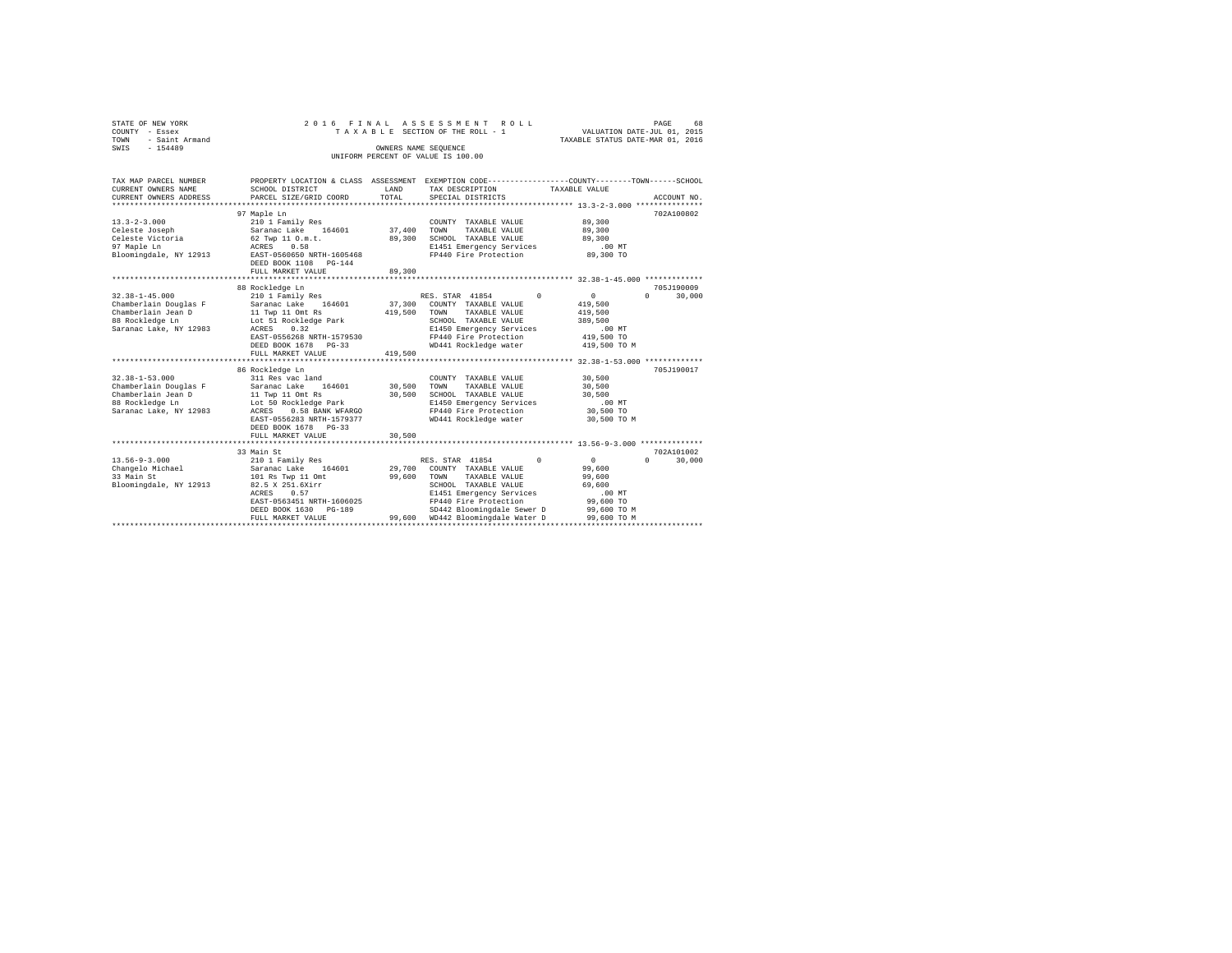| STATE OF NEW YORK      |  | 2016 FINAL ASSESSMENT ROLL         |                                  | PAGE | 69 |
|------------------------|--|------------------------------------|----------------------------------|------|----|
| COUNTY - Essex         |  | TAXABLE SECTION OF THE ROLL - 1    | VALUATION DATE-JUL 01, 2015      |      |    |
| - Saint Armand<br>TOWN |  |                                    | TAXABLE STATUS DATE-MAR 01, 2016 |      |    |
| SWIS<br>$-154489$      |  | OWNERS NAME SEOUENCE               |                                  |      |    |
|                        |  | UNIFORM PERCENT OF VALUE IS 100.00 |                                  |      |    |

| TAX MAP PARCEL NUMBER<br>CURRENT OWNERS NAME                                                                                                                                                                    | SCHOOL DISTRICT                                                                                                                                                                                                                                                                                                                               | LAND                                        | TAX DESCRIPTION                                                                                                                                                                                                                                          | PROPERTY LOCATION & CLASS ASSESSMENT EXEMPTION CODE---------------COUNTY-------TOWN------SCHOOL<br>TAXABLE VALUE  |
|-----------------------------------------------------------------------------------------------------------------------------------------------------------------------------------------------------------------|-----------------------------------------------------------------------------------------------------------------------------------------------------------------------------------------------------------------------------------------------------------------------------------------------------------------------------------------------|---------------------------------------------|----------------------------------------------------------------------------------------------------------------------------------------------------------------------------------------------------------------------------------------------------------|-------------------------------------------------------------------------------------------------------------------|
| CURRENT OWNERS ADDRESS                                                                                                                                                                                          | PARCEL SIZE/GRID COORD                                                                                                                                                                                                                                                                                                                        | TOTAL                                       | SPECIAL DISTRICTS                                                                                                                                                                                                                                        | ACCOUNT NO.                                                                                                       |
| $13.56 - 3 - 12.001$<br>Chase James T                                                                                                                                                                           | 39 Prospect St<br>210 1 Family Res<br>Saranac Lake 164601                                                                                                                                                                                                                                                                                     | 28,700                                      | $\Omega$<br>RES. STAR 41854<br>COUNTY TAXABLE VALUE                                                                                                                                                                                                      | 702A181003<br>30,000<br>$\mathbf{0}$<br>$\Omega$<br>158,600                                                       |
| Chase Diane M<br>39 Prospect St<br>Bloomingdale, NY 12913                                                                                                                                                       | 82 R S Twp 11 Omt<br>Whiteface Mtn Park<br>Lots 93 94 & 95<br>ACRES<br>0.52<br>EAST-0562020 NRTH-1606777<br>DEED BOOK 1621 PG-120                                                                                                                                                                                                             | 158,600                                     | TOWN<br>TAXABLE VALUE<br>SCHOOL TAXABLE VALUE<br>E1451 Emergency Services<br>FP440 Fire Protection<br>SD442 Bloomingdale Sewer D<br>WD442 Bloomingdale Water D                                                                                           | 158,600<br>128,600<br>.00MT<br>158,600 TO<br>158,600 TO M<br>158,600 TO M                                         |
|                                                                                                                                                                                                                 | FULL MARKET VALUE                                                                                                                                                                                                                                                                                                                             | 158,600                                     |                                                                                                                                                                                                                                                          |                                                                                                                   |
|                                                                                                                                                                                                                 | Prospect St                                                                                                                                                                                                                                                                                                                                   |                                             |                                                                                                                                                                                                                                                          | 705Z015002                                                                                                        |
| $13.56 - 3 - 7.200$<br>Chase James Tyler<br>Chase Diane M<br>39 Prospect St<br>Bloomingdale, NY 12913<br>$13.56 - 3 - 10.200$<br>Chase James Tyler<br>Chase Diane M<br>39 Prospect St<br>Bloomingdale, NY 12913 | 311 Res vac land<br>Saranac Lake<br>164601<br>82 RS OMT TWP 11<br>Whiteface Mtn Park<br>SLY 1/2 Lot 92<br>ACRES<br>0.09<br>EAST-0562039 NRTH-1606879<br>DEED BOOK 1773 PG-280<br>FULL MARKET VALUE<br>Prospect St<br>311 Res vac land<br>164601<br>Saranac Lake<br>82 RS OMT TWP 11<br>Whiteface Mtn Park<br>Part 76 78 & 80<br>0.26<br>ACRES | 6,000<br>6.000<br>6.000<br>12,500<br>12,500 | COUNTY TAXABLE VALUE<br>TOWN<br>TAXABLE VALUE<br>SCHOOL TAXABLE VALUE<br>E1451 Emergency Services<br>FP440 Fire Protection<br>COUNTY TAXABLE VALUE<br>TOWN<br>TAXABLE VALUE<br>SCHOOL TAXABLE VALUE<br>E1451 Emergency Services<br>FP440 Fire Protection | 6.000<br>6,000<br>6,000<br>.00MT<br>6,000 TO<br>705Z015003<br>12,500<br>12,500<br>12,500<br>$.00$ MT<br>12,500 TO |
|                                                                                                                                                                                                                 | EAST-0562117 NRTH-1606790<br>DEED BOOK 1773 PG-280<br>FULL MARKET VALUE                                                                                                                                                                                                                                                                       | 12,500                                      |                                                                                                                                                                                                                                                          |                                                                                                                   |
|                                                                                                                                                                                                                 |                                                                                                                                                                                                                                                                                                                                               |                                             |                                                                                                                                                                                                                                                          |                                                                                                                   |
| $13.4 - 1 - 76.000$<br>Clark Carl R<br>Santor Robert G<br>78 Leonard Ave<br>Plattsburgh, NY 12901                                                                                                               | 75 Moose Pond Ln<br>260 Seasonal res<br>164601<br>Saranac Lake<br>164 Richards Sur<br>4.50<br>ACRES<br>EAST-0572686 NRTH-1601357<br>DEED BOOK 1110<br>PG-189                                                                                                                                                                                  | 47,300<br>65,100                            | COUNTY TAXABLE VALUE<br>TOWN<br>TAXABLE VALUE<br>SCHOOL TAXABLE VALUE<br>E1451 Emergency Services<br>FP440 Fire Protection                                                                                                                               | 705J103709<br>65,100<br>65,100<br>65,100<br>$.00$ MT<br>65,100 TO                                                 |
|                                                                                                                                                                                                                 | FULL MARKET VALUE                                                                                                                                                                                                                                                                                                                             | 65,100                                      |                                                                                                                                                                                                                                                          |                                                                                                                   |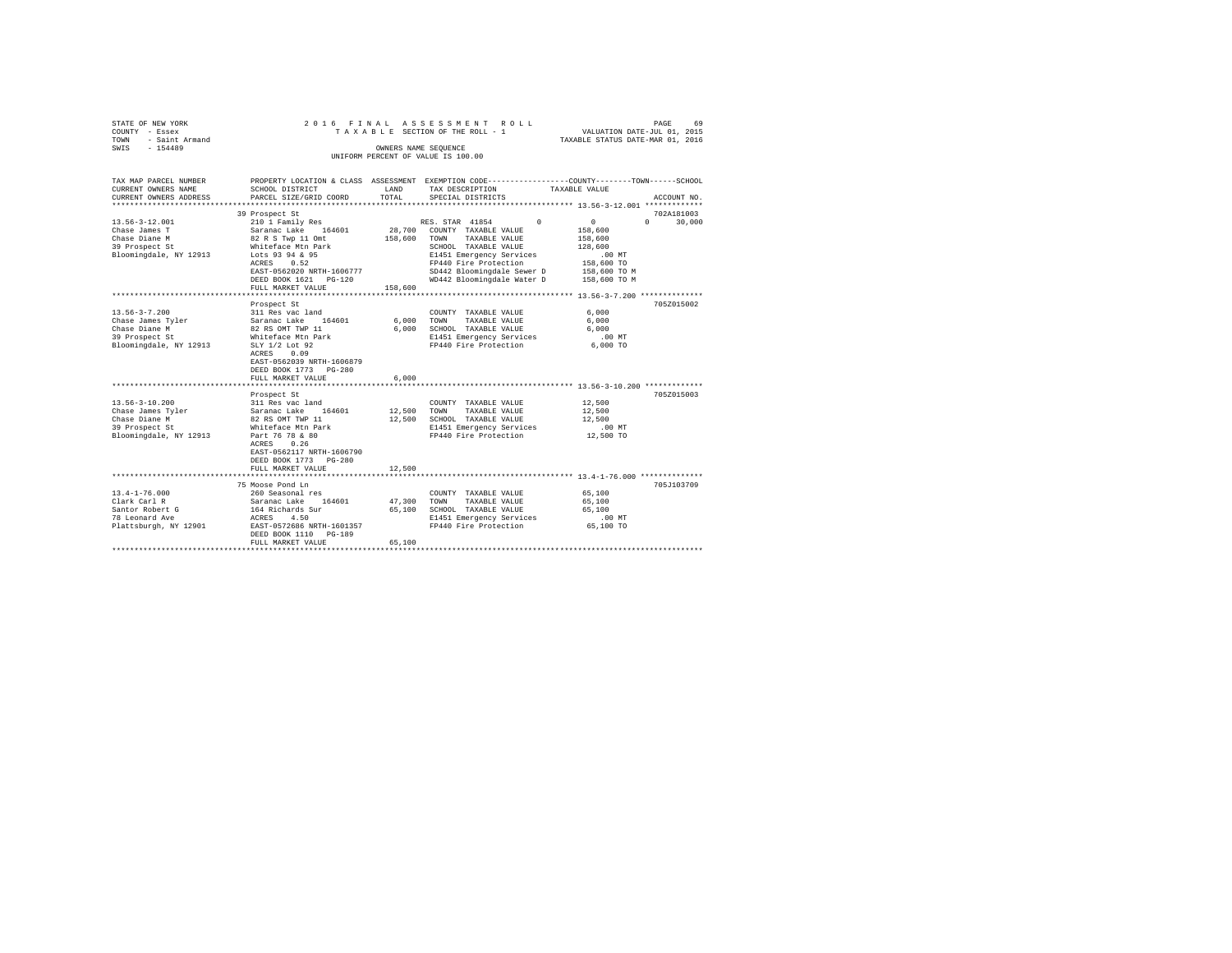| STATE OF NEW YORK                       |                                                                                                            |             | 2016 FINAL ASSESSMENT ROLL                                                                      |                                        |             |
|-----------------------------------------|------------------------------------------------------------------------------------------------------------|-------------|-------------------------------------------------------------------------------------------------|----------------------------------------|-------------|
| COUNTY - Essex                          |                                                                                                            |             | TAXABLE SECTION OF THE ROLL - 1                                                                 | PAGE 70<br>VALUATION DATE-JUL 01, 2015 |             |
| TOWN - Saint Armand                     |                                                                                                            |             |                                                                                                 | TAXABLE STATUS DATE-MAR 01, 2016       |             |
| SWIS - 154489                           |                                                                                                            |             | OWNERS NAME SEQUENCE                                                                            |                                        |             |
|                                         |                                                                                                            |             | UNIFORM PERCENT OF VALUE IS 100.00                                                              |                                        |             |
|                                         |                                                                                                            |             |                                                                                                 |                                        |             |
|                                         |                                                                                                            |             |                                                                                                 |                                        |             |
| TAX MAP PARCEL NUMBER                   |                                                                                                            |             | PROPERTY LOCATION & CLASS ASSESSMENT EXEMPTION CODE---------------COUNTY-------TOWN------SCHOOL |                                        |             |
| CURRENT OWNERS NAME                     | SCHOOL DISTRICT                                                                                            |             | LAND TAX DESCRIPTION                                                                            | TAXABLE VALUE                          |             |
| CURRENT OWNERS ADDRESS                  | PARCEL SIZE/GRID COORD                                                                                     | TOTAL       | SPECIAL DISTRICTS                                                                               |                                        | ACCOUNT NO. |
|                                         |                                                                                                            |             |                                                                                                 |                                        |             |
|                                         | 813 Saint Regis Ave                                                                                        |             |                                                                                                 |                                        | 702A100606  |
| $13.56 - 2 - 13.000$                    | 411 Apartment                                                                                              |             | COUNTY TAXABLE VALUE                                                                            | 134,200                                |             |
| Cluckey William R                       | Saranac Lake 164601                                                                                        |             | 44,400 TOWN TAXABLE VALUE                                                                       | 134,200                                |             |
| Cluckey Amy S                           |                                                                                                            |             |                                                                                                 | 134,200                                |             |
|                                         | 101 Richards Surtwp11 Omt 134,200 SCHOOL TAXABLE VALUE<br>1711/296 Life Estate to E1451 Emergency Services |             |                                                                                                 |                                        |             |
| 55 Forest Hill Ave                      |                                                                                                            |             | E1451 Emergency Services                                                                        | .00 MT                                 |             |
| Saranac Lake, NY 12983                  | Arlene McCalvin<br>ACRES 1.00                                                                              |             | FP440 Fire Protection                                                                           | 134,200 TO                             |             |
|                                         |                                                                                                            |             | SD442 Bloomingdale Sewer D 134,200 TO M<br>WD442 Bloomingdale Water D 134,200 TO M              |                                        |             |
|                                         | EAST-0563598 NRTH-1607272                                                                                  |             |                                                                                                 |                                        |             |
|                                         | DEED BOOK 1711 PG-296                                                                                      |             |                                                                                                 |                                        |             |
|                                         | FULL MARKET VALUE                                                                                          | 134,200     |                                                                                                 |                                        |             |
|                                         |                                                                                                            |             |                                                                                                 |                                        |             |
|                                         | 44 Poplar Ln                                                                                               |             |                                                                                                 |                                        | 7079978017  |
| $13.56 - 6 - 2.001$                     | 210 1 Family Res                                                                                           |             | COUNTY TAXABLE VALUE                                                                            | 85,500                                 |             |
| Cogan Jason A                           | Saranac Lake 164601                                                                                        |             | 25,600 TOWN TAXABLE VALUE                                                                       | 85,500                                 |             |
| Cogan Stacy A                           | 92 Rs Twp 11 Omt<br>Whiteface Mtn Pk Subd                                                                  |             | 85,500 SCHOOL TAXABLE VALUE                                                                     | 85,500                                 |             |
| 104 Wolf Pond Rd                        |                                                                                                            |             | E1451 Emergency Services                                                                        | .00 MT                                 |             |
|                                         | Lot #25&69                                                                                                 |             | FP440 Fire Protection 85,500 TO                                                                 |                                        |             |
| Owls Head, NY 12969                     |                                                                                                            |             |                                                                                                 |                                        |             |
|                                         | ACRES 0.42 BANK CORE                                                                                       |             |                                                                                                 |                                        |             |
|                                         | EAST-0562422 NRTH-1606428                                                                                  |             |                                                                                                 |                                        |             |
|                                         | DEED BOOK 1311 PG-241                                                                                      |             |                                                                                                 |                                        |             |
|                                         | FULL MARKET VALUE                                                                                          | 85,500      |                                                                                                 |                                        |             |
|                                         |                                                                                                            |             | ************************************* 13.64-1-11.000 *************                              |                                        |             |
|                                         | 39 Matthew Way                                                                                             |             |                                                                                                 |                                        | 702A101515  |
| $13.64 - 1 - 11.000$                    | 270 Mfg housing                                                                                            |             | COUNTY TAXABLE VALUE                                                                            | 33,200                                 |             |
|                                         |                                                                                                            |             |                                                                                                 | 33,200                                 |             |
| Colby Frank<br>Colby Dawn<br>PO Box 841 | Saranac Lake 164601<br>102 Twp 11 0.m.t.<br>20058 - 0.68                                                   |             | 31,900 TOWN TAXABLE VALUE<br>33,200 SCHOOL TAXABLE VALUE                                        | 33,200                                 |             |
|                                         | ACRES 0.68                                                                                                 |             | E1451 Emergency Services                                                                        | $.00$ MT                               |             |
| Saranac Lake, NY 12983                  | EAST-0563626 NRTH-1605371                                                                                  |             | FP440 Fire Protection                                                                           | 33,200 TO                              |             |
|                                         | DEED BOOK 973 PG-151                                                                                       |             |                                                                                                 |                                        |             |
|                                         | FULL MARKET VALUE                                                                                          | 33,200      |                                                                                                 |                                        |             |
|                                         |                                                                                                            |             |                                                                                                 |                                        |             |
|                                         |                                                                                                            |             |                                                                                                 |                                        |             |
|                                         | 31 Matthew Way                                                                                             |             |                                                                                                 |                                        | 702A100613  |
| $13.64 - 1 - 14.000$                    | 270 Mfg housing                                                                                            |             | COUNTY TAXABLE VALUE                                                                            | 39,700                                 |             |
| Colby Robert C<br>31 Matthew Way        | Saranac Lake 164601                                                                                        |             | 30,300 TOWN TAXABLE VALUE                                                                       | 39,700                                 |             |
|                                         | 102 Twp 11 Omt<br>ACRES 0.60                                                                               |             | 39,700 SCHOOL TAXABLE VALUE                                                                     | 39,700                                 |             |
| Bloomingdale, NY 12913                  |                                                                                                            |             | E1451 Emergency Services                                                                        | $.00$ MT                               |             |
|                                         | EAST-0563797 NRTH-1605398                                                                                  |             | FP440 Fire Protection<br>SD442 Bloomingdale Sewer D                                             | 39,700 TO                              |             |
|                                         | DEED BOOK 1619 PG-119                                                                                      |             | SD442 Bloomingdale Sewer D                                                                      | 39,700 TO M                            |             |
|                                         | FULL MARKET VALUE                                                                                          |             | 39,700 WD442 Bloomingdale Water D 39,700 TO M                                                   |                                        |             |
|                                         |                                                                                                            |             |                                                                                                 |                                        |             |
|                                         | 692 NYS Route 3                                                                                            |             |                                                                                                 |                                        | 705J103905  |
| $23.3 - 1 - 31.100$                     | 210 1 Family Res                                                                                           |             | COUNTY TAXABLE VALUE                                                                            | 122,300                                |             |
|                                         | Saranac Lake 164601                                                                                        | 39,400 TOWN |                                                                                                 | 122,300                                |             |
| Cole Karen M<br>$692$ NYS Rte 3         |                                                                                                            |             | TAXABLE VALUE                                                                                   | 122,300                                |             |
|                                         | 29 Richards Sur                                                                                            |             | 122,300 SCHOOL TAXABLE VALUE                                                                    |                                        |             |
| Saranac Lake, NY 12983                  | ACRES 7.70 BANK CORE                                                                                       |             | E1450 Emergency Services                                                                        | 00 MT.<br>122,300 TO                   |             |
|                                         | EAST-0557307 NRTH-1585111                                                                                  |             | FP440 Fire Protection                                                                           |                                        |             |
|                                         | DEED BOOK 1227 PG-102                                                                                      |             |                                                                                                 |                                        |             |
|                                         | FULL MARKET VALUE                                                                                          | 122,300     |                                                                                                 |                                        |             |
|                                         |                                                                                                            |             |                                                                                                 |                                        |             |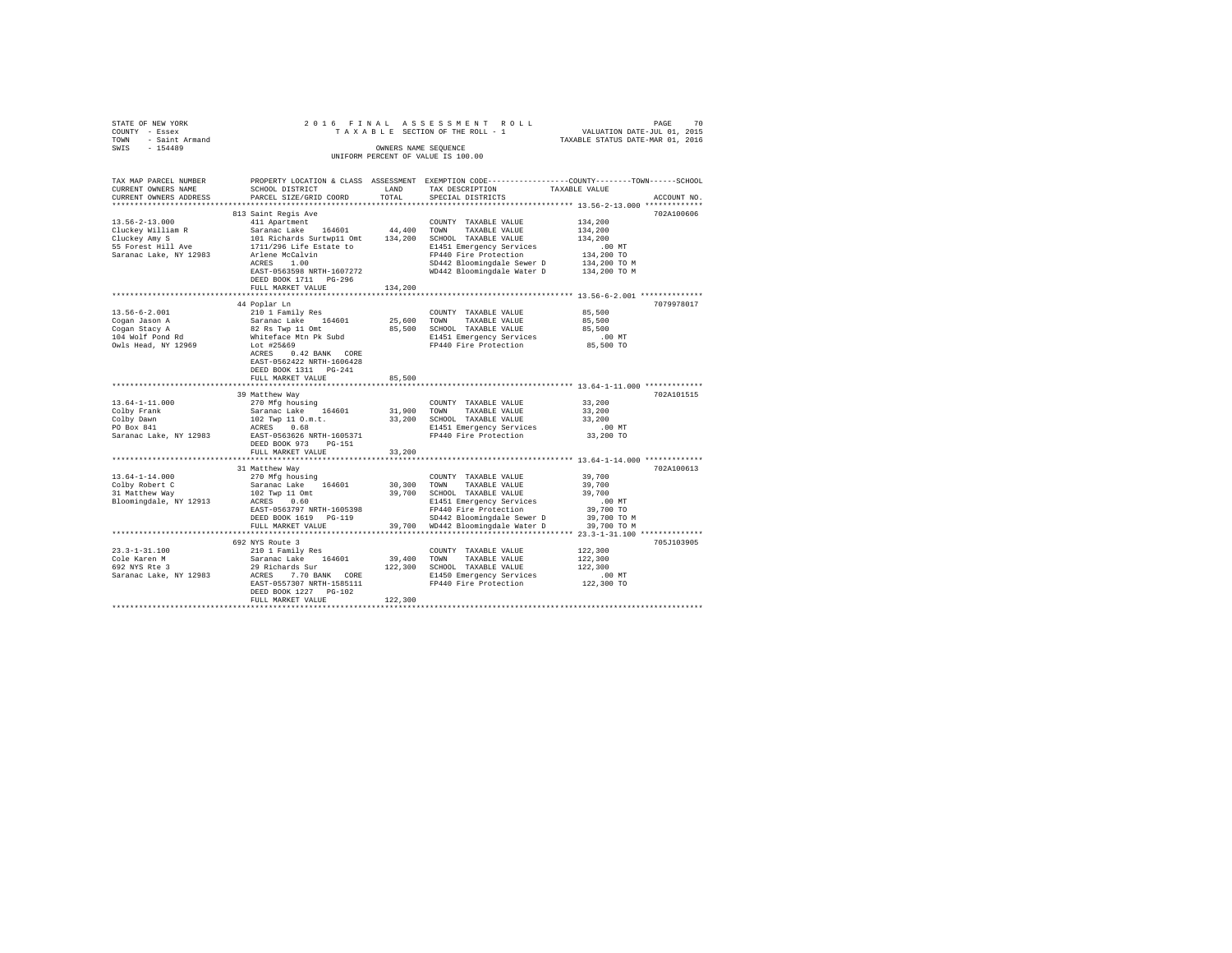|                | STATE OF NEW YORK | 2016 FINAL ASSESSMENT ROLL |  |  |  |                                    |  |  |  |  |  | 71<br>PAGE                       |
|----------------|-------------------|----------------------------|--|--|--|------------------------------------|--|--|--|--|--|----------------------------------|
| COUNTY - Essex |                   |                            |  |  |  | TAXABLE SECTION OF THE ROLL - 1    |  |  |  |  |  | VALUATION DATE-JUL 01, 2015      |
| TOWN           | - Saint Armand    |                            |  |  |  |                                    |  |  |  |  |  | TAXABLE STATUS DATE-MAR 01, 2016 |
| SWIS           | $-154489$         |                            |  |  |  | OWNERS NAME SEOUENCE               |  |  |  |  |  |                                  |
|                |                   |                            |  |  |  | UNIFORM PERCENT OF VALUE IS 100.00 |  |  |  |  |  |                                  |

| TAX MAP PARCEL NUMBER<br>CURRENT OWNERS NAME | PROPERTY LOCATION & CLASS ASSESSMENT EXEMPTION CODE----------------COUNTY-------TOWN------SCHOOL<br>SCHOOL DISTRICT | LAND                   | TAX DESCRIPTION                                   |                            | TAXABLE VALUE          |        |                                                                                     |
|----------------------------------------------|---------------------------------------------------------------------------------------------------------------------|------------------------|---------------------------------------------------|----------------------------|------------------------|--------|-------------------------------------------------------------------------------------|
| CURRENT OWNERS ADDRESS                       | PARCEL SIZE/GRID COORD                                                                                              | TOTAL                  | SPECIAL DISTRICTS                                 |                            |                        |        | ACCOUNT NO.                                                                         |
|                                              | 74 Main St                                                                                                          |                        |                                                   |                            |                        |        | 705J189021                                                                          |
| $13.64 - 2 - 2.113$                          | 210 1 Family Res                                                                                                    |                        | VETCOM CTS 41130                                  | $0 \t 25,000$              |                        | 25,000 | 10,000                                                                              |
| Cole Russell G                               | Saranac Lake 164601                                                                                                 |                        | 33,800 VETDIS CTS 41140                           |                            | 37.420                 |        |                                                                                     |
| Cole Christine M                             | 83 Twp 11 Omt Rs                                                                                                    |                        | 187,100 RES. STAR 41854                           | $\mathbf{0}$<br>$^{\circ}$ | $\Omega$               |        | $\begin{array}{cc} 37\,, 420 \qquad & 20\,, 000 \\ 0 \qquad & 30\,.000 \end{array}$ |
| 74 Main St                                   | 0.83 BANK1STARSG<br>ACRES                                                                                           |                        | COUNTY TAXABLE VALUE                              |                            | 124,680                |        |                                                                                     |
| Bloomingdale, NY 12913                       | EAST-0562584 NRTH-1605634                                                                                           |                        | TOWN<br>TAXABLE VALUE                             |                            | 124,680                |        |                                                                                     |
|                                              | DEED BOOK 1725 PG-237                                                                                               |                        | SCHOOL TAXABLE VALUE                              |                            | 127,100                |        |                                                                                     |
|                                              | FULL MARKET VALUE                                                                                                   |                        | 187,100 E1451 Emergency Services                  |                            | .00MT                  |        |                                                                                     |
|                                              |                                                                                                                     |                        | FP440 Fire Protection                             |                            | 187,100 TO             |        |                                                                                     |
|                                              |                                                                                                                     |                        | SD442 Bloomingdale Sewer D 187,100 TO M           |                            |                        |        |                                                                                     |
|                                              |                                                                                                                     |                        | WD442 Bloomingdale Water D 187,100 TO M           |                            |                        |        |                                                                                     |
|                                              |                                                                                                                     |                        |                                                   |                            |                        |        |                                                                                     |
|                                              | 780 Saint Regis Ave                                                                                                 |                        |                                                   |                            |                        |        | 702A101115                                                                          |
| $13.56 - 7 - 1.000$                          | 210 1 Family Res                                                                                                    |                        | COUNTY TAXABLE VALUE                              |                            | 143,900                |        |                                                                                     |
|                                              | Saranac Lake 164601                                                                                                 |                        | TAXABLE VALUE                                     |                            |                        |        |                                                                                     |
| Coleman Christopher R<br>780 St Regis Ave    | 82 Rs Twp 11 Omt                                                                                                    | 35,500 TOWN<br>143,900 | SCHOOL TAXABLE VALUE                              |                            | 143,900<br>143,900     |        |                                                                                     |
| Bloomingdale, NY 12913                       | ACRES 1.50 BANK1STARSG                                                                                              |                        |                                                   |                            |                        |        |                                                                                     |
|                                              | EAST-0562704 NRTH-1607356                                                                                           |                        | E1451 Emergency Services<br>FP440 Fire Protection |                            | $.00$ MT<br>143,900 TO |        |                                                                                     |
|                                              | DEED BOOK 1680 PG-276                                                                                               |                        | SD442 Bloomingdale Sewer D 143,900 TO M           |                            |                        |        |                                                                                     |
|                                              |                                                                                                                     |                        | 143,900 WD442 Bloomingdale Water D                |                            |                        |        |                                                                                     |
|                                              | FULL MARKET VALUE                                                                                                   |                        |                                                   |                            | 143,900 TO M           |        |                                                                                     |
|                                              |                                                                                                                     |                        |                                                   |                            |                        |        |                                                                                     |
|                                              | 3 Roosevelt Ln                                                                                                      |                        |                                                   |                            |                        |        | 702A101608<br>$\Omega$                                                              |
| $13.65 - 3 - 3.000$                          | 210 1 Family Res<br>Saranac Lake 164601                                                                             |                        | RES. STAR 41854                                   | $^{\circ}$                 | $^{\circ}$             |        | 30,000                                                                              |
| Coleman Ronald M                             |                                                                                                                     |                        | 28,300 VETCOM CTS 41130                           | $\circ$                    | 24,400                 | 24,400 | 10,000                                                                              |
| Coleman Lynn M                               | 102 Twp 11 O.m.t.                                                                                                   |                        | 97,600 COUNTY TAXABLE VALUE                       |                            | 73,200                 |        |                                                                                     |
| 3 Roosevelt Ln                               | ACRES 0.50 BANK CORE                                                                                                |                        | TAXABLE VALUE<br>TOWN                             |                            | 73,200                 |        |                                                                                     |
| Bloomingdale, NY 12913                       | EAST-0564553 NRTH-1605143                                                                                           |                        | SCHOOL TAXABLE VALUE                              |                            | 57,600                 |        |                                                                                     |
|                                              | DEED BOOK 1312 PG-48                                                                                                |                        | E1451 Emergency Services                          |                            | .00MT                  |        |                                                                                     |
|                                              | FULL MARKET VALUE                                                                                                   |                        | 97,600 FP440 Fire Protection                      |                            | 97,600 TO              |        |                                                                                     |
|                                              |                                                                                                                     |                        | SD442 Bloomingdale Sewer D                        |                            | 97,600 TO M            |        |                                                                                     |
|                                              |                                                                                                                     |                        | WD442 Bloomingdale Water D                        |                            | 97,600 TO M            |        |                                                                                     |
|                                              |                                                                                                                     |                        |                                                   |                            |                        |        |                                                                                     |
|                                              | NYS Route 3                                                                                                         |                        |                                                   |                            |                        |        | 705J102512                                                                          |
| $23.3 - 1 - 24.000$                          | 314 Rural vac<10                                                                                                    |                        | COUNTY TAXABLE VALUE                              |                            | 25,200                 |        |                                                                                     |
| Collins Darius                               | Saranac Lake 164601<br>48 Richards Sur                                                                              | 25,200                 | TOWN<br>TAXABLE VALUE                             |                            | 25,200                 |        |                                                                                     |
| Collins Etta                                 |                                                                                                                     | 25,200                 | SCHOOL TAXABLE VALUE                              |                            | 25,200                 |        |                                                                                     |
| ACRES<br>825 NYS Rte 3 Rd                    | 3.20                                                                                                                |                        | E1450 Emergency Services                          |                            | $.00$ MT               |        |                                                                                     |
| Saranac Lake, NY 12983                       | EAST-0558613 NRTH-1588311<br>DEED BOOK 833<br>$PG-089$                                                              |                        | FP440 Fire Protection                             |                            | 25,200 TO              |        |                                                                                     |
|                                              | FULL MARKET VALUE                                                                                                   | 25,200                 |                                                   |                            |                        |        |                                                                                     |
|                                              |                                                                                                                     |                        |                                                   |                            |                        |        |                                                                                     |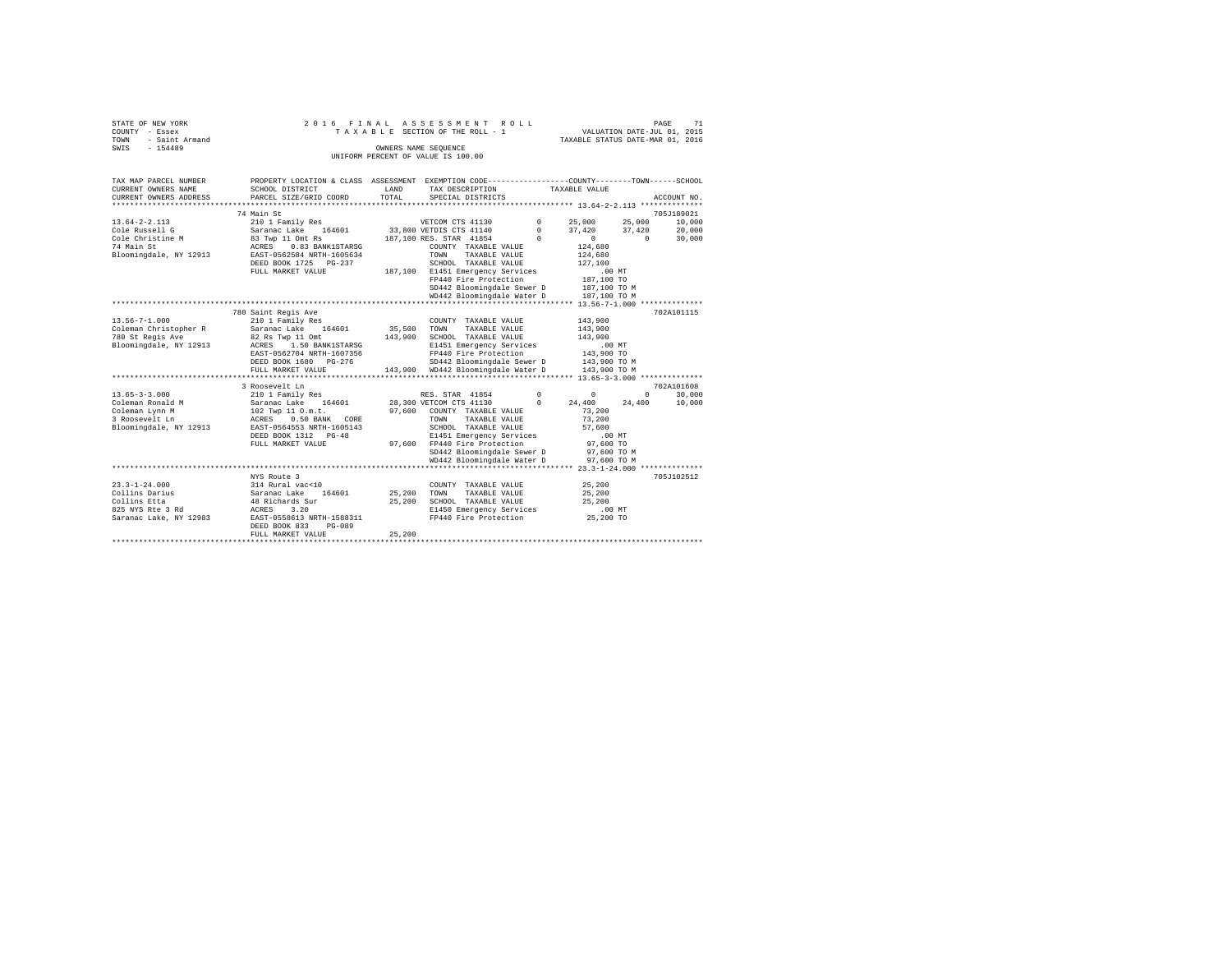| STATE OF NEW YORK   |  | 2016 FINAL ASSESSMENT ROLL         |                                  | PAGE                        | 72 |
|---------------------|--|------------------------------------|----------------------------------|-----------------------------|----|
| COUNTY - Essex      |  | TAXABLE SECTION OF THE ROLL - 1    |                                  | VALUATION DATE-JUL 01, 2015 |    |
| TOWN - Saint Armand |  |                                    | TAXABLE STATUS DATE-MAR 01, 2016 |                             |    |
| SWIS<br>$-154489$   |  | OWNERS NAME SEOUENCE               |                                  |                             |    |
|                     |  | UNIFORM PERCENT OF VALUE IS 100.00 |                                  |                             |    |
|                     |  |                                    |                                  |                             |    |

| TAX MAP PARCEL NUMBER                                                                                                                                                                                                                                                           | PROPERTY LOCATION & CLASS ASSESSMENT EXEMPTION CODE---------------COUNTY-------TOWN-----SCHOOL                                                                                                                                                                                                                                                                                                                                              |        |                   |               |                                          |  |
|---------------------------------------------------------------------------------------------------------------------------------------------------------------------------------------------------------------------------------------------------------------------------------|---------------------------------------------------------------------------------------------------------------------------------------------------------------------------------------------------------------------------------------------------------------------------------------------------------------------------------------------------------------------------------------------------------------------------------------------|--------|-------------------|---------------|------------------------------------------|--|
| CURRENT OWNERS NAME                                                                                                                                                                                                                                                             | SCHOOL DISTRICT                                                                                                                                                                                                                                                                                                                                                                                                                             | LAND   | TAX DESCRIPTION   | TAXABLE VALUE |                                          |  |
| CURRENT OWNERS ADDRESS                                                                                                                                                                                                                                                          | PARCEL SIZE/GRID COORD                                                                                                                                                                                                                                                                                                                                                                                                                      | TOTAL  | SPECIAL DISTRICTS |               | ACCOUNT NO.                              |  |
|                                                                                                                                                                                                                                                                                 |                                                                                                                                                                                                                                                                                                                                                                                                                                             |        |                   |               |                                          |  |
|                                                                                                                                                                                                                                                                                 | 825 NYS Route 3                                                                                                                                                                                                                                                                                                                                                                                                                             |        |                   |               | 705J102510                               |  |
|                                                                                                                                                                                                                                                                                 |                                                                                                                                                                                                                                                                                                                                                                                                                                             |        |                   |               | 0 65,300                                 |  |
|                                                                                                                                                                                                                                                                                 |                                                                                                                                                                                                                                                                                                                                                                                                                                             |        |                   |               |                                          |  |
|                                                                                                                                                                                                                                                                                 |                                                                                                                                                                                                                                                                                                                                                                                                                                             |        |                   |               |                                          |  |
|                                                                                                                                                                                                                                                                                 |                                                                                                                                                                                                                                                                                                                                                                                                                                             |        |                   |               |                                          |  |
|                                                                                                                                                                                                                                                                                 |                                                                                                                                                                                                                                                                                                                                                                                                                                             |        |                   |               |                                          |  |
|                                                                                                                                                                                                                                                                                 |                                                                                                                                                                                                                                                                                                                                                                                                                                             |        |                   |               |                                          |  |
|                                                                                                                                                                                                                                                                                 |                                                                                                                                                                                                                                                                                                                                                                                                                                             |        |                   |               |                                          |  |
|                                                                                                                                                                                                                                                                                 |                                                                                                                                                                                                                                                                                                                                                                                                                                             |        |                   |               |                                          |  |
|                                                                                                                                                                                                                                                                                 | NYS Route 3                                                                                                                                                                                                                                                                                                                                                                                                                                 |        |                   |               | 705J174011                               |  |
|                                                                                                                                                                                                                                                                                 |                                                                                                                                                                                                                                                                                                                                                                                                                                             |        |                   |               |                                          |  |
|                                                                                                                                                                                                                                                                                 |                                                                                                                                                                                                                                                                                                                                                                                                                                             |        |                   |               |                                          |  |
|                                                                                                                                                                                                                                                                                 |                                                                                                                                                                                                                                                                                                                                                                                                                                             |        |                   |               |                                          |  |
|                                                                                                                                                                                                                                                                                 |                                                                                                                                                                                                                                                                                                                                                                                                                                             |        |                   |               |                                          |  |
|                                                                                                                                                                                                                                                                                 |                                                                                                                                                                                                                                                                                                                                                                                                                                             |        |                   |               |                                          |  |
|                                                                                                                                                                                                                                                                                 |                                                                                                                                                                                                                                                                                                                                                                                                                                             |        |                   |               |                                          |  |
|                                                                                                                                                                                                                                                                                 | FULL MARKET VALUE                                                                                                                                                                                                                                                                                                                                                                                                                           | 25,400 |                   |               |                                          |  |
|                                                                                                                                                                                                                                                                                 | *******************************                                                                                                                                                                                                                                                                                                                                                                                                             |        |                   |               |                                          |  |
|                                                                                                                                                                                                                                                                                 | 813 NYS Route 3                                                                                                                                                                                                                                                                                                                                                                                                                             |        |                   |               | 705J102511                               |  |
|                                                                                                                                                                                                                                                                                 |                                                                                                                                                                                                                                                                                                                                                                                                                                             |        |                   |               |                                          |  |
|                                                                                                                                                                                                                                                                                 |                                                                                                                                                                                                                                                                                                                                                                                                                                             |        |                   |               |                                          |  |
|                                                                                                                                                                                                                                                                                 |                                                                                                                                                                                                                                                                                                                                                                                                                                             |        |                   |               |                                          |  |
|                                                                                                                                                                                                                                                                                 |                                                                                                                                                                                                                                                                                                                                                                                                                                             |        |                   |               |                                          |  |
|                                                                                                                                                                                                                                                                                 |                                                                                                                                                                                                                                                                                                                                                                                                                                             |        |                   |               |                                          |  |
|                                                                                                                                                                                                                                                                                 |                                                                                                                                                                                                                                                                                                                                                                                                                                             |        |                   |               |                                          |  |
|                                                                                                                                                                                                                                                                                 |                                                                                                                                                                                                                                                                                                                                                                                                                                             |        |                   |               |                                          |  |
|                                                                                                                                                                                                                                                                                 |                                                                                                                                                                                                                                                                                                                                                                                                                                             |        |                   |               |                                          |  |
| $\begin{tabular}{cccccc} 23.3-1-22.000 & 813 YNS \: \: 801 & Fani 1Y & Fesi & 95000 & 25,000 & 25,000 & 25,000 & 10,000 & 25,000 & 25,000 & 25,000 & 25,000 & 25,000 & 25,000 & 25,000 & 25,000 & 25,000 & 25,000 & 25,000 & 25,000 & 25,000 & 25,000 & 25,000 & 25,000 & 25,0$ | ***********************                                                                                                                                                                                                                                                                                                                                                                                                                     |        |                   |               | ************* 13.56-3-23.000 *********** |  |
|                                                                                                                                                                                                                                                                                 | 69 Prospect St                                                                                                                                                                                                                                                                                                                                                                                                                              |        |                   |               | 702A178506                               |  |
| $13.56 - 3 - 23.000$                                                                                                                                                                                                                                                            |                                                                                                                                                                                                                                                                                                                                                                                                                                             |        |                   |               |                                          |  |
|                                                                                                                                                                                                                                                                                 |                                                                                                                                                                                                                                                                                                                                                                                                                                             |        |                   |               |                                          |  |
|                                                                                                                                                                                                                                                                                 |                                                                                                                                                                                                                                                                                                                                                                                                                                             |        |                   |               |                                          |  |
| Compeau Keith W<br>28 Cedar St<br>Potsdam, NY 13676                                                                                                                                                                                                                             |                                                                                                                                                                                                                                                                                                                                                                                                                                             |        |                   |               |                                          |  |
|                                                                                                                                                                                                                                                                                 | $\begin{tabular}{c c c c c} \hline \multicolumn{3}{c}{\textbf{212 Vac} $\times$1~imprv} & \multicolumn{3}{c}{\textbf{231 Vac} $\times$1~imprv} & \multicolumn{3}{c}{\textbf{231 Vac} $\times$1~imprv} & \multicolumn{3}{c}{\textbf{231 Vac} $\times$1~imprv} & \multicolumn{3}{c}{\textbf{241 Vac} $\times$1~imprv} & \multicolumn{3}{c}{\textbf{35,400}} \\ \hline \multicolumn{3}{c}{\textbf{52 R} $\times$1~p11} & \multicolumn{3}{c}{\$ |        |                   |               |                                          |  |
|                                                                                                                                                                                                                                                                                 | EAST-0561847 NRTH-1606030                                                                                                                                                                                                                                                                                                                                                                                                                   |        |                   |               |                                          |  |
|                                                                                                                                                                                                                                                                                 | DEED BOOK 1065 PG-273                                                                                                                                                                                                                                                                                                                                                                                                                       |        |                   |               |                                          |  |
|                                                                                                                                                                                                                                                                                 |                                                                                                                                                                                                                                                                                                                                                                                                                                             |        |                   |               |                                          |  |
|                                                                                                                                                                                                                                                                                 | FULL MARKET VALUE                                                                                                                                                                                                                                                                                                                                                                                                                           | 35,400 |                   |               |                                          |  |
|                                                                                                                                                                                                                                                                                 |                                                                                                                                                                                                                                                                                                                                                                                                                                             |        |                   |               |                                          |  |
|                                                                                                                                                                                                                                                                                 |                                                                                                                                                                                                                                                                                                                                                                                                                                             |        |                   |               | 705J103303<br>0 65,300                   |  |
|                                                                                                                                                                                                                                                                                 |                                                                                                                                                                                                                                                                                                                                                                                                                                             |        |                   |               |                                          |  |
|                                                                                                                                                                                                                                                                                 |                                                                                                                                                                                                                                                                                                                                                                                                                                             |        |                   |               |                                          |  |
|                                                                                                                                                                                                                                                                                 |                                                                                                                                                                                                                                                                                                                                                                                                                                             |        |                   |               |                                          |  |
|                                                                                                                                                                                                                                                                                 |                                                                                                                                                                                                                                                                                                                                                                                                                                             |        |                   |               |                                          |  |
|                                                                                                                                                                                                                                                                                 |                                                                                                                                                                                                                                                                                                                                                                                                                                             |        |                   |               |                                          |  |
|                                                                                                                                                                                                                                                                                 |                                                                                                                                                                                                                                                                                                                                                                                                                                             |        |                   |               |                                          |  |
|                                                                                                                                                                                                                                                                                 |                                                                                                                                                                                                                                                                                                                                                                                                                                             |        |                   |               |                                          |  |
|                                                                                                                                                                                                                                                                                 |                                                                                                                                                                                                                                                                                                                                                                                                                                             |        |                   |               |                                          |  |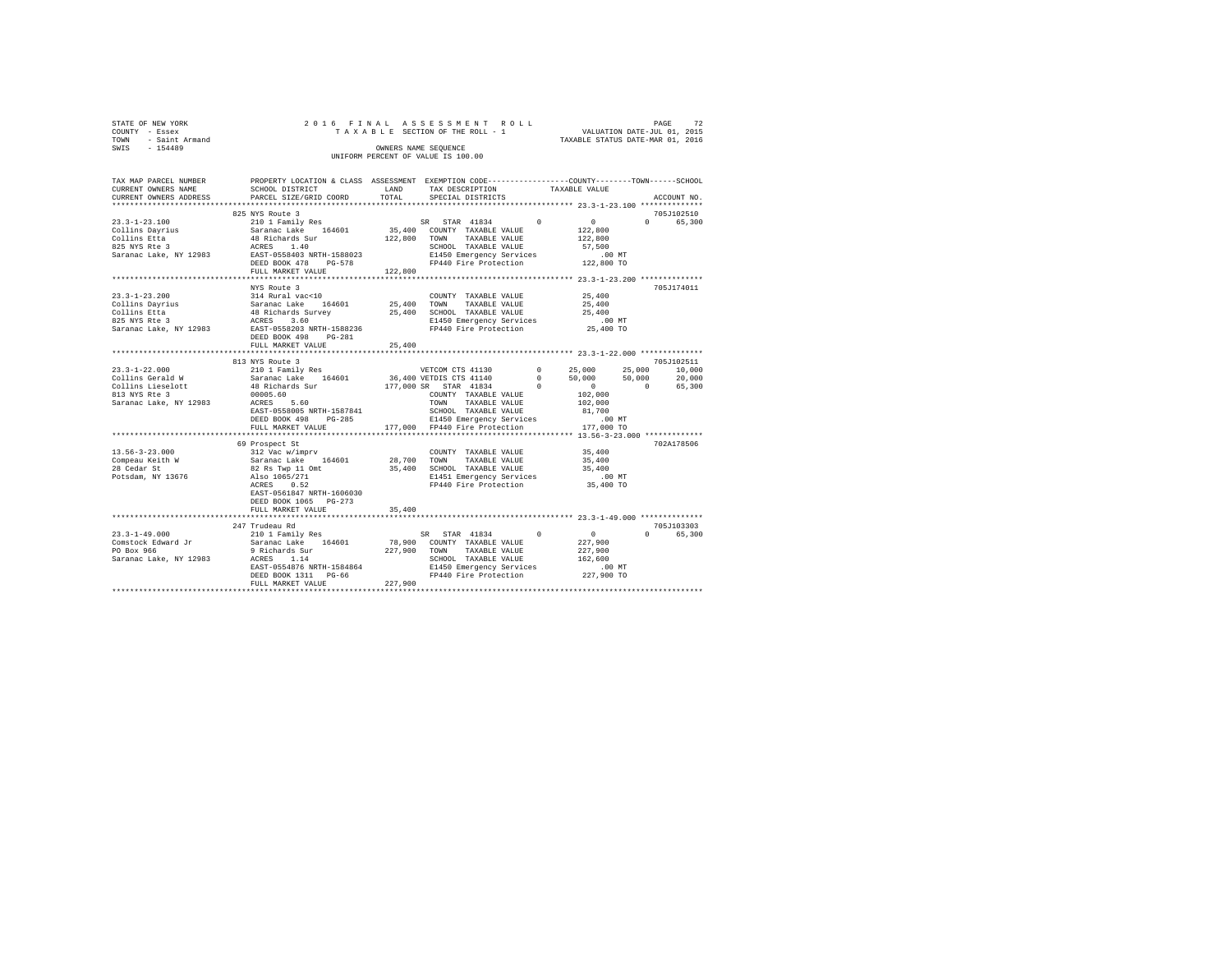| SWIS - 154489                                                        | OWNERS NAME SEQUENCE<br>UNIFORM PERCENT OF VALUE IS 100.00 |         | OWNERS NAME SEQUENCE                                                                                                                                                                                                                                                     | STATE OF REW YORK YORK STATES ON THE ROLL TRAINING THE ROLL TRAINING THE RESERVED ONLY THE RESERVED ONLY THE R<br>COUNTY - Essex and the state of the SECTION OF THE ROLL - 1 WALUATION DATE-JUL 01, 2015<br>TOWN - Saint_Armand |
|----------------------------------------------------------------------|------------------------------------------------------------|---------|--------------------------------------------------------------------------------------------------------------------------------------------------------------------------------------------------------------------------------------------------------------------------|----------------------------------------------------------------------------------------------------------------------------------------------------------------------------------------------------------------------------------|
| CURRENT OWNERS NAME<br>CURRENT OWNERS ADDRESS PARCEL SIZE/GRID COORD | SCHOOL DISTRICT . LAND TAX DESCRIPTION TAXABLE VALUE       | TOTAL   | SPECIAL DISTRICTS                                                                                                                                                                                                                                                        | TAX MAP PARCEL NUMBER PROPERTY LOCATION & CLASS ASSESSMENT EXEMPTION CODE----------------COUNTY--------TOWN-----SCHOOL<br>ACCOUNT NO.                                                                                            |
|                                                                      |                                                            |         |                                                                                                                                                                                                                                                                          |                                                                                                                                                                                                                                  |
|                                                                      | 94 Rockledge Ln                                            |         |                                                                                                                                                                                                                                                                          | 705J190022                                                                                                                                                                                                                       |
| $32.38 - 1 - 58.000$                                                 | 210 1 Family Res                                           |         | $\begin{tabular}{lllllllllllll} \multicolumn{4}{c}{\textbf{COUNTY}} & \textbf{TXABLE VALUE} & & & & 235,000 \\ \multicolumn{4}{c}{\textbf{TOWN}} & \textbf{TXABLE VALUE} & & & 235,000 \\ \multicolumn{4}{c}{\textbf{TOWN}} & \textbf{TXABLE VALUE} & & & \end{tabular}$ |                                                                                                                                                                                                                                  |
|                                                                      |                                                            |         |                                                                                                                                                                                                                                                                          |                                                                                                                                                                                                                                  |
|                                                                      |                                                            |         |                                                                                                                                                                                                                                                                          |                                                                                                                                                                                                                                  |
|                                                                      |                                                            |         |                                                                                                                                                                                                                                                                          |                                                                                                                                                                                                                                  |
|                                                                      |                                                            |         |                                                                                                                                                                                                                                                                          |                                                                                                                                                                                                                                  |
|                                                                      | DEED BOOK 1020 PG-217<br>FULL MARKET VALUE 235,000         |         |                                                                                                                                                                                                                                                                          |                                                                                                                                                                                                                                  |
|                                                                      |                                                            |         |                                                                                                                                                                                                                                                                          |                                                                                                                                                                                                                                  |
|                                                                      |                                                            |         |                                                                                                                                                                                                                                                                          | 705J190010                                                                                                                                                                                                                       |
|                                                                      |                                                            |         |                                                                                                                                                                                                                                                                          | $0 \t 30,000$                                                                                                                                                                                                                    |
|                                                                      |                                                            |         |                                                                                                                                                                                                                                                                          |                                                                                                                                                                                                                                  |
|                                                                      |                                                            |         |                                                                                                                                                                                                                                                                          |                                                                                                                                                                                                                                  |
|                                                                      |                                                            |         |                                                                                                                                                                                                                                                                          |                                                                                                                                                                                                                                  |
|                                                                      |                                                            |         |                                                                                                                                                                                                                                                                          |                                                                                                                                                                                                                                  |
|                                                                      |                                                            |         |                                                                                                                                                                                                                                                                          |                                                                                                                                                                                                                                  |
|                                                                      |                                                            |         |                                                                                                                                                                                                                                                                          | 209,600 TO M                                                                                                                                                                                                                     |
|                                                                      |                                                            |         |                                                                                                                                                                                                                                                                          |                                                                                                                                                                                                                                  |
|                                                                      |                                                            |         |                                                                                                                                                                                                                                                                          |                                                                                                                                                                                                                                  |
|                                                                      |                                                            |         |                                                                                                                                                                                                                                                                          | 705Z002013                                                                                                                                                                                                                       |
|                                                                      |                                                            |         |                                                                                                                                                                                                                                                                          |                                                                                                                                                                                                                                  |
|                                                                      |                                                            |         |                                                                                                                                                                                                                                                                          |                                                                                                                                                                                                                                  |
|                                                                      |                                                            |         |                                                                                                                                                                                                                                                                          |                                                                                                                                                                                                                                  |
|                                                                      |                                                            |         |                                                                                                                                                                                                                                                                          |                                                                                                                                                                                                                                  |
|                                                                      |                                                            |         |                                                                                                                                                                                                                                                                          |                                                                                                                                                                                                                                  |
|                                                                      |                                                            |         |                                                                                                                                                                                                                                                                          |                                                                                                                                                                                                                                  |
|                                                                      |                                                            |         |                                                                                                                                                                                                                                                                          |                                                                                                                                                                                                                                  |
|                                                                      |                                                            |         |                                                                                                                                                                                                                                                                          |                                                                                                                                                                                                                                  |
|                                                                      | 97 Saranac Ln                                              |         |                                                                                                                                                                                                                                                                          | 705J195004                                                                                                                                                                                                                       |
|                                                                      |                                                            |         |                                                                                                                                                                                                                                                                          |                                                                                                                                                                                                                                  |
| 32.1-2-11.200<br>Cook Matt<br>97 Saranac Ln                          |                                                            |         |                                                                                                                                                                                                                                                                          |                                                                                                                                                                                                                                  |
|                                                                      |                                                            |         |                                                                                                                                                                                                                                                                          |                                                                                                                                                                                                                                  |
| Saranac Lake, NY 12983                                               |                                                            |         |                                                                                                                                                                                                                                                                          |                                                                                                                                                                                                                                  |
|                                                                      | DEED BOOK 1392 PG-149                                      |         |                                                                                                                                                                                                                                                                          |                                                                                                                                                                                                                                  |
|                                                                      | FULL MARKET VALUE                                          | 136,400 |                                                                                                                                                                                                                                                                          |                                                                                                                                                                                                                                  |
|                                                                      |                                                            |         |                                                                                                                                                                                                                                                                          |                                                                                                                                                                                                                                  |
|                                                                      | Saranac Ln                                                 |         |                                                                                                                                                                                                                                                                          | 705J103903                                                                                                                                                                                                                       |
|                                                                      |                                                            |         |                                                                                                                                                                                                                                                                          |                                                                                                                                                                                                                                  |
|                                                                      |                                                            |         |                                                                                                                                                                                                                                                                          |                                                                                                                                                                                                                                  |
|                                                                      |                                                            |         |                                                                                                                                                                                                                                                                          |                                                                                                                                                                                                                                  |
|                                                                      |                                                            |         |                                                                                                                                                                                                                                                                          |                                                                                                                                                                                                                                  |
|                                                                      |                                                            |         |                                                                                                                                                                                                                                                                          |                                                                                                                                                                                                                                  |
|                                                                      | DEED BOOK 1769 PG-98                                       |         |                                                                                                                                                                                                                                                                          |                                                                                                                                                                                                                                  |
|                                                                      | FULL MARKET VALUE                                          | 17,400  |                                                                                                                                                                                                                                                                          |                                                                                                                                                                                                                                  |
|                                                                      |                                                            |         |                                                                                                                                                                                                                                                                          |                                                                                                                                                                                                                                  |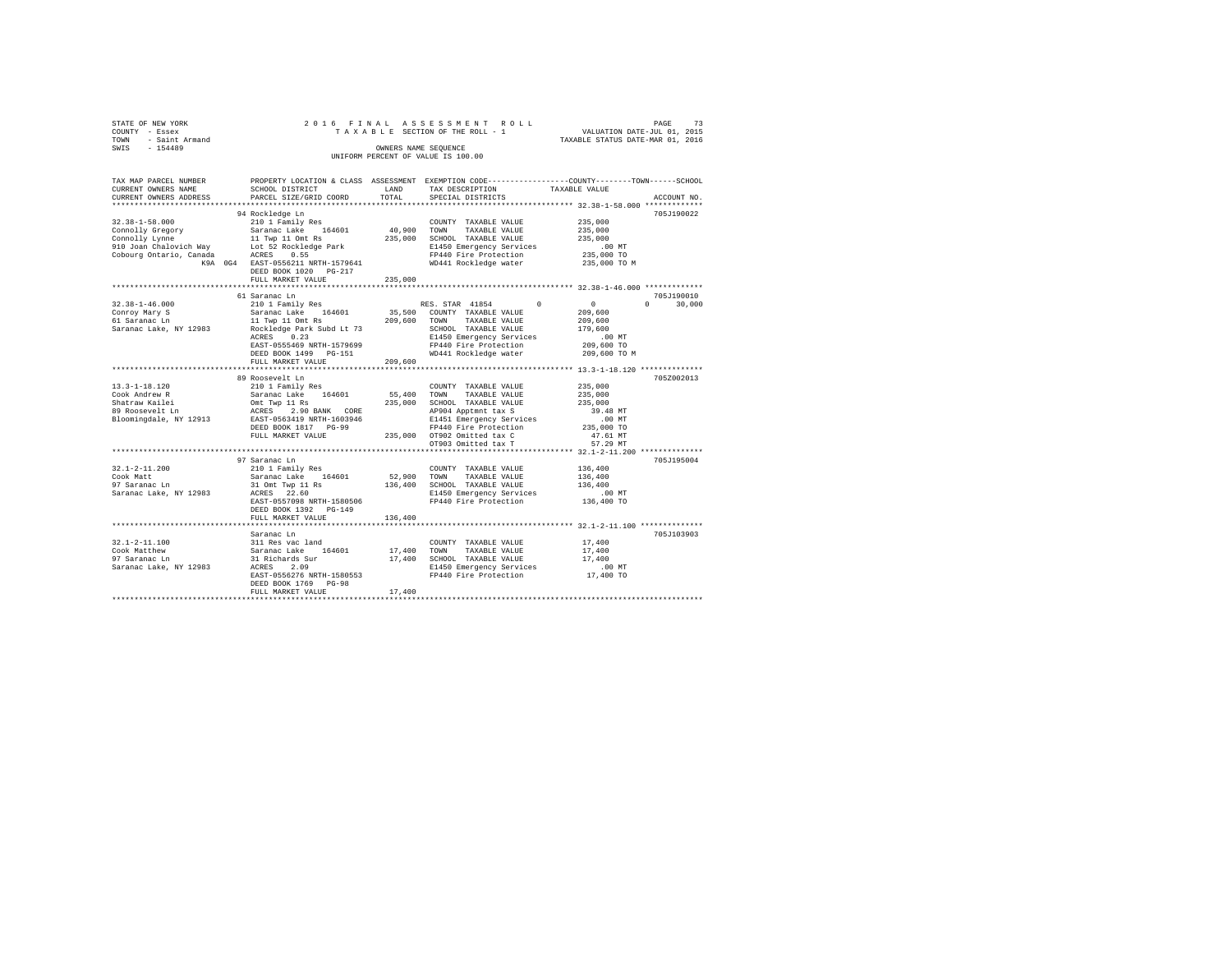| STATE OF NEW YORK<br>COUNTY - Essex<br>TOWN - Saint Armand<br>SWIS - 154489                                                                                                                                                      |                                                                                                                                                                                                                     | OWNERS NAME SEOUENCE    | 2016 FINAL ASSESSMENT ROLL<br>TAXABLE SECTION OF THE ROLL - 1<br>UNIFORM PERCENT OF VALUE IS 100.00                                                                                 | VALUATION DATE-JUL 01, 2015<br>TAXABLE STATUS DATE-MAR 01, 2016                         | 74<br>PAGE                       |
|----------------------------------------------------------------------------------------------------------------------------------------------------------------------------------------------------------------------------------|---------------------------------------------------------------------------------------------------------------------------------------------------------------------------------------------------------------------|-------------------------|-------------------------------------------------------------------------------------------------------------------------------------------------------------------------------------|-----------------------------------------------------------------------------------------|----------------------------------|
| TAX MAP PARCEL NUMBER PROPERTY LOCATION & CLASS ASSESSMENT EXEMPTION CODE--------------COUNTY-------TOWN------SCHOOL<br>CURRENT OWNERS NAME<br>CURRENT OWNERS ADDRESS                                                            | SCHOOL DISTRICT<br>PARCEL SIZE/GRID COORD                                                                                                                                                                           | LAND<br>TOTAL           | TAX DESCRIPTION<br>SPECIAL DISTRICTS                                                                                                                                                | TAXABLE VALUE                                                                           | ACCOUNT NO.                      |
|                                                                                                                                                                                                                                  |                                                                                                                                                                                                                     |                         |                                                                                                                                                                                     | *********** 23.3-1-46.000 ***************                                               |                                  |
| $23.3 - 1 - 46.000$<br>Cook Scott G<br>273 Trudeau Rd<br>Saranac Lake, NY 12983                                                                                                                                                  | 273 Trudeau Rd<br>281 Multiple res<br>Saranac Lake 164601<br>9 Richards Sur<br>ACRES 0.64<br>EAST-0555021 NRTH-1584270<br>DEED BOOK 1378 PG-5                                                                       |                         | COUNTY TAXABLE VALUE<br>83,400 TOWN TAXABLE VALUE<br>286,600 SCHOOL TAXABLE VALUE<br>E1450 Emergency Services<br>FP440 Fire Protection                                              | 286,600<br>286,600<br>286,600<br>$.00$ MT<br>286,600 TO                                 | 705J103409                       |
|                                                                                                                                                                                                                                  | FULL MARKET VALUE                                                                                                                                                                                                   | 286,600                 |                                                                                                                                                                                     |                                                                                         |                                  |
| $23.3 - 2 - 10.000$<br>Coombs Joseph H<br>Coombs Mary J<br>24 Mt Pisqah Ln<br>Saranac Lake, NY 12983                                                                                                                             | ****************************<br>24 Mount Pisgah Ln<br>210 1 Family Res<br>Saranac Lake 164601<br>9 Richards Sur<br>00001.00<br>ACRES 1.00<br>EAST-0553708 NRTH-1585236<br>DEED BOOK 764 PG-282<br>FULL MARKET VALUE | 207.000 TOWN<br>207,000 | SR STAR 41834<br>$^{\circ}$<br>67,500 COUNTY TAXABLE VALUE<br>TAXABLE VALUE<br>SCHOOL TAXABLE VALUE<br>E1450 Emergency Services<br>FP440 Fire Protection                            | $\sim$ 0<br>207,000<br>207,000<br>141,700<br>$.00$ MT<br>207,000 TO                     | 705J102310<br>$\Omega$<br>65,300 |
|                                                                                                                                                                                                                                  |                                                                                                                                                                                                                     |                         |                                                                                                                                                                                     |                                                                                         |                                  |
| $13.56 - 1 - 1.200$<br>Copas David<br>16 Ludvigh Rd<br>Nanuet, NY 10954                                                                                                                                                          | 748 Saint Regis Ave<br>210 1 Family Res<br>Saranac Lake 164601 40,500 TOWN TAXABLE VALUE<br>82 Rs Twp 11 Omt<br>ACRES 6.61<br>EAST-0561525 NRTH-1607536<br>DEED BOOK 749 PG-111<br>FULL MARKET VALUE                |                         | COUNTY TAXABLE VALUE<br>158,200 SCHOOL TAXABLE VALUE<br>E1451 Emergency Services<br>FP440 Fire Protection<br>SD442 Bloomingdale Sewer D<br>158,200 WD442 Bloomingdale Water D       | 158,200<br>158,200<br>158,200<br>$.00$ MT<br>158,200 TO<br>158,200 TO M<br>158,200 TO M | 702A181004                       |
|                                                                                                                                                                                                                                  |                                                                                                                                                                                                                     |                         |                                                                                                                                                                                     |                                                                                         |                                  |
| $13.3 - 2 - 6.200$<br>Corliss Devin P<br>PO Box 167<br>Bloomingdale, NY 12913                                                                                                                                                    | 22 Sunset Rock Way<br>210 1 Family Res<br>Saranac Lake 164601<br>62 Omt Twp 11 Rs<br>ACRES 5.35<br>EAST-0560384 NRTH-1603969<br>DEED BOOK 1293 PG-294<br>FULL MARKET VALUE                                          | 306,300                 | COUNTY TAXABLE VALUE<br>45,100 TOWN TAXABLE VALUE<br>306,300 SCHOOL TAXABLE VALUE<br>E1451 Emergency Services<br>FP440 Fire Protection                                              | 306,300<br>306,300<br>306,300<br>$.00$ MT<br>306,300 TO                                 | 705X002011                       |
|                                                                                                                                                                                                                                  |                                                                                                                                                                                                                     |                         |                                                                                                                                                                                     |                                                                                         |                                  |
| $13.3 - 1 - 25.300$<br>Cotter Julia A<br>19 McKenzie Mountain Way 34 Omt Twp 11 Rs<br>PO Box 37 ACRES 8.84<br>Bloomingdale, NY 12913 EAST-0561429 NRTH-1602636<br>PRIOR OWNER ON 3/01/2016 FULL MARKET VALUE<br>Cotter Jeffrey E | 19 McKenzie Mountain Way<br>210 1 Family Res<br>Saranac Lake 164601<br>DEED BOOK 1830 PG-327                                                                                                                        | 244,800 TOWN<br>244,800 | RES. STAR 41854<br>$^{\circ}$<br>68,500 COUNTY TAXABLE VALUE<br>TAXABLE VALUE<br>SCHOOL TAXABLE VALUE<br>E1451 Emergency Services<br>FP440 Fire Protection<br>FP440 Fire Protection | $\sim$ 0<br>244,800<br>244,800<br>214,800<br>.00 MT<br>244,800 TO                       | 705J198006<br>$\Omega$<br>30,000 |
|                                                                                                                                                                                                                                  |                                                                                                                                                                                                                     |                         |                                                                                                                                                                                     |                                                                                         |                                  |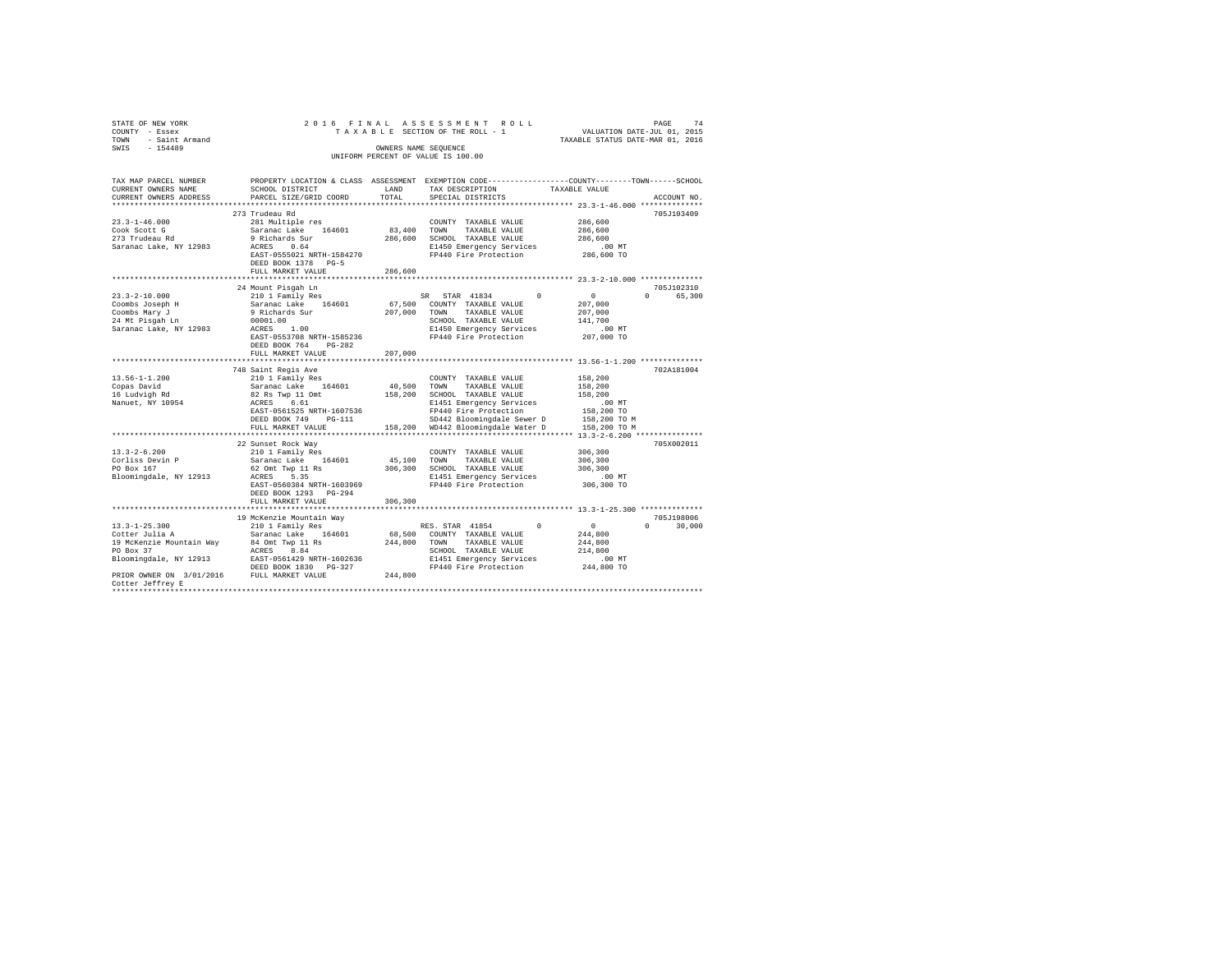| STATE OF NEW YORK   |  | 2016 FINAL ASSESSMENT ROLL         |                                  | PAGE                        | 75 |
|---------------------|--|------------------------------------|----------------------------------|-----------------------------|----|
| COUNTY - Essex      |  | TAXABLE SECTION OF THE ROLL - 1    |                                  | VALUATION DATE-JUL 01, 2015 |    |
| TOWN - Saint Armand |  |                                    | TAXABLE STATUS DATE-MAR 01, 2016 |                             |    |
| SWTS<br>$-154489$   |  | OWNERS NAME SEOUENCE               |                                  |                             |    |
|                     |  | UNIFORM PERCENT OF VALUE IS 100.00 |                                  |                             |    |
|                     |  |                                    |                                  |                             |    |

| TAX MAP PARCEL NUMBER                                                                                                                                                                                                                                                                                                                                                                                        |                                                                                 |              |                                                                     | PROPERTY LOCATION & CLASS ASSESSMENT EXEMPTION CODE---------------COUNTY-------TOWN------SCHOOL |        |
|--------------------------------------------------------------------------------------------------------------------------------------------------------------------------------------------------------------------------------------------------------------------------------------------------------------------------------------------------------------------------------------------------------------|---------------------------------------------------------------------------------|--------------|---------------------------------------------------------------------|-------------------------------------------------------------------------------------------------|--------|
| CURRENT OWNERS NAME                                                                                                                                                                                                                                                                                                                                                                                          | SCHOOL DISTRICT                                                                 | LAND         | TAX DESCRIPTION                                                     | TAXABLE VALUE                                                                                   |        |
| CURRENT OWNERS ADDRESS                                                                                                                                                                                                                                                                                                                                                                                       | PARCEL SIZE/GRID COORD                                                          | TOTAL        | SPECIAL DISTRICTS                                                   | ACCOUNT NO.                                                                                     |        |
|                                                                                                                                                                                                                                                                                                                                                                                                              |                                                                                 |              |                                                                     |                                                                                                 |        |
|                                                                                                                                                                                                                                                                                                                                                                                                              | 659 NYS Route 3                                                                 |              |                                                                     | 705J104311                                                                                      |        |
| $23.3 - 1 - 35.000$                                                                                                                                                                                                                                                                                                                                                                                          |                                                                                 |              | RES. STAR 41854<br>$\Omega$                                         | $\sim$ 0<br>$\Omega$                                                                            | 30,000 |
| Coullier Frank                                                                                                                                                                                                                                                                                                                                                                                               | 210 1 Family Res<br>Saranac Lake 164601                                         |              | $19\, , 000$ $\,$ COUNTY TAXABLE VALUE                              | 197,000                                                                                         |        |
| 659 NYS Rte 3                                                                                                                                                                                                                                                                                                                                                                                                |                                                                                 | 197,000      | TOWN<br>TAXABLE VALUE                                               | 197,000                                                                                         |        |
| PO Box 749                                                                                                                                                                                                                                                                                                                                                                                                   | 29 Richards Sur<br>ACRES 0.20                                                   |              | SCHOOL TAXABLE VALUE                                                | 167,000                                                                                         |        |
| Saranac Lake, NY 12983 EAST-0556368 NRTH-1584325                                                                                                                                                                                                                                                                                                                                                             |                                                                                 |              |                                                                     | $.00$ MT                                                                                        |        |
|                                                                                                                                                                                                                                                                                                                                                                                                              | PG-038<br>DEED BOOK 702                                                         |              | E1450 Emergency Services<br>FP440 Fire Protection                   | 00 MT.<br>197,000 TO                                                                            |        |
|                                                                                                                                                                                                                                                                                                                                                                                                              | FULL MARKET VALUE                                                               | 197,000      |                                                                     |                                                                                                 |        |
|                                                                                                                                                                                                                                                                                                                                                                                                              |                                                                                 |              |                                                                     |                                                                                                 |        |
|                                                                                                                                                                                                                                                                                                                                                                                                              | NYS Route 3                                                                     |              |                                                                     | 705J102514                                                                                      |        |
| $23.3 - 1 - 37.110$                                                                                                                                                                                                                                                                                                                                                                                          | 311 Res vac land                                                                |              | COUNTY TAXABLE VALUE                                                | 3,300                                                                                           |        |
| Coullier Frank                                                                                                                                                                                                                                                                                                                                                                                               | Saranac Lake<br>29 RS TWP11 Omt<br>ACRES 0.05 BANK<br>RAST-0556309 NRTH-1584332 | 3,300 TOWN   | TAXABLE VALUE                                                       | 3,300                                                                                           |        |
| Coullier Lynne                                                                                                                                                                                                                                                                                                                                                                                               |                                                                                 | 3,300        | SCHOOL TAXABLE VALUE                                                | 3,300                                                                                           |        |
| 659 NYS Rte 3                                                                                                                                                                                                                                                                                                                                                                                                | $0.05$ BANK TLNB                                                                |              |                                                                     | .00 MT                                                                                          |        |
| PO Box 749                                                                                                                                                                                                                                                                                                                                                                                                   |                                                                                 |              | E1450 Emergency Services<br>FP440 Fire Protection                   | 3,300 TO                                                                                        |        |
| Saranac Lake, NY 12983 DEED BOOK 494                                                                                                                                                                                                                                                                                                                                                                         | $PG-093$                                                                        |              |                                                                     |                                                                                                 |        |
|                                                                                                                                                                                                                                                                                                                                                                                                              | FULL MARKET VALUE                                                               | 3,300        |                                                                     |                                                                                                 |        |
|                                                                                                                                                                                                                                                                                                                                                                                                              |                                                                                 |              |                                                                     |                                                                                                 |        |
|                                                                                                                                                                                                                                                                                                                                                                                                              | 655 NYS Route 3                                                                 |              |                                                                     | 705J102809                                                                                      |        |
| $23.3 - 1 - 38.000$                                                                                                                                                                                                                                                                                                                                                                                          | 411 Apartment                                                                   |              | COUNTY TAXABLE VALUE                                                | 175,000                                                                                         |        |
| Coullier Matthew F Saranac Lake 164601 45,700                                                                                                                                                                                                                                                                                                                                                                |                                                                                 |              | TOWN<br>TAXABLE VALUE                                               | 175,000                                                                                         |        |
| PO Box 1107                                                                                                                                                                                                                                                                                                                                                                                                  |                                                                                 |              | SCHOOL TAXABLE VALUE                                                | 175,000                                                                                         |        |
| Saranac Lake, NY 12983                                                                                                                                                                                                                                                                                                                                                                                       | 29 Richards Sur TWP11 Omt 175,000<br>ACRES 1.30 BANK WFARGO                     |              | E1450 Emergency Services                                            | .00 MT                                                                                          |        |
|                                                                                                                                                                                                                                                                                                                                                                                                              | EAST-0556033 NRTH-1584239                                                       |              | FP440 Fire Protection 175,000 TO                                    |                                                                                                 |        |
|                                                                                                                                                                                                                                                                                                                                                                                                              | DEED BOOK 1687 PG-241                                                           |              |                                                                     |                                                                                                 |        |
|                                                                                                                                                                                                                                                                                                                                                                                                              | FULL MARKET VALUE                                                               | 175,000      |                                                                     |                                                                                                 |        |
|                                                                                                                                                                                                                                                                                                                                                                                                              |                                                                                 |              |                                                                     |                                                                                                 |        |
|                                                                                                                                                                                                                                                                                                                                                                                                              | 646 NYS Route 3                                                                 |              |                                                                     | 705J102508                                                                                      |        |
| 23.3-1-33.000                                                                                                                                                                                                                                                                                                                                                                                                | 210 1 Family Res                                                                |              | COUNTY TAXABLE VALUE                                                | 208,800                                                                                         |        |
| Crane Marnie                                                                                                                                                                                                                                                                                                                                                                                                 |                                                                                 | 19,000 TOWN  | TAXABLE VALUE                                                       | 208,800                                                                                         |        |
| Crane Matthew                                                                                                                                                                                                                                                                                                                                                                                                | Saranac Lake 164601<br>29 Richards Sur                                          | 208,800      | SCHOOL TAXABLE VALUE                                                | 208,800                                                                                         |        |
|                                                                                                                                                                                                                                                                                                                                                                                                              |                                                                                 |              | E1450 Emergency Services                                            | $.00$ MT                                                                                        |        |
| $\verb c/o Douglas C Cochran Jr  \qquad \verb Bk 887 Pg 100  \qquad \verb 1150 Kivassa Lake Rd  \qquad \verb ACRES 0.20  \qquad \verb 1150 Kivassa Lake Rd  \qquad \verb 1150 Rimes 0.20  \qquad \verb 1150 Rimes 0.20  \qquad \verb 1150 Rimes 0.20  \qquad \verb 1150 Rimes 0.20  \qquad \verb 1150 Rimes 0.20  \qquad \verb 1150 Rimes 0.20  \qquad \verb 1150 Rimes 0.20  \qquad \verb 1150 Rimes 0.20 $ |                                                                                 |              | FP440 Fire Protection                                               | $208,800$ TO                                                                                    |        |
| Saranac Lake, NY 12983 EAST-0556512 NRTH-1583926                                                                                                                                                                                                                                                                                                                                                             |                                                                                 |              |                                                                     |                                                                                                 |        |
|                                                                                                                                                                                                                                                                                                                                                                                                              | DEED BOOK 1736 PG-279                                                           |              |                                                                     |                                                                                                 |        |
|                                                                                                                                                                                                                                                                                                                                                                                                              | FULL MARKET VALUE                                                               | 208,800      |                                                                     |                                                                                                 |        |
|                                                                                                                                                                                                                                                                                                                                                                                                              |                                                                                 |              |                                                                     |                                                                                                 |        |
|                                                                                                                                                                                                                                                                                                                                                                                                              |                                                                                 |              |                                                                     | 705Z013001                                                                                      |        |
|                                                                                                                                                                                                                                                                                                                                                                                                              |                                                                                 |              | SR STAR 41834<br>$^{\circ}$                                         | $\sim$ 0<br>$\Omega$                                                                            | 65,300 |
|                                                                                                                                                                                                                                                                                                                                                                                                              |                                                                                 |              | 47.600 COUNTY TAXABLE VALUE                                         |                                                                                                 |        |
|                                                                                                                                                                                                                                                                                                                                                                                                              |                                                                                 | 246,200 TOWN | TAXABLE VALUE                                                       | 246,200<br>246,200                                                                              |        |
|                                                                                                                                                                                                                                                                                                                                                                                                              |                                                                                 |              |                                                                     |                                                                                                 |        |
|                                                                                                                                                                                                                                                                                                                                                                                                              |                                                                                 |              | SCHOOL TAXABLE VALUE                                                | 180,900                                                                                         |        |
|                                                                                                                                                                                                                                                                                                                                                                                                              | EAST-0560977 NRTH-1605688<br>DEED BOOK 1700 PG-126                              |              | E1451 Emergency Services .00 MT<br>FP440 Fire Protection 246,200 TO |                                                                                                 |        |
|                                                                                                                                                                                                                                                                                                                                                                                                              | FULL MARKET VALUE                                                               | 246,200      |                                                                     |                                                                                                 |        |
|                                                                                                                                                                                                                                                                                                                                                                                                              |                                                                                 |              |                                                                     |                                                                                                 |        |
|                                                                                                                                                                                                                                                                                                                                                                                                              |                                                                                 |              |                                                                     |                                                                                                 |        |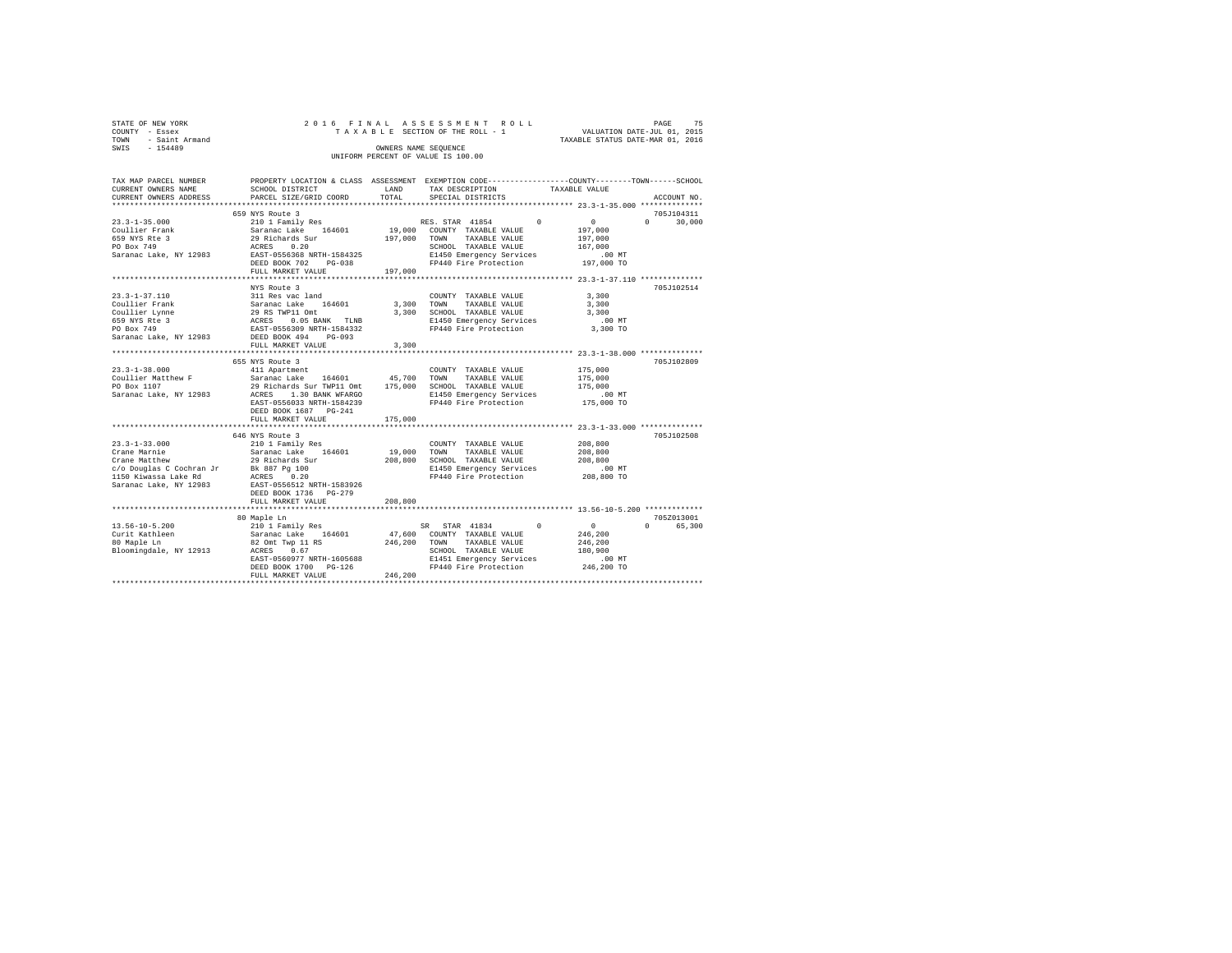| STATE OF NEW YORK<br>COUNTY - Essex<br>- Saint Armand<br>TOWN<br>SWIS - 154489                                                                                    |                                                                                                                                                                                                                                                                                                                                                                                                                                                                                         |               | 2016 FINAL ASSESSMENT ROLL<br>o rinal assessment roll.<br>TAXABLE SECTION OF THE ROLL - 1 VALUATION DATE-JUL 01, 2015<br>OWNERS NAME SEQUENCE<br>UNIFORM PERCENT OF VALUE IS 100.00                                                                                            | TAXABLE STATUS DATE-MAR 01, 2016                                           | PAGE<br>76                                 |
|-------------------------------------------------------------------------------------------------------------------------------------------------------------------|-----------------------------------------------------------------------------------------------------------------------------------------------------------------------------------------------------------------------------------------------------------------------------------------------------------------------------------------------------------------------------------------------------------------------------------------------------------------------------------------|---------------|--------------------------------------------------------------------------------------------------------------------------------------------------------------------------------------------------------------------------------------------------------------------------------|----------------------------------------------------------------------------|--------------------------------------------|
| TAX MAP PARCEL NUMBER<br>CURRENT OWNERS NAME<br>CURRENT OWNERS ADDRESS<br>$23.3 - 1 - 15.113$<br>Curtis Jon W<br>ACRES<br>964 NYS Rte 3<br>Saranac Lake, NY 12983 | SCHOOL DISTRICT<br>PARCEL SIZE/GRID COORD<br>964 NYS Route 3<br>0.84<br>EAST-0560118 NRTH-1590680<br>DEED BOOK 1460 PG-207<br>FULL MARKET VALUE                                                                                                                                                                                                                                                                                                                                         | LAND<br>TOTAL | PROPERTY LOCATION & CLASS ASSESSMENT EXEMPTION CODE---------------COUNTY-------TOWN-----SCHOOL<br>TAX DESCRIPTION<br>SPECIAL DISTRICTS<br>93.800 TOWN TAXABLE VALUE<br>SCHOOL TAXABLE VALUE 63,800<br>DO MT E1450 Emergency Services<br>93,800 FP440 Fire Protection 93,800 TO | TAXABLE VALUE<br>$\sim$ 0 $\sim$ 0<br>93,800<br>93,800                     | ACCOUNT NO.<br>705J186004<br>$0 \t 30.000$ |
| 1240 NYS Rte 3<br>Saranac Lake, NY 12983                                                                                                                          | 1240 NYS Route 3<br>$\begin{array}{ccccccccc} 23.1\texttt{-}1\texttt{-}27.000 & & & 210&1\text{ Family Res} & & & \text{RES. STAR} & 41854 & 0 \\ \texttt{Cushman Bernard K} & & & \texttt{Saranac Lake} & 164601 & & 35,600 & \texttt{COUNTY} & \texttt{TAXABLE VALUE} \end{array}$<br>Dodge-Cushman Lori L     Richards Survey Lot 86       145,500 TOWN   TAXABLE VALUE<br>1.5a<br>ACRES 1.60 BANK WFARGO<br>EAST-0564568 NRTH-1595515<br>DEED BOOK 1435 PG-233<br>FULL MARKET VALUE | 145,500       | SCHOOL TAXABLE VALUE<br>E1451 Emergency Services<br>FP440 Fire Protection                                                                                                                                                                                                      | $\sim$ 0 $\sim$ 0<br>145,500<br>145,500<br>115,500<br>.00 MT<br>145,500 TO | 705-T103214<br>$0 \t 30.000$               |
| $23.1 - 1 - 23.100$                                                                                                                                               | 1202 NYS Route 3<br>210 1 Family Res<br>D'Avignon Helen V Saranac Lake 164601 31,700 TOWN<br>DEED BOOK 1414 PG-206<br>FULL MARKET VALUE                                                                                                                                                                                                                                                                                                                                                 | 80,600        | COUNTY TAXABLE VALUE 80,600<br>TAXABLE VALUE                                                                                                                                                                                                                                   | 80,600<br>$.00$ MT<br>80,600 TO                                            | 705J102503                                 |
| $13.3 - 1 - 12.200$<br>Daby Emily H<br>Daby Gary F II                                                                                                             | 27 Sunset Rock Way<br>240 Rural res<br>Saranac Lake 164601 59,400 COUNTY TAXABLE VALUE<br>62 OMT TWP 11 RS                                                                                                                                                                                                                                                                                                                                                                              |               | RES. STAR 41854<br>$\Omega$<br>303.000 TOWN<br>TAXABLE VALUE                                                                                                                                                                                                                   | $\mathbf{0}$<br>303,000<br>303,000                                         | 705z007014<br>30,000<br>$\Omega$           |

Bloomingdale, NY 12913 EAST-0559627 NRTH-1603226 E1451 Emergency Services .00 MT DEED BOOK 1516 PG-285 FP440 Fire Protection 303,000 TO FULL MARKET VALUE 303,000 \*\*\*\*\*\*\*\*\*\*\*\*\*\*\*\*\*\*\*\*\*\*\*\*\*\*\*\*\*\*\*\*\*\*\*\*\*\*\*\*\*\*\*\*\*\*\*\*\*\*\*\*\*\*\*\*\*\*\*\*\*\*\*\*\*\*\*\*\*\*\*\*\*\*\*\*\*\*\*\*\*\*\*\*\*\*\*\*\*\*\*\*\*\*\*\*\*\*\*\*\*\*\* 13.4-1-82.000 \*\*\*\*\*\*\*\*\*\*\*\*\*\* 34 Moose Pond Ln 2010<br>13.4-1-82.000 210 1 Family Res RES. STAR 41854 0 0 0 30,000

EAST-0571770 NRTH-1601756 FP440 Fire Protection 81,200 TO DEED BOOK 1273 PG-332 FULL MARKET VALUE 81,200 \*\*\*\*\*\*\*\*\*\*\*\*\*\*\*\*\*\*\*\*\*\*\*\*\*\*\*\*\*\*\*\*\*\*\*\*\*\*\*\*\*\*\*\*\*\*\*\*\*\*\*\*\*\*\*\*\*\*\*\*\*\*\*\*\*\*\*\*\*\*\*\*\*\*\*\*\*\*\*\*\*\*\*\*\*\*\*\*\*\*\*\*\*\*\*\*\*\*\*\*\*\*\*\*\*\*\*\*\*\*\*\*\*\*\*\*\*\*\*\*\*\*\*\*\*\*\*\*\*\*\*\*

 $\begin{tabular}{lllllllllll} \texttt{Day} \texttt{Gary} & F & 62 \texttt{ONT} & TWP & 11 \texttt{RS} & 303,000 & T0WN & TAXABLEV ALUBE & 303,000 \\ \texttt{PO Box 291} & \texttt{ACES} & 12.91 & 303,000 & SCHOOL & TAXABLEV ALUBE & 303,000 \\ \texttt{PO Box 291} & \texttt{ACES} & 12.91 & 303,000 & TXXABLEV ALUBE & 303,000 \\ \texttt{Bloomingdale, NY 12913} & \texttt{EXST-055$ 

Dahlen Daun – Saranac Lake 164601 – 45,100 COUNTY TAXABLE VALUE – 81,200<br>DO Box 290 – 143 Richards Sur – 81,200 TOWN TAXABLE VALUE – 81,200<br>Bloomingdale, NY 12913 – 00002.30 – 81451 Emergency Services – 000 MT<br>MCRES 2.30 –

PORES 12.91<br>
RAST-0559627 NRTH-1603226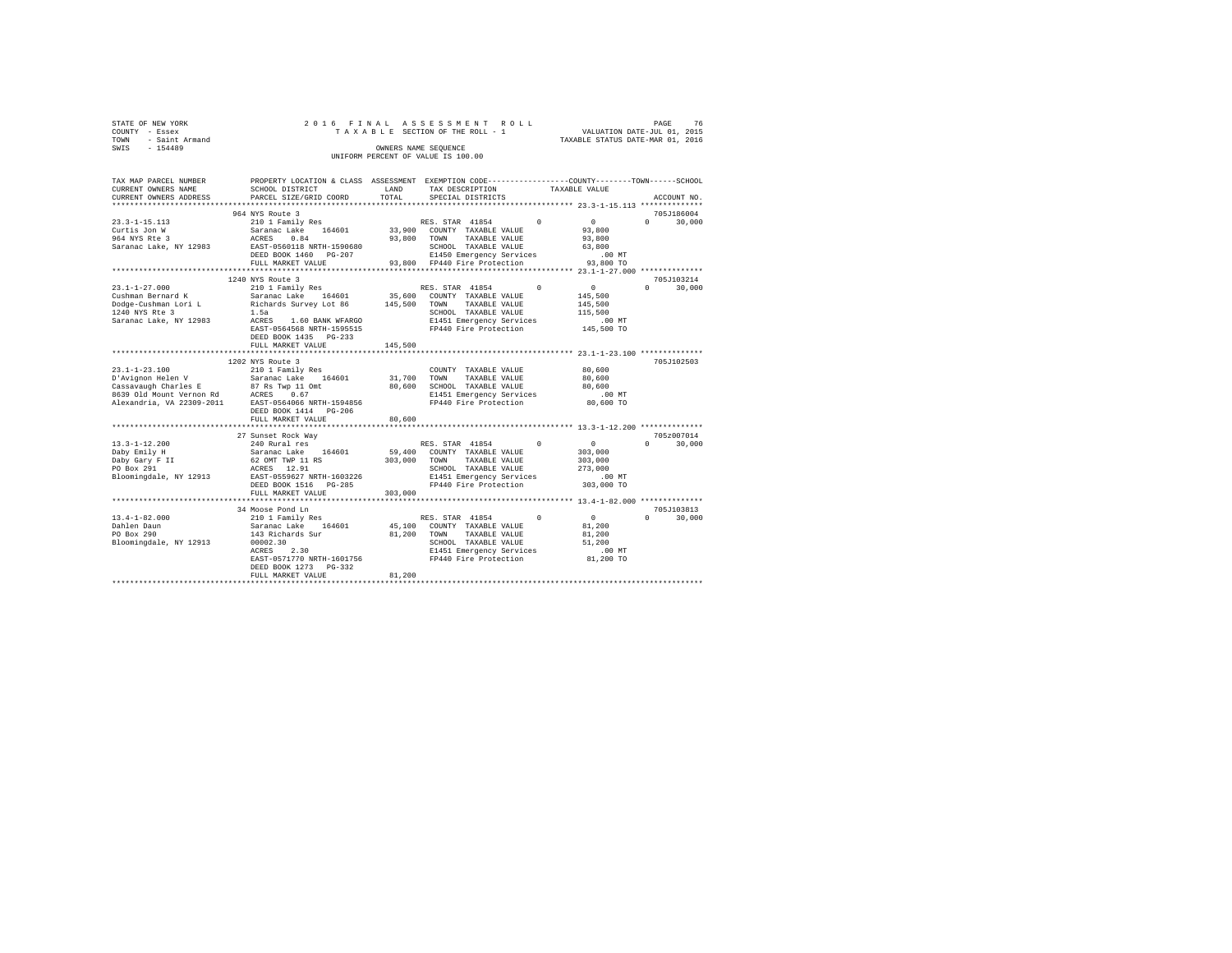| STATE OF NEW YORK<br>COUNTY - Essex | 2016 FINAL                                                                                      |            | ASSESSMENT ROLL<br>TAXABLE SECTION OF THE ROLL - 1 |          | PAGE 77<br>VALUATION DATE-JUL 01, 2015 |                        |        |
|-------------------------------------|-------------------------------------------------------------------------------------------------|------------|----------------------------------------------------|----------|----------------------------------------|------------------------|--------|
| - Saint Armand<br>TOWN              |                                                                                                 |            |                                                    |          | TAXABLE STATUS DATE-MAR 01, 2016       |                        |        |
| $-154489$<br>SWIS                   |                                                                                                 |            | OWNERS NAME SEQUENCE                               |          |                                        |                        |        |
|                                     |                                                                                                 |            | UNIFORM PERCENT OF VALUE IS 100.00                 |          |                                        |                        |        |
| TAX MAP PARCEL NUMBER               | PROPERTY LOCATION & CLASS ASSESSMENT EXEMPTION CODE---------------COUNTY-------TOWN------SCHOOL |            |                                                    |          |                                        |                        |        |
| CURRENT OWNERS NAME                 | SCHOOL DISTRICT                                                                                 | LAND       | TAX DESCRIPTION                                    |          | TAXABLE VALUE                          |                        |        |
| CURRENT OWNERS ADDRESS              | PARCEL SIZE/GRID COORD                                                                          | TOTAL      | SPECIAL DISTRICTS                                  |          |                                        | ACCOUNT NO.            |        |
|                                     |                                                                                                 |            |                                                    |          |                                        |                        |        |
| $13.3 - 3 - 5.000$                  | 175 Main St<br>210 1 Family Res                                                                 |            | RES. STAR 41854                                    | $\Omega$ | $\Omega$                               | 705Z003008<br>$\Omega$ | 30,000 |
| Damour Marc A                       | Saranac Lake 164601                                                                             |            | 58,400 COUNTY TAXABLE VALUE                        |          | 278,700                                |                        |        |
| Dessureault Heather L               | 83 Richards Survey                                                                              | 278,700    | TOWN<br>TAXABLE VALUE                              |          | 278,700                                |                        |        |
| 5 Johnson Hill Estates              | Lot 5                                                                                           |            | SCHOOL TAXABLE VALUE                               |          | 248,700                                |                        |        |
| Bloomingdale, NY 12913              | ACRES 3.95 BANK1STARSG                                                                          |            | E1451 Emergency Services                           |          | $.00$ MT                               |                        |        |
|                                     | EAST-0561567 NRTH-1603495                                                                       |            | FP440 Fire Protection                              |          | 278,700 TO                             |                        |        |
|                                     | DEED BOOK 1381 PG-69                                                                            |            |                                                    |          |                                        |                        |        |
|                                     | FULL MARKET VALUE                                                                               | 278,700    |                                                    |          |                                        |                        |        |
|                                     |                                                                                                 |            |                                                    |          |                                        |                        |        |
|                                     | Roosevelt Ln                                                                                    |            |                                                    |          |                                        | 705J103411             |        |
| 13.3-1-22.100                       | 311 Res vac land                                                                                |            | COUNTY TAXABLE VALUE                               |          | 4,100                                  |                        |        |
| Darrah Barbara J                    | Saranac Lake 164601                                                                             | 4,100 TOWN | TAXABLE VALUE                                      |          | 4,100                                  |                        |        |
| 20 George Downs Ln                  | 84 Twp 11 Omt Rs                                                                                |            | 4,100 SCHOOL TAXABLE VALUE                         |          | 4,100                                  |                        |        |
| Bloomingdale, NY 12913              | Db 964 Pg 208<br>0.82<br>ACRES                                                                  |            | E1451 Emergency Services<br>FP440 Fire Protection  |          | $.00$ MT<br>4,100 TO                   |                        |        |
|                                     | EAST-0562509 NRTH-1602825                                                                       |            |                                                    |          |                                        |                        |        |
|                                     | $PG-208$<br>DEED BOOK 964                                                                       |            |                                                    |          |                                        |                        |        |
|                                     | FULL MARKET VALUE                                                                               | 4,100      |                                                    |          |                                        |                        |        |
|                                     |                                                                                                 |            |                                                    |          |                                        |                        |        |
|                                     | 20 George Downs Ln                                                                              |            |                                                    |          |                                        | 705J195001             |        |
| $13.3 - 1 - 23.200$                 | 210 1 Family Res                                                                                |            | RES. STAR 41854                                    |          | $\sim$ 0                               | $\Omega$<br>30,000     |        |
| Darrah Barbara J                    | Saranac Lake 164601                                                                             |            | 48,800 COUNTY TAXABLE VALUE                        |          | 350,200                                |                        |        |
| 20 George Downs Ln                  | 84 Omt Twp 11 Rs                                                                                | 350,200    | TOWN<br>TAXABLE VALUE                              |          | 350,200                                |                        |        |
| Bloomingdale, NY 12913              | ACRES 0.71                                                                                      |            | SCHOOL TAXABLE VALUE                               |          | 320,200                                |                        |        |
|                                     | EAST-0562472 NRTH-1602673                                                                       |            | E1451 Emergency Services                           |          | $.00$ MT                               |                        |        |
|                                     | DEED BOOK 1058 PG-1<br>FULL MARKET VALUE                                                        | 350,200    | FP440 Fire Protection                              |          | 350,200 TO                             |                        |        |
|                                     |                                                                                                 |            |                                                    |          |                                        |                        |        |
|                                     | 157 Roosevelt Ln                                                                                |            |                                                    |          |                                        | 705J102705             |        |
| $13.3 - 1 - 25.100$                 | 210 1 Family Res                                                                                |            | RES. STAR 41854                                    |          | $\sim$ 0                               | $\Omega$<br>30,000     |        |
| Darrah Matthew B                    | Saranac Lake 164601                                                                             | 69,300     | COUNTY TAXABLE VALUE                               |          | 169,600                                |                        |        |
| 157 Roosevelt Ln                    | 84 Richards Sur                                                                                 | 169,600    | TOWN<br>TAXABLE VALUE                              |          | 169,600                                |                        |        |
| Bloomingdale, NY 12913              | ACRES 9.77                                                                                      |            | SCHOOL TAXABLE VALUE                               |          | 139,600                                |                        |        |
|                                     | EAST-0562078 NRTH-1602733                                                                       |            | E1451 Emergency Services                           |          | $.00$ MT                               |                        |        |
|                                     | DEED BOOK 1640 PG-100                                                                           |            | FP440 Fire Protection                              |          | 169,600 TO                             |                        |        |
|                                     | FULL MARKET VALUE                                                                               | 169,600    |                                                    |          |                                        |                        |        |
|                                     |                                                                                                 |            |                                                    |          |                                        |                        |        |
| $13.56 - 3 - 16.000$                | Whiteface Ln                                                                                    |            |                                                    |          |                                        | 702A104410             |        |
| Darrah Renee L                      | 311 Res vac land<br>Saranac Lake 164601                                                         |            | COUNTY TAXABLE VALUE<br>200 TOWN<br>TAXABLE VALUE  |          | 200<br>200                             |                        |        |
| PO Box 188                          | 82 Richards Surtwp 11 Omt                                                                       |            | 200 SCHOOL TAXABLE VALUE                           |          | 200                                    |                        |        |
| Bloomingdale, NY 12913              | 60 X 125                                                                                        |            | E1451 Emergency Services                           |          | $.00$ MT                               |                        |        |
|                                     | ACRES 0.20                                                                                      |            | FP440 Fire Protection                              |          | 200 TO                                 |                        |        |
|                                     | EAST-0561989 NRTH-1606110                                                                       |            |                                                    |          |                                        |                        |        |
|                                     | DEED BOOK 1673 PG-189                                                                           |            |                                                    |          |                                        |                        |        |
|                                     | FULL MARKET VALUE                                                                               | 200        |                                                    |          |                                        |                        |        |
|                                     |                                                                                                 |            |                                                    |          |                                        |                        |        |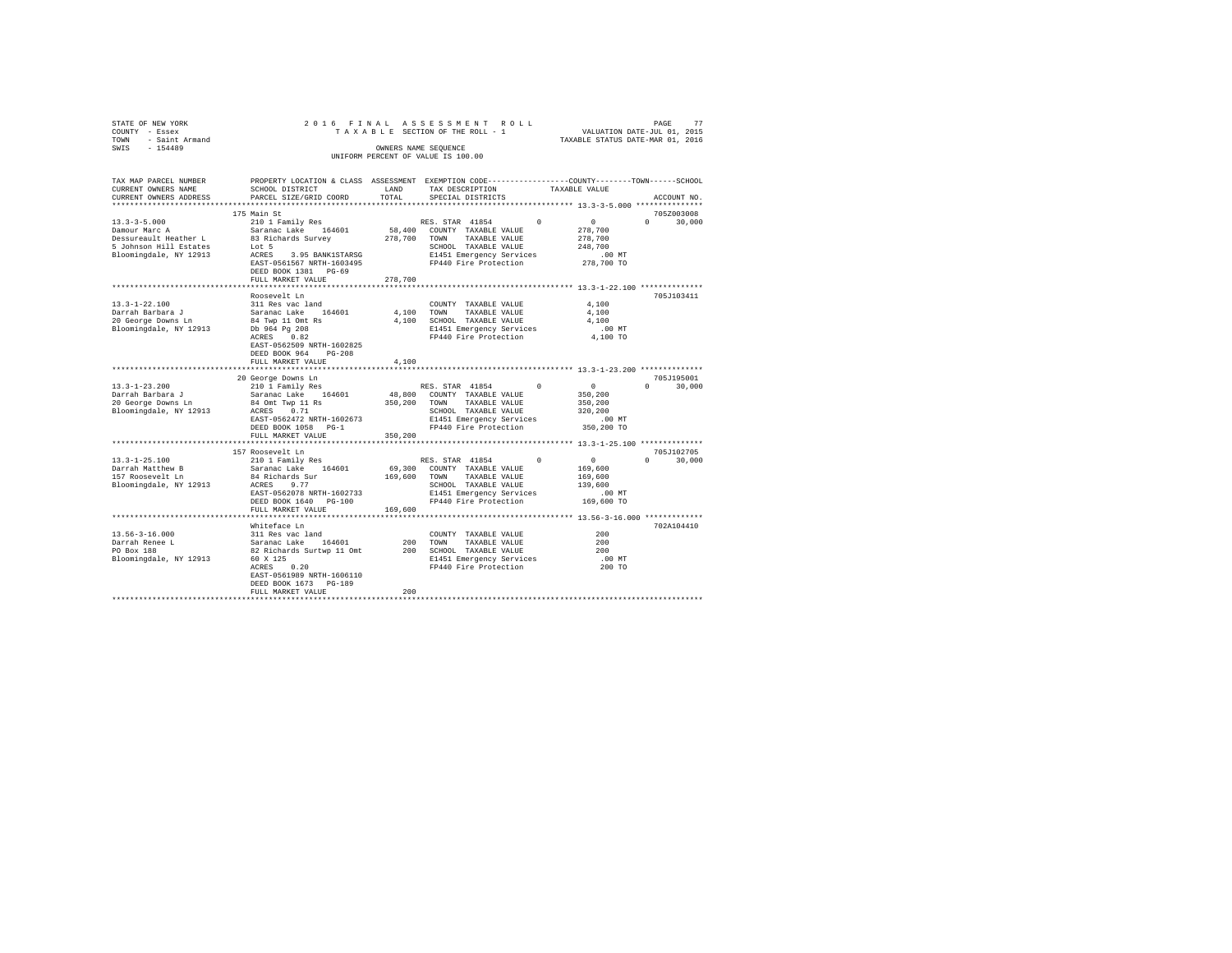| STATE OF NEW YORK |                     |  |  | 2016 FINAL ASSESSMENT ROLL         |  |  |                                  | PAGE | 78 |
|-------------------|---------------------|--|--|------------------------------------|--|--|----------------------------------|------|----|
| COUNTY - Essex    |                     |  |  | TAXABLE SECTION OF THE ROLL - 1    |  |  | VALUATION DATE-JUL 01, 2015      |      |    |
|                   | TOWN - Saint Armand |  |  |                                    |  |  | TAXABLE STATUS DATE-MAR 01, 2016 |      |    |
| SWIS              | $-154489$           |  |  | OWNERS NAME SEOUENCE               |  |  |                                  |      |    |
|                   |                     |  |  | UNIFORM PERCENT OF VALUE IS 100.00 |  |  |                                  |      |    |

| 11 Whiteface Ln<br>702A104411<br>210 1 Family Res<br>$\sim$ 0 $\sim$<br>RES. STAR 41854 0<br>$0 \qquad \qquad$<br>30,000<br>Saranac Lake 164601 25,000 COUNTY TAXABLE VALUE 82 Richards Surtwp 11 Omt 78,000 TOWN TAXABLE VALUE<br>78,000<br>78,000<br>$13.50 - 2 =$<br>Darrah Renee L<br>Bloomingdale, NY 12913 ACRES 0.40<br>SCHOOL TAXABLE VALUE<br>E1451 Emergency Services<br>48,000<br>EAST-0561974 NRTH-1606024<br>.00MT<br>FP440 Fire Protection 78,000 TO<br>DEED BOOK 1673 PG-189<br>78,000<br>FULL MARKET VALUE<br>705J102602<br>Alina Way<br>36,800<br>$13.3 - 4 - 1.000$<br>322 Rural vac>10<br>Saranac Lake 164601<br>COUNTY TAXABLE VALUE<br>Darrah Ronald P<br>36,800 TOWN TAXABLE VALUE<br>36,800<br>84 Richards Sur<br>ACRES 40.00<br>36,800 SCHOOL TAXABLE VALUE 36,800<br>Darrah Mia A<br>PO Box 225<br>E1451 Emergency Services .00 MT<br>FP440 Fire Protection 36,800 TO<br>Bloomingdale, NY 12913 EAST-0563278 NRTH-1601214<br>36,800<br>FULL MARKET VALUE<br>705Z009006<br>55 Alina Way<br>$\sim$ 0<br>$\Omega$<br>210 1 Family Res<br>Saranac Lake 164601<br>RES. STAR 41854<br>0<br>30,000<br>45,800 COUNTY TAXABLE VALUE<br>Darrah Ronald P<br>271,500<br>Datrial Rollard Main States and Main States and Main States and Main States and Main States and Main States and Main States and Main States and Main States and Main States and Main States and Main States and Main States an<br>271,500<br>241,500<br>00 MT.<br>271,500 TO<br>FULL MARKET VALUE<br>271,500<br>705J198005<br>75 Alina Way<br>$\sim$ 0<br>$\Omega$ and $\Omega$<br>$13.3 - 4 - 2.000$<br>240 Rural res<br>RES. STAR 41854 0<br>30,000<br>Parrah Stuart J arms - Saranac Lake 164601 58,7<br>Darrah Tracy J 84 Omt Twp 11 Rs 235,8<br>PO Box 9 215 ACRES 21.53<br>Polomingdale, NY 12913 RAST-0562296 NRTH-1601053<br>58,700 COUNTY TAXABLE VALUE<br>235,800<br>235,800 TOWN TAXABLE VALUE<br>235,800<br>${\tt SCH OOL} \hspace{0.4cm} {\tt TAXABLE} \hspace{0.4cm} {\tt VALUE} \hspace{1.4cm} 205 \hspace{0.1cm}, 800$<br>FULL MARKET VALUE<br>235,800<br>705J102603<br>21 George Downs Ln<br>$\overline{0}$<br>$\Omega$<br>65,300<br>292,200<br>292,200<br>SCHOOL TAXABLE VALUE<br>226,900<br>.00 MT<br>FP440 Fire Protection 292, 200 TO<br>292, 200<br>DEED BOOK 1420 PG-99<br>FULL MARKET VALUE | TAX MAP PARCEL NUMBER<br>CURRENT OWNERS NAME | SCHOOL DISTRICT        | LAND  | TAX DESCRIPTION   | PROPERTY LOCATION & CLASS ASSESSMENT EXEMPTION CODE----------------COUNTY-------TOWN------SCHOOL<br>TAXABLE VALUE |             |  |  |  |  |
|----------------------------------------------------------------------------------------------------------------------------------------------------------------------------------------------------------------------------------------------------------------------------------------------------------------------------------------------------------------------------------------------------------------------------------------------------------------------------------------------------------------------------------------------------------------------------------------------------------------------------------------------------------------------------------------------------------------------------------------------------------------------------------------------------------------------------------------------------------------------------------------------------------------------------------------------------------------------------------------------------------------------------------------------------------------------------------------------------------------------------------------------------------------------------------------------------------------------------------------------------------------------------------------------------------------------------------------------------------------------------------------------------------------------------------------------------------------------------------------------------------------------------------------------------------------------------------------------------------------------------------------------------------------------------------------------------------------------------------------------------------------------------------------------------------------------------------------------------------------------------------------------------------------------------------------------------------------------------------------------------------------------------------------------------------------------------------------------------------------------------------------------------------------------------------------------------------------------------------------------------------------------------------------------------------|----------------------------------------------|------------------------|-------|-------------------|-------------------------------------------------------------------------------------------------------------------|-------------|--|--|--|--|
|                                                                                                                                                                                                                                                                                                                                                                                                                                                                                                                                                                                                                                                                                                                                                                                                                                                                                                                                                                                                                                                                                                                                                                                                                                                                                                                                                                                                                                                                                                                                                                                                                                                                                                                                                                                                                                                                                                                                                                                                                                                                                                                                                                                                                                                                                                          | CURRENT OWNERS ADDRESS                       | PARCEL SIZE/GRID COORD | TOTAL | SPECIAL DISTRICTS |                                                                                                                   | ACCOUNT NO. |  |  |  |  |
|                                                                                                                                                                                                                                                                                                                                                                                                                                                                                                                                                                                                                                                                                                                                                                                                                                                                                                                                                                                                                                                                                                                                                                                                                                                                                                                                                                                                                                                                                                                                                                                                                                                                                                                                                                                                                                                                                                                                                                                                                                                                                                                                                                                                                                                                                                          |                                              |                        |       |                   |                                                                                                                   |             |  |  |  |  |
|                                                                                                                                                                                                                                                                                                                                                                                                                                                                                                                                                                                                                                                                                                                                                                                                                                                                                                                                                                                                                                                                                                                                                                                                                                                                                                                                                                                                                                                                                                                                                                                                                                                                                                                                                                                                                                                                                                                                                                                                                                                                                                                                                                                                                                                                                                          | $13.56 - 3 - 17.000$                         |                        |       |                   |                                                                                                                   |             |  |  |  |  |
|                                                                                                                                                                                                                                                                                                                                                                                                                                                                                                                                                                                                                                                                                                                                                                                                                                                                                                                                                                                                                                                                                                                                                                                                                                                                                                                                                                                                                                                                                                                                                                                                                                                                                                                                                                                                                                                                                                                                                                                                                                                                                                                                                                                                                                                                                                          |                                              |                        |       |                   |                                                                                                                   |             |  |  |  |  |
|                                                                                                                                                                                                                                                                                                                                                                                                                                                                                                                                                                                                                                                                                                                                                                                                                                                                                                                                                                                                                                                                                                                                                                                                                                                                                                                                                                                                                                                                                                                                                                                                                                                                                                                                                                                                                                                                                                                                                                                                                                                                                                                                                                                                                                                                                                          |                                              |                        |       |                   |                                                                                                                   |             |  |  |  |  |
|                                                                                                                                                                                                                                                                                                                                                                                                                                                                                                                                                                                                                                                                                                                                                                                                                                                                                                                                                                                                                                                                                                                                                                                                                                                                                                                                                                                                                                                                                                                                                                                                                                                                                                                                                                                                                                                                                                                                                                                                                                                                                                                                                                                                                                                                                                          |                                              |                        |       |                   |                                                                                                                   |             |  |  |  |  |
|                                                                                                                                                                                                                                                                                                                                                                                                                                                                                                                                                                                                                                                                                                                                                                                                                                                                                                                                                                                                                                                                                                                                                                                                                                                                                                                                                                                                                                                                                                                                                                                                                                                                                                                                                                                                                                                                                                                                                                                                                                                                                                                                                                                                                                                                                                          |                                              |                        |       |                   |                                                                                                                   |             |  |  |  |  |
|                                                                                                                                                                                                                                                                                                                                                                                                                                                                                                                                                                                                                                                                                                                                                                                                                                                                                                                                                                                                                                                                                                                                                                                                                                                                                                                                                                                                                                                                                                                                                                                                                                                                                                                                                                                                                                                                                                                                                                                                                                                                                                                                                                                                                                                                                                          |                                              |                        |       |                   |                                                                                                                   |             |  |  |  |  |
|                                                                                                                                                                                                                                                                                                                                                                                                                                                                                                                                                                                                                                                                                                                                                                                                                                                                                                                                                                                                                                                                                                                                                                                                                                                                                                                                                                                                                                                                                                                                                                                                                                                                                                                                                                                                                                                                                                                                                                                                                                                                                                                                                                                                                                                                                                          |                                              |                        |       |                   |                                                                                                                   |             |  |  |  |  |
|                                                                                                                                                                                                                                                                                                                                                                                                                                                                                                                                                                                                                                                                                                                                                                                                                                                                                                                                                                                                                                                                                                                                                                                                                                                                                                                                                                                                                                                                                                                                                                                                                                                                                                                                                                                                                                                                                                                                                                                                                                                                                                                                                                                                                                                                                                          |                                              |                        |       |                   |                                                                                                                   |             |  |  |  |  |
|                                                                                                                                                                                                                                                                                                                                                                                                                                                                                                                                                                                                                                                                                                                                                                                                                                                                                                                                                                                                                                                                                                                                                                                                                                                                                                                                                                                                                                                                                                                                                                                                                                                                                                                                                                                                                                                                                                                                                                                                                                                                                                                                                                                                                                                                                                          |                                              |                        |       |                   |                                                                                                                   |             |  |  |  |  |
|                                                                                                                                                                                                                                                                                                                                                                                                                                                                                                                                                                                                                                                                                                                                                                                                                                                                                                                                                                                                                                                                                                                                                                                                                                                                                                                                                                                                                                                                                                                                                                                                                                                                                                                                                                                                                                                                                                                                                                                                                                                                                                                                                                                                                                                                                                          |                                              |                        |       |                   |                                                                                                                   |             |  |  |  |  |
|                                                                                                                                                                                                                                                                                                                                                                                                                                                                                                                                                                                                                                                                                                                                                                                                                                                                                                                                                                                                                                                                                                                                                                                                                                                                                                                                                                                                                                                                                                                                                                                                                                                                                                                                                                                                                                                                                                                                                                                                                                                                                                                                                                                                                                                                                                          |                                              |                        |       |                   |                                                                                                                   |             |  |  |  |  |
|                                                                                                                                                                                                                                                                                                                                                                                                                                                                                                                                                                                                                                                                                                                                                                                                                                                                                                                                                                                                                                                                                                                                                                                                                                                                                                                                                                                                                                                                                                                                                                                                                                                                                                                                                                                                                                                                                                                                                                                                                                                                                                                                                                                                                                                                                                          |                                              |                        |       |                   |                                                                                                                   |             |  |  |  |  |
|                                                                                                                                                                                                                                                                                                                                                                                                                                                                                                                                                                                                                                                                                                                                                                                                                                                                                                                                                                                                                                                                                                                                                                                                                                                                                                                                                                                                                                                                                                                                                                                                                                                                                                                                                                                                                                                                                                                                                                                                                                                                                                                                                                                                                                                                                                          |                                              |                        |       |                   |                                                                                                                   |             |  |  |  |  |
|                                                                                                                                                                                                                                                                                                                                                                                                                                                                                                                                                                                                                                                                                                                                                                                                                                                                                                                                                                                                                                                                                                                                                                                                                                                                                                                                                                                                                                                                                                                                                                                                                                                                                                                                                                                                                                                                                                                                                                                                                                                                                                                                                                                                                                                                                                          |                                              |                        |       |                   |                                                                                                                   |             |  |  |  |  |
|                                                                                                                                                                                                                                                                                                                                                                                                                                                                                                                                                                                                                                                                                                                                                                                                                                                                                                                                                                                                                                                                                                                                                                                                                                                                                                                                                                                                                                                                                                                                                                                                                                                                                                                                                                                                                                                                                                                                                                                                                                                                                                                                                                                                                                                                                                          |                                              |                        |       |                   |                                                                                                                   |             |  |  |  |  |
|                                                                                                                                                                                                                                                                                                                                                                                                                                                                                                                                                                                                                                                                                                                                                                                                                                                                                                                                                                                                                                                                                                                                                                                                                                                                                                                                                                                                                                                                                                                                                                                                                                                                                                                                                                                                                                                                                                                                                                                                                                                                                                                                                                                                                                                                                                          |                                              |                        |       |                   |                                                                                                                   |             |  |  |  |  |
|                                                                                                                                                                                                                                                                                                                                                                                                                                                                                                                                                                                                                                                                                                                                                                                                                                                                                                                                                                                                                                                                                                                                                                                                                                                                                                                                                                                                                                                                                                                                                                                                                                                                                                                                                                                                                                                                                                                                                                                                                                                                                                                                                                                                                                                                                                          |                                              |                        |       |                   |                                                                                                                   |             |  |  |  |  |
|                                                                                                                                                                                                                                                                                                                                                                                                                                                                                                                                                                                                                                                                                                                                                                                                                                                                                                                                                                                                                                                                                                                                                                                                                                                                                                                                                                                                                                                                                                                                                                                                                                                                                                                                                                                                                                                                                                                                                                                                                                                                                                                                                                                                                                                                                                          | $13.3 - 4 - 3.000$                           |                        |       |                   |                                                                                                                   |             |  |  |  |  |
|                                                                                                                                                                                                                                                                                                                                                                                                                                                                                                                                                                                                                                                                                                                                                                                                                                                                                                                                                                                                                                                                                                                                                                                                                                                                                                                                                                                                                                                                                                                                                                                                                                                                                                                                                                                                                                                                                                                                                                                                                                                                                                                                                                                                                                                                                                          |                                              |                        |       |                   |                                                                                                                   |             |  |  |  |  |
|                                                                                                                                                                                                                                                                                                                                                                                                                                                                                                                                                                                                                                                                                                                                                                                                                                                                                                                                                                                                                                                                                                                                                                                                                                                                                                                                                                                                                                                                                                                                                                                                                                                                                                                                                                                                                                                                                                                                                                                                                                                                                                                                                                                                                                                                                                          |                                              |                        |       |                   |                                                                                                                   |             |  |  |  |  |
|                                                                                                                                                                                                                                                                                                                                                                                                                                                                                                                                                                                                                                                                                                                                                                                                                                                                                                                                                                                                                                                                                                                                                                                                                                                                                                                                                                                                                                                                                                                                                                                                                                                                                                                                                                                                                                                                                                                                                                                                                                                                                                                                                                                                                                                                                                          |                                              |                        |       |                   |                                                                                                                   |             |  |  |  |  |
|                                                                                                                                                                                                                                                                                                                                                                                                                                                                                                                                                                                                                                                                                                                                                                                                                                                                                                                                                                                                                                                                                                                                                                                                                                                                                                                                                                                                                                                                                                                                                                                                                                                                                                                                                                                                                                                                                                                                                                                                                                                                                                                                                                                                                                                                                                          |                                              |                        |       |                   |                                                                                                                   |             |  |  |  |  |
|                                                                                                                                                                                                                                                                                                                                                                                                                                                                                                                                                                                                                                                                                                                                                                                                                                                                                                                                                                                                                                                                                                                                                                                                                                                                                                                                                                                                                                                                                                                                                                                                                                                                                                                                                                                                                                                                                                                                                                                                                                                                                                                                                                                                                                                                                                          |                                              |                        |       |                   |                                                                                                                   |             |  |  |  |  |
|                                                                                                                                                                                                                                                                                                                                                                                                                                                                                                                                                                                                                                                                                                                                                                                                                                                                                                                                                                                                                                                                                                                                                                                                                                                                                                                                                                                                                                                                                                                                                                                                                                                                                                                                                                                                                                                                                                                                                                                                                                                                                                                                                                                                                                                                                                          |                                              |                        |       |                   |                                                                                                                   |             |  |  |  |  |
|                                                                                                                                                                                                                                                                                                                                                                                                                                                                                                                                                                                                                                                                                                                                                                                                                                                                                                                                                                                                                                                                                                                                                                                                                                                                                                                                                                                                                                                                                                                                                                                                                                                                                                                                                                                                                                                                                                                                                                                                                                                                                                                                                                                                                                                                                                          |                                              |                        |       |                   |                                                                                                                   |             |  |  |  |  |
|                                                                                                                                                                                                                                                                                                                                                                                                                                                                                                                                                                                                                                                                                                                                                                                                                                                                                                                                                                                                                                                                                                                                                                                                                                                                                                                                                                                                                                                                                                                                                                                                                                                                                                                                                                                                                                                                                                                                                                                                                                                                                                                                                                                                                                                                                                          |                                              |                        |       |                   |                                                                                                                   |             |  |  |  |  |
|                                                                                                                                                                                                                                                                                                                                                                                                                                                                                                                                                                                                                                                                                                                                                                                                                                                                                                                                                                                                                                                                                                                                                                                                                                                                                                                                                                                                                                                                                                                                                                                                                                                                                                                                                                                                                                                                                                                                                                                                                                                                                                                                                                                                                                                                                                          |                                              |                        |       |                   |                                                                                                                   |             |  |  |  |  |
|                                                                                                                                                                                                                                                                                                                                                                                                                                                                                                                                                                                                                                                                                                                                                                                                                                                                                                                                                                                                                                                                                                                                                                                                                                                                                                                                                                                                                                                                                                                                                                                                                                                                                                                                                                                                                                                                                                                                                                                                                                                                                                                                                                                                                                                                                                          |                                              |                        |       |                   |                                                                                                                   |             |  |  |  |  |
|                                                                                                                                                                                                                                                                                                                                                                                                                                                                                                                                                                                                                                                                                                                                                                                                                                                                                                                                                                                                                                                                                                                                                                                                                                                                                                                                                                                                                                                                                                                                                                                                                                                                                                                                                                                                                                                                                                                                                                                                                                                                                                                                                                                                                                                                                                          |                                              |                        |       |                   |                                                                                                                   |             |  |  |  |  |
|                                                                                                                                                                                                                                                                                                                                                                                                                                                                                                                                                                                                                                                                                                                                                                                                                                                                                                                                                                                                                                                                                                                                                                                                                                                                                                                                                                                                                                                                                                                                                                                                                                                                                                                                                                                                                                                                                                                                                                                                                                                                                                                                                                                                                                                                                                          |                                              |                        |       |                   |                                                                                                                   |             |  |  |  |  |
|                                                                                                                                                                                                                                                                                                                                                                                                                                                                                                                                                                                                                                                                                                                                                                                                                                                                                                                                                                                                                                                                                                                                                                                                                                                                                                                                                                                                                                                                                                                                                                                                                                                                                                                                                                                                                                                                                                                                                                                                                                                                                                                                                                                                                                                                                                          |                                              |                        |       |                   |                                                                                                                   |             |  |  |  |  |
|                                                                                                                                                                                                                                                                                                                                                                                                                                                                                                                                                                                                                                                                                                                                                                                                                                                                                                                                                                                                                                                                                                                                                                                                                                                                                                                                                                                                                                                                                                                                                                                                                                                                                                                                                                                                                                                                                                                                                                                                                                                                                                                                                                                                                                                                                                          |                                              |                        |       |                   |                                                                                                                   |             |  |  |  |  |
|                                                                                                                                                                                                                                                                                                                                                                                                                                                                                                                                                                                                                                                                                                                                                                                                                                                                                                                                                                                                                                                                                                                                                                                                                                                                                                                                                                                                                                                                                                                                                                                                                                                                                                                                                                                                                                                                                                                                                                                                                                                                                                                                                                                                                                                                                                          |                                              |                        |       |                   |                                                                                                                   |             |  |  |  |  |
|                                                                                                                                                                                                                                                                                                                                                                                                                                                                                                                                                                                                                                                                                                                                                                                                                                                                                                                                                                                                                                                                                                                                                                                                                                                                                                                                                                                                                                                                                                                                                                                                                                                                                                                                                                                                                                                                                                                                                                                                                                                                                                                                                                                                                                                                                                          |                                              |                        |       |                   |                                                                                                                   |             |  |  |  |  |
|                                                                                                                                                                                                                                                                                                                                                                                                                                                                                                                                                                                                                                                                                                                                                                                                                                                                                                                                                                                                                                                                                                                                                                                                                                                                                                                                                                                                                                                                                                                                                                                                                                                                                                                                                                                                                                                                                                                                                                                                                                                                                                                                                                                                                                                                                                          |                                              |                        |       |                   |                                                                                                                   |             |  |  |  |  |
|                                                                                                                                                                                                                                                                                                                                                                                                                                                                                                                                                                                                                                                                                                                                                                                                                                                                                                                                                                                                                                                                                                                                                                                                                                                                                                                                                                                                                                                                                                                                                                                                                                                                                                                                                                                                                                                                                                                                                                                                                                                                                                                                                                                                                                                                                                          |                                              |                        |       |                   |                                                                                                                   |             |  |  |  |  |
|                                                                                                                                                                                                                                                                                                                                                                                                                                                                                                                                                                                                                                                                                                                                                                                                                                                                                                                                                                                                                                                                                                                                                                                                                                                                                                                                                                                                                                                                                                                                                                                                                                                                                                                                                                                                                                                                                                                                                                                                                                                                                                                                                                                                                                                                                                          |                                              |                        |       |                   |                                                                                                                   |             |  |  |  |  |
|                                                                                                                                                                                                                                                                                                                                                                                                                                                                                                                                                                                                                                                                                                                                                                                                                                                                                                                                                                                                                                                                                                                                                                                                                                                                                                                                                                                                                                                                                                                                                                                                                                                                                                                                                                                                                                                                                                                                                                                                                                                                                                                                                                                                                                                                                                          |                                              |                        |       |                   |                                                                                                                   |             |  |  |  |  |
|                                                                                                                                                                                                                                                                                                                                                                                                                                                                                                                                                                                                                                                                                                                                                                                                                                                                                                                                                                                                                                                                                                                                                                                                                                                                                                                                                                                                                                                                                                                                                                                                                                                                                                                                                                                                                                                                                                                                                                                                                                                                                                                                                                                                                                                                                                          |                                              |                        |       |                   |                                                                                                                   |             |  |  |  |  |
|                                                                                                                                                                                                                                                                                                                                                                                                                                                                                                                                                                                                                                                                                                                                                                                                                                                                                                                                                                                                                                                                                                                                                                                                                                                                                                                                                                                                                                                                                                                                                                                                                                                                                                                                                                                                                                                                                                                                                                                                                                                                                                                                                                                                                                                                                                          |                                              |                        |       |                   |                                                                                                                   |             |  |  |  |  |
|                                                                                                                                                                                                                                                                                                                                                                                                                                                                                                                                                                                                                                                                                                                                                                                                                                                                                                                                                                                                                                                                                                                                                                                                                                                                                                                                                                                                                                                                                                                                                                                                                                                                                                                                                                                                                                                                                                                                                                                                                                                                                                                                                                                                                                                                                                          |                                              |                        |       |                   |                                                                                                                   |             |  |  |  |  |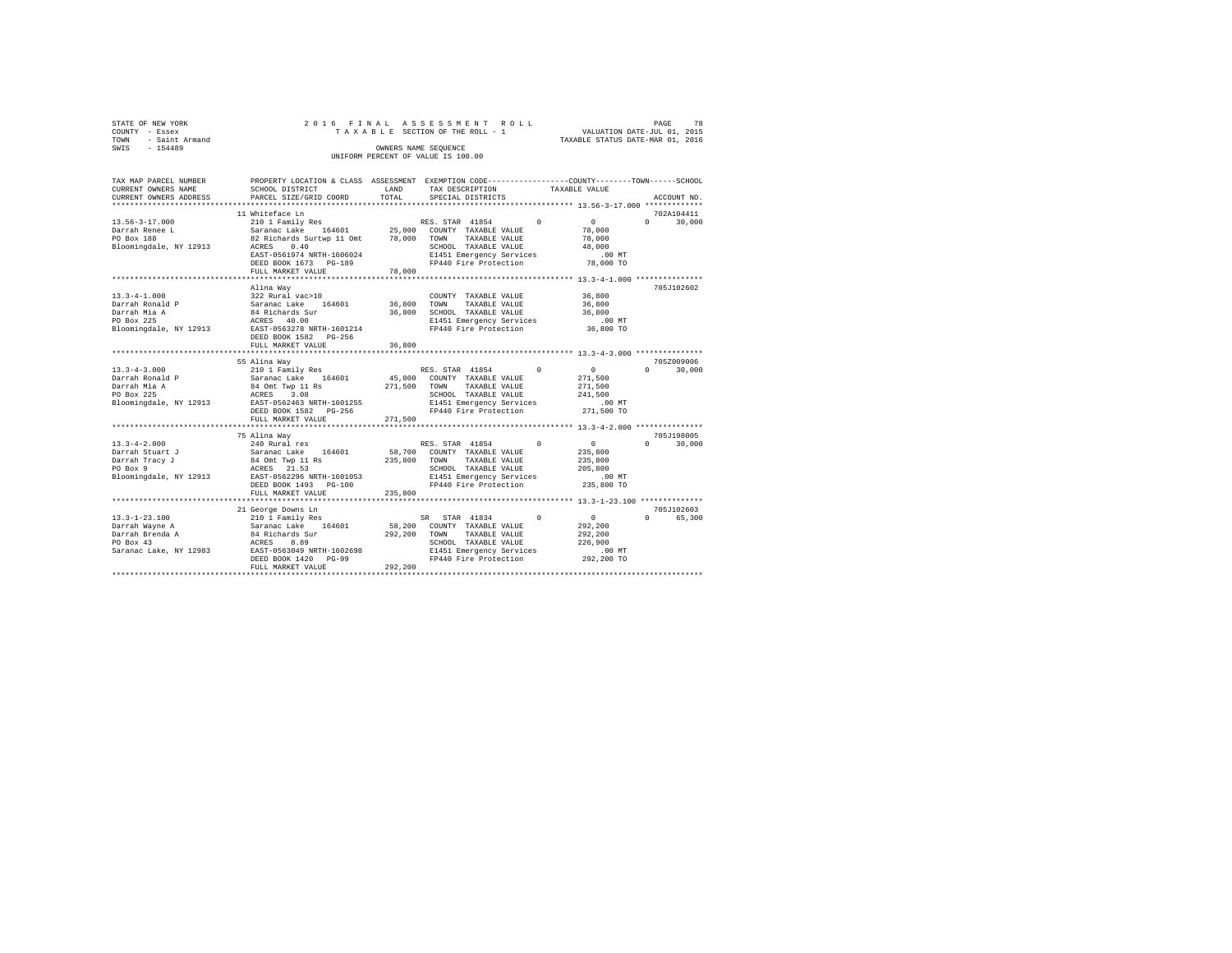| STATE OF NEW YORK      | 2016 FINAL ASSESSMENT ROLL         | PAGE                             | 79 |
|------------------------|------------------------------------|----------------------------------|----|
|                        |                                    |                                  |    |
| COUNTY - Essex         | TAXABLE SECTION OF THE ROLL - 1    | VALUATION DATE-JUL 01, 2015      |    |
| - Saint Armand<br>TOWN |                                    | TAXABLE STATUS DATE-MAR 01, 2016 |    |
| SWIS<br>$-154489$      | OWNERS NAME SEOUENCE               |                                  |    |
|                        | UNIFORM PERCENT OF VALUE IS 100.00 |                                  |    |
|                        |                                    |                                  |    |
|                        |                                    |                                  |    |

| TAX MAP PARCEL NUMBER<br>CURRENT OWNERS NAME<br>CURRENT OWNERS ADDRESS             | SCHOOL DISTRICT<br>PARCEL SIZE/GRID COORD                                                                                                                                                                                                                                                                                                                                                                                                   | LAND<br>TOTAL           | PROPERTY LOCATION & CLASS ASSESSMENT EXEMPTION CODE---------------COUNTY-------TOWN-----SCHOOL<br>TAX DESCRIPTION TAXABLE VALUE<br>SPECIAL DISTRICTS                         |                                                                             | ACCOUNT NO.                      |
|------------------------------------------------------------------------------------|---------------------------------------------------------------------------------------------------------------------------------------------------------------------------------------------------------------------------------------------------------------------------------------------------------------------------------------------------------------------------------------------------------------------------------------------|-------------------------|------------------------------------------------------------------------------------------------------------------------------------------------------------------------------|-----------------------------------------------------------------------------|----------------------------------|
| 71 Bloomingdale Ave                                                                | Alina Way<br>$\begin{array}{ccccccccc} 13.3\text{--}1\text{--}24.110 & & & & 34.400 \\ & & & 322 \text{ Rural vac}>10 & & & & 34.400 \\ \text{Darrah Wayne A Trust} & & & & 54.400 & & 34.400 & & \text{TOMN} & & \text{TAXABLE VALUE} & & & 34.400 \\ \end{array}$<br>84 Richards Sur<br>Saranac Lake, NY 12983 ACRES 12.43<br>EAST-0563390 NRTH-1602337<br>FULL MARKET VALUE<br>****************************                              | 34,400<br>************* | 34,400 SCHOOL TAXABLE VALUE<br>E1451 Emergency Services<br>FP440 Fire Protection                                                                                             | 34,400<br>$34,400$ TO<br>******************** 32.1-1-4.000 **************** | 705J102604                       |
| $32.1 - 1 - 4.000$<br>Dash Ceceilia S<br>200 November 3<br>Saranac Lake, NY 12983  | 637 NYS Route 3<br>EAST-0556209 NRTH-1583737<br>DEED BOOK 1563 PG-320<br>FULL MARKET VALUE                                                                                                                                                                                                                                                                                                                                                  |                         | AGED ALL 41800 0 60,000 60,000 60,000<br>SCHOOL TAXABLE VALUE<br>E1450 Emergency Services<br>120,000 FP440 Fire Protection                                                   | $\sim$ 0<br>$\sim$ 0<br>$\sim$ 0<br>$.00$ MT<br>120,000 TO                  | 705J102808<br>60,000             |
|                                                                                    | 1470 NYS Route 3<br>$[14.4-1-17.100$ \begin{array}{l} \rule{0pt}{2pt} \rule{0pt}{2pt} \rule{0pt}{2pt} \rule{0pt}{2pt} \rule{0pt}{2pt} \rule{0pt}{2pt} \rule{0pt}{2pt} \rule{0pt}{2pt} \rule{0pt}{2pt} \rule{0pt}{2pt} \rule{0pt}{2pt} \rule{0pt}{2pt} \rule{0pt}{2pt} \rule{0pt}{2pt} \rule{0pt}{2pt} \rule{0pt}{2pt} \rule{0pt}{2pt} \rule{0pt}{2pt} \rule{0pt}{2pt} \rule{0pt}{2pt} \rule{0pt}{2pt} \rule{0pt}{2pt}$<br>FULL MARKET VALUE | 40,400                  | TAXABLE VALUE<br>E1451 Emergency Services<br>F1451 Emergency Services 1.00 MT<br>FP440 Fire Protection 10,400 TO                                                             | 40,400<br>40,400<br>40,400                                                  | 705J104403                       |
| $13.4 - 1 - 28.971$                                                                | 1482 NYS Route 3<br>240 Rural res<br>Saranac Lake, NY 12983 EAST-0566664 NRTH-1601520<br>DEED BOOK 1701 PG-297<br>FULL MARKET VALUE                                                                                                                                                                                                                                                                                                         | 515,500                 | COUNTY TAXABLE VALUE<br>E1451 Emergency Services .00 MT<br>FP440 Fire Protection 515,500 TO                                                                                  | $515\,, 500$                                                                | 705J104201                       |
| $13.4 - 1 - 65.110$<br>Davis Willow M<br>206 Campion Way<br>Vermontville, NY 12989 | 206 Campion Way<br>campion war<br>240 Rural res<br>Saranac Lake 164601<br>141 Richards Sur<br>--- ,<br>Campion Subd Lot 1 4<br>are 27.07 51451 Emergency Services<br>EAST-0568938 NRTH-1608104<br>DEED BOOK 1738 PG-288<br>FULL MARKET VALUE                                                                                                                                                                                                | 144,900                 | RES. STAR 41854 0 0<br>39,800 COUNTY TAXABLE VALUE<br>144,900 TOWN TAXABLE VALUE<br>SCHOOL TAXABLE VALUE 114,900<br>E1451 Emergency Services .00 MT<br>FP440 Fire Protection | 144,900<br>144,900<br>144,900 TO                                            | 705J104114<br>$\Omega$<br>30,000 |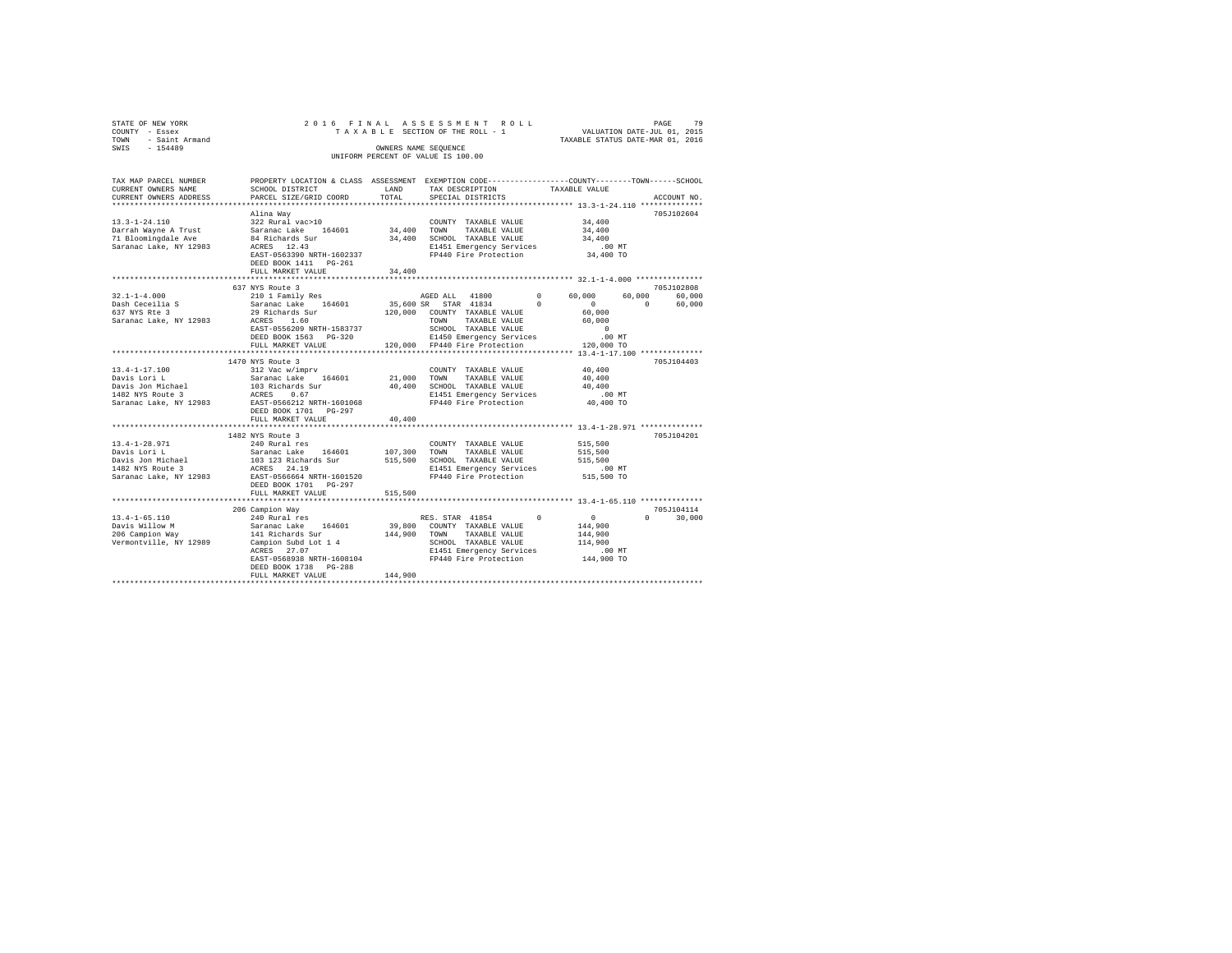| STATE OF NEW YORK<br>COUNTY - Essex<br>TOWN<br>- Saint Armand<br>SWIS<br>$-154489$ | 2016 FINAL                                                                                                                                   | OWNERS NAME SEQUENCE | ASSESSMENT<br>ROLL<br>TAXABLE SECTION OF THE ROLL - 1                                             |                                | PAGE<br>80<br>VALUATION DATE-JUL 01, 2015<br>TAXABLE STATUS DATE-MAR 01, 2016 |
|------------------------------------------------------------------------------------|----------------------------------------------------------------------------------------------------------------------------------------------|----------------------|---------------------------------------------------------------------------------------------------|--------------------------------|-------------------------------------------------------------------------------|
|                                                                                    |                                                                                                                                              |                      | UNIFORM PERCENT OF VALUE IS 100.00                                                                |                                |                                                                               |
| TAX MAP PARCEL NUMBER<br>CURRENT OWNERS NAME<br>CURRENT OWNERS ADDRESS             | PROPERTY LOCATION & CLASS ASSESSMENT EXEMPTION CODE---------------COUNTY-------TOWN------SCHOOL<br>SCHOOL DISTRICT<br>PARCEL SIZE/GRID COORD | LAND<br>TOTAL        | TAX DESCRIPTION<br>SPECIAL DISTRICTS                                                              | TAXABLE VALUE                  | ACCOUNT NO.                                                                   |
| *********************                                                              |                                                                                                                                              |                      |                                                                                                   |                                |                                                                               |
| $13.56 - 3 - 21.200$                                                               | 79 Prospect St<br>210 1 Family Res                                                                                                           |                      | RES. STAR 41854                                                                                   | $\Omega$<br>$\circ$            | 705Z005002<br>$\Omega$<br>30,000                                              |
| DeAngelis George L<br>79 Prospect St<br>Bloomingdale, NY 12913                     | Saranac Lake 164601<br>82 Rs Twp 11 Omt<br>Prospect St.<br>Lot 122, 123                                                                      | 23,300<br>123,900    | COUNTY TAXABLE VALUE<br>TAXABLE VALUE<br>TOWN<br>SCHOOL TAXABLE VALUE<br>E1451 Emergency Services | 123,900<br>123,900<br>93,900   | $.00$ MT                                                                      |
|                                                                                    | 0.35 BANKCOMMBNK<br>ACRES<br>EAST-0561799 NRTH-1605801<br>DEED BOOK 1561 PG-278<br>FULL MARKET VALUE                                         | 123,900              | FP440 Fire Protection                                                                             |                                | 123,900 TO                                                                    |
|                                                                                    | ******************************                                                                                                               | ***********          |                                                                                                   |                                |                                                                               |
|                                                                                    | Rockledge Ln                                                                                                                                 |                      |                                                                                                   |                                | 705J178072                                                                    |
| $32.38 - 1 - 5.100$<br>Decker Robert P                                             | 311 Res vac land<br>Saranac Lake 164601                                                                                                      | 38,600               | COUNTY TAXABLE VALUE<br>TOWN                                                                      | 38,600<br>38,600               |                                                                               |
| PO Box 1275                                                                        | Rs Lot11                                                                                                                                     | 38,600               | TAXABLE VALUE<br>SCHOOL TAXABLE VALUE                                                             | 38,600                         |                                                                               |
| Saranac Lake, NY 12983                                                             | Lot 21 Rockledge Park                                                                                                                        |                      | E1450 Emergency Services                                                                          |                                | $.00$ MT                                                                      |
|                                                                                    | ACRES<br>0.65                                                                                                                                |                      | FP440 Fire Protection                                                                             |                                | 38,600 TO                                                                     |
|                                                                                    | EAST-0556229 NRTH-1578549<br>DEED BOOK 1422 PG-56<br>FULL MARKET VALUE                                                                       | 38,600               | WD441 Rockledge water                                                                             |                                | 38,600 TO M                                                                   |
|                                                                                    |                                                                                                                                              |                      |                                                                                                   |                                |                                                                               |
|                                                                                    | 42 Roosevelt Ln                                                                                                                              |                      |                                                                                                   |                                | 702A101502                                                                    |
| $13.64 - 1 - 8.000$<br>Dekkers Karen M                                             | 210 1 Family Res<br>Saranac Lake<br>164601                                                                                                   | 19,000               | RES. STAR 41854<br>COUNTY TAXABLE VALUE                                                           | $\circ$<br>$\Omega$<br>122,800 | $\Omega$<br>30,000                                                            |
| Bordeau Michael C                                                                  | 102 Twp 11 O.m.t.                                                                                                                            | 122,800              | TOWN TAXABLE VALUE                                                                                | 122,800                        |                                                                               |
| 42 Roosevelt Ln<br>PO Box 625                                                      | 0.20<br>ACRES<br>EAST-0563677 NRTH-1604996                                                                                                   |                      | SCHOOL TAXABLE VALUE<br>E1451 Emergency Services                                                  | 92,800                         | .00MT                                                                         |
| Saranac Lake, NY 12983                                                             | DEED BOOK 940<br>$PG-26$                                                                                                                     |                      | FP440 Fire Protection                                                                             |                                | 122,800 TO                                                                    |
|                                                                                    | FULL MARKET VALUE                                                                                                                            |                      | 122,800 SD442 Bloomingdale Sewer D                                                                |                                | 122,800 TO M                                                                  |
|                                                                                    |                                                                                                                                              |                      | WD442 Bloomingdale Water D                                                                        |                                | 122,800 TO M                                                                  |
|                                                                                    |                                                                                                                                              |                      |                                                                                                   |                                |                                                                               |
| $13.57 - 1 - 10.039$                                                               | Union Ln<br>312 Vac w/imprv                                                                                                                  |                      | COUNTY TAXABLE VALUE                                                                              | 49,800                         | 702A181005                                                                    |
| Delancett Troy                                                                     | Saranac Lake<br>164601                                                                                                                       | 21,700               | TOWN<br>TAXABLE VALUE                                                                             | 49,800                         |                                                                               |
| 17 Union Ln                                                                        | 101 Rs Twp 11 Omt                                                                                                                            | 49,800               | SCHOOL TAXABLE VALUE                                                                              | 49,800                         |                                                                               |
| PO Box 244                                                                         | 0.76 BANKADKBANK<br>ACRES                                                                                                                    |                      | E1451 Emergency Services                                                                          |                                | .00MT                                                                         |
| Bloomingdale, NY 12913                                                             | EAST-0565567 NRTH-1606448<br>DEED BOOK 1707 PG-21<br>FULL MARKET VALUE                                                                       | 49,800               | FP440 Fire Protection                                                                             |                                | 49,800 TO                                                                     |
|                                                                                    |                                                                                                                                              |                      |                                                                                                   |                                |                                                                               |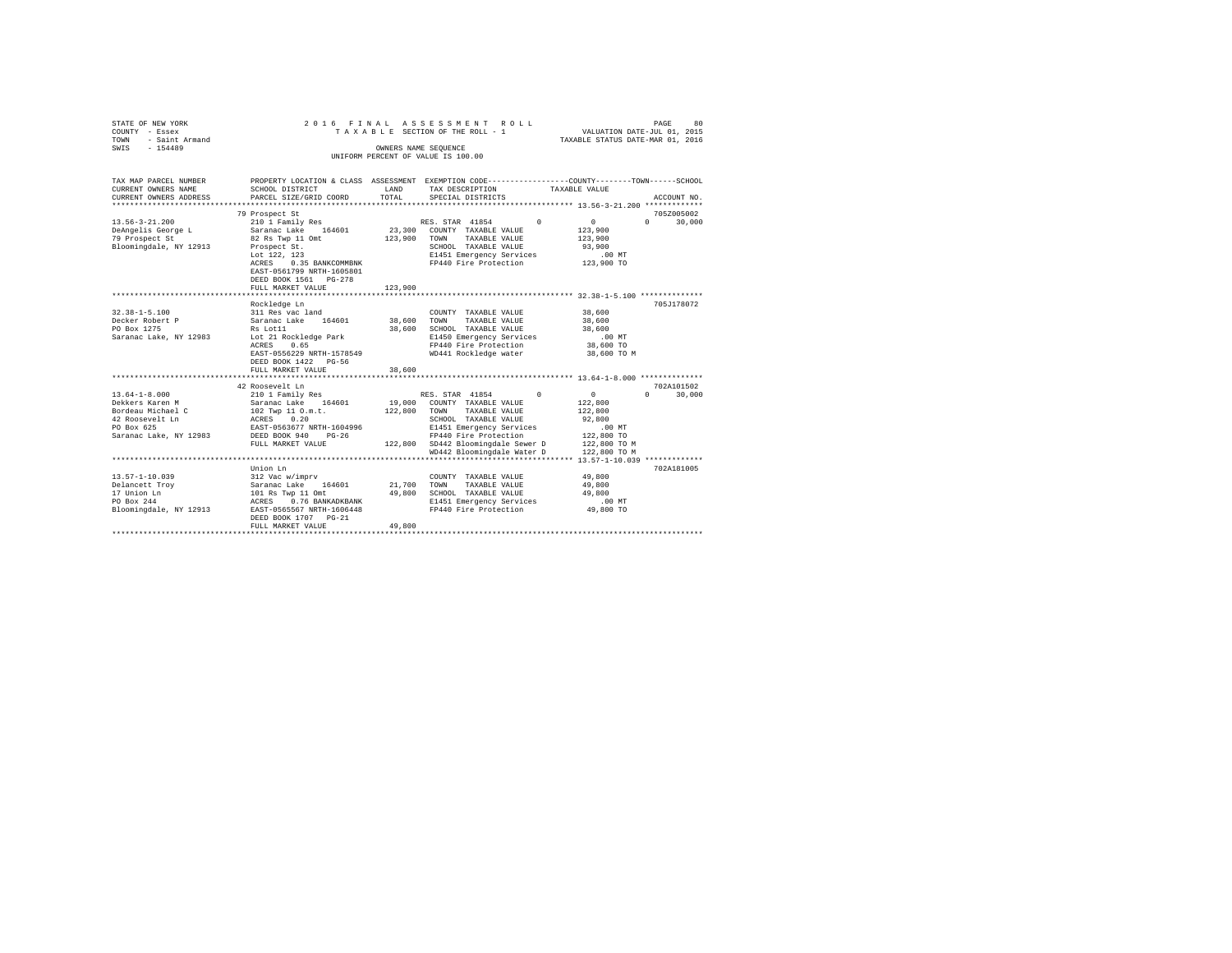|                | STATE OF NEW YORK   |  |  |  |  | 2016 FINAL ASSESSMENT ROLL         |  |  |  |  |  |                                  |                             | PAGE | 81 |
|----------------|---------------------|--|--|--|--|------------------------------------|--|--|--|--|--|----------------------------------|-----------------------------|------|----|
| COUNTY - Essex |                     |  |  |  |  | TAXABLE SECTION OF THE ROLL - 1    |  |  |  |  |  |                                  | VALUATION DATE-JUL 01, 2015 |      |    |
|                | TOWN - Saint Armand |  |  |  |  |                                    |  |  |  |  |  | TAXABLE STATUS DATE-MAR 01, 2016 |                             |      |    |
| SWIS           | $-154489$           |  |  |  |  | OWNERS NAME SEOUENCE               |  |  |  |  |  |                                  |                             |      |    |
|                |                     |  |  |  |  | UNIFORM PERCENT OF VALUE IS 100.00 |  |  |  |  |  |                                  |                             |      |    |

| TAX MAP PARCEL NUMBER<br>CURRENT OWNERS NAME     | SCHOOL DISTRICT                                                                                      | LAND                 | PROPERTY LOCATION & CLASS ASSESSMENT EXEMPTION CODE----------------COUNTY-------TOWN------SCHOOL<br>TAX DESCRIPTION | TAXABLE VALUE                  |
|--------------------------------------------------|------------------------------------------------------------------------------------------------------|----------------------|---------------------------------------------------------------------------------------------------------------------|--------------------------------|
| CURRENT OWNERS ADDRESS                           | PARCEL SIZE/GRID COORD                                                                               | TOTAL                | SPECIAL DISTRICTS                                                                                                   | ACCOUNT NO.                    |
|                                                  | 17 Union Ln                                                                                          |                      |                                                                                                                     | 7079980002                     |
| 13.57-1-11.038                                   | 210 1 Family Res                                                                                     |                      | RES. STAR 41854<br>$^{\circ}$                                                                                       | $\sim$ 0<br>$\Omega$<br>30,000 |
| Delancett Troy                                   | Saranac Lake 164601                                                                                  |                      | 31,300 COUNTY TAXABLE VALUE                                                                                         | 256,400                        |
| 17 Union Ln                                      |                                                                                                      |                      | 256,400 TOWN<br>TAXABLE VALUE                                                                                       | 256,400                        |
| PO Box 244                                       | 101 Twp 11 Omt<br>ACRES 0.65 BANKADKBA<br>EAST-0565577 NRTH-16062<br>0.65 BANKADKBANK                |                      | SCHOOL TAXABLE VALUE                                                                                                | 226,400                        |
| Bloomingdale, NY 12913                           | EAST-0565577 NRTH-1606269                                                                            |                      | E1451 Emergency Services                                                                                            | $.00$ MT                       |
|                                                  | DEED BOOK 1707 PG-21                                                                                 |                      | FP440 Fire Protection                                                                                               | 256,400 TO                     |
|                                                  | FULL MARKET VALUE                                                                                    |                      | 256,400 SD442 Bloomingdale Sewer D                                                                                  | 256,400 TO M                   |
|                                                  |                                                                                                      |                      | WD442 Bloomingdale Water D                                                                                          | 256,400 TO M                   |
|                                                  |                                                                                                      |                      |                                                                                                                     |                                |
|                                                  | Gillespie Dr                                                                                         |                      |                                                                                                                     | 705J103007                     |
| $15. - 1 - 27.000$                               | 910 Priv forest                                                                                      |                      | COUNTY TAXABLE VALUE                                                                                                | 85,700                         |
| Delaney William HT                               | Saranac Lake 164601                                                                                  | 85,700 TOWN          | TAXABLE VALUE                                                                                                       | 85,700                         |
| 285 Porto Vecchio Way 367 368 Richards Sur       |                                                                                                      |                      | 85,700 SCHOOL TAXABLE VALUE                                                                                         | 85,700                         |
| Palm Beach Gardens, FL 33418 ACRES 113.40        |                                                                                                      |                      | E1451 Emergency Services                                                                                            | $.00$ MT                       |
|                                                  | EAST-0606328 NRTH-1612160                                                                            |                      | FP440 Fire Protection                                                                                               | 85,700 TO                      |
|                                                  | DEED BOOK 1581 PG-197                                                                                |                      |                                                                                                                     |                                |
|                                                  | FULL MARKET VALUE                                                                                    | 85,700               |                                                                                                                     |                                |
|                                                  |                                                                                                      |                      | ************************************ 15.-1-41.000 ****************                                                  |                                |
|                                                  | 2292 Gillespie Dr                                                                                    |                      |                                                                                                                     | 705J103009                     |
| $15. - 1 - 41.000$                               | 281 Multiple res                                                                                     |                      | COUNTY TAXABLE VALUE                                                                                                | 330,600                        |
| Delaney William HT                               | $\frac{201 \text{ mu} + 252}{201 \text{ mm}}$                                                        | 108,100 TOWN         | TAXABLE VALUE                                                                                                       | 330,600                        |
| 285 Porto Vecchio Way 368 374 Richards Sur       |                                                                                                      |                      | 330,600 SCHOOL TAXABLE VALUE                                                                                        | 330,600                        |
| Palm Beach Gardens, FL 33418 00049.70            |                                                                                                      |                      | E1451 Emergency Services                                                                                            | $.00$ MT                       |
|                                                  | ACRES 64.40                                                                                          |                      | FP440 Fire Protection                                                                                               | 330,600 TO                     |
|                                                  | EAST-0607878 NRTH-1610862                                                                            |                      |                                                                                                                     |                                |
|                                                  | DEED BOOK 1581 PG-197                                                                                |                      |                                                                                                                     |                                |
|                                                  | FULL MARKET VALUE                                                                                    | 330,600              |                                                                                                                     |                                |
|                                                  |                                                                                                      |                      |                                                                                                                     |                                |
|                                                  | Gillespie Dr                                                                                         |                      |                                                                                                                     | 705J103008                     |
| $15. - 1 - 42.000$                               | 322 Rural vac>10                                                                                     |                      | COUNTY TAXABLE VALUE                                                                                                | 87,200                         |
|                                                  |                                                                                                      | 87,200 TOWN          | TAXABLE VALUE                                                                                                       | 87,200                         |
|                                                  |                                                                                                      |                      | 87,200 SCHOOL TAXABLE VALUE                                                                                         | 87,200                         |
| Palm Beach Gardens, FL 33418 00110.00            | UU110.00<br>ACRES 117.40                                                                             |                      | E1451 Emergency Services<br>FP440 Fire Protection                                                                   | $.00$ MT                       |
|                                                  |                                                                                                      |                      |                                                                                                                     | 87,200 TO                      |
|                                                  | EAST-0605870 NRTH-1610300                                                                            |                      |                                                                                                                     |                                |
|                                                  | DEED BOOK 1581 PG-197                                                                                |                      |                                                                                                                     |                                |
|                                                  | FULL MARKET VALUE<br>*******************************                                                 | 87,200<br>********** |                                                                                                                     |                                |
|                                                  |                                                                                                      |                      |                                                                                                                     |                                |
|                                                  | 2032 Gillespie Dr<br>312 Vac w/imprv                                                                 |                      |                                                                                                                     | 705J174002                     |
| $15. - 1 - 7.200$                                |                                                                                                      | 39,700 TOWN          | COUNTY TAXABLE VALUE                                                                                                | 41,800                         |
|                                                  |                                                                                                      |                      | TAXABLE VALUE                                                                                                       | 41,800                         |
| Deluca Anthony J<br>Deluca Mary<br>87 Skinner St | 312 vac w/impr<br>Saranac Lake 164601<br>Richard Sur 361<br>ACRES 21.40<br>EAST-0601834 NRTH-1612707 |                      | 41,800 SCHOOL TAXABLE VALUE                                                                                         | 41,800                         |
| Little Falls, NY 13365                           |                                                                                                      |                      | E1451 Emergency Services<br>FP440 Fire Protection                                                                   | .00MT<br>41,800 TO             |
|                                                  | DEED BOOK 927<br>$PG-324$                                                                            |                      |                                                                                                                     |                                |
|                                                  | FULL MARKET VALUE                                                                                    | 41,800               |                                                                                                                     |                                |
|                                                  |                                                                                                      |                      |                                                                                                                     |                                |
|                                                  |                                                                                                      |                      |                                                                                                                     |                                |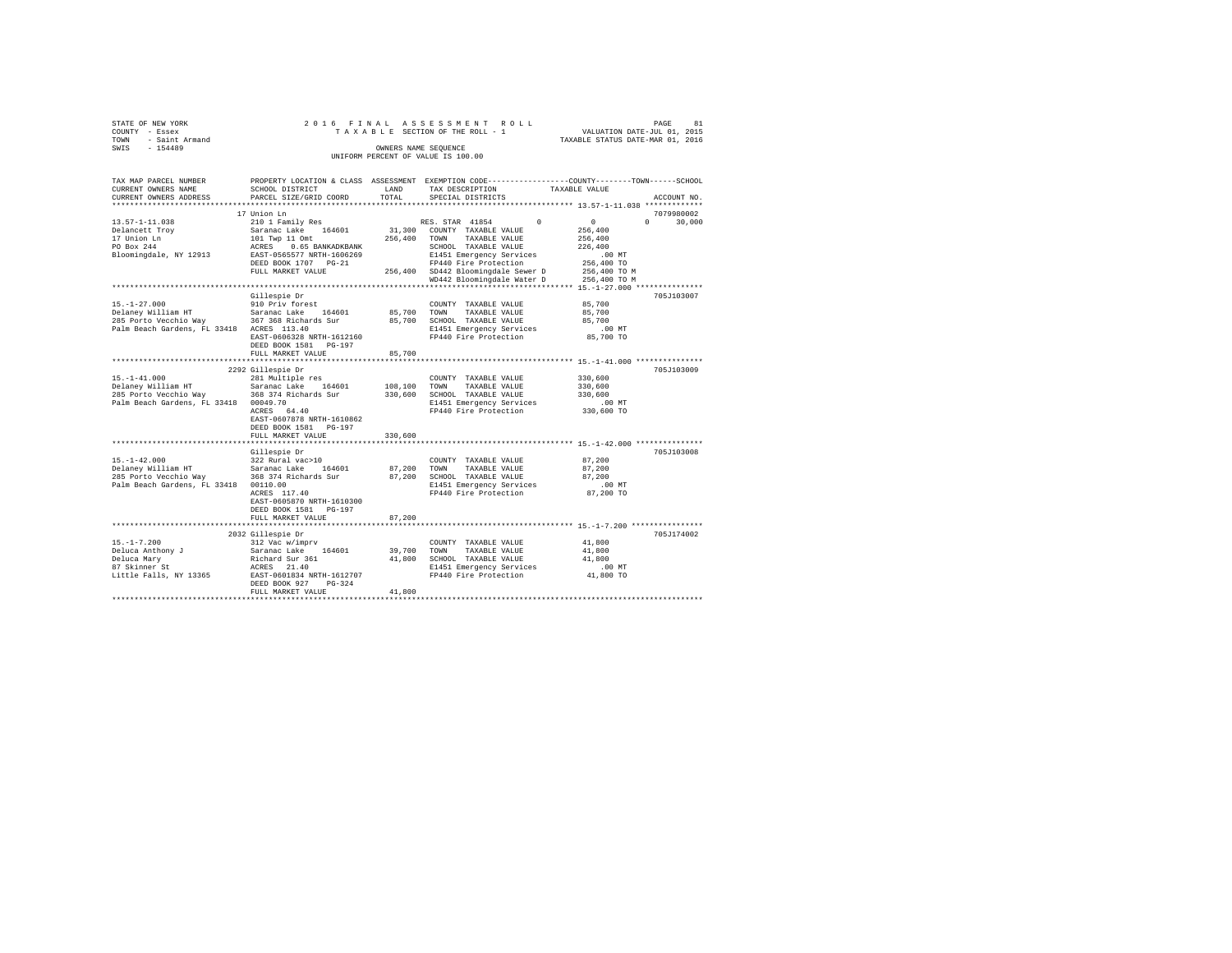|                | STATE OF NEW YORK   |  |  |  |  | 2016 FINAL ASSESSMENT ROLL         |  |  |  |  |                                  |                             | PAGE | 82 |
|----------------|---------------------|--|--|--|--|------------------------------------|--|--|--|--|----------------------------------|-----------------------------|------|----|
| COUNTY - Essex |                     |  |  |  |  | TAXABLE SECTION OF THE ROLL - 1    |  |  |  |  |                                  | VALUATION DATE-JUL 01, 2015 |      |    |
|                | TOWN - Saint Armand |  |  |  |  |                                    |  |  |  |  | TAXABLE STATUS DATE-MAR 01, 2016 |                             |      |    |
| SWIS           | $-154489$           |  |  |  |  | OWNERS NAME SEOUENCE               |  |  |  |  |                                  |                             |      |    |
|                |                     |  |  |  |  | UNIFORM PERCENT OF VALUE IS 100.00 |  |  |  |  |                                  |                             |      |    |

| TAX MAP PARCEL NUMBER<br>CURRENT OWNERS NAME | PROPERTY LOCATION & CLASS ASSESSMENT EXEMPTION CODE----------------COUNTY-------TOWN------SCHOOL<br>SCHOOL DISTRICT | LAND        | TAX DESCRIPTION                                    |          | TAXABLE VALUE |                    |
|----------------------------------------------|---------------------------------------------------------------------------------------------------------------------|-------------|----------------------------------------------------|----------|---------------|--------------------|
| CURRENT OWNERS ADDRESS                       | PARCEL SIZE/GRID COORD                                                                                              | TOTAL       | SPECIAL DISTRICTS                                  |          |               | ACCOUNT NO.        |
| **********************                       | *****************************                                                                                       |             |                                                    |          |               |                    |
|                                              | 1682 NYS Route 3                                                                                                    |             |                                                    |          |               | 702C101513         |
| $13.57 - 3 - 6.000$                          | 210 1 Family Res                                                                                                    |             | RES. STAR 41854                                    | $\Omega$ | 0             | $\Omega$<br>30,000 |
| DeMarco Paul J                               | Saranac Lake 164601                                                                                                 | 26,000      | COUNTY TAXABLE VALUE                               |          | 115,400       |                    |
| DeMarco Meredith                             | 102 Richards Sur Omt 11                                                                                             | 115,400     | TOWN<br>TAXABLE VALUE                              |          | 115,400       |                    |
| 1682 NYS Rte 3                               | 0.43                                                                                                                |             | SCHOOL TAXABLE VALUE                               |          | 85,400        |                    |
| PO Box 186                                   | ACRES<br>EAST-0564541 NRTH-1606031                                                                                  |             | E1451 Emergency Services                           |          | $.00$ MT      |                    |
|                                              | DEED BOOK 1748 PG-70                                                                                                |             | FP440 Fire Protection                              |          | 115,400 TO    |                    |
| Bloomingdale, NY 12913                       |                                                                                                                     |             | 115,400 SD442 Bloomingdale Sewer D                 |          | 115,400 TO M  |                    |
|                                              | FULL MARKET VALUE                                                                                                   |             |                                                    |          |               |                    |
|                                              |                                                                                                                     |             | WD442 Bloomingdale Water D                         |          | 115,400 TO M  |                    |
|                                              |                                                                                                                     |             |                                                    |          |               |                    |
|                                              | 1653 NYS Route 3                                                                                                    |             |                                                    |          |               | 702A101613         |
| $13.65 - 1 - 19.000$                         | 433 Auto body                                                                                                       |             | COUNTY TAXABLE VALUE                               |          | 65,100        |                    |
| Dennin Helen S                               | Saranac Lake 164601                                                                                                 | 39,100 TOWN | TAXABLE VALUE                                      |          | 65,100        |                    |
| 202 Victor Herbert Rd                        | 102 Twp.11 O.m.t.                                                                                                   |             | 65,100 SCHOOL TAXABLE VALUE                        |          | 65,100        |                    |
| Lake Placid, NY 12946                        | ACRES 0.40                                                                                                          |             | E1451 Emergency Services                           |          | $.00$ MT      |                    |
|                                              | EAST-0564572 NRTH-1605331                                                                                           |             | FP440 Fire Protection                              |          | 65,100 TO     |                    |
|                                              | DEED BOOK 1771 PG-182                                                                                               |             | SD442 Bloomingdale Sewer D                         |          | 65,100 TO M   |                    |
|                                              | FULL MARKET VALUE                                                                                                   |             | 65,100 WD442 Bloomingdale Water D                  |          | 65,100 TO M   |                    |
|                                              |                                                                                                                     |             | *********************** 13.4-1-84.000 ************ |          |               |                    |
|                                              | 26 Moose Pond Ln                                                                                                    |             |                                                    |          |               | 705J102611         |
| $13.4 - 1 - 84.000$                          | 260 Seasonal res                                                                                                    |             | COUNTY TAXABLE VALUE                               |          | 41,400        |                    |
| Denninger Irrevocable Trust                  | Saranac Lake 164601                                                                                                 | 24,700 TOWN | TAXABLE VALUE                                      |          | 41,400        |                    |
| c/o Mary Ann Denninger                       | 143 Richards Sur                                                                                                    | 41,400      | SCHOOL TAXABLE VALUE                               |          | 41,400        |                    |
| 30 Marriner Ave                              | 00001.70                                                                                                            |             | E1451 Emergency Services                           |          | $.00$ MT      |                    |
| Albany, NY 12205                             | ACRES 1.66                                                                                                          |             | FP440 Fire Protection                              |          | 41,400 TO     |                    |
|                                              | EAST-0571510 NRTH-1601833                                                                                           |             |                                                    |          |               |                    |
|                                              | DEED BOOK 1611 PG-200                                                                                               |             |                                                    |          |               |                    |
|                                              | FULL MARKET VALUE                                                                                                   | 41,400      |                                                    |          |               |                    |
|                                              |                                                                                                                     |             |                                                    |          |               |                    |
|                                              | Moose Pond Ln                                                                                                       |             |                                                    |          |               | 705J103202         |
| $13.4 - 1 - 85.000$                          | 314 Rural vac<10                                                                                                    |             | COUNTY TAXABLE VALUE                               |          | 1,400         |                    |
| Denninger Irrevocable Trust                  | 164601<br>Saranac Lake                                                                                              | 1,400       | TOWN<br>TAXABLE VALUE                              |          | 1,400         |                    |
| c/o Mary Ann Denninger                       | 143 Richards Sur                                                                                                    | 1,400       | SCHOOL TAXABLE VALUE                               |          | 1,400         |                    |
| 30 Marriner Ave                              | <b>ACRES</b><br>0.43                                                                                                |             | E1451 Emergency Services                           |          | $.00$ MT      |                    |
| Albany, NY 12205                             | EAST-0571588 NRTH-1602148                                                                                           |             | FP440 Fire Protection                              |          | 1,400 TO      |                    |
|                                              | DEED BOOK 1611 PG-200                                                                                               |             |                                                    |          |               |                    |
|                                              | FULL MARKET VALUE                                                                                                   | 1,400       |                                                    |          |               |                    |
|                                              |                                                                                                                     |             |                                                    |          |               |                    |
|                                              | 28 Moose Pond Ln                                                                                                    |             |                                                    |          |               | 705J103305         |
| $13.4 - 1 - 83.000$                          | 260 Seasonal res                                                                                                    |             | COUNTY TAXABLE VALUE                               |          | 69,300        |                    |
| Denninger Mary A                             | 164601<br>Saranac Lake                                                                                              | 43,900      | TOWN<br>TAXABLE VALUE                              |          | 69,300        |                    |
| 2 Glenwood Ter                               | 143 Richards Sur                                                                                                    | 69,300      | SCHOOL TAXABLE VALUE                               |          | 69,300        |                    |
| Vooheesville, NY 12186-4401 00001.60         |                                                                                                                     |             | E1451 Emergency Services                           |          | .00 MT        |                    |
|                                              | 1.50<br>ACRES                                                                                                       |             | FP440 Fire Protection                              |          | 69,300 TO     |                    |
|                                              | EAST-0571597 NRTH-1601893                                                                                           |             |                                                    |          |               |                    |
|                                              | DEED BOOK 1280 PG-60                                                                                                |             |                                                    |          |               |                    |
|                                              | FULL MARKET VALUE                                                                                                   | 69,300      |                                                    |          |               |                    |
|                                              |                                                                                                                     |             |                                                    |          |               |                    |
|                                              |                                                                                                                     |             |                                                    |          |               |                    |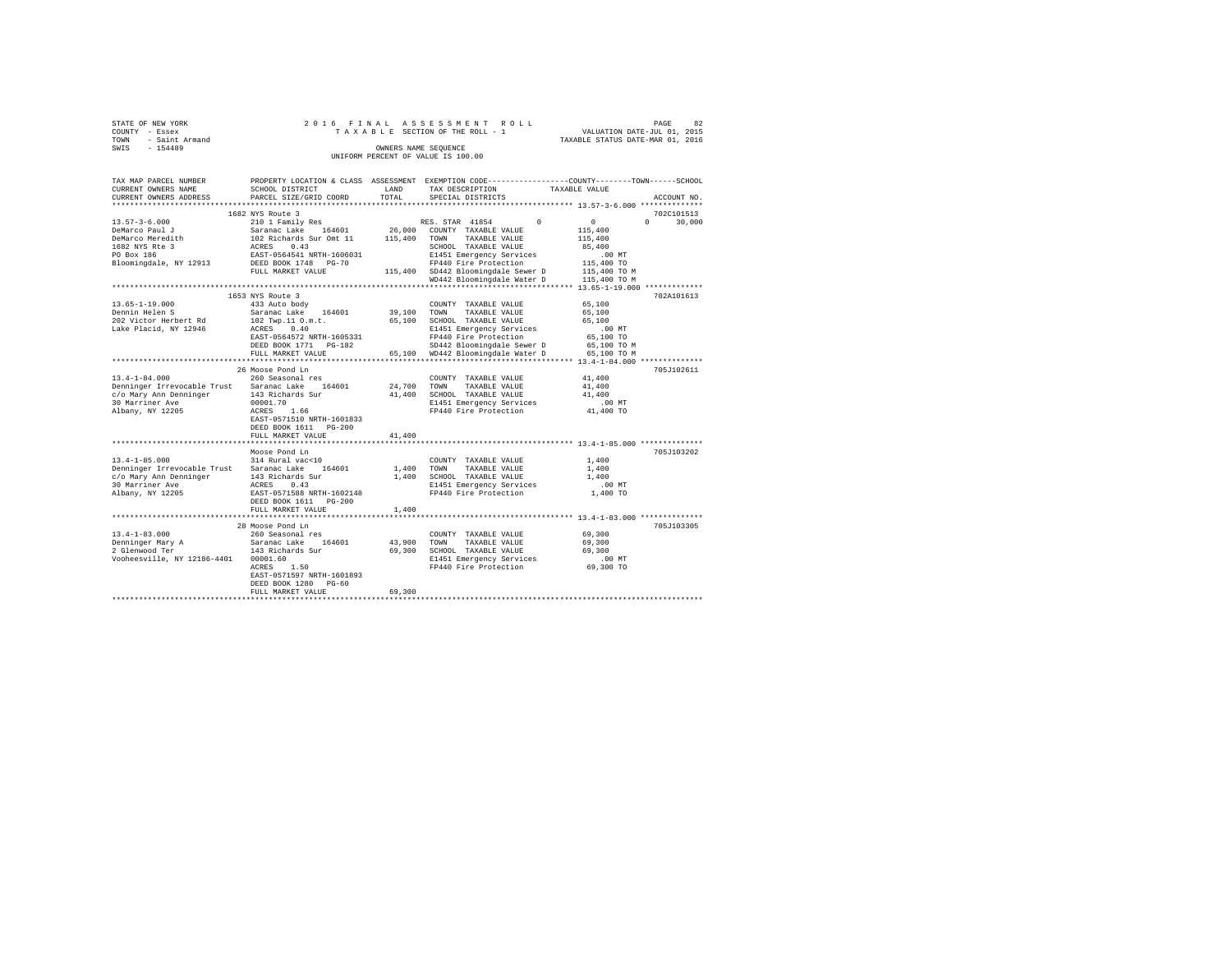| STATE OF NEW YORK      | 2016 FINAL ASSESSMENT ROLL         | PAGE                             | 83 |
|------------------------|------------------------------------|----------------------------------|----|
| COUNTY - Essex         | TAXABLE SECTION OF THE ROLL - 1    | VALUATION DATE-JUL 01, 2015      |    |
| - Saint Armand<br>TOWN |                                    | TAXABLE STATUS DATE-MAR 01, 2016 |    |
| SWIS<br>$-154489$      | OWNERS NAME SEOUENCE               |                                  |    |
|                        | UNIFORM PERCENT OF VALUE IS 100.00 |                                  |    |
|                        |                                    |                                  |    |
|                        |                                    |                                  |    |

| TAX MAP PARCEL NUMBER                                | PROPERTY LOCATION & CLASS ASSESSMENT |         | EXEMPTION CODE-----------------COUNTY-------TOWN------SCHOOL |               |                    |
|------------------------------------------------------|--------------------------------------|---------|--------------------------------------------------------------|---------------|--------------------|
| CURRENT OWNERS NAME                                  | SCHOOL DISTRICT                      | LAND    | TAX DESCRIPTION                                              | TAXABLE VALUE |                    |
| CURRENT OWNERS ADDRESS<br>************************** | PARCEL SIZE/GRID COORD               | TOTAL   | SPECIAL DISTRICTS                                            |               | ACCOUNT NO.        |
|                                                      | 3 River Rd                           |         |                                                              |               | 702A101809         |
| $13.57 - 4 - 1.000$                                  | 210 1 Family Res                     |         | COUNTY TAXABLE VALUE                                         | 72,200        |                    |
| Denninger Paul F                                     | Saranac Lake<br>164601               | 16,200  | TOWN<br>TAXABLE VALUE                                        | 72,200        |                    |
| 46 Ahl Ave                                           | 101 Rs Twp 11 Omt                    | 72,200  | SCHOOL TAXABLE VALUE                                         | 72,200        |                    |
| Albany, NY 12205                                     | ACRES<br>0.30                        |         | E1451 Emergency Services                                     | $.00$ MT      |                    |
|                                                      | EAST-0565260 NRTH-1606482            |         | FP440 Fire Protection                                        | 72,200 TO     |                    |
|                                                      | DEED BOOK 1593 PG-190                |         | SD442 Bloomingdale Sewer D                                   | 72,200 TO M   |                    |
|                                                      | FULL MARKET VALUE                    |         | 72.200 WD442 Bloomingdale Water D                            | 72,200 TO M   |                    |
|                                                      | **********************               |         |                                                              |               |                    |
|                                                      | Prospect St                          |         |                                                              |               | 702A100808         |
| $13.56 - 1 - 1.100$                                  | 314 Rural vac<10                     |         | COUNTY TAXABLE VALUE                                         | 63,800        |                    |
| Denoyelles Jean R                                    | Saranac Lake<br>164601               | 63,800  | TOWN<br>TAXABLE VALUE                                        | 63,800        |                    |
| Copas Marylow                                        | 82 Richards Surtwp.11 Omt            | 63,800  | SCHOOL TAXABLE VALUE                                         | 63,800        |                    |
| 16 Ludvigh Rd                                        | 27.13<br>ACRES                       |         | E1451 Emergency Services                                     | .00 MT        |                    |
| Nanuet, NY 10954                                     | EAST-0561336 NRTH-1607078            |         | FP440 Fire Protection                                        | 63,800 TO     |                    |
|                                                      | DEED BOOK 1461 PG-76                 |         |                                                              |               |                    |
|                                                      | FULL MARKET VALUE                    | 63,800  |                                                              |               |                    |
|                                                      |                                      |         |                                                              |               |                    |
|                                                      | 111 Grass Pond Way                   |         |                                                              |               | 705J102612         |
| $23.2 - 1 - 12.000$                                  | 260 Seasonal res                     |         | RES. STAR 41854<br>$^{\circ}$                                | $\circ$       | $\cap$<br>11,200   |
| Derr Francis G Jr                                    | Saranac Lake<br>164601               | 9,800   | COUNTY TAXABLE VALUE                                         | 11,200        |                    |
| 59 Grass Pond Way                                    | 164 Richards Sur                     | 11,200  | TOWN<br>TAXABLE VALUE                                        | 11,200        |                    |
| PO Box 263                                           | ACRES<br>0.50                        |         | SCHOOL TAXABLE VALUE                                         | $\Omega$      |                    |
| Bloomingdale, NY 12913                               | EAST-0574986 NRTH-1599470            |         | E1451 Emergency Services                                     | $.00$ MT      |                    |
|                                                      | DEED BOOK 784<br>$PG-056$            |         | FP440 Fire Protection                                        | 11,200 TO     |                    |
|                                                      | FULL MARKET VALUE                    | 11,200  |                                                              |               |                    |
|                                                      |                                      |         | *************** 32.38-1-10.000 ************                  |               |                    |
| $32.38 - 1 - 10.000$                                 | 45 Rockledge Ln<br>210 1 Family Res  |         | COUNTY TAXABLE VALUE                                         | 155,000       | 705J103013         |
| Dewey Aaron G                                        | Saranac Lake<br>164601               | 40,900  | TOWN<br>TAXABLE VALUE                                        | 155,000       |                    |
| Studdiford Allison L                                 | 11 Richards Sur                      | 155,000 | SCHOOL TAXABLE VALUE                                         | 155,000       |                    |
| 3 Broadway Apt #2                                    | 179 X 140 X Irr                      |         | E1450 Emergency Services                                     | .00MT         |                    |
| Saranac Lake, NY 12983                               | ACRES<br>0.55                        |         | FP440 Fire Protection                                        | 155,000 TO    |                    |
|                                                      | EAST-0555849 NRTH-1578577            |         | WD441 Rockledge water                                        | 155,000 TO M  |                    |
| PRIOR OWNER ON 3/01/2016                             | DEED BOOK 1836 PG-254                |         |                                                              |               |                    |
| Jakobe Henry G Jr                                    | FULL MARKET VALUE                    | 155,000 |                                                              |               |                    |
|                                                      | *********************                |         |                                                              |               |                    |
|                                                      | 36 Saranac Ln                        |         |                                                              |               | 705J189006         |
| $32.38 - 1 - 29.000$                                 | 210 1 Family Res                     |         | $\Omega$<br>RES. STAR 41854                                  | $\circ$       | $\Omega$<br>30,000 |
| Doebler David C                                      | 164601<br>Saranac Lake               | 40,500  | COUNTY TAXABLE VALUE                                         | 246,000       |                    |
| Doebler Judy M                                       | 11 Twp 11 Omt Rs                     | 246,000 | TOWN<br>TAXABLE VALUE                                        | 246,000       |                    |
| 36 Saranac Ln                                        | Lot 30 & Pt 31 Rockledge             |         | SCHOOL TAXABLE VALUE                                         | 216,000       |                    |
| Saranac Lake, NY 12983                               | 0.50 BANK1STARSG<br>ACRES            |         | E1450 Emergency Services                                     | $.00$ MT      |                    |
|                                                      | EAST-0555728 NRTH-1579061            |         | FP440 Fire Protection                                        | 246,000 TO    |                    |
|                                                      | DEED BOOK 1340 PG-209                |         | WD441 Rockledge water                                        | 246,000 TO M  |                    |
|                                                      | FULL MARKET VALUE                    | 246,000 |                                                              |               |                    |
|                                                      |                                      |         |                                                              |               |                    |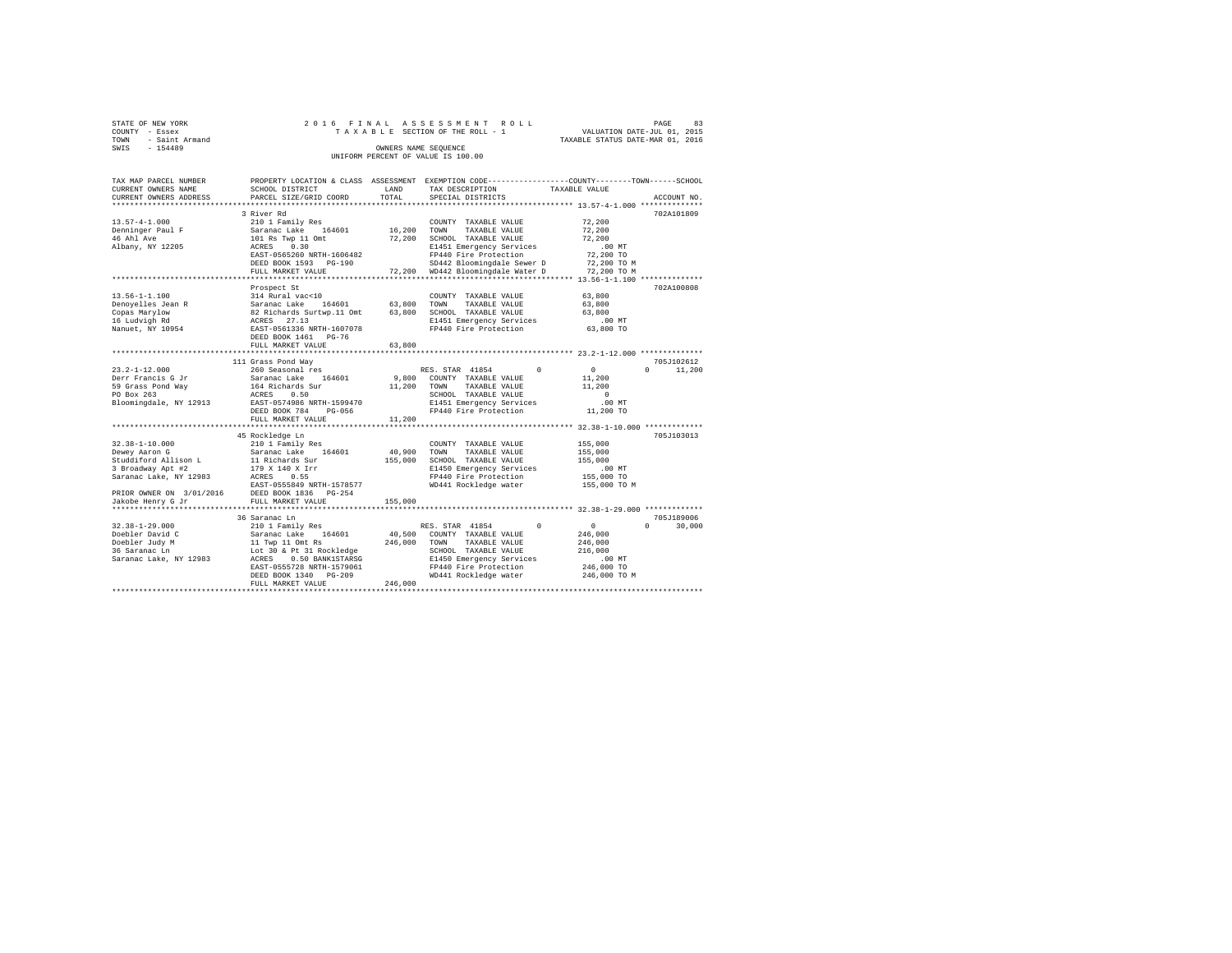| 2016 FINAL ASSESSMENT ROLL<br>STATE OF NEW YORK<br>PAGE                          | 84 |
|----------------------------------------------------------------------------------|----|
| VALUATION DATE-JUL 01, 2015<br>TAXABLE SECTION OF THE ROLL - 1<br>COUNTY - Essex |    |
| TAXABLE STATUS DATE-MAR 01, 2016<br>TOWN - Saint Armand                          |    |
| SWIS<br>$-154489$<br>OWNERS NAME SEOUENCE                                        |    |
| UNIFORM PERCENT OF VALUE IS 100.00                                               |    |

| TAX MAP PARCEL NUMBER                |                                                                                              |              | PROPERTY LOCATION & CLASS ASSESSMENT EXEMPTION CODE---------------COUNTY-------TOWN-----SCHOOL |                                             |
|--------------------------------------|----------------------------------------------------------------------------------------------|--------------|------------------------------------------------------------------------------------------------|---------------------------------------------|
| CURRENT OWNERS NAME                  | SCHOOL DISTRICT                                                                              | LAND         | TAX DESCRIPTION                                                                                | TAXABLE VALUE                               |
| CURRENT OWNERS ADDRESS               | PARCEL SIZE/GRID COORD                                                                       | TOTAL        | SPECIAL DISTRICTS                                                                              | ACCOUNT NO.                                 |
|                                      |                                                                                              |              |                                                                                                |                                             |
|                                      | 1005 NYS Route 3                                                                             |              |                                                                                                | 705J103313                                  |
| $23.3 - 1 - 8.000$                   | 210 1 Family Res                                                                             |              | RES. STAR 41854<br>$^{\circ}$                                                                  | $\sim$<br>$\Omega$<br>30,000                |
| Doerr Cheryl A                       | Saranac Lake<br>164601                                                                       | 35,100       | COUNTY TAXABLE VALUE                                                                           | 127,400                                     |
| 1005 NYS Route 3                     | 67 Richards Sur                                                                              | 127,400 TOWN | TAXABLE VALUE                                                                                  | 127,400                                     |
| Saranac Lake, NY 12983               | ACRES 1.13 BANK1STARSG                                                                       |              | SCHOOL TAXABLE VALUE                                                                           | 97,400                                      |
|                                      | EAST-0560234 NRTH-1591474                                                                    |              | E1450 Emergency Services<br>FP440 Fire Protection                                              | .00 MT                                      |
|                                      | DEED BOOK 1653 PG-54                                                                         |              |                                                                                                | 127,400 TO                                  |
|                                      | FULL MARKET VALUE                                                                            | 127,400      |                                                                                                |                                             |
|                                      |                                                                                              |              |                                                                                                |                                             |
|                                      | NYS Route 3                                                                                  |              |                                                                                                | 705J103907                                  |
| $23.3 - 1 - 9.000$                   | 311 Res vac land                                                                             |              | COUNTY TAXABLE VALUE                                                                           | 1,700                                       |
| Doerr Cheryl A<br>1005 NYS Route 3   | Saranac Lake<br>67 Richards Sur<br>164601                                                    | 1,700 TOWN   | TAXABLE VALUE                                                                                  | 1,700                                       |
|                                      |                                                                                              | 1,700        | SCHOOL TAXABLE VALUE                                                                           | 1,700                                       |
| Saranac Lake, NY 12983               | 0.50 BANK1STARSG<br>ACRES                                                                    |              | E1450 Emergency Services                                                                       | .00 MT                                      |
|                                      | EAST-0560190 NRTH-1591589                                                                    |              | FP440 Fire Protection                                                                          | 1,700 TO                                    |
|                                      | DEED BOOK 1653 PG-54                                                                         |              |                                                                                                |                                             |
|                                      | FULL MARKET VALUE                                                                            | 1,700        |                                                                                                |                                             |
|                                      |                                                                                              |              |                                                                                                |                                             |
|                                      | 36 Whiteface Ln                                                                              |              |                                                                                                | 702A101907                                  |
| $13.56 - 4 - 7.000$                  | 210 1 Family Res                                                                             |              | RES. STAR 41854<br>$\Omega$                                                                    | $\sim$ 0<br>$\Omega$<br>30,000              |
| Donaldson Tami L                     | Saranac Lake<br>164601                                                                       |              | 24,000 COUNTY TAXABLE VALUE                                                                    | 164,600                                     |
| 36 Whiteface Ln                      | 82 Rs Twp 11 Omt<br>ACRES 0.37 BANK1STARSG 164,600 TOWN TAXABLE VALUE                        |              |                                                                                                | 164,600                                     |
| PO Box 40                            |                                                                                              |              | SCHOOL TAXABLE VALUE                                                                           | 134,600                                     |
|                                      | Bloomingdale, NY 12913 EAST-0562285 NRTH-1606639                                             |              | E1451 Emergency Services                                                                       | $.00$ MT                                    |
|                                      | DEED BOOK 1578 PG-147                                                                        |              | FP440 Fire Protection                                                                          | 164,600 TO                                  |
|                                      | FULL MARKET VALUE                                                                            | 164,600      |                                                                                                |                                             |
|                                      |                                                                                              |              |                                                                                                |                                             |
|                                      | 9 School St                                                                                  |              |                                                                                                | 702A101612                                  |
| $13.65 - 1 - 11.000$                 | 210 1 Family Res                                                                             |              | RES. STAR 41854 0                                                                              | $\sim$ 0<br>$\Omega$<br>30,000              |
| Dora Richard A                       |                                                                                              |              | 31,300 COUNTY TAXABLE VALUE                                                                    | 114,200                                     |
| Dora Peggy J                         |                                                                                              | 114,200      | TOWN<br>TAXABLE VALUE                                                                          | 114,200                                     |
| 9 School St                          |                                                                                              |              | SCHOOL TAXABLE VALUE                                                                           | 84,200                                      |
| PO Box 126                           | Saranac Lake 164601<br>102 Twp 11 Omt<br>ACRES 0.65 BANK1STARSG<br>EAST-0564306 NRTH-1605513 |              | E1451 Emergency Services                                                                       | $.00$ MT                                    |
| Bloomingdale, NY 12913 DEED BOOK 667 | $PG-003$                                                                                     |              | FP440 Fire Protection                                                                          | 114,200 TO<br>114,200 TO M                  |
|                                      | FULL MARKET VALUE                                                                            |              | 114,200 SD442 Bloomingdale Sewer D                                                             |                                             |
|                                      |                                                                                              |              | WD442 Bloomingdale Water D                                                                     | 114,200 TO M                                |
|                                      |                                                                                              |              |                                                                                                |                                             |
|                                      | 37 Mount Pisgah Ln                                                                           |              |                                                                                                | 705J103906                                  |
| $23.3 - 1 - 60.000$                  | 210 1 Family Res                                                                             |              | SR STAR 41834<br>$\Omega$                                                                      | $\sim$ 0<br>$\Omega$ and $\Omega$<br>65,300 |
| Douglas Robert W                     | Saranac Lake 164601<br>9 Richards Sur                                                        | 91,200       | COUNTY TAXABLE VALUE                                                                           | 267,100                                     |
| Douglas Louise A                     |                                                                                              | 267,100      | TOWN<br>TAXABLE VALUE                                                                          | 267,100                                     |
| 37 Mt Pisgah Ln                      | ACRES 1.82<br>EAST-0554090 NRTH-1584940                                                      |              | SCHOOL TAXABLE VALUE                                                                           | 201,800                                     |
| Saranac Lake, NY 12983               |                                                                                              |              |                                                                                                |                                             |
|                                      | $PG-213$<br>DEED BOOK 955                                                                    |              | E1450 Emergency Services .00 MT<br>FP440 Fire Protection 267,100 TO                            |                                             |
|                                      | FULL MARKET VALUE                                                                            | 267,100      |                                                                                                |                                             |
|                                      |                                                                                              |              |                                                                                                |                                             |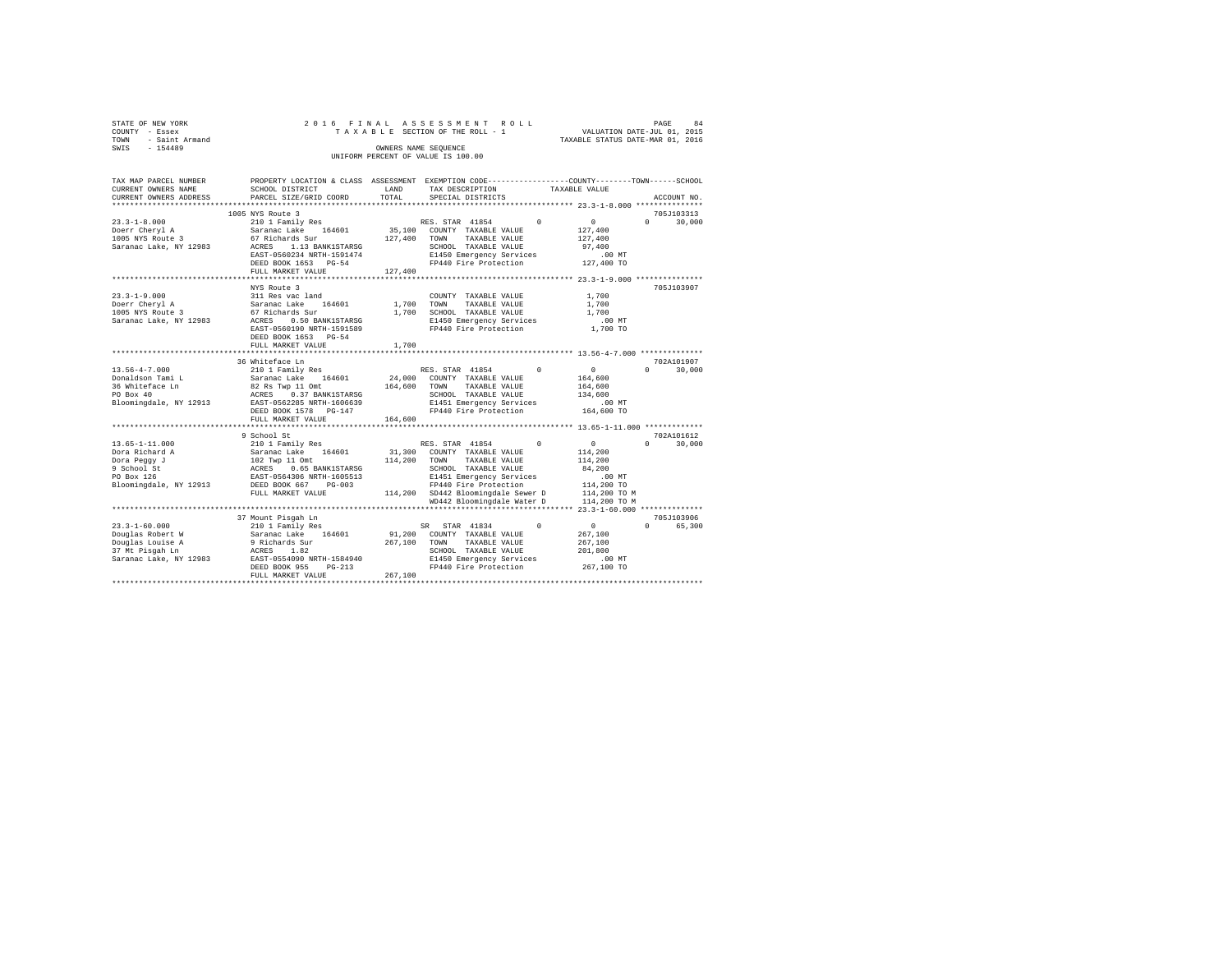| STATE OF NEW YORK<br>COUNTY<br>- Essex<br>- Saint Armand<br>TOWN<br>$-154489$<br>SWIS |                                                     | OWNERS NAME SEQUENCE | 2016 FINAL ASSESSMENT ROLL<br>TAXABLE SECTION OF THE ROLL - 1<br>UNIFORM PERCENT OF VALUE IS 100.00                              | VALUATION DATE-JUL 01, 2015<br>TAXABLE STATUS DATE-MAR 01, 2016 | 85<br>PAGE         |
|---------------------------------------------------------------------------------------|-----------------------------------------------------|----------------------|----------------------------------------------------------------------------------------------------------------------------------|-----------------------------------------------------------------|--------------------|
| TAX MAP PARCEL NUMBER<br>CURRENT OWNERS NAME                                          | SCHOOL DISTRICT                                     | LAND                 | PROPERTY LOCATION & CLASS ASSESSMENT EXEMPTION CODE---------------COUNTY-------TOWN------SCHOOL<br>TAX DESCRIPTION TAXABLE VALUE |                                                                 |                    |
|                                                                                       | CURRENT OWNERS ADDRESS PARCEL SIZE/GRID COORD TOTAL |                      | SPECIAL DISTRICTS                                                                                                                |                                                                 | ACCOUNT NO.        |
|                                                                                       | 838 Saint Regis Ave                                 |                      |                                                                                                                                  |                                                                 | 702A101904         |
| $13.56 - 8 - 4.000$                                                                   | 210 1 Family Res                                    |                      | RES. STAR 41854 0                                                                                                                | $\sim$ 0                                                        | $\Omega$<br>30,000 |
| Downs Debra                                                                           | Saranac Lake 164601 32,300                          |                      | COUNTY TAXABLE VALUE                                                                                                             | 106,900                                                         |                    |
|                                                                                       | 838 St Regis Ave 101 Rs Twp 11 Omt                  | 106,900              | TOWN<br>TAXABLE VALUE                                                                                                            | 106,900                                                         |                    |
| PO Box 199                                                                            | ACRES 0.70                                          |                      | SCHOOL<br>TAXABLE VALUE                                                                                                          | 76,900                                                          |                    |
| Bloomingdale, NY 12913                                                                | EAST-0563801 NRTH-1606778                           |                      | E1451 Emergency Services .00 MT                                                                                                  |                                                                 |                    |
|                                                                                       | DEED BOOK 1468 PG-79                                |                      | FP440 Fire Protection 106,900 TO                                                                                                 |                                                                 |                    |
|                                                                                       | FULL MARKET VALUE                                   | 106,900              | SD442 Bloomingdale Sewer D 106,900 TO M                                                                                          |                                                                 |                    |
|                                                                                       |                                                     |                      | WD442 Bloomingdale Water D 106,900 TO M                                                                                          |                                                                 |                    |
|                                                                                       |                                                     |                      |                                                                                                                                  |                                                                 |                    |
|                                                                                       | 107 Grass Pond Way                                  |                      |                                                                                                                                  |                                                                 | 705J102706         |
| $23.2 - 1 - 10.000$                                                                   | 260 Seasonal res                                    |                      | COUNTY<br>TAXABLE VALUE                                                                                                          | 59,400                                                          |                    |
| Doyle Michael A                                                                       | Saranac Lake 164601 9,800                           |                      | TOWN<br>TAXABLE VALUE                                                                                                            | 59,400                                                          |                    |
| Dovle Timothy J                                                                       | 164 Richards Sur                                    | 59,400               | SCHOOL<br>TAXABLE VALUE                                                                                                          | 59,400                                                          |                    |
| 179 Crescent St                                                                       | ACRES 0.50                                          |                      | E1451 Emergency Services                                                                                                         | <b>CONTROL</b>                                                  |                    |

| 179 Crescent St                              | 0.50<br>ACRES                                                                          |         | E1451 Emergency Services            | $.00$ MT     |            |
|----------------------------------------------|----------------------------------------------------------------------------------------|---------|-------------------------------------|--------------|------------|
|                                              | Saratoga Springs, NY 12866 EAST-0574869 NRTH-1599517                                   |         | FP440 Fire Protection 59,400 TO     |              |            |
|                                              | DEED BOOK 1245 PG-57                                                                   |         |                                     |              |            |
|                                              | FULL MARKET VALUE                                                                      | 59,400  |                                     |              |            |
|                                              |                                                                                        |         |                                     |              |            |
|                                              | 109 Grass Pond Way                                                                     |         |                                     |              | 705J103509 |
| $23.2 - 1 - 11.000$                          | 260 Seasonal res                                                                       |         | COUNTY TAXABLE VALUE                | 15,000       |            |
|                                              |                                                                                        |         | TAXABLE VALUE 15,000                |              |            |
| Waqner Joan                                  | 164 Richards Sur                                                                       | 15,000  | SCHOOL TAXABLE VALUE                | 15,000       |            |
| 79 Crescent St                               | ACRES 0.50                                                                             |         | E1451 Emergency Services            | $.00$ MT     |            |
|                                              | Saratoga Springs, NY 12866 EAST-0574929 NRTH-1599494                                   |         | $FP440$ Fire Protection $15,000$ TO |              |            |
|                                              | DEED BOOK 1103 PG-57                                                                   |         |                                     |              |            |
|                                              | FULL MARKET VALUE                                                                      | 15,000  |                                     |              |            |
|                                              |                                                                                        |         |                                     |              |            |
|                                              | Saranac Ln                                                                             |         |                                     |              | 705J194006 |
| $32.38 - 1 - 9.200$                          | 311 Res vac land                                                                       |         | COUNTY TAXABLE VALUE                | 25,000       |            |
|                                              | Drucker Gloria                     Saranac Lake     164601             25,000     TOWN |         | TAXABLE VALUE                       | 25,000       |            |
| 16 Saranac Ln                                | 11 Richards Sur                                                                        | 25,000  | SCHOOL TAXABLE VALUE                | 25,000       |            |
| Saranac Lake, NY 12983 ACRES 0.23            |                                                                                        |         | E1450 Emergency Services            | $.00$ MT     |            |
|                                              | EAST-0555642 NRTH-1578616                                                              |         | FP440 Fire Protection               | 25,000 TO    |            |
|                                              | PRIOR OWNER ON 3/01/2016 DEED BOOK 1828 PG-306                                         |         | WD441 Rockledge water 25,000 TO M   |              |            |
| Harris Gordon                                | FULL MARKET VALUE                                                                      | 25,000  |                                     |              |            |
|                                              |                                                                                        |         |                                     |              |            |
|                                              | 16 Saranac Ln                                                                          |         |                                     |              | 705J187006 |
| $32.38 - 1 - 19.000$                         | 210 1 Family Res                                                                       |         | COUNTY TAXABLE VALUE                | 235,000      |            |
| Drucker Gloria                               | Saranac Lake 164601 38,300                                                             |         | TOWN<br>TAXABLE VALUE               | 235,000      |            |
| 16 Saranac Ln                                | 11 Twp 11 Omt Rs                                                                       | 235,000 | SCHOOL TAXABLE VALUE                | 235,000      |            |
| Saranac Lake, NY 12983 Lot 25 Rockledge Park |                                                                                        |         | E1450 Emergency Services            | $.00$ MT     |            |
|                                              | Db 992 Pq 202 (Q'claim)                                                                |         | FP440 Fire Protection               | 235,000 TO   |            |
| PRIOR OWNER ON 3/01/2016                     | ACRES 0.38                                                                             |         | WD441 Rockledge water               | 235,000 TO M |            |
| Harris Gordon                                | EAST-0555559 NRTH-1578555                                                              |         |                                     |              |            |
|                                              | DEED BOOK 1828 PG-306                                                                  |         |                                     |              |            |
|                                              | FULL MARKET VALUE                                                                      | 235,000 |                                     |              |            |
|                                              |                                                                                        |         |                                     |              |            |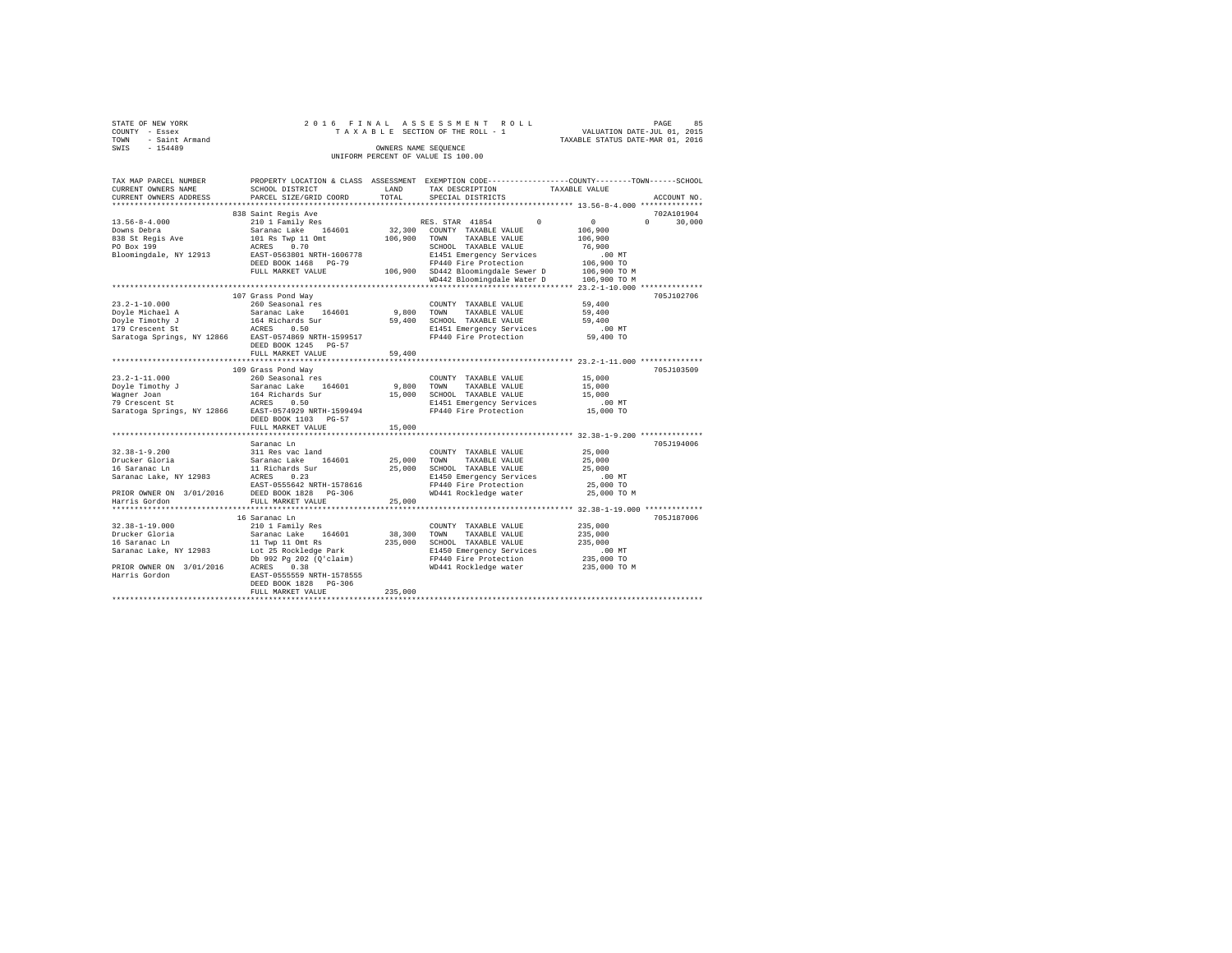| STATE OF NEW YORK |                        |                                      |                      | 2016 FINAL ASSESSMENT ROLL         |                                                              | PAGE                        | 86          |
|-------------------|------------------------|--------------------------------------|----------------------|------------------------------------|--------------------------------------------------------------|-----------------------------|-------------|
| COUNTY - Essex    |                        |                                      |                      | TAXABLE SECTION OF THE ROLL - 1    |                                                              | VALUATION DATE-JUL 01, 2015 |             |
| TOWN              | - Saint Armand         |                                      |                      |                                    | TAXABLE STATUS DATE-MAR 01, 2016                             |                             |             |
| SWIS              | $-154489$              |                                      | OWNERS NAME SEOUENCE |                                    |                                                              |                             |             |
|                   |                        |                                      |                      | UNIFORM PERCENT OF VALUE IS 100.00 |                                                              |                             |             |
|                   |                        |                                      |                      |                                    |                                                              |                             |             |
|                   |                        |                                      |                      |                                    |                                                              |                             |             |
|                   | TAX MAP PARCEL NUMBER  | PROPERTY LOCATION & CLASS ASSESSMENT |                      |                                    | EXEMPTION CODE-----------------COUNTY-------TOWN------SCHOOL |                             |             |
|                   | CURRENT OWNERS NAME    | SCHOOL DISTRICT                      | LAND                 | TAX DESCRIPTION                    | TAXABLE VALUE                                                |                             |             |
|                   | CURRENT OWNERS ADDRESS | PARCEL SIZE/GRID COORD TOTAL         |                      | SPECIAL DISTRICTS                  |                                                              |                             | ACCOUNT NO. |
|                   |                        |                                      |                      |                                    |                                                              |                             |             |
|                   |                        | Sunset Rock Way                      |                      |                                    |                                                              |                             | 702A101110  |

|                                                                                                                                                                    |                                                                                                                                                                                                                                                                                                                                                                                                       |                                                          |                                                                                                                                                                                                                                                 | 13.3-4-3.000                                                                                               |                          |
|--------------------------------------------------------------------------------------------------------------------------------------------------------------------|-------------------------------------------------------------------------------------------------------------------------------------------------------------------------------------------------------------------------------------------------------------------------------------------------------------------------------------------------------------------------------------------------------|----------------------------------------------------------|-------------------------------------------------------------------------------------------------------------------------------------------------------------------------------------------------------------------------------------------------|------------------------------------------------------------------------------------------------------------|--------------------------|
| $13.3 - 2 - 5.000$<br>Duffy Charles<br>232 River Rd<br>Bloomingdale, NY 12913                                                                                      | Sunset Rock Way<br>311 Res vac land<br>164601<br>Saranac Lake<br>62 Twp 11 0.m.t.<br>ACRES 10.00<br>EAST-0560819 NRTH-1603651<br>DEED BOOK 1746 PG-155<br>FULL MARKET VALUE                                                                                                                                                                                                                           | 28,600<br>28,600<br>28,600                               | COUNTY TAXABLE VALUE<br>TAXABLE VALUE<br>TOWN<br>SCHOOL TAXABLE VALUE<br>E1451 Emergency Services<br>FP440 Fire Protection                                                                                                                      | 28,600<br>28,600<br>28,600<br>$.00$ MT<br>28,600 TO                                                        | 702A101110               |
|                                                                                                                                                                    | 850 Saint Regis Ave                                                                                                                                                                                                                                                                                                                                                                                   |                                                          |                                                                                                                                                                                                                                                 |                                                                                                            | 702A101611               |
| $13.56 - 8 - 7.110$<br>Duffy Charles<br>Duffy Marla<br>232 River Rd<br>Bloomingdale, NY 12913                                                                      | 311 Res vac land<br>164601<br>Saranac Lake<br>101 Rs Twp 11 Omt<br>Bk 1062 Pg 52<br>ACRES 0.54<br>EAST-0564009 NRTH-1606508<br>DEED BOOK 1612 PG-159<br>FULL MARKET VALUE                                                                                                                                                                                                                             | 29,100 TOWN<br>29,100<br>29,100                          | COUNTY TAXABLE VALUE<br>TAXABLE VALUE<br>SCHOOL TAXABLE VALUE<br>E1451 Emergency Services<br>FP440 Fire Protection                                                                                                                              | 29,100<br>29,100<br>29,100<br>$.00$ MT<br>29,100 TO                                                        |                          |
|                                                                                                                                                                    |                                                                                                                                                                                                                                                                                                                                                                                                       |                                                          |                                                                                                                                                                                                                                                 |                                                                                                            |                          |
| $13.3 - 2 - 8.000$<br>Duffy Charles H<br>232 River Rd<br>Bloomingdale, NY 12913<br>$13.3 - 2 - 9.000$<br>Duffy Charles H<br>232 River Rd<br>Bloomingdale, NY 12913 | 174 Main St<br>311 Res vac land<br>Saranac Lake<br>164601<br>83 OMT TWP11 RS<br>Lot 9 Johnson Hill Est<br>ACRES<br>0.93<br>EAST-0561044 NRTH-1603605<br>DEED BOOK 1521 PG-153<br>FULL MARKET VALUE<br>Main St<br>311 Res vac land<br>164601<br>Saranac Lake<br>83 OMT TWP11 RS<br>Lot 10 Johnson Hill Est<br>1.64<br>ACRES<br>EAST-0561093 NRTH-1603826<br>DEED BOOK 1521 PG-156<br>FULL MARKET VALUE | 35,500 TOWN<br>35,500<br>35,500<br>38,000 TOWN<br>38,000 | COUNTY TAXABLE VALUE<br>TAXABLE VALUE<br>SCHOOL TAXABLE VALUE<br>E1451 Emergency Services<br>FP440 Fire Protection<br>COUNTY TAXABLE VALUE<br>TAXABLE VALUE<br>38,000 SCHOOL TAXABLE VALUE<br>E1451 Emergency Services<br>FP440 Fire Protection | 35,500<br>35,500<br>35,500<br>$.00$ MT<br>35,500 TO<br>38,000<br>38,000<br>38,000<br>$.00$ MT<br>38,000 TO | 705Z007007<br>705Z007008 |
|                                                                                                                                                                    | *******************************                                                                                                                                                                                                                                                                                                                                                                       |                                                          |                                                                                                                                                                                                                                                 |                                                                                                            |                          |
|                                                                                                                                                                    | 1034 NYS Route 3                                                                                                                                                                                                                                                                                                                                                                                      |                                                          |                                                                                                                                                                                                                                                 |                                                                                                            | 705J104303               |
| $23.1 - 1 - 26.000$<br>Duffy Charles H<br>237 River Rd<br>Bloomingdale, NY 12913                                                                                   | 240 Rural res<br>164601<br>Saranac Lake<br>66 Richards Sur<br>ACRES 30.10<br>EAST-0561751 NRTH-1592731<br>DEED BOOK 1539 PG-196<br>FULL MARKET VALUE                                                                                                                                                                                                                                                  | 52,900<br>273,300<br>273,300                             | COUNTY TAXABLE VALUE<br>TOWN<br>TAXABLE VALUE<br>SCHOOL TAXABLE VALUE<br>E1451 Emergency Services<br>FP440 Fire Protection                                                                                                                      | 273,300<br>273,300<br>273,300<br>.00MT<br>273,300 TO                                                       |                          |
|                                                                                                                                                                    | **************************                                                                                                                                                                                                                                                                                                                                                                            |                                                          |                                                                                                                                                                                                                                                 |                                                                                                            |                          |
|                                                                                                                                                                    |                                                                                                                                                                                                                                                                                                                                                                                                       |                                                          |                                                                                                                                                                                                                                                 |                                                                                                            |                          |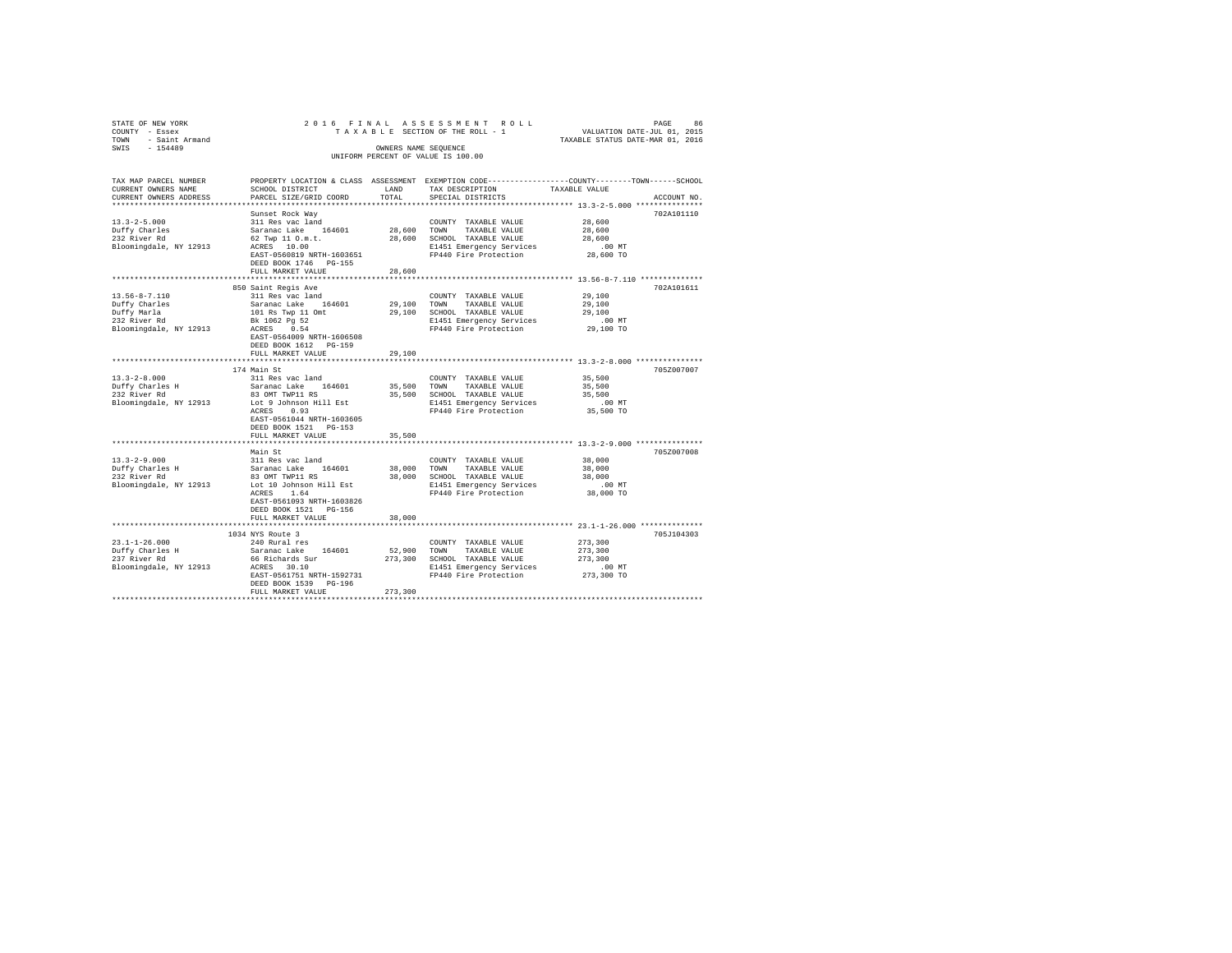|      | STATE OF NEW YORK |  |  |  | 2016 FINAL ASSESSMENT ROLL         |  |  |  |                                  | PAGE | 87 |
|------|-------------------|--|--|--|------------------------------------|--|--|--|----------------------------------|------|----|
|      | COUNTY - Essex    |  |  |  | TAXABLE SECTION OF THE ROLL - 1    |  |  |  | VALUATION DATE-JUL 01, 2015      |      |    |
| TOWN | - Saint Armand    |  |  |  |                                    |  |  |  | TAXABLE STATUS DATE-MAR 01, 2016 |      |    |
| SWIS | $-154489$         |  |  |  | OWNERS NAME SEOUENCE               |  |  |  |                                  |      |    |
|      |                   |  |  |  | UNIFORM PERCENT OF VALUE IS 100.00 |  |  |  |                                  |      |    |

| TAX MAP PARCEL NUMBER<br>CURRENT OWNERS NAME<br>CURRENT OWNERS ADDRESS | PROPERTY LOCATION & CLASS ASSESSMENT EXEMPTION CODE---------------COUNTY-------TOWN------SCHOOL<br>SCHOOL DISTRICT<br>PARCEL SIZE/GRID COORD | LAND<br>TOTAL | TAX DESCRIPTION<br>SPECIAL DISTRICTS              | TAXABLE VALUE        | ACCOUNT NO.        |
|------------------------------------------------------------------------|----------------------------------------------------------------------------------------------------------------------------------------------|---------------|---------------------------------------------------|----------------------|--------------------|
|                                                                        |                                                                                                                                              |               |                                                   |                      |                    |
|                                                                        | 232 River Rd                                                                                                                                 |               |                                                   |                      | 705L103706         |
| $13.4 - 1 - 8.095$                                                     | 240 Rural res                                                                                                                                |               | RES. STAR 41854 0                                 | $\sim$ 0             | $\Omega$<br>30,000 |
| Duffy Charles H Jr                                                     | Saranac Lake 164601                                                                                                                          |               | 66,200 COUNTY TAXABLE VALUE                       | 276,100              |                    |
| 232 River Rd                                                           | 143 Richards Sur                                                                                                                             | 276,100 TOWN  | TAXABLE VALUE                                     | 276,100              |                    |
| Bloomingdale, NY 12913 ACRES 22.50                                     |                                                                                                                                              |               | SCHOOL TAXABLE VALUE                              | 246,100              |                    |
|                                                                        | EAST-0569340 NRTH-1602619                                                                                                                    |               | E1451 Emergency Services                          | .00 MT               |                    |
|                                                                        | DEED BOOK 1303 PG-253                                                                                                                        |               | FP440 Fire Protection 276,100 TO                  |                      |                    |
|                                                                        | FULL MARKET VALUE                                                                                                                            | 276,100       |                                                   |                      |                    |
|                                                                        |                                                                                                                                              |               |                                                   |                      |                    |
|                                                                        | 29 Reservoir Ln                                                                                                                              |               |                                                   |                      | 705Z006004         |
| $13.56 - 10 - 9.400$                                                   | 210 1 Family Res                                                                                                                             |               | RES. STAR 41854 0                                 | $\sim$ 0             | $\Omega$<br>30,000 |
|                                                                        | Saranac Lake 164601                                                                                                                          |               | 40,000 COUNTY TAXABLE VALUE                       | 244,200              |                    |
| Duffy Donald E<br>Duffy Donald E<br>- SS. Jodi A                       | ACRES<br>EAST-05<br>6.04                                                                                                                     |               | 244.200 TOWN<br>TAXABLE VALUE                     | 244,200              |                    |
| 29 Reservoir Ln                                                        | EAST-0561156 NRTH-1606281                                                                                                                    |               | SCHOOL TAXABLE VALUE                              | 214,200              |                    |
| Bloomingdale, NY 12913 DEED BOOK 1453 PG-275                           |                                                                                                                                              |               | E1451 Emergency Services                          | .00 MT               |                    |
|                                                                        | FULL MARKET VALUE                                                                                                                            |               | 244.200 FP440 Fire Protection                     | 244,200 TO           |                    |
|                                                                        |                                                                                                                                              |               |                                                   |                      |                    |
|                                                                        | 179 Forest Hill Ave                                                                                                                          |               |                                                   |                      | 705J186005         |
| $32.38 - 1 - 4.200$                                                    | 210 1 Family Res - WTRFNT                                                                                                                    |               | COUNTY TAXABLE VALUE                              | 149,700              |                    |
| Dumas Timothy P                                                        | Saranac Lake 164601                                                                                                                          |               | 48,800 TOWN TAXABLE VALUE                         | 149,700              |                    |
| Dumas Lisa                                                             | 11 Rs Twp 11 Omt                                                                                                                             |               | 149,700 SCHOOL TAXABLE VALUE                      | 149,700              |                    |
| 316 Trotters Ridge Dr Life Est. To Roger Hicks                         |                                                                                                                                              |               | E1450 Emergency Services<br>FP440 Fire Protection | .00 MT<br>149,700 TO |                    |
| Raleigh, NC 27614                                                      | ACRES 0.42<br>EAST-0556332 NRTH-1578563                                                                                                      |               |                                                   |                      |                    |
|                                                                        | DEED BOOK 1302 PG-38                                                                                                                         |               |                                                   |                      |                    |
|                                                                        | FULL MARKET VALUE                                                                                                                            | 149,700       |                                                   |                      |                    |
|                                                                        |                                                                                                                                              |               |                                                   |                      |                    |
|                                                                        | NYS Route 3                                                                                                                                  |               |                                                   |                      | 705J180010         |
| $13.4 - 1 - 16.210$                                                    | 311 Res vac land                                                                                                                             |               | COUNTY TAXABLE VALUE                              | 37,200               |                    |
| Dupree Patrick                                                         | Saranac Lake 164601                                                                                                                          | 37,200 TOWN   | TAXABLE VALUE                                     | 37,200               |                    |
| 60 CR 55                                                               |                                                                                                                                              |               | 37,200 SCHOOL TAXABLE VALUE                       | 37,200               |                    |
| Saranac Lake, NY 12983                                                 | 103 Richards Survey<br>acres 1.40<br>1.40<br>ACRES                                                                                           |               | E1451 Emergency Services                          | .00 MT               |                    |
|                                                                        | EAST-0565344 NRTH-1600991                                                                                                                    |               | FP440 Fire Protection                             | 37,200 TO            |                    |
|                                                                        | DEED BOOK 1745 PG-121                                                                                                                        |               |                                                   |                      |                    |
|                                                                        | FULL MARKET VALUE                                                                                                                            | 37,200        |                                                   |                      |                    |
|                                                                        |                                                                                                                                              |               |                                                   |                      |                    |
|                                                                        | NYS Route 3                                                                                                                                  |               |                                                   |                      | 705J190001         |
| $13.4 - 1 - 16.220$                                                    | 314 Rural vac<10                                                                                                                             |               | COUNTY TAXABLE VALUE                              | 38,300               |                    |
| Dupree Patrick                                                         | Saranac Lake 164601                                                                                                                          | 38,300 TOWN   | TAXABLE VALUE                                     | 38,300               |                    |
| 60 Cty Rte 55                                                          | 103 Rs                                                                                                                                       |               | 38,300 SCHOOL TAXABLE VALUE                       | 38,300               |                    |
| Saranac Lake, NY 12983                                                 | ACRES<br>2.03                                                                                                                                |               | E1451 Emergency Services                          | $.00$ MT             |                    |
|                                                                        | EAST-0565648 NRTH-1601017                                                                                                                    |               | FP440 Fire Protection                             | 38,300 TO            |                    |
|                                                                        | DEED BOOK 1743 PG-21                                                                                                                         |               |                                                   |                      |                    |
|                                                                        | FULL MARKET VALUE                                                                                                                            | 38,300        |                                                   |                      |                    |
|                                                                        |                                                                                                                                              |               |                                                   |                      |                    |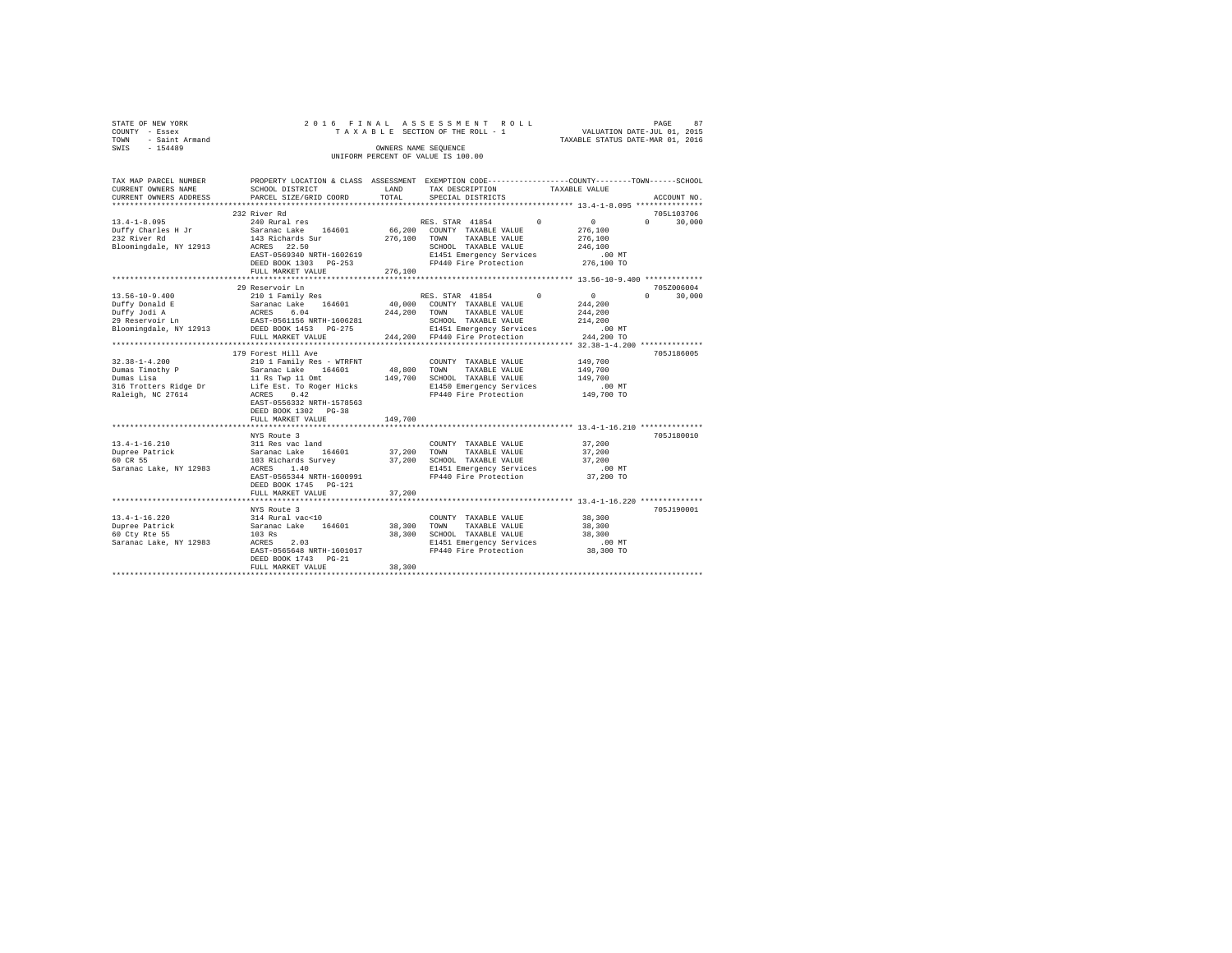| STATE OF NEW YORK<br>COUNTY - Essex<br>TOWN - Saint Armand |                                                                                                                                                                                                                                                                  |                      | 9 PAGE 88 אפראפים ואת PAGE 88 אפראפים בא PAGE 86 PAGE 86 בדואר 16 PAGE 87 A בית 16 PAGE 2016<br>TAXABLE SECTION OF THE ROLL - 1 TAXABLE STATUS DATE-JUL 01, 2016 |                        |                             |
|------------------------------------------------------------|------------------------------------------------------------------------------------------------------------------------------------------------------------------------------------------------------------------------------------------------------------------|----------------------|------------------------------------------------------------------------------------------------------------------------------------------------------------------|------------------------|-----------------------------|
| SWIS - 154489                                              |                                                                                                                                                                                                                                                                  | OWNERS NAME SEQUENCE | UNIFORM PERCENT OF VALUE IS 100.00                                                                                                                               |                        |                             |
| TAX MAP PARCEL NUMBER<br>CURRENT OWNERS NAME               | SCHOOL DISTRICT                                                                                                                                                                                                                                                  | LAND                 | PROPERTY LOCATION & CLASS ASSESSMENT EXEMPTION CODE---------------COUNTY-------TOWN------SCHOOL<br>TAX DESCRIPTION                                               | TAXABLE VALUE          |                             |
| CURRENT OWNERS ADDRESS                                     | PARCEL SIZE/GRID COORD                                                                                                                                                                                                                                           | TOTAL                | SPECIAL DISTRICTS                                                                                                                                                |                        | ACCOUNT NO.                 |
|                                                            |                                                                                                                                                                                                                                                                  |                      |                                                                                                                                                                  |                        |                             |
|                                                            | 52 Mount Pisqah Ln                                                                                                                                                                                                                                               |                      |                                                                                                                                                                  |                        | 705J175019                  |
| $23.3 - 2 - 27.000$                                        | 210 1 Family Res                                                                                                                                                                                                                                                 |                      | COUNTY TAXABLE VALUE                                                                                                                                             | 396,400                |                             |
| Duso Sharron J<br>PO Box 725                               | Saranac Lake 164601                                                                                                                                                                                                                                              | 67,900 TOWN          | TAXABLE VALUE                                                                                                                                                    | 396,400                |                             |
|                                                            | 9 Rs Twp 22 Omt<br>3 Glenn Ridge Subd                                                                                                                                                                                                                            |                      | 396,400 SCHOOL TAXABLE VALUE                                                                                                                                     | 396,400                |                             |
| Saranac Lake, NY 12983                                     | ACRES 1.31 BANK CORE<br>EAST-0553835 NRTH-1584541<br>DEED BOOK 576 PG-097                                                                                                                                                                                        |                      | E1450 Emergency Services<br>FP440 Fire Protection                                                                                                                | $.00$ MT<br>396,400 TO |                             |
|                                                            | FULL MARKET VALUE                                                                                                                                                                                                                                                | 396,400              |                                                                                                                                                                  |                        |                             |
|                                                            | Vista Dr                                                                                                                                                                                                                                                         |                      |                                                                                                                                                                  |                        | 705Z008001                  |
| $23.3 - 2 - 28.100$                                        | 311 Res vac land                                                                                                                                                                                                                                                 |                      | COUNTY TAXABLE VALUE                                                                                                                                             | 41,900                 |                             |
|                                                            |                                                                                                                                                                                                                                                                  |                      | 41,900 TOWN TAXABLE VALUE                                                                                                                                        | 41,900                 |                             |
| Duso Sharron J<br>no Box 725                               |                                                                                                                                                                                                                                                                  |                      | 41,900 SCHOOL TAXABLE VALUE                                                                                                                                      | 41,900                 |                             |
|                                                            | $\begin{tabular}{lllllllllllll} \textsc{Duso Sharron $\mathcal{J}$} & \textsc{Sarnaic Lake} & 164601\\ \textsc{PO Box 725} & 9 \textsc{OMT TWP 11 RS}\\ \textsc{Saranac Lake, NY 12983} & 11 \text{ Glenn Ridge Subd}\\ & \textsc{ACRES} & 1.03\\ \end{tabular}$ |                      | E1450 Emergency Services                                                                                                                                         | .00MT                  |                             |
|                                                            | EAST-0553599 NRTH-1584599<br>DEED BOOK 1535 PG-50                                                                                                                                                                                                                |                      | FP440 Fire Protection                                                                                                                                            | 41,900 TO              |                             |
|                                                            | FULL MARKET VALUE                                                                                                                                                                                                                                                | 41,900               |                                                                                                                                                                  |                        |                             |
|                                                            | Vista Dr                                                                                                                                                                                                                                                         |                      |                                                                                                                                                                  |                        | 705Z015006                  |
| $23.3 - 2 - 28.300$                                        | 311 Res vac land                                                                                                                                                                                                                                                 |                      | COUNTY TAXABLE VALUE                                                                                                                                             | 78,400                 |                             |
| Duso Sharron J<br>PO Box 725                               | Saranac Lake 164601                                                                                                                                                                                                                                              | 78,400               | TOWN TAXABLE VALUE                                                                                                                                               | 78,400                 |                             |
|                                                            | 9 RS OMT TWP 11                                                                                                                                                                                                                                                  |                      | 78,400 SCHOOL TAXABLE VALUE                                                                                                                                      | 78,400                 |                             |
| Saranac Lake, NY 12983                                     | Lot 4 & 7 Glenn Ridge Sub                                                                                                                                                                                                                                        |                      | E1450 Emergency Services                                                                                                                                         | $.00$ MT               |                             |
|                                                            | ACRES 1.44<br>EAST-0553892 NRTH-1584348<br>DEED BOOK 1535 PG-50                                                                                                                                                                                                  |                      | FP440 Fire Protection                                                                                                                                            | 78,400 TO              |                             |
|                                                            | FULL MARKET VALUE                                                                                                                                                                                                                                                | 78,400               |                                                                                                                                                                  |                        |                             |
|                                                            | 313 River Rd                                                                                                                                                                                                                                                     |                      |                                                                                                                                                                  |                        | 705L104306                  |
| $13.4 - 1 - 63.002$                                        | 210 1 Family Res                                                                                                                                                                                                                                                 |                      | SR STAR 41834<br>$^{\circ}$                                                                                                                                      | $\sim$ 0               | 0 65,300                    |
|                                                            | Saranac Lake 164601                                                                                                                                                                                                                                              |                      | 39,900 COUNTY TAXABLE VALUE                                                                                                                                      | 127,500                |                             |
| Dyer Edwin L<br>Flynn Laura C                              | 143 Richards Sur                                                                                                                                                                                                                                                 |                      | 127,500 TOWN TAXABLE VALUE                                                                                                                                       | 127,500                |                             |
| 313 River Rd<br>PO Box 342                                 | ACRES 5.90 BANKADKBANK                                                                                                                                                                                                                                           |                      | SCHOOL TAXABLE VALUE                                                                                                                                             | 62,200                 |                             |
|                                                            | EAST-0571463 NRTH-1603493                                                                                                                                                                                                                                        |                      | E1451 Emergency Services                                                                                                                                         | $.00$ MT               |                             |
|                                                            | Bloomingdale, NY 12913 DEED BOOK 870 PG-308                                                                                                                                                                                                                      |                      | FP440 Fire Protection 127,500 TO                                                                                                                                 |                        |                             |
|                                                            | FULL MARKET VALUE                                                                                                                                                                                                                                                | 127,500              |                                                                                                                                                                  |                        |                             |
|                                                            |                                                                                                                                                                                                                                                                  |                      |                                                                                                                                                                  |                        |                             |
| $32.166 - 5 - 4.000$                                       | 135 Bloomingdale Ave<br>210 1 Family Res                                                                                                                                                                                                                         |                      | RES. STAR 41854<br>$^{\circ}$                                                                                                                                    | $\sim$ 0               | 705J103811<br>$0 \t 30.000$ |
| Edelberg William R                                         | Saranac Lake 164601                                                                                                                                                                                                                                              |                      | 19,000 COUNTY TAXABLE VALUE                                                                                                                                      | 98,500                 |                             |
|                                                            |                                                                                                                                                                                                                                                                  | 98,500 TOWN          | TAXABLE VALUE                                                                                                                                                    | 98,500                 |                             |
|                                                            |                                                                                                                                                                                                                                                                  |                      | SCHOOL TAXABLE VALUE                                                                                                                                             | 68,500                 |                             |
|                                                            | EAST-0553873 NRTH-1578322                                                                                                                                                                                                                                        |                      | E1450 Emergency Services                                                                                                                                         | $.00$ MT               |                             |
|                                                            | DEED BOOK 1198 PG-68                                                                                                                                                                                                                                             |                      | FP440 Fire Protection                                                                                                                                            | 98,500 TO              |                             |
|                                                            | FULL MARKET VALUE                                                                                                                                                                                                                                                | 98,500               |                                                                                                                                                                  |                        |                             |
|                                                            |                                                                                                                                                                                                                                                                  |                      |                                                                                                                                                                  |                        |                             |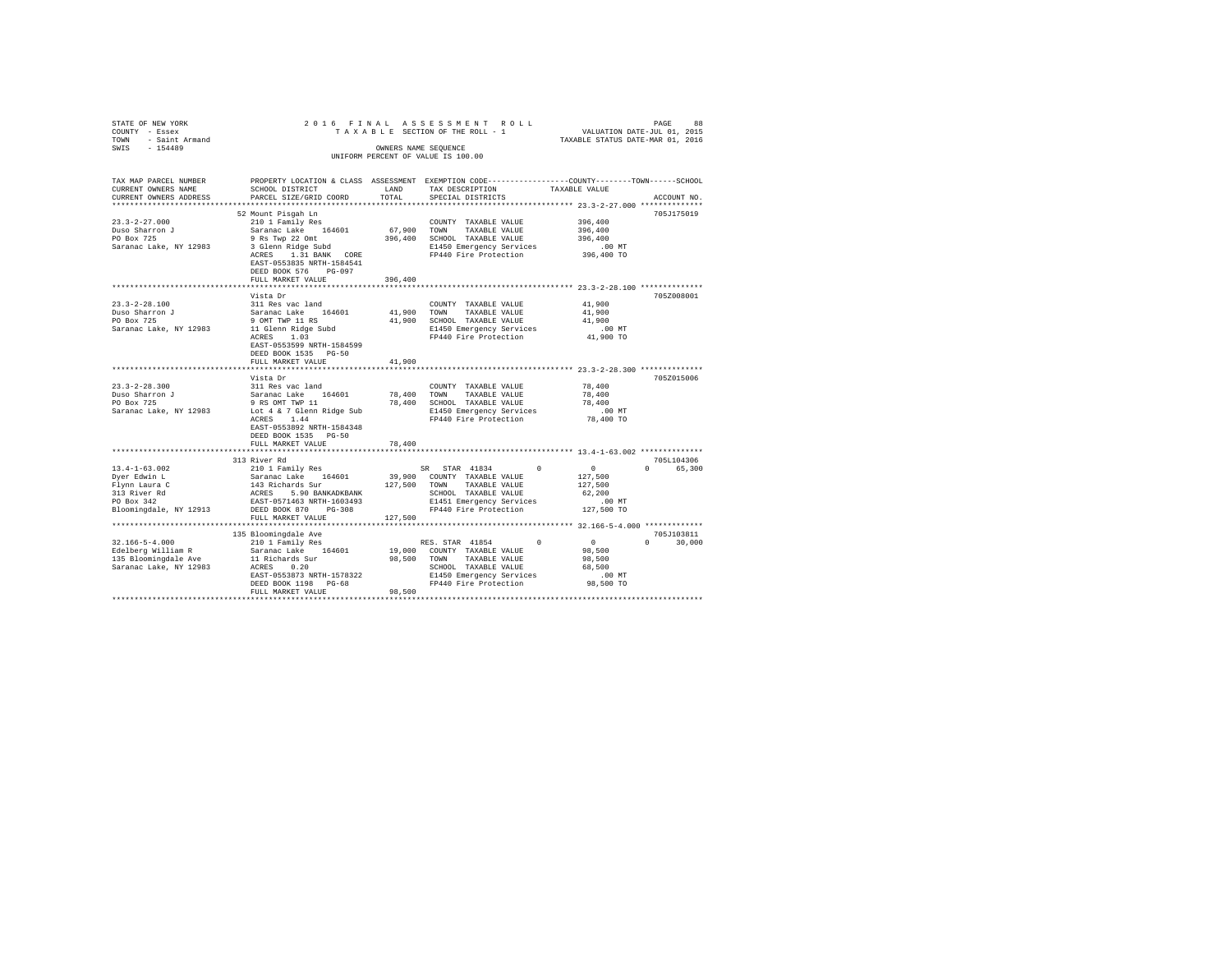|      | STATE OF NEW YORK   |  |  |  |  | 2016 FINAL ASSESSMENT ROLL         |  |  |  |  |  |                                  |  | PAGE | 89 |
|------|---------------------|--|--|--|--|------------------------------------|--|--|--|--|--|----------------------------------|--|------|----|
|      | COUNTY - Essex      |  |  |  |  | TAXABLE SECTION OF THE ROLL - 1    |  |  |  |  |  | VALUATION DATE-JUL 01, 2015      |  |      |    |
|      | TOWN - Saint Armand |  |  |  |  |                                    |  |  |  |  |  | TAXABLE STATUS DATE-MAR 01, 2016 |  |      |    |
| SWIS | $-154489$           |  |  |  |  | OWNERS NAME SEOUENCE               |  |  |  |  |  |                                  |  |      |    |
|      |                     |  |  |  |  | UNIFORM PERCENT OF VALUE IS 100.00 |  |  |  |  |  |                                  |  |      |    |

| TAX MAP PARCEL NUMBER<br>CURRENT OWNERS NAME                                 | PROPERTY LOCATION & CLASS ASSESSMENT EXEMPTION CODE----------------COUNTY-------TOWN-----SCHOOL<br>SCHOOL DISTRICT                                                                                                                                                                                                                                                                                         | LAND                       | TAX DESCRIPTION                                                                                                                                                 |            | TAXABLE VALUE                                                           |                    |
|------------------------------------------------------------------------------|------------------------------------------------------------------------------------------------------------------------------------------------------------------------------------------------------------------------------------------------------------------------------------------------------------------------------------------------------------------------------------------------------------|----------------------------|-----------------------------------------------------------------------------------------------------------------------------------------------------------------|------------|-------------------------------------------------------------------------|--------------------|
| CURRENT OWNERS ADDRESS<br>*********************                              | PARCEL SIZE/GRID COORD<br>****************************                                                                                                                                                                                                                                                                                                                                                     | TOTAL                      | SPECIAL DISTRICTS                                                                                                                                               |            |                                                                         | ACCOUNT NO.        |
|                                                                              | 18 Oregon Plains Rd                                                                                                                                                                                                                                                                                                                                                                                        |                            |                                                                                                                                                                 |            |                                                                         | 702A174009         |
| $13.56 - 2 - 17.002$<br>Eldridge William<br>18 Oregon Plains Rd<br>PO Box 33 | 281 Multiple res<br>Saranac Lake 164601 50,500<br>101 Richards Sur Omt 11 211,400<br>Also 1048/178                                                                                                                                                                                                                                                                                                         |                            | RES. STAR 41854<br>50,500 COUNTY TAXABLE VALUE<br>TAXABLE VALUE<br>TOWN<br>SCHOOL TAXABLE VALUE                                                                 | $^{\circ}$ | $\sim$ 0<br>211,400<br>211,400<br>181,400                               | $\Omega$<br>30,000 |
| Bloomingdale, NY 12913 ACRES                                                 | 3.60 BANK TLNB<br>EAST-0563841 NRTH-1607628<br>DEED BOOK 1317 PG-282<br>FULL MARKET VALUE                                                                                                                                                                                                                                                                                                                  |                            | E1451 Emergency Services<br>FP440 Fire Protection<br>SD442 Bloomingdale Sewer D<br>211,400 WD442 Bloomingdale Water D                                           |            | .00 MT<br>211,400 TO<br>211,400 TO M<br>211,400 TO M                    |                    |
|                                                                              | 75 Hemlock Way                                                                                                                                                                                                                                                                                                                                                                                             |                            |                                                                                                                                                                 |            |                                                                         | 705J103309         |
| $13.4 - 1 - 70.000$                                                          | 210 1 Family Res<br>Ellis Jeff – Saranac Lake 164601<br>Ellis Jeff – Saranac Lake 164601<br>1918 Pape 164 Richards Sur<br>1 Praga Lm – ACRES 1.18<br>Noorheesville, NY 12186 – EAST-0574523 NRTH-1601338<br>DEED BOOK 1039 PG-20<br>FULL MARKET VALUE                                                                                                                                                      | 52,700<br>98,900<br>98,900 | COUNTY TAXABLE VALUE<br>TOWN<br>TAXABLE VALUE<br>SCHOOL TAXABLE VALUE<br>E1451 Emergency Services<br>FP440 Fire Protection                                      |            | 98,900<br>98,900<br>98,900<br>.00 MT<br>98,900 TO                       |                    |
|                                                                              |                                                                                                                                                                                                                                                                                                                                                                                                            |                            |                                                                                                                                                                 |            |                                                                         |                    |
|                                                                              | 1473 NYS Route 3                                                                                                                                                                                                                                                                                                                                                                                           |                            |                                                                                                                                                                 |            |                                                                         | 705J104204         |
|                                                                              | $[13.4-1-16.100$ RES. ST<br>Ellsworth Cyrus J = 2010 1 Family Res<br>Ellsworth Vickie C = 103 Richards Sur = 333,500 COUNT<br>1473 NYS Ree 3<br>2010 202 RCRES 9.50<br>2010 202 RCRES 9.50<br>2010 202 RCRES 9.50<br>2010 202 RCRES 9.50<br>2<br>FULL MARKET VALUE                                                                                                                                         | 333,500                    | RES. STAR 41854<br>60,300 COUNTY TAXABLE VALUE<br>TAXABLE VALUE<br>SCHOOL TAXABLE VALUE<br>E1451 Emergency Services 6.00 MT<br>FP440 Fire Protection 333,500 TO | $^{\circ}$ | $\sim$ 0<br>333,500<br>333,500<br>303,500                               | $\Omega$<br>30,000 |
|                                                                              |                                                                                                                                                                                                                                                                                                                                                                                                            |                            |                                                                                                                                                                 |            |                                                                         |                    |
|                                                                              | 153 Moose Pond Ln                                                                                                                                                                                                                                                                                                                                                                                          |                            |                                                                                                                                                                 |            |                                                                         | 705J179010         |
|                                                                              |                                                                                                                                                                                                                                                                                                                                                                                                            |                            |                                                                                                                                                                 |            | $0$ $25,000$ $25,000$ $10,000$<br>$0$ $23,675$ $23,675$ $20,000$        |                    |
|                                                                              | FULL MARKET VALUE                                                                                                                                                                                                                                                                                                                                                                                          |                            | 189,400 E1451 Emergency Services<br>FP440 Fire Protection                                                                                                       |            | $\sim$ 0<br>140.725<br>140,725<br>129,400<br>$.00$ MT                   | $\sim$ 0<br>30,000 |
|                                                                              |                                                                                                                                                                                                                                                                                                                                                                                                            |                            |                                                                                                                                                                 |            | 189,400 TO                                                              |                    |
|                                                                              |                                                                                                                                                                                                                                                                                                                                                                                                            |                            |                                                                                                                                                                 |            |                                                                         |                    |
|                                                                              | 834 Saint Regis Ave<br>$\begin{tabular}{l c c c c c} \multicolumn{3}{c}{\mbox{\small{3.56-8-3.000}} & \multicolumn{3}{c}{\mbox{\small{4.56-8-3.000}} & \multicolumn{3}{c}{\mbox{\small{4.56-8-3.000}} & \multicolumn{3}{c}{\mbox{\small{5.56-8-3.000}} & \multicolumn{3}{c}{\mbox{\small{5.56-8-3.000}} & \multicolumn{3}{c}{\mbox{\small{5.56-8-3.000}} & \multicolumn{3}{c}{\mbox{\small{5.56-8-3.000}}$ |                            |                                                                                                                                                                 |            | 152,200<br>152,200<br>152,200<br>$.00$ MT<br>152,200 TO<br>152,200 TO M | 702A101913         |
|                                                                              |                                                                                                                                                                                                                                                                                                                                                                                                            |                            |                                                                                                                                                                 |            | 152,200 TO M                                                            |                    |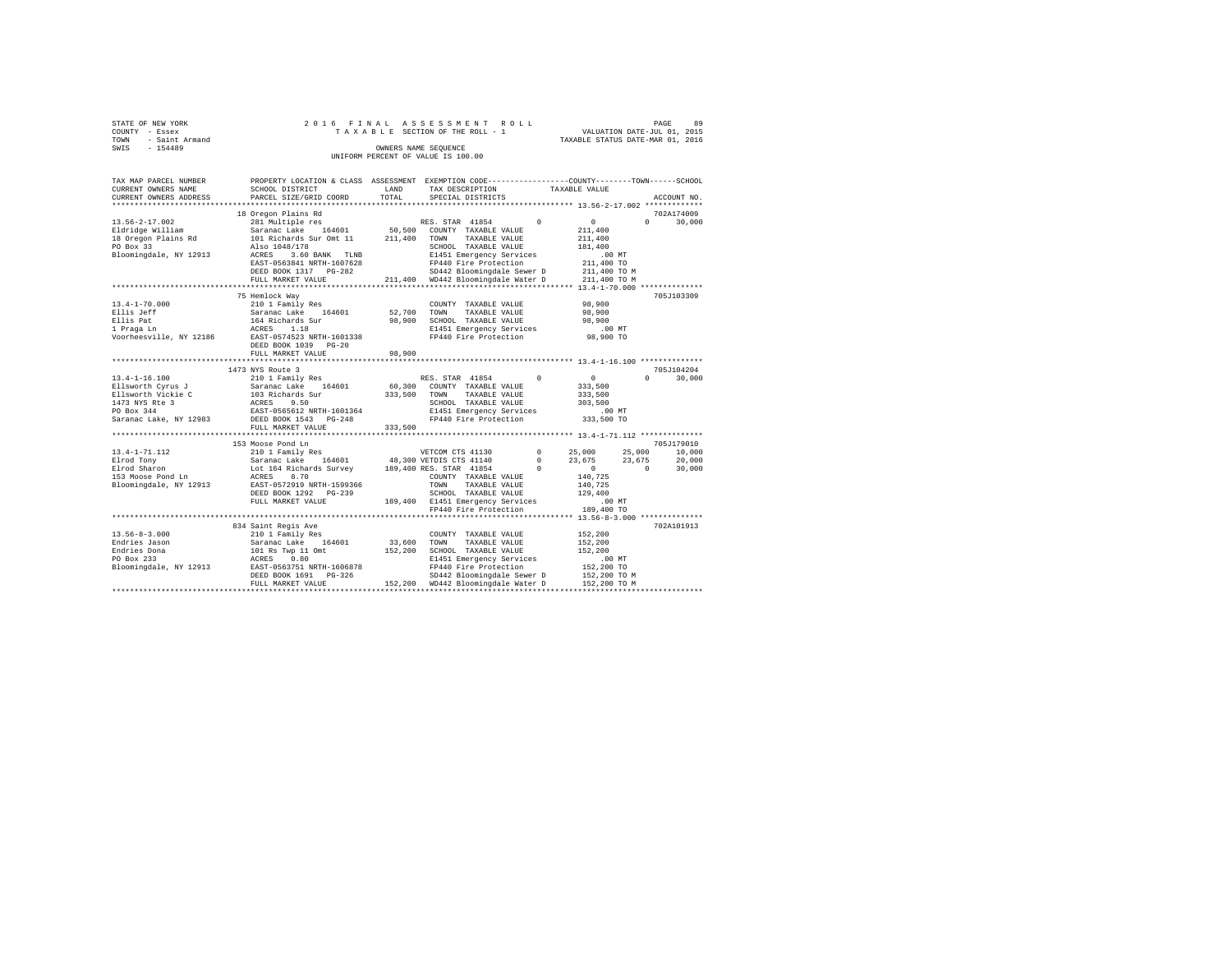| STATE OF NEW YORK                                   |                                                                                                                                                                                                                                                                                                                                                                                                                      |             | 2016 FINAL ASSESSMENT ROLL                                                                              |                          |                                  |
|-----------------------------------------------------|----------------------------------------------------------------------------------------------------------------------------------------------------------------------------------------------------------------------------------------------------------------------------------------------------------------------------------------------------------------------------------------------------------------------|-------------|---------------------------------------------------------------------------------------------------------|--------------------------|----------------------------------|
| COUNTY - Essex                                      |                                                                                                                                                                                                                                                                                                                                                                                                                      |             |                                                                                                         |                          |                                  |
| TOWN - Saint Armand                                 |                                                                                                                                                                                                                                                                                                                                                                                                                      |             |                                                                                                         |                          | TAXABLE STATUS DATE-MAR 01, 2016 |
| SWTS - 154489                                       |                                                                                                                                                                                                                                                                                                                                                                                                                      |             | OWNERS NAME SEQUENCE                                                                                    |                          |                                  |
|                                                     |                                                                                                                                                                                                                                                                                                                                                                                                                      |             | UNIFORM PERCENT OF VALUE IS 100.00                                                                      |                          |                                  |
|                                                     |                                                                                                                                                                                                                                                                                                                                                                                                                      |             |                                                                                                         |                          |                                  |
| TAX MAP PARCEL NUMBER                               |                                                                                                                                                                                                                                                                                                                                                                                                                      |             | PROPERTY LOCATION & CLASS ASSESSMENT EXEMPTION CODE----------------COUNTY-------TOWN------SCHOOL        |                          |                                  |
| CURRENT OWNERS NAME                                 | SCHOOL DISTRICT                                                                                                                                                                                                                                                                                                                                                                                                      | LAND        |                                                                                                         |                          |                                  |
| CURRENT OWNERS ADDRESS                              | PARCEL SIZE/GRID COORD                                                                                                                                                                                                                                                                                                                                                                                               | TOTAL       | TAX DESCRIPTION                                                                                         | TAXABLE VALUE            |                                  |
|                                                     |                                                                                                                                                                                                                                                                                                                                                                                                                      |             | SPECIAL DISTRICTS                                                                                       |                          | ACCOUNT NO.                      |
|                                                     | Main St                                                                                                                                                                                                                                                                                                                                                                                                              |             |                                                                                                         |                          | 705Z007013                       |
| $13.3 - 2 - 14.000$                                 | 311 Res vac land                                                                                                                                                                                                                                                                                                                                                                                                     |             | COUNTY TAXABLE VALUE                                                                                    | 40,100                   |                                  |
|                                                     | Saranac Lake 164601                                                                                                                                                                                                                                                                                                                                                                                                  |             | 40.100 TOWN TAXABLE VALUE                                                                               | 40,100                   |                                  |
| Engel Alfred C<br>10 Soma Pl                        | 83 OMT TWP11 RS                                                                                                                                                                                                                                                                                                                                                                                                      |             | 40,100 SCHOOL TAXABLE VALUE                                                                             | 40,100                   |                                  |
| Farmingdale, NY 11735                               | Lot 15 Johnson Hill Est.                                                                                                                                                                                                                                                                                                                                                                                             |             | E1451 Emergency Services                                                                                |                          |                                  |
|                                                     | ACRES 2.66                                                                                                                                                                                                                                                                                                                                                                                                           |             | FP440 Fire Protection                                                                                   | .00 MT<br>40,100 TO      |                                  |
|                                                     | EAST-0561647 NRTH-1604847                                                                                                                                                                                                                                                                                                                                                                                            |             |                                                                                                         |                          |                                  |
|                                                     | DEED BOOK 1500 PG-115                                                                                                                                                                                                                                                                                                                                                                                                |             |                                                                                                         |                          |                                  |
|                                                     | FULL MARKET VALUE                                                                                                                                                                                                                                                                                                                                                                                                    | 40,100      |                                                                                                         |                          |                                  |
|                                                     |                                                                                                                                                                                                                                                                                                                                                                                                                      |             |                                                                                                         |                          |                                  |
|                                                     | 28 Vine St                                                                                                                                                                                                                                                                                                                                                                                                           |             |                                                                                                         |                          | 702A101606                       |
| $13.56 - 7 - 7.000$                                 | 270 Mfg housing                                                                                                                                                                                                                                                                                                                                                                                                      |             | VETWAR CTS 41120                                                                                        | $0 \t 6,330$             | 6,330 6,000                      |
|                                                     |                                                                                                                                                                                                                                                                                                                                                                                                                      |             |                                                                                                         | $\sim$ 0                 | $\sim$ 0<br>36,200               |
| Essex Donald D<br>PO Box 233                        | $\begin{tabular}{lcccc} Saranac Lake & 164601 & 35,300 SR & STR & 41834 & 0 \\ 101 Rs Type & 11 Omt & 42,200 & \text{COMNT} & TAXABLE VALUE \\ ACRES & 1.30 & & & 42,200 & \text{COMNT} & TAXABLE VALUE \\ \end{tabular}$                                                                                                                                                                                            |             |                                                                                                         | 35,870                   |                                  |
|                                                     |                                                                                                                                                                                                                                                                                                                                                                                                                      |             |                                                                                                         |                          |                                  |
| Saranac Lake, NY 12983                              | ACRES 1.30                                                                                                                                                                                                                                                                                                                                                                                                           |             |                                                                                                         | 35,870<br>$\sim$ 0       |                                  |
|                                                     |                                                                                                                                                                                                                                                                                                                                                                                                                      |             |                                                                                                         |                          |                                  |
|                                                     |                                                                                                                                                                                                                                                                                                                                                                                                                      |             | FULL MARKET VALUE 42,200 FP440 Fire Protection                                                          | .00MT<br>42,200 TO       |                                  |
|                                                     |                                                                                                                                                                                                                                                                                                                                                                                                                      |             |                                                                                                         |                          |                                  |
|                                                     | 104 Rockledge Ln                                                                                                                                                                                                                                                                                                                                                                                                     |             |                                                                                                         |                          | 705J189007                       |
| $32.38 - 1 - 30.000$                                | 210 1 Family Res                                                                                                                                                                                                                                                                                                                                                                                                     |             | COUNTY TAXABLE VALUE                                                                                    | 368,200                  |                                  |
| Estling Rhan H                                      | Saranac Lake 164601                                                                                                                                                                                                                                                                                                                                                                                                  |             | 42.000 TOWN TAXABLE VALUE                                                                               | 368,200                  |                                  |
|                                                     | 11 Twp 11 Omt Rs                                                                                                                                                                                                                                                                                                                                                                                                     |             | 368,200 SCHOOL TAXABLE VALUE                                                                            | 368,200                  |                                  |
| Estling Anita<br>104 Rockledge Ln                   | 54 Rockledge Park                                                                                                                                                                                                                                                                                                                                                                                                    |             | E1450 Emergency Services                                                                                | $.00$ MT                 |                                  |
|                                                     | Saranac Lake, NY 12983 ACRES 0.69 BANK CORE                                                                                                                                                                                                                                                                                                                                                                          |             |                                                                                                         | 368,200 TO               |                                  |
|                                                     | EAST-0555990 NRTH-1579794                                                                                                                                                                                                                                                                                                                                                                                            |             | FP440 Fire Protection<br>WD441 Rockledge water                                                          |                          |                                  |
|                                                     |                                                                                                                                                                                                                                                                                                                                                                                                                      |             |                                                                                                         | 368,200 TO M             |                                  |
|                                                     | DEED BOOK 1782 PG-4                                                                                                                                                                                                                                                                                                                                                                                                  | 368,200     |                                                                                                         |                          |                                  |
|                                                     | FULL MARKET VALUE                                                                                                                                                                                                                                                                                                                                                                                                    | *********** | **************************** 32.38-1-52.100 *************                                               |                          |                                  |
|                                                     | Rockledge Ln                                                                                                                                                                                                                                                                                                                                                                                                         |             |                                                                                                         |                          | 705J190016                       |
| $32.38 - 1 - 52.100$                                | 311 Res vac land                                                                                                                                                                                                                                                                                                                                                                                                     |             | COUNTY TAXABLE VALUE                                                                                    | 28,200                   |                                  |
|                                                     | Saranac Lake 164601                                                                                                                                                                                                                                                                                                                                                                                                  | 28,200      | TOWN<br>TAXABLE VALUE                                                                                   | 28,200                   |                                  |
| Estling Rhan H<br>Estling Anita<br>104 Rockledge Ln |                                                                                                                                                                                                                                                                                                                                                                                                                      |             | 28, 200 SCHOOL TAXABLE VALUE                                                                            | 28,200                   |                                  |
|                                                     | 11 Twp 11 Omt Rs<br>Lot 43 Rockledge Pk<br>ACRES 0.40                                                                                                                                                                                                                                                                                                                                                                |             |                                                                                                         | $.00$ MT                 |                                  |
|                                                     |                                                                                                                                                                                                                                                                                                                                                                                                                      |             | ELIASO Emergency Services<br>E1450 Emergency Services<br>FP440 Fire Protection<br>WD441 Rockledge water |                          |                                  |
| Saranac Lake, NY 12983                              | EAST-0555799 NRTH-1579692                                                                                                                                                                                                                                                                                                                                                                                            |             |                                                                                                         | 28,200 TO<br>28,200 TO M |                                  |
|                                                     |                                                                                                                                                                                                                                                                                                                                                                                                                      |             |                                                                                                         |                          |                                  |
|                                                     | DEED BOOK 1782 PG-4                                                                                                                                                                                                                                                                                                                                                                                                  |             |                                                                                                         |                          |                                  |
|                                                     | FULL MARKET VALUE                                                                                                                                                                                                                                                                                                                                                                                                    | 28,200      |                                                                                                         |                          |                                  |
|                                                     |                                                                                                                                                                                                                                                                                                                                                                                                                      |             |                                                                                                         |                          |                                  |
| $32.38 - 1 - 55.000$                                | Rockledge Ln<br>311 Res vac land                                                                                                                                                                                                                                                                                                                                                                                     |             |                                                                                                         | 34,000                   | 705J190019                       |
|                                                     | Saranac Lake 164601 34,000                                                                                                                                                                                                                                                                                                                                                                                           |             | COUNTY TAXABLE VALUE                                                                                    |                          |                                  |
| Estling Rhan H                                      | $\begin{tabular}{lcl} \texttt{Sarance} \texttt{ have} & \texttt{1-} & \texttt{1-} & \texttt{1-} & \texttt{1-} \\ \texttt{all 1-} & \texttt{1-} & \texttt{1-} & \texttt{1-} & \texttt{1-} \\ \texttt{It=1-} & \texttt{1-} & \texttt{1-} & \texttt{1-} & \texttt{1-} \\ \texttt{It=1-} & \texttt{1-} & \texttt{1-} & \texttt{1-} \\ \texttt{1-} & \texttt{1-} & \texttt{1-} & \texttt{1-} \\ \texttt{1-} & \texttt{1-$ |             | TOWN<br>TAXABLE VALUE                                                                                   | 34,000                   |                                  |
| Estling Anita<br>104 Rockledge Ln                   |                                                                                                                                                                                                                                                                                                                                                                                                                      |             |                                                                                                         |                          |                                  |
| Saranac Lake, NY 12983                              | ACRES 1.47                                                                                                                                                                                                                                                                                                                                                                                                           |             |                                                                                                         |                          |                                  |
|                                                     |                                                                                                                                                                                                                                                                                                                                                                                                                      |             |                                                                                                         |                          |                                  |
|                                                     | DEED BOOK 1782 PG-4                                                                                                                                                                                                                                                                                                                                                                                                  |             |                                                                                                         |                          |                                  |
|                                                     |                                                                                                                                                                                                                                                                                                                                                                                                                      | 34,000      |                                                                                                         |                          |                                  |
|                                                     | FULL MARKET VALUE                                                                                                                                                                                                                                                                                                                                                                                                    |             |                                                                                                         |                          |                                  |
|                                                     |                                                                                                                                                                                                                                                                                                                                                                                                                      |             |                                                                                                         |                          |                                  |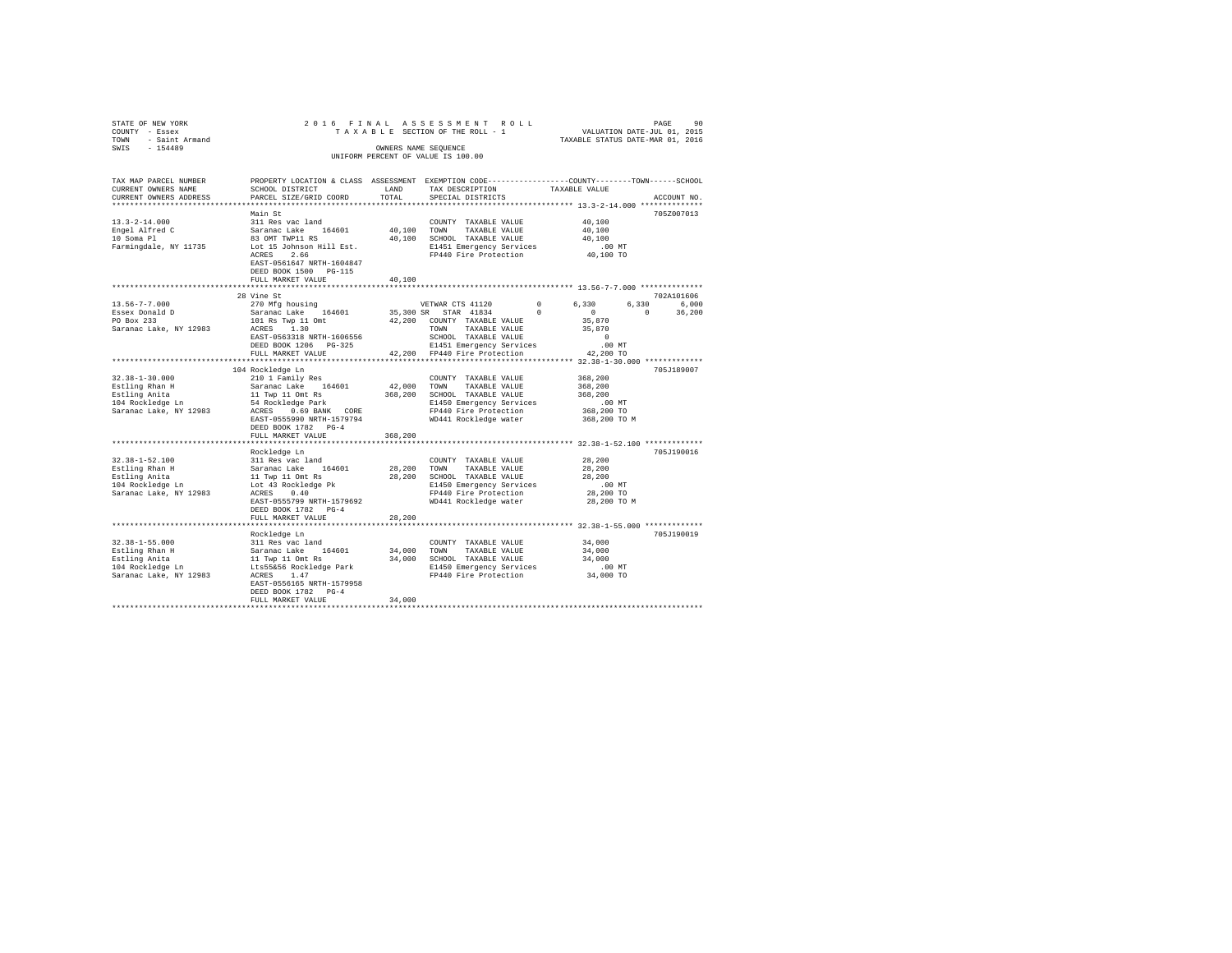| STATE OF NEW YORK   | 2016 FINAL ASSESSMENT ROLL         | 91<br>PAGE                       |
|---------------------|------------------------------------|----------------------------------|
| COUNTY - Essex      | TAXABLE SECTION OF THE ROLL - 1    | VALUATION DATE-JUL 01, 2015      |
| TOWN - Saint Armand |                                    | TAXABLE STATUS DATE-MAR 01, 2016 |
| SWIS<br>$-154489$   | OWNERS NAME SEOUENCE               |                                  |
|                     | UNIFORM PERCENT OF VALUE IS 100.00 |                                  |

| TAX MAP PARCEL NUMBER                                                                                                                      | PROPERTY LOCATION & CLASS ASSESSMENT EXEMPTION CODE---------------COUNTY-------TOWN------SCHOOL                                                           |              |                                                                     |                      |                    |
|--------------------------------------------------------------------------------------------------------------------------------------------|-----------------------------------------------------------------------------------------------------------------------------------------------------------|--------------|---------------------------------------------------------------------|----------------------|--------------------|
| CURRENT OWNERS NAME                                                                                                                        | SCHOOL DISTRICT                                                                                                                                           | LAND         | TAX DESCRIPTION                                                     | TAXABLE VALUE        |                    |
| CURRENT OWNERS ADDRESS                                                                                                                     | PARCEL SIZE/GRID COORD                                                                                                                                    | TOTAL        | SPECIAL DISTRICTS                                                   |                      | ACCOUNT NO.        |
|                                                                                                                                            |                                                                                                                                                           |              |                                                                     |                      |                    |
|                                                                                                                                            | George & Bliss Ln                                                                                                                                         |              |                                                                     |                      | 705J178073         |
| $33.8 - 2 - 1.000$                                                                                                                         | 314 Rural vac<10                                                                                                                                          |              | COUNTY TAXABLE VALUE                                                | 5,600                |                    |
| Evangelista Mark M                                                                                                                         | Saranac Lake 164601                                                                                                                                       | 5,600        | TAXABLE VALUE<br>TOWN                                               | 5,600                |                    |
| 19 First Ave                                                                                                                               | Richards Survey Lot 311                                                                                                                                   |              | 5,600 SCHOOL TAXABLE VALUE                                          | 5,600                |                    |
| Haskell, NJ 07420                                                                                                                          | ACRES 1.12                                                                                                                                                |              | BTI44 BTI District                                                  | .00 MT               |                    |
|                                                                                                                                            | EAST-0594854 NRTH-1582348                                                                                                                                 |              | E1450 Emergency Services                                            | $.00$ MT             |                    |
|                                                                                                                                            | DEED BOOK 1237 PG-324                                                                                                                                     |              | FP403 Fire Pro LP Lake                                              | 5,600 TO             |                    |
|                                                                                                                                            | FULL MARKET VALUE                                                                                                                                         | 5,600        |                                                                     |                      |                    |
|                                                                                                                                            |                                                                                                                                                           |              |                                                                     |                      |                    |
|                                                                                                                                            | 12 George & Bliss Ln                                                                                                                                      |              |                                                                     |                      | 705J176009         |
| $33.8 - 2 - 2.000$                                                                                                                         | 260 Seasonal res - WTRFNT                                                                                                                                 |              | COUNTY TAXABLE VALUE                                                | 573,000              |                    |
| 33.8-2-2.0<br>Evangelista Mark M<br>^^ Timet Ave                                                                                           | Saranac Lake 164601                                                                                                                                       |              | 489,500 TOWN TAXABLE VALUE                                          | 573,000              |                    |
|                                                                                                                                            | Richards Survey Lot 311 573,000                                                                                                                           |              | SCHOOL TAXABLE VALUE                                                | 573,000              |                    |
| Haskel, NJ 07420                                                                                                                           | 1.12 Acres                                                                                                                                                |              | BTI44 BTI District                                                  | $.00$ MT             |                    |
|                                                                                                                                            | ACRES<br>1.12                                                                                                                                             |              | E1450 Emergency Services                                            | 00 MT.<br>573,000 TO |                    |
|                                                                                                                                            | EAST-0595161 NRTH-1582362                                                                                                                                 |              | FP403 Fire Pro LP Lake                                              |                      |                    |
|                                                                                                                                            | DEED BOOK 846<br>$PG-147$                                                                                                                                 |              |                                                                     |                      |                    |
|                                                                                                                                            | FULL MARKET VALUE                                                                                                                                         | 573,000      |                                                                     |                      |                    |
|                                                                                                                                            |                                                                                                                                                           |              |                                                                     |                      |                    |
|                                                                                                                                            | 10 Oregon Plains Rd                                                                                                                                       |              |                                                                     |                      | 702C100810         |
| $13.57 - 1 - 33.000$                                                                                                                       | 210 1 Family Res                                                                                                                                          |              | VETWAR CTS 41120                                                    | $0 \t 15,000$        | 15,000<br>6,000    |
| Everritt Dean K                                                                                                                            |                                                                                                                                                           |              |                                                                     | $\sim$ 0             | $\Omega$<br>30,000 |
| Everritt Jennifer J                                                                                                                        | 2012 - American Barroll, 1980, 1991, 1992<br>101 Richards Sur Ont 11 174,900 COUNTY TAXABLE VALUE<br>101 Richards Sur Ont 11 174,900 COUNTY TAXABLE VALUE |              |                                                                     | 159,900              |                    |
| PO Box 354                                                                                                                                 |                                                                                                                                                           |              |                                                                     | 159,900              |                    |
| Bloomingdale, NY 12913 EAST-0563999 NRTH-1607381                                                                                           |                                                                                                                                                           |              | SCHOOL TAXABLE VALUE                                                | 138,900              |                    |
|                                                                                                                                            | DEED BOOK 1469 PG-279                                                                                                                                     |              | E1451 Emergency Services                                            | .00MT                |                    |
|                                                                                                                                            | FULL MARKET VALUE                                                                                                                                         |              | 174,900 FP440 Fire Protection                                       | 174,900 TO           |                    |
|                                                                                                                                            |                                                                                                                                                           |              | SD442 Bloomingdale Sewer D                                          | 174,900 TO M         |                    |
|                                                                                                                                            |                                                                                                                                                           |              | WD442 Bloomingdale Water D 174,900 TO M                             |                      |                    |
|                                                                                                                                            |                                                                                                                                                           |              |                                                                     |                      |                    |
|                                                                                                                                            | 20 Goodspeed Ln                                                                                                                                           |              |                                                                     |                      | 705J180016         |
| $15. - 1 - 7.120$                                                                                                                          | 210 1 Family Res                                                                                                                                          |              | RES. STAR 41854                                                     | $\Omega$<br>$\sim$ 0 | $\Omega$<br>30,000 |
| Fahl Eric J                                                                                                                                | Saranac Lake 164601                                                                                                                                       |              | 35,500 COUNTY TAXABLE VALUE                                         | 240,400              |                    |
|                                                                                                                                            |                                                                                                                                                           | 240,400 TOWN | TAXABLE VALUE                                                       | 240,400              |                    |
| $\begin{array}{c}\n\text{Fall} & \text{---} \\ \text{Fahl Michelle} & \text{---} \\ \text{---} \\ \text{---} \\ \end{array}$<br>PO Box 206 | 361 Rs Twp 11 Omt<br>ACRES 1 50<br>1.50<br>ACRES                                                                                                          |              | SCHOOL TAXABLE VALUE                                                | 210,400              |                    |
| Bloomingdale, NY 12913                                                                                                                     | EAST-0602366 NRTH-1612167                                                                                                                                 |              |                                                                     |                      |                    |
|                                                                                                                                            | DEED BOOK 1041 PG-168                                                                                                                                     |              | E1451 Emergency Services .00 MT<br>FP440 Fire Protection 240,400 TO |                      |                    |
|                                                                                                                                            | FULL MARKET VALUE                                                                                                                                         | 240,400      |                                                                     |                      |                    |
|                                                                                                                                            |                                                                                                                                                           |              |                                                                     |                      |                    |
|                                                                                                                                            | Goodspeed Ln                                                                                                                                              |              |                                                                     |                      | 705J103215         |
| $15. - 1 - 12.000$                                                                                                                         |                                                                                                                                                           |              | COUNTY TAXABLE VALUE                                                | 1,700                |                    |
| Fahl Eric J                                                                                                                                | 314 Rural vac<10<br>Saranac Lake 164601<br>367 Richards Sur                                                                                               |              | 1,700 TOWN<br>TAXABLE VALUE                                         | 1,700                |                    |
| Fahl Michelle I                                                                                                                            |                                                                                                                                                           |              | 1,700 SCHOOL TAXABLE VALUE                                          | 1,700                |                    |
| PO Box 206                                                                                                                                 |                                                                                                                                                           |              | E1451 Emergency Services                                            | $.00$ MT             |                    |
| Bloomingdale, NY 12913                                                                                                                     | Life Use To A Lenzner<br>ACRES      0.10<br>0.10<br>ACRES                                                                                                 |              | FP440 Fire Protection                                               | 1,700 TO             |                    |
|                                                                                                                                            | EAST-0602738 NRTH-1612386                                                                                                                                 |              |                                                                     |                      |                    |
|                                                                                                                                            | DEED BOOK 1316 PG-280                                                                                                                                     |              |                                                                     |                      |                    |
|                                                                                                                                            | FULL MARKET VALUE                                                                                                                                         | 1,700        |                                                                     |                      |                    |
|                                                                                                                                            |                                                                                                                                                           |              |                                                                     |                      |                    |
|                                                                                                                                            |                                                                                                                                                           |              |                                                                     |                      |                    |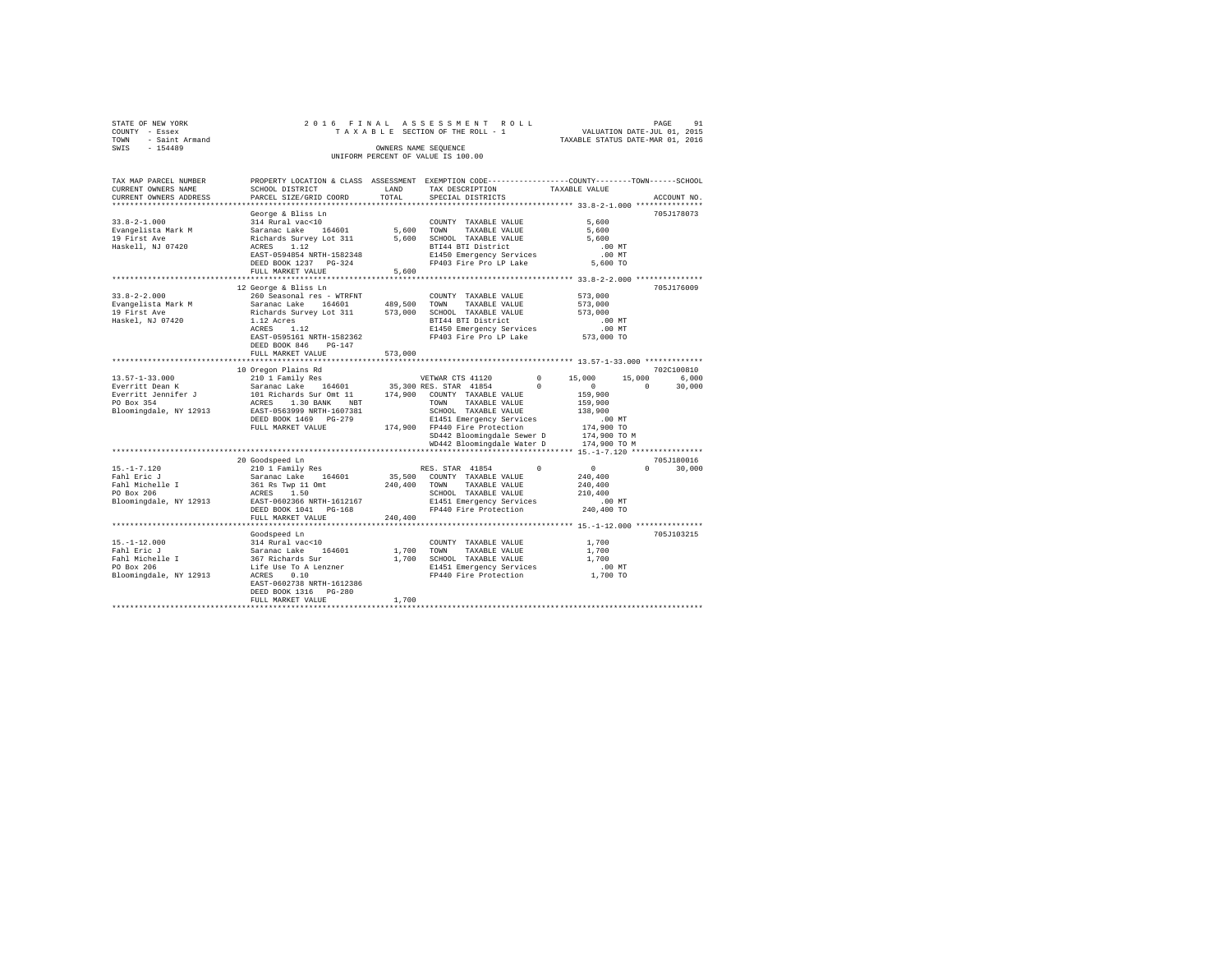| STATE OF NEW YORK   |  | 2016 FINAL ASSESSMENT ROLL         |                                  | PAGE                        | 92 |
|---------------------|--|------------------------------------|----------------------------------|-----------------------------|----|
| COUNTY - Essex      |  | TAXABLE SECTION OF THE ROLL - 1    |                                  | VALUATION DATE-JUL 01, 2015 |    |
| TOWN - Saint Armand |  |                                    | TAXABLE STATUS DATE-MAR 01, 2016 |                             |    |
| SWTS<br>$-154489$   |  | OWNERS NAME SEOUENCE               |                                  |                             |    |
|                     |  | UNIFORM PERCENT OF VALUE IS 100.00 |                                  |                             |    |
|                     |  |                                    |                                  |                             |    |

| TAX MAP PARCEL NUMBER    | PROPERTY LOCATION & CLASS ASSESSMENT               |         | EXEMPTION CODE-----------------COUNTY-------TOWN------SCHOOL |               |             |
|--------------------------|----------------------------------------------------|---------|--------------------------------------------------------------|---------------|-------------|
| CURRENT OWNERS NAME      | SCHOOL DISTRICT                                    | LAND    | TAX DESCRIPTION                                              | TAXABLE VALUE |             |
| CURRENT OWNERS ADDRESS   | PARCEL SIZE/GRID COORD                             | TOTAL   | SPECIAL DISTRICTS                                            |               | ACCOUNT NO. |
|                          |                                                    |         |                                                              |               |             |
|                          | 13 Goodspeed Ln                                    |         |                                                              |               | 705J103302  |
| $15. - 1 - 13.000$       | 311 Res vac land                                   |         | COUNTY TAXABLE VALUE                                         | 14,300        |             |
| Fahl Eric J              | 164601<br>Saranac Lake                             | 14,300  | TOWN<br>TAXABLE VALUE                                        | 14,300        |             |
| Fahl Michelle I          | 367 Richards Sur<br>ACRES 0.46                     | 14,300  | SCHOOL TAXABLE VALUE                                         | 14,300        |             |
| 20 Goodspeed Ln          |                                                    |         | E1451 Emergency Services                                     | $.00$ MT      |             |
| PO Box 206               | EAST-0602670 NRTH-1612342                          |         | FP440 Fire Protection                                        | 14,300 TO     |             |
| Bloomingdale, NY 12913   | DEED BOOK 1474 PG-23                               |         |                                                              |               |             |
|                          | FULL MARKET VALUE                                  | 14,300  |                                                              |               |             |
|                          |                                                    |         |                                                              |               |             |
|                          | Goodspeed Ln                                       |         |                                                              |               | 705J104015  |
| $15. - 1 - 14.000$       | 314 Rural vac<10                                   |         | COUNTY TAXABLE VALUE                                         | 1,700         |             |
| Fahl Eric J              | 164601<br>Saranac Lake                             | 1,700   | TOWN<br>TAXABLE VALUE                                        | 1,700         |             |
| Fahl Michelle I          | 367 Richards Sur                                   | 1,700   | SCHOOL TAXABLE VALUE                                         | 1,700         |             |
| 20 Goodspeed Ln          | ACRES<br>0.08                                      |         | E1451 Emergency Services                                     | .00 MT        |             |
| PO Box 206               | EAST-0602601 NRTH-1612279                          |         | FP440 Fire Protection                                        | 1,700 TO      |             |
| Bloomingdale, NY 12913   | DEED BOOK 1474 PG-23                               |         |                                                              |               |             |
|                          | FULL MARKET VALUE                                  | 1,700   |                                                              |               |             |
|                          |                                                    |         |                                                              |               |             |
|                          | 279 Trudeau Rd                                     |         |                                                              |               | 705J104307  |
| $23.3 - 1 - 45.000$      | 210 1 Family Res                                   |         | COUNTY TAXABLE VALUE                                         | 223,300       |             |
| Fannie Mae               | Saranac Lake 164601                                | 79,900  | TOWN<br>TAXABLE VALUE                                        | 223,300       |             |
| 1900 Market St           | 9 Richards Sur                                     | 223,300 | SCHOOL TAXABLE VALUE                                         | 223,300       |             |
| Philadelphia, PA 19103   | ACRES<br>2.10                                      |         | E1450 Emergency Services                                     | $.00$ MT      |             |
|                          | EAST-0555161 NRTH-1584172                          |         | FP440 Fire Protection                                        | 223,300 TO    |             |
| PRIOR OWNER ON 3/01/2016 | DEED BOOK 1830<br>$PG-263$                         |         |                                                              |               |             |
|                          |                                                    |         |                                                              |               |             |
| Stover Nancy L           | FULL MARKET VALUE<br>***************************** | 223,300 |                                                              |               |             |
|                          |                                                    |         |                                                              |               |             |
|                          | Maple Ln                                           |         |                                                              |               | 702A101103  |
| $13.56 - 5 - 2.001$      | 311 Res vac land                                   |         | COUNTY TAXABLE VALUE                                         | 10,200        |             |
| Farley Jerry             | 164601<br>Saranac Lake                             | 10,200  | TOWN<br>TAXABLE VALUE                                        | 10,200        |             |
| PO Box 292               | 82 Rs Twp 11 Omt                                   | 10,200  | SCHOOL TAXABLE VALUE                                         | 10,200        |             |
| Bloomingdale, NY 12913   | Lot 48 Whiteface Mtn Park                          |         | E1451 Emergency Services                                     | .00 MT        |             |
|                          | 0.17<br>ACRES                                      |         | FP440 Fire Protection                                        | 10,200 TO     |             |
|                          | EAST-0562262 NRTH-1605865                          |         |                                                              |               |             |
|                          | DEED BOOK 1095 PG-26                               |         |                                                              |               |             |
|                          | FULL MARKET VALUE                                  | 10,200  |                                                              |               |             |
|                          |                                                    |         |                                                              |               |             |
|                          | Maple Ln                                           |         |                                                              |               | 702A178513  |
| $13.56 - 5 - 9.000$      | 311 Res vac land                                   |         | COUNTY TAXABLE VALUE                                         | 16,600        |             |
| Farley Jerry             | Saranac Lake<br>164601                             | 16,600  | TOWN<br>TAXABLE VALUE                                        | 16,600        |             |
| PO Box 292               | Rs Twp 11 Omt Lot 82                               | 16,600  | SCHOOL TAXABLE VALUE                                         | 16,600        |             |
| Bloomingdale, NY 12913   | ACRES<br>0.40                                      |         | E1451 Emergency Services                                     | $.00$ MT      |             |
|                          | EAST-0562200 NRTH-1605916                          |         | FP440 Fire Protection                                        | 16,600 TO     |             |
|                          | DEED BOOK 1095 PG-29                               |         |                                                              |               |             |
|                          | FULL MARKET VALUE                                  | 16,600  |                                                              |               |             |
|                          |                                                    |         |                                                              |               |             |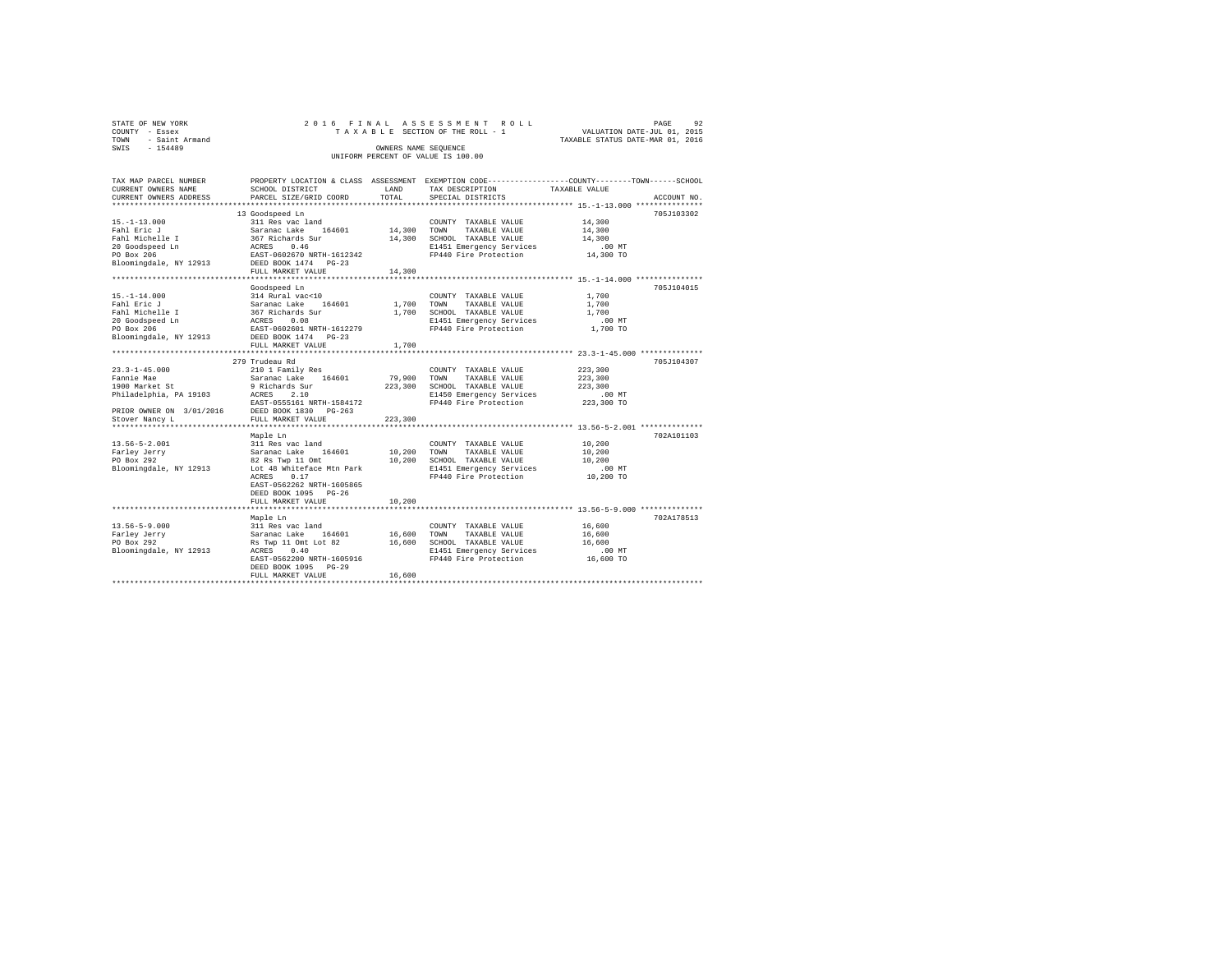|      | STATE OF NEW YORK |  |  |  | 2016 FINAL ASSESSMENT ROLL         |  |  |  | - 93<br>PAGE                     |
|------|-------------------|--|--|--|------------------------------------|--|--|--|----------------------------------|
|      |                   |  |  |  |                                    |  |  |  |                                  |
|      | COUNTY - Essex    |  |  |  | TAXABLE SECTION OF THE ROLL - 1    |  |  |  | VALUATION DATE-JUL 01, 2015      |
| TOWN | - Saint Armand    |  |  |  |                                    |  |  |  | TAXABLE STATUS DATE-MAR 01, 2016 |
| SWIS | $-154489$         |  |  |  | OWNERS NAME SEOUENCE               |  |  |  |                                  |
|      |                   |  |  |  | UNIFORM PERCENT OF VALUE IS 100.00 |  |  |  |                                  |

| TAX MAP PARCEL NUMBER<br>CURRENT OWNERS NAME<br>CURRENT OWNERS ADDRESS                         | SCHOOL DISTRICT<br>PARCEL SIZE/GRID COORD                                                                                                                                                                                                                          | LAND<br>TOTAL    | PROPERTY LOCATION & CLASS ASSESSMENT EXEMPTION CODE----------------COUNTY-------TOWN-----SCHOOL<br>TAX DESCRIPTION<br>SPECIAL DISTRICTS                                                                                      | TAXABLE VALUE<br>ACCOUNT NO.                                                                                                         |
|------------------------------------------------------------------------------------------------|--------------------------------------------------------------------------------------------------------------------------------------------------------------------------------------------------------------------------------------------------------------------|------------------|------------------------------------------------------------------------------------------------------------------------------------------------------------------------------------------------------------------------------|--------------------------------------------------------------------------------------------------------------------------------------|
| $13.56 - 5 - 5.002$<br>Farley Jerry F<br>Farley Gail R<br>PO Box 292<br>Bloomingdale, NY 12913 | 34 Maple Ln<br>270 Mfg housing<br>Saranac Lake 164601 24,300 COUNTY TAXABLE VALUE<br>Rs Twp 11 Omt Lot 82<br>Lt 50&51 Whiteface Mtn Pk<br>0.38<br>ACRES<br>EAST-0562121 NRTH-1605841<br>DEED BOOK 845<br>$PG-344$<br>FULL MARKET VALUE<br>************************ | 32,400           | RES. STAR 41854<br>$\Omega$<br>TAXABLE VALUE<br>TOWN<br>SCHOOL TAXABLE VALUE<br>E1451 Emergency Services<br>FP440 Fire Protection<br>SD442 Bloomingdale Sewer D<br>32,400 WD442 Bloomingdale Water D                         | 7079978015<br>0<br>$\Omega$<br>30,000<br>32,400<br>32,400<br>2,400<br>$.00$ MT<br>32,400 TO<br>32,400 TO M<br>32,400 TO M            |
| $13.56 - 5 - 8.000$<br>Farley Jerry F<br>Farley Gail R<br>PO Box 292<br>Bloomingdale, NY 12913 | Whiteface Ln<br>311 Res vac land<br>164601 13,300<br>Saranac Lake<br>Rs Twp 11 Omt Lot 82<br>Lot 52 Whiteface Mtn Park<br>0.20<br>ACRES<br>EAST-0562121 NRTH-1605947<br>DEED BOOK 845<br>$PG-344$<br>FULL MARKET VALUE                                             | 13,300<br>13,300 | COUNTY TAXABLE VALUE<br>TOWN<br>TAXABLE VALUE<br>SCHOOL TAXABLE VALUE<br>E1451 Emergency Services<br>FP440 Fire Protection                                                                                                   | 7079978014<br>13,300<br>13,300<br>13,300<br>$.00$ MT<br>13,300 TO                                                                    |
| $13.56 - 1 - 4.000$<br>Farmer Sheree<br>14 Prospect St<br>Bloomingdale, NY 12913               | 14 Prospect St<br>270 Mfg housing<br>Saranac Lake 164601<br>82 Richards Sur Twp11 Omt<br>164601 25,000<br>ACRES<br>0.40 BANK21STMTG<br>EAST-0561944 NRTH-1607420<br>DEED BOOK 1322 PG-246<br>FULL MARKET VALUE                                                     | 52,300           | RES. STAR 41854<br>$\Omega$<br>COUNTY TAXABLE VALUE<br>TOWN<br>TAXABLE VALUE<br>SCHOOL TAXABLE VALUE<br>E1451 Emergency Services<br>FP440 Fire Protection<br>52,300 SD442 Bloomingdale Sewer D<br>WD442 Bloomingdale Water D | 702A104409<br>$\overline{0}$<br>$\Omega$<br>30,000<br>52,300<br>52,300<br>22,300<br>.00MT<br>52,300 TO<br>52,300 TO M<br>52,300 TO M |
| $13.4 - 1 - 65.500$<br>Farro James<br>PO Box 180<br>Vermontville, NY 12989                     | 155 Campion Way<br>240 Rural res<br>164601<br>Saranac Lake<br>141 Rs Twp 11 Omt<br>Campion Subd Lot 5<br>ACRES 15.03<br>EAST-0569477 NRTH-1607146<br>DEED BOOK 1273 PG-55<br>FULL MARKET VALUE<br>*****************************                                    | 62,900           | $^{\circ}$<br>RES. STAR 41854<br>34,800 COUNTY TAXABLE VALUE<br>62,900 TOWN<br>TAXABLE VALUE<br>SCHOOL TAXABLE VALUE<br>E1451 Emergency Services<br>FP440 Fire Protection                                                    | 705J183004<br>0<br>$\Omega$<br>30,000<br>62.900<br>62,900<br>32,900<br>.00 MT<br>62,900 TO                                           |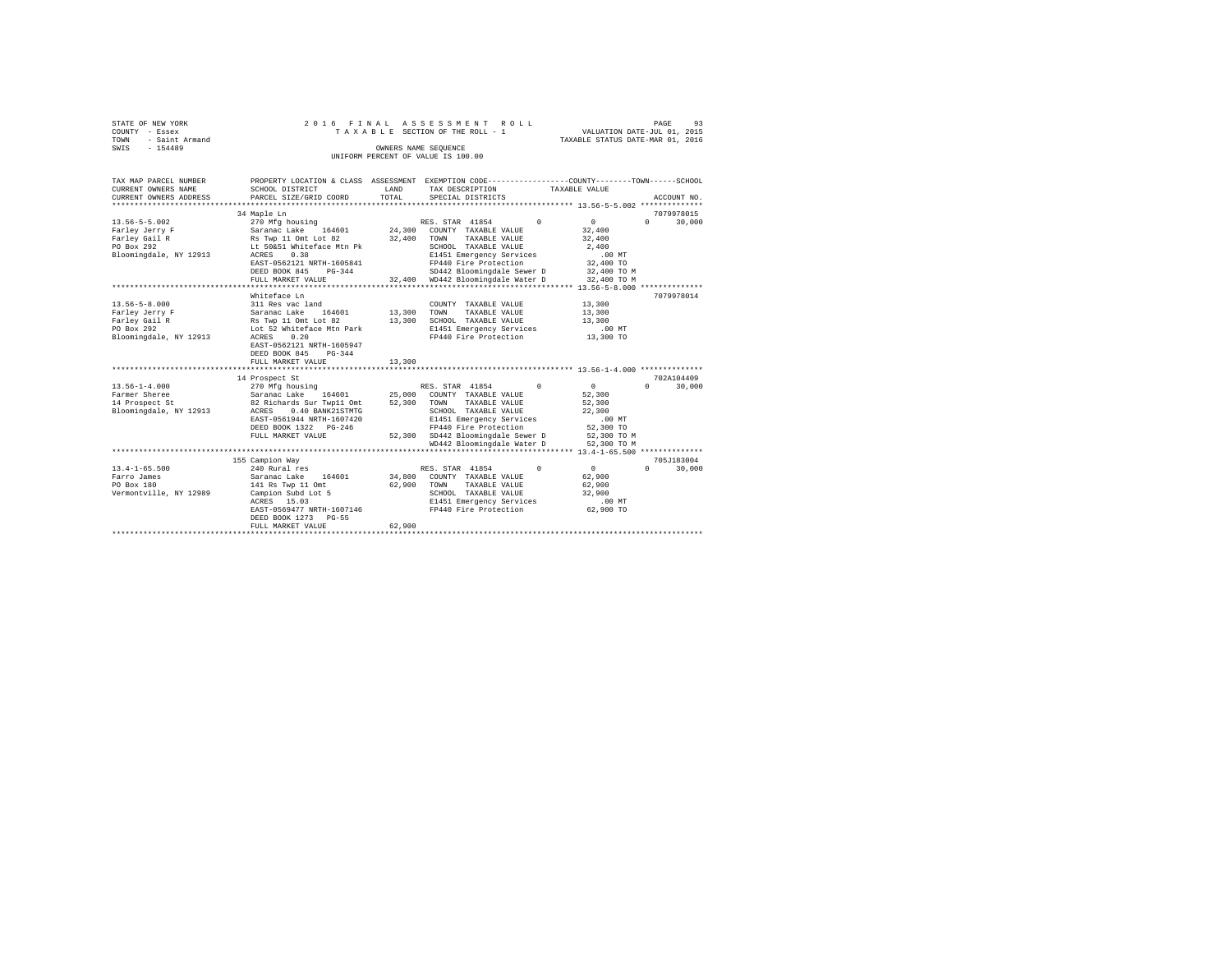| STATE OF NEW YORK<br>COUNTY - Essex           | 2016 FINAL                                         |                      | ASSESSMENT ROLL<br>TAXABLE SECTION OF THE ROLL - 1                                              | PAGE<br>VALUATION DATE-JUL 01, 2015 | 94          |
|-----------------------------------------------|----------------------------------------------------|----------------------|-------------------------------------------------------------------------------------------------|-------------------------------------|-------------|
| - Saint Armand<br>TOWN                        |                                                    |                      |                                                                                                 | TAXABLE STATUS DATE-MAR 01, 2016    |             |
| SWIS<br>$-154489$                             |                                                    | OWNERS NAME SEOUENCE |                                                                                                 |                                     |             |
|                                               |                                                    |                      | UNIFORM PERCENT OF VALUE IS 100.00                                                              |                                     |             |
|                                               |                                                    |                      |                                                                                                 |                                     |             |
|                                               |                                                    |                      |                                                                                                 |                                     |             |
| TAX MAP PARCEL NUMBER                         |                                                    |                      | PROPERTY LOCATION & CLASS ASSESSMENT EXEMPTION CODE---------------COUNTY-------TOWN------SCHOOL |                                     |             |
| CURRENT OWNERS NAME<br>CURRENT OWNERS ADDRESS | SCHOOL DISTRICT                                    | LAND<br>TOTAL        | TAX DESCRIPTION                                                                                 | TAXABLE VALUE                       |             |
|                                               | PARCEL SIZE/GRID COORD                             |                      | SPECIAL DISTRICTS                                                                               |                                     | ACCOUNT NO. |
|                                               | 31 Roosevelt Ln                                    |                      |                                                                                                 |                                     | 702A100703  |
| $13.65 - 3 - 1.000$                           | 240 Rural res                                      |                      | RES. STAR 41854<br>$^{\circ}$                                                                   | $\sim$ 0<br>$\Omega$                | 30,000      |
| Fawcett Andrew R Jr                           | Saranac Lake 164601                                |                      | 40.700 COUNTY TAXABLE VALUE                                                                     | 141,500                             |             |
| PO Box 122                                    | 102 Richards Sur                                   | 141,500              | TAXABLE VALUE<br>TOWN                                                                           | 141,500                             |             |
| Bloomingdale, NY 12913                        | ACRES 10.55                                        |                      | SCHOOL TAXABLE VALUE                                                                            | 111,500                             |             |
|                                               | EAST-0564367 NRTH-1604450                          |                      | E1451 Emergency Services                                                                        | $.00$ MT                            |             |
|                                               | DEED BOOK 1043 PG-5                                |                      | FP440 Fire Protection                                                                           | 141,500 TO                          |             |
|                                               | FULL MARKET VALUE                                  |                      | 141,500 SD442 Bloomingdale Sewer D                                                              | 141,500 TO M                        |             |
|                                               |                                                    |                      | WD442 Bloomingdale Water D                                                                      | 141,500 TO M                        |             |
|                                               |                                                    |                      |                                                                                                 |                                     |             |
|                                               | 129 Dinsmore Way                                   |                      |                                                                                                 |                                     | 705J104312  |
| $14. - 1 - 3.000$                             | 314 Rural vac<10                                   |                      | COUNTY TAXABLE VALUE                                                                            | 52,600                              |             |
| Fawcett Cheryl                                | Saranac Lake 164601                                | 52,600               | TOWN<br>TAXABLE VALUE                                                                           | 52,600                              |             |
| Fawcett Comers<br>Willette Russyl<br>100      | 181 Richards Sur                                   | 52,600               | SCHOOL TAXABLE VALUE                                                                            | 52,600                              |             |
|                                               | 00060.00                                           |                      | E1451 Emergency Services                                                                        | $.00$ MT                            |             |
| Bloomingdale, NY 12913                        | ACRES 60.00                                        |                      | FP440 Fire Protection                                                                           | 52,600 TO                           |             |
|                                               | EAST-0578692 NRTH-1609067                          |                      |                                                                                                 |                                     |             |
|                                               | DEED BOOK 915<br>$PG-083$                          |                      |                                                                                                 |                                     |             |
|                                               | FULL MARKET VALUE                                  | 52,600               |                                                                                                 |                                     |             |
|                                               |                                                    |                      |                                                                                                 |                                     |             |
|                                               | NYS Route 3                                        |                      |                                                                                                 |                                     | 705J194007  |
| $13.57 - 1 - 12.200$                          | 311 Res vac land                                   |                      | COUNTY TAXABLE VALUE                                                                            | 26,500                              |             |
| Fawcett Cheryl A                              | Saranac Lake 164601                                | 26,500               | TOWN<br>TAXABLE VALUE                                                                           | 26,500                              |             |
| PO Box 122                                    | 121 Rs Twp 11 Omt                                  | 26,500               | SCHOOL TAXABLE VALUE                                                                            | 26,500                              |             |
| Bloomingdale, NY 12913                        | Darryland Subd #2                                  |                      | E1451 Emergency Services                                                                        | $.00$ MT                            |             |
|                                               | ACRES<br>5.87                                      |                      | FP440 Fire Protection                                                                           | 26,500 TO                           |             |
|                                               | EAST-0566734 NRTH-1606909<br>DEED BOOK 1052 PG-345 |                      |                                                                                                 |                                     |             |
|                                               | FULL MARKET VALUE                                  | 26,500               |                                                                                                 |                                     |             |
|                                               |                                                    |                      |                                                                                                 |                                     |             |
|                                               | Rockledge Ln                                       |                      |                                                                                                 |                                     | 705J180015  |
| $32.38 - 1 - 15.000$                          | 311 Res vac land                                   |                      | COUNTY TAXABLE VALUE                                                                            | 24,400                              |             |
| Federman Dorothy                              | Saranac Lake 164601                                | 24,400               | TOWN<br>TAXABLE VALUE                                                                           | 24,400                              |             |
| 36 Rockledge Ln                               | 11 Rs Twp 11 Omt                                   | 24,400               | SCHOOL TAXABLE VALUE                                                                            | 24,400                              |             |
| Saranac Lake, NY 12983                        | 0.20<br>ACRES                                      |                      | E1450 Emergency Services                                                                        | $.00$ MT                            |             |
|                                               | EAST-0555653 NRTH-1578242                          |                      | FP440 Fire Protection                                                                           | 24,400 TO                           |             |
|                                               | DEED BOOK 1405 PG-313                              |                      | WD441 Rockledge water                                                                           | 24,400 TO M                         |             |
|                                               | FULL MARKET VALUE                                  | 24,400               |                                                                                                 |                                     |             |
|                                               |                                                    |                      |                                                                                                 |                                     |             |

Rockledge Ln 705J189009 32.38-1-32.000 311 Res vac land COUNTY TAXABLE VALUE 26,900 Federman Dorothy Saranac Lake 164601 26,900 TOWN TAXABLE VALUE 26,900 36 Rockledge Ln 11 Twp 11 Omt Rs 26,900 SCHOOL TAXABLE VALUE 26,900 Saranac Lake, NY 12983 Lot 22 Rockledge Park E1450 Emergency Services .00 MT ACRES 0.33 FP440 Fire Protection 26,900 TO EAST-0555663 NRTH-1578442 WD441 Rockledge water 26,900 TO M DEED BOOK 1405 PG-313 FULL MARKET VALUE 26,900 \*\*\*\*\*\*\*\*\*\*\*\*\*\*\*\*\*\*\*\*\*\*\*\*\*\*\*\*\*\*\*\*\*\*\*\*\*\*\*\*\*\*\*\*\*\*\*\*\*\*\*\*\*\*\*\*\*\*\*\*\*\*\*\*\*\*\*\*\*\*\*\*\*\*\*\*\*\*\*\*\*\*\*\*\*\*\*\*\*\*\*\*\*\*\*\*\*\*\*\*\*\*\*\*\*\*\*\*\*\*\*\*\*\*\*\*\*\*\*\*\*\*\*\*\*\*\*\*\*\*\*\*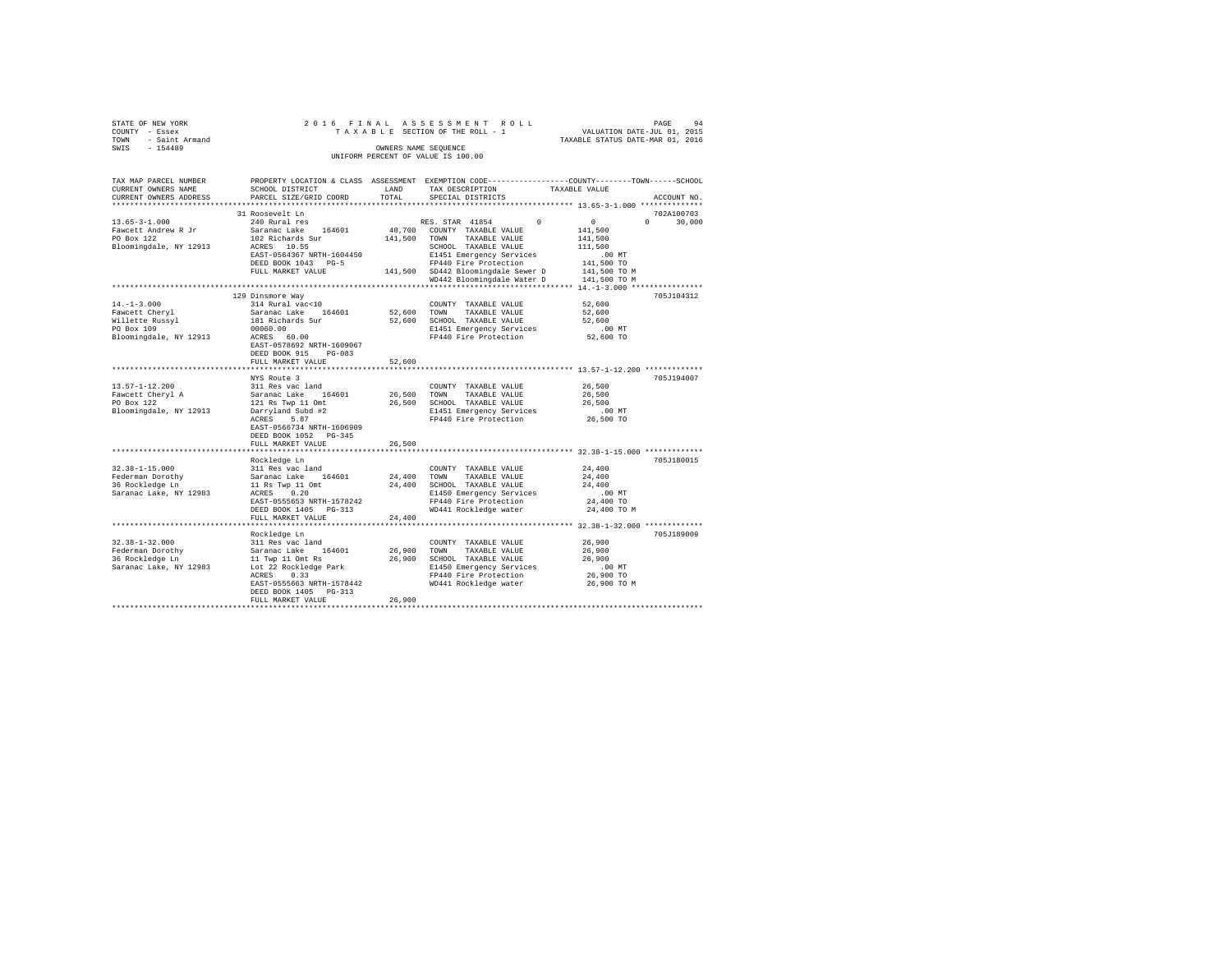|      | STATE OF NEW YORK     |  |  |  | 2016 FINAL ASSESSMENT ROLL                                 |  |                                                                                                   | PAGE                        | 95 |
|------|-----------------------|--|--|--|------------------------------------------------------------|--|---------------------------------------------------------------------------------------------------|-----------------------------|----|
|      | COUNTY - Essex        |  |  |  | TAXABLE SECTION OF THE ROLL - 1                            |  |                                                                                                   | VALUATION DATE-JUL 01, 2015 |    |
| TOWN | - Saint Armand        |  |  |  |                                                            |  | TAXABLE STATUS DATE-MAR 01, 2016                                                                  |                             |    |
| SWTS | $-154489$             |  |  |  | OWNERS NAME SEOUENCE<br>UNIFORM PERCENT OF VALUE IS 100.00 |  |                                                                                                   |                             |    |
|      | TAX MAP PARCEL NUMBER |  |  |  |                                                            |  | PROPERTY LOCATION & CLASS ASSESSMENT EXEMPTION CODE-----------------COUNTY-------TOWN------SCHOOL |                             |    |

| TAX MAP PARCEL NUMBER   |                               |             | PROPERTY LOCATION & CLASS ASSESSMENT EXEMPTION CODE---------------COUNTY-------TOWN-----SCHOOL |               |                  |
|-------------------------|-------------------------------|-------------|------------------------------------------------------------------------------------------------|---------------|------------------|
| CURRENT OWNERS NAME     | SCHOOL DISTRICT               | LAND        | TAX DESCRIPTION                                                                                | TAXABLE VALUE |                  |
| CURRENT OWNERS ADDRESS  | PARCEL SIZE/GRID COORD        | TOTAL       | SPECIAL DISTRICTS                                                                              |               | ACCOUNT NO.      |
|                         |                               |             |                                                                                                |               |                  |
|                         | 36 Rockledge Ln               |             |                                                                                                |               | 705J102912       |
| $32.38 - 1 - 7.000$     | 210 1 Family Res              |             | RES. STAR 41854 0                                                                              | 0             | $\cap$<br>30,000 |
| Federman Dorothy S      | 164601<br>Saranac Lake        | 60,800      | COUNTY TAXABLE VALUE                                                                           | 341,400       |                  |
| 36 Rockledge Ln         | 11 Richards Sur               | 341,400     | TOWN<br>TAXABLE VALUE                                                                          | 341,400       |                  |
| Saranac Lake, NY 12983  | 220.6 X 80S X Irr             |             | SCHOOL TAXABLE VALUE                                                                           | 311,400       |                  |
|                         | 0.50<br>ACRES                 |             | E1450 Emergency Services                                                                       | .00MT         |                  |
|                         | EAST-0555814 NRTH-1578287     |             | FP440 Fire Protection                                                                          | 341,400 TO    |                  |
|                         | DEED BOOK 1405 PG-313         |             | WD441 Rockledge water                                                                          | 341,400 TO M  |                  |
|                         | FULL MARKET VALUE             | 341,400     |                                                                                                |               |                  |
|                         |                               |             |                                                                                                |               |                  |
|                         | Rockledge Ln                  |             |                                                                                                |               | 705J189012       |
| $32.38 - 1 - 35.000$    | 311 Res vac land              |             | COUNTY TAXABLE VALUE                                                                           | 11,300        |                  |
| Federman Jav S          | Saranac Lake<br>164601 11,300 |             | TOWN<br>TAXABLE VALUE                                                                          | 11,300        |                  |
| 36 Rockledge Ln         | 11 Twp 11 Omt Rs              | 11,300      | SCHOOL TAXABLE VALUE                                                                           | 11,300        |                  |
| Saranac Lake, NY 12983  | Pt Of Lt 3 Rockledge Park     |             | E1450 Emergency Services                                                                       | .00 MT        |                  |
|                         | N Elba Border                 |             | FP440 Fire Protection 11,300 TO                                                                |               |                  |
|                         | 0.12<br>ACRES                 |             |                                                                                                |               |                  |
|                         | EAST-0555213 NRTH-1578203     |             |                                                                                                |               |                  |
|                         | DEED BOOK 1438<br>$PG-158$    |             |                                                                                                |               |                  |
|                         | FULL MARKET VALUE             | 11,300      |                                                                                                |               |                  |
|                         |                               |             |                                                                                                |               |                  |
|                         | Rockledge Ln                  |             |                                                                                                |               | 705J190011       |
| $32.38 - 1 - 47.000$    | 311 Res vac land              |             | COUNTY TAXABLE VALUE                                                                           | 31,000        |                  |
| Federman Jay S          | 164601<br>Saranac Lake        | 31,000 TOWN | TAXABLE VALUE                                                                                  | 31,000        |                  |
| 36 Rockledge Ln         | 11 Twp 11 Omt Rs              | 31,000      | SCHOOL TAXABLE VALUE                                                                           | 31,000        |                  |
| Saranac Lake, NY 12983  | Lot 4 & 5 Rockledge Park      |             | E1450 Emergency Services                                                                       | $.00$ MT      |                  |
|                         | ACRES 0.67                    |             | FP440 Fire Protection                                                                          | 31,000 TO     |                  |
|                         | EAST-0555331 NRTH-1578299     |             | WD441 Rockledge water                                                                          | 31,000 TO M   |                  |
|                         | DEED BOOK 1422 PG-161         |             |                                                                                                |               |                  |
|                         | FULL MARKET VALUE             | 31,000      |                                                                                                |               |                  |
|                         |                               |             |                                                                                                |               |                  |
|                         | Roseman Rd                    |             |                                                                                                |               | 705J180014       |
| $15. - 1 - 31.200$      | 322 Rural vac>10              |             | COUNTY TAXABLE VALUE                                                                           | 36,100        |                  |
| Fedorov Alex M          | 164601<br>Saranac Lake        | 36,100      | TOWN<br>TAXABLE VALUE                                                                          | 36,100        |                  |
| Fedorov Karen L         | 373 & 379 Rs Twp 11 Omt       | 36,100      | SCHOOL TAXABLE VALUE                                                                           | 36,100        |                  |
| 8044 Tackett Ln         | 18.7 Acres                    |             | E1451 Emergency Services                                                                       | $.00$ MT      |                  |
| Bealeton, VA 22712-7844 | ACRES<br>18.70                |             | FP440 Fire Protection 36,100 TO                                                                |               |                  |
|                         | EAST-0607784 NRTH-1613205     |             |                                                                                                |               |                  |
|                         | DEED BOOK 710<br>$PG-076$     |             |                                                                                                |               |                  |
|                         | FULL MARKET VALUE             | 36,100      |                                                                                                |               |                  |
|                         |                               |             |                                                                                                |               |                  |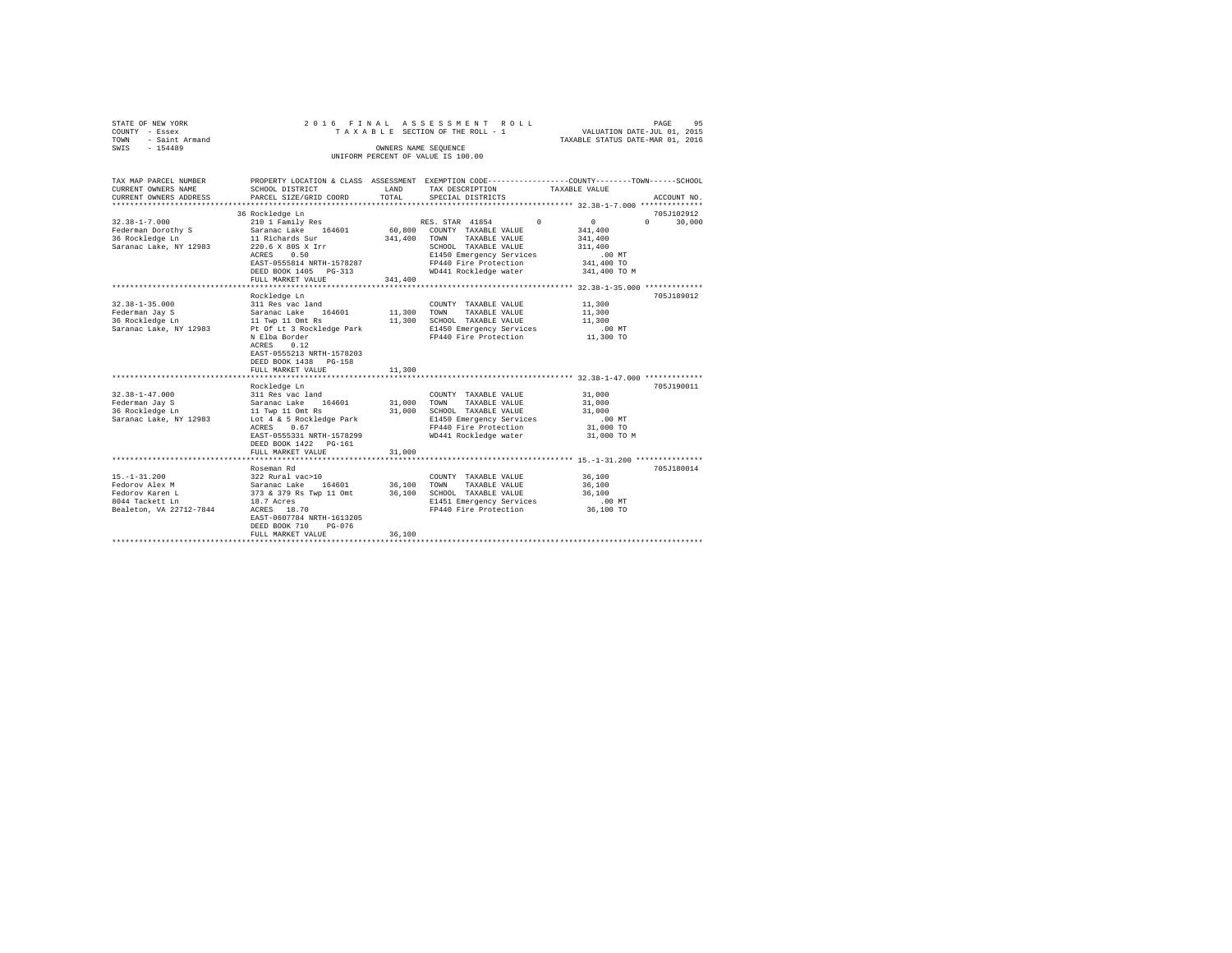| 96                               |
|----------------------------------|
| VALUATION DATE-JUL 01, 2015      |
| TAXABLE STATUS DATE-MAR 01, 2016 |
|                                  |
|                                  |
|                                  |

| TAX MAP PARCEL NUMBER<br>CURRENT OWNERS NAME                                                                                                                                   | PROPERTY LOCATION & CLASS ASSESSMENT EXEMPTION CODE----------------COUNTY-------TOWN------SCHOOL<br>SCHOOL DISTRICT                                                                                                                     | LAND                         | TAX DESCRIPTION                                                                                                                                            | TAXABLE VALUE                                                                             |                                        |
|--------------------------------------------------------------------------------------------------------------------------------------------------------------------------------|-----------------------------------------------------------------------------------------------------------------------------------------------------------------------------------------------------------------------------------------|------------------------------|------------------------------------------------------------------------------------------------------------------------------------------------------------|-------------------------------------------------------------------------------------------|----------------------------------------|
| CURRENT OWNERS ADDRESS<br>**************************                                                                                                                           | PARCEL SIZE/GRID COORD                                                                                                                                                                                                                  | TOTAL                        | SPECIAL DISTRICTS                                                                                                                                          |                                                                                           | ACCOUNT NO.                            |
|                                                                                                                                                                                | 77 Mount Pisgah Ln                                                                                                                                                                                                                      |                              |                                                                                                                                                            |                                                                                           | 705J104407                             |
| $23.3 - 1 - 65.000$<br>Fiedler Walter H<br>Fiedler Anne R<br>77 Mt Pisgah Ln<br>Saranac Lake, NY 12983                                                                         | Saranac Lake 164601<br>9 Richards Sur<br>00002.30<br>2.30<br>ACRES<br>EAST-0554361 NRTH-1584037<br>DEED BOOK 898<br>$PG-259$                                                                                                            |                              | 92,300 SR STAR 41834<br>300,800 COUNTY TAXABLE VALUE<br>TOWN<br>TAXABLE VALUE<br>SCHOOL TAXABLE VALUE<br>E1450 Emergency Services<br>FP440 Fire Protection | 25,000<br>$\Omega$<br>$\Omega$<br>275,800<br>275,800<br>225,500<br>$.00$ MT<br>300,800 TO | 25,000<br>10,000<br>$\Omega$<br>65,300 |
|                                                                                                                                                                                | FULL MARKET VALUE                                                                                                                                                                                                                       | 300,800                      |                                                                                                                                                            |                                                                                           |                                        |
|                                                                                                                                                                                |                                                                                                                                                                                                                                         |                              |                                                                                                                                                            |                                                                                           |                                        |
| $13.4 - 1 - 1.099$<br>Fields Robert D<br>Fields Jacquelyn Christian - Richard Survey Lot 102<br>20 The Highlands - ACRES 2.30<br>Rochester, NY 14622 EAST-0566076 NRTH-1604580 | River Rd<br>314 Rural vac<10<br>DEED BOOK 1178 PG-156                                                                                                                                                                                   | 25,800 TOWN<br>25,800        | COUNTY TAXABLE VALUE<br>TAXABLE VALUE<br>SCHOOL TAXABLE VALUE<br>E1451 Emergency Services<br>FP440 Fire Protection                                         | 25,800<br>25,800<br>25,800<br>$.00$ MT<br>25,800 TO                                       | 705J174010                             |
|                                                                                                                                                                                | FULL MARKET VALUE                                                                                                                                                                                                                       | 25,800                       |                                                                                                                                                            |                                                                                           |                                        |
| $13.4 - 1 - 30.003$<br>Fields Robert D<br>Fields Jacquelyn C<br>20 The Highlands<br>Rochester, NY 14622                                                                        | 90 River Rd<br>210 1 Family Res<br>Saranac Lake 164601<br>122 Richards Sur<br>ACRES 1.30<br>EAST-0566304 NRTH-1604146<br>DEED BOOK 966<br>$PG-319$<br>FULL MARKET VALUE                                                                 | 44,100<br>128,800<br>128,800 | COUNTY TAXABLE VALUE<br>TOWN<br>TAXABLE VALUE<br>SCHOOL TAXABLE VALUE<br>E1451 Emergency Services<br>FP440 Fire Protection                                 | 128,800<br>128,800<br>128,800<br>.00MT<br>128,800 TO                                      | 705J103913                             |
|                                                                                                                                                                                |                                                                                                                                                                                                                                         | **************               |                                                                                                                                                            | ********************************** 13.4-1-39.112 ***************                          |                                        |
| $13.4 - 1 - 39.112$<br>13.4-1-33.1--<br>Filsinger David R<br>Nolde Susan E<br>""" Diver Rd<br>Bloomingdale, NY 12913 EAST-0567922 NRTH-1605123                                 | River Rd<br>$\begin{tabular}{llllll} 314 \text{ Rural vac} & 10 & & & & 44,800 \\ \text{Saraanac Lake} & 164601 & & 44,800 \\ 122 \text{ Richard Survey} & & 44,800 \\ \text{ACRES} & 9.77 & & & \end{tabular}$<br>DEED BOOK 1544 PG-57 |                              | COUNTY TAXABLE VALUE<br>44,800 TOWN<br>TAXABLE VALUE<br>SCHOOL TAXABLE VALUE<br>E1451 Emergency Services<br>FP440 Fire Protection                          | 44,800<br>44,800<br>44,800<br>.00MT<br>44,800 TO                                          | 705J185013                             |
|                                                                                                                                                                                | FULL MARKET VALUE                                                                                                                                                                                                                       | 44,800                       |                                                                                                                                                            |                                                                                           |                                        |
| $13.4 - 1 - 39.500$<br>Filsinger David R<br>Nolde Susan E<br>175 River Rd<br>Bloomingdale, NY 12913                                                                            | 175 River Rd<br>240 Rural res<br>Saranac Lake 164601<br>122 Rs Twp 11 Omt<br>ACRES 34.06<br>EAST-0568471 NRTH-1605540<br>DEED BOOK 1539 PG-234                                                                                          | 65,300<br>302,100            | COUNTY TAXABLE VALUE<br>TOWN<br>TAXABLE VALUE<br>SCHOOL TAXABLE VALUE<br>E1451 Emergency Services<br>FP440 Fire Protection                                 | 302,100<br>302,100<br>302,100<br>.00 MT<br>302,100 TO                                     | 705J187001                             |
|                                                                                                                                                                                | FULL MARKET VALUE                                                                                                                                                                                                                       | 302,100                      |                                                                                                                                                            |                                                                                           |                                        |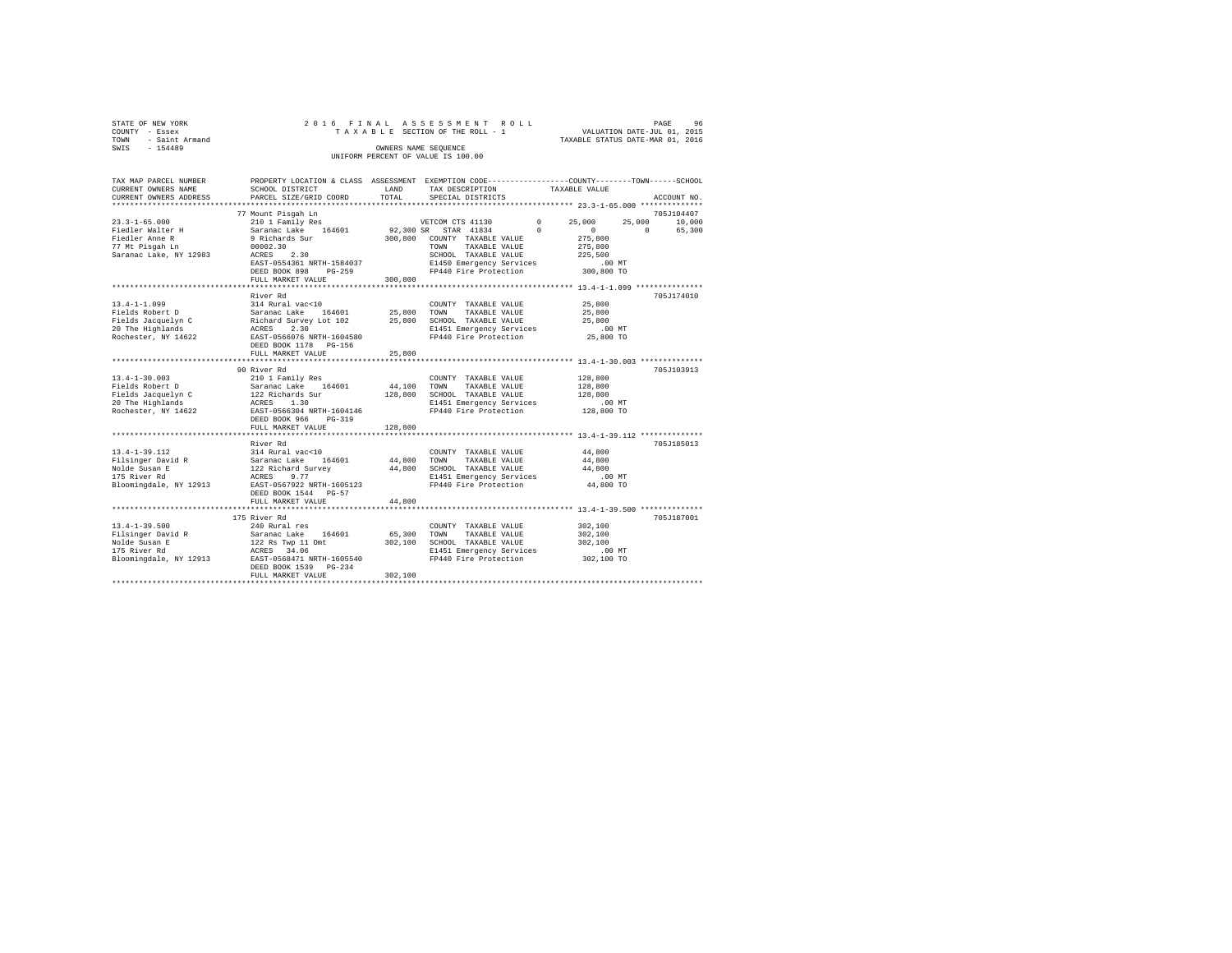| STATE OF NEW YORK<br>COUNTY - Essex<br>TOWN<br>- Saint Armand<br>$-154489$<br>SWIS                                                                            | 2016 FINAL<br>TAXABLE SECTION OF THE ROLL - 1<br>UNIFORM PERCENT OF VALUE IS 100.00                                                                                                                                                                                                                                   |                                   | 97<br>PAGE<br>VALUATION DATE-JUL 01, 2015<br>TAXABLE STATUS DATE-MAR 01, 2016                                                                                                                                                                                                                                       |                                                                                                                                 |                                                                      |  |
|---------------------------------------------------------------------------------------------------------------------------------------------------------------|-----------------------------------------------------------------------------------------------------------------------------------------------------------------------------------------------------------------------------------------------------------------------------------------------------------------------|-----------------------------------|---------------------------------------------------------------------------------------------------------------------------------------------------------------------------------------------------------------------------------------------------------------------------------------------------------------------|---------------------------------------------------------------------------------------------------------------------------------|----------------------------------------------------------------------|--|
| TAX MAP PARCEL NUMBER<br>CURRENT OWNERS NAME<br>CURRENT OWNERS ADDRESS                                                                                        | SCHOOL DISTRICT<br>PARCEL SIZE/GRID COORD                                                                                                                                                                                                                                                                             | LAND<br>TOTAL                     | PROPERTY LOCATION & CLASS ASSESSMENT EXEMPTION CODE---------------COUNTY-------TOWN------SCHOOL<br>TAX DESCRIPTION<br>SPECIAL DISTRICTS                                                                                                                                                                             | TAXABLE VALUE                                                                                                                   | ACCOUNT NO.                                                          |  |
|                                                                                                                                                               |                                                                                                                                                                                                                                                                                                                       |                                   |                                                                                                                                                                                                                                                                                                                     |                                                                                                                                 |                                                                      |  |
| $15. - 1 - 25.000$<br>Fink Jeffrey L<br>Fink Donna C<br>22011 Crossbrook Dr<br>Katy, TX 77450                                                                 | 2155 Gillespie Dr<br>240 Rural res<br>Saranac Lake 164601<br>367 Richards Sur<br>ACRES 16.46<br>EAST-0604502 NRTH-1613308<br>DEED BOOK 986<br>PG-069<br>FULL MARKET VALUE                                                                                                                                             | 47.300 TOWN<br>224,900<br>224,900 | COUNTY TAXABLE VALUE<br>TAXABLE VALUE<br>SCHOOL TAXABLE VALUE<br>E1451 Emergency Services<br>FP440 Fire Protection                                                                                                                                                                                                  | 224,900<br>224,900<br>224,900<br>.00MT<br>224,900 TO                                                                            | 705J102412                                                           |  |
|                                                                                                                                                               |                                                                                                                                                                                                                                                                                                                       |                                   |                                                                                                                                                                                                                                                                                                                     |                                                                                                                                 |                                                                      |  |
| $13.56 - 7 - 16.000$<br>Finn Frederick F<br>Finn Heather C<br>10 Maple Ln<br>Bloomingdale, NY 12913<br>$23.3 - 1 - 77.110$<br>$23.3 - 1 - $<br>Finn Kristin P | 10 Maple Ln<br>210 1 Family Res<br>210 1 Family kes<br>Saranac Lake 164601<br>82 Rs Twp 11 Omt<br>Whiteface Mtn Park Lots #<br>36 38 40 41 42<br>ACRES 1.29<br>EAST-0562688 NRTH-1606039<br>DEED BOOK 1655 PG-143<br>FULL MARKET VALUE<br>159 Trudeau Rd<br>210 1 Family Res<br>Saranac Lake 164601<br>8 Richards Sur | 64,800<br>64,800<br>91,000        | RES. STAR 41854<br>$\Omega$<br>35,300 COUNTY TAXABLE VALUE<br>TAXABLE VALUE<br>TOWN<br>SCHOOL TAXABLE VALUE<br>E1451 Emergency Services<br>FP440 Fire Protection<br>SD442 Bloomingdale Sewer D<br>WD442 Bloomingdale Water D<br>RES. STAR 41854<br>$\Omega$<br>49,100 COUNTY TAXABLE VALUE<br>TAXABLE VALUE<br>TOWN | $\sim$<br>64,800<br>64,800<br>34,800<br>$.00$ MT<br>64,800 TO<br>$64,800$ TO M<br>$64,800$ TO M<br>$\sim$ 0<br>91,000<br>91,000 | 702A101514<br>$\Omega$<br>30,000<br>705J102911<br>$\Omega$<br>30,000 |  |
| Saranac Lake, NY 12983                                                                                                                                        | $\frac{8 \text{ K1} \cdot \text{K1}}{1060/70; 1060/73}$<br>EAST-0553331 NRTH-1586131<br>DEED BOOK 1613 PG-128<br>FULL MARKET VALUE                                                                                                                                                                                    | 91,000                            | SCHOOL TAXABLE VALUE<br>E1450 Emergency Services<br>FP440 Fire Protection                                                                                                                                                                                                                                           | 61,000<br>$.00$ MT<br>91,000 TO                                                                                                 |                                                                      |  |
|                                                                                                                                                               | Trudeau Rd                                                                                                                                                                                                                                                                                                            |                                   |                                                                                                                                                                                                                                                                                                                     |                                                                                                                                 | 705Z010003                                                           |  |
| $23.3 - 1 - 77.220$<br>Finn Kristin P<br>159 Trudeau Rd<br>Saranac Lake, NY 12983                                                                             | 311 Res vac land<br>Saranac Lake 164601<br>8 Omt Twp II RS<br>ACRES 1.00<br>EAST-0553078 NRTH-1586362<br>DEED BOOK 1613 PG-128<br>FULL MARKET VALUE                                                                                                                                                                   | 4,600<br>4,600<br>4,600           | COUNTY TAXABLE VALUE<br>TOWN<br>TAXABLE VALUE<br>SCHOOL TAXABLE VALUE<br>E1450 Emergency Services<br>FP440 Fire Protection                                                                                                                                                                                          | 4,600<br>4,600<br>4,600<br>.00 MT<br>4,600 TO                                                                                   |                                                                      |  |
|                                                                                                                                                               |                                                                                                                                                                                                                                                                                                                       |                                   |                                                                                                                                                                                                                                                                                                                     |                                                                                                                                 |                                                                      |  |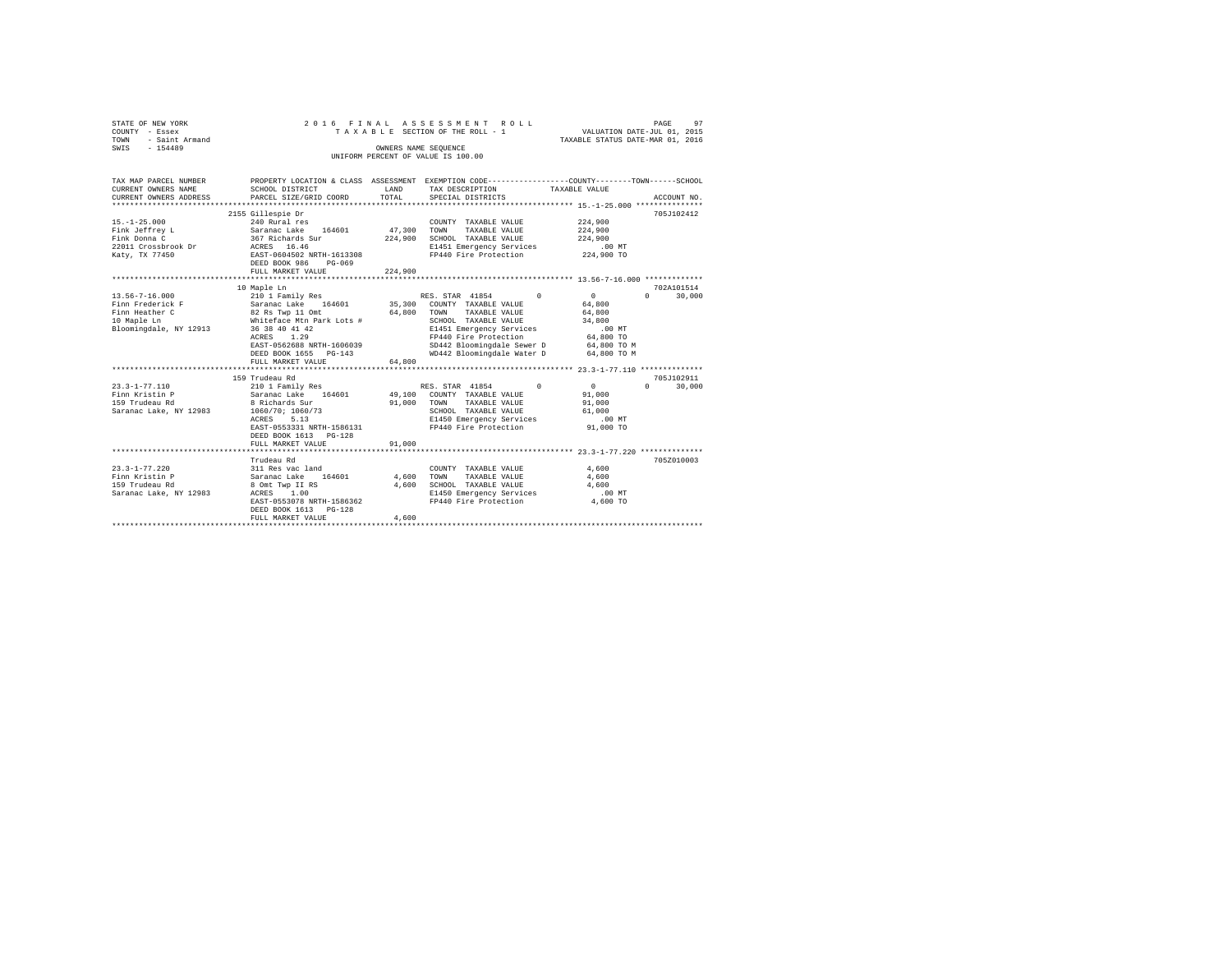| STATE OF NEW YORK      | 2016 FINAL ASSESSMENT ROLL      | 98<br>PAGE                       |
|------------------------|---------------------------------|----------------------------------|
| COUNTY - Essex         | TAXABLE SECTION OF THE ROLL - 1 | VALUATION DATE-JUL 01, 2015      |
| - Saint Armand<br>TOWN |                                 | TAXABLE STATUS DATE-MAR 01, 2016 |
| SWIS<br>$-154489$      | OWNERS NAME SEOUENCE            |                                  |
|                        |                                 |                                  |

| TAX MAP PARCEL NUMBER<br>CURRENT OWNERS NAME                                                                                          | PROPERTY LOCATION & CLASS ASSESSMENT EXEMPTION CODE---------------COUNTY-------TOWN------SCHOOL<br>SCHOOL DISTRICT                                                                                                                                                                                                       | LAND                  | TAX DESCRIPTION                                                                                                                                                           | TAXABLE VALUE                                                      |                                                  |
|---------------------------------------------------------------------------------------------------------------------------------------|--------------------------------------------------------------------------------------------------------------------------------------------------------------------------------------------------------------------------------------------------------------------------------------------------------------------------|-----------------------|---------------------------------------------------------------------------------------------------------------------------------------------------------------------------|--------------------------------------------------------------------|--------------------------------------------------|
| CURRENT OWNERS ADDRESS                                                                                                                | PARCEL SIZE/GRID COORD                                                                                                                                                                                                                                                                                                   | TOTAL                 | SPECIAL DISTRICTS                                                                                                                                                         |                                                                    | ACCOUNT NO.                                      |
| ***********************                                                                                                               |                                                                                                                                                                                                                                                                                                                          |                       |                                                                                                                                                                           |                                                                    |                                                  |
| $23.3 - 1 - 77.210$<br>Finn Patricia M<br>153 Trudeau Rd<br>Saranac Lake, NY 12983                                                    | 153 Trudeau Rd<br>Richard Survey 120,000 COUNTY TAXABLE VALUE<br>BK 1004 Pg 177 (Will) 120,000 TOWN TAXABLE VALUE<br>ROBER 1.00 PGUCOL TAXABLE VALUE<br>Bk 1004 Pg 177 (Will)<br>ACRES 1.00<br>EAST-0553077 NRTH-1586023                                                                                                 |                       | SCHOOL TAXABLE VALUE<br>E1450 Emergency Services                                                                                                                          | 105,000<br>105,000<br>48,700<br>$.00$ MT                           | 705J192014<br>15,000 6,000<br>$\Omega$<br>65,300 |
|                                                                                                                                       | DEED BOOK 753<br>PG-299<br>FULL MARKET VALUE                                                                                                                                                                                                                                                                             | 120,000               | UU MT<br>FP440 Fire Protection 120,000 TO                                                                                                                                 |                                                                    |                                                  |
|                                                                                                                                       |                                                                                                                                                                                                                                                                                                                          |                       |                                                                                                                                                                           |                                                                    |                                                  |
| 32.38-1-14.000<br>Flint Leland<br>Flint Wanda<br>28 Saranac Ln<br>Saranac Lake. NY 12983                                              | 28 Saranac Ln<br>210 1 Family Res<br>Saranac Lake 164601 36,900 COUNTY TAXABLE VALUE<br>11 Richard Survey 142,700 TOWN TAXABLE VALUE<br>12 ACHOOL TAXABLE VALUE<br>ERST-0555762 NRTH-1578890 SIGOOL TAXABLE VALUE<br>ERST-0555762 NRTH-1578890 SI450 Emergency Services<br>DEED BOOK 709<br>$PG-77$<br>FULL MARKET VALUE |                       | SR STAR 41834 0<br>E1450 Emergency Services<br>FP440 Fire Protection 142,700 TO<br>142,700 TO 11 - 110400 Water 142,700 TO 11<br>142,700 WD441 Rockledge water            | $\sim$ 0<br>142,700<br>142,700<br>77,400                           | 705J180013<br>0 65,300                           |
|                                                                                                                                       |                                                                                                                                                                                                                                                                                                                          |                       |                                                                                                                                                                           |                                                                    |                                                  |
| 32.38-1-24.000 311 Res vac land<br>Flint Wanda E Saranac Lake 164601<br>28 Saranac Ln<br>Saranac Lake, NY 12983 Lot 27 Rockledge Park | Rockledge Ln<br>ACRES 0.31<br>EAST-0555786 NRTH-1578788<br>DEED BOOK 889<br>$PG-163$                                                                                                                                                                                                                                     | 26,600 TOWN<br>26,600 | COUNTY TAXABLE VALUE<br>TAXABLE VALUE<br>SCHOOL TAXABLE VALUE<br>E1450 Emergency Services<br>FP440 Fire Protection<br>WD441 Rockledge water                               | 26,600<br>26,600<br>26,600<br>$.00$ MT<br>26,600 TO<br>26,600 TO M | 705J188007                                       |
|                                                                                                                                       | FULL MARKET VALUE                                                                                                                                                                                                                                                                                                        | 26,600                |                                                                                                                                                                           |                                                                    |                                                  |
| $33.8 - 2 - 4.000$<br>For Our Kidz LLC<br>c/o Marcy E Quinn<br>4 Appleton Rd<br>Rexford, NY 12148                                     | 12 George & Bliss Ln<br>260 Seasonal res - WTRFNT<br>Saranac Lake 164601<br>311 Richards Sur<br>ACRES 1.97<br>EAST-0595036 NRTH-1582676<br>DEED BOOK 1740 PG-160                                                                                                                                                         |                       | COUNTY TAXABLE VALUE<br>400,200 TOWN TAXABLE VALUE<br>461,300 SCHOOL TAXABLE VALUE<br>BTI44 BTI District<br>E1450 Emergency Services<br>FP403 Fire Pro LP Lake 461,300 TO | 461,300<br>461,300<br>461,300<br>.00 MT<br>$.00$ MT                | 705J104309                                       |
|                                                                                                                                       | FULL MARKET VALUE                                                                                                                                                                                                                                                                                                        | 461,300               |                                                                                                                                                                           |                                                                    |                                                  |
|                                                                                                                                       | Goodspeed Ln                                                                                                                                                                                                                                                                                                             |                       |                                                                                                                                                                           | 80,300<br>80,300                                                   | 7079903604                                       |
|                                                                                                                                       | DEED BOOK 1763 PG-88<br>FULL MARKET VALUE                                                                                                                                                                                                                                                                                | 80,300                | E1451 Emergency Services                                                                                                                                                  | 80,300<br>.00 MT<br>80,300 TO                                      |                                                  |
|                                                                                                                                       |                                                                                                                                                                                                                                                                                                                          |                       |                                                                                                                                                                           |                                                                    |                                                  |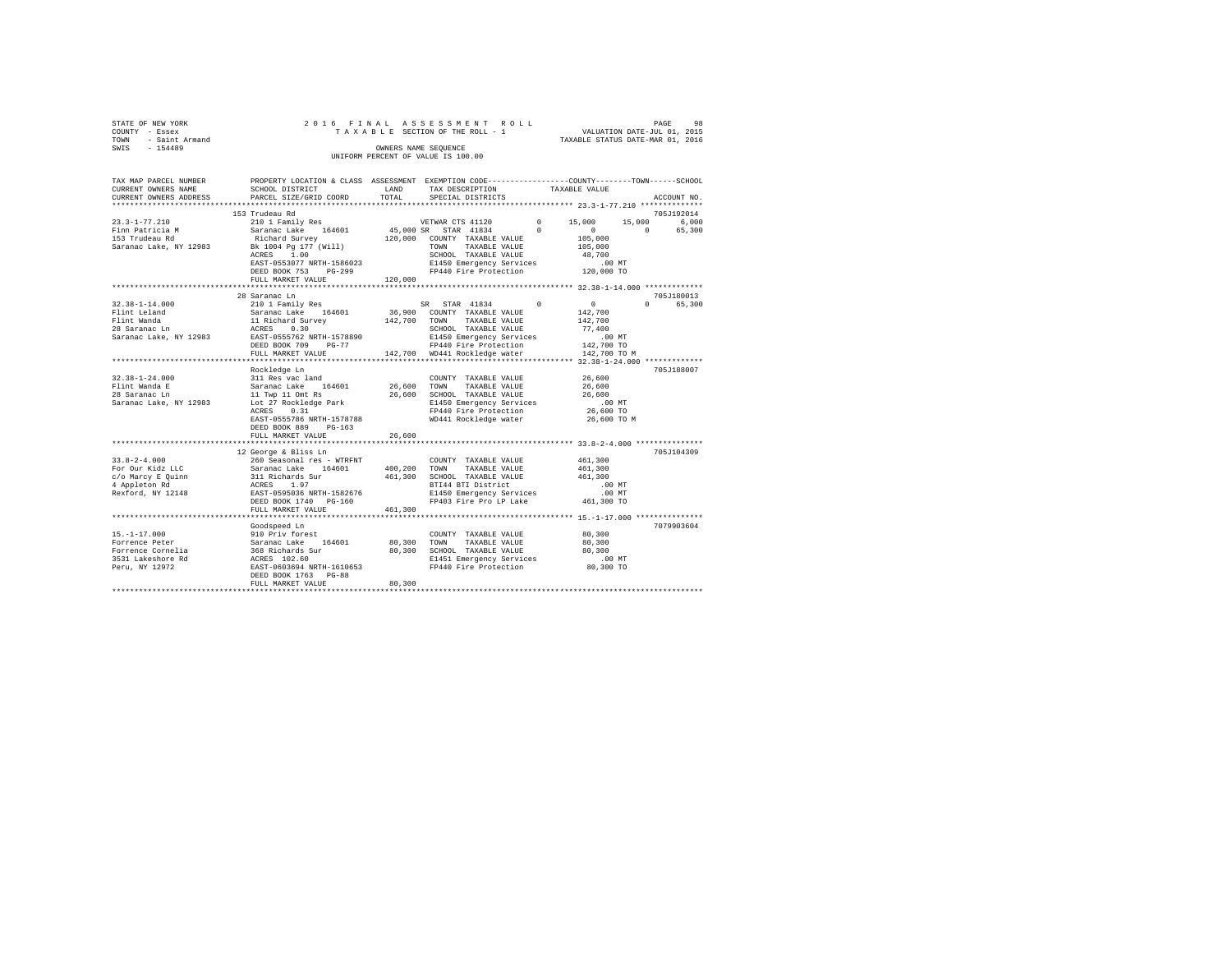|                                    | STATE OF NEW YORK   |                      |  |  |  | 2016 FINAL ASSESSMENT ROLL      |  |                                  |  | PAGE | -99 |
|------------------------------------|---------------------|----------------------|--|--|--|---------------------------------|--|----------------------------------|--|------|-----|
|                                    | COUNTY - Essex      |                      |  |  |  | TAXABLE SECTION OF THE ROLL - 1 |  | VALUATION DATE-JUL 01, 2015      |  |      |     |
|                                    | TOWN - Saint Armand |                      |  |  |  |                                 |  | TAXABLE STATUS DATE-MAR 01, 2016 |  |      |     |
| SWTS                               | $-154489$           | OWNERS NAME SEOUENCE |  |  |  |                                 |  |                                  |  |      |     |
| UNIFORM PERCENT OF VALUE IS 100.00 |                     |                      |  |  |  |                                 |  |                                  |  |      |     |
|                                    |                     |                      |  |  |  |                                 |  |                                  |  |      |     |

| TAX MAP PARCEL NUMBER                   |                                                |              | PROPERTY LOCATION & CLASS ASSESSMENT EXEMPTION CODE---------------COUNTY-------TOWN-----SCHOOL |               |                    |
|-----------------------------------------|------------------------------------------------|--------------|------------------------------------------------------------------------------------------------|---------------|--------------------|
| CURRENT OWNERS NAME                     | SCHOOL DISTRICT                                | LAND         | TAX DESCRIPTION                                                                                | TAXABLE VALUE |                    |
| CURRENT OWNERS ADDRESS                  | PARCEL SIZE/GRID COORD                         | TOTAL        | SPECIAL DISTRICTS                                                                              |               | ACCOUNT NO.        |
|                                         |                                                |              |                                                                                                |               |                    |
|                                         | Gillespie Dr                                   |              |                                                                                                |               | 7079903602         |
| $15. - 1 - 18.000$                      | 322 Rural vac>10                               |              | COUNTY TAXABLE VALUE                                                                           | 20,200        |                    |
| Forrence Peter                          | Saranac Lake<br>164601                         | 20,200 TOWN  | TAXABLE VALUE                                                                                  | 20,200        |                    |
| Forrence Cornelia                       | 367 Richards Sur                               | 20,200       | SCHOOL TAXABLE VALUE                                                                           | 20,200        |                    |
| 3531 Lakeshore Rd                       | ACRES 30.40                                    |              | E1451 Emergency Services                                                                       | $.00$ MT      |                    |
| Peru, NY 12972                          | EAST-0603584 NRTH-1611970                      |              | FP440 Fire Protection                                                                          | 20,200 TO     |                    |
|                                         | DEED BOOK 1763 PG-88                           |              |                                                                                                |               |                    |
|                                         | FULL MARKET VALUE                              | 20,200       |                                                                                                |               |                    |
|                                         |                                                |              | ****************************** 15.-1-51.000 ****************                                   |               |                    |
|                                         | Goodspeed Ln                                   |              |                                                                                                |               | 705J103311         |
| $15. - 1 - 51.000$                      | 910 Priv forest                                |              | COUNTY TAXABLE VALUE                                                                           | 91,200        |                    |
| Forrence Peter                          | Saranac Lake 164601                            | 91,200 TOWN  | TAXABLE VALUE                                                                                  | 91,200        |                    |
| 3531 Route 9                            | 363 Richards Sur                               | 91,200       | SCHOOL TAXABLE VALUE                                                                           | 91,200        |                    |
| Peru, NY 12972                          | ACRES 68.60                                    |              | E1451 Emergency Services                                                                       | .00 MT        |                    |
|                                         | EAST-0602377 NRTH-1606975                      |              | FP440 Fire Protection                                                                          | 91,200 TO     |                    |
|                                         | DEED BOOK 1659 PG-43                           |              |                                                                                                |               |                    |
|                                         | FULL MARKET VALUE                              | 91,200       |                                                                                                |               |                    |
|                                         |                                                |              |                                                                                                |               |                    |
|                                         | 184 Goodspeed Ln                               |              |                                                                                                |               | 705J103201         |
| $15. - 1 - 53.100$                      | 240 Rural res                                  |              | COUNTY TAXABLE VALUE                                                                           | 254,300       |                    |
| Forrence Peter P                        | Saranac Lake 164601                            | 54,100 TOWN  | TAXABLE VALUE                                                                                  | 254,300       |                    |
| Forrence Cornelia B                     |                                                |              | 254,300 SCHOOL TAXABLE VALUE                                                                   | 254,300       |                    |
| 3531 NYS Route 9                        | 363 Richards Sur<br>ACRES 29.69                |              | E1451 Emergency Services                                                                       | $.00$ MT      |                    |
| Peru, NY 12972                          | EAST-0602511 NRTH-1608188                      |              | FP440 Fire Protection                                                                          | 254,300 TO    |                    |
|                                         | DEED BOOK 1815 PG-148                          |              |                                                                                                |               |                    |
|                                         |                                                |              |                                                                                                |               |                    |
|                                         | FULL MARKET VALUE                              | 254,300      |                                                                                                |               |                    |
|                                         |                                                |              |                                                                                                |               |                    |
|                                         | Goodspeed Ln                                   |              |                                                                                                |               | 705J175013         |
| $15. - 1 - 54.000$                      | 314 Rural vac<10                               |              | COUNTY TAXABLE VALUE                                                                           | 24,500        |                    |
| Forrence Peter P                        | Saranac Lake 164601<br>Richards Survey Lot 363 | 24,500 TOWN  | TAXABLE VALUE                                                                                  | 24,500        |                    |
| Forrence Cornelia B                     |                                                |              | 24,500 SCHOOL TAXABLE VALUE                                                                    | 24,500        |                    |
| 3531 NYS Route 9                        | 1.00                                           |              | E1451 Emergency Services                                                                       | .00 MT        |                    |
| Peru, NY 12972                          | 1.00<br>ACRES                                  |              | FP440 Fire Protection                                                                          | 24,500 TO     |                    |
|                                         | EAST-0602593 NRTH-1607792                      |              |                                                                                                |               |                    |
|                                         | DEED BOOK 1815 PG-148                          |              |                                                                                                |               |                    |
|                                         | FULL MARKET VALUE                              | 24,500       |                                                                                                |               |                    |
|                                         |                                                |              |                                                                                                |               |                    |
|                                         | 23 James Way                                   |              |                                                                                                |               | 705J103014         |
| $13.4 - 2 - 11.002$                     | 210 1 Family Res                               |              | SR STAR 41834<br>$^{\circ}$                                                                    | $\sim$ 0      | 65,300<br>$\Omega$ |
| Forrester Bettijane Maranac Lake 164601 |                                                |              | 35,800 COUNTY TAXABLE VALUE                                                                    | 116,500       |                    |
| 23 James Way                            | 123 Richards Sur                               | 116,500 TOWN | TAXABLE VALUE                                                                                  | 116,500       |                    |
| Bloomingdale, NY 12913                  | ACRES<br>2.72                                  |              | SCHOOL TAXABLE VALUE                                                                           | 51,200        |                    |
|                                         | EAST-0567225 NRTH-1602974                      |              | E1451 Emergency Services                                                                       | $.00$ MT      |                    |
|                                         | DEED BOOK 1154 PG-333                          |              | FP440 Fire Protection 116,500 TO                                                               |               |                    |
|                                         | FULL MARKET VALUE                              | 116,500      |                                                                                                |               |                    |
|                                         |                                                |              | *******************************                                                                |               |                    |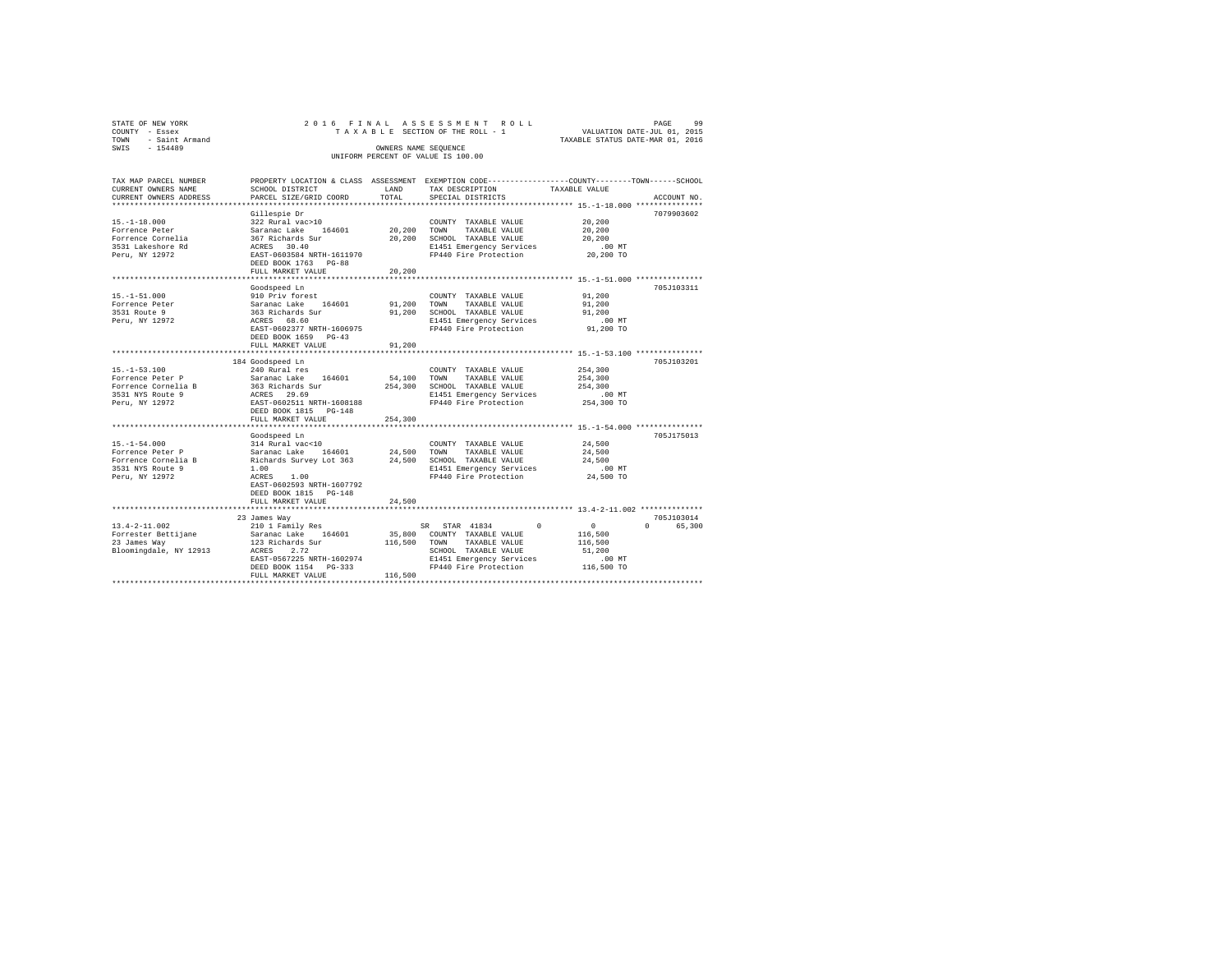| STATE OF NEW YORK   | 2016 FINAL ASSESSMENT ROLL         | PAGE                             | 100 |
|---------------------|------------------------------------|----------------------------------|-----|
| COUNTY - Essex      | TAXABLE SECTION OF THE ROLL - 1    | VALUATION DATE-JUL 01, 2015      |     |
| TOWN - Saint Armand |                                    | TAXABLE STATUS DATE-MAR 01, 2016 |     |
| SWTS<br>$-154489$   | OWNERS NAME SEOUENCE               |                                  |     |
|                     | UNIFORM PERCENT OF VALUE IS 100.00 |                                  |     |
|                     |                                    |                                  |     |
|                     |                                    |                                  |     |

| TAX MAP PARCEL NUMBER<br>CURRENT OWNERS NAME<br>CURRENT OWNERS ADDRESS PARCEL SIZE/GRID COORD | SCHOOL DISTRICT                                                                                                                                                                                                                                           | LAND<br>TOTAL           | PROPERTY LOCATION & CLASS ASSESSMENT EXEMPTION CODE---------------COUNTY-------TOWN-----SCHOOL<br>TAX DESCRIPTION TAXABLE VALUE<br>SPECIAL DISTRICTS    | ACCOUNT NO.                                                                                             |
|-----------------------------------------------------------------------------------------------|-----------------------------------------------------------------------------------------------------------------------------------------------------------------------------------------------------------------------------------------------------------|-------------------------|---------------------------------------------------------------------------------------------------------------------------------------------------------|---------------------------------------------------------------------------------------------------------|
| $13.4 - 1 - 61.100$<br>Fortune Timothy J<br>Fortune Diana M<br>299 River Rd                   | 299 River Rd<br>240 Rural res<br>Saranac Lake 164601<br>143 Richards Sur<br>ACRES 37.90<br>Bloomingdale, NY 12913 EAST-0570634 NRTH-1602971<br>DEED BOOK 869<br>$PG-59$<br>FULL MARKET VALUE                                                              | 125,000 TOWN<br>125,000 | SR STAR 41834 0<br>54,800 COUNTY TAXABLE VALUE<br>TAXABLE VALUE<br>SCHOOL TAXABLE VALUE<br>E1451 Emergency Services<br>FP440 Fire Protection 125,000 TO | 705J103514<br>$\mathbf{0}$<br>$\Omega$ and $\Omega$<br>65,300<br>125,000<br>125,000<br>59,700<br>.00 MT |
| $14. - 1 - 7.120$<br>Franklin Falls LLC<br>353 Sullivan Rd<br>Peru, NY 12972                  | River Rd<br>311 Res vac land<br>Saranac Lake 164601 7,308 TOWN TAXABLE VALUE<br>261 Omt Twp 11 Rs<br>261 Unit $\frac{1}{2}$<br>Also Ease 1003/322<br>EAST-0587265 NRTH-1611142<br>DEED BOOK 1522 PG-162<br>CONSERVATION ESMT % 71.00<br>FULL MARKET VALUE | 7.308                   | COUNTY TAXABLE VALUE<br>7,308 SCHOOL TAXABLE VALUE<br>E1451 Emergency Services<br>FP440 Fire Protection 7,308 TO                                        | 705J199004<br>7,308<br>7,308<br>7,308<br>$.00$ MT                                                       |
| $14. - 1 - 7.130$<br>Franklin Falls LLC<br>353 Sullivan Rd<br>Peru, NY 12972                  | River Rd<br>314 Rural vac<10<br>Saranac Lake 164601 957 TOWN<br>261 Omt Twp 11 Rs<br>Also Ease 1003/322<br>4.10<br>ACRES<br>EAST-0589465 NRTH-1611509<br>DEED BOOK 1522 PG-162<br>CONSERVATION ESMT % 71.00<br>FULL MARKET VALUE                          | 957                     | COUNTY TAXABLE VALUE<br>TAXABLE VALUE<br>957 SCHOOL TAXABLE VALUE<br>E1451 Emergency Services<br>FP440 Fire Protection                                  | 705.T199005<br>957<br>957<br>957<br>$.00$ MT<br>957 TO                                                  |
| $14. - 1 - 7.140$<br>Franklin Falls LLC<br>353 Sullivan Rd<br>Peru, NY 12972                  | River Rd<br>314 Rural vac<10 - WTRFNT<br>Saranac Lake<br>164601<br>261 Omt Twp 11 Rs<br>ACRES 0.29<br>EAST-0589938 NRTH-1609710<br>DEED BOOK 1522 PG-162<br>CONSERVATION ESMT % 71.00<br>FULL MARKET VALUE                                                | 17,719                  | COUNTY TAXABLE VALUE<br>17,719 TOWN TAXABLE VALUE<br>17,719 SCHOOL TAXABLE VALUE<br>E1451 Emergency Services<br>FP440 Fire Protection 17,719 TO         | 705Z000014<br>17,719<br>17,719<br>17,719<br>$.00$ MT                                                    |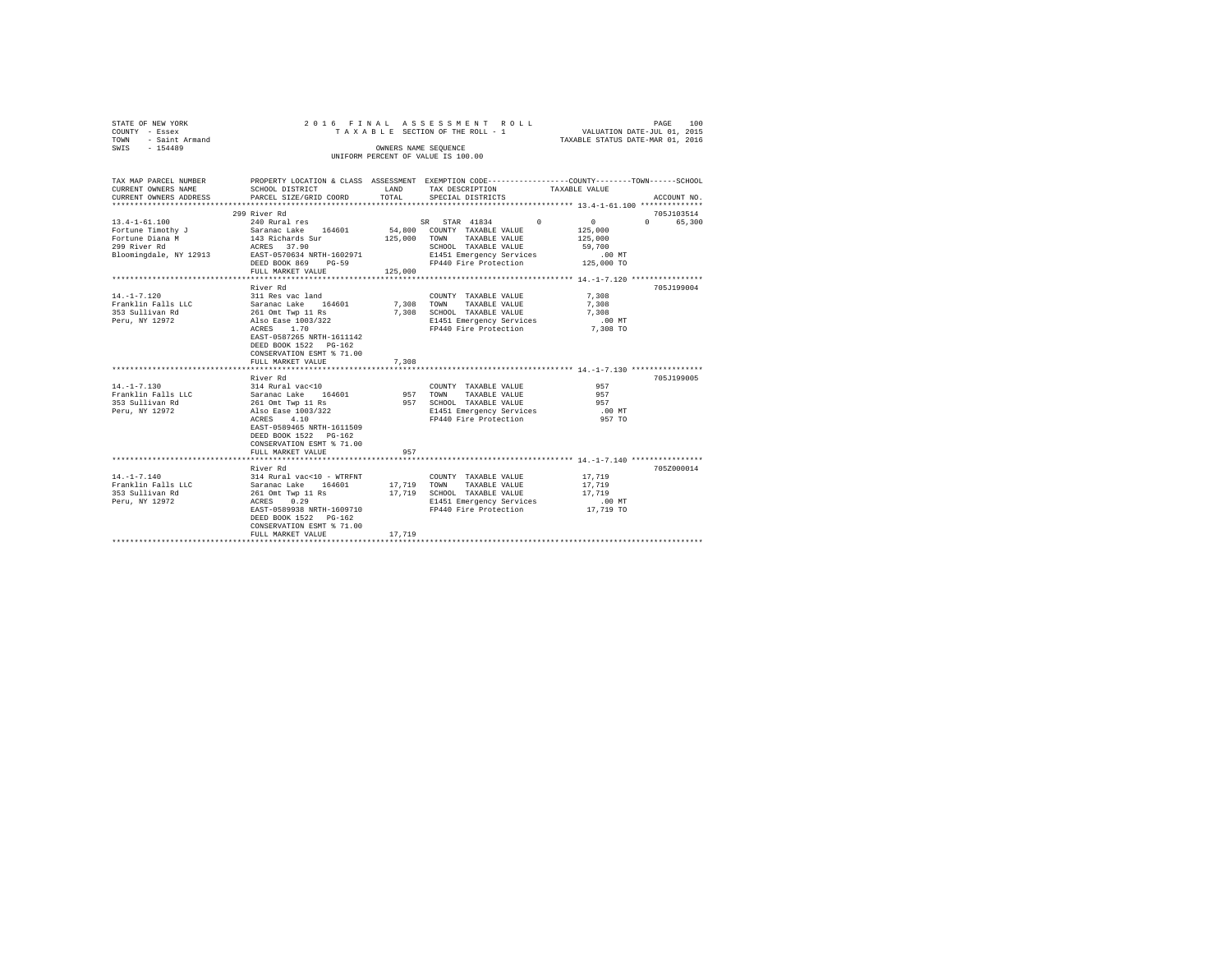| STATE OF NEW YORK                  |                     |                      |  |  |  |  |  | 2016 FINAL ASSESSMENT ROLL      |  |  |                                  | PAGE | 101 |
|------------------------------------|---------------------|----------------------|--|--|--|--|--|---------------------------------|--|--|----------------------------------|------|-----|
| COUNTY - Essex                     |                     |                      |  |  |  |  |  | TAXABLE SECTION OF THE ROLL - 1 |  |  | VALUATION DATE-JUL 01, 2015      |      |     |
|                                    | TOWN - Saint Armand |                      |  |  |  |  |  |                                 |  |  | TAXABLE STATUS DATE-MAR 01, 2016 |      |     |
| SWIS                               | $-154489$           | OWNERS NAME SEOUENCE |  |  |  |  |  |                                 |  |  |                                  |      |     |
| UNIFORM PERCENT OF VALUE IS 100.00 |                     |                      |  |  |  |  |  |                                 |  |  |                                  |      |     |
|                                    |                     |                      |  |  |  |  |  |                                 |  |  |                                  |      |     |

| TAX MAP PARCEL NUMBER                 |                                                                                                                                                                                                                                |                      | PROPERTY LOCATION & CLASS ASSESSMENT EXEMPTION CODE---------------COUNTY-------TOWN-----SCHOOL                   |                                              |             |
|---------------------------------------|--------------------------------------------------------------------------------------------------------------------------------------------------------------------------------------------------------------------------------|----------------------|------------------------------------------------------------------------------------------------------------------|----------------------------------------------|-------------|
| CURRENT OWNERS NAME                   | SCHOOL DISTRICT                                                                                                                                                                                                                | LAND                 | TAX DESCRIPTION                                                                                                  | TAXABLE VALUE                                |             |
| CURRENT OWNERS ADDRESS                | PARCEL SIZE/GRID COORD                                                                                                                                                                                                         | TOTAL                | SPECIAL DISTRICTS                                                                                                |                                              | ACCOUNT NO. |
|                                       |                                                                                                                                                                                                                                | ******************** |                                                                                                                  | *************** 14.-1-7.140/1 ************** |             |
|                                       | River Rd                                                                                                                                                                                                                       |                      |                                                                                                                  |                                              | 705J103610  |
| $14. - 1 - 7.140/1$                   | 260 Seasonal res - WTRFNT                                                                                                                                                                                                      |                      | COUNTY TAXABLE VALUE                                                                                             | 15,800                                       |             |
|                                       | Saranac Lake 164601 12,000 TOWN TAXABLE VALUE In Tm # 14.000-1-7.100 508000 TOWN TAXABLE VALUE IN Cap 16.1 Cap 16.1 Cap 16.1 Cap 16.1 Cap 16.1 Cap 16.1 Cap 16.1 Cap 16.1 Cap 16.1 Cap 16.1 Cap 16.1 Cap 16.1 Cap 16.1 Cap 16. |                      |                                                                                                                  | 15,800                                       |             |
| Franklin Falls LLC<br>353 Sullivan Rd |                                                                                                                                                                                                                                |                      |                                                                                                                  | 15,800                                       |             |
| Peru, NY 12972                        |                                                                                                                                                                                                                                |                      |                                                                                                                  |                                              |             |
|                                       | EAST-0589938 NRTH-1609710                                                                                                                                                                                                      |                      | E1451 Emergency Services .00 MT<br>FP440 Fire Protection  15,800 TO                                              |                                              |             |
|                                       | DEED BOOK 1522 PG-162                                                                                                                                                                                                          |                      |                                                                                                                  |                                              |             |
|                                       |                                                                                                                                                                                                                                |                      |                                                                                                                  |                                              |             |
|                                       | FULL MARKET VALUE                                                                                                                                                                                                              | 15,800               |                                                                                                                  |                                              |             |
|                                       |                                                                                                                                                                                                                                |                      |                                                                                                                  |                                              |             |
|                                       | Franklin Falls Dam                                                                                                                                                                                                             |                      |                                                                                                                  |                                              | 705J103702  |
| $14. -1 - 8.100$                      |                                                                                                                                                                                                                                |                      | $\begin{tabular}{llllll} \textbf{COUNTY} & \textbf{TAXABLE} & \textbf{VALUE} & & \textbf{136,561} \end{tabular}$ |                                              |             |
| Franklin Falls LLC                    |                                                                                                                                                                                                                                |                      |                                                                                                                  | 136,561                                      |             |
| 353 Sullivan Rd                       |                                                                                                                                                                                                                                |                      | 136,561 SCHOOL TAXABLE VALUE 136,561                                                                             |                                              |             |
| Peru, NY 12972                        | 281 Richards Sur<br>ACRES 68.17                                                                                                                                                                                                |                      | E1451 Emergency Services                                                                                         | $.00$ MT                                     |             |
|                                       | EAST-0591824 NRTH-1610830                                                                                                                                                                                                      |                      | FP440 Fire Protection 136,561 TO                                                                                 |                                              |             |
|                                       | DEED BOOK 1522 PG-162                                                                                                                                                                                                          |                      |                                                                                                                  |                                              |             |
|                                       | CONSERVATION ESMT % 71.00                                                                                                                                                                                                      |                      |                                                                                                                  |                                              |             |
|                                       | FULL MARKET VALUE                                                                                                                                                                                                              | 136.561              |                                                                                                                  |                                              |             |
|                                       |                                                                                                                                                                                                                                |                      |                                                                                                                  |                                              |             |
|                                       | 246 Franklin Falls Dam                                                                                                                                                                                                         |                      |                                                                                                                  |                                              | 705J103605  |
| $14. -1 - 8.100/1$                    | 260 Seasonal res - WTRFNT                                                                                                                                                                                                      |                      | COUNTY TAXABLE VALUE 37,400                                                                                      |                                              |             |
| Franklin Falls LLC                    |                                                                                                                                                                                                                                |                      |                                                                                                                  | 37,400                                       |             |
| 353 Sullivan Rd                       |                                                                                                                                                                                                                                |                      | Saranac Lake $164601$ $12,000$ TOWN TAXABLE VALUE<br>In Tax Map # 014.00-01-08 37,400 SCHOOL TAXABLE VALUE       |                                              |             |
|                                       |                                                                                                                                                                                                                                |                      |                                                                                                                  | 37,400<br>.00 MT                             |             |
| Peru, NY 12972                        | Camp 2 28-281-11<br>Trailor & Camps                                                                                                                                                                                            |                      | E1451 Emergency Services                                                                                         |                                              |             |
|                                       |                                                                                                                                                                                                                                |                      | FP440 Fire Protection 37,400 TO                                                                                  |                                              |             |
|                                       | EAST-0591824 NRTH-1610830                                                                                                                                                                                                      |                      |                                                                                                                  |                                              |             |
|                                       | DEED BOOK 1522 PG-162                                                                                                                                                                                                          |                      |                                                                                                                  |                                              |             |
|                                       | FULL MARKET VALUE                                                                                                                                                                                                              | 37,400               |                                                                                                                  |                                              |             |
|                                       |                                                                                                                                                                                                                                |                      |                                                                                                                  |                                              |             |
|                                       | Franklin Falls Dam                                                                                                                                                                                                             |                      |                                                                                                                  |                                              | 705J103613  |
| $14. - 1 - 8.100/2$                   | 210 1 Family Res - WTRFNT                                                                                                                                                                                                      |                      | COUNTY TAXABLE VALUE                                                                                             | 94,700                                       |             |
|                                       |                                                                                                                                                                                                                                |                      |                                                                                                                  | 94,700                                       |             |
|                                       |                                                                                                                                                                                                                                |                      |                                                                                                                  | 94,700                                       |             |
|                                       |                                                                                                                                                                                                                                |                      | E1451 Emergency Services                                                                                         | $.00$ MT                                     |             |
|                                       | EAST-0591824 NRTH-1610830                                                                                                                                                                                                      |                      | FP440 Fire Protection 94,700 TO                                                                                  |                                              |             |
|                                       | DEED BOOK 1522 PG-162                                                                                                                                                                                                          |                      |                                                                                                                  |                                              |             |
|                                       | FULL MARKET VALUE                                                                                                                                                                                                              | 94,700               |                                                                                                                  |                                              |             |
|                                       |                                                                                                                                                                                                                                |                      |                                                                                                                  |                                              |             |
|                                       |                                                                                                                                                                                                                                |                      |                                                                                                                  |                                              | 705J103615  |
|                                       |                                                                                                                                                                                                                                |                      |                                                                                                                  |                                              |             |
| $14. - 1 - 9.000$                     |                                                                                                                                                                                                                                |                      | COUNTY TAXABLE VALUE 14,500                                                                                      |                                              |             |
| Franklin Falls LLC                    |                                                                                                                                                                                                                                |                      |                                                                                                                  | 14,500                                       |             |
| 353 Sullivan Rd                       |                                                                                                                                                                                                                                |                      |                                                                                                                  | 14,500                                       |             |
| Peru, NY 12972                        |                                                                                                                                                                                                                                |                      |                                                                                                                  |                                              |             |
|                                       | ACRES 90.00                                                                                                                                                                                                                    |                      | E1451 Emergency Services .00 MT<br>FP440 Fire Protection  14,500 TO                                              |                                              |             |
|                                       | EAST-0593478 NRTH-1611214                                                                                                                                                                                                      |                      |                                                                                                                  |                                              |             |
|                                       | DEED BOOK 1522 PG-162                                                                                                                                                                                                          |                      |                                                                                                                  |                                              |             |
|                                       | CONSERVATION ESMT % 71.00                                                                                                                                                                                                      |                      |                                                                                                                  |                                              |             |
|                                       | FULL MARKET VALUE                                                                                                                                                                                                              | 14,500               |                                                                                                                  |                                              |             |
|                                       |                                                                                                                                                                                                                                |                      |                                                                                                                  |                                              |             |
|                                       |                                                                                                                                                                                                                                |                      |                                                                                                                  |                                              |             |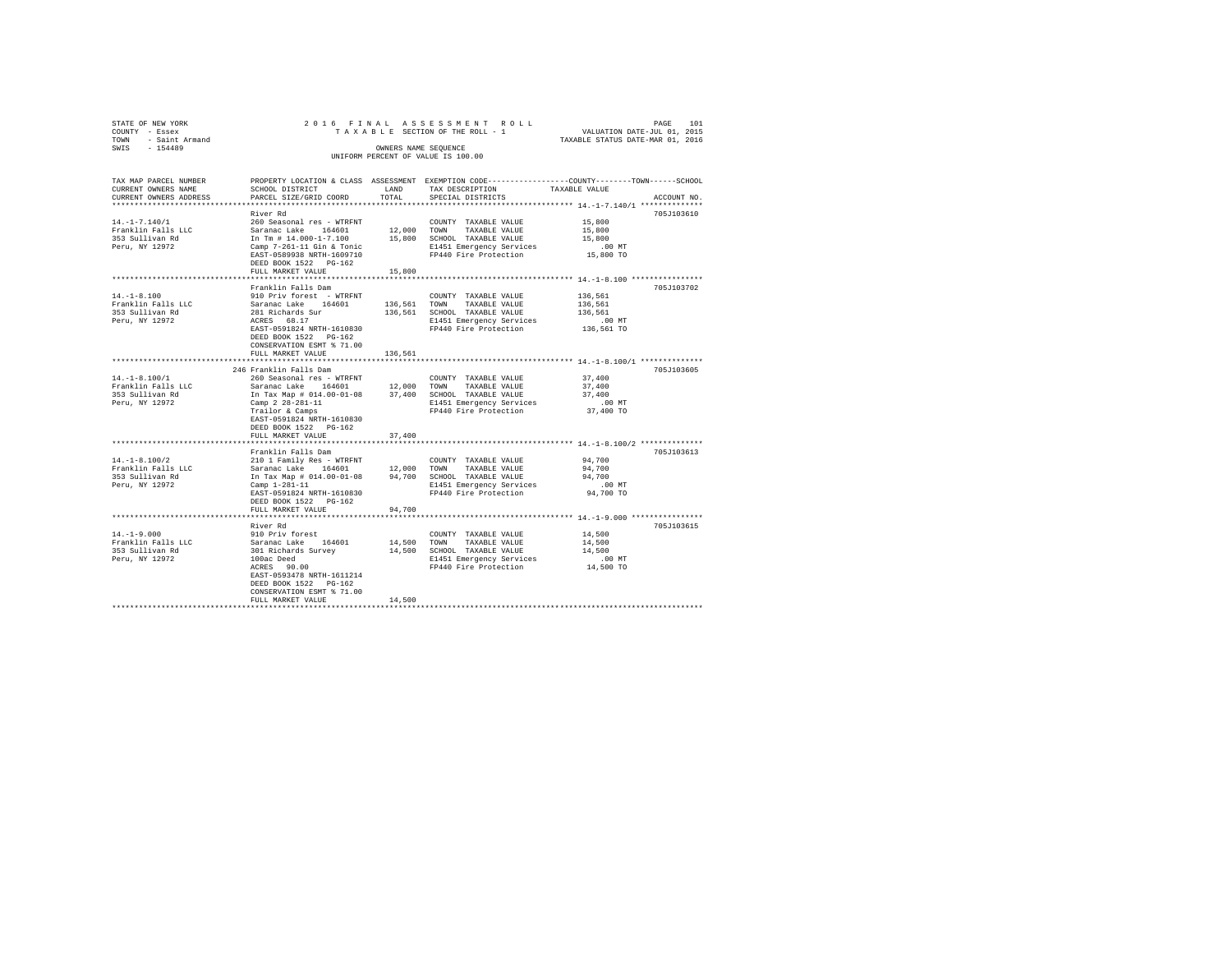| STATE OF NEW YORK<br>COUNTY - Essex<br>TOWN - Saint Armand<br>SWIS - 154489   |                                                                                                                                                                                                                                                                                                                                                                          | OWNERS NAME SEQUENCE | 2016 FINAL ASSESSMENT ROLL<br>UNIFORM PERCENT OF VALUE IS 100.00 |                                                                          | PAGE<br>102                 |
|-------------------------------------------------------------------------------|--------------------------------------------------------------------------------------------------------------------------------------------------------------------------------------------------------------------------------------------------------------------------------------------------------------------------------------------------------------------------|----------------------|------------------------------------------------------------------|--------------------------------------------------------------------------|-----------------------------|
| CURRENT OWNERS NAME<br>CURRENT OWNERS ADDRESS                                 | TAX MAP PARCEL NUMBER PROPERTY LOCATION & CLASS ASSESSMENT EXEMPTION CODE--------------COUNTY-------TOWN-----SCHOOL<br>SCHOOL DISTRICT LAND<br>PARCEL SIZE/GRID COORD                                                                                                                                                                                                    | TOTAL                | TAX DESCRIPTION<br>SPECIAL DISTRICTS                             | TAXABLE VALUE                                                            | ACCOUNT NO.                 |
|                                                                               | 42 Mount Pisqah Ln<br>DEED BOOK 989 PG-211                                                                                                                                                                                                                                                                                                                               |                      |                                                                  | $\sim$ 0 $\sim$<br>286,200<br>286,200<br>256,200<br>.00 MT<br>286,200 TO | 705J174006<br>$0 \t 30,000$ |
|                                                                               | FULL MARKET VALUE                                                                                                                                                                                                                                                                                                                                                        | 286,200              |                                                                  |                                                                          |                             |
| $23.3 - 2 - 17.200$<br>Frechette Daniel R<br>Frechette Elaine M<br>PO Box 351 | 46 Mount Pisgah Ln<br>311 Res vac land<br>9 - And - Annual Care (164601 - 164601 - 164601 - 164601 - 164601 - 164601 - 164601 - 164601 - 164601 - 16460<br>19 - 165 - 165 - 165 - 16500 - 164601 - 16460 - 16460 - 16460 - 16460 - 16460 - 16460 - 16460 - 16460 - 16460<br>Saranac Lake, NY 12983 EAST-0553592 NRTH-1584784<br>DEED BOOK 1776 PG-6<br>FULL MARKET VALUE | 33,600               | COUNTY TAXABLE VALUE<br>TAXABLE VALUE                            | 33,600<br>33,600<br>33,600                                               | 7052013006                  |
|                                                                               |                                                                                                                                                                                                                                                                                                                                                                          |                      |                                                                  |                                                                          |                             |
| $13.56 - 2 - 18.000$<br>Freeburg Richard A<br>PO Box 16<br>Gabriels, NY 12939 | 4 Oregon Plains Rd<br>EAST-0563938 NRTH-1607111<br>DEED BOOK 1254 PG-76                                                                                                                                                                                                                                                                                                  |                      |                                                                  | 72,600<br>72,600<br>72,600                                               | 702A100813                  |
|                                                                               | FULL MARKET VALUE                                                                                                                                                                                                                                                                                                                                                        |                      |                                                                  |                                                                          |                             |
|                                                                               | 142 Moose Pond Ln<br>DEED BOOK 984 PG-214<br>FULL MARKET VALUE                                                                                                                                                                                                                                                                                                           | 140,100              | COUNTY TAXABLE VALUE 140.100<br>FP440 Fire Protection            | 140,100<br>140,100<br>00 MT.<br>140,100 TO                               | 705J185003                  |
|                                                                               |                                                                                                                                                                                                                                                                                                                                                                          |                      |                                                                  |                                                                          |                             |
|                                                                               | 26 Main St                                                                                                                                                                                                                                                                                                                                                               |                      |                                                                  | $\sim$ 0<br>139,600<br>139,600<br>109,600<br>.00 MT<br>139,600 TO        | 702A100907<br>$0 \t 30.000$ |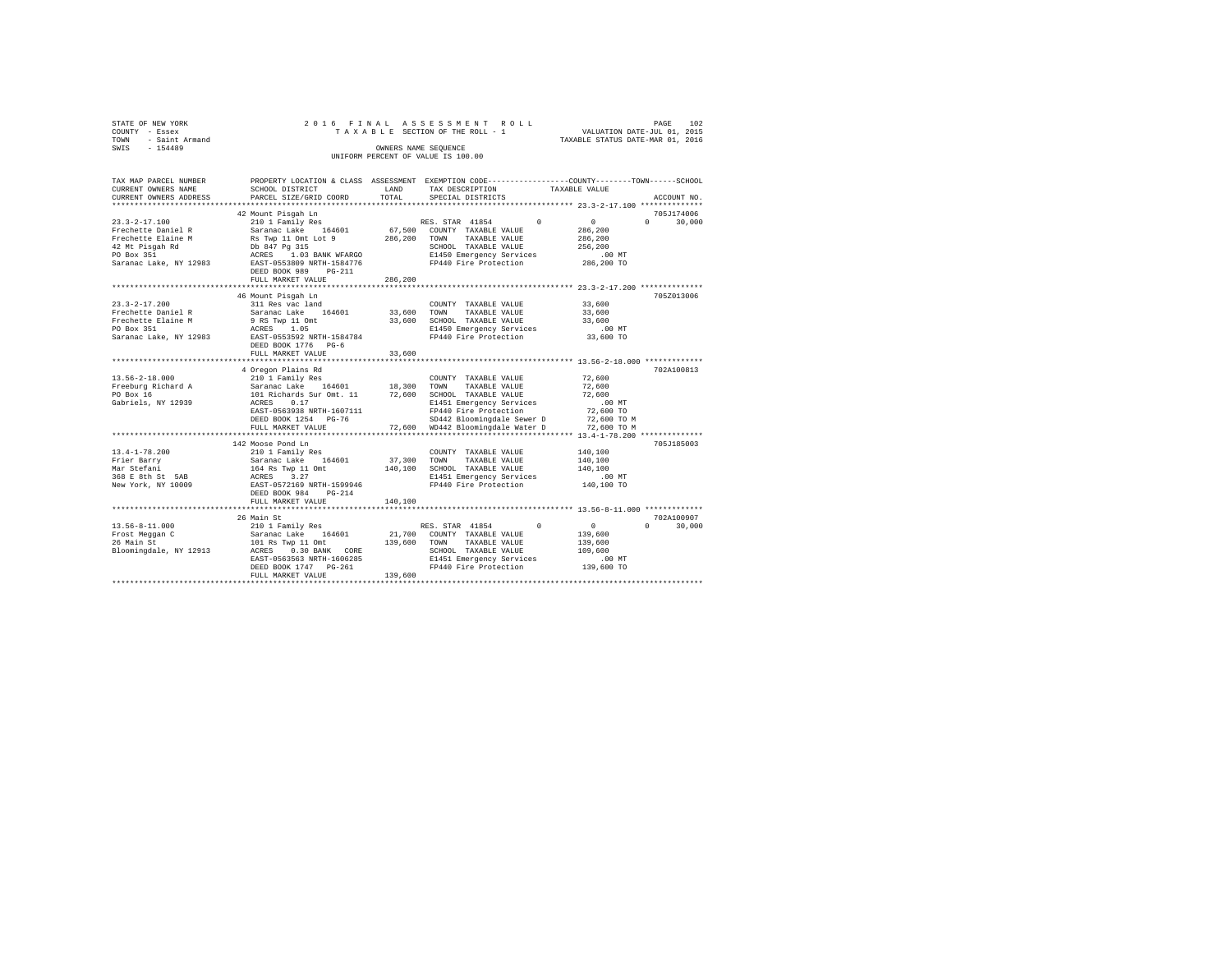| STATE OF NEW YORK<br>COUNTY - Essex                |                                                                                                 |             | 2016 FINAL ASSESSMENT ROLL<br>TAXABLE SECTION OF THE ROLL - 1      | PAGE 103<br>VALUATION DATE-JUL 01, 2015 |               |
|----------------------------------------------------|-------------------------------------------------------------------------------------------------|-------------|--------------------------------------------------------------------|-----------------------------------------|---------------|
| TOWN - Saint Armand                                |                                                                                                 |             |                                                                    | TAXABLE STATUS DATE-MAR 01, 2016        |               |
| SWIS - 154489                                      |                                                                                                 |             | OWNERS NAME SEOUENCE                                               |                                         |               |
|                                                    |                                                                                                 |             | UNIFORM PERCENT OF VALUE IS 100.00                                 |                                         |               |
|                                                    |                                                                                                 |             |                                                                    |                                         |               |
| TAX MAP PARCEL NUMBER                              | PROPERTY LOCATION & CLASS ASSESSMENT EXEMPTION CODE----------------COUNTY-------TOWN-----SCHOOL |             |                                                                    |                                         |               |
| CURRENT OWNERS NAME                                | SCHOOL DISTRICT                                                                                 | LAND        | TAX DESCRIPTION                                                    | TAXABLE VALUE                           |               |
| CURRENT OWNERS ADDRESS                             | PARCEL SIZE/GRID COORD                                                                          | TOTAL       | SPECIAL DISTRICTS                                                  |                                         | ACCOUNT NO.   |
|                                                    |                                                                                                 |             |                                                                    |                                         |               |
|                                                    | Vine St                                                                                         |             |                                                                    |                                         | 702A100908    |
| 13.56-8-12.000                                     | 311 Res vac land                                                                                |             | COUNTY TAXABLE VALUE                                               | 13,300                                  |               |
| Frost Meggan C<br>26 Main St                       | Saranac Lake 164601<br>101 Rs Twp 11 Omt                                                        | 13,300 TOWN | TAXABLE VALUE                                                      | 13,300                                  |               |
|                                                    |                                                                                                 |             | 13,300 SCHOOL TAXABLE VALUE                                        | 13,300                                  |               |
| Bloomingdale, NY 12913                             | ACRES 0.20 BANK CORE                                                                            |             | E1451 Emergency Services .00 MT<br>FP440 Fire Protection 13,300 TO |                                         |               |
|                                                    | EAST-0563543 NRTH-1606385<br>DEED BOOK 1747    PG-261                                           |             |                                                                    |                                         |               |
|                                                    | FULL MARKET VALUE                                                                               | 13,300      |                                                                    |                                         |               |
|                                                    |                                                                                                 |             |                                                                    |                                         |               |
|                                                    | 333 Trudeau Rd                                                                                  |             |                                                                    |                                         | 705J102614    |
| $32.1 - 1 - 2.110$                                 | 312 Vac w/imprv                                                                                 |             | COUNTY TAXABLE VALUE                                               | 44,400                                  |               |
| Fuller David                                       | Saranac Lake 164601                                                                             |             | 33,900 TOWN TAXABLE VALUE                                          | 44,400                                  |               |
|                                                    | 9 29 Richards Sur                                                                               |             | 44,400 SCHOOL TAXABLE VALUE                                        | 44,400                                  |               |
| Fuller Elizabeth<br>121 Branch Farm Rd             | Lot 1 Deer Run                                                                                  |             | E1450 Emergency Services                                           | $.00$ MT                                |               |
| Saranac Lake, NY 12983                             | $ACRES$ 1.40                                                                                    |             | FP440 Fire Protection                                              | 44,400 TO                               |               |
|                                                    | EAST-0555968 NRTH-1583512                                                                       |             |                                                                    |                                         |               |
|                                                    | DEED BOOK 1352 PG-266                                                                           |             |                                                                    |                                         |               |
|                                                    | FULL MARKET VALUE                                                                               | 44,400      |                                                                    |                                         |               |
|                                                    |                                                                                                 |             |                                                                    |                                         |               |
|                                                    | 1795 NYS Route 3                                                                                |             |                                                                    |                                         | 705Z011006    |
| $13.57 - 1 - 5.112$                                | 210 1 Family Res                                                                                |             | RES. STAR 41854 0                                                  | $\sim$ 0                                | $0 \t 30.000$ |
| Fuller Jennifer L<br>Fuller Dustin C<br>PO Box 306 | Saranac Lake 164601                                                                             |             | 35,100 COUNTY TAXABLE VALUE                                        | 190,100                                 |               |
|                                                    | 121 Omt Twp II Rs<br>190,100 TOWN<br>Lot 1 #6574<br>SCHOOL                                      |             | TAXABLE VALUE                                                      | 190,100                                 |               |
| Bloomingdale, NY 12913                             | Lot 1 #6574<br>ACRES 1.13                                                                       |             | SCHOOL TAXABLE VALUE<br>E1451 Emergency Services                   | 160,100<br>$.00$ MT                     |               |
|                                                    |                                                                                                 |             |                                                                    |                                         |               |
|                                                    |                                                                                                 |             |                                                                    |                                         |               |
|                                                    | FULL MARKET VALUE                                                                               |             | 190,100 WD442 Bloomingdale Water D                                 | 190,100 TO M                            |               |
|                                                    |                                                                                                 |             |                                                                    |                                         |               |
|                                                    | 1575 NYS Route 3                                                                                |             |                                                                    |                                         | 705J103308    |
| $13.4 - 1 - 10.000$                                | 210 1 Family Res                                                                                |             | RES. STAR 41854                                                    | $\sim$ 0<br>$\mathbf{0}$                | $0 \t 30,000$ |
| Gallo David G<br>PO Box 84                         | Saranac Lake 164601                                                                             |             | 35,700 COUNTY TAXABLE VALUE                                        | 134,200                                 |               |
|                                                    |                                                                                                 |             | TAXABLE VALUE                                                      | 134,200                                 |               |
|                                                    | PO Box 84 102 Richards Sur 134,200 TOWN<br>Bloomingdale, NY 12913 ACRES 1.70 5CHOOL SCHOOL      |             | SCHOOL TAXABLE VALUE                                               | 104,200                                 |               |
|                                                    | EAST-0565100 NRTH-1603711                                                                       |             | E1451 Emergency Services                                           | .00 MT                                  |               |
|                                                    | DEED BOOK 1315 PG-273                                                                           |             | FP440 Fire Protection 134,200 TO                                   |                                         |               |
|                                                    | FULL MARKET VALUE                                                                               | 134,200     |                                                                    |                                         |               |
|                                                    |                                                                                                 |             |                                                                    |                                         |               |
|                                                    |                                                                                                 |             |                                                                    |                                         | 705J103107    |
|                                                    | NYS Route 3                                                                                     |             |                                                                    |                                         |               |
| $13.4 - 1 - 23.000$                                | 311 Res vac land                                                                                |             | COUNTY TAXABLE VALUE                                               | 12,600                                  |               |
| Gallo David G                                      | Saranac Lake 164601 12,600 TOWN TAXABLE VALUE                                                   |             |                                                                    | 12,600                                  |               |
| NYS Rte 3                                          | 102 Richards Sur                                                                                |             | 12,600 SCHOOL TAXABLE VALUE                                        | 12,600                                  |               |
| PO Box 84                                          | ACRES 2.00                                                                                      |             | E1451 Emergency Services                                           | $.00$ MT                                |               |
|                                                    | Bloominigdale, NY 12913 EAST-0565507 NRTH-1603646                                               |             | E1451 Emergency Services<br>FP440 Fire Protection                  | 12,600 TO                               |               |
|                                                    | DEED BOOK 1315 PG-273<br>FULL MARKET VALUE                                                      | 12,600      |                                                                    |                                         |               |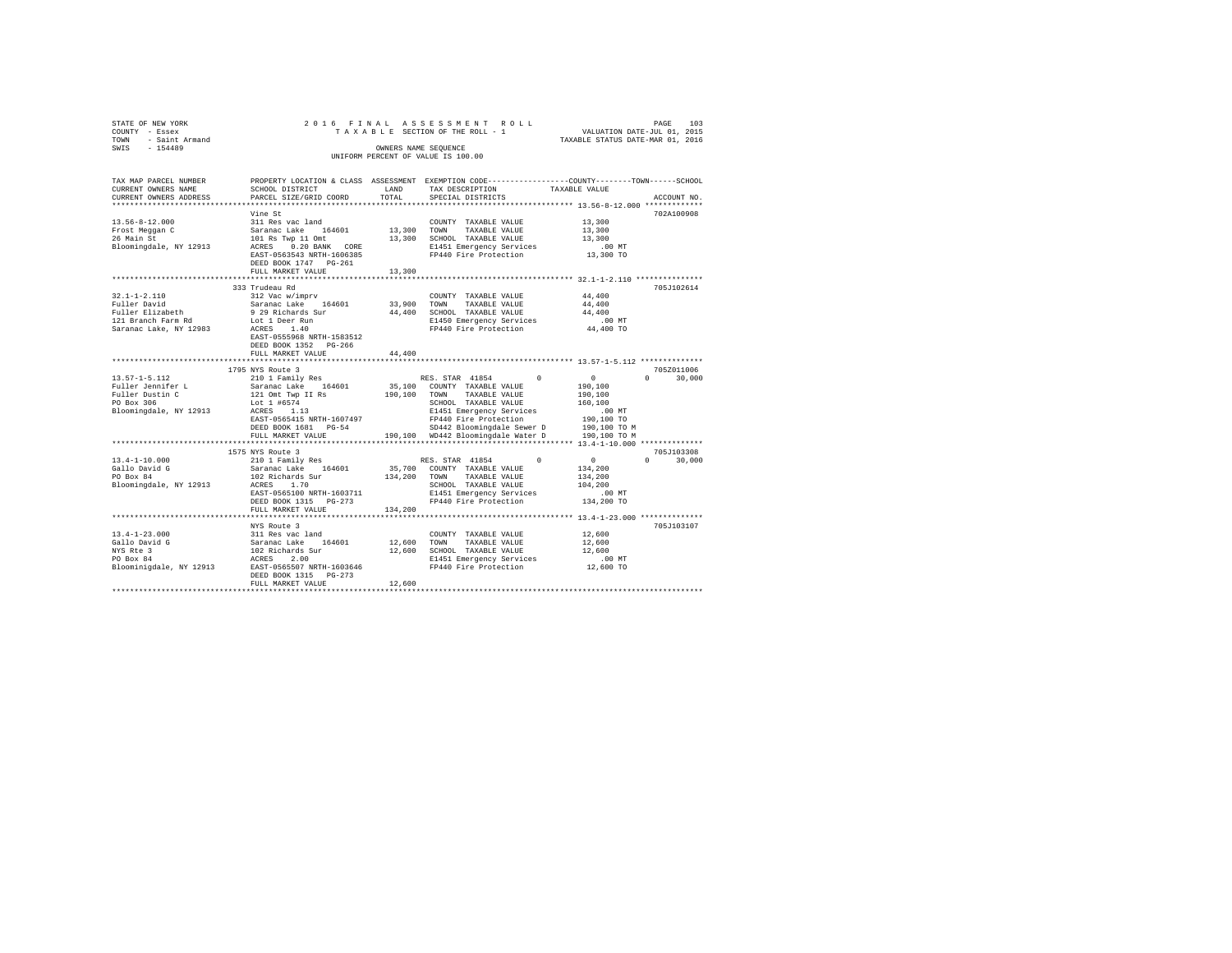| STATE OF NEW YORK   | 2016 FINAL ASSESSMENT ROLL         | 104<br>PAGE                      |
|---------------------|------------------------------------|----------------------------------|
| COUNTY - Essex      | TAXABLE SECTION OF THE ROLL - 1    | VALUATION DATE-JUL 01, 2015      |
| TOWN - Saint Armand |                                    | TAXABLE STATUS DATE-MAR 01, 2016 |
| SWIS<br>$-154489$   | OWNERS NAME SEOUENCE               |                                  |
|                     | UNIFORM PERCENT OF VALUE IS 100.00 |                                  |

| TAX MAP PARCEL NUMBER  |                           |        | PROPERTY LOCATION & CLASS ASSESSMENT EXEMPTION CODE---------------COUNTY-------TOWN------SCHOOL                                                                                                |                  |                        |
|------------------------|---------------------------|--------|------------------------------------------------------------------------------------------------------------------------------------------------------------------------------------------------|------------------|------------------------|
| CURRENT OWNERS NAME    | SCHOOL DISTRICT           | LAND   | TAX DESCRIPTION                                                                                                                                                                                | TAXABLE VALUE    |                        |
| CURRENT OWNERS ADDRESS | PARCEL SIZE/GRID COORD    | TOTAL  | SPECIAL DISTRICTS                                                                                                                                                                              |                  | ACCOUNT NO.            |
|                        |                           |        |                                                                                                                                                                                                |                  |                        |
|                        | NYS Route 3               |        |                                                                                                                                                                                                |                  | 705J103106             |
|                        |                           |        | COUNTY TAXABLE VALUE                                                                                                                                                                           | 12,500<br>12,500 |                        |
|                        |                           |        | TAXABLE VALUE                                                                                                                                                                                  |                  |                        |
|                        |                           |        |                                                                                                                                                                                                |                  |                        |
|                        |                           |        | 12,500 SCHOOL TAXABLE VALUE 12,500<br>E1451 Emergency Services .00 MT                                                                                                                          |                  |                        |
|                        |                           |        | FP440 Fire Protection                                                                                                                                                                          | 12,500 TO        |                        |
|                        |                           |        |                                                                                                                                                                                                |                  |                        |
|                        | FULL MARKET VALUE         | 12,500 |                                                                                                                                                                                                |                  |                        |
|                        |                           |        |                                                                                                                                                                                                |                  |                        |
|                        | NYS Route 3               |        |                                                                                                                                                                                                |                  | 705J175010             |
| $13.4 - 1 - 25.100$    |                           |        |                                                                                                                                                                                                | 17,800<br>17,800 |                        |
| Gallo David G          |                           |        |                                                                                                                                                                                                |                  |                        |
| PO Box 84              |                           |        |                                                                                                                                                                                                | 17,800           |                        |
| Bloomingdale, NY 12913 |                           |        | E1451 Emergency Services .00 MT<br>FP440 Fire Protection .07,800 TO                                                                                                                            |                  |                        |
|                        | EAST-0565869 NRTH-1603889 |        |                                                                                                                                                                                                |                  |                        |
|                        | DEED BOOK 1315 PG-273     |        |                                                                                                                                                                                                |                  |                        |
|                        | FULL MARKET VALUE         | 17,800 |                                                                                                                                                                                                |                  |                        |
|                        |                           |        |                                                                                                                                                                                                |                  |                        |
|                        | NYS Route 3               |        |                                                                                                                                                                                                |                  | 705J192002             |
|                        |                           |        | COUNTY TAXABLE VALUE 24,500                                                                                                                                                                    |                  |                        |
|                        |                           |        |                                                                                                                                                                                                | 24,500           |                        |
|                        |                           |        |                                                                                                                                                                                                | 24,500           |                        |
|                        |                           |        |                                                                                                                                                                                                | $.00$ MT         |                        |
|                        |                           |        | FP440 Fire Protection 24,500 TO                                                                                                                                                                |                  |                        |
|                        | DEED BOOK 1332 PG-44      |        |                                                                                                                                                                                                |                  |                        |
|                        | FULL MARKET VALUE         | 24,500 |                                                                                                                                                                                                |                  |                        |
|                        |                           |        |                                                                                                                                                                                                |                  |                        |
|                        | 1667 NYS Route 3          |        |                                                                                                                                                                                                |                  | 702A101604             |
|                        |                           |        | RES. STAR 41854 0                                                                                                                                                                              | $\sim$ 0         | 30,000<br>$\mathbf{a}$ |
|                        |                           |        |                                                                                                                                                                                                | 116,700          |                        |
|                        |                           |        |                                                                                                                                                                                                | 116,700          |                        |
|                        |                           |        |                                                                                                                                                                                                | 86,700           |                        |
|                        |                           |        |                                                                                                                                                                                                |                  |                        |
|                        | DEED BOOK 1515 PG-242     |        |                                                                                                                                                                                                |                  |                        |
|                        | FULL MARKET VALUE         |        | 1990)<br>19940 EP140 Fire Protection<br>116,700 TD 19942 Bloomingdale Sewer D<br>116,700 TD 116,700 TO 116,700 TO 116,700 TO 116,700 TO 116,700 TO 116,700 TO 116,700 TO 116,700 TO 116,700 TO |                  |                        |
|                        |                           |        | WD442 Bloomingdale Water D 116,700 TO M                                                                                                                                                        |                  |                        |
|                        |                           |        |                                                                                                                                                                                                |                  |                        |
|                        | 65 Rockledge Ln           |        |                                                                                                                                                                                                |                  | 705J102814             |
|                        |                           |        |                                                                                                                                                                                                |                  | 6,000                  |
|                        |                           |        |                                                                                                                                                                                                |                  | 65,300                 |
|                        |                           |        |                                                                                                                                                                                                |                  |                        |
|                        |                           |        |                                                                                                                                                                                                |                  |                        |
|                        |                           |        |                                                                                                                                                                                                |                  |                        |
|                        |                           |        |                                                                                                                                                                                                |                  |                        |
|                        |                           |        |                                                                                                                                                                                                |                  |                        |
|                        |                           |        | WD441 Rockledge water                                                                                                                                                                          | 129,900 TO M     |                        |
|                        |                           |        |                                                                                                                                                                                                |                  |                        |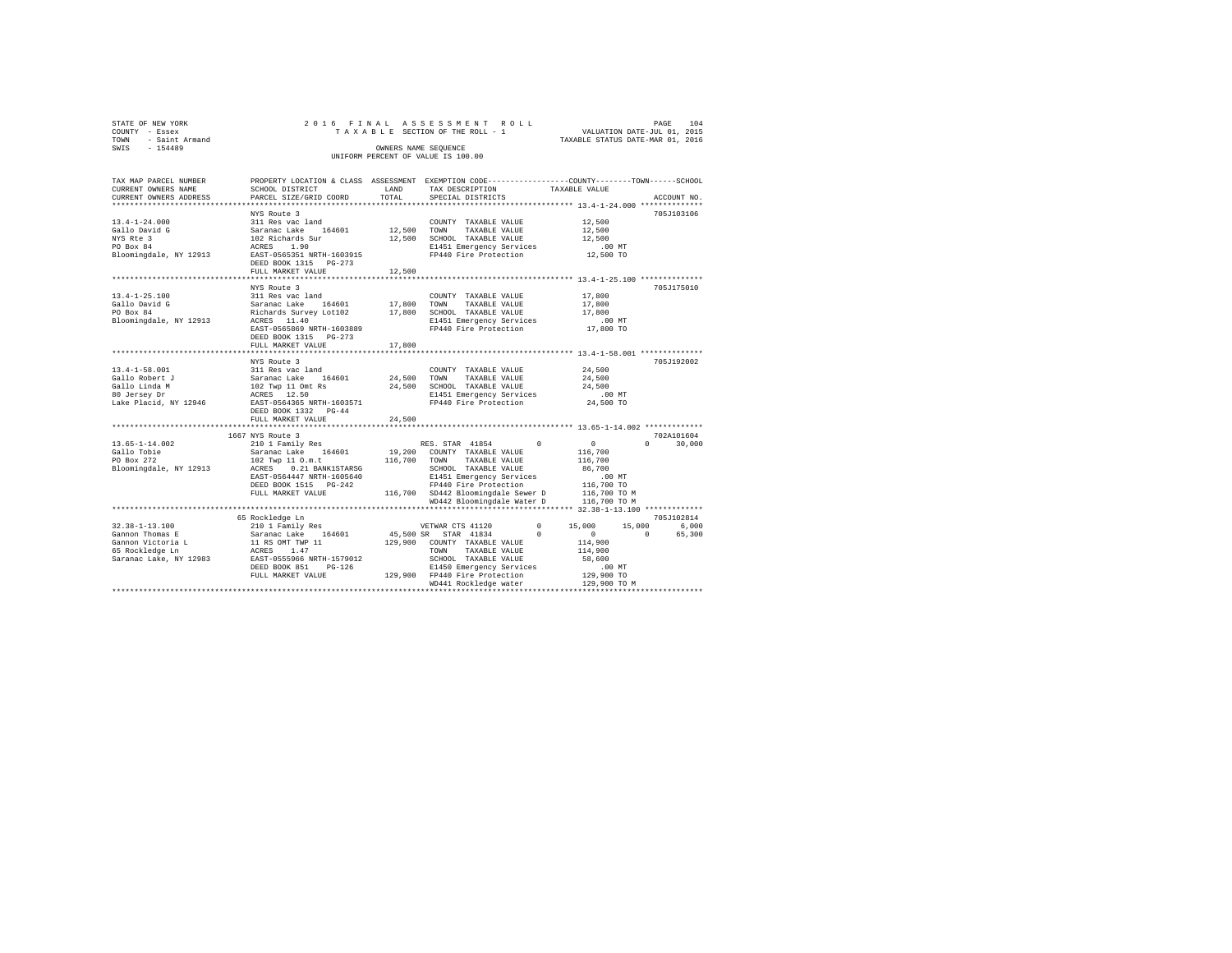|                | STATE OF NEW YORK   |  |  |  |  | 2016 FINAL ASSESSMENT ROLL         |  |  |  |  |                                  |  | PAGE | 105 |
|----------------|---------------------|--|--|--|--|------------------------------------|--|--|--|--|----------------------------------|--|------|-----|
| COUNTY - Essex |                     |  |  |  |  | TAXABLE SECTION OF THE ROLL - 1    |  |  |  |  | VALUATION DATE-JUL 01, 2015      |  |      |     |
|                | TOWN - Saint Armand |  |  |  |  |                                    |  |  |  |  | TAXABLE STATUS DATE-MAR 01, 2016 |  |      |     |
| SWIS           | $-154489$           |  |  |  |  | OWNERS NAME SEOUENCE               |  |  |  |  |                                  |  |      |     |
|                |                     |  |  |  |  | UNIFORM PERCENT OF VALUE IS 100.00 |  |  |  |  |                                  |  |      |     |

| TAX MAP PARCEL NUMBER                                                                                                                                                                                                                                                                                                             | PROPERTY LOCATION & CLASS ASSESSMENT EXEMPTION CODE---------------COUNTY-------TOWN-----SCHOOL |         |                                                                                                     |                  |                                 |
|-----------------------------------------------------------------------------------------------------------------------------------------------------------------------------------------------------------------------------------------------------------------------------------------------------------------------------------|------------------------------------------------------------------------------------------------|---------|-----------------------------------------------------------------------------------------------------|------------------|---------------------------------|
| CURRENT OWNERS NAME                                                                                                                                                                                                                                                                                                               | SCHOOL DISTRICT                                                                                |         | LAND TAX DESCRIPTION TAXABLE VALUE                                                                  |                  |                                 |
| CURRENT OWNERS ADDRESS PARCEL SIZE/GRID COORD                                                                                                                                                                                                                                                                                     |                                                                                                | TOTAL   | SPECIAL DISTRICTS                                                                                   |                  | ACCOUNT NO.                     |
|                                                                                                                                                                                                                                                                                                                                   |                                                                                                |         |                                                                                                     |                  | 705Z015012                      |
| 32.38-1-13.200<br>32.38-1-13.200<br>Gannon Thomas L<br>$\begin{array}{l} 201 \text{ N} = 101 \text{ R} = 10400 \text{ N} = 10400 \text{ N} = 10400 \text{ N} = 10400 \text{ N} = 10400 \text{ N} = 10400 \text{ N} = 10400 \text{ N} = 10400 \text{ N} = 10400 \text{ N} = 10400 \text{ N} = 10400 \text{ N} = 10400 \text{ N} =$ | 55 Rockledge Ln                                                                                |         | COUNTY TAXABLE VALUE                                                                                | 168,400          |                                 |
|                                                                                                                                                                                                                                                                                                                                   |                                                                                                |         |                                                                                                     | 168,400          |                                 |
|                                                                                                                                                                                                                                                                                                                                   |                                                                                                |         |                                                                                                     | 168,400          |                                 |
|                                                                                                                                                                                                                                                                                                                                   |                                                                                                |         |                                                                                                     |                  |                                 |
|                                                                                                                                                                                                                                                                                                                                   |                                                                                                |         |                                                                                                     |                  |                                 |
|                                                                                                                                                                                                                                                                                                                                   | DEED BOOK 1805 PG-288                                                                          |         | WD441 Rockledge water                                                                               | 168,400 TO M     |                                 |
|                                                                                                                                                                                                                                                                                                                                   | FULL MARKET VALUE 168,400                                                                      |         |                                                                                                     |                  |                                 |
|                                                                                                                                                                                                                                                                                                                                   |                                                                                                |         |                                                                                                     |                  |                                 |
|                                                                                                                                                                                                                                                                                                                                   | 137 Main St                                                                                    |         |                                                                                                     |                  | 705Z003005                      |
|                                                                                                                                                                                                                                                                                                                                   |                                                                                                |         |                                                                                                     |                  |                                 |
|                                                                                                                                                                                                                                                                                                                                   |                                                                                                |         |                                                                                                     |                  |                                 |
|                                                                                                                                                                                                                                                                                                                                   |                                                                                                |         |                                                                                                     |                  |                                 |
|                                                                                                                                                                                                                                                                                                                                   |                                                                                                |         |                                                                                                     |                  |                                 |
|                                                                                                                                                                                                                                                                                                                                   |                                                                                                |         |                                                                                                     |                  |                                 |
|                                                                                                                                                                                                                                                                                                                                   | ACRES 3.80 BANK LOANC                                                                          |         |                                                                                                     |                  |                                 |
|                                                                                                                                                                                                                                                                                                                                   | EAST-0561950 NRTH-1604121                                                                      |         | SCHOOL TAXABLE VALUE 183,500<br>E1451 Emergency Services .00 MT<br>FP440 Fire Protection 243,500 TO |                  |                                 |
|                                                                                                                                                                                                                                                                                                                                   | DEED BOOK 1736 PG-239                                                                          |         | FP440 Fire Protection                                                                               |                  |                                 |
|                                                                                                                                                                                                                                                                                                                                   | FULL MARKET VALUE                                                                              | 243,500 |                                                                                                     |                  |                                 |
|                                                                                                                                                                                                                                                                                                                                   |                                                                                                |         |                                                                                                     |                  |                                 |
| 13.4-1-71.111 Hemlock Way<br>Garrett Rodney E 322 Rural vac>10<br>PO Box 117 Saranac Lake 164601<br>Paranac Lake, NY 12983 ACRES 25.22<br>Saranac Lake, NY 12983 ACRES 25.22                                                                                                                                                      |                                                                                                |         |                                                                                                     |                  | 705J103104                      |
|                                                                                                                                                                                                                                                                                                                                   |                                                                                                |         | COUNTY TAXABLE VALUE                                                                                | 29,400           |                                 |
|                                                                                                                                                                                                                                                                                                                                   |                                                                                                |         | 29,400 TOWN TAXABLE VALUE                                                                           | 29,400           |                                 |
|                                                                                                                                                                                                                                                                                                                                   |                                                                                                |         | 29,400 SCHOOL TAXABLE VALUE                                                                         | 29,400           |                                 |
|                                                                                                                                                                                                                                                                                                                                   |                                                                                                |         | E1451 Emergency Services 6.00 MT<br>FP440 Fire Protection 29,400 TO                                 |                  |                                 |
|                                                                                                                                                                                                                                                                                                                                   | EAST-0574871 NRTH-1600305<br>DEED BOOK 1327 PG-87                                              |         |                                                                                                     |                  |                                 |
|                                                                                                                                                                                                                                                                                                                                   | FULL MARKET VALUE                                                                              | 29,400  |                                                                                                     |                  |                                 |
|                                                                                                                                                                                                                                                                                                                                   |                                                                                                |         |                                                                                                     |                  |                                 |
|                                                                                                                                                                                                                                                                                                                                   | Prospect St                                                                                    |         |                                                                                                     |                  | 702A177001                      |
|                                                                                                                                                                                                                                                                                                                                   |                                                                                                |         |                                                                                                     | 13,300           |                                 |
|                                                                                                                                                                                                                                                                                                                                   |                                                                                                |         |                                                                                                     |                  |                                 |
|                                                                                                                                                                                                                                                                                                                                   |                                                                                                |         |                                                                                                     | 13,300<br>13,300 |                                 |
|                                                                                                                                                                                                                                                                                                                                   |                                                                                                |         |                                                                                                     |                  |                                 |
|                                                                                                                                                                                                                                                                                                                                   |                                                                                                |         | E1451 Emergency Services 00 MT<br>FP440 Fire Protection 13,300 TO                                   |                  |                                 |
|                                                                                                                                                                                                                                                                                                                                   |                                                                                                |         |                                                                                                     |                  |                                 |
|                                                                                                                                                                                                                                                                                                                                   | FULL MARKET VALUE                                                                              | 13,300  |                                                                                                     |                  |                                 |
|                                                                                                                                                                                                                                                                                                                                   |                                                                                                |         |                                                                                                     |                  |                                 |
|                                                                                                                                                                                                                                                                                                                                   | 819 NYS Route 3                                                                                |         |                                                                                                     |                  | 705L102509                      |
|                                                                                                                                                                                                                                                                                                                                   |                                                                                                |         |                                                                                                     |                  | $\Omega$ and $\Omega$<br>30,000 |
|                                                                                                                                                                                                                                                                                                                                   |                                                                                                |         |                                                                                                     |                  |                                 |
|                                                                                                                                                                                                                                                                                                                                   |                                                                                                |         |                                                                                                     |                  |                                 |
|                                                                                                                                                                                                                                                                                                                                   |                                                                                                |         |                                                                                                     |                  |                                 |
|                                                                                                                                                                                                                                                                                                                                   |                                                                                                |         |                                                                                                     |                  |                                 |
|                                                                                                                                                                                                                                                                                                                                   |                                                                                                |         |                                                                                                     |                  |                                 |
|                                                                                                                                                                                                                                                                                                                                   |                                                                                                |         |                                                                                                     |                  |                                 |
|                                                                                                                                                                                                                                                                                                                                   |                                                                                                |         |                                                                                                     |                  |                                 |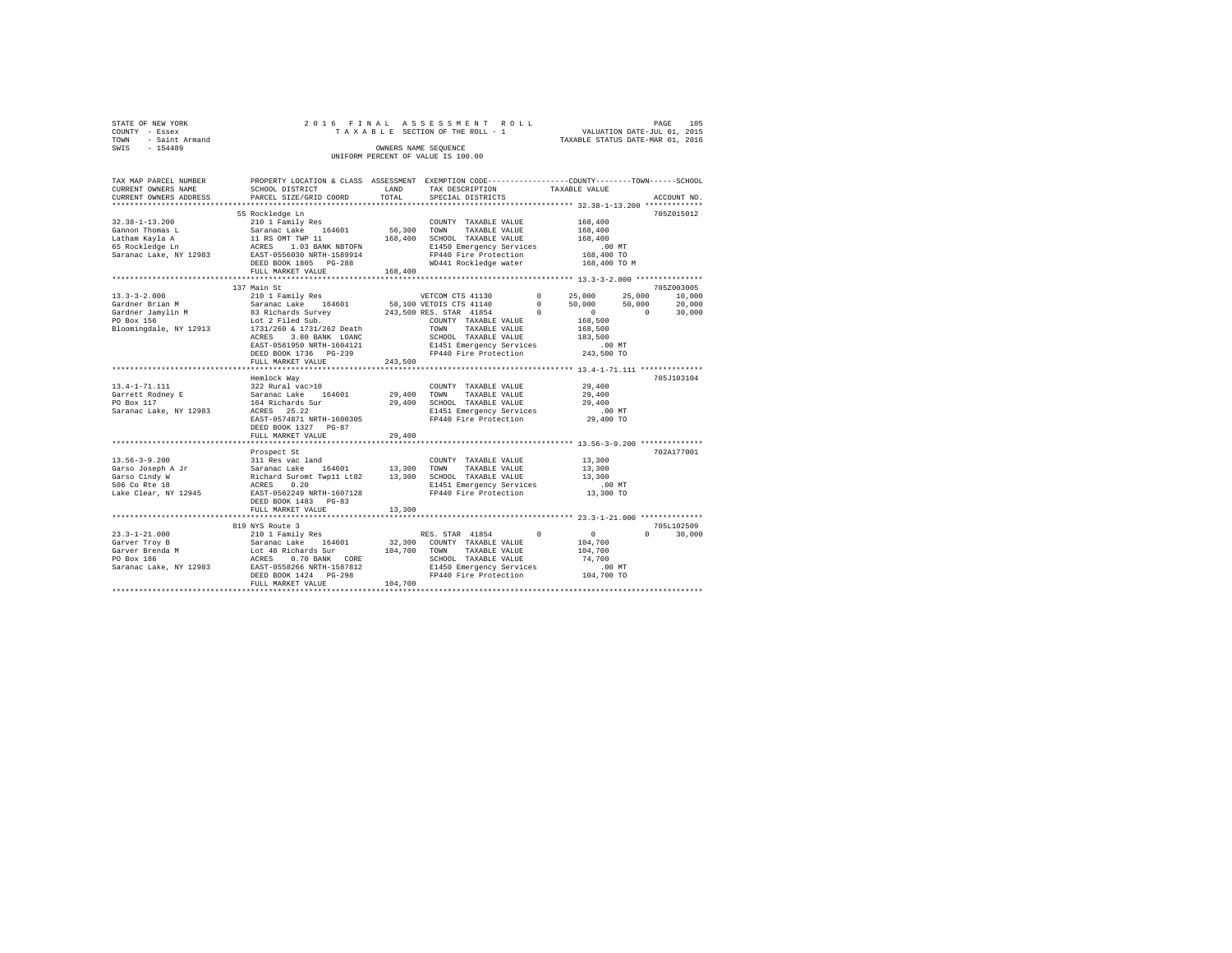| STATE OF NEW YORK                |                                                                               |         | 2016 FINAL ASSESSMENT ROLL                                                                      | PAGE                                                            | 106         |
|----------------------------------|-------------------------------------------------------------------------------|---------|-------------------------------------------------------------------------------------------------|-----------------------------------------------------------------|-------------|
| COUNTY - Essex                   |                                                                               |         | TAXABLE SECTION OF THE ROLL - 1                                                                 | VALUATION DATE-JUL 01, 2015<br>TAXABLE STATUS DATE-MAR 01, 2016 |             |
| TOWN - Saint Armand              |                                                                               |         |                                                                                                 |                                                                 |             |
| SWIS<br>$-154489$                |                                                                               |         | OWNERS NAME SEQUENCE                                                                            |                                                                 |             |
|                                  |                                                                               |         | UNIFORM PERCENT OF VALUE IS 100.00                                                              |                                                                 |             |
|                                  |                                                                               |         |                                                                                                 |                                                                 |             |
|                                  |                                                                               |         |                                                                                                 |                                                                 |             |
| TAX MAP PARCEL NUMBER            |                                                                               |         | PROPERTY LOCATION & CLASS ASSESSMENT EXEMPTION CODE---------------COUNTY-------TOWN------SCHOOL |                                                                 |             |
| CURRENT OWNERS NAME              | SCHOOL DISTRICT                                                               | LAND    | TAX DESCRIPTION                                                                                 | TAXABLE VALUE                                                   |             |
| CURRENT OWNERS ADDRESS           | PARCEL SIZE/GRID COORD                                                        | TOTAL   | SPECIAL DISTRICTS                                                                               |                                                                 | ACCOUNT NO. |
|                                  |                                                                               |         |                                                                                                 |                                                                 |             |
|                                  | 2084 Gillespie Dr                                                             |         |                                                                                                 |                                                                 | 705J102807  |
| $15. - 1 - 19.000$               | 260 Seasonal res                                                              |         | COUNTY TAXABLE VALUE                                                                            | 46,300                                                          |             |
| Gengenbach Margaret              | Saranac Lake 164601                                                           |         | 35,100 TOWN TAXABLE VALUE                                                                       | 46,300                                                          |             |
| 1 Rutland Dr                     | 367 Richard Sur<br>ACRES 1.10<br>ACRES 1.10                                   |         | 46,300 SCHOOL TAXABLE VALUE                                                                     | 46,300<br>$.00$ MT                                              |             |
| Patterson, NY 12563              | EAST-0603452 NRTH-1612187                                                     |         | E1451 Emergency Services<br>FP440 Fire Protection                                               |                                                                 |             |
|                                  | DEED BOOK 269 PG-487                                                          |         |                                                                                                 | 46,300 TO                                                       |             |
|                                  | FULL MARKET VALUE                                                             | 46,300  |                                                                                                 |                                                                 |             |
|                                  |                                                                               |         |                                                                                                 |                                                                 |             |
|                                  | 24 Basil Hill Way                                                             |         |                                                                                                 |                                                                 | 705Z005006  |
| $13.3 - 1 - 29.250$              | 311 Res vac land                                                              |         | COUNTY TAXABLE VALUE                                                                            | 42,100                                                          |             |
| Germano Anthony                  | Saranac Lake 164601                                                           | 42,100  | TOWN<br>TAXABLE VALUE                                                                           | 42,100                                                          |             |
| Germano Diane                    |                                                                               |         | 42,100 SCHOOL TAXABLE VALUE                                                                     | 42,100                                                          |             |
| 81 Evergreen Ln                  |                                                                               |         | E1451 Emergency Services                                                                        | .00 MT                                                          |             |
| Jay, NY 12941                    | 630MT TWP 11 RS<br>Lot 6 filed map #5706<br>ACRES 3.65                        |         | FP440 Fire Protection                                                                           | 42,100 TO                                                       |             |
|                                  | EAST-0560636 NRTH-1602327                                                     |         |                                                                                                 |                                                                 |             |
|                                  | DEED BOOK 1425 PG-222                                                         |         |                                                                                                 |                                                                 |             |
|                                  | FULL MARKET VALUE                                                             | 42,100  |                                                                                                 |                                                                 |             |
|                                  |                                                                               |         |                                                                                                 |                                                                 |             |
|                                  | James Way                                                                     |         |                                                                                                 |                                                                 | 705J102209  |
| $13.4 - 2 - 14.000$              |                                                                               |         | COUNTY TAXABLE VALUE                                                                            | 23,000                                                          |             |
| Gilmet Randy H                   | 314 Rural vac<10<br>Saranac Lake 164601                                       | 23,000  | TOWN<br>TAXABLE VALUE                                                                           | 23,000                                                          |             |
| Gilmet Randy H<br>Gilmet Cindy L |                                                                               | 23,000  | SCHOOL TAXABLE VALUE                                                                            | 23,000                                                          |             |
| 1382 Hardscrabble Rd             | 123 Richards Sur<br>Bk 887 Pg 100                                             |         | E1451 Emergency Services                                                                        | $.00$ MT                                                        |             |
| Cadyville, NY 12918              | ACRES 0.87                                                                    |         | FP440 Fire Protection                                                                           | 23,000 TO                                                       |             |
|                                  | EAST-0567638 NRTH-1602973                                                     |         |                                                                                                 |                                                                 |             |
|                                  | DEED BOOK 1592 PG-269                                                         |         |                                                                                                 |                                                                 |             |
|                                  | FULL MARKET VALUE                                                             | 23,000  |                                                                                                 |                                                                 |             |
|                                  |                                                                               |         |                                                                                                 | ***************************** 13.56-2-10.000 ************       |             |
|                                  | 797 Saint Regis Ave                                                           |         |                                                                                                 |                                                                 | 702A102008  |
| $13.56 - 2 - 10.000$             | 411 Apartment                                                                 |         | COUNTY TAXABLE VALUE                                                                            | 405,100                                                         |             |
| Giroux Paul E                    |                                                                               |         | TOWN<br>TAXABLE VALUE                                                                           | 405,100                                                         |             |
| Giroux Michelle L                |                                                                               |         | SCHOOL TAXABLE VALUE                                                                            | 405,100                                                         |             |
| 519 County Rte 18                | Saranac Lake 164601 87,400<br>101 Richards Surtwp.11omt 405,100<br>ACRES 2.45 |         | E1451 Emergency Services                                                                        | $.00$ MT                                                        |             |
| Lake Clear, NY 12945             | EAST-0563335 NRTH-1607521                                                     |         | FP440 Fire Protection                                                                           | 405,100 TO                                                      |             |
|                                  | DEED BOOK 1488 PG-71                                                          |         | SD442 Bloomingdale Sewer D                                                                      | 405,100 TO M                                                    |             |
|                                  | FULL MARKET VALUE                                                             |         | 405,100 WD442 Bloomingdale Water D                                                              | 405,100 TO M                                                    |             |
|                                  | ****************************                                                  |         |                                                                                                 |                                                                 |             |
|                                  | 43 Grass Pond Way                                                             |         |                                                                                                 |                                                                 | 705J103304  |
| $13.4 - 1 - 73.000$              | 240 Rural res                                                                 |         | COUNTY TAXABLE VALUE                                                                            | 289,100                                                         |             |
| Gladd Joseph                     | Saranac Lake 164601                                                           | 46,800  | TOWN<br>TAXABLE VALUE                                                                           | 289,100                                                         |             |
| Mallach Jordanna B               | 164 Richards Sur                                                              |         | 289,100 SCHOOL TAXABLE VALUE                                                                    | 289,100                                                         |             |
| PO Box 76                        | ACRES 11.20                                                                   |         | E1451 Emergency Services                                                                        | .00MT                                                           |             |
| Bloomingdale, NY 12913           | EAST-0573850 NRTH-1601474                                                     |         | FP440 Fire Protection                                                                           | 289,100 TO                                                      |             |
|                                  | DEED BOOK 1820 PG-202                                                         |         |                                                                                                 |                                                                 |             |
|                                  | DIII MADVDD UAIHD                                                             | 200 100 |                                                                                                 |                                                                 |             |

FULL MARKET VALUE 289,100 \*\*\*\*\*\*\*\*\*\*\*\*\*\*\*\*\*\*\*\*\*\*\*\*\*\*\*\*\*\*\*\*\*\*\*\*\*\*\*\*\*\*\*\*\*\*\*\*\*\*\*\*\*\*\*\*\*\*\*\*\*\*\*\*\*\*\*\*\*\*\*\*\*\*\*\*\*\*\*\*\*\*\*\*\*\*\*\*\*\*\*\*\*\*\*\*\*\*\*\*\*\*\*\*\*\*\*\*\*\*\*\*\*\*\*\*\*\*\*\*\*\*\*\*\*\*\*\*\*\*\*\*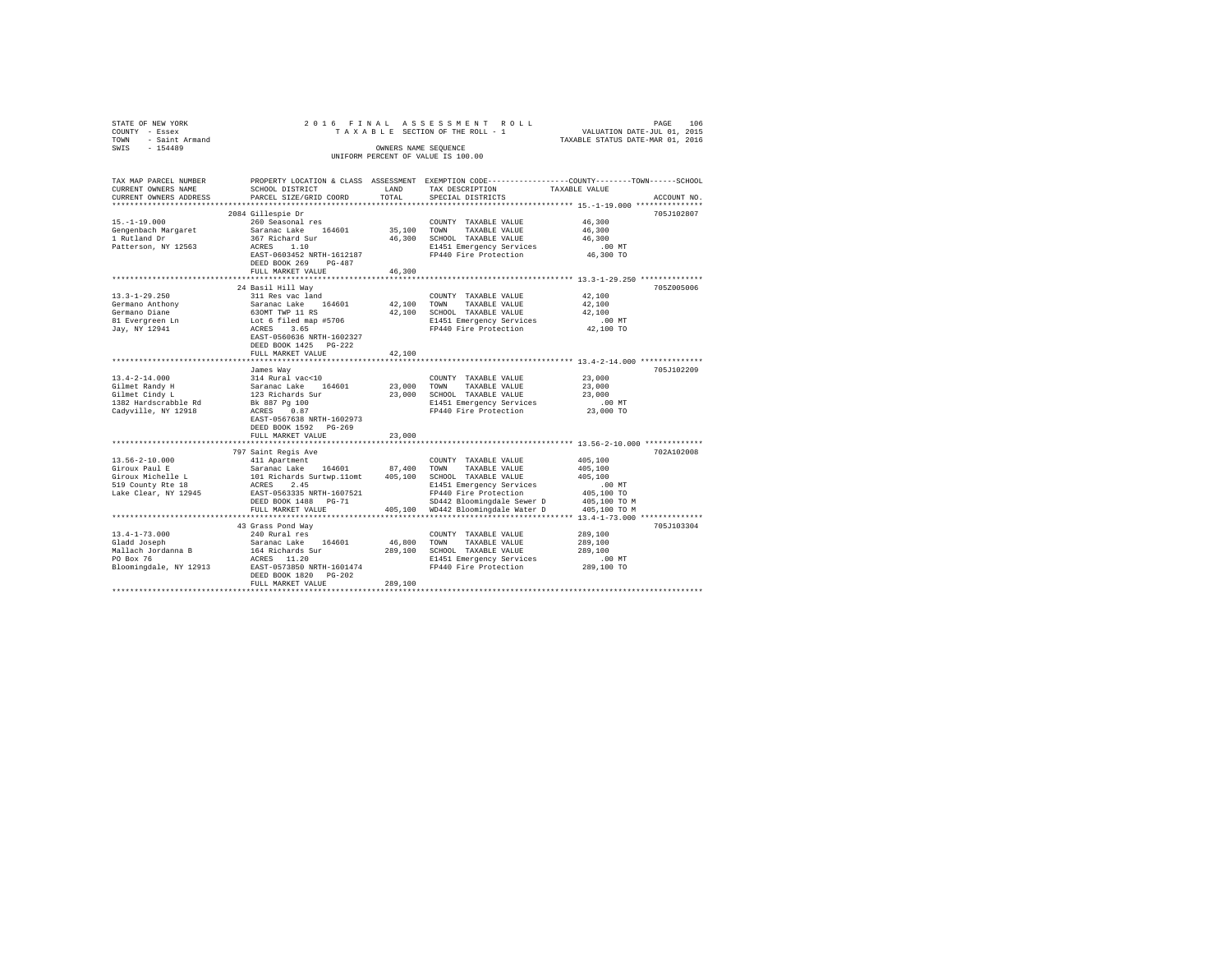| STATE OF NEW YORK      |                                         | 2016 FINAL ASSESSMENT ROLL      | PAGE                                                         | 107 |
|------------------------|-----------------------------------------|---------------------------------|--------------------------------------------------------------|-----|
| COUNTY<br>- Essex      |                                         | TAXABLE SECTION OF THE ROLL - 1 | VALUATION DATE-JUL 01, 2015                                  |     |
| - Saint Armand<br>TOWN |                                         |                                 | TAXABLE STATUS DATE-MAR 01, 2016                             |     |
| $-154489$<br>SWIS      |                                         | OWNERS NAME SEQUENCE            |                                                              |     |
|                        | UNIFORM PERCENT OF VALUE IS 100.00      |                                 |                                                              |     |
|                        |                                         |                                 |                                                              |     |
|                        |                                         |                                 |                                                              |     |
| TAX MAP PARCEL NUMBER  | ASSESSMENT<br>PROPERTY LOCATION & CLASS |                                 | EXEMPTION CODE-----------------COUNTY-------TOWN------SCHOOL |     |
| CURRENT OWNERS NAME    | SCHOOL DISTRICT<br>LAND                 | TAX DESCRIPTION                 | TAXABLE VALUE                                                |     |
| CURRENT OWNERS ADDRESS | PARCEL SIZE/GRID COORD<br>TOTAL         | SPECIAL DISTRICTS               | ACCOUNT NO.                                                  |     |

|                         | 17 Main St                 |         |                                    |              | 702A101912         |
|-------------------------|----------------------------|---------|------------------------------------|--------------|--------------------|
| $13.56 - 9 - 7.000$     | 210 1 Family Res           |         | RES. STAR 41854<br>$\circ$         | 0            | $\Omega$<br>30,000 |
| Gladd Joseph E          | Saranac Lake<br>164601     |         | 25,000 COUNTY TAXABLE VALUE        | 160,900      |                    |
| 17 Main St              | 101 Rs Twp 11 Omt          | 160,900 | TOWN<br>TAXABLE VALUE              | 160,900      |                    |
| PO Box 76               | Db 915 Pa 169              |         | SCHOOL TAXABLE VALUE               | 130,900      |                    |
| Bloomingdale, NY 12913  | 0.40 BANK CORE<br>ACRES    |         | E1451 Emergency Services           | .00MT        |                    |
|                         | EAST-0563839 NRTH-1606109  |         | FP440 Fire Protection              | 160,900 TO   |                    |
|                         | DEED BOOK 1566 PG-97       |         | SD442 Bloomingdale Sewer D         | 160,900 TO M |                    |
|                         | FULL MARKET VALUE          |         | 160.900 WD442 Bloomingdale Water D | 160,900 TO M |                    |
|                         | ***********************    |         |                                    |              |                    |
|                         | 10 School St               |         |                                    |              | 702A178033         |
| $13.65 - 1 - 5.000$     | 270 Mfg housing            |         | RES. STAR 41854<br>$\Omega$        | $\sim$ 0     | $\Omega$<br>19,100 |
| Gladd Monroe J          | Saranac Lake 164601        |         | 19,000 COUNTY TAXABLE VALUE        | 19,100       |                    |
| 10 School St            | Twp 11 Omt Lot 102         | 19,100  | TOWN<br>TAXABLE VALUE              | 19,100       |                    |
| Bloomingdale, NY 12913  | 0.20<br>ACRES              |         | SCHOOL TAXABLE VALUE               | $\Omega$     |                    |
|                         | EAST-0564225 NRTH-1605781  |         | E1451 Emergency Services           | $.00$ MT     |                    |
|                         | DEED BOOK 1451    PG-115   |         | FP440 Fire Protection              | 19,100 TO    |                    |
|                         | FULL MARKET VALUE          |         | 19,100 SD442 Bloomingdale Sewer D  | 19,100 TO M  |                    |
|                         |                            |         | WD442 Bloomingdale Water D         | 19,100 TO M  |                    |
|                         |                            |         |                                    |              |                    |
|                         | School St                  |         |                                    |              | 705Z002003         |
| $13.65 - 1 - 1.310$     | 311 Res vac land           |         | COUNTY TAXABLE VALUE               | 12,600       |                    |
| Gladd Monroe Jr         | 164601<br>Saranac Lake     | 12,600  | TAXABLE VALUE<br>TOWN              | 12,600       |                    |
| 10 School St            | 102 Omt Twp 11 Rs          | 12,600  | SCHOOL TAXABLE VALUE               | 12,600       |                    |
| Bloomingdale, NY 12913  | Pt Of Rd Sw Barnard        |         | E1451 Emergency Services           | .00MT        |                    |
|                         | 0.19<br>ACRES              |         | FP440 Fire Protection              | 12,600 TO    |                    |
|                         | EAST-0564280 NRTH-1605803  |         |                                    |              |                    |
|                         | DEED BOOK 1523 PG-169      |         |                                    |              |                    |
|                         | FULL MARKET VALUE          | 12,600  |                                    |              |                    |
|                         | ************************** |         |                                    |              |                    |
|                         | 36 Cantwell Way            |         |                                    |              | 705J181010         |
| $32.166 - 5 - 1.118$    | 210 1 Family Res           |         | COUNTY TAXABLE VALUE               | 91,500       |                    |
| Godfrey Linda J         | Saranac Lake<br>164601     | 13,300  | TOWN<br>TAXABLE VALUE              | 91,500       |                    |
| 65 Sheldrake Rd         | 11 Richard Survey          | 91,500  | SCHOOL TAXABLE VALUE               | 91,500       |                    |
| AuSable Forks, NY 12912 | Old Military Est Lot 7     |         | E1450 Emergency Services           | $.00$ MT     |                    |
|                         | 0.14 BANK CORE<br>ACRES    |         | FP440 Fire Protection              | 91,500 TO    |                    |
|                         | EAST-0553890 NRTH-1578639  |         |                                    |              |                    |
|                         | DEED BOOK 1476 PG-243      |         |                                    |              |                    |
|                         | FULL MARKET VALUE          | 91,500  |                                    |              |                    |
|                         |                            |         |                                    |              |                    |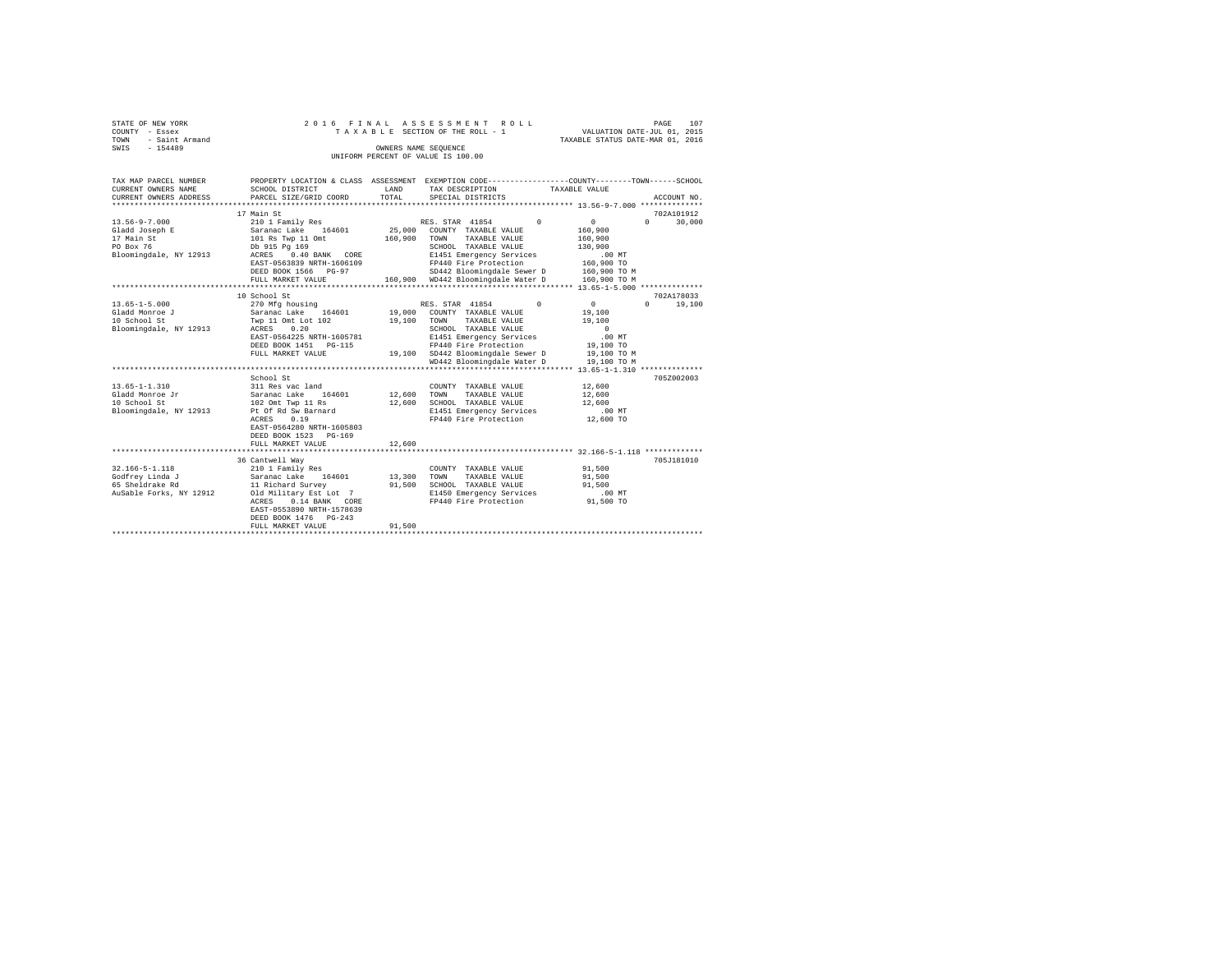|      | STATE OF NEW YORK |  |  |  |  | 2016 FINAL ASSESSMENT ROLL         |  |  |  |  | 108<br>PAGE                      |
|------|-------------------|--|--|--|--|------------------------------------|--|--|--|--|----------------------------------|
|      | COUNTY - Essex    |  |  |  |  | TAXABLE SECTION OF THE ROLL - 1    |  |  |  |  | VALUATION DATE-JUL 01, 2015      |
| TOWN | - Saint Armand    |  |  |  |  |                                    |  |  |  |  | TAXABLE STATUS DATE-MAR 01, 2016 |
| SWIS | $-154489$         |  |  |  |  | OWNERS NAME SEOUENCE               |  |  |  |  |                                  |
|      |                   |  |  |  |  | UNIFORM PERCENT OF VALUE IS 100.00 |  |  |  |  |                                  |

| SCHOOL DISTRICT<br>PARCEL SIZE/GRID COORD                                                                                                                                                            | LAND<br>TOTAL                                           | TAX DESCRIPTION<br>SPECIAL DISTRICTS                                                                  |                                                                                                                                               |                                                                                                                                                                                                                                                                                         | ACCOUNT NO.                                                                                                                                                                                                       |
|------------------------------------------------------------------------------------------------------------------------------------------------------------------------------------------------------|---------------------------------------------------------|-------------------------------------------------------------------------------------------------------|-----------------------------------------------------------------------------------------------------------------------------------------------|-----------------------------------------------------------------------------------------------------------------------------------------------------------------------------------------------------------------------------------------------------------------------------------------|-------------------------------------------------------------------------------------------------------------------------------------------------------------------------------------------------------------------|
|                                                                                                                                                                                                      | *********                                               |                                                                                                       |                                                                                                                                               |                                                                                                                                                                                                                                                                                         |                                                                                                                                                                                                                   |
| 10 Goetz Way<br>210 1 Family Res<br>Saranac Lake 164601<br>82 OMT TWP 11 RS<br>1.41 BANK GFNB&T<br>ACRES<br>EAST-0562846 NRTH-1606467<br>DEED BOOK 1399 PG-143<br>FULL MARKET VALUE                  | 326,000<br>326,000                                      | COUNTY TAXABLE VALUE<br>TAXABLE VALUE<br>TOWN<br>SCHOOL TAXABLE VALUE                                 | $\Omega$                                                                                                                                      | $\Omega$<br>326,000<br>326,000<br>296,000<br>$.00$ MT<br>326,000 TO                                                                                                                                                                                                                     | 705z005008<br>$\Omega$<br>30,000                                                                                                                                                                                  |
| **********************                                                                                                                                                                               |                                                         |                                                                                                       |                                                                                                                                               |                                                                                                                                                                                                                                                                                         |                                                                                                                                                                                                                   |
| 240 Rural res<br>Saranac Lake 164601<br>121 Twp 11 Omt<br>Lot 2 #6574<br>ACRES 12.47<br>EAST-0566095 NRTH-1607715<br>DEED BOOK 1648 PG-86<br>FULL MARKET VALUE                                       |                                                         | COUNTY TAXABLE VALUE<br>TAXABLE VALUE<br><b>TOWN</b><br>SCHOOL TAXABLE VALUE<br>FP440 Fire Protection | $^{\circ}$<br>$^{\circ}$                                                                                                                      | $\circ$<br>25,000<br>164,600<br>164,600<br>149,600<br>$.00$ MT<br>189,600 TO<br>189,600 TO M<br>189,600 TO M                                                                                                                                                                            | 702A101815<br>$\Omega$<br>30,000<br>10,000                                                                                                                                                                        |
|                                                                                                                                                                                                      |                                                         |                                                                                                       |                                                                                                                                               |                                                                                                                                                                                                                                                                                         | 705Z003010                                                                                                                                                                                                        |
| 311 Res vac land<br>Saranac Lake 164601<br>83 Richards Survey<br>Lot 7<br>ACRES<br>2.96<br>EAST-0561374 NRTH-1603099<br>DEED BOOK 1447 PG-155                                                        |                                                         | COUNTY TAXABLE VALUE<br>TOWN<br>TAXABLE VALUE<br>SCHOOL TAXABLE VALUE                                 |                                                                                                                                               | 40,700<br>40,700<br>40,700<br>.00MT<br>40,700 TO                                                                                                                                                                                                                                        |                                                                                                                                                                                                                   |
|                                                                                                                                                                                                      |                                                         |                                                                                                       |                                                                                                                                               |                                                                                                                                                                                                                                                                                         |                                                                                                                                                                                                                   |
| Basil Hill Way<br>311 Res vac land<br>Saranac Lake 164601<br>Lot 8<br>7.07<br>ACRES<br>EAST-0562162 NRTH-1603318<br>DEED BOOK 1447 PG-155                                                            | 10,000                                                  | COUNTY TAXABLE VALUE<br>TOWN<br>TAXABLE VALUE<br>SCHOOL TAXABLE VALUE<br>FP440 Fire Protection        |                                                                                                                                               | 10,000<br>10,000<br>10,000<br>$.00$ MT<br>10,000 TO                                                                                                                                                                                                                                     | 705Z005014                                                                                                                                                                                                        |
| FULL MARKET VALUE                                                                                                                                                                                    | 10,000                                                  |                                                                                                       |                                                                                                                                               |                                                                                                                                                                                                                                                                                         |                                                                                                                                                                                                                   |
| 1471 NYS Route 3<br>210 1 Family Res<br>Saranac Lake<br>164601<br>103 Omt Twp II Rs<br>1736/51 Affidavit<br>1.90<br>ACRES<br>EAST-0565926 NRTH-1601032<br>DEED BOOK 1752 PG-185<br>FULL MARKET VALUE | 95,200<br>95,200                                        | COUNTY TAXABLE VALUE<br>TOWN<br>TAXABLE VALUE<br>SCHOOL TAXABLE VALUE                                 | $\Omega$                                                                                                                                      | 0<br>95,200<br>95,200<br>65,200<br>.00 MT<br>95,200 TO                                                                                                                                                                                                                                  | 705Z009008<br>$\Omega$<br>30,000                                                                                                                                                                                  |
|                                                                                                                                                                                                      | 1803 NYS Route 3<br>Basil Hill Wav<br>FULL MARKET VALUE | 40.700                                                                                                | RES. STAR 41854<br>35,400<br>RES. STAR 41854<br>44,900 VETCOM CTS 41130<br>189,600<br>40,700<br>40,700<br>10,000<br>RES. STAR 41854<br>35,900 | E1451 Emergency Services<br>FP440 Fire Protection<br>E1451 Emergency Services<br>189,600 SD442 Bloomingdale Sewer D<br>WD442 Bloomingdale Water D<br>E1451 Emergency Services<br>FP440 Fire Protection<br>E1451 Emergency Services<br>E1451 Emergency Services<br>FP440 Fire Protection | PROPERTY LOCATION & CLASS ASSESSMENT EXEMPTION CODE---------------COUNTY-------TOWN-----SCHOOL<br>TAXABLE VALUE<br>************************* 13.56-7-28.220 *************<br>25,000<br>********* 13.4-1-17.200 ** |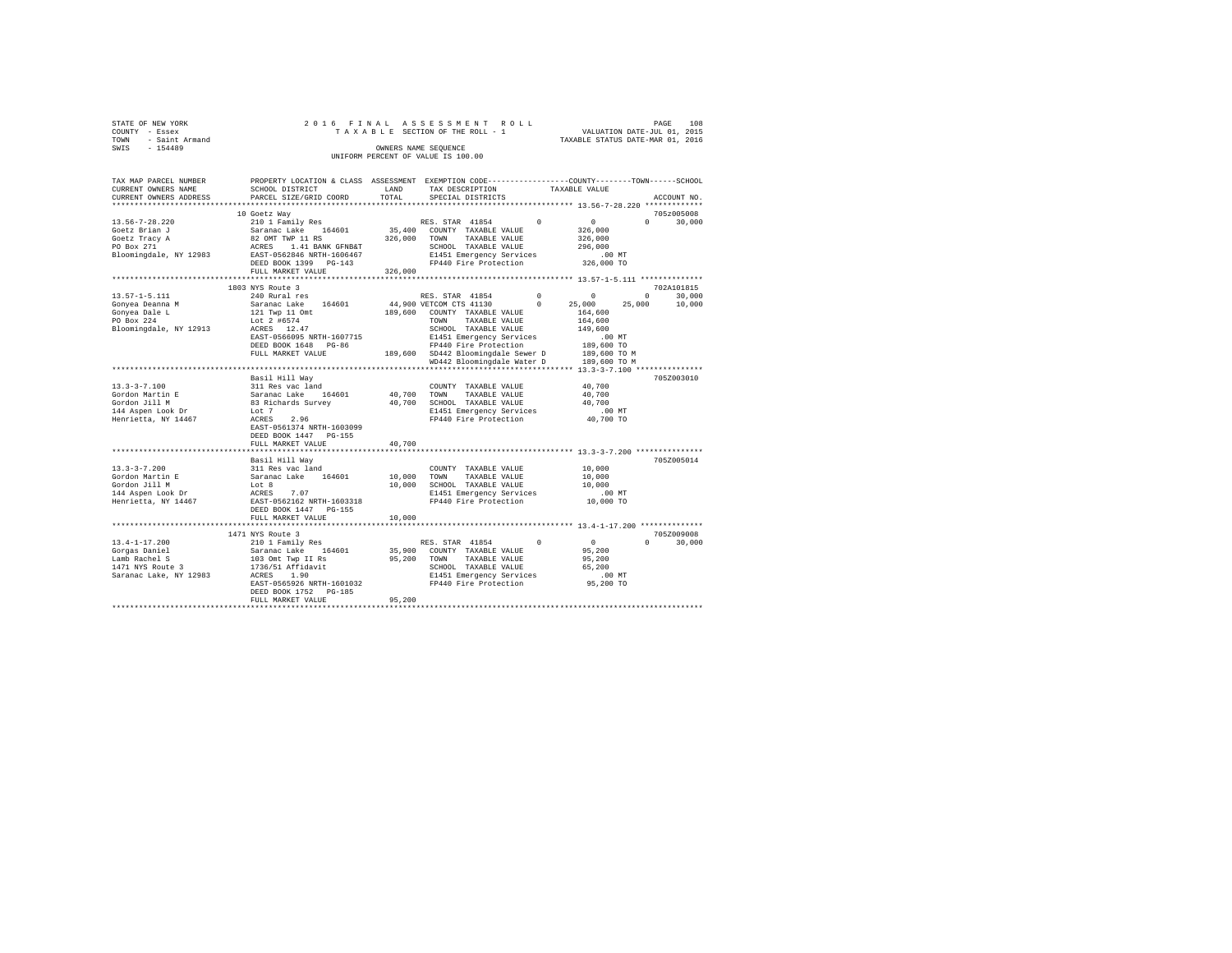|      | STATE OF NEW YORK      |                           |            | 2016 FINAL ASSESSMENT ROLL                                   |                                  | 109<br>PAGE                 |
|------|------------------------|---------------------------|------------|--------------------------------------------------------------|----------------------------------|-----------------------------|
|      | COUNTY - Essex         |                           |            | TAXABLE SECTION OF THE ROLL - 1                              |                                  | VALUATION DATE-JUL 01, 2015 |
| TOWN | - Saint Armand         |                           |            |                                                              | TAXABLE STATUS DATE-MAR 01, 2016 |                             |
| SWIS | $-154489$              |                           |            | OWNERS NAME SEQUENCE                                         |                                  |                             |
|      |                        |                           |            | UNIFORM PERCENT OF VALUE IS 100.00                           |                                  |                             |
|      |                        |                           |            |                                                              |                                  |                             |
|      |                        |                           |            |                                                              |                                  |                             |
|      | TAX MAP PARCEL NUMBER  | PROPERTY LOCATION & CLASS | ASSESSMENT | EXEMPTION CODE-----------------COUNTY-------TOWN------SCHOOL |                                  |                             |
|      | CURRENT OWNERS NAME    | SCHOOL DISTRICT           | LAND       | TAX DESCRIPTION                                              | TAXABLE VALUE                    |                             |
|      | CURRENT OWNERS ADDRESS | PARCEL SIZE/GRID COORD    | TOTAL      | SPECIAL DISTRICTS                                            |                                  | ACCOUNT NO.                 |
|      |                        |                           |            |                                                              |                                  | *************               |
|      |                        | 27 Rockledge Ln           |            |                                                              |                                  | 705J189008                  |
|      |                        |                           |            |                                                              |                                  |                             |
|      | $32.38 - 1 - 31.000$   | 210 1 Family Res          |            | RES. STAR 41854                                              | $^{\circ}$<br>$\Omega$           | 30,000<br>$\Omega$          |
|      | Gosling Christopher W  | 164601<br>Saranac Lake    | 36,500     | TAXABLE VALUE<br>COUNTY                                      | 208,500                          |                             |
|      | Gosling Lynn M         | 11 Twp 11 Omt Rs          | 208,500    | TOWN<br>TAXABLE VALUE                                        | 208,500                          |                             |

| 27 Rockledge Ln             | Lot 23 Rockledge Park     |             | SCHOOL TAXABLE VALUE          |          | 178,500      |          |            |
|-----------------------------|---------------------------|-------------|-------------------------------|----------|--------------|----------|------------|
| Saranac Lake, NY 12983      | ACRES<br>0.28 BANK WFARGO |             | E1450 Emergency Services      |          | $.00$ MT     |          |            |
|                             | EAST-0555560 NRTH-1578375 |             | FP440 Fire Protection         |          | 208,500 TO   |          |            |
|                             | DEED BOOK 1622 PG-84      |             | WD441 Rockledge water         |          | 208,500 TO M |          |            |
|                             | FULL MARKET VALUE         | 208,500     |                               |          |              |          |            |
|                             |                           |             |                               |          |              |          |            |
|                             | 20 Cantwell Way           |             |                               |          |              |          | 705J180027 |
| $32.166 - 5 - 1.113$        | 230 3 Family Res          |             | COUNTY TAXABLE VALUE          |          | 92,500       |          |            |
| Graham Robert               | Saranac Lake<br>164601    |             | 15,700 TOWN<br>TAXABLE VALUE  |          | 92,500       |          |            |
| Graham Karin                | 11 Richards Survey        |             | 92.500 SCHOOL TAXABLE VALUE   |          | 92,500       |          |            |
| 350 Mill Pond Dr            | Old Military Est Lot 9    |             | E1450 Emergency Services      |          | $.00$ MT     |          |            |
| Lake Placid, NY 12946       | ACRES<br>0.28             |             | FP440 Fire Protection         |          | 92,500 TO    |          |            |
|                             | EAST-0554146 NRTH-1578751 |             |                               |          |              |          |            |
|                             | DEED BOOK 1550 PG-173     |             |                               |          |              |          |            |
|                             | FULL MARKET VALUE         | 92,500      |                               |          |              |          |            |
|                             |                           |             |                               |          |              |          |            |
|                             | 32 Saranac Ln             |             |                               |          |              |          | 705J188006 |
| $32.38 - 1 - 23.000$        | 210 1 Family Res          |             | COUNTY TAXABLE VALUE          |          | 191,700      |          |            |
| Grant Benita B Trust        | Saranac Lake<br>164601    | 35,800 TOWN | TAXABLE VALUE                 |          | 191,700      |          |            |
| 417 Lund Farm Way           | 11 Twp 11 Omt Rs          |             | 191,700 SCHOOL TAXABLE VALUE  |          | 191,700      |          |            |
| Brewster, MA 02631          | Lot 29 Rockledge Park     |             | E1450 Emergency Services      |          | $.00$ MT     |          |            |
|                             | 0.24<br>ACRES             |             | FP440 Fire Protection         |          | 191,700 TO   |          |            |
|                             | EAST-0555756 NRTH-1578980 |             | WD441 Rockledge water         |          | 191,700 TO M |          |            |
|                             | DEED BOOK 1554 PG-262     |             |                               |          |              |          |            |
|                             | FULL MARKET VALUE         | 191,700     |                               |          |              |          |            |
|                             |                           |             |                               |          |              |          |            |
|                             | 213 Trudeau Rd            |             |                               |          |              |          | 705J104401 |
| $23.3 - 1 - 53.000$         | 210 1 Family Res          |             | VETWAR CTS 41120              | $\Omega$ | 15,000       | 15,000   | 6.000      |
| Graves Henry D Jr Trus      | Saranac Lake<br>164601    |             | 79,800 VETDIS CTS 41140       | $\Omega$ | 50,000       | 50,000   | 20,000     |
| 213 Trudeau Rd              | 9 Richards Sur            |             | 353,200 SR STAR 41834         |          | $\circ$      | $\Omega$ | 65,300     |
| Saranac Lake, NY 12983      | 1172/229 (Death Cert)     |             | COUNTY TAXABLE VALUE          |          | 288,200      |          |            |
|                             | ACRES<br>2.00             |             | TAXABLE VALUE<br>TOWN         |          | 288,200      |          |            |
|                             | EAST-0554606 NRTH-1585783 |             | SCHOOL TAXABLE VALUE          |          | 261,900      |          |            |
|                             | DEED BOOK 1763 PG-142     |             | E1450 Emergency Services      |          | .00MT        |          |            |
|                             | FULL MARKET VALUE         |             | 353,200 FP440 Fire Protection |          | 353,200 TO   |          |            |
|                             |                           |             |                               |          |              |          |            |
|                             | NYS Route 3               |             |                               |          |              |          | 705J102504 |
| $23.1 - 1 - 20.110$         | 720 Mine/guarry           |             | COUNTY TAXABLE VALUE          |          | 88,200       |          |            |
| Graymont Materials (NY) Inc | 164601<br>Saranac Lake    |             | 88,200 TOWN<br>TAXABLE VALUE  |          | 88,200       |          |            |
| 111 Quarry Rd               | 87 Richards Sur           | 88,200      | SCHOOL TAXABLE VALUE          |          | 88,200       |          |            |
| Plattsburgh, NY 12901       | ACRES 20.04               |             | E1451 Emergency Services      |          | .00MT        |          |            |
|                             | EAST-0562990 NRTH-1594475 |             | FP440 Fire Protection         |          | 88,200 TO    |          |            |
|                             | DEED BOOK 1672 PG-326     |             |                               |          |              |          |            |
|                             | FULL MARKET VALUE         | 88,200      |                               |          |              |          |            |
|                             |                           |             |                               |          |              |          |            |
|                             |                           |             |                               |          |              |          |            |
|                             |                           |             |                               |          |              |          |            |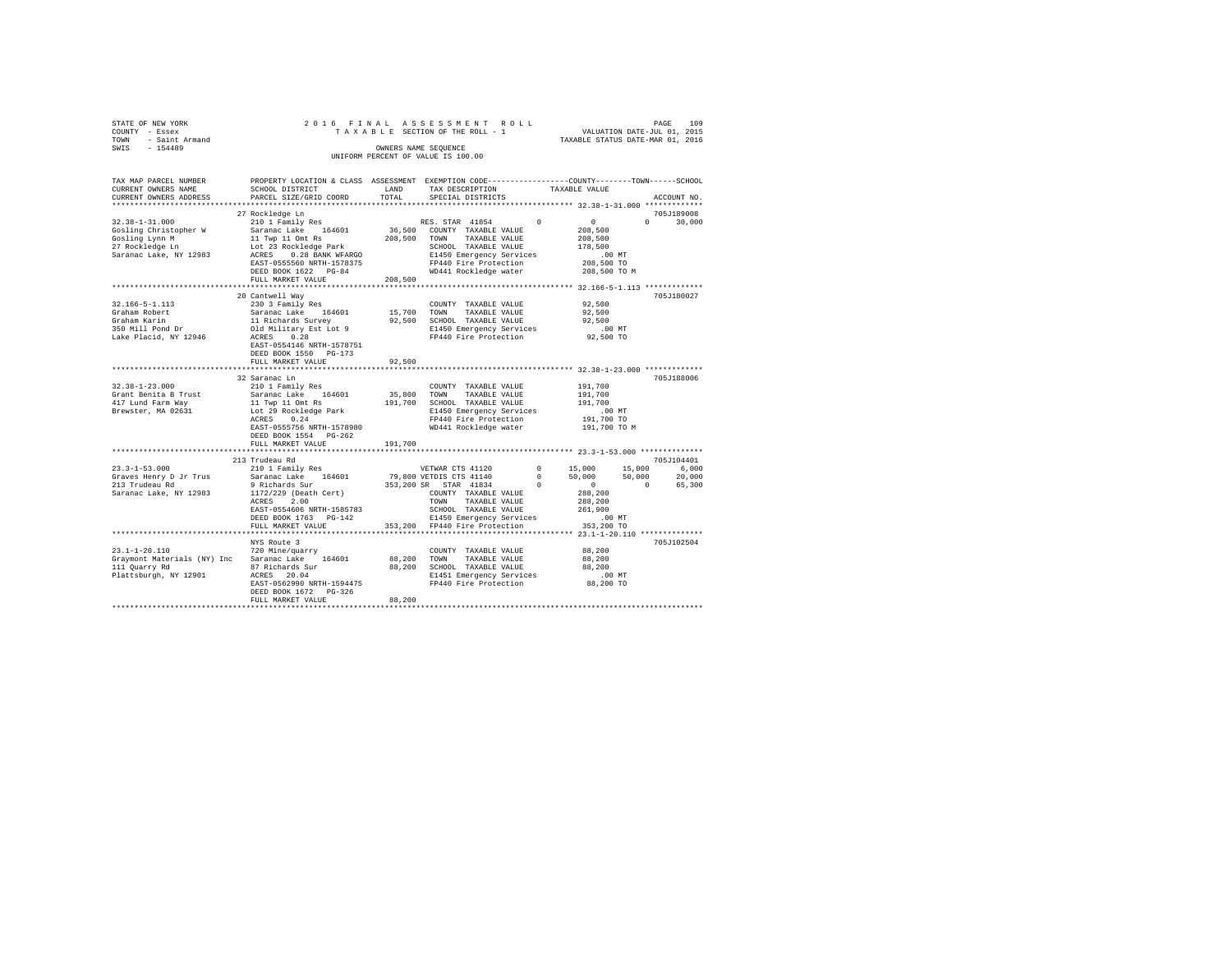|      | STATE OF NEW YORK     |                                                                                              |  |  |       |  |                                    | 2016 FINAL ASSESSMENT ROLL      |  |                                  |                             | PAGE | 110 |
|------|-----------------------|----------------------------------------------------------------------------------------------|--|--|-------|--|------------------------------------|---------------------------------|--|----------------------------------|-----------------------------|------|-----|
|      | COUNTY - Essex        |                                                                                              |  |  |       |  |                                    | TAXABLE SECTION OF THE ROLL - 1 |  |                                  | VALUATION DATE-JUL 01, 2015 |      |     |
|      | TOWN - Saint Armand   |                                                                                              |  |  |       |  |                                    |                                 |  | TAXABLE STATUS DATE-MAR 01, 2016 |                             |      |     |
| SWIS | $-154489$             |                                                                                              |  |  |       |  | OWNERS NAME SEOUENCE               |                                 |  |                                  |                             |      |     |
|      |                       |                                                                                              |  |  |       |  | UNIFORM PERCENT OF VALUE IS 100.00 |                                 |  |                                  |                             |      |     |
|      |                       |                                                                                              |  |  |       |  |                                    |                                 |  |                                  |                             |      |     |
|      |                       |                                                                                              |  |  |       |  |                                    |                                 |  |                                  |                             |      |     |
|      | TAX MAP PARCEL NUMBER | PROPERTY LOCATION & CLASS ASSESSMENT EXEMPTION CODE--------------COUNTY------TOWN-----SCHOOL |  |  |       |  |                                    |                                 |  |                                  |                             |      |     |
|      | CURRENT OWNERS NAME   | SCHOOL DISTRICT                                                                              |  |  | LAND. |  |                                    | TAY DESCRIPTION                 |  | TAXARLE VALUE                    |                             |      |     |

| TAX MAP PARCEL NUMBER                    |                                                 |             | PROPERTY LOCATION & CLASS ASSESSMENT EXEMPTION CODE---------------COUNTY-------TOWN------SCHOOL |               |             |
|------------------------------------------|-------------------------------------------------|-------------|-------------------------------------------------------------------------------------------------|---------------|-------------|
| CURRENT OWNERS NAME                      | SCHOOL DISTRICT                                 | LAND        | TAX DESCRIPTION                                                                                 | TAXABLE VALUE |             |
| CURRENT OWNERS ADDRESS                   | PARCEL SIZE/GRID COORD                          | TOTAL       | SPECIAL DISTRICTS                                                                               |               | ACCOUNT NO. |
|                                          | NYS Route 3                                     |             |                                                                                                 |               | 705J192003  |
| $23.1 - 1 - 20.120$                      | 720 Mine/quarry                                 |             | COUNTY TAXABLE VALUE                                                                            | 46,400        |             |
| Graymont Materials (NY) Inc              | Saranac Lake 164601                             | 46,400 TOWN | TAXABLE VALUE                                                                                   | 46,400        |             |
| 111 Quarry Rd                            | 87 Rs                                           | 46,400      | SCHOOL TAXABLE VALUE                                                                            | 46,400        |             |
| Plattsburgh, NY 12901                    | ACRES 10.55                                     |             | E1451 Emergency Services                                                                        | $.00$ MT      |             |
|                                          | EAST-0562583 NRTH-1594861                       |             | FP440 Fire Protection                                                                           | 46,400 TO     |             |
|                                          | DEED BOOK 1672 PG-326                           |             |                                                                                                 |               |             |
|                                          | FULL MARKET VALUE                               | 46,400      |                                                                                                 |               |             |
|                                          |                                                 |             | ********************************* 23.3-1-3.000 ****************                                 |               |             |
|                                          | NYS Route 3                                     |             |                                                                                                 |               | 705J104106  |
| $23.3 - 1 - 3.000$                       | 720 Mine/quarry                                 |             | COUNTY TAXABLE VALUE                                                                            | 262,000       |             |
| Graymont Materials (NY) Inc              | 164601<br>Saranac Lake                          | 187,000     | TAXABLE VALUE<br>TOWN                                                                           | 262,000       |             |
| 111 Quarry Rd                            | 27/47 Richards Sur                              | 262,000     | SCHOOL TAXABLE VALUE                                                                            | 262,000       |             |
| Plattsburgh, NY 12901                    | ACRES 33.40                                     |             | E1450 Emergency Services                                                                        | .00 MT        |             |
|                                          | EAST-0558328 NRTH-1589768                       |             | FP440 Fire Protection                                                                           | 262,000 TO    |             |
|                                          | DEED BOOK 1672 PG-326                           |             |                                                                                                 |               |             |
|                                          | FULL MARKET VALUE                               | 262,000     |                                                                                                 |               |             |
|                                          |                                                 |             |                                                                                                 |               |             |
|                                          | 909 NYS Route 3                                 |             |                                                                                                 |               | 705J104105  |
| $23.3 - 1 - 4.000$                       | 720 Mine/quarry                                 |             | COUNTY TAXABLE VALUE                                                                            | 201,900       |             |
| Graymont Materials (NY) Inc Saranac Lake | 164601                                          | 90,500 TOWN | TAXABLE VALUE                                                                                   | 201,900       |             |
| 111 Quarry Rd                            | 47 Richards Sur                                 |             | 201,900 SCHOOL TAXABLE VALUE                                                                    | 201,900       |             |
| Plattsburgh, NY 12901                    | 9.40<br>ACRES                                   |             | E1450 Emergency Services                                                                        | $.00$ MT      |             |
|                                          | EAST-0559379 NRTH-1589690                       |             | FP440 Fire Protection                                                                           | 201,900 TO    |             |
|                                          | DEED BOOK 1672 PG-326                           |             |                                                                                                 |               |             |
|                                          | FULL MARKET VALUE                               | 201,900     |                                                                                                 |               |             |
|                                          |                                                 |             |                                                                                                 |               |             |
|                                          | NYS Route 3                                     |             |                                                                                                 |               | 705J103503  |
| $23.3 - 1 - 6.100$                       | 314 Rural vac<10                                |             | COUNTY TAXABLE VALUE                                                                            | 10,600        |             |
|                                          | Graymont Materials (NY) Inc Saranac Lake 164601 | 10,600 TOWN | TAXABLE VALUE                                                                                   | 10,600        |             |
| 111 Quarry Rd                            | 47-67 Richards Sur                              | 10,600      | SCHOOL TAXABLE VALUE                                                                            | 10,600        |             |
| Plattsburgh, NY 12901                    | Book 841 Page 180                               |             | E1450 Emergency Services                                                                        | .00 MT        |             |
|                                          | ACRES<br>2.40                                   |             | FP440 Fire Protection                                                                           | 10,600 TO     |             |
|                                          | EAST-0559861 NRTH-1591094                       |             |                                                                                                 |               |             |
|                                          | DEED BOOK 1717 PG-106                           |             |                                                                                                 |               |             |
|                                          | FULL MARKET VALUE                               | 10,600      |                                                                                                 |               |             |
|                                          |                                                 |             |                                                                                                 |               |             |
|                                          | NYS Route 3                                     |             |                                                                                                 |               | 705J179014  |
| $23.3 - 1 - 15.210$                      | 314 Rural vac<10                                |             | COUNTY TAXABLE VALUE                                                                            | 47.500        |             |
| Graymont Materials (NY) Inc              | Saranac Lake<br>164601                          | 47,500      | TOWN<br>TAXABLE VALUE                                                                           | 47,500        |             |
| 111 Quarry Rd                            | Richard Survey Lot 47                           | 47,500      | SCHOOL TAXABLE VALUE                                                                            | 47,500        |             |
| Plattsburgh, NY 12901                    | ACRES 37.00                                     |             | E1450 Emergency Services                                                                        | $.00$ MT      |             |
|                                          | EAST-0559000 NRTH-1590550                       |             | FP440 Fire Protection                                                                           | 47,500 TO     |             |
|                                          | DEED BOOK 1717 PG-106                           |             |                                                                                                 |               |             |
|                                          | FULL MARKET VALUE                               | 47,500      |                                                                                                 |               |             |
|                                          | ******************************                  |             |                                                                                                 |               |             |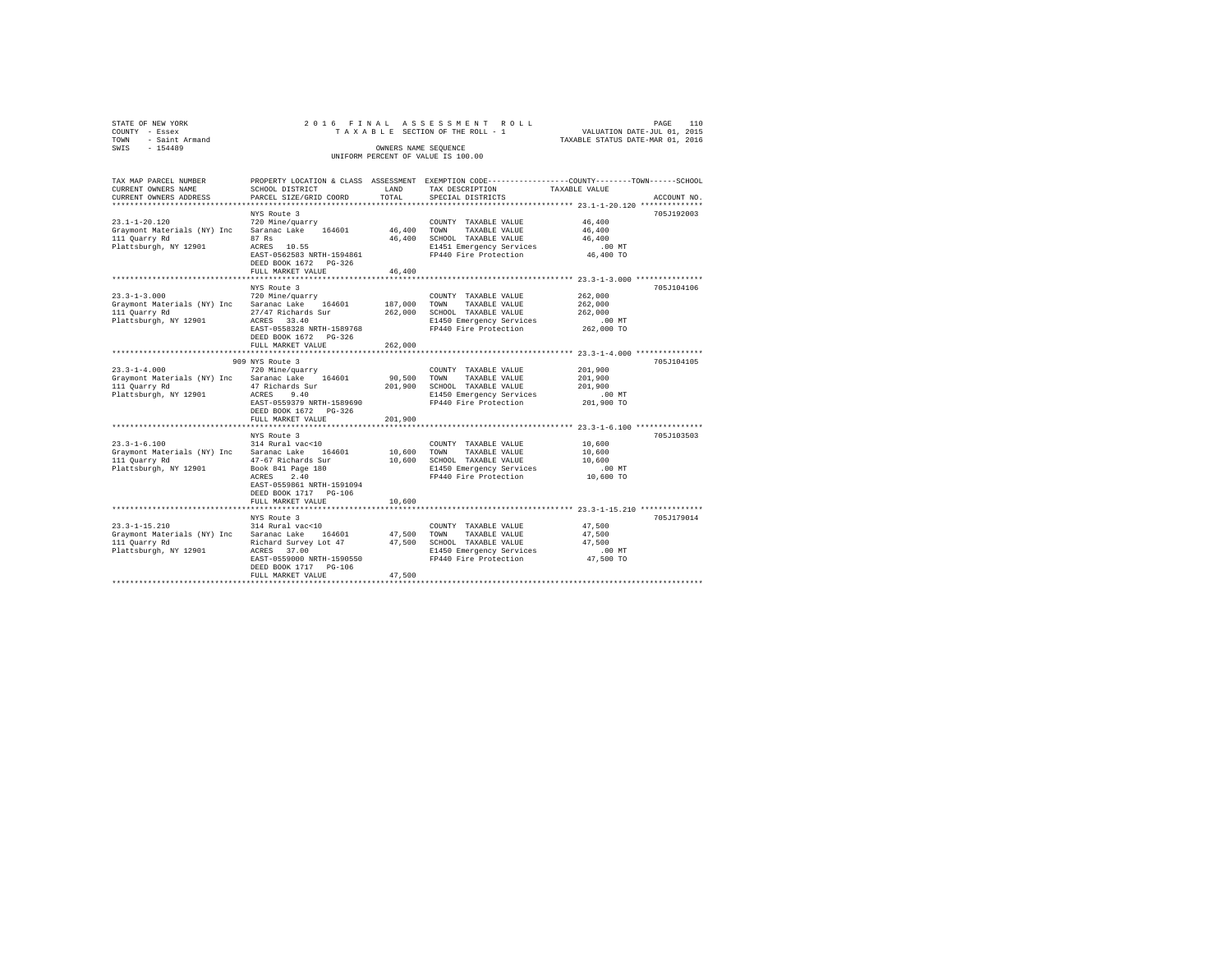| STATE OF NEW YORK<br>COUNTY<br>- Essex<br>- Saint Armand<br>TOWN<br>$-154489$<br>SWIS        | 2016 FINAL                                                                                                                                                            | OWNERS NAME SEQUENCE        | ASSESSMENT ROLL<br>TAXABLE SECTION OF THE ROLL - 1<br>UNIFORM PERCENT OF VALUE IS 100.00                                         | 111<br>PAGE<br>VALUATION DATE-JUL 01, 2015<br>TAXABLE STATUS DATE-MAR 01, 2016                                 |  |
|----------------------------------------------------------------------------------------------|-----------------------------------------------------------------------------------------------------------------------------------------------------------------------|-----------------------------|----------------------------------------------------------------------------------------------------------------------------------|----------------------------------------------------------------------------------------------------------------|--|
| TAX MAP PARCEL NUMBER<br>CURRENT OWNERS NAME<br>CURRENT OWNERS ADDRESS                       | PROPERTY LOCATION & CLASS<br>SCHOOL DISTRICT<br>PARCEL SIZE/GRID COORD                                                                                                | ASSESSMENT<br>LAND<br>TOTAL | TAX DESCRIPTION<br>SPECIAL DISTRICTS                                                                                             | EXEMPTION CODE-----------------COUNTY-------TOWN------SCHOOL<br>TAXABLE VALUE<br>ACCOUNT NO.<br>************** |  |
| $23.3 - 1 - 25.000$<br>Graymont Materials (NY) Inc<br>111 Quarry Rd<br>Plattsburgh, NY 12901 | NYS Route 3<br>314 Rural vac<10<br>Saranac Lake 164601<br>48 Richards Sur<br>1.86<br>ACRES<br>EAST-0559275 NRTH-1588858<br>DEED BOOK 1672 PG-326<br>FULL MARKET VALUE | 25,400<br>25,400<br>25,400  | COUNTY<br>TAXABLE VALUE<br>TOWN<br>TAXABLE VALUE<br>SCHOOL<br>TAXABLE VALUE<br>E1450 Emergency Services<br>FP440 Fire Protection | 705J103504<br>25,400<br>25,400<br>25,400<br>$.00$ MT<br>25,400 TO                                              |  |

|                        | FULL MARKET VALUE                                       | 25,400        |                                  |            |            |
|------------------------|---------------------------------------------------------|---------------|----------------------------------|------------|------------|
|                        |                                                         |               |                                  |            |            |
|                        | 905 NYS Route 3                                         |               |                                  |            | 705J104104 |
| $23.3 - 1 - 26.000$    | 720 Mine/quarry                                         |               | COUNTY TAXABLE VALUE             | 332,600    |            |
|                        | Graymont Materials (NY) Inc Saranac Lake 164601 174,700 |               | TOWN<br>TAXABLE VALUE            | 332,600    |            |
| 111 Ouarry Rd          | 48 Richards Sur                                         | 332,600       | SCHOOL TAXABLE VALUE             | 332,600    |            |
| Plattsburgh, NY 12901  | ACRES 30.61                                             |               | E1450 Emergency Services         | .00MT      |            |
|                        | EAST-0558566 NRTH-1588893                               |               | FP440 Fire Protection            | 332,600 TO |            |
|                        | DEED BOOK 1672 PG-326                                   |               |                                  |            |            |
|                        | FULL MARKET VALUE                                       | 332,600       |                                  |            |            |
|                        |                                                         |               |                                  |            |            |
|                        | 1624 NYS Route 3                                        |               |                                  |            | 705J104210 |
| $13.4 - 1 - 26.027$    | 210 1 Family Res                                        |               | COUNTY TAXABLE VALUE             | 132,600    |            |
|                        | Grayson Kelly A . Saranac Lake 164601 36,700            |               | TOWN<br>TAXABLE VALUE            | 132,600    |            |
| Grayson Lee            | 102 Richards Sur                                        | 132,600       | SCHOOL TAXABLE VALUE             | 132,600    |            |
|                        | 1624 NYS Route 3 1707/122 Death Certificat              |               | E1451 Emergency Services         | .00MT      |            |
| Saranac Lake, NY 12983 | ACRES<br>2.70                                           |               | FP440 Fire Protection 132,600 TO |            |            |
|                        | EAST-0565139 NRTH-1604651                               |               |                                  |            |            |
|                        | DEED BOOK 1707 PG-124                                   |               |                                  |            |            |
|                        | FULL MARKET VALUE                                       | 132,600       |                                  |            |            |
|                        |                                                         |               |                                  |            |            |
|                        | River Rd                                                |               |                                  |            | 705J177006 |
| $13.4 - 2 - 1.004$     | 314 Rural vac<10                                        |               | COUNTY TAXABLE VALUE             | 26,800     |            |
| Greene James R         | Saranac Lake 1646<br>22&23 Omt Twp 11 Rs<br>164601      | 26,800        | TOWN<br>TAXABLE VALUE            | 26,800     |            |
| Greene Lynn H          |                                                         | 26,800        | SCHOOL TAXABLE VALUE             | 26,800     |            |
| PO Box 275             | ACRES 6.03<br>EAST-0566567 NRTH-1603686                 |               | E1451 Emergency Services         | .00MT      |            |
| Altamont, NY 12009     |                                                         |               | FP440 Fire Protection            | 26,800 TO  |            |
|                        | DEED BOOK 1299 PG-118<br>FULL MARKET VALUE              |               |                                  |            |            |
|                        |                                                         | 26,800        |                                  |            |            |
|                        |                                                         |               |                                  |            | 705J175005 |
| $13.4 - 2 - 3.001$     | James Way<br>314 Rural vac<10                           |               | COUNTY TAXABLE VALUE             | 27,300     |            |
| Greene James R         | Saranac Lake                                            | 164601 27,300 | TOWN<br>TAXABLE VALUE            | 27,300     |            |
| Greene Lynn H          | Richards Survey Lot 123 27,300                          |               | SCHOOL TAXABLE VALUE             | 27,300     |            |
| PO Box 275             | ACRES<br>3.80                                           |               | E1451 Emergency Services         | $.00$ MT   |            |
| Altamont, NY 12009     | EAST-0567181 NRTH-1603407                               |               | FP440 Fire Protection 27,300 TO  |            |            |
|                        | DEED BOOK 1270 PG-236                                   |               |                                  |            |            |
|                        | FULL MARKET VALUE                                       | 27,300        |                                  |            |            |
|                        |                                                         |               |                                  |            |            |
|                        |                                                         |               |                                  |            |            |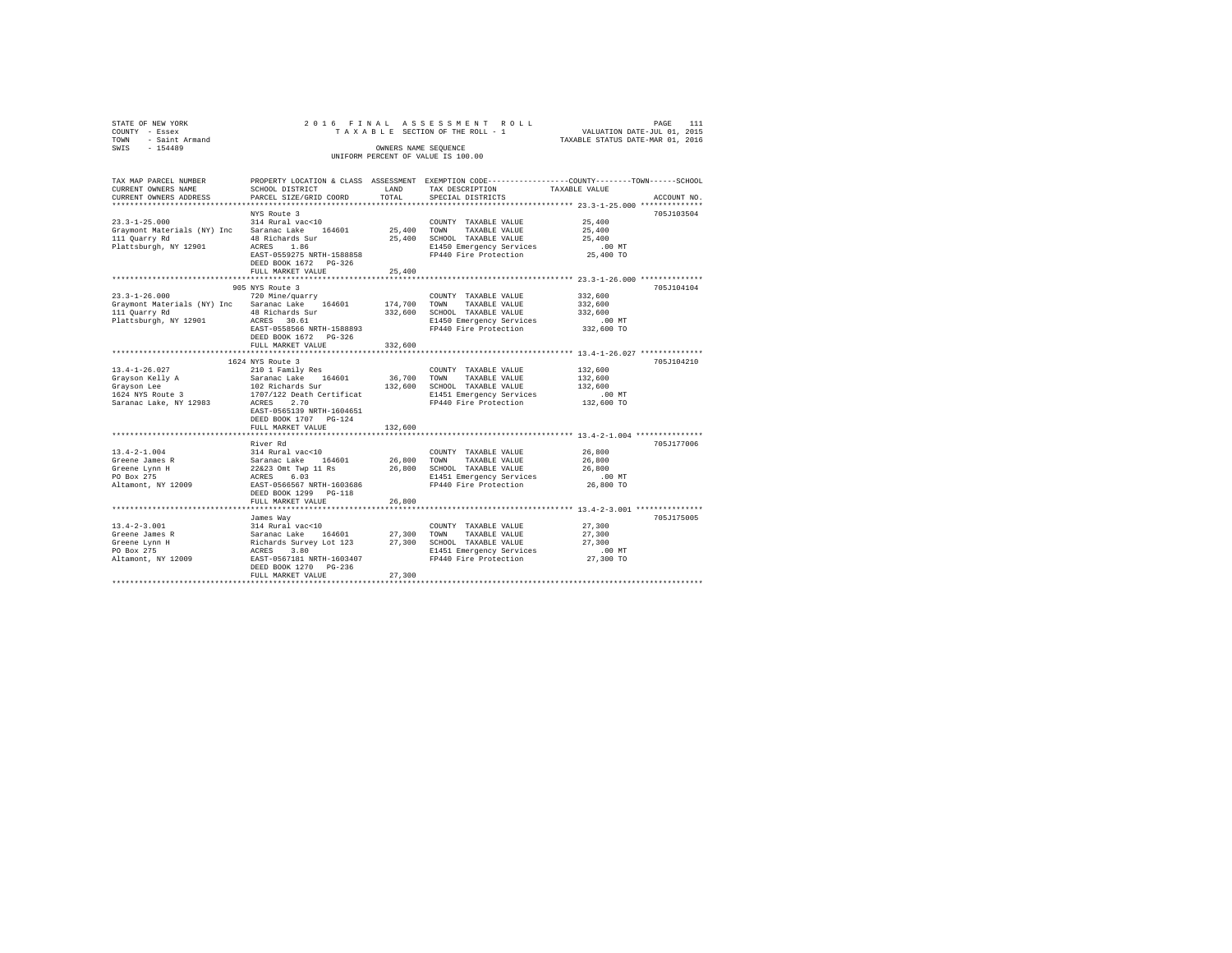| STATE OF NEW YORK<br>COUNTY - Essex<br>TOWN - Saint Armand<br>SWIS - 154489                         |                                                                                                                                                                                                       | OWNERS NAME SEOUENCE         | 2016 FINAL ASSESSMENT ROLL<br>TAXABLE SECTION OF THE ROLL - 1<br>UNIFORM PERCENT OF VALUE IS 100.00                                                                                                                                                                                                                              |                                    | VALUATION DATE-JUL 01, 2015<br>TAXABLE STATUS DATE-MAR 01, 2016                                                | PAGE                         | 112                                      |
|-----------------------------------------------------------------------------------------------------|-------------------------------------------------------------------------------------------------------------------------------------------------------------------------------------------------------|------------------------------|----------------------------------------------------------------------------------------------------------------------------------------------------------------------------------------------------------------------------------------------------------------------------------------------------------------------------------|------------------------------------|----------------------------------------------------------------------------------------------------------------|------------------------------|------------------------------------------|
| TAX MAP PARCEL NUMBER<br>CURRENT OWNERS NAME<br>CURRENT OWNERS ADDRESS                              | PROPERTY LOCATION & CLASS ASSESSMENT EXEMPTION CODE---------------COUNTY-------TOWN------SCHOOL<br>SCHOOL DISTRICT<br>PARCEL SIZE/GRID COORD                                                          | LAND<br>TOTAL                | TAX DESCRIPTION<br>SPECIAL DISTRICTS                                                                                                                                                                                                                                                                                             |                                    | TAXABLE VALUE                                                                                                  |                              | ACCOUNT NO.                              |
| $13.4 - 2 - 4.002$<br>Greene James R<br>Greene Lynn H<br>PO Box 275<br>Altamont, NY 12009           | 43 James Way<br>210 1 Family Res<br>Saranac Lake 164601<br>123 Richards Sur<br>ACRES 1.30<br>EAST-0566753 NRTH-1603308<br>DEED BOOK 1253 PG-9<br>FULL MARKET VALUE                                    | 120,600<br>120,600           | COUNTY TAXABLE VALUE<br>35,300 TOWN TAXABLE VALUE<br>SCHOOL TAXABLE VALUE<br>E1451 Emergency Services<br>FP440 Fire Protection                                                                                                                                                                                                   |                                    | 120,600<br>120,600<br>120,600<br>$.00$ MT<br>120,600 TO                                                        |                              | 705J102801                               |
| $13.4 - 2 - 10.001$<br>Greene James R<br>Greene Lynn H<br>PO Box 275<br>Altamont, NY 12009          | James Way<br>314 Rural vac<10<br>Saranac Lake 164601<br>123 Richards Sur<br>ACRES 1.60<br>EAST-0567322 NRTH-1603641<br>DEED BOOK 1389 PG-297<br>FULL MARKET VALUE                                     | 1,600 TOWN<br>1,600<br>1,600 | COUNTY TAXABLE VALUE<br>TAXABLE VALUE<br>SCHOOL TAXABLE VALUE<br>E1451 Emergency Services<br>FP440 Fire Protection                                                                                                                                                                                                               |                                    | 1,600<br>1,600<br>1.600<br>$.00$ MT<br>1,600 TO                                                                |                              | 705J103103                               |
| $32.38 - 1 - 18.000$<br>Grimone Samuel A<br>Grimone Nancy R<br>PO Box 151<br>Saranac Lake, NY 12983 | 40 Ledge Ln<br>210 1 Family Res<br>Saranac Lake 164601<br>11 Twp 11 Omt Rs<br>Lts 80&81 Rockledge Park<br>ACRES 0.99<br>EAST-0555181 NRTH-1579220<br>DEED BOOK 1177 PG-259<br>FULL MARKET VALUE       | 44,900<br>265,000<br>265,000 | SR STAR 41834<br>COUNTY TAXABLE VALUE<br>TOWN TAXABLE VALUE<br>SCHOOL TAXABLE VALUE<br>E1450 Emergency Services<br>FP440 Fire Protection                                                                                                                                                                                         | $\Omega$                           | $\sim$<br>265,000<br>265,000<br>199,700<br>$.00$ MT<br>265,000 TO                                              | $\cap$                       | 705.T187005<br>65,300                    |
| $13.56 - 3 - 20.032$<br>Gruber Judith<br>29 Prospect St<br>Bloomingdale, NY 12913                   | 29 Prospect St<br>210 1 Family Res<br>Saranac Lake 164601<br>82 Rs Twp 11 Omt<br>Whiteface Mtn Park Lot 90<br>ACRES<br>0.20<br>EAST-0562068 NRTH-1607014<br>DEED BOOK 605 PG-138<br>FULL MARKET VALUE |                              | VETCOM CTS 41130<br>19,000 VETDIS CTS 41140<br>70,500 RES. STAR 41854<br>COUNTY TAXABLE VALUE<br>TOWN<br>TAXABLE VALUE<br>SCHOOL TAXABLE VALUE<br>E1451 Emergency Services<br>70.500 FP440 Fire Protection<br>SD442 Bloomingdale Sewer D<br>WD442 Bloomingdale Water D<br>************************* 13.4-1-71.114 ************** | $\Omega$<br>$^{\circ}$<br>$\Omega$ | 17,625<br>35,250<br>$\sim$ 0<br>17.625<br>17.625<br>10,500<br>.00MT<br>70,500 TO<br>70,500 TO M<br>70,500 TO M | 17,625<br>35,250<br>$\Omega$ | 702A101813<br>10,000<br>20,000<br>30,000 |
|                                                                                                     | Grass Pond Way                                                                                                                                                                                        |                              |                                                                                                                                                                                                                                                                                                                                  |                                    |                                                                                                                |                              | 705.T179021                              |

13.4-1-71.114  $14$  Saranac Lake 164601 20,600 TOUNTY TAXABLE VALUE 20,600<br>Gruber Judith A Saranac Lake 164601 20,600 TOWN TAXABLE VALUE 20,600<br>29 Prospect St 164 Rs Twp 11 Omt 20,600 SCHOOL TAXABLE VALUE 20,600<br>Bloomingda

EAST-0574568 NRTH-1599669 DEED BOOK 688 PG-244 FULL MARKET VALUE 20,600 \*\*\*\*\*\*\*\*\*\*\*\*\*\*\*\*\*\*\*\*\*\*\*\*\*\*\*\*\*\*\*\*\*\*\*\*\*\*\*\*\*\*\*\*\*\*\*\*\*\*\*\*\*\*\*\*\*\*\*\*\*\*\*\*\*\*\*\*\*\*\*\*\*\*\*\*\*\*\*\*\*\*\*\*\*\*\*\*\*\*\*\*\*\*\*\*\*\*\*\*\*\*\*\*\*\*\*\*\*\*\*\*\*\*\*\*\*\*\*\*\*\*\*\*\*\*\*\*\*\*\*\*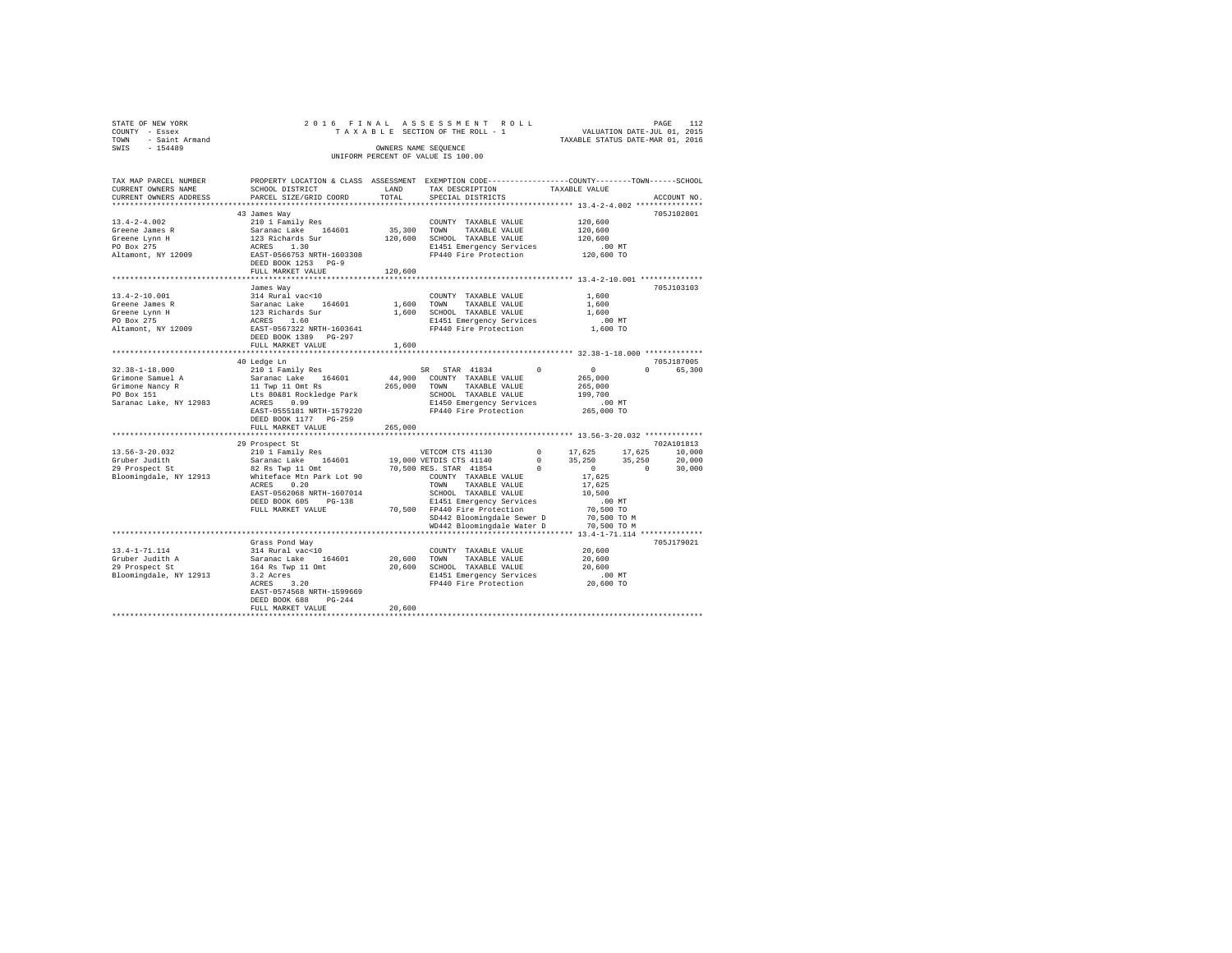| STATE OF NEW YORK<br>COUNTY - Essex                                                   | 2016 FINAL                            |                      | ASSESSMENT ROLL<br>TAXABLE SECTION OF THE ROLL - 1                                              | VALUATION DATE-JUL 01, 2015      | 113<br>PAGE        |
|---------------------------------------------------------------------------------------|---------------------------------------|----------------------|-------------------------------------------------------------------------------------------------|----------------------------------|--------------------|
| TOWN<br>- Saint Armand                                                                |                                       |                      |                                                                                                 | TAXABLE STATUS DATE-MAR 01, 2016 |                    |
| SWIS - 154489                                                                         |                                       | OWNERS NAME SEQUENCE |                                                                                                 |                                  |                    |
|                                                                                       |                                       |                      | UNIFORM PERCENT OF VALUE IS 100.00                                                              |                                  |                    |
|                                                                                       |                                       |                      |                                                                                                 |                                  |                    |
|                                                                                       |                                       |                      |                                                                                                 |                                  |                    |
| TAX MAP PARCEL NUMBER                                                                 |                                       |                      | PROPERTY LOCATION & CLASS ASSESSMENT EXEMPTION CODE---------------COUNTY-------TOWN------SCHOOL |                                  |                    |
| CURRENT OWNERS NAME                                                                   | SCHOOL DISTRICT                       | LAND                 | TAX DESCRIPTION                                                                                 | TAXABLE VALUE                    |                    |
| CURRENT OWNERS ADDRESS                                                                | PARCEL SIZE/GRID COORD                | TOTAL                | SPECIAL DISTRICTS                                                                               |                                  | ACCOUNT NO.        |
|                                                                                       |                                       |                      |                                                                                                 |                                  |                    |
| $13.4 - 2 - 15.000$                                                                   | 42 Curtis Way<br>260 Seasonal res     |                      |                                                                                                 | 56,400                           | 705J102812         |
|                                                                                       |                                       | 32,100               | COUNTY TAXABLE VALUE                                                                            | 56,400                           |                    |
| Gruenberg Dennis Trust Saranac Lake 164601<br>Gruenberg Elaine Trust 123 Richards Sur |                                       | 56,400               | TOWN<br>TAXABLE VALUE<br>SCHOOL TAXABLE VALUE                                                   | 56,400                           |                    |
| 4 Champlain St                                                                        | ACRES 0.69                            |                      | E1451 Emergency Services                                                                        | $.00$ MT                         |                    |
| Port Jefferson StatioNY 11776 EAST-0567849 NRTH-1603316                               |                                       |                      | FP440 Fire Protection                                                                           | 56,400 TO                        |                    |
|                                                                                       | DEED BOOK 1620 PG-123                 |                      |                                                                                                 |                                  |                    |
|                                                                                       | FULL MARKET VALUE                     | 56,400               |                                                                                                 |                                  |                    |
|                                                                                       |                                       |                      |                                                                                                 |                                  |                    |
|                                                                                       | 46 Vista Dr                           |                      |                                                                                                 |                                  | 705Z000010         |
| $23.3 - 2 - 20.000$                                                                   | 210 1 Family Res                      |                      | RES. STAR 41854<br>$\Omega$                                                                     | 0                                | $\Omega$<br>30,000 |
| Guadagno Brian P                                                                      | Saranac Lake 164601                   |                      | 44,600 COUNTY TAXABLE VALUE                                                                     | 269,900                          |                    |
|                                                                                       | 9 Omt Twp 11 Rs                       | 269,900              | TOWN<br>TAXABLE VALUE                                                                           | 269,900                          |                    |
| Guadagno Hillary V<br>46 Vista Dr                                                     | Lot 21 Glenn Ridge                    |                      | SCHOOL TAXABLE VALUE                                                                            | 239,900                          |                    |
| Saranac Lake, NY 12983                                                                | 0.96<br>ACRES                         |                      | E1450 Emergency Services                                                                        | $.00$ MT                         |                    |
|                                                                                       | EAST-0553089 NRTH-1584693             |                      | FP440 Fire Protection                                                                           | 269,900 TO                       |                    |
|                                                                                       | DEED BOOK 1678 PG-146                 |                      |                                                                                                 |                                  |                    |
|                                                                                       | FULL MARKET VALUE                     | 269,900              |                                                                                                 |                                  |                    |
|                                                                                       |                                       |                      |                                                                                                 |                                  |                    |
|                                                                                       | Vista Dr                              |                      |                                                                                                 |                                  | 705Z002012         |
| $23.3 - 2 - 21.000$                                                                   | 311 Res vac land                      |                      | COUNTY TAXABLE VALUE                                                                            | 33,300                           |                    |
| Guadagno Brian P                                                                      | Saranac Lake 164601                   | 33,300               | TOWN<br>TAXABLE VALUE                                                                           | 33,300                           |                    |
| Guadagno Hillary V                                                                    | 9 Omt Twp 11 Rs                       | 33,300               | SCHOOL TAXABLE VALUE                                                                            | 33,300                           |                    |
| 46 Vista Dr                                                                           | Lot 22 Glen Ridge                     |                      | E1450 Emergency Services                                                                        | $.00$ MT                         |                    |
| Saranac Lake, NY 12983                                                                | ACRES 0.97                            |                      | FP440 Fire Protection                                                                           | 33,300 TO                        |                    |
|                                                                                       | EAST-0553119 NRTH-1584479             |                      |                                                                                                 |                                  |                    |
|                                                                                       | DEED BOOK 1678 PG-146                 |                      |                                                                                                 |                                  |                    |
|                                                                                       | FULL MARKET VALUE                     | 33,300               |                                                                                                 |                                  |                    |
|                                                                                       |                                       |                      |                                                                                                 |                                  |                    |
| $13.3 - 1 - 29.220$                                                                   | 23 Basil Hill Way<br>314 Rural vac<10 |                      |                                                                                                 |                                  | 705z005003         |
|                                                                                       | Saranac Lake 164601                   |                      | COUNTY TAXABLE VALUE<br>TAXABLE VALUE                                                           | 39,100                           |                    |
| Gugumuck Henry                                                                        | 63 OMT TWP11 RS                       | 39,100<br>39,100     | TOWN<br>SCHOOL TAXABLE VALUE                                                                    | 39,100<br>39,100                 |                    |
| Gugumuck Sharon<br>12401 Petersburg St                                                | Lot 2 filed map #5706                 |                      | E1451 Emergency Services                                                                        | .00MT                            |                    |
| Chester, VA 23836                                                                     | ACRES<br>2.19                         |                      | FP440 Fire Protection                                                                           | 39,100 TO                        |                    |
|                                                                                       | EAST-0560939 NRTH-1602499             |                      |                                                                                                 |                                  |                    |
|                                                                                       | DEED BOOK 1556 PG-86                  |                      |                                                                                                 |                                  |                    |
|                                                                                       | FULL MARKET VALUE                     | 39,100               |                                                                                                 |                                  |                    |
|                                                                                       |                                       |                      |                                                                                                 |                                  |                    |
|                                                                                       |                                       |                      |                                                                                                 |                                  |                    |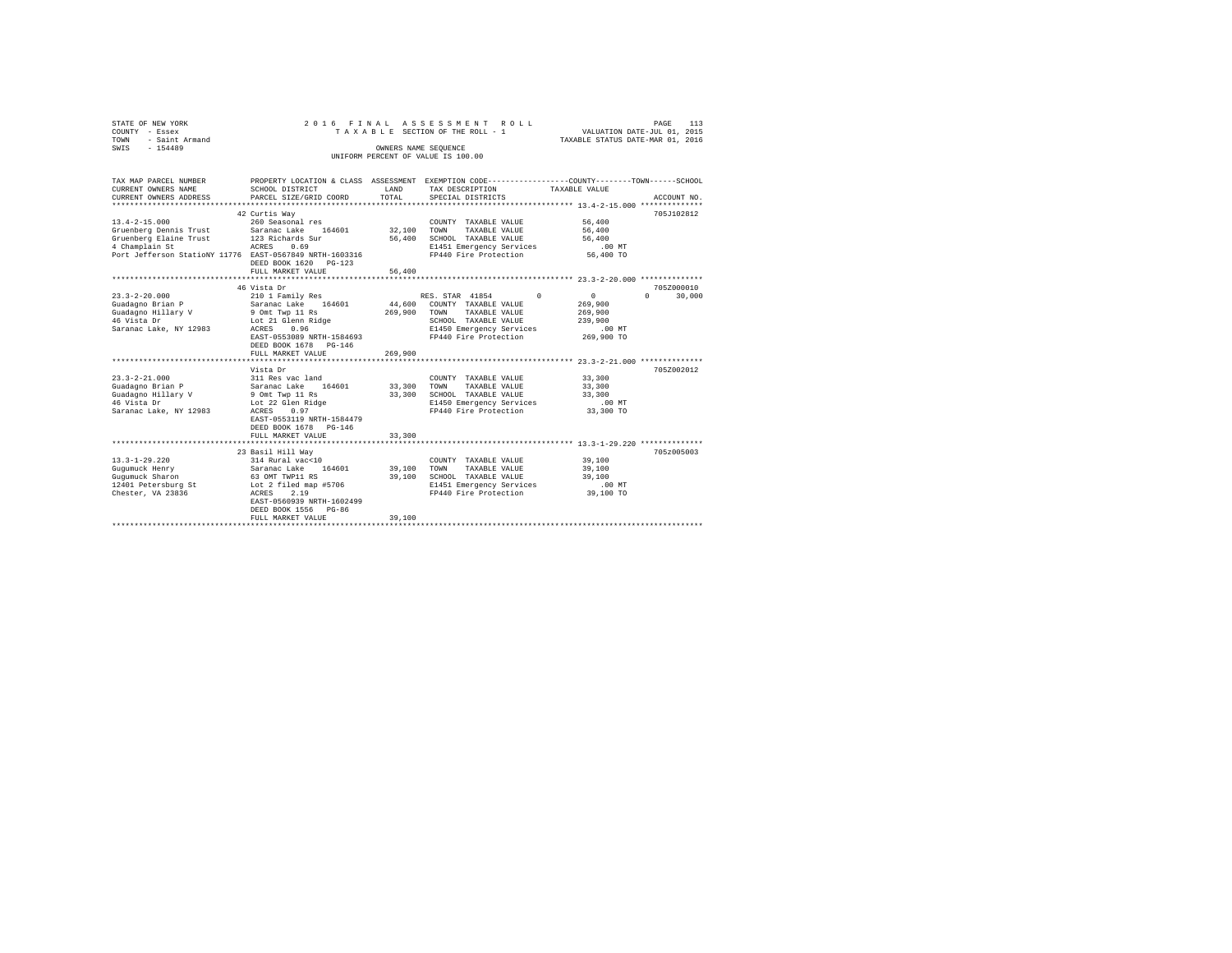| STATE OF NEW YORK            |                                                                                                                                                                                                                                     |              |                                                                                                                                                        |                      |                    |
|------------------------------|-------------------------------------------------------------------------------------------------------------------------------------------------------------------------------------------------------------------------------------|--------------|--------------------------------------------------------------------------------------------------------------------------------------------------------|----------------------|--------------------|
| COUNTY - Essex               |                                                                                                                                                                                                                                     |              |                                                                                                                                                        |                      |                    |
| TOWN - Saint Armand          |                                                                                                                                                                                                                                     |              | PAGE 114 A S S E S S M E N T R O L L PROE 114<br>T A X A B L E SECTION OF THE ROLL - 1 VALUATION DATE-JUL 01, 2015<br>TAXABLE STATUS DATE-MAR 01, 2016 |                      |                    |
| $-154489$<br>SWIS            |                                                                                                                                                                                                                                     |              | OWNERS NAME SEOUENCE                                                                                                                                   |                      |                    |
|                              |                                                                                                                                                                                                                                     |              | UNIFORM PERCENT OF VALUE IS 100.00                                                                                                                     |                      |                    |
|                              |                                                                                                                                                                                                                                     |              |                                                                                                                                                        |                      |                    |
|                              |                                                                                                                                                                                                                                     |              |                                                                                                                                                        |                      |                    |
| TAX MAP PARCEL NUMBER        | PROPERTY LOCATION & CLASS ASSESSMENT EXEMPTION CODE---------------COUNTY-------TOWN------SCHOOL                                                                                                                                     |              |                                                                                                                                                        |                      |                    |
| CURRENT OWNERS NAME          | SCHOOL DISTRICT                                                                                                                                                                                                                     | LAND         | TAX DESCRIPTION                                                                                                                                        | TAXABLE VALUE        |                    |
| CURRENT OWNERS ADDRESS       | PARCEL SIZE/GRID COORD                                                                                                                                                                                                              | TOTAL        | SPECIAL DISTRICTS                                                                                                                                      |                      | ACCOUNT NO.        |
|                              |                                                                                                                                                                                                                                     |              |                                                                                                                                                        |                      |                    |
|                              | 767 Saint Regis Ave                                                                                                                                                                                                                 |              |                                                                                                                                                        |                      | 702A101007         |
| $13.56 - 2 - 3.000$          | 210 1 Family Res                                                                                                                                                                                                                    |              | RES. STAR 41854                                                                                                                                        | $\sim$ 0<br>$\Omega$ | $\Omega$<br>30,000 |
| Gunther Jamie                | Saranac Lake 164601                                                                                                                                                                                                                 |              | 28,300 COUNTY TAXABLE VALUE                                                                                                                            | 123,900              |                    |
| 767 St Regis Ave             | 82 Richards Surtwp.11 Omt 123,900 TOWN TAXABLE VALUE                                                                                                                                                                                |              |                                                                                                                                                        | 123,900              |                    |
| Bloomingdale, NY 12913       |                                                                                                                                                                                                                                     |              |                                                                                                                                                        | 93,900               |                    |
|                              | % Richards out the top of SCHOOL TAXABLE VALUE<br>RAST-0562487 NRTH-1607714<br>EAST-0562487 NRTH-1607714<br>PRESENT TO THE Protection CONTRESS PRESENT TO THE PROTECTION<br>PRESENT TO THE PRESENT OF THE PRESENT OF THE PROTECTION |              |                                                                                                                                                        | .00MT                |                    |
|                              |                                                                                                                                                                                                                                     |              |                                                                                                                                                        | 123,900 TO           |                    |
|                              | FULL MARKET VALUE                                                                                                                                                                                                                   |              | 123,900 SD442 Bloomingdale Sewer D                                                                                                                     | 123,900 TO M         |                    |
|                              |                                                                                                                                                                                                                                     |              | WD442 Bloomingdale Water D 123,900 TO M                                                                                                                |                      |                    |
|                              |                                                                                                                                                                                                                                     |              |                                                                                                                                                        |                      |                    |
|                              | 47 Saranac Ln                                                                                                                                                                                                                       |              |                                                                                                                                                        |                      | 705J189016         |
| $32.38 - 1 - 39.100$         | 311 Res vac land                                                                                                                                                                                                                    |              | COUNTY TAXABLE VALUE                                                                                                                                   | 29,100               |                    |
| Hahne-Shuchart Holly         | Saranac Lake 164601                                                                                                                                                                                                                 | 29,100       | TOWN<br>TAXABLE VALUE                                                                                                                                  | 29,100               |                    |
| 348 Truesdale Hill Rd        | 11 Twp 11 Omt Rs                                                                                                                                                                                                                    |              | 29,100 SCHOOL TAXABLE VALUE                                                                                                                            | 29,100               |                    |
| Lake George, NY 12845        | Lot 77 Rockledge Park                                                                                                                                                                                                               |              | E1450 Emergency Services                                                                                                                               | $.00$ MT             |                    |
|                              | ACRES 0.45                                                                                                                                                                                                                          |              | FP440 Fire Protection                                                                                                                                  | 29,100 TO            |                    |
|                              | EAST-0555480 NRTH-1579315                                                                                                                                                                                                           |              | WD441 Rockledge water                                                                                                                                  | 29,100 TO M          |                    |
|                              | DEED BOOK 1555 PG-187                                                                                                                                                                                                               |              |                                                                                                                                                        |                      |                    |
|                              | FULL MARKET VALUE                                                                                                                                                                                                                   | 29,100       |                                                                                                                                                        |                      |                    |
|                              |                                                                                                                                                                                                                                     |              |                                                                                                                                                        |                      |                    |
|                              | 145 Campion Way                                                                                                                                                                                                                     |              |                                                                                                                                                        |                      | 705J183005         |
| $13.4 - 1 - 65.600$          | 210 1 Family Res                                                                                                                                                                                                                    |              | RES. STAR 41854                                                                                                                                        | $\Omega$<br>$\sim$ 0 | $\Omega$<br>30,000 |
| $13.4 - 1$ .<br>Hall David L | Saranac Lake 164601                                                                                                                                                                                                                 |              | 31,500 COUNTY TAXABLE VALUE                                                                                                                            | 69,500               |                    |
|                              | 141 Rs Twp 11 Omt                                                                                                                                                                                                                   | 69,500 TOWN  | TAXABLE VALUE                                                                                                                                          | 69,500               |                    |
| Bloomingdale, NY 12913       | Campion Subd Lot 6                                                                                                                                                                                                                  |              | SCHOOL TAXABLE VALUE                                                                                                                                   | 39,500               |                    |
|                              | ACRES 8.56                                                                                                                                                                                                                          |              | E1451 Emergency Services                                                                                                                               | .00MT                |                    |
|                              | EAST-0570079 NRTH-1607215                                                                                                                                                                                                           |              | FP440 Fire Protection                                                                                                                                  | 69,500 TO            |                    |
|                              | DEED BOOK 773 PG-246                                                                                                                                                                                                                |              |                                                                                                                                                        |                      |                    |
|                              | FULL MARKET VALUE                                                                                                                                                                                                                   | 69,500       |                                                                                                                                                        |                      |                    |
|                              |                                                                                                                                                                                                                                     |              |                                                                                                                                                        |                      |                    |
|                              | 179 River Rd                                                                                                                                                                                                                        |              |                                                                                                                                                        |                      | 705J103015         |
| $13.4 - 1 - 45.000$          | 210 1 Family Res                                                                                                                                                                                                                    |              | RES. STAR 41854                                                                                                                                        | $\sim$ 0<br>$\Omega$ | $0 \t 30,000$      |
| Hamelin Benjamin D           | Saranac Lake 164601                                                                                                                                                                                                                 | 35,400       | COUNTY TAXABLE VALUE                                                                                                                                   | 146,900              |                    |
| Simpson-Hamelin Carly A      | 122 Richards Sur                                                                                                                                                                                                                    | 146,900 TOWN | TAXABLE VALUE                                                                                                                                          | 146,900              |                    |
| 179 River Rd                 | 1.4 Acres                                                                                                                                                                                                                           |              | SCHOOL TAXABLE VALUE                                                                                                                                   | 116,900              |                    |
| Bloomingdale, NY 12913       | ACRES 1.38 BANK WFARGO                                                                                                                                                                                                              |              |                                                                                                                                                        | $.00$ MT             |                    |
|                              | EAST-0568277 NRTH-1604592                                                                                                                                                                                                           |              | E1451 Emergency Services<br>FP440 Fire Protection                                                                                                      | 146,900 TO           |                    |
|                              | DEED BOOK 1626 PG-66                                                                                                                                                                                                                |              |                                                                                                                                                        |                      |                    |
|                              | FULL MARKET VALUE                                                                                                                                                                                                                   | 146,900      |                                                                                                                                                        |                      |                    |
|                              |                                                                                                                                                                                                                                     |              |                                                                                                                                                        |                      |                    |
|                              | 74 Stevenson Rd                                                                                                                                                                                                                     |              |                                                                                                                                                        |                      | 705J103307         |
| $32.166 - 7 - 2.000$         |                                                                                                                                                                                                                                     |              |                                                                                                                                                        | 79,000               |                    |
| Hanlon Mary                  | 210 1 Family Res<br>Saranac Lake 164601                                                                                                                                                                                             | 41,300 TOWN  | COUNTY TAXABLE VALUE<br>TAXABLE VALUE                                                                                                                  | 79,000               |                    |
| 74 Stevenson Rd              | 11 Richards Sur                                                                                                                                                                                                                     |              | 79,000 SCHOOL TAXABLE VALUE                                                                                                                            | 79,000               |                    |
| Saranac Lake, NY 12983       | ACRES 0.60                                                                                                                                                                                                                          |              | E1450 Emergency Services                                                                                                                               | $.00$ MT             |                    |
|                              | EAST-0554816 NRTH-1578215                                                                                                                                                                                                           |              | FP440 Fire Protection                                                                                                                                  | 79,000 TO            |                    |
|                              | DEED BOOK 1072 PG-268                                                                                                                                                                                                               |              |                                                                                                                                                        |                      |                    |
|                              | FULL MARKET VALUE                                                                                                                                                                                                                   | 79,000       |                                                                                                                                                        |                      |                    |
|                              |                                                                                                                                                                                                                                     |              |                                                                                                                                                        |                      |                    |
|                              |                                                                                                                                                                                                                                     |              |                                                                                                                                                        |                      |                    |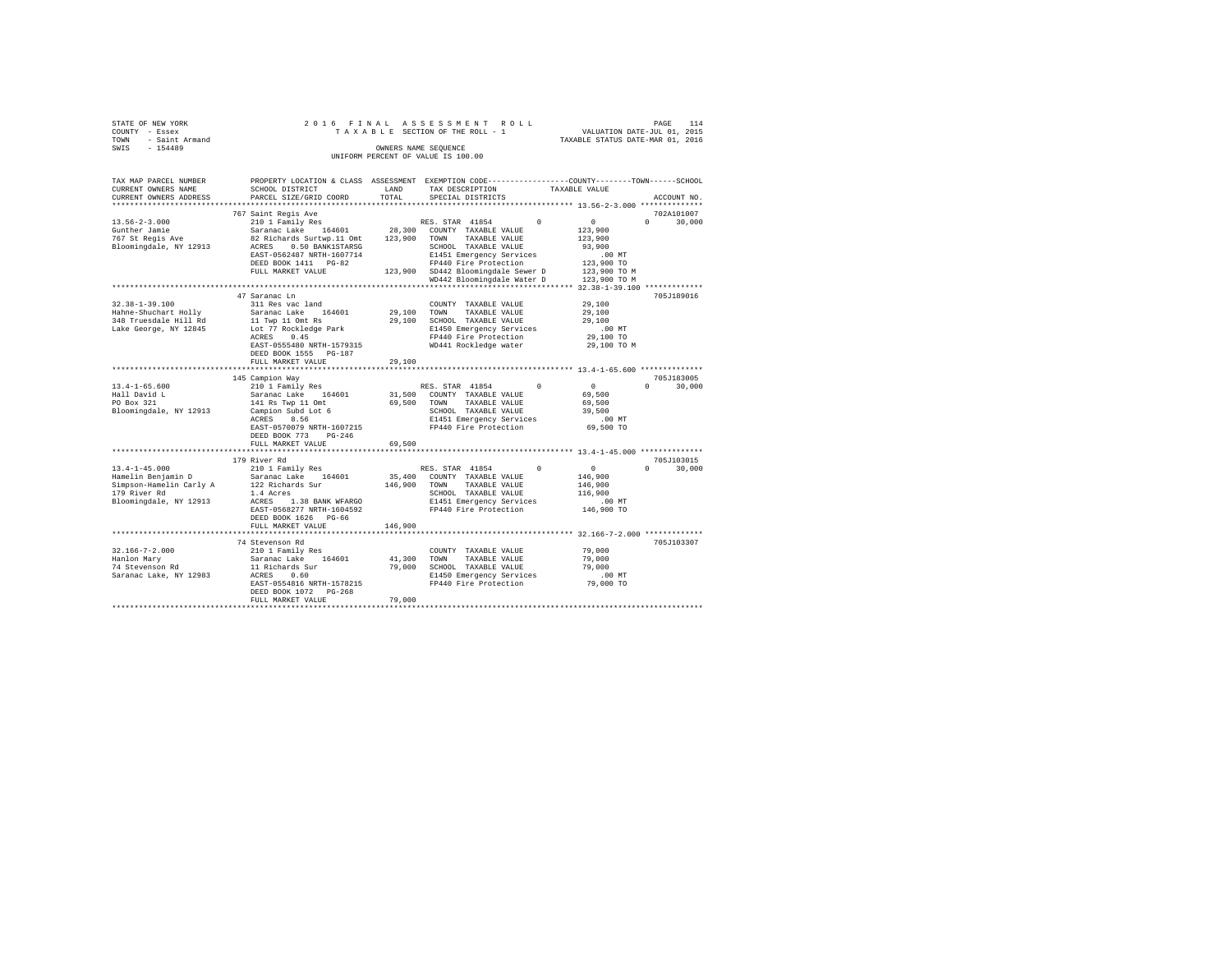| STATE OF NEW YORK<br>COUNTY - Essex<br>- Essex<br>- Saint Armand<br>TOWN<br>SWIS - 154489                                                                                           |                                                                                                                                                                                                                                                                                                                                                                                           |                                                       | 2016 FINAL ASSESSMENT ROLL<br>TAXABLE SECTION OF THE ROLL - 1<br>OWNERS NAME SEQUENCE<br>UNIFORM PERCENT OF VALUE IS 100.00                                                                                                                                                        | VALUATION DATE-JUL 01, 2015<br>TAXABLE STATUS DATE-MAR 01, 2016                                                                        | PAGE<br>115                                              |
|-------------------------------------------------------------------------------------------------------------------------------------------------------------------------------------|-------------------------------------------------------------------------------------------------------------------------------------------------------------------------------------------------------------------------------------------------------------------------------------------------------------------------------------------------------------------------------------------|-------------------------------------------------------|------------------------------------------------------------------------------------------------------------------------------------------------------------------------------------------------------------------------------------------------------------------------------------|----------------------------------------------------------------------------------------------------------------------------------------|----------------------------------------------------------|
|                                                                                                                                                                                     |                                                                                                                                                                                                                                                                                                                                                                                           |                                                       |                                                                                                                                                                                                                                                                                    |                                                                                                                                        |                                                          |
| TAX MAP PARCEL NUMBER<br>CURRENT OWNERS NAME<br>CURRENT OWNERS ADDRESS                                                                                                              | PROPERTY LOCATION & CLASS ASSESSMENT EXEMPTION CODE---------------COUNTY-------TOWN-----SCHOOL<br>SCHOOL DISTRICT<br>PARCEL SIZE/GRID COORD                                                                                                                                                                                                                                               | LAND<br>TOTAL                                         | TAX DESCRIPTION<br>SPECIAL DISTRICTS                                                                                                                                                                                                                                               | TAXABLE VALUE                                                                                                                          | ACCOUNT NO.                                              |
|                                                                                                                                                                                     |                                                                                                                                                                                                                                                                                                                                                                                           |                                                       |                                                                                                                                                                                                                                                                                    |                                                                                                                                        |                                                          |
|                                                                                                                                                                                     | 752 Saint Regis Ave                                                                                                                                                                                                                                                                                                                                                                       |                                                       |                                                                                                                                                                                                                                                                                    | $\Omega$<br>$\Omega$                                                                                                                   | 702A101307<br>$\Omega$                                   |
| $13.56 - 1 - 2.000$<br>Hare Clarence G<br>752 St Regis Ave<br>Bloomingdale, NY 12913                                                                                                | 210 1 Family Res<br>Saranac Lake 164601 33,600 COUNTY TAXABLE VALUE<br>82 Richards Sur Twp11 Omt 140,800<br>ACRES<br>0.80<br>EAST-0561986 NRTH-1607603<br>DEED BOOK 893 PG-065<br>FULL MARKET VALUE                                                                                                                                                                                       |                                                       | RES. STAR 41854<br>TOWN<br>TAXABLE VALUE<br>SCHOOL TAXABLE VALUE<br>E1451 Emergency Services<br>FP440 Fire Protection<br>140,800 SD442 Bloomingdale Sewer D<br>WD442 Bloomingdale Water D                                                                                          | 140,800<br>140,800<br>110,800<br>$.00$ MT<br>140,800 TO<br>140,800 TO M<br>140,800 TO M                                                | 30,000                                                   |
|                                                                                                                                                                                     |                                                                                                                                                                                                                                                                                                                                                                                           |                                                       |                                                                                                                                                                                                                                                                                    |                                                                                                                                        |                                                          |
|                                                                                                                                                                                     | 188 River Rd                                                                                                                                                                                                                                                                                                                                                                              |                                                       |                                                                                                                                                                                                                                                                                    |                                                                                                                                        | 705J102201                                               |
| $13.4 - 1 - 49.000$<br>Harris Adam S<br>188 River Rd<br>Bloomingdale, NY 12913<br>$23.3 - 1 - 36.000$<br>Hart Leonard J<br>Hart Darlene E<br>123 Clinton St<br>Keeseville, NY 12944 | 210 1 Family Res<br>Saranac Lake 164601<br>122 Richards Sur<br>Book 798 Page 209<br>Survey By G Odone Mp 3283<br>ACRES 0.52<br>EAST-0568331 NRTH-1604213<br>DEED BOOK 1760 PG-207<br>FULL MARKET VALUE<br>**************************<br>649 NYS Route 3<br>311 Res vac land<br>Saranac Lake 164601<br>29 Richards Sur<br>ACRES 0.90<br>EAST-0556283 NRTH-1584123<br>DEED BOOK 1819 PG-201 | 176,900<br>176,900<br>***********<br>34,300<br>34,300 | RES. STAR 41854<br>28,700 COUNTY TAXABLE VALUE<br>TAXABLE VALUE<br>TOWN<br>SCHOOL TAXABLE VALUE<br>E1451 Emergency Services<br>FP440 Fire Protection<br>COUNTY TAXABLE VALUE<br>TAXABLE VALUE<br>TOWN<br>SCHOOL TAXABLE VALUE<br>E1450 Emergency Services<br>FP440 Fire Protection | $\Omega$<br>$\sim$ 0<br>176,900<br>176,900<br>146,900<br>$.00$ MT<br>176,900 TO<br>34,300<br>34,300<br>34,300<br>$.00$ MT<br>34,300 TO | $\Omega$<br>30,000<br>705J102415                         |
|                                                                                                                                                                                     | FULL MARKET VALUE                                                                                                                                                                                                                                                                                                                                                                         | 34,300                                                |                                                                                                                                                                                                                                                                                    |                                                                                                                                        |                                                          |
|                                                                                                                                                                                     | 122 Moose Pond Ln                                                                                                                                                                                                                                                                                                                                                                         |                                                       |                                                                                                                                                                                                                                                                                    |                                                                                                                                        | 705J185005                                               |
| $13.4 - 1 - 78.400$<br>Hartmann Erika A<br>c/o Ralf & Margaret Hartmann 164 Rs Twp 11 Omt<br>122 Moose Pond Ln<br>Bloomingdale, NY 12913                                            | 210 1 Family Res<br>Saranac Lake 164601<br>1767/301 life use to<br>Ralf & Margaret Hartmann<br>ACRES<br>3.86<br>EAST-0572256 NRTH-1600401<br>DEED BOOK 1810 PG-49<br>FULL MARKET VALUE                                                                                                                                                                                                    | 177,600                                               | VETCOM CTS 41130<br>37,900 VETDIS CTS 41140<br>$\sim$ 0<br>177,600 SR STAR 41834<br>COUNTY TAXABLE VALUE<br>TAXABLE VALUE<br>TOWN<br>SCHOOL TAXABLE VALUE<br>E1451 Emergency Services<br>FP440 Fire Protection                                                                     | 25,000<br>$^{\circ}$<br>8,880<br>$^{\circ}$<br>$\sim$ 0<br>143,720<br>143,720<br>93,420<br>$.00$ MT<br>177,600 TO                      | 25,000<br>10,000<br>8,880<br>8,880<br>$\sim$ 0<br>65,300 |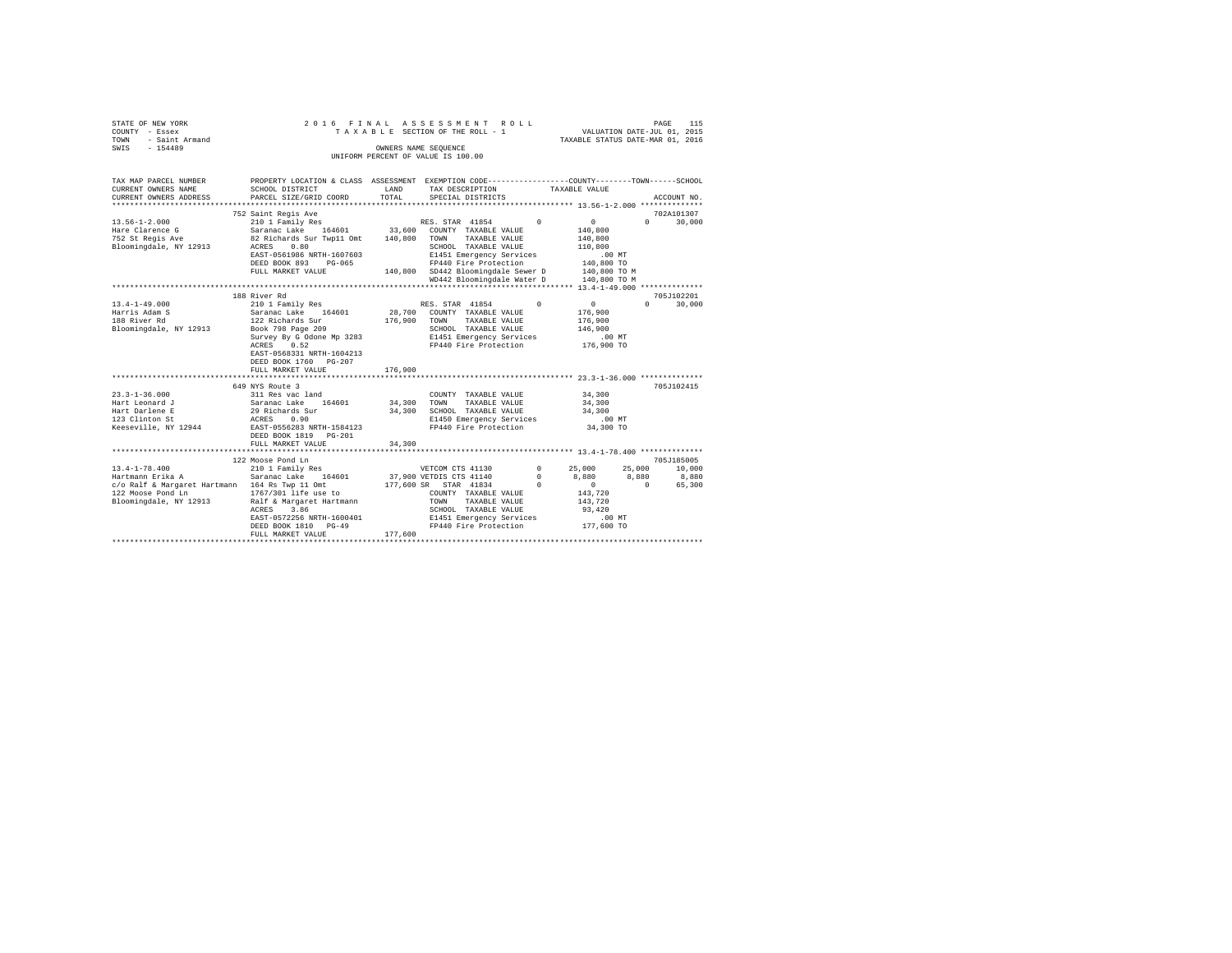| STATE OF NEW YORK |                | 2016 FINAL ASSESSMENT ROLL |  |  |  |                                    |  |  |  |  |  | 116<br>PAGE                      |  |
|-------------------|----------------|----------------------------|--|--|--|------------------------------------|--|--|--|--|--|----------------------------------|--|
| COUNTY - Essex    |                |                            |  |  |  | TAXABLE SECTION OF THE ROLL - 1    |  |  |  |  |  | VALUATION DATE-JUL 01, 2015      |  |
| TOWN              | - Saint Armand |                            |  |  |  |                                    |  |  |  |  |  | TAXABLE STATUS DATE-MAR 01, 2016 |  |
| SWIS              | $-154489$      |                            |  |  |  | OWNERS NAME SEOUENCE               |  |  |  |  |  |                                  |  |
|                   |                |                            |  |  |  | UNIFORM PERCENT OF VALUE IS 100.00 |  |  |  |  |  |                                  |  |

| TAX MAP PARCEL NUMBER<br>CURRENT OWNERS NAME<br>CURRENT OWNERS ADDRESS                                                  | PROPERTY LOCATION & CLASS ASSESSMENT EXEMPTION CODE---------------COUNTY-------TOWN-----SCHOOL<br>SCHOOL DISTRICT<br>PARCEL SIZE/GRID COORD                                                                       | LAND<br>TOTAL              | TAX DESCRIPTION<br>SPECIAL DISTRICTS                                                                                                                                                                                                                                                   | TAXABLE VALUE                                                                                                                                                                     | ACCOUNT NO.                                                                           |
|-------------------------------------------------------------------------------------------------------------------------|-------------------------------------------------------------------------------------------------------------------------------------------------------------------------------------------------------------------|----------------------------|----------------------------------------------------------------------------------------------------------------------------------------------------------------------------------------------------------------------------------------------------------------------------------------|-----------------------------------------------------------------------------------------------------------------------------------------------------------------------------------|---------------------------------------------------------------------------------------|
|                                                                                                                         |                                                                                                                                                                                                                   |                            |                                                                                                                                                                                                                                                                                        |                                                                                                                                                                                   |                                                                                       |
| $13.56 - 9 - 4.000$<br>Hass Kelly A<br>29 Main St<br>Bloomingdale, NY 12913                                             | 29 Main St<br>210 1 Family Res<br>Saranac Lake 164601<br>101 Rs Twp 11 Omt<br>ACRES<br>0.56 BANK WFARGO<br>EAST-0563540 NRTH-1606047<br>DEED BOOK 1785 PG-304<br>FULL MARKET VALUE                                | 28,300<br>157,900          | RES. STAR 41854<br>COUNTY TAXABLE VALUE<br>TOWN<br>TAXABLE VALUE<br>SCHOOL TAXABLE VALUE<br>E1451 Emergency Services<br>FP440 Fire Protection<br>157,900 SD442 Bloomingdale Sewer D<br>WD442 Bloomingdale Water D                                                                      | $\Omega$<br>$\mathbf{0}$<br>157,900<br>157,900<br>127,900<br>.00MT<br>157,900 TO<br>157,900 TO M<br>157,900 TO M                                                                  | 702A101008<br>$\Omega$<br>30,000                                                      |
|                                                                                                                         | 191 River Rd                                                                                                                                                                                                      |                            |                                                                                                                                                                                                                                                                                        |                                                                                                                                                                                   | 705J103102                                                                            |
| $13.4 - 1 - 39.111$<br>Hayes Curtis S IV<br>PO Box 311<br>Bloomingdale, NY 12913                                        | 311 Res vac land<br>164601<br>Saranac Lake 164601<br>122 Richards Survey<br>ACRES<br>3.58<br>EAST-0568775 NRTH-1604387<br>DEED BOOK 879<br>$PG-319$<br>FULL MARKET VALUE                                          | 33,200<br>33,200<br>33,200 | COUNTY TAXABLE VALUE<br>TAXABLE VALUE<br>TOWN<br>SCHOOL TAXABLE VALUE<br>E1451 Emergency Services<br>FP440 Fire Protection                                                                                                                                                             | 33,200<br>33,200<br>33,200<br>$.00$ MT<br>33,200 TO                                                                                                                               |                                                                                       |
|                                                                                                                         | 206 River Rd                                                                                                                                                                                                      |                            |                                                                                                                                                                                                                                                                                        |                                                                                                                                                                                   | 705J102907                                                                            |
| $13.4 - 1 - 51.000$<br>Haves Sanford C III<br>Haves Phyllis<br>206 River Rd<br>Bloomingdale, NY 12913                   | 210 1 Family Res<br>Saranac Lake 164601<br>122 123 Richards Sur<br>1356/295 Easement<br>ACRES<br>4.37<br>EAST-0568656 NRTH-1603946<br>DEED BOOK 403<br>$PG-533$<br>FULL MARKET VALUE                              | 188,300<br>188,300         | SR STAR 41834<br>47,100 COUNTY TAXABLE VALUE<br>TOWN<br>TAXABLE VALUE<br>SCHOOL TAXABLE VALUE<br>E1451 Emergency Services<br>FP440 Fire Protection                                                                                                                                     | $^{\circ}$<br>$\overline{0}$<br>188,300<br>188,300<br>123,000<br>$.00$ MT<br>188,300 TO                                                                                           | 65,300<br>$\Omega$                                                                    |
|                                                                                                                         |                                                                                                                                                                                                                   |                            |                                                                                                                                                                                                                                                                                        |                                                                                                                                                                                   |                                                                                       |
| $13.56 - 7 - 10.200$<br>Hazard Yvonne M<br>c/o Raymond P Stark Jr<br>44 Vine St<br>PO Box 144<br>Bloomingdale, NY 12913 | 44 Vine St<br>270 Mfg housing<br>Saranac Lake 164601<br>101 Twp 11 Omt Rs<br>1822/27 Life Use To<br>Ravmond P Stark Jr<br>ACRES<br>0.20<br>EAST-0563401 NRTH-1606209<br>DEED BOOK 1822 PG-27<br>FULL MARKET VALUE |                            | VETWAR CTS 41120<br>19,000 VETDIS CTS 41140<br>21,500 AGED ALL 41800<br>SR STAR 41834<br>COUNTY TAXABLE VALUE<br>TAXABLE VALUE<br>TOWN<br>SCHOOL TAXABLE VALUE<br>E1451 Emergency Services<br>21,500 FP440 Fire Protection<br>SD442 Bloomingdale Sewer D<br>WD442 Bloomingdale Water D | $^{\circ}$<br>3,225<br>1,075<br>$^{\circ}$<br>8,600<br>$^{\circ}$<br>$\Omega$<br>$\sim$ 0<br>8,600<br>8,600<br>$\overline{0}$<br>.00MT<br>21,500 TO<br>21,500 TO M<br>21,500 TO M | 705J189022<br>3.225<br>3,225<br>1,075<br>1,075<br>8,600<br>8,600<br>$\sim$ 0<br>8,600 |
|                                                                                                                         |                                                                                                                                                                                                                   |                            |                                                                                                                                                                                                                                                                                        |                                                                                                                                                                                   |                                                                                       |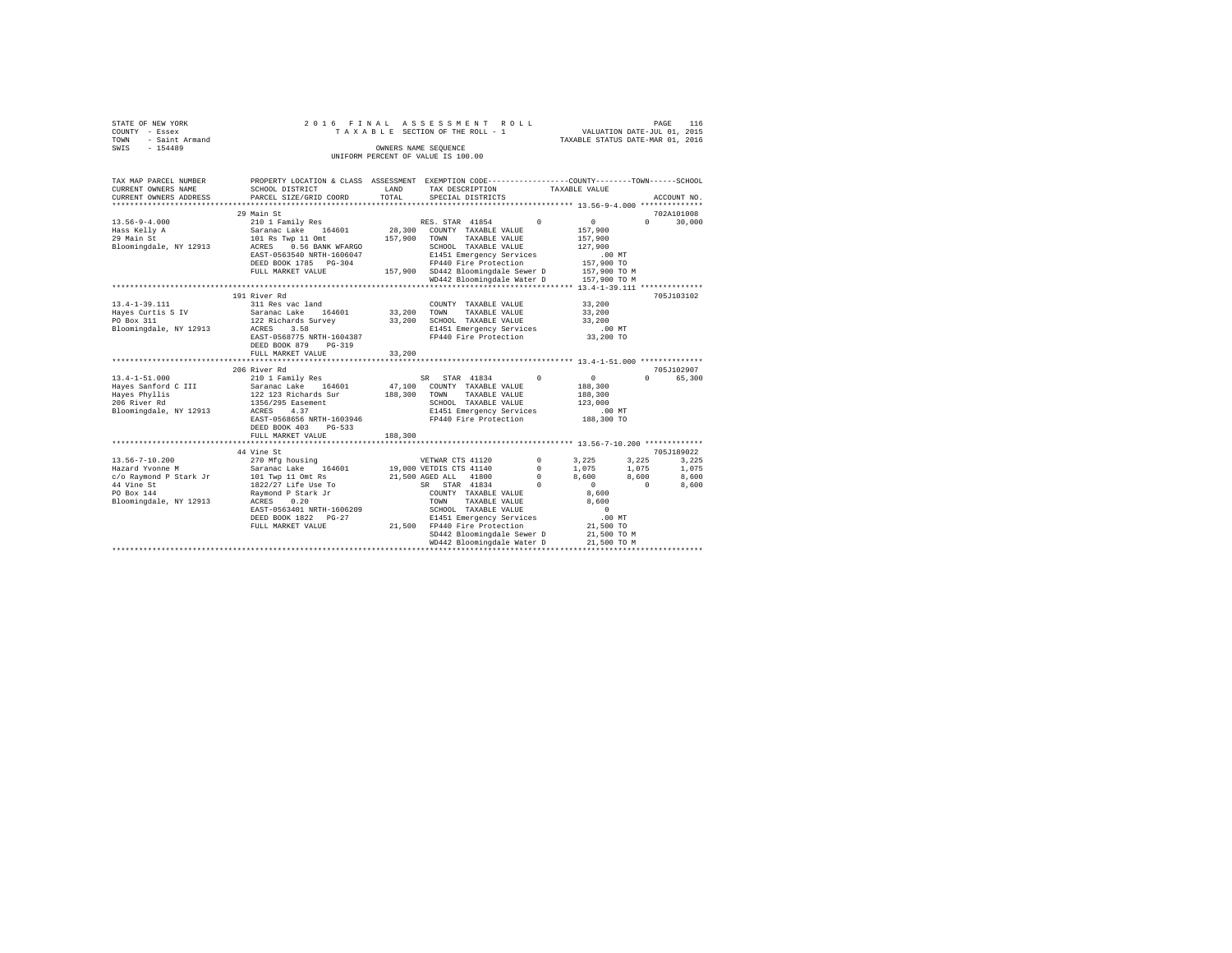|                | STATE OF NEW YORK                  |  |  |  |  |  |  |  | 2016 FINAL ASSESSMENT ROLL      |  |  |  |  |  |  |                                  |  | PAGE | 117 |
|----------------|------------------------------------|--|--|--|--|--|--|--|---------------------------------|--|--|--|--|--|--|----------------------------------|--|------|-----|
| COUNTY - Essex |                                    |  |  |  |  |  |  |  | TAXABLE SECTION OF THE ROLL - 1 |  |  |  |  |  |  | VALUATION DATE-JUL 01, 2015      |  |      |     |
|                | TOWN - Saint Armand                |  |  |  |  |  |  |  |                                 |  |  |  |  |  |  | TAXABLE STATUS DATE-MAR 01, 2016 |  |      |     |
| SWIS           | $-154489$                          |  |  |  |  |  |  |  | OWNERS NAME SEOUENCE            |  |  |  |  |  |  |                                  |  |      |     |
|                | UNIFORM PERCENT OF VALUE IS 100.00 |  |  |  |  |  |  |  |                                 |  |  |  |  |  |  |                                  |  |      |     |

| TAX MAP PARCEL NUMBER<br>CURRENT OWNERS NAME                                                    | SCHOOL DISTRICT                                                                                                                  | LAND              | PROPERTY LOCATION & CLASS ASSESSMENT EXEMPTION CODE----------------COUNTY-------TOWN------SCHOOL<br>TAX DESCRIPTION | TAXABLE VALUE                                          |                    |
|-------------------------------------------------------------------------------------------------|----------------------------------------------------------------------------------------------------------------------------------|-------------------|---------------------------------------------------------------------------------------------------------------------|--------------------------------------------------------|--------------------|
| CURRENT OWNERS ADDRESS                                                                          | PARCEL SIZE/GRID COORD                                                                                                           | TOTAL             | SPECIAL DISTRICTS                                                                                                   |                                                        | ACCOUNT NO.        |
|                                                                                                 | 13 Prospect St                                                                                                                   |                   |                                                                                                                     |                                                        | 702A101602         |
| $13.56 - 3 - 8.000$<br>Hazelden Douglas G<br>Hazelden Sonia<br>Hazelden Sonia<br>13 Prospect St | 210 1 Family Res<br>Saranac Lake 164601<br>82 Richards Surtwp.11 Omt                                                             | 31,100<br>160,500 | RES. STAR 41854<br>$^{\circ}$<br>COUNTY TAXABLE VALUE<br>TAXABLE VALUE<br>TOWN<br>SCHOOL TAXABLE VALUE              | 0<br>160,500<br>160,500<br>130,500                     | $\Omega$<br>30,000 |
| Bloomingdale, NY 12913                                                                          | 1 2 3 Whiteface Mtn Park<br>1252/255<br>ACRES<br>0.64<br>EAST-0562196 NRTH-1607391<br>DEED BOOK 1257 PG-136<br>FULL MARKET VALUE | 160,500           | E1451 Emergency Services<br>FP440 Fire Protection<br>SD442 Bloomingdale Sewer D<br>WD442 Bloomingdale Water D       | $.00$ MT<br>160,500 TO<br>160,500 TO M<br>160,500 TO M |                    |
|                                                                                                 |                                                                                                                                  |                   |                                                                                                                     |                                                        |                    |
| $13.56 - 1 - 5.100$                                                                             | Prospect St<br>311 Res vac land                                                                                                  |                   | COUNTY TAXABLE VALUE                                                                                                | 36,800                                                 | 702A101413         |
| Heath Jason R                                                                                   | Saranac Lake 164601                                                                                                              | 36,800 TOWN       | TAXABLE VALUE                                                                                                       | 36,800                                                 |                    |
| Heath Jennell L                                                                                 | 82 Richards Surtwp.11 Omt                                                                                                        | 36,800            | SCHOOL TAXABLE VALUE                                                                                                | 36,800                                                 |                    |
| 14 Keene St<br>Saranac Lake, NY 12983                                                           | ACRES<br>2.78<br>EAST-0561619 NRTH-1606690<br>DEED BOOK 1683 PG-80                                                               |                   | E1451 Emergency Services<br>FP440 Fire Protection                                                                   | $.00$ MT<br>36,800 TO                                  |                    |
|                                                                                                 | FULL MARKET VALUE                                                                                                                | 36,800            |                                                                                                                     |                                                        |                    |
|                                                                                                 |                                                                                                                                  |                   |                                                                                                                     |                                                        |                    |
|                                                                                                 | Whiteface Ln                                                                                                                     |                   |                                                                                                                     |                                                        | 702A101107         |
| $13.56 - 5 - 7.000$                                                                             | 311 Res vac land                                                                                                                 |                   | COUNTY TAXABLE VALUE                                                                                                | 13,300                                                 |                    |
| Heath Nancy                                                                                     | Saranac Lake<br>164601                                                                                                           | 13,300 TOWN       | TAXABLE VALUE                                                                                                       | 13,300                                                 |                    |
| PO Box 181                                                                                      | 82 Rs Twp 11 Omt                                                                                                                 | 13,300            | SCHOOL TAXABLE VALUE                                                                                                | 13,300                                                 |                    |
| Bloomingdale, NY 12913                                                                          | ACRES 0.20                                                                                                                       |                   | E1451 Emergency Services                                                                                            | $.00$ MT                                               |                    |
|                                                                                                 | EAST-0562141 NRTH-1606013<br>DEED BOOK 1097 PG-225                                                                               |                   | FP440 Fire Protection                                                                                               | 13,300 TO                                              |                    |
|                                                                                                 | FULL MARKET VALUE                                                                                                                | 13,300            |                                                                                                                     |                                                        |                    |
| 13.56-6-1.014                                                                                   | Poplar Ln                                                                                                                        |                   |                                                                                                                     | 3,300                                                  | 702A101106         |
| Heath Nancy M                                                                                   | 311 Res vac land<br>Saranac Lake<br>164601                                                                                       | 3,300             | COUNTY TAXABLE VALUE<br>TOWN<br>TAXABLE VALUE                                                                       | 3,300                                                  |                    |
| 24 Whiteface Ln                                                                                 | 82 Rs Twp 11 Omt                                                                                                                 | 3,300             | SCHOOL TAXABLE VALUE                                                                                                | 3,300                                                  |                    |
| PO Box 181                                                                                      | ACRES 0.20                                                                                                                       |                   | E1451 Emergency Services                                                                                            | $.00$ MT                                               |                    |
| Bloomingdale, NY 12913                                                                          | EAST-0562365 NRTH-1606355<br>$PG-228$<br>DEED BOOK 1768                                                                          |                   | FP440 Fire Protection                                                                                               | 3,300 TO                                               |                    |
|                                                                                                 | FULL MARKET VALUE                                                                                                                | 3,300             |                                                                                                                     |                                                        |                    |
|                                                                                                 | Maple Ln                                                                                                                         |                   |                                                                                                                     |                                                        | 7079978022         |
| $13.56 - 6 - 5.001$                                                                             | 311 Res vac land                                                                                                                 |                   | COUNTY TAXABLE VALUE                                                                                                | 4,400                                                  |                    |
| Heath Nancy M                                                                                   | Saranac Lake<br>164601                                                                                                           | 4,400             | TOWN<br>TAXABLE VALUE                                                                                               | 4,400                                                  |                    |
| Heath Richard J                                                                                 | Rs Lot 82 Twp 11 Omt                                                                                                             | 4,400             | SCHOOL TAXABLE VALUE                                                                                                | 4,400                                                  |                    |
| PO Box 181                                                                                      | 0.34<br>ACRES                                                                                                                    |                   | E1451 Emergency Services                                                                                            | .00 MT                                                 |                    |
| Bloomingdale, NY 12913                                                                          | EAST-0562363 NRTH-1606193<br>DEED BOOK 988<br>PG-286<br>FULL MARKET VALUE                                                        | 4,400             | FP440 Fire Protection                                                                                               | 4,400 TO                                               |                    |
|                                                                                                 |                                                                                                                                  |                   |                                                                                                                     |                                                        |                    |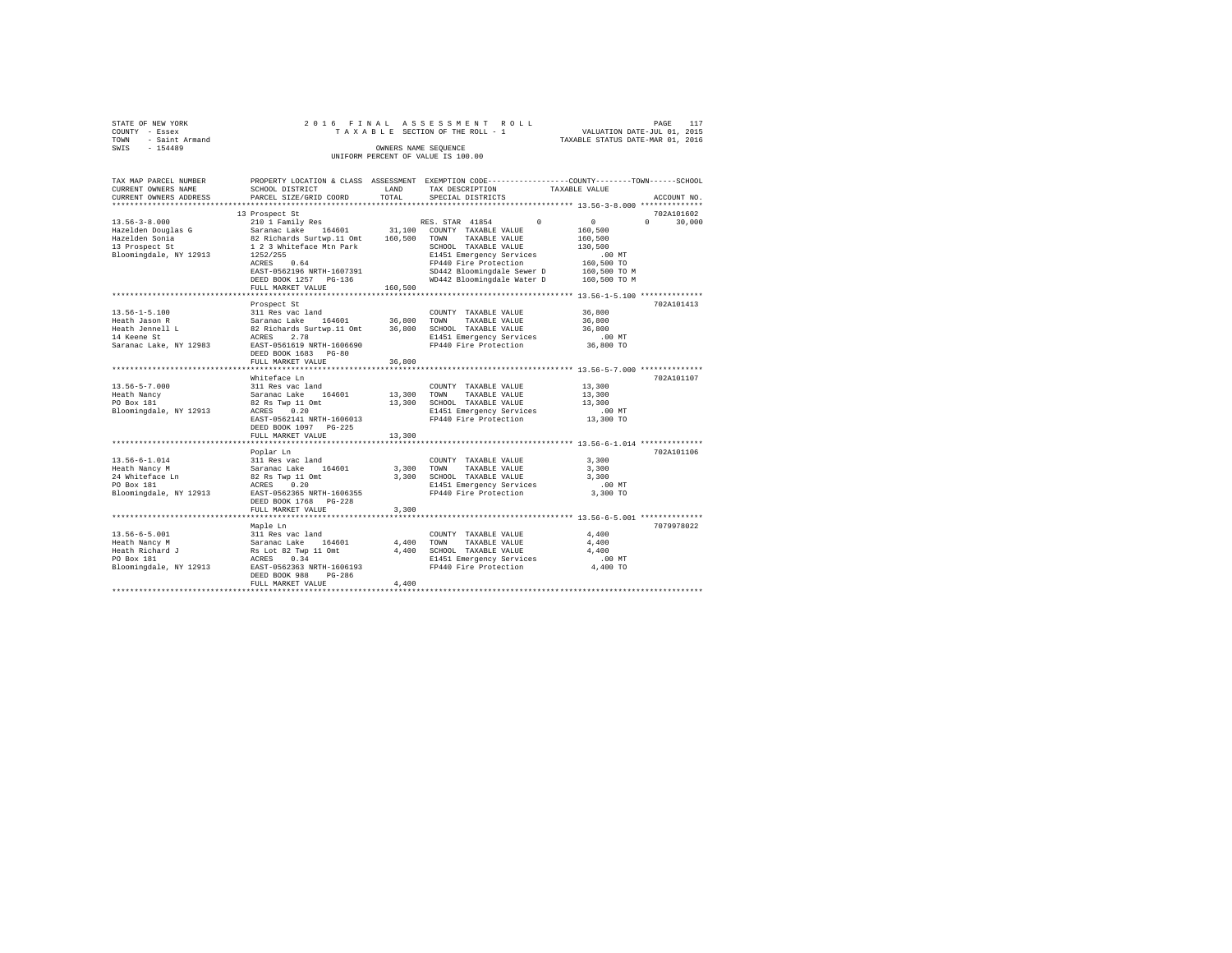|      | STATE OF NEW YORK   |  |  | 2016 FINAL ASSESSMENT ROLL         |                                  | PAGE | 118 |
|------|---------------------|--|--|------------------------------------|----------------------------------|------|-----|
|      | COUNTY - Essex      |  |  | TAXABLE SECTION OF THE ROLL - 1    | VALUATION DATE-JUL 01, 2015      |      |     |
|      | TOWN - Saint Armand |  |  |                                    | TAXABLE STATUS DATE-MAR 01, 2016 |      |     |
| SWIS | $-154489$           |  |  | OWNERS NAME SEOUENCE               |                                  |      |     |
|      |                     |  |  | UNIFORM PERCENT OF VALUE IS 100.00 |                                  |      |     |
|      |                     |  |  |                                    |                                  |      |     |

| TAX MAP PARCEL NUMBER                                                                                                                                                  |                                                                                                                |             | PROPERTY LOCATION & CLASS ASSESSMENT EXEMPTION CODE---------------COUNTY-------TOWN-----SCHOOL |                        |               |
|------------------------------------------------------------------------------------------------------------------------------------------------------------------------|----------------------------------------------------------------------------------------------------------------|-------------|------------------------------------------------------------------------------------------------|------------------------|---------------|
| CURRENT OWNERS NAME                                                                                                                                                    | SCHOOL DISTRICT                                                                                                | LAND        | TAX DESCRIPTION                                                                                | TAXABLE VALUE          |               |
| CURRENT OWNERS ADDRESS                                                                                                                                                 | PARCEL SIZE/GRID COORD                                                                                         | TOTAL       | SPECIAL DISTRICTS                                                                              |                        | ACCOUNT NO.   |
|                                                                                                                                                                        |                                                                                                                |             |                                                                                                |                        |               |
|                                                                                                                                                                        | 24 Whiteface Ln                                                                                                |             |                                                                                                |                        | 702A174012    |
| $13.56 - 5 - 4.005$                                                                                                                                                    | 210 1 Family Res                                                                                               |             | 0<br>RES. STAR 41854                                                                           | $\sim$ 0               | $0 \t 30,000$ |
|                                                                                                                                                                        |                                                                                                                |             | 19,000 COUNTY TAXABLE VALUE                                                                    | 103,500                |               |
|                                                                                                                                                                        |                                                                                                                |             | 103,500 TOWN TAXABLE VALUE                                                                     | 103,500                |               |
|                                                                                                                                                                        |                                                                                                                |             | SCHOOL TAXABLE VALUE                                                                           | 73,500                 |               |
| Each Richard Saranac Lake 164601 19,000<br>Heath Nancy Raman Ramac Lake 164601 19,000<br>24 Whiteface Ln Lot 64 Whiteface Mtn Park<br>20 Box 181 101 Book 844 Page 227 |                                                                                                                |             | E1451 Emergency Services .00 MT<br>FP440 Fire Protection .00 TO                                |                        |               |
| Bloomingdale, NY 12913 ACRES 0.20                                                                                                                                      |                                                                                                                |             |                                                                                                |                        |               |
|                                                                                                                                                                        | EAST-0562193 NRTH-1606309                                                                                      |             |                                                                                                |                        |               |
|                                                                                                                                                                        | $PG-227$<br>DEED BOOK 844                                                                                      |             |                                                                                                |                        |               |
|                                                                                                                                                                        | FULL MARKET VALUE                                                                                              | 103,500     |                                                                                                |                        |               |
|                                                                                                                                                                        |                                                                                                                |             |                                                                                                |                        |               |
|                                                                                                                                                                        | Whiteface Ln                                                                                                   |             |                                                                                                |                        | 702A101906    |
| $13.56 - 5 - 6.000$                                                                                                                                                    |                                                                                                                |             | COUNTY TAXABLE VALUE                                                                           | $\bf{20}$ , $\bf{400}$ |               |
| Heath Richard                                                                                                                                                          |                                                                                                                | 20,400 TOWN | TAXABLE VALUE                                                                                  | 20,400                 |               |
| Heath Nancy                                                                                                                                                            |                                                                                                                |             | 20,400 SCHOOL TAXABLE VALUE                                                                    | 20,400                 |               |
| PO Box 181                                                                                                                                                             |                                                                                                                |             | E1451 Emergency Services                                                                       | .00 MT                 |               |
| Bloomingdale, NY 12913                                                                                                                                                 | 311 Res vac land<br>Saranac Lake 164601<br>82 Rs Twp.11 Omt<br>ACRES 0.60<br>EAST-0562181 NRTH-1606141         |             | FP440 Fire Protection                                                                          | 20,400 TO              |               |
|                                                                                                                                                                        | DEED BOOK 908<br>$PG-59$                                                                                       |             |                                                                                                |                        |               |
|                                                                                                                                                                        | FULL MARKET VALUE                                                                                              | 20,400      |                                                                                                |                        |               |
|                                                                                                                                                                        |                                                                                                                |             |                                                                                                |                        |               |
|                                                                                                                                                                        | Whiteface Ln                                                                                                   |             |                                                                                                |                        | 702A101104    |
| $13.56 - 5 - 3.000$                                                                                                                                                    |                                                                                                                |             | COUNTY TAXABLE VALUE                                                                           | 13,300                 |               |
| Heath Richard J                                                                                                                                                        |                                                                                                                | 13,300 TOWN | TAXABLE VALUE                                                                                  | 13,300                 |               |
| Heath Nancy M                                                                                                                                                          | 311 Res vac land<br>Saranac Lake 164601<br>82 Rs Twp 11 Omt<br>ACRES 0.20                                      |             | 13,300 SCHOOL TAXABLE VALUE                                                                    | 13,300                 |               |
| PO Box 181                                                                                                                                                             |                                                                                                                |             | E1451 Emergency Services                                                                       | $.00$ MT               |               |
| Bloomingdale, NY 12913 EAST-0562218 NRTH-1606369                                                                                                                       |                                                                                                                |             | FP440 Fire Protection 13,300 TO                                                                |                        |               |
|                                                                                                                                                                        | DEED BOOK 914 PG-301                                                                                           |             |                                                                                                |                        |               |
|                                                                                                                                                                        | FULL MARKET VALUE                                                                                              | 13,300      |                                                                                                |                        |               |
|                                                                                                                                                                        |                                                                                                                |             |                                                                                                |                        |               |
|                                                                                                                                                                        | Maple Ln                                                                                                       |             |                                                                                                |                        | 702A178021    |
|                                                                                                                                                                        |                                                                                                                |             | COUNTY TAXABLE VALUE                                                                           | 2,800                  |               |
|                                                                                                                                                                        |                                                                                                                |             | 2,800 TOWN TAXABLE VALUE                                                                       | 2,800                  |               |
|                                                                                                                                                                        |                                                                                                                |             | 2,800 SCHOOL TAXABLE VALUE                                                                     | 2,800                  |               |
|                                                                                                                                                                        |                                                                                                                |             |                                                                                                |                        |               |
| Bloomingdale, NY 12913 EAST-0562377 NRTH-1606101                                                                                                                       |                                                                                                                |             | E1451 Emergency Services<br>FP440 Fire Protection                                              | $.00$ MT<br>2,800 TO   |               |
|                                                                                                                                                                        |                                                                                                                |             |                                                                                                |                        |               |
|                                                                                                                                                                        | DEED BOOK 1670 PG-212                                                                                          |             |                                                                                                |                        |               |
|                                                                                                                                                                        | FULL MARKET VALUE                                                                                              | 2,800       |                                                                                                |                        |               |
|                                                                                                                                                                        |                                                                                                                |             |                                                                                                |                        |               |
|                                                                                                                                                                        | Maple Ln                                                                                                       |             |                                                                                                |                        | 702A179018    |
| $13.56 - 6 - 8.001$                                                                                                                                                    |                                                                                                                |             | COUNTY TAXABLE VALUE                                                                           | 3,300                  |               |
| Heath Richard J                                                                                                                                                        |                                                                                                                | 3,300 TOWN  | TAXABLE VALUE                                                                                  | 3,300                  |               |
| Heath Nancy M                                                                                                                                                          |                                                                                                                |             | 3,300 SCHOOL TAXABLE VALUE                                                                     | 3,300                  |               |
| PO Box 181                                                                                                                                                             |                                                                                                                |             | E1451 Emergency Services                                                                       | $.00$ MT               |               |
| Bloomingdale, NY 12913                                                                                                                                                 | <br>311 Res vac land<br>Saranac Lake 164601<br>RS Lot 82 Twp 11 Omt<br>ACRES 0.20<br>EAST-0562358 NRTH-1606289 |             | FP440 Fire Protection                                                                          | 3,300 TO               |               |
|                                                                                                                                                                        | DEED BOOK 968<br>PG-297                                                                                        |             |                                                                                                |                        |               |
|                                                                                                                                                                        | FULL MARKET VALUE                                                                                              | 3,300       |                                                                                                |                        |               |
|                                                                                                                                                                        |                                                                                                                |             |                                                                                                |                        |               |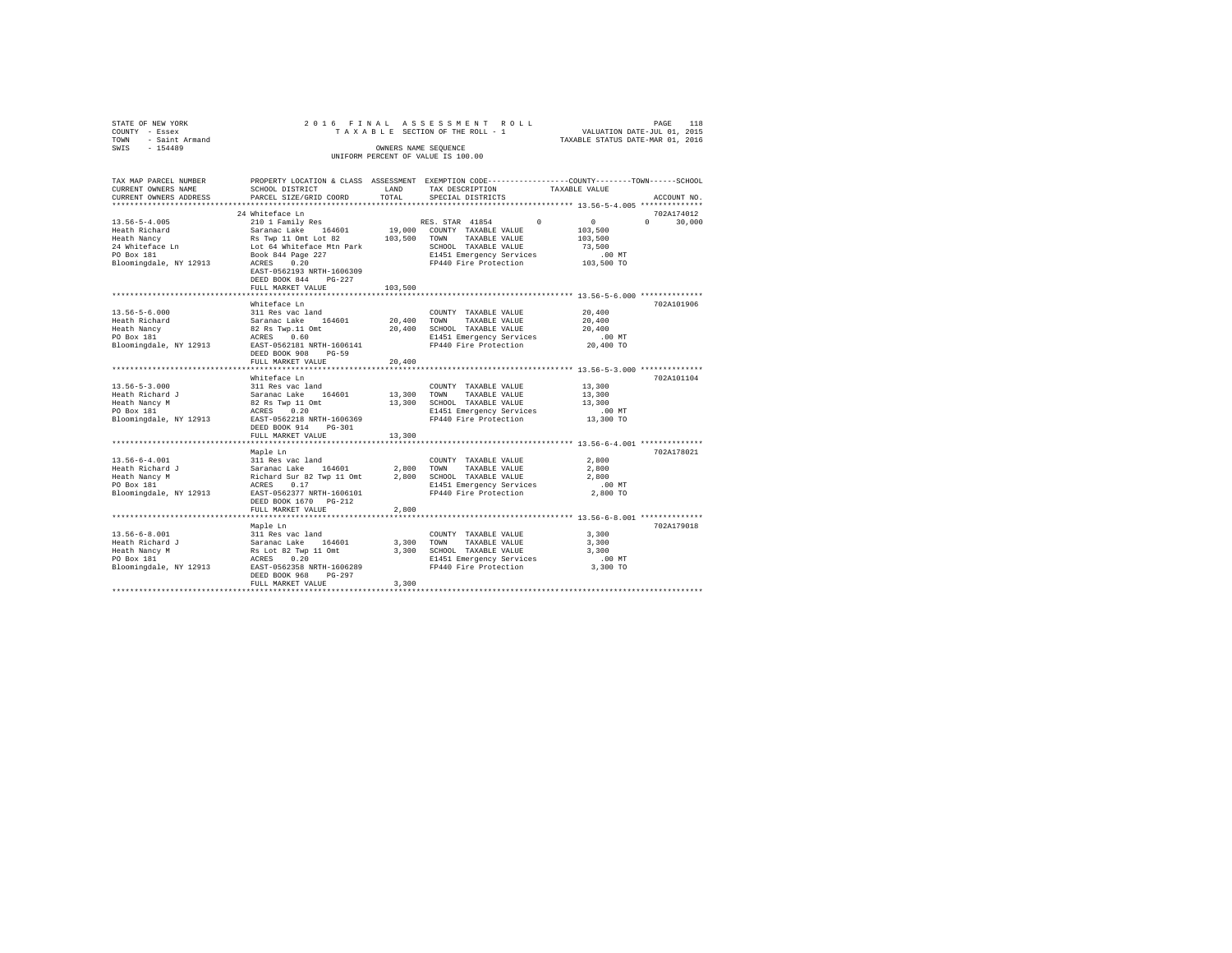| STATE OF NEW YORK<br>COUNTY - Essex<br>TOWN - Saint Armand | 2016 FINAL ASSESSMENT ROLL<br>TAXABLE SECTION OF THE ROLL - 1<br>CONNERS RAME SEQUENCE<br>INTEGENE PRECENT OF VALUE IS 100.00 |             |                                                                                                | PAGE 119<br>VALUATION DATE-JUL 01, 2015<br>TAXABLE STATUS DATE-MAR 01, 2016 |                            |
|------------------------------------------------------------|-------------------------------------------------------------------------------------------------------------------------------|-------------|------------------------------------------------------------------------------------------------|-----------------------------------------------------------------------------|----------------------------|
| SWIS - 154489                                              |                                                                                                                               |             | UNIFORM PERCENT OF VALUE IS 100.00                                                             |                                                                             |                            |
| TAX MAP PARCEL NUMBER                                      |                                                                                                                               |             | PROPERTY LOCATION & CLASS ASSESSMENT EXEMPTION CODE---------------COUNTY-------TOWN-----SCHOOL |                                                                             |                            |
| CURRENT OWNERS NAME<br>CURRENT OWNERS ADDRESS              | SCHOOL DISTRICT LAND<br>PARCEL SIZE/GRID COORD                                                                                | TOTAL       | TAX DESCRIPTION<br>SPECIAL DISTRICTS                                                           | TAXABLE VALUE                                                               | ACCOUNT NO.                |
|                                                            |                                                                                                                               |             |                                                                                                |                                                                             |                            |
|                                                            | 135 Campion Way                                                                                                               |             |                                                                                                |                                                                             | 705J184004                 |
| $13.4 - 1 - 65.720$                                        | 260 Seasonal res                                                                                                              |             | COUNTY TAXABLE VALUE                                                                           | 55,600                                                                      |                            |
| Hebenstreit Linda                                          | Saranac Lake 164601                                                                                                           |             | 23,600 TOWN TAXABLE VALUE                                                                      | 55,600<br>55,600                                                            |                            |
| 75 Avonwood Rd Apt A19<br>Avon, CT 06001                   | 141 Rs Twp 11 Omt                                                                                                             |             | 55,600 SCHOOL TAXABLE VALUE                                                                    | $.00$ MT                                                                    |                            |
|                                                            | $\frac{1}{2}$ campion Subd Lot 7                                                                                              |             | E1451 Emergency Services<br>FP440 Fire Protection                                              | 55,600 TO                                                                   |                            |
|                                                            | EAST-0570505 NRTH-1607270                                                                                                     |             |                                                                                                |                                                                             |                            |
|                                                            | DEED BOOK 1784 PG-110                                                                                                         |             |                                                                                                |                                                                             |                            |
|                                                            | FULL MARKET VALUE                                                                                                             | 55,600      |                                                                                                |                                                                             |                            |
|                                                            |                                                                                                                               |             |                                                                                                |                                                                             |                            |
|                                                            | 675 NYS Route 3                                                                                                               |             |                                                                                                |                                                                             | 705L103513<br>$0 \t30,000$ |
| $23.3 - 1 - 39.000$                                        | 210 1 Family Res                                                                                                              |             | RES. STAR 41854 0 0                                                                            | 134,900                                                                     |                            |
| Henry David                                                |                                                                                                                               |             | 38,200 COUNTY TAXABLE VALUE<br>134,900 TOWN TAXABLE VALUE                                      | 134,900                                                                     |                            |
| Neufeld Erica<br>PO Box 316                                | Saranac Lake 164601<br>29 Richards Sur<br>ACRES 4.21                                                                          |             |                                                                                                | 104,900                                                                     |                            |
| Bloomingdale, NY 12913 EAST-0556296 NRTH-1584559           |                                                                                                                               |             |                                                                                                | .00 MT                                                                      |                            |
|                                                            | DEED BOOK 1140 PG-168                                                                                                         |             | SCHOOL TAXABLE VALULE<br>E1450 Emergency Services<br>FP440 Fire Protection                     | 134,900 TO                                                                  |                            |
|                                                            | FULL MARKET VALUE                                                                                                             | 134,900     |                                                                                                |                                                                             |                            |
|                                                            |                                                                                                                               |             |                                                                                                |                                                                             |                            |
|                                                            | Trudeau Rd                                                                                                                    |             |                                                                                                |                                                                             | 705J192013                 |
| $23.3 - 1 - 77.140$                                        |                                                                                                                               |             | COUNTY TAXABLE VALUE                                                                           | 32,400<br>32,400                                                            |                            |
| Hesseltine Roger<br>PO Box 283                             |                                                                                                                               | 32,400 TOWN | TAXABLE VALUE<br>32,400 SCHOOL TAXABLE VALUE                                                   | 32,400                                                                      |                            |
| Gypsum, CO 81637                                           |                                                                                                                               |             | E1450 Emergency Services                                                                       | $.00$ MT                                                                    |                            |
|                                                            | EAST-0553337 NRTH-1587585                                                                                                     |             | FP440 Fire Protection                                                                          | 32,400 TO                                                                   |                            |
|                                                            | DEED BOOK 1004 PG-177                                                                                                         |             |                                                                                                |                                                                             |                            |
|                                                            | FULL MARKET VALUE                                                                                                             | 32,400      |                                                                                                |                                                                             |                            |
|                                                            |                                                                                                                               |             |                                                                                                | *********************** 23.3-1-76.000 ***************                       |                            |
| $23.3 - 1 - 76.000$                                        | Trudeau Rd                                                                                                                    |             |                                                                                                |                                                                             | 705J102908                 |
| Hesseltine Thomas A                                        | 311 Res vac land<br>Saranac Lake 164601                                                                                       |             | COUNTY TAXABLE VALUE<br>35,200 TOWN TAXABLE VALUE                                              | 35,200<br>35,200                                                            |                            |
| 151 Trudeau Rd                                             | 8 Richards Sur                                                                                                                |             | 35,200 SCHOOL TAXABLE VALUE                                                                    | 35,200                                                                      |                            |
| Saranac Lake, NY 12983                                     |                                                                                                                               |             |                                                                                                | $.00$ MT                                                                    |                            |
|                                                            | Power Line Easement<br>ACRES 2.66                                                                                             |             | E1450 Emergency Services<br>FP440 Fire Protection                                              | 35,200 TO                                                                   |                            |
|                                                            | EAST-0552874 NRTH-1586234                                                                                                     |             |                                                                                                |                                                                             |                            |
|                                                            | DEED BOOK 1006 PG-174                                                                                                         |             |                                                                                                |                                                                             |                            |
|                                                            | FULL MARKET VALUE                                                                                                             | 35,200      |                                                                                                |                                                                             |                            |
|                                                            |                                                                                                                               |             |                                                                                                |                                                                             | 705J192012                 |
| $23.3 - 1 - 77.120$                                        | 151 Trudeau Rd<br>240 Rural res                                                                                               |             | RES. STAR 41854 0                                                                              |                                                                             | $0 \t 30.000$              |
| Hesseltine Thomas A                                        | Saranac Lake 164601                                                                                                           |             | 61,300 COUNTY TAXABLE VALUE                                                                    | $\begin{array}{c}0\\303,000\end{array}$                                     |                            |
| 151 Trudeau Rd                                             | 8 Twp 11 Omt Rs                                                                                                               |             | 303,000 TOWN TAXABLE VALUE                                                                     | 303,000                                                                     |                            |
| Saranac Lake, NY 12983                                     | ACRES 23.67                                                                                                                   |             |                                                                                                | 273,000                                                                     |                            |
|                                                            | ACRES 23.67<br>EAST-0552847 NRTH-1587502<br>DEED BOOK 1006 PG-174                                                             |             | SCHOOL TAXABLE VALUE<br>E1450 Emergency Services                                               | .00MT                                                                       |                            |
|                                                            | DEED BOOK 1006 PG-174                                                                                                         |             | FP440 Fire Protection                                                                          | 303,000 TO                                                                  |                            |
|                                                            | FULL MARKET VALUE                                                                                                             | 303,000     |                                                                                                |                                                                             |                            |
|                                                            |                                                                                                                               |             |                                                                                                |                                                                             |                            |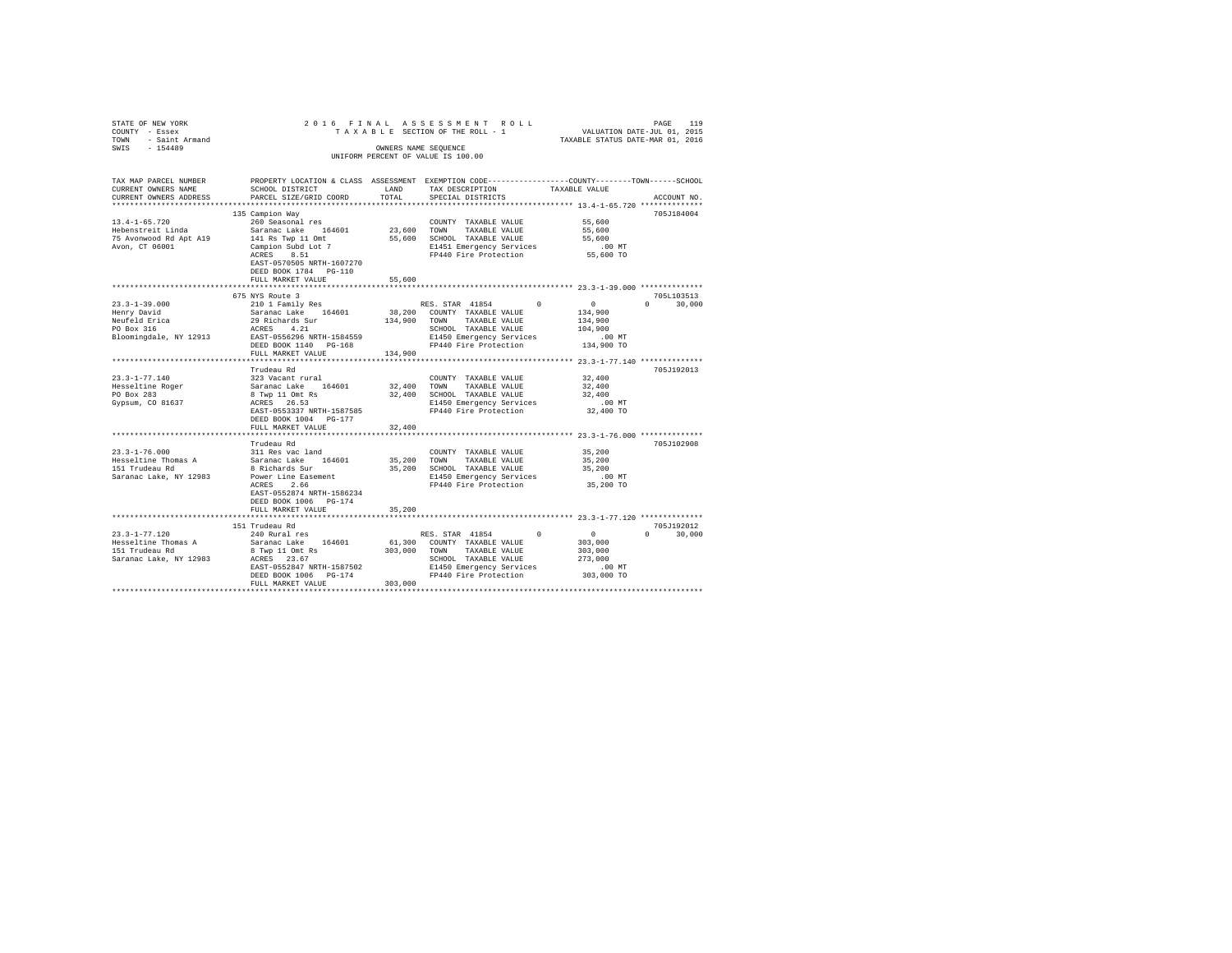| STATE OF NEW YORK   | 2016 FINAL ASSESSMENT ROLL         | PAGE                             | 120 |
|---------------------|------------------------------------|----------------------------------|-----|
| COUNTY - Essex      | TAXABLE SECTION OF THE ROLL - 1    | VALUATION DATE-JUL 01, 2015      |     |
| TOWN - Saint Armand |                                    | TAXABLE STATUS DATE-MAR 01, 2016 |     |
| SWTS<br>$-154489$   | OWNERS NAME SEOUENCE               |                                  |     |
|                     | UNIFORM PERCENT OF VALUE IS 100.00 |                                  |     |
|                     |                                    |                                  |     |
|                     |                                    |                                  |     |

| 833 Saint Regis Ave<br>$13.57 - 1 - 32.000$<br>210 1 Family Res<br>VETWAR CTS 41120<br>$^{\circ}$<br>15,000<br>15,000<br>$\Omega$<br>Saranac Lake 164601<br>35,700 RES. STAR 41854<br>$\Omega$<br>$\Omega$<br>Heverly John<br>833 St Regis Ave<br>101 Richards Sur Omt<br>157,200 COUNTY TAXABLE VALUE<br>142,200<br>Bloomingdale, NY 12913<br>00001.50<br>TOWN<br>TAXABLE VALUE<br>142,200<br>1.70 BANK1STARSG<br>SCHOOL TAXABLE VALUE<br>ACRES<br>121,200<br>EAST-0564206 NRTH-1607043<br>E1451 Emergency Services<br>$.00$ MT<br>FP440 Fire Protection<br>DEED BOOK 1724 PG-167<br>157,200 TO<br>157,200 SD442 Bloomingdale Sewer D 157,200 TO M<br>WD442 Bloomingdale Water D 157.200 TO M<br>FULL MARKET VALUE<br>WD442 Bloomingdale Water D<br>157,200 TO M<br>14 Roosevelt Ln<br>RES. STAR 41854<br>$13.65 - 1 - 22.000$<br>$\sim$<br>$\sim$ 0<br>210 1 Family Res<br>$\Omega$<br>164601 19,000 COUNTY TAXABLE VALUE<br>Hewitt Ann M<br>Saranac Lake<br>72,500<br>$102$ Twp 11 $0.m.t.$<br>14 Roosevelt Ln<br>72,500 TOWN TAXABLE VALUE<br>72,500<br>PO Box 14<br>ACRES 0.20<br>SCHOOL TAXABLE VALUE<br>42,500<br>E1451 Emergency Services<br>Bloomingdale, NY 12913<br>EAST-0564363 NRTH-1605250<br>$.00$ MT<br>FP440 Fire Protection<br>DEED BOOK 1180 PG-331<br>72,500 TO<br>72,500 SD442 Bloomingdale Sewer D<br>72,500 TO M<br>FULL MARKET VALUE<br>WD442 Bloomingdale Water D 72,500 TO M<br>Main St<br>311 Res vac land<br>42.500<br>$13.3 - 2 - 11.000$<br>COUNTY TAXABLE VALUE<br>Hewitt Richard E<br>Saranac Lake 164601<br>42,500<br>TAXABLE VALUE<br>42,500<br>TOWN<br>83 OMT TWP11 RS<br>Hewitt Brenda L<br>42,500<br>SCHOOL TAXABLE VALUE<br>42,500<br>E1451 Emergency Services<br>36 Cedar St<br>Lot 12 Johnson Hill Est<br>$.00$ MT<br>FP440 Fire Protection<br>Saranac Lake, NY 12983<br>3.89<br>42,500 TO<br>ACRES<br>EAST-0561255 NRTH-1604293<br>DEED BOOK 1515 PG-45<br>FULL MARKET VALUE<br>42,500<br>66 Rockledge Ln<br>$32.38 - 1 - 4.100$<br>411 Apartment<br>RES. STAR 41854<br>$\sim$ 0<br>0<br>$\Omega$<br>Hilbert Linda M<br>Saranac Lake 164601<br>57,700 COUNTY TAXABLE VALUE<br>293,000<br>11 Richards Sur<br>293,000 TOWN<br>66 Rockledge Ln Apt 2<br>TAXABLE VALUE<br>293,000<br>Saranac Lake, NY 12983<br>ACRES<br>2.18<br>SCHOOL TAXABLE VALUE<br>263,000<br>EAST-0556293 NRTH-1578925<br>E1450 Emergency Services<br>.00MT | TAX MAP PARCEL NUMBER<br>CURRENT OWNERS NAME<br>CURRENT OWNERS ADDRESS | PROPERTY LOCATION & CLASS ASSESSMENT EXEMPTION CODE----------------COUNTY-------TOWN-----SCHOOL<br>SCHOOL DISTRICT<br>PARCEL SIZE/GRID COORD | LAND<br>TOTAL | TAX DESCRIPTION TAXABLE VALUE<br>SPECIAL DISTRICTS |  | ACCOUNT NO.                        |
|------------------------------------------------------------------------------------------------------------------------------------------------------------------------------------------------------------------------------------------------------------------------------------------------------------------------------------------------------------------------------------------------------------------------------------------------------------------------------------------------------------------------------------------------------------------------------------------------------------------------------------------------------------------------------------------------------------------------------------------------------------------------------------------------------------------------------------------------------------------------------------------------------------------------------------------------------------------------------------------------------------------------------------------------------------------------------------------------------------------------------------------------------------------------------------------------------------------------------------------------------------------------------------------------------------------------------------------------------------------------------------------------------------------------------------------------------------------------------------------------------------------------------------------------------------------------------------------------------------------------------------------------------------------------------------------------------------------------------------------------------------------------------------------------------------------------------------------------------------------------------------------------------------------------------------------------------------------------------------------------------------------------------------------------------------------------------------------------------------------------------------------------------------------------------------------------------------------------------------------------------------------------------------------------------------------------------------------------------------------------|------------------------------------------------------------------------|----------------------------------------------------------------------------------------------------------------------------------------------|---------------|----------------------------------------------------|--|------------------------------------|
|                                                                                                                                                                                                                                                                                                                                                                                                                                                                                                                                                                                                                                                                                                                                                                                                                                                                                                                                                                                                                                                                                                                                                                                                                                                                                                                                                                                                                                                                                                                                                                                                                                                                                                                                                                                                                                                                                                                                                                                                                                                                                                                                                                                                                                                                                                                                                                        |                                                                        |                                                                                                                                              |               |                                                    |  | 702A101405<br>6,000<br>30,000      |
|                                                                                                                                                                                                                                                                                                                                                                                                                                                                                                                                                                                                                                                                                                                                                                                                                                                                                                                                                                                                                                                                                                                                                                                                                                                                                                                                                                                                                                                                                                                                                                                                                                                                                                                                                                                                                                                                                                                                                                                                                                                                                                                                                                                                                                                                                                                                                                        |                                                                        |                                                                                                                                              |               |                                                    |  |                                    |
|                                                                                                                                                                                                                                                                                                                                                                                                                                                                                                                                                                                                                                                                                                                                                                                                                                                                                                                                                                                                                                                                                                                                                                                                                                                                                                                                                                                                                                                                                                                                                                                                                                                                                                                                                                                                                                                                                                                                                                                                                                                                                                                                                                                                                                                                                                                                                                        |                                                                        |                                                                                                                                              |               |                                                    |  |                                    |
|                                                                                                                                                                                                                                                                                                                                                                                                                                                                                                                                                                                                                                                                                                                                                                                                                                                                                                                                                                                                                                                                                                                                                                                                                                                                                                                                                                                                                                                                                                                                                                                                                                                                                                                                                                                                                                                                                                                                                                                                                                                                                                                                                                                                                                                                                                                                                                        |                                                                        |                                                                                                                                              |               |                                                    |  | 702A101114<br>30,000<br>705Z007010 |
|                                                                                                                                                                                                                                                                                                                                                                                                                                                                                                                                                                                                                                                                                                                                                                                                                                                                                                                                                                                                                                                                                                                                                                                                                                                                                                                                                                                                                                                                                                                                                                                                                                                                                                                                                                                                                                                                                                                                                                                                                                                                                                                                                                                                                                                                                                                                                                        |                                                                        |                                                                                                                                              |               |                                                    |  |                                    |
|                                                                                                                                                                                                                                                                                                                                                                                                                                                                                                                                                                                                                                                                                                                                                                                                                                                                                                                                                                                                                                                                                                                                                                                                                                                                                                                                                                                                                                                                                                                                                                                                                                                                                                                                                                                                                                                                                                                                                                                                                                                                                                                                                                                                                                                                                                                                                                        |                                                                        |                                                                                                                                              |               |                                                    |  |                                    |
| FP440 Fire Protection<br>293,000 TO<br>DEED BOOK 1416 PG-320<br>293.000 WD441 Rockledge water<br>293,000 TO M<br>FULL MARKET VALUE                                                                                                                                                                                                                                                                                                                                                                                                                                                                                                                                                                                                                                                                                                                                                                                                                                                                                                                                                                                                                                                                                                                                                                                                                                                                                                                                                                                                                                                                                                                                                                                                                                                                                                                                                                                                                                                                                                                                                                                                                                                                                                                                                                                                                                     |                                                                        |                                                                                                                                              |               |                                                    |  | 705J102811<br>30,000               |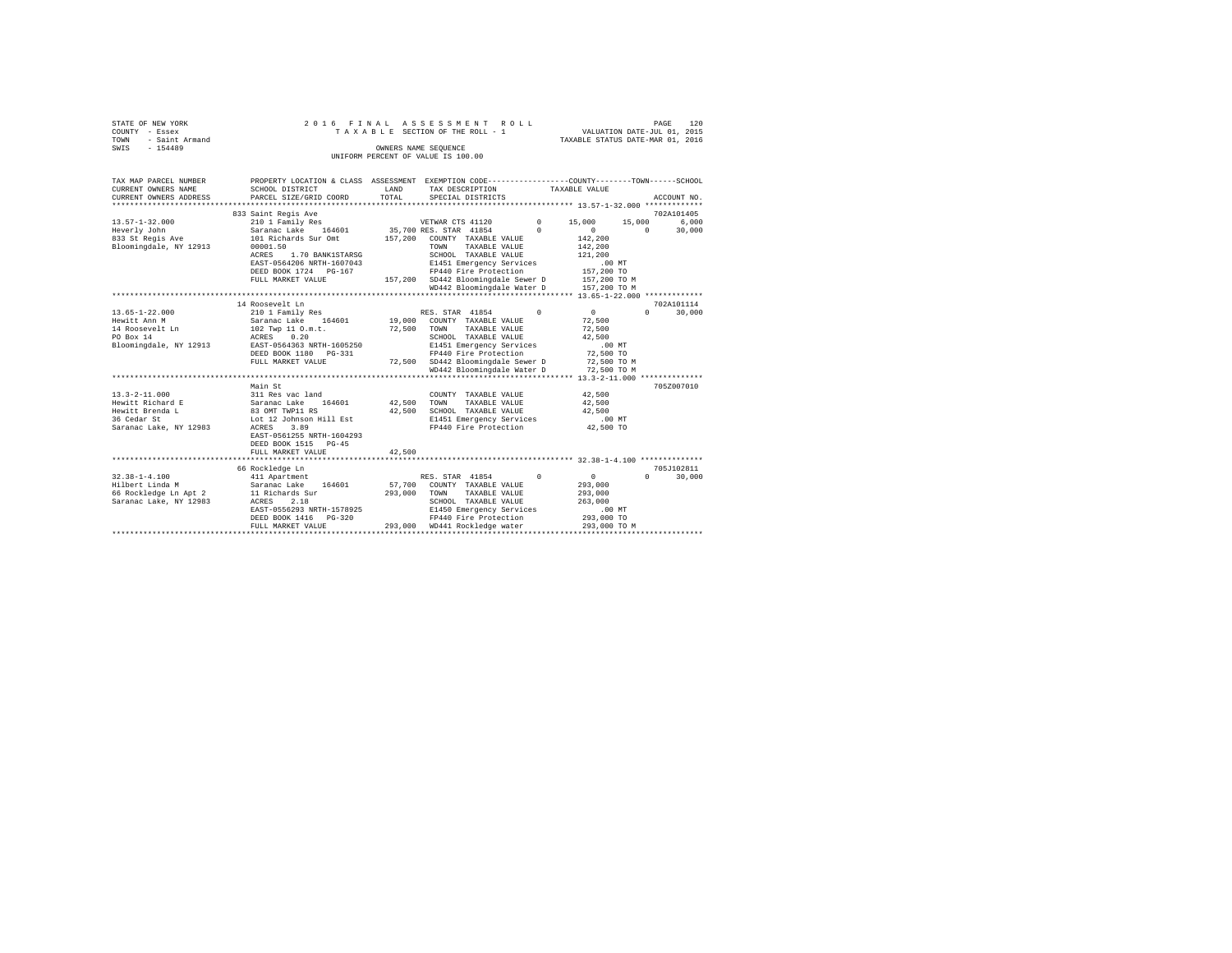| STATE OF NEW YORK                  |  |  |  |  | 2016 FINAL ASSESSMENT ROLL      |  |                                  | PAGE |  | 121 |
|------------------------------------|--|--|--|--|---------------------------------|--|----------------------------------|------|--|-----|
| COUNTY - Essex                     |  |  |  |  | TAXABLE SECTION OF THE ROLL - 1 |  | VALUATION DATE-JUL 01, 2015      |      |  |     |
| TOWN - Saint Armand                |  |  |  |  |                                 |  | TAXABLE STATUS DATE-MAR 01, 2016 |      |  |     |
| SWIS<br>$-154489$                  |  |  |  |  | OWNERS NAME SEOUENCE            |  |                                  |      |  |     |
| UNIFORM PERCENT OF VALUE IS 100.00 |  |  |  |  |                                 |  |                                  |      |  |     |

| TAX MAP PARCEL NUMBER<br>CURRENT OWNERS NAME<br>CURRENT OWNERS ADDRESS                                         | PROPERTY LOCATION & CLASS ASSESSMENT EXEMPTION CODE----------------COUNTY-------TOWN------SCHOOL<br>SCHOOL DISTRICT<br>PARCEL SIZE/GRID COORD                                    | LAND<br>TOTAL      | TAX DESCRIPTION<br>SPECIAL DISTRICTS                                                                                                                                                          | TAXABLE VALUE                                                                                            | ACCOUNT NO.                                            |
|----------------------------------------------------------------------------------------------------------------|----------------------------------------------------------------------------------------------------------------------------------------------------------------------------------|--------------------|-----------------------------------------------------------------------------------------------------------------------------------------------------------------------------------------------|----------------------------------------------------------------------------------------------------------|--------------------------------------------------------|
|                                                                                                                |                                                                                                                                                                                  |                    |                                                                                                                                                                                               |                                                                                                          |                                                        |
|                                                                                                                | 21 Mount Pisgah Ln                                                                                                                                                               |                    |                                                                                                                                                                                               |                                                                                                          | 705J180006                                             |
| $23.3 - 1 - 56.120$<br>Hogan Patrick E<br>Hogan Kathleen S<br>21 Mt Pisgah Ln<br>Saranac Lake, NY 12983        | 210 1 Family Res<br>Saranac Lake 164601<br>9 Rs Twp 11 Omt<br>ACRES 1.00<br>EAST-0553958 NRTH-1585333<br>DEED BOOK 702<br>PG-154                                                 | 266,600            | RES. STAR 41854 0<br>90,000 COUNTY TAXABLE VALUE<br>TOWN<br>TAXABLE VALUE<br>SCHOOL TAXABLE VALUE<br>E1450 Emergency Services<br>FP440 Fire Protection                                        | $\sim$ 0<br>266,600<br>266,600<br>236,600<br>$.00$ MT<br>266,600 TO                                      | $\Omega$<br>30,000                                     |
|                                                                                                                | FULL MARKET VALUE                                                                                                                                                                | 266,600            |                                                                                                                                                                                               |                                                                                                          |                                                        |
|                                                                                                                |                                                                                                                                                                                  |                    |                                                                                                                                                                                               |                                                                                                          |                                                        |
| $15. - 1 - 6.200$<br>Holt Mark B<br>PO Box 693<br>Saranac Lake, NY 12983                                       | 64 Goodspeed Ln<br>210 1 Family Res<br>Saranac Lake 164601<br>362 Richards Survey<br>ACRES 2.30<br>EAST-0602524 NRTH-1611116<br>DEED BOOK 1325 PG-218<br>FULL MARKET VALUE       | 130,000<br>130,000 | RES. STAR 41854<br>36,300 COUNTY TAXABLE VALUE<br>TAXABLE VALUE<br>TOWN<br>SCHOOL TAXABLE VALUE<br>E1451 Emergency Services<br>FP440 Fire Protection                                          | $\Omega$<br>$\sim$ 0<br>130,000<br>130,000<br>100,000<br>$.00$ MT<br>130,000 TO                          | 705J180018<br>$\Omega$<br>30,000                       |
|                                                                                                                |                                                                                                                                                                                  |                    |                                                                                                                                                                                               |                                                                                                          |                                                        |
| $13.3 - 1 - 12.100$<br>Hough Jon W<br>Main St<br>PO Box 61<br>Bloomingdale, NY 12913 EAST-0559401 NRTH-1603887 | Sunset Rock Way<br>322 Rural vac>10<br>Saranac Lake 164601<br>Richards Survey Lot 62 21,700 SCHOOL TAXABLE VALUE<br>ACRES 36.35<br>DEED BOOK 705<br>$PG-69$<br>FULL MARKET VALUE | 21,700<br>21,700   | COUNTY TAXABLE VALUE<br>TOWN<br>TAXABLE VALUE<br>E1451 Emergency Services<br>FP440 Fire Protection                                                                                            | 21,700<br>21,700<br>21,700<br>21,700<br>.00 MT<br>21,700 TO                                              | 705J178040                                             |
|                                                                                                                |                                                                                                                                                                                  |                    |                                                                                                                                                                                               |                                                                                                          |                                                        |
| $13.3 - 2 - 6.110$<br>Hough Jon W<br>17 Sunset Rock Way<br>Bloomingdale, NY 12913                              | 17 Sunset Rock Way<br>281 Multiple res<br>Saranac Lake 164601<br>62 Twp 11 O.m.t.<br>7.44<br>ACRES<br>EAST-0560479 NRTH-1603261<br>DEED BOOK 705<br>$PG-69$<br>FULL MARKET VALUE |                    | RES. STAR 41854<br>65,100 VETCOM CTS 41130<br>230,800 COUNTY TAXABLE VALUE<br>TOWN<br>TAXABLE VALUE<br>SCHOOL TAXABLE VALUE<br>E1451 Emergency Services<br>230,800 FP440 Fire Protection      | $^{\circ}$<br>$^{\circ}$<br>$^{\circ}$<br>25,000<br>205,800<br>205,800<br>190,800<br>.00MT<br>230,800 TO | 702A101204<br>$^{\circ}$<br>30,000<br>25,000<br>10,000 |
|                                                                                                                | ***************************                                                                                                                                                      |                    |                                                                                                                                                                                               |                                                                                                          |                                                        |
| $13.65 - 2 - 4.000$<br>Hovland Greta<br>38 River Rd<br>Bloomingdale, NY 12913                                  | 38 River Rd<br>210 1 Family Res<br>Saranac Lake 164601<br>102 Twp 11 Omt<br>ACRES 0.28 BANK1STARSG<br>EAST-0565113 NRTH-1605635<br>DEED BOOK 1594 PG-92<br>FULL MARKET VALUE     | 21,000<br>69,600   | COUNTY TAXABLE VALUE<br>TAXABLE VALUE<br>TOWN<br>SCHOOL TAXABLE VALUE<br>E1451 Emergency Services<br>FP440 Fire Protection<br>SD442 Bloomingdale Sewer D<br>69.600 WD442 Bloomingdale Water D | 69,600<br>69,600<br>69,600<br>$.00$ MT<br>69,600 TO<br>69,600 TO M<br>69.600 TO M                        | 702A100612                                             |
|                                                                                                                |                                                                                                                                                                                  |                    |                                                                                                                                                                                               |                                                                                                          |                                                        |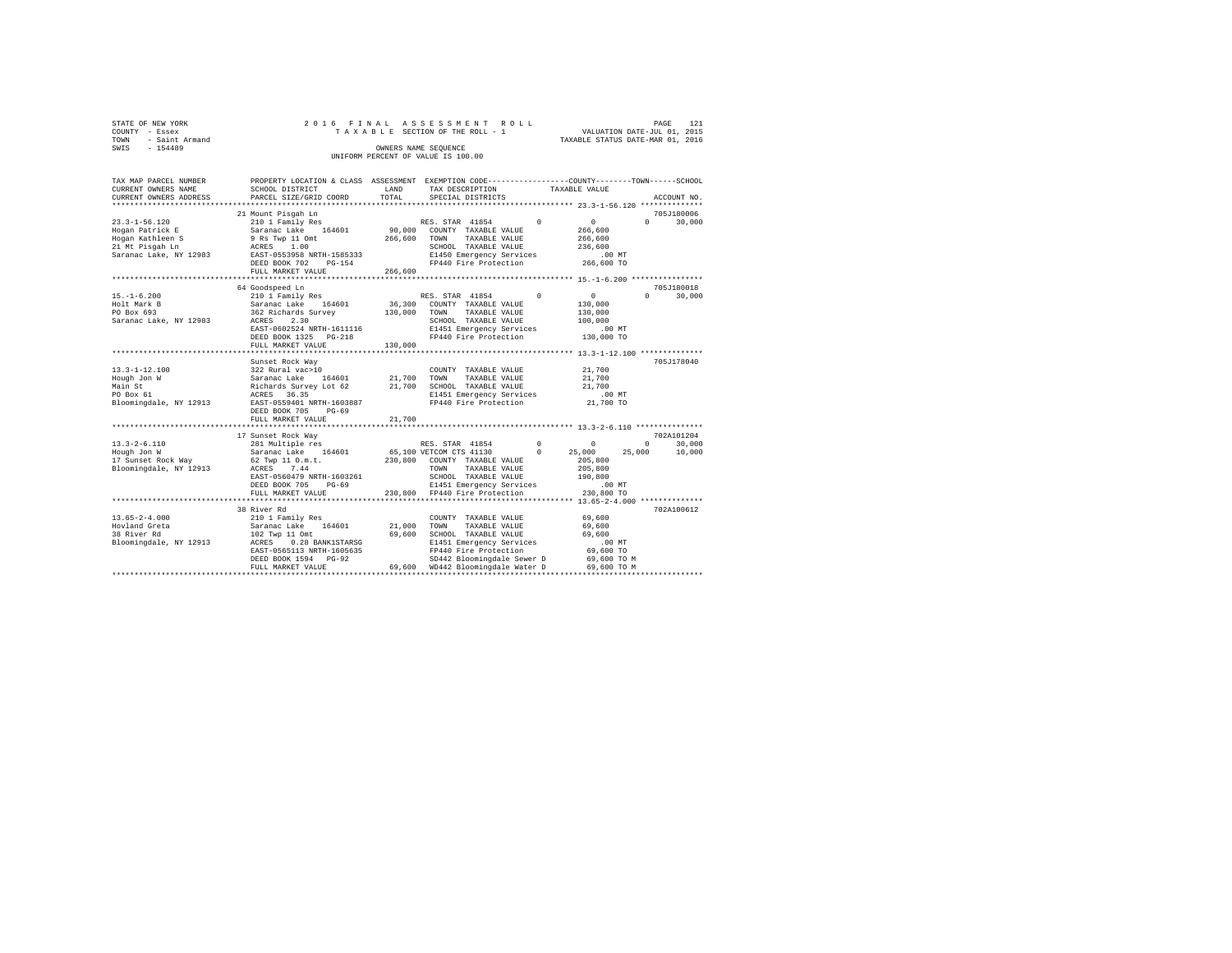| STATE OF NEW YORK                       | 2016 FINAL                |              | ASSESSMENT ROLL                    |                                                                                                 |
|-----------------------------------------|---------------------------|--------------|------------------------------------|-------------------------------------------------------------------------------------------------|
| COUNTY - Essex                          |                           |              | TAXABLE SECTION OF THE ROLL - 1    | PAGE 122<br>VALUATION DATE-JUL 01, 2015                                                         |
| - Saint Armand<br><b>TOWN</b>           |                           |              |                                    | TAXABLE STATUS DATE-MAR 01, 2016                                                                |
| $-154489$<br>SWIS                       |                           |              | OWNERS NAME SEQUENCE               |                                                                                                 |
|                                         |                           |              | UNIFORM PERCENT OF VALUE IS 100.00 |                                                                                                 |
|                                         |                           |              |                                    |                                                                                                 |
|                                         |                           |              |                                    |                                                                                                 |
| TAX MAP PARCEL NUMBER                   |                           |              |                                    | PROPERTY LOCATION & CLASS ASSESSMENT EXEMPTION CODE---------------COUNTY-------TOWN------SCHOOL |
| CURRENT OWNERS NAME                     | SCHOOL DISTRICT           | LAND         | TAX DESCRIPTION                    | TAXABLE VALUE                                                                                   |
| CURRENT OWNERS ADDRESS                  | PARCEL SIZE/GRID COORD    | TOTAL        | SPECIAL DISTRICTS                  | ACCOUNT NO.                                                                                     |
|                                         |                           |              |                                    |                                                                                                 |
|                                         | 645 NYS Route 3           |              |                                    | 705J103804                                                                                      |
| $32.1 - 1 - 3.000$                      | 411 Apartment             |              | COUNTY TAXABLE VALUE               | 113,000                                                                                         |
| Hughes Ginger L                         | Saranac Lake<br>164601    | 41,300 TOWN  | TAXABLE VALUE                      | 113,000                                                                                         |
| 47 Forest St                            | 29 Richards Sur           |              | 113,000 SCHOOL TAXABLE VALUE       | 113,000                                                                                         |
| Lake Placid, NY 12946                   | ACRES 0.65                |              | E1450 Emergency Services           | $.00$ MT                                                                                        |
|                                         | EAST-0556273 NRTH-1583964 |              | FP440 Fire Protection              | 113,000 TO                                                                                      |
|                                         | DEED BOOK 1359 PG-1       |              |                                    |                                                                                                 |
|                                         | FULL MARKET VALUE         | 113,000      |                                    |                                                                                                 |
|                                         |                           |              |                                    |                                                                                                 |
|                                         | Ledge Ln                  |              |                                    | 705J103904                                                                                      |
| $32.38 - 1 - 1.000$                     | 311 Res vac land          |              | COUNTY TAXABLE VALUE               | 9,500                                                                                           |
| Humphreys Sarah                         | Saranac Lake 164601       | 9.500        | TOWN<br>TAXABLE VALUE              | 9,500                                                                                           |
| PO Box 74                               | 11 Twp 11 Omt Rs          |              | 9,500 SCHOOL TAXABLE VALUE         | 9,500                                                                                           |
| Amelia Court House, VA 23002 ACRES 4.00 |                           |              | E1450 Emergency Services           | $.00$ MT                                                                                        |
|                                         | EAST-0554970 NRTH-1579234 |              | FP440 Fire Protection              |                                                                                                 |
|                                         |                           |              |                                    | 9,500 TO                                                                                        |
|                                         | DEED BOOK 1802 PG-113     |              |                                    |                                                                                                 |
|                                         | FULL MARKET VALUE         | 9,500        |                                    |                                                                                                 |
|                                         |                           |              |                                    |                                                                                                 |
|                                         | 8 Poplar Ln               |              |                                    | 702A102015                                                                                      |
| $13.56 - 3 - 4.000$                     | 210 1 Family Res          |              | STAR 41834<br>$\Omega$<br>SR.      | 65,300<br>$\mathbf{0}$<br>$\Omega$                                                              |
| Hurteau Richard F                       | Saranac Lake 164601       |              | 33,100 COUNTY TAXABLE VALUE        | 121,500                                                                                         |
| Hurteau Nancy B                         | 82 Twp 11 Omt             | 121,500 TOWN | TAXABLE VALUE                      | 121,500                                                                                         |
| 8 Poplar Ln                             | ACRES<br>0.74             |              | SCHOOL TAXABLE VALUE               | 56,200                                                                                          |
| PO Box 323                              | EAST-0562420 NRTH-1607375 |              | E1451 Emergency Services           | $.00$ MT                                                                                        |
| Bloomingdale, NY 12913                  | DEED BOOK 792 PG-299      |              | FP440 Fire Protection              | 121,500 TO                                                                                      |
|                                         | FULL MARKET VALUE         |              | 121,500 SD442 Bloomingdale Sewer D | 121,500 TO M                                                                                    |
|                                         |                           |              | WD442 Bloomingdale Water D         | 121,500 TO M                                                                                    |
|                                         |                           |              |                                    | ************************************** 14.-1-7.110 ****************                             |
|                                         | 1124 River Rd             |              |                                    | 705J103701                                                                                      |
| $14. - 1 - 7.110$                       | 910 Priv forest - WTRFNT  |              | COUNTY TAXABLE VALUE               | 156,658                                                                                         |
| Hutchison John E Jr                     | Saranac Lake 164601       | 156,658 TOWN | TAXABLE VALUE                      | 156,658                                                                                         |
| Hutchison Mary Jo                       | 261 Richards Sur          |              | 156,658 SCHOOL TAXABLE VALUE       | 156,658                                                                                         |
| 510 Oakwood Ln                          | See #14.00-1-7.100/3333   |              | E1451 Emergency Services           | $.00$ MT                                                                                        |
| Saxonburg, PA 16056                     | ACRES 43.31               |              | FP440 Fire Protection              | 156,658 TO                                                                                      |
|                                         | EAST-0587723 NRTH-1610826 |              |                                    |                                                                                                 |
|                                         | DEED BOOK 1484 PG-79      |              |                                    |                                                                                                 |
|                                         |                           |              |                                    |                                                                                                 |
|                                         | CONSERVATION ESMT % 71.00 |              |                                    |                                                                                                 |
|                                         | FULL MARKET VALUE         | 156,658      |                                    |                                                                                                 |
|                                         |                           |              |                                    |                                                                                                 |
|                                         | River Rd                  |              |                                    | 705J103611                                                                                      |
| $14. -1 - 7.110/1$                      | 260 Seasonal res - WTRFNT |              | COUNTY TAXABLE VALUE               | 37,300                                                                                          |
| Hutchison John E Jr                     | Saranac Lake 164601       |              | 12,000 TOWN TAXABLE VALUE          | 37,300                                                                                          |
| Hutchison Mary Jo                       | In Tm#14.000-1-7.100      |              | 37,300 SCHOOL TAXABLE VALUE        | 37,300                                                                                          |
| 510 Oakwood Ln                          | Camp 1-261-11             |              | E1451 Emergency Services           | $.00$ MT                                                                                        |
| Saxonburg, PA 16056                     | EAST-0587723 NRTH-1610826 |              | FP440 Fire Protection              | 37,300 TO                                                                                       |
|                                         | DEED BOOK 1484 PG-79      |              |                                    |                                                                                                 |
|                                         | FULL MARKET VALUE         | 37,300       |                                    |                                                                                                 |
|                                         |                           |              |                                    |                                                                                                 |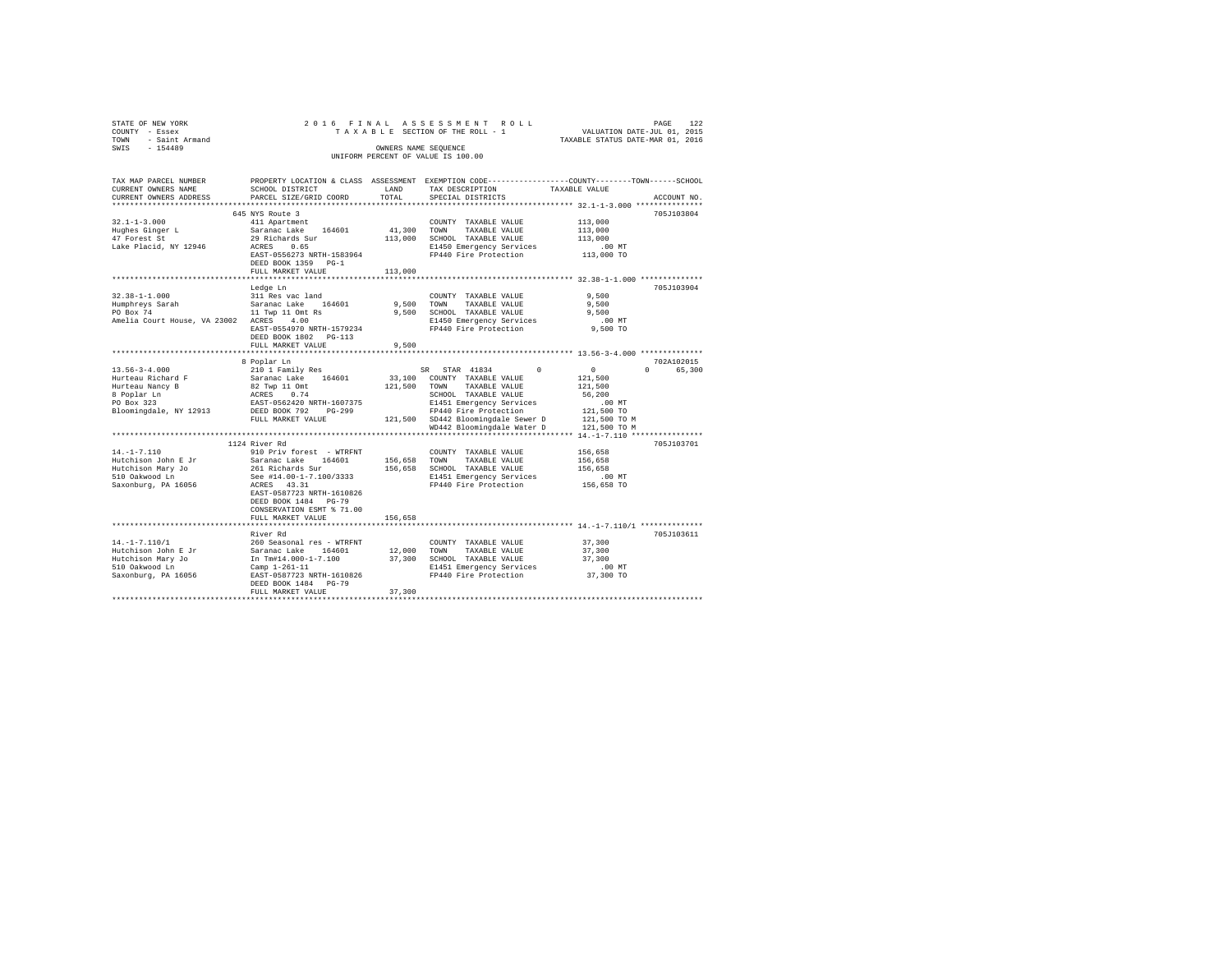| STATE OF NEW YORK   |  | 2016 FINAL ASSESSMENT ROLL         |                                  | PAGE                        | 123 |
|---------------------|--|------------------------------------|----------------------------------|-----------------------------|-----|
| COUNTY - Essex      |  | TAXABLE SECTION OF THE ROLL - 1    |                                  | VALUATION DATE-JUL 01, 2015 |     |
| TOWN - Saint Armand |  |                                    | TAXABLE STATUS DATE-MAR 01, 2016 |                             |     |
| SWIS<br>$-154489$   |  | OWNERS NAME SEOUENCE               |                                  |                             |     |
|                     |  | UNIFORM PERCENT OF VALUE IS 100.00 |                                  |                             |     |
|                     |  |                                    |                                  |                             |     |

| TAX MAP PARCEL NUMBER  |                                                              |        | PROPERTY LOCATION & CLASS ASSESSMENT EXEMPTION CODE----------------COUNTY-------TOWN------SCHOOL                        |                                               |             |
|------------------------|--------------------------------------------------------------|--------|-------------------------------------------------------------------------------------------------------------------------|-----------------------------------------------|-------------|
| CURRENT OWNERS NAME    | SCHOOL DISTRICT                                              | LAND   | TAX DESCRIPTION                                                                                                         | TAXABLE VALUE                                 |             |
| CURRENT OWNERS ADDRESS | PARCEL SIZE/GRID COORD                                       | TOTAL  | SPECIAL DISTRICTS                                                                                                       |                                               | ACCOUNT NO. |
|                        |                                                              |        |                                                                                                                         |                                               | 705J103612  |
| $14. -1 - 7.110/2$     | River Rd<br>260 Seasonal res - WTRFNT                        |        |                                                                                                                         |                                               |             |
| Hutchison John E Jr    | Saranac Lake 164601                                          |        | COUNTY TAXABLE VALUE<br>12,000 TOWN TAXABLE VALUE                                                                       | 25,500                                        |             |
|                        | In Tm# 14.000-1-7.100                                        |        | 25,500 SCHOOL TAXABLE VALUE                                                                                             | 25,500<br>25,500                              |             |
| Hutchison Mary Jo      |                                                              |        | E1451 Emergency Services                                                                                                | $.00$ MT                                      |             |
| 510 Oakwood Ln         | Camp $2-261-11$<br>EAST-0587723 NRTH-1610826                 |        | FP440 Fire Protection                                                                                                   | 25,500 TO                                     |             |
| Saxonburg, PA 16056    |                                                              |        |                                                                                                                         |                                               |             |
|                        | DEED BOOK 1484 PG-79                                         | 25,500 |                                                                                                                         |                                               |             |
|                        | FULL MARKET VALUE                                            | .      |                                                                                                                         | *************** 14.-1-7.110/3 *************** |             |
|                        | River Rd                                                     |        |                                                                                                                         |                                               | 705J103614  |
| $14. -1 - 7.110/3$     | 260 Seasonal res - WTRFNT                                    |        | COUNTY TAXABLE VALUE                                                                                                    | 26,300                                        |             |
| Hutchison John E Jr    | Saranac Lake 164601                                          |        | COUNTY TAXABLE VALUE<br>12,000 TOWN TAXABLE VALUE                                                                       |                                               |             |
|                        |                                                              |        |                                                                                                                         | 26,300                                        |             |
| Hutchison Mary Jo      | In Tm# 14.000-1-7.100                                        |        | 26,300 SCHOOL TAXABLE VALUE                                                                                             | 26,300                                        |             |
| 510 Oakwood Ln         | Camp $3-261-11$                                              |        | E1451 Emergency Services                                                                                                | $.00$ MT                                      |             |
| Saxonburg, PA 16056    | EAST-0587723 NRTH-1610826                                    |        | FP440 Fire Protection                                                                                                   | 26,300 TO                                     |             |
|                        | DEED BOOK 1484 PG-79                                         |        |                                                                                                                         |                                               |             |
|                        | FULL MARKET VALUE                                            | 26,300 |                                                                                                                         |                                               |             |
|                        |                                                              |        |                                                                                                                         |                                               |             |
|                        | River Rd                                                     |        |                                                                                                                         |                                               | 705J103608  |
| $14. -1 - 7.110/4$     | 260 Seasonal res - WTRFNT<br>Saranac Lake 164601 12,000 TOWN |        | COUNTY TAXABLE VALUE                                                                                                    | 30,900                                        |             |
| Hutchison John E Jr    |                                                              |        | TAXABLE VALUE                                                                                                           | 30,900                                        |             |
| Hutchison Mary Jo      | In Tm # 14.000-1-7.100 30,900 SCHOOL TAXABLE VALUE           |        |                                                                                                                         | 30,900                                        |             |
| 510 Oakwood Ln         | Camp 4-261-11                                                |        | E1451 Emergency Services                                                                                                | $.00$ MT                                      |             |
| Saxonburg, PA 16056    | EAST-0587723 NRTH-1610826                                    |        | FP440 Fire Protection 30,900 TO                                                                                         |                                               |             |
|                        | DEED BOOK 1484 PG-79                                         |        |                                                                                                                         |                                               |             |
|                        | FULL MARKET VALUE                                            | 30,900 |                                                                                                                         |                                               |             |
|                        |                                                              |        |                                                                                                                         |                                               |             |
|                        | River Rd                                                     |        |                                                                                                                         |                                               | 705J103609  |
| $14. -1 - 7.110/5$     | 260 Seasonal res - WTRFNT                                    |        | COUNTY TAXABLE VALUE                                                                                                    | 42,400                                        |             |
| Hutchison John E Jr    | Saranac Lake 164601 12,000 TOWN TAXABLE VALUE                |        |                                                                                                                         | 42,400                                        |             |
| Hutchison Mary Jo      |                                                              |        | In Tm $\#$ 14.000-1-7.100 $\frac{42,400}{R}$ SCHOOL TAXABLE VALUE<br>Camp 5-261-11 $\frac{1451}{R}$ Finergency Services | 42.400                                        |             |
| 510 Oakwood Pl         | Camp 5-261-11                                                |        | E1451 Emergency Services                                                                                                | $.00$ MT                                      |             |
| Saxonburg, PA 16056    | EAST-0587723 NRTH-1610826                                    |        | FP440 Fire Protection                                                                                                   | 42,400 TO                                     |             |
|                        | DEED BOOK 1484 PG-79                                         |        |                                                                                                                         |                                               |             |
|                        | FULL MARKET VALUE                                            | 42,400 |                                                                                                                         |                                               |             |
|                        |                                                              |        |                                                                                                                         |                                               |             |
|                        | River Rd                                                     |        |                                                                                                                         |                                               | 705J103607  |
| $14. - 1 - 7.110/6$    | 260 Seasonal res - WTRFNT                                    |        | COUNTY TAXABLE VALUE                                                                                                    | 19,500                                        |             |
| Hutchison John E Jr    | 164601 12,000 TOWN<br>Saranac Lake                           |        | TAXABLE VALUE                                                                                                           | 19,500                                        |             |
| Hutchison Mary Jo      | In Tm # 14.000-1-7.100                                       |        | 19,500 SCHOOL TAXABLE VALUE                                                                                             | 19,500                                        |             |
| 510 Oakwood Pl         | Camp $6 - 261 - 11$                                          |        | E1451 Emergency Services                                                                                                | $.00$ MT                                      |             |
| Saxonburg, PA 16056    | EAST-0587723 NRTH-1610826                                    |        | FP440 Fire Protection                                                                                                   | 19,500 TO                                     |             |
|                        | DEED BOOK 1484 PG-79                                         |        |                                                                                                                         |                                               |             |
|                        | FULL MARKET VALUE                                            | 19,500 |                                                                                                                         |                                               |             |
|                        |                                                              |        |                                                                                                                         |                                               |             |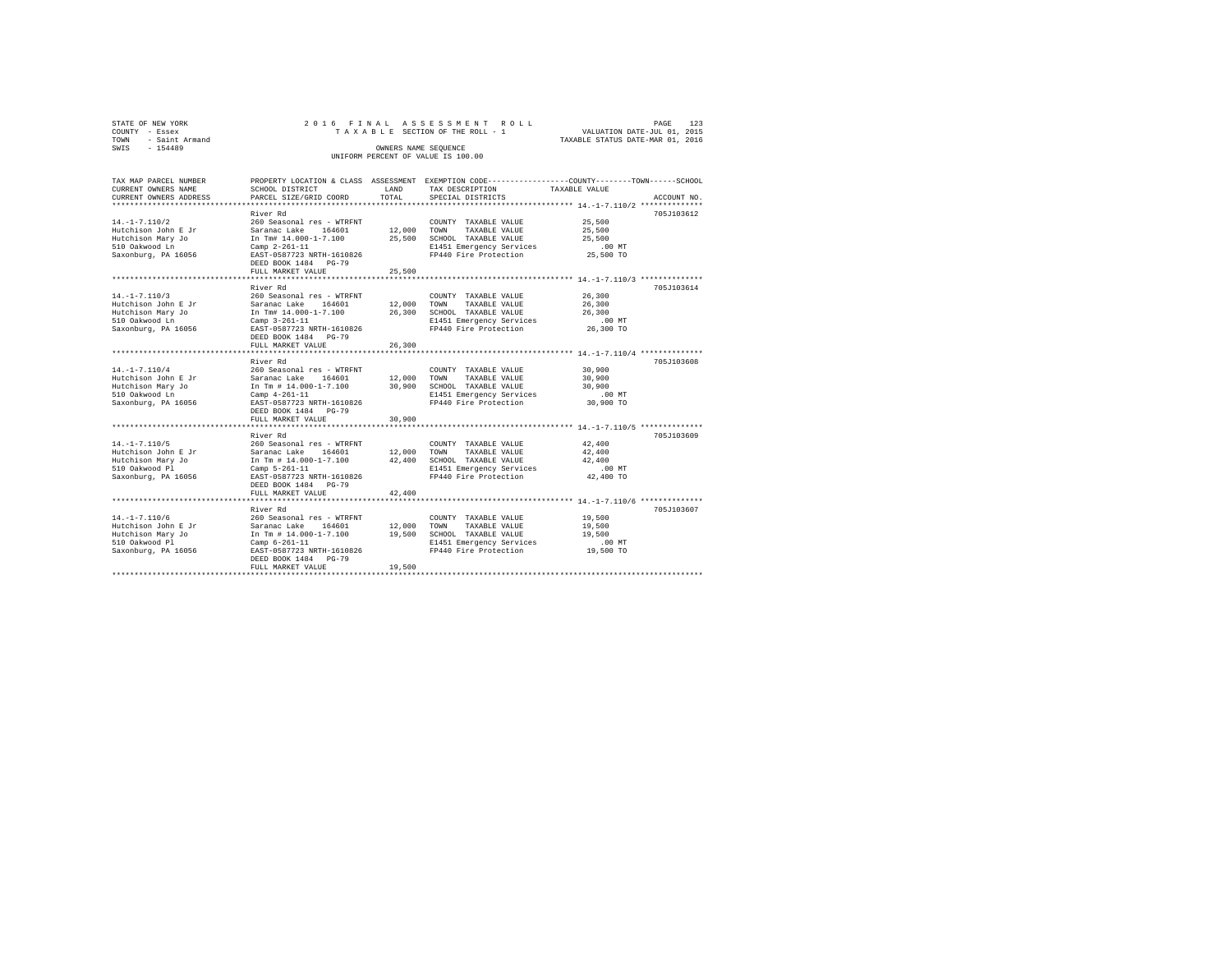| STATE OF NEW YORK<br>COUNTY - Essex<br>- Saint Armand<br>TOWN<br>$-154489$<br>SWIS |                                                                                | OWNERS NAME SEOUENCE          | 2016 FINAL ASSESSMENT ROLL<br>TAXABLE SECTION OF THE ROLL - 1 | PAGE<br>VALUATION DATE-JUL 01, 2015<br>TAXABLE STATUS DATE-MAR 01, 2016                         | 124         |
|------------------------------------------------------------------------------------|--------------------------------------------------------------------------------|-------------------------------|---------------------------------------------------------------|-------------------------------------------------------------------------------------------------|-------------|
|                                                                                    |                                                                                |                               | UNIFORM PERCENT OF VALUE IS 100.00                            |                                                                                                 |             |
| TAX MAP PARCEL NUMBER                                                              |                                                                                |                               |                                                               | PROPERTY LOCATION & CLASS ASSESSMENT EXEMPTION CODE---------------COUNTY-------TOWN------SCHOOL |             |
| CURRENT OWNERS NAME                                                                | SCHOOL DISTRICT                                                                | LAND                          | TAX DESCRIPTION                                               | TAXABLE VALUE                                                                                   |             |
| CURRENT OWNERS ADDRESS<br>********************                                     | PARCEL SIZE/GRID COORD                                                         | TOTAL<br>******************** | SPECIAL DISTRICTS                                             | ************************** 14.-1-7.200 ************                                             | ACCOUNT NO. |
|                                                                                    | Franklin Falls Dam                                                             |                               |                                                               |                                                                                                 | 705J192006  |
| $14. -1 - 7.200$                                                                   | 260 Seasonal res - WTRFNT                                                      |                               | COUNTY TAXABLE VALUE                                          | 90.200                                                                                          |             |
| Hutchison John E Jr                                                                | Saranac Lake 164601                                                            | 63,800                        | TOWN<br>TAXABLE VALUE                                         | 90,200                                                                                          |             |
| Hutchison Mary Jo                                                                  | 261 Twp 11 Omt Rs                                                              | 90.200                        | SCHOOL TAXABLE VALUE                                          | 90.200                                                                                          |             |
| 510 Oakwood Ln<br>Saxonburg, PA 16056                                              | Island Camp<br>0.70<br>ACRES                                                   |                               | E1451 Emergency Services<br>FP440 Fire Protection             | $.00$ MT<br>90,200 TO                                                                           |             |
|                                                                                    | EAST-0588531 NRTH-1610279<br>DEED BOOK 1484 PG-79<br>CONSERVATION ESMT % 71.00 |                               |                                                               |                                                                                                 |             |
|                                                                                    | FULL MARKET VALUE                                                              | 90.200                        |                                                               |                                                                                                 |             |
|                                                                                    | ***************************                                                    |                               |                                                               |                                                                                                 |             |
|                                                                                    | 53 Saranac Ln                                                                  |                               |                                                               |                                                                                                 | 705J189002  |
| $32.38 - 1 - 26.000$                                                               | 210 1 Family Res                                                               |                               | RES. STAR 41854<br>$\Omega$                                   | $\cap$<br>$\sim$ 0                                                                              | 30,000      |
| Hybicki Michael<br>Hybicki Kristina                                                | Saranac Lake 164601<br>11 Twp 11 Omt Rs                                        | 38,500<br>176,000             | COUNTY TAXABLE VALUE<br>TAXABLE VALUE<br>TOWN                 | 176,000<br>176,000                                                                              |             |
| 53 Saranac Ln                                                                      | Lot 75 Rockledge Park                                                          |                               | SCHOOL TAXABLE VALUE                                          | 146,000                                                                                         |             |
| Saranac Lake, NY 12983                                                             | 0.39 BANK1STARSG<br>ACRES                                                      |                               | E1450 Emergency Services                                      | .00MT                                                                                           |             |
|                                                                                    | EAST-0555460 NRTH-1579502                                                      |                               | FP440 Fire Protection                                         | 176,000 TO                                                                                      |             |
|                                                                                    | DEED BOOK 1581 PG-239                                                          |                               | WD441 Rockledge water                                         | 176,000 TO M                                                                                    |             |
|                                                                                    | FULL MARKET VALUE                                                              | 176,000                       |                                                               |                                                                                                 |             |
|                                                                                    |                                                                                |                               |                                                               |                                                                                                 |             |
|                                                                                    | Trudeau Rd                                                                     |                               |                                                               |                                                                                                 | 705J103112  |
| $23.3 - 1 - 43.000$                                                                | 323 Vacant rural                                                               |                               | COUNTY TAXABLE VALUE                                          | 11,200                                                                                          |             |
| Hyde Philmore                                                                      | Saranac Lake 164601                                                            | 11,200                        | TAXABLE VALUE<br>TOWN                                         | 11,200                                                                                          |             |
| Hyde Rev Barbara                                                                   | 9 Richards Sur                                                                 | 11,200                        | SCHOOL TAXABLE VALUE                                          | 11,200                                                                                          |             |
| PO Box 349                                                                         | ACRES 21.00                                                                    |                               | E1450 Emergency Services                                      | $.00$ MT                                                                                        |             |
| Saranac Lake, NY 12983                                                             | EAST-0555260 NRTH-1585226<br>DEED BOOK 992<br>$PG-33$                          |                               | FP440 Fire Protection                                         | 11,200 TO                                                                                       |             |
|                                                                                    | FULL MARKET VALUE                                                              | 11,200                        |                                                               |                                                                                                 |             |
|                                                                                    | ****************************                                                   |                               |                                                               |                                                                                                 |             |
|                                                                                    | Trudeau Rd                                                                     |                               |                                                               |                                                                                                 | 705J175014  |
| $23.3 - 1 - 47.000$                                                                | 311 Res vac land                                                               |                               | COUNTY TAXABLE VALUE                                          | 42,200                                                                                          |             |
| Hyde Thomas F                                                                      | Saranac Lake 164601                                                            | 42,200                        | TOWN<br>TAXABLE VALUE                                         | 42,200                                                                                          |             |
| PO Box 302                                                                         | Richards Survey Lot 9                                                          | 42,200                        | SCHOOL TAXABLE VALUE                                          | 42,200                                                                                          |             |
| Saranac Lake, NY 12983                                                             | Senic Easement                                                                 |                               | E1450 Emergency Services                                      | $.00$ MT                                                                                        |             |
|                                                                                    | ACRES<br>2.60                                                                  |                               | FP440 Fire Protection                                         | 42,200 TO                                                                                       |             |
|                                                                                    | EAST-0554996 NRTH-1584525                                                      |                               |                                                               |                                                                                                 |             |
|                                                                                    | DEED BOOK 1294 PG-48<br>FULL MARKET VALUE                                      | 42.200                        |                                                               |                                                                                                 |             |
|                                                                                    |                                                                                |                               |                                                               |                                                                                                 |             |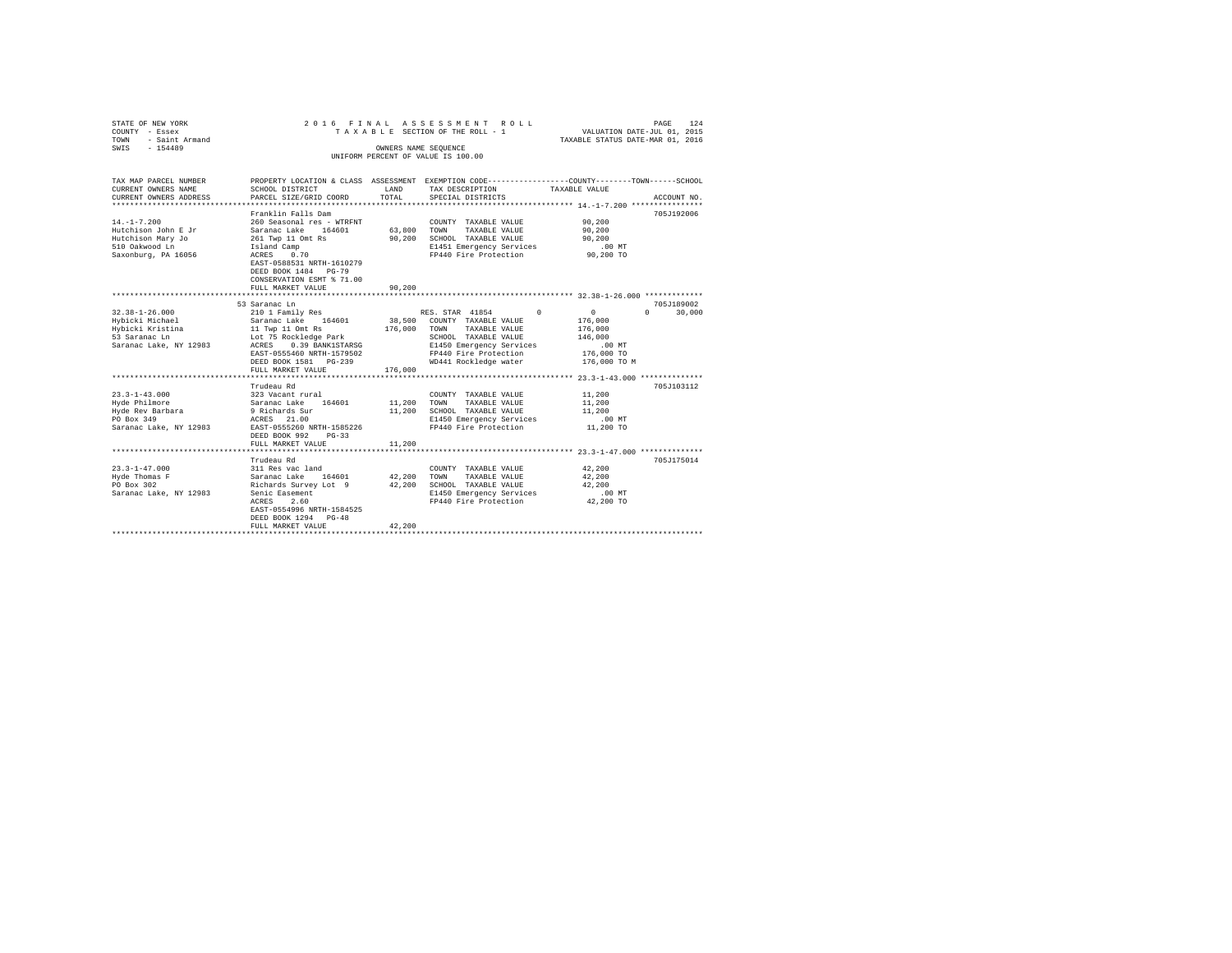| STATE OF NEW YORK<br>COUNTY - Essex<br>- Saint Armand<br>TOWN | 2016 FINAL                                           |                  | ASSESSMENT ROLL<br>TAXABLE SECTION OF THE ROLL - 1                                              | VALUATION DATE-JUL 01, 2015<br>TAXABLE STATUS DATE-MAR 01, 2016 | 125<br>PAGE        |
|---------------------------------------------------------------|------------------------------------------------------|------------------|-------------------------------------------------------------------------------------------------|-----------------------------------------------------------------|--------------------|
| $-154489$<br>SWIS                                             |                                                      |                  | OWNERS NAME SEQUENCE                                                                            |                                                                 |                    |
|                                                               |                                                      |                  | UNIFORM PERCENT OF VALUE IS 100.00                                                              |                                                                 |                    |
|                                                               |                                                      |                  |                                                                                                 |                                                                 |                    |
| TAX MAP PARCEL NUMBER                                         |                                                      |                  | PROPERTY LOCATION & CLASS ASSESSMENT EXEMPTION CODE---------------COUNTY-------TOWN------SCHOOL |                                                                 |                    |
| CURRENT OWNERS NAME                                           | SCHOOL DISTRICT                                      | LAND             | TAX DESCRIPTION                                                                                 | TAXABLE VALUE                                                   |                    |
| CURRENT OWNERS ADDRESS                                        | PARCEL SIZE/GRID COORD                               | TOTAL            | SPECIAL DISTRICTS                                                                               |                                                                 | ACCOUNT NO.        |
|                                                               |                                                      |                  |                                                                                                 |                                                                 |                    |
|                                                               | 254 Trudeau Rd                                       |                  |                                                                                                 |                                                                 | 705J104004         |
| $23.3 - 1 - 63.000$                                           | 220 2 Family Res                                     |                  | RES. STAR 41854<br>$\Omega$                                                                     | $\mathbf{0}$                                                    | $\Omega$<br>30,000 |
| Hyde Thomas F                                                 | Saranac Lake 164601                                  | 96,300           | COUNTY TAXABLE VALUE                                                                            | 451,900                                                         |                    |
| PO Box 302                                                    | 9 Richards Sur                                       | 451,900          | TOWN<br>TAXABLE VALUE                                                                           | 451,900                                                         |                    |
| Saranac Lake, NY 12983                                        | Book 817 Page 95                                     |                  | SCHOOL TAXABLE VALUE                                                                            | 421,900                                                         |                    |
|                                                               | 4.60 BANK TLNB<br>ACRES<br>EAST-0554635 NRTH-1584518 |                  | E1450 Emergency Services<br>FP440 Fire Protection                                               | .00 MT<br>451,900 TO                                            |                    |
|                                                               | DEED BOOK 817<br>$PG-097$                            |                  |                                                                                                 |                                                                 |                    |
|                                                               | FULL MARKET VALUE                                    | 451,900          |                                                                                                 |                                                                 |                    |
|                                                               |                                                      |                  |                                                                                                 |                                                                 |                    |
|                                                               | 12 George & Bliss Ln                                 |                  |                                                                                                 |                                                                 | 705J102202         |
| $33.8 - 2 - 8.000$                                            | 281 Multiple res - WTRFNT                            |                  | COUNTY TAXABLE VALUE                                                                            | 1505,400                                                        |                    |
| I Skogen LLC                                                  | Saranac Lake 164601                                  | 794,500          | TAXABLE VALUE<br>TOWN                                                                           | 1505,400                                                        |                    |
| 16210 Villarreal De Avila 311 Richards Sur                    |                                                      | 1505,400         | SCHOOL TAXABLE VALUE                                                                            | 1505,400                                                        |                    |
| Tampa, FL 33613                                               | 311 Kithers - 1997<br>Book 815 Page 297              |                  | BTI44 BTI District                                                                              | $.00$ MT                                                        |                    |
|                                                               |                                                      |                  | E1450 Emergency Services                                                                        | $.00$ MT                                                        |                    |
|                                                               | EAST-0595442 NRTH-1583663                            |                  | FP403 Fire Pro LP Lake                                                                          | 1505,400 TO                                                     |                    |
|                                                               | DEED BOOK 1807 PG-314                                |                  |                                                                                                 |                                                                 |                    |
|                                                               | FULL MARKET VALUE                                    | 1505,400         |                                                                                                 |                                                                 |                    |
|                                                               |                                                      |                  |                                                                                                 |                                                                 |                    |
|                                                               | 775 Saint Regis Ave                                  |                  |                                                                                                 |                                                                 | 702A100711         |
| $13.56 - 2 - 5.000$                                           | 210 1 Family Res                                     |                  | RES. STAR 41854<br>$^{\circ}$                                                                   | $\sim$ 0                                                        | 30,000<br>$\cap$   |
| Ingham David J                                                | Saranac Lake 164601                                  | 30,300           | COUNTY TAXABLE VALUE                                                                            | 137,200                                                         |                    |
| Ingham Sylvia J                                               | 82 Twp 11 Omt                                        | 137,200          | TAXABLE VALUE<br>TOWN                                                                           | 137,200                                                         |                    |
| 775 St Regis Ave                                              | ACRES 0.60                                           |                  | SCHOOL TAXABLE VALUE                                                                            | 107,200                                                         |                    |
| Bloomingdale, NY 12913                                        | EAST-0562699 NRTH-1607691                            |                  | E1451 Emergency Services                                                                        | $.00$ MT                                                        |                    |
|                                                               | DEED BOOK 709<br>$PG-275$                            |                  | FP440 Fire Protection                                                                           | 137,200 TO                                                      |                    |
|                                                               | FULL MARKET VALUE                                    |                  | 137,200 SD442 Bloomingdale Sewer D                                                              | 137,200 TO M                                                    |                    |
|                                                               |                                                      |                  | WD442 Bloomingdale Water D                                                                      | 137,200 TO M                                                    |                    |
|                                                               |                                                      |                  |                                                                                                 |                                                                 |                    |
|                                                               | 42 Goodspeed Ln                                      |                  |                                                                                                 |                                                                 | 705J180017         |
| $15. - 1 - 7.002$                                             | 240 Rural res                                        |                  | RES. STAR 41854<br>$\Omega$                                                                     | $\sim$ 0                                                        | $\Omega$<br>30,000 |
| Ingison Stanley C<br>42 Goodspeed Ln                          | Saranac Lake 164601                                  | 49,000<br>62,500 | COUNTY TAXABLE VALUE<br>TOWN<br>TAXABLE VALUE                                                   | 62,500<br>62.500                                                |                    |
|                                                               | 361 Rs Twp 11 Omt                                    |                  |                                                                                                 | 32,500                                                          |                    |
| Bloomingdale, NY 12913                                        | Also See 1059/119<br>ACRES 19.35                     |                  | SCHOOL TAXABLE VALUE<br>E1451 Emergency Services                                                | $.00$ MT                                                        |                    |
|                                                               | EAST-0602020 NRTH-1611828                            |                  | FP440 Fire Protection                                                                           | 62,500 TO                                                       |                    |
|                                                               | DEED BOOK 713<br>$PG-113$                            |                  |                                                                                                 |                                                                 |                    |
|                                                               | FULL MARKET VALUE                                    | 62,500           |                                                                                                 |                                                                 |                    |
|                                                               |                                                      |                  |                                                                                                 |                                                                 |                    |
|                                                               |                                                      |                  |                                                                                                 |                                                                 |                    |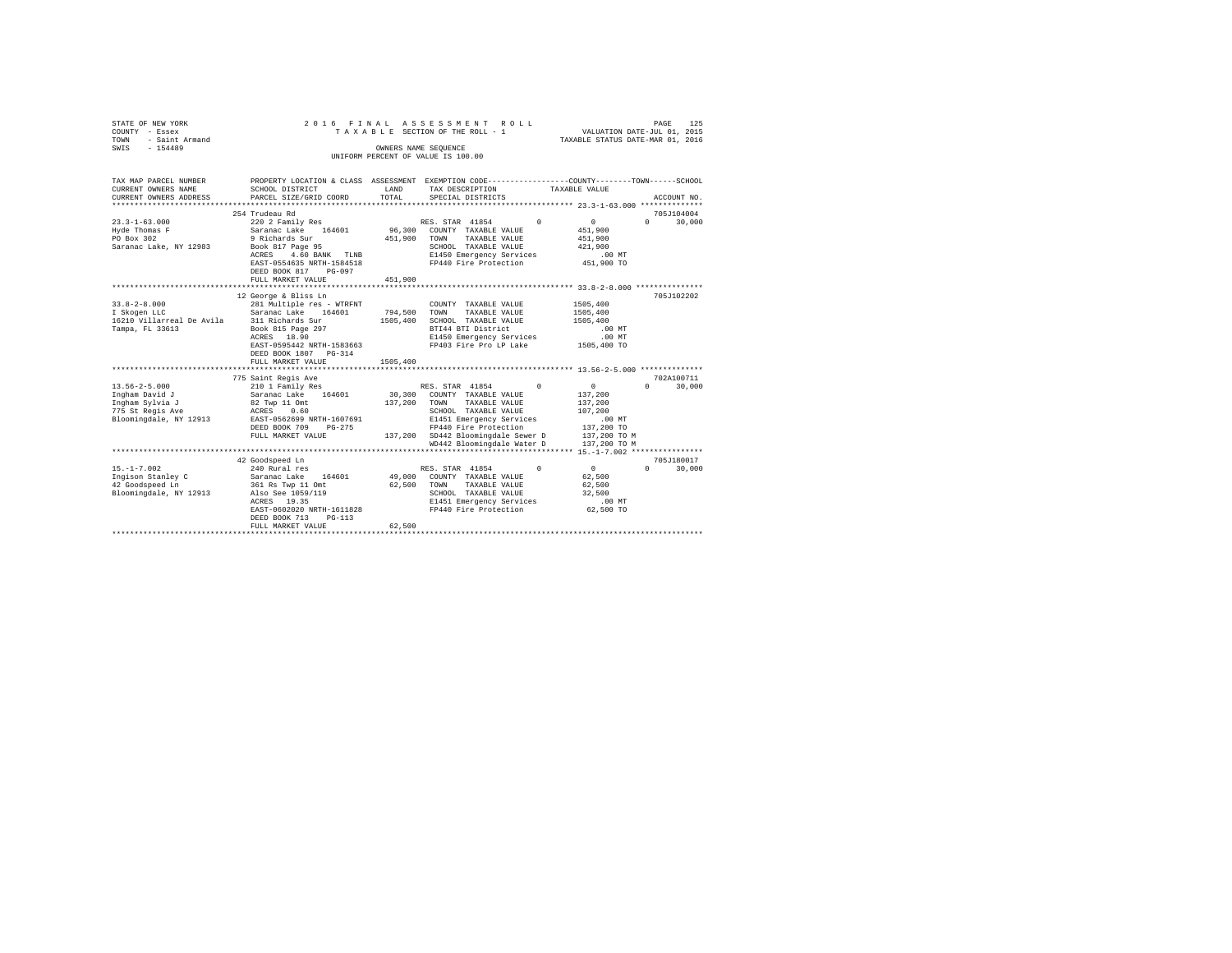| STATE OF NEW YORK   |  | 2016 FINAL ASSESSMENT ROLL         | PAGE                             | 126 |
|---------------------|--|------------------------------------|----------------------------------|-----|
| COUNTY - Essex      |  | TAXABLE SECTION OF THE ROLL - 1    | VALUATION DATE-JUL 01, 2015      |     |
| TOWN - Saint Armand |  |                                    | TAXABLE STATUS DATE-MAR 01, 2016 |     |
| SWIS<br>$-154489$   |  | OWNERS NAME SEOUENCE               |                                  |     |
|                     |  | UNIFORM PERCENT OF VALUE IS 100.00 |                                  |     |

| TAX MAP PARCEL NUMBER<br>CURRENT OWNERS NAME<br>CURRENT OWNERS ADDRESS                                                              | SCHOOL DISTRICT<br>PARCEL SIZE/GRID COORD                                                                                                                                                                                                                                             | LAND<br>TOTAL         | PROPERTY LOCATION & CLASS ASSESSMENT EXEMPTION CODE---------------COUNTY-------TOWN-----SCHOOL<br>TAX DESCRIPTION<br>SPECIAL DISTRICTS                                                                     | TAXABLE VALUE<br>ACCOUNT NO.                                                              |
|-------------------------------------------------------------------------------------------------------------------------------------|---------------------------------------------------------------------------------------------------------------------------------------------------------------------------------------------------------------------------------------------------------------------------------------|-----------------------|------------------------------------------------------------------------------------------------------------------------------------------------------------------------------------------------------------|-------------------------------------------------------------------------------------------|
|                                                                                                                                     |                                                                                                                                                                                                                                                                                       |                       |                                                                                                                                                                                                            |                                                                                           |
| $13.4 - 1 - 56.000$<br>Irvine Bruce I<br>Irvine Mia M<br>267 River Rd<br>PO Box 421<br>Saranac Lake, NY 12983 DEED BOOK 1086 PG-336 | 267 River Rd<br>210 1 Family Res<br>Saranac Lake 164601<br>143 Richards Sur<br>ACRES 1.90 BANK1STARSG<br>EAST-0570286 NRTH-1603787                                                                                                                                                    |                       | RES. STAR 41854<br>$\Omega$<br>35,900 COUNTY TAXABLE VALUE<br>161,800 TOWN<br>TAXABLE VALUE<br>SCHOOL TAXABLE VALUE<br>E1451 Emergency Services<br>FP440 Fire Decision<br>FP440 Fire Protection 161,800 TO | 705J102712<br>$\sim$ 0<br>$\Omega$<br>30,000<br>161,800<br>161,800<br>131,800<br>$.00$ MT |
|                                                                                                                                     | FULL MARKET VALUE                                                                                                                                                                                                                                                                     | 161,800               |                                                                                                                                                                                                            |                                                                                           |
| $13.57 - 2 - 6.000$<br>Isabella Katrene L<br>Isabella Todd M<br>582 Ctv Rte 18<br>Lake Clear, NY 12945                              | 1681 NYS Route 3<br>281 Multiple res<br>Saranac Lake 164601 31,400 TOWN<br>101 Richards Sur Omt 11 142,200 SCHOOL TAXABLE VALUE<br>ACRES 0.23 BANKISTRASG BI451 Emergency Service<br>EAST-0564308 NRTH-1605999 FP440 Fire Protection<br>DEED BOOK 1304    PG-221<br>FULL MARKET VALUE |                       | COUNTY TAXABLE VALUE<br>TAXABLE VALUE<br>E1451 Emergency Services<br>FP440 Fire Protection<br>SD442 Bloomingdale Sewer D 142,200 TO M<br>142,200 WD442 Bloomingdale Water D                                | 702A101113<br>142,200<br>142,200<br>142,200<br>$.00$ MT<br>142,200 TO<br>142,200 TO M     |
|                                                                                                                                     | School St                                                                                                                                                                                                                                                                             |                       |                                                                                                                                                                                                            | 705Z007004                                                                                |
| $13.65 - 1 - 1.330$                                                                                                                 | 311 Res vac land<br>DEED BOOK 1577 PG-73                                                                                                                                                                                                                                              | 1,100 TOWN            | COUNTY TAXABLE VALUE<br>TAXABLE VALUE<br>1,100 SCHOOL TAXABLE VALUE<br>E1451 Emergency Services<br>FP440 Fire Protection                                                                                   | 1,100<br>1,100<br>1,100<br>$.00$ MT<br>1,100 TO                                           |
|                                                                                                                                     | FULL MARKET VALUE                                                                                                                                                                                                                                                                     | 1,100                 |                                                                                                                                                                                                            |                                                                                           |
| $32.38 - 1 - 42.112$<br>Jackson Frederick H<br>Jackson Katherine A<br>9 Tower Rd<br>Newburgh, NY 12550                              | Ledge Ln<br>311 Res vac land<br>Saranac Lake 164601<br>11 OMT TWP 11 RS<br>Rockledge Park Lots<br>41, 57, 58, 59, 64, 65, 66, 67<br>ACRES 2.56<br>EAST-0555846 NRTH-1580214<br>DEED BOOK 1552 PG-112<br>FULL MARKET VALUE                                                             | 43,400 TOWN<br>43,400 | COUNTY TAXABLE VALUE<br>TAXABLE VALUE<br>43,400 SCHOOL TAXABLE VALUE<br>E1450 Emergency Services<br>FP440 Fire Protection                                                                                  | 705Z008004<br>43,400<br>43,400<br>43,400<br>.00 MT<br>43,400 TO                           |
|                                                                                                                                     | Ledge Ln                                                                                                                                                                                                                                                                              |                       |                                                                                                                                                                                                            | 705Z008003                                                                                |
| $32.38 - 1 - 57.200$<br>Jackson Frederick H<br>Jackson Katherine A<br>9 Tower Rd<br>Newburgh, NY 12550                              | 311 Res vac land<br>Saranac Lake 164601<br>11 OMT TWP 11 RS<br>95 Rockledge Park<br>ACRES 0.38<br>ACRES<br>0.38<br>EAST-0555655 NRTH-1580370<br>DEED BOOK 1552 PG-112<br>FULL MARKET VALUE                                                                                            | 13,900 TOWN<br>13,900 | COUNTY TAXABLE VALUE<br>TAXABLE VALUE<br>13,900 SCHOOL TAXABLE VALUE<br>E1450 Emergency Services<br>FP440 Fire Protection                                                                                  | 13,900<br>13,900<br>13,900<br>$.00$ MT<br>13,900 TO                                       |
|                                                                                                                                     |                                                                                                                                                                                                                                                                                       |                       |                                                                                                                                                                                                            |                                                                                           |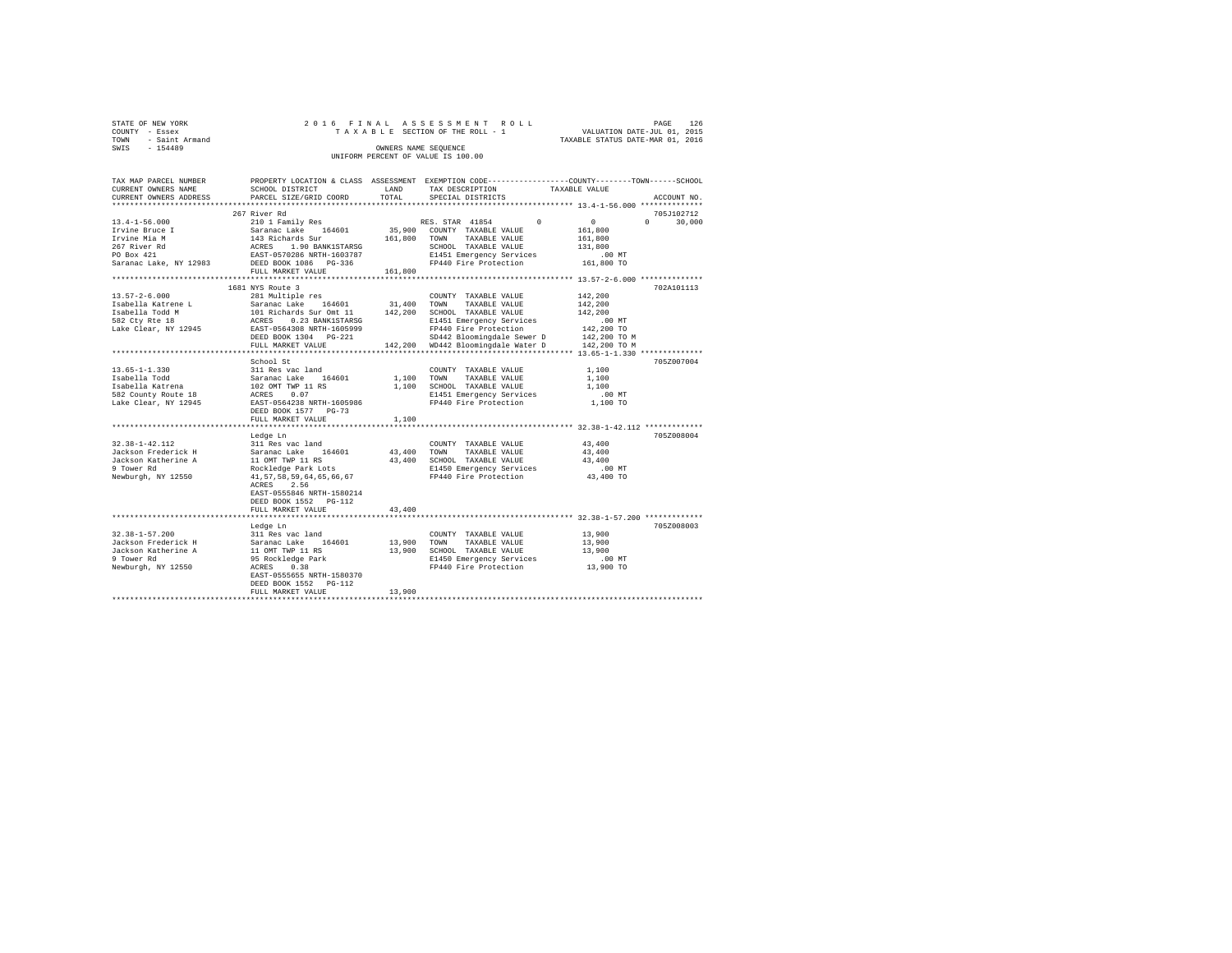| STATE OF NEW YORK<br>COUNTY - Essex<br>TOWN - Saint Armand | 2016 FINAL                                                                            |             | ASSESSMENT ROLL<br>TAXABLE SECTION OF THE ROLL - 1                                             | PAGE 127<br>VALUATION DATE-JUL 01, 2015<br>TAXABLE STATUS DATE-MAR 01, 2016 |               |
|------------------------------------------------------------|---------------------------------------------------------------------------------------|-------------|------------------------------------------------------------------------------------------------|-----------------------------------------------------------------------------|---------------|
| SWIS<br>$-154489$                                          |                                                                                       |             | OWNERS NAME SEOUENCE                                                                           |                                                                             |               |
|                                                            |                                                                                       |             | UNIFORM PERCENT OF VALUE IS 100.00                                                             |                                                                             |               |
| TAX MAP PARCEL NUMBER                                      |                                                                                       |             | PROPERTY LOCATION & CLASS ASSESSMENT EXEMPTION CODE---------------COUNTY-------TOWN-----SCHOOL |                                                                             |               |
| CURRENT OWNERS NAME                                        | SCHOOL DISTRICT                                                                       | LAND        | TAX DESCRIPTION                                                                                | TAXABLE VALUE                                                               |               |
| CURRENT OWNERS ADDRESS<br>***********************          | PARCEL SIZE/GRID COORD                                                                | TOTAL       | SPECIAL DISTRICTS                                                                              |                                                                             | ACCOUNT NO    |
|                                                            | Ledge Ln                                                                              |             |                                                                                                |                                                                             | 705J190038    |
| $32.38 - 1 - 74.000$                                       | 311 Res vac land                                                                      |             | COUNTY TAXABLE VALUE                                                                           | 1,800                                                                       |               |
| Jackson Frederick H                                        | Saranac Lake 164601                                                                   | 1,800 TOWN  | TAXABLE VALUE                                                                                  | 1,800                                                                       |               |
| Jackson Katherine A                                        | 11 Twp 11 Omt Rs                                                                      |             | 1,800 SCHOOL TAXABLE VALUE                                                                     | 1,800                                                                       |               |
| 9 Tower Rd                                                 | Lot 99 Rockledge Park                                                                 |             | E1450 Emergency Services                                                                       | $.00$ MT                                                                    |               |
| Newburgh, NY 12550                                         | ACRES 0.40<br>EAST-0555973 NRTH-1580668<br>DEED BOOK 1552 PG-112<br>FULL MARKET VALUE | 1,800       | FP440 Fire Protection                                                                          | 1,800 TO                                                                    |               |
|                                                            |                                                                                       |             | ********************************** 13.57-4-4.000 ***************                               |                                                                             |               |
|                                                            | 12 Union Ln                                                                           |             |                                                                                                |                                                                             | 702A102105    |
| $13.57 - 4 - 4.000$                                        | 270 Mfg housing                                                                       |             | $\Omega$<br>SR STAR 41834                                                                      | $\overline{0}$                                                              | $0 \t 28.100$ |
| Jacobs Thomas A                                            | Saranac Lake 164601                                                                   |             | 19,800 COUNTY TAXABLE VALUE                                                                    | 28,100                                                                      |               |
| 12 Union Ln                                                | 101 Twp 11 Omt                                                                        |             | 28,100 TOWN TAXABLE VALUE                                                                      | 28,100                                                                      |               |
| PO Box 301                                                 | ACRES 0.24                                                                            |             | SCHOOL TAXABLE VALUE                                                                           | $\sim$ 0                                                                    |               |
| Bloomingdale, NY 12913                                     | EAST-0565393 NRTH-1606417                                                             |             | E1451 Emergency Services                                                                       | .00 MT                                                                      |               |
|                                                            | DEED BOOK 1052 PG-235<br>FULL MARKET VALUE                                            |             | FP440 Fire Protection<br>28,100 SD442 Bloomingdale Sewer D                                     | 28,100 TO<br>28,100 TO M                                                    |               |
|                                                            |                                                                                       |             | WD442 Bloomingdale Water D                                                                     | 28,100 TO M                                                                 |               |
|                                                            |                                                                                       |             | ****************************** 13.57-3-11.001 ***********                                      |                                                                             |               |
|                                                            | NYS Route 3                                                                           |             |                                                                                                |                                                                             | 702A101704    |
| $13.57 - 3 - 11.001$                                       | 330 Vacant comm                                                                       |             | COUNTY TAXABLE VALUE                                                                           | 41,200                                                                      |               |
| Jakobe Henry G Jr                                          | Saranac Lake 164601                                                                   | 41,200 TOWN | TAXABLE VALUE                                                                                  | 41,200                                                                      |               |
| PO Box 260                                                 | 101 Twp 11 Omt                                                                        |             | 41,200 SCHOOL TAXABLE VALUE                                                                    | 41,200                                                                      |               |
| Rainbow Lake, NY 12976                                     | ACRES 0.64                                                                            |             | E1451 Emergency Services<br>FP440 Fire Protection                                              | $.00$ MT                                                                    |               |
|                                                            | EAST-0565026 NRTH-1606441                                                             |             |                                                                                                | 41,200 TO                                                                   |               |
|                                                            | DEED BOOK 1227    PG-91                                                               |             |                                                                                                |                                                                             |               |
|                                                            | FULL MARKET VALUE<br>*************************                                        | 41,200      |                                                                                                |                                                                             |               |
|                                                            |                                                                                       |             |                                                                                                |                                                                             | 702A100805    |
| $13.57 - 3 - 12.100$                                       | 1720 NYS Route 3<br>482 Det row bldg                                                  |             | COUNTY TAXABLE VALUE                                                                           | 111,300                                                                     |               |
| Jakobe Henry G Jr                                          | Saranac Lake 164601                                                                   |             | 44.900 TOWN<br>TAXABLE VALUE                                                                   | 111,300                                                                     |               |
| PO Box 260                                                 | 101 Twp 11 Omt                                                                        |             | 111,300 SCHOOL TAXABLE VALUE                                                                   | 111,300                                                                     |               |
| Rainbow Lake, NY 12976                                     | ACRES 1.07                                                                            |             | E1451 Emergency Services                                                                       | $.00$ MT                                                                    |               |
|                                                            | EAST-0564827 NRTH-1606288                                                             |             | FP440 Fire Protection                                                                          | 111,300 TO                                                                  |               |
|                                                            | DEED BOOK 1227 PG-91                                                                  |             |                                                                                                |                                                                             |               |
|                                                            | FULL MARKET VALUE                                                                     | 111,300     |                                                                                                |                                                                             |               |
|                                                            |                                                                                       |             |                                                                                                |                                                                             |               |
|                                                            | Saranac Ln                                                                            |             |                                                                                                |                                                                             | 705J179020    |
| $32.38 - 1 - 11.000$                                       | 311 Res vac land                                                                      |             | COUNTY TAXABLE VALUE                                                                           | 30,000                                                                      |               |
| Jakobe Henry G Jr                                          | Saranac Lake 164601                                                                   | 30,000 TOWN | TAXABLE VALUE                                                                                  | 30,000                                                                      |               |
| PO Box 260                                                 | Richards Survey Lot 11                                                                |             | 30,000 SCHOOL TAXABLE VALUE                                                                    | 30,000                                                                      |               |
| Rainbow Lake, NY 12976                                     | ACRES 0.50                                                                            |             | E1450 Emergency Services                                                                       | $.00$ MT<br>30,000 TO                                                       |               |
|                                                            | EAST-0555738 NRTH-1578673<br>DEED BOOK 1640 PG-5                                      |             | FP440 Fire Protection<br>WD441 Rockledge water                                                 | 30,000 TO M                                                                 |               |
|                                                            | FULL MARKET VALUE                                                                     | 30,000      |                                                                                                |                                                                             |               |
|                                                            |                                                                                       |             |                                                                                                |                                                                             |               |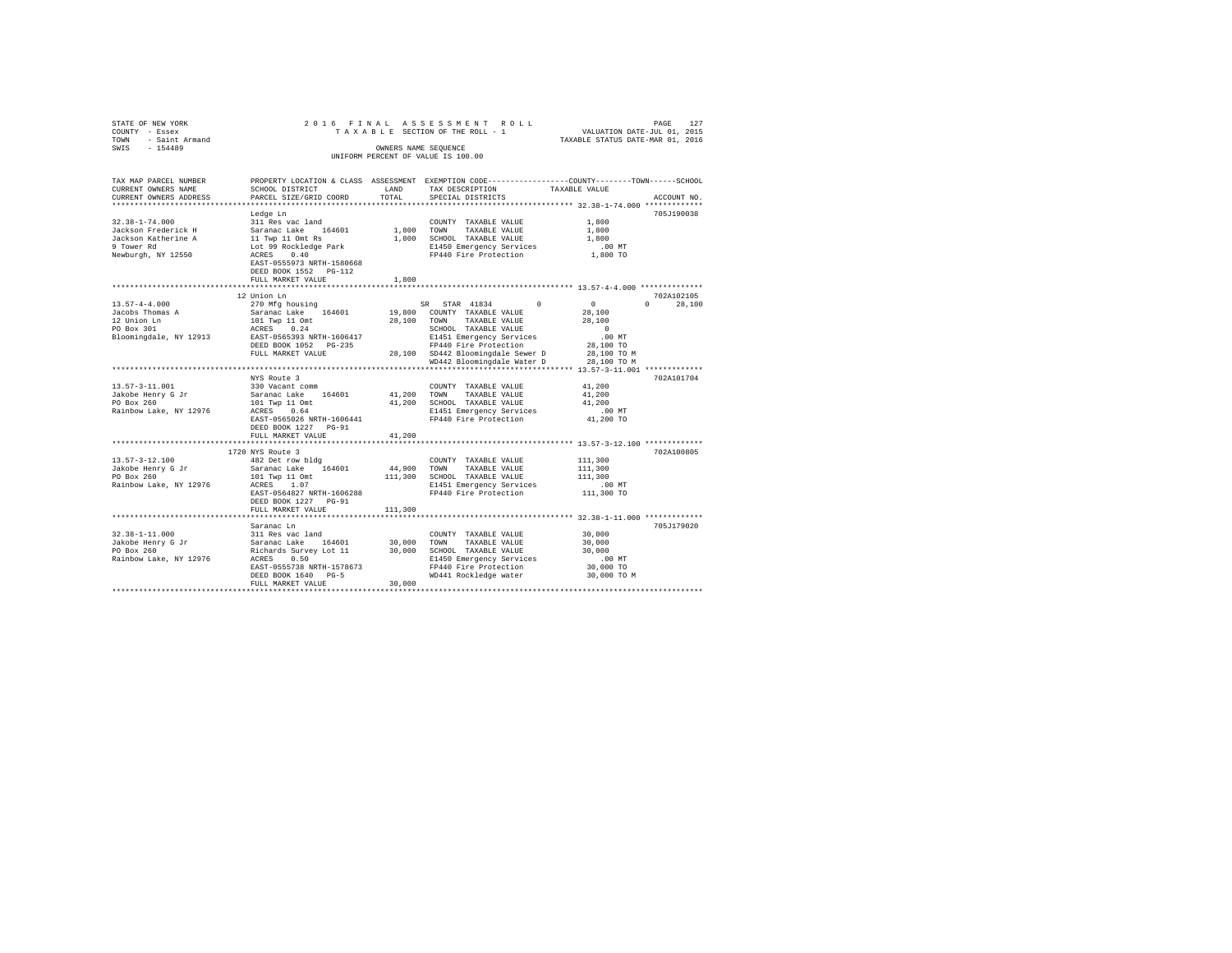| STATE OF NEW YORK<br>COUNTY - Essex<br>TOWN<br>- Saint Armand<br>SWIS - 154489                                                                                                                   | 2016 FINAL                                                                                                                                                                                                                                                                                                                                          |                                   | ASSESSMENT ROLL<br>TAXABLE SECTION OF THE ROLL - 1<br>OWNERS NAME SEQUENCE                                                                                                                                                                                       | 128<br>PAGE<br>VALUATION DATE-JUL 01, 2015<br>TAXABLE STATUS DATE-MAR 01, 2016                                                       |
|--------------------------------------------------------------------------------------------------------------------------------------------------------------------------------------------------|-----------------------------------------------------------------------------------------------------------------------------------------------------------------------------------------------------------------------------------------------------------------------------------------------------------------------------------------------------|-----------------------------------|------------------------------------------------------------------------------------------------------------------------------------------------------------------------------------------------------------------------------------------------------------------|--------------------------------------------------------------------------------------------------------------------------------------|
|                                                                                                                                                                                                  |                                                                                                                                                                                                                                                                                                                                                     |                                   | UNIFORM PERCENT OF VALUE IS 100.00                                                                                                                                                                                                                               |                                                                                                                                      |
| TAX MAP PARCEL NUMBER<br>CURRENT OWNERS NAME                                                                                                                                                     | SCHOOL DISTRICT                                                                                                                                                                                                                                                                                                                                     | LAND                              | TAX DESCRIPTION                                                                                                                                                                                                                                                  | PROPERTY LOCATION & CLASS ASSESSMENT EXEMPTION CODE---------------COUNTY-------TOWN------SCHOOL<br>TAXABLE VALUE                     |
| CURRENT OWNERS ADDRESS                                                                                                                                                                           | PARCEL SIZE/GRID COORD                                                                                                                                                                                                                                                                                                                              | TOTAL                             | SPECIAL DISTRICTS                                                                                                                                                                                                                                                | ACCOUNT NO.                                                                                                                          |
|                                                                                                                                                                                                  |                                                                                                                                                                                                                                                                                                                                                     |                                   |                                                                                                                                                                                                                                                                  |                                                                                                                                      |
| $13.4 - 1 - 65.710$<br>James Jennifer V<br>James Devin J<br>127 Campion Way                                                                                                                      | 127 Campion Way<br>210 1 Family Res<br>Saranac Lake 164601<br>141 Rs Twp 11 Omt<br>1690/205 death certificat                                                                                                                                                                                                                                        | 31,400                            | COUNTY TAXABLE VALUE<br>TOWN<br>TAXABLE VALUE<br>79,600 SCHOOL TAXABLE VALUE<br>E1451 Emergency Services                                                                                                                                                         | 705J183006<br>79,600<br>79,600<br>79,600<br>$.00$ MT<br>79,600 TO                                                                    |
| Vermontville, NY 12989                                                                                                                                                                           | Campion Subd Lot 8<br>ACRES 8.27<br>EAST-0570961 NRTH-1607325<br>DEED BOOK 1692 PG-152<br>FULL MARKET VALUE                                                                                                                                                                                                                                         | 79,600                            | FP440 Fire Protection                                                                                                                                                                                                                                            |                                                                                                                                      |
|                                                                                                                                                                                                  |                                                                                                                                                                                                                                                                                                                                                     |                                   |                                                                                                                                                                                                                                                                  |                                                                                                                                      |
| $32.1 - 2 - 10.400$<br>Jaquis Robert A<br>Jaquis Carol L<br>5 Blackberry Way<br>Saranac Lake, NY 12983<br>$13.4 - 1 - 11.912$<br>Jenkins Spencer<br>10734 Cross St 101<br>Hammondsport, NY 14840 | Rockledge Ln<br>311 Res vac land<br>Saranac Lake 164601<br>31 Rs Twp 11 Omt<br>ACRES 0.35<br>EAST-0556973 NRTH-1578361<br>DEED BOOK 863 PG-245<br>FULL MARKET VALUE<br>1601 NYS Route 3<br>240 Rural res<br>Saranac Lake 164601<br>102 Richards Survey<br>Deed 773 Page 157<br>ACRES 15.34<br>EAST-0564353 NRTH-1603980<br>DEED BOOK 1139    PG-131 | 1,600<br>1,600<br>1,600<br>41,800 | COUNTY TAXABLE VALUE<br>TOWN<br>TAXABLE VALUE<br>SCHOOL TAXABLE VALUE<br>E1450 Emergency Services<br>FP440 Fire Protection<br>COUNTY TAXABLE VALUE<br>TOWN<br>TAXABLE VALUE<br>116,500 SCHOOL TAXABLE VALUE<br>E1451 Emergency Services<br>FP440 Fire Protection | 705J184011<br>1,600<br>1,600<br>1,600<br>.00 MT<br>1,600 TO<br>705J180021<br>116,500<br>116,500<br>116,500<br>$.00$ MT<br>116,500 TO |
|                                                                                                                                                                                                  | FULL MARKET VALUE<br>****************************                                                                                                                                                                                                                                                                                                   | 116,500                           |                                                                                                                                                                                                                                                                  | ******************************* 13.4-3-8.000 ****************                                                                        |
| $13.4 - 3 - 8.000$<br>Jewtraw James E<br>Jewtraw Eugene<br>15 Spring St<br>Lake Placid, NY 12946                                                                                                 | 61 Curtis Way<br>260 Seasonal res<br>Saranac Lake 164601<br>123 Richards Sur<br>Life Use To Margaret<br>Jewtraw<br>ACRES 0.80<br>EAST-0567896 NRTH-1602850<br>DEED BOOK 1376 PG-57<br>FULL MARKET VALUE                                                                                                                                             | 33,600<br>43,200<br>43,200        | COUNTY TAXABLE VALUE<br>TOWN<br>TAXABLE VALUE<br>SCHOOL TAXABLE VALUE<br>E1451 Emergency Services<br>FP440 Fire Protection                                                                                                                                       | 705J102208<br>43,200<br>43,200<br>43,200<br>$.00$ MT<br>43,200 TO                                                                    |
|                                                                                                                                                                                                  |                                                                                                                                                                                                                                                                                                                                                     |                                   |                                                                                                                                                                                                                                                                  |                                                                                                                                      |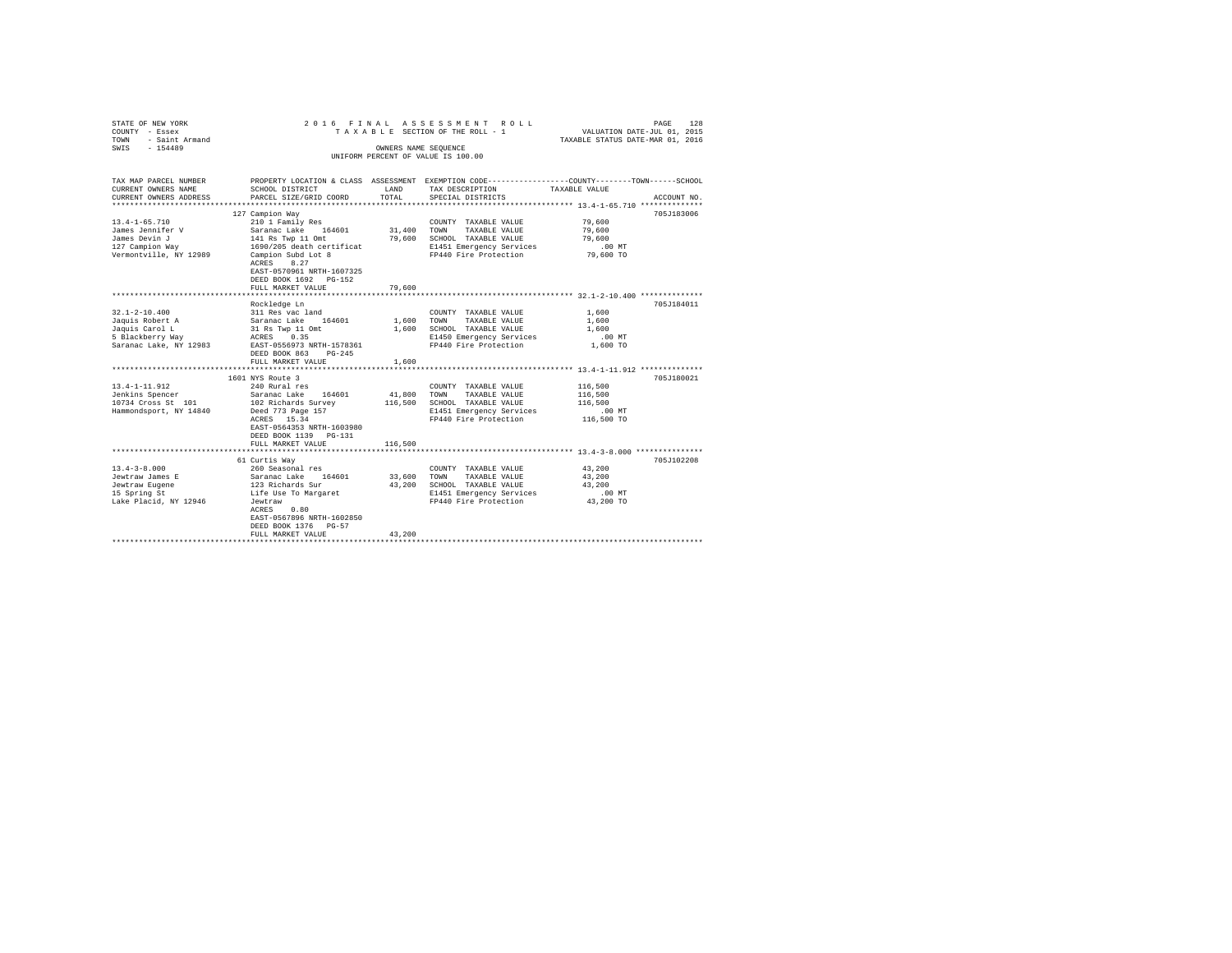| STATE OF NEW YORK                                                                                                                      | 2016 FINAL                             |         | ASSESSMENT ROLL                                                                                |                                  | PAGE<br>129        |
|----------------------------------------------------------------------------------------------------------------------------------------|----------------------------------------|---------|------------------------------------------------------------------------------------------------|----------------------------------|--------------------|
| COUNTY - Essex                                                                                                                         |                                        |         | TAXABLE SECTION OF THE ROLL - 1                                                                | VALUATION DATE-JUL 01, 2015      |                    |
| <b>TOWN</b><br>- Saint Armand<br>$-154489$<br>SWIS                                                                                     |                                        |         | OWNERS NAME SEQUENCE                                                                           | TAXABLE STATUS DATE-MAR 01, 2016 |                    |
|                                                                                                                                        |                                        |         | UNIFORM PERCENT OF VALUE IS 100.00                                                             |                                  |                    |
|                                                                                                                                        |                                        |         |                                                                                                |                                  |                    |
|                                                                                                                                        |                                        |         |                                                                                                |                                  |                    |
| TAX MAP PARCEL NUMBER                                                                                                                  |                                        |         | PROPERTY LOCATION & CLASS ASSESSMENT EXEMPTION CODE---------------COUNTY-------TOWN-----SCHOOL |                                  |                    |
| CURRENT OWNERS NAME                                                                                                                    | SCHOOL DISTRICT                        | LAND    | TAX DESCRIPTION                                                                                | TAXABLE VALUE                    |                    |
| CURRENT OWNERS ADDRESS                                                                                                                 | PARCEL SIZE/GRID COORD                 | TOTAL   | SPECIAL DISTRICTS                                                                              |                                  | ACCOUNT NO.        |
|                                                                                                                                        |                                        |         |                                                                                                |                                  |                    |
|                                                                                                                                        | Curtis Way                             |         |                                                                                                |                                  | 705J184003         |
| $13.4 - 1 - 39.300$                                                                                                                    | 314 Rural vac<10                       |         | COUNTY TAXABLE VALUE                                                                           | 12,500                           |                    |
| Jimsan Enterprises Inc                                                                                                                 | Saranac Lake 164601                    | 12,500  | TAXABLE VALUE<br>TOWN                                                                          | 12,500                           |                    |
| Attn: Sanford C Hayes III                                                                                                              | 122 & 123 Rs Twp 11 Omt 12,500         |         | SCHOOL TAXABLE VALUE                                                                           | 12,500                           |                    |
| PO Box 288<br>Bloomingdale, NY 12913                                                                                                   | Survey G Odone Map 3283<br>ACRES 1.43  |         | E1451 Emergency Services                                                                       | $.00$ MT<br>12,500 TO            |                    |
|                                                                                                                                        | EAST-0568255 NRTH-1603937              |         | FP440 Fire Protection                                                                          |                                  |                    |
|                                                                                                                                        | DEED BOOK 692 PG-215                   |         |                                                                                                |                                  |                    |
|                                                                                                                                        | FULL MARKET VALUE                      | 12,500  |                                                                                                |                                  |                    |
|                                                                                                                                        |                                        |         |                                                                                                |                                  |                    |
|                                                                                                                                        | James Way                              |         |                                                                                                |                                  | 705J197001         |
| $13.4 - 2 - 5.001$                                                                                                                     | 314 Rural vac<10                       |         | COUNTY TAXABLE VALUE                                                                           | 4,500                            |                    |
| 13.4-2-3.000<br>Jimsan Enterprises Inc (Saranac Lake 164601)<br>Attn: Sanford C Hayes III 123 Omt Twp 11 Rs<br>PO Box 288 (ACRES 4.50) |                                        | 4,500   | TOWN<br>TAXABLE VALUE                                                                          | 4,500                            |                    |
|                                                                                                                                        |                                        | 4,500   | SCHOOL TAXABLE VALUE                                                                           | 4.500                            |                    |
|                                                                                                                                        |                                        |         | E1451 Emergency Services                                                                       | $.00$ MT                         |                    |
| Bloomingdale, NY 12913                                                                                                                 | EAST-0567795 NRTH-1603158              |         | FP440 Fire Protection                                                                          | 4,500 TO                         |                    |
|                                                                                                                                        | DEED BOOK 496 PG-356                   |         |                                                                                                |                                  |                    |
|                                                                                                                                        | FULL MARKET VALUE                      | 4,500   |                                                                                                |                                  |                    |
|                                                                                                                                        |                                        |         |                                                                                                |                                  |                    |
|                                                                                                                                        | 127 Main St                            |         |                                                                                                |                                  | 705J103109         |
| $13.3 - 3 - 1.000$                                                                                                                     | 270 Mfg housing                        |         | AGED ALL 41800<br>$^{\circ}$                                                                   | 36,650<br>36,650                 | 36,650             |
| Johnson Basil C                                                                                                                        | Saranac Lake 164601<br>83 Richards Sur |         | 59,500 SR STAR 41834<br>$^{\circ}$                                                             | $\sim$ 0<br>36,650               | $\circ$<br>36,650  |
| 127 Main St<br>PO Box 121<br>PO Box 121                                                                                                |                                        |         | 73,300 COUNTY TAXABLE VALUE<br>TOWN<br>TAXABLE VALUE                                           | 36,650                           |                    |
| Bloomingdale, NY 12913                                                                                                                 | Lot 1 Filed Survey<br>ACRES 4.48       |         | SCHOOL TAXABLE VALUE                                                                           | $\Omega$                         |                    |
|                                                                                                                                        | EAST-0562043 NRTH-1604520              |         | E1451 Emergency Services                                                                       | $.00$ MT                         |                    |
|                                                                                                                                        | DEED BOOK 1400 PG-14                   |         | FP440 Fire Protection                                                                          | 73,300 TO                        |                    |
|                                                                                                                                        | FULL MARKET VALUE                      | 73,300  |                                                                                                |                                  |                    |
|                                                                                                                                        |                                        |         |                                                                                                |                                  |                    |
|                                                                                                                                        | 37 Curtis Way                          |         |                                                                                                |                                  | 705J104207         |
| $13.4 - 3 - 2.000$                                                                                                                     | 210 1 Family Res                       |         | RES. STAR 41854                                                                                | $\sim$ 0                         | $\Omega$<br>30,000 |
| Johnston Andrea<br>37 Curtis Way                                                                                                       | Saranac Lake 164601                    | 33,600  | COUNTY TAXABLE VALUE                                                                           | 80,000                           |                    |
|                                                                                                                                        | 123 Richards Sur                       | 80,000  | TOWN<br>TAXABLE VALUE                                                                          | 80,000                           |                    |
| Bloomingdale, NY 12913                                                                                                                 | ACRES 0.80                             |         | SCHOOL TAXABLE VALUE                                                                           | 50,000                           |                    |
|                                                                                                                                        | EAST-0568223 NRTH-1603338              |         | E1451 Emergency Services                                                                       | $.00$ MT                         |                    |
|                                                                                                                                        | DEED BOOK 1218 PG-52                   |         | FP440 Fire Protection                                                                          | 80,000 TO                        |                    |
|                                                                                                                                        | FULL MARKET VALUE                      | 80,000  |                                                                                                |                                  |                    |
|                                                                                                                                        |                                        |         |                                                                                                |                                  | 702A100806         |
| 13.56-3-11.100                                                                                                                         | 43 Prospect St<br>210 1 Family Res     |         | COUNTY TAXABLE VALUE                                                                           | 100,100                          |                    |
| Johnston John L                                                                                                                        | Saranac Lake 164601                    | 18,300  | TOWN<br>TAXABLE VALUE                                                                          | 100,100                          |                    |
|                                                                                                                                        | 82 Richards Surtwp 11 Omt              | 100,100 | SCHOOL TAXABLE VALUE                                                                           | 100,100                          |                    |
| Seem wonn L<br>322 Kiah St<br>Ogdensky<br>Ogdensburg, NY 13669                                                                         | 96 Whiteface Mtn Pk                    |         | E1451 Emergency Services                                                                       | $.00$ MT                         |                    |
|                                                                                                                                        | ACRES 0.17                             |         | FP440 Fire Protection                                                                          | 100,100 TO                       |                    |
|                                                                                                                                        | EAST-0561994 NRTH-1606659              |         | SD442 Bloomingdale Sewer D                                                                     | 100,100 TO M                     |                    |
|                                                                                                                                        | DEED BOOK 1042 PG-90                   |         | WD442 Bloomingdale Water D                                                                     | 100,100 TO M                     |                    |
|                                                                                                                                        | FULL MARKET VALUE                      | 100,100 |                                                                                                |                                  |                    |
|                                                                                                                                        |                                        |         |                                                                                                |                                  |                    |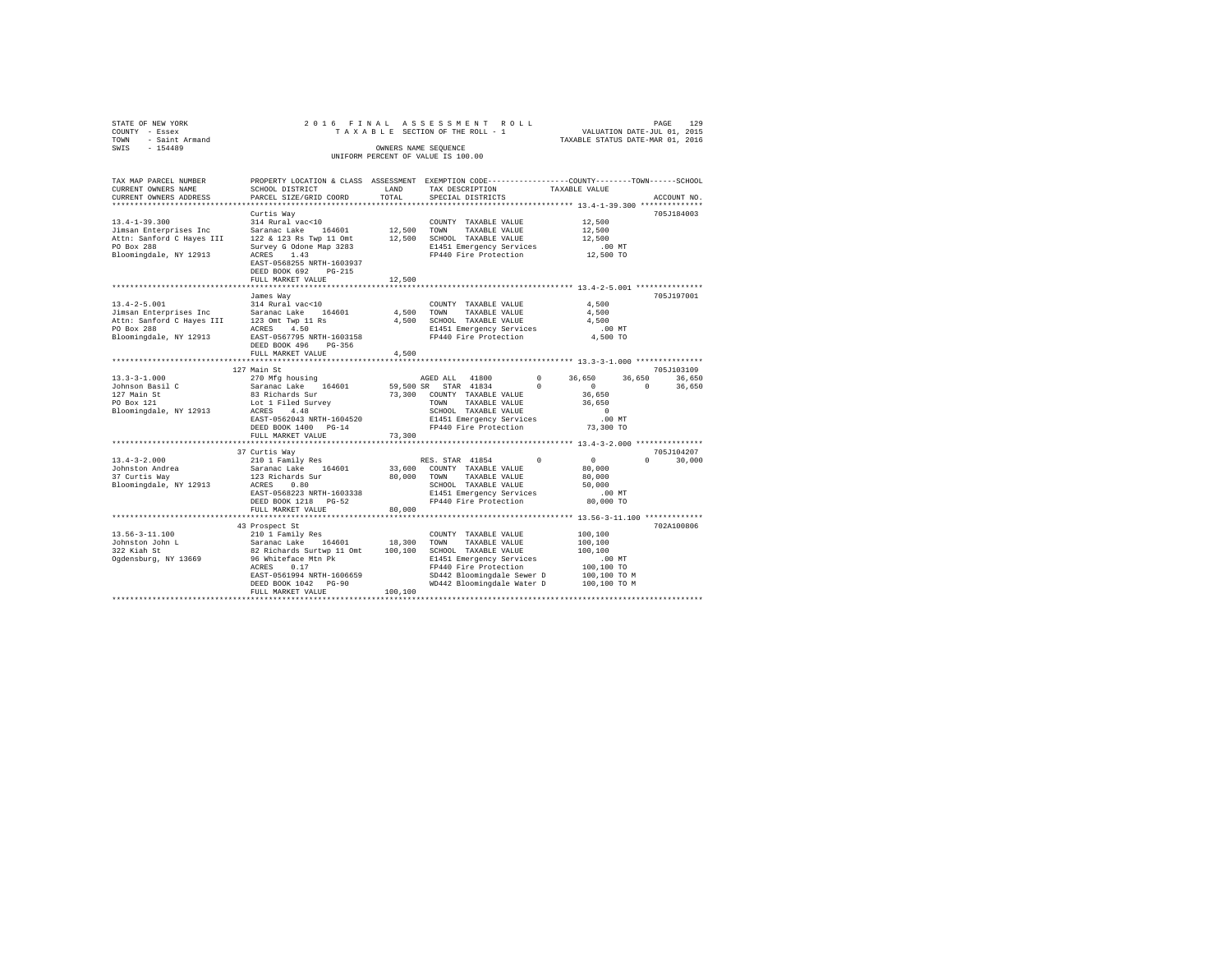| STATE OF NEW YORK<br>COUNTY - Essex | 2016 FINAL                                                       |                      | ASSESSMENT ROLL<br>TAXABLE SECTION OF THE ROLL - 1                                             | PAGE 130<br>VALUATION DATE-JUL 01, 2015<br>TAXABLE STATUS DATE-MAR 01, 2016 |             |
|-------------------------------------|------------------------------------------------------------------|----------------------|------------------------------------------------------------------------------------------------|-----------------------------------------------------------------------------|-------------|
| - Saint Armand<br>TOWN              |                                                                  |                      |                                                                                                |                                                                             |             |
| $-154489$<br>SWIS                   |                                                                  | OWNERS NAME SEQUENCE | UNIFORM PERCENT OF VALUE IS 100.00                                                             |                                                                             |             |
| TAX MAP PARCEL NUMBER               |                                                                  |                      | PROPERTY LOCATION & CLASS ASSESSMENT EXEMPTION CODE---------------COUNTY-------TOWN-----SCHOOL |                                                                             |             |
| CURRENT OWNERS NAME                 | SCHOOL DISTRICT                                                  | LAND                 | TAX DESCRIPTION                                                                                | TAXABLE VALUE                                                               |             |
| CURRENT OWNERS ADDRESS              | PARCEL SIZE/GRID COORD                                           | TOTAL                | SPECIAL DISTRICTS                                                                              |                                                                             | ACCOUNT NO. |
|                                     | Whiteface Ln                                                     |                      |                                                                                                |                                                                             | 705Z010001  |
| $13.56 - 3 - 11.200$                | 311 Res vac land                                                 |                      | COUNTY TAXABLE VALUE                                                                           | 17,700                                                                      |             |
| Johnston Thomas P                   | Saranac Lake 164601                                              | 17,700 TOWN          | TAXABLE VALUE                                                                                  | 17,700                                                                      |             |
| c/o John L Johnston                 | 82 Omt Twp II RS                                                 |                      | 17,700 SCHOOL TAXABLE VALUE                                                                    | 17,700                                                                      |             |
| 110 Nueva Vis                       | 74 & 75 Whiteface Mtn Pk                                         |                      | E1451 Emergency Services                                                                       | $.00$ MT                                                                    |             |
| San Antonio, TX 78258               | ACRES 0.34<br>EAST-0562117 NRTH-1606666<br>DEED BOOK 1604 PG-287 |                      | FP440 Fire Protection                                                                          | 17,700 TO                                                                   |             |
|                                     | FULL MARKET VALUE                                                | 17,700               |                                                                                                |                                                                             |             |
|                                     |                                                                  |                      |                                                                                                |                                                                             |             |
|                                     | 1011 NYS Route 3                                                 |                      |                                                                                                |                                                                             | 705J104405  |
| $23.3 - 1 - 10.000$                 | 210 1 Family Res                                                 |                      | RES. STAR 41854 0                                                                              | $\sim$ 0<br>$\Omega$                                                        | 30,000      |
| Johnstone Phillip A                 | Saranac Lake 164601                                              |                      | 34,200 COUNTY TAXABLE VALUE                                                                    | 180,100                                                                     |             |
| Johnstone Amy S<br>1011 NYS Rte 3   | 67 Richards Sur<br>ACRES 0.88                                    | 180,100 TOWN         | TAXABLE VALUE                                                                                  | 180,100<br>150,100                                                          |             |
| Saranac Lake, NY 12983              | EAST-0560318 NRTH-1591712                                        |                      | SCHOOL TAXABLE VALUE<br>E1450 Emergency Services                                               | $.00$ MT                                                                    |             |
|                                     | DEED BOOK 794 PG-193                                             |                      | FP440 Fire Protection                                                                          | 180,100 TO                                                                  |             |
|                                     | FULL MARKET VALUE                                                | 180,100              |                                                                                                |                                                                             |             |
|                                     |                                                                  |                      |                                                                                                |                                                                             |             |
|                                     | 31 Prospect St                                                   |                      |                                                                                                |                                                                             | 7079978007  |
| $13.56 - 3 - 24.001$                | 311 Res vac land                                                 |                      | COUNTY TAXABLE VALUE                                                                           | 13,300                                                                      |             |
| Jones James<br>29 Prospect St       | Saranac Lake 164601<br>Rs Twp 11 Omt Lot 82                      | 13,300               | TOWN<br>TAXABLE VALUE<br>13,300 SCHOOL TAXABLE VALUE                                           | 13,300<br>13,300                                                            |             |
| Bloomingdale, NY 12913              | ACRES 0.20                                                       |                      | E1451 Emergency Services                                                                       | $.00$ MT                                                                    |             |
|                                     | EAST-0562057 NRTH-1606956                                        |                      | FP440 Fire Protection                                                                          | 13,300 TO                                                                   |             |
|                                     | $PG-71$<br>DEED BOOK 978                                         |                      |                                                                                                |                                                                             |             |
|                                     | FULL MARKET VALUE                                                | 13,300               |                                                                                                |                                                                             |             |
|                                     |                                                                  |                      |                                                                                                |                                                                             |             |
|                                     | Grass Pond Way                                                   |                      |                                                                                                |                                                                             | 705J179017  |
| $13.4 - 1 - 4.098$<br>Jones James J |                                                                  | 21,000               | COUNTY TAXABLE VALUE<br>TOWN TAXABLE VALUE                                                     | 21,000<br>21,000                                                            |             |
| 29 Prospect St                      | 314 Rural vac<10<br>Saranac Lake 164601<br>Richard Sur 164       |                      | 21,000 SCHOOL TAXABLE VALUE                                                                    | 21,000                                                                      |             |
| Bloomingdale, NY 12913              | ACRES 9.00                                                       |                      | E1451 Emergency Services                                                                       | .00MT                                                                       |             |
|                                     | EAST-0573831 NRTH-1599468                                        |                      | FP440 Fire Protection                                                                          | 21,000 TO                                                                   |             |
|                                     | DEED BOOK 688 PG-241                                             |                      |                                                                                                |                                                                             |             |
|                                     | FULL MARKET VALUE                                                | 21,000               |                                                                                                |                                                                             |             |
|                                     | 35 Prospect St                                                   |                      |                                                                                                | ********************** 13.56-3-7.100 *************                          | 702A176005  |
| $13.56 - 3 - 7.100$                 | 311 Res vac land                                                 |                      | COUNTY TAXABLE VALUE                                                                           | 6.000                                                                       |             |
| Jones James J                       | Saranac Lake 164601                                              | 6,000                | TOWN<br>TAXABLE VALUE                                                                          | 6,000                                                                       |             |
| Gruber-Jones Judith                 | Richards Surtwpllomtlt 82                                        |                      | 6,000 SCHOOL TAXABLE VALUE                                                                     | 6.000                                                                       |             |
| 29 Prospect St                      | Whiteface Mtn Park<br>NLY 1/2 Lot 92                             |                      | E1451 Emergency Services                                                                       | $.00$ MT                                                                    |             |
| Bloomingdale, NY 12913              | NLY 1/2 Lot 92                                                   |                      | FP440 Fire Protection                                                                          | 6,000 TO                                                                    |             |
|                                     | ACRES 0.09<br>EAST-0562055 NRTH-1606903                          |                      |                                                                                                |                                                                             |             |
|                                     | DEED BOOK 1773 PG-284                                            |                      |                                                                                                |                                                                             |             |
|                                     | FULL MARKET VALUE                                                | 6.000                |                                                                                                |                                                                             |             |
|                                     |                                                                  |                      |                                                                                                |                                                                             |             |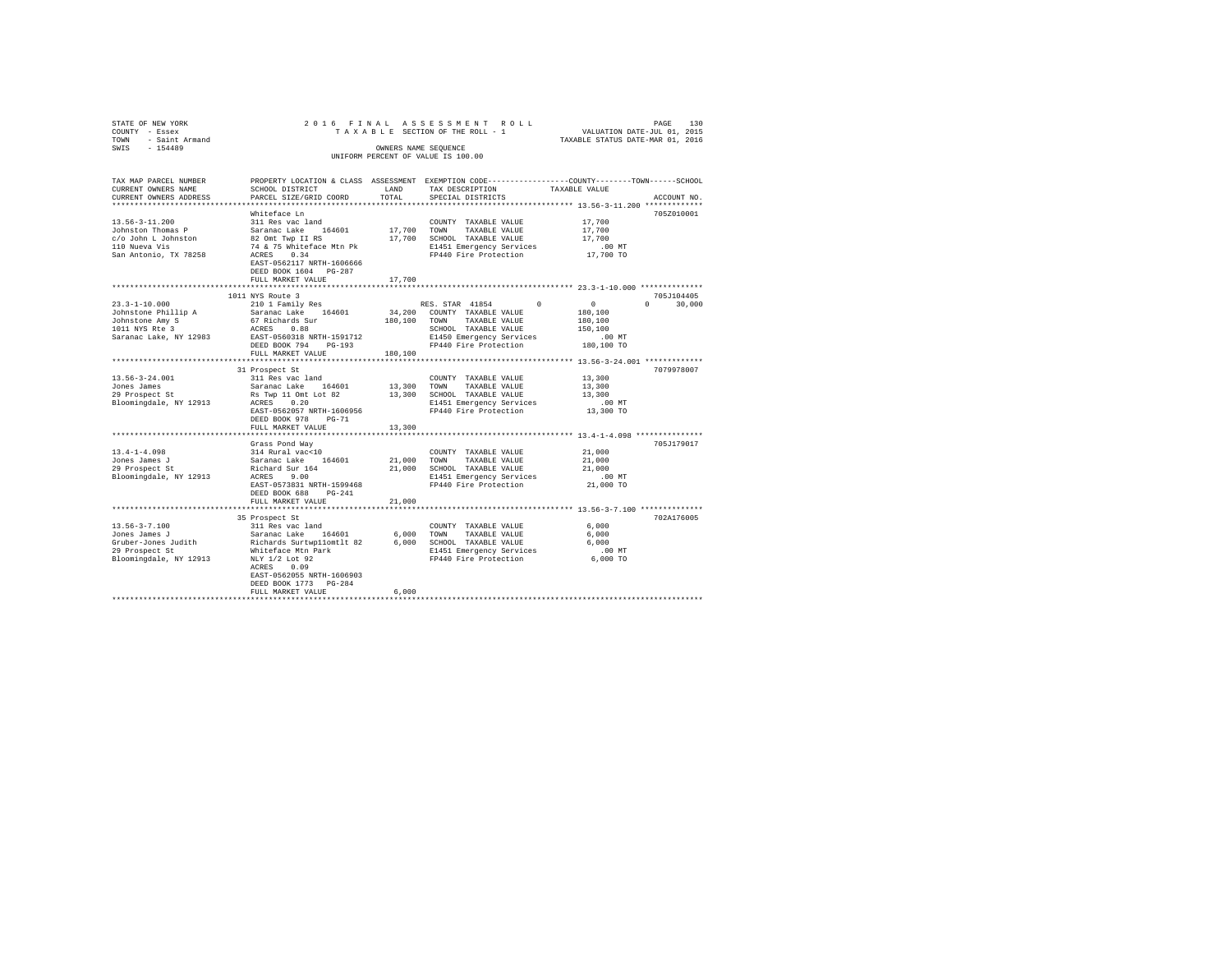| STATE OF NEW YORK<br>COUNTY - Essex      | 2016 FINAL                                                                                                                    |                      | ASSESSMENT ROLL<br>TAXABLE SECTION OF THE ROLL - 1                                             | PAGE 131<br>VALUATION DATE-JUL 01, 2015 |
|------------------------------------------|-------------------------------------------------------------------------------------------------------------------------------|----------------------|------------------------------------------------------------------------------------------------|-----------------------------------------|
| TOWN - Saint Armand                      |                                                                                                                               |                      |                                                                                                | TAXABLE STATUS DATE-MAR 01, 2016        |
| $-154489$<br>SWIS                        |                                                                                                                               | OWNERS NAME SEQUENCE |                                                                                                |                                         |
|                                          |                                                                                                                               |                      | UNIFORM PERCENT OF VALUE IS 100.00                                                             |                                         |
|                                          |                                                                                                                               |                      |                                                                                                |                                         |
|                                          |                                                                                                                               |                      |                                                                                                |                                         |
| TAX MAP PARCEL NUMBER                    |                                                                                                                               |                      | PROPERTY LOCATION & CLASS ASSESSMENT EXEMPTION CODE---------------COUNTY-------TOWN-----SCHOOL |                                         |
| CURRENT OWNERS NAME                      | SCHOOL DISTRICT                                                                                                               | LAND                 | TAX DESCRIPTION                                                                                | TAXABLE VALUE                           |
| CURRENT OWNERS ADDRESS                   | PARCEL SIZE/GRID COORD                                                                                                        | TOTAL                | SPECIAL DISTRICTS                                                                              | ACCOUNT NO.                             |
|                                          |                                                                                                                               |                      |                                                                                                |                                         |
|                                          | Whiteface Ln                                                                                                                  |                      |                                                                                                | 702A180032                              |
| $13.56 - 3 - 10.100$                     | 311 Res vac land                                                                                                              |                      | COUNTY TAXABLE VALUE                                                                           | 12,500                                  |
| Jones James J<br>Gruber-Jones Judith     | Saranac Lake 164601                                                                                                           | 12,500 TOWN          | TAXABLE VALUE                                                                                  | 12,500<br>12,500                        |
|                                          | 82 Richards Survey<br>Whiteface Mtn Park                                                                                      |                      | 12,500 SCHOOL TAXABLE VALUE                                                                    |                                         |
| 29 Prospect St<br>Bloomingdale, NY 12913 | Part 76 78 & 80                                                                                                               |                      | E1451 Emergency Services<br>FP440 Fire Protection                                              | $.00$ MT<br>12,500 TO                   |
|                                          | ACRES 0.26                                                                                                                    |                      |                                                                                                |                                         |
|                                          | EAST-0562195 NRTH-1606832                                                                                                     |                      |                                                                                                |                                         |
|                                          | DEED BOOK 1773 PG-284                                                                                                         |                      |                                                                                                |                                         |
|                                          | FULL MARKET VALUE                                                                                                             | 12,500               |                                                                                                |                                         |
|                                          |                                                                                                                               |                      |                                                                                                |                                         |
|                                          | 54 Main St                                                                                                                    |                      |                                                                                                | 702A100801                              |
| $13.56 - 7 - 14.000$                     | 270 Mfg housing                                                                                                               |                      | COUNTY TAXABLE VALUE                                                                           | 29,800                                  |
| Jones Sharon E                           | Saranac Lake 164601                                                                                                           |                      | 20,300 TOWN<br>TAXABLE VALUE                                                                   | 29,800                                  |
|                                          | 82 Rs Twp 11 Omt                                                                                                              |                      | 29,800 SCHOOL TAXABLE VALUE                                                                    | 29,800                                  |
| Cavanaugh Wendy A<br>1225 Rte 5 East     | ACRES 0.26                                                                                                                    |                      | E1451 Emergency Services                                                                       | $.00$ MT                                |
| Elbridge, NY 13060                       | EAST-0562942 NRTH-1605955                                                                                                     |                      | FP440 Fire Protection                                                                          | 29,800 TO                               |
|                                          | DEED BOOK 1029 PG-98                                                                                                          |                      | SD442 Bloomingdale Sewer D                                                                     | 29,800 TO M                             |
|                                          | FULL MARKET VALUE                                                                                                             |                      | 29,800 WD442 Bloomingdale Water D                                                              | 29,800 TO M                             |
|                                          |                                                                                                                               |                      |                                                                                                |                                         |
|                                          | 7 Basil Hill Way                                                                                                              |                      |                                                                                                | 705Z000011                              |
| $13.3 - 1 - 29.210$                      | 210 1 Family Res                                                                                                              |                      | RES. STAR 41854<br>$\Omega$                                                                    | $\sim$ 0<br>$0 \t 30.000$               |
| Jones Thomas C                           | Saranac Lake 164601                                                                                                           |                      | 64,800 COUNTY TAXABLE VALUE                                                                    | 309,100                                 |
| c/o Amy Cluckey Guardian                 | 63 Omt Twp 11 Rs                                                                                                              |                      | 309,100 TOWN TAXABLE VALUE                                                                     | 309,100                                 |
| 55 Forest Hill Ave                       | Lot 1 sub map $#5706$                                                                                                         |                      | SCHOOL TAXABLE VALUE                                                                           | 279,100                                 |
| Saranac Lake, NY 12983                   | ACRES 2.48                                                                                                                    |                      | E1451 Emergency Services                                                                       | $.00$ MT                                |
|                                          | EAST-0560886 NRTH-1602756                                                                                                     |                      | FP440 Fire Protection                                                                          | 309,100 TO                              |
|                                          | DEED BOOK 1752 PG-123                                                                                                         |                      |                                                                                                |                                         |
|                                          | FULL MARKET VALUE                                                                                                             | 309,100              |                                                                                                |                                         |
|                                          | ******************************                                                                                                |                      |                                                                                                |                                         |
|                                          | 805 Saint Regis Ave                                                                                                           |                      |                                                                                                | 702A101309                              |
| $13.56 - 2 - 11.000$                     | 220 2 Family Res                                                                                                              |                      | COUNTY TAXABLE VALUE                                                                           | 96,700                                  |
| Jones-Kratts Tracy A                     | Saranac Lake 164601<br>Saranac Lake 164601 26,300 TOWN TAXABLE VALUE<br>101 Richards Surtwp11 Omt 96,700 SCHOOL TAXABLE VALUE | 26,300 TOWN          |                                                                                                | 96,700                                  |
| Kratts Timothy B<br>805 Saint Regis Ave  |                                                                                                                               |                      |                                                                                                | 96,700                                  |
|                                          | ACRES 0.44                                                                                                                    |                      | E1451 Emergency Services                                                                       | $.00$ MT                                |
| Bloomingdale, NY 12913                   | EAST-0563390 NRTH-1607321                                                                                                     |                      | FP440 Fire Protection                                                                          | 96,700 TO                               |
|                                          | DEED BOOK 1608 PG-297                                                                                                         |                      | SD442 Bloomingdale Sewer D                                                                     | 96,700 TO M                             |
|                                          | FULL MARKET VALUE                                                                                                             |                      | 96,700 WD442 Bloomingdale Water D                                                              | 96,700 TO M                             |
|                                          |                                                                                                                               |                      |                                                                                                |                                         |
|                                          | 19 Whiteface Ln                                                                                                               |                      |                                                                                                | 702A101805                              |
| $13.56 - 3 - 15.000$                     | 210 1 Family Res                                                                                                              |                      | COUNTY TAXABLE VALUE                                                                           | 124,000                                 |
| Joseph Jon E                             | Saranac Lake 164601                                                                                                           |                      | 25,000 TOWN TAXABLE VALUE                                                                      | 124,000                                 |
| 141 Rosedale St                          | 82 Richards Surtwp 11 Omt 124,000 SCHOOL TAXABLE VALUE                                                                        |                      |                                                                                                | 124,000                                 |
| Rochester, NY 14620                      | ACRES 0.40                                                                                                                    |                      | E1451 Emergency Services                                                                       | $.00$ MT                                |
|                                          | EAST-0562012 NRTH-1606199                                                                                                     |                      | FP440 Fire Protection                                                                          | $124,000$ TO                            |
|                                          | DEED BOOK 1232 PG-334                                                                                                         |                      |                                                                                                |                                         |
|                                          | FULL MARKET VALUE                                                                                                             | 124,000              |                                                                                                |                                         |
|                                          |                                                                                                                               |                      |                                                                                                |                                         |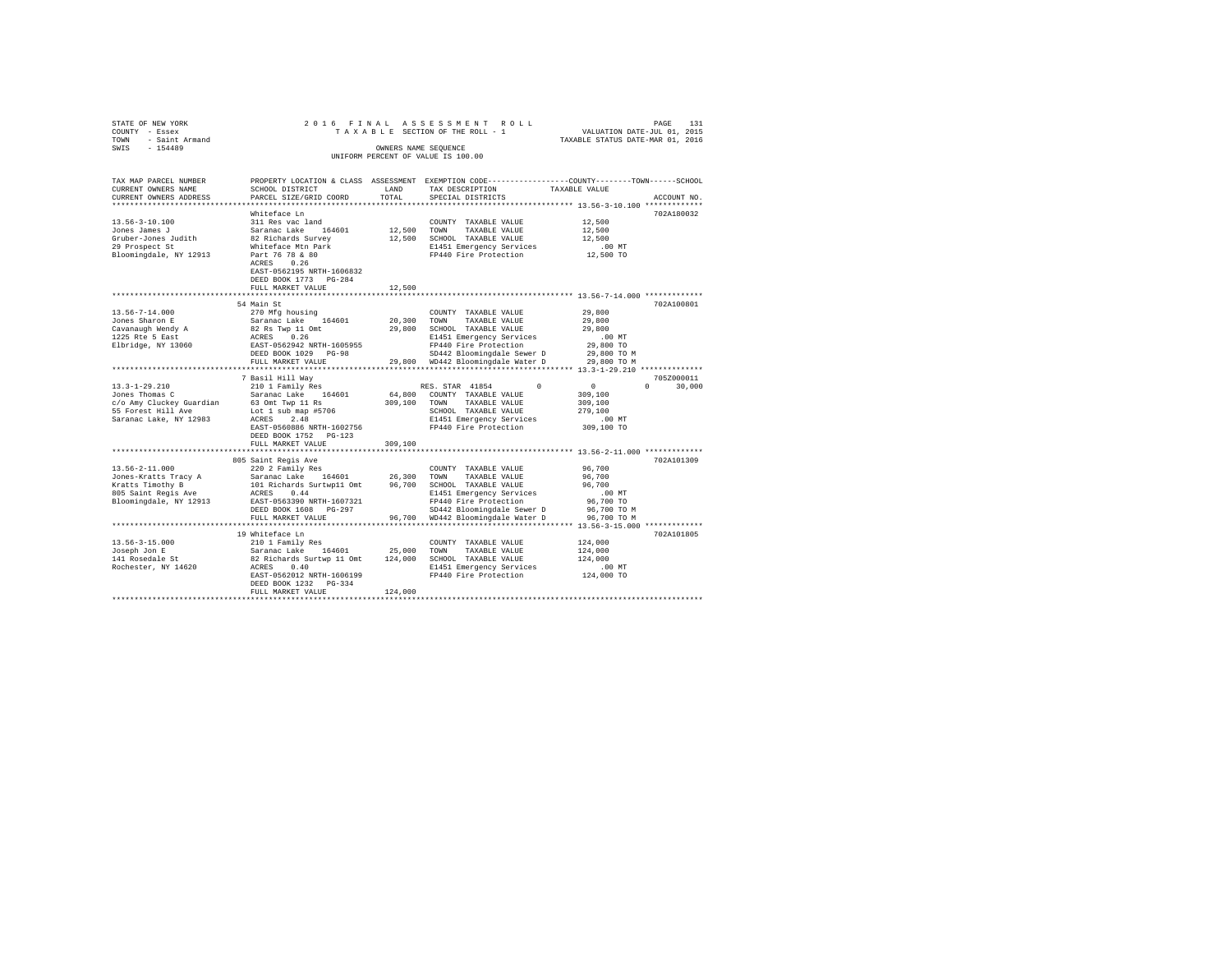| STATE OF NEW YORK              | 2016 FINAL                                                          |              | ASSESSMENT ROLL                    |                                                                                                |        |
|--------------------------------|---------------------------------------------------------------------|--------------|------------------------------------|------------------------------------------------------------------------------------------------|--------|
| COUNTY - Essex                 |                                                                     |              | TAXABLE SECTION OF THE ROLL - 1    | PAGE 132<br>VALUATION DATE-JUL 01, 2015<br>TAXABLE STATUS DATE-MAR 01, 2016                    |        |
| - Saint Armand<br>TOWN         |                                                                     |              |                                    |                                                                                                |        |
| $-154489$<br>SWIS              |                                                                     |              | OWNERS NAME SEOUENCE               |                                                                                                |        |
|                                |                                                                     |              | UNIFORM PERCENT OF VALUE IS 100.00 |                                                                                                |        |
|                                |                                                                     |              |                                    |                                                                                                |        |
|                                |                                                                     |              |                                    |                                                                                                |        |
| TAX MAP PARCEL NUMBER          |                                                                     |              |                                    | PROPERTY LOCATION & CLASS ASSESSMENT EXEMPTION CODE---------------COUNTY-------TOWN-----SCHOOL |        |
| CURRENT OWNERS NAME            | SCHOOL DISTRICT                                                     | LAND         | TAX DESCRIPTION                    | TAXABLE VALUE                                                                                  |        |
| CURRENT OWNERS ADDRESS         | PARCEL SIZE/GRID COORD                                              | TOTAL        | SPECIAL DISTRICTS                  | ACCOUNT NO.                                                                                    |        |
| **********************         | *******************************                                     | ************ |                                    | ************************************** 13.4-1-34.000 ***************                           |        |
|                                | 139 River Rd                                                        |              |                                    | 705J102403                                                                                     |        |
| $13.4 - 1 - 34.000$            | 314 Rural vac<10                                                    |              | COUNTY TAXABLE VALUE               | 33,400                                                                                         |        |
| Kaiser David J Sr              | Saranac Lake 164601                                                 | 33,400 TOWN  | TAXABLE VALUE                      | 33,400                                                                                         |        |
| Kaiser Susan L                 | 122 Richards Sur                                                    |              | 33,400 SCHOOL TAXABLE VALUE        | 33,400                                                                                         |        |
| 2684 Bishop Rd                 | Deed Acreage 4.00 Acres                                             |              | E1451 Emergency Services           | $.00$ MT                                                                                       |        |
| Appleton, NY 14008             | ACRES 3.80                                                          |              | FP440 Fire Protection              | 33,400 TO                                                                                      |        |
|                                | EAST-0567150 NRTH-1604835                                           |              |                                    |                                                                                                |        |
|                                | DEED BOOK 1808 PG-232                                               |              |                                    |                                                                                                |        |
|                                | FULL MARKET VALUE                                                   | 33,400       |                                    |                                                                                                |        |
|                                |                                                                     |              |                                    |                                                                                                |        |
|                                | 37 Rockledge Ln                                                     |              |                                    | 705J103205                                                                                     |        |
| $32.38 - 1 - 9.100$            | 210 1 Family Res                                                    |              | COUNTY TAXABLE VALUE               | 169,000                                                                                        |        |
| Kancsar Mary W                 | Saranac Lake 164601                                                 | 39,100       | TOWN<br>TAXABLE VALUE              | 169,000                                                                                        |        |
| PO Box 1088                    | 11 Richards Sur                                                     |              | 169,000 SCHOOL TAXABLE VALUE       | 169,000                                                                                        |        |
| Ouray, CO 81427                | ACRES 0.42                                                          |              | E1450 Emergency Services           | $.00$ MT                                                                                       |        |
|                                | EAST-0555736 NRTH-1578494                                           |              | FP440 Fire Protection              | 169,000 TO                                                                                     |        |
|                                | DEED BOOK 1056 PG-61                                                |              | WD441 Rockledge water              | 169,000 TO M                                                                                   |        |
|                                | FULL MARKET VALUE                                                   | 169,000      |                                    |                                                                                                |        |
|                                |                                                                     |              |                                    |                                                                                                |        |
|                                |                                                                     |              |                                    |                                                                                                |        |
|                                | 80 Moose Pond Ln                                                    |              |                                    | 705J104313                                                                                     |        |
| $13.4 - 1 - 77.000$            | 240 Rural res                                                       |              | RES. STAR 41854<br>$^{\circ}$      | $\Omega$<br>$\mathbf{0}$                                                                       | 30,000 |
| Kanze Edward J III             | Saranac Lake 164601                                                 |              | 48,000 COUNTY TAXABLE VALUE        | 135,600                                                                                        |        |
| Kanze Deborah L                | 164 Richards Sur                                                    | 135,600 TOWN | TAXABLE VALUE                      | 135,600                                                                                        |        |
| 80 Moose Pond Ln               | ACRES 17.60                                                         |              | SCHOOL TAXABLE VALUE               | 105,600                                                                                        |        |
| Bloomingdale, NY 12913         | EAST-0572555 NRTH-1600808                                           |              | E1451 Emergency Services           | $.00$ MT                                                                                       |        |
|                                | DEED BOOK 1241 PG-220                                               |              | FP440 Fire Protection              | 135,600 TO                                                                                     |        |
|                                | FULL MARKET VALUE                                                   | 135,600      |                                    |                                                                                                |        |
|                                |                                                                     |              |                                    |                                                                                                |        |
|                                | NYS Route 3                                                         |              |                                    | 705J180025                                                                                     |        |
| $23.1 - 1 - 8.200$             | 314 Rural vac<10                                                    |              | COUNTY TAXABLE VALUE               | 22,300                                                                                         |        |
| Kasson Matthew A               |                                                                     | 22,300 TOWN  | TAXABLE VALUE                      | 22,300                                                                                         |        |
| Kasson Joy A<br>1225 NYS Rte 3 | Saranac Lake 164601<br>86 Richards Survey<br>ACRES 0.81 BANK1STARSG |              | 22,300 SCHOOL TAXABLE VALUE        | 22,300                                                                                         |        |
|                                |                                                                     |              | E1451 Emergency Services           | $.00$ MT                                                                                       |        |
| Saranac Lake, NY 12983         | EAST-0564290 NRTH-1595616                                           |              | FP440 Fire Protection              | 22,300 TO                                                                                      |        |
|                                | DEED BOOK 1095 PG-205                                               |              |                                    |                                                                                                |        |
|                                | FULL MARKET VALUE                                                   | 22,300       |                                    |                                                                                                |        |
|                                | **********************                                              |              |                                    | ******************** 23.1-1-9.000 ***************                                              |        |
|                                | 1225 NYS Route 3                                                    |              |                                    | 705.T104112                                                                                    |        |
| $23.1 - 1 - 9.000$             | 210 1 Family Res                                                    |              | $\Omega$<br>RES. STAR 41854        | $\sim$ 0<br>$\Omega$                                                                           | 30,000 |
| Kasson Matthew A               | Saranac Lake 164601                                                 | 35,600       | COUNTY TAXABLE VALUE               | 152,900                                                                                        |        |
|                                | 86 Richards Sur                                                     | 152,900 TOWN | TAXABLE VALUE                      | 152,900                                                                                        |        |
| Kasson Joy A<br>1225 NYS Rte 3 | 00001.50                                                            |              | SCHOOL TAXABLE VALUE               | 122,900                                                                                        |        |
|                                |                                                                     |              |                                    |                                                                                                |        |
|                                |                                                                     |              |                                    | $.00$ MT                                                                                       |        |
| Saranac Lake, NY 12983         | ACRES 1.60                                                          |              | E1451 Emergency Services           |                                                                                                |        |
|                                | EAST-0564148 NRTH-1595452                                           |              | FP440 Fire Protection              | 152,900 TO                                                                                     |        |
|                                | DEED BOOK 1095 PG-205<br>FULL MARKET VALUE                          | 152,900      |                                    |                                                                                                |        |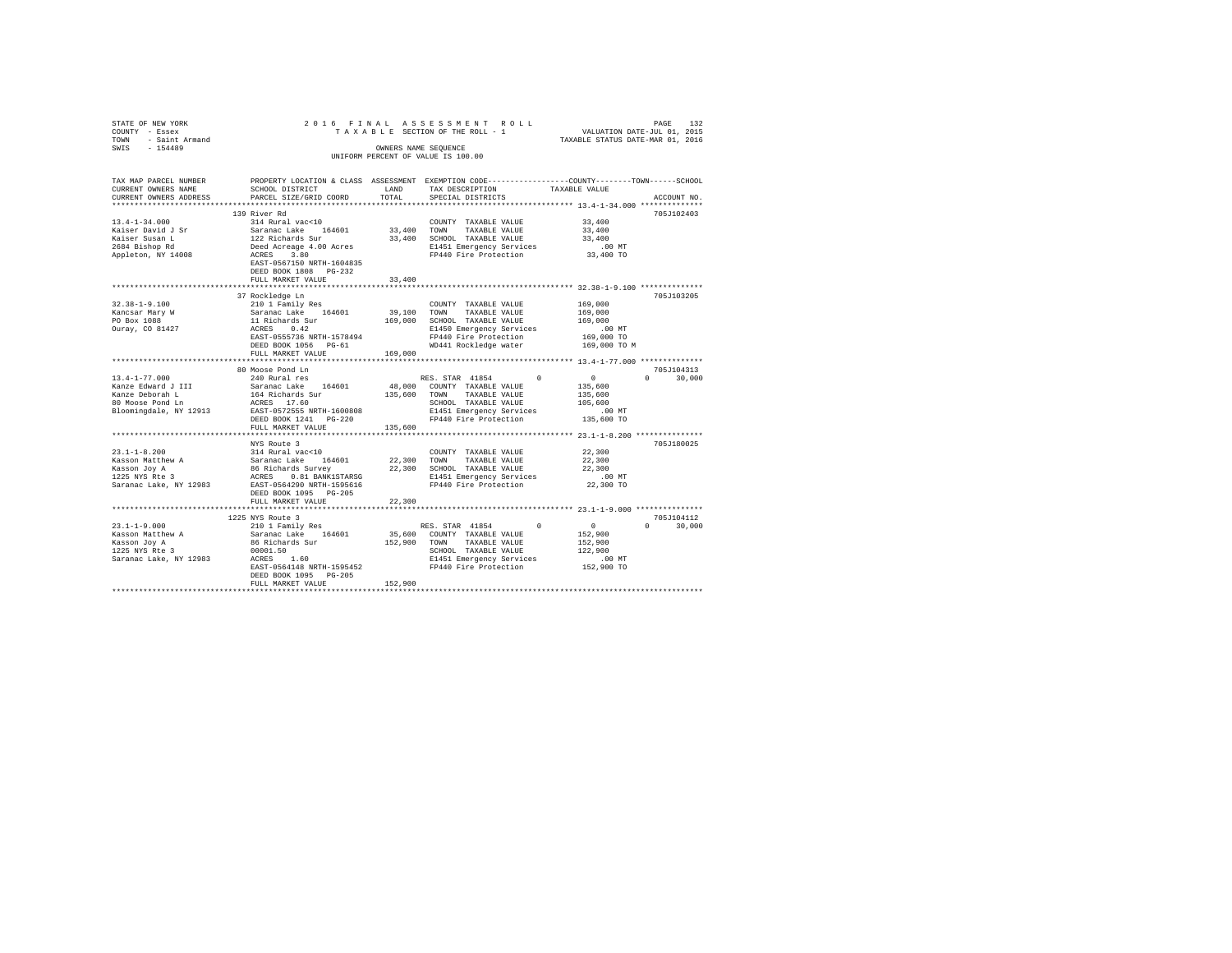| STATE OF NEW YORK<br>COUNTY - Essex<br>TOWN - Saint Armand<br>SWIS - 154489                                                        |                                                                                                                                                                                       | OWNERS NAME SEQUENCE | 2016 FINAL ASSESSMENT ROLL<br>TAXABLE SECTION OF THE ROLL - 1<br>UNIFORM PERCENT OF VALUE IS 100.00                                                                                          | VALUATION DATE-JUL 01, 2015<br>TAXABLE STATUS DATE-MAR 01, 2016                    | PAGE<br>133                                   |
|------------------------------------------------------------------------------------------------------------------------------------|---------------------------------------------------------------------------------------------------------------------------------------------------------------------------------------|----------------------|----------------------------------------------------------------------------------------------------------------------------------------------------------------------------------------------|------------------------------------------------------------------------------------|-----------------------------------------------|
| CURRENT OWNERS NAME<br>CURRENT OWNERS ADDRESS<br>***********************                                                           | TAX MAP PARCEL NUMBER PROPERTY LOCATION & CLASS ASSESSMENT EXEMPTION CODE---------------COUNTY-------TOWN------SCHOOL<br>SCHOOL DISTRICT<br>PARCEL SIZE/GRID COORD                    | LAND<br>TOTAL        | TAX DESCRIPTION<br>SPECIAL DISTRICTS                                                                                                                                                         | TAXABLE VALUE<br>****************************** 32.1-1-8.000 ***************       | ACCOUNT NO.                                   |
| $32.1 - 1 - 8.000$                                                                                                                 | 395 Bloomingdale Ave<br>270 Mfg housing<br>EAST-0555436 NRTH-1581028<br>DEED BOOK 1593 PG-24<br>FULL MARKET VALUE                                                                     | 38,400               | COUNTY TAXABLE VALUE<br>TAXABLE VALUE<br>38,400 SCHOOL TAXABLE VALUE<br>E1450 Emergency Services<br>FP440 Fire Protection<br>********************************* 13.4-1-72.000 *************** | 38,400<br>38,400<br>38,400<br>$.00$ MT<br>38,400 TO                                | 705J103403                                    |
| $13.4 - 1 - 72.000$<br>Kell Robert A<br>Shultz Patricia<br>13 Second St<br>PO Box 122<br>Port Kent, NY 12975 DEED BOOK 1687 PG-273 | 77 Grass Pond Way<br>312 Vac w/imprv<br>EAST-0574159 NRTH-1599701<br>FULL MARKET VALUE                                                                                                | 12,800               | COUNTY TAXABLE VALUE<br>E1451 Emergency Services<br>FP440 Fire Protection                                                                                                                    | 12,800<br>12,800<br>12,800<br>$.00$ MT<br>12,800 TO                                | 705J103508                                    |
| $13.4 - 1 - 88.000$<br>Kellam Walter D<br>20 Moose Pond Ln<br>Bloomingdale, NY 12913 00002.60                                      | 20 Moose Pond Ln<br>210 1 Family Res<br>Saranac Lake 164601<br>143 Richards Sur 84,400 TOWN<br>$ACRES$ 2.60<br>EAST-0571679 NRTH-1602407<br>DEED BOOK 759 PG-116<br>FULL MARKET VALUE | 84,400               | SR STAR 41834 0<br>36,600 COUNTY TAXABLE VALUE<br>TAXABLE VALUE<br>SCHOOL TAXABLE VALUE<br>E1451 Emergency Services<br>FP440 Fire Protection                                                 | $\sim$ 0<br>84,400<br>84,400<br>19,100<br>$.00$ MT<br>84,400 TO                    | 705J103110<br>0 65,300                        |
| PO Box 921<br>Lake Placid, NY 12946                                                                                                | 12 George & Bliss Ln<br>EAST-0594890 NRTH-1583446<br>DEED BOOK 739 PG-151<br>FULL MARKET VALUE                                                                                        | 589,200              | COUNTY TAXABLE VALUE<br>BTI44 BTI District<br>E1450 Emergency Services<br>FP403 Fire Pro LP Lake                                                                                             | 589,200<br>589,200<br>589,200<br>.00MT<br>$.00$ MT<br>589,200 TO                   | 705J181002                                    |
| $23.3 - 2 - 11.000$<br>Kelly Kerry L                                                                                               | 34 Mount Pisqah Ln<br>FULL MARKET VALUE 264,600 FP440 Fire Protection                                                                                                                 |                      |                                                                                                                                                                                              | 25,000<br>$\sim$ 0 $\sim$<br>239,600<br>239,600<br>224,600<br>.00 MT<br>264,600 TO | 705J178582<br>$25,000$ $10,000$<br>0 $30,000$ |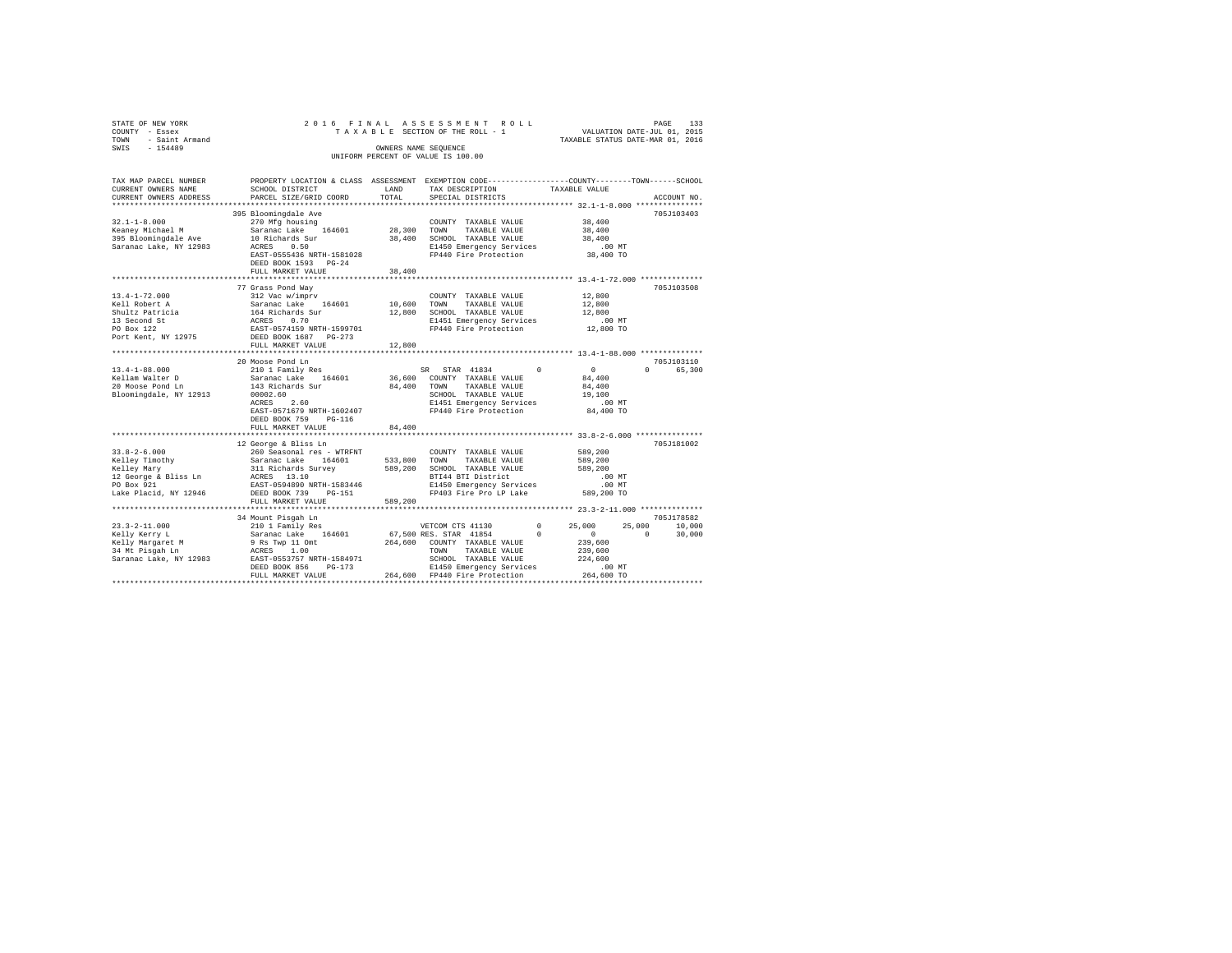| STATE OF NEW YORK                            |                                                          |                      | 2016 FINAL ASSESSMENT ROLL                                                                      | PAGE 134<br>VALUATION DATE-JUL 01, 2015<br>TAXABLE STATUS DATE-MAR 01, 2016 |                                 |
|----------------------------------------------|----------------------------------------------------------|----------------------|-------------------------------------------------------------------------------------------------|-----------------------------------------------------------------------------|---------------------------------|
| COUNTY - Essex                               |                                                          |                      | TAXABLE SECTION OF THE ROLL - 1                                                                 |                                                                             |                                 |
| TOWN - Saint Armand                          |                                                          |                      |                                                                                                 |                                                                             |                                 |
| SWIS - 154489                                |                                                          | OWNERS NAME SEQUENCE |                                                                                                 |                                                                             |                                 |
|                                              |                                                          |                      | UNIFORM PERCENT OF VALUE IS 100.00                                                              |                                                                             |                                 |
|                                              |                                                          |                      |                                                                                                 |                                                                             |                                 |
| TAX MAP PARCEL NUMBER                        |                                                          |                      | PROPERTY LOCATION & CLASS ASSESSMENT EXEMPTION CODE---------------COUNTY-------TOWN------SCHOOL |                                                                             |                                 |
| CURRENT OWNERS NAME                          | SCHOOL DISTRICT                                          | LAND                 | TAX DESCRIPTION                                                                                 | TAXABLE VALUE                                                               |                                 |
| CURRENT OWNERS ADDRESS                       | PARCEL SIZE/GRID COORD                                   | TOTAL                | SPECIAL DISTRICTS                                                                               |                                                                             | ACCOUNT NO.                     |
|                                              |                                                          |                      |                                                                                                 |                                                                             |                                 |
|                                              | Mount Pisqah Ln                                          |                      |                                                                                                 |                                                                             | 705J188004                      |
| $23.3 - 2 - 12.000$                          | 311 Res vac land                                         |                      | COUNTY TAXABLE VALUE                                                                            | 33,500                                                                      |                                 |
| Kelly Kerry L                                | Saranac Lake 164601                                      | 33,500 TOWN          | TAXABLE VALUE                                                                                   | 33,500                                                                      |                                 |
| 34 Mt Pisgah Ln                              | 9 Twp 11 Omt Rs                                          |                      | 33,500 SCHOOL TAXABLE VALUE                                                                     | 33,500                                                                      |                                 |
| Saranac Lake, NY 12983                       |                                                          |                      | E1450 Emergency Services                                                                        | $.00$ MT                                                                    |                                 |
|                                              | 15 Glenn Ridge<br>ACRES 1.02                             |                      | FP440 Fire Protection                                                                           | 33,500 TO                                                                   |                                 |
|                                              | EAST-0553541 NRTH-1584988                                |                      |                                                                                                 |                                                                             |                                 |
|                                              | DEED BOOK 972 PG-32                                      |                      |                                                                                                 |                                                                             |                                 |
|                                              | FULL MARKET VALUE                                        | 33,500               |                                                                                                 |                                                                             |                                 |
|                                              |                                                          |                      |                                                                                                 |                                                                             |                                 |
|                                              | Mount Pisgah Ln                                          |                      |                                                                                                 |                                                                             | 705J188008                      |
| $23.3 - 2 - 13.000$                          | 311 Res vac land                                         |                      | COUNTY TAXABLE VALUE                                                                            | 33,500                                                                      |                                 |
| Kelly Kerry L                                | Saranac Lake 164601                                      |                      | 33,500 TOWN TAXABLE VALUE                                                                       | 33,500                                                                      |                                 |
| Kelly Margaret M<br>34 Mt Pisgah Ln          |                                                          |                      |                                                                                                 | 33,500                                                                      |                                 |
|                                              |                                                          |                      |                                                                                                 | $.00$ MT                                                                    |                                 |
| Saranac Lake, NY 12983                       | ACRES 1.02                                               |                      | FP440 Fire Protection                                                                           | 33,500 TO                                                                   |                                 |
|                                              | EAST-0553311 NRTH-1585065                                |                      |                                                                                                 |                                                                             |                                 |
|                                              | DEED BOOK 1066 PG-82                                     |                      |                                                                                                 |                                                                             |                                 |
|                                              | FULL MARKET VALUE                                        | 33,500               |                                                                                                 |                                                                             |                                 |
|                                              |                                                          |                      |                                                                                                 |                                                                             |                                 |
|                                              | 320 River Rd                                             |                      |                                                                                                 |                                                                             | 705J103111                      |
| $13.4 - 1 - 29.001$                          | 210 1 Family Res                                         |                      | RES. STAR 41854                                                                                 | $\sim$ 0                                                                    | $0 \t 30.000$                   |
| Kent John T                                  | Saranac Lake 164601                                      |                      | 36,000 COUNTY TAXABLE VALUE                                                                     | 155,700                                                                     |                                 |
| Kent Shari L<br>320 River Rd                 | 143 Richards Sur                                         |                      | 155,700 TOWN TAXABLE VALUE                                                                      | 155,700                                                                     |                                 |
|                                              | 00002.00                                                 |                      | SCHOOL TAXABLE VALUE                                                                            | 125,700                                                                     |                                 |
| Bloomingdale, NY 12913                       | ACRES 2.00                                               |                      | E1451 Emergency Services                                                                        | .00 MT                                                                      |                                 |
|                                              | EAST-0571367 NRTH-1602774                                |                      | FP440 Fire Protection                                                                           | 155,700 TO                                                                  |                                 |
|                                              | DEED BOOK 854 PG-223                                     |                      |                                                                                                 |                                                                             |                                 |
|                                              | FULL MARKET VALUE                                        | 155,700              |                                                                                                 |                                                                             |                                 |
|                                              | 54 Prospect St                                           |                      |                                                                                                 |                                                                             | 702A185008                      |
| $13.56 - 1 - 5.200$                          | 281 Multiple res                                         |                      | COUNTY TAXABLE VALUE                                                                            | 255,800                                                                     |                                 |
| Kent Mark                                    | Saranac Lake 164601                                      | 48,200               | TOWN TAXABLE VALUE                                                                              | 255,800                                                                     |                                 |
| Kent John                                    |                                                          |                      | 255,800 SCHOOL TAXABLE VALUE                                                                    | 255,800                                                                     |                                 |
|                                              | 82 Twp 11 Omt<br>ACRES 2.22<br>EAST-0561593 NRTH-1606497 |                      | E1451 Emergency Services                                                                        | $.00$ MT                                                                    |                                 |
| c/o Doris Kent<br>54 Prospect St             |                                                          |                      | FP440 Fire Protection                                                                           | 255,800 TO                                                                  |                                 |
| Bloomingdale, NY 12913 DEED BOOK 1648 PG-161 |                                                          |                      |                                                                                                 | 255,800 TO M                                                                |                                 |
|                                              | FULL MARKET VALUE                                        |                      | SD442 Bloomingdale Sewer D<br>255,800 WD442 Bloomingdale Water D                                | 255,800 TO M                                                                |                                 |
|                                              |                                                          |                      |                                                                                                 |                                                                             |                                 |
|                                              | 1237 NYS Route 3                                         |                      |                                                                                                 |                                                                             | 705J104406                      |
| $23.1 - 1 - 8.100$                           | 210 1 Family Res                                         |                      | RES. STAR 41854<br>$^{\circ}$                                                                   | $\sim$ 0                                                                    | $\Omega$ and $\Omega$<br>30,000 |
| King Paul F                                  |                                                          |                      | 35,100 COUNTY TAXABLE VALUE                                                                     | 131,500                                                                     |                                 |
|                                              | Saranac Lake 164601<br>86 Richards Sur                   | 131,500 TOWN         | TAXABLE VALUE                                                                                   | 131,500                                                                     |                                 |
| King Cynthia A<br>1237 NYS Rte 3             | ACRES 1.06                                               |                      | SCHOOL TAXABLE VALUE                                                                            | 101,500                                                                     |                                 |
| Saranac Lake, NY 12983                       | EAST-0564375 NRTH-1595743                                |                      | E1451 Emergency Services                                                                        | .00MT                                                                       |                                 |
|                                              | DEED BOOK 1471    PG-315                                 |                      | FP440 Fire Protection                                                                           | 131,500 TO                                                                  |                                 |
|                                              | FULL MARKET VALUE                                        | 131,500              |                                                                                                 |                                                                             |                                 |
|                                              |                                                          |                      |                                                                                                 |                                                                             |                                 |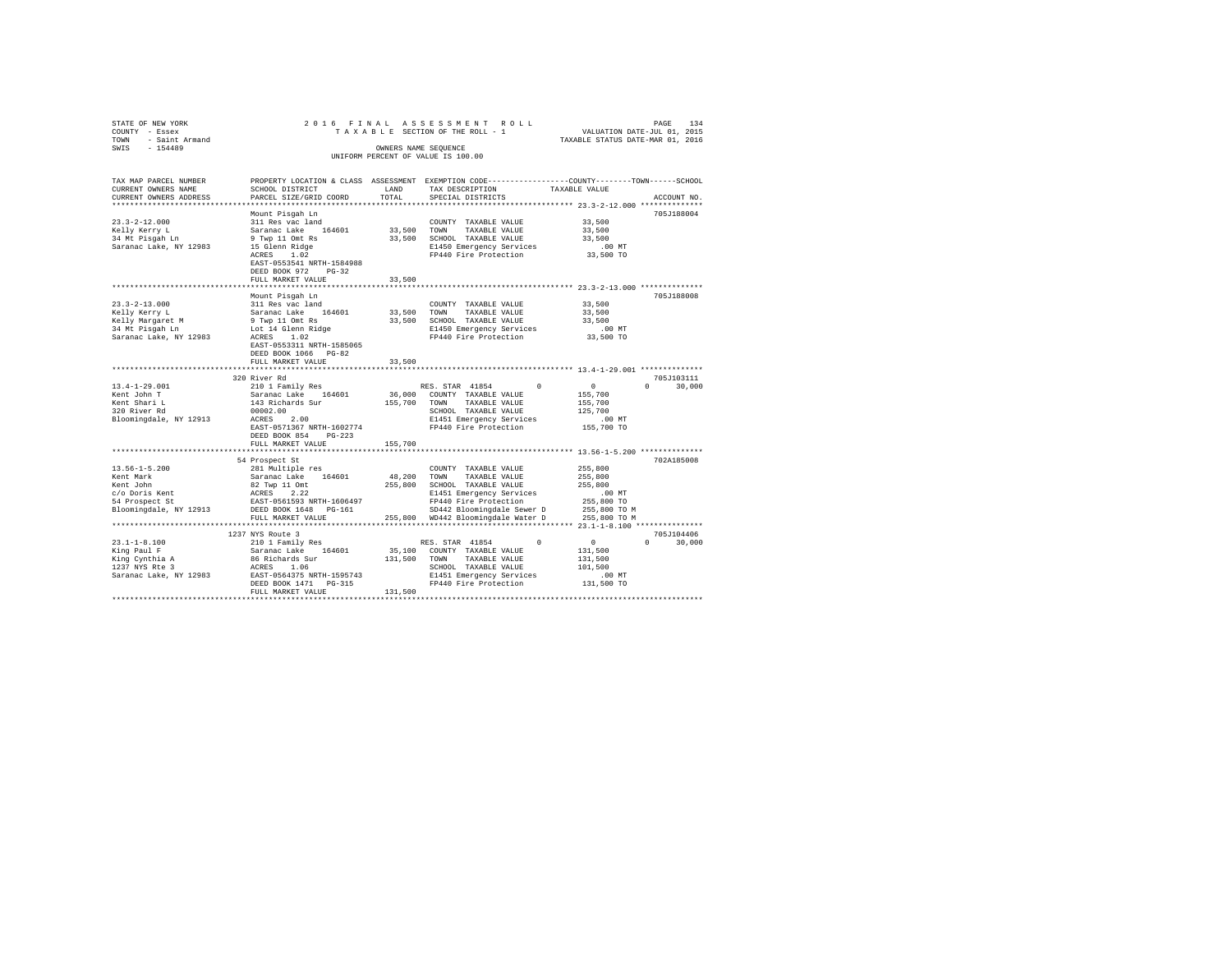| STATE OF NEW YORK   | 2016 FINAL ASSESSMENT ROLL         |                                  | PAGE | 135 |
|---------------------|------------------------------------|----------------------------------|------|-----|
| COUNTY - Essex      | TAXABLE SECTION OF THE ROLL - 1    | VALUATION DATE-JUL 01, 2015      |      |     |
| TOWN - Saint Armand |                                    | TAXABLE STATUS DATE-MAR 01, 2016 |      |     |
| SWIS<br>$-154489$   | OWNERS NAME SEOUENCE               |                                  |      |     |
|                     | UNIFORM PERCENT OF VALUE IS 100.00 |                                  |      |     |
|                     |                                    |                                  |      |     |

| TAX MAP PARCEL NUMBER                                                                                                                                                                                                                 | PROPERTY LOCATION & CLASS ASSESSMENT EXEMPTION CODE---------------COUNTY-------TOWN-----SCHOOL |         |                                                                                            |               |                       |                             |  |
|---------------------------------------------------------------------------------------------------------------------------------------------------------------------------------------------------------------------------------------|------------------------------------------------------------------------------------------------|---------|--------------------------------------------------------------------------------------------|---------------|-----------------------|-----------------------------|--|
| CURRENT OWNERS NAME                                                                                                                                                                                                                   | SCHOOL DISTRICT                                                                                | LAND    | TAX DESCRIPTION<br>TAX DESCRIPTION                                                         | TAXABLE VALUE |                       |                             |  |
| CURRENT OWNERS ADDRESS PARCEL SIZE/GRID COORD                                                                                                                                                                                         |                                                                                                | TOTAL   | SPECIAL DISTRICTS                                                                          |               |                       | ACCOUNT NO.                 |  |
|                                                                                                                                                                                                                                       |                                                                                                |         |                                                                                            |               |                       |                             |  |
|                                                                                                                                                                                                                                       | 101 Maple Ln                                                                                   |         |                                                                                            |               |                       | 702C100914                  |  |
| $13.3 - 2 - 2.000$                                                                                                                                                                                                                    | 210 1 Family Res                                                                               |         | VETWAR CTS 41120                                                                           |               | $0 \t 15.000$         | 6,000<br>15,000             |  |
|                                                                                                                                                                                                                                       |                                                                                                |         |                                                                                            |               | $\sim$ 0 $\sim$       | $^{\circ}$<br>30,000        |  |
|                                                                                                                                                                                                                                       |                                                                                                |         |                                                                                            |               | 220,100               |                             |  |
|                                                                                                                                                                                                                                       |                                                                                                |         |                                                                                            |               | 220,100               |                             |  |
|                                                                                                                                                                                                                                       |                                                                                                |         | SCHOOL TAXABLE VALUE                                                                       |               | 199,100               |                             |  |
|                                                                                                                                                                                                                                       | DEED BOOK 1586 PG-152                                                                          |         | E1451 Emergency Services .00 MT<br>235,100 FP440 Fire Protection 235,100 TO                |               |                       |                             |  |
|                                                                                                                                                                                                                                       | FULL MARKET VALUE                                                                              |         |                                                                                            |               |                       |                             |  |
|                                                                                                                                                                                                                                       |                                                                                                |         |                                                                                            |               |                       |                             |  |
|                                                                                                                                                                                                                                       |                                                                                                |         |                                                                                            |               |                       | 702A184001                  |  |
|                                                                                                                                                                                                                                       |                                                                                                |         |                                                                                            |               |                       |                             |  |
|                                                                                                                                                                                                                                       |                                                                                                |         |                                                                                            |               | 9,200<br>9,200        |                             |  |
|                                                                                                                                                                                                                                       |                                                                                                |         | 9,200 SCHOOL TAXABLE VALUE                                                                 |               | 9.200                 |                             |  |
|                                                                                                                                                                                                                                       |                                                                                                |         |                                                                                            |               |                       |                             |  |
|                                                                                                                                                                                                                                       |                                                                                                |         | E1451 Emergency Services .00 MT<br>FP440 Fire Protection  9,200 TO                         |               |                       |                             |  |
|                                                                                                                                                                                                                                       | DEED BOOK 1732 PG-63                                                                           |         |                                                                                            |               |                       |                             |  |
|                                                                                                                                                                                                                                       | FULL MARKET VALUE                                                                              | 9.200   |                                                                                            |               |                       |                             |  |
|                                                                                                                                                                                                                                       |                                                                                                |         |                                                                                            |               |                       |                             |  |
|                                                                                                                                                                                                                                       | 845 Saint Regis Ave                                                                            |         |                                                                                            |               |                       | 702A103314                  |  |
| 13.57-1-30.002<br>Niubek Kristi A Saranac Lake 164601 35,800 COUNTY TAXABLE VALUE<br>Niubek Kristi A Saranac Lake 164601 35,800 COUNTY TAXABLE VALUE<br>Niubek Kemneth W 101 Richard Survey TAXABLE VALUE<br>ND BOX 179 ACRES 1.75 BA |                                                                                                |         |                                                                                            |               | $\sim$ 0              | $\Omega$<br>30,000          |  |
|                                                                                                                                                                                                                                       |                                                                                                |         |                                                                                            |               | 151,600               |                             |  |
|                                                                                                                                                                                                                                       |                                                                                                |         |                                                                                            |               | 151,600               |                             |  |
|                                                                                                                                                                                                                                       |                                                                                                |         |                                                                                            |               | 121,600               |                             |  |
|                                                                                                                                                                                                                                       |                                                                                                |         | Elisi Inansus VALUE<br>E1451 Emergency Services<br>FP440 Fire Best of:                     |               |                       |                             |  |
|                                                                                                                                                                                                                                       | DEED BOOK 1467 PG-43                                                                           |         | FP440 Fire Protection                                                                      |               | .00 MT.<br>151,600 TO |                             |  |
|                                                                                                                                                                                                                                       |                                                                                                |         |                                                                                            |               |                       |                             |  |
|                                                                                                                                                                                                                                       | FULL MARKET VALUE                                                                              |         | 151,600 SD442 Bloomingdale Sewer D 151,600 TO M<br>WD442 Bloomingdale Water D 151,600 TO M |               |                       |                             |  |
|                                                                                                                                                                                                                                       |                                                                                                |         |                                                                                            |               |                       |                             |  |
|                                                                                                                                                                                                                                       |                                                                                                |         |                                                                                            |               |                       |                             |  |
|                                                                                                                                                                                                                                       | 111 Roosevelt Ln                                                                               |         |                                                                                            |               |                       | 705J178043                  |  |
|                                                                                                                                                                                                                                       |                                                                                                |         |                                                                                            |               |                       | $0 \qquad \qquad$<br>30,000 |  |
|                                                                                                                                                                                                                                       |                                                                                                |         |                                                                                            |               |                       |                             |  |
|                                                                                                                                                                                                                                       |                                                                                                |         |                                                                                            |               |                       |                             |  |
|                                                                                                                                                                                                                                       |                                                                                                |         |                                                                                            |               |                       |                             |  |
|                                                                                                                                                                                                                                       |                                                                                                |         |                                                                                            |               | $.00$ MT              |                             |  |
|                                                                                                                                                                                                                                       |                                                                                                |         |                                                                                            |               | 169,400 TO            |                             |  |
|                                                                                                                                                                                                                                       | FULL MARKET VALUE                                                                              | 169,400 |                                                                                            |               |                       |                             |  |
|                                                                                                                                                                                                                                       |                                                                                                |         |                                                                                            |               |                       |                             |  |
|                                                                                                                                                                                                                                       | 49 Saranac Ln                                                                                  |         |                                                                                            |               |                       | 705J189003                  |  |
|                                                                                                                                                                                                                                       |                                                                                                |         | RES. STAR 41854 0 0                                                                        |               |                       | $\Omega$<br>30,000          |  |
|                                                                                                                                                                                                                                       |                                                                                                |         |                                                                                            |               | 212,700               |                             |  |
|                                                                                                                                                                                                                                       |                                                                                                |         |                                                                                            |               | 212,700               |                             |  |
|                                                                                                                                                                                                                                       |                                                                                                |         |                                                                                            |               | 182,700               |                             |  |
|                                                                                                                                                                                                                                       |                                                                                                |         |                                                                                            |               | .00 MT.<br>212,700 TO |                             |  |
|                                                                                                                                                                                                                                       |                                                                                                |         |                                                                                            |               |                       |                             |  |
|                                                                                                                                                                                                                                       |                                                                                                |         | WD441 Rockledge water 212,700 TO M                                                         |               |                       |                             |  |
|                                                                                                                                                                                                                                       |                                                                                                |         |                                                                                            |               |                       |                             |  |
|                                                                                                                                                                                                                                       |                                                                                                |         |                                                                                            |               |                       |                             |  |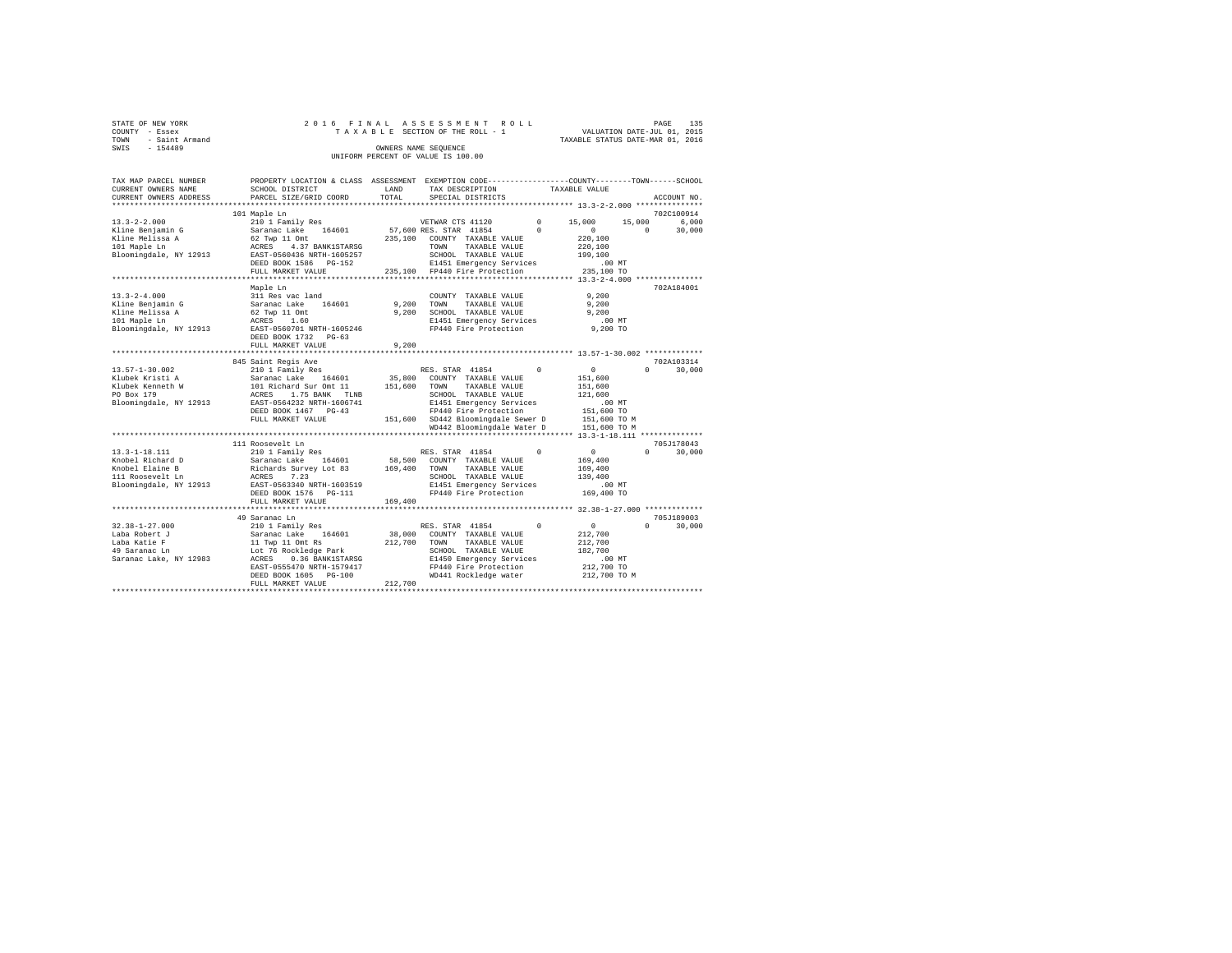| STATE OF NEW YORK   |  |  | 2016 FINAL ASSESSMENT ROLL         |  |                                  | PAGE | 136 |
|---------------------|--|--|------------------------------------|--|----------------------------------|------|-----|
| COUNTY - Essex      |  |  | TAXABLE SECTION OF THE ROLL - 1    |  | VALUATION DATE-JUL 01, 2015      |      |     |
| TOWN - Saint Armand |  |  |                                    |  | TAXABLE STATUS DATE-MAR 01, 2016 |      |     |
| SWIS<br>$-154489$   |  |  | OWNERS NAME SEOUENCE               |  |                                  |      |     |
|                     |  |  | UNIFORM PERCENT OF VALUE IS 100.00 |  |                                  |      |     |
|                     |  |  |                                    |  |                                  |      |     |

| TAX MAP PARCEL NUMBER                           | PROPERTY LOCATION & CLASS ASSESSMENT EXEMPTION CODE---------------COUNTY------TOWN-----SCHOOL                                                                                                                                                                                                                                                                          |         |                                                                           |                                                                 |                    |
|-------------------------------------------------|------------------------------------------------------------------------------------------------------------------------------------------------------------------------------------------------------------------------------------------------------------------------------------------------------------------------------------------------------------------------|---------|---------------------------------------------------------------------------|-----------------------------------------------------------------|--------------------|
| CURRENT OWNERS NAME                             | SCHOOL DISTRICT                                                                                                                                                                                                                                                                                                                                                        | LAND    | TAX DESCRIPTION                                                           | TAXABLE VALUE                                                   |                    |
| CURRENT OWNERS ADDRESS                          | PARCEL SIZE/GRID COORD                                                                                                                                                                                                                                                                                                                                                 | TOTAL   | SPECIAL DISTRICTS                                                         |                                                                 | ACCOUNT NO.        |
|                                                 |                                                                                                                                                                                                                                                                                                                                                                        |         |                                                                           |                                                                 |                    |
|                                                 | 29 Saranac Ln                                                                                                                                                                                                                                                                                                                                                          |         |                                                                           |                                                                 | 705J190008         |
| $32.38 - 1 - 44.000$                            | 210 1 Family Res                                                                                                                                                                                                                                                                                                                                                       |         | RES. STAR 41854                                                           | $\sim$ 0<br>$\sim$ 0                                            | $\Omega$<br>30,000 |
| LaDue Chad C                                    | Saranac Lake 164601 38,000 COUNTY TAXABLE VALUE                                                                                                                                                                                                                                                                                                                        |         |                                                                           | 242,300                                                         |                    |
| LaDue Becky A                                   | $11$ Rs                                                                                                                                                                                                                                                                                                                                                                |         | 242,300 TOWN TAXABLE VALUE                                                | 242,300                                                         |                    |
|                                                 |                                                                                                                                                                                                                                                                                                                                                                        |         | SCHOOL TAXABLE VALUE                                                      | 212,300                                                         |                    |
|                                                 |                                                                                                                                                                                                                                                                                                                                                                        |         | E1450 Emergency Services                                                  | $.00$ MT                                                        |                    |
|                                                 | EAST-0555547 NRTH-1578945                                                                                                                                                                                                                                                                                                                                              |         | FP440 Fire Protection                                                     | 00 MT.<br>242,300 TO                                            |                    |
|                                                 | DEED BOOK 1437    PG-247                                                                                                                                                                                                                                                                                                                                               |         | WD441 Rockledge water                                                     | 242,300 TO M                                                    |                    |
|                                                 | FULL MARKET VALUE                                                                                                                                                                                                                                                                                                                                                      | 242,300 |                                                                           |                                                                 |                    |
|                                                 |                                                                                                                                                                                                                                                                                                                                                                        |         |                                                                           |                                                                 |                    |
|                                                 | NYS Route 3                                                                                                                                                                                                                                                                                                                                                            |         |                                                                           |                                                                 | 705J175011         |
| $23.1 - 1 - 7.000$                              | 105 Vac farmland                                                                                                                                                                                                                                                                                                                                                       |         |                                                                           | 64,700                                                          |                    |
|                                                 |                                                                                                                                                                                                                                                                                                                                                                        |         | COUNTY TAXABLE VALUE                                                      |                                                                 |                    |
|                                                 |                                                                                                                                                                                                                                                                                                                                                                        |         | 64,700 TOWN TAXABLE VALUE<br>64,700 SCHOOL TAXABLE VALUE<br>TAXABLE VALUE | 64,700                                                          |                    |
|                                                 |                                                                                                                                                                                                                                                                                                                                                                        |         |                                                                           | 64,700                                                          |                    |
|                                                 |                                                                                                                                                                                                                                                                                                                                                                        |         | E1451 Emergency Services .00 MT<br>FP440 Fire Protection 64,700 TO        |                                                                 |                    |
|                                                 |                                                                                                                                                                                                                                                                                                                                                                        |         |                                                                           |                                                                 |                    |
|                                                 |                                                                                                                                                                                                                                                                                                                                                                        |         |                                                                           |                                                                 |                    |
| MAY BE SUBJECT TO PAYMENT FULL MARKET VALUE     |                                                                                                                                                                                                                                                                                                                                                                        | 64,700  |                                                                           |                                                                 |                    |
| UNDER AGDIST LAW TIL 2020                       |                                                                                                                                                                                                                                                                                                                                                                        |         |                                                                           |                                                                 |                    |
|                                                 |                                                                                                                                                                                                                                                                                                                                                                        |         |                                                                           |                                                                 |                    |
|                                                 | 1281 NYS Route 3                                                                                                                                                                                                                                                                                                                                                       |         |                                                                           |                                                                 | 705J103402         |
|                                                 |                                                                                                                                                                                                                                                                                                                                                                        |         | COUNTY TAXABLE VALUE                                                      | 147,600                                                         |                    |
|                                                 |                                                                                                                                                                                                                                                                                                                                                                        |         | TAXABLE VALUE                                                             | 147.600                                                         |                    |
|                                                 |                                                                                                                                                                                                                                                                                                                                                                        |         | 147,600 SCHOOL TAXABLE VALUE                                              | 147,600                                                         |                    |
|                                                 |                                                                                                                                                                                                                                                                                                                                                                        |         |                                                                           |                                                                 |                    |
|                                                 |                                                                                                                                                                                                                                                                                                                                                                        |         | E1451 Emergency Services<br>FP440 Fire Protection                         | 00 MT.<br>147,600 TO                                            |                    |
|                                                 |                                                                                                                                                                                                                                                                                                                                                                        |         |                                                                           |                                                                 |                    |
|                                                 |                                                                                                                                                                                                                                                                                                                                                                        |         |                                                                           |                                                                 |                    |
|                                                 | $\begin{tabular}{lllllllllllll} 23.2-1-28.100 & 1491 \: {\rm Not\, well}\  \, {\rm red\, level\  \, {\rm 5\,} & 240 \: {\rm{Kural\,}} & 164601 & 103,600 & {\rm TOWT} \\ \hline \end{tabular} \hline \begin{tabular}{lllllllllll} 23.2-1-28.100 & 1491 \: {\rm GeV} & 1401 \: {\rm{GeV}} \\ 53.250 \: {\rm{MeV}} & 135 \: {\rm{Kichards\,}} & 164601 & 103,600 & {\rm$ |         |                                                                           |                                                                 |                    |
|                                                 | FULL MARKET VALUE<br>*************************                                                                                                                                                                                                                                                                                                                         | 147.600 |                                                                           | ********************************* 23.2-1-29.000 *************** |                    |
|                                                 | 1257 NYS Route 3                                                                                                                                                                                                                                                                                                                                                       |         |                                                                           |                                                                 | 705J103401         |
|                                                 |                                                                                                                                                                                                                                                                                                                                                                        |         |                                                                           |                                                                 |                    |
|                                                 |                                                                                                                                                                                                                                                                                                                                                                        |         | VETCOM CTS 41130                                                          | $0 \t 25,000$                                                   | $25,000$ 10,000    |
| 23.2-1-29.000<br>Laduke Kim M<br>1257 NYS Rte 3 |                                                                                                                                                                                                                                                                                                                                                                        |         | 35,700 RES. STAR 41854 0                                                  | $\sim$ 0 $\sim$                                                 | $\Omega$<br>30,000 |
|                                                 | 210 1 Family Res<br>Saranac Lake 164601<br>105 Richards Sur                                                                                                                                                                                                                                                                                                            |         | 120,700 COUNTY TAXABLE VALUE                                              | 95,700                                                          |                    |
|                                                 | Saranac Lake, NY 12983 00001.60<br>ACRES 1.70                                                                                                                                                                                                                                                                                                                          |         | TOWN TAXABLE VALUE                                                        | 95,700                                                          |                    |
|                                                 |                                                                                                                                                                                                                                                                                                                                                                        |         | SCHOOL TAXABLE VALUE                                                      | 80,700                                                          |                    |
|                                                 | MAY BE SUBJECT TO PAYMENT<br>UNDER AGDIST LAW TIL 2020 DEED BOOK 707 PG-171                                                                                                                                                                                                                                                                                            |         | E1451 Emergency Services                                                  | 00 MT.<br>120,700 TO                                            |                    |
|                                                 |                                                                                                                                                                                                                                                                                                                                                                        |         | FP440 Fire Protection                                                     |                                                                 |                    |
|                                                 | FULL MARKET VALUE                                                                                                                                                                                                                                                                                                                                                      | 120,700 |                                                                           |                                                                 |                    |
|                                                 | ****************************                                                                                                                                                                                                                                                                                                                                           |         |                                                                           | ***************************** 13.56-4-9.000 **************      |                    |
|                                                 | 44 Whiteface Ln                                                                                                                                                                                                                                                                                                                                                        |         |                                                                           |                                                                 | 702A178511         |
|                                                 |                                                                                                                                                                                                                                                                                                                                                                        |         | COUNTY TAXABLE VALUE 23,300                                               |                                                                 |                    |
|                                                 |                                                                                                                                                                                                                                                                                                                                                                        |         |                                                                           | 23,300                                                          |                    |
|                                                 |                                                                                                                                                                                                                                                                                                                                                                        |         |                                                                           |                                                                 |                    |
|                                                 |                                                                                                                                                                                                                                                                                                                                                                        |         |                                                                           | 23,300<br>.00 MT                                                |                    |
|                                                 |                                                                                                                                                                                                                                                                                                                                                                        |         |                                                                           | 23,300 TO                                                       |                    |
|                                                 |                                                                                                                                                                                                                                                                                                                                                                        |         |                                                                           |                                                                 |                    |
|                                                 | FULL MARKET VALUE                                                                                                                                                                                                                                                                                                                                                      | 23,300  |                                                                           |                                                                 |                    |
|                                                 |                                                                                                                                                                                                                                                                                                                                                                        |         |                                                                           |                                                                 |                    |
|                                                 |                                                                                                                                                                                                                                                                                                                                                                        |         |                                                                           |                                                                 |                    |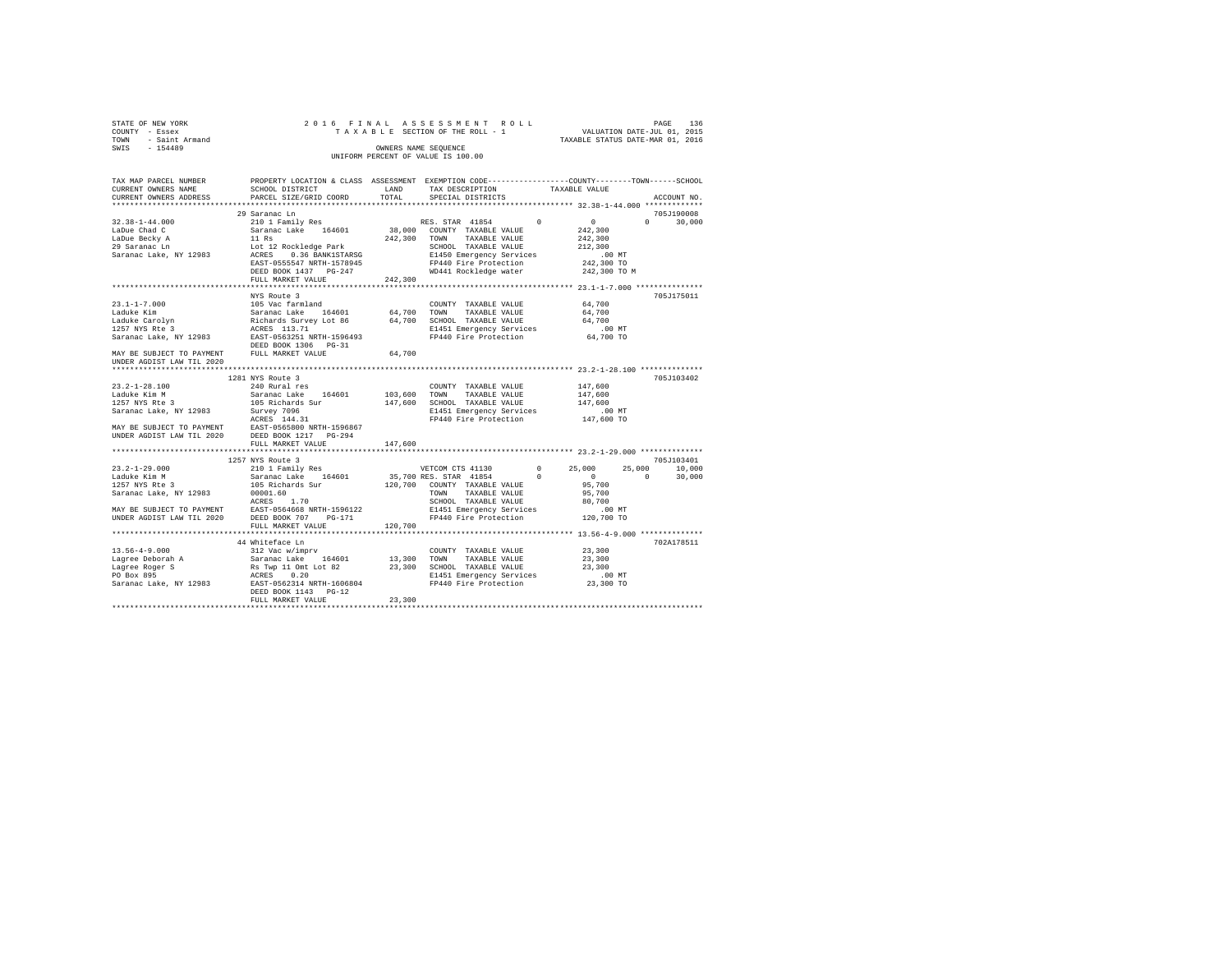| STATE OF NEW YORK<br>COUNTY - Essex<br>- Saint Armand<br>TOWN<br>$-154489$<br>SWIS                |                                                                                                                                                                               | OWNERS NAME SEQUENCE       | 2016 FINAL ASSESSMENT ROLL<br>TAXABLE SECTION OF THE ROLL - 1<br>UNIFORM PERCENT OF VALUE IS 100.00                                                                                                  | VALUATION DATE-JUL 01, 2015<br>TAXABLE STATUS DATE-MAR 01, 2016                | 137<br>PAGE        |
|---------------------------------------------------------------------------------------------------|-------------------------------------------------------------------------------------------------------------------------------------------------------------------------------|----------------------------|------------------------------------------------------------------------------------------------------------------------------------------------------------------------------------------------------|--------------------------------------------------------------------------------|--------------------|
|                                                                                                   |                                                                                                                                                                               |                            |                                                                                                                                                                                                      |                                                                                |                    |
| TAX MAP PARCEL NUMBER<br>CURRENT OWNERS NAME<br>CURRENT OWNERS ADDRESS                            | SCHOOL DISTRICT<br>PARCEL SIZE/GRID COORD                                                                                                                                     | LAND<br>TOTAL              | PROPERTY LOCATION & CLASS ASSESSMENT EXEMPTION CODE----------------COUNTY-------TOWN------SCHOOL<br>TAX DESCRIPTION<br>SPECIAL DISTRICTS                                                             | TAXABLE VALUE                                                                  | ACCOUNT NO.        |
| $13.56 - 4 - 10.000$<br>Lagree Roger<br>PO Box 895<br>Saranac Lake, NY 12983                      | Whiteface Ln<br>311 Res vac land<br>Saranac Lake 164601<br>Rs Twp 11 Omt Lot 82<br>ACRES 0.30<br>EAST-0562367 NRTH-1606880<br>DEED BOOK 1011 PG-304<br>FULL MARKET VALUE      | 17,200<br>17,200<br>17,200 | COUNTY TAXABLE VALUE<br>TAXABLE VALUE<br>TOWN<br>SCHOOL TAXABLE VALUE<br>E1451 Emergency Services<br>FP440 Fire Protection                                                                           | 17,200<br>17,200<br>17,200<br>.00MT<br>17,200 TO                               | 702A178510         |
|                                                                                                   |                                                                                                                                                                               |                            |                                                                                                                                                                                                      |                                                                                |                    |
|                                                                                                   | 24 Poplar Ln                                                                                                                                                                  |                            |                                                                                                                                                                                                      |                                                                                | 702A178508         |
| $13.56 - 4 - 1.100$<br>Lagree Roger S<br>Lagree Deborah A<br>PO Box 895<br>Saranac Lake, NY 12983 | 210 1 Family Res<br>Saranac Lake<br>164601 23,700<br>Rs Twp 11 Omt Lot 82<br>0.36<br>ACRES<br>EAST-0562369 NRTH-1606970<br>DEED BOOK 1015 PG-85<br>FULL MARKET VALUE          | 180,800<br>180,800         | RES. STAR 41854<br>$\Omega$<br>COUNTY TAXABLE VALUE<br>TOWN<br>TAXABLE VALUE<br>SCHOOL TAXABLE VALUE<br>E1451 Emergency Services<br>FP440 Fire Protection<br>SD442 Bloomingdale Sewer D 180.800 TO M | $\Omega$<br>180,800<br>180,800<br>150,800<br>.00MT<br>180,800 TO               | $\cap$<br>30,000   |
|                                                                                                   |                                                                                                                                                                               |                            | WD442 Bloomingdale Water D                                                                                                                                                                           | 180,800 TO M                                                                   |                    |
| $13.56 - 4 - 1.200$<br>LaGree Roger S<br>LaGree Deborah A<br>PO Box 895<br>Saranac Lake, NY 12983 | 22 Poplar Ln<br>210 1 Family Res<br>Saranac Lake 164601 19,000<br>82 Rs Twp 11 Omt<br>0.20<br>ACRES<br>EAST-0562367 NRTH-1607073<br>DEED BOOK 1444 PG-34<br>FULL MARKET VALUE | 56,300<br>56,300           | COUNTY TAXABLE VALUE<br>TOWN<br>TAXABLE VALUE<br>SCHOOL TAXABLE VALUE<br>E1451 Emergency Services<br>FP440 Fire Protection<br>SD442 Bloomingdale Sewer D<br>WD442 Bloomingdale Water D               | 56,300<br>56,300<br>56,300<br>.00MT<br>56,300 TO<br>56,300 TO M<br>56,300 TO M | 702A179002         |
|                                                                                                   | 327 Trudeau Rd                                                                                                                                                                |                            |                                                                                                                                                                                                      |                                                                                | 705Z003001         |
| $32.1 - 1 - 2.120$                                                                                | 210 1 Family Res                                                                                                                                                              |                            | $\Omega$<br>RES. STAR 41854                                                                                                                                                                          | $\Omega$                                                                       | $\Omega$<br>30,000 |

Land Jodi D Saranac Lake 164601 48,000 COUNTY TAXABLE VALUE 252,600 327 Trudeau Rd 9 Omt Twp 11 252,600 TOWN TAXABLE VALUE 252,600 Saranac Lake, NY 12983 Lots 2 & 4 Deer Run SCHOOL TAXABLE VALUE 222,600 ACRES 4.01 E1450 Emergency Services .00 MT EAST-0555533 NRTH-1583598 FP440 Fire Protection 252,600 TO DEED BOOK 1596 PG-299 FULL MARKET VALUE 252,600 \*\*\*\*\*\*\*\*\*\*\*\*\*\*\*\*\*\*\*\*\*\*\*\*\*\*\*\*\*\*\*\*\*\*\*\*\*\*\*\*\*\*\*\*\*\*\*\*\*\*\*\*\*\*\*\*\*\*\*\*\*\*\*\*\*\*\*\*\*\*\*\*\*\*\*\*\*\*\*\*\*\*\*\*\*\*\*\*\*\*\*\*\*\*\*\*\*\*\*\*\*\*\* 32.166-6-5.000 \*\*\*\*\*\*\*\*\*\*\*\*\* 15 Stevenson Rd 705L103809

32.166-6-5.000 210 1 Family Res RES. STAR 41854 0 0 0 30,000

EAST-0554412 NRTH-1578177 FP440 Fire Protection 169,700 TO DEED BOOK 1259 PG-177 FULL MARKET VALUE 169,700 \*\*\*\*\*\*\*\*\*\*\*\*\*\*\*\*\*\*\*\*\*\*\*\*\*\*\*\*\*\*\*\*\*\*\*\*\*\*\*\*\*\*\*\*\*\*\*\*\*\*\*\*\*\*\*\*\*\*\*\*\*\*\*\*\*\*\*\*\*\*\*\*\*\*\*\*\*\*\*\*\*\*\*\*\*\*\*\*\*\*\*\*\*\*\*\*\*\*\*\*\*\*\*\*\*\*\*\*\*\*\*\*\*\*\*\*\*\*\*\*\*\*\*\*\*\*\*\*\*\*\*\*

Landon Reginald Saranac Lake 164601 44,000 COUNTY TAXABLE VALUE 169,700 Landon Connie 11 Richards Sur 169,700 TOWN TAXABLE VALUE 169,700 15 Stevenson Ln 80% Land 34% Bldg SCHOOL TAXABLE VALUE 139,700 Saranac Lake, NY 12983 ACRES 0.90 E1450 Emergency Services .00 MT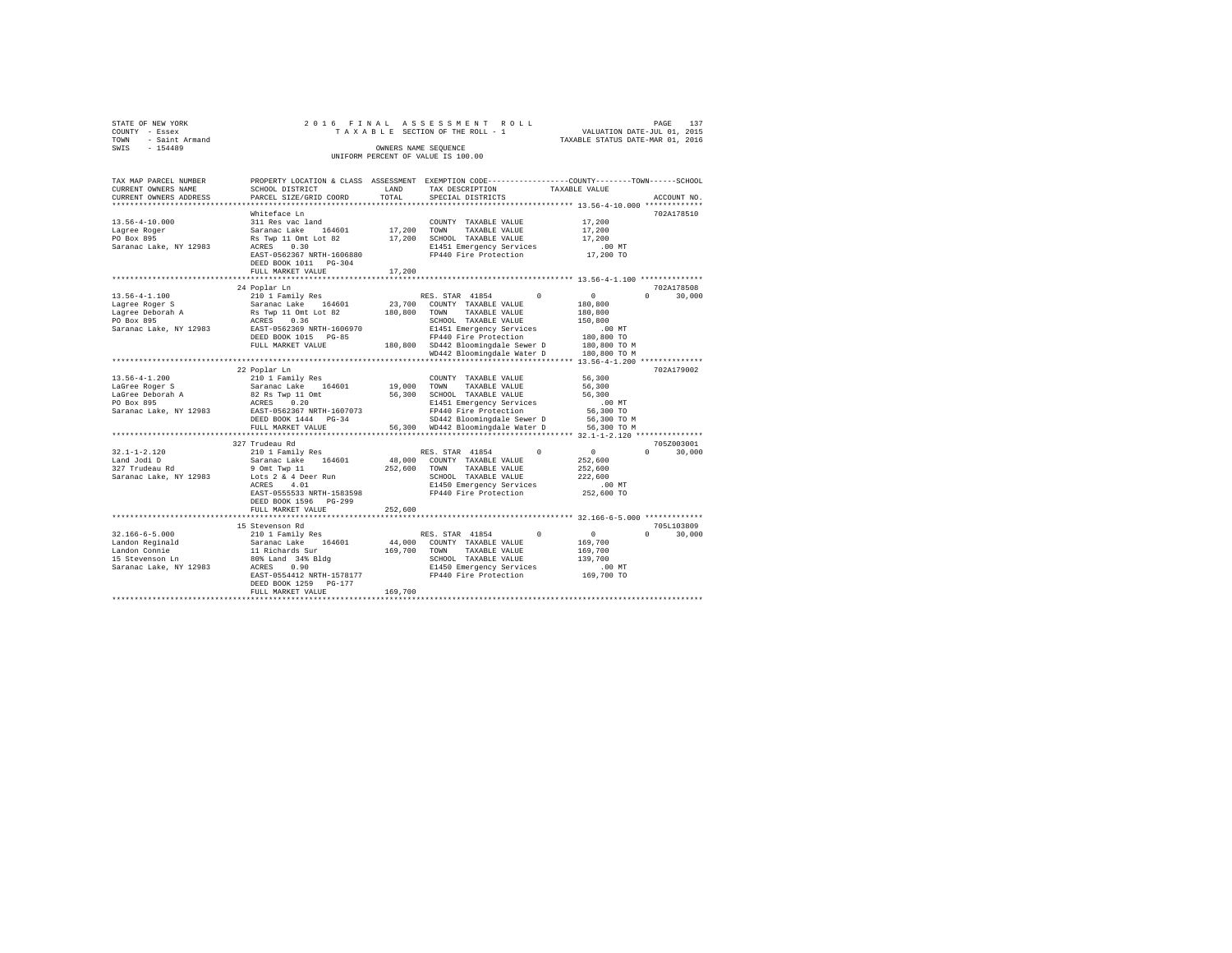|      | STATE OF NEW YORK   |  |  | 2016 FINAL ASSESSMENT ROLL         |  |  |  |  |                                  |  | PAGE | 138 |
|------|---------------------|--|--|------------------------------------|--|--|--|--|----------------------------------|--|------|-----|
|      | COUNTY - Essex      |  |  | TAXABLE SECTION OF THE ROLL - 1    |  |  |  |  | VALUATION DATE-JUL 01, 2015      |  |      |     |
|      | TOWN - Saint Armand |  |  |                                    |  |  |  |  | TAXABLE STATUS DATE-MAR 01, 2016 |  |      |     |
| SWIS | $-154489$           |  |  | OWNERS NAME SEOUENCE               |  |  |  |  |                                  |  |      |     |
|      |                     |  |  | UNIFORM PERCENT OF VALUE IS 100.00 |  |  |  |  |                                  |  |      |     |
|      |                     |  |  |                                    |  |  |  |  |                                  |  |      |     |

| TAX MAP PARCEL NUMBER          | PROPERTY LOCATION & CLASS ASSESSMENT EXEMPTION CODE---------------COUNTY-------TOWN------SCHOOL                                                     |        |                                                                    |           |             |
|--------------------------------|-----------------------------------------------------------------------------------------------------------------------------------------------------|--------|--------------------------------------------------------------------|-----------|-------------|
| CURRENT OWNERS NAME            | SCHOOL DISTRICT                                                                                                                                     | LAND   | TAX DESCRIPTION TAXABLE VALUE                                      |           |             |
|                                | CURRENT OWNERS ADDRESS PARCEL SIZE/GRID COORD                                                                                                       | TOTAL  | SPECIAL DISTRICTS                                                  |           | ACCOUNT NO. |
|                                |                                                                                                                                                     |        |                                                                    |           |             |
|                                | 111 Rockledge Ln                                                                                                                                    |        |                                                                    |           | 705J190015  |
|                                |                                                                                                                                                     |        |                                                                    |           |             |
|                                |                                                                                                                                                     |        |                                                                    |           |             |
|                                |                                                                                                                                                     |        |                                                                    |           |             |
|                                |                                                                                                                                                     |        |                                                                    |           |             |
|                                |                                                                                                                                                     |        |                                                                    |           |             |
|                                |                                                                                                                                                     |        | EAST-0555761 NRTH-1579903 FP440 Fire Protection 335,100 TO         |           |             |
|                                |                                                                                                                                                     |        |                                                                    |           |             |
|                                | ${\tt DEED\ BOOK\ 987}\qquad {\tt PG-325}\qquad \qquad {\tt WD441\ Rockledge\ water}\qquad \qquad {\tt 335,100\ T0\ M}$ ${\tt FULL\ MARKET\ VALUE}$ |        |                                                                    |           |             |
|                                |                                                                                                                                                     |        |                                                                    |           |             |
|                                | 76 Moose Pond Ln                                                                                                                                    |        |                                                                    |           | 705J103209  |
|                                |                                                                                                                                                     |        | COUNTY TAXABLE VALUE                                               | 51,300    |             |
|                                |                                                                                                                                                     |        |                                                                    | 51,300    |             |
|                                |                                                                                                                                                     |        | 51,300 SCHOOL TAXABLE VALUE 51,300                                 |           |             |
| 36 Olive St                    |                                                                                                                                                     |        | E1451 Emergency Services .00 MT                                    |           |             |
| Saranac Lake, NY 12983         | 00001.00<br>ACRES 1.00                                                                                                                              |        | FP440 Fire Protection                                              | 51,300 TO |             |
|                                | EAST-0572050 NRTH-1601245                                                                                                                           |        |                                                                    |           |             |
|                                | DEED BOOK 1447 PG-330                                                                                                                               |        |                                                                    |           |             |
|                                | FULL MARKET VALUE                                                                                                                                   | 51,300 |                                                                    |           |             |
|                                |                                                                                                                                                     |        |                                                                    |           |             |
|                                | Moose Pond Ln                                                                                                                                       |        |                                                                    |           | 705J178052  |
|                                |                                                                                                                                                     |        |                                                                    |           |             |
|                                |                                                                                                                                                     |        |                                                                    |           |             |
|                                |                                                                                                                                                     |        |                                                                    |           |             |
|                                |                                                                                                                                                     |        | E1451 Emergency Services .00 MT                                    |           |             |
|                                | Saranac Lake, NY 12983 EAST-0572073 NRTH-1601454                                                                                                    |        | FP440 Fire Protection                                              | 500 TO    |             |
|                                | DEED BOOK 1447    PG-330                                                                                                                            |        |                                                                    |           |             |
|                                | FULL MARKET VALUE                                                                                                                                   | 500    |                                                                    |           |             |
|                                |                                                                                                                                                     |        |                                                                    |           |             |
|                                | NYS Route 3                                                                                                                                         |        |                                                                    |           | 705J102313  |
|                                |                                                                                                                                                     |        |                                                                    |           |             |
|                                |                                                                                                                                                     |        |                                                                    |           |             |
|                                |                                                                                                                                                     |        |                                                                    |           |             |
|                                |                                                                                                                                                     |        | E1451 Emergency Services .00 MT<br>FP440 Fire Protection 61,200 TO |           |             |
| Edinboro, PA 16412 ACRES 30.08 |                                                                                                                                                     |        |                                                                    |           |             |
|                                | EAST-0566828 NRTH-1602380                                                                                                                           |        |                                                                    |           |             |
|                                | DEED BOOK 1565 PG-144                                                                                                                               |        |                                                                    |           |             |
|                                | FULL MARKET VALUE                                                                                                                                   | 61,200 |                                                                    |           |             |
|                                |                                                                                                                                                     |        |                                                                    |           |             |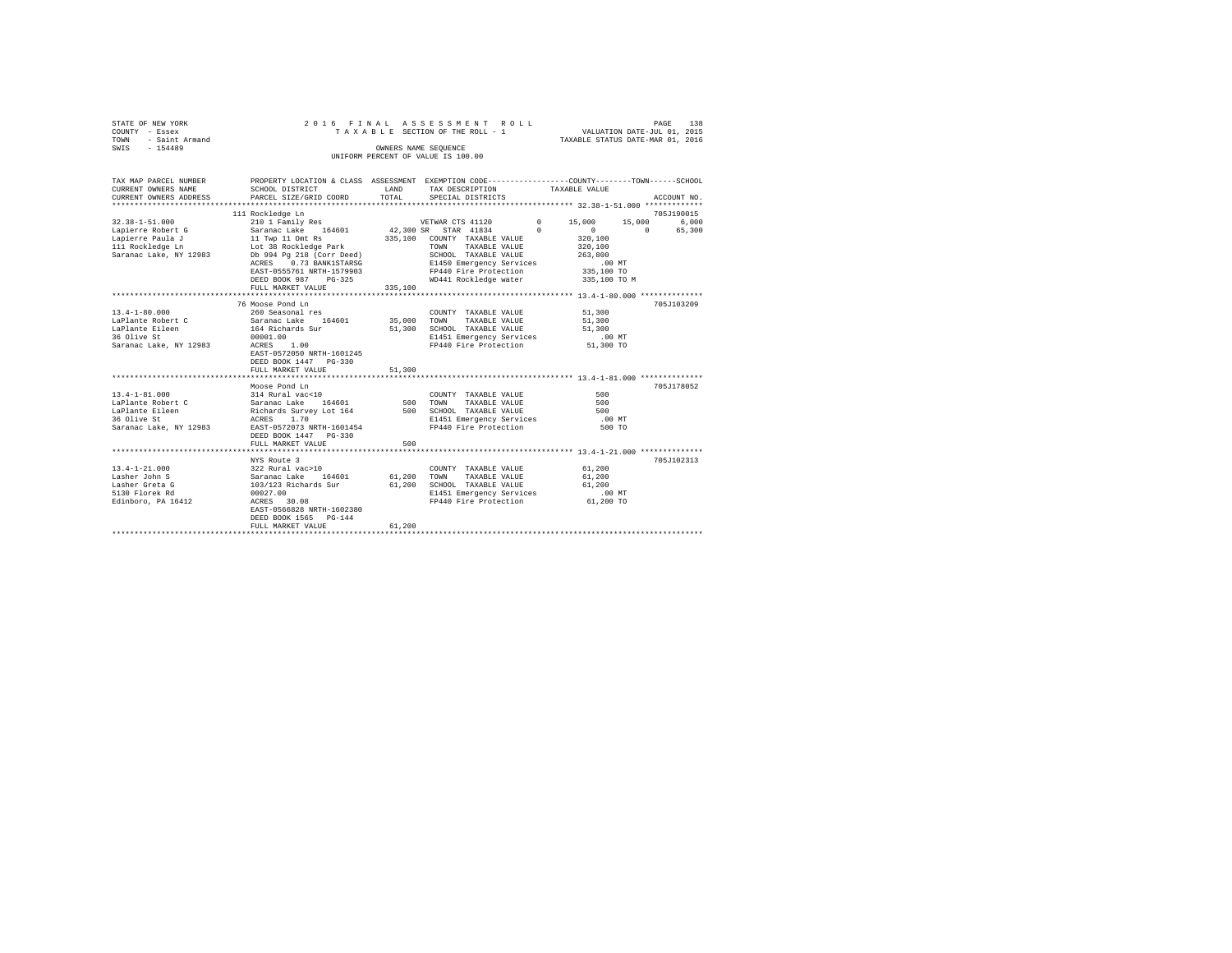| STATE OF NEW YORK |                     |  |  |  | 2016 FINAL ASSESSMENT ROLL         |  |  |  |                                  |  | PAGE | 139 |
|-------------------|---------------------|--|--|--|------------------------------------|--|--|--|----------------------------------|--|------|-----|
| COUNTY - Essex    |                     |  |  |  | TAXABLE SECTION OF THE ROLL - 1    |  |  |  | VALUATION DATE-JUL 01, 2015      |  |      |     |
|                   | TOWN - Saint Armand |  |  |  |                                    |  |  |  | TAXABLE STATUS DATE-MAR 01, 2016 |  |      |     |
| SWIS              | $-154489$           |  |  |  | OWNERS NAME SEOUENCE               |  |  |  |                                  |  |      |     |
|                   |                     |  |  |  | UNIFORM PERCENT OF VALUE IS 100.00 |  |  |  |                                  |  |      |     |

| TAX MAP PARCEL NUMBER<br>CURRENT OWNERS NAME<br>CURRENT OWNERS ADDRESS                                       | PROPERTY LOCATION & CLASS ASSESSMENT<br>SCHOOL DISTRICT<br>PARCEL SIZE/GRID COORD                                                                                                                              | LAND<br>TOTAL                 | EXEMPTION CODE-----------------COUNTY-------TOWN------SCHOOL<br>TAX DESCRIPTION<br>SPECIAL DISTRICTS                                                                                                                    | TAXABLE VALUE<br>ACCOUNT NO                                                                                                     |
|--------------------------------------------------------------------------------------------------------------|----------------------------------------------------------------------------------------------------------------------------------------------------------------------------------------------------------------|-------------------------------|-------------------------------------------------------------------------------------------------------------------------------------------------------------------------------------------------------------------------|---------------------------------------------------------------------------------------------------------------------------------|
| $13.56 - 3 - 21.100$<br>Latham Anne S<br>77 Prospect St<br>Bloomingdale, NY 12913                            | **********************<br>77 Prospect St<br>210 1 Family Res<br>Saranac Lake<br>164601<br>82 Rs Twp 11 Omt<br>Prospect St. Lot 119                                                                             | *********<br>19,800<br>96,200 | *************************** 13.56-3-21.100 *************<br>STAR 41834<br>$\Omega$<br>SR.<br>COUNTY TAXABLE VALUE<br>TOWN<br>TAXABLE VALUE<br>SCHOOL TAXABLE VALUE                                                      | 702A101403<br>$\circ$<br>$\Omega$<br>65,300<br>96,200<br>96,200<br>30,900                                                       |
|                                                                                                              | 0.24<br>ACRES<br>EAST-0561814 NRTH-1605903<br>DEED BOOK 988<br>$PG-16$<br>FULL MARKET VALUE<br>***********************                                                                                         | 96,200                        | E1451 Emergency Services<br>FP440 Fire Protection<br>SD442 Bloomingdale Sewer D<br>WD442 Bloomingdale Water D                                                                                                           | .00MT<br>96,200 TO<br>96,200 TO M<br>96,200 TO M                                                                                |
| $13.57 - 1 - 12.100$<br>Latham William E<br>1790 NYS Rte 3<br>Vermontville, NY 12989                         | 1790 NYS Route 3<br>240 Rural res<br>Saranac Lake<br>164601<br>Lot 121 Rs Twp 11 Omt<br>Darrylwood Subd #1<br>ACRES 11.90<br>EAST-0566467 NRTH-1606622<br>DEED BOOK 1207 PG-214<br>FULL MARKET VALUE           | 41,600<br>96,200<br>96,200    | RES. STAR 41854<br>$^{\circ}$<br>COUNTY TAXABLE VALUE<br>TAXABLE VALUE<br>TOWN<br>SCHOOL TAXABLE VALUE<br>E1451 Emergency Services<br>FP440 Fire Protection<br>SD442 Bloomingdale Sewer D<br>WD442 Bloomingdale Water D | 702A176003<br>$\circ$<br>$\circ$<br>30,000<br>96,200<br>96,200<br>66,200<br>$.00$ MT<br>96,200 TO<br>96,200 TO M<br>96,200 TO M |
|                                                                                                              | *************************                                                                                                                                                                                      |                               |                                                                                                                                                                                                                         |                                                                                                                                 |
| $32.38 - 1 - 36.200$<br>Latourelle Alan L<br>Latourelle Joann<br>7 Saranac Ln<br>Saranac Lake, NY 12983      | 7 Saranac Ln<br>210 1 Family Res<br>Saranac Lake<br>164601<br>11 Omt Twp 11 Rs<br>Lot 7 Rockledge Park<br>0.63 BANK1STARSG<br>ACRES<br>EAST-0555344 NRTH-1578470<br>DEED BOOK 1307 PG-124<br>FULL MARKET VALUE | 41,500<br>187,200<br>187.200  | $\Omega$<br>RES. STAR 41854<br>COUNTY TAXABLE VALUE<br>TOWN<br>TAXABLE VALUE<br>SCHOOL TAXABLE VALUE<br>E1450 Emergency Services<br>FP440 Fire Protection<br>WD441 Rockledge water                                      | 705J189013<br>$\circ$<br>$\Omega$<br>30,000<br>187,200<br>187,200<br>157,200<br>$.00$ $MT$<br>187,200 TO<br>187,200 TO M        |
|                                                                                                              | **************************                                                                                                                                                                                     |                               | ************************************ 13.57-3-10.003 *************                                                                                                                                                       |                                                                                                                                 |
| $13.57 - 3 - 10.003$<br>Latt Kevin A<br>Latt Judi A<br>1712 NYS Rte 3<br>PO Box 89<br>Bloomingdale, NY 12913 | 1712 NYS Route 3<br>210 1 Family Res<br>Saranac Lake<br>164601<br>101 Richards Sur Omt 11<br>0.53<br>ACRES<br>EAST-0564659 NRTH-1606373<br>DEED BOOK 1343 PG-144                                               | 28,900<br>78,700              | COUNTY TAXABLE VALUE<br>TOWN<br>TAXABLE VALUE<br>SCHOOL TAXABLE VALUE<br>E1451 Emergency Services<br>FP440 Fire Protection<br>SD442 Bloomingdale Sewer D                                                                | 702A102006<br>78,700<br>78,700<br>78,700<br>$.00$ MT<br>78,700 TO<br>78,700 TO M                                                |
|                                                                                                              | FULL MARKET VALUE                                                                                                                                                                                              | 78,700                        | WD442 Bloomingdale Water D                                                                                                                                                                                              | 78,700 TO M                                                                                                                     |
|                                                                                                              | 329 Trudeau Rd                                                                                                                                                                                                 |                               |                                                                                                                                                                                                                         | ** $32.1 - 1 - 2.200$ **<br>705Z002017                                                                                          |
| $32.1 - 1 - 2.200$<br>Lau Katherine A<br>Lau Edwin<br>1266 Shasta Ave<br>San Jose, CA 95126                  | 210 1 Family Res<br>Saranac Lake<br>164601<br>Omt Twp 11 Rs<br>Lot 3 Deer Run<br>1.86<br>ACRES<br>EAST-0555961 NRTH-1583691<br>DEED BOOK 1403<br>$PG-262$<br>FULL MARKET VALUE                                 | 45,900<br>235,600<br>235,600  | COUNTY TAXABLE VALUE<br>TOWN<br>TAXABLE VALUE<br>SCHOOL TAXABLE VALUE<br>E1450 Emergency Services<br>FP440 Fire Protection                                                                                              | 235,600<br>235,600<br>235,600<br>.00 MT<br>235,600 TO                                                                           |
|                                                                                                              |                                                                                                                                                                                                                |                               |                                                                                                                                                                                                                         |                                                                                                                                 |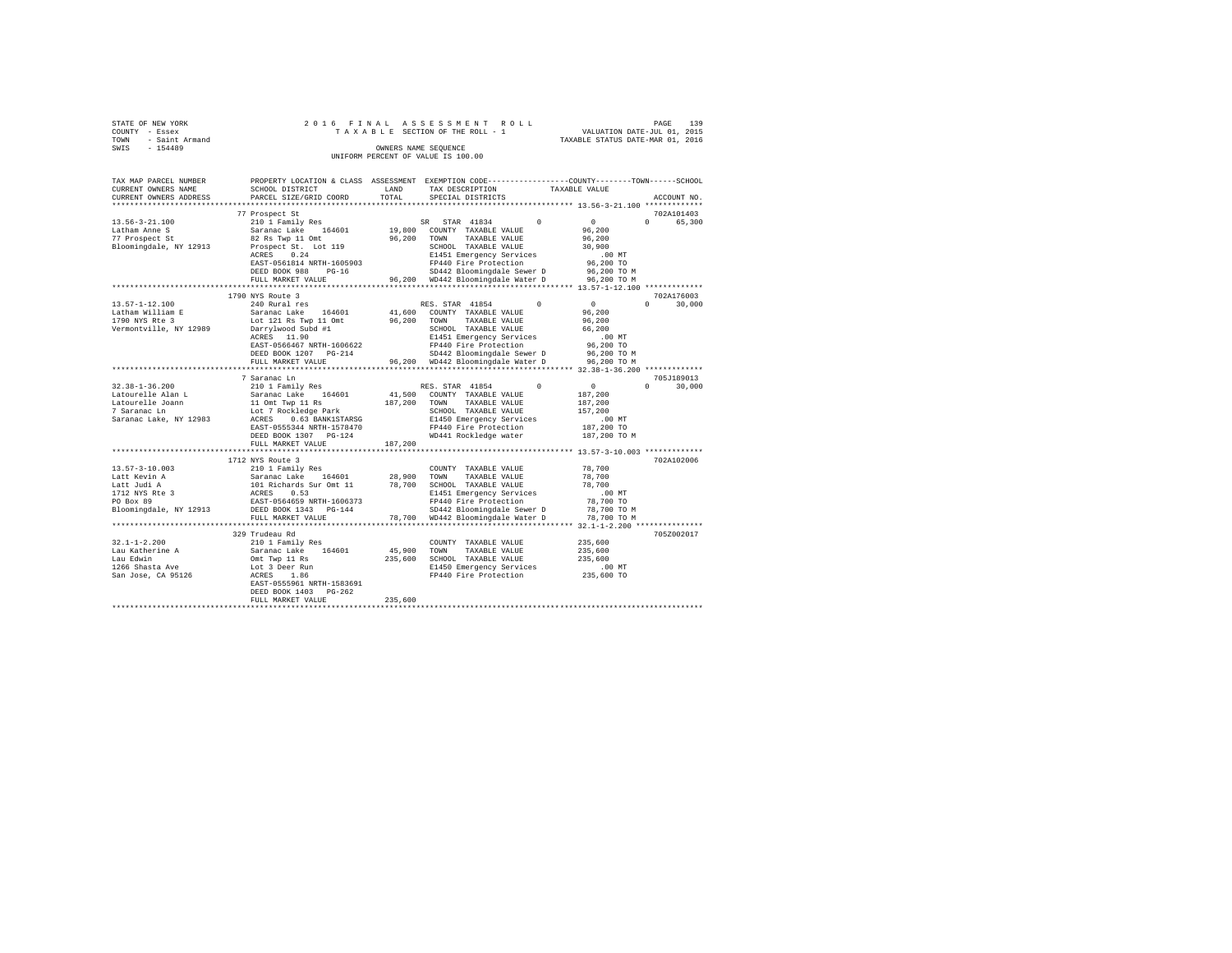| STATE OF NEW YORK   | 2016 FINAL ASSESSMENT ROLL         | 140<br>PAGE                      |
|---------------------|------------------------------------|----------------------------------|
| COUNTY - Essex      | TAXABLE SECTION OF THE ROLL - 1    | VALUATION DATE-JUL 01, 2015      |
| TOWN - Saint Armand |                                    | TAXABLE STATUS DATE-MAR 01, 2016 |
| SWIS<br>$-154489$   | OWNERS NAME SEOUENCE               |                                  |
|                     | UNIFORM PERCENT OF VALUE IS 100.00 |                                  |

| TAX MAP PARCEL NUMBER<br>CURRENT OWNERS NAME<br>CURRENT OWNERS ADDRESS | SCHOOL DISTRICT<br>PARCEL SIZE/GRID COORD                                                       | LAND<br>TOTAL | PROPERTY LOCATION & CLASS ASSESSMENT EXEMPTION CODE----------------COUNTY-------TOWN------SCHOOL<br>TAX DESCRIPTION<br>SPECIAL DISTRICTS | TAXABLE VALUE      | ACCOUNT NO.   |
|------------------------------------------------------------------------|-------------------------------------------------------------------------------------------------|---------------|------------------------------------------------------------------------------------------------------------------------------------------|--------------------|---------------|
|                                                                        |                                                                                                 |               |                                                                                                                                          |                    |               |
|                                                                        | 9 Maqqie Way                                                                                    |               |                                                                                                                                          |                    | 702A102101    |
| $13.64 - 1 - 10.000$                                                   | 210 1 Family Res                                                                                |               | RES. STAR 41854 0                                                                                                                        | $\sim$ 0 $\sim$    | $0 \t 30.000$ |
| Law Karl                                                               | Saranac Lake 164601<br>102 Twp 11 0.m.t.<br>ACRES 0.70 BANK WFARGO<br>EAST-0563650 NRTH-1605158 |               | 32,300 COUNTY TAXABLE VALUE                                                                                                              | 169,000            |               |
| Law Rebecca B                                                          |                                                                                                 | 169,000 TOWN  | TAXABLE VALUE                                                                                                                            | 169,000            |               |
| PO Box 255                                                             |                                                                                                 |               | SCHOOL TAXABLE VALUE                                                                                                                     | 139,000            |               |
| Bloomingdale, NY 12913                                                 |                                                                                                 |               | E1451 Emergency Services                                                                                                                 | $.00$ MT           |               |
|                                                                        | DEED BOOK 1723 PG-250                                                                           |               | FP440 Fire Protection                                                                                                                    | 169,000 TO         |               |
|                                                                        | FULL MARKET VALUE                                                                               |               | 169,000 SD442 Bloomingdale Sewer D                                                                                                       | 169,000 TO M       |               |
|                                                                        |                                                                                                 |               | WD442 Bloomingdale Water D                                                                                                               | 169,000 TO M       |               |
|                                                                        |                                                                                                 |               |                                                                                                                                          |                    |               |
|                                                                        | George & Bliss Ln                                                                               |               |                                                                                                                                          |                    | 705J103306    |
| $33.8 - 2 - 10.000$                                                    | 311 Res vac land - WTRFNT                                                                       |               | COUNTY TAXABLE VALUE                                                                                                                     | 534,400            |               |
| LC Camp LLC                                                            | Saranac Lake 164601                                                                             | 534,400       | TOWN<br>TAXABLE VALUE                                                                                                                    | 534,400            |               |
| c/o Stoltz Real Est Partners 331 Richards Sur                          |                                                                                                 | 534,400       | SCHOOL TAXABLE VALUE                                                                                                                     | 534,400            |               |
| 20 Montchanin Rd Ste 250                                               | 2.03<br>ACRES<br>EAST-0!                                                                        |               | BTI44 BTI District                                                                                                                       | .00 MT             |               |
| Greenville, DE 19807                                                   | EAST-0596580 NRTH-1583595                                                                       |               | E1450 Emergency Services .00 MT<br>FP403 Fire Pro LP Lake  534,400 TO                                                                    |                    |               |
|                                                                        | DEED BOOK 1690 PG-274                                                                           |               |                                                                                                                                          |                    |               |
|                                                                        | FULL MARKET VALUE                                                                               | 534,400       |                                                                                                                                          |                    |               |
|                                                                        |                                                                                                 |               |                                                                                                                                          |                    |               |
|                                                                        | 12 George & Bliss Ln                                                                            |               |                                                                                                                                          |                    | 705J107412    |
| $33.8 - 2 - 11.000$                                                    | 260 Seasonal res - WTRFNT                                                                       |               | COUNTY TAXABLE VALUE                                                                                                                     | 544,500            |               |
| LC Camp LLC                                                            | Saranac Lake<br>164601                                                                          | 295,500 TOWN  | TAXABLE VALUE                                                                                                                            | 544,500            |               |
| c/o Keith Stoltz                                                       | 331 Rs Twp 11 Omt                                                                               |               | 544,500 SCHOOL TAXABLE VALUE                                                                                                             | 544,500            |               |
| 20 Montchanin Rd Ste 250 ACRES 1.21                                    |                                                                                                 |               | BTI44 BTI District                                                                                                                       | $.00$ MT           |               |
| Greenville, DE 19807                                                   | EAST-0596593 NRTH-1583407                                                                       |               | E1450 Emergency Services                                                                                                                 | .00MT              |               |
|                                                                        | DEED BOOK 1635 PG-271                                                                           |               | FP403 Fire Pro LP Lake                                                                                                                   | 544,500 TO         |               |
|                                                                        | FULL MARKET VALUE                                                                               | 544,500       |                                                                                                                                          |                    |               |
|                                                                        |                                                                                                 |               |                                                                                                                                          |                    |               |
|                                                                        | George & Bliss Ln                                                                               |               |                                                                                                                                          |                    | 705J102901    |
| $33.8 - 2 - 12.000$                                                    | 312 Vac w/imprv - WTRFNT<br>Saranac Lake 164601 674,600 TOWN TAXABLE VALUE                      |               | COUNTY TAXABLE VALUE                                                                                                                     | 688,200            |               |
| LC Camp LLC<br>c/o Keith Stoltz                                        |                                                                                                 |               | SCHOOL TAXABLE VALUE                                                                                                                     | 688,200<br>688,200 |               |
| 20 Montchanin Rd Ste 250                                               | 311 331 Richards Sur 688, 200<br>ACRES 2.54                                                     |               | BTI44 BTI District                                                                                                                       | $.00$ MT           |               |
| Greenville, DE 19807                                                   | EAST-0596554 NRTH-1583237                                                                       |               | E1450 Emergency Services                                                                                                                 | $.00$ MT           |               |
|                                                                        | DEED BOOK 1635 PG-281                                                                           |               | FP403 Fire Pro LP Lake                                                                                                                   | 688,200 TO         |               |
|                                                                        | FULL MARKET VALUE                                                                               | 688,200       |                                                                                                                                          |                    |               |
|                                                                        |                                                                                                 |               |                                                                                                                                          |                    |               |
|                                                                        | George & Bliss Ln                                                                               |               |                                                                                                                                          |                    | 705J102815    |
| $33.8 - 2 - 13.000$                                                    |                                                                                                 |               | COUNTY TAXABLE VALUE                                                                                                                     | 1456,900           |               |
| LC Camp LLC                                                            |                                                                                                 | 1179,700      | TOWN<br>TAXABLE VALUE                                                                                                                    | 1456,900           |               |
| c/o Keith Stoltz                                                       | 260 Seasonal res - WTRFNT<br>Saranac Lake 164601<br>311 331 Richards Sur                        | 1456,900      | SCHOOL TAXABLE VALUE                                                                                                                     | 1456,900           |               |
|                                                                        |                                                                                                 |               | BTI44 BTI District                                                                                                                       | $.00$ MT           |               |
|                                                                        |                                                                                                 |               |                                                                                                                                          |                    |               |
|                                                                        | DEED BOOK 1635 PG-275                                                                           |               |                                                                                                                                          |                    |               |
|                                                                        | FULL MARKET VALUE                                                                               | 1456,900      |                                                                                                                                          |                    |               |
|                                                                        |                                                                                                 |               |                                                                                                                                          |                    |               |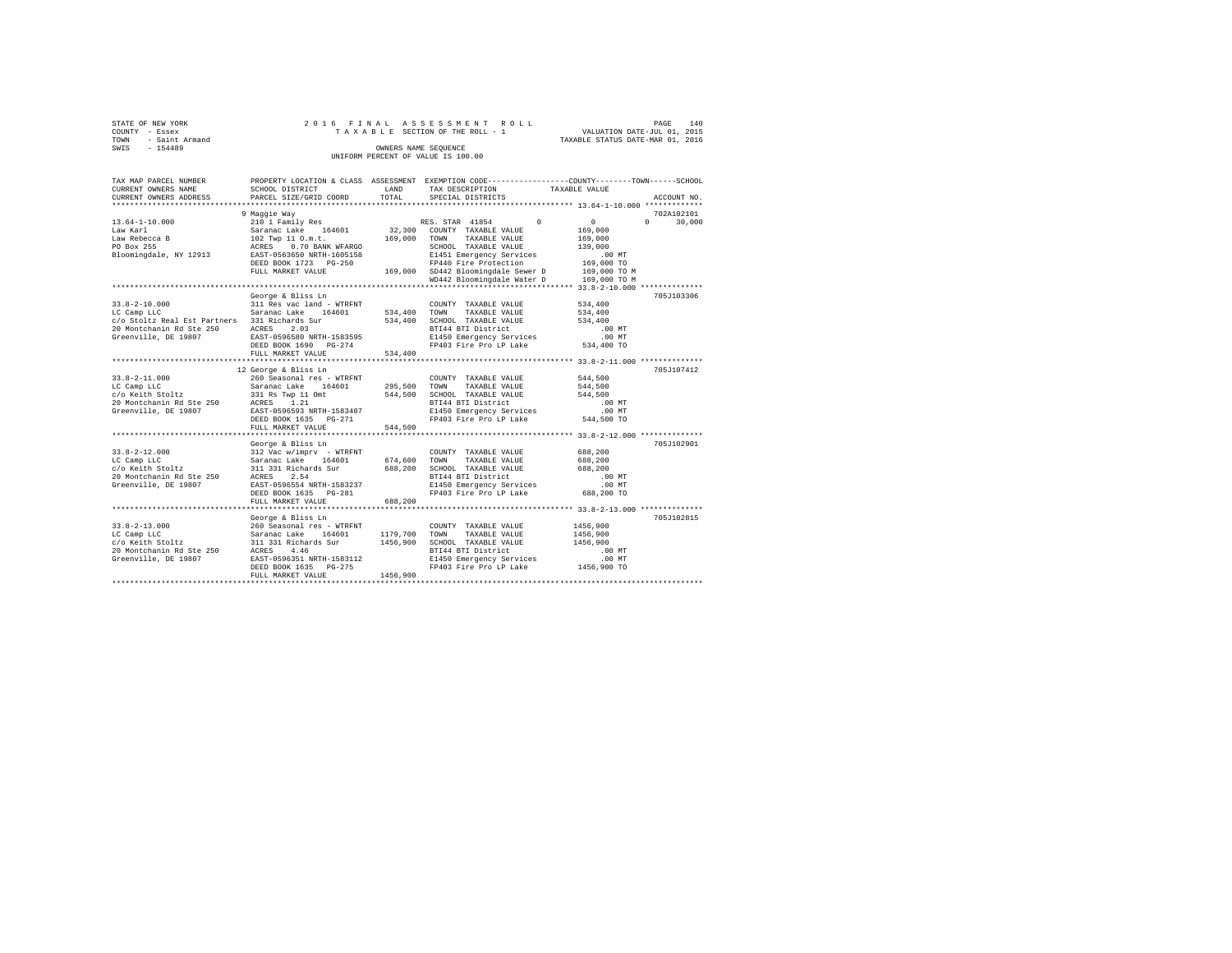| STATE OF NEW YORK   |  | 2016 FINAL ASSESSMENT ROLL         |                                  | PAGE | 141 |
|---------------------|--|------------------------------------|----------------------------------|------|-----|
| COUNTY - Essex      |  | TAXABLE SECTION OF THE ROLL - 1    | VALUATION DATE-JUL 01, 2015      |      |     |
| TOWN - Saint Armand |  |                                    | TAXABLE STATUS DATE-MAR 01, 2016 |      |     |
| SWIS<br>$-154489$   |  | OWNERS NAME SEOUENCE               |                                  |      |     |
|                     |  | UNIFORM PERCENT OF VALUE IS 100.00 |                                  |      |     |

| TAX MAP PARCEL NUMBER<br>CURRENT OWNERS NAME SCHOOL DISTRICT TAND IN TAX DESCRIPTION TAXABLE VALUE                                                                                                                                     | PROPERTY LOCATION & CLASS ASSESSMENT EXEMPTION CODE----------------COUNTY-------TOWN-----SCHOOL                                                                                                                              |         |                                                                                                                                                                                 |                   |               |
|----------------------------------------------------------------------------------------------------------------------------------------------------------------------------------------------------------------------------------------|------------------------------------------------------------------------------------------------------------------------------------------------------------------------------------------------------------------------------|---------|---------------------------------------------------------------------------------------------------------------------------------------------------------------------------------|-------------------|---------------|
| CURRENT OWNERS ADDRESS PARCEL SIZE/GRID COORD TOTAL                                                                                                                                                                                    |                                                                                                                                                                                                                              |         | SPECIAL DISTRICTS                                                                                                                                                               |                   | ACCOUNT NO.   |
|                                                                                                                                                                                                                                        | 4 Main St<br>ACKES U.S. TOMM TAXABLE VALUE<br>DEED BOOK 687 PG-017 SCHOOL TAXABLE VALUE 147,900<br>DEED BOOK 687 PG-017 207,900 E1451 Emergency Services 00 MT<br>FULL MARKET VALUE 207,900 E1440 Fire Protection 207,900 TO |         | 21212<br>COUNTY TAXABLE VALUE 132,900<br>-------- VALUE 132,900<br>-------- VALUE 132,900<br>SD442 Bloomingdale Sewer D 207,900 TO M<br>WD442 Bloomingdale Water D 207,900 TO M |                   | 702A101308    |
| 23.3–2–15.000 visual contry TAXABLE VALUE 33,200<br>Lennon Timothy R Saranac Lake 164601 33,200 TOWN TAXABLE VALUE 33,200<br>Lennon Debra G Saranac Lake 164601 33,200 SCHOOL TAXABLE VALUE 33,200<br>27 Vista Dr Dr Dr Dr Dr Dr Dr Dr | Vista Dr<br>EAST-0553055 NRTH-1584908<br>DEED BOOK 1211 PG-118<br>FULL MARKET VALUE                                                                                                                                          | 33,200  |                                                                                                                                                                                 |                   | 705Z000003    |
|                                                                                                                                                                                                                                        | 37 Vista Dr                                                                                                                                                                                                                  |         |                                                                                                                                                                                 |                   | 705J196004    |
| $23.3 - 2 - 16.000$                                                                                                                                                                                                                    | EAST-0553337 NRTH-1584870 FP440 Fire Protection 331,100 TO<br>DEED BOOK 1096 PG-222<br>FULL MARKET VALUE                                                                                                                     | 331,100 |                                                                                                                                                                                 | $\sim$ 0 $\sim$ 0 | $0 \t 30,000$ |
| $14. - 1 - 16.000$                                                                                                                                                                                                                     | Goodspeed Ln<br>322 Rural vac>10<br>EAST-0598883 NRTH-1609169<br>DEED BOOK 1710 PG-287<br>FULL MARKET VALUE                                                                                                                  | 56,300  | COUNTY TAXABLE VALUE 56,300<br>E1451 Emergency Services .00 MT<br>FP440 Fire Protection 56,300 TO                                                                               |                   | 7079903601    |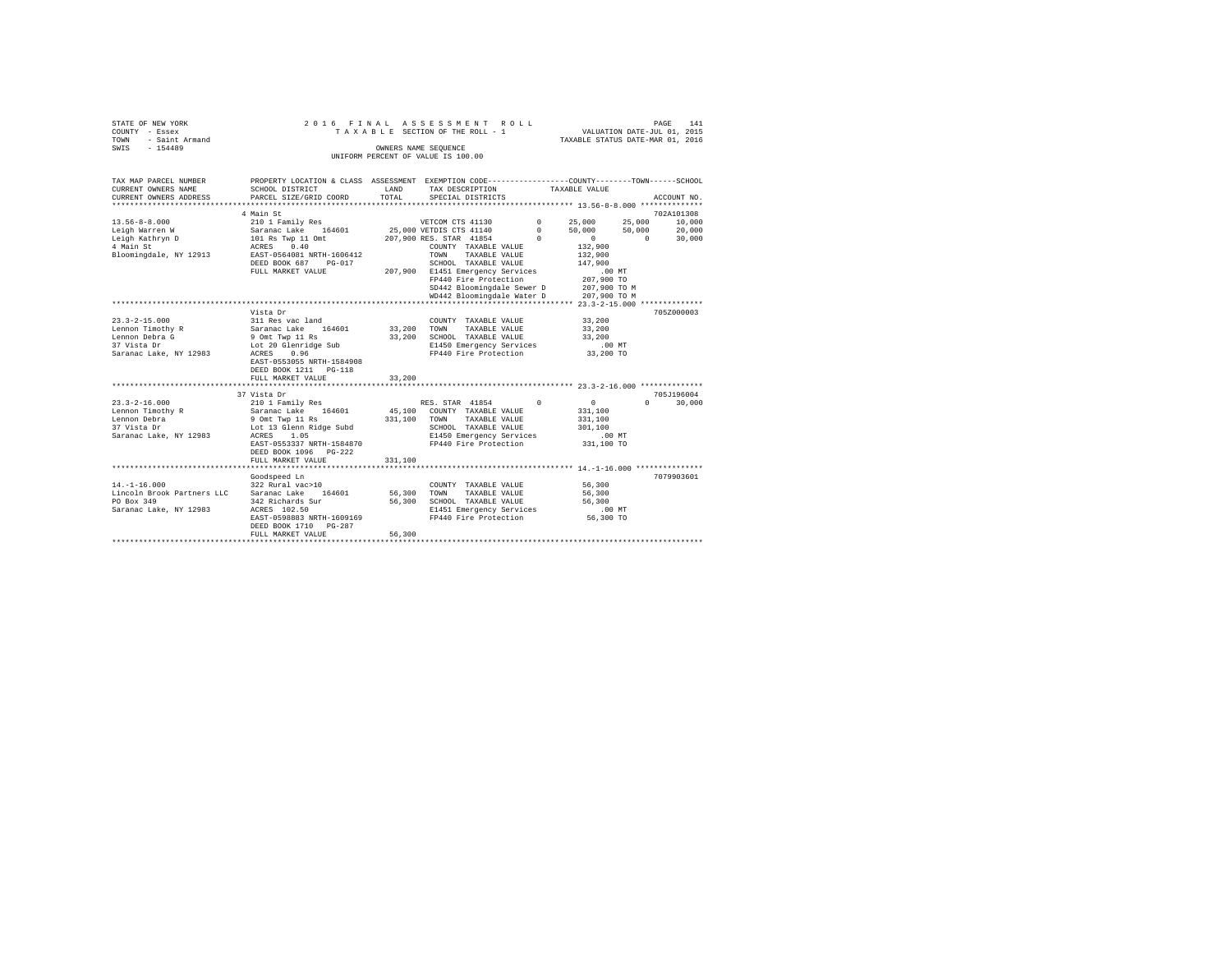| STATE OF NEW YORK     |           |                        |                                      |  |  |  | 2016 FINAL ASSESSMENT ROLL         |  |  |                   |  |  |                                                              |                                  | PAGE | 142         |
|-----------------------|-----------|------------------------|--------------------------------------|--|--|--|------------------------------------|--|--|-------------------|--|--|--------------------------------------------------------------|----------------------------------|------|-------------|
| COUNTY - Essex        |           |                        |                                      |  |  |  | TAXABLE SECTION OF THE ROLL - 1    |  |  |                   |  |  |                                                              | VALUATION DATE-JUL 01, 2015      |      |             |
| TOWN                  |           | - Saint Armand         |                                      |  |  |  |                                    |  |  |                   |  |  |                                                              | TAXABLE STATUS DATE-MAR 01, 2016 |      |             |
| SWIS                  | $-154489$ |                        |                                      |  |  |  | OWNERS NAME SEOUENCE               |  |  |                   |  |  |                                                              |                                  |      |             |
|                       |           |                        |                                      |  |  |  | UNIFORM PERCENT OF VALUE IS 100.00 |  |  |                   |  |  |                                                              |                                  |      |             |
|                       |           |                        |                                      |  |  |  |                                    |  |  |                   |  |  |                                                              |                                  |      |             |
|                       |           |                        |                                      |  |  |  |                                    |  |  |                   |  |  |                                                              |                                  |      |             |
| TAX MAP PARCEL NUMBER |           |                        | PROPERTY LOCATION & CLASS ASSESSMENT |  |  |  |                                    |  |  |                   |  |  | EXEMPTION CODE-----------------COUNTY-------TOWN------SCHOOL |                                  |      |             |
| CURRENT OWNERS NAME   |           |                        | SCHOOL DISTRICT                      |  |  |  | LAND                               |  |  | TAX DESCRIPTION   |  |  | TAXABLE VALUE                                                |                                  |      |             |
|                       |           | CURRENT OWNERS ADDRESS | PARCEL SIZE/GRID COORD               |  |  |  | TOTAL                              |  |  | SPECIAL DISTRICTS |  |  |                                                              |                                  |      | ACCOUNT NO. |
|                       |           |                        |                                      |  |  |  |                                    |  |  |                   |  |  |                                                              |                                  |      |             |

| $15. - 1 - 6.100$<br>PO Box 349<br>Saranac Lake, NY 12983                                                       | 50 Goodspeed Ln<br>910 Priv forest<br>Lincoln Brook Partners LLC Saranac Lake 164601 67,500 TOWN<br>362 Richards Sur<br>ACRES 124.90<br>EAST-0601781 NRTH-1609903<br>DEED BOOK 1710 PG-287<br>FULL MARKET VALUE | 67,500                 | COUNTY TAXABLE VALUE<br>TAXABLE VALUE<br>67,500 SCHOOL TAXABLE VALUE<br>E1451 Emergency Services<br>FP440 Fire Protection 67,500 TO                         | 67.500<br>67.500<br>67.500<br>67,500<br>.00 MT          | 7079903515 |
|-----------------------------------------------------------------------------------------------------------------|-----------------------------------------------------------------------------------------------------------------------------------------------------------------------------------------------------------------|------------------------|-------------------------------------------------------------------------------------------------------------------------------------------------------------|---------------------------------------------------------|------------|
| $14. - 1 - 34.100/1$<br>PO Box 349<br>Saranac Lake, NY 12983                                                    | River Rd<br>260 Seasonal res<br>Lincoln Brook Timber Co LLC Saranac Lake 164601 12,000 TOWN<br>Camp $1 - 344 - 11$<br>EAST-0599600 NRTH-1604455<br>DEED BOOK 1354 PG-125<br>FULL MARKET VALUE                   | 32,200                 | COUNTY TAXABLE VALUE<br>TAXABLE VALUE<br>Tax Map #14.00-1-34.000 32,200 SCHOOL TAXABLE VALUE<br>E1451 Emergency Services<br>FP440 Fire Protection 32,200 TO | 32,200<br>32,200<br>32,200<br>$.00$ MT                  | 705J103606 |
| $14. - 1 - 34.200$<br>Lincoln Brook Timber Co LLC Saranac Lake<br>196 Broadway<br>Saranac Lake, NY 12983        | Goodspeed Ln<br>314 Rural vac<10<br>164601 25,200 TOWN<br>344 Richards Survey<br>Essex Co Survey 3305<br>ACRES<br>9.52<br>EAST-0600595 NRTH-1605176<br>DEED BOOK 1771 PG-262<br>FULL MARKET VALUE               | 25,200                 | COUNTY TAXABLE VALUE<br>TAXABLE VALUE<br>25,200 SCHOOL TAXABLE VALUE<br>E1451 Emergency Services<br>FP440 Fire Protection 25,200 TO                         | 25,200<br>25,200<br>25,200<br>$.00$ MT                  | 705J184006 |
| $15. - 1 - 3.000$<br>c/o F Thomas Hyde<br>PO Box 349<br>Saranac, NY 12983                                       | County Route 48<br>314 Rural vac<10<br>Lincoln Brook Timber Co LLC Saranac Lake 164601<br>362 Richards Sur<br>ACRES 0.68<br>EAST-0601494 NRTH-1611269<br>DEED BOOK 1753 PG-86<br>FULL MARKET VALUE              | 17,900 TOWN<br>17,900  | COUNTY TAXABLE VALUE<br>TAXABLE VALUE<br>17,900 SCHOOL TAXABLE VALUE<br>E1451 Emergency Services .00 MT<br>FP440 Fire Protection                            | 17,900<br>17,900<br>17,900<br>17,900 TO                 | 705J102714 |
| $15. - 1 - 50.000$<br>Lincoln Brook Timber Co LLC Saranac Lake 164601<br>196 Broadway<br>Saranac Lake, NY 12983 | 301 Goodspeed Ln<br>281 Multiple res<br>364 Richards Sur<br>Will 10906<br>ACRES 40.00<br>EAST-0601441 NRTH-1605338<br>DEED BOOK 1771 PG-262<br>FULL MARKET VALUE                                                | 80,200 TOWN<br>273,200 | COUNTY TAXABLE VALUE<br>TAXABLE VALUE<br>273, 200 SCHOOL TAXABLE VALUE<br>E1451 Emergency Services<br>FP440 Fire Protection                                 | 273,200<br>273,200<br>273,200<br>$.00$ MT<br>273,200 TO | 705J103114 |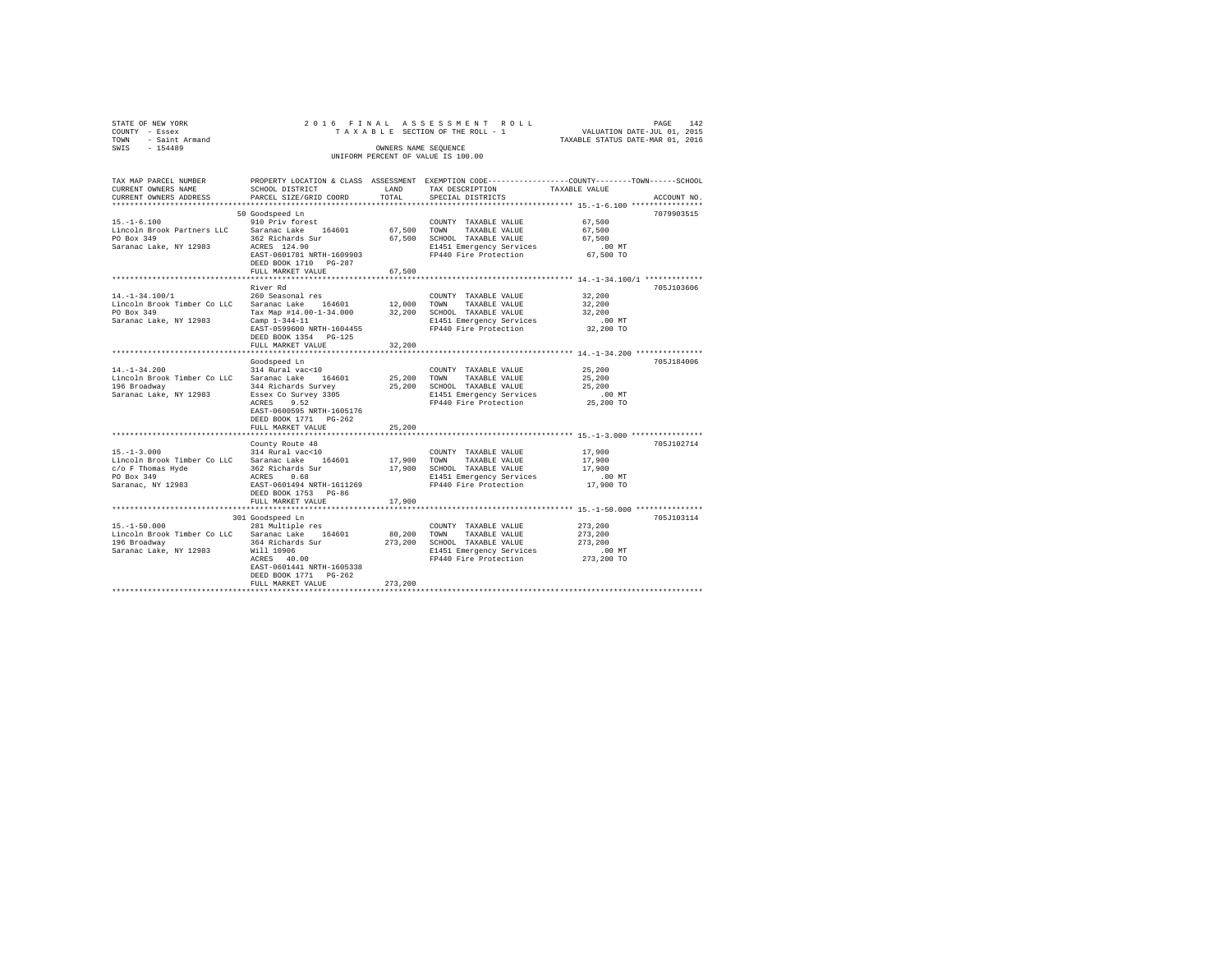| STATE OF NEW YORK |                     |  |  |  |  |                                    | 2016 FINAL ASSESSMENT ROLL      |  |                                  |                             | PAGE | 143 |
|-------------------|---------------------|--|--|--|--|------------------------------------|---------------------------------|--|----------------------------------|-----------------------------|------|-----|
| COUNTY - Essex    |                     |  |  |  |  |                                    | TAXABLE SECTION OF THE ROLL - 1 |  |                                  | VALUATION DATE-JUL 01, 2015 |      |     |
|                   | TOWN - Saint Armand |  |  |  |  |                                    |                                 |  | TAXABLE STATUS DATE-MAR 01, 2016 |                             |      |     |
| SWIS              | $-154489$           |  |  |  |  | OWNERS NAME SEOUENCE               |                                 |  |                                  |                             |      |     |
|                   |                     |  |  |  |  | UNIFORM PERCENT OF VALUE IS 100.00 |                                 |  |                                  |                             |      |     |

| TAX MAP PARCEL NUMBER<br>CURRENT OWNERS NAME | PROPERTY LOCATION & CLASS ASSESSMENT EXEMPTION CODE---------------COUNTY-------TOWN-----SCHOOL<br>SCHOOL DISTRICT | <b>T.AND</b>  |                       | TAX DESCRIPTION TAXABLE VALUE         |                          |                                                              |                        |                  |
|----------------------------------------------|-------------------------------------------------------------------------------------------------------------------|---------------|-----------------------|---------------------------------------|--------------------------|--------------------------------------------------------------|------------------------|------------------|
| CURRENT OWNERS ADDRESS                       | PARCEL SIZE/GRID COORD                                                                                            | TOTAL         |                       | SPECIAL DISTRICTS                     |                          |                                                              |                        | ACCOUNT NO.      |
|                                              | 7 School St                                                                                                       |               |                       |                                       |                          |                                                              |                        | 702A101211       |
| $13.65 - 1 - 12.002$                         | 210 1 Family Res                                                                                                  |               | RES. STAR 41854       |                                       | $\Omega$                 | $\mathbf{0}$                                                 | $\Omega$               | 30,000           |
| Lowndes Edward S                             | Saranac Lake 164601 24,300                                                                                        |               |                       | COUNTY TAXABLE VALUE                  |                          | 75,300                                                       |                        |                  |
| 7 School St                                  | 102 Twp 11 O.m.t.                                                                                                 | 75,300        | TOWN                  | TAXABLE VALUE                         |                          | 75,300                                                       |                        |                  |
| Bloomingdale, NY 12913                       | ACRES 0.38                                                                                                        |               |                       | SCHOOL TAXABLE VALUE                  |                          | 45,300                                                       |                        |                  |
|                                              | EAST-0564358 NRTH-1605587                                                                                         |               |                       | E1451 Emergency Services              |                          | $.00$ MT                                                     |                        |                  |
|                                              | DEED BOOK 1697 PG-325                                                                                             |               |                       | FP440 Fire Protection                 |                          | 75,300 TO                                                    |                        |                  |
|                                              | FULL MARKET VALUE                                                                                                 |               |                       | 75,300 SD442 Bloomingdale Sewer D     |                          | 75,300 TO M                                                  |                        |                  |
|                                              |                                                                                                                   |               |                       |                                       |                          | WD442 Bloomingdale Water D 75,300 TO M                       |                        |                  |
|                                              |                                                                                                                   |               |                       |                                       |                          |                                                              |                        |                  |
|                                              | 8 Union Ln                                                                                                        |               |                       |                                       |                          |                                                              |                        | 705Z011003       |
| $13.57 - 4 - 3.200$                          | 210 1 Family Res                                                                                                  |               |                       | COUNTY TAXABLE VALUE                  |                          | 23,200                                                       |                        |                  |
| Lowndes Ricky L                              | Saranac Lake 164601                                                                                               | 9,300 TOWN    |                       | TAXABLE VALUE                         |                          | 23,200                                                       |                        |                  |
| 4 Union Ln                                   | 101 Rs Twp 11 Omt                                                                                                 | 23,200        |                       | SCHOOL TAXABLE VALUE                  |                          | 23,200                                                       |                        |                  |
| Bloomingdale, NY 12913                       | ACRES<br>0.14                                                                                                     |               |                       | E1451 Emergency Services              |                          | $.00$ MT                                                     |                        |                  |
|                                              | EAST-0565395 NRTH-1606486                                                                                         |               |                       | FP440 Fire Protection                 |                          | 23,200 TO                                                    |                        |                  |
|                                              | DEED BOOK 1644 PG-125                                                                                             |               |                       |                                       |                          |                                                              |                        |                  |
|                                              | FULL MARKET VALUE                                                                                                 | 23,200        |                       |                                       |                          |                                                              |                        |                  |
|                                              |                                                                                                                   |               |                       |                                       |                          | *************** 13.56-7-20.000 ********                      |                        |                  |
|                                              | 49 Poplar Ln                                                                                                      |               |                       |                                       |                          |                                                              |                        | 702A101614       |
| $13.56 - 7 - 20.000$                         | 270 Mfg housing                                                                                                   |               |                       | RES. STAR 41854 0                     |                          | $\overline{0}$                                               | $\Omega$               | 30,000           |
| Macey Paul R                                 | Saranac Lake<br>164601                                                                                            | 23,000        |                       | COUNTY TAXABLE VALUE                  |                          | 56,700                                                       |                        |                  |
| Macey Carole J                               | Rs Twp 11 Omt 82                                                                                                  | 56,700        | TOWN                  | TAXABLE VALUE                         |                          | 56,700                                                       |                        |                  |
| 49 Poplar Ln                                 | 1103/322 Quitclaim                                                                                                |               |                       | SCHOOL TAXABLE VALUE                  |                          | 26,700                                                       |                        |                  |
| PO Box 72                                    | 0.34<br>ACRES                                                                                                     |               |                       | E1451 Emergency Services              |                          | $.00$ MT                                                     |                        |                  |
| Bloomingdale, NY 12913                       | EAST-0562638 NRTH-1606351                                                                                         |               |                       | FP440 Fire Protection                 |                          | 56,700 TO                                                    |                        |                  |
|                                              | DEED BOOK 1291 PG-56                                                                                              |               |                       |                                       |                          |                                                              |                        |                  |
|                                              | FULL MARKET VALUE                                                                                                 | 56,700        |                       |                                       |                          | ******************************* 13.65-1-18.000 ************* |                        |                  |
|                                              | ************************                                                                                          |               |                       |                                       |                          |                                                              |                        | 702A101411       |
|                                              | 1659 NYS Route 3                                                                                                  |               |                       |                                       |                          |                                                              |                        |                  |
| $13.65 - 1 - 18.000$                         | 210 1 Family Res                                                                                                  | 28,300 AGED S | VETCOM CTS 41130      | 41804                                 | $^{\circ}$<br>$^{\circ}$ | 25,000<br>$\circ$                                            | 25,000                 | 10,000<br>27.275 |
| Macey Raymond                                | Saranac Lake 164601                                                                                               |               | 119,100 SR STAR 41834 |                                       | $\Omega$                 | $\Omega$                                                     | $^{\circ}$<br>$\Omega$ | 65,300           |
| Macey Helen<br>PO Box 202                    | 102 Twp 11 O.m.t                                                                                                  |               |                       |                                       |                          |                                                              |                        |                  |
| Bloomingdale, NY 12913                       | 0.50<br>ACRES                                                                                                     |               | TOWN                  | COUNTY TAXABLE VALUE                  |                          | 94,100                                                       |                        |                  |
|                                              | EAST-0564474 NRTH-1605407<br>DEED BOOK 452<br>$PG-255$                                                            |               |                       | TAXABLE VALUE<br>SCHOOL TAXABLE VALUE |                          | 94,100<br>16,525                                             |                        |                  |
|                                              | FULL MARKET VALUE                                                                                                 |               |                       | 119,100 E1451 Emergency Services      |                          | .00MT                                                        |                        |                  |
|                                              |                                                                                                                   |               |                       | FP440 Fire Protection                 |                          | 119,100 TO                                                   |                        |                  |
|                                              |                                                                                                                   |               |                       | SD442 Bloomingdale Sewer D            |                          |                                                              |                        |                  |
|                                              |                                                                                                                   |               |                       | WD442 Bloomingdale Water D            |                          | 119,100 TO M<br>119,100 TO M                                 |                        |                  |
|                                              |                                                                                                                   |               |                       |                                       |                          |                                                              |                        |                  |
|                                              |                                                                                                                   |               |                       |                                       |                          |                                                              |                        |                  |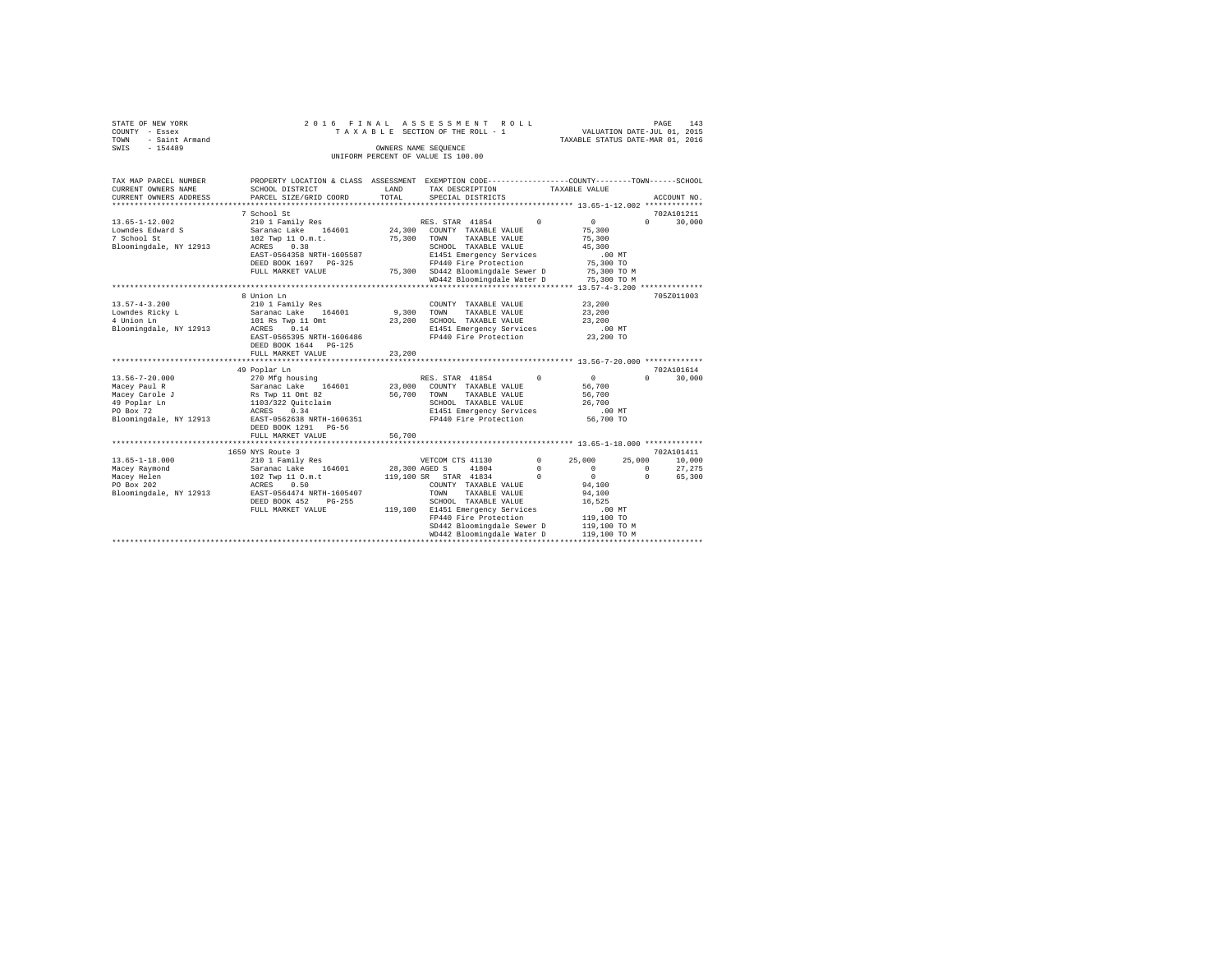| STATE OF NEW YORK<br>COUNTY - Essex<br>TOWN - Saint Armand<br>SWIS - 154489                                                                                                                                                                                                             |                                                                                                                                                                                                                                                                                                                                                                                               | OWNERS NAME SEOUENCE  | 2016 FINAL ASSESSMENT ROLL<br>UNIFORM PERCENT OF VALUE IS 100.00                 | TAXAB DRS ו- של השפט בישראל ב- 14 ESCTION DATE-JUL 01, 2015<br>TAXAB ESCTION OF THE ROLL - 1 WALUATION DATE-JUL 01, 2015<br>TAXABLE STATUS DATE-MAR 01 2016 |
|-----------------------------------------------------------------------------------------------------------------------------------------------------------------------------------------------------------------------------------------------------------------------------------------|-----------------------------------------------------------------------------------------------------------------------------------------------------------------------------------------------------------------------------------------------------------------------------------------------------------------------------------------------------------------------------------------------|-----------------------|----------------------------------------------------------------------------------|-------------------------------------------------------------------------------------------------------------------------------------------------------------|
| TAX MAP PARCEL NUMBER<br>CURRENT OWNERS NAME<br>CURRENT OWNERS ADDRESS                                                                                                                                                                                                                  | SCHOOL DISTRICT<br>PARCEL SIZE/GRID COORD                                                                                                                                                                                                                                                                                                                                                     | LAND<br>TOTAL         | TAX DESCRIPTION TAXABLE VALUE<br>SPECIAL DISTRICTS                               | PROPERTY LOCATION & CLASS ASSESSMENT EXEMPTION CODE----------------COUNTY-------TOWN------SCHOOL<br>ACCOUNT NO.                                             |
|                                                                                                                                                                                                                                                                                         | Vista Dr                                                                                                                                                                                                                                                                                                                                                                                      |                       |                                                                                  | 705z005013                                                                                                                                                  |
| $\begin{tabular}{lllllllllll} 23, 3-2-24.000 & 311\text{ Rea vac land} \\ \text{Madden Michael }J & Sarnane Cake & 164601 \\ \text{Madden Sheryl L} & 9.0M7 TWP l1 R3 \\ \text{9.31area } kpc & 1.022400n85ubd \\ \text{Sarance Lake, NY 12983} & \text{ACRES} & 0.83 \\ \end{tabular}$ |                                                                                                                                                                                                                                                                                                                                                                                               |                       | COUNTY TAXABLE VALUE<br>32,100 TOWN TAXABLE VALUE<br>COUNTY TAXABLE VALUE 32,100 |                                                                                                                                                             |
|                                                                                                                                                                                                                                                                                         |                                                                                                                                                                                                                                                                                                                                                                                               |                       |                                                                                  | 32,100                                                                                                                                                      |
|                                                                                                                                                                                                                                                                                         |                                                                                                                                                                                                                                                                                                                                                                                               |                       | 32,100 SCHOOL TAXABLE VALUE<br>E1450 Emergency Services<br>FP440 Fire Protection | 32,100                                                                                                                                                      |
|                                                                                                                                                                                                                                                                                         |                                                                                                                                                                                                                                                                                                                                                                                               |                       |                                                                                  | 00 MT.<br>32,100 TO                                                                                                                                         |
|                                                                                                                                                                                                                                                                                         |                                                                                                                                                                                                                                                                                                                                                                                               |                       |                                                                                  |                                                                                                                                                             |
|                                                                                                                                                                                                                                                                                         | EAST-0553374 NRTH-1584226                                                                                                                                                                                                                                                                                                                                                                     |                       |                                                                                  |                                                                                                                                                             |
|                                                                                                                                                                                                                                                                                         | FULL MARKET VALUE                                                                                                                                                                                                                                                                                                                                                                             | 32,100                |                                                                                  |                                                                                                                                                             |
|                                                                                                                                                                                                                                                                                         |                                                                                                                                                                                                                                                                                                                                                                                               | ********************* |                                                                                  | ********************* 13.65-1-6.000 **************                                                                                                          |
|                                                                                                                                                                                                                                                                                         | 14 School St                                                                                                                                                                                                                                                                                                                                                                                  |                       |                                                                                  | 702A101601                                                                                                                                                  |
| $13.65 - 1 - 6.000$                                                                                                                                                                                                                                                                     | 210 1 Family Res<br>Saranac Lake 164601                                                                                                                                                                                                                                                                                                                                                       |                       | COUNTY TAXABLE VALUE<br>19,000 TOWN TAXABLE VALUE                                | 72,500                                                                                                                                                      |
| Madden Patrick<br>Madden Patrick Handred Market Market (1990)<br>2016 - The Salis Market Market (1990)<br>2019 - The Market Market (1991)<br>2019 - The Saranac Lake, NY 12983 - EAST -0564168<br>1887 - The Saranac Lake, NY 12983 - EAST -0564168<br>2017 - T                         |                                                                                                                                                                                                                                                                                                                                                                                               |                       |                                                                                  | 72,500                                                                                                                                                      |
|                                                                                                                                                                                                                                                                                         |                                                                                                                                                                                                                                                                                                                                                                                               |                       |                                                                                  | 72,500                                                                                                                                                      |
|                                                                                                                                                                                                                                                                                         |                                                                                                                                                                                                                                                                                                                                                                                               |                       | E1451 Emergency Services<br>FP440 Fire Protection                                | 00 MT.<br>72,500 TO                                                                                                                                         |
|                                                                                                                                                                                                                                                                                         | DEED BOOK 1743 PG-194                                                                                                                                                                                                                                                                                                                                                                         |                       |                                                                                  |                                                                                                                                                             |
|                                                                                                                                                                                                                                                                                         | FULL MARKET VALUE                                                                                                                                                                                                                                                                                                                                                                             | 72,500                |                                                                                  |                                                                                                                                                             |
|                                                                                                                                                                                                                                                                                         |                                                                                                                                                                                                                                                                                                                                                                                               |                       |                                                                                  |                                                                                                                                                             |
|                                                                                                                                                                                                                                                                                         | 58 Saranac Ln                                                                                                                                                                                                                                                                                                                                                                                 |                       |                                                                                  | 705J186007                                                                                                                                                  |
| $32.38 - 1 - 17.000$                                                                                                                                                                                                                                                                    |                                                                                                                                                                                                                                                                                                                                                                                               |                       |                                                                                  | $0 \t 30,000$                                                                                                                                               |
|                                                                                                                                                                                                                                                                                         |                                                                                                                                                                                                                                                                                                                                                                                               |                       |                                                                                  |                                                                                                                                                             |
| Magnus Phyllis S<br>58 Saranac Ln                                                                                                                                                                                                                                                       |                                                                                                                                                                                                                                                                                                                                                                                               |                       |                                                                                  |                                                                                                                                                             |
| Saranac Lake, NY 12983                                                                                                                                                                                                                                                                  |                                                                                                                                                                                                                                                                                                                                                                                               |                       |                                                                                  |                                                                                                                                                             |
|                                                                                                                                                                                                                                                                                         |                                                                                                                                                                                                                                                                                                                                                                                               |                       |                                                                                  |                                                                                                                                                             |
|                                                                                                                                                                                                                                                                                         |                                                                                                                                                                                                                                                                                                                                                                                               |                       |                                                                                  |                                                                                                                                                             |
|                                                                                                                                                                                                                                                                                         | $\begin{tabular}{l c c c c} \multicolumn{4}{c}{2101~Fami1y~Res} & \multicolumn{4}{c}{RES.~STAR} & 41854 & 0 & 0 \\ \multicolumn{4}{c}{Saranac~Lake} & 164601 & 40,800 & \multicolumn{4}{c}{\textbf{CONBra}} & 163,700 \\ \multicolumn{4}{c}{11~Re~Twp11~omt} & 164601 & 40,800 & \multicolumn{4}{c}{\textbf{CONBra}} & \multicolumn{4}{c}{\textbf{NAABLE}} & \multicolumn{4}{c}{\textbf{NULB$ |                       |                                                                                  | 163,700 TO M                                                                                                                                                |
|                                                                                                                                                                                                                                                                                         | FULL MARKET VALUE                                                                                                                                                                                                                                                                                                                                                                             | 163,700               |                                                                                  |                                                                                                                                                             |
|                                                                                                                                                                                                                                                                                         |                                                                                                                                                                                                                                                                                                                                                                                               |                       |                                                                                  |                                                                                                                                                             |
|                                                                                                                                                                                                                                                                                         | 130 Main St                                                                                                                                                                                                                                                                                                                                                                                   |                       |                                                                                  | 705Z007012                                                                                                                                                  |
| $13.3 - 2 - 13.000$                                                                                                                                                                                                                                                                     |                                                                                                                                                                                                                                                                                                                                                                                               |                       |                                                                                  | 40,100                                                                                                                                                      |
|                                                                                                                                                                                                                                                                                         |                                                                                                                                                                                                                                                                                                                                                                                               |                       |                                                                                  | 40,100                                                                                                                                                      |
| Manley Michael<br>Manley Laurie<br>14826 Dungannon Ct                                                                                                                                                                                                                                   | SUMMIT SURFACE IS NOT TRANSPORT OF SAMPLE VALUE<br>SAMPLE SAMPLE SAMPLE AND TOWN TRANSPORT ON SCHOOL TRANSPORT ON SOURCE AND SURFACE OF A SURFACE OF A SAMPLE DE<br>10,100 SCHOOL TRANSPORT SURFACE IS NOT TRANSPORT OF THE SAMPLE                                                                                                                                                            |                       |                                                                                  | 40,100                                                                                                                                                      |
|                                                                                                                                                                                                                                                                                         | ACRES 2.66                                                                                                                                                                                                                                                                                                                                                                                    |                       | FP440 Fire Protection                                                            | .00 MT<br>40,100 TO                                                                                                                                         |
| Charlotte, NC 28278                                                                                                                                                                                                                                                                     | EAST-0561528 NRTH-1604677                                                                                                                                                                                                                                                                                                                                                                     |                       |                                                                                  |                                                                                                                                                             |
|                                                                                                                                                                                                                                                                                         | DEED BOOK 1521 PG-19                                                                                                                                                                                                                                                                                                                                                                          |                       |                                                                                  |                                                                                                                                                             |
|                                                                                                                                                                                                                                                                                         | FULL MARKET VALUE                                                                                                                                                                                                                                                                                                                                                                             | 40,100                |                                                                                  |                                                                                                                                                             |
|                                                                                                                                                                                                                                                                                         |                                                                                                                                                                                                                                                                                                                                                                                               | **************        |                                                                                  |                                                                                                                                                             |
|                                                                                                                                                                                                                                                                                         |                                                                                                                                                                                                                                                                                                                                                                                               |                       |                                                                                  | 705Z007015                                                                                                                                                  |
| 32.166-5-1.220                                                                                                                                                                                                                                                                          |                                                                                                                                                                                                                                                                                                                                                                                               |                       |                                                                                  |                                                                                                                                                             |
|                                                                                                                                                                                                                                                                                         |                                                                                                                                                                                                                                                                                                                                                                                               |                       |                                                                                  |                                                                                                                                                             |
| Marks Martin<br>36 Nassau Rd                                                                                                                                                                                                                                                            |                                                                                                                                                                                                                                                                                                                                                                                               |                       |                                                                                  |                                                                                                                                                             |
| Great Neck, NY 11021                                                                                                                                                                                                                                                                    |                                                                                                                                                                                                                                                                                                                                                                                               |                       |                                                                                  |                                                                                                                                                             |
|                                                                                                                                                                                                                                                                                         |                                                                                                                                                                                                                                                                                                                                                                                               |                       |                                                                                  |                                                                                                                                                             |
|                                                                                                                                                                                                                                                                                         |                                                                                                                                                                                                                                                                                                                                                                                               |                       |                                                                                  |                                                                                                                                                             |
|                                                                                                                                                                                                                                                                                         | DEED BOOK 1253 PG-126                                                                                                                                                                                                                                                                                                                                                                         |                       |                                                                                  |                                                                                                                                                             |
|                                                                                                                                                                                                                                                                                         | FULL MARKET VALUE                                                                                                                                                                                                                                                                                                                                                                             | 27,600                |                                                                                  |                                                                                                                                                             |
|                                                                                                                                                                                                                                                                                         |                                                                                                                                                                                                                                                                                                                                                                                               |                       |                                                                                  |                                                                                                                                                             |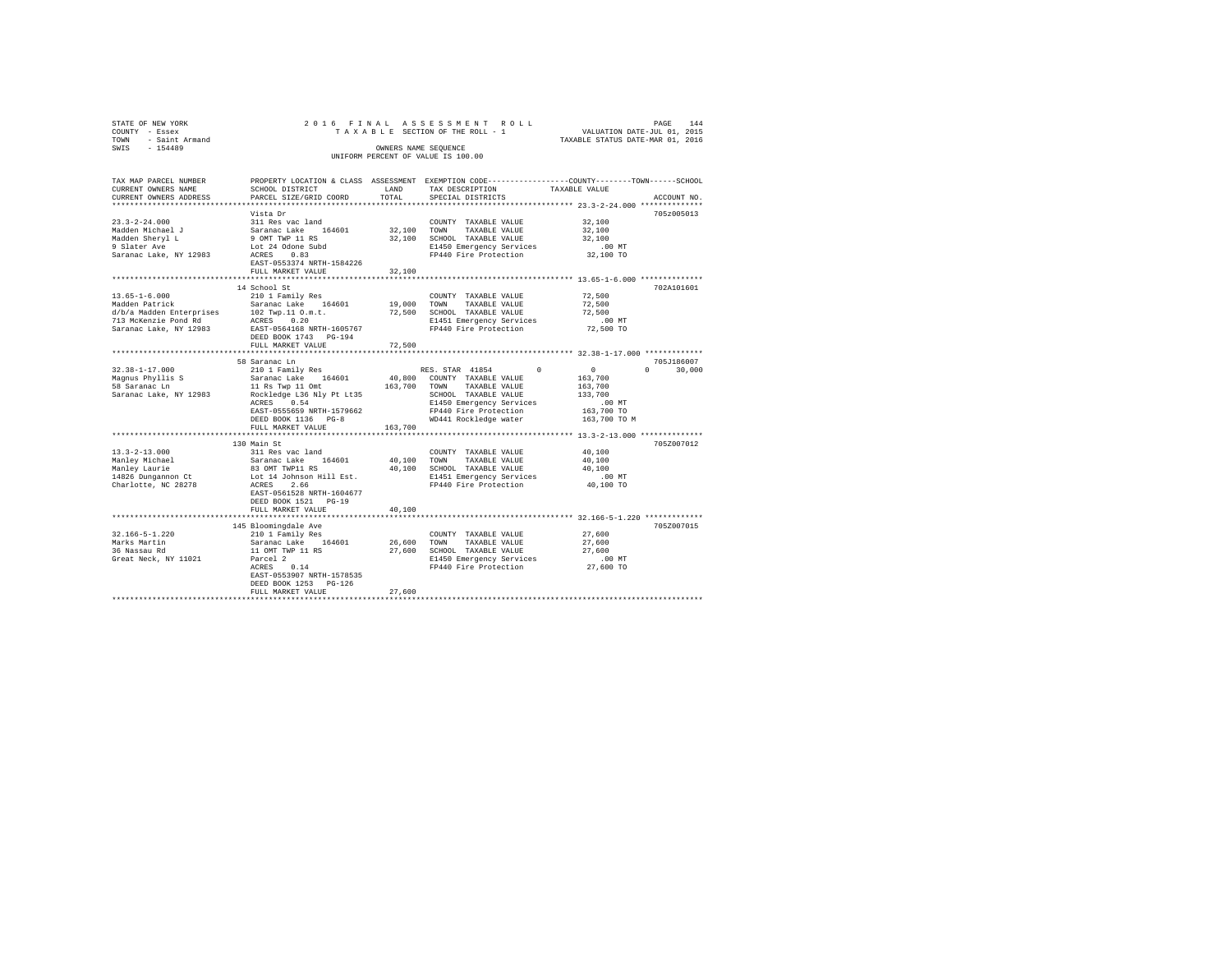| STATE OF NEW YORK<br>COUNTY - Essex<br>TOWN - Saint Armand | ASSESSMENT ROLL<br>2016 FINAL<br>145<br>PAGE<br>VALUATION DATE-JUL 01, 2015<br>TAXABLE SECTION OF THE ROLL - 1<br>TAXABLE STATUS DATE-MAR 01, 2016 |                  |                                      |               |             |  |  |  |
|------------------------------------------------------------|----------------------------------------------------------------------------------------------------------------------------------------------------|------------------|--------------------------------------|---------------|-------------|--|--|--|
| SWIS - 154489                                              |                                                                                                                                                    |                  | OWNERS NAME SEQUENCE                 |               |             |  |  |  |
|                                                            |                                                                                                                                                    |                  | UNIFORM PERCENT OF VALUE IS 100.00   |               |             |  |  |  |
|                                                            |                                                                                                                                                    |                  |                                      |               |             |  |  |  |
|                                                            |                                                                                                                                                    |                  |                                      |               |             |  |  |  |
| TAX MAP PARCEL NUMBER                                      | PROPERTY LOCATION & CLASS ASSESSMENT EXEMPTION CODE---------------COUNTY-------TOWN------SCHOOL                                                    |                  |                                      |               |             |  |  |  |
| CURRENT OWNERS NAME<br>CURRENT OWNERS ADDRESS              | SCHOOL DISTRICT<br>PARCEL SIZE/GRID COORD                                                                                                          | LAND<br>TOTAL    | TAX DESCRIPTION<br>SPECIAL DISTRICTS | TAXABLE VALUE | ACCOUNT NO. |  |  |  |
|                                                            |                                                                                                                                                    |                  |                                      |               |             |  |  |  |
|                                                            | 157 Bloomingdale Ave                                                                                                                               |                  |                                      |               | 705J180001  |  |  |  |
| 32.166-5-1.121                                             | 411 Apartment                                                                                                                                      |                  | COUNTY TAXABLE VALUE                 | 94,900        |             |  |  |  |
| Marks Martin E                                             | Saranac Lake 164601 39,200                                                                                                                         |                  | TOWN<br>TAXABLE VALUE                | 94,900        |             |  |  |  |
| 36 Nassau Rd                                               |                                                                                                                                                    | 94,900           | SCHOOL TAXABLE VALUE                 | 94,900        |             |  |  |  |
| Great Neck. NY 11021                                       | 11 Rs Twp 11 Omt<br>ACRES 0.41                                                                                                                     |                  | E1450 Emergency Services             | $.00$ MT      |             |  |  |  |
|                                                            | EAST-0554018 NRTH-1578450                                                                                                                          |                  | FP440 Fire Protection 94,900 TO      |               |             |  |  |  |
|                                                            | DEED BOOK 1206 PG-88                                                                                                                               |                  |                                      |               |             |  |  |  |
|                                                            | FULL MARKET VALUE                                                                                                                                  | 94,900           |                                      |               |             |  |  |  |
|                                                            |                                                                                                                                                    |                  |                                      |               |             |  |  |  |
|                                                            | Bloomingdale Ave                                                                                                                                   |                  |                                      |               | 705Z000001  |  |  |  |
| 32.166-5-1.122                                             | Broominguare Ave<br>311 Res vac land                                                                                                               |                  | COUNTY TAXABLE VALUE                 | 300           |             |  |  |  |
| Marks Martin E                                             | Saranac Lake 164601                                                                                                                                | 300              | TAXABLE VALUE<br>TOWN                | 300           |             |  |  |  |
| 36 Nassau Rd                                               | 11 Omt Twp 11 Rs                                                                                                                                   | 300              | SCHOOL TAXABLE VALUE                 | 300           |             |  |  |  |
| Great Neck, NY 11021                                       | ACRES 0.10                                                                                                                                         |                  | E1450 Emergency Services             | $.00$ MT      |             |  |  |  |
|                                                            | EAST-0553964 NRTH-1578495                                                                                                                          |                  | FP440 Fire Protection                | 300 TO        |             |  |  |  |
|                                                            | DEED BOOK 1253 PG-126                                                                                                                              |                  |                                      |               |             |  |  |  |
|                                                            | FULL MARKET VALUE                                                                                                                                  | 300              |                                      |               |             |  |  |  |
|                                                            |                                                                                                                                                    |                  |                                      |               |             |  |  |  |
| 32.166-5-1.230                                             | 143 Bloomingdale Ave<br>210 1 Family Res                                                                                                           |                  | COUNTY TAXABLE VALUE 75,000          |               | 705Z007016  |  |  |  |
| Marks Martin E                                             | Saranac Lake 164601                                                                                                                                |                  | TOWN TAXABLE VALUE                   | 75,000        |             |  |  |  |
| 36 Nassau Rd                                               | 11 Rs Twp 11 Omt                                                                                                                                   | 20,000<br>75,000 | SCHOOL TAXABLE VALUE                 | 75,000        |             |  |  |  |
| Great Neck, NY 11021                                       | Parcel 2                                                                                                                                           |                  | E1450 Emergency Services             | $.00$ MT      |             |  |  |  |
|                                                            | $ACRES$ 0.25                                                                                                                                       |                  | FP440 Fire Protection                | 75,000 TO     |             |  |  |  |
|                                                            | EAST-0553857 NRTH-1578476                                                                                                                          |                  |                                      |               |             |  |  |  |
|                                                            | DEED BOOK 1253 PG-126                                                                                                                              |                  |                                      |               |             |  |  |  |
|                                                            | FULL MARKET VALUE                                                                                                                                  | 75,000           |                                      |               |             |  |  |  |
|                                                            |                                                                                                                                                    |                  |                                      |               |             |  |  |  |
|                                                            | Saranac Ln                                                                                                                                         |                  |                                      |               | 705J190007  |  |  |  |
| $32.38 - 1 - 43.000$                                       | 311 Res vac land<br>Saranac Lake 164601                                                                                                            |                  | COUNTY TAXABLE VALUE                 | 28,000        |             |  |  |  |
| Markwalter John                                            |                                                                                                                                                    | 28,000           | TOWN<br>TAXABLE VALUE                | 28,000        |             |  |  |  |
| 1598 Stevens Ave                                           | 11 Rs<br>Lot 11                                                                                                                                    | 28,000           | SCHOOL TAXABLE VALUE                 | 28,000        |             |  |  |  |
| Merrick, NY 11566                                          | Lot 11 Rockledge Park                                                                                                                              |                  | E1450 Emergency Services             | $.00$ MT      |             |  |  |  |
|                                                            | ACRES<br>0.39                                                                                                                                      |                  | FP440 Fire Protection                | 28,000 TO     |             |  |  |  |
|                                                            | EAST-0555568 NRTH-1578851                                                                                                                          |                  | WD441 Rockledge water                | 28,000 TO M   |             |  |  |  |
|                                                            | DEED BOOK 1726 PG-315                                                                                                                              |                  |                                      |               |             |  |  |  |
|                                                            | FULL MARKET VALUE                                                                                                                                  | 28,000           |                                      |               |             |  |  |  |
|                                                            |                                                                                                                                                    |                  |                                      |               |             |  |  |  |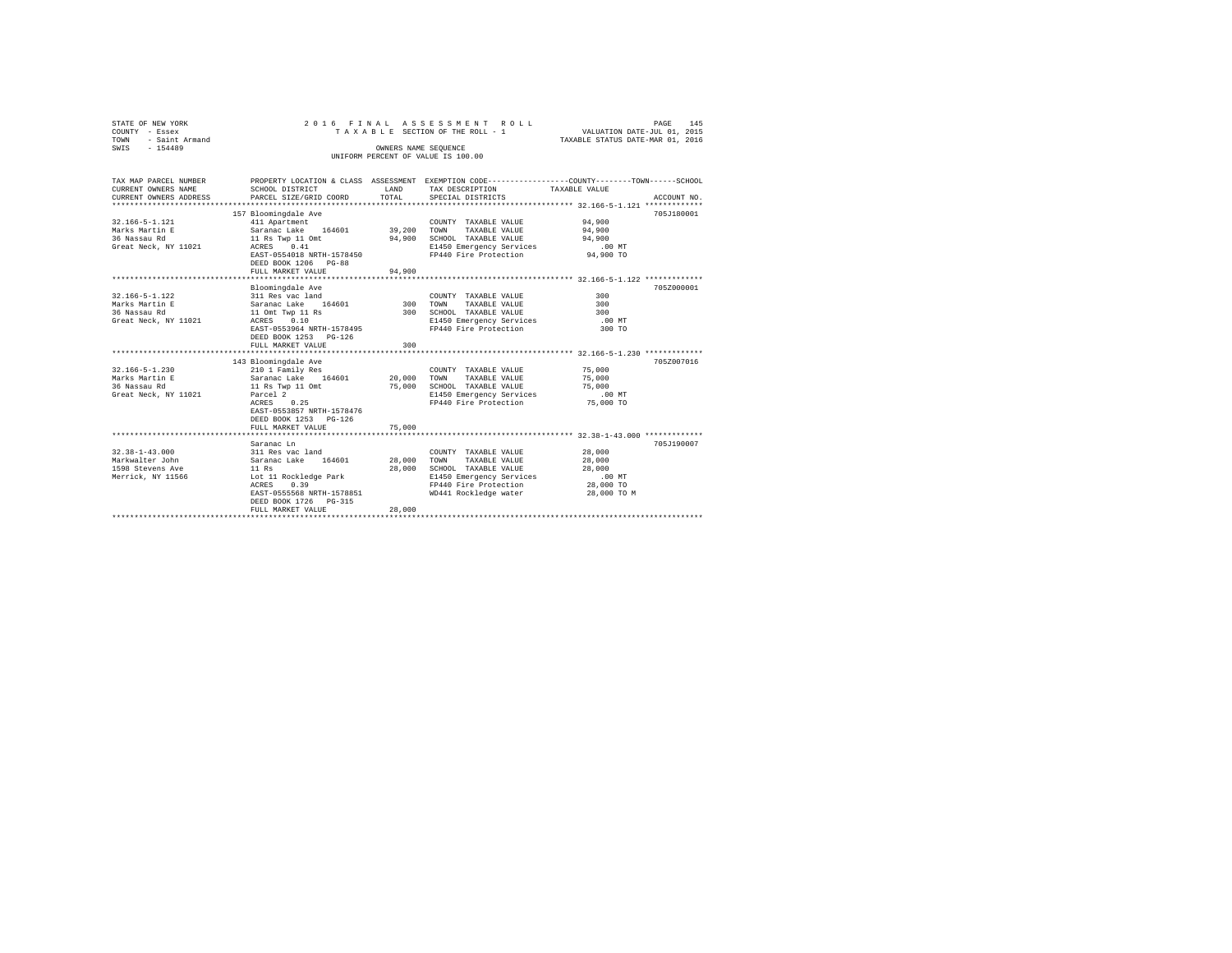|                | STATE OF NEW YORK   |  |  |  |  | 2016 FINAL ASSESSMENT ROLL         |  |  |  |  |                                  | PAGE | 146 |
|----------------|---------------------|--|--|--|--|------------------------------------|--|--|--|--|----------------------------------|------|-----|
| COUNTY - Essex |                     |  |  |  |  | TAXABLE SECTION OF THE ROLL - 1    |  |  |  |  | VALUATION DATE-JUL 01, 2015      |      |     |
|                | TOWN - Saint Armand |  |  |  |  |                                    |  |  |  |  | TAXABLE STATUS DATE-MAR 01, 2016 |      |     |
| SWIS           | $-154489$           |  |  |  |  | OWNERS NAME SEOUENCE               |  |  |  |  |                                  |      |     |
|                |                     |  |  |  |  | UNIFORM PERCENT OF VALUE IS 100.00 |  |  |  |  |                                  |      |     |

| TAX MAP PARCEL NUMBER<br>CURRENT OWNERS NAME<br>CURRENT OWNERS ADDRESS | SCHOOL DISTRICT<br>PARCEL SIZE/GRID COORD           | LAND<br>TOTAL | PROPERTY LOCATION & CLASS ASSESSMENT EXEMPTION CODE---------------COUNTY-------TOWN------SCHOOL<br>TAX DESCRIPTION<br>SPECIAL DISTRICTS | TAXABLE VALUE<br>ACCOUNT NO. |
|------------------------------------------------------------------------|-----------------------------------------------------|---------------|-----------------------------------------------------------------------------------------------------------------------------------------|------------------------------|
|                                                                        |                                                     |               |                                                                                                                                         |                              |
|                                                                        | 46 Roosevelt Ln                                     |               |                                                                                                                                         | 702A100906                   |
| $13.64 - 1 - 6.007$                                                    | 210 1 Family Res                                    |               | RES. STAR 41854<br>$\Omega$                                                                                                             | 0<br>$\Omega$<br>30,000      |
| Marlow Joshua F                                                        | Saranac Lake 164601                                 |               | 35,700 COUNTY TAXABLE VALUE                                                                                                             | 128,300                      |
| Marlow Hannah H                                                        | 102 Twp 11 Omt                                      |               | 128,300 TOWN<br>TAXABLE VALUE                                                                                                           | 128,300                      |
| 46 Roosevelt Ln                                                        | ACRES 1.70 BANK WFARGO<br>EAST-0563521 NRTH-1605095 |               | SCHOOL TAXABLE VALUE                                                                                                                    | 98,300                       |
| Bloomingdale, NY 12913                                                 |                                                     |               | E1451 Emergency Services                                                                                                                | $.00$ MT                     |
|                                                                        | DEED BOOK 1452 PG-320                               |               | FP440 Fire Protection                                                                                                                   | 128,300 TO                   |
|                                                                        | FULL MARKET VALUE                                   |               | 128,300 SD442 Bloomingdale Sewer D                                                                                                      | 128,300 TO M                 |
|                                                                        |                                                     |               | WD442 Bloomingdale Water D                                                                                                              | 128,300 TO M                 |
|                                                                        | *****************************                       |               |                                                                                                                                         |                              |
|                                                                        | 12 George & Bliss Ln                                |               |                                                                                                                                         | 705J104308                   |
| $33.8 - 2 - 5.000$                                                     | 260 Seasonal res - WTRFNT                           |               | COUNTY TAXABLE VALUE                                                                                                                    | 739,000                      |
| Martin Janet                                                           | Saranac Lake 164601                                 | 528,400 TOWN  | TAXABLE VALUE                                                                                                                           | 739,000                      |
| 207 Stover Rd                                                          | 311 Richards Sur                                    |               | 739,000 SCHOOL TAXABLE VALUE                                                                                                            | 739,000                      |
| Valley Falls, NY 12185-3310 ACRES 13.95                                |                                                     |               | BTI44 BTI District                                                                                                                      | $.00$ MT                     |
|                                                                        | EAST-0594608 NRTH-1583387                           |               | E1450 Emergency Services                                                                                                                | $.00$ MT                     |
|                                                                        | DEED BOOK 1383 PG-77                                |               | FP403 Fire Pro LP Lake                                                                                                                  | 739,000 TO                   |
|                                                                        | FULL MARKET VALUE                                   | 739,000       |                                                                                                                                         |                              |
|                                                                        | ***********************                             |               |                                                                                                                                         |                              |
|                                                                        | 18 Maple Ln                                         |               |                                                                                                                                         | 702A100614                   |
| $13.56 - 6 - 7.100$                                                    | 210 1 Family Res                                    |               | RES. STAR 41854<br>$^{\circ}$                                                                                                           | $\sim$ 0<br>$\cap$<br>30,000 |
| Martin Rosalie                                                         | Saranac Lake 164601                                 |               | 25,000 COUNTY TAXABLE VALUE                                                                                                             | 116,200                      |
| 18 Maple Ln                                                            | 82 Rs Twp 11 Omt                                    | 116,200 TOWN  | TAXABLE VALUE                                                                                                                           | 116,200                      |
| Bloomingdale, NY 12913                                                 | ACRES 0.40                                          |               | SCHOOL TAXABLE VALUE                                                                                                                    | 86,200                       |
|                                                                        | EAST-0562502 NRTH-1605921                           |               | E1451 Emergency Services                                                                                                                | $.00$ MT                     |
|                                                                        | DEED BOOK 1086 PG-240                               |               | FP440 Fire Protection                                                                                                                   | 116,200 TO                   |
|                                                                        | FULL MARKET VALUE                                   |               | 116,200 SD442 Bloomingdale Sewer D                                                                                                      | 116,200 TO M                 |
|                                                                        |                                                     |               | WD442 Bloomingdale Water D                                                                                                              | 116,200 TO M                 |
|                                                                        |                                                     |               |                                                                                                                                         | 705J175018                   |
| $13.4 - 1 - 32.000$                                                    | Curtis Way<br>314 Rural vac<10                      |               |                                                                                                                                         | 27,800                       |
| Marzigliano Nicholas                                                   | Saranac Lake<br>164601                              | 27,800 TOWN   | COUNTY TAXABLE VALUE<br>TAXABLE VALUE                                                                                                   | 27,800                       |
| Marzigliano Carolyn                                                    | Richards Survey Lot 123                             |               | 27,800 SCHOOL TAXABLE VALUE                                                                                                             | 27,800                       |
| 9 Deerfield Dr                                                         | ACRES 4.50                                          |               | E1451 Emergency Services                                                                                                                | .00 MT                       |
| Wading River, NY 11792                                                 | EAST-0567849 NRTH-1603670                           |               | FP440 Fire Protection                                                                                                                   | 27,800 TO                    |
|                                                                        | DEED BOOK 588<br>PG-191                             |               |                                                                                                                                         |                              |
|                                                                        | FULL MARKET VALUE                                   | 27,800        |                                                                                                                                         |                              |
|                                                                        |                                                     |               |                                                                                                                                         |                              |
|                                                                        | 14 Alina Way                                        |               |                                                                                                                                         | 705Z002014                   |
| $13.3 - 1 - 25.212$                                                    | 210 1 Family Res                                    |               | COUNTY TAXABLE VALUE                                                                                                                    | 103,800                      |
| Mascioli Robert                                                        | Saranac Lake 164601                                 | 35,500 TOWN   | TAXABLE VALUE                                                                                                                           | 103,800                      |
| Gravelle Charles                                                       | Omt Twp 11 Rs                                       |               | 103,800 SCHOOL TAXABLE VALUE                                                                                                            | 103,800                      |
| PO Box 535                                                             | 1551/324 Road                                       |               | E1451 Emergency Services                                                                                                                | $.00$ MT                     |
| Lake Placid, NY 12946                                                  | Maintenance Agreement                               |               | FP440 Fire Protection                                                                                                                   | 103,800 TO                   |
|                                                                        | ACRES 1.51                                          |               |                                                                                                                                         |                              |
|                                                                        | EAST-0562234 NRTH-1602287                           |               |                                                                                                                                         |                              |
|                                                                        | DEED BOOK 1551 PG-330                               |               |                                                                                                                                         |                              |
|                                                                        | FULL MARKET VALUE                                   | 103,800       |                                                                                                                                         |                              |
|                                                                        |                                                     |               |                                                                                                                                         |                              |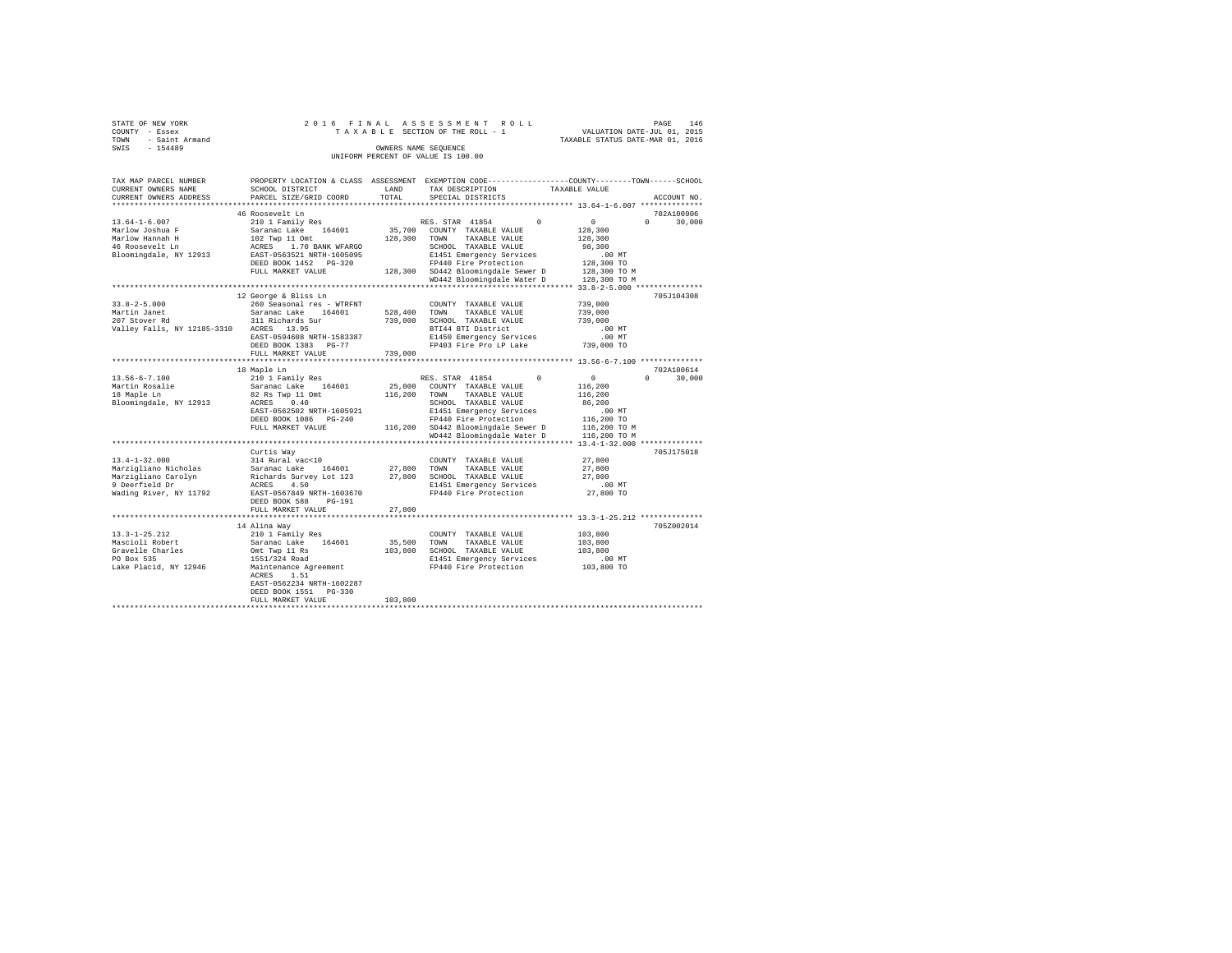| STATE OF NEW YORK<br>COUNTY<br>- Essex<br>- Saint Armand<br>TOWN<br>$-154489$<br>SWIS |                                                                             | OWNERS NAME SEQUENCE | 2016 FINAL ASSESSMENT ROLL<br>TAXABLE SECTION OF THE ROLL - 1 | VALUATION DATE-JUL 01, 2015<br>TAXABLE STATUS DATE-MAR 01, 2016 | 147<br>PAGE        |
|---------------------------------------------------------------------------------------|-----------------------------------------------------------------------------|----------------------|---------------------------------------------------------------|-----------------------------------------------------------------|--------------------|
|                                                                                       |                                                                             |                      | UNIFORM PERCENT OF VALUE IS 100.00                            |                                                                 |                    |
|                                                                                       |                                                                             |                      |                                                               |                                                                 |                    |
|                                                                                       |                                                                             |                      |                                                               |                                                                 |                    |
| TAX MAP PARCEL NUMBER                                                                 | PROPERTY LOCATION & CLASS ASSESSMENT                                        |                      | EXEMPTION CODE-----------------COUNTY-------TOWN------SCHOOL  |                                                                 |                    |
| CURRENT OWNERS NAME                                                                   | SCHOOL DISTRICT                                                             |                      | LAND TAX DESCRIPTION TAXABLE VALUE                            |                                                                 |                    |
|                                                                                       | CURRENT OWNERS ADDRESS 6 PARCEL SIZE/GRID COORD 6 TOTAL 6 SPECIAL DISTRICTS |                      |                                                               |                                                                 | ACCOUNT NO.        |
|                                                                                       |                                                                             |                      |                                                               |                                                                 |                    |
|                                                                                       | 29 Poplar Ln                                                                |                      |                                                               |                                                                 | 702A101808         |
| 13.56-7-26.000                                                                        | 270 Mfg housing                                                             |                      | $\Omega$<br>RES. STAR 41854                                   | $\sim$                                                          | 26,900<br>$\Omega$ |
|                                                                                       | Mayville Matthew J 5aranac Lake 164601 19,000                               |                      | COUNTY TAXABLE VALUE                                          | 26,900                                                          |                    |
|                                                                                       | Mayville Mary A 62 Rs Twp 11 Omt                                            | 26,900               | TOWN<br>TAXABLE VALUE                                         | 26,900                                                          |                    |
| 29 Poplar Ln                                                                          | ACRES 0.20                                                                  |                      | SCHOOL<br>TAXABLE VALUE                                       | $\Omega$                                                        |                    |
| PO Box 124                                                                            | EAST-0562566 NRTH-1606849                                                   |                      | E1451 Emergency Services .00 MT                               |                                                                 |                    |
| Bloomingdale, NY 12913                                                                |                                                                             |                      | FP440 Fire Protection                                         | 26,900 TO                                                       |                    |
|                                                                                       | FULL MARKET VALUE                                                           | 26,900               |                                                               |                                                                 |                    |
|                                                                                       |                                                                             |                      |                                                               |                                                                 |                    |
|                                                                                       |                                                                             |                      |                                                               |                                                                 |                    |

|                        | 53 Curtis Way                                           |         |                                                          |            |                              |          | 705J103206 |
|------------------------|---------------------------------------------------------|---------|----------------------------------------------------------|------------|------------------------------|----------|------------|
| $13.4 - 3 - 7.000$     | 210 1 Family Res                                        |         | COUNTY TAXABLE VALUE                                     |            | 145,800                      |          |            |
| Mccabe Ralph W         | Saranac Lake<br>164601                                  | 35,600  | TOWN<br>TAXABLE VALUE                                    |            | 145,800                      |          |            |
| Mccabe Lynne A         | 123 Richards Sur                                        | 145,800 | SCHOOL TAXABLE VALUE                                     |            | 145,800                      |          |            |
| 412 Montauk Dr         | 1.60<br>ACRES                                           |         | E1451 Emergency Services                                 |            | $.00$ MT                     |          |            |
| Westfield, NJ 07090    | EAST-0567989 NRTH-1602998<br>DEED BOOK 1087<br>$PG-167$ |         | FP440 Fire Protection                                    |            | 145,800 TO                   |          |            |
|                        | FULL MARKET VALUE                                       | 145,800 |                                                          |            |                              |          |            |
|                        |                                                         |         |                                                          |            |                              |          |            |
|                        | 824 Saint Regis Ave                                     |         |                                                          |            |                              |          | 702A101412 |
| $13.56 - 8 - 2.000$    | 210 1 Family Res                                        |         | VETCOM CTS 41130                                         | $^{\circ}$ | 25,000                       | 25,000   | 10,000     |
| Mccalvin Richard M     | 164601<br>Saranac Lake                                  |         | 33,600 VETDIS CTS 41140                                  | $^{\circ}$ | 14,550                       | 14,550   | 14,550     |
| Jones Arlene           | 101 Rs Twp 11 Omt                                       |         | 145,500 SR STAR 41834                                    | $\Omega$   | $\Omega$                     | $\Omega$ | 65,300     |
| PO Box 282             | 0.80<br>ACRES                                           |         | COUNTY TAXABLE VALUE                                     |            | 105,950                      |          |            |
| Bloomingdale, NY 12913 | EAST-0563668 NRTH-1606997                               |         | TOWN<br>TAXABLE VALUE                                    |            | 105,950                      |          |            |
|                        | DEED BOOK 1267 PG-49                                    |         | SCHOOL TAXABLE VALUE                                     |            | 55,650                       |          |            |
|                        | FULL MARKET VALUE                                       | 145,500 | E1451 Emergency Services                                 |            | $.00$ MT                     |          |            |
|                        |                                                         |         | FP440 Fire Protection                                    |            | 145,500 TO                   |          |            |
|                        |                                                         |         | SD442 Bloomingdale Sewer D<br>WD442 Bloomingdale Water D |            | 145,500 TO M<br>145,500 TO M |          |            |
|                        |                                                         |         |                                                          |            |                              |          |            |
|                        | 26 Rockledge Ln                                         |         |                                                          |            |                              |          | 705J189010 |
| $32.38 - 1 - 33.000$   | 311 Res vac land                                        |         | COUNTY TAXABLE VALUE                                     |            | 5,600                        |          |            |
| McCarthy Kevin A       | 164601<br>Saranac Lake                                  | 5,600   | TOWN<br>TAXABLE VALUE                                    |            | 5,600                        |          |            |
| McCarthy Kerry L       | 11 Twp 11 Omt Rs                                        | 5,600   | SCHOOL TAXABLE VALUE                                     |            | 5,600                        |          |            |
| 26 Rockledge Ln        | Lot #18                                                 |         | E1450 Emergency Services                                 |            | $.00$ MT                     |          |            |
| Saranac Lake, NY 12983 | N Elba border                                           |         | FP440 Fire Protection                                    |            | 5,600 TO                     |          |            |
|                        | $0.11$ BANK<br>ACRES<br>TLNB                            |         | WD441 Rockledge water                                    |            | 5,600 TO M                   |          |            |
|                        | EAST-0555533 NRTH-1578220                               |         |                                                          |            |                              |          |            |
|                        | DEED BOOK 1365 PG-164                                   |         |                                                          |            |                              |          |            |
|                        | FULL MARKET VALUE                                       | 5,600   |                                                          |            |                              |          |            |
|                        |                                                         |         |                                                          |            |                              |          |            |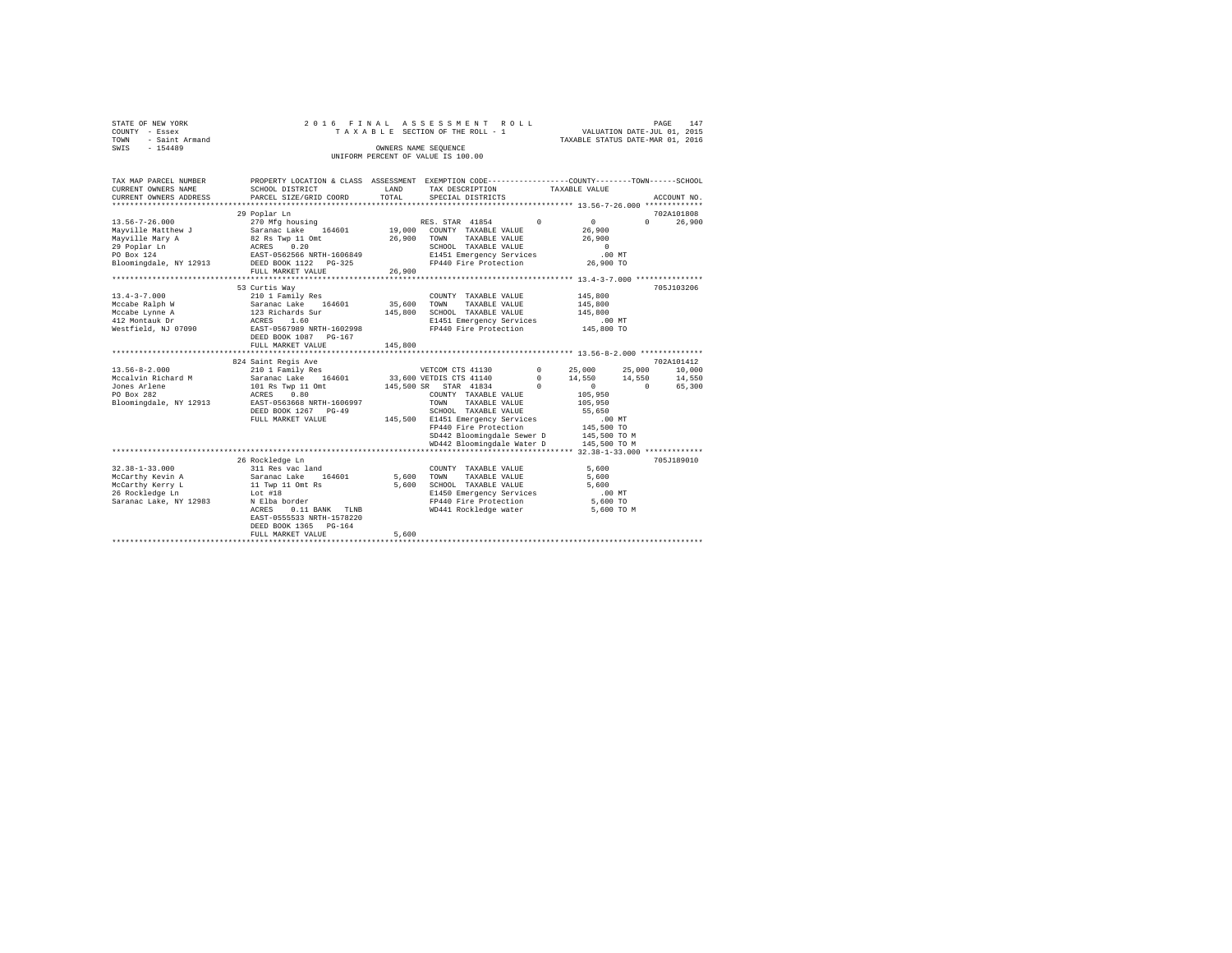| STATE OF NEW YORK   |  |  |  | 2016 FINAL ASSESSMENT ROLL         |  |  |  |                                  |  | PAGE | 148 |
|---------------------|--|--|--|------------------------------------|--|--|--|----------------------------------|--|------|-----|
| COUNTY - Essex      |  |  |  | TAXABLE SECTION OF THE ROLL - 1    |  |  |  | VALUATION DATE-JUL 01, 2015      |  |      |     |
| TOWN - Saint Armand |  |  |  |                                    |  |  |  | TAXABLE STATUS DATE-MAR 01, 2016 |  |      |     |
| SWIS<br>$-154489$   |  |  |  | OWNERS NAME SEOUENCE               |  |  |  |                                  |  |      |     |
|                     |  |  |  | UNIFORM PERCENT OF VALUE IS 100.00 |  |  |  |                                  |  |      |     |

| TAX MAP PARCEL NUMBER<br>CURRENT OWNERS NAME | PROPERTY LOCATION & CLASS ASSESSMENT EXEMPTION CODE---------------COUNTY-------TOWN-----SCHOOL<br>SCHOOL DISTRICT | LAND    | TAX DESCRIPTION                    | TAXABLE VALUE            |                    |
|----------------------------------------------|-------------------------------------------------------------------------------------------------------------------|---------|------------------------------------|--------------------------|--------------------|
| CURRENT OWNERS ADDRESS                       | PARCEL SIZE/GRID COORD                                                                                            | TOTAL   | SPECIAL DISTRICTS                  |                          | ACCOUNT NO.        |
|                                              |                                                                                                                   |         |                                    |                          |                    |
|                                              | 49 Roosevelt Ln                                                                                                   |         |                                    |                          | 702A101205         |
| $13.64 - 1 - 1.023$                          | 210 1 Family Res                                                                                                  |         | COUNTY TAXABLE VALUE               | 86,100                   |                    |
| McCarty Ives T                               | Saranac Lake 164601                                                                                               | 29,500  | TOWN<br>TAXABLE VALUE              | 86,100                   |                    |
| 49 Roosevelt Ln                              | 102 Twp 11 Omt                                                                                                    | 86,100  | SCHOOL TAXABLE VALUE               | 86,100                   |                    |
| Bloomingdale, NY 12913                       | ACRES 0.56 BANK1STARSG                                                                                            |         | E1451 Emergency Services           | $.00$ MT                 |                    |
|                                              | EAST-0563554 NRTH-1604764                                                                                         |         | FP440 Fire Protection              | 86,100 TO                |                    |
|                                              | DEED BOOK 1490 PG-244                                                                                             |         | SD442 Bloomingdale Sewer D         | 86,100 TO M              |                    |
|                                              | FULL MARKET VALUE                                                                                                 |         | 86,100 WD442 Bloomingdale Water D  | 86,100 TO M              |                    |
|                                              | ************************                                                                                          |         |                                    |                          |                    |
|                                              | 4 Vine St                                                                                                         |         |                                    |                          | 702A101207         |
| $13.56 - 7 - 5.000$                          | 210 1 Family Res                                                                                                  |         | RES. STAR 41854                    | $\Omega$<br>$\mathbf{0}$ | 30,000<br>$\Omega$ |
| Mccarty Mark E                               | Saranac Lake 164601<br>101 Rs Twp 11 Omt<br>ACRES 0.90 BANK1STARSG<br>EAST-0563224 NRTH-1607116                   | 34,300  | COUNTY TAXABLE VALUE               | 143,300                  |                    |
| McCarty Roxanne H<br>Carty Roxanne H         |                                                                                                                   | 143,300 | TAXABLE VALUE<br>TOWN              | 143,300                  |                    |
|                                              |                                                                                                                   |         | SCHOOL TAXABLE VALUE               | 113,300                  |                    |
| Bloomingdale, NY 12913                       |                                                                                                                   |         | E1451 Emergency Services           | .00MT                    |                    |
|                                              | DEED BOOK 666 PG-225                                                                                              |         | FP440 Fire Protection              | 143,300 TO               |                    |
|                                              | FULL MARKET VALUE                                                                                                 |         | 143,300 SD442 Bloomingdale Sewer D | 143,300 TO M             |                    |
|                                              |                                                                                                                   |         | WD442 Bloomingdale Water D         | 143,300 TO M             |                    |
|                                              |                                                                                                                   |         |                                    |                          |                    |
|                                              | Maple Ln                                                                                                          |         |                                    |                          | 702A101303         |
| $13.64 - 2 - 1.111$                          | 311 Res vac land                                                                                                  |         | COUNTY TAXABLE VALUE               | 7,900                    |                    |
| McGrain Stanlev                              | Saranac Lake 164601                                                                                               |         | 7,900 TOWN<br>TAXABLE VALUE        | 7,900                    |                    |
| 51 Maple Ln                                  | 83 Twp.11 O.m.t.                                                                                                  | 7.900   | SCHOOL TAXABLE VALUE               | 7,900                    |                    |
| Bloomingdale, NY 12913                       | ACRES 13.12                                                                                                       |         | E1451 Emergency Services           | $.00$ MT                 |                    |
|                                              | EAST-0561295 NRTH-1605182                                                                                         |         | FP440 Fire Protection              | 7,900 TO                 |                    |
|                                              | DEED BOOK 1686 PG-24                                                                                              |         |                                    |                          |                    |
|                                              | FULL MARKET VALUE                                                                                                 | 7,900   |                                    |                          |                    |
|                                              |                                                                                                                   |         |                                    |                          |                    |
|                                              | 51 Maple Ln                                                                                                       |         |                                    |                          | 705Z009005         |
| $13.64 - 2 - 1.115$                          | 210 1 Family Res<br>Saranac Lake 164601                                                                           |         | RES. STAR 41854                    | $\Omega$<br>0            | $\Omega$<br>30,000 |
| McGrain Stanley<br>"" Manle Ln               |                                                                                                                   |         | 44,800 COUNTY TAXABLE VALUE        | 116,900                  |                    |
|                                              | 83 OMT TWP 11 RS                                                                                                  | 116,900 | TOWN<br>TAXABLE VALUE              | 116,900                  |                    |
| Bloomingdale, NY 12913                       | ACRES<br>2.00                                                                                                     |         | SCHOOL TAXABLE VALUE               | 86,900                   |                    |
|                                              | EAST-0561811 NRTH-1605618                                                                                         |         | E1451 Emergency Services           | .00 MT                   |                    |
|                                              | DEED BOOK 1578 PG-121                                                                                             |         | FP440 Fire Protection              | 116,900 TO               |                    |
|                                              | FULL MARKET VALUE                                                                                                 | 116,900 |                                    |                          |                    |
|                                              |                                                                                                                   |         |                                    |                          |                    |
|                                              | 1817 NYS Route 3                                                                                                  |         |                                    |                          | 702A101511         |
| $13.57 - 1 - 8.000$                          | 210 1 Family Res                                                                                                  |         | RES. STAR 41854                    | $\Omega$<br>0            | $\Omega$<br>30,000 |
| McGrath John F                               | Saranac Lake 164601                                                                                               |         | 37,600 COUNTY TAXABLE VALUE        | 133,500                  |                    |
| McGrath Florence                             | 121 Rs Twp 11 Omt                                                                                                 | 133,500 | TOWN<br>TAXABLE VALUE              | 133,500                  |                    |
| 1817 NYS Rte 3                               | ACRES 3.60                                                                                                        |         | SCHOOL TAXABLE VALUE               | 103,500                  |                    |
| Vermontville, NY 12989                       | EAST-0566689 NRTH-1608017                                                                                         |         | E1451 Emergency Services           | .00MT                    |                    |
|                                              | DEED BOOK 485<br>$PG-543$                                                                                         |         | FP440 Fire Protection              | 133,500 TO               |                    |
|                                              | FULL MARKET VALUE                                                                                                 |         | 133,500 SD442 Bloomingdale Sewer D | 133,500 TO M             |                    |
|                                              |                                                                                                                   |         | WD442 Bloomingdale Water D         | 133,500 TO M             |                    |
|                                              |                                                                                                                   |         |                                    |                          |                    |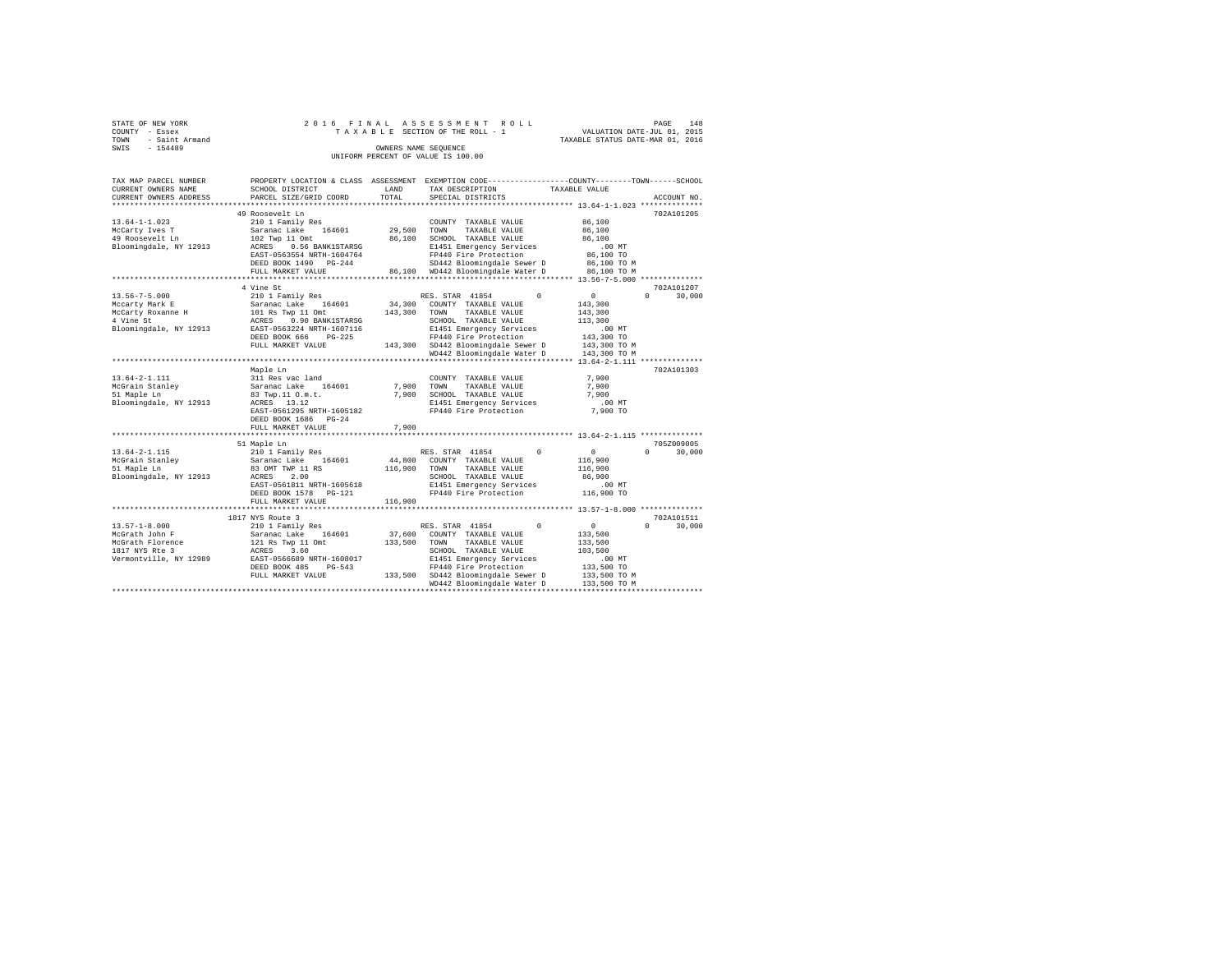| STATE OF NEW YORK<br>COUNTY - Essex<br>- Saint Armand<br>TOWN<br>SWIS - 154489                                                     | 2016 FINAL                                                                                                                                                                                          | ASSESSMENT ROLL<br>TAXABLE SECTION OF THE ROLL - 1<br>OWNERS NAME SEQUENCE<br>UNIFORM PERCENT OF VALUE IS 100.00                                                                                                     | 149<br>PAGE<br>VALUATION DATE-JUL 01, 2015<br>TAXABLE STATUS DATE-MAR 01, 2016                                              |
|------------------------------------------------------------------------------------------------------------------------------------|-----------------------------------------------------------------------------------------------------------------------------------------------------------------------------------------------------|----------------------------------------------------------------------------------------------------------------------------------------------------------------------------------------------------------------------|-----------------------------------------------------------------------------------------------------------------------------|
| TAX MAP PARCEL NUMBER<br>CURRENT OWNERS NAME<br>CURRENT OWNERS ADDRESS                                                             | SCHOOL DISTRICT<br>PARCEL SIZE/GRID COORD                                                                                                                                                           | PROPERTY LOCATION & CLASS ASSESSMENT EXEMPTION CODE---------------COUNTY-------TOWN------SCHOOL<br>LAND<br>TAX DESCRIPTION<br>TOTAL<br>SPECIAL DISTRICTS                                                             | TAXABLE VALUE<br>ACCOUNT NO.                                                                                                |
| $13.4 - 3 - 1.000$<br>McKillip Philip P<br>McKillip Michael J<br>c/o Margaret M Kelly<br>34 Mt Pisgah Ln<br>Saranac Lake, NY 12983 | 27 Curtis Wav<br>210 1 Family Res<br>Saranac Lake 164601<br>123 Richards Sur<br>Jim San No 1 Pt Lot D<br>ACRES<br>0.80<br>EAST-0568358 NRTH-1603525<br>DEED BOOK 1766 PG-288<br>FULL MARKET VALUE   | RES. STAR 41854<br>$\Omega$<br>42.100 COUNTY TAXABLE VALUE<br>188,400<br>TAXABLE VALUE<br>TOWN<br>SCHOOL TAXABLE VALUE<br>E1451 Emergency Services<br>FP440 Fire Protection<br>188,400                               | 705J103011<br>$\sim$ 0<br>$\Omega$<br>30,000<br>188,400<br>188,400<br>158,400<br>.00MT<br>188,400 TO                        |
|                                                                                                                                    |                                                                                                                                                                                                     |                                                                                                                                                                                                                      |                                                                                                                             |
| $32.38 - 1 - 77.000$<br>Meeker David J<br>White Karen A<br>17 Rockledge Ln<br>Saranac Lake, NY 12983                               | 17 Rockledge Ln<br>210 1 Family Res<br>Saranac Lake 164601<br>11 Twp 11 Omt Rs<br>Lot 100 Rockledge Park<br>0.62<br>ACRES<br>EAST-0555168 NRTH-1578463<br>DEED BOOK 1567 PG-27<br>FULL MARKET VALUE | RES. STAR 41854<br>$^{\circ}$<br>41,500<br>COUNTY TAXABLE VALUE<br>327,400<br>TAXABLE VALUE<br>TOWN<br>SCHOOL TAXABLE VALUE<br>E1450 Emergency Services<br>FP440 Fire Protection<br>WD441 Rockledge water<br>327,400 | 705J190041<br>$\mathbf{0}$<br>$\Omega$<br>30,000<br>327,400<br>327,400<br>297,400<br>$.00$ MT<br>327,400 TO<br>327,400 TO M |
| $32.38 - 1 - 78.000$<br>Meeker David J<br>White Karen A<br>17 Rockledge Ln<br>Saranac Lake, NY 12983                               | Rockledge Ln<br>311 Res vac land<br>Saranac Lake 164601<br>11 Twp 11 Omt Rs<br>Lt Pt 101 Rockledge Park<br>0.55<br>ACRES<br>EAST-0555139 NRTH-1578293<br>DEED BOOK 1567 PG-27<br>FULL MARKET VALUE  | COUNTY TAXABLE VALUE<br>30,300<br>TOWN<br>TAXABLE VALUE<br>30,300<br>SCHOOL TAXABLE VALUE<br>E1450 Emergency Services<br>FP440 Fire Protection<br>WD441 Rockledge water<br>30,300                                    | 705J190042<br>30,300<br>30,300<br>30,300<br>$.00$ MT<br>30,300 TO<br>30,300 TO M                                            |
| $23.2 - 1 - 13.000$<br>Melanson Danielle<br>Melanson James<br>107 White Rd<br>Hermon, NY 13652                                     | 125 Grass Pond Way<br>312 Vac w/imprv<br>Saranac Lake 164601<br>164 Richards Sur<br>ACRES<br>EAST-0575<br>2.40<br>EAST-0575158 NRTH-1599418<br>DEED BOOK 1764 PG-326<br>FULL MARKET VALUE           | COUNTY TAXABLE VALUE<br>13,700<br>TOWN<br>TAXABLE VALUE<br>26,900<br>SCHOOL TAXABLE VALUE<br>E1451 Emergency Services<br>FP440 Fire Protection<br>26,900<br>**************                                           | 705J102711<br>26,900<br>26,900<br>26,900<br>$.00$ MT<br>26,900 TO                                                           |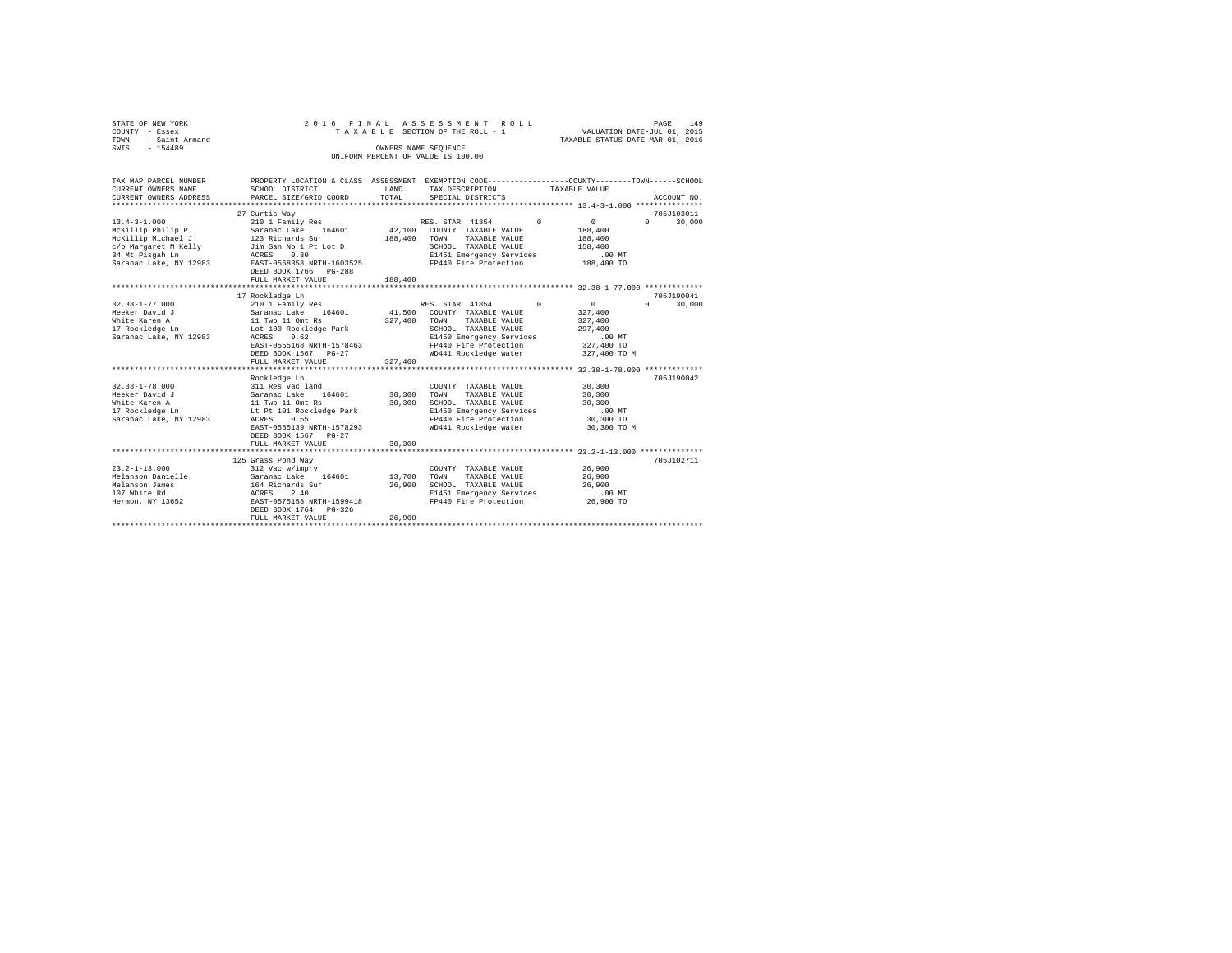| STATE OF NEW YORK      | 2016 FINAL ASSESSMENT ROLL         | 150<br>PAGE                      |
|------------------------|------------------------------------|----------------------------------|
| COUNTY - Essex         | TAXABLE SECTION OF THE ROLL - 1    | VALUATION DATE-JUL 01, 2015      |
| - Saint Armand<br>TOWN |                                    | TAXABLE STATUS DATE-MAR 01, 2016 |
| SWIS<br>$-154489$      | OWNERS NAME SEOUENCE               |                                  |
|                        | UNIFORM PERCENT OF VALUE IS 100.00 |                                  |

| TAX MAP PARCEL NUMBER                         | PROPERTY LOCATION & CLASS ASSESSMENT EXEMPTION CODE----------------COUNTY-------TOWN-----SCHOOL        |               |                                                   |            |               |          |             |
|-----------------------------------------------|--------------------------------------------------------------------------------------------------------|---------------|---------------------------------------------------|------------|---------------|----------|-------------|
| CURRENT OWNERS NAME<br>CURRENT OWNERS ADDRESS | SCHOOL DISTRICT<br>PARCEL SIZE/GRID COORD                                                              | LAND<br>TOTAL | TAX DESCRIPTION<br>SPECIAL DISTRICTS              |            | TAXABLE VALUE |          | ACCOUNT NO. |
|                                               |                                                                                                        |               |                                                   |            |               |          |             |
|                                               | 8 Oregon Plains Rd                                                                                     |               |                                                   |            |               |          | 702A178580  |
| 13.57-1-34.002                                | 210 1 Family Res                                                                                       |               | VETWAR CTS 41120 0 15,000                         |            |               | 15,000   | 6,000       |
| Merrill Marvin D                              | Saranac Lake 164601 35,500 RES. STAR 41854 0                                                           |               |                                                   |            | $\sim$ 0      | $\Omega$ | 30,000      |
| Merrill Christine J                           | Lot 101 Rs Omt 11<br>ACRES 1.53 BANK DITECH<br>EAST-0564107 NRTH-1607284<br>DEED BOOK 1190 PG-18       |               | 170,400 COUNTY TAXABLE VALUE                      |            | 155,400       |          |             |
| 8 Oregon Plains Rd                            |                                                                                                        |               | TOWN<br>TAXABLE VALUE                             |            | 155,400       |          |             |
| PO Box 191                                    |                                                                                                        |               | SCHOOL TAXABLE VALUE                              |            | 134,400       |          |             |
| Bloomingdale, NY 12913                        |                                                                                                        |               | E1451 Emergency Services<br>PD440 Fire Protection |            | $.00$ MT      |          |             |
|                                               | FULL MARKET VALUE                                                                                      |               | 170,400 FP440 Fire Protection                     |            | 170,400 TO    |          |             |
|                                               |                                                                                                        |               | SD442 Bloomingdale Sewer D 170,400 TO M           |            |               |          |             |
|                                               |                                                                                                        |               | WD442 Bloomingdale Water D 170,400 TO M           |            |               |          |             |
|                                               | 21 Whiteface Ln                                                                                        |               |                                                   |            |               |          | 702A102102  |
| $13.56 - 3 - 14.000$                          | 210 1 Family Res                                                                                       |               | RES. STAR 41854                                   | $^{\circ}$ | $\sim$ 0      | $\Omega$ | 30,000      |
| Meserole Rhonda                               |                                                                                                        |               |                                                   |            | 81,900        |          |             |
| PO Box 13                                     | Saranac Lake 164601 25,000 COUNTY TAXABLE VALUE<br>82 Richards Surtwp 11 Omt 81,900 TOWN TAXABLE VALUE |               | TAXABLE VALUE                                     |            | 81,900        |          |             |
| Bloomingdale, NY 12913 ACRES                  | 0.40                                                                                                   |               | SCHOOL TAXABLE VALUE                              |            | 51,900        |          |             |
|                                               | EAST-0562045 NRTH-1606321                                                                              |               |                                                   |            | $.00$ MT      |          |             |
|                                               | DEED BOOK 973<br>$PG-336$                                                                              |               | E1451 Emergency Services<br>FP440 Fire Protection |            | 81,900 TO     |          |             |
|                                               | FULL MARKET VALUE                                                                                      | 81,900        |                                                   |            |               |          |             |
|                                               |                                                                                                        |               |                                                   |            |               |          |             |
|                                               | 65 Curtis Way                                                                                          |               |                                                   |            |               |          | 705J103911  |
| $13.4 - 3 - 9.000$                            | 260 Seasonal res                                                                                       |               | COUNTY TAXABLE VALUE                              |            | 42,300        |          |             |
| Meunier John M                                | Saranac Lake 164601<br>123 Richards Sur                                                                | 35,000        | TOWN<br>TAXABLE VALUE                             |            | 42,300        |          |             |
| 16 Bay St                                     |                                                                                                        | 42,300        | SCHOOL TAXABLE VALUE                              |            | 42,300        |          |             |
| Squantum, MA 02171 ACRES 1.00                 |                                                                                                        |               | E1451 Emergency Services .00 MT                   |            |               |          |             |
|                                               | EAST-0567831 NRTH-1602747                                                                              |               | FP440 Fire Protection 42,300 TO                   |            |               |          |             |
|                                               | DEED BOOK 1193 PG-318                                                                                  |               |                                                   |            |               |          |             |
|                                               | FULL MARKET VALUE                                                                                      | 42,300        |                                                   |            |               |          |             |
|                                               | 1499 NYS Route 3                                                                                       |               |                                                   |            |               |          | 705.T102314 |
| $13.4 - 1 - 14.000$                           | 210 1 Family Res                                                                                       |               | VETCOM CTS 41130 0                                |            | 25,000        | 25,000   | 10,000      |
| Miller Joel Patrick  Saranac Lake             |                                                                                                        |               | 164601 38,700 SR STAR 41834                       | $\Omega$   | $\Omega$      | $\Omega$ | 65,300      |
| c/o Germaine M Miller 103 Richards Sur        |                                                                                                        |               | 224,300 COUNTY TAXABLE VALUE                      |            | 199,300       |          |             |
| NYS Rte 86                                    | 1742/7 Life Use to                                                                                     |               | TOWN<br>TAXABLE VALUE                             |            | 199,300       |          |             |
| PO Box 2                                      | Germaine M Miller                                                                                      |               | SCHOOL TAXABLE VALUE                              |            | 149,000       |          |             |
| Rav Brook, NY 12977                           | ACRES<br>4.70                                                                                          |               | E1451 Emergency Services                          |            | .00 MT        |          |             |
|                                               | EAST-0565583 NRTH-1601978                                                                              |               | FP440 Fire Protection                             |            | 224,300 TO    |          |             |
|                                               | DEED BOOK 1742 PG-7                                                                                    |               |                                                   |            |               |          |             |
|                                               | FULL MARKET VALUE                                                                                      | 224,300       |                                                   |            |               |          |             |
|                                               |                                                                                                        |               |                                                   |            |               |          |             |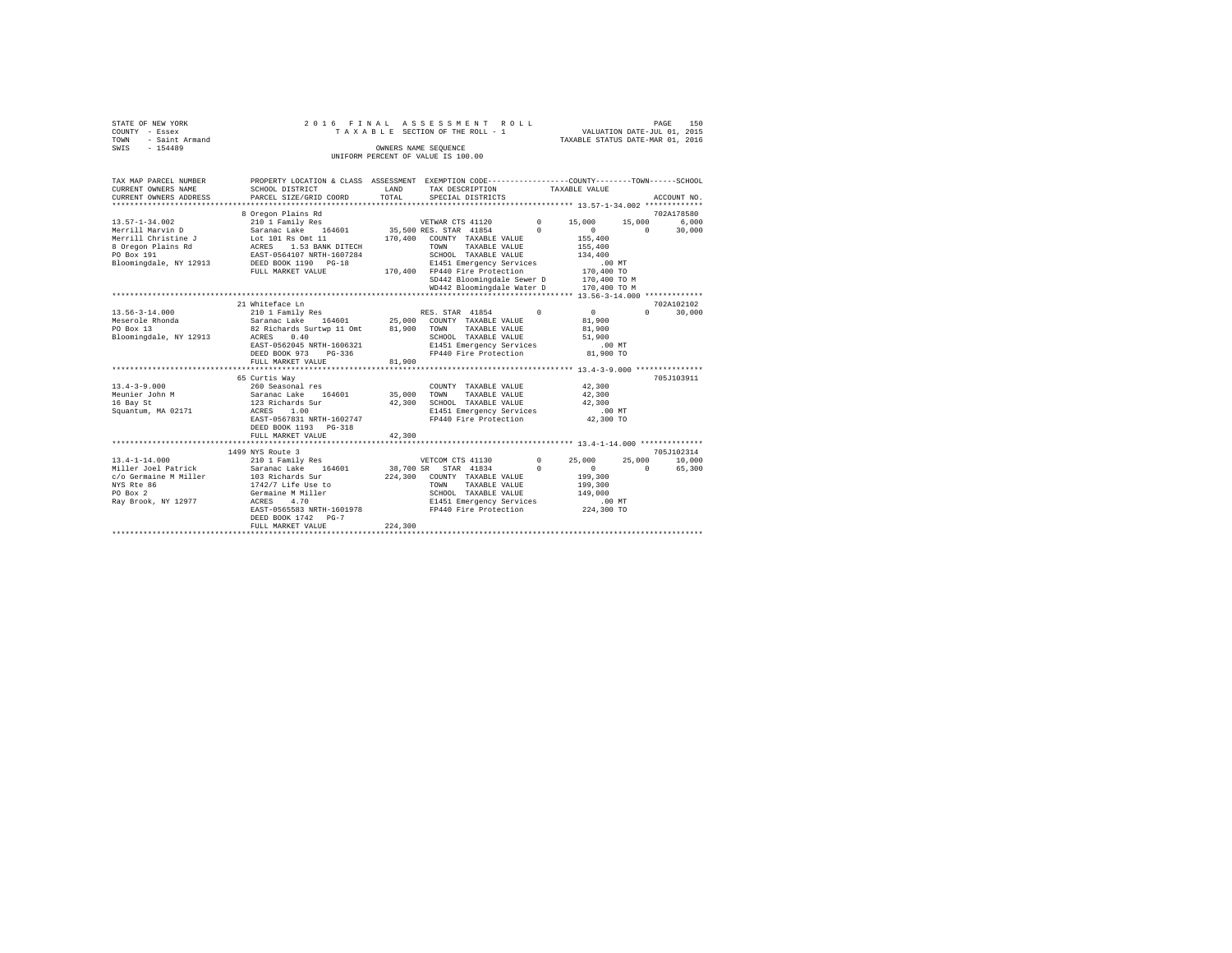| STATE OF NEW YORK   |  | 2016 FINAL ASSESSMENT ROLL         |                                  | PAGE | 151 |
|---------------------|--|------------------------------------|----------------------------------|------|-----|
| COUNTY - Essex      |  | TAXABLE SECTION OF THE ROLL - 1    | VALUATION DATE-JUL 01, 2015      |      |     |
| TOWN - Saint Armand |  |                                    | TAXABLE STATUS DATE-MAR 01, 2016 |      |     |
| SWIS<br>$-154489$   |  | OWNERS NAME SEOUENCE               |                                  |      |     |
|                     |  | UNIFORM PERCENT OF VALUE IS 100.00 |                                  |      |     |

| TAX MAP PARCEL NUMBER<br>CURRENT OWNERS NAME<br>CURRENT OWNERS ADDRESS                                | PROPERTY LOCATION & CLASS ASSESSMENT EXEMPTION CODE---------------COUNTY-------TOWN-----SCHOOL<br>SCHOOL DISTRICT<br>PARCEL SIZE/GRID COORD                                         | LAND<br>TOTAL              | TAX DESCRIPTION<br>SPECIAL DISTRICTS                                                                                                     | TAXABLE VALUE                                                                   | ACCOUNT NO.        |
|-------------------------------------------------------------------------------------------------------|-------------------------------------------------------------------------------------------------------------------------------------------------------------------------------------|----------------------------|------------------------------------------------------------------------------------------------------------------------------------------|---------------------------------------------------------------------------------|--------------------|
|                                                                                                       |                                                                                                                                                                                     |                            |                                                                                                                                          |                                                                                 |                    |
|                                                                                                       | 11 Main St                                                                                                                                                                          |                            |                                                                                                                                          |                                                                                 | 702C100913         |
| $13.57 - 2 - 1.100$<br>Miller Joseph<br>Miller Jill<br>PO Box 1224                                    | Saranac Lake 164601<br>Saranac Lake 164601 48,500 COUNTY<br>101 Richards Sur Omt Twp 233,400 TOWN<br>ACRES<br>1.39                                                                  |                            | 48,500 COUNTY TAXABLE VALUE<br>TAXABLE VALUE<br>SCHOOL TAXABLE VALUE                                                                     | $\sim$ 0<br>233,400<br>233,400<br>203,400                                       | $\Omega$<br>30,000 |
| Saranac Lake, NY 12983                                                                                | EAST-0564003 NRTH-1606126<br>DEED BOOK 1560 PG-126<br>FULL MARKET VALUE                                                                                                             |                            | E1451 Emergency Services<br>FP440 Fire Protection<br>233,400 SD442 Bloomingdale Sewer D<br>WD442 Bloomingdale Water D 233,400 TO M       | $.00$ MT<br>233,400 TO<br>233,400 TO M                                          |                    |
|                                                                                                       |                                                                                                                                                                                     |                            |                                                                                                                                          |                                                                                 |                    |
|                                                                                                       | 69 Roosevelt Ln                                                                                                                                                                     |                            |                                                                                                                                          |                                                                                 | 705J198001         |
| $13.3 - 1 - 18.220$<br>Miller Stephen<br>Miller Kimberly<br>69 Roosevelt Ln<br>Bloomingdale, NY 12913 | 210 1 Family Res<br>EAST-0563465 NRTH-1604483<br>DEED BOOK 1597 PG-255<br>FULL MARKET VALUE                                                                                         | 78,500                     | RES. STAR 41854<br>E1451 Emergency Services<br>FP440 Fire Protection                                                                     | $\Omega$<br>$\mathbf{0}$<br>78,500<br>78,500<br>48,500<br>$.00$ MT<br>78,500 TO | $\Omega$<br>30,000 |
|                                                                                                       |                                                                                                                                                                                     |                            |                                                                                                                                          |                                                                                 |                    |
| $23.3 - 1 - 44.040$<br>Milo B Miller Estate Inc<br>PO Box 349<br>Saranac Lake, NY 12983               | Trudeau Rd<br>323 Vacant rural<br>Saranac Lake 164601 23,800<br>9 & 29 Rs Twp 11 Omt<br>ACRES 11.89<br>EAST-0555500 NRTH-1584019<br>DEED BOOK 849<br>$PG-233$                       |                            | COUNTY TAXABLE VALUE<br>TOWN<br>TAXABLE VALUE<br>23,800 SCHOOL TAXABLE VALUE<br>E1450 Emergency Services<br>FP440 Fire Protection        | 23,800<br>23,800<br>23,800<br>$.00$ MT<br>23,800 TO                             | 705J103006         |
|                                                                                                       | FULL MARKET VALUE                                                                                                                                                                   | 23,800                     |                                                                                                                                          |                                                                                 |                    |
| $23.3 - 1 - 48.000$<br>Milo B Miller Estate Inc<br>PO Box 349<br>Saranac Lake, NY 12983               | *******************************<br>Trudeau Rd<br>323 Vacant rural<br>Saranac Lake 164601<br>9 Richards Sur<br>ACRES<br>0.60<br>EAST-0554921 NRTH-1584738<br>DEED BOOK 693<br>PG-079 | *************              | COUNTY TAXABLE VALUE<br>20,900 TOWN<br>TAXABLE VALUE<br>20,900 SCHOOL TAXABLE VALUE<br>E1450 Emergency Services<br>FP440 Fire Protection | 20,900<br>20,900<br>20,900<br>.00MT<br>20,900 TO                                | 705J103113         |
|                                                                                                       | FULL MARKET VALUE                                                                                                                                                                   | 20,900                     |                                                                                                                                          |                                                                                 |                    |
|                                                                                                       |                                                                                                                                                                                     |                            |                                                                                                                                          | *********************************** 23.3-1-61.100 *************                 |                    |
| $23.3 - 1 - 61.100$<br>Milo B Miller Estate Inc<br>PO Box 349<br>Saranac Lake, NY 12983               | 45 Mount Pisgah Ln<br>311 Res vac land<br>Saranac Lake 164601<br>9 OMT TWP11 RS<br>ACRES<br>2.33<br>EAST-0554339 NRTH-1584782<br>DEED BOOK 653<br>PG-091<br>FULL MARKET VALUE       | 69,000<br>69,000<br>69,000 | COUNTY TAXABLE VALUE<br>TOWN<br>TAXABLE VALUE<br>SCHOOL TAXABLE VALUE<br>E1450 Emergency Services<br>FP440 Fire Protection               | 69,000<br>69,000<br>69,000<br>$.00$ MT<br>69,000 TO                             | 705J102309         |
|                                                                                                       |                                                                                                                                                                                     |                            |                                                                                                                                          |                                                                                 |                    |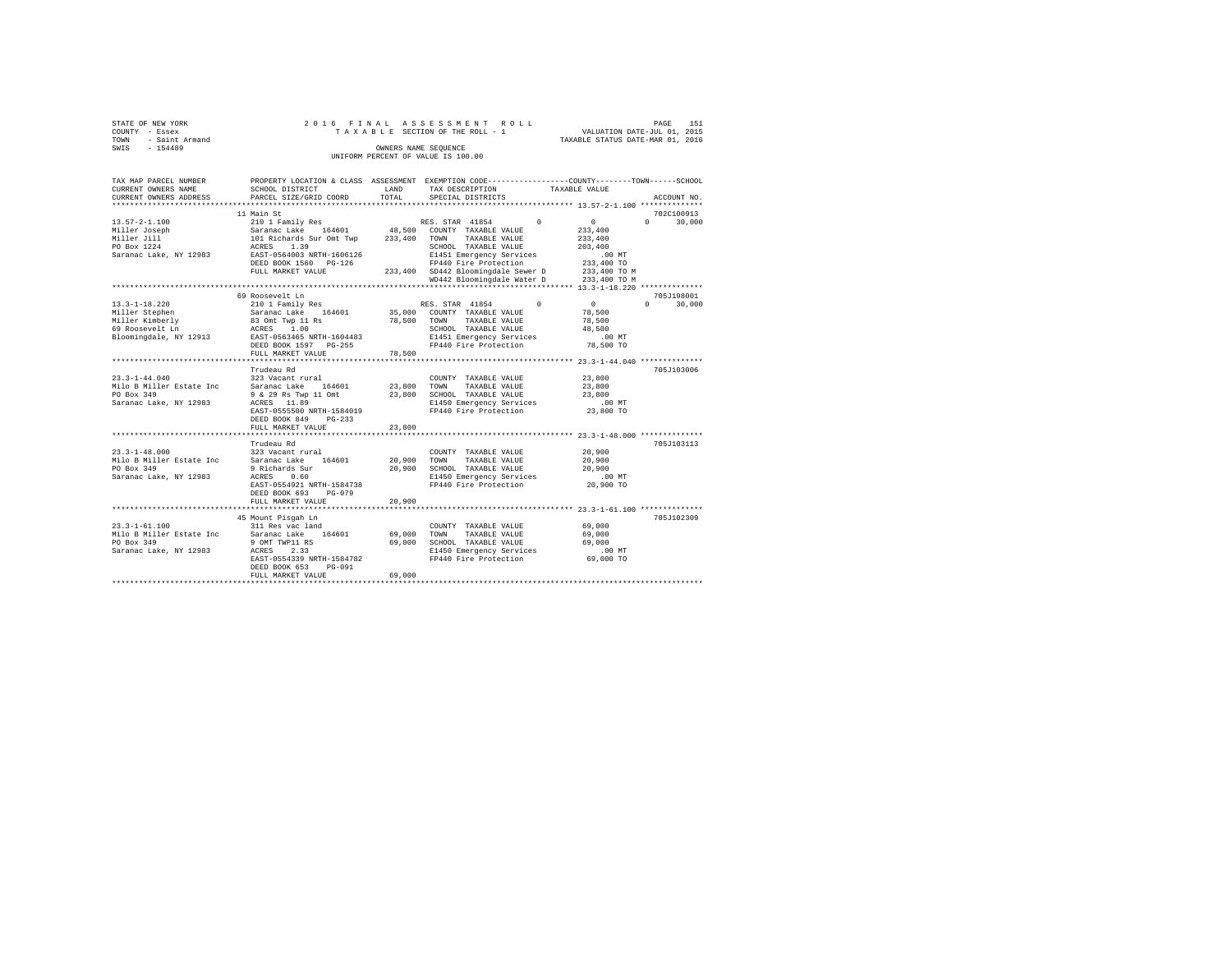| STATE OF NEW YORK<br>COUNTY - Essex<br>TOWN - Saint Armand<br>SWIS - 154489 |                                                   | OWNERS NAME SEQUENCE | 2016 FINAL ASSESSMENT ROLL<br>TAXABLE SECTION OF THE ROLL - 1<br>UNIFORM PERCENT OF VALUE IS 100.00 | PAGE<br>152<br>VALUATION DATE-JUL 01, 2015<br>TAXABLE STATUS DATE-MAR 01, 2016                                   |
|-----------------------------------------------------------------------------|---------------------------------------------------|----------------------|-----------------------------------------------------------------------------------------------------|------------------------------------------------------------------------------------------------------------------|
|                                                                             |                                                   |                      |                                                                                                     |                                                                                                                  |
| TAX MAP PARCEL NUMBER<br>CURRENT OWNERS NAME                                | SCHOOL DISTRICT                                   | LAND<br>TOTAL.       | TAX DESCRIPTION                                                                                     | PROPERTY LOCATION & CLASS ASSESSMENT EXEMPTION CODE---------------COUNTY-------TOWN------SCHOOL<br>TAXABLE VALUE |
| CURRENT OWNERS ADDRESS                                                      | PARCEL SIZE/GRID COORD                            |                      | SPECIAL DISTRICTS                                                                                   | ACCOUNT NO.<br>************************* 23.2-1-14.002 ***************                                           |
|                                                                             | 112 Grass Pond Way                                |                      |                                                                                                     | 705J102708                                                                                                       |
| $23.2 - 1 - 14.002$                                                         | 314 Rural vac<10                                  |                      | COUNTY TAXABLE VALUE                                                                                | 8,600                                                                                                            |
| Miner Michael                                                               | Saranac Lake 164601                               | 8,600                | TOWN TAXABLE VALUE                                                                                  | 8,600                                                                                                            |
| 35 McGee Rd                                                                 | 164 Richards Sur                                  | 8,600                | SCHOOL TAXABLE VALUE                                                                                | 8,600                                                                                                            |
| Plattsburgh, NY 12901                                                       | ACRES 0.13                                        |                      | E1451 Emergency Services                                                                            | $.00$ MT                                                                                                         |
|                                                                             | EAST-0574854 NRTH-1599305<br>DEED BOOK 795 PG-028 |                      | FP440 Fire Protection                                                                               | 8,600 TO                                                                                                         |
|                                                                             | FULL MARKET VALUE                                 | 8,600                |                                                                                                     |                                                                                                                  |
|                                                                             | 243 Trudeau Rd                                    |                      |                                                                                                     | 705.T104205                                                                                                      |
| $23.3 - 1 - 50.000$                                                         | 210 1 Family Res                                  |                      | COUNTY TAXABLE VALUE                                                                                | 237,000                                                                                                          |
| Molay Richard L                                                             | Saranac Lake 164601                               | 72,700               | TOWN<br>TAXABLE VALUE                                                                               | 237,000                                                                                                          |
| Lorenzo Janet B                                                             | 9 Richards Sur                                    | 237,000              | SCHOOL TAXABLE VALUE                                                                                | 237,000                                                                                                          |
| 1505 N Riverhills Dr ACRES 0.63                                             |                                                   |                      | E1450 Emergency Services                                                                            | 00 MT.<br>237,000 TO                                                                                             |
| Temple Terrance, FL 33617 EAST-0554828 NRTH-1585005                         |                                                   |                      | FP440 Fire Protection                                                                               |                                                                                                                  |
|                                                                             | DEED BOOK 1465 PG-171<br>FULL MARKET VALUE        | 237,000              |                                                                                                     |                                                                                                                  |
|                                                                             |                                                   |                      |                                                                                                     |                                                                                                                  |
|                                                                             | 657 NYS Route 3                                   |                      |                                                                                                     | 705Z013004                                                                                                       |
| $23.3 - 1 - 37.120$                                                         | 210 1 Family Res                                  |                      | RES. STAR 41854<br>$\Omega$                                                                         | $\sim$ 0<br>$\Omega$<br>30,000                                                                                   |
| Montagnola Martha                                                           | Saranac Lake 164601                               |                      | 19,200 COUNTY TAXABLE VALUE                                                                         | 120,000                                                                                                          |
| 657 NYS Route 3                                                             | 29 RS TWP11 Omt                                   | 120,000              | TOWN TAXABLE VALUE                                                                                  | 120,000                                                                                                          |
| PO Box 953<br>Saranac Lake, NY 12983                                        | ACRES 0.21 BANK CORE<br>EAST-0556323 NRTH-1584264 |                      | SCHOOL TAXABLE VALUE<br>E1450 Emergency Services                                                    | 90,000<br>.00 MT                                                                                                 |
|                                                                             | DEED BOOK 1705 PG-57                              |                      | FP440 Fire Protection                                                                               | 120,000 TO                                                                                                       |
|                                                                             | FULL MARKET VALUE                                 | 120,000              |                                                                                                     |                                                                                                                  |
|                                                                             |                                                   |                      |                                                                                                     |                                                                                                                  |
|                                                                             | 1713 NYS Route 3                                  |                      |                                                                                                     | 702A100704                                                                                                       |
| $13.57 - 1 - 25.000$                                                        | 484 1 use sm bld                                  |                      | COUNTY TAXABLE VALUE                                                                                | 24,600                                                                                                           |
| Montroy Dean<br>PO Box 95                                                   | Saranac Lake 164601<br>101 Richards Sur Omt 11    | 8,900<br>24,600      | TOWN TAXABLE VALUE<br>SCHOOL TAXABLE VALUE                                                          | 24,600<br>24,600                                                                                                 |
| Bloomingdale, NY 12913                                                      | ACRES 0.10                                        |                      | E1451 Emergency Services                                                                            | $.00$ MT                                                                                                         |
|                                                                             | EAST-0564610 NRTH-1606597                         |                      | FP440 Fire Protection                                                                               | 24,600 TO                                                                                                        |
|                                                                             | DEED BOOK 1262 PG-011                             |                      | SD442 Bloomingdale Sewer D                                                                          | 24,600 TO M                                                                                                      |
|                                                                             | FULL MARKET VALUE                                 |                      | 24,600 WD442 Bloomingdale Water D                                                                   | 24,600 TO M                                                                                                      |
|                                                                             |                                                   |                      |                                                                                                     |                                                                                                                  |
|                                                                             | 1711 NYS Route 3                                  |                      |                                                                                                     | 702A100705                                                                                                       |
| $13.57 - 1 - 26.100$                                                        | 482 Det row bldg<br>Saranac Lake 164601 36,500    |                      | COUNTY TAXABLE VALUE<br>TOWN TAXABLE VALUE                                                          | 104,700<br>104,700                                                                                               |
| Montroy Dean<br>PO Box 95<br>PO Box 95                                      | 101 Richards Sur Omt 11                           |                      | 104,700 SCHOOL TAXABLE VALUE                                                                        | 104,700                                                                                                          |
| Bloomingdale, NY 12913                                                      | ACRES 0.17                                        |                      | E1451 Emergency Services                                                                            | $.00$ MT                                                                                                         |
|                                                                             | EAST-0564598 NRTH-1606538                         |                      | FP440 Fire Protection                                                                               | 104,700 TO                                                                                                       |
|                                                                             | DEED BOOK 1262 PG-011                             |                      |                                                                                                     |                                                                                                                  |
|                                                                             | FULL MARKET VALUE                                 | 104,700              |                                                                                                     |                                                                                                                  |
|                                                                             |                                                   |                      |                                                                                                     |                                                                                                                  |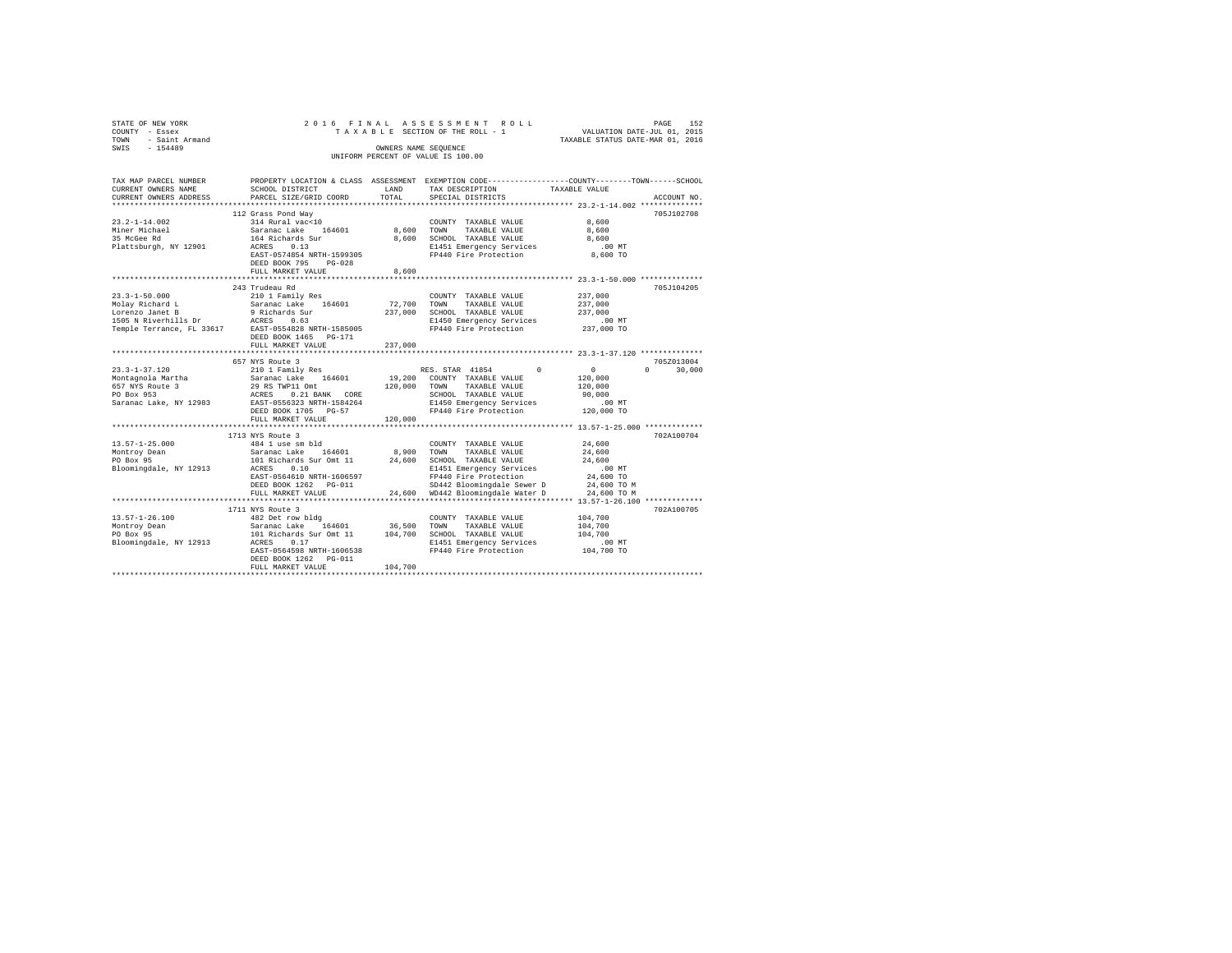| STATE OF NEW YORK   | 2016 FINAL ASSESSMENT ROLL         | 153<br>PAGE                      |
|---------------------|------------------------------------|----------------------------------|
| COUNTY - Essex      | TAXABLE SECTION OF THE ROLL - 1    | VALUATION DATE-JUL 01, 2015      |
| TOWN - Saint Armand |                                    | TAXABLE STATUS DATE-MAR 01, 2016 |
| SWIS<br>$-154489$   | OWNERS NAME SEOUENCE               |                                  |
|                     | UNIFORM PERCENT OF VALUE IS 100.00 |                                  |

| TAX MAP PARCEL NUMBER<br>CURRENT OWNERS NAME<br>CURRENT OWNERS ADDRESS                               | SCHOOL DISTRICT<br>PARCEL SIZE/GRID COORD                                                                                                                                                         | LAND<br>TOTAL                | PROPERTY LOCATION & CLASS ASSESSMENT EXEMPTION CODE---------------COUNTY-------TOWN------SCHOOL<br>TAX DESCRIPTION<br>SPECIAL DISTRICTS                                                                                                                     | TAXABLE VALUE<br>ACCOUNT NO.                                                                                                                                                |
|------------------------------------------------------------------------------------------------------|---------------------------------------------------------------------------------------------------------------------------------------------------------------------------------------------------|------------------------------|-------------------------------------------------------------------------------------------------------------------------------------------------------------------------------------------------------------------------------------------------------------|-----------------------------------------------------------------------------------------------------------------------------------------------------------------------------|
| $13.64 - 1 - 9.000$<br>Montroy Wayde C<br>PO Box 136<br>Bloomingdale, NY 12913                       | 36 Roosevelt Ln<br>210 1 Family Res<br>Saranac Lake 164601<br>102 Twp.11 O.m.t.<br>0.28<br>ACRES<br>EAST-0563745 NRTH-1605025<br>DEED BOOK 1606 PG-37<br>FULL MARKET VALUE                        | 21,000<br>151,700            | RES. STAR 41854<br>$^{\circ}$<br>COUNTY TAXABLE VALUE<br>TOWN<br>TAXABLE VALUE<br>SCHOOL TAXABLE VALUE<br>E1451 Emergency Services<br>FP440 Fire Protection<br>151,700 SD442 Bloomingdale Sewer D<br>WD442 Bloomingdale Water D                             | 702A101402<br>30,000<br>$\mathbf{0}$<br>$\Omega$<br>151,700<br>151,700<br>121,700<br>.00MT<br>151,700 TO<br>151,700 TO M<br>151,700 TO M                                    |
| $32.1 - 1 - 1.000$<br>Moody Susan<br>c/o The Doctors Inn<br>304 Trudeau Rd<br>Saranac Lake, NY 12983 | 304 Trudeau Rd<br>281 Multiple res<br>Saranac Lake 164601<br>9 Richards Sur<br>4.16<br>ACRES<br>EAST-0554910 NRTH-1583814<br>DEED BOOK 1001 PG-1<br>FULL MARKET VALUE                             | 62,200<br>630,300<br>630,300 | $\Omega$<br>SR STAR 41834<br>COUNTY TAXABLE VALUE<br>TAXABLE VALUE<br>TOWN<br>SCHOOL TAXABLE VALUE<br>E1450 Emergency Services<br>FP440 Fire Protection<br>SB440 Trudeau sewer b&i<br>SW440 Trudeau sewer<br>WB440 Trudeau water b&i<br>WD440 Trudeau water | 705J104009<br>$\Omega$<br>65,300<br>$\mathbf{0}$<br>630,300<br>630,300<br>565,000<br>$.00$ MT<br>630,300 TO<br>630,300 TO C<br>630,300 TO M<br>630,300 TO C<br>630,300 TO M |
| $13.57 - 1 - 35.000$<br>Moody Tina M<br>2 Oregon Plains Rd<br>Bloomingdale, NY 12913                 | 2 Oregon Plains Rd<br>210 1 Family Res<br>Saranac Lake 164601<br>101 Omt Twp11 Rs<br>ACRES 1.43 BANK1STARSG<br>EAST-0564230 NRTH-1607182<br>DEED BOOK 1688 PG-101<br>FULL MARKET VALUE            | 35,400<br>169,300            | RES. STAR 41854<br>$\Omega$<br>COUNTY TAXABLE VALUE<br>TOWN<br>TAXABLE VALUE<br>SCHOOL TAXABLE VALUE<br>E1451 Emergency Services<br>FP440 Fire Protection<br>169,300 SD442 Bloomingdale Sewer D<br>WD442 Bloomingdale Water D                               | 702A101005<br>$\overline{0}$<br>$\cap$<br>30,000<br>169,300<br>169,300<br>139,300<br>$.00$ MT<br>169,300 TO<br>169,300 TO M<br>169,300 TO M                                 |
| $13.4 - 1 - 62.000$<br>PO Box 245<br>Ormond Beach, FL 32175                                          | 333 River Rd<br>210 1 Family Res<br>Moore III William T Trust Saranac Lake 164601<br>143 Richards Sur<br>ACRES<br>2.00<br>EAST-0571597 NRTH-1603104<br>DEED BOOK 1616 PG-265<br>FULL MARKET VALUE | 36,000<br>244,900<br>244,900 | COUNTY TAXABLE VALUE<br>TOWN<br>TAXABLE VALUE<br>SCHOOL TAXABLE VALUE<br>E1451 Emergency Services<br>FP440 Fire Protection                                                                                                                                  | 705J104206<br>244,900<br>244,900<br>244,900<br>$.00$ MT<br>244,900 TO                                                                                                       |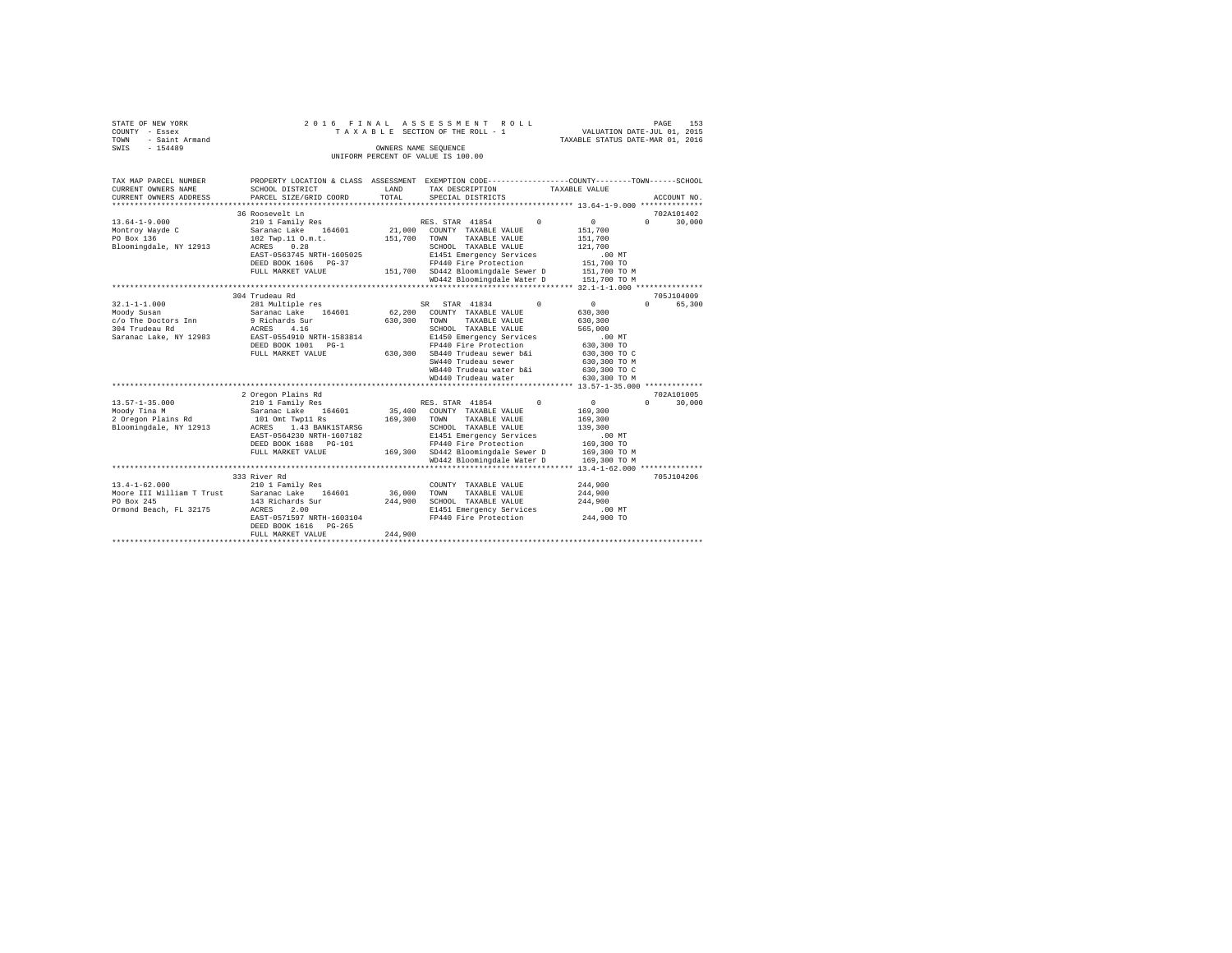|      | STATE OF NEW YORK   |  |  | 2016 FINAL ASSESSMENT ROLL         |                                  | PAGE | 154 |
|------|---------------------|--|--|------------------------------------|----------------------------------|------|-----|
|      | COUNTY - Essex      |  |  | TAXABLE SECTION OF THE ROLL - 1    | VALUATION DATE-JUL 01, 2015      |      |     |
|      | TOWN - Saint Armand |  |  |                                    | TAXABLE STATUS DATE-MAR 01, 2016 |      |     |
| SWIS | $-154489$           |  |  | OWNERS NAME SEOUENCE               |                                  |      |     |
|      |                     |  |  | UNIFORM PERCENT OF VALUE IS 100.00 |                                  |      |     |
|      |                     |  |  |                                    |                                  |      |     |

| TAX MAP PARCEL NUMBER                              | PROPERTY LOCATION & CLASS ASSESSMENT EXEMPTION CODE----------------COUNTY-------TOWN-----SCHOOL        |             |                                                          |          |               |          |                                         |
|----------------------------------------------------|--------------------------------------------------------------------------------------------------------|-------------|----------------------------------------------------------|----------|---------------|----------|-----------------------------------------|
| CURRENT OWNERS NAME                                | SCHOOL DISTRICT                                                                                        | LAND        | TAX DESCRIPTION                                          |          | TAXABLE VALUE |          |                                         |
| CURRENT OWNERS ADDRESS                             | PARCEL SIZE/GRID COORD                                                                                 | TOTAL       | SPECIAL DISTRICTS                                        |          |               |          | ACCOUNT NO.                             |
|                                                    |                                                                                                        |             |                                                          |          |               |          |                                         |
|                                                    | 15 Vine St                                                                                             |             |                                                          |          |               |          | 702A101509                              |
| $13.56 - 8 - 16.100$                               | 210 1 Family Res                                                                                       |             | VETCOM CTS 41130 0                                       |          | 25,000        |          | 25,000 10,000                           |
| Morford Harold J Jr                                | Saranac Lake 164601 29,100 SR STAR 41834 0                                                             |             |                                                          |          | $\Omega$      | $\Omega$ | 65,300                                  |
| Swain Diana                                        | 101 Rs Twp 11 Omt                                                                                      |             | 131,600 COUNTY TAXABLE VALUE 106,600                     |          |               |          |                                         |
| c/o Harold & Margaret Morford 1717/162 Life Use to |                                                                                                        |             | TAXABLE VALUE<br>TOWN                                    |          | 106,600       |          |                                         |
| 15 Vine St                                         | Harold J & Margaret B Mor                                                                              |             | SCHOOL TAXABLE VALUE                                     |          | 56,300        |          |                                         |
| Bloomingdale, NY 12913 ACRES 0.54                  |                                                                                                        |             | E1451 Emergency Services                                 |          | $.00$ MT      |          |                                         |
|                                                    | EAST-0563521 NRTH-1606876                                                                              |             | FP440 Fire Protection                                    |          | 131,600 TO    |          |                                         |
|                                                    | DEED BOOK 1717 PG-162                                                                                  |             |                                                          |          |               |          |                                         |
|                                                    | FULL MARKET VALUE                                                                                      | 131,600     |                                                          |          |               |          |                                         |
|                                                    |                                                                                                        |             |                                                          |          |               |          |                                         |
|                                                    | 13 Meadow Rd                                                                                           |             |                                                          |          |               |          | 705J187009                              |
| $23.3 - 2 - 9.000$                                 | 210 1 Family Res<br>Saranac Lake 164601<br>9 Rs Twp 22 Omt<br>16 Glenn Ridge<br>ACRES 0.83 BANK NBTOFN |             | COUNTY TAXABLE VALUE                                     |          | 331,300       |          |                                         |
| Morgan Edward S                                    |                                                                                                        | 54,100 TOWN | TAXABLE VALUE                                            |          | 331,300       |          |                                         |
| Morgan Ann M                                       |                                                                                                        |             | 331,300 SCHOOL TAXABLE VALUE                             |          | 331,300       |          |                                         |
| 13 Meadow Rd                                       |                                                                                                        |             | E1450 Emergency Services                                 |          | .00 MT        |          |                                         |
| Saranac Lake, NY 12983                             |                                                                                                        |             | FP440 Fire Protection                                    |          | 331,300 TO    |          |                                         |
|                                                    | EAST-0553516 NRTH-1585241                                                                              |             |                                                          |          |               |          |                                         |
|                                                    | DEED BOOK 1342 PG-227                                                                                  |             |                                                          |          |               |          |                                         |
|                                                    | FULL MARKET VALUE                                                                                      | 331,300     |                                                          |          |               |          |                                         |
|                                                    |                                                                                                        |             |                                                          |          |               |          |                                         |
|                                                    | 2117 Gillespie Dr                                                                                      |             |                                                          |          |               |          | 705J103707                              |
| $15. - 1 - 22.000$                                 | 210 1 Family Res                                                                                       |             | SR STAR 41834                                            | $\Omega$ | 0             |          | $\mathbf{0}$ and $\mathbf{0}$<br>61,700 |
|                                                    |                                                                                                        |             |                                                          |          | 61,700        |          |                                         |
| 1927 Saranac Ave                                   | 367 Richards Sur                                                                                       | 61,700      | TOWN<br>TAXABLE VALUE 61,700                             |          |               |          |                                         |
| Lake Placid, NY 12946                              | 1750/138 Life Use<br>--.<br>1750/138 Life Use<br>Alice & Cecil Pelkey<br>ACPES 2.10                    |             |                                                          |          | $\sim$ 0      |          |                                         |
|                                                    |                                                                                                        |             | SCHOOL TAXABLE VALUE<br>E1451 Emergency Services         |          | $.00$ MT      |          |                                         |
|                                                    |                                                                                                        |             | FP440 Fire Protection 61,700 TO                          |          |               |          |                                         |
|                                                    | EAST-0604010 NRTH-1612960                                                                              |             |                                                          |          |               |          |                                         |
|                                                    | DEED BOOK 1759 PG-138                                                                                  |             |                                                          |          |               |          |                                         |
|                                                    | FULL MARKET VALUE                                                                                      | 61,700      |                                                          |          |               |          |                                         |
|                                                    |                                                                                                        |             |                                                          |          |               |          |                                         |
|                                                    | 1511 NYS Route 3                                                                                       |             |                                                          |          |               |          | 705J103210                              |
|                                                    |                                                                                                        |             | RES. STAR 41854                                          | $\Omega$ | $\sim$        | $\Omega$ | 30,000                                  |
|                                                    |                                                                                                        |             |                                                          |          | 85,000        |          |                                         |
|                                                    |                                                                                                        |             | 35,200 COUNTY TAXABLE VALUE<br>85,000 TOWN TAXABLE VALUE |          | 85,000        |          |                                         |
| Saranac Lake, NY 12983 ACRES 1.20 BANK WFARGO      |                                                                                                        |             | SCHOOL TAXABLE VALUE                                     |          | 55,000        |          |                                         |
|                                                    | EAST-0565897 NRTH-1602298                                                                              |             | E1451 Emergency Services                                 |          | $.00$ MT      |          |                                         |
|                                                    | DEED BOOK 1615 PG-94                                                                                   |             | FP440 Fire Protection                                    |          | 85,000 TO     |          |                                         |
|                                                    | FULL MARKET VALUE                                                                                      | 85,000      |                                                          |          |               |          |                                         |
|                                                    |                                                                                                        |             |                                                          |          |               |          |                                         |
|                                                    |                                                                                                        |             |                                                          |          |               |          |                                         |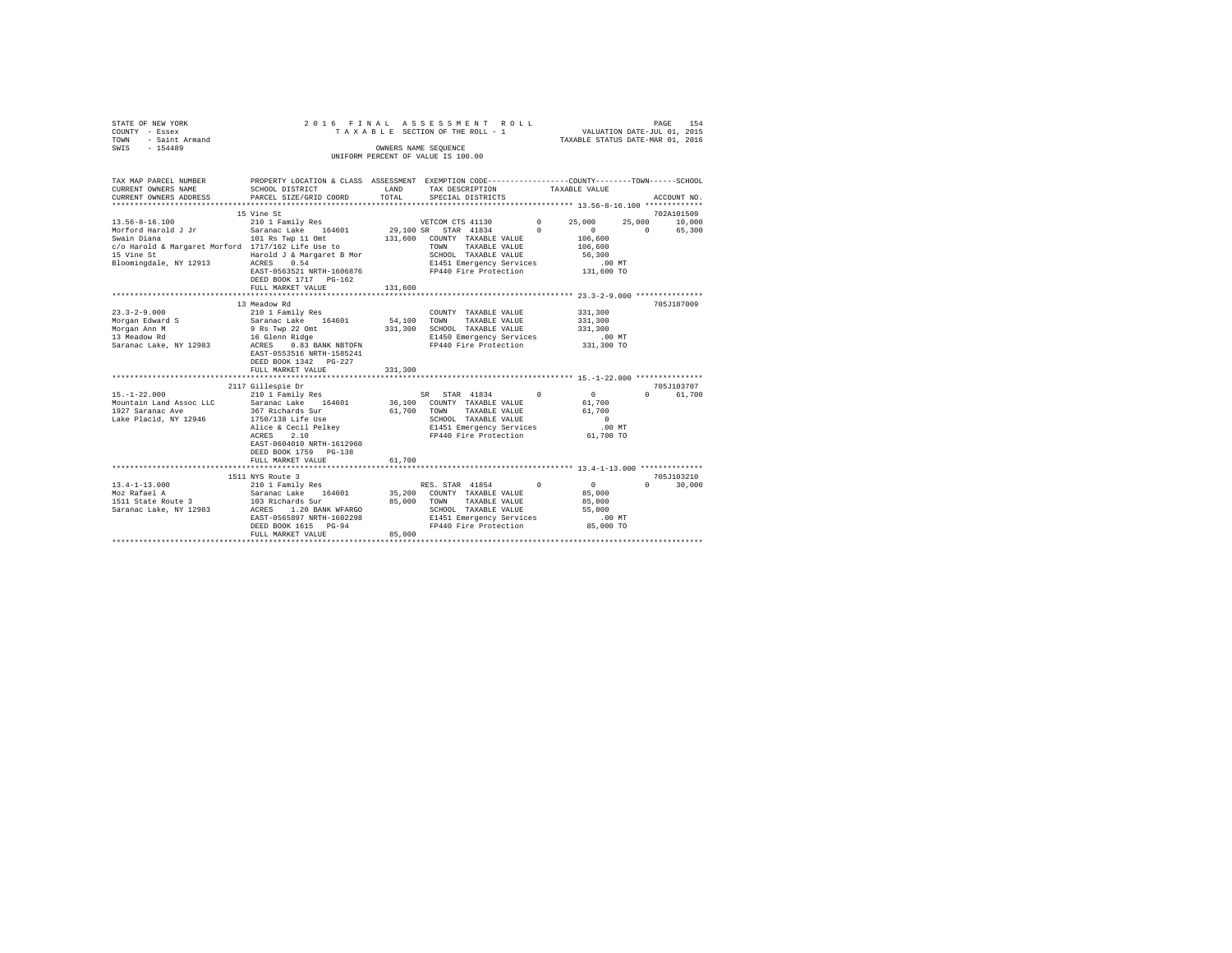| STATE OF NEW YORK<br>COUNTY - Essex<br>- Saint Armand |                                                    |               | 2016 FINAL ASSESSMENT ROLL<br>TAXABLE SECTION OF THE ROLL - 1                                   | VALUATION DATE-JUL 01, 2015      | PAGE<br>155      |
|-------------------------------------------------------|----------------------------------------------------|---------------|-------------------------------------------------------------------------------------------------|----------------------------------|------------------|
| TOWN<br>$-154489$<br>SWIS                             |                                                    |               | OWNERS NAME SEOUENCE                                                                            | TAXABLE STATUS DATE-MAR 01, 2016 |                  |
|                                                       |                                                    |               | UNIFORM PERCENT OF VALUE IS 100.00                                                              |                                  |                  |
| TAX MAP PARCEL NUMBER                                 |                                                    |               | PROPERTY LOCATION & CLASS ASSESSMENT EXEMPTION CODE----------------COUNTY-------TOWN-----SCHOOL |                                  |                  |
| CURRENT OWNERS NAME<br>CURRENT OWNERS ADDRESS         | SCHOOL DISTRICT<br>PARCEL SIZE/GRID COORD          | LAND<br>TOTAL | TAX DESCRIPTION<br>SPECIAL DISTRICTS                                                            | TAXABLE VALUE                    | ACCOUNT NO.      |
|                                                       |                                                    |               |                                                                                                 |                                  |                  |
|                                                       | Roosevelt Ln                                       |               |                                                                                                 |                                  | 702A100904       |
| $13.64 - 1 - 4.100$                                   | 311 Res vac land                                   |               | COUNTY TAXABLE VALUE                                                                            | 27,100                           |                  |
| Muessig Paul H Trust                                  | Saranac Lake 164601                                |               | 27,100 TOWN<br>TAXABLE VALUE                                                                    | 27,100                           |                  |
| 20 Campfire Rd                                        | 82 Twp 11 Omt                                      |               | 27.100 SCHOOL TAXABLE VALUE                                                                     | 27,100                           |                  |
| Wallkill, NY 12589                                    | ACRES 3.58                                         |               | E1451 Emergency Services                                                                        | $.00$ MT                         |                  |
|                                                       | EAST-0563164 NRTH-1604503                          |               | FP440 Fire Protection                                                                           | 27,100 TO                        |                  |
|                                                       | DEED BOOK 1696 PG-51<br>FULL MARKET VALUE          | 27,100        |                                                                                                 |                                  |                  |
|                                                       | *********************                              |               | *********************************** 13.3-1-6.000 ***************                                |                                  |                  |
|                                                       | Maple Ln                                           |               |                                                                                                 |                                  | 705J102704       |
| $13.3 - 1 - 6.000$                                    | 322 Rural vac>10                                   |               | COUNTY TAXABLE VALUE                                                                            | 13,900                           |                  |
| Muldoon Robin D Trustee                               | Saranac Lake 164601                                | 13,900 TOWN   | TAXABLE VALUE                                                                                   | 13,900                           |                  |
| Trust Agreement 10/7/1991                             | 41 Richards Sur                                    |               | 13,900 SCHOOL TAXABLE VALUE                                                                     | 13,900                           |                  |
| 656 County Rte 55                                     | 1777/136 L use Carroll L                           |               | E1451 Emergency Services                                                                        | $.00$ MT                         |                  |
| Saranac Lake, NY 12983                                | 00024.50                                           |               | FP440 Fire Protection                                                                           | 13,900 TO                        |                  |
|                                                       | ACRES 18.10                                        |               |                                                                                                 |                                  |                  |
|                                                       | EAST-0557914 NRTH-1606168<br>DEED BOOK 1777 PG-136 |               |                                                                                                 |                                  |                  |
|                                                       | FULL MARKET VALUE                                  | 13,900        |                                                                                                 |                                  |                  |
|                                                       |                                                    |               |                                                                                                 |                                  |                  |
|                                                       | Maple Ln                                           |               |                                                                                                 |                                  | 705J102703       |
| $13.3 - 1 - 7.100$                                    | 910 Priv forest                                    |               | COUNTY TAXABLE VALUE                                                                            | 64,400                           |                  |
| Muldoon Robin D Trustee                               | Saranac Lake 164601                                |               | 64,400 TOWN<br>TAXABLE VALUE                                                                    | 64,400                           |                  |
| Trust Agreement 10/7/91                               | 61 Richards Sur                                    |               | 64,400 SCHOOL TAXABLE VALUE                                                                     | 64,400                           |                  |
| 656 County Rte 55                                     | 1777/136 Life Use to                               |               | E1451 Emergency Services                                                                        | $.00$ MT                         |                  |
| Saranac Lake, NY 12983                                | Carroll L Dixon                                    |               | FP440 Fire Protection                                                                           | 64,400 TO                        |                  |
|                                                       | ACRES 118.73<br>EAST-0559317 NRTH-1606396          |               |                                                                                                 |                                  |                  |
|                                                       | DEED BOOK 1777 PG-136                              |               |                                                                                                 |                                  |                  |
|                                                       | FULL MARKET VALUE                                  | 64,400        |                                                                                                 |                                  |                  |
|                                                       | ***************************                        |               |                                                                                                 |                                  |                  |
|                                                       | 2217 Gillespie Dr                                  |               |                                                                                                 |                                  | 705J103312       |
| $15. - 1 - 26.000$                                    | 240 Rural res                                      |               | RES. STAR 41854<br>$^{\circ}$                                                                   | $\overline{0}$                   | 30,000<br>$\cap$ |
| Muller Stephen A                                      | Saranac Lake 164601                                |               | 61,500 COUNTY TAXABLE VALUE                                                                     | 192,200                          |                  |
| Smith Pamela R                                        | 373 Richards Sur                                   | 192,200 TOWN  | TAXABLE VALUE                                                                                   | 192,200                          |                  |
| 2217 Gillispie Dr                                     | ACRES 50.98                                        |               | SCHOOL TAXABLE VALUE                                                                            | 162,200                          |                  |
| Bloomingdale, NY 12913                                | EAST-0606093 NRTH-1613471<br>DEED BOOK 1389 PG-103 |               | E1451 Emergency Services                                                                        | $.00$ MT                         |                  |
|                                                       | FULL MARKET VALUE                                  | 192,200       | FP440 Fire Protection                                                                           | 192,200 TO                       |                  |
|                                                       |                                                    |               |                                                                                                 |                                  |                  |
|                                                       | Main St                                            |               |                                                                                                 |                                  | 705Z011005       |
| $13.56 - 8 - 7.200$                                   | 311 Res vac land                                   |               | COUNTY TAXABLE VALUE                                                                            | 4,600                            |                  |
| Muncil Benny J                                        | Saranac Lake 164601                                |               | 4,600 TOWN<br>TAXABLE VALUE                                                                     | 4,600                            |                  |
| Muncil Kristi                                         | 101 Omt Twp II Rs                                  |               | 4,600 SCHOOL TAXABLE VALUE                                                                      | 4,600                            |                  |
| PO Box 55                                             | ACRES<br>0.14                                      |               | E1451 Emergency Services                                                                        | $.00$ MT                         |                  |
| Bloomingdale, NY 12913                                | EAST-0563767 NRTH-1606435                          |               | FP440 Fire Protection                                                                           | 4,600 TO                         |                  |
|                                                       | DEED BOOK 1646 PG-226                              |               |                                                                                                 |                                  |                  |
|                                                       | FULL MARKET VALUE                                  | 4,600         |                                                                                                 |                                  |                  |
|                                                       |                                                    |               |                                                                                                 |                                  |                  |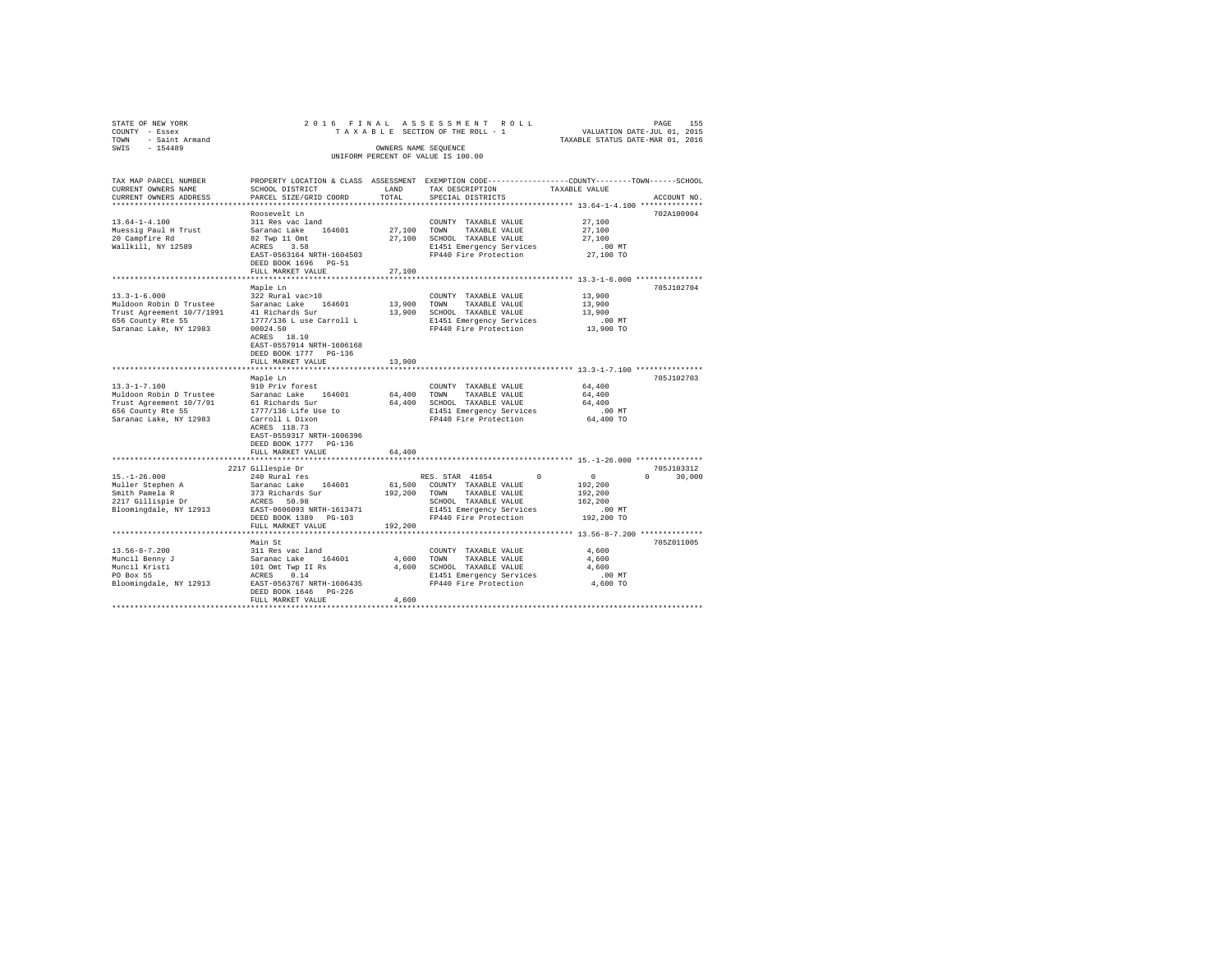| STATE OF NEW YORK   | 2016 FINAL ASSESSMENT ROLL         | 156<br>PAGE                      |
|---------------------|------------------------------------|----------------------------------|
| COUNTY - Essex      | TAXABLE SECTION OF THE ROLL - 1    | VALUATION DATE-JUL 01, 2015      |
| TOWN - Saint Armand |                                    | TAXABLE STATUS DATE-MAR 01, 2016 |
| SWIS<br>$-154489$   | OWNERS NAME SEOUENCE               |                                  |
|                     | UNIFORM PERCENT OF VALUE IS 100.00 |                                  |

| TAX MAP PARCEL NUMBER<br>CURRENT OWNERS NAME<br>CURRENT OWNERS ADDRESS                                          | PROPERTY LOCATION & CLASS ASSESSMENT<br>SCHOOL DISTRICT<br>PARCEL SIZE/GRID COORD<br>***********************                                                                                          | LAND<br>TOTAL<br>*********** | EXEMPTION CODE-----------------COUNTY-------TOWN------SCHOOL<br>TAX DESCRIPTION<br>SPECIAL DISTRICTS<br>*********************************** 13.56-8-9.120 *******************************                             | TAXABLE VALUE                                                                                     | ACCOUNT NO.                          |
|-----------------------------------------------------------------------------------------------------------------|-------------------------------------------------------------------------------------------------------------------------------------------------------------------------------------------------------|------------------------------|-----------------------------------------------------------------------------------------------------------------------------------------------------------------------------------------------------------------------|---------------------------------------------------------------------------------------------------|--------------------------------------|
| $13.56 - 8 - 9.120$<br>Muncil Benny J<br>Lanthier Kristy L<br>18 Main St<br>PO Box 55<br>Bloomingdale, NY 12913 | 18 Main St<br>210 1 Family Res<br>Saranac Lake<br>164601<br>101 Omt Twp 11 Rs<br>0.39 BANK CORE<br>ACRES<br>EAST-0563710 NRTH-1606383<br>DEED BOOK 1365 PG-234<br>FULL MARKET VALUE                   | 24,600<br>115,200<br>115,200 | $\Omega$<br>RES. STAR 41854<br>COUNTY TAXABLE VALUE<br>TAXABLE VALUE<br>TOWN<br>SCHOOL TAXABLE VALUE<br>E1451 Emergency Services<br>FP440 Fire Protection<br>SD442 Bloomingdale Sewer D<br>WD442 Bloomingdale Water D | $\circ$<br>115,200<br>115,200<br>85,200<br>$.00$ MT<br>115,200 TO<br>115,200 TO M<br>115,200 TO M | 705J195003<br>30,000<br>$\mathbf{r}$ |
| $13.56 - 10 - 1.000$<br>Munn Bryan<br>Munn Kara E<br>66 Prospect St<br>Bloomingdale, NY 12913                   | 66 Prospect St<br>210 1 Family Res<br>Saranac Lake<br>164601<br>82 OMT TWP11 RS<br>ACRES<br>1.00<br>EAST-0561479 NRTH-1606281<br>DEED BOOK 1411    PG-290<br>FULL MARKET VALUE                        | 52,500<br>290,300<br>290,300 | RES. STAR 41854<br>$\Omega$<br>COUNTY TAXABLE VALUE<br>TOWN<br>TAXABLE VALUE<br>SCHOOL TAXABLE VALUE<br>E1451 Emergency Services<br>FP440 Fire Protection<br>SD442 Bloomingdale Sewer D<br>WD442 Bloomingdale Water D | 0<br>290,300<br>290,300<br>260,300<br>.00MT<br>290,300 TO<br>290,300 TO M<br>290,300 TO M         | 705Z005011<br>$\Omega$<br>30,000     |
| $13.56 - 10 - 2.000$<br>Munn Garwood A<br>Munn Ann M<br>62 Prospect St<br>Bloomingdale, NY 12913                | 62 Prospect St<br>210 1 Family Res<br>Saranac Lake<br>164601<br>Lot 82 Richards Sur<br>ACRES<br>1.00<br>EAST-0561684 NRTH-1606253<br>DEED BOOK 578<br>$PG-191$<br>FULL MARKET VALUE                   | 35,000<br>224,600<br>224,600 | RES. STAR 41854<br>$\Omega$<br>COUNTY TAXABLE VALUE<br>TAXABLE VALUE<br>TOWN<br>SCHOOL TAXABLE VALUE<br>E1451 Emergency Services<br>FP440 Fire Protection<br>SD442 Bloomingdale Sewer D<br>WD442 Bloomingdale Water D | $\circ$<br>224,600<br>224,600<br>194,600<br>.00MT<br>224,600 TO<br>224,600 TO M<br>224,600 TO M   | 702A103310<br>$\Omega$<br>30,000     |
| $13.56 - 3 - 26.000$<br>Munn Taylor<br>55 Prospect St<br>Bloomingdale, NY 12913                                 | 55 Prospect St<br>210 1 Family Res<br>164601<br>Saranac Lake<br>82 Rs Twp 11 Omt<br>180 X 125<br>0.52 BANK1STARSG<br>ACRES<br>EAST-0561938 NRTH-1606433<br>DEED BOOK 1704 PG-327<br>FULL MARKET VALUE | 28,700<br>78,800<br>78,800   | RES. STAR 41854<br>$\Omega$<br>COUNTY TAXABLE VALUE<br>TOWN<br>TAXABLE VALUE<br>SCHOOL TAXABLE VALUE<br>E1451 Emergency Services<br>FP440 Fire Protection<br>SD442 Bloomingdale Sewer D<br>WD442 Bloomingdale Water D | $^{\circ}$<br>78,800<br>78,800<br>48,800<br>.00MT<br>78,800 TO<br>78,800 TO M<br>78,800 TO M      | 702A100608<br>$\Omega$<br>30,000     |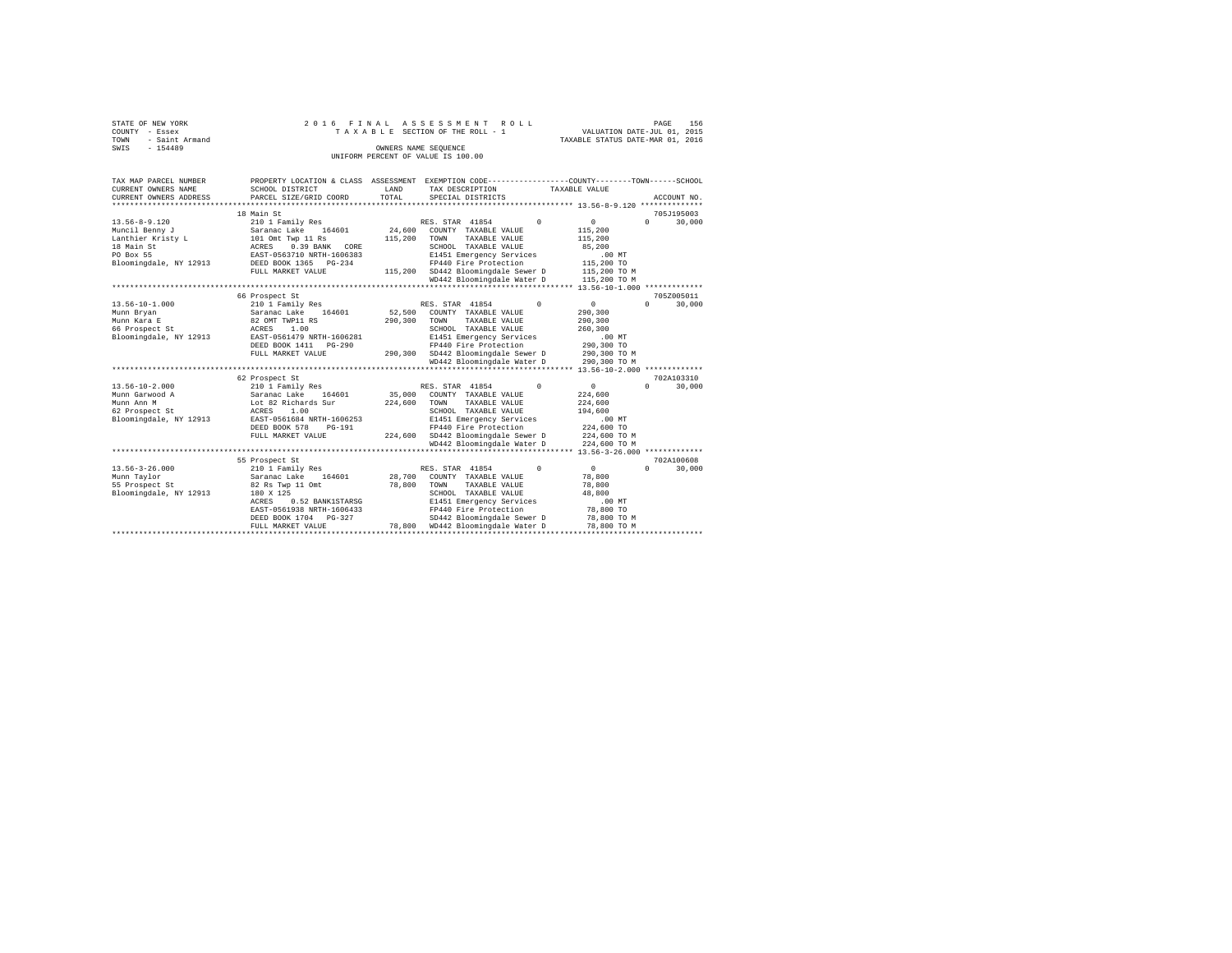|      | STATE OF NEW YORK |  |  | 2016 FINAL ASSESSMENT ROLL         |  |                                  | PAGE | 157 |
|------|-------------------|--|--|------------------------------------|--|----------------------------------|------|-----|
|      | COUNTY - Essex    |  |  | TAXABLE SECTION OF THE ROLL - 1    |  | VALUATION DATE-JUL 01, 2015      |      |     |
| TOWN | - Saint Armand    |  |  |                                    |  | TAXABLE STATUS DATE-MAR 01, 2016 |      |     |
| SWIS | $-154489$         |  |  | OWNERS NAME SEOUENCE               |  |                                  |      |     |
|      |                   |  |  | UNIFORM PERCENT OF VALUE IS 100.00 |  |                                  |      |     |

| TAX MAP PARCEL NUMBER<br>CURRENT OWNERS NAME       | PROPERTY LOCATION & CLASS ASSESSMENT EXEMPTION CODE----------------COUNTY-------TOWN------SCHOOL<br>SCHOOL DISTRICT | LAND<br>TOTAL | TAX DESCRIPTION                               | TAXABLE VALUE                                        |                    |
|----------------------------------------------------|---------------------------------------------------------------------------------------------------------------------|---------------|-----------------------------------------------|------------------------------------------------------|--------------------|
| CURRENT OWNERS ADDRESS                             | PARCEL SIZE/GRID COORD                                                                                              |               | SPECIAL DISTRICTS                             |                                                      | ACCOUNT NO.        |
|                                                    | 69 Mount Pisgah Ln                                                                                                  |               |                                               |                                                      | 705J103115         |
| $23.3 - 1 - 66.000$                                | 210 1 Family Res                                                                                                    |               | VETCOM CTS 41130                              | $\mathbf{0}$<br>25,000                               | 25,000<br>10,000   |
| Murphy Leduc Irrevocable Trust Saranac Lake 164601 |                                                                                                                     |               | 91,800 SR STAR 41834                          | $^{\circ}$<br>$\Omega$                               | $\Omega$<br>65,300 |
| c/o Raymond Martin Trustee                         | 9 Richards Sur                                                                                                      |               | 292.100 COUNTY TAXABLE VALUE                  | 267,100                                              |                    |
| 69 Mt Pisgah Ln                                    | ACRES<br>2.00                                                                                                       |               | TAXABLE VALUE<br>TOWN                         | 267,100                                              |                    |
| Saranac Lake, NY 12983                             | EAST-0554306 NRTH-1584191                                                                                           |               | SCHOOL TAXABLE VALUE                          | 216,800                                              |                    |
|                                                    | DEED BOOK 1314 PG-187                                                                                               |               | E1450 Emergency Services                      | .00 MT                                               |                    |
|                                                    | FULL MARKET VALUE                                                                                                   |               | 292,100 FP440 Fire Protection                 | 292.100 TO                                           |                    |
|                                                    |                                                                                                                     |               |                                               |                                                      |                    |
| $13.4 - 1 - 33.100$                                | 4 Curtis Wav                                                                                                        |               |                                               | 92,000                                               | 705J102306         |
|                                                    | 210 1 Family Res                                                                                                    | 37,500        | COUNTY TAXABLE VALUE<br>TOWN<br>TAXABLE VALUE | 92,000                                               |                    |
|                                                    |                                                                                                                     | 92,000        | SCHOOL TAXABLE VALUE                          | 92,000                                               |                    |
|                                                    |                                                                                                                     |               | E1451 Emergency Services                      | .00MT                                                |                    |
| Saranac Lake, NY 12983                             | EAST-0567809 NRTH-1604212                                                                                           |               | FP440 Fire Protection                         | 92,000 TO                                            |                    |
|                                                    | DEED BOOK 1144 PG-49                                                                                                |               |                                               |                                                      |                    |
|                                                    | FULL MARKET VALUE                                                                                                   | 92,000        |                                               |                                                      |                    |
|                                                    |                                                                                                                     |               |                                               |                                                      |                    |
|                                                    | River Rd                                                                                                            |               |                                               |                                                      | 705J104408         |
| $13.4 - 1 - 38.000$                                |                                                                                                                     |               | COUNTY TAXABLE VALUE                          | 6,600                                                |                    |
| Murphy Michael                                     | $314 \text{ Rural vac} < 10$ Saranac Lake $164601$<br>122 Richards Sur<br>ACRES 0.20                                | 6.600 TOWN    | TAXABLE VALUE                                 | 6,600                                                |                    |
| 15 Walling Ave                                     |                                                                                                                     | 6,600         | SCHOOL TAXABLE VALUE                          | 6,600                                                |                    |
| Oneonta, NY 13820                                  |                                                                                                                     |               | E1451 Emergency Services                      | $.00$ MT                                             |                    |
|                                                    | EAST-0566139 NRTH-1605018                                                                                           |               | FP440 Fire Protection                         | 6,600 TO                                             |                    |
|                                                    | DEED BOOK 1593 PG-49                                                                                                |               |                                               |                                                      |                    |
|                                                    | FULL MARKET VALUE                                                                                                   | 6,600         |                                               |                                                      |                    |
|                                                    |                                                                                                                     |               |                                               |                                                      |                    |
| $15. - 1 - 21.000$                                 | 2103 Gillespie Dr<br>210 1 Family Res                                                                               |               |                                               | 92,500                                               | 705J103710         |
| Murphy Timothy L                                   |                                                                                                                     | 41,500        | COUNTY TAXABLE VALUE<br>TOWN<br>TAXABLE VALUE | 92.500                                               |                    |
| Murphy Ellen C                                     |                                                                                                                     |               | 92,500 SCHOOL TAXABLE VALUE                   | 92,500                                               |                    |
| 4 Cove Ave                                         |                                                                                                                     |               | E1451 Emergency Services                      | .00 MT                                               |                    |
| Oneonta, NY 13820                                  | Saranac Lake 164601<br>367 Richards Sur<br>ACRES 9.50 BANKADKBANK<br>EAST-0603792 NRTH-1613173                      |               | FP440 Fire Protection                         | 92,500 TO                                            |                    |
|                                                    | DEED BOOK 1542 PG-137                                                                                               |               |                                               |                                                      |                    |
|                                                    | FULL MARKET VALUE                                                                                                   | 92,500        |                                               |                                                      |                    |
|                                                    | ********************                                                                                                |               |                                               | *********************** 13.4-1-39.400 ************** |                    |
|                                                    | 95 River Rd                                                                                                         |               |                                               |                                                      | 705J184005         |
| $13.4 - 1 - 39.400$                                | 260 Seasonal res                                                                                                    |               | COUNTY TAXABLE VALUE                          | 82,400                                               |                    |
| Nazak Richard                                      | Saranac Lake 164601                                                                                                 | 32,400        | TOWN<br>TAXABLE VALUE                         | 82,400                                               |                    |
| Nazak Gail                                         | 122 Rs Twp 11 Omt<br>2016 BAR Decision                                                                              | 82,400        | SCHOOL TAXABLE VALUE                          | 82,400                                               |                    |
| 681 Clintonville Rd                                |                                                                                                                     |               | E1451 Emergency Services                      | $.00$ MT                                             |                    |
| Peru, NY 12972                                     | ACRES 22.85                                                                                                         |               | FP440 Fire Protection 82,400 TO               |                                                      |                    |
|                                                    | EAST-0566425 NRTH-1605706                                                                                           |               |                                               |                                                      |                    |
|                                                    | DEED BOOK 1508 PG-1                                                                                                 |               |                                               |                                                      |                    |
|                                                    | FULL MARKET VALUE                                                                                                   | 82,400        |                                               |                                                      |                    |
|                                                    |                                                                                                                     |               |                                               |                                                      |                    |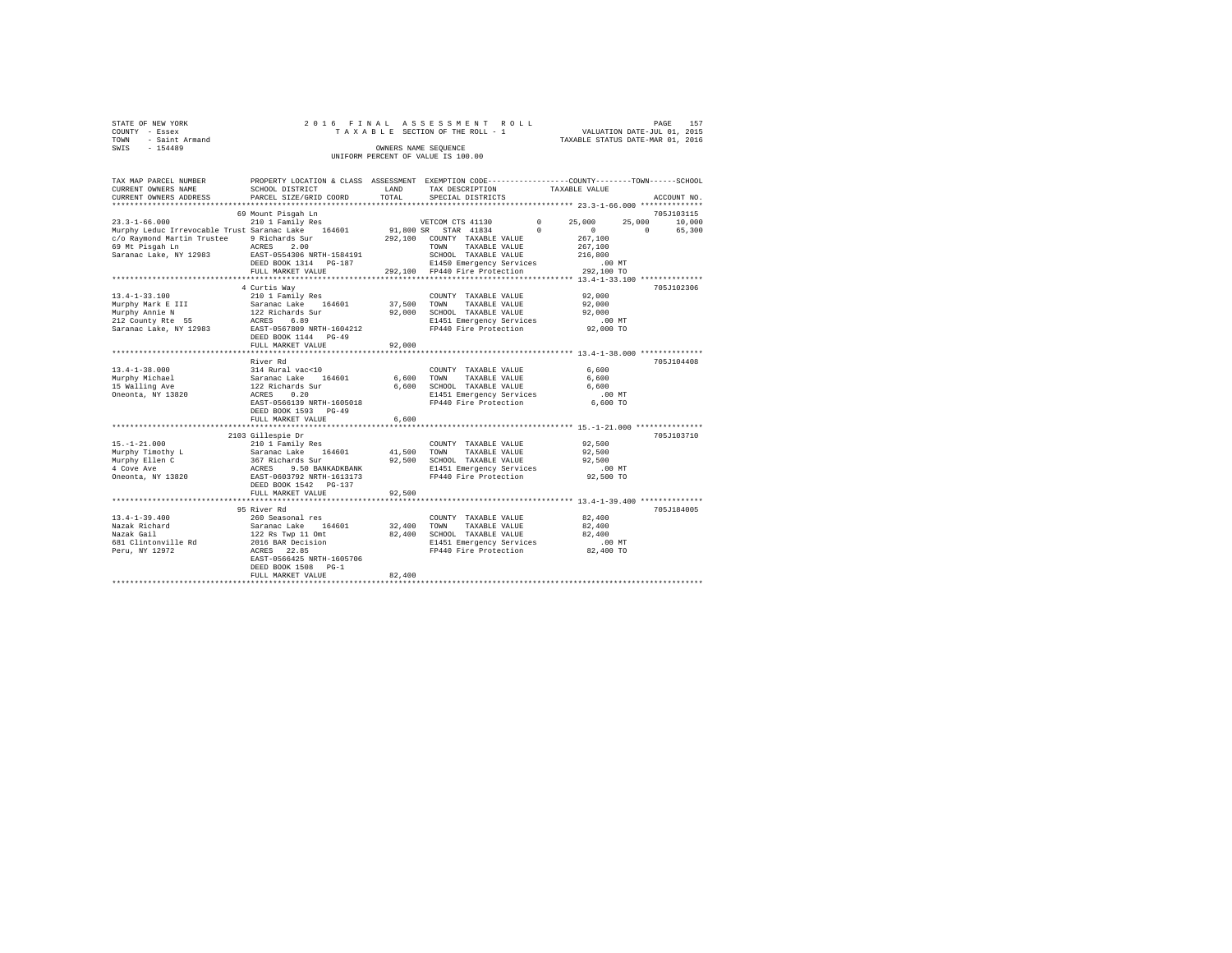| STATE OF NEW YORK<br>COUNTY - Essex<br>TOWN - Saint Armand                                                                                                                                                                           |                                                             |              | 2016 FINAL ASSESSMENT ROLL<br>TAXABLE SECTION OF THE ROLL - 1                                  | PAGE<br>VALUATION DATE-JUL 01, 2015<br>TAXABLE STATUS DATE-MAR 01, 2016 | 158         |
|--------------------------------------------------------------------------------------------------------------------------------------------------------------------------------------------------------------------------------------|-------------------------------------------------------------|--------------|------------------------------------------------------------------------------------------------|-------------------------------------------------------------------------|-------------|
| SWIS - 154489                                                                                                                                                                                                                        |                                                             |              | OWNERS NAME SEQUENCE                                                                           |                                                                         |             |
|                                                                                                                                                                                                                                      |                                                             |              | UNIFORM PERCENT OF VALUE IS 100.00                                                             |                                                                         |             |
|                                                                                                                                                                                                                                      |                                                             |              |                                                                                                |                                                                         |             |
|                                                                                                                                                                                                                                      |                                                             |              |                                                                                                |                                                                         |             |
| TAX MAP PARCEL NUMBER                                                                                                                                                                                                                |                                                             |              | PROPERTY LOCATION & CLASS ASSESSMENT EXEMPTION CODE---------------COUNTY-------TOWN-----SCHOOL |                                                                         |             |
| CURRENT OWNERS NAME                                                                                                                                                                                                                  | SCHOOL DISTRICT                                             | <b>LAND</b>  | TAX DESCRIPTION                                                                                | TAXABLE VALUE                                                           |             |
| CURRENT OWNERS ADDRESS<br>***************************                                                                                                                                                                                | PARCEL SIZE/GRID COORD                                      | TOTAL        | SPECIAL DISTRICTS                                                                              |                                                                         | ACCOUNT NO. |
|                                                                                                                                                                                                                                      | 20 Rockledge Ln                                             |              |                                                                                                |                                                                         | 705J190012  |
| $32.38 - 1 - 48.000$                                                                                                                                                                                                                 |                                                             |              | COUNTY TAXABLE VALUE                                                                           | 100                                                                     |             |
|                                                                                                                                                                                                                                      | 311 Res vac land<br>Saranac Lake 164601                     | $100$ TOWN   | TAXABLE VALUE                                                                                  | 100                                                                     |             |
| Newman Michelle<br>20 Rockledge Ln                                                                                                                                                                                                   | 11 Twp 11 Omt Rs                                            |              | 100 SCHOOL TAXABLE VALUE                                                                       | 100                                                                     |             |
| Saranac Lake, NY 12983                                                                                                                                                                                                               |                                                             |              |                                                                                                | $.00$ MT                                                                |             |
|                                                                                                                                                                                                                                      | Lt Pt Of 17 Rockledge Pk<br>ACRES 0.01 BANK NATION          |              | E1450 Emergency Services<br>FP440 Fire Protection                                              | 100 TO                                                                  |             |
|                                                                                                                                                                                                                                      | EAST-0555455 NRTH-1578200                                   |              |                                                                                                |                                                                         |             |
|                                                                                                                                                                                                                                      | DEED BOOK 1484 PG-278                                       |              |                                                                                                |                                                                         |             |
|                                                                                                                                                                                                                                      | FULL MARKET VALUE                                           | 100          |                                                                                                |                                                                         |             |
|                                                                                                                                                                                                                                      |                                                             |              |                                                                                                |                                                                         | 705J102205  |
| $23.3 - 1 - 64.000$                                                                                                                                                                                                                  | 274 Trudeau Rd<br>311 Res vac land                          |              | COUNTY TAXABLE VALUE                                                                           | 34,600                                                                  |             |
| 25.3-1-01.000 Saranac Lake 164601 34,600 TOWN TAXABLE VALUE<br>Nicholas Sucanne M 9 Richards Sur 34,600 SCROOL TAXABLE VALUE<br>Nicholas Sucanne M 9 Richards Sur 34,600 SCROOL TAXABLE VALUE<br>35 St Bernard St Apt 1 ACRES 2.10 B |                                                             |              |                                                                                                | 34,600                                                                  |             |
|                                                                                                                                                                                                                                      |                                                             |              |                                                                                                | 34,600                                                                  |             |
|                                                                                                                                                                                                                                      |                                                             |              |                                                                                                | $.00$ MT                                                                |             |
|                                                                                                                                                                                                                                      |                                                             |              |                                                                                                | 34,600 TO                                                               |             |
|                                                                                                                                                                                                                                      | DEED BOOK 1712 PG-63                                        |              |                                                                                                |                                                                         |             |
|                                                                                                                                                                                                                                      | FULL MARKET VALUE                                           | 34,600       |                                                                                                |                                                                         |             |
|                                                                                                                                                                                                                                      |                                                             |              |                                                                                                |                                                                         |             |
|                                                                                                                                                                                                                                      | 48 Grass Pond Way                                           |              |                                                                                                |                                                                         | 705J179016  |
| $13.4 - 1 - 71.113$                                                                                                                                                                                                                  |                                                             |              | COUNTY TAXABLE VALUE                                                                           | 126,800                                                                 |             |
| Nichols James C<br>30 Flat Rock Rd                                                                                                                                                                                                   | Saranac Lake 164601                                         | 38,700       | TOWN<br>TAXABLE VALUE                                                                          | 126,800                                                                 |             |
| Morrisonville, NY 12962                                                                                                                                                                                                              | ACRES 11.07                                                 |              | 164 Richards Survey 126,800 SCHOOL TAXABLE VALUE<br>E1451 Emergency Services                   | 126,800<br>.00 MT                                                       |             |
|                                                                                                                                                                                                                                      | EAST-0573364 NRTH-1599708                                   |              | E1451 Emergency Services<br>FP440 Fire Protection                                              | 126,800 TO                                                              |             |
|                                                                                                                                                                                                                                      | DEED BOOK 1751 PG-297                                       |              |                                                                                                |                                                                         |             |
|                                                                                                                                                                                                                                      | FULL MARKET VALUE                                           | 126,800      |                                                                                                |                                                                         |             |
|                                                                                                                                                                                                                                      |                                                             |              |                                                                                                | *********************************** 13.57-1-4.000 **************        |             |
|                                                                                                                                                                                                                                      | 1779 NYS Route 3                                            |              |                                                                                                |                                                                         | 702A101603  |
| $13.57 - 1 - 4.000$                                                                                                                                                                                                                  | 210 1 Family Res                                            |              | SR STAR 41834<br>$^{\circ}$                                                                    | $\sim$ 0<br>$\Omega$                                                    | 65,300      |
| Niederbuhl Arthur                                                                                                                                                                                                                    | Saranac Lake 164601                                         |              | 35,100 COUNTY TAXABLE VALUE                                                                    | 162,200                                                                 |             |
| Irrevocable Trusts 121 Twp 11 Omt                                                                                                                                                                                                    |                                                             | 162.200 TOWN | TAXABLE VALUE                                                                                  | 162,200                                                                 |             |
|                                                                                                                                                                                                                                      |                                                             |              | SCHOOL TAXABLE VALUE                                                                           | 96,900                                                                  |             |
|                                                                                                                                                                                                                                      |                                                             |              | E1451 Emergency Services                                                                       | .00 MT                                                                  |             |
| Bloomingdale, NY 12913                                                                                                                                                                                                               | EAST-0566057 NRTH-1607247<br>DEED BOOK 1155 PG-52           |              | FP440 Fire Protection                                                                          | 162,200 TO                                                              |             |
|                                                                                                                                                                                                                                      | FULL MARKET VALUE                                           |              | SD442 Bloomingdale Sewer D 162,200 TO M<br>162,200 WD442 Bloomingdale Water D 162,200 TO M     |                                                                         |             |
|                                                                                                                                                                                                                                      |                                                             |              |                                                                                                |                                                                         |             |
|                                                                                                                                                                                                                                      | 1770 NYS Route 3                                            |              |                                                                                                |                                                                         | 702A100815  |
| $13.57 - 1 - 3.100$                                                                                                                                                                                                                  | 312 Vac w/imprv                                             |              | COUNTY TAXABLE VALUE                                                                           | 31,800                                                                  |             |
|                                                                                                                                                                                                                                      |                                                             | 26,900       | TOWN<br>TAXABLE VALUE                                                                          | 31,800                                                                  |             |
| Niederbuhl Arthur F Trust Saranac Lake 164601<br>Irrevocable 121 Rs Twp 11 Omt                                                                                                                                                       |                                                             |              | 31,800 SCHOOL TAXABLE VALUE                                                                    | 31,800                                                                  |             |
| Attn: John & Arthur Trustees ACRES 4.01                                                                                                                                                                                              |                                                             |              | E1451 Emergency Services                                                                       | .00MT                                                                   |             |
| PO Box 67                                                                                                                                                                                                                            | EAST-0566097 NRTH-1606874<br>NY 12913 DEED BOOK 1148 PG-144 |              | FP440 Fire Protection                                                                          | 31,800 TO                                                               |             |
| Bloomingdale, NY 12913                                                                                                                                                                                                               |                                                             |              |                                                                                                |                                                                         |             |
|                                                                                                                                                                                                                                      | FULL MARKET VALUE                                           | 31,800       |                                                                                                |                                                                         |             |
|                                                                                                                                                                                                                                      |                                                             |              |                                                                                                |                                                                         |             |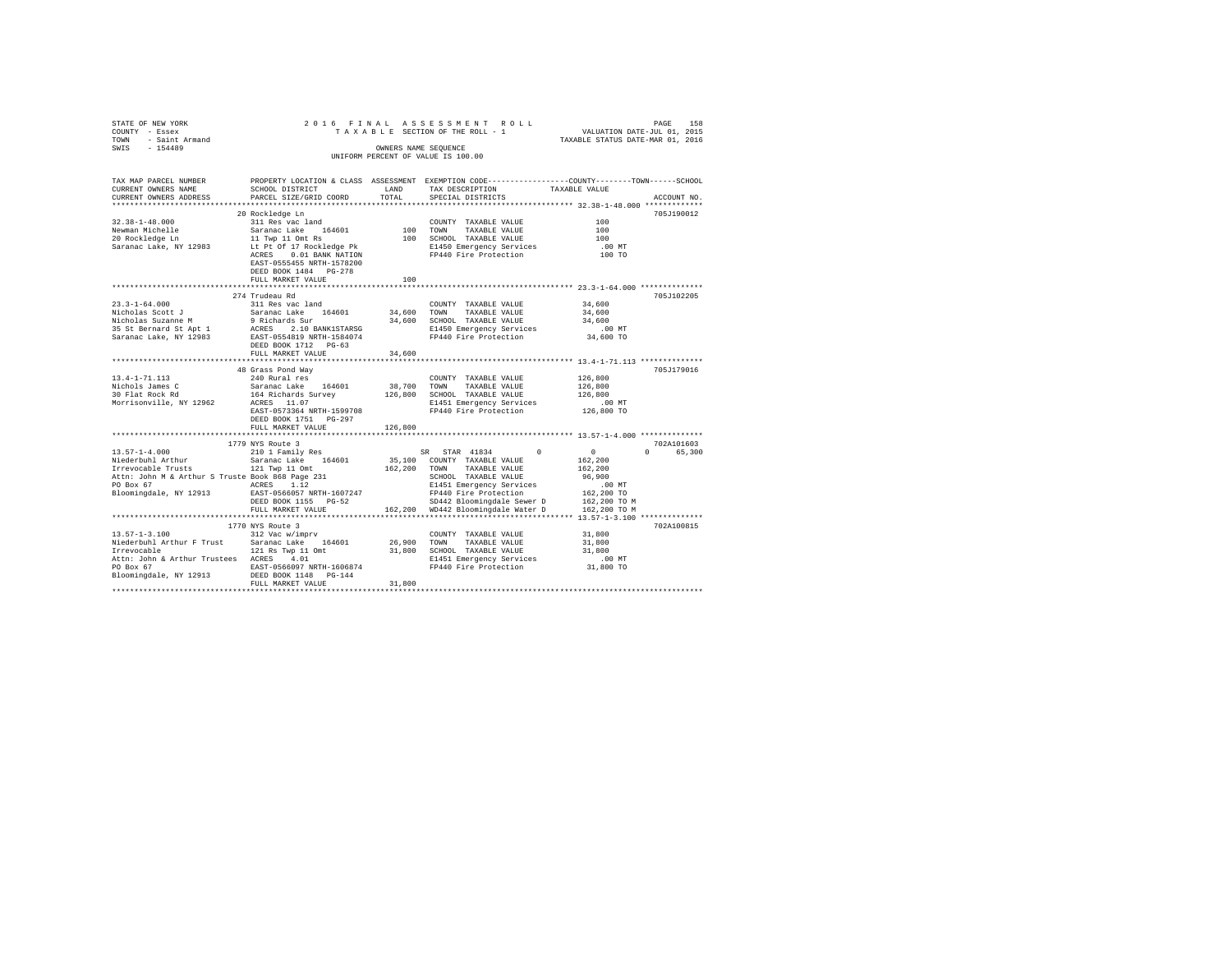| STATE OF NEW YORK                                                                                                                               |                                                                          |        | 2016 FINAL ASSESSMENT ROLL                                                                                                                                                                                                                                                                                                                               |                    | PAGE<br>159   |
|-------------------------------------------------------------------------------------------------------------------------------------------------|--------------------------------------------------------------------------|--------|----------------------------------------------------------------------------------------------------------------------------------------------------------------------------------------------------------------------------------------------------------------------------------------------------------------------------------------------------------|--------------------|---------------|
| $\begin{array}{ccc}\n\text{COUNTY} & - \text{Essex} \\ \text{TOWN} & - \text{ Saint Armand} \\ \text{num} & - \text{Saint Armand}\n\end{array}$ |                                                                          |        | TAXABLE SECTION OF THE ROLL - 1 VALUATION DATE-JUL 01, 2015<br>TAXABLE STATUS DATE-MAR 01, 2016                                                                                                                                                                                                                                                          |                    |               |
|                                                                                                                                                 |                                                                          |        |                                                                                                                                                                                                                                                                                                                                                          |                    |               |
| SWIS - 154489                                                                                                                                   |                                                                          |        | OWNERS NAME SEQUENCE                                                                                                                                                                                                                                                                                                                                     |                    |               |
|                                                                                                                                                 |                                                                          |        | UNIFORM PERCENT OF VALUE IS 100.00                                                                                                                                                                                                                                                                                                                       |                    |               |
|                                                                                                                                                 |                                                                          |        |                                                                                                                                                                                                                                                                                                                                                          |                    |               |
|                                                                                                                                                 |                                                                          |        | TAX MAP PARCEL NUMBER PROPERTY LOCATION & CLASS ASSESSMENT EXEMPTION CODE--------------COUNTY-------TOWN------SCHOOL                                                                                                                                                                                                                                     |                    |               |
| CURRENT OWNERS NAME                                                                                                                             | SCHOOL DISTRICT TAND TAX DESCRIPTION                                     |        |                                                                                                                                                                                                                                                                                                                                                          | TAXABLE VALUE      |               |
| CURRENT OWNERS ADDRESS                                                                                                                          | PARCEL SIZE/GRID COORD TOTAL                                             |        | SPECIAL DISTRICTS                                                                                                                                                                                                                                                                                                                                        |                    | ACCOUNT NO.   |
|                                                                                                                                                 |                                                                          |        |                                                                                                                                                                                                                                                                                                                                                          |                    |               |
|                                                                                                                                                 | 1650 NYS Route 3                                                         |        |                                                                                                                                                                                                                                                                                                                                                          |                    | 702A101011    |
|                                                                                                                                                 |                                                                          |        | $\begin{array}{ccccccccc} 13.65-2-13.000 & 210&1\text{ Family Res} & \text{RES. STAR} & 41854 & 0 & 0 \\ & & 210&1\text{ Family Res} & & & & \text{RES. STAR} & 41854 & 0 & 0 \\ \text{Niederbuhl Arthur S Jr} & \text{Saranac Lake} & 164601 & 28,300 & \text{COUNTY} & \text{TAXABLE VALUE} & & & 129,200 \\ \end{array}$                              |                    | $0 \t 30,000$ |
|                                                                                                                                                 |                                                                          |        |                                                                                                                                                                                                                                                                                                                                                          |                    |               |
|                                                                                                                                                 |                                                                          |        |                                                                                                                                                                                                                                                                                                                                                          | 129,200            |               |
|                                                                                                                                                 |                                                                          |        |                                                                                                                                                                                                                                                                                                                                                          | 99.200             |               |
|                                                                                                                                                 |                                                                          |        |                                                                                                                                                                                                                                                                                                                                                          |                    |               |
|                                                                                                                                                 |                                                                          |        |                                                                                                                                                                                                                                                                                                                                                          |                    |               |
|                                                                                                                                                 |                                                                          |        |                                                                                                                                                                                                                                                                                                                                                          |                    |               |
|                                                                                                                                                 |                                                                          |        | EAST-0564834 NRTH-1605317 <b>ELISI Emergency Services</b> (00 MT<br>DEED BOOK 795 PG-237 <b>FP440</b> Fire Protection (129,200 TO MEED BOOK 795 PG-237 PT440 Pire Protection (129,200 TO M<br>PULL MARKET VALUE (129,200 TO MD42 Bloomingdal                                                                                                             |                    |               |
|                                                                                                                                                 |                                                                          |        |                                                                                                                                                                                                                                                                                                                                                          |                    |               |
|                                                                                                                                                 | NYS Route 3                                                              |        |                                                                                                                                                                                                                                                                                                                                                          |                    | 702A176001    |
|                                                                                                                                                 | 13.65-2-14.000 311 Res vac land                                          |        | $\begin{tabular}{lllllll} \multicolumn{2}{l}{{\text{COUNTY}}} & \multicolumn{2}{l}{\text{TAXABLE VALUE}} & \multicolumn{2}{l}{\text{YALUE}} & \multicolumn{2}{l}{\text{18, 400}}\\ \multicolumn{2}{l}{\text{COUNTY}} & \multicolumn{2}{l}{\text{TAXABLE VALUE}} & \multicolumn{2}{l}{\text{YALUE}} & \multicolumn{2}{l}{\text{18, 400}}\\ \end{tabular}$ |                    |               |
|                                                                                                                                                 |                                                                          |        |                                                                                                                                                                                                                                                                                                                                                          | 18,400             |               |
|                                                                                                                                                 |                                                                          |        | 18,400 SCHOOL TAXABLE VALUE 18,400                                                                                                                                                                                                                                                                                                                       |                    |               |
|                                                                                                                                                 |                                                                          |        | E1451 Emergency Services 6.00 MT<br>FP440 Fire Protection 18,400 TO                                                                                                                                                                                                                                                                                      | $.00$ MT           |               |
|                                                                                                                                                 | Bloomingdale, NY 12913 EAST-0564782 NRTH-1605380                         |        |                                                                                                                                                                                                                                                                                                                                                          |                    |               |
|                                                                                                                                                 | DEED BOOK 795 PG-237                                                     |        |                                                                                                                                                                                                                                                                                                                                                          |                    |               |
|                                                                                                                                                 | FULL MARKET VALUE                                                        | 18,400 |                                                                                                                                                                                                                                                                                                                                                          |                    |               |
|                                                                                                                                                 |                                                                          |        |                                                                                                                                                                                                                                                                                                                                                          |                    |               |
|                                                                                                                                                 | 1648 NYS Route 3                                                         |        |                                                                                                                                                                                                                                                                                                                                                          |                    | 702A101802    |
| $13.65 - 2 - 12.000$                                                                                                                            |                                                                          |        |                                                                                                                                                                                                                                                                                                                                                          | $\sim$ 0 $\sim$    | $0 \t 30.000$ |
| Niederbuhl John M                                                                                                                               |                                                                          |        |                                                                                                                                                                                                                                                                                                                                                          |                    |               |
|                                                                                                                                                 |                                                                          |        |                                                                                                                                                                                                                                                                                                                                                          | 222,100<br>192,100 |               |
|                                                                                                                                                 |                                                                          |        |                                                                                                                                                                                                                                                                                                                                                          |                    |               |
|                                                                                                                                                 | Bloomingdale, NY 12913 EAST-0564887 NRTH-1605251<br>DEED BOOK 941 PG-303 |        | E1451 Emergency Services .00 MT<br>FP440 Fire Protection  222,100 TO<br>FP440 Fire Protection                                                                                                                                                                                                                                                            |                    |               |
|                                                                                                                                                 |                                                                          |        | FULL MARKET VALUE 222,100 SD442 Bloomingdale Sewer D 222,100 TO M                                                                                                                                                                                                                                                                                        |                    |               |
|                                                                                                                                                 |                                                                          |        | WD442 Bloomingdale Water D 222.100 TO M                                                                                                                                                                                                                                                                                                                  |                    |               |
|                                                                                                                                                 |                                                                          |        |                                                                                                                                                                                                                                                                                                                                                          |                    |               |
|                                                                                                                                                 | NYS Route 3                                                              |        |                                                                                                                                                                                                                                                                                                                                                          |                    | 705J103501    |
|                                                                                                                                                 |                                                                          |        | $\begin{tabular}{llllll} \textbf{COUNTY} & \textbf{TAXABLE} & \textbf{VALUE} & \textbf{82,300} \end{tabular}$                                                                                                                                                                                                                                            |                    |               |
|                                                                                                                                                 |                                                                          |        |                                                                                                                                                                                                                                                                                                                                                          | 82,300             |               |
|                                                                                                                                                 |                                                                          |        |                                                                                                                                                                                                                                                                                                                                                          | 82,300             |               |
|                                                                                                                                                 |                                                                          |        |                                                                                                                                                                                                                                                                                                                                                          | $.00$ MT           |               |
|                                                                                                                                                 |                                                                          |        |                                                                                                                                                                                                                                                                                                                                                          | 82,300 TO          |               |
|                                                                                                                                                 | DEED BOOK 1826 PG-287                                                    |        |                                                                                                                                                                                                                                                                                                                                                          |                    |               |
|                                                                                                                                                 | FULL MARKET VALUE                                                        | 82,300 |                                                                                                                                                                                                                                                                                                                                                          |                    |               |
|                                                                                                                                                 |                                                                          |        |                                                                                                                                                                                                                                                                                                                                                          |                    |               |

NYS Route 3 705J103415 23.3-1-27.000 910 Priv forest COUNTY TAXABLE VALUE 47,100 Normans Rock LLC Saranac Lake 164601 47,100 TOWN TAXABLE VALUE 47,100 c/o Ann N Aumand 28 Richards Sur 47,100 SCHOOL TAXABLE VALUE 47,100 15 Cherry St 109.4 Acres E1450 Emergency Services .00 MT Massena, NY 13662 ACRES 109.40 FP440 Fire Protection 47,100 TO EAST-0556330 NRTH-1587871 DEED BOOK 1826 PG-287 FULL MARKET VALUE 47,100 \*\*\*\*\*\*\*\*\*\*\*\*\*\*\*\*\*\*\*\*\*\*\*\*\*\*\*\*\*\*\*\*\*\*\*\*\*\*\*\*\*\*\*\*\*\*\*\*\*\*\*\*\*\*\*\*\*\*\*\*\*\*\*\*\*\*\*\*\*\*\*\*\*\*\*\*\*\*\*\*\*\*\*\*\*\*\*\*\*\*\*\*\*\*\*\*\*\*\*\*\*\*\*\*\*\*\*\*\*\*\*\*\*\*\*\*\*\*\*\*\*\*\*\*\*\*\*\*\*\*\*\*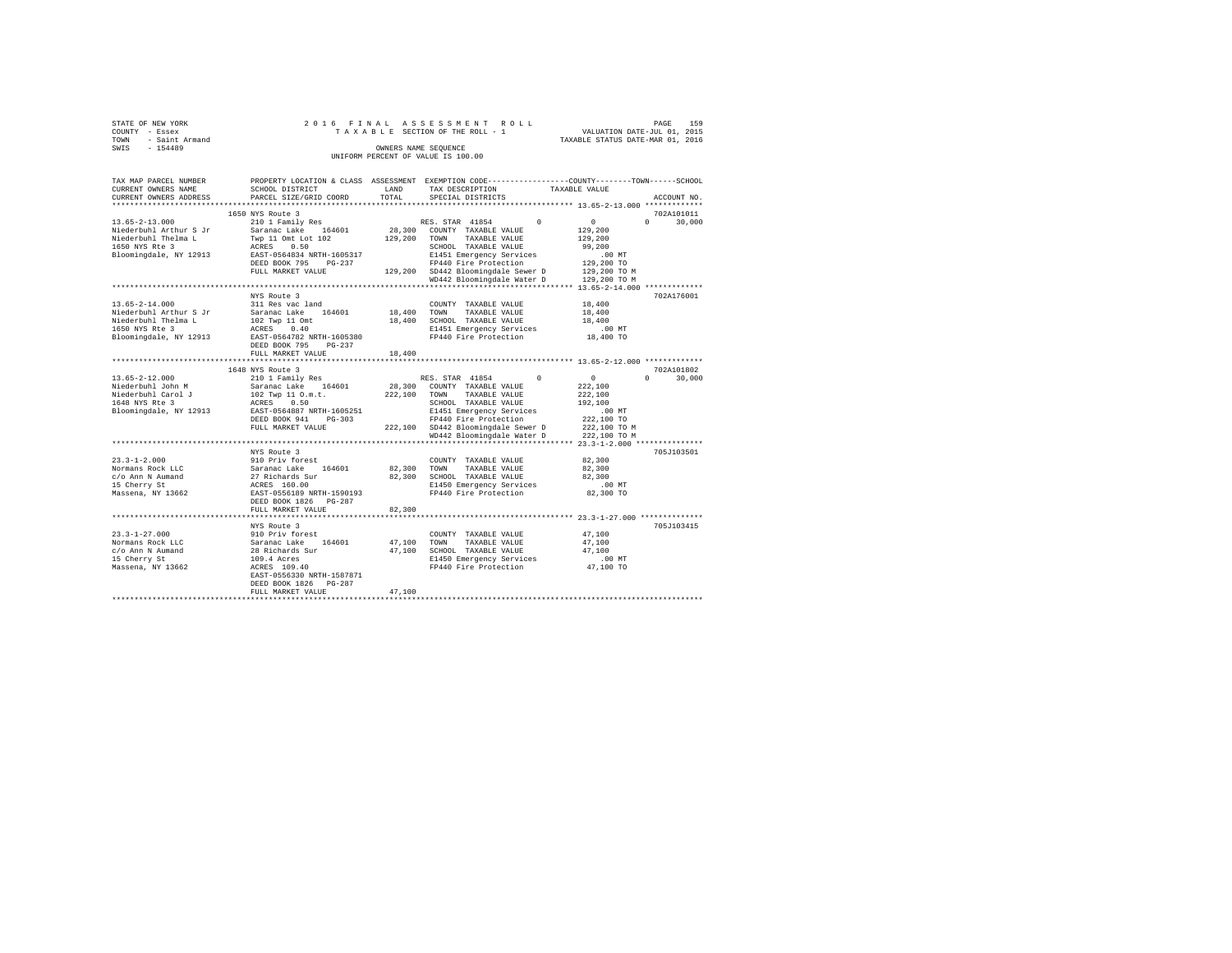| STATE OF NEW YORK                  |  |  |  | 2016 FINAL ASSESSMENT ROLL      |  |                                  | PAGE |  | 160 |
|------------------------------------|--|--|--|---------------------------------|--|----------------------------------|------|--|-----|
| COUNTY - Essex                     |  |  |  | TAXABLE SECTION OF THE ROLL - 1 |  | VALUATION DATE-JUL 01, 2015      |      |  |     |
| TOWN - Saint Armand                |  |  |  |                                 |  | TAXABLE STATUS DATE-MAR 01, 2016 |      |  |     |
| SWIS<br>$-154489$                  |  |  |  | OWNERS NAME SEOUENCE            |  |                                  |      |  |     |
| UNIFORM PERCENT OF VALUE IS 100.00 |  |  |  |                                 |  |                                  |      |  |     |

| TAX MAP PARCEL NUMBER<br>CURRENT OWNERS NAME | SCHOOL DISTRICT                                                          | LAND    | PROPERTY LOCATION & CLASS ASSESSMENT EXEMPTION CODE---------------COUNTY-------TOWN-----SCHOOL<br>TAX DESCRIPTION | TAXABLE VALUE                          |                    |
|----------------------------------------------|--------------------------------------------------------------------------|---------|-------------------------------------------------------------------------------------------------------------------|----------------------------------------|--------------------|
| CURRENT OWNERS ADDRESS                       | PARCEL SIZE/GRID COORD                                                   | TOTAL   | SPECIAL DISTRICTS                                                                                                 |                                        | ACCOUNT NO.        |
|                                              |                                                                          |         |                                                                                                                   |                                        |                    |
| $13.57 - 1 - 27.100$                         | NYS Route 3<br>311 Res vac land                                          |         | COUNTY TAXABLE VALUE                                                                                              | 1,100                                  | 702A101605         |
| Normans Wholesale                            | 164601                                                                   | 1,100   |                                                                                                                   |                                        |                    |
|                                              | Saranac Lake                                                             |         | TOWN<br>TAXABLE VALUE<br>SCHOOL TAXABLE VALUE                                                                     | 1,100<br>1,100                         |                    |
| Grocery Inc                                  | 101 Twp 11 Omt<br>0.16                                                   | 1,100   |                                                                                                                   |                                        |                    |
| Bloomingdale, NY 12913                       | ACRES<br>EAST-0564401 NRTH-1606485                                       |         | E1451 Emergency Services                                                                                          | .00 MT                                 |                    |
|                                              | DEED BOOK 403<br>$PG-013$                                                |         | FP440 Fire Protection<br>SD442 Bloomingdale Sewer D                                                               | 1,100 TO                               |                    |
|                                              |                                                                          |         |                                                                                                                   | 1,100 TO M                             |                    |
|                                              | FULL MARKET VALUE<br>.                                                   |         | 1,100 WD442 Bloomingdale Water D                                                                                  | 1,100 TO M                             |                    |
|                                              |                                                                          |         | ************************************ 13.57-1-29.000 ***********                                                   |                                        |                    |
|                                              | 1699 NYS Route 3                                                         |         |                                                                                                                   |                                        | 702A100814         |
| $13.57 - 1 - 29.000$                         | 449 Other Storag                                                         |         | COUNTY TAXABLE VALUE                                                                                              | 114,000                                |                    |
| Normans Wholesale                            | Saranac Lake 164601                                                      | 42,600  | TOWN<br>TAXABLE VALUE                                                                                             | 114,000                                |                    |
| Grocery Co                                   | 101 Two 11 Omt                                                           | 114,000 | SCHOOL TAXABLE VALUE                                                                                              | 114,000                                |                    |
| 1699 NYS Rte 3                               | ACRES 0.80                                                               |         | E1451 Emergency Services                                                                                          | $.00$ MT                               |                    |
| Bloomingdale, NY 12913                       | EAST-0564276 NRTH-1606507                                                |         | FP440 Fire Protection                                                                                             | 114,000 TO                             |                    |
|                                              | DEED BOOK 602<br>PG-137                                                  |         | SD442 Bloomingdale Sewer D                                                                                        | 114,000 TO M                           |                    |
|                                              | FULL MARKET VALUE                                                        |         | 114,000 WD442 Bloomingdale Water D                                                                                | 114,000 TO M                           |                    |
|                                              |                                                                          |         |                                                                                                                   | ********* 13.57-1-28.100 ***********   |                    |
|                                              | 1701 NYS Route 3                                                         |         |                                                                                                                   |                                        | 702A100901         |
| $13.57 - 1 - 28.100$                         | 449 Other Storag                                                         |         | COUNTY TAXABLE VALUE                                                                                              | 61,200                                 |                    |
| Normans Wholesale Gro Inc                    | Saranac Lake<br>164601                                                   | 35,500  | TAXABLE VALUE<br>TOWN                                                                                             | 61,200                                 |                    |
| 1699 NYS Rte 3                               | Rs Twp 11 Omt Lot 101                                                    | 61,200  | SCHOOL TAXABLE VALUE                                                                                              | 61,200                                 |                    |
| Bloomingdale, NY 12913                       | 0.10<br>ACRES                                                            |         | E1451 Emergency Services                                                                                          | .00 MT                                 |                    |
|                                              | EAST-0564382 NRTH-1606592                                                |         | FP440 Fire Protection                                                                                             | 61,200 TO                              |                    |
|                                              | DEED BOOK 403<br>$PG-13$                                                 |         |                                                                                                                   |                                        |                    |
|                                              | FULL MARKET VALUE                                                        | 61,200  |                                                                                                                   |                                        |                    |
|                                              | ***********************                                                  |         |                                                                                                                   |                                        |                    |
|                                              | 14 Main St                                                               |         |                                                                                                                   |                                        | 705J186008         |
| $13.56 - 8 - 9.002$                          | 210 1 Family Res                                                         |         | RES. STAR 41854<br>$\Omega$                                                                                       | $^{\circ}$                             | $\Omega$<br>30,000 |
| O'Dell Mary A                                | Saranac Lake<br>164601                                                   | 27,000  | COUNTY TAXABLE VALUE                                                                                              | 110,400                                |                    |
| 14 Main St                                   | 101 Rs Twp 11 Omt                                                        | 110,400 | TOWN<br>TAXABLE VALUE                                                                                             | 110,400                                |                    |
| Bloomingdale, NY 12913                       | 0.46 BANK1STARSG<br>ACRES                                                |         | SCHOOL TAXABLE VALUE                                                                                              | 80,400                                 |                    |
|                                              | EAST-0563923 NRTH-1606375                                                |         | E1451 Emergency Services                                                                                          | $.00$ MT                               |                    |
|                                              | DEED BOOK 1609 PG-291                                                    |         | FP440 Fire Protection                                                                                             | 110,400 TO                             |                    |
|                                              | FULL MARKET VALUE                                                        |         | 110,400 SD442 Bloomingdale Sewer D                                                                                | 110,400 TO M                           |                    |
|                                              |                                                                          |         | WD442 Bloomingdale Water D                                                                                        | 110,400 TO M                           |                    |
|                                              | **********************************                                       |         |                                                                                                                   | ********* 13.65-4-8.200 ************** |                    |
|                                              | 57 River Rd                                                              |         |                                                                                                                   |                                        | 705Z009001         |
| $13.65 - 4 - 8.200$                          | 210 1 Family Res                                                         |         | $\Omega$<br>RES. STAR 41854                                                                                       | $^{\circ}$                             | $\Omega$<br>30,000 |
| OBrien Shawn P                               | Saranac Lake<br>164601                                                   | 36,000  | COUNTY TAXABLE VALUE                                                                                              | 232,400                                |                    |
| OBrien Wendy L                               |                                                                          | 232,400 | TOWN<br>TAXABLE VALUE                                                                                             | 232,400                                |                    |
| 57 River Rd                                  |                                                                          |         | SCHOOL TAXABLE VALUE                                                                                              | 202,400                                |                    |
| Bloomingdale, NY 12913                       | 102 OMT TWP 11 RS<br>ACRES 2.00 BANK WFARGO<br>EAST-0565723 NRTH-1605666 |         | E1451 Emergency Services                                                                                          | $.00$ MT                               |                    |
|                                              | DEED BOOK 1570 PG-60                                                     |         | FP440 Fire Protection                                                                                             | 232,400 TO                             |                    |
|                                              | FULL MARKET VALUE                                                        | 232,400 |                                                                                                                   |                                        |                    |
|                                              |                                                                          |         |                                                                                                                   |                                        |                    |
|                                              |                                                                          |         |                                                                                                                   |                                        |                    |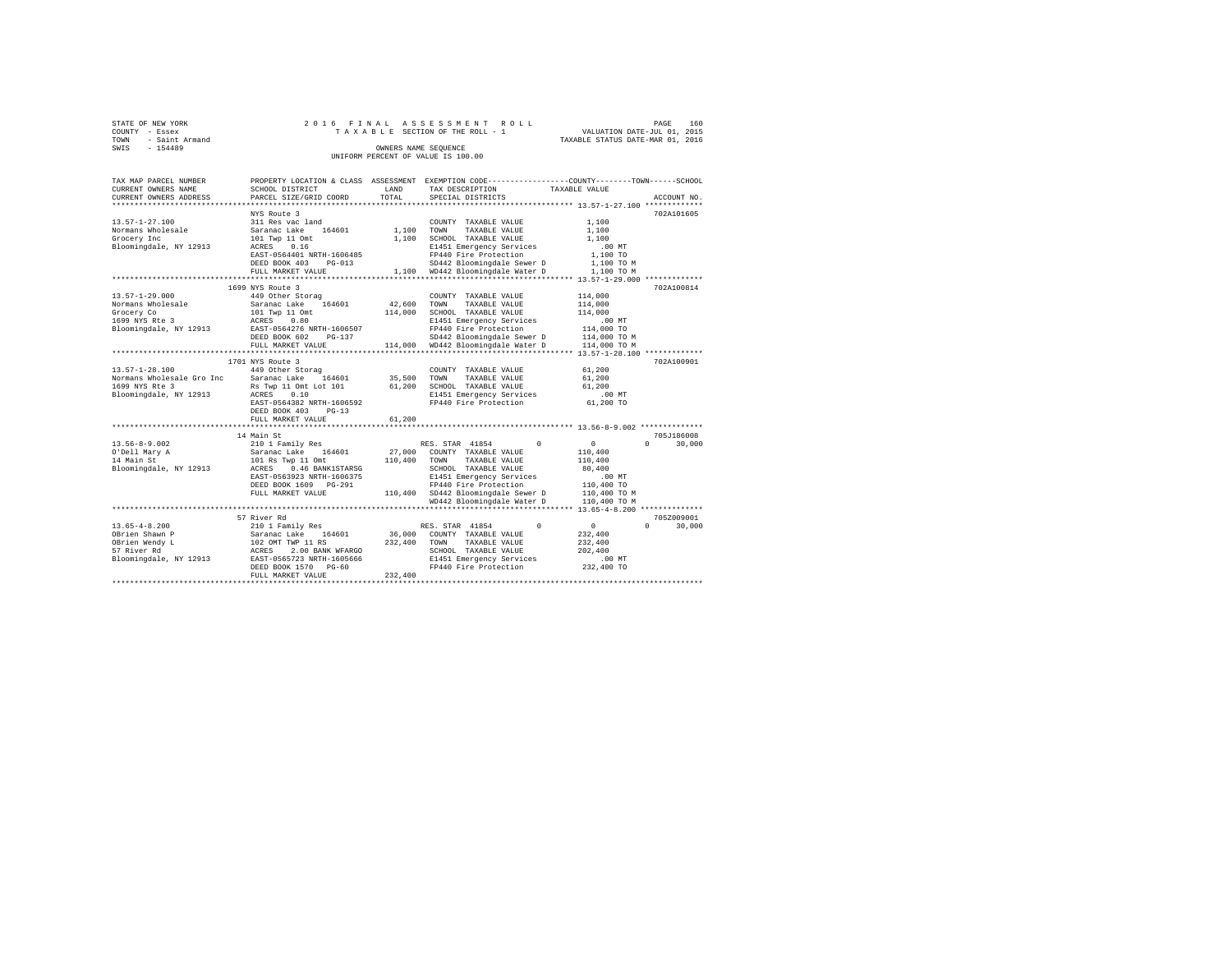|                | STATE OF NEW YORK                  |  |  |  |  |  |  |  |  | 2016 FINAL ASSESSMENT ROLL      |                                  | PAGE | 161 |
|----------------|------------------------------------|--|--|--|--|--|--|--|--|---------------------------------|----------------------------------|------|-----|
| COUNTY - Essex |                                    |  |  |  |  |  |  |  |  | TAXABLE SECTION OF THE ROLL - 1 | VALUATION DATE-JUL 01, 2015      |      |     |
|                | TOWN - Saint Armand                |  |  |  |  |  |  |  |  |                                 | TAXABLE STATUS DATE-MAR 01, 2016 |      |     |
| SWIS           | $-154489$                          |  |  |  |  |  |  |  |  | OWNERS NAME SEOUENCE            |                                  |      |     |
|                | UNIFORM PERCENT OF VALUE IS 100.00 |  |  |  |  |  |  |  |  |                                 |                                  |      |     |

| TAX MAP PARCEL NUMBER<br>CURRENT OWNERS NAME                                                                                              | PROPERTY LOCATION & CLASS ASSESSMENT EXEMPTION CODE----------------COUNTY-------TOWN------SCHOOL<br>SCHOOL DISTRICT | LAND<br>TOTAL | TAX DESCRIPTION                                                          | TAXABLE VALUE                                                    | ACCOUNT NO.                 |
|-------------------------------------------------------------------------------------------------------------------------------------------|---------------------------------------------------------------------------------------------------------------------|---------------|--------------------------------------------------------------------------|------------------------------------------------------------------|-----------------------------|
| CURRENT OWNERS ADDRESS                                                                                                                    | PARCEL SIZE/GRID COORD                                                                                              |               | SPECIAL DISTRICTS                                                        |                                                                  |                             |
|                                                                                                                                           | 44 Saranac Ln                                                                                                       |               |                                                                          |                                                                  | 705z006007                  |
| 32.38-1-39.210                                                                                                                            |                                                                                                                     |               |                                                                          |                                                                  | $0 \qquad \qquad$<br>30,000 |
| ODell Charles E<br>ODell Judith A                                                                                                         |                                                                                                                     |               |                                                                          | 25,000                                                           | 25,000<br>10,000            |
|                                                                                                                                           |                                                                                                                     |               |                                                                          | 210,000                                                          |                             |
| 44 Saranac Ln                                                                                                                             |                                                                                                                     |               |                                                                          |                                                                  |                             |
| Saranac Lake, NY 12983                                                                                                                    | ACRES<br>0.55                                                                                                       |               | SCHOOL TAXABLE VALUE                                                     | 195,000                                                          |                             |
|                                                                                                                                           | EAST-0555741 NRTH-1579239                                                                                           |               | E1450 Emergency Services 6.00 MT<br>FP440 Fire Protection 235,000 TO     |                                                                  |                             |
|                                                                                                                                           | DEED BOOK 1523 PG-71                                                                                                |               |                                                                          |                                                                  |                             |
|                                                                                                                                           | FULL MARKET VALUE                                                                                                   |               | 235,000 WD441 Rockledge water                                            | 235,000 TO M                                                     |                             |
|                                                                                                                                           | Saint Regis St                                                                                                      |               |                                                                          |                                                                  | 705Z013005                  |
| $13.56 - 8 - 7.120$                                                                                                                       | 311 Res vac land                                                                                                    |               | COUNTY TAXABLE VALUE                                                     | 12,800                                                           |                             |
| ODell Mary A                                                                                                                              |                                                                                                                     |               | TAXABLE VALUE                                                            | 12,800                                                           |                             |
| 14 Main St                                                                                                                                |                                                                                                                     |               | SCHOOL TAXABLE VALUE                                                     | 12,800                                                           |                             |
| Bloomingdale, NY 12913                                                                                                                    | Saranac Lake 164601 12,800 TOWN<br>101 Rs Twp 11 Omt 12,800 SCHOO<br>ACRES 0.29 E1451                               |               |                                                                          |                                                                  |                             |
|                                                                                                                                           | EAST-0563853 NRTH-1606457                                                                                           |               | E1451 Emergency Services .00 MT<br>FP440 Fire Protection  12,800 TO      |                                                                  |                             |
|                                                                                                                                           | DEED BOOK 1713 PG-157                                                                                               |               |                                                                          |                                                                  |                             |
|                                                                                                                                           | FULL MARKET VALUE                                                                                                   | 12,800        |                                                                          |                                                                  |                             |
|                                                                                                                                           |                                                                                                                     |               |                                                                          |                                                                  |                             |
|                                                                                                                                           | 2231 Gillespie Dr                                                                                                   |               |                                                                          |                                                                  | 705J104008                  |
| $15. - 1 - 29.000$                                                                                                                        | 260 Seasonal res                                                                                                    |               | COUNTY TAXABLE VALUE                                                     | 55,300                                                           |                             |
| Oesch Dawn E                                                                                                                              | Saranac Lake 164601 21,200 TOWN<br>373 Richards Sur 55,300 SCHOO1                                                   |               | TAXABLE VALUE                                                            | 55,300<br>55,300                                                 |                             |
| 3 Amber Way<br>Ballston Spa, NY 12020 ACRES                                                                                               | 0.70                                                                                                                |               | 55,300 SCHOOL TAXABLE VALUE                                              |                                                                  |                             |
|                                                                                                                                           | EAST-0606855 NRTH-1612991                                                                                           |               | E1451 Emergency Services .00 MT<br>FP440 Fire Protection .055,300 TO     |                                                                  |                             |
|                                                                                                                                           | DEED BOOK 1549 PG-267                                                                                               |               |                                                                          |                                                                  |                             |
|                                                                                                                                           | FULL MARKET VALUE                                                                                                   | 55,300        |                                                                          |                                                                  |                             |
|                                                                                                                                           |                                                                                                                     |               |                                                                          | ********************************** 13.56-6-6.000 *************** |                             |
|                                                                                                                                           | Maple Ln                                                                                                            |               |                                                                          |                                                                  | 702A101715                  |
| $13.56 - 6 - 6.000$                                                                                                                       | 311 Res vac land<br>Saranac Lake 164601                                                                             |               | COUNTY TAXABLE VALUE<br>1,300 TOWN TAXABLE VALUE<br>COUNTY TAXABLE VALUE | 1,300                                                            |                             |
| Oliver Roger G                                                                                                                            |                                                                                                                     |               |                                                                          | 1,300                                                            |                             |
| PO Box 221                                                                                                                                |                                                                                                                     |               |                                                                          |                                                                  |                             |
| Bloomingdale, NY 12913                                                                                                                    | ACRES 0.40                                                                                                          |               | E1451 Emergency Services                                                 | .00MT                                                            |                             |
|                                                                                                                                           | EAST-0562445 NRTH-1606048                                                                                           |               | FP440 Fire Protection 1,300 TO                                           |                                                                  |                             |
|                                                                                                                                           | DEED BOOK 1363 PG-93                                                                                                |               |                                                                          |                                                                  |                             |
|                                                                                                                                           | FULL MARKET VALUE                                                                                                   | 1,300         |                                                                          |                                                                  |                             |
|                                                                                                                                           |                                                                                                                     |               |                                                                          |                                                                  | 702A101508                  |
|                                                                                                                                           |                                                                                                                     |               | COUNTY TAXABLE VALUE                                                     | 600                                                              |                             |
|                                                                                                                                           |                                                                                                                     | 600           | TAXABLE VALUE<br>TOWN                                                    | 600                                                              |                             |
|                                                                                                                                           |                                                                                                                     |               | 600 SCHOOL TAXABLE VALUE                                                 | 600                                                              |                             |
| Waple Ln<br>13.56-6-9.000 311 Res vac land<br>Oliver Valerie Saranac Lake 164601<br>Saranac Lake The Range 1 Out Lot 82<br>The Range 0.20 |                                                                                                                     |               | E1451 Emergency Services                                                 | .00 MT                                                           |                             |
|                                                                                                                                           | EAST-0562375 NRTH-1605878                                                                                           |               | FP440 Fire Protection                                                    | 600 TO                                                           |                             |
|                                                                                                                                           |                                                                                                                     |               |                                                                          |                                                                  |                             |
|                                                                                                                                           | FULL MARKET VALUE                                                                                                   | 600           |                                                                          |                                                                  |                             |
|                                                                                                                                           |                                                                                                                     |               |                                                                          |                                                                  |                             |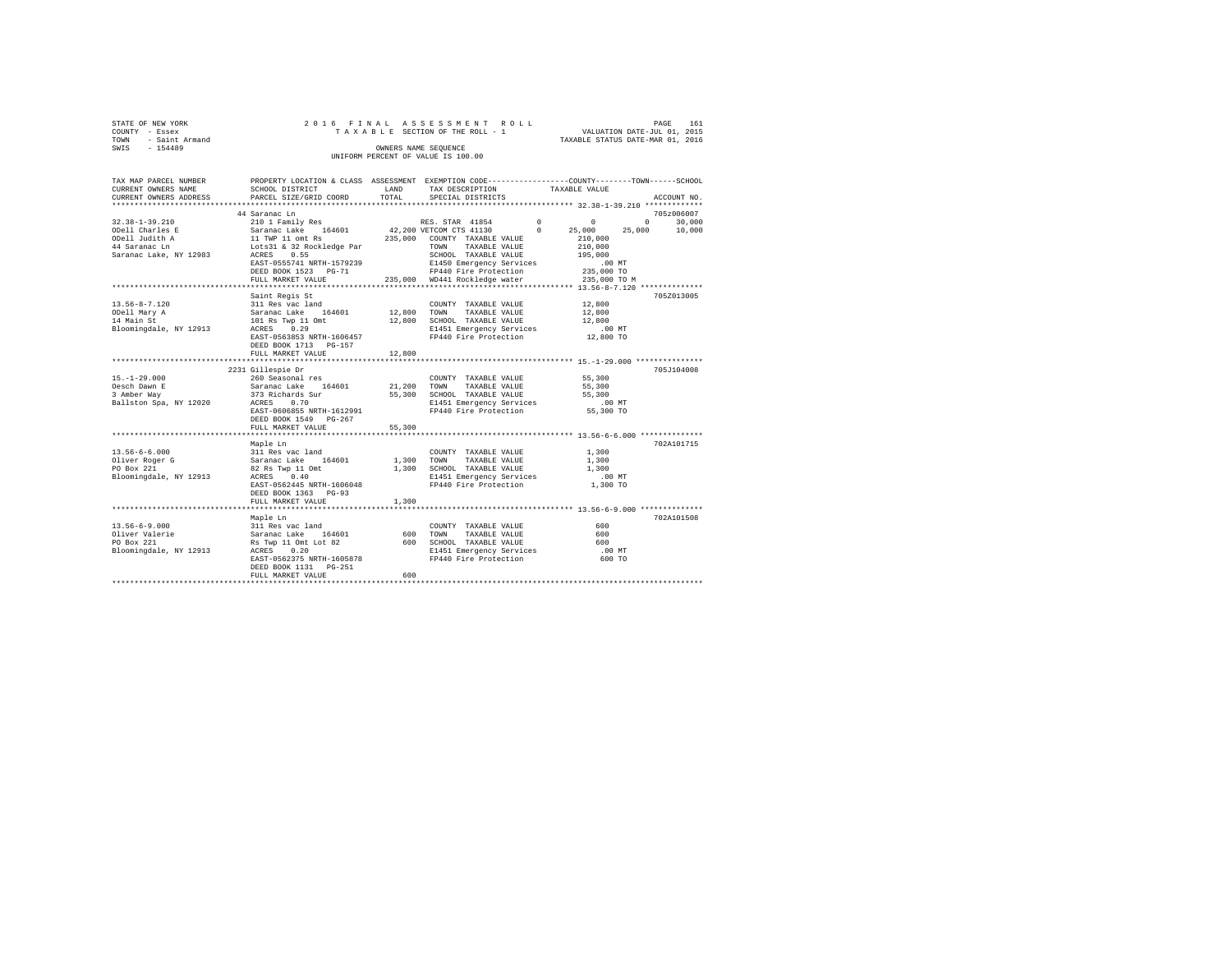| STATE OF NEW YORK   | 2016 FINAL ASSESSMENT ROLL         | 162<br>PAGE                      |
|---------------------|------------------------------------|----------------------------------|
| COUNTY - Essex      | TAXABLE SECTION OF THE ROLL - 1    | VALUATION DATE-JUL 01, 2015      |
| TOWN - Saint Armand |                                    | TAXABLE STATUS DATE-MAR 01, 2016 |
| SWIS<br>$-154489$   | OWNERS NAME SEOUENCE               |                                  |
|                     | UNIFORM PERCENT OF VALUE IS 100.00 |                                  |

| TAX MAP PARCEL NUMBER<br>CURRENT OWNERS NAME<br>CURRENT OWNERS ADDRESS                                                                                                                                                                                                                                 | PROPERTY LOCATION & CLASS ASSESSMENT EXEMPTION CODE----------------COUNTY-------TOWN------SCHOOL<br>SCHOOL DISTRICT<br>PARCEL SIZE/GRID COORD | LAND<br>TOTAL  | TAX DESCRIPTION<br>SPECIAL DISTRICTS                                                                                                                                                              | TAXABLE VALUE                                        |                      | ACCOUNT NO.          |
|--------------------------------------------------------------------------------------------------------------------------------------------------------------------------------------------------------------------------------------------------------------------------------------------------------|-----------------------------------------------------------------------------------------------------------------------------------------------|----------------|---------------------------------------------------------------------------------------------------------------------------------------------------------------------------------------------------|------------------------------------------------------|----------------------|----------------------|
|                                                                                                                                                                                                                                                                                                        |                                                                                                                                               |                |                                                                                                                                                                                                   |                                                      |                      |                      |
| $13.56 - 6 - 10.002$                                                                                                                                                                                                                                                                                   | 22 Maple Ln<br>210 1 Family Res                                                                                                               |                | RES. STAR 41854 0<br>21,700 COUNTY TAXABLE VALUE                                                                                                                                                  | 0<br>93,900                                          | $\Omega$             | 7079978020<br>30,000 |
| Bloomingdale, NY 12913                                                                                                                                                                                                                                                                                 | EAST-0562398 NRTH-1605965<br>DEED BOOK 991 PG-241                                                                                             | 93,900         | TOWN<br>TAXABLE VALUE<br>SCHOOL TAXABLE VALUE<br>E1451 Emergency Services<br>FP440 Fire Protection                                                                                                | 93,900<br>63,900<br>.00 MT<br>93,900 TO              |                      |                      |
|                                                                                                                                                                                                                                                                                                        | FULL MARKET VALUE                                                                                                                             |                | 93,900 SD442 Bloomingdale Sewer D 93,900 TO M<br>WD442 Bloomingdale Water D 93,900 TO M                                                                                                           |                                                      |                      |                      |
|                                                                                                                                                                                                                                                                                                        | 50 Main St                                                                                                                                    |                |                                                                                                                                                                                                   |                                                      |                      | 702A178023           |
| 13.56-7-13.000<br>Oliver Valerie A<br>Uliver valence of the control of the same of the same of the same of the same of the same of the same of the s<br>S0 Main St the same of the same of the same of the same of the same of the same of the same of the same of the<br>Bloomingdale, NY 12913 ACRES | 311 Res vac land<br>164601<br>0.10<br>EAST-0563000 NRTH-1605965<br>DEED BOOK 1424 PG-220                                                      | 1,000<br>1,000 | COUNTY TAXABLE VALUE<br>TOWN<br>TAXABLE VALUE<br>SCHOOL TAXABLE VALUE<br>E1451 Emergency Services<br>FP440 Fire Protection<br>SD442 Bloomingdale Sewer D 1,000 TO M<br>WD442 Bloomingdale Water D | 1,000<br>1,000<br>1,000<br>$.00$ MT<br>1,000 TO      | 1,000 TO M           |                      |
|                                                                                                                                                                                                                                                                                                        | FULL MARKET VALUE                                                                                                                             | 1,000          |                                                                                                                                                                                                   |                                                      |                      |                      |
|                                                                                                                                                                                                                                                                                                        | 50 Main St                                                                                                                                    |                |                                                                                                                                                                                                   |                                                      |                      | 702A100807           |
|                                                                                                                                                                                                                                                                                                        |                                                                                                                                               |                | AGED ALL 41800                                                                                                                                                                                    | $0 \qquad \qquad$<br>51,750                          | 51,750               | 51,750               |
| 50 Main St<br>PO Box 162<br>Bloomingdale, NY 12913 EAST-0562916 NRTH-1606147                                                                                                                                                                                                                           | Db 665 Pg 193<br>ACRES 1.54<br>DEED BOOK 1424 PG-220                                                                                          |                | 35,500 SR STAR 41834<br>103,500 COUNTY TAXABLE VALUE<br>TAXABLE VALUE<br>TOWN<br>SCHOOL TAXABLE VALUE<br>E1451 Emergency Services<br>FP440 Fire Protection 103,500 TO                             | $\Omega$<br>$\Omega$<br>51,750<br>51,750<br>$\sim$ 0 | $\Omega$<br>$.00$ MT | 51,750               |
|                                                                                                                                                                                                                                                                                                        | FULL MARKET VALUE                                                                                                                             | 103,500        |                                                                                                                                                                                                   |                                                      |                      |                      |
|                                                                                                                                                                                                                                                                                                        | 143 Roosevelt Ln                                                                                                                              |                |                                                                                                                                                                                                   |                                                      |                      | 705J103708           |
| $13.3 - 1 - 20.000$<br>Oloff Leonard F                          Saranac Lake     164601              19,000<br>Miller Karen L<br>565 Maple St<br>White River Junction, VT 05001 ACRES                                                                                                                  | 210 1 Family Res<br>84 Richards Sur<br>Book 826 Pg 83<br>0.20<br>EAST-0562429 NRTH-1603046                                                    | 57,400         | COUNTY TAXABLE VALUE<br>TOWN<br>TAXABLE VALUE<br>SCHOOL TAXABLE VALUE<br>E1451 Emergency Services<br>FP440 Fire Protection 57,400 TO                                                              | 57,400<br>57,400<br>57,400<br>$.00$ MT               |                      |                      |
|                                                                                                                                                                                                                                                                                                        | DEED BOOK 1754 PG-84<br>FULL MARKET VALUE                                                                                                     | 57,400         |                                                                                                                                                                                                   |                                                      |                      |                      |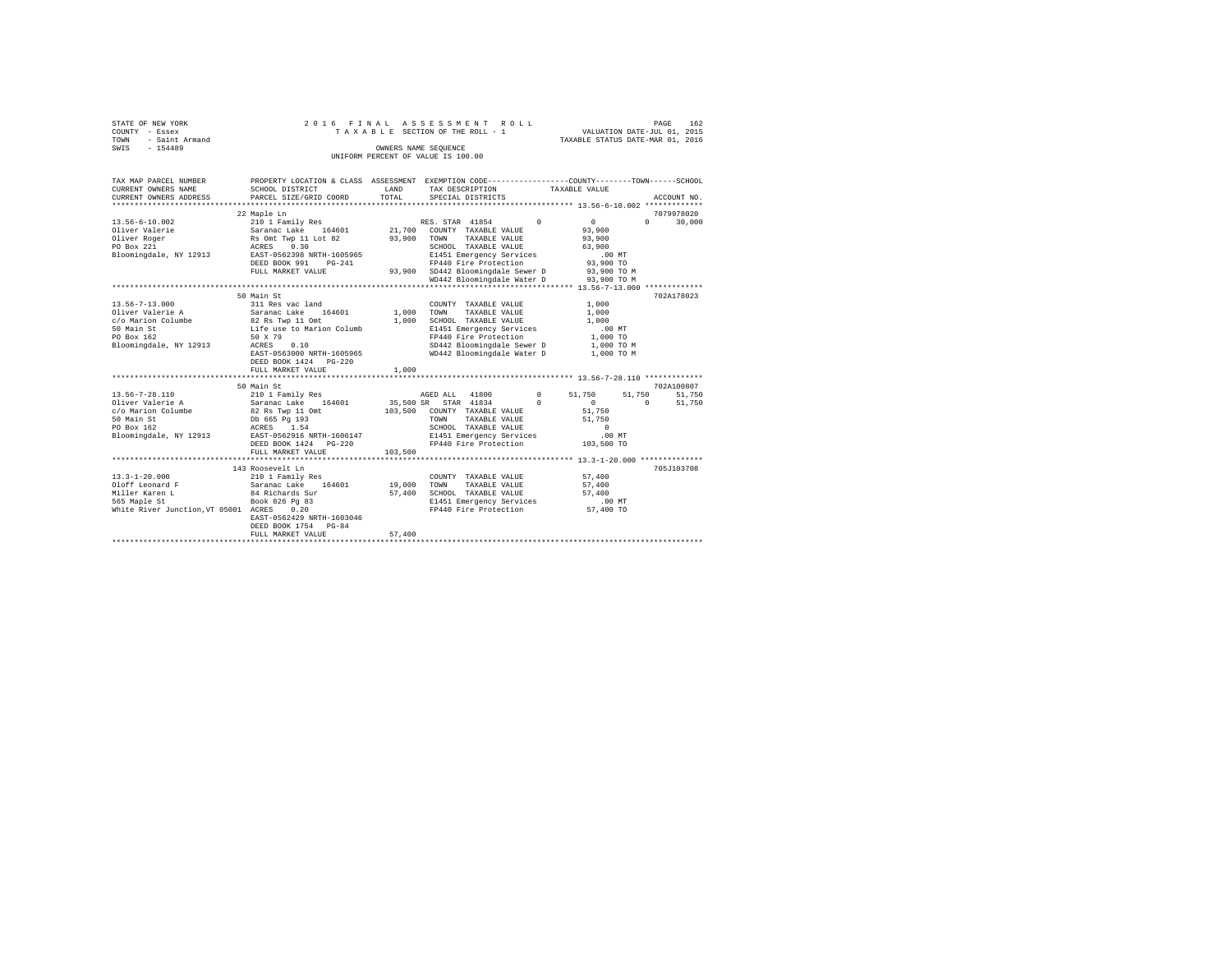| STATE OF NEW YORK                                    |                           |                      | 2016 FINAL ASSESSMENT ROLL                                                                      |                                  | PAGE<br>163        |
|------------------------------------------------------|---------------------------|----------------------|-------------------------------------------------------------------------------------------------|----------------------------------|--------------------|
| COUNTY - Essex                                       |                           |                      | TAXABLE SECTION OF THE ROLL - 1                                                                 | VALUATION DATE-JUL 01, 2015      |                    |
| - Saint Armand<br>TOWN                               |                           |                      |                                                                                                 | TAXABLE STATUS DATE-MAR 01, 2016 |                    |
| $-154489$<br>SWIS                                    |                           | OWNERS NAME SEOUENCE |                                                                                                 |                                  |                    |
|                                                      |                           |                      | UNIFORM PERCENT OF VALUE IS 100.00                                                              |                                  |                    |
|                                                      |                           |                      |                                                                                                 |                                  |                    |
|                                                      |                           |                      |                                                                                                 |                                  |                    |
| TAX MAP PARCEL NUMBER                                |                           |                      | PROPERTY LOCATION & CLASS ASSESSMENT EXEMPTION CODE---------------COUNTY-------TOWN------SCHOOL |                                  |                    |
| CURRENT OWNERS NAME                                  | SCHOOL DISTRICT           | LAND<br>TOTAL        | TAX DESCRIPTION                                                                                 | TAXABLE VALUE                    |                    |
| CURRENT OWNERS ADDRESS<br>************************** | PARCEL SIZE/GRID COORD    |                      | SPECIAL DISTRICTS                                                                               |                                  | ACCOUNT NO.        |
|                                                      | 22 Basil Hill Wav         |                      |                                                                                                 |                                  | 705Z005007         |
| $13.3 - 1 - 29.260$                                  | 210 1 Family Res          |                      | RES. STAR 41854<br>$\Omega$                                                                     | $\circ$                          | 30,000<br>$\Omega$ |
| Olsen Brendon                                        | Saranac Lake 164601       |                      | 36.100 COUNTY TAXABLE VALUE                                                                     | 287,900                          |                    |
| Olsen Nicola                                         | 630MT TWP 11 RS           | 287,900              | TAXABLE VALUE<br>TOWN                                                                           | 287,900                          |                    |
| PO Box 207                                           | Lot 5 filed map #5706     |                      | SCHOOL TAXABLE VALUE                                                                            | 257,900                          |                    |
| Bloomingdale, NY 12913                               | ACRES<br>2.07             |                      | E1451 Emergency Services                                                                        | $.00$ MT                         |                    |
|                                                      | EAST-0560582 NRTH-1602729 |                      | FP440 Fire Protection                                                                           | 287,900 TO                       |                    |
|                                                      | DEED BOOK 1451 PG-51      |                      |                                                                                                 |                                  |                    |
|                                                      | FULL MARKET VALUE         | 287,900              |                                                                                                 |                                  |                    |
|                                                      |                           |                      |                                                                                                 |                                  |                    |
|                                                      | Maple Ln                  |                      |                                                                                                 |                                  | 705J102909         |
| $13.3 - 1 - 11.000$                                  | 322 Rural vac>10          |                      | COUNTY TAXABLE VALUE                                                                            | 24,500                           |                    |
| Olsen Brendon B                                      | Saranac Lake 164601       | 24,500               | TAXABLE VALUE<br>TOWN                                                                           | 24,500                           |                    |
| Olsen Nicola A                                       | 62 Richards Sur           | 24,500               | SCHOOL TAXABLE VALUE                                                                            | 24,500                           |                    |
| PO Box 202                                           | 00039.00                  |                      | E1451 Emergency Services                                                                        | .00 MT                           |                    |
| Bloomingdale, NY 12913                               | ACRES 39.00               |                      | FP440 Fire Protection                                                                           | 24,500 TO                        |                    |
|                                                      | EAST-0558689 NRTH-1603903 |                      |                                                                                                 |                                  |                    |
|                                                      | DEED BOOK 1794 PG-40      |                      |                                                                                                 |                                  |                    |
|                                                      | FULL MARKET VALUE         | 24,500               |                                                                                                 |                                  |                    |
|                                                      |                           |                      |                                                                                                 |                                  |                    |
|                                                      | 27 Oregon Plains Rd       |                      |                                                                                                 |                                  | 702A100803         |
| $13.56 - 2 - 9.000$                                  | 421 Restaurant            |                      | COUNTY TAXABLE VALUE                                                                            | 108,500                          |                    |
| Oneil Gaye                                           | Saranac Lake 164601       | 58,500 TOWN          | TAXABLE VALUE                                                                                   | 108,500                          |                    |
| 68 Main St                                           | 101 Richards Sur Omt 11   | 108,500              | SCHOOL TAXABLE VALUE                                                                            | 108,500                          |                    |
| Bloomingdale, NY 12913                               | ACRES<br>4.20             |                      | E1451 Emergency Services                                                                        | $.00$ MT                         |                    |
|                                                      | EAST-0563473 NRTH-1607802 |                      | FP440 Fire Protection                                                                           | 108,500 TO                       |                    |
|                                                      | DEED BOOK 1400 PG-1       |                      | SD442 Bloomingdale Sewer D                                                                      | 108,500 TO M                     |                    |
|                                                      | FULL MARKET VALUE         |                      | 108,500 WD442 Bloomingdale Water D                                                              | 108,500 TO M                     |                    |
|                                                      |                           |                      |                                                                                                 |                                  |                    |
|                                                      | 68 Main St                |                      |                                                                                                 |                                  | 705J191002         |
| $13.64 - 2 - 3.211$                                  | 210 1 Family Res          |                      | RES. STAR 41854<br>$^{\circ}$                                                                   | $\circ$                          | $\Omega$<br>30,000 |
| ONeil John P                                         | Saranac Lake 164601       | 29,900               | COUNTY TAXABLE VALUE                                                                            | 192,400                          |                    |
| ONeil Gaye A                                         | 83 Twp 11 Omt Rs          | 192,400              | TAXABLE VALUE<br>TOWN                                                                           | 192,400                          |                    |
| 68 Main St                                           | 0.58 BANK1STARSG<br>ACRES |                      | SCHOOL TAXABLE VALUE                                                                            | 162,400                          |                    |
| Bloomingdale, NY 12913                               | EAST-0562714 NRTH-1605737 |                      | E1451 Emergency Services                                                                        | .00MT                            |                    |
|                                                      | DEED BOOK 968<br>$PG-105$ |                      | FP440 Fire Protection                                                                           | 192,400 TO                       |                    |
|                                                      | FULL MARKET VALUE         |                      | 192,400 SD442 Bloomingdale Sewer D                                                              | 192,400 TO M                     |                    |
|                                                      |                           |                      | WD442 Bloomingdale Water D                                                                      | 192,400 TO M                     |                    |
|                                                      |                           |                      |                                                                                                 |                                  |                    |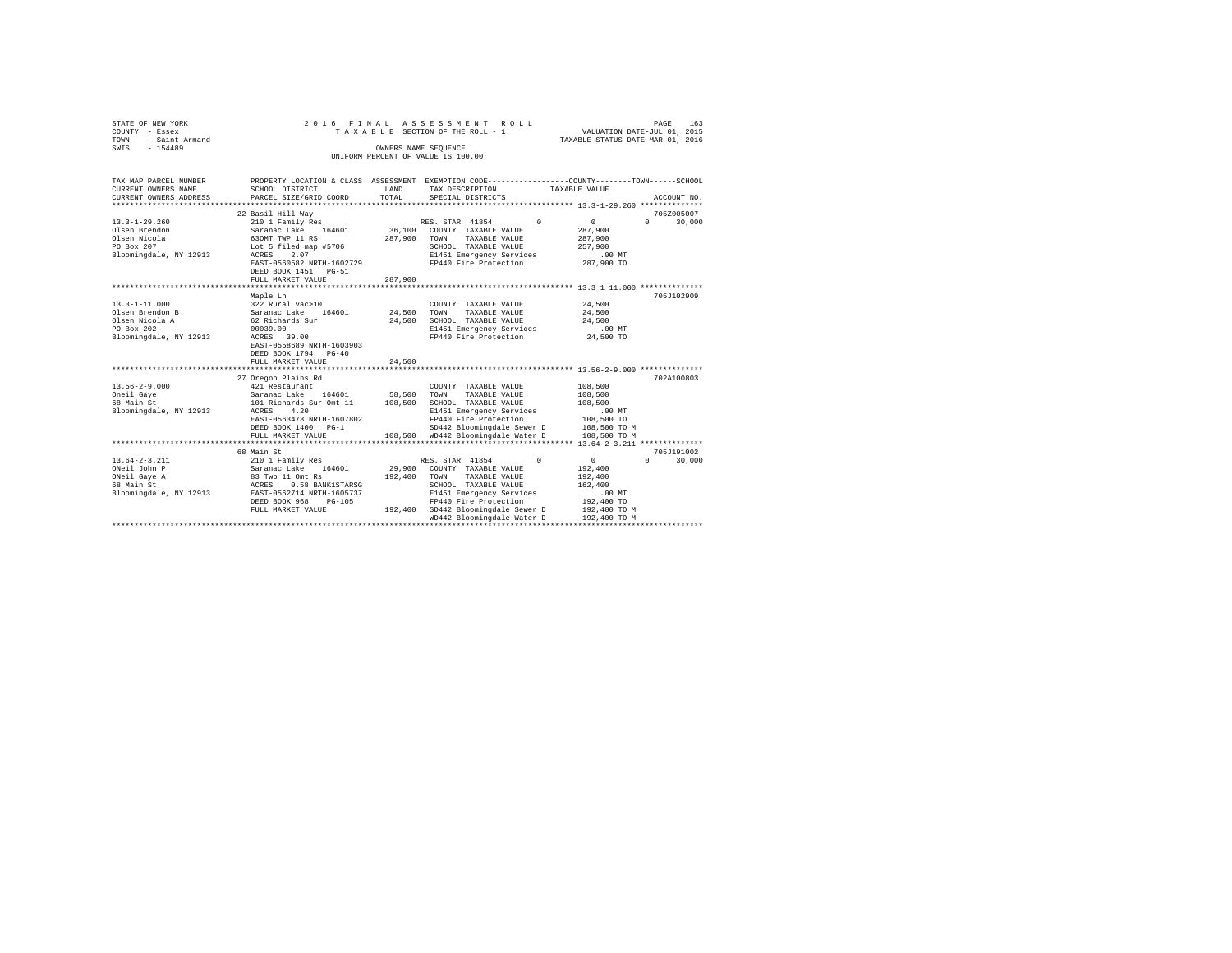| STATE OF NEW YORK   |  | 2016 FINAL ASSESSMENT ROLL         |                                  | PAGE                        | 164 |
|---------------------|--|------------------------------------|----------------------------------|-----------------------------|-----|
| COUNTY - Essex      |  | TAXABLE SECTION OF THE ROLL - 1    |                                  | VALUATION DATE-JUL 01, 2015 |     |
| TOWN - Saint Armand |  |                                    | TAXABLE STATUS DATE-MAR 01, 2016 |                             |     |
| SWTS<br>$-154489$   |  | OWNERS NAME SEOUENCE               |                                  |                             |     |
|                     |  | UNIFORM PERCENT OF VALUE IS 100.00 |                                  |                             |     |

| TAX MAP PARCEL NUMBER        |                                                                                                                                                                                                                                            |              | PROPERTY LOCATION & CLASS ASSESSMENT EXEMPTION CODE----------------COUNTY-------TOWN------SCHOOL |                                    |
|------------------------------|--------------------------------------------------------------------------------------------------------------------------------------------------------------------------------------------------------------------------------------------|--------------|--------------------------------------------------------------------------------------------------|------------------------------------|
| CURRENT OWNERS NAME          | SCHOOL DISTRICT                                                                                                                                                                                                                            | LAND         | TAX DESCRIPTION                                                                                  | TAXABLE VALUE                      |
| CURRENT OWNERS ADDRESS       | PARCEL SIZE/GRID COORD                                                                                                                                                                                                                     | TOTAL        | SPECIAL DISTRICTS                                                                                | ACCOUNT NO.                        |
|                              |                                                                                                                                                                                                                                            |              |                                                                                                  |                                    |
|                              | 1833 NYS Route 3                                                                                                                                                                                                                           |              |                                                                                                  | 705J103510                         |
| $13.4 - 1 - 42.000$          | 210 1 Family Res                                                                                                                                                                                                                           |              | SR STAR 41834<br>$^{\circ}$                                                                      | 0<br>$\Omega$<br>65,300            |
|                              | 13.4-1-42.000<br>2011 External Saranac Lake 164601<br>2013 NYS Ree 3 121 Richards Sur<br>1833 NYS Ree 3 212 Richards Sur<br>202 Box 164<br>202 Bloomingdale, NY 12913 22557-0567078 RTH-1608213<br>202 Bloomingdale, NY 12913 22525 BOOK 3 |              | 38,900 COUNTY TAXABLE VALUE                                                                      | 152,900                            |
|                              |                                                                                                                                                                                                                                            | 152,900      | TOWN<br>TAXABLE VALUE                                                                            | 152,900                            |
|                              |                                                                                                                                                                                                                                            |              | SCHOOL TAXABLE VALUE                                                                             | 87,600                             |
|                              |                                                                                                                                                                                                                                            |              | E1451 Emergency Services                                                                         | $.00$ MT                           |
|                              |                                                                                                                                                                                                                                            |              | FP440 Fire Protection                                                                            | 152,900 TO                         |
|                              | FULL MARKET VALUE                                                                                                                                                                                                                          |              | 152,900 SD442 Bloomingdale Sewer D                                                               | 152,900 TO M                       |
|                              |                                                                                                                                                                                                                                            |              | WD442 Bloomingdale Water D                                                                       | 152,900 TO M                       |
|                              |                                                                                                                                                                                                                                            |              |                                                                                                  |                                    |
|                              | 49 Grass Pond Way                                                                                                                                                                                                                          |              |                                                                                                  | 705J184013                         |
| 13.4-1-71.118                | 210 1 Family Res                                                                                                                                                                                                                           |              | COUNTY TAXABLE VALUE                                                                             | 112,300                            |
| Otis Donald L                |                                                                                                                                                                                                                                            | 37,200       | TOWN<br>TAXABLE VALUE                                                                            | 112,300                            |
| Otis Rosemary                |                                                                                                                                                                                                                                            |              | 112,300 SCHOOL TAXABLE VALUE                                                                     | 112,300                            |
| 1034 Gates Dr                |                                                                                                                                                                                                                                            |              | E1451 Emergency Services                                                                         |                                    |
| Schenectady, NY 12306        | Saranac Lake 164601<br>164 Rs Twp 11 Omt<br>ACRES 5.00<br>EAST-0573635 NRTH-1600332                                                                                                                                                        |              | FP440 Fire Protection                                                                            | 00 MT.<br>112,300 TO               |
|                              | DEED BOOK 1177 PG-38                                                                                                                                                                                                                       |              |                                                                                                  |                                    |
|                              | FULL MARKET VALUE                                                                                                                                                                                                                          | 112,300      |                                                                                                  |                                    |
|                              |                                                                                                                                                                                                                                            |              |                                                                                                  |                                    |
|                              | 36 Twin Birch Way                                                                                                                                                                                                                          |              |                                                                                                  | 705J191006                         |
| 13.4-1-44.120                | 210 1 Family Res                                                                                                                                                                                                                           |              | $^{\circ}$<br>RES. STAR 41854                                                                    | $\sim$ 0<br>30,000<br>$\mathbf{r}$ |
| Owens Kenneth M              | Saranac Lake 164601                                                                                                                                                                                                                        |              | 38,600 COUNTY TAXABLE VALUE                                                                      | 255,300                            |
| Owens Jennifer K             |                                                                                                                                                                                                                                            | 255,300 TOWN | TAXABLE VALUE                                                                                    | 255,300                            |
| PO Box 113                   | 4.55 BANK CORE                                                                                                                                                                                                                             |              | SCHOOL TAXABLE VALUE                                                                             | 225,300                            |
| Bloomingdale, NY 12913       | 121 Twp 11 Omt Rs<br>ACRES 4.55 BANK CORE<br>EAST-0567800 NRTH-1608340                                                                                                                                                                     |              | E1451 Emergency Services                                                                         | $.00$ MT                           |
|                              | DEED BOOK 1605 PG-17                                                                                                                                                                                                                       |              | FP440 Fire Protection                                                                            | 255,300 TO                         |
|                              | FULL MARKET VALUE                                                                                                                                                                                                                          | 255,300      |                                                                                                  |                                    |
|                              | ************************                                                                                                                                                                                                                   |              | ********************************** 13.56-3-9.002 **************                                  |                                    |
|                              | 17 Prospect St                                                                                                                                                                                                                             |              |                                                                                                  | 702A101009                         |
| $13.56 - 3 - 9.002$          |                                                                                                                                                                                                                                            |              | $\Omega$<br>RES. STAR 41854                                                                      | $\sim$ 0<br>$\Omega$<br>15,000     |
| Palyswiat Mark A             | 281 Multiple res<br>Saranac Lake 1<br>164601                                                                                                                                                                                               |              | 40,900 COUNTY TAXABLE VALUE                                                                      | 165,000                            |
|                              |                                                                                                                                                                                                                                            |              |                                                                                                  | 165,000                            |
|                              | raiyswiat main a matter of the state of the Ballong Palyswiat Chenelle L<br>Palyswiat Chenelle L B2 Richard Sur Omt Twp 11 165,000 TOWN TAXABLE VALUE                                                                                      |              |                                                                                                  | 150,000                            |
| Bloomingdale, NY 12913 ACRES | 0.54 BANK1STARSG                                                                                                                                                                                                                           |              | E1451 Emergency Services                                                                         | $.00$ MT                           |
|                              | EAST-0562142 NRTH-1607223                                                                                                                                                                                                                  |              | FP440 Fire Protection                                                                            | 165,000 TO                         |
|                              | DEED BOOK 1580 PG-22                                                                                                                                                                                                                       |              | SD442 Bloomingdale Sewer D                                                                       | 165,000 TO M                       |
|                              | FULL MARKET VALUE                                                                                                                                                                                                                          |              | 165,000 WD442 Bloomingdale Water D                                                               | 165,000 TO M                       |
|                              |                                                                                                                                                                                                                                            |              |                                                                                                  |                                    |
|                              | 29 James Way                                                                                                                                                                                                                               |              |                                                                                                  | 705J102513                         |
| $13.4 - 2 - 9.000$           | 210 1 Family Res                                                                                                                                                                                                                           |              | $\Omega$<br>SR STAR 41834                                                                        | $\sim$ 0<br>$\Omega$<br>65,300     |
| Parker Alfred C Jr           | Saranac Lake 164601                                                                                                                                                                                                                        |              | 35,000 COUNTY TAXABLE VALUE                                                                      | 68,200                             |
| Parker-Vaughn Jean E         |                                                                                                                                                                                                                                            | 68,200 TOWN  | TAXABLE VALUE                                                                                    | 68,200                             |
| PO Box 82                    | 123 Richards Sur<br>ACRES 1.00<br>EAST-0567002 NRTH-1602989                                                                                                                                                                                |              | SCHOOL TAXABLE VALUE                                                                             | 2,900                              |
| Bloomingdale, NY 12913       |                                                                                                                                                                                                                                            |              |                                                                                                  | $.00$ MT                           |
|                              | DEED BOOK 1361 PG-243                                                                                                                                                                                                                      |              | E1451 Emergency Services<br>FP440 Fire Protection                                                | 68,200 TO                          |
|                              | FULL MARKET VALUE                                                                                                                                                                                                                          | 68,200       |                                                                                                  |                                    |
|                              |                                                                                                                                                                                                                                            |              |                                                                                                  |                                    |
|                              |                                                                                                                                                                                                                                            |              |                                                                                                  |                                    |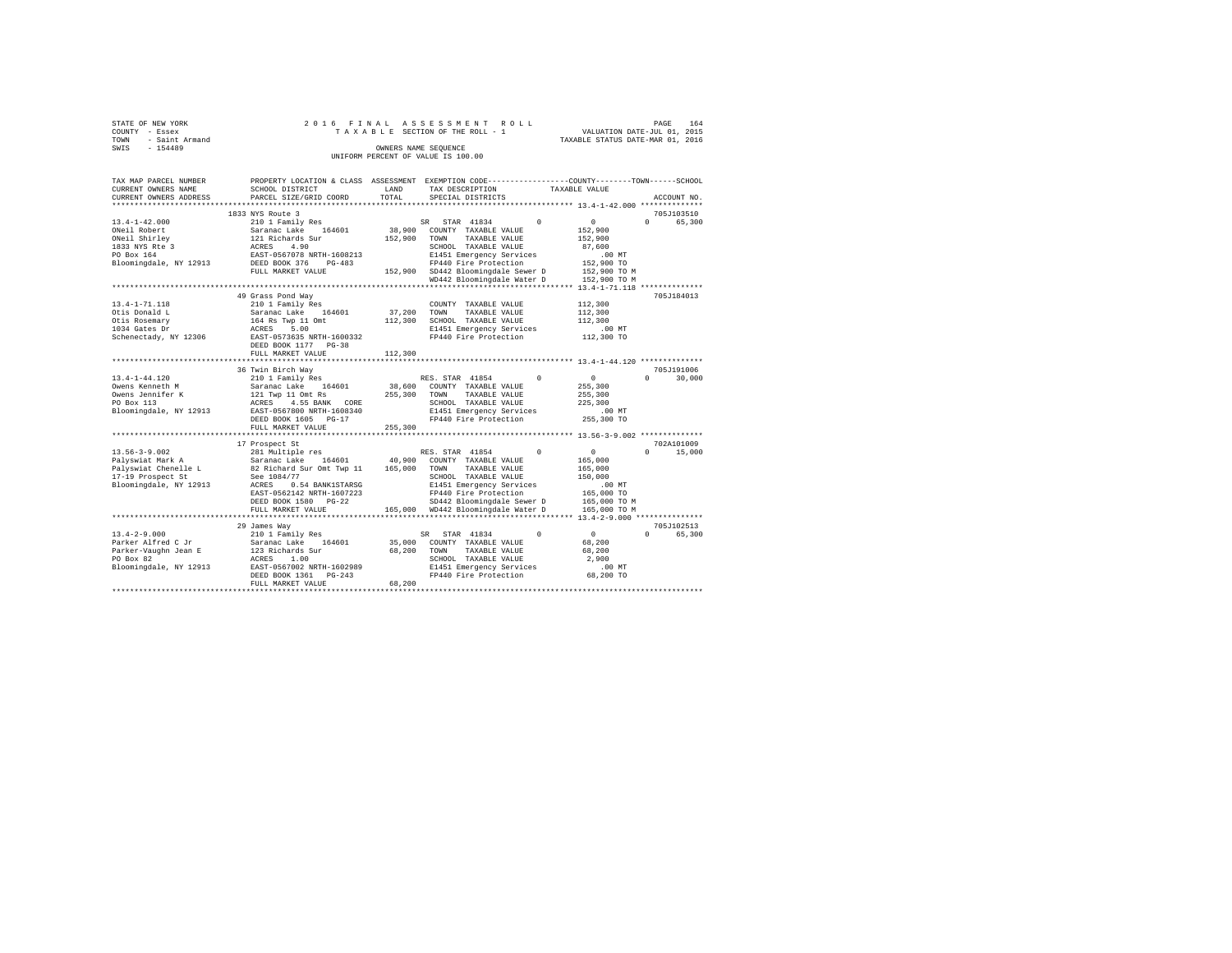| STATE OF NEW YORK<br>COUNTY - Essex<br><b>TOWN</b><br>- Saint Armand<br>SWIS - 154489                                                                                                                                                                                                                                                                                                                                                                                                   | 2016 FINAL                                                                                                                                                                                         |               | ASSESSMENT ROLL<br>TAXABLE SECTION OF THE ROLL - 1<br>OWNERS NAME SEQUENCE<br>UNIFORM PERCENT OF VALUE IS 100.00                                                                                                                            | PAGE 165<br>VALUATION DATE-JUL 01, 2015<br>TAXABLE STATUS DATE-MAR 01, 2016                         |                                               |
|-----------------------------------------------------------------------------------------------------------------------------------------------------------------------------------------------------------------------------------------------------------------------------------------------------------------------------------------------------------------------------------------------------------------------------------------------------------------------------------------|----------------------------------------------------------------------------------------------------------------------------------------------------------------------------------------------------|---------------|---------------------------------------------------------------------------------------------------------------------------------------------------------------------------------------------------------------------------------------------|-----------------------------------------------------------------------------------------------------|-----------------------------------------------|
| TAX MAP PARCEL NUMBER<br>CURRENT OWNERS NAME<br>CURRENT OWNERS ADDRESS                                                                                                                                                                                                                                                                                                                                                                                                                  | PROPERTY LOCATION & CLASS ASSESSMENT EXEMPTION CODE---------------COUNTY-------TOWN------SCHOOL<br>SCHOOL DISTRICT<br>PARCEL SIZE/GRID COORD                                                       | LAND<br>TOTAL | TAX DESCRIPTION<br>SPECIAL DISTRICTS                                                                                                                                                                                                        | TAXABLE VALUE                                                                                       | ACCOUNT NO.                                   |
| $13.4 - 1 - 37.000$<br>Parks Daniel S<br>58 Preston Dr<br>Somerville, NJ 08876                                                                                                                                                                                                                                                                                                                                                                                                          | River Rd<br>1.1-<br>214 Rural vac<10<br>Saranac Lake 164601 22,200 TOWN<br>123 Richards Sur 22,200 SCHOOR<br>ACRES 0.80<br>EAST-0566381 NRTH-1604955<br>DEED BOOK 1048 PG-204<br>FULL MARKET VALUE | 22,200        | COUNTY TAXABLE VALUE<br>TAXABLE VALUE<br>22,200 SCHOOL TAXABLE VALUE<br>E1451 Emergency Services<br>FP440 Fire Protection 22,200 TO                                                                                                         | 22,200<br>22,200<br>22,200<br>$.00$ MT                                                              | 705J103712                                    |
|                                                                                                                                                                                                                                                                                                                                                                                                                                                                                         |                                                                                                                                                                                                    |               |                                                                                                                                                                                                                                             |                                                                                                     |                                               |
| $13.4 - 2 - 12.000$<br>$\begin{tabular}{lcccccc} \textbf{Pasternak Eric A} & \textbf{Saranac Lake} & 164601 & 35,200 & \textbf{COUNTY} & \textbf{TAXABLE VALUE} \\ \textbf{Pasternak Melanie D} & 123 & \textbf{Richardis Sur} & 130,000 & \textbf{TQNNN} & \textbf{TAXABLE VALUE} \\ \textbf{15 James Way} & J.30 & J.51 & 201 & 23 & 25000 & \textbf{TAXABLE VALUE} \\ \textbf{16}{\footnotesize \texttt{BIoomingdale, NY 12913}} & \textbf{ACRES} & 1.20 & \textbf{BANK} & \textbf{$ | 15 James Way<br>210 1 Family Res<br>EAST-0567395 NRTH-1602937 PP440 Fire Protection<br>DEED BOOK 1794 PG-4<br>FULL MARKET VALUE                                                                    | 130,000       | RES. STAR 41854 0                                                                                                                                                                                                                           | $\sim$ 0<br>130,000<br>130,000<br>100,000<br>$.00$ MT<br>130,000 TO                                 | 705J103213<br>$0 \t30,000$                    |
| Bloomingdale, NY 12913 EAST-0567540 NRTH-1602978                                                                                                                                                                                                                                                                                                                                                                                                                                        | James Way<br>DEED BOOK 1794 PG-4                                                                                                                                                                   |               | FP440 Fire Protection 23,300 TO                                                                                                                                                                                                             | 23,300<br>23,300<br>23,300<br>$.00$ MT                                                              | 705J175020                                    |
|                                                                                                                                                                                                                                                                                                                                                                                                                                                                                         | FULL MARKET VALUE                                                                                                                                                                                  | 23,300        |                                                                                                                                                                                                                                             |                                                                                                     |                                               |
| $13.57 - 1 - 9.000$<br>Patnode Robert A<br>1825 NYS Rte 3<br>Bloomingdale, NY 12913 ACRES                                                                                                                                                                                                                                                                                                                                                                                               | 1825 NYS Route 3<br>210 1 Family Res<br>Saranac Lake 164601<br>121 Rs Twp 11 Omt<br>2.30<br>EAST-0566853 NRTH-1608092<br>DEED BOOK 1300 PG-169<br>FULL MARKET VALUE                                |               | RES. STAR 41854<br>$^{\circ}$<br>36,300 COUNTY TAXABLE VALUE<br>192,700 TOWN TAXABLE VALUE<br>SCHOOL TAXABLE VALUE<br>E1451 Emergency Services<br>FP440 Fire Protection<br>192,700 SD442 Bloomingdale Sewer D<br>WD442 Bloomingdale Water D | $\sim$ 0<br>192,700<br>192,700<br>162,700<br>$.00$ MT<br>192,700 TO<br>192,700 TO M<br>192,700 TO M | 702A101410<br>$\Omega$ and $\Omega$<br>30,000 |
|                                                                                                                                                                                                                                                                                                                                                                                                                                                                                         |                                                                                                                                                                                                    |               |                                                                                                                                                                                                                                             |                                                                                                     |                                               |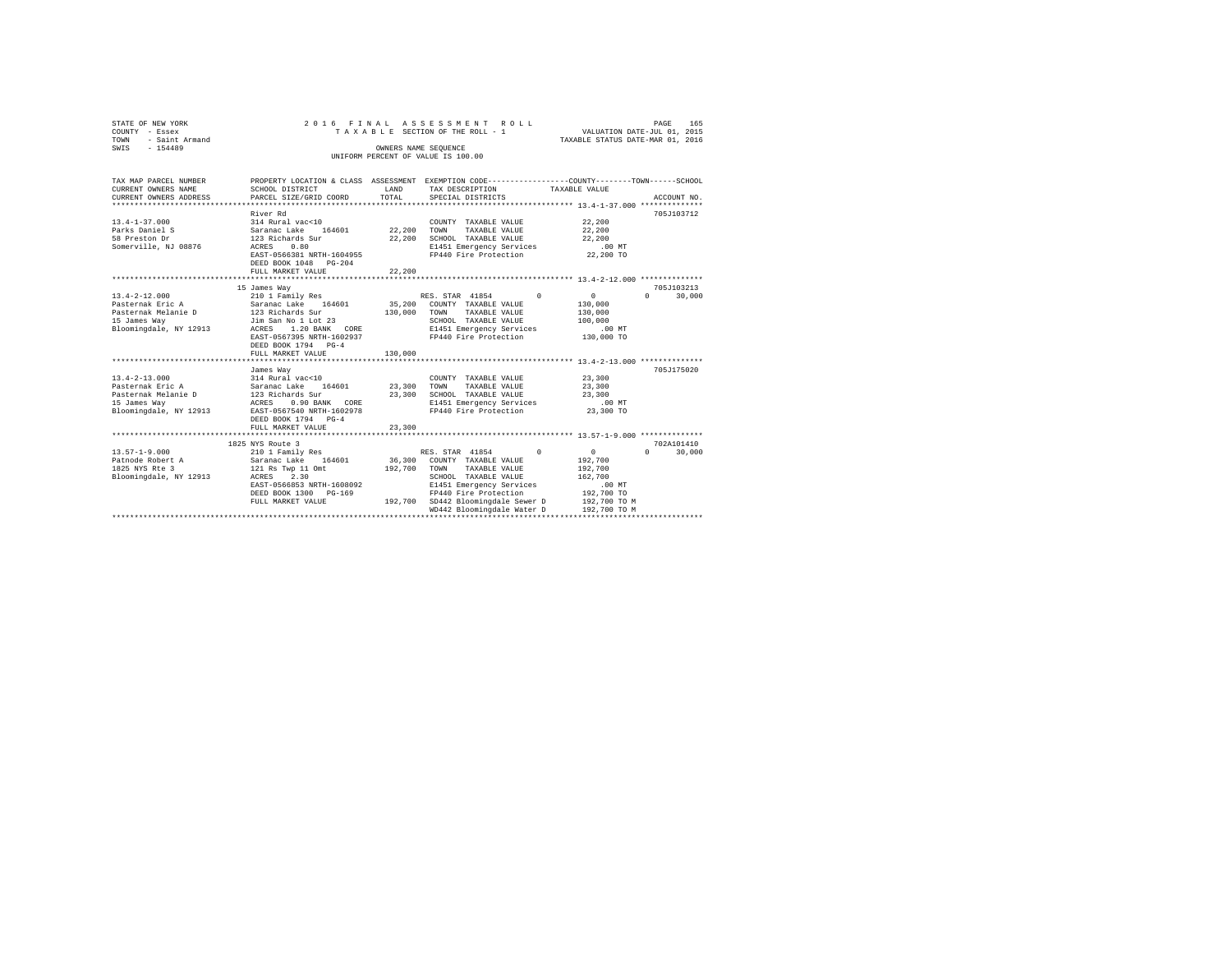| STATE OF NEW YORK             | 2016 FINAL                |         | ASSESSMENT ROLL                                                                                 | PAGE                               | 166 |
|-------------------------------|---------------------------|---------|-------------------------------------------------------------------------------------------------|------------------------------------|-----|
| COUNTY - Essex                |                           |         | TAXABLE SECTION OF THE ROLL - 1                                                                 | VALUATION DATE-JUL 01, 2015        |     |
| TOWN<br>- Saint Armand        |                           |         |                                                                                                 | TAXABLE STATUS DATE-MAR 01, 2016   |     |
| $-154489$<br>SWIS             |                           |         | OWNERS NAME SEQUENCE                                                                            |                                    |     |
|                               |                           |         | UNIFORM PERCENT OF VALUE IS 100.00                                                              |                                    |     |
|                               |                           |         |                                                                                                 |                                    |     |
|                               |                           |         |                                                                                                 |                                    |     |
| TAX MAP PARCEL NUMBER         |                           |         | PROPERTY LOCATION & CLASS ASSESSMENT EXEMPTION CODE---------------COUNTY-------TOWN------SCHOOL |                                    |     |
| CURRENT OWNERS NAME           | SCHOOL DISTRICT           | LAND    | TAX DESCRIPTION                                                                                 | TAXABLE VALUE                      |     |
| CURRENT OWNERS ADDRESS        | PARCEL SIZE/GRID COORD    | TOTAL   | SPECIAL DISTRICTS                                                                               | ACCOUNT NO.                        |     |
| **************************    |                           |         |                                                                                                 |                                    |     |
|                               | 1677 NYS Route 3          |         |                                                                                                 | 702A101202                         |     |
| $13.65 - 1 - 3.000$           | 210 1 Family Res          |         | $\Omega$<br>RES. STAR 41854                                                                     | 0<br>$\cap$<br>30,000              |     |
| Paulson Donald A III          | Saranac Lake 164601       |         | 19,400 COUNTY TAXABLE VALUE                                                                     | 131,200                            |     |
|                               | 102 Twp 11 Omt            |         | 131,200 TOWN TAXABLE VALUE                                                                      | 131,200                            |     |
| Paulson Anne P<br>PO Box 75   | ACRES 0.22                |         | SCHOOL TAXABLE VALUE                                                                            | 101,200                            |     |
| Bloomingdale, NY 12913        | EAST-0564369 NRTH-1605870 |         | E1451 Emergency Services                                                                        | $.00$ MT                           |     |
|                               | DEED BOOK 1511 PG-145     |         | FP440 Fire Protection                                                                           | 131,200 TO                         |     |
|                               | FULL MARKET VALUE         |         | 131,200 SD442 Bloomingdale Sewer D                                                              | 131,200 TO M                       |     |
|                               |                           |         | WD442 Bloomingdale Water D                                                                      | 131,200 TO M                       |     |
|                               |                           |         |                                                                                                 |                                    |     |
|                               | 141 Moose Pond Ln         |         |                                                                                                 | 705J102315                         |     |
| $13.4 - 1 - 78.100$           | 210 1 Family Res          |         | COUNTY TAXABLE VALUE                                                                            | 207,700                            |     |
|                               | Saranac Lake 164601       | 35,900  | TOWN<br>TAXABLE VALUE                                                                           | 207,700                            |     |
| Payne Douglas<br>Ashley Nancy | 164 Rs Twp 11 Omt         |         | 207,700 SCHOOL TAXABLE VALUE                                                                    | 207,700                            |     |
| 141 Moose Pond Ln             | ACRES 1.88 BANK1STARSG    |         | E1451 Emergency Services                                                                        | $.00$ MT                           |     |
| Bloomingdale, NY 12913        | EAST-0572407 NRTH-1599705 |         | FP440 Fire Protection                                                                           | 207,700 TO                         |     |
|                               | DEED BOOK 1348 PG-147     |         |                                                                                                 |                                    |     |
|                               | FULL MARKET VALUE         | 207,700 |                                                                                                 |                                    |     |
|                               |                           |         |                                                                                                 |                                    |     |
|                               | 2121 Gillespie Dr         |         |                                                                                                 | 705J102411                         |     |
| $15. - 1 - 23.000$            | 270 Mfg housing           |         | RES. STAR 41854<br>$^{\circ}$                                                                   | $\sim$ 0<br>$\Omega$<br>30,000     |     |
| Pelkey Dale R                 | Saranac Lake 164601       |         | 35,000 COUNTY TAXABLE VALUE                                                                     | 36,500                             |     |
| 2121 Gillispie Dr             | 367 Richards Sur          | 36,500  | TOWN<br>TAXABLE VALUE                                                                           | 36,500                             |     |
| Bloomingdale, NY 12913        | ACRES 1.03                |         | SCHOOL TAXABLE VALUE                                                                            | 6,500                              |     |
|                               | EAST-0604187 NRTH-1612873 |         | E1451 Emergency Services                                                                        | $.00$ MT                           |     |
|                               | DEED BOOK 704 PG-013      |         | FP440 Fire Protection                                                                           | 36,500 TO                          |     |
|                               | FULL MARKET VALUE         | 36,500  |                                                                                                 |                                    |     |
|                               |                           |         |                                                                                                 |                                    |     |
|                               | 53 Vista Dr               |         |                                                                                                 | 705J187008                         |     |
| $23.3 - 2 - 22.000$           | 210 1 Family Res          |         | SR STAR 41834<br>$^{\circ}$                                                                     | $\mathbf{0}$<br>$\Omega$<br>65,300 |     |
| Perryman Donald G             | Saranac Lake 164601       |         | 42,700 COUNTY TAXABLE VALUE                                                                     | 278,300                            |     |
|                               | 9 Rs Twp 22 Omt           | 278,300 | TOWN<br>TAXABLE VALUE                                                                           | 278,300                            |     |
| Perryman Gail<br>53 Vista Dr  | Lot 9 Glenn Ridge         |         | SCHOOL TAXABLE VALUE                                                                            | 213,000                            |     |
| Saranac Lake, NY 12983        | ACRES 0.77                |         | E1450 Emergency Services                                                                        | .00 MT                             |     |
|                               | EAST-0553376 NRTH-1584459 |         | FP440 Fire Protection                                                                           | 278,300 TO                         |     |
|                               | DEED BOOK 1269 PG-1       |         |                                                                                                 |                                    |     |
|                               | FULL MARKET VALUE         | 278,300 |                                                                                                 |                                    |     |
|                               |                           |         |                                                                                                 |                                    |     |
|                               | Basil Hill Way            |         |                                                                                                 | 705Z010002                         |     |
| $13.3 - 2 - 6.120$            | 311 Res vac land          |         | COUNTY TAXABLE VALUE                                                                            | 12,300                             |     |
| Peterson Cecil E              | Saranac Lake 164601       | 12,300  | TOWN<br>TAXABLE VALUE                                                                           | 12,300                             |     |
| Peterson Rose M               | 62 Omt TwpII RS           |         | 12,300 SCHOOL TAXABLE VALUE                                                                     | 12,300                             |     |
| 50 Lake St                    | ACRES 1.00                |         | E1451 Emergency Services                                                                        | $.00$ MT                           |     |
| Tupper Lake, NY 12986         | EAST-0560583 NRTH-1602946 |         | FP440 Fire Protection                                                                           | 12,300 TO                          |     |
|                               | DEED BOOK 1608 PG-300     |         |                                                                                                 |                                    |     |
|                               | FULL MARKET VALUE         | 12,300  |                                                                                                 |                                    |     |
|                               |                           |         |                                                                                                 |                                    |     |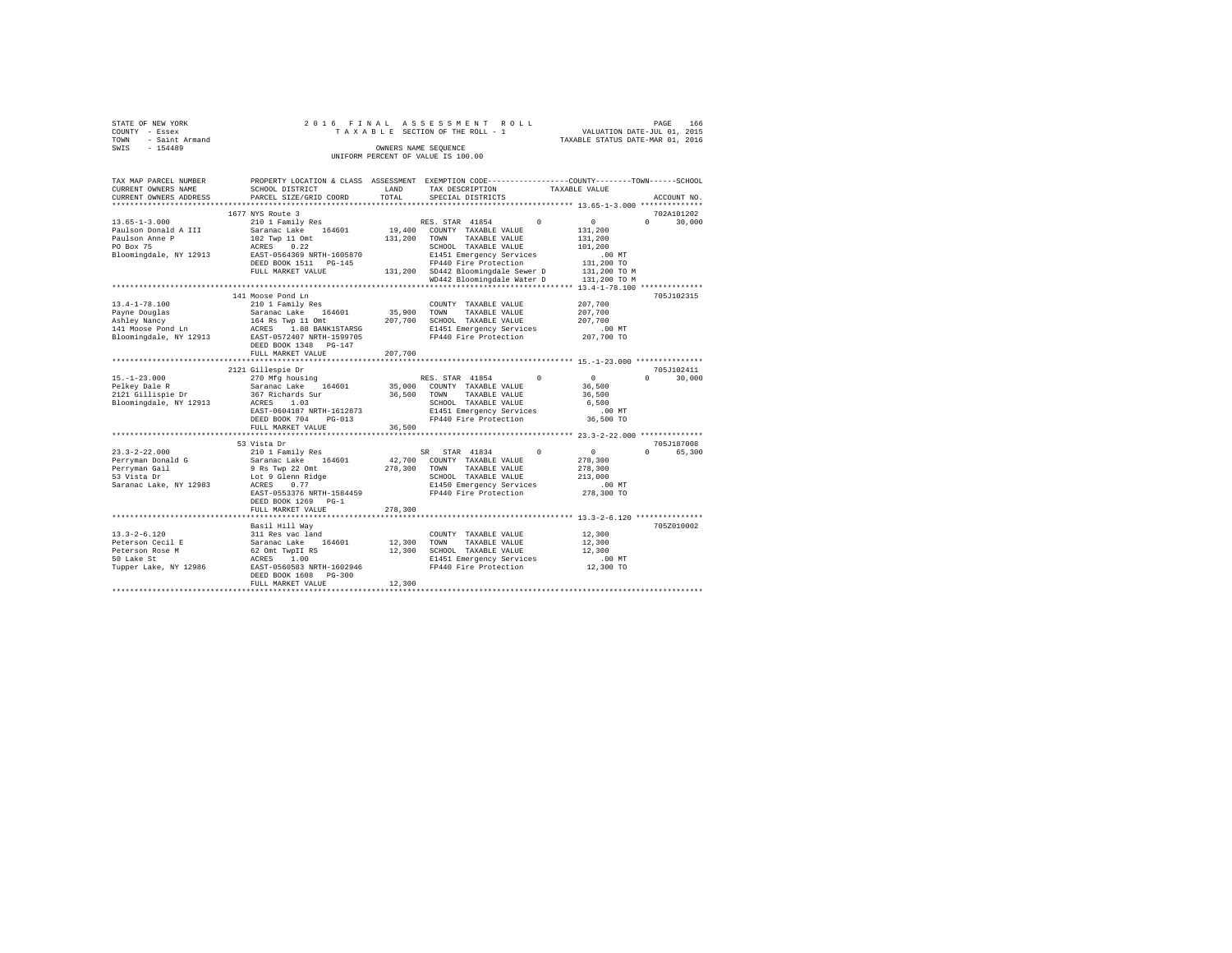| STATE OF NEW YORK<br>COUNTY - Essex<br>TOWN - Saint Armand<br>SWIS - 154489                                                                                                                                                                                                                                                                                                                                                                                          |                                           |         | OWNERS NAME SEQUENCE<br>UNIFORM PERCENT OF VALUE IS 100.00                                       |                             |
|----------------------------------------------------------------------------------------------------------------------------------------------------------------------------------------------------------------------------------------------------------------------------------------------------------------------------------------------------------------------------------------------------------------------------------------------------------------------|-------------------------------------------|---------|--------------------------------------------------------------------------------------------------|-----------------------------|
| TAX MAP PARCEL NUMBER                                                                                                                                                                                                                                                                                                                                                                                                                                                |                                           |         | PROPERTY LOCATION & CLASS ASSESSMENT EXEMPTION CODE----------------COUNTY-------TOWN------SCHOOL | ACCOUNT NO.                 |
|                                                                                                                                                                                                                                                                                                                                                                                                                                                                      | FULL MARKET VALUE                         | 55,000  |                                                                                                  | 705J184012                  |
|                                                                                                                                                                                                                                                                                                                                                                                                                                                                      |                                           |         |                                                                                                  |                             |
| $\begin{tabular}{cccccc} 13.64-1-18.000 & 39 {\textcolor{red}{\text{ROS}}\xspace} & 38 {\textcolor{red}{\text{ROS}}\xspace} & 38 {\textcolor{red}{\text{ROS}}\xspace} & 38 {\textcolor{red}{\text{ROS}}\xspace} & 38 {\textcolor{red}{\text{ROS}}\xspace} & 38 {\textcolor{red}{\text{ROS}}\xspace} & 38 {\textcolor{red}{\text{ROS}}\xspace} & 38 {\textcolor{red}{\text{ROS}}\xspace} & 38 {\textcolor{red}{\text{ROS}}\xspace} & 38 {\textcolor{red}{\text{ROS}}$ | 39 Roosevelt Ln                           |         |                                                                                                  | 702A101806<br>$0 \t 30,000$ |
|                                                                                                                                                                                                                                                                                                                                                                                                                                                                      |                                           |         |                                                                                                  |                             |
|                                                                                                                                                                                                                                                                                                                                                                                                                                                                      |                                           |         |                                                                                                  | 705J104111                  |
|                                                                                                                                                                                                                                                                                                                                                                                                                                                                      |                                           |         |                                                                                                  | $0 \t 30.000$               |
|                                                                                                                                                                                                                                                                                                                                                                                                                                                                      |                                           |         |                                                                                                  |                             |
|                                                                                                                                                                                                                                                                                                                                                                                                                                                                      |                                           |         |                                                                                                  | 702A100902<br>$0 \t 30.000$ |
|                                                                                                                                                                                                                                                                                                                                                                                                                                                                      |                                           |         |                                                                                                  |                             |
|                                                                                                                                                                                                                                                                                                                                                                                                                                                                      | DEED BOOK 1371 PG-76<br>FULL MARKET VALUE | 188,700 |                                                                                                  |                             |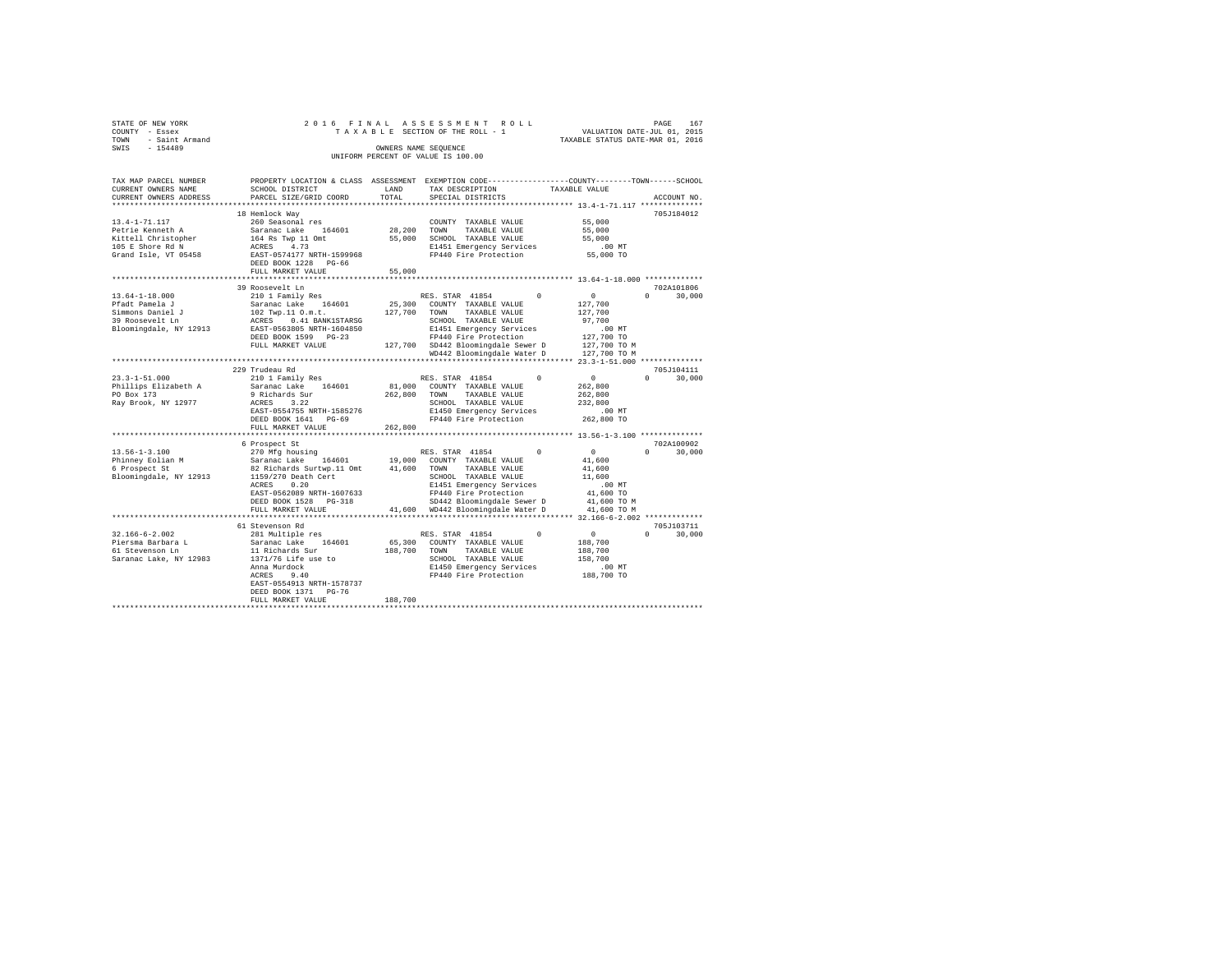| STATE OF NEW YORK                 |                                                                                                |        | 2016 PAGE 168 בESS MENT ROLL PAGE 168 PAGE 168 PAGE 168 PAGE 2016 PAGE 2016 PAGE 2016 PAGE 2016 PAGE 2016 PAGE<br>TAXABLE SECTION OF THE ROLL - 1 TAXABLE STATUS DATE-MAR 01, 2016 |                        |                          |
|-----------------------------------|------------------------------------------------------------------------------------------------|--------|------------------------------------------------------------------------------------------------------------------------------------------------------------------------------------|------------------------|--------------------------|
| COUNTY - Essex                    |                                                                                                |        |                                                                                                                                                                                    |                        |                          |
| TOWN - Saint Armand               |                                                                                                |        |                                                                                                                                                                                    |                        |                          |
| SWIS - 154489                     |                                                                                                |        | OWNERS NAME SEQUENCE                                                                                                                                                               |                        |                          |
|                                   |                                                                                                |        | UNIFORM PERCENT OF VALUE IS 100.00                                                                                                                                                 |                        |                          |
|                                   |                                                                                                |        |                                                                                                                                                                                    |                        |                          |
| TAX MAP PARCEL NUMBER             | PROPERTY LOCATION & CLASS ASSESSMENT EXEMPTION CODE---------------COUNTY-------TOWN-----SCHOOL |        |                                                                                                                                                                                    |                        |                          |
| CURRENT OWNERS NAME               | SCHOOL DISTRICT                                                                                | LAND   | TAX DESCRIPTION                                                                                                                                                                    | TAXABLE VALUE          |                          |
| CURRENT OWNERS ADDRESS            | PARCEL SIZE/GRID COORD                                                                         | TOTAL  | SPECIAL DISTRICTS                                                                                                                                                                  |                        | ACCOUNT NO.              |
|                                   |                                                                                                |        |                                                                                                                                                                                    |                        |                          |
|                                   | NYS Route 3                                                                                    |        |                                                                                                                                                                                    |                        | 705J186010               |
| $23.3 - 1 - 40.200$               | 311 Res vac land                                                                               |        | COUNTY TAXABLE VALUE                                                                                                                                                               | 39,100                 |                          |
| PJ Hyde & Sons Inc                | Saranac Lake 164601                                                                            |        | 39,100 TOWN TAXABLE VALUE                                                                                                                                                          | 39,100                 |                          |
| PO Box 349                        | 29 Rs Twp 11 Omt<br>ACRES 5.41                                                                 |        | 39,100 SCHOOL TAXABLE VALUE                                                                                                                                                        | 39,100                 |                          |
| Saranac Lake, NY 12983            |                                                                                                |        | E1450 Emergency Services                                                                                                                                                           | .00MT                  |                          |
|                                   | EAST-0556514 NRTH-1585136                                                                      |        | FP440 Fire Protection                                                                                                                                                              | 39,100 TO              |                          |
|                                   | DEED BOOK 849 PG-236                                                                           |        |                                                                                                                                                                                    |                        |                          |
|                                   | FULL MARKET VALUE                                                                              | 39,100 |                                                                                                                                                                                    |                        |                          |
|                                   |                                                                                                |        |                                                                                                                                                                                    |                        |                          |
|                                   | NYS Route 3                                                                                    |        |                                                                                                                                                                                    |                        | 705J103005               |
| $23.3 - 1 - 42.100$               | 311 Res vac land<br>Saranac Lake 164601                                                        |        | COUNTY TAXABLE VALUE                                                                                                                                                               | 38,000<br>38,000       |                          |
| PJ Hyde & Sons Inc                |                                                                                                |        | 38,000 TOWN TAXABLE VALUE                                                                                                                                                          |                        |                          |
| PO Box 349                        | 29 Richards Sur                                                                                |        | 38,000 SCHOOL TAXABLE VALUE                                                                                                                                                        | 38,000                 |                          |
| Saranac Lake, NY 12983            | ACRES 1.70<br>EAST-0557181 NRTH-1585992                                                        |        | E1450 Emergency Services<br>FP440 Fire Protection                                                                                                                                  | $.00$ MT<br>38,000 TO  |                          |
|                                   |                                                                                                |        |                                                                                                                                                                                    |                        |                          |
|                                   | DEED BOOK 849 PG-236<br>FULL MARKET VALUE                                                      | 38,000 |                                                                                                                                                                                    |                        |                          |
|                                   |                                                                                                |        |                                                                                                                                                                                    |                        |                          |
|                                   | 289 River Rd                                                                                   |        |                                                                                                                                                                                    |                        | 705J104013               |
| $13.4 - 1 - 60.000$               | 270 Mfg housing                                                                                |        | COUNTY TAXABLE VALUE                                                                                                                                                               | 51,100                 |                          |
|                                   | Saranac Lake 164601                                                                            |        | 34,000 TOWN<br>TAXABLE VALUE                                                                                                                                                       | 51,100                 |                          |
| Plumley Lew A<br>PO Box 187       | 143 Richards Sur                                                                               |        | 51,100 SCHOOL TAXABLE VALUE                                                                                                                                                        | 51,100                 |                          |
| Long Lake, NY 12847               | 174.1 X 222.9Xirr<br>ACRES 0.86                                                                |        | E1451 Emergency Services                                                                                                                                                           | .00MT                  |                          |
|                                   |                                                                                                |        | FP440 Fire Protection                                                                                                                                                              | 51,100 TO              |                          |
|                                   | EAST-0570726 NRTH-1603374                                                                      |        |                                                                                                                                                                                    |                        |                          |
|                                   | DEED BOOK 1718 PG-247                                                                          |        |                                                                                                                                                                                    |                        |                          |
|                                   | FULL MARKET VALUE                                                                              | 51,100 |                                                                                                                                                                                    |                        |                          |
|                                   |                                                                                                |        |                                                                                                                                                                                    |                        |                          |
|                                   | 2104 Gillespie Dr                                                                              |        |                                                                                                                                                                                    |                        | 705L102303               |
| $15. - 1 - 20.000$                | 210 1 Family Res                                                                               |        | AGED C/T 41801                                                                                                                                                                     | $\mathbf{0}$<br>38,950 | 38,950 0                 |
| Pohlmann Edward Jr                | Saranac Lake 164601                                                                            |        | 37,100 AGED S 41804                                                                                                                                                                | $\sim$ 0<br>$\sim$ 0   | $\sim$ 0<br>35,055       |
| 2104 Gillispie Dr                 | Lot 367 Richards Sur                                                                           |        | 77,900 SR STAR 41834                                                                                                                                                               | $^{\circ}$<br>$\sim$ 0 | $\overline{0}$<br>42.845 |
| Bloomingdale, NY 12913 ACRES 3.06 |                                                                                                |        | COUNTY TAXABLE VALUE                                                                                                                                                               | 38,950                 |                          |
|                                   | EAST-0603873 NRTH-1612426                                                                      |        | TOWN TAXABLE VALUE                                                                                                                                                                 | 38,950                 |                          |
|                                   | DEED BOOK 1092 PG-217                                                                          |        | SCHOOL TAXABLE VALUE                                                                                                                                                               | $\sim$ 0               |                          |
|                                   | FULL MARKET VALUE                                                                              |        | 77,900 E1451 Emergency Services                                                                                                                                                    | $.00$ MT               |                          |
|                                   |                                                                                                |        | FP440 Fire Protection                                                                                                                                                              | 77,900 TO              |                          |
|                                   |                                                                                                |        |                                                                                                                                                                                    |                        |                          |
|                                   | Rockledge Ln                                                                                   |        |                                                                                                                                                                                    |                        | 705J190018               |
| $32.38 - 1 - 54.000$              | 311 Res vac land                                                                               |        | COUNTY TAXABLE VALUE                                                                                                                                                               | 31,400                 |                          |
| Pollock Brad<br>98 Rockledge Ln   | Saranac Lake 164601<br>11 Twp 11 Omt Rs                                                        |        | 31,400 TOWN<br>TAXABLE VALUE                                                                                                                                                       | 31,400                 |                          |
|                                   |                                                                                                |        | 31,400 SCHOOL TAXABLE VALUE                                                                                                                                                        | 31,400                 |                          |
| Saranac Lake, NY 12983            | Lot 53 Rockledge Park                                                                          |        | E1450 Emergency Services                                                                                                                                                           | $.00$ MT               |                          |
|                                   | ACRES 0.73                                                                                     |        | FP440 Fire Protection<br>WD441 Rockledge water                                                                                                                                     | 31,400 TO              |                          |
|                                   | EAST-0556171 NRTH-1579736                                                                      |        |                                                                                                                                                                                    | 31,400 TO M            |                          |
|                                   | DEED BOOK 1111 PG-36                                                                           |        |                                                                                                                                                                                    |                        |                          |
|                                   | FULL MARKET VALUE                                                                              | 31,400 |                                                                                                                                                                                    |                        |                          |
|                                   |                                                                                                |        |                                                                                                                                                                                    |                        |                          |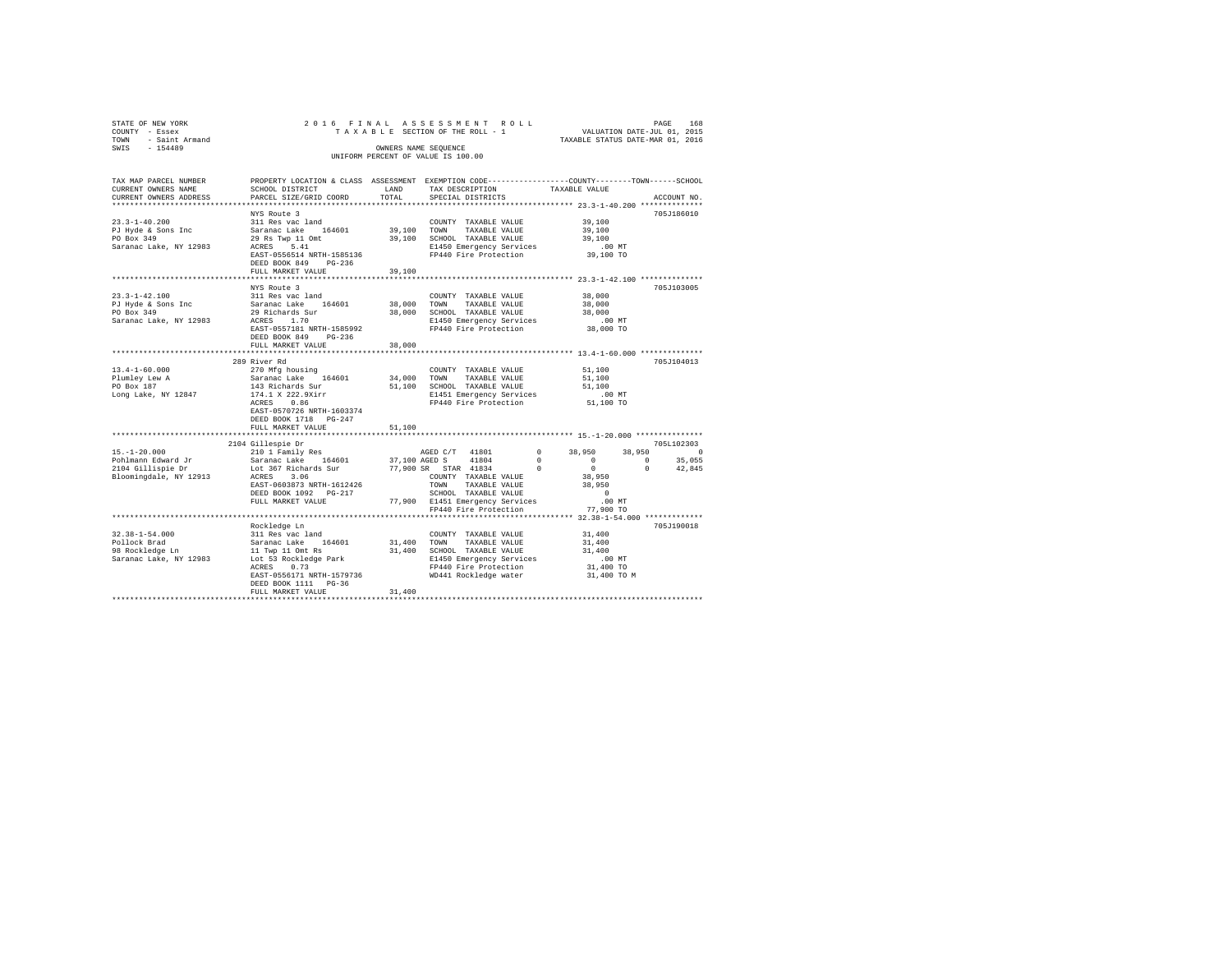| STATE OF NEW YORK                  | 2016 FINAL ASSESSMENT ROLL      | 169<br>PAGE                      |  |  |  |  |  |
|------------------------------------|---------------------------------|----------------------------------|--|--|--|--|--|
| COUNTY - Essex                     | TAXABLE SECTION OF THE ROLL - 1 | VALUATION DATE-JUL 01, 2015      |  |  |  |  |  |
| - Saint Armand<br>TOWN             |                                 | TAXABLE STATUS DATE-MAR 01, 2016 |  |  |  |  |  |
| SWIS<br>$-154489$                  | OWNERS NAME SEOUENCE            |                                  |  |  |  |  |  |
| UNIFORM PERCENT OF VALUE IS 100.00 |                                 |                                  |  |  |  |  |  |

| TAX MAP PARCEL NUMBER<br>CURRENT OWNERS NAME                                                                                                                                                          | SCHOOL DISTRICT                                                                                                                                                                                                                                                                                        | LAND                       | PROPERTY LOCATION & CLASS ASSESSMENT EXEMPTION CODE---------------COUNTY-------TOWN------SCHOOL<br>TAX DESCRIPTION                                                                                                                                                                                   | TAXABLE VALUE                                                                                                                                                                 |
|-------------------------------------------------------------------------------------------------------------------------------------------------------------------------------------------------------|--------------------------------------------------------------------------------------------------------------------------------------------------------------------------------------------------------------------------------------------------------------------------------------------------------|----------------------------|------------------------------------------------------------------------------------------------------------------------------------------------------------------------------------------------------------------------------------------------------------------------------------------------------|-------------------------------------------------------------------------------------------------------------------------------------------------------------------------------|
| CURRENT OWNERS ADDRESS<br>*************************                                                                                                                                                   | PARCEL SIZE/GRID COORD                                                                                                                                                                                                                                                                                 | TOTAL                      | SPECIAL DISTRICTS                                                                                                                                                                                                                                                                                    | ACCOUNT NO.                                                                                                                                                                   |
|                                                                                                                                                                                                       |                                                                                                                                                                                                                                                                                                        |                            |                                                                                                                                                                                                                                                                                                      |                                                                                                                                                                               |
| $32.1 - 2 - 11.300$<br>Pollock Brad H<br>Pollock Ivana B<br>98 Rockledge Ln<br>Saranac Lake, NY 12983                                                                                                 | 98 Rockledge Ln<br>240 Rural res<br>Saranac Lake 164601<br>31 Omt Twp 11 Rs<br>ACRES 13.00<br>EAST-0556625 NRTH-1580025<br>DEED BOOK 1497 PG-162<br>FULL MARKET VALUE                                                                                                                                  | 173,000<br>173,000         | RES. STAR 41854 0<br>50,100 COUNTY TAXABLE VALUE<br>TOWN<br>TAXABLE VALUE<br>SCHOOL TAXABLE VALUE<br>E1450 Emergency Services<br>FP440 Fire Protection                                                                                                                                               | 705J195009<br>$\sim$ 0<br>$\Omega$<br>30,000<br>173,000<br>173,000<br>143,000<br>$.00$ MT<br>173,000 TO                                                                       |
|                                                                                                                                                                                                       | *********************************                                                                                                                                                                                                                                                                      |                            |                                                                                                                                                                                                                                                                                                      |                                                                                                                                                                               |
| $13.56 - 4 - 8.000$<br>Porter Edward G<br>PO Box 270<br>Bloomingdale, NY 12913                                                                                                                        | 42 Whiteface Ln<br>210 1 Family Res<br>Saranac Lake 164601<br>Rs Twp 11 Omt Lot 82<br>0.20<br>ACRES<br>EAST-0562308 NRTH-1606737<br>DEED BOOK 1313 PG-120                                                                                                                                              | 19,000<br>171,600          | COUNTY TAXABLE VALUE<br>TOWN<br>TAXABLE VALUE<br>SCHOOL TAXABLE VALUE<br>E1451 Emergency Services<br>FP440 Fire Protection                                                                                                                                                                           | 702A178509<br>171,600<br>171,600<br>171,600<br>$.00$ MT<br>171,600 TO                                                                                                         |
|                                                                                                                                                                                                       | FULL MARKET VALUE                                                                                                                                                                                                                                                                                      | 171,600                    |                                                                                                                                                                                                                                                                                                      |                                                                                                                                                                               |
| $13.57 - 3 - 8.142$<br>Pratt Ward L<br>4 River Rd<br>PO Box 172<br>Bloomingdale, NY 12913 EAST-0565145 NRTH-1606495<br>$13.57 - 1 - 18.000$<br>Prevost Joshua P<br>Prevost Anne-Marie E<br>7 Canal Ln | 4 River Rd<br>210 1 Family Res<br>Saranac Lake 164601<br>101 Rs Twp 11<br>ACRES 0.18 BANK NBTOFN<br>DEED BOOK 1326 PG-22<br>FULL MARKET VALUE<br>7 Canal Ln<br>210 1 Family Res<br>Saranac Lake<br>164601<br>101 Richards Sur Omt 11 102,000<br>ACRES<br>0.80 BANKFREEDOM<br>EAST-0564988 NRTH-1606749 | 18,500<br>64,100<br>33,600 | COUNTY TAXABLE VALUE<br>TOWN<br>TAXABLE VALUE<br>SCHOOL TAXABLE VALUE<br>E1451 Emergency Services<br>FP440 Fire Protection<br>SD442 Bloomingdale Sewer D<br>64,100 WD442 Bloomingdale Water D<br>$^{\circ}$<br>RES. STAR 41854<br>COUNTY TAXABLE VALUE<br>TOWN TAXABLE VALUE<br>SCHOOL TAXABLE VALUE | 702A185009<br>64,100<br>64,100<br>64,100<br>.00 MT<br>64,100 TO<br>64,100 TO M<br>64,100 TO M<br>702A101415<br>$\sim$ 0<br>$\Omega$<br>30,000<br>102,000<br>102,000<br>72,000 |
| Bloomingdale, NY 12913                                                                                                                                                                                | DEED BOOK 1745 PG-318<br>FULL MARKET VALUE                                                                                                                                                                                                                                                             |                            | E1451 Emergency Services<br>FP440 Fire Protection<br>102,000 SD442 Bloomingdale Sewer D<br>WD442 Bloomingdale Water D                                                                                                                                                                                | $.00$ MT<br>102,000 TO<br>102,000 TO M<br>102,000 TO M                                                                                                                        |
|                                                                                                                                                                                                       |                                                                                                                                                                                                                                                                                                        |                            |                                                                                                                                                                                                                                                                                                      |                                                                                                                                                                               |
| $13.57 - 1 - 19.000$<br>Prevost Joshua P<br>Prevost Anne-Marie E<br>7 Canal Ln<br>Bloomingdale, NY 12913                                                                                              | Canal Ln<br>311 Res vac land<br>Saranac Lake 164601<br>101 Richards Sur Omt 11<br>ACRES 1.10<br>EAST-0565014 NRTH-1606954<br>DEED BOOK 1745 PG-318<br>FULL MARKET VALUE                                                                                                                                | 12,400<br>12,400<br>12,400 | COUNTY TAXABLE VALUE<br>TOWN<br>TAXABLE VALUE<br>SCHOOL TAXABLE VALUE<br>E1451 Emergency Services<br>FP440 Fire Protection                                                                                                                                                                           | 702A102001<br>12,400<br>12,400<br>12,400<br>$.00$ MT<br>12,400 TO                                                                                                             |
|                                                                                                                                                                                                       |                                                                                                                                                                                                                                                                                                        |                            |                                                                                                                                                                                                                                                                                                      |                                                                                                                                                                               |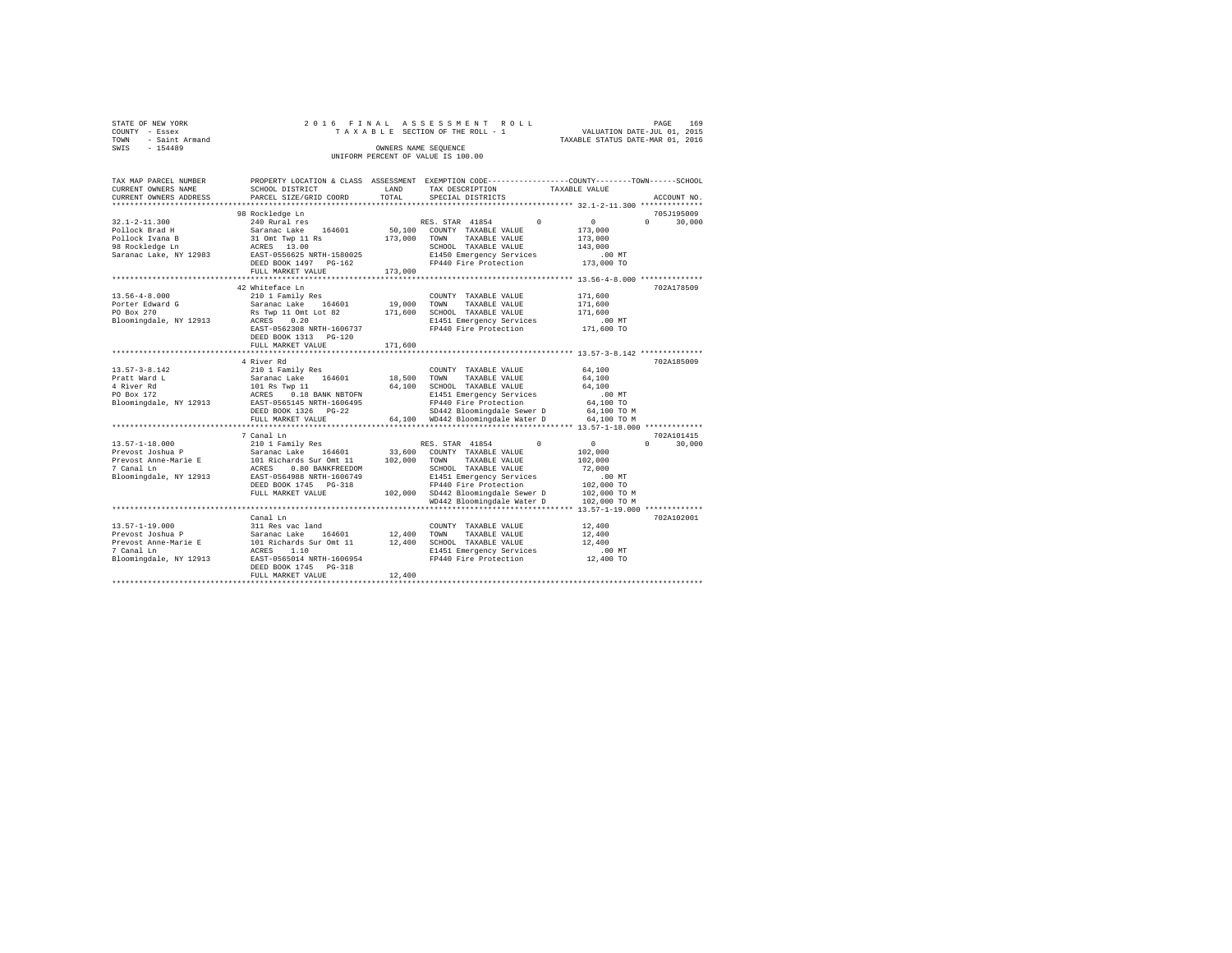| STATE OF NEW YORK<br>COUNTY - Essex<br>- Saint Armand<br>TOWN<br>$-154489$<br>SWIS                                                            | 2016 FINAL                                                                                                                                                                                      | OWNERS NAME SEQUENCE       | ASSESSMENT ROLL<br>TAXABLE SECTION OF THE ROLL - 1                                                                         | 170<br>PAGE<br>VALUATION DATE-JUL 01, 2015<br>TAXABLE STATUS DATE-MAR 01, 2016                                                  |  |
|-----------------------------------------------------------------------------------------------------------------------------------------------|-------------------------------------------------------------------------------------------------------------------------------------------------------------------------------------------------|----------------------------|----------------------------------------------------------------------------------------------------------------------------|---------------------------------------------------------------------------------------------------------------------------------|--|
|                                                                                                                                               |                                                                                                                                                                                                 |                            | UNIFORM PERCENT OF VALUE IS 100.00                                                                                         |                                                                                                                                 |  |
|                                                                                                                                               |                                                                                                                                                                                                 |                            |                                                                                                                            |                                                                                                                                 |  |
| TAX MAP PARCEL NUMBER<br>CURRENT OWNERS NAME<br>CURRENT OWNERS ADDRESS                                                                        | SCHOOL DISTRICT<br>PARCEL SIZE/GRID COORD                                                                                                                                                       | LAND<br>TOTAL              | TAX DESCRIPTION<br>SPECIAL DISTRICTS                                                                                       | PROPERTY LOCATION & CLASS ASSESSMENT EXEMPTION CODE---------------COUNTY-------TOWN------SCHOOL<br>TAXABLE VALUE<br>ACCOUNT NO. |  |
|                                                                                                                                               |                                                                                                                                                                                                 |                            |                                                                                                                            |                                                                                                                                 |  |
| $32.38 - 1 - 42.111$<br>Provost Gary A<br>Provost Crystal C<br>678 General Leroy Manor Rd Rockledge Park<br>Morrisonville, NY 12962           | Ledge Ln<br>311 Res vac land<br>Saranac Lake 164601<br>11 Twp 11 Omt Rs<br>Lots $62 & 63$<br>ACRES 0.51<br>EAST-0555966 NRTH-1580396<br>DEED BOOK 1809 PG-319<br>FULL MARKET VALUE              | 25,600<br>25,600<br>25,600 | COUNTY TAXABLE VALUE<br>TAXABLE VALUE<br>TOWN<br>SCHOOL TAXABLE VALUE<br>E1450 Emergency Services<br>FP440 Fire Protection | 705J189019<br>25,600<br>25,600<br>25,600<br>.00MT<br>25,600 TO                                                                  |  |
|                                                                                                                                               | ****************                                                                                                                                                                                |                            |                                                                                                                            | *********************** 32.38-1-49.000 *************                                                                            |  |
| $32.38 - 1 - 49.000$<br>Provost Gary A<br>Provost Crystal C<br>678 General Leroy Manor Rd<br>Morrisonville, NY 12962                          | Ledge Ln<br>311 Res vac land<br>164601<br>Saranac Lake<br>11 Twp 11 Omt Rs<br>Lot 83 Rockledge Park<br>ACRES<br>0.55<br>EAST-0555295 NRTH-1579538<br>DEED BOOK 1809 PG-319<br>FULL MARKET VALUE | 25,800<br>25,800<br>25,800 | COUNTY TAXABLE VALUE<br>TAXABLE VALUE<br>TOWN<br>SCHOOL TAXABLE VALUE<br>E1450 Emergency Services<br>FP440 Fire Protection | 705J190013<br>25,800<br>25,800<br>25,800<br>$.00$ MT<br>25,800 TO                                                               |  |
|                                                                                                                                               | Ledge Ln                                                                                                                                                                                        |                            |                                                                                                                            | 705J190020                                                                                                                      |  |
| $32.38 - 1 - 56.000$<br>Provost Gary A<br>Provost Crystal C<br>678 General Leroy Manor Rd<br>Morrisonville, NY 12962                          | 311 Res vac land<br>Saranac Lake 164601<br>11 Twp 11 Omt Rs<br>Lot 98 Rockledge Park<br>nonbuildable lot<br>ACRES<br>0.37<br>EAST-0555907 NRTH-1580600<br>DEED BOOK 1809 PG-319                 | 6,900<br>6,900             | COUNTY TAXABLE VALUE<br>TOWN<br>TAXABLE VALUE<br>SCHOOL TAXABLE VALUE<br>E1450 Emergency Services<br>FP440 Fire Protection | 6,900<br>6,900<br>6,900<br>.00 MT<br>6,900 TO                                                                                   |  |
|                                                                                                                                               | FULL MARKET VALUE<br>**********************                                                                                                                                                     | 6,900                      |                                                                                                                            | ***************************** 32.38-1-57.100 ************                                                                       |  |
| $32.38 - 1 - 57.100$<br>Provost Gary A<br>Provost Crystal C<br>678 General Leroy Manor Rd Lts 94&95 Rockledge Park<br>Morrisonville, NY 12962 | Ledge Ln<br>311 Res vac land<br>Saranac Lake<br>164601<br>11 Twp 11 Omt Rs<br>0.35<br>ACRES<br>EAST-0555558 NRTH-1580274<br>DEED BOOK 1809 PG-319<br>FULL MARKET VALUE                          | 13,700<br>13,700<br>13,700 | COUNTY TAXABLE VALUE<br>TOWN<br>TAXABLE VALUE<br>SCHOOL TAXABLE VALUE<br>E1450 Emergency Services<br>FP440 Fire Protection | 705J190021<br>13,700<br>13,700<br>13,700<br>.00 MT<br>13,700 TO                                                                 |  |
|                                                                                                                                               |                                                                                                                                                                                                 |                            |                                                                                                                            |                                                                                                                                 |  |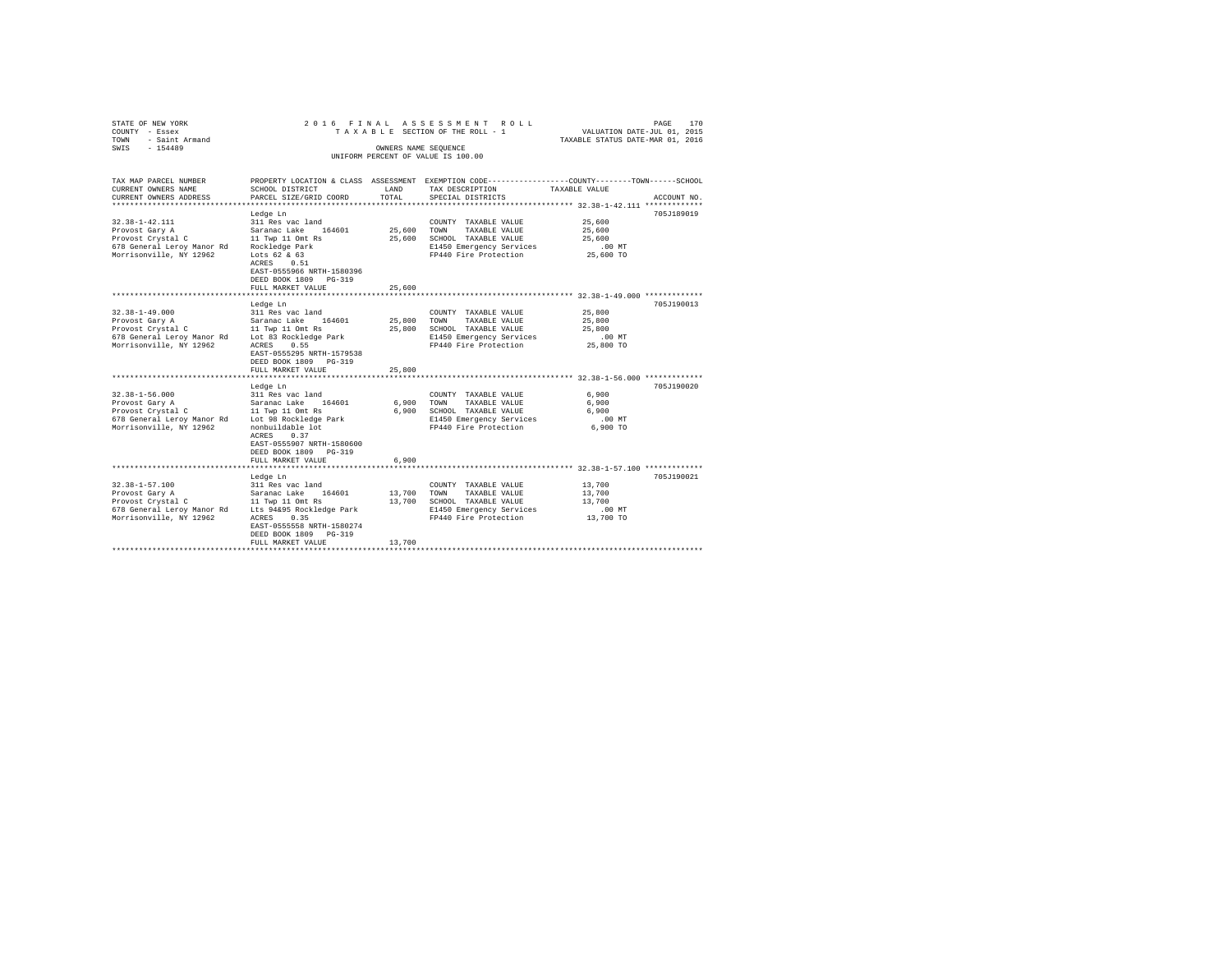| STATE OF NEW YORK<br>COUNTY - Essex<br>- Saint Armand<br>TOWN<br>SWIS - 154489                                                             |                                                                                                                                                                                              | OWNERS NAME SEQUENCE       | 2016 FINAL ASSESSMENT ROLL<br>TAXABLE SECTION OF THE ROLL - 1<br>UNIFORM PERCENT OF VALUE IS 100.00                                 | 171<br>PAGE<br>VALUATION DATE-JUL 01, 2015<br>TAXABLE STATUS DATE-MAR 01, 2016                                                 |
|--------------------------------------------------------------------------------------------------------------------------------------------|----------------------------------------------------------------------------------------------------------------------------------------------------------------------------------------------|----------------------------|-------------------------------------------------------------------------------------------------------------------------------------|--------------------------------------------------------------------------------------------------------------------------------|
| TAX MAP PARCEL NUMBER<br>CURRENT OWNERS NAME<br>CURRENT OWNERS ADDRESS                                                                     | SCHOOL DISTRICT<br>PARCEL SIZE/GRID COORD                                                                                                                                                    | LAND<br>TOTAL              | TAX DESCRIPTION<br>SPECIAL DISTRICTS                                                                                                | PROPERTY LOCATION & CLASS ASSESSMENT EXEMPTION CODE---------------COUNTY-------TOWN-----SCHOOL<br>TAXABLE VALUE<br>ACCOUNT NO. |
| $32.38 - 1 - 63.000$<br>Provost Gary A<br>Provost Crystal C<br>678 General Leroy Manor Rd<br>Morrisonville, NY 12962                       | Ledge Ln<br>311 Res vac land<br>Saranac Lake 164601<br>11 Twp 11 Omt Rs<br>Lot 84 Rockledge Park<br>0.26<br>ACRES<br>EAST-0555327 NRTH-1579638<br>DEED BOOK 1809 PG-319<br>FULL MARKET VALUE | 25,700<br>25,700<br>25,700 | COUNTY TAXABLE VALUE<br>TOWN<br>TAXABLE VALUE<br>SCHOOL TAXABLE VALUE<br>E1450 Emergency Services<br>FP440 Fire Protection          | 705J190027<br>25,700<br>25,700<br>25,700<br>.00 MT<br>25,700 TO                                                                |
|                                                                                                                                            | Ledge Ln                                                                                                                                                                                     |                            |                                                                                                                                     | 705J190028                                                                                                                     |
| $32.38 - 1 - 64.000$<br>Provost Gary A                                                                                                     | 311 Res vac land<br>Saranac Lake 164601 33,200                                                                                                                                               |                            | COUNTY TAXABLE VALUE<br>TOWN<br>TAXABLE VALUE                                                                                       | 33,200<br>33,200                                                                                                               |
| Provost Crystal C 11 Twp 11 Omt Rs                                                                                                         |                                                                                                                                                                                              | 33,200                     | SCHOOL TAXABLE VALUE                                                                                                                | 33,200                                                                                                                         |
| 678 General Leroy Manor Rd                                                                                                                 | Lot 82 Rockledge Park                                                                                                                                                                        |                            | E1450 Emergency Services<br>FP440 Fire Protection                                                                                   | $.00$ MT                                                                                                                       |
| Morrisonville, NY 12962                                                                                                                    | ACRES 0.96<br>EAST-0555243 NRTH-1579393<br>DEED BOOK 1809 PG-319                                                                                                                             |                            |                                                                                                                                     | 33,200 TO                                                                                                                      |
|                                                                                                                                            | FULL MARKET VALUE                                                                                                                                                                            | 33,200                     |                                                                                                                                     |                                                                                                                                |
|                                                                                                                                            |                                                                                                                                                                                              |                            |                                                                                                                                     |                                                                                                                                |
| $32.38 - 1 - 65.000$<br>Provost Gary A<br>Provost Crystal C<br>678 General Leroy Manor Rd Lot 87 Rockledge Park<br>Morrisonville, NY 12962 | Ledge Ln<br>311 Res vac land<br>Saranac Lake 164601<br>11 Twp 11 Omt Rs<br>0.40<br>ACRES<br>EAST-0555136 NRTH-1579691<br>DEED BOOK 1809 PG-319<br>FULL MARKET VALUE                          | 1,800<br>1,800<br>1,800    | COUNTY TAXABLE VALUE<br>TOWN<br>TAXABLE VALUE<br>SCHOOL TAXABLE VALUE<br>E1450 Emergency Services<br>FP440 Fire Protection 1,800 TO | 705J190029<br>1,800<br>1,800<br>1,800<br>$.00$ MT                                                                              |
|                                                                                                                                            | ******************************                                                                                                                                                               |                            |                                                                                                                                     | ********************************* 32.38-1-66.000 **************                                                                |
|                                                                                                                                            | Ledge Ln                                                                                                                                                                                     |                            |                                                                                                                                     | 705J190030                                                                                                                     |

Ledge Ln 705J190030 32.38-1-66.000 311 Res vac land COUNTY TAXABLE VALUE 1,600 Provost Gary A Saranac Lake 164601 1,600 TOWN TAXABLE VALUE 1,600 Provost Crystal C 11 Twp 11 Omt Rs 1,600 SCHOOL TAXABLE VALUE 1,600 678 General Leroy Manor Rd Lot 88 Rockledge Park E1450 Emergency Services .00 MT Morrisonville, NY 12962 ACRES 0.34 FP440 Fire Protection 1,600 TO EAST-0555172 NRTH-1579768 DEED BOOK 1809 PG-319 FULL MARKET VALUE 1,600 \*\*\*\*\*\*\*\*\*\*\*\*\*\*\*\*\*\*\*\*\*\*\*\*\*\*\*\*\*\*\*\*\*\*\*\*\*\*\*\*\*\*\*\*\*\*\*\*\*\*\*\*\*\*\*\*\*\*\*\*\*\*\*\*\*\*\*\*\*\*\*\*\*\*\*\*\*\*\*\*\*\*\*\*\*\*\*\*\*\*\*\*\*\*\*\*\*\*\*\*\*\*\* 32.38-1-67.000 \*\*\*\*\*\*\*\*\*\*\*\*\* Ledge Ln 705J190031

EAST-0555206 NRTH-1579842 DEED BOOK 1809 PG-319 FULL MARKET VALUE 1,700 \*\*\*\*\*\*\*\*\*\*\*\*\*\*\*\*\*\*\*\*\*\*\*\*\*\*\*\*\*\*\*\*\*\*\*\*\*\*\*\*\*\*\*\*\*\*\*\*\*\*\*\*\*\*\*\*\*\*\*\*\*\*\*\*\*\*\*\*\*\*\*\*\*\*\*\*\*\*\*\*\*\*\*\*\*\*\*\*\*\*\*\*\*\*\*\*\*\*\*\*\*\*\*\*\*\*\*\*\*\*\*\*\*\*\*\*\*\*\*\*\*\*\*\*\*\*\*\*\*\*\*\*

32.18-1-67.000 311 Res vac land<br>21.000 11 Res vac land 164601 1,700 TOWNY TAXABLE VALUE 1,700<br>2010 10000 11 Twp 11 Omt Rs 1,700 5CHOOL TAXABLE VALUE 1,700<br>2010 17100 11 Twp 11 Omt Rs 1,700 5CHOOL TAXABLE VALUE 1,700<br>2010 1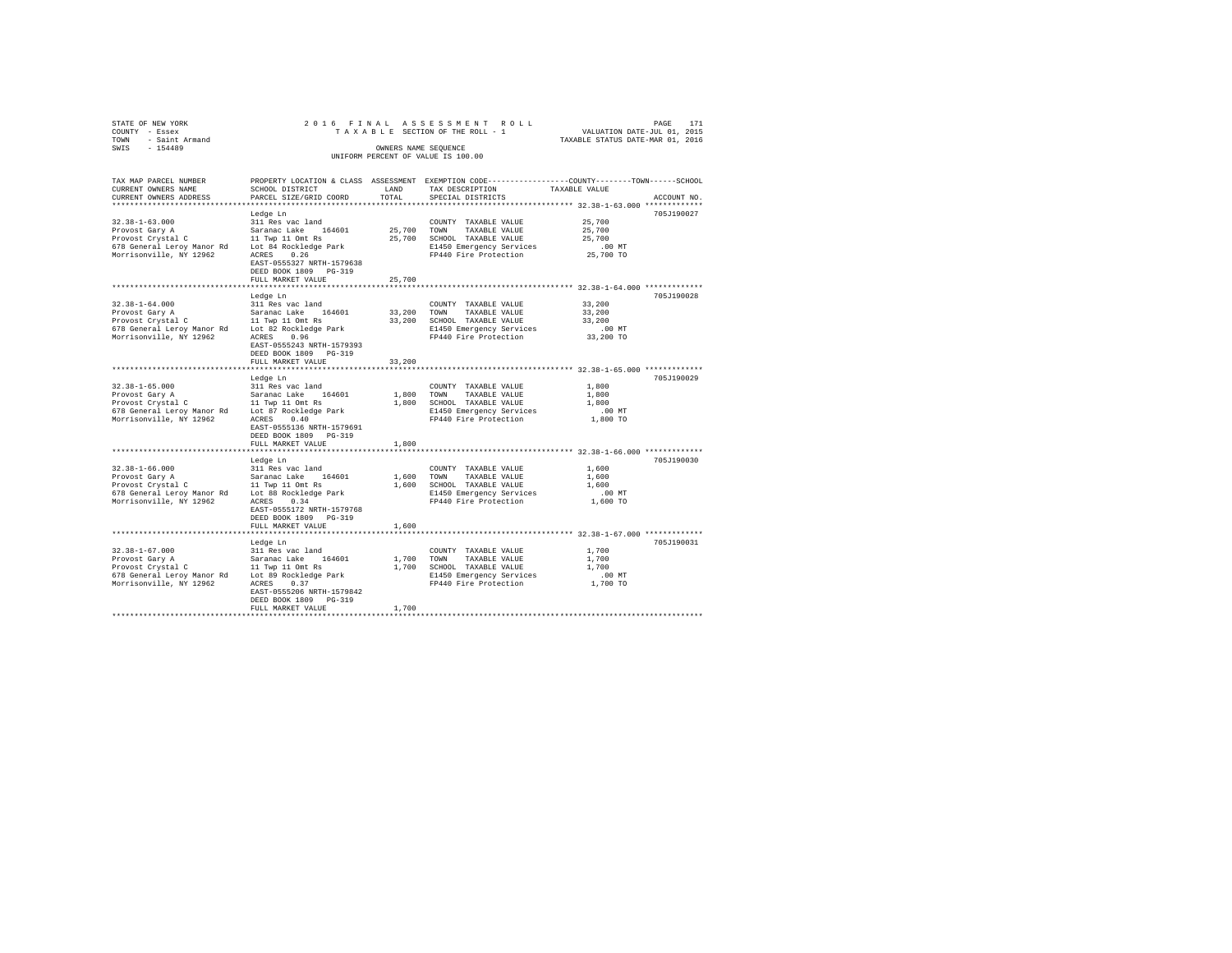| TOWN<br>SWIS | STATE OF NEW YORK<br>COUNTY - Essex<br>- Saint Armand<br>$-154489$ |                                                         | OWNERS NAME SEOUENCE | 2016 FINAL ASSESSMENT ROLL<br>TAXABLE SECTION OF THE ROLL - 1                   | TAXABLE STATUS DATE-MAR 01, 2016 | PAGE<br>VALUATION DATE-JUL 01, 2015 | 172 |
|--------------|--------------------------------------------------------------------|---------------------------------------------------------|----------------------|---------------------------------------------------------------------------------|----------------------------------|-------------------------------------|-----|
|              |                                                                    |                                                         |                      | UNIFORM PERCENT OF VALUE IS 100.00                                              |                                  |                                     |     |
|              | TAX MAP PARCEL NUMBER<br>CURRENT OWNERS NAME                       | PROPERTY LOCATION & CLASS ASSESSMENT<br>SCHOOL DISTRICT | LAND                 | EXEMPTION CODE-----------------COUNTY-------TOWN------SCHOOL<br>TAX DESCRIPTION | TAXABLE VALUE                    |                                     |     |
|              | CURRENT OWNERS ADDRESS                                             | PARCEL SIZE/GRID COORD                                  | TOTAL                | SPECIAL DISTRICTS                                                               |                                  | ACCOUNT NO.                         |     |

| *************************                            |                                                             | -----              |                                                            |                                        |            |
|------------------------------------------------------|-------------------------------------------------------------|--------------------|------------------------------------------------------------|----------------------------------------|------------|
|                                                      | Ledge Ln                                                    |                    |                                                            |                                        | 705J190032 |
| $32.38 - 1 - 68.000$                                 | 311 Res vac land                                            |                    | COUNTY TAXABLE VALUE                                       | 1,400                                  |            |
| Provost Gary A                                       | Saranac Lake 164601                                         | $1\, , 400$ – TOWN | TAXABLE VALUE                                              | 1,400                                  |            |
| Provost Crystal C                                    | 11 Twp 11 Omt Rs                                            |                    | 1,400 SCHOOL TAXABLE VALUE                                 | 1,400                                  |            |
| 678 General Leroy Manor Rd Lot 90 Rockledge Park     |                                                             |                    | E1450 Emergency Services                                   | .00MT                                  |            |
| Morrisonville, NY 12962                              | ACRES 0.31                                                  |                    | FP440 Fire Protection                                      | 1,400 TO                               |            |
|                                                      | EAST-0555260 NRTH-1579909                                   |                    |                                                            |                                        |            |
|                                                      | DEED BOOK 1809 PG-319                                       |                    |                                                            |                                        |            |
|                                                      | FULL MARKET VALUE                                           | 1,400              |                                                            |                                        |            |
|                                                      | *************************                                   |                    |                                                            | ********** 32.38-1-69.000 ************ |            |
|                                                      | Ledge Ln                                                    |                    |                                                            |                                        | 705J190033 |
| $32.38 - 1 - 69.000$                                 | 311 Res vac land                                            |                    | COUNTY TAXABLE VALUE                                       | 1,600                                  |            |
| Provost Gary A                                       | Saranac Lake 164601<br>11 Twp 11 Omt Rs                     |                    | 1,600 TOWN TAXABLE VALUE                                   | 1,600                                  |            |
| Provost Crystal C                                    |                                                             |                    | 1,600 SCHOOL TAXABLE VALUE                                 | 1,600                                  |            |
| 678 General Leroy Manor Rd Lot 91 Rockledge Park     |                                                             |                    | E1450 Emergency Services                                   | $.00$ MT                               |            |
| Morrisonville, NY 12962                              | ACRES 0.35                                                  |                    | FP440 Fire Protection                                      | 1,600 TO                               |            |
|                                                      | EAST-0555309 NRTH-1579988                                   |                    |                                                            |                                        |            |
|                                                      | DEED BOOK 1809 PG-319                                       |                    |                                                            |                                        |            |
|                                                      | FULL MARKET VALUE                                           | 1,600              |                                                            |                                        |            |
|                                                      |                                                             |                    |                                                            |                                        |            |
| $32.38 - 1 - 71.000$                                 | Ledge Ln<br>311 Res vac land                                |                    |                                                            | 1,500                                  | 705J190035 |
|                                                      | Saranac Lake 164601                                         |                    | COUNTY TAXABLE VALUE<br>1,500 TOWN TAXABLE VALUE           | 1,500                                  |            |
| Provost Gary A<br>Provost Crystal C 11 Twp 11 Omt Rs |                                                             |                    | 1,500 SCHOOL TAXABLE VALUE                                 | 1,500                                  |            |
| 678 General Leroy Manor Rd Lot 93 Rockledge Park     |                                                             |                    | E1450 Emergency Services                                   | $.00$ MT                               |            |
| Morrisonville, NY 12962                              | ACRES 0.33                                                  |                    | FP440 Fire Protection                                      | 1,500 TO                               |            |
|                                                      | EAST-0555491 NRTH-1580189                                   |                    |                                                            |                                        |            |
|                                                      | DEED BOOK 1809 PG-319                                       |                    |                                                            |                                        |            |
|                                                      | FULL MARKET VALUE                                           | 1,500              |                                                            |                                        |            |
|                                                      |                                                             |                    |                                                            |                                        |            |
|                                                      | Ledge Ln                                                    |                    |                                                            |                                        | 705J190036 |
| $32.38 - 1 - 72.000$                                 |                                                             |                    | COUNTY TAXABLE VALUE                                       | 2,000                                  |            |
| Provost Gary A                                       | 311 Res vac land<br>Saranac Lake 164601<br>11 Twp 11 Omt Rs | 2,000 TOWN         | TAXABLE VALUE                                              | 2,000                                  |            |
| Provost Crystal C                                    |                                                             |                    | 2,000 SCHOOL TAXABLE VALUE                                 | 2,000                                  |            |
| 678 General Leroy Manor Rd Lot 96 Rockledge Park     |                                                             |                    | E1450 Emergency Services                                   | $.00$ MT                               |            |
| Morrisonville, NY 12962                              | ACRES 0.43                                                  |                    | FP440 Fire Protection                                      | 2,000 TO                               |            |
|                                                      | EAST-0555756 NRTH-1580465                                   |                    |                                                            |                                        |            |
|                                                      | DEED BOOK 1809 PG-319                                       |                    |                                                            |                                        |            |
|                                                      | FULL MARKET VALUE                                           | 2,000              |                                                            |                                        |            |
|                                                      | *******************************                             |                    | ***************************** 32.38-1-73.000 ************* |                                        |            |
|                                                      | Ledge Ln                                                    |                    |                                                            |                                        | 705J190037 |
| $32.38 - 1 - 73.000$                                 | 311 Res vac land                                            |                    | COUNTY TAXABLE VALUE                                       | 1,600                                  |            |
| Provost Gary A                                       | Saranac Lake 164601                                         |                    | 1,600 TOWN TAXABLE VALUE                                   | 1,600                                  |            |
| Provost Crystal C                                    | 11 Twp 11 Omt Rs                                            |                    | 1,600 SCHOOL TAXABLE VALUE                                 | 1,600                                  |            |
| 678 General Leroy Manor Rd Lot 97 Rockledge Park     |                                                             |                    | E1450 Emergency Services                                   | $.00$ MT                               |            |
| Morrisonville, NY 12962                              | ACRES 0.34                                                  |                    | FP440 Fire Protection                                      | 1,600 TO                               |            |
|                                                      | EAST-0555835 NRTH-1580540                                   |                    |                                                            |                                        |            |
|                                                      | DEED BOOK 1809 PG-319<br>FULL MARKET VALUE                  | 1,600              |                                                            |                                        |            |
|                                                      |                                                             |                    |                                                            |                                        |            |
|                                                      |                                                             |                    |                                                            |                                        |            |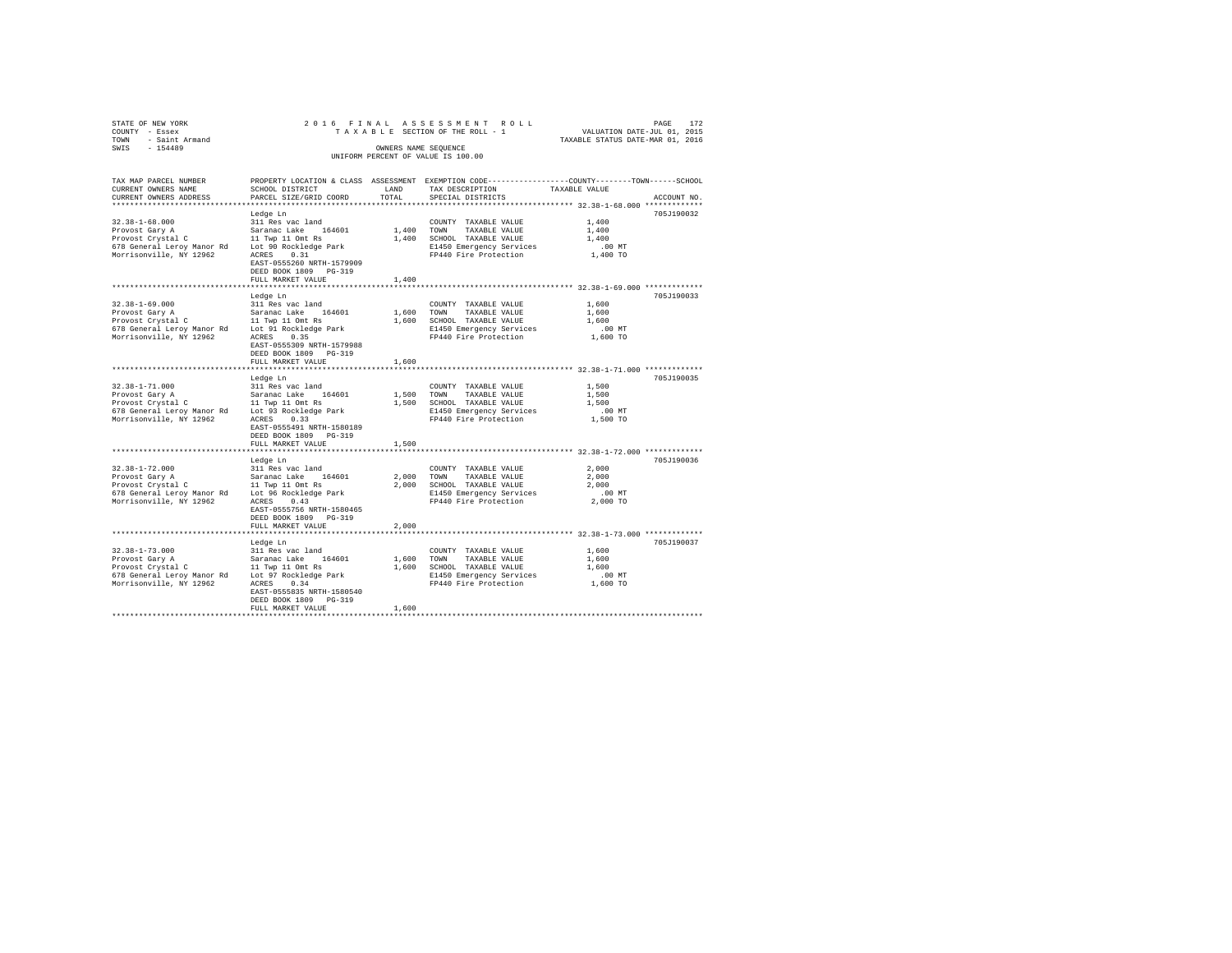| STATE OF NEW YORK<br>COUNTY - Essex<br>TOWN - Saint Armand<br>SWIS - 154489                                                                                                                                                        |                                                                                                                                                  |             | 2016 FINAL ASSESSMENT ROLL<br>TAXABLE SECTION OF THE ROLL - 1                                                     | PAGE 173<br>VALUATION DATE-JUL 01, 2015 |             |
|------------------------------------------------------------------------------------------------------------------------------------------------------------------------------------------------------------------------------------|--------------------------------------------------------------------------------------------------------------------------------------------------|-------------|-------------------------------------------------------------------------------------------------------------------|-----------------------------------------|-------------|
|                                                                                                                                                                                                                                    |                                                                                                                                                  |             |                                                                                                                   | TAXABLE STATUS DATE-MAR 01, 2016        |             |
|                                                                                                                                                                                                                                    |                                                                                                                                                  |             | OWNERS NAME SEQUENCE                                                                                              |                                         |             |
|                                                                                                                                                                                                                                    |                                                                                                                                                  |             | UNIFORM PERCENT OF VALUE IS 100.00                                                                                |                                         |             |
|                                                                                                                                                                                                                                    |                                                                                                                                                  |             |                                                                                                                   |                                         |             |
| TAX MAP PARCEL NUMBER                                                                                                                                                                                                              |                                                                                                                                                  |             | PROPERTY LOCATION & CLASS ASSESSMENT EXEMPTION CODE---------------COUNTY-------TOWN------SCHOOL                   |                                         |             |
| CURRENT OWNERS NAME                                                                                                                                                                                                                | SCHOOL DISTRICT LAND                                                                                                                             |             | TAX DESCRIPTION                                                                                                   | TAXABLE VALUE                           |             |
| CURRENT OWNERS ADDRESS                                                                                                                                                                                                             | PARCEL SIZE/GRID COORD                                                                                                                           | TOTAL       | SPECIAL DISTRICTS                                                                                                 |                                         | ACCOUNT NO. |
|                                                                                                                                                                                                                                    |                                                                                                                                                  |             |                                                                                                                   |                                         |             |
|                                                                                                                                                                                                                                    | Ledge Ln                                                                                                                                         |             |                                                                                                                   |                                         | 705J190039  |
| $32.38 - 1 - 75.000$                                                                                                                                                                                                               | 311 Res vac land                                                                                                                                 |             | COUNTY TAXABLE VALUE                                                                                              | 21,000<br>21,000                        |             |
|                                                                                                                                                                                                                                    |                                                                                                                                                  |             |                                                                                                                   | 21,000                                  |             |
|                                                                                                                                                                                                                                    |                                                                                                                                                  |             |                                                                                                                   | $.00$ MT                                |             |
| Provost Cary A Saranac Lake 164601 21,000 TOWN TAXABLE VALUE<br>Provost Crystal C 11 Twp 11 Omt RS 21,000 SCROOL TAXABLE VALUE<br>FOR SCREEN CONSIDER THE CONSIDER STARBE VALUE CONSIDER AND SCREEN FOR SCREEN CONSIDER THE PROTOC |                                                                                                                                                  |             |                                                                                                                   | 21,000 TO                               |             |
|                                                                                                                                                                                                                                    | EAST-0556128 NRTH-1580548                                                                                                                        |             |                                                                                                                   |                                         |             |
|                                                                                                                                                                                                                                    | DEED BOOK 1809 PG-319                                                                                                                            |             |                                                                                                                   |                                         |             |
|                                                                                                                                                                                                                                    | FULL MARKET VALUE                                                                                                                                | 21,000      |                                                                                                                   |                                         |             |
|                                                                                                                                                                                                                                    |                                                                                                                                                  |             |                                                                                                                   |                                         |             |
|                                                                                                                                                                                                                                    | Ledge Ln                                                                                                                                         |             |                                                                                                                   |                                         | 705J190040  |
| $32.38 - 1 - 76.000$                                                                                                                                                                                                               | 311 Res vac land                                                                                                                                 |             | COUNTY TAXABLE VALUE                                                                                              | 19,800                                  |             |
|                                                                                                                                                                                                                                    |                                                                                                                                                  |             | TAXABLE VALUE                                                                                                     | 19,800                                  |             |
|                                                                                                                                                                                                                                    |                                                                                                                                                  |             | 19,800 SCHOOL TAXABLE VALUE                                                                                       | 19,800                                  |             |
|                                                                                                                                                                                                                                    |                                                                                                                                                  |             | E1450 Emergency Services                                                                                          | $.00$ MT                                |             |
|                                                                                                                                                                                                                                    |                                                                                                                                                  |             | FP440 Fire Protection 19,800 TO                                                                                   |                                         |             |
|                                                                                                                                                                                                                                    | EAST-0556067 NRTH-1580473                                                                                                                        |             |                                                                                                                   |                                         |             |
|                                                                                                                                                                                                                                    | DEED BOOK 1809 PG-319                                                                                                                            | 19,800      |                                                                                                                   |                                         |             |
|                                                                                                                                                                                                                                    | FULL MARKET VALUE                                                                                                                                |             |                                                                                                                   |                                         |             |
|                                                                                                                                                                                                                                    | 1645 NYS Route 3                                                                                                                                 |             |                                                                                                                   |                                         | 702A101701  |
| $13.65 - 3 - 4.000$                                                                                                                                                                                                                | 210 1 Family Res                                                                                                                                 |             | COUNTY TAXABLE VALUE                                                                                              | 111,700                                 |             |
| Provost Jill M                                                                                                                                                                                                                     | Saranac Lake 164601                                                                                                                              | 19,000 TOWN | TAXABLE VALUE                                                                                                     | 111,700                                 |             |
| 25 High St                                                                                                                                                                                                                         |                                                                                                                                                  |             | 111,700 SCHOOL TAXABLE VALUE                                                                                      | 111,700                                 |             |
| Tupper Lake, NY 12986                                                                                                                                                                                                              | 102 Twp 11 Omt<br>ACRES 0.20                                                                                                                     |             | E1451 Emergency Services                                                                                          | $.00$ MT                                |             |
|                                                                                                                                                                                                                                    | EAST-0564650 NRTH-1605123                                                                                                                        |             | FP440 Fire Protection<br>SD442 Bloomingdale Sewer D                                                               | 111,700 TO                              |             |
|                                                                                                                                                                                                                                    | DEED BOOK 1122 PG-44                                                                                                                             |             | Free Fibromingdale Sewer D<br>SD442 Bloomingdale Sewer D<br>111,700 TO MD442 Bloomingdale Water D<br>111,700 TO M |                                         |             |
|                                                                                                                                                                                                                                    | FULL MARKET VALUE                                                                                                                                |             |                                                                                                                   |                                         |             |
|                                                                                                                                                                                                                                    |                                                                                                                                                  |             |                                                                                                                   |                                         |             |
|                                                                                                                                                                                                                                    | NYS Route 3                                                                                                                                      |             |                                                                                                                   |                                         | 702A101702  |
| $13.65 - 3 - 5.100$                                                                                                                                                                                                                | 311 Res vac land                                                                                                                                 |             | COUNTY TAXABLE VALUE                                                                                              | 1,000                                   |             |
| Provost Jill M<br>25 High St                                                                                                                                                                                                       | Saranac Lake 164601                                                                                                                              | 1,000 TOWN  | TAXABLE VALUE<br>1,000 SCHOOL TAXABLE VALUE                                                                       | 1,000<br>1,000                          |             |
| Tupper Lake, NY 12986                                                                                                                                                                                                              | 102 Twp 11 Omt<br>ACRES 0.14                                                                                                                     |             | E1451 Emergency Services                                                                                          | $.00$ MT                                |             |
|                                                                                                                                                                                                                                    | EAST-0564656 NRTH-1605058                                                                                                                        |             | FP440 Fire Protection                                                                                             | 1,000 TO                                |             |
|                                                                                                                                                                                                                                    | DEED BOOK 1122 PG-44                                                                                                                             |             |                                                                                                                   |                                         |             |
|                                                                                                                                                                                                                                    | FULL MARKET VALUE                                                                                                                                | 1,000       |                                                                                                                   |                                         |             |
|                                                                                                                                                                                                                                    |                                                                                                                                                  |             |                                                                                                                   |                                         |             |
|                                                                                                                                                                                                                                    | 1421 NYS Route 3                                                                                                                                 |             |                                                                                                                   |                                         | 705J195007  |
| $23.2 - 1 - 1.120$                                                                                                                                                                                                                 | 449 Other Storag                                                                                                                                 |             | COUNTY TAXABLE VALUE                                                                                              | 203,200                                 |             |
| Queior Timothy L                                                                                                                                                                                                                   |                                                                                                                                                  |             |                                                                                                                   | 203,200                                 |             |
| Oueior Joan B                                                                                                                                                                                                                      | Saranac Lake 164601 37,300 VOWN TAXABLE VALUE<br>104 TWP 11 Omt Rich 203,200 SCHOOL TAXABLE VALUE<br>ACRES 3.33 SECTION RESERVED BELASS RESERVED |             | 203,200 SCHOOL TAXABLE VALUE                                                                                      | 203,200                                 |             |
| 111 Neil St                                                                                                                                                                                                                        |                                                                                                                                                  |             | E1451 Emergency Services                                                                                          | $.00$ MT                                |             |
| Saranac Lake, NY 12983<br>EAST-0565768 NRTH-1599953                                                                                                                                                                                |                                                                                                                                                  |             | FP440 Fire Protection                                                                                             | 203,200 TO                              |             |
|                                                                                                                                                                                                                                    | DEED BOOK 1076 PG-253                                                                                                                            |             |                                                                                                                   |                                         |             |
|                                                                                                                                                                                                                                    | FULL MARKET VALUE                                                                                                                                | 203,200     |                                                                                                                   |                                         |             |
|                                                                                                                                                                                                                                    |                                                                                                                                                  |             |                                                                                                                   |                                         |             |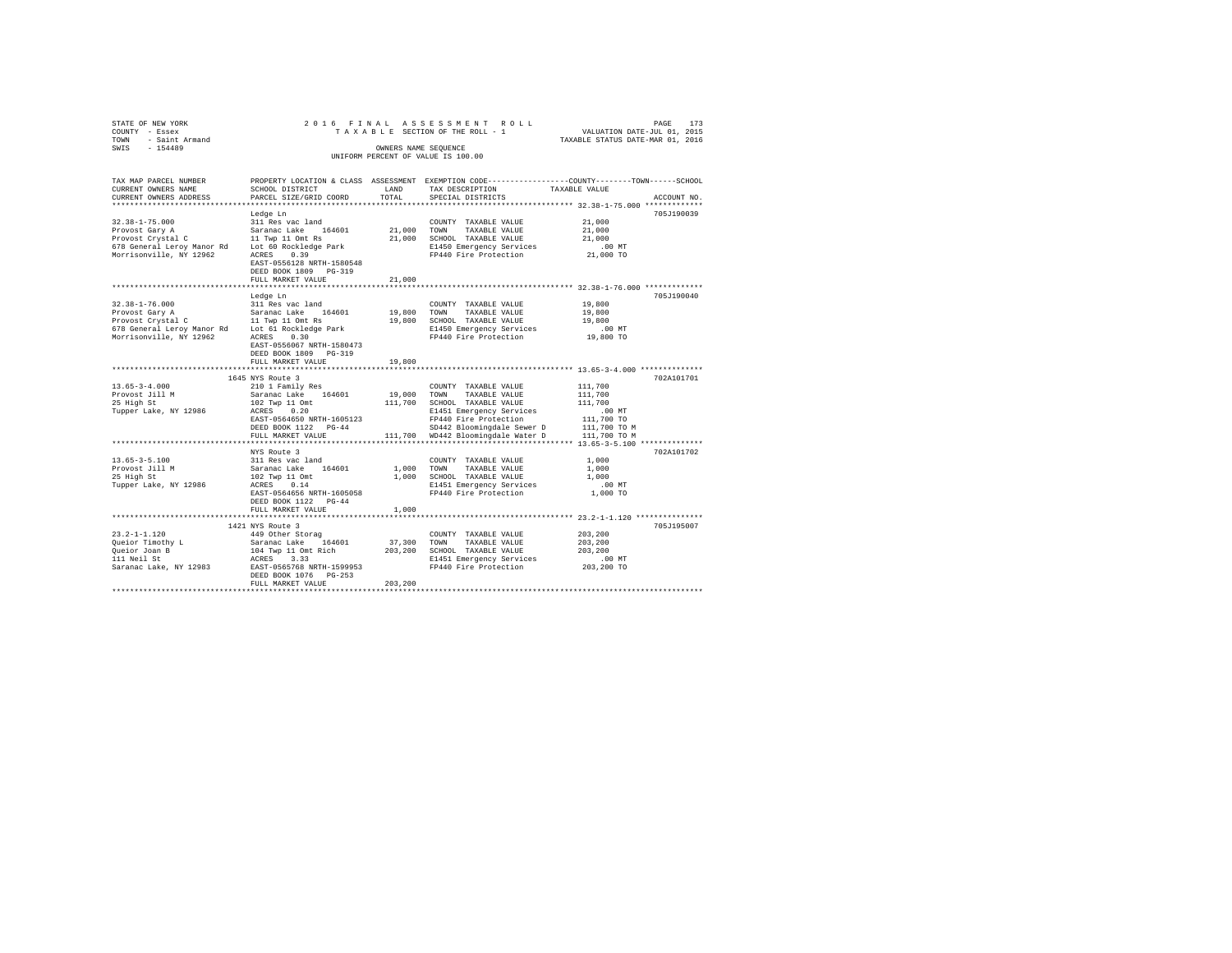| STATE OF NEW YORK                  |                      |  |  |  |  | 2016 FINAL ASSESSMENT ROLL      |  |                                  | PAGE                        | 174 |
|------------------------------------|----------------------|--|--|--|--|---------------------------------|--|----------------------------------|-----------------------------|-----|
| COUNTY - Essex                     |                      |  |  |  |  | TAXABLE SECTION OF THE ROLL - 1 |  |                                  | VALUATION DATE-JUL 01, 2015 |     |
| TOWN - Saint Armand                |                      |  |  |  |  |                                 |  | TAXABLE STATUS DATE-MAR 01, 2016 |                             |     |
| SWIS<br>$-154489$                  | OWNERS NAME SEOUENCE |  |  |  |  |                                 |  |                                  |                             |     |
| UNIFORM PERCENT OF VALUE IS 100.00 |                      |  |  |  |  |                                 |  |                                  |                             |     |
|                                    |                      |  |  |  |  |                                 |  |                                  |                             |     |

| TAX MAP PARCEL NUMBER                     |                                                                        |         | PROPERTY LOCATION & CLASS ASSESSMENT EXEMPTION CODE---------------COUNTY-------TOWN------SCHOOL |               |                    |
|-------------------------------------------|------------------------------------------------------------------------|---------|-------------------------------------------------------------------------------------------------|---------------|--------------------|
| CURRENT OWNERS NAME                       | SCHOOL DISTRICT                                                        | LAND    | TAX DESCRIPTION                                                                                 | TAXABLE VALUE |                    |
| CURRENT OWNERS ADDRESS                    | PARCEL SIZE/GRID COORD                                                 | TOTAL   | SPECIAL DISTRICTS                                                                               |               | ACCOUNT NO.        |
|                                           |                                                                        |         |                                                                                                 |               |                    |
|                                           | 61 Prospect St                                                         |         |                                                                                                 |               | 702A102013         |
| $13.56 - 3 - 25.100$                      | 312 Vac w/imprv                                                        |         | COUNTY TAXABLE VALUE                                                                            | 27,100        |                    |
| Randolph Zachary                          |                                                                        | 23,000  | TOWN<br>TAXABLE VALUE                                                                           | 27,100        |                    |
| Randolph Gemini                           | Saranac Lake 164601<br>82 Rs Twp.11 Omt                                | 27,100  | SCHOOL TAXABLE VALUE                                                                            | 27,100        |                    |
| 59 Prospect St Lot 189/111 Whiteface Mtn  |                                                                        |         | E1451 Emergency Services                                                                        | .00MT         |                    |
| Bloomingdale, NY 12913                    | ACRES 0.34                                                             |         | FP440 Fire Protection                                                                           | 27,100 TO     |                    |
|                                           | EAST-0561880 NRTH-1606161                                              |         | SD442 Bloomingdale Sewer D                                                                      | 27,100 TO M   |                    |
|                                           | DEED BOOK 1787    PG-181                                               |         | WD442 Bloomingdale Water D 27,100 TO M                                                          |               |                    |
|                                           | FULL MARKET VALUE                                                      | 27,100  |                                                                                                 |               |                    |
|                                           |                                                                        |         |                                                                                                 |               |                    |
|                                           | 59 Prospect St                                                         |         |                                                                                                 |               | 705Z014001         |
| $13.56 - 3 - 25.200$                      | 210 1 Family Res                                                       |         | RES. STAR 41854<br>$^{\circ}$                                                                   | $^{\circ}$    | $\Omega$<br>30,000 |
|                                           |                                                                        |         | 32.100 COUNTY TAXABLE VALUE                                                                     | 175,200       |                    |
| Randolph Zachary D<br>Randolph Gemini A   |                                                                        |         | 175,200 TOWN<br>TAXABLE VALUE                                                                   | 175,200       |                    |
| 59 Prospect St                            | D Saranac Lake 164601<br>82 Rs Twp 11 Omt<br>Lot 105/107 Whiteface Mtn |         | SCHOOL TAXABLE VALUE                                                                            | 145,200       |                    |
| Bloomingdale, NY 12913                    | ACRES 0.34 BANK WFARGO                                                 |         | E1451 Emergency Services                                                                        | $.00$ MT      |                    |
|                                           | EAST-0561906 NRTH-1606281                                              |         | E1451 Emeryency come<br>FP440 Fire Protection                                                   | 175,200 TO    |                    |
|                                           | DEED BOOK 1750 PG-32                                                   |         | SD442 Bloomingdale Sewer D 175,200 TO M                                                         |               |                    |
|                                           | FULL MARKET VALUE                                                      |         | 175.200 WD442 Bloomingdale Water D                                                              | 175,200 TO M  |                    |
|                                           |                                                                        |         |                                                                                                 |               |                    |
|                                           | 1026 NYS Route 3                                                       |         |                                                                                                 |               | 705J104110         |
| $23.3 - 1 - 11.000$                       | 281 Multiple res                                                       |         | $\Omega$<br>RES. STAR 41854                                                                     | $\sim$ 0      | $\Omega$<br>30,000 |
| Raymond Matt J                            |                                                                        |         | 73,800 COUNTY TAXABLE VALUE                                                                     | 322,400       |                    |
| Garso Cindy W                             | Saranac Lake 164601<br>Richards Survey Lot 67                          | 322,400 | TOWN<br>TAXABLE VALUE                                                                           | 322,400       |                    |
| 348 Lake St                               | 6.00                                                                   |         | SCHOOL TAXABLE VALUE                                                                            | 292,400       |                    |
| Saranac Lake, NY 12983                    | 6.70<br>ACRES                                                          |         | E1450 Emergency Services                                                                        | .00 MT        |                    |
|                                           | EAST-0561400 NRTH-1592164                                              |         | FP440 Fire Protection                                                                           | 322,400 TO    |                    |
|                                           | DEED BOOK 1581 PG-76                                                   |         |                                                                                                 |               |                    |
|                                           | FULL MARKET VALUE                                                      | 322,400 |                                                                                                 |               |                    |
|                                           |                                                                        |         |                                                                                                 |               |                    |
|                                           | 165 Forest Hill Ave                                                    |         |                                                                                                 |               | 705J199003         |
| $32.38 - 1 - 5.200$                       | 210 1 Family Res                                                       |         | RES. STAR 41854<br>$\Omega$                                                                     | 0             | $\Omega$<br>30,000 |
| Rdzanek Christopher                       | Saranac Lake 164601                                                    |         | 41,500 COUNTY TAXABLE VALUE                                                                     | 271,600       |                    |
| Rdzanek Susan                             | 11 Omt Twp 11 Rs                                                       |         | 271,600 TOWN<br>TAXABLE VALUE                                                                   | 271,600       |                    |
| 165 Forest Hill Ave Lot 20 Rockledge Park |                                                                        |         | SCHOOL TAXABLE VALUE                                                                            | 241,600       |                    |
| Saranac Lake, NY 12983                    | ACRES 0.63                                                             |         | E1450 Emergency Services                                                                        | $.00$ MT      |                    |
|                                           | EAST-0556147 NRTH-1578515                                              |         | FP440 Fire Protection                                                                           | 271,600 TO    |                    |
|                                           | DEED BOOK 1185 PG-204                                                  |         | WD441 Rockledge water                                                                           | 271,600 TO M  |                    |
|                                           | FULL MARKET VALUE                                                      | 271,600 |                                                                                                 |               |                    |
|                                           |                                                                        |         |                                                                                                 |               |                    |
|                                           |                                                                        |         |                                                                                                 |               |                    |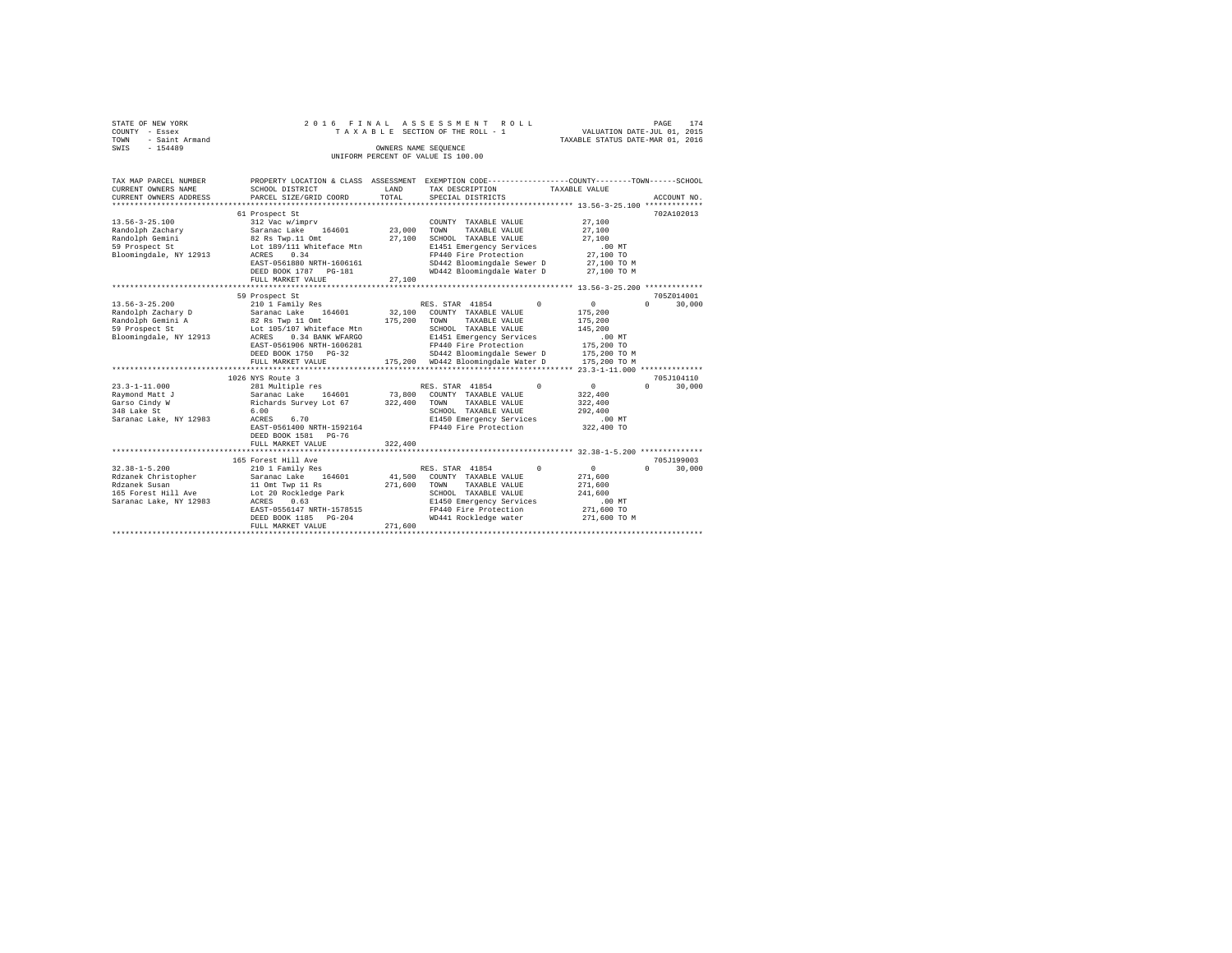| STATE OF NEW YORK<br>COUNTY - Essex<br>- Saint Armand<br>TOWN<br>$-154489$<br>SWIS                                                        |                                                                                                                                                                                                         | OWNERS NAME SEOUENCE    | 2016 FINAL ASSESSMENT ROLL<br>UNIFORM PERCENT OF VALUE IS 100.00                                                                                           | 175<br>PAGE<br>TAXABLE SECTION OF THE ROLL - 1 VALUATION DATE-JUL 01, 2015<br>TAXABLE STATUS DATE-MAR 01, 2016                   |
|-------------------------------------------------------------------------------------------------------------------------------------------|---------------------------------------------------------------------------------------------------------------------------------------------------------------------------------------------------------|-------------------------|------------------------------------------------------------------------------------------------------------------------------------------------------------|----------------------------------------------------------------------------------------------------------------------------------|
| TAX MAP PARCEL NUMBER<br>CURRENT OWNERS NAME<br>CURRENT OWNERS ADDRESS                                                                    | SCHOOL DISTRICT<br>PARCEL SIZE/GRID COORD                                                                                                                                                               | T.AND<br>TOTAL          | TAX DESCRIPTION<br>SPECIAL DISTRICTS                                                                                                                       | PROPERTY LOCATION & CLASS ASSESSMENT EXEMPTION CODE----------------COUNTY-------TOWN------SCHOOL<br>TAXABLE VALUE<br>ACCOUNT NO. |
| $32.38 - 1 - 5.300$<br>Rdzanek Christopher R<br>Rdzanek Susan E<br>165 Forest Hill Ave Beach Lot Rockledge Park<br>Saranac Lake, NY 12983 | Forest Hill Ave<br>311 Res vac land<br>Saranac Lake      164601                        400<br>Omt Twp 11 Rs<br>0.09<br>ACRES<br>EAST-0556348 NRTH-1578350<br>DEED BOOK 1784 PG-242<br>FULL MARKET VALUE | 400<br>400              | COUNTY TAXABLE VALUE<br>TAXABLE VALUE<br>TOWN<br>SCHOOL TAXABLE VALUE<br>E1450 Emergency Services .00 MT<br>FP440 Fire Protection<br>WD441 Rockledge water | 705.T199006<br>400<br>400<br>400<br>400 TO<br>400 TO M                                                                           |
| $15. - 1 - 30.000$<br>Record Andrea M<br>Liberati David J Rs Lot 373 & 379<br>31 State St<br>PO Box 24<br>Manchester, NY 14504            | Roseman Rd<br>314 Rural vac<10<br>Saranac Lake 164601 24,600<br>ACRES 1.10<br>EAST-0608040 NRTH-1614139<br>DEED BOOK 1438 PG-267<br>FULL MARKET VALUE                                                   | 24,600<br>24,600        | COUNTY TAXABLE VALUE 24,600<br>TOWN<br>TAXABLE VALUE 24,600<br>SCHOOL TAXABLE VALUE<br>E1451 Emergency Services<br>FP440 Fire Protection                   | 705.T175009<br>24,600<br>$.00$ MT<br>24,600 TO                                                                                   |
| $13.4 - 1 - 7.096$<br>Reeve Cristian<br>Reeve Brenda<br>7641 NYS Rte 3<br>Vermontville, NY 12989 EAST-0568464 NRTH-1602535                | River Rd<br>322 Rural vac>10<br>Saranac Lake 164601<br>123 Richards Sur<br>ACRES 27.00<br>DEED BOOK 1188 PG-273<br>FULL MARKET VALUE                                                                    | 9,600<br>9,600<br>9,600 | COUNTY TAXABLE VALUE<br>TAXABLE VALUE<br>TOWN<br>SCHOOL TAXABLE VALUE<br>E1451 Emergency Services<br>FP440 Fire Protection 9,600 TO                        | 705J103803<br>9,600<br>9,600<br>9,600<br>.00MT                                                                                   |
|                                                                                                                                           | River Rd                                                                                                                                                                                                |                         |                                                                                                                                                            | 705.T102906                                                                                                                      |

New Brenda Surface Served and the Magnus Community of the Magnus Value (1990)<br>
7641 NYS Res 10.00 MRS 2000 MAGNES 11.00 E1451 Emergency Services .000 MT<br>
7641 NYS Res 2000 1232 PG-234 PEDID NARKET VALUE .<br>
FULL MARKET VALU

FULL MARKET VALUE 472,100 \*\*\*\*\*\*\*\*\*\*\*\*\*\*\*\*\*\*\*\*\*\*\*\*\*\*\*\*\*\*\*\*\*\*\*\*\*\*\*\*\*\*\*\*\*\*\*\*\*\*\*\*\*\*\*\*\*\*\*\*\*\*\*\*\*\*\*\*\*\*\*\*\*\*\*\*\*\*\*\*\*\*\*\*\*\*\*\*\*\*\*\*\*\*\*\*\*\*\*\*\*\*\*\*\*\*\*\*\*\*\*\*\*\*\*\*\*\*\*\*\*\*\*\*\*\*\*\*\*\*\*\*

EAST-0594947 NRTH-1582540 2141 200 000 E1450 Emergency Services .00 MT<br>
DEED BOOK 1421 PG-39 200 FP403 Fire Pro LP Lake 472,100 TO

13.4-1-52.000 322 Rural vac>10 COUNTY TAXABLE VALUE 4,000 Reeve Cristian M Saranac Lake 164601 4,000 TOWN TAXABLE VALUE 4,000

33.8-2-3.000 260 Seasonal res - WTRFNT COUNTY TAXABLE VALUE 472,100 Reichhart Donald Saranac Lake 164601 338,400 TOWN TAXABLE VALUE 472,100 5303 State Route 37 311 Richards Sur 472,100 SCHOOL TAXABLE VALUE 472,100 13.8-2-3.000<br>
12.6eorge & Biss Ln<br>
22.6eorge & Biss Ln<br>
260 Seasonal res – WTRFNT COUNTY TAXABLE VALUE 472,100<br>
Reichhart Domain Savana Cake 164601<br>
338,400 TOWNY TAXABLE VALUE 472,100<br>
5303 State Route 37 311 Richards Sur

 $\begin{tabular}{lllll} \bf DEED\ BOOK 1421 & PG-39 & \\ \bf FULL\ MARKET\ VALUE & 472,100 \end{tabular}$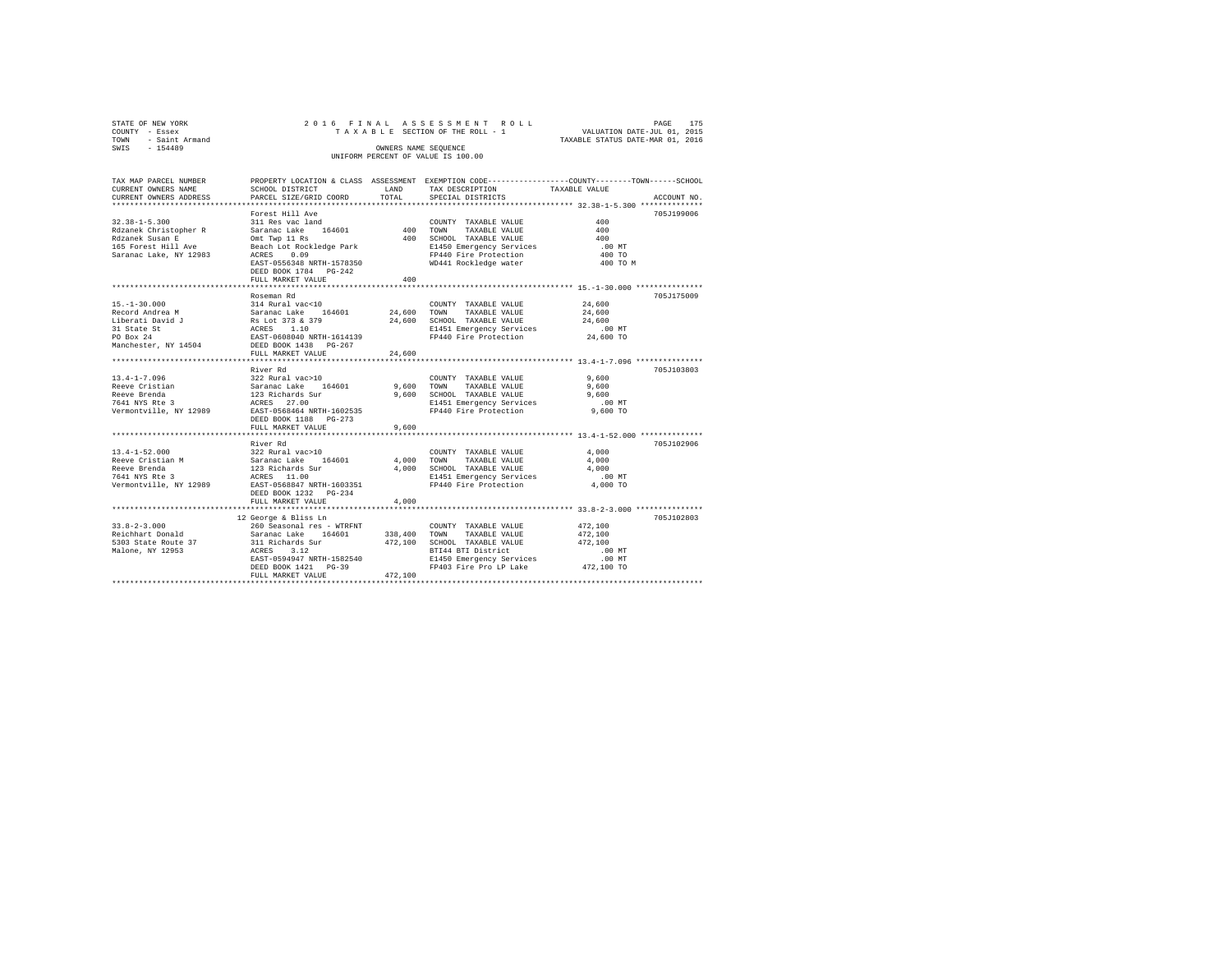| STATE OF NEW YORK                                       |                           |                      | 2016 FINAL ASSESSMENT ROLL         | 176<br>PAGE                                                 |
|---------------------------------------------------------|---------------------------|----------------------|------------------------------------|-------------------------------------------------------------|
| COUNTY - Essex                                          |                           |                      | TAXABLE SECTION OF THE ROLL - 1    | VALUATION DATE-JUL 01, 2015                                 |
| - Saint Armand<br>TOWN                                  |                           |                      |                                    | TAXABLE STATUS DATE-MAR 01, 2016                            |
| SWIS<br>$-154489$                                       |                           | OWNERS NAME SEOUENCE |                                    |                                                             |
|                                                         |                           |                      | UNIFORM PERCENT OF VALUE IS 100.00 |                                                             |
|                                                         |                           |                      |                                    |                                                             |
|                                                         |                           |                      |                                    |                                                             |
| TAX MAP PARCEL NUMBER                                   | PROPERTY LOCATION & CLASS | ASSESSMENT           |                                    | EXEMPTION CODE----------------COUNTY-------TOWN------SCHOOL |
| CURRENT OWNERS NAME                                     | SCHOOL DISTRICT           | LAND                 | TAX DESCRIPTION                    | TAXABLE VALUE                                               |
| CURRENT OWNERS ADDRESS . PARCEL SIZE/GRID COORD . TOTAL |                           |                      | SPECIAL DISTRICTS                  | ACCOUNT NO.                                                 |
|                                                         |                           |                      |                                    |                                                             |
|                                                         | 1656 NYS Route 3          |                      |                                    | 702A101014                                                  |
| 13.65-2-15.000                                          | 230 3 Family Res          |                      | COUNTY TAXABLE VALUE               | 141,000                                                     |
| Reilly Joan                                             | Saranac Lake 164601       | 33,600               | TOWN<br>TAXABLE VALUE              | 141,000                                                     |
| 203 Kiwassa Rd                                          | 102 Twp.11 O.m.t.         | 141,000              | SCHOOL TAXABLE VALUE               | 141,000                                                     |
| Saranac Lake. NY 12983                                  | 176.8 X 220S Xirr         |                      | E1451 Emergency Services           | .00MT                                                       |
|                                                         | 0.80<br>ACRES             |                      | FP440 Fire Protection              | 141,000 TO                                                  |

|                        | .                         |         | FFITO FILE FLUCECLIUM                   | <b>LILIUUU LU</b>                                |            |
|------------------------|---------------------------|---------|-----------------------------------------|--------------------------------------------------|------------|
|                        | EAST-0564725 NRTH-1605482 |         | SD442 Bloomingdale Sewer D              | 141,000 TO M                                     |            |
|                        | DEED BOOK 741<br>$PG-281$ |         | WD442 Bloomingdale Water D 141,000 TO M |                                                  |            |
|                        | FULL MARKET VALUE         | 141,000 |                                         |                                                  |            |
|                        |                           |         |                                         |                                                  |            |
|                        | 10 Roosevelt Ln           |         |                                         |                                                  | 702A101213 |
| $13.65 - 1 - 21.000$   | 270 Mfg housing           |         | COUNTY TAXABLE VALUE                    | 29,500                                           |            |
| Reilly Joan F          | 164601<br>Saranac Lake    | 19,000  | TOWN<br>TAXABLE VALUE                   | 29,500                                           |            |
| Reilly Thomas          | 102 Twp 11 Omt            | 29,500  | SCHOOL TAXABLE VALUE                    | 29,500                                           |            |
| 203 Kiwassa Rd         | S W & N D Barnard Lot 9   |         | E1451 Emergency Services                | $.00$ MT                                         |            |
| Saranac Lake, NY 12983 | ACRES<br>0.20             |         | FP440 Fire Protection                   | 29,500 TO                                        |            |
|                        | EAST-0564417 NRTH-1605277 |         | SD442 Bloomingdale Sewer D              | 29,500 TO M                                      |            |
|                        | DEED BOOK 1433 PG-281     |         | WD442 Bloomingdale Water D              | 29,500 TO M                                      |            |
|                        | FULL MARKET VALUE         | 29,500  |                                         |                                                  |            |
|                        |                           |         |                                         | ******************* 13.3-1-29.240 ************** |            |
|                        | 39 Basil Hill Wav         |         |                                         |                                                  | 705z005005 |
| $13.3 - 1 - 29.240$    | 311 Res vac land          |         | COUNTY TAXABLE VALUE                    | 40,800                                           |            |
| Renuart Donald J       | Saranac Lake<br>164601    | 40,800  | TOWN<br>TAXABLE VALUE                   | 40,800                                           |            |
| Renuart Jill L         | 63 OMT TWP11 RS           | 40,800  | SCHOOL TAXABLE VALUE                    | 40,800                                           |            |
| 2244 Eagle Nest Cir    | Lot 4 filed map #5706     |         | E1451 Emergency Services                | $.00$ MT                                         |            |
| Avon, OH 44001         | ACRES 3.03                |         | FP440 Fire Protection                   | 40,800 TO                                        |            |
|                        | EAST-0560860 NRTH-1602007 |         |                                         |                                                  |            |
|                        | DEED BOOK 1722 PG-288     |         |                                         |                                                  |            |
|                        | FULL MARKET VALUE         | 40,800  |                                         |                                                  |            |
|                        |                           |         |                                         |                                                  |            |
|                        | 21 McKenzie Mountain Wav  |         |                                         |                                                  | 705Z000006 |
| $13.3 - 1 - 25.220$    | 240 Rural res             |         | COUNTY TAXABLE VALUE                    | 306,750                                          |            |
| Renuart Jill           | 164601<br>Saranac Lake    | 74,000  | TAXABLE VALUE<br>TOWN                   | 306,750                                          |            |
| 2244 Eagles Nest Cir   | 84 Omt Twp 11 Rs          | 306,750 | SCHOOL TAXABLE VALUE                    | 306,750                                          |            |
| Avon, OH 44011         | ACRES 34.71               |         | E1451 Emergency Services                | .00MT                                            |            |
|                        | EAST-0561635 NRTH-1601586 |         | FP440 Fire Protection                   | 306,750 TO                                       |            |
|                        | DEED BOOK 1221 PG-343     |         |                                         |                                                  |            |
|                        | FULL MARKET VALUE         | 306,750 |                                         |                                                  |            |
|                        |                           |         |                                         |                                                  |            |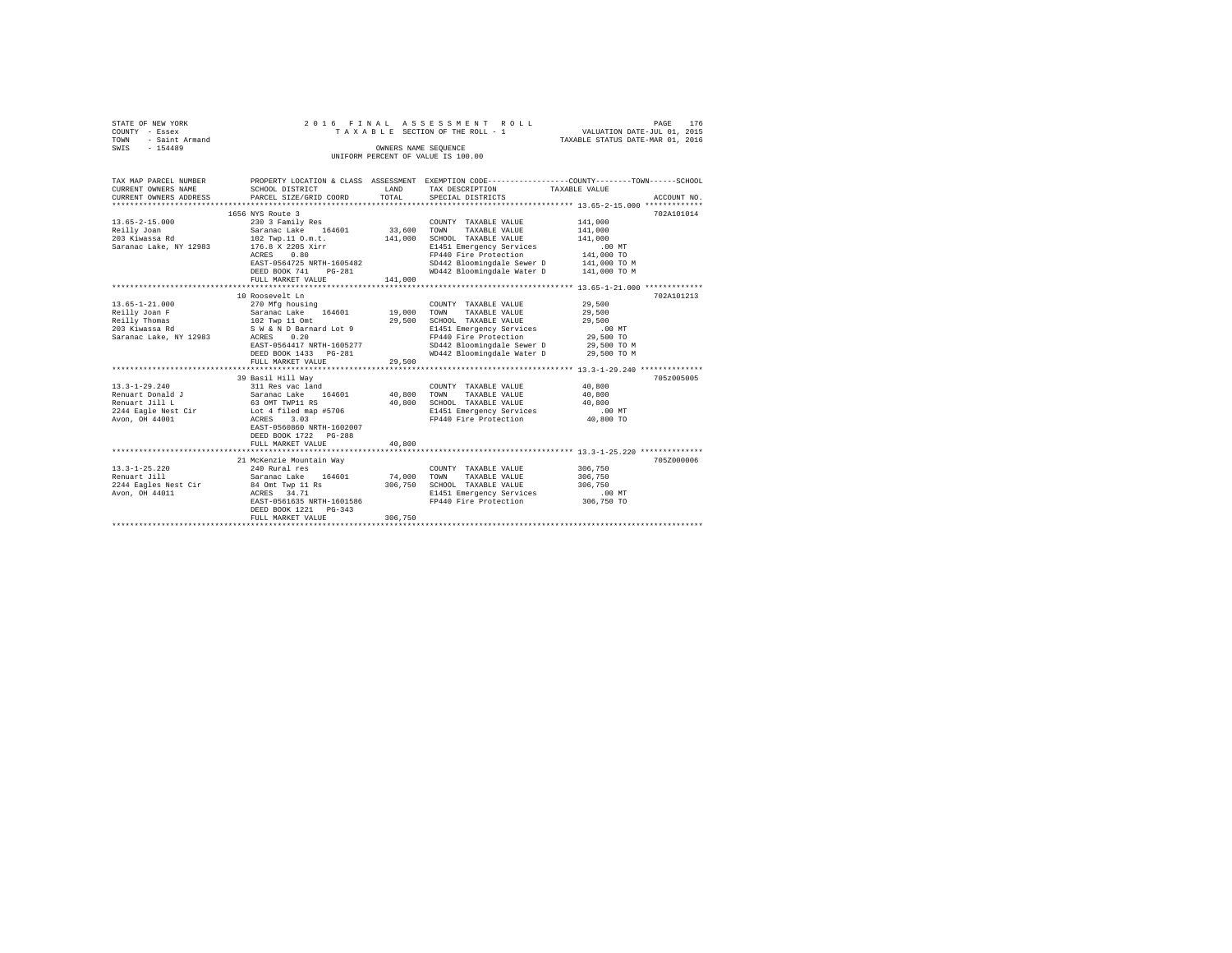| STATE OF NEW YORK      | 2016 FINAL ASSESSMENT ROLL         | 177<br>PAGE                      |
|------------------------|------------------------------------|----------------------------------|
| COUNTY - Essex         | TAXABLE SECTION OF THE ROLL - 1    | VALUATION DATE-JUL 01, 2015      |
| - Saint Armand<br>TOWN |                                    | TAXABLE STATUS DATE-MAR 01, 2016 |
| $-154489$<br>SWIS      | OWNERS NAME SEOUENCE               |                                  |
|                        | UNIFORM PERCENT OF VALUE IS 100.00 |                                  |

| TAX MAP PARCEL NUMBER<br>CURRENT OWNERS NAME | PROPERTY LOCATION & CLASS ASSESSMENT EXEMPTION CODE---------------COUNTY-------TOWN-----SCHOOL<br>SCHOOL DISTRICT | LAND      | TAX DESCRIPTION                                                     |            | TAXABLE VALUE |          |             |
|----------------------------------------------|-------------------------------------------------------------------------------------------------------------------|-----------|---------------------------------------------------------------------|------------|---------------|----------|-------------|
| CURRENT OWNERS ADDRESS                       | PARCEL SIZE/GRID COORD                                                                                            | TOTAL     | SPECIAL DISTRICTS                                                   |            |               |          | ACCOUNT NO. |
| ***********************                      |                                                                                                                   |           |                                                                     |            |               |          |             |
|                                              | Roosevelt Ln                                                                                                      |           |                                                                     |            |               |          | 702A100714  |
| $13.65 - 1 - 23.100$                         | 311 Res vac land                                                                                                  |           | COUNTY TAXABLE VALUE                                                |            | 21,700        |          |             |
| Renuart Jill                                 | Saranac Lake 164601                                                                                               | 21,700    | TOWN<br>TAXABLE VALUE                                               |            | 21,700        |          |             |
| 2233 Eagles Nest Cir                         | 102 Twp 11 O.m.t                                                                                                  | 21,700    | SCHOOL TAXABLE VALUE                                                |            | 21,700        |          |             |
| Avin, OH 44011                               | ACRES<br>0.30                                                                                                     |           | E1451 Emergency Services                                            |            | $.00$ MT      |          |             |
|                                              | EAST-0564244 NRTH-1605219                                                                                         |           | FP440 Fire Protection                                               |            | 21,700 TO     |          |             |
|                                              | DEED BOOK 1789 PG-250                                                                                             |           | SD442 Bloomingdale Sewer D                                          |            | 21,700 TO M   |          |             |
|                                              | FULL MARKET VALUE                                                                                                 | 21,700    | WD442 Bloomingdale Water D                                          |            | 21,700 TO M   |          |             |
|                                              | ************************                                                                                          |           | ********************************** 13.65-1-23.200 *************     |            |               |          |             |
|                                              | 16 Roosevelt Ln                                                                                                   |           |                                                                     |            |               |          | 705Z001003  |
| $13.65 - 1 - 23.200$                         | 210 1 Family Res                                                                                                  |           | COUNTY TAXABLE VALUE                                                |            | 210,700       |          |             |
| Renuart Jill                                 | 164601<br>Saranac Lake                                                                                            | 18,100    | TOWN<br>TAXABLE VALUE                                               |            | 210,700       |          |             |
| 2244 Eagle Nest Cir                          | 0.16<br>ACRES                                                                                                     | 210,700   | SCHOOL TAXABLE VALUE                                                |            | 210,700       |          |             |
| Avin, OH 44011                               | EAST-0564294 NRTH-1605238                                                                                         |           | E1451 Emergency Services                                            |            | $.00$ MT      |          |             |
|                                              | DEED BOOK 1789 PG-250                                                                                             |           | FP440 Fire Protection                                               |            | 210,700 TO    |          |             |
|                                              | FULL MARKET VALUE                                                                                                 | 210,700   |                                                                     |            |               |          |             |
|                                              |                                                                                                                   |           |                                                                     |            |               |          |             |
|                                              | 1787 NYS Route 3                                                                                                  |           |                                                                     |            |               |          | 702A178003  |
| $13.57 - 1 - 5.200$                          | 210 1 Family Res                                                                                                  |           | VETWAR CTS 41120                                                    | $\Omega$   | 15,000        | 15,000   | 6,000       |
| Rexilius Barbara A Trust                     | Saranac Lake 164601                                                                                               | 35,200 SR | STAR 41834                                                          | $^{\circ}$ | $^{\circ}$    | $\Omega$ | 65,300      |
| 1787 NYS Rte 3                               | Lot 121 Rs Twp 11 Omt                                                                                             | 176,800   | COUNTY TAXABLE VALUE                                                |            | 161,800       |          |             |
| Vermontville, NY 12989                       | ACRES 1.20                                                                                                        |           | TAXABLE VALUE<br>TOWN                                               |            | 161,800       |          |             |
|                                              | EAST-0566223 NRTH-1607364                                                                                         |           | SCHOOL TAXABLE VALUE                                                |            | 105,500       |          |             |
|                                              | DEED BOOK 1721    PG-220                                                                                          |           | E1451 Emergency Services                                            |            | $.00$ MT      |          |             |
|                                              | FULL MARKET VALUE                                                                                                 |           | 176,800 FP440 Fire Protection                                       |            | 176,800 TO    |          |             |
|                                              |                                                                                                                   |           | SD442 Bloomingdale Sewer D                                          |            | 176,800 TO M  |          |             |
|                                              |                                                                                                                   |           | WD442 Bloomingdale Water D                                          |            | 176,800 TO M  |          |             |
|                                              |                                                                                                                   |           | ************************************** 23.3-1-55.112 ************** |            |               |          |             |
|                                              | Mount Pisgah Ln                                                                                                   |           |                                                                     |            |               |          | 705Z016001  |
| $23.3 - 1 - 55.112$                          | 311 Res vac land                                                                                                  |           | COUNTY TAXABLE VALUE                                                |            | 25,300        |          |             |
| Reyell Jeffrey T                             | Saranac Lake 164601                                                                                               |           | 25,300 TOWN<br>TAXABLE VALUE                                        |            | 25,300        |          |             |
| Revell Carol B                               | 9 OMT TWP 11 RS                                                                                                   | 25,300    | SCHOOL TAXABLE VALUE                                                |            | 25,300        |          |             |
| 238 Trudeau Rd                               | 2016 BAR Decision                                                                                                 |           | E1450 Emergency Services                                            |            | $.00$ MT      |          |             |
| Saranac Lake, NY 12983                       | ACRES<br>1.20                                                                                                     |           | FP440 Fire Protection                                               |            | 25,300 TO     |          |             |
|                                              | EAST-0554205 NRTH-1585201                                                                                         |           |                                                                     |            |               |          |             |
| PRIOR OWNER ON 3/01/2016                     | DEED BOOK 1837 PG-327                                                                                             |           |                                                                     |            |               |          |             |
| Revell Jeffrey T                             | FULL MARKET VALUE                                                                                                 | 25,300    |                                                                     |            |               |          |             |
|                                              |                                                                                                                   |           |                                                                     |            |               |          |             |
|                                              | 238 Trudeau Rd                                                                                                    |           |                                                                     |            |               |          | 705J102206  |
| $23.3 - 1 - 58.100$                          | 210 1 Family Res                                                                                                  |           | RES. STAR 41854                                                     | $\circ$    | $\circ$       | $\Omega$ | 30,000      |
| Reyell Jeffrey T                             | Saranac Lake 164601                                                                                               | 67,800    | COUNTY TAXABLE VALUE                                                |            | 200,200       |          |             |
| Reyell Carol B                               | 9 Richards Sur                                                                                                    | 200,200   | TAXABLE VALUE<br>TOWN                                               |            | 200,200       |          |             |
| 238 Trudeau Rd                               | ACRES 1.32                                                                                                        |           | SCHOOL TAXABLE VALUE                                                |            | 170,200       |          |             |
| Saranac Lake, NY 12983                       | EAST-0554497 NRTH-1585134                                                                                         |           | E1450 Emergency Services                                            |            | .00MT         |          |             |
|                                              | DEED BOOK 1837 PG-327                                                                                             |           | FP440 Fire Protection                                               |            | 200,200 TO    |          |             |
| PRIOR OWNER ON 3/01/2016 FULL MARKET VALUE   |                                                                                                                   | 200,200   |                                                                     |            |               |          |             |
| Reyell Jeffrey T                             |                                                                                                                   |           |                                                                     |            |               |          |             |
|                                              |                                                                                                                   |           |                                                                     |            |               |          |             |
|                                              |                                                                                                                   |           |                                                                     |            |               |          |             |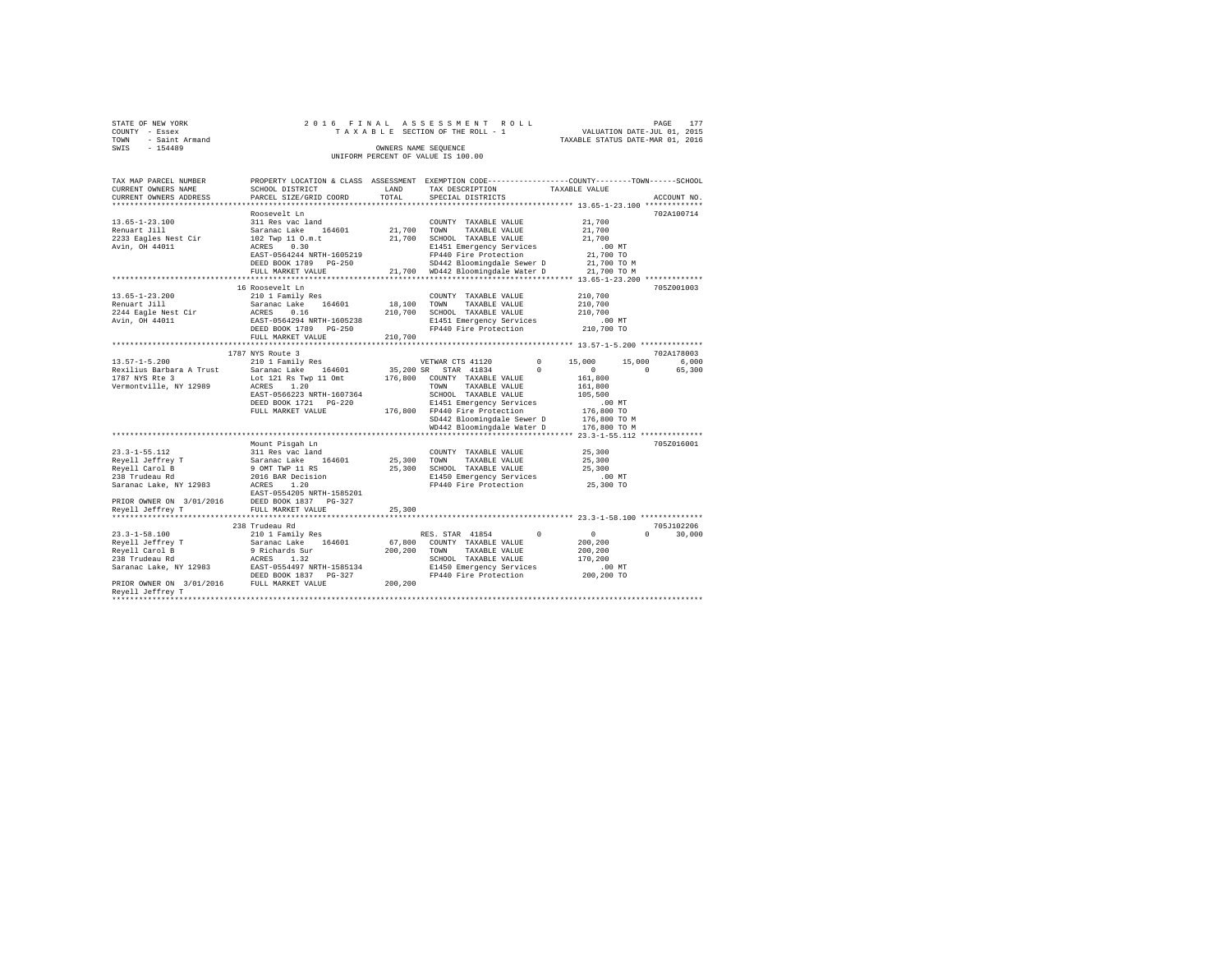| 2016 FINAL ASSESSMENT ROLL         | 178<br>PAGE                      |
|------------------------------------|----------------------------------|
| TAXABLE SECTION OF THE ROLL - 1    | VALUATION DATE-JUL 01, 2015      |
|                                    | TAXABLE STATUS DATE-MAR 01, 2016 |
| OWNERS NAME SEOUENCE               |                                  |
| UNIFORM PERCENT OF VALUE IS 100.00 |                                  |
|                                    |                                  |

| TAX MAP PARCEL NUMBER<br>CURRENT OWNERS NAME | PROPERTY LOCATION & CLASS ASSESSMENT EXEMPTION CODE---------------COUNTY-------TOWN------SCHOOL<br>SCHOOL DISTRICT | LAND    | TAX DESCRIPTION                                                  | TAXABLE VALUE                                                    |                             |
|----------------------------------------------|--------------------------------------------------------------------------------------------------------------------|---------|------------------------------------------------------------------|------------------------------------------------------------------|-----------------------------|
| CURRENT OWNERS ADDRESS                       | PARCEL SIZE/GRID COORD                                                                                             | TOTAL   | SPECIAL DISTRICTS                                                |                                                                  | ACCOUNT NO.                 |
|                                              |                                                                                                                    |         |                                                                  |                                                                  |                             |
|                                              | 232 Trudeau Rd                                                                                                     |         |                                                                  |                                                                  | 705Z015001                  |
|                                              |                                                                                                                    |         |                                                                  |                                                                  | $0 \t 30,000$               |
|                                              |                                                                                                                    |         |                                                                  |                                                                  |                             |
|                                              |                                                                                                                    |         |                                                                  |                                                                  |                             |
|                                              |                                                                                                                    |         |                                                                  |                                                                  |                             |
|                                              |                                                                                                                    |         |                                                                  |                                                                  |                             |
|                                              | DEED BOOK 1769 PG-211                                                                                              |         | FP440 Fire Protection 250,500 TO                                 |                                                                  |                             |
|                                              | FULL MARKET VALUE                                                                                                  | 250,500 |                                                                  |                                                                  |                             |
|                                              |                                                                                                                    |         |                                                                  |                                                                  |                             |
|                                              | 13 Mount Pisqah Ln                                                                                                 |         |                                                                  |                                                                  | 705J103807                  |
| 23.3-1-55.111                                | 210 1 Family Res                                                                                                   |         | COUNTY TAXABLE VALUE                                             | 339,200                                                          |                             |
|                                              |                                                                                                                    |         |                                                                  |                                                                  |                             |
|                                              |                                                                                                                    |         |                                                                  |                                                                  |                             |
|                                              |                                                                                                                    |         |                                                                  |                                                                  |                             |
|                                              |                                                                                                                    |         |                                                                  |                                                                  |                             |
|                                              |                                                                                                                    |         |                                                                  |                                                                  |                             |
|                                              | FULL MARKET VALUE                                                                                                  | 339,200 |                                                                  |                                                                  |                             |
|                                              |                                                                                                                    |         |                                                                  |                                                                  |                             |
|                                              | 220 Trudeau Rd                                                                                                     |         |                                                                  |                                                                  | 705J103808                  |
| $23.3 - 1 - 57.100$                          |                                                                                                                    |         |                                                                  | $\sim$ 0 $\sim$                                                  | $0 \qquad \qquad$<br>30,000 |
|                                              |                                                                                                                    |         |                                                                  | 461,300                                                          |                             |
|                                              |                                                                                                                    |         |                                                                  | 461,300                                                          |                             |
|                                              |                                                                                                                    |         |                                                                  | 431,300                                                          |                             |
|                                              |                                                                                                                    |         |                                                                  | 00 MT.<br>461,300 TO                                             |                             |
|                                              |                                                                                                                    |         | FP440 Fire Protection                                            |                                                                  |                             |
|                                              | FULL MARKET VALUE                                                                                                  | 461,300 |                                                                  |                                                                  |                             |
|                                              |                                                                                                                    |         |                                                                  |                                                                  |                             |
|                                              | 40 Poplar Ln                                                                                                       |         |                                                                  |                                                                  | 702A101812                  |
|                                              |                                                                                                                    |         |                                                                  |                                                                  | $0 \t 30,000$               |
|                                              |                                                                                                                    |         |                                                                  |                                                                  |                             |
|                                              |                                                                                                                    |         |                                                                  |                                                                  |                             |
|                                              |                                                                                                                    |         |                                                                  |                                                                  |                             |
|                                              |                                                                                                                    |         |                                                                  | .00 MT                                                           |                             |
|                                              | DEED BOOK 1399 PG-309                                                                                              |         | FP440 Fire Protection 85,900 TO                                  |                                                                  |                             |
|                                              | FULL MARKET VALUE                                                                                                  | 85,900  |                                                                  |                                                                  |                             |
|                                              | ***********************                                                                                            |         |                                                                  | ********************************* 13.56-4-6.000 **************** |                             |
|                                              | Poplar Ln                                                                                                          |         |                                                                  |                                                                  | 702A101108                  |
|                                              |                                                                                                                    |         |                                                                  |                                                                  |                             |
|                                              |                                                                                                                    |         |                                                                  |                                                                  |                             |
|                                              |                                                                                                                    |         |                                                                  |                                                                  |                             |
|                                              |                                                                                                                    |         | E1451 Emergency Services .00 MT<br>FP440 Fire Protection .000 TO |                                                                  |                             |
|                                              |                                                                                                                    |         |                                                                  |                                                                  |                             |
|                                              |                                                                                                                    |         |                                                                  |                                                                  |                             |
|                                              | DEED BOOK 1399 PG-313                                                                                              |         |                                                                  |                                                                  |                             |
|                                              | FULL MARKET VALUE                                                                                                  | 10,000  |                                                                  |                                                                  |                             |
|                                              |                                                                                                                    |         |                                                                  |                                                                  |                             |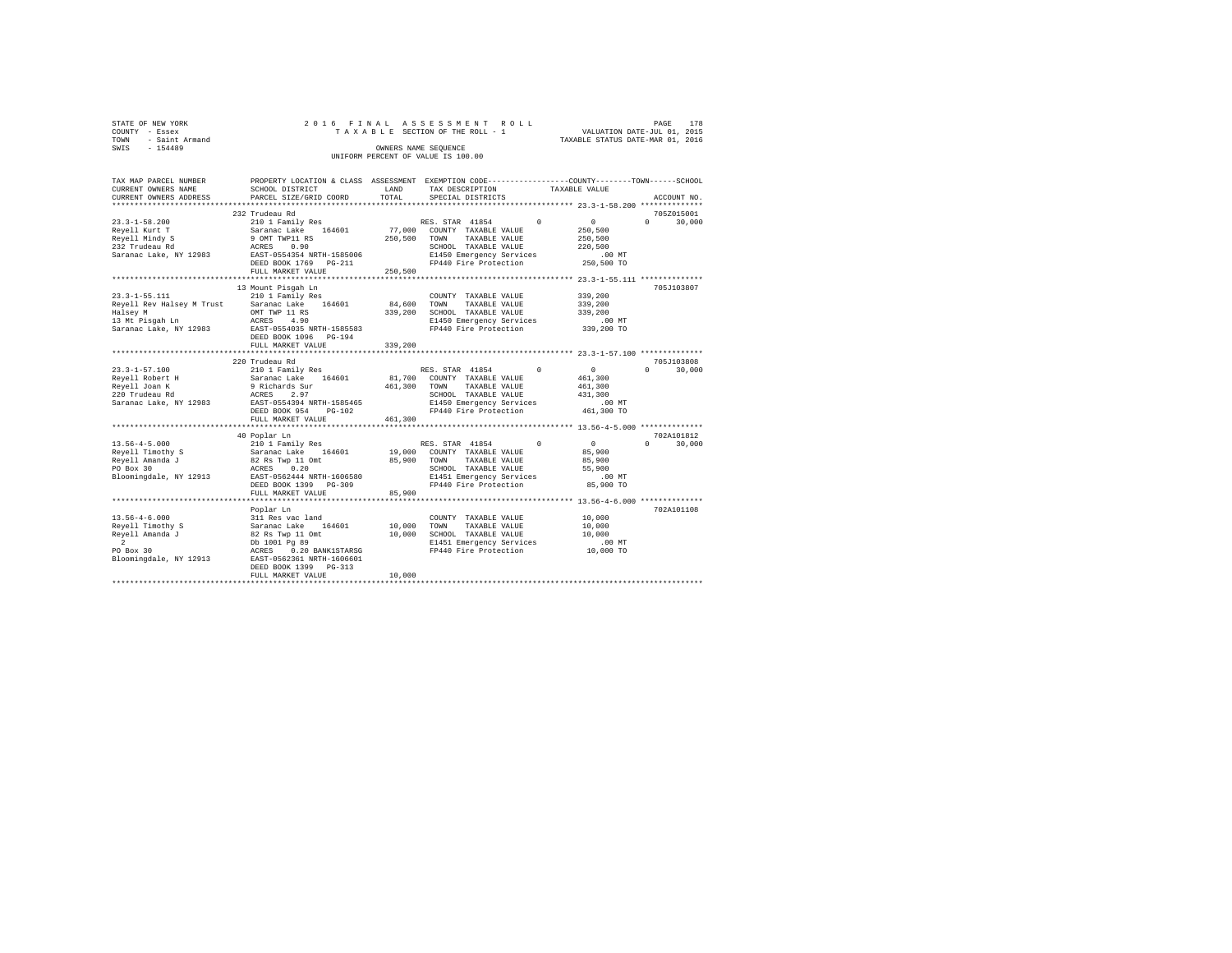| TOWN<br>SWTS | STATE OF NEW YORK<br>COUNTY - Essex<br>- Saint Armand<br>$-154489$ |                                      | OWNERS NAME SEOUENCE | 2016 FINAL ASSESSMENT ROLL<br>TAXABLE SECTION OF THE ROLL - 1<br>UNIFORM PERCENT OF VALUE IS 100.00 | VALUATION DATE-JUL 01, 2015<br>TAXABLE STATUS DATE-MAR 01, 2016 | 179<br>PAGE |
|--------------|--------------------------------------------------------------------|--------------------------------------|----------------------|-----------------------------------------------------------------------------------------------------|-----------------------------------------------------------------|-------------|
|              |                                                                    |                                      |                      |                                                                                                     |                                                                 |             |
|              | TAX MAP PARCEL NUMBER                                              | PROPERTY LOCATION & CLASS ASSESSMENT |                      |                                                                                                     | EXEMPTION CODE-----------------COUNTY-------TOWN------SCHOOL    |             |
|              | CURRENT OWNERS NAME                                                | SCHOOL DISTRICT                      | LAND                 | TAX DESCRIPTION                                                                                     | TAXABLE VALUE                                                   |             |
|              | CURRENT OWNERS ADDRESS                                             | PARCEL SIZE/GRID COORD               | TOTAL                | SPECIAL DISTRICTS                                                                                   |                                                                 | ACCOUNT NO. |

| CURRENT OWNERS ADDRESS | PARCEL SIZE/GRID COORD                  | TOTAL   | SPECIAL DISTRICTS                         |              | ACCOUNT NO         |
|------------------------|-----------------------------------------|---------|-------------------------------------------|--------------|--------------------|
|                        |                                         |         | ***************** 13.56-7-2.000 ********  |              |                    |
| $13.56 - 7 - 2.000$    | 788 Saint Regis Ave<br>210 1 Family Res |         | COUNTY TAXABLE VALUE                      | 83,200       | 702A100709         |
| Reynolds Eugene J II   | Saranac Lake 164601                     | 24,600  | TOWN<br>TAXABLE VALUE                     | 83,200       |                    |
| 788 St Regis Ave       | 82 Rs Twp 11 Omt                        | 83,200  | SCHOOL TAXABLE VALUE                      | 83,200       |                    |
| Bloomingdale, NY 12913 | Db 898 Pa 129                           |         | E1451 Emergency Services                  | $.00$ MT     |                    |
|                        | 0.39 BANK WELLS<br>ACRES                |         | FP440 Fire Protection                     | 83,200 TO    |                    |
|                        | EAST-0562866 NRTH-1607304               |         | SD442 Bloomingdale Sewer D                | 83,200 TO M  |                    |
|                        | DEED BOOK 1520 PG-85                    |         | WD442 Bloomingdale Water D                | 83,200 TO M  |                    |
|                        | FULL MARKET VALUE                       | 83,200  |                                           |              |                    |
|                        | **************************              |         |                                           |              |                    |
|                        | Basil Hill Wav                          |         |                                           |              | 705J103108         |
| $13.3 - 1 - 29.100$    | 322 Rural vac>10                        |         | COUNTY TAXABLE VALUE                      | 52,700       |                    |
| Rich William H         | Saranac Lake 164601                     | 52,700  | TOWN<br>TAXABLE VALUE                     | 52,700       |                    |
| 80 Woodruff St         | 63 Richards Sur                         | 52,700  | SCHOOL TAXABLE VALUE                      | 52,700       |                    |
| Saranac Lake, NY 12983 | ACRES 47.40                             |         | E1451 Emergency Services                  | .00MT        |                    |
|                        | EAST-0559845 NRTH-1602315               |         | FP440 Fire Protection                     | 52,700 TO    |                    |
|                        | DEED BOOK 1365 PG-122                   |         |                                           |              |                    |
|                        | FULL MARKET VALUE                       | 52,700  |                                           |              |                    |
|                        |                                         |         | ******************** 15.-1-10.100 ******* |              |                    |
|                        | 2073 Gillespie Dr                       |         |                                           |              | 705.T104006        |
| $15. - 1 - 10.100$     | 210 1 Family Res                        |         | $\sim$ 0<br>RES. STAR 41854               | $\mathbf{0}$ | $\Omega$<br>30,000 |
| Richards Brendan A     | Saranac Lake 164601                     | 42,000  | COUNTY TAXABLE VALUE                      | 200,200      |                    |
| 2073 Gillespie Dr      | 367 Richards Sur                        |         | 200,200 TOWN TAXABLE VALUE                | 200,200      |                    |
| Bloomingdale, NY 12913 | 8.50 BANK1STARSG<br>ACRES               |         | SCHOOL TAXABLE VALUE                      | 170,200      |                    |
|                        | EAST-0603189 NRTH-1612950               |         | E1451 Emergency Services                  | $.00$ MT     |                    |
|                        | DEED BOOK 1538 PG-306                   |         | FP440 Fire Protection                     | 200,200 TO   |                    |
|                        | FULL MARKET VALUE                       | 200,200 |                                           |              |                    |
|                        |                                         |         |                                           |              |                    |
|                        | 1748 NYS Route 3                        |         |                                           |              | 702A101304         |
| $13.57 - 1 - 14.000$   | 210 1 Family Res                        |         | COUNTY TAXABLE VALUE                      | 89,900       |                    |
| Rickard John H         | Saranac Lake<br>164601                  | 25,000  | TOWN<br>TAXABLE VALUE                     | 89,900       |                    |
| 29 Rickard Way         | 101 Richards Sur Omt 11                 | 89,900  | SCHOOL TAXABLE VALUE                      | 89,900       |                    |
| Lake Placid, NY 12946  | ACRES<br>0.40                           |         | E1451 Emergency Services                  | $.00$ MT     |                    |
|                        | EAST-0565533 NRTH-1606643               |         | FP440 Fire Protection                     | 89,900 TO    |                    |
|                        | DEED BOOK 1511 PG-186                   |         |                                           |              |                    |
|                        | FULL MARKET VALUE                       | 89,900  |                                           |              |                    |
|                        | 78 River Rd                             |         |                                           |              | 702A103412         |
| $13.65 - 4 - 8.110$    | 270 Mfg housing                         |         | $\Omega$<br>SR STAR 41834                 | $\sim$ 0     | $\Omega$<br>57,200 |
| Riley John M           | Saranac Lake 164601                     |         | 46,600 COUNTY TAXABLE VALUE               | 57,200       |                    |
| 78 River Rd            | Rs Twp 11 Omt 102                       | 57,200  | TAXABLE VALUE<br>TOWN                     | 57,200       |                    |
| PO Box 252             | ACRES 15.32                             |         | SCHOOL TAXABLE VALUE                      | $\Omega$     |                    |
| Bloomingdale, NY 12913 | EAST-0565828 NRTH-1605389               |         | E1451 Emergency Services                  | $.00$ MT     |                    |
|                        | DEED BOOK 679<br>$PG-133$               |         | FP440 Fire Protection                     | 57,200 TO    |                    |
|                        | FULL MARKET VALUE                       | 57.200  |                                           |              |                    |
|                        |                                         |         |                                           |              |                    |
|                        |                                         |         |                                           |              |                    |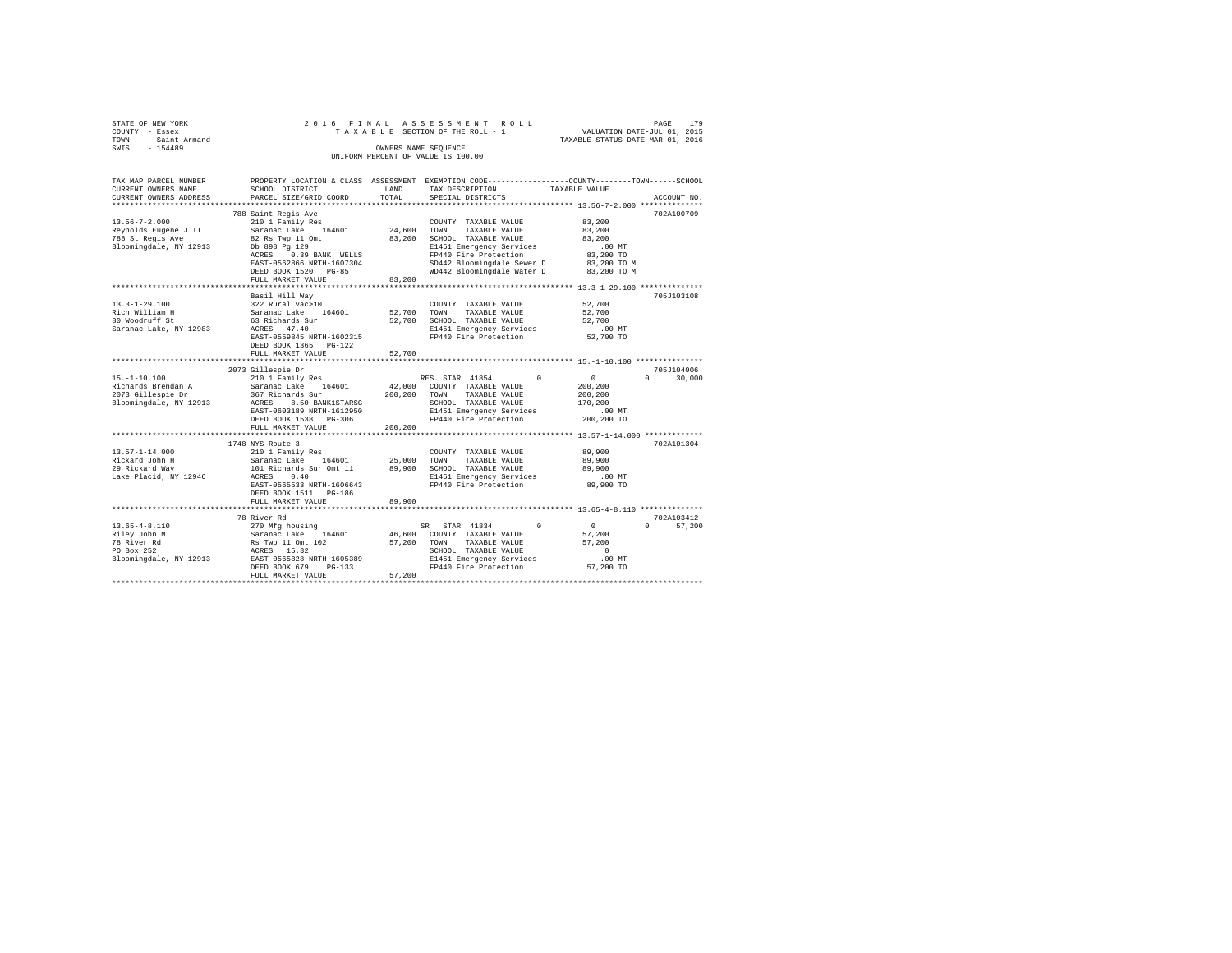| STATE OF NEW YORK<br>COUNTY - Essex<br>TOWN - Saint Armand<br>SWIS - 154489 |                                                                                                                                                                                                                                                                                                                                                                                                                                                                            |         |                                                                                                |                                  |               |
|-----------------------------------------------------------------------------|----------------------------------------------------------------------------------------------------------------------------------------------------------------------------------------------------------------------------------------------------------------------------------------------------------------------------------------------------------------------------------------------------------------------------------------------------------------------------|---------|------------------------------------------------------------------------------------------------|----------------------------------|---------------|
|                                                                             |                                                                                                                                                                                                                                                                                                                                                                                                                                                                            |         |                                                                                                |                                  |               |
|                                                                             |                                                                                                                                                                                                                                                                                                                                                                                                                                                                            |         |                                                                                                | TAXABLE STATUS DATE-MAR 01, 2016 |               |
|                                                                             |                                                                                                                                                                                                                                                                                                                                                                                                                                                                            |         | OWNERS NAME SEQUENCE                                                                           |                                  |               |
|                                                                             |                                                                                                                                                                                                                                                                                                                                                                                                                                                                            |         | UNIFORM PERCENT OF VALUE IS 100.00                                                             |                                  |               |
|                                                                             |                                                                                                                                                                                                                                                                                                                                                                                                                                                                            |         |                                                                                                |                                  |               |
| TAX MAP PARCEL NUMBER                                                       |                                                                                                                                                                                                                                                                                                                                                                                                                                                                            |         | PROPERTY LOCATION & CLASS ASSESSMENT EXEMPTION CODE---------------COUNTY-------TOWN-----SCHOOL |                                  |               |
| CURRENT OWNERS NAME                                                         | SCHOOL DISTRICT                                                                                                                                                                                                                                                                                                                                                                                                                                                            | LAND    | TAX DESCRIPTION                                                                                | TAXABLE VALUE                    |               |
| CURRENT OWNERS ADDRESS                                                      | PARCEL SIZE/GRID COORD                                                                                                                                                                                                                                                                                                                                                                                                                                                     | TOTAL   | SPECIAL DISTRICTS                                                                              |                                  | ACCOUNT NO.   |
|                                                                             |                                                                                                                                                                                                                                                                                                                                                                                                                                                                            |         |                                                                                                |                                  |               |
|                                                                             | 47 Vista Dr                                                                                                                                                                                                                                                                                                                                                                                                                                                                |         |                                                                                                |                                  | 705Z000013    |
| $23.3 - 2 - 19.000$                                                         | 210 1 Family Res                                                                                                                                                                                                                                                                                                                                                                                                                                                           |         | RES. STAR 41854 0                                                                              | $\sim$ 0                         | $0 \t 30,000$ |
|                                                                             |                                                                                                                                                                                                                                                                                                                                                                                                                                                                            |         | 45,100 COUNTY TAXABLE VALUE                                                                    | 286,500                          |               |
|                                                                             |                                                                                                                                                                                                                                                                                                                                                                                                                                                                            |         | 286,500 TOWN TAXABLE VALUE                                                                     | 286,500                          |               |
|                                                                             | Example 18 Ann D<br>Roberts Nancy A<br>19 Omt Twp 11 Rs<br>19 Omt Twp 11 Rs<br>19 Omt Twp 11 Rs<br>Lot 10 Glamp Pias Lot 10 Clamp<br>19 Ann Pias Lot 10 Clamp Pias Lot 10 Clamp Pias Lot 10 Clamp Pias Lot 10<br>2010                                                                                                                                                                                                                                                      |         | SCHOOL TAXABLE VALUE                                                                           | 256,500                          |               |
| Saranac Lake, NY 12983                                                      | Lot 10 Glenn Ridge Subd<br>ACRES 1.11 BANK1STARSG<br>EAST-0553365 NRTH-1584664                                                                                                                                                                                                                                                                                                                                                                                             |         | E1450 Emergency Services                                                                       | .00 MT                           |               |
|                                                                             |                                                                                                                                                                                                                                                                                                                                                                                                                                                                            |         | FP440 Fire Protection                                                                          | 286,500 TO                       |               |
|                                                                             | DEED BOOK 1238 PG-196                                                                                                                                                                                                                                                                                                                                                                                                                                                      |         |                                                                                                |                                  |               |
|                                                                             | FULL MARKET VALUE                                                                                                                                                                                                                                                                                                                                                                                                                                                          | 286,500 |                                                                                                |                                  |               |
|                                                                             |                                                                                                                                                                                                                                                                                                                                                                                                                                                                            |         |                                                                                                |                                  |               |
|                                                                             | 74 Hemlock Way                                                                                                                                                                                                                                                                                                                                                                                                                                                             |         |                                                                                                |                                  | 705J103815    |
| $13.4 - 1 - 69.000$                                                         | 260 Seasonal res                                                                                                                                                                                                                                                                                                                                                                                                                                                           |         | COUNTY TAXABLE VALUE 60,500                                                                    |                                  |               |
| Roberts William                                                             | Saranac Lake 164601<br>164 Richards Sur<br>ACRES 17.50<br>EAST-0574981 NRTH-1601366                                                                                                                                                                                                                                                                                                                                                                                        |         | 33,600 TOWN TAXABLE VALUE                                                                      | 60,500                           |               |
|                                                                             |                                                                                                                                                                                                                                                                                                                                                                                                                                                                            |         | 60.500 SCHOOL TAXABLE VALUE                                                                    | 60,500                           |               |
| Roberts Doris<br>169 Ann Ln                                                 |                                                                                                                                                                                                                                                                                                                                                                                                                                                                            |         | E1451 Emergency Services                                                                       | $.00$ MT                         |               |
| Warminster, PA 18974                                                        |                                                                                                                                                                                                                                                                                                                                                                                                                                                                            |         | FP440 Fire Protection                                                                          | 60,500 TO                        |               |
|                                                                             | DEED BOOK 403 PG-439                                                                                                                                                                                                                                                                                                                                                                                                                                                       |         |                                                                                                |                                  |               |
|                                                                             | FULL MARKET VALUE                                                                                                                                                                                                                                                                                                                                                                                                                                                          | 60,500  |                                                                                                |                                  |               |
|                                                                             |                                                                                                                                                                                                                                                                                                                                                                                                                                                                            |         |                                                                                                |                                  |               |
|                                                                             | 16 Mount Pisqah Ln                                                                                                                                                                                                                                                                                                                                                                                                                                                         |         |                                                                                                |                                  | 705J187002    |
| $23.3 - 2 - 5.000$                                                          | 210 1 Family Res                                                                                                                                                                                                                                                                                                                                                                                                                                                           |         | RES. STAR 41854 0 0                                                                            |                                  | $0 \t 30,000$ |
| Ross Mia                                                                    |                                                                                                                                                                                                                                                                                                                                                                                                                                                                            |         |                                                                                                | 245,200                          |               |
| 16 Mount Pisgah Ln                                                          |                                                                                                                                                                                                                                                                                                                                                                                                                                                                            |         |                                                                                                | 245,200                          |               |
| Saranac Lake, NY 12983                                                      |                                                                                                                                                                                                                                                                                                                                                                                                                                                                            |         |                                                                                                | 215,200                          |               |
|                                                                             |                                                                                                                                                                                                                                                                                                                                                                                                                                                                            |         | E1450 Emergency Services                                                                       | $.00$ MT                         |               |
|                                                                             |                                                                                                                                                                                                                                                                                                                                                                                                                                                                            |         | EAST-0553676 NRTH-1585435 FP440 Fire Protection 245,200 TO                                     |                                  |               |
|                                                                             | DEED BOOK 1664 PG-105                                                                                                                                                                                                                                                                                                                                                                                                                                                      |         |                                                                                                |                                  |               |
|                                                                             | FULL MARKET VALUE                                                                                                                                                                                                                                                                                                                                                                                                                                                          | 245,200 |                                                                                                |                                  |               |
|                                                                             |                                                                                                                                                                                                                                                                                                                                                                                                                                                                            |         |                                                                                                |                                  |               |
|                                                                             | 14 Vine St                                                                                                                                                                                                                                                                                                                                                                                                                                                                 |         |                                                                                                |                                  | 705J191007    |
| $13.56 - 7 - 6.200$                                                         | 210 1 Family Res                                                                                                                                                                                                                                                                                                                                                                                                                                                           |         | COUNTY TAXABLE VALUE                                                                           | 105,500                          |               |
| Rothaupt Esmeralda C<br>Cintron Luz E<br>14 Vine St<br>PO Box 80            | Saranac Lake 164601 28,300 TOWN TAXABLE VALUE<br>10T EVE 150 BANK 0BE 105,500 SCHOOL TAXABLE VALUE<br>ACRES 150 BANK 0BE 1151 E ENTIRE PRESENTICES<br>CRES 160 BANK 160600 B1451 E ETTER OF PRESENTICES                                                                                                                                                                                                                                                                    |         |                                                                                                | 105,500                          |               |
|                                                                             |                                                                                                                                                                                                                                                                                                                                                                                                                                                                            |         |                                                                                                | 105,500                          |               |
|                                                                             |                                                                                                                                                                                                                                                                                                                                                                                                                                                                            |         |                                                                                                | .00 MT                           |               |
|                                                                             | EAST-0563256 NRTH-1606900                                                                                                                                                                                                                                                                                                                                                                                                                                                  |         | FP440 Fire Protection                                                                          | 105,500 TO                       |               |
|                                                                             | Bloomingdale, NY 12913 DEED BOOK 1498 PG-143                                                                                                                                                                                                                                                                                                                                                                                                                               |         |                                                                                                |                                  |               |
|                                                                             | FULL MARKET VALUE                                                                                                                                                                                                                                                                                                                                                                                                                                                          | 105,500 |                                                                                                |                                  |               |
|                                                                             |                                                                                                                                                                                                                                                                                                                                                                                                                                                                            |         |                                                                                                |                                  |               |
|                                                                             | 992 NYS Route 3                                                                                                                                                                                                                                                                                                                                                                                                                                                            |         |                                                                                                |                                  | 705J102710    |
|                                                                             |                                                                                                                                                                                                                                                                                                                                                                                                                                                                            |         |                                                                                                |                                  |               |
|                                                                             |                                                                                                                                                                                                                                                                                                                                                                                                                                                                            |         |                                                                                                |                                  |               |
|                                                                             |                                                                                                                                                                                                                                                                                                                                                                                                                                                                            |         |                                                                                                |                                  |               |
|                                                                             |                                                                                                                                                                                                                                                                                                                                                                                                                                                                            |         |                                                                                                |                                  |               |
|                                                                             |                                                                                                                                                                                                                                                                                                                                                                                                                                                                            |         |                                                                                                |                                  |               |
|                                                                             |                                                                                                                                                                                                                                                                                                                                                                                                                                                                            |         |                                                                                                |                                  |               |
|                                                                             |                                                                                                                                                                                                                                                                                                                                                                                                                                                                            |         |                                                                                                |                                  |               |
|                                                                             | $\begin{array}{lllll} & \multicolumn{2}{c}{\text{CPES}} & \multicolumn{2}{c}{\text{CPE}} & \multicolumn{2}{c}{\text{CPE}} & \multicolumn{2}{c}{\text{CPE}} \\ & \multicolumn{2}{c}{\text{RTE}} & \multicolumn{2}{c}{\text{RCE}} & \multicolumn{2}{c}{\text{RCE}} & \multicolumn{2}{c}{\text{RCE}} & \multicolumn{2}{c}{\text{RSE}} \\ & \multicolumn{2}{c}{\text{RTE}} & \multicolumn{2}{c}{\text{RCE}} & \multicolumn{2}{c}{\text{RSE}} & \multicolumn{2}{c}{\text{RSE}}$ | 118,700 |                                                                                                |                                  |               |
|                                                                             |                                                                                                                                                                                                                                                                                                                                                                                                                                                                            |         |                                                                                                |                                  |               |

| FULL MARKET VALUE | 118.700 |
|-------------------|---------|
|                   |         |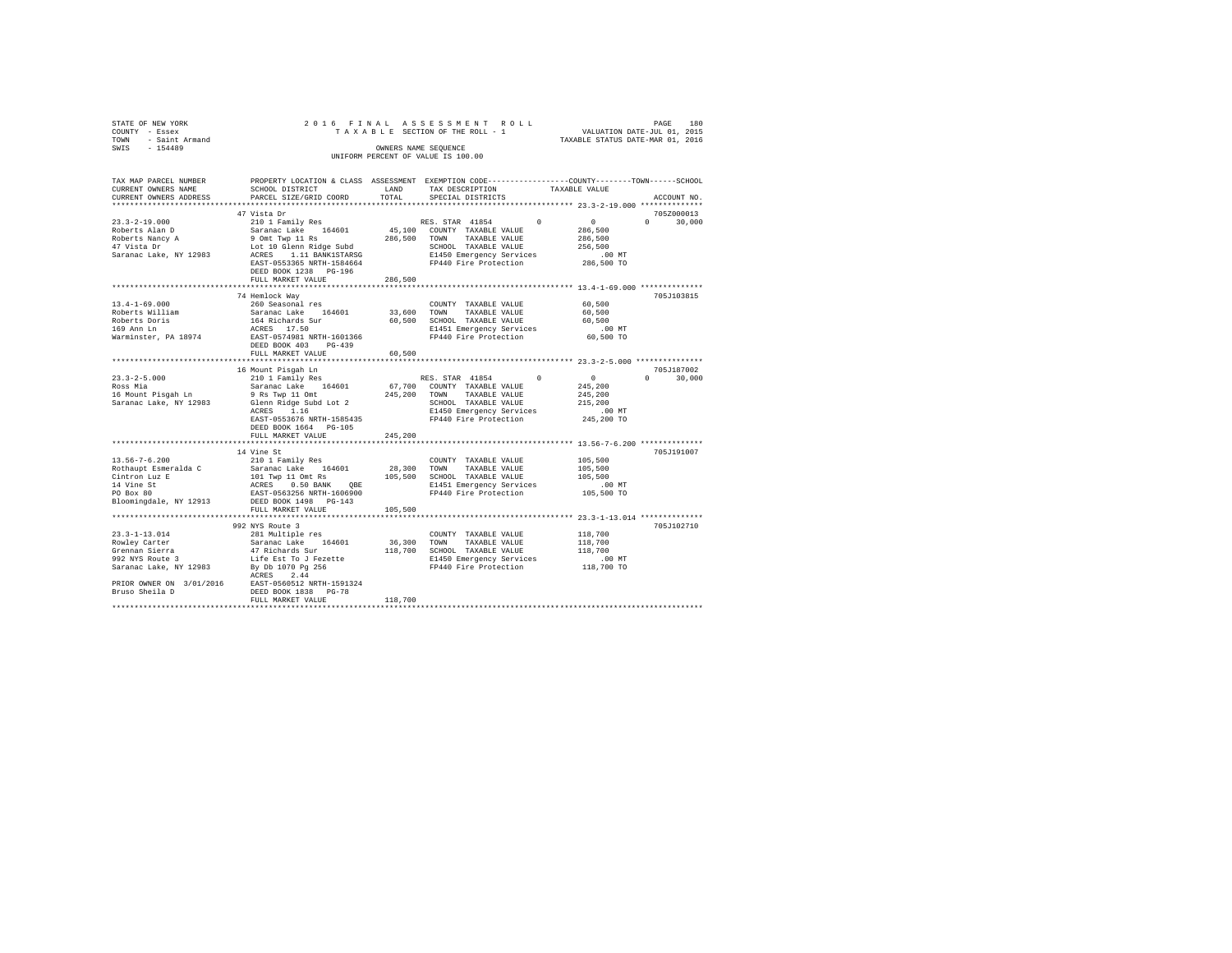|      | STATE OF NEW YORK | 2016 FINAL ASSESSMENT ROLL         |                                  | PAGE | 181 |
|------|-------------------|------------------------------------|----------------------------------|------|-----|
|      | COUNTY - Essex    | TAXABLE SECTION OF THE ROLL - 1    | VALUATION DATE-JUL 01, 2015      |      |     |
| TOWN | - Saint Armand    |                                    | TAXABLE STATUS DATE-MAR 01, 2016 |      |     |
| SWIS | $-154489$         | OWNERS NAME SEOUENCE               |                                  |      |     |
|      |                   | UNIFORM PERCENT OF VALUE IS 100.00 |                                  |      |     |

| TAX MAP PARCEL NUMBER<br>CURRENT OWNERS NAME                                                            | SCHOOL DISTRICT                                                                                                                                                                | LAND                         | PROPERTY LOCATION & CLASS ASSESSMENT EXEMPTION CODE---------------COUNTY-------TOWN-----SCHOOL<br>TAX DESCRIPTION                                                                                | TAXABLE VALUE                                                                   |                                  |
|---------------------------------------------------------------------------------------------------------|--------------------------------------------------------------------------------------------------------------------------------------------------------------------------------|------------------------------|--------------------------------------------------------------------------------------------------------------------------------------------------------------------------------------------------|---------------------------------------------------------------------------------|----------------------------------|
| CURRENT OWNERS ADDRESS<br>*********************                                                         | PARCEL SIZE/GRID COORD<br>**************************                                                                                                                           | TOTAL                        | SPECIAL DISTRICTS                                                                                                                                                                                |                                                                                 | ACCOUNT NO.                      |
|                                                                                                         | 8 Roosevelt Ln                                                                                                                                                                 |                              |                                                                                                                                                                                                  |                                                                                 | 702A101212                       |
| $13.65 - 1 - 20.000$<br>Rust Dennis<br>8 Roosevelt Ln<br>Bloomingdale, NY 12913                         | 210 1 Family Res<br>Saranac Lake<br>164601<br>102 Twp 11 Omt<br>S W & N D Barnard Lot 10<br>ACRES<br>0.20 BANK1STARSG<br>EAST-0564478 NRTH-1605297<br>DEED BOOK 1704 PG-130    | 19,000<br>90,000             | RES. STAR 41854<br>$\Omega$<br>COUNTY TAXABLE VALUE<br>TOWN<br>TAXABLE VALUE<br>SCHOOL TAXABLE VALUE<br>E1451 Emergency Services<br>FP440 Fire Protection<br>SD442 Bloomingdale Sewer D          | $\mathbf{0}$<br>90,000<br>90,000<br>60,000<br>.00MT<br>90,000 TO<br>90,000 TO M | $\Omega$<br>30,000               |
|                                                                                                         | FULL MARKET VALUE                                                                                                                                                              |                              | 90,000 WD442 Bloomingdale Water D                                                                                                                                                                | 90,000 TO M                                                                     |                                  |
| $13.4 - 1 - 12.120$<br>Rutgers Alfred<br>1563 NYS Rte 3<br>Saranac Lake, NY 12983                       | NYS Route 3<br>322 Rural vac>10<br>164601<br>Saranac Lake<br>103 Omt Twp 11 Rs<br>ACRES 12.65<br>EAST-0564408 NRTH-1603175<br>DEED BOOK 1341 PG-88<br>FULL MARKET VALUE        | 8,100<br>8,100<br>8,100      | ************************************* 13.4-1-12.120 **************<br>COUNTY TAXABLE VALUE<br>TAXABLE VALUE<br>TOWN<br>SCHOOL TAXABLE VALUE<br>E1451 Emergency Services<br>FP440 Fire Protection | 8,100<br>8,100<br>8,100<br>$.00$ MT<br>8,100 TO                                 | 705Z003003                       |
|                                                                                                         | ************************                                                                                                                                                       |                              |                                                                                                                                                                                                  | ******************* 13.4-1-12.200 **************                                |                                  |
| $13.4 - 1 - 12.200$<br>Rutgers Alfred<br>Stephen Laurie L<br>1563 NYS Route 3<br>Saranac Lake, NY 12983 | 1563 NYS Route 3<br>220 2 Family Res<br>Saranac Lake 164601<br>103 Twp 11 Omt Rs<br>4.86<br>ACRES<br>EAST-0565212 NRTH-1603238<br>DEED BOOK 1636 PG-44<br>FULL MARKET VALUE    | 38,900<br>228,600<br>228,600 | RES. STAR 41854<br>$\Omega$<br>COUNTY TAXABLE VALUE<br>TOWN<br>TAXABLE VALUE<br>SCHOOL TAXABLE VALUE<br>E1451 Emergency Services<br>FP440 Fire Protection                                        | 0<br>228,600<br>228,600<br>198,600<br>$.00$ MT<br>228,600 TO                    | 705J190003<br>$\Omega$<br>30,000 |
|                                                                                                         | **********************                                                                                                                                                         |                              | ***************************** 13.64-1-5.110 **************                                                                                                                                       |                                                                                 |                                  |
| $13.64 - 1 - 5.110$<br>Rvan Barbara J<br>Chartier Judith A<br>56 Roosevelt Ln<br>Bloomingdale, NY 12913 | 56 Roosevelt Ln<br>210 1 Family Res<br>Saranac Lake<br>164601<br>83 Twp 11 Omt<br>ACRES<br>1.46<br>EAST-0563345 NRTH-1604729                                                   | 35,500<br>195,600            | RES. STAR 41854<br>$\Omega$<br>COUNTY TAXABLE VALUE<br>TOWN<br>TAXABLE VALUE<br>SCHOOL TAXABLE VALUE<br>E1451 Emergency Services                                                                 | $\circ$<br>195,600<br>195,600<br>165,600<br>$.00$ MT                            | 702A179011<br>$\Omega$<br>30,000 |
|                                                                                                         | DEED BOOK 1513 PG-81<br>FULL MARKET VALUE                                                                                                                                      |                              | FP440 Fire Protection<br>195,600 SD442 Bloomingdale Sewer D<br>WD442 Bloomingdale Water D                                                                                                        | 195,600 TO<br>195,600 TO M<br>195,600 TO M                                      |                                  |
|                                                                                                         |                                                                                                                                                                                |                              |                                                                                                                                                                                                  |                                                                                 |                                  |
| $13.3 - 1 - 21.200$<br>Ryan Gary J<br>Ryan Lynn M<br>11 George Downs Ln<br>Bloomingdale, NY 12913       | Roosevelt Ln<br>311 Res vac land<br>Saranac Lake<br>164601<br>84 Richards Sur<br>ACRES<br>3.87<br>EAST-0563147 NRTH-1603111<br>DEED BOOK 1391<br>$PG-289$<br>FULL MARKET VALUE | 33,500<br>33,500<br>33,500   | COUNTY TAXABLE VALUE<br>TOWN<br>TAXABLE VALUE<br>SCHOOL TAXABLE VALUE<br>E1451 Emergency Services<br>FP440 Fire Protection                                                                       | 33,500<br>33,500<br>33,500<br>$.00$ MT<br>33,500 TO                             | 705z004002                       |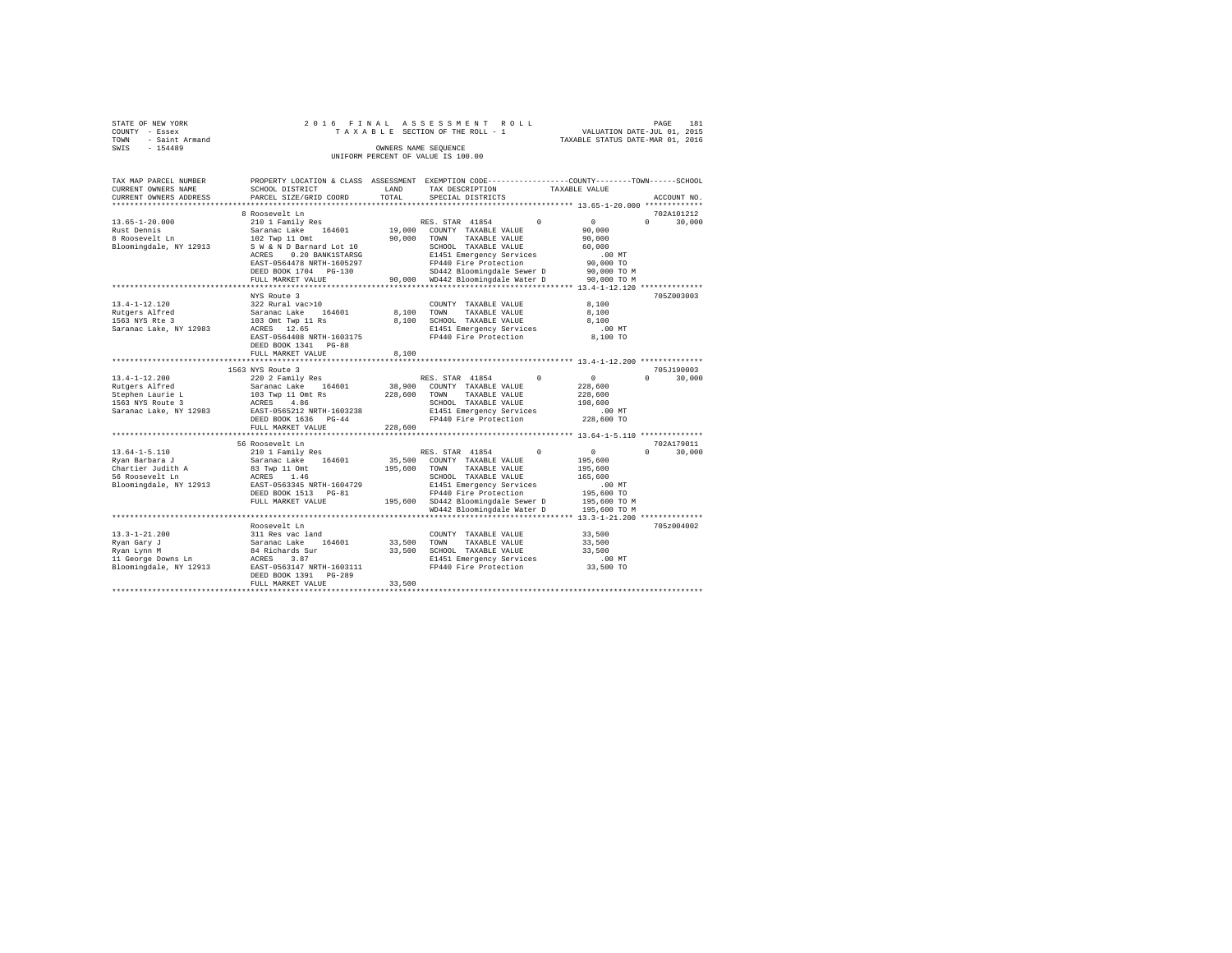| STATE OF NEW YORK   |  | 2016 FINAL ASSESSMENT ROLL         |                                  | PAGE | 182 |
|---------------------|--|------------------------------------|----------------------------------|------|-----|
| COUNTY - Essex      |  | TAXABLE SECTION OF THE ROLL - 1    | VALUATION DATE-JUL 01, 2015      |      |     |
| TOWN - Saint Armand |  |                                    | TAXABLE STATUS DATE-MAR 01, 2016 |      |     |
| SWIS<br>$-154489$   |  | OWNERS NAME SEOUENCE               |                                  |      |     |
|                     |  | UNIFORM PERCENT OF VALUE IS 100.00 |                                  |      |     |

| TAX MAP PARCEL NUMBER<br>CURRENT OWNERS NAME<br>CURRENT OWNERS ADDRESS                                          | PROPERTY LOCATION & CLASS ASSESSMENT EXEMPTION CODE----------------COUNTY-------TOWN------SCHOOL<br>SCHOOL DISTRICT<br>PARCEL SIZE/GRID COORD                                                                   | LAND<br>TOTAL                | TAX DESCRIPTION<br>SPECIAL DISTRICTS                                                                                                                                   |            | TAXABLE VALUE                                                                      | ACCOUNT NO.                      |
|-----------------------------------------------------------------------------------------------------------------|-----------------------------------------------------------------------------------------------------------------------------------------------------------------------------------------------------------------|------------------------------|------------------------------------------------------------------------------------------------------------------------------------------------------------------------|------------|------------------------------------------------------------------------------------|----------------------------------|
| **********************                                                                                          |                                                                                                                                                                                                                 |                              |                                                                                                                                                                        |            |                                                                                    |                                  |
|                                                                                                                 |                                                                                                                                                                                                                 |                              |                                                                                                                                                                        |            |                                                                                    |                                  |
| $13.3 - 1 - 22.200$<br>Rvan Garv J<br>Ryan Lynn M<br>11 George Downs Ln<br>Bloomingdale, NY 12913               | 11 George Downs Ln<br>210 1 Family Res<br>Saranac Lake<br>164601<br>84 Twp 11 Omt Rs<br>3.75<br>ACRES<br>EAST-0563223 NRTH-1602948<br>DEED BOOK 957<br>$PG-1$<br>FULL MARKET VALUE                              | 55,300<br>179,100<br>179,100 | RES. STAR 41854<br>COUNTY TAXABLE VALUE<br>TAXABLE VALUE<br>TOWN<br>SCHOOL TAXABLE VALUE<br>E1451 Emergency Services<br>FP440 Fire Protection                          | $\Omega$   | $\circ$<br>179,100<br>179,100<br>149,100<br>$.00$ MT<br>179,100 TO                 | 705J190002<br>$\Omega$<br>30,000 |
|                                                                                                                 |                                                                                                                                                                                                                 |                              |                                                                                                                                                                        |            |                                                                                    |                                  |
| $32.38 - 1 - 20.000$<br>Salamy David A<br>Salamy Lauri J<br>35 Saranac Ln<br>Saranac Lake, NY 12983             | 35 Saranac Ln<br>210 1 Family Res<br>Saranac Lake<br>164601<br>11 Twp 11 Omt Rs<br>Lot 13 Rockledge Park<br>0.36 BANKTRANSAM<br>ACRES<br>EAST-0555523 NRTH-1579046<br>DEED BOOK 1044 PG-73<br>FULL MARKET VALUE | 38,000<br>192,400<br>192,400 | RES. STAR 41854<br>COUNTY TAXABLE VALUE<br>TOWN<br>TAXABLE VALUE<br>SCHOOL TAXABLE VALUE<br>E1450 Emergency Services<br>FP440 Fire Protection<br>WD441 Rockledge water | $^{\circ}$ | $\circ$<br>192,400<br>192,400<br>162,400<br>$.00$ MT<br>192,400 TO<br>192,400 TO M | 705J188001<br>30,000<br>$\Omega$ |
|                                                                                                                 |                                                                                                                                                                                                                 |                              |                                                                                                                                                                        |            |                                                                                    |                                  |
|                                                                                                                 | 1187 NYS Route 3                                                                                                                                                                                                |                              |                                                                                                                                                                        |            |                                                                                    | 705J102806                       |
| $23.1 - 1 - 21.000$<br>Salls Steven A<br>Salls Martha<br>1187 NYS Rte 3<br>PO Box 771<br>Saranac Lake, NY 12983 | 210 1 Family Res<br>Saranac Lake<br>164601<br>87 Richards Sur<br>ACRES<br>3.00<br>EAST-0563662 NRTH-1594777<br>DEED BOOK 766<br>$PG-242$<br>FULL MARKET VALUE                                                   | 37,000<br>97,500<br>97.500   | STAR 41834<br>SR –<br>COUNTY TAXABLE VALUE<br>TAXABLE VALUE<br>TOWN<br>SCHOOL TAXABLE VALUE<br>E1451 Emergency Services<br>FP440 Fire Protection                       | $\Omega$   | $^{\circ}$<br>97,500<br>97,500<br>32,200<br>.00 MT<br>97,500 TO                    | $\Omega$<br>65,300               |
|                                                                                                                 | Rockledge Ln                                                                                                                                                                                                    |                              |                                                                                                                                                                        |            |                                                                                    | 705J193001                       |
| $32.38 - 1 - 42.200$<br>Salvador John M<br>7 Prospect St Unit #25<br>Lake George, NY 12845                      | 311 Res vac land<br>164601<br>Saranac Lake<br>11 Twp 11 Omt Rs<br>Lot 40<br>0.25<br>ACRES<br>EAST-0555931 NRTH-1580074<br>DEED BOOK 1021 PG-273                                                                 | 21,700<br>21,700             | COUNTY TAXABLE VALUE<br>TOWN<br>TAXABLE VALUE<br>SCHOOL TAXABLE VALUE<br>E1450 Emergency Services<br>FP440 Fire Protection<br>WD441 Rockledge water                    |            | 21,700<br>21,700<br>21,700<br>$.00$ MT<br>21,700 TO<br>21,700 TO M                 |                                  |
|                                                                                                                 | FULL MARKET VALUE                                                                                                                                                                                               | 21,700                       |                                                                                                                                                                        |            |                                                                                    |                                  |
| $23.3 - 2 - 25.000$<br>Samperi Anthony M<br>Samperi Kathryn L                                                   | 72 Vista Dr<br>210 1 Family Res<br>Saranac Lake<br>164601<br>9 omt twp11 rs                                                                                                                                     | 43,700<br>287,300            | RES. STAR 41854<br>COUNTY TAXABLE VALUE<br>TOWN<br>TAXABLE VALUE                                                                                                       | $^{\circ}$ | $\circ$<br>287,300<br>287,300                                                      | 7052004001<br>$\Omega$<br>30,000 |
| 72 Vista Dr<br>Saranac Lake, NY 12983                                                                           | Lot 25 Glenn Ridge<br>0.87 BANK1STARSG<br>ACRES<br>EAST-0553556 NRTH-1584160<br>DEED BOOK 1374 PG-223<br>FULL MARKET VALUE                                                                                      | 287,300                      | SCHOOL TAXABLE VALUE<br>E1450 Emergency Services<br>FP440 Fire Protection                                                                                              |            | 257,300<br>.00MT<br>287,300 TO                                                     |                                  |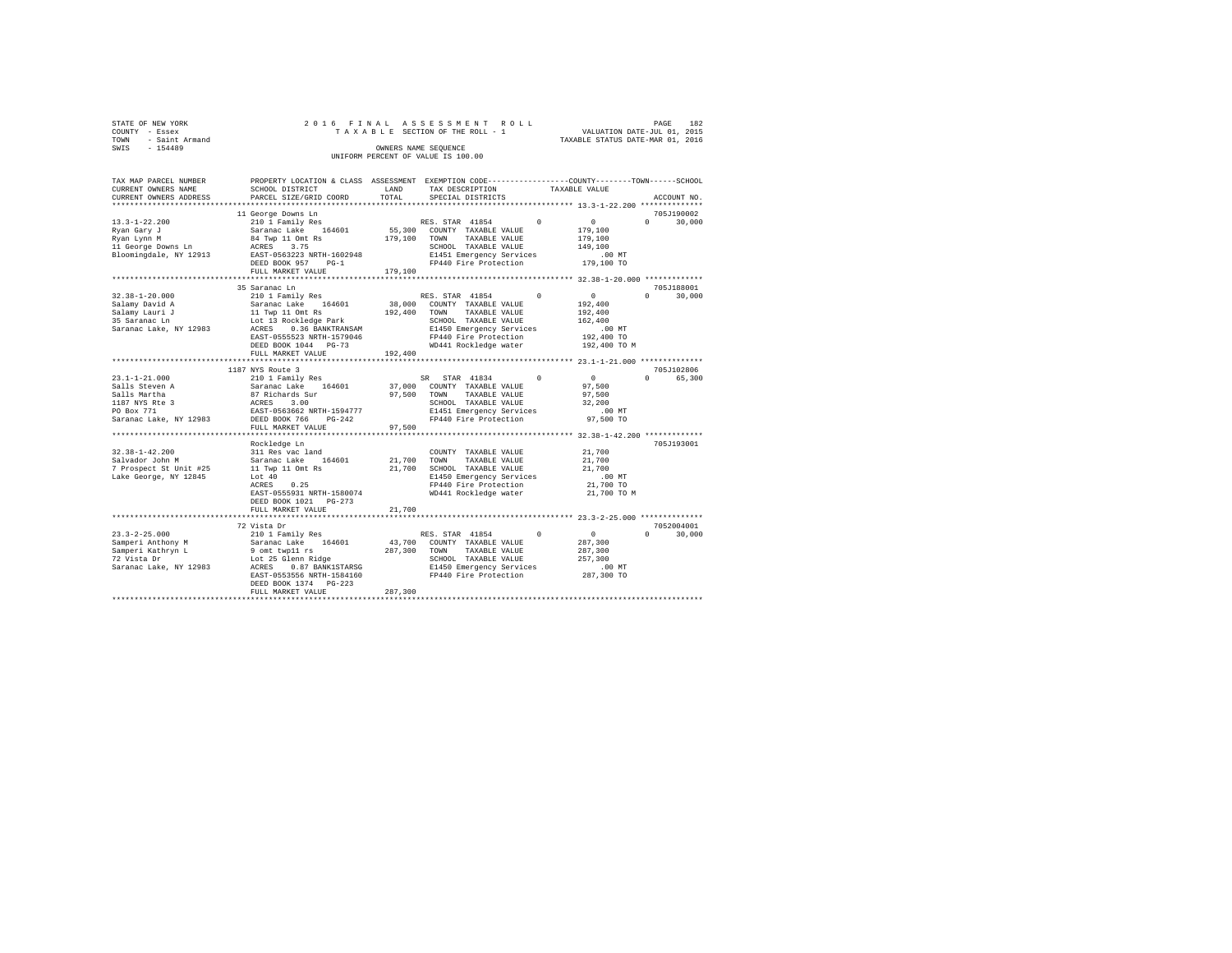|                               |                                                                                                                                                                                                                                      |         |                                                                                                                                                                                                                                                                                                                                                                                                                                                                  | TAXABLE STATUS DATE-MAR 01, 2016                                                                                      |
|-------------------------------|--------------------------------------------------------------------------------------------------------------------------------------------------------------------------------------------------------------------------------------|---------|------------------------------------------------------------------------------------------------------------------------------------------------------------------------------------------------------------------------------------------------------------------------------------------------------------------------------------------------------------------------------------------------------------------------------------------------------------------|-----------------------------------------------------------------------------------------------------------------------|
|                               |                                                                                                                                                                                                                                      |         | OWNERS NAME SEOUENCE                                                                                                                                                                                                                                                                                                                                                                                                                                             |                                                                                                                       |
|                               |                                                                                                                                                                                                                                      |         |                                                                                                                                                                                                                                                                                                                                                                                                                                                                  |                                                                                                                       |
|                               |                                                                                                                                                                                                                                      |         |                                                                                                                                                                                                                                                                                                                                                                                                                                                                  |                                                                                                                       |
|                               |                                                                                                                                                                                                                                      |         |                                                                                                                                                                                                                                                                                                                                                                                                                                                                  |                                                                                                                       |
|                               |                                                                                                                                                                                                                                      |         |                                                                                                                                                                                                                                                                                                                                                                                                                                                                  | TAX MAP PARCEL NUMBER PROPERTY LOCATION & CLASS ASSESSMENT EXEMPTION CODE---------------COUNTY-------TOWN------SCHOOL |
| CURRENT OWNERS NAME           | SCHOOL DISTRICT LAND                                                                                                                                                                                                                 |         | TAX DESCRIPTION TAXABLE VALUE                                                                                                                                                                                                                                                                                                                                                                                                                                    |                                                                                                                       |
| CURRENT OWNERS ADDRESS        | PARCEL SIZE/GRID COORD TOTAL                                                                                                                                                                                                         |         | SPECIAL DISTRICTS                                                                                                                                                                                                                                                                                                                                                                                                                                                | ACCOUNT NO.                                                                                                           |
|                               |                                                                                                                                                                                                                                      |         |                                                                                                                                                                                                                                                                                                                                                                                                                                                                  |                                                                                                                       |
| $13.56 - 9 - 2.000$           |                                                                                                                                                                                                                                      |         |                                                                                                                                                                                                                                                                                                                                                                                                                                                                  | 702A101404                                                                                                            |
|                               |                                                                                                                                                                                                                                      |         |                                                                                                                                                                                                                                                                                                                                                                                                                                                                  |                                                                                                                       |
| Sapnar John<br>205 Garnet Ave |                                                                                                                                                                                                                                      |         |                                                                                                                                                                                                                                                                                                                                                                                                                                                                  |                                                                                                                       |
| Mount Laurel, NJ 08054        |                                                                                                                                                                                                                                      |         |                                                                                                                                                                                                                                                                                                                                                                                                                                                                  |                                                                                                                       |
|                               |                                                                                                                                                                                                                                      |         |                                                                                                                                                                                                                                                                                                                                                                                                                                                                  |                                                                                                                       |
|                               |                                                                                                                                                                                                                                      |         |                                                                                                                                                                                                                                                                                                                                                                                                                                                                  |                                                                                                                       |
|                               |                                                                                                                                                                                                                                      |         |                                                                                                                                                                                                                                                                                                                                                                                                                                                                  |                                                                                                                       |
|                               |                                                                                                                                                                                                                                      |         |                                                                                                                                                                                                                                                                                                                                                                                                                                                                  |                                                                                                                       |
|                               |                                                                                                                                                                                                                                      |         |                                                                                                                                                                                                                                                                                                                                                                                                                                                                  |                                                                                                                       |
|                               | 726 NYS Route 3                                                                                                                                                                                                                      |         |                                                                                                                                                                                                                                                                                                                                                                                                                                                                  | 705J102715                                                                                                            |
| $23.3 - 1 - 30.000$           | 534 Social org.                                                                                                                                                                                                                      |         | COUNTY TAXABLE VALUE                                                                                                                                                                                                                                                                                                                                                                                                                                             | 111,000                                                                                                               |
|                               | Saranac Lake Fish & Saranac Lake 164601<br>Game Club 29 Richards Sur                                                                                                                                                                 |         | $\begin{tabular}{ccccc} 75,200 & TOWN & TAXABLE VALUE & & & 111,000 \\ 111,000 & SCH OOL & TAXABLE VALUE & & & 111,000 \end{tabular}$                                                                                                                                                                                                                                                                                                                            |                                                                                                                       |
|                               |                                                                                                                                                                                                                                      |         |                                                                                                                                                                                                                                                                                                                                                                                                                                                                  |                                                                                                                       |
| Game Club<br>PO Box 588       | PO Box 588 00008.00<br>Saranac Lake, NY 12983 ACRES 8.00                                                                                                                                                                             |         | E1450 Emergency Services .00 MT<br>FP440 Fire Protection 111,000 TO                                                                                                                                                                                                                                                                                                                                                                                              |                                                                                                                       |
|                               |                                                                                                                                                                                                                                      |         |                                                                                                                                                                                                                                                                                                                                                                                                                                                                  |                                                                                                                       |
|                               | EAST-0557743 NRTH-1585720                                                                                                                                                                                                            |         |                                                                                                                                                                                                                                                                                                                                                                                                                                                                  |                                                                                                                       |
|                               | DEED BOOK 205 PG-140                                                                                                                                                                                                                 |         |                                                                                                                                                                                                                                                                                                                                                                                                                                                                  |                                                                                                                       |
|                               | FULL MARKET VALUE                                                                                                                                                                                                                    | 111,000 |                                                                                                                                                                                                                                                                                                                                                                                                                                                                  |                                                                                                                       |
|                               |                                                                                                                                                                                                                                      |         |                                                                                                                                                                                                                                                                                                                                                                                                                                                                  |                                                                                                                       |
|                               | 1403 NYS Route 3                                                                                                                                                                                                                     |         |                                                                                                                                                                                                                                                                                                                                                                                                                                                                  | 705J103506                                                                                                            |
|                               |                                                                                                                                                                                                                                      |         |                                                                                                                                                                                                                                                                                                                                                                                                                                                                  |                                                                                                                       |
|                               |                                                                                                                                                                                                                                      |         |                                                                                                                                                                                                                                                                                                                                                                                                                                                                  |                                                                                                                       |
|                               |                                                                                                                                                                                                                                      |         |                                                                                                                                                                                                                                                                                                                                                                                                                                                                  |                                                                                                                       |
|                               |                                                                                                                                                                                                                                      |         | E1451 Emergency Services .00 MT<br>FP440 Fire Protection 220,000 TO                                                                                                                                                                                                                                                                                                                                                                                              |                                                                                                                       |
|                               | EAST-0565711 NRTH-1599515                                                                                                                                                                                                            |         |                                                                                                                                                                                                                                                                                                                                                                                                                                                                  |                                                                                                                       |
|                               | DEED BOOK 1770 PG-42                                                                                                                                                                                                                 |         |                                                                                                                                                                                                                                                                                                                                                                                                                                                                  |                                                                                                                       |
|                               | FULL MARKET VALUE                                                                                                                                                                                                                    | 220,000 |                                                                                                                                                                                                                                                                                                                                                                                                                                                                  |                                                                                                                       |
|                               | 956 NYS Route 3                                                                                                                                                                                                                      |         |                                                                                                                                                                                                                                                                                                                                                                                                                                                                  | 705J103413                                                                                                            |
|                               | 23.3-1-15.111 449 Other Storag                                                                                                                                                                                                       |         | COUNTY TAXABLE VALUE 461,500                                                                                                                                                                                                                                                                                                                                                                                                                                     |                                                                                                                       |
|                               |                                                                                                                                                                                                                                      |         |                                                                                                                                                                                                                                                                                                                                                                                                                                                                  |                                                                                                                       |
|                               |                                                                                                                                                                                                                                      |         |                                                                                                                                                                                                                                                                                                                                                                                                                                                                  |                                                                                                                       |
|                               |                                                                                                                                                                                                                                      |         |                                                                                                                                                                                                                                                                                                                                                                                                                                                                  |                                                                                                                       |
|                               |                                                                                                                                                                                                                                      |         |                                                                                                                                                                                                                                                                                                                                                                                                                                                                  |                                                                                                                       |
|                               | DEED BOOK 1770 PG-23                                                                                                                                                                                                                 |         |                                                                                                                                                                                                                                                                                                                                                                                                                                                                  |                                                                                                                       |
|                               | FULL MARKET VALUE                                                                                                                                                                                                                    | 461,500 |                                                                                                                                                                                                                                                                                                                                                                                                                                                                  |                                                                                                                       |
|                               |                                                                                                                                                                                                                                      |         |                                                                                                                                                                                                                                                                                                                                                                                                                                                                  |                                                                                                                       |
|                               | NYS Route 3                                                                                                                                                                                                                          |         |                                                                                                                                                                                                                                                                                                                                                                                                                                                                  | 705J185012                                                                                                            |
| $23.3 - 1 - 15.112$           | 322 Rural vac>10                                                                                                                                                                                                                     |         | $\begin{tabular}{lllllll} \multicolumn{2}{l}{{\text{COUNTY}}} & \multicolumn{2}{l}{\text{TAXABLE VALUE}} & \multicolumn{2}{l}{\text{S2,300}}\\ \multicolumn{2}{l}{\text{COUNTY}} & \multicolumn{2}{l}{\text{TAXABLE VALUE}} & \multicolumn{2}{l}{\text{S2,300}}\\ \multicolumn{2}{l}{\text{S3,300}} & \multicolumn{2}{l}{\text{S4,300}} & \multicolumn{2}{l}{\text{S5,300}}\\ \multicolumn{2}{l}{\text{S6,300}} & \multicolumn{2}{l}{\text{S7}} & \multicolumn{$ |                                                                                                                       |
|                               | Saranac River Barns LLC 53 Saranac Lake 164601 52,300 TOWN TAXABLE VALUE                                                                                                                                                             |         |                                                                                                                                                                                                                                                                                                                                                                                                                                                                  | 52,300                                                                                                                |
|                               |                                                                                                                                                                                                                                      |         |                                                                                                                                                                                                                                                                                                                                                                                                                                                                  |                                                                                                                       |
|                               |                                                                                                                                                                                                                                      |         |                                                                                                                                                                                                                                                                                                                                                                                                                                                                  |                                                                                                                       |
|                               | SATERING AVEL BALLIS MALLING STRUCK AND TRANSLE VALUE SERVICES SATERING SATERING SATERO SCHOOL TAXABLE VALUE S<br>PO Box 144 Mallis (15.00 Mallis 19.00 Mallis 1450 Management Services 15.00 Mallis (19.00 MT<br>Saranac Lake, NY 1 |         |                                                                                                                                                                                                                                                                                                                                                                                                                                                                  |                                                                                                                       |
|                               | DEED BOOK 1770 PG-19                                                                                                                                                                                                                 |         |                                                                                                                                                                                                                                                                                                                                                                                                                                                                  |                                                                                                                       |
|                               | FULL MARKET VALUE                                                                                                                                                                                                                    | 52,300  |                                                                                                                                                                                                                                                                                                                                                                                                                                                                  |                                                                                                                       |
|                               |                                                                                                                                                                                                                                      |         |                                                                                                                                                                                                                                                                                                                                                                                                                                                                  |                                                                                                                       |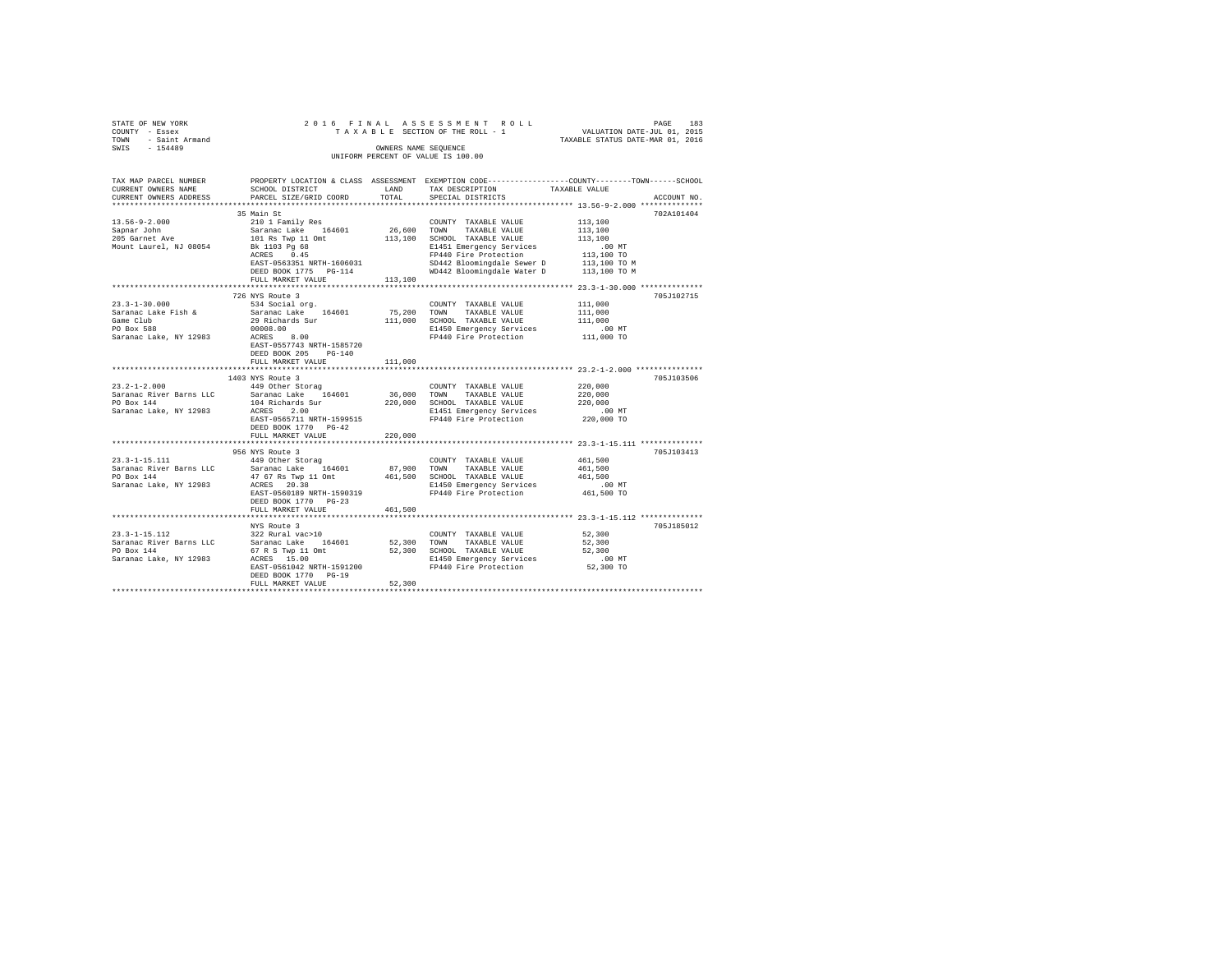| 2016 FINAL ASSESSMENT ROLL<br>PROPERTY LOCATION & CLASS ASSESSMENT EXEMPTION CODE----------------COUNTY-------TOWN------SCHOOL                                                                                                                                                                                                                                                                                                                                                               |                                                                  |                              |                                                                                                                                                                                                                                                                                                                        |                     |                             |  |  |  |  |  |  |  |
|----------------------------------------------------------------------------------------------------------------------------------------------------------------------------------------------------------------------------------------------------------------------------------------------------------------------------------------------------------------------------------------------------------------------------------------------------------------------------------------------|------------------------------------------------------------------|------------------------------|------------------------------------------------------------------------------------------------------------------------------------------------------------------------------------------------------------------------------------------------------------------------------------------------------------------------|---------------------|-----------------------------|--|--|--|--|--|--|--|
| TAX MAP PARCEL NUMBER<br>CURRENT OWNERS NAME<br>CURRENT OWNERS ADDRESS                                                                                                                                                                                                                                                                                                                                                                                                                       | SCHOOL DISTRICT<br>PARCEL SIZE/GRID COORD                        | $_{\rm LAND}$ $_{\rm TOTAL}$ | TAX DESCRIPTION TAXABLE VALUE<br>SPECIAL DISTRICTS                                                                                                                                                                                                                                                                     |                     | ACCOUNT NO.                 |  |  |  |  |  |  |  |
| 23.3-1-15.220<br>Saranac River Barns LLC<br>PO Box 144<br>Saranac Lake, NY 12983                                                                                                                                                                                                                                                                                                                                                                                                             | 967 NYS Route 3<br>DEED BOOK 1770 PG-23<br>FULL MARKET VALUE     | 77,700                       | $\begin{tabular}{lcccc} $50$ & $331$ & {Cont } 5 & $404$ & $404$ & $404$ & $404$ & $404$ & $404$ & $404$ & $404$ & $405$ & $406$ & $406$ & $406$ & $406$ & $406$ & $406$ & $406$ & $406$ & $406$ & $406$ & $406$ & $406$ & $406$ & $406$ & $406$ & $406$ & $406$ & $406$ & $406$ & $406$ & $406$ & $406$ & $406$ & $4$ |                     | 705J192004                  |  |  |  |  |  |  |  |
|                                                                                                                                                                                                                                                                                                                                                                                                                                                                                              |                                                                  |                              |                                                                                                                                                                                                                                                                                                                        |                     |                             |  |  |  |  |  |  |  |
|                                                                                                                                                                                                                                                                                                                                                                                                                                                                                              | 213 Goodspeed Ln                                                 |                              |                                                                                                                                                                                                                                                                                                                        |                     | 705J104211                  |  |  |  |  |  |  |  |
|                                                                                                                                                                                                                                                                                                                                                                                                                                                                                              | DEED BOOK 1816 PG-175                                            |                              |                                                                                                                                                                                                                                                                                                                        |                     | 0 65,300                    |  |  |  |  |  |  |  |
|                                                                                                                                                                                                                                                                                                                                                                                                                                                                                              | FULL MARKET VALUE 132,500                                        |                              |                                                                                                                                                                                                                                                                                                                        |                     |                             |  |  |  |  |  |  |  |
|                                                                                                                                                                                                                                                                                                                                                                                                                                                                                              |                                                                  |                              |                                                                                                                                                                                                                                                                                                                        |                     |                             |  |  |  |  |  |  |  |
|                                                                                                                                                                                                                                                                                                                                                                                                                                                                                              | Campion Way<br>EAST-0569989 NRTH-1608166<br>DEED BOOK 837 PG-196 |                              |                                                                                                                                                                                                                                                                                                                        | .00 MT<br>44,200 TO | 705J183002                  |  |  |  |  |  |  |  |
|                                                                                                                                                                                                                                                                                                                                                                                                                                                                                              | FULL MARKET VALUE                                                | 44,200                       |                                                                                                                                                                                                                                                                                                                        |                     |                             |  |  |  |  |  |  |  |
|                                                                                                                                                                                                                                                                                                                                                                                                                                                                                              |                                                                  |                              |                                                                                                                                                                                                                                                                                                                        |                     |                             |  |  |  |  |  |  |  |
| $\begin{tabular}{cccccc} 13.64-1-4.200 & 55 Main St & 51 M1 Fami1y Res & 0 & 0 & 0 \\ {\small 55.751} & 51 M1 Fami1y Res & 0 & 0 & 0 \\ {\small 56.751} & 51 M1 Fami1y Res & 0 & 0 \\ {\small 57.751} & 52 M120 0 & 0 & 0 \\ {\small 58.751} & 52 M10 0 & 0 & 0 \\ {\small 59.751} & 51 M10 0 & 0 & 0 \\ {\small 50.751} & 51 M10 0 & 0 & 0 \\ {\small 51$                                                                                                                                   | 55 Main St                                                       |                              |                                                                                                                                                                                                                                                                                                                        |                     | 705J188003<br>$0 \t 30,000$ |  |  |  |  |  |  |  |
|                                                                                                                                                                                                                                                                                                                                                                                                                                                                                              |                                                                  |                              |                                                                                                                                                                                                                                                                                                                        |                     |                             |  |  |  |  |  |  |  |
| $\begin{tabular}{lcccc} 13.4-1-71.116 & \begin{array}{lcccc} \text{Grass Pond Way} & \\ \text{Scheider family LLC} & 323 \text{ Vacant rural} & \\ \text{Scheidet Family LLC} & \text{Sarea in the image.} & \\ 1119 \text{ Remsen Mill Rd} & 164 \text{Richards Survey} & 26,900 \text{ TOWN} & \text{TAXABLE VALUE} & \\ 1119 \text{Remsen Mill Rd} & 164 \text{Richards Survey} & 26,900 \text{ TOWM} & \text{TAXABLE VALUE} & \\ 1119 \text{Remsen Mill Rd} & 164 \text{Richards Survey$ | Grass Pond Way<br>DEED BOOK 1479 PG-236<br>FULL MARKET VALUE     | 26,900                       |                                                                                                                                                                                                                                                                                                                        |                     | 705J180022                  |  |  |  |  |  |  |  |
|                                                                                                                                                                                                                                                                                                                                                                                                                                                                                              |                                                                  |                              |                                                                                                                                                                                                                                                                                                                        |                     |                             |  |  |  |  |  |  |  |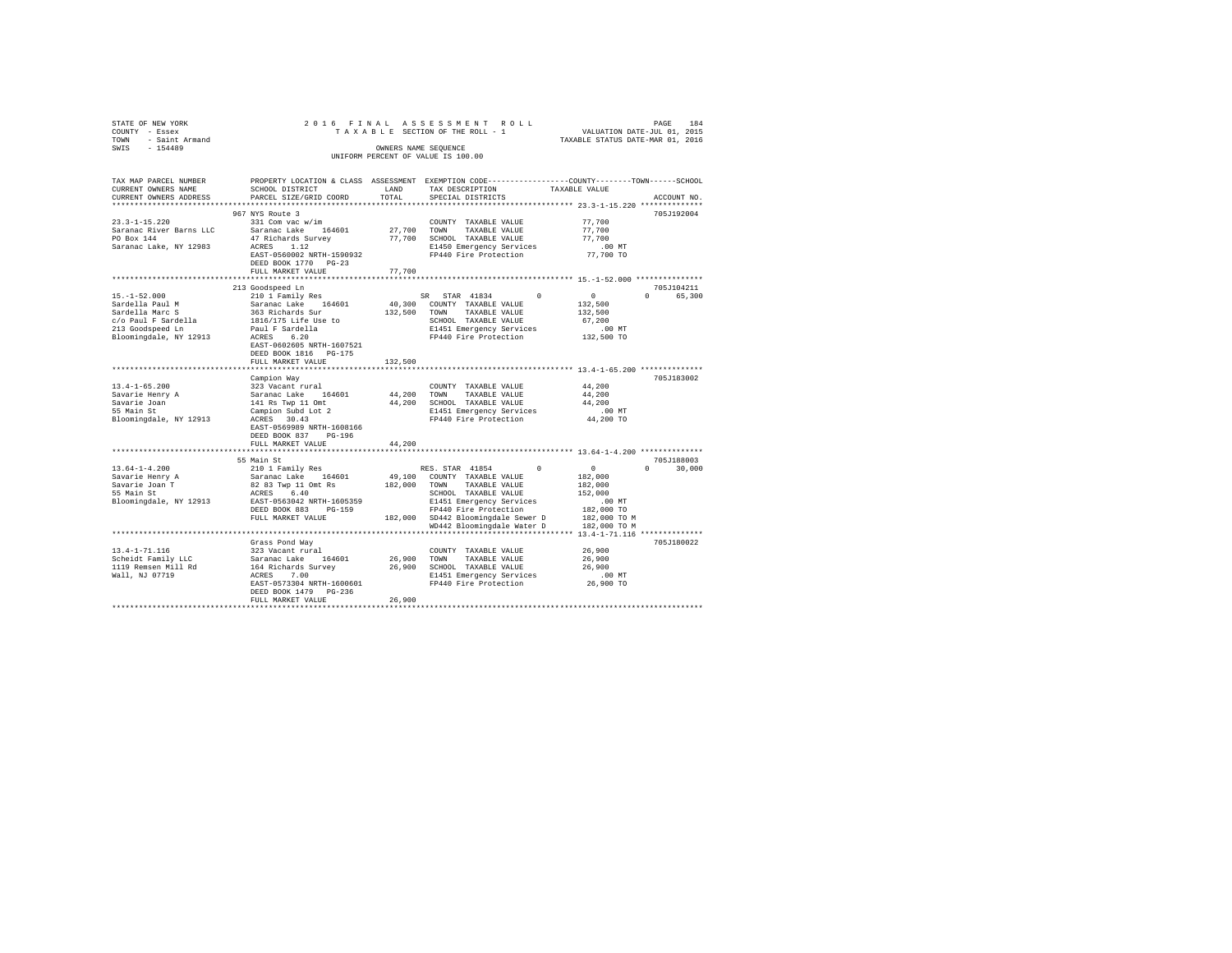| STATE OF NEW YORK      |                                          |             | 2016 FINAL ASSESSMENT ROLL                                                                     |                                                                 | 185<br>PAGE                     |
|------------------------|------------------------------------------|-------------|------------------------------------------------------------------------------------------------|-----------------------------------------------------------------|---------------------------------|
| COUNTY - Essex         |                                          |             | TAXABLE SECTION OF THE ROLL - 1                                                                | VALUATION DATE-JUL 01, 2015<br>TAXABLE STATUS DATE-MAR 01, 2016 |                                 |
| TOWN<br>- Saint Armand |                                          |             |                                                                                                |                                                                 |                                 |
| SWIS<br>$-154489$      |                                          |             | OWNERS NAME SEQUENCE                                                                           |                                                                 |                                 |
|                        |                                          |             | UNIFORM PERCENT OF VALUE IS 100.00                                                             |                                                                 |                                 |
|                        |                                          |             |                                                                                                |                                                                 |                                 |
| TAX MAP PARCEL NUMBER  |                                          |             | PROPERTY LOCATION & CLASS ASSESSMENT EXEMPTION CODE---------------COUNTY-------TOWN-----SCHOOL |                                                                 |                                 |
| CURRENT OWNERS NAME    | SCHOOL DISTRICT                          | LAND        | TAX DESCRIPTION                                                                                | TAXABLE VALUE                                                   |                                 |
| CURRENT OWNERS ADDRESS | PARCEL SIZE/GRID COORD                   | TOTAL       | SPECIAL DISTRICTS                                                                              |                                                                 | ACCOUNT NO.                     |
|                        |                                          |             |                                                                                                |                                                                 |                                 |
|                        | 95 Moose Pond Ln                         |             |                                                                                                |                                                                 | 705J103805                      |
| $13.4 - 1 - 75.000$    | 312 Vac w/imprv                          |             | COUNTY TAXABLE VALUE                                                                           | 62,000                                                          |                                 |
| Scheidt Family LLC     | Saranac Lake 164601                      | 55,300 TOWN | TAXABLE VALUE                                                                                  | 62,000                                                          |                                 |
| 1119 Remsen Mill Rd    | 164 Richards Sur                         |             | 62,000 SCHOOL TAXABLE VALUE                                                                    | 62,000                                                          |                                 |
| Wall, NJ 07719         | 6.70<br>ACRES                            |             | E1451 Emergency Services                                                                       | $.00$ MT                                                        |                                 |
|                        | EAST-0573067 NRTH-1601271                |             | FP440 Fire Protection                                                                          | 62,000 TO                                                       |                                 |
|                        | DEED BOOK 1479 PG-236                    |             |                                                                                                |                                                                 |                                 |
|                        | FULL MARKET VALUE                        | 62,000      |                                                                                                |                                                                 |                                 |
|                        |                                          |             |                                                                                                |                                                                 |                                 |
|                        | 12 Cassavaugh Way                        |             |                                                                                                |                                                                 | 702A178030                      |
| 13.64-1-19.221         | 210 1 Family Res                         |             | RES. STAR 41854 0                                                                              | $\sim$ 0                                                        | $\Omega$ and $\Omega$<br>30,000 |
| Schelle Mark           | Saranac Lake 164601                      | 35,900      | COUNTY TAXABLE VALUE                                                                           | 104,200                                                         |                                 |
| Shelle Robin           | Rs Twp 11 Omt Lot 102                    | 104,200     | TOWN<br>TAXABLE VALUE                                                                          | 104,200                                                         |                                 |
| 12 Cassavaugh Way      | ACRES 1.87 BANK WFARGO                   |             | SCHOOL TAXABLE VALUE                                                                           | 74,200                                                          |                                 |
| Bloomingdale, NY 12983 | EAST-0563694 NRTH-1604613                |             | E1451 Emergency Services                                                                       | .00 MT                                                          |                                 |
|                        | DEED BOOK 1399 PG-202                    |             | FP440 Fire Protection 104,200 TO                                                               |                                                                 |                                 |
|                        | FULL MARKET VALUE                        | 104,200     |                                                                                                |                                                                 |                                 |
|                        |                                          |             |                                                                                                |                                                                 |                                 |
|                        | 177 Campion Way                          |             |                                                                                                |                                                                 | 705Z005001                      |
| $13.4 - 1 - 65.120$    | 210 1 Family Res                         |             | RES. STAR 41854 0                                                                              | $\sim$ 0<br>$\Omega$                                            | 30,000                          |
| Schenk Jeremy W        | Saranac Lake 164601<br>141 Omt Twp 11 Rs |             | 32,200 COUNTY TAXABLE VALUE                                                                    | 75,600                                                          |                                 |
| Schenk Kathryn M       |                                          | 75,600      | TAXABLE VALUE<br>TOWN                                                                          | 75,600                                                          |                                 |
| 177 Campion Way        | 4 Campion Sub                            |             | SCHOOL TAXABLE VALUE                                                                           | 45,600                                                          |                                 |
| Vermontville, NY 12989 | ACRES 9.64                               |             | E1451 Emergency Services                                                                       | $.00$ MT                                                        |                                 |
|                        | EAST-0568844 NRTH-1606987                |             | FP440 Fire Protection 75,600 TO                                                                |                                                                 |                                 |
|                        | DEED BOOK 1786 PG-76                     |             |                                                                                                |                                                                 |                                 |
|                        | FULL MARKET VALUE                        | 75,600      |                                                                                                |                                                                 |                                 |
|                        | Poplar Ln                                |             |                                                                                                |                                                                 | 7079978026                      |
| $13.56 - 7 - 23.000$   | 311 Res vac land                         |             | COUNTY TAXABLE VALUE                                                                           | 13,300                                                          |                                 |
| Schmidt Donald E       | Saranac Lake 164601                      | 13,300 TOWN | TAXABLE VALUE                                                                                  | 13,300                                                          |                                 |
| Schmidt Barbara A      | Rs Twp 11 Omt 82                         |             | 13,300 SCHOOL TAXABLE VALUE                                                                    | 13,300                                                          |                                 |
| PO Box 315             | Whiteface Mtn Park Lot 23                |             | E1451 Emergency Services                                                                       | $.00$ MT                                                        |                                 |
| Bloomingdale, NY 12913 | ACRES 0.20                               |             | FP440 Fire Protection                                                                          | 13,300 TO                                                       |                                 |
|                        | EAST-0562612 NRTH-1606551                |             |                                                                                                |                                                                 |                                 |
|                        | DEED BOOK 802<br>$PG-039$                |             |                                                                                                |                                                                 |                                 |
|                        | FULL MARKET VALUE                        | 13,300      |                                                                                                |                                                                 |                                 |
|                        |                                          |             |                                                                                                |                                                                 |                                 |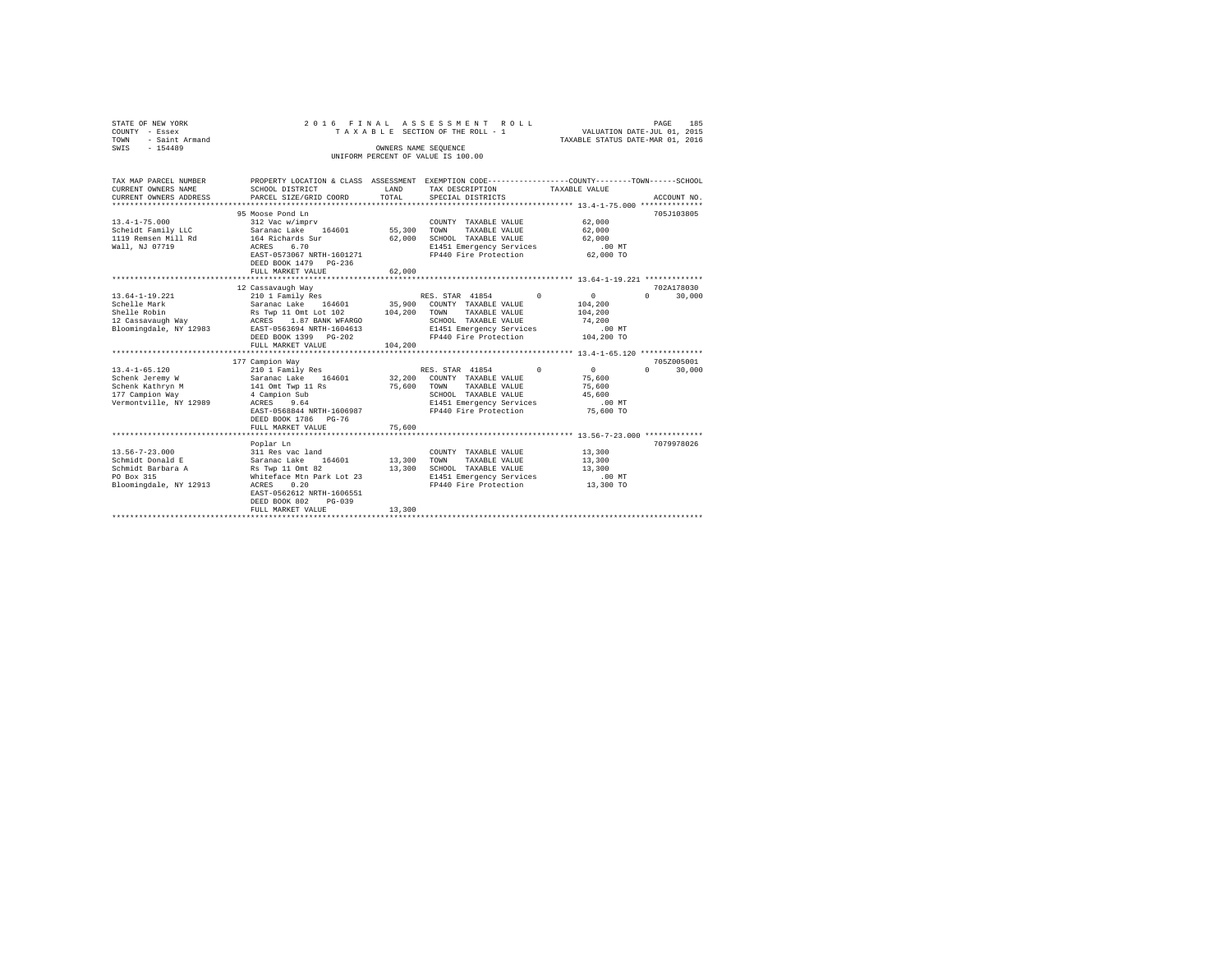| STATE OF NEW YORK<br>COUNTY - Essex<br>- Saint Armand<br>TOWN<br>SWIS<br>$-154489$ |                        |                                      | 2016 FINAL ASSESSMENT ROLL<br>TAXABLE SECTION OF THE ROLL - 1<br>OWNERS NAME SEOUENCE<br>UNIFORM PERCENT OF VALUE IS 100.00 |                                                              | 186<br>PAGE<br>VALUATION DATE-JUL 01, 2015<br>TAXABLE STATUS DATE-MAR 01, 2016 |
|------------------------------------------------------------------------------------|------------------------|--------------------------------------|-----------------------------------------------------------------------------------------------------------------------------|--------------------------------------------------------------|--------------------------------------------------------------------------------|
| TAX MAP PARCEL NUMBER                                                              |                        | PROPERTY LOCATION & CLASS ASSESSMENT |                                                                                                                             | EXEMPTION CODE-----------------COUNTY-------TOWN------SCHOOL |                                                                                |
| CURRENT OWNERS NAME                                                                | SCHOOL DISTRICT        | LAND                                 | TAX DESCRIPTION                                                                                                             | TAXABLE VALUE                                                |                                                                                |
| CURRENT OWNERS ADDRESS                                                             | PARCEL SIZE/GRID COORD | TOTAL                                | SPECIAL DISTRICTS                                                                                                           |                                                              | ACCOUNT NO.                                                                    |

| CURRENT OWNERS ADDRESS   | PARCEL SIZE/GRID COORD                                   | TOTAL       | SPECIAL DISTRICTS<br>*********************************** 13.56-7-28.210 ************** |              | ACCOUNT NO.        |
|--------------------------|----------------------------------------------------------|-------------|----------------------------------------------------------------------------------------|--------------|--------------------|
|                          | 7 Poplar Ln                                              |             |                                                                                        |              | 702A183001         |
| $13.56 - 7 - 28.210$     | 210 1 Family Res                                         |             | RES. STAR 41854<br>$\Omega$                                                            | $\Omega$     | 30,000<br>$\Omega$ |
| Schmidt Donald E         | Saranac Lake 164601                                      | 53,300      | COUNTY TAXABLE VALUE                                                                   | 214,000      |                    |
| Schmidt Barbara A        | 82 Rs Twp 11 Omt                                         | 214,000     | TOWN<br>TAXABLE VALUE                                                                  | 214,000      |                    |
| 7 Poplar Ln              | 8.64<br>ACRES                                            |             | SCHOOL TAXABLE VALUE                                                                   | 184,000      |                    |
| Bloomingdale, NY 12913   | EAST-0562914 NRTH-1606715                                |             | E1451 Emergency Services                                                               | $.00$ MT     |                    |
|                          | DEED BOOK 769<br>$PG-222$                                |             | FP440 Fire Protection                                                                  | 214,000 TO   |                    |
|                          |                                                          |             | 214,000 SD442 Bloomingdale Sewer D                                                     |              |                    |
|                          | FULL MARKET VALUE                                        |             |                                                                                        | 214,000 TO M |                    |
|                          |                                                          |             | WD442 Bloomingdale Water D                                                             | 214,000 TO M |                    |
|                          | 37 James Way                                             |             |                                                                                        |              | 705J178056         |
| $13.4 - 2 - 7.000$       | 260 Seasonal res                                         |             | COUNTY TAXABLE VALUE                                                                   | 53,200       |                    |
| Schmidt Hart Mut         | Saranac Lake 164601                                      | 40,400 TOWN |                                                                                        | 53,200       |                    |
|                          |                                                          |             | TAXABLE VALUE                                                                          | 53,200       |                    |
| Schmidt Rosemary         | Richards Survey Lot 123                                  |             | 53,200 SCHOOL TAXABLE VALUE                                                            |              |                    |
| Mastic Rd                | 40x357xirr                                               |             | E1451 Emergency Services                                                               | $.00$ MT     |                    |
| PO Box 598               | 0.70<br>ACRES                                            |             | FP440 Fire Protection                                                                  | 53,200 TO    |                    |
| Sound Beach LI, NY 11789 | EAST-0566839 NRTH-1603120                                |             |                                                                                        |              |                    |
|                          | DEED BOOK 502<br>$PG-270$                                |             |                                                                                        |              |                    |
|                          | FULL MARKET VALUE                                        | 53,200      | ********************************** 13.4-2-6.000 ****************                       |              |                    |
|                          |                                                          |             |                                                                                        |              |                    |
|                          | James Way                                                |             |                                                                                        |              | 705J174007         |
| $13.4 - 2 - 6.000$       | 314 Rural vac<10<br>Saranac Lake 164601                  |             | COUNTY TAXABLE VALUE                                                                   | 21,200       |                    |
| Schmidt Hartmut          |                                                          | 21.200 TOWN | TAXABLE VALUE                                                                          | 21,200       |                    |
| Schmidt Rosemary         | Lot 123 Richards Survey                                  |             | 21,200 SCHOOL TAXABLE VALUE                                                            | 21,200       |                    |
| Mastic Rd                | 45 X 355 X Irr                                           |             | E1451 Emergency Services                                                               | $.00$ MT     |                    |
| PO Box 598               | 0.70<br>ACRES                                            |             | FP440 Fire Protection                                                                  | 21,200 TO    |                    |
| Sound Beach LI, NY 11789 | EAST-0566810 NRTH-1603208                                |             |                                                                                        |              |                    |
|                          | DEED BOOK 502<br>$PG - 270$                              |             |                                                                                        |              |                    |
|                          | FULL MARKET VALUE                                        | 21,200      |                                                                                        |              |                    |
|                          |                                                          |             |                                                                                        |              |                    |
|                          | 31 Curtis Way                                            |             |                                                                                        |              | 705J102810         |
| $13.4 - 3 - 3.000$       | 210 1 Family Res                                         |             | $\Omega$<br>RES. STAR 41854                                                            | $\sim$ 0     | $\Omega$<br>30,000 |
| Schrage Allan J          | Saranac Lake 164601                                      |             | 44,000 COUNTY TAXABLE VALUE                                                            | 81,700       |                    |
| 31 Curtis Way            | 123 Richards Sur                                         | 81,700 TOWN | TAXABLE VALUE                                                                          | 81,700       |                    |
| PO Box 73                | ACRES 1.20                                               |             | SCHOOL TAXABLE VALUE                                                                   | 51,700       |                    |
| Bloomingdale, NY 12913   | EAST-0568297 NRTH-1603422                                |             | E1451 Emergency Services                                                               | .00MT        |                    |
|                          | DEED BOOK 1743 PG-74                                     |             | FP440 Fire Protection                                                                  | 81,700 TO    |                    |
|                          | FULL MARKET VALUE                                        | 81,700      |                                                                                        |              |                    |
|                          |                                                          |             |                                                                                        |              |                    |
|                          | 11 Reservoir Ln                                          |             |                                                                                        |              | 705Z006001         |
| $13.56 - 10 - 9.200$     | 210 1 Family Res                                         |             | $\Omega$<br>RES. STAR 41854                                                            | $^{\circ}$   | $\cap$<br>30,000   |
| Schwartz John J          | Saranac Lake<br>164601                                   | 35,100      | COUNTY TAXABLE VALUE                                                                   | 192,000      |                    |
| Schwartz Diana L         | 82 OMT TWP 11 RS                                         | 192,000     | TOWN<br>TAXABLE VALUE                                                                  | 192,000      |                    |
| 11 Reservoir Ln          |                                                          |             | SCHOOL TAXABLE VALUE                                                                   | 162,000      |                    |
| Bloomingdale, NY 12913   | -<br>ACRES 1.09 BANKCOMMBNK<br>EAST-0560894 NRTH-1605836 |             | E1451 Emergency Services                                                               | .00 MT       |                    |
|                          | DEED BOOK 1439 PG-252                                    |             | FP440 Fire Protection                                                                  | 192,000 TO   |                    |
|                          | FULL MARKET VALUE                                        | 192,000     |                                                                                        |              |                    |
|                          |                                                          |             |                                                                                        |              |                    |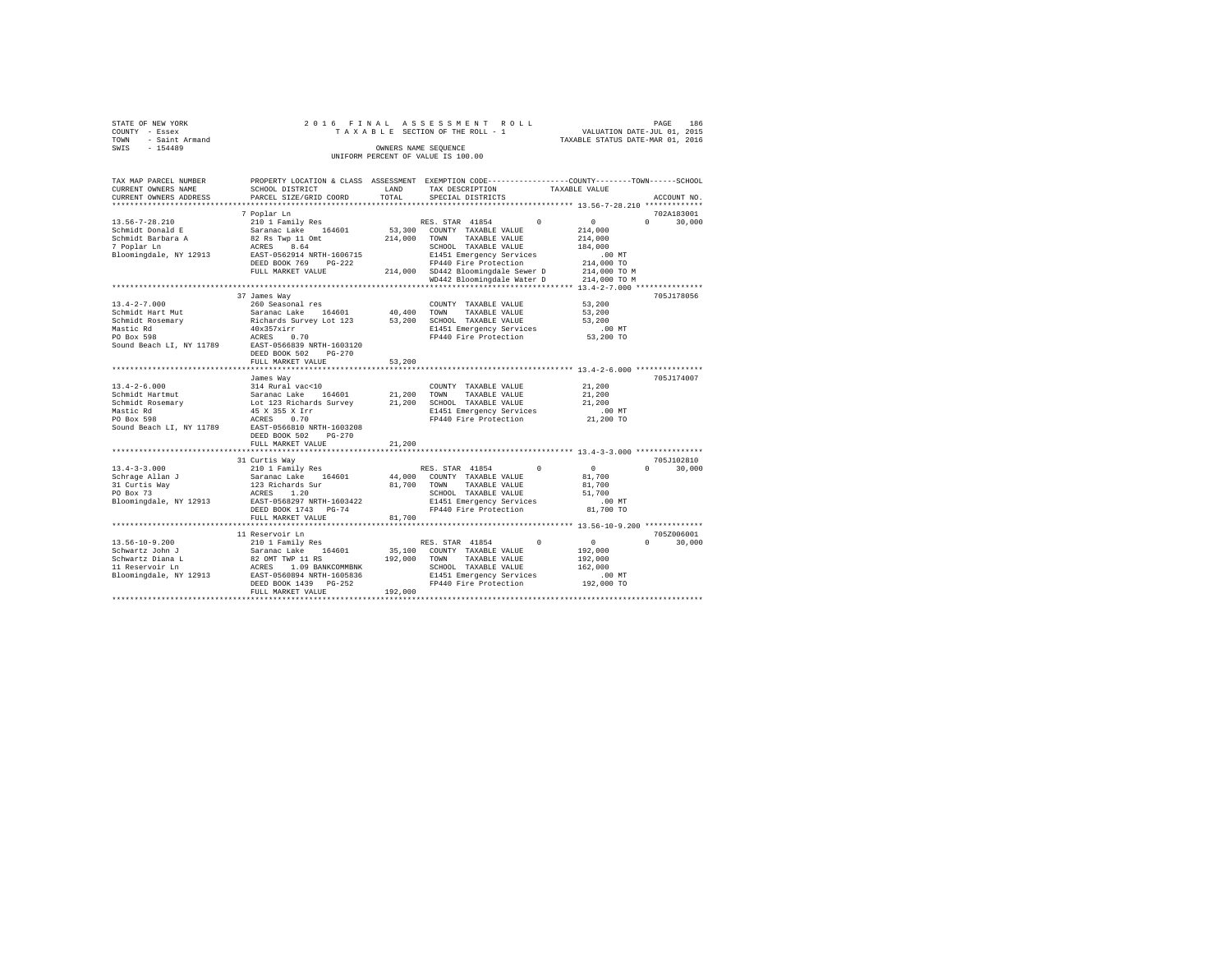| STATE OF NEW YORK<br>COUNTY - Essex                                                                                                                                                                                | 2016 FINAL                                                                  |         | ASSESSMENT ROLL<br>TAXABLE SECTION OF THE ROLL - 1                                                             | PAGE 187<br>VALUATION DATE-JUL 01, 2015                                                                               |
|--------------------------------------------------------------------------------------------------------------------------------------------------------------------------------------------------------------------|-----------------------------------------------------------------------------|---------|----------------------------------------------------------------------------------------------------------------|-----------------------------------------------------------------------------------------------------------------------|
| TOWN<br>- Saint Armand                                                                                                                                                                                             |                                                                             |         |                                                                                                                | TAXABLE STATUS DATE-MAR 01, 2016                                                                                      |
| $-154489$<br>SWIS                                                                                                                                                                                                  |                                                                             |         | OWNERS NAME SEOUENCE                                                                                           |                                                                                                                       |
|                                                                                                                                                                                                                    |                                                                             |         | UNIFORM PERCENT OF VALUE IS 100.00                                                                             |                                                                                                                       |
|                                                                                                                                                                                                                    |                                                                             |         |                                                                                                                |                                                                                                                       |
|                                                                                                                                                                                                                    |                                                                             |         |                                                                                                                | TAX MAP PARCEL NUMBER PROPERTY LOCATION & CLASS ASSESSMENT EXEMPTION CODE---------------COUNTY-------TOWN------SCHOOL |
| CURRENT OWNERS NAME                                                                                                                                                                                                | SCHOOL DISTRICT                                                             | LAND    | TAX DESCRIPTION                                                                                                | TAXABLE VALUE                                                                                                         |
| CURRENT OWNERS ADDRESS                                                                                                                                                                                             | PARCEL SIZE/GRID COORD                                                      | TOTAL   | SPECIAL DISTRICTS                                                                                              | ACCOUNT NO.                                                                                                           |
|                                                                                                                                                                                                                    |                                                                             |         |                                                                                                                |                                                                                                                       |
|                                                                                                                                                                                                                    | 1666 NYS Route 3                                                            |         |                                                                                                                | 702A101814                                                                                                            |
| $13.65 - 2 - 16.000$                                                                                                                                                                                               | 210 1 Family Res                                                            |         | COUNTY TAXABLE VALUE                                                                                           | 89,000                                                                                                                |
| Schwiezer Mary Allyn                                                                                                                                                                                               | Saranac Lake 164601                                                         |         | 28,300 TOWN TAXABLE VALUE<br>89,000 SCHOOL TAXABLE VALUE<br>TAXABLE VALUE                                      | 89,000                                                                                                                |
| 1666 NYS Route 3                                                                                                                                                                                                   | 102 Twp 11 O.m.t.                                                           |         |                                                                                                                | 89,000                                                                                                                |
| Saranac Lake, NY 12983                                                                                                                                                                                             | 225.5 X 138S Xirr<br>ACRES 0.50                                             |         | E1451 Emergency Services                                                                                       | $.00$ MT                                                                                                              |
|                                                                                                                                                                                                                    | EAST-0564622 NRTH-1605653                                                   |         | FP440 Fire Protection<br>FP440 Fire Protection = 05,000 10<br>SD442 Bloomingdale Sewer D = 89,000 TO M         | 89,000 TO                                                                                                             |
|                                                                                                                                                                                                                    | DEED BOOK 1768 PG-249                                                       |         | WD442 Bloomingdale Water D 89,000 TO M                                                                         |                                                                                                                       |
|                                                                                                                                                                                                                    | FULL MARKET VALUE                                                           | 89,000  |                                                                                                                |                                                                                                                       |
|                                                                                                                                                                                                                    |                                                                             |         |                                                                                                                |                                                                                                                       |
|                                                                                                                                                                                                                    | 255 River Rd                                                                |         |                                                                                                                | 705J104301                                                                                                            |
| $13.4 - 1 - 55.000$                                                                                                                                                                                                | 210 1 Family Res                                                            |         | COUNTY TAXABLE VALUE                                                                                           | 178,100                                                                                                               |
| Scott Michael D<br>12 Riverview St                                                                                                                                                                                 | Saranac Lake 164601<br>143 Richards Sur<br>ACRES 0.10                       |         |                                                                                                                | 178,100                                                                                                               |
|                                                                                                                                                                                                                    |                                                                             |         |                                                                                                                | 178,100                                                                                                               |
| Vearile, ME 04401                                                                                                                                                                                                  |                                                                             |         | 16,900 TOWN TAXABLE VALUE<br>178,100 SCHOOL TAXABLE VALUE<br>E1451 Emergency Services<br>FP440 Fire Protection | $.00$ MT                                                                                                              |
|                                                                                                                                                                                                                    | EAST-0570291 NRTH-1603974                                                   |         |                                                                                                                | 178,100 TO                                                                                                            |
|                                                                                                                                                                                                                    | DEED BOOK 777 PG-132<br>FULL MARKET VALUE                                   | 178,100 |                                                                                                                |                                                                                                                       |
|                                                                                                                                                                                                                    |                                                                             |         |                                                                                                                |                                                                                                                       |
|                                                                                                                                                                                                                    | River Rd                                                                    |         |                                                                                                                | 705Z012001                                                                                                            |
| $13.4 - 1 - 61.200$                                                                                                                                                                                                |                                                                             |         |                                                                                                                | 2.500                                                                                                                 |
| Scott Michael D                                                                                                                                                                                                    |                                                                             |         |                                                                                                                | 2,500                                                                                                                 |
| 12 Riverview St<br>Veazie, ME 04401                                                                                                                                                                                |                                                                             |         |                                                                                                                | 2,500                                                                                                                 |
|                                                                                                                                                                                                                    |                                                                             |         |                                                                                                                | $.00$ MT                                                                                                              |
|                                                                                                                                                                                                                    | EAST-0570235 NRTH-1604012                                                   |         | FP440 Fire Protection                                                                                          | 2,500 TO                                                                                                              |
|                                                                                                                                                                                                                    | DEED BOOK 1664 PG-65                                                        |         |                                                                                                                |                                                                                                                       |
|                                                                                                                                                                                                                    | FULL MARKET VALUE                                                           | 2,500   |                                                                                                                |                                                                                                                       |
|                                                                                                                                                                                                                    | River Rd                                                                    |         |                                                                                                                | 705J104302                                                                                                            |
| $13.4 - 1 - 64.000$                                                                                                                                                                                                |                                                                             |         | COUNTY TAXABLE VALUE                                                                                           | 109,000                                                                                                               |
| Scott Michael D                                                                                                                                                                                                    |                                                                             | 109,000 | TOWN<br>TAXABLE VALUE                                                                                          | 109,000                                                                                                               |
| 12 Riverview St                                                                                                                                                                                                    | 322 Rural vac>10<br>Saranac Lake 164601<br>142 Richards Sur<br>ACRES 160.00 |         | 109,000 SCHOOL TAXABLE VALUE                                                                                   | 109,000                                                                                                               |
| Veazie, ME 04401                                                                                                                                                                                                   |                                                                             |         | E1451 Emergency Services                                                                                       | $.00$ MT                                                                                                              |
|                                                                                                                                                                                                                    | EAST-0570109 NRTH-1605453                                                   |         | FP440 Fire Protection                                                                                          | 109,000 TO                                                                                                            |
|                                                                                                                                                                                                                    | DEED BOOK 777 PG-132                                                        |         |                                                                                                                |                                                                                                                       |
|                                                                                                                                                                                                                    | FULL MARKET VALUE<br>************************                               | 109,000 |                                                                                                                |                                                                                                                       |
|                                                                                                                                                                                                                    |                                                                             |         |                                                                                                                | **************************** 15.-1-56.000 **************<br>705.T103914                                               |
| $15. - 1 - 56.000$                                                                                                                                                                                                 | 2078 Gillespie Dr<br>210 1 Family Res                                       |         | COUNTY TAXABLE VALUE                                                                                           | 93,000                                                                                                                |
|                                                                                                                                                                                                                    |                                                                             |         |                                                                                                                | 93,000                                                                                                                |
| Sedlacko Martin P<br>Saranac Lake 164601<br>Sedlacko Carolyn<br>367 Ra Twp 11 Omt<br>368 Nave Dr<br>201 School House Lot<br>Forked River, NJ 08731<br>2028<br>201 School House Lot<br>2015<br>2015<br>2015<br>2015 |                                                                             |         | 17,900 TOWN TAXABLE VALUE<br>93,000 SCHOOL TAXABLE VALUE                                                       | 93,000                                                                                                                |
|                                                                                                                                                                                                                    |                                                                             |         |                                                                                                                | .00MT                                                                                                                 |
|                                                                                                                                                                                                                    |                                                                             |         | E1451 Emergency Services<br>FP440 Fire Protection                                                              | 93,000 TO                                                                                                             |
|                                                                                                                                                                                                                    | EAST-0603253 NRTH-1612269                                                   |         |                                                                                                                |                                                                                                                       |
|                                                                                                                                                                                                                    | DEED BOOK 1099 PG-115                                                       |         |                                                                                                                |                                                                                                                       |
|                                                                                                                                                                                                                    | FULL MARKET VALUE                                                           | 93,000  |                                                                                                                |                                                                                                                       |
|                                                                                                                                                                                                                    |                                                                             |         |                                                                                                                |                                                                                                                       |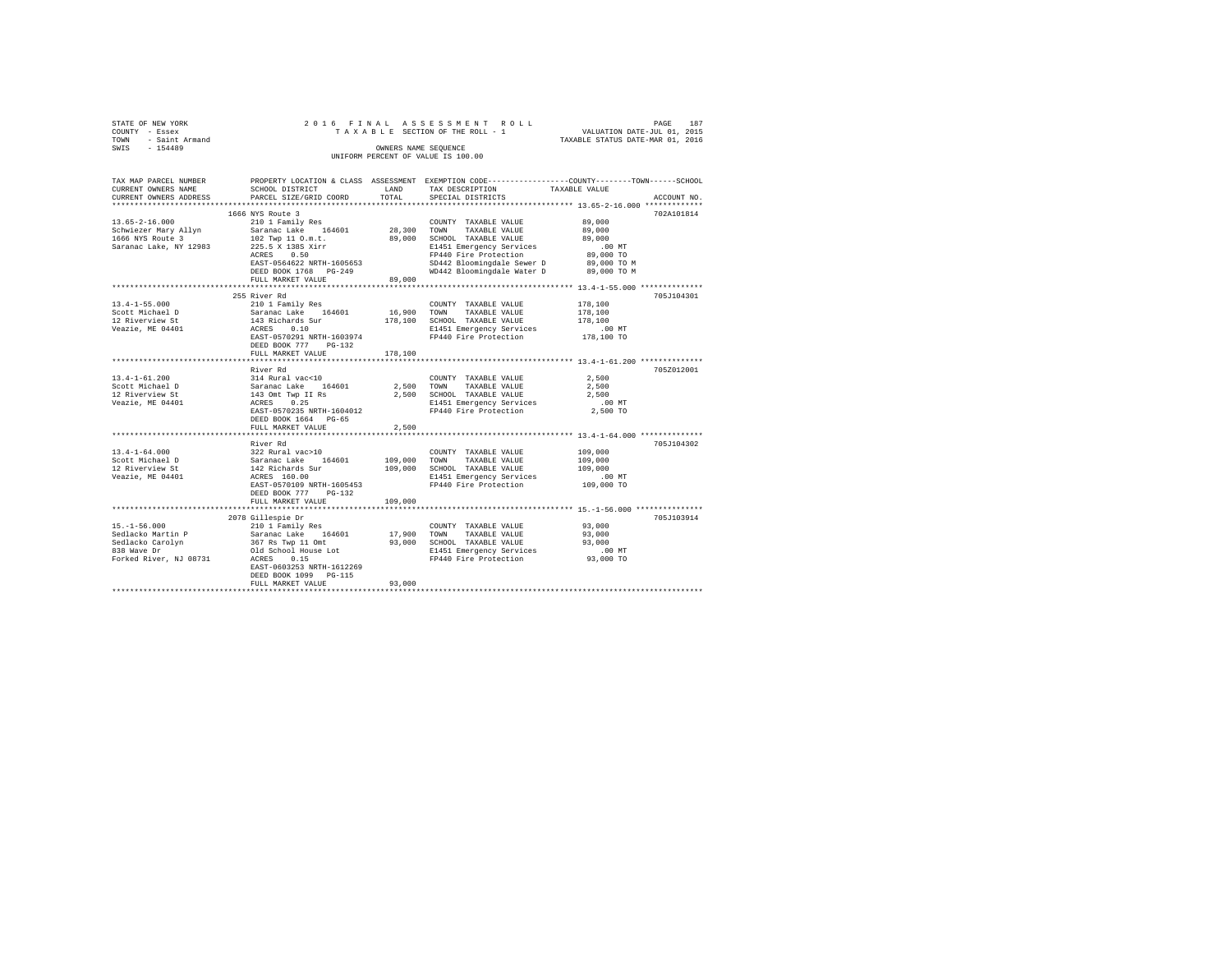| STATE OF NEW YORK $\begin{array}{ccccccccc} \multicolumn{3}{c}{{\small{\texttt{COUTNT}}}} & & & & & & & \multicolumn{3}{c}{{\small{\texttt{COUTNT}}}} & & & & & & & \multicolumn{3}{c}{{\small{\texttt{COUTNT}}}} & & & & & & & \multicolumn{3}{c}{{\small{\texttt{COUT}}}} & & & & & & & \multicolumn{3}{c}{{\small{\texttt{CNOT}}}} & & & & & & & & \multicolumn{3}{c}{{\small{\texttt{CNOT}}}} & & & & & & & & \multicolumn{3}{c}{{\small{\texttt{CNOT}}}} & & & & & &$ |                                                                                                                                               |        | 2016 FINAL ASSESSMENT ROLL<br>V FINAL A D DE SIN E RIT ROLL<br>TAXABLE SECTION OF THE ROLL - 1 VALUATION DATE-JUL 01, 2015<br>TAXABLE STATUS DATE-MAR 01, 2016<br>OWNERS NAME SEQUENCE<br>UNIFORM PERCENT OF VALUE IS 100.00 |  |                             |
|----------------------------------------------------------------------------------------------------------------------------------------------------------------------------------------------------------------------------------------------------------------------------------------------------------------------------------------------------------------------------------------------------------------------------------------------------------------------------|-----------------------------------------------------------------------------------------------------------------------------------------------|--------|------------------------------------------------------------------------------------------------------------------------------------------------------------------------------------------------------------------------------|--|-----------------------------|
| TAX MAP PARCEL NUMBER<br>CURRENT OWNERS NAME<br>CURRENT OWNERS ADDRESS                                                                                                                                                                                                                                                                                                                                                                                                     | PROPERTY LOCATION & CLASS ASSESSMENT EXEMPTION CODE----------------COUNTY-------TOWN------SCHOOL<br>SCHOOL DISTRICT<br>PARCEL SIZE/GRID COORD |        | LAND TAX DESCRIPTION TAXABLE VALUE TOTAL SPECIAL DISTRICTS                                                                                                                                                                   |  | ACCOUNT NO.                 |
|                                                                                                                                                                                                                                                                                                                                                                                                                                                                            |                                                                                                                                               |        |                                                                                                                                                                                                                              |  | 705J104001                  |
|                                                                                                                                                                                                                                                                                                                                                                                                                                                                            |                                                                                                                                               |        |                                                                                                                                                                                                                              |  |                             |
|                                                                                                                                                                                                                                                                                                                                                                                                                                                                            | EAST-0602867 NRTH-1610606<br>DEED BOOK 1043 PG-241<br>FULL MARKET VALUE                                                                       | 21,900 |                                                                                                                                                                                                                              |  |                             |
|                                                                                                                                                                                                                                                                                                                                                                                                                                                                            |                                                                                                                                               |        |                                                                                                                                                                                                                              |  |                             |
| $[13.57-2-4.000 \qquad \begin{array}{l} 1669 \text{ NTS RUS} \; \text{RUE} \; \mathbf{3} & \text{RES. STAR} \; \; 41854 \; \; 0 \qquad \; 0 \qquad \; 0 \qquad \; 0 \qquad \; 0 \qquad \; 0 \qquad \; 0 \qquad \; 0 \qquad \; 0 \qquad \; 0 \qquad \; 0 \qquad \; 0 \qquad \; 0 \qquad \; 0 \qquad \; 0 \qquad \; 0 \qquad \; 0 \qquad \; 0 \qquad \; 0 \qquad \; 0 \qquad \; 0 \$                                                                                         | 1689 NYS Route 3                                                                                                                              |        |                                                                                                                                                                                                                              |  | 702A101915<br>$0 \t 30.000$ |
|                                                                                                                                                                                                                                                                                                                                                                                                                                                                            |                                                                                                                                               |        |                                                                                                                                                                                                                              |  |                             |
|                                                                                                                                                                                                                                                                                                                                                                                                                                                                            |                                                                                                                                               |        |                                                                                                                                                                                                                              |  |                             |
|                                                                                                                                                                                                                                                                                                                                                                                                                                                                            |                                                                                                                                               |        |                                                                                                                                                                                                                              |  |                             |
|                                                                                                                                                                                                                                                                                                                                                                                                                                                                            |                                                                                                                                               |        |                                                                                                                                                                                                                              |  |                             |
|                                                                                                                                                                                                                                                                                                                                                                                                                                                                            |                                                                                                                                               |        |                                                                                                                                                                                                                              |  |                             |
|                                                                                                                                                                                                                                                                                                                                                                                                                                                                            |                                                                                                                                               |        |                                                                                                                                                                                                                              |  |                             |
|                                                                                                                                                                                                                                                                                                                                                                                                                                                                            |                                                                                                                                               |        |                                                                                                                                                                                                                              |  |                             |
|                                                                                                                                                                                                                                                                                                                                                                                                                                                                            |                                                                                                                                               |        |                                                                                                                                                                                                                              |  |                             |
|                                                                                                                                                                                                                                                                                                                                                                                                                                                                            |                                                                                                                                               |        |                                                                                                                                                                                                                              |  |                             |
|                                                                                                                                                                                                                                                                                                                                                                                                                                                                            |                                                                                                                                               |        |                                                                                                                                                                                                                              |  |                             |
|                                                                                                                                                                                                                                                                                                                                                                                                                                                                            |                                                                                                                                               |        |                                                                                                                                                                                                                              |  |                             |
|                                                                                                                                                                                                                                                                                                                                                                                                                                                                            |                                                                                                                                               |        |                                                                                                                                                                                                                              |  |                             |
|                                                                                                                                                                                                                                                                                                                                                                                                                                                                            |                                                                                                                                               |        |                                                                                                                                                                                                                              |  |                             |
|                                                                                                                                                                                                                                                                                                                                                                                                                                                                            |                                                                                                                                               |        |                                                                                                                                                                                                                              |  |                             |
|                                                                                                                                                                                                                                                                                                                                                                                                                                                                            |                                                                                                                                               |        |                                                                                                                                                                                                                              |  |                             |
|                                                                                                                                                                                                                                                                                                                                                                                                                                                                            |                                                                                                                                               |        |                                                                                                                                                                                                                              |  |                             |
|                                                                                                                                                                                                                                                                                                                                                                                                                                                                            |                                                                                                                                               |        |                                                                                                                                                                                                                              |  |                             |
| $\begin{tabular}{lcccc} 13.4-1-71.115 & & 312\,\,\mathrm{V}{\bf c} \, {\bf v} \, {\bf s} \, {\bf v} \, {\bf c} \, {\bf v} \, {\bf s} \, {\bf v} \, {\bf c} \, {\bf v} \, {\bf s} \, {\bf v} \, {\bf c} \, {\bf v} \, {\bf v} \, {\bf c} \, {\bf v} \, {\bf v} \, {\bf v} \, {\bf v} \, {\bf v} \, {\bf v} \, {\bf v} \, {\bf v} \, {\bf v} \, {\bf v} \, {\bf v} \, {\bf v} \, {\bf v} \, {\bf v} \, {\bf v}$                                                              | 92 Grass Pond Way                                                                                                                             |        |                                                                                                                                                                                                                              |  | 705J179022                  |
|                                                                                                                                                                                                                                                                                                                                                                                                                                                                            |                                                                                                                                               |        |                                                                                                                                                                                                                              |  |                             |
|                                                                                                                                                                                                                                                                                                                                                                                                                                                                            |                                                                                                                                               |        |                                                                                                                                                                                                                              |  |                             |
|                                                                                                                                                                                                                                                                                                                                                                                                                                                                            |                                                                                                                                               |        |                                                                                                                                                                                                                              |  |                             |
|                                                                                                                                                                                                                                                                                                                                                                                                                                                                            |                                                                                                                                               |        |                                                                                                                                                                                                                              |  |                             |
|                                                                                                                                                                                                                                                                                                                                                                                                                                                                            | DEED BOOK 1313 PG-165                                                                                                                         |        |                                                                                                                                                                                                                              |  |                             |
|                                                                                                                                                                                                                                                                                                                                                                                                                                                                            | FULL MARKET VALUE                                                                                                                             | 29,400 |                                                                                                                                                                                                                              |  |                             |
|                                                                                                                                                                                                                                                                                                                                                                                                                                                                            |                                                                                                                                               |        |                                                                                                                                                                                                                              |  |                             |
|                                                                                                                                                                                                                                                                                                                                                                                                                                                                            | Poplar Ln                                                                                                                                     |        |                                                                                                                                                                                                                              |  | 702A100707                  |
|                                                                                                                                                                                                                                                                                                                                                                                                                                                                            |                                                                                                                                               |        |                                                                                                                                                                                                                              |  |                             |
|                                                                                                                                                                                                                                                                                                                                                                                                                                                                            |                                                                                                                                               |        |                                                                                                                                                                                                                              |  |                             |
|                                                                                                                                                                                                                                                                                                                                                                                                                                                                            |                                                                                                                                               |        |                                                                                                                                                                                                                              |  |                             |
|                                                                                                                                                                                                                                                                                                                                                                                                                                                                            |                                                                                                                                               |        |                                                                                                                                                                                                                              |  |                             |
|                                                                                                                                                                                                                                                                                                                                                                                                                                                                            |                                                                                                                                               |        |                                                                                                                                                                                                                              |  |                             |
|                                                                                                                                                                                                                                                                                                                                                                                                                                                                            | DEED BOOK 470 PG-198                                                                                                                          |        |                                                                                                                                                                                                                              |  |                             |
|                                                                                                                                                                                                                                                                                                                                                                                                                                                                            | FULL MARKET VALUE                                                                                                                             | 13,300 |                                                                                                                                                                                                                              |  |                             |
|                                                                                                                                                                                                                                                                                                                                                                                                                                                                            |                                                                                                                                               |        |                                                                                                                                                                                                                              |  |                             |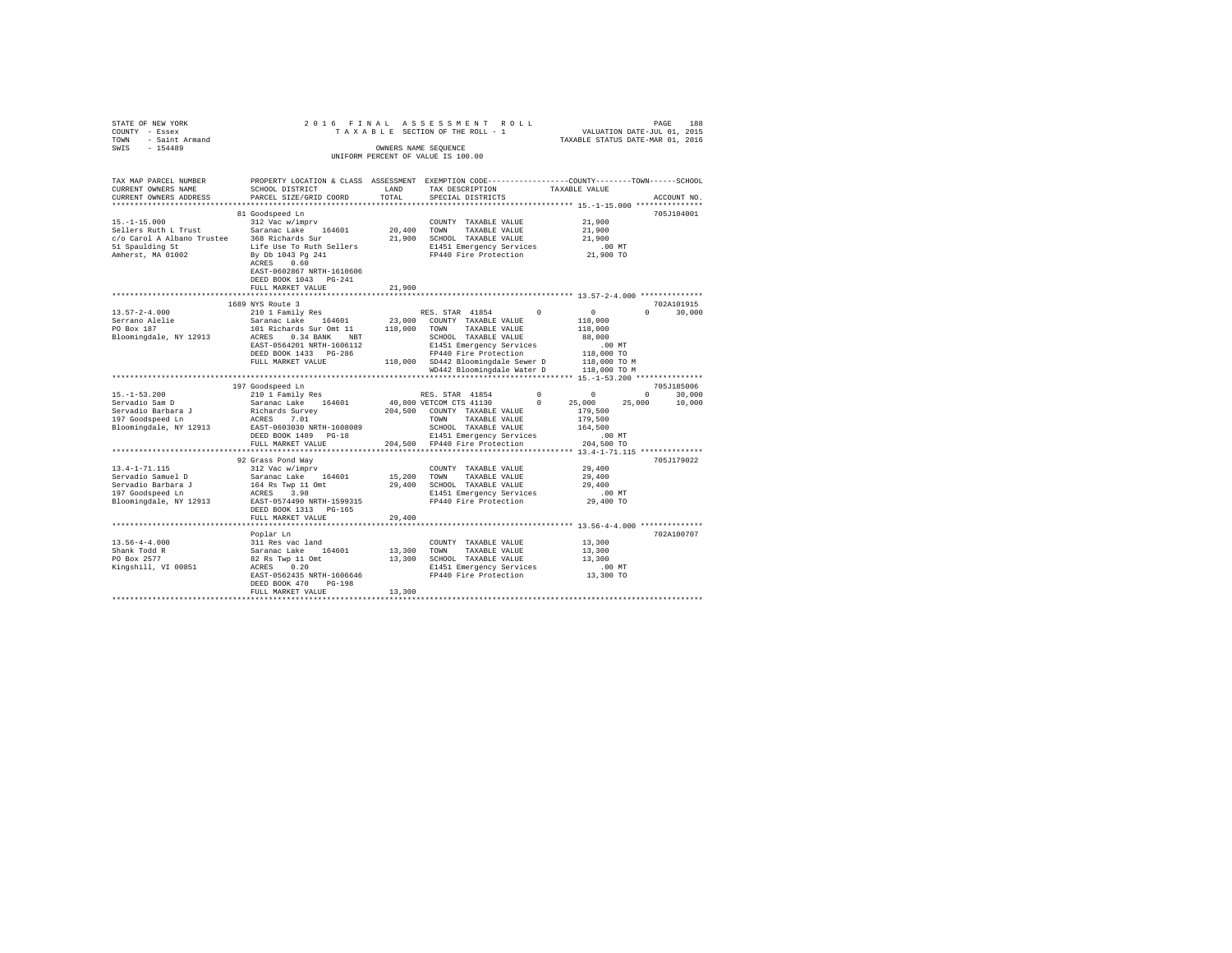|      | STATE OF NEW YORK |  |  |  | 2016 FINAL ASSESSMENT ROLL         |  |  |  |  |  |                                  |  | PAGE | 189 |
|------|-------------------|--|--|--|------------------------------------|--|--|--|--|--|----------------------------------|--|------|-----|
|      | COUNTY - Essex    |  |  |  | TAXABLE SECTION OF THE ROLL - 1    |  |  |  |  |  | VALUATION DATE-JUL 01, 2015      |  |      |     |
| TOWN | - Saint Armand    |  |  |  |                                    |  |  |  |  |  | TAXABLE STATUS DATE-MAR 01, 2016 |  |      |     |
| SWIS | $-154489$         |  |  |  | OWNERS NAME SEOUENCE               |  |  |  |  |  |                                  |  |      |     |
|      |                   |  |  |  | UNIFORM PERCENT OF VALUE IS 100.00 |  |  |  |  |  |                                  |  |      |     |

| TAX MAP PARCEL NUMBER<br>CURRENT OWNERS NAME                                                              | PROPERTY LOCATION & CLASS ASSESSMENT EXEMPTION CODE----------------COUNTY-------TOWN------SCHOOL<br>SCHOOL DISTRICT                                                               | LAND                            | TAX DESCRIPTION                                                                                                                                                                                                    | TAXABLE VALUE                                                                                                   |                                  |
|-----------------------------------------------------------------------------------------------------------|-----------------------------------------------------------------------------------------------------------------------------------------------------------------------------------|---------------------------------|--------------------------------------------------------------------------------------------------------------------------------------------------------------------------------------------------------------------|-----------------------------------------------------------------------------------------------------------------|----------------------------------|
| CURRENT OWNERS ADDRESS<br>***********************                                                         | PARCEL SIZE/GRID COORD                                                                                                                                                            | TOTAL                           | SPECIAL DISTRICTS                                                                                                                                                                                                  |                                                                                                                 | ACCOUNT NO.                      |
|                                                                                                           | 30 Roosevelt Ln                                                                                                                                                                   |                                 |                                                                                                                                                                                                                    |                                                                                                                 | 702A101312                       |
| $13.64 - 1 - 17.000$<br>Shelley Christopher P<br>Shelley Cynthia A<br>30 Roosevelt Ln                     | 210 1 Family Res<br>Saranac Lake<br>164601<br>102 Twp 11 O.m.t.<br>ACRES 0.20 BANK CORE                                                                                           | 19,000<br>81,100                | COUNTY TAXABLE VALUE<br>TOWN<br>TAXABLE VALUE<br>SCHOOL TAXABLE VALUE<br>E1451 Emergency Services                                                                                                                  | 81,100<br>81,100<br>81,100<br>.00 MT                                                                            |                                  |
| Bloomingdale, NY 12913                                                                                    | EAST-0563955 NRTH-1605102<br>DEED BOOK 1459 PG-20<br>FULL MARKET VALUE                                                                                                            |                                 | FP440 Fire Protection<br>SD442 Bloomingdale Sewer D<br>81,100 WD442 Bloomingdale Water D                                                                                                                           | 81,100 TO<br>81,100 TO M<br>81,100 TO M                                                                         |                                  |
|                                                                                                           |                                                                                                                                                                                   |                                 |                                                                                                                                                                                                                    |                                                                                                                 |                                  |
| $15. - 1 - 31.100$<br>Short Michael T<br>Short Gail D<br>220 Dietrich Rd<br>Kempton, PA 19529             | Roseman Rd<br>910 Priv forest<br>164601<br>Saranac Lake<br>373 379 Richards Sur<br>ACRES 118.90<br>EAST-0609203 NRTH-1613446<br>DEED BOOK 1827 PG-328                             | 85,400<br>85,400                | COUNTY TAXABLE VALUE<br>TOWN<br>TAXABLE VALUE<br>SCHOOL TAXABLE VALUE<br>E1451 Emergency Services<br>FP440 Fire Protection                                                                                         | 85,400<br>85,400<br>85,400<br>$.00$ MT<br>85,400 TO                                                             | 705J104014                       |
|                                                                                                           | FULL MARKET VALUE                                                                                                                                                                 | 85,400                          |                                                                                                                                                                                                                    |                                                                                                                 |                                  |
|                                                                                                           | 79 Maple Ln                                                                                                                                                                       |                                 |                                                                                                                                                                                                                    |                                                                                                                 | 705Z009003                       |
| $13.64 - 2 - 1.113$<br>Shumway Daniel R<br>Shumway Nancy L<br>79 Maple Ln<br>Bloomingdale, NY 12913       | 210 1 Family Res<br>Saranac Lake 164601<br>83 OMT TWP 11 RS<br>ACRES<br>1.16<br>EAST-0561054 NRTH-1605493<br>DEED BOOK 1679 PG-237<br>FULL MARKET VALUE                           | 70,200 SR<br>280,100<br>280,100 | CLERGY<br>41400<br>STAR 41834<br>COUNTY TAXABLE VALUE<br>TOWN<br>TAXABLE VALUE<br>SCHOOL TAXABLE VALUE<br>E1451 Emergency Services<br>FP440 Fire Protection                                                        | $^{\circ}$<br>1,500<br>1,500<br>$\Omega$<br>$\Omega$<br>278,600<br>278,600<br>213,300<br>$.00$ MT<br>280,100 TO | 1,500<br>65,300<br>$\Omega$      |
|                                                                                                           | ***************************                                                                                                                                                       |                                 |                                                                                                                                                                                                                    |                                                                                                                 | 705Z009004                       |
| $13.64 - 2 - 1.114$<br>Shumway Daniel R<br>Shumway Nancy L<br>79 Maple Ln<br>Bloomingdale, NY 12913       | Maple Ln<br>311 Res vac land<br>Saranac Lake<br>164601<br>83 OMT TWP 11 RS<br>ACRES<br>1.75<br>EAST-0561346 NRTH-1605557<br>DEED BOOK 1679<br>PG-237<br>FULL MARKET VALUE         | 49,800<br>49,800<br>49,800      | COUNTY TAXABLE VALUE<br>TOWN<br>TAXABLE VALUE<br>SCHOOL TAXABLE VALUE<br>E1451 Emergency Services<br>FP440 Fire Protection                                                                                         | 49,800<br>49,800<br>49,800<br>.00 MT<br>49,800 TO                                                               |                                  |
|                                                                                                           | .                                                                                                                                                                                 |                                 |                                                                                                                                                                                                                    | ******************* 13.64-1-5.120 **************                                                                |                                  |
| $13.64 - 1 - 5.120$<br>Shumway Darwin B<br>Shumway Lillian J<br>52 Roosevelt Ln<br>Bloomingdale, NY 12913 | 52 Roosevelt Ln<br>210 1 Family Res<br>Saranac Lake<br>164601<br>83 Twp 11 Omt Rs<br>1.46<br>ACRES<br>EAST-0563344 NRTH-1604995<br>DEED BOOK 969<br>$PG-121$<br>FULL MARKET VALUE | 35,500<br>110,600               | STAR 41834<br>SR<br>COUNTY TAXABLE VALUE<br>TAXABLE VALUE<br>TOWN<br>SCHOOL TAXABLE VALUE<br>E1451 Emergency Services<br>FP440 Fire Protection<br>110,600 SD442 Bloomingdale Sewer D<br>WD442 Bloomingdale Water D | $^{\circ}$<br>$\circ$<br>110,600<br>110,600<br>45,300<br>.00MT<br>110,600 TO<br>110,600 TO M<br>110,600 TO M    | 705J191003<br>$\Omega$<br>65,300 |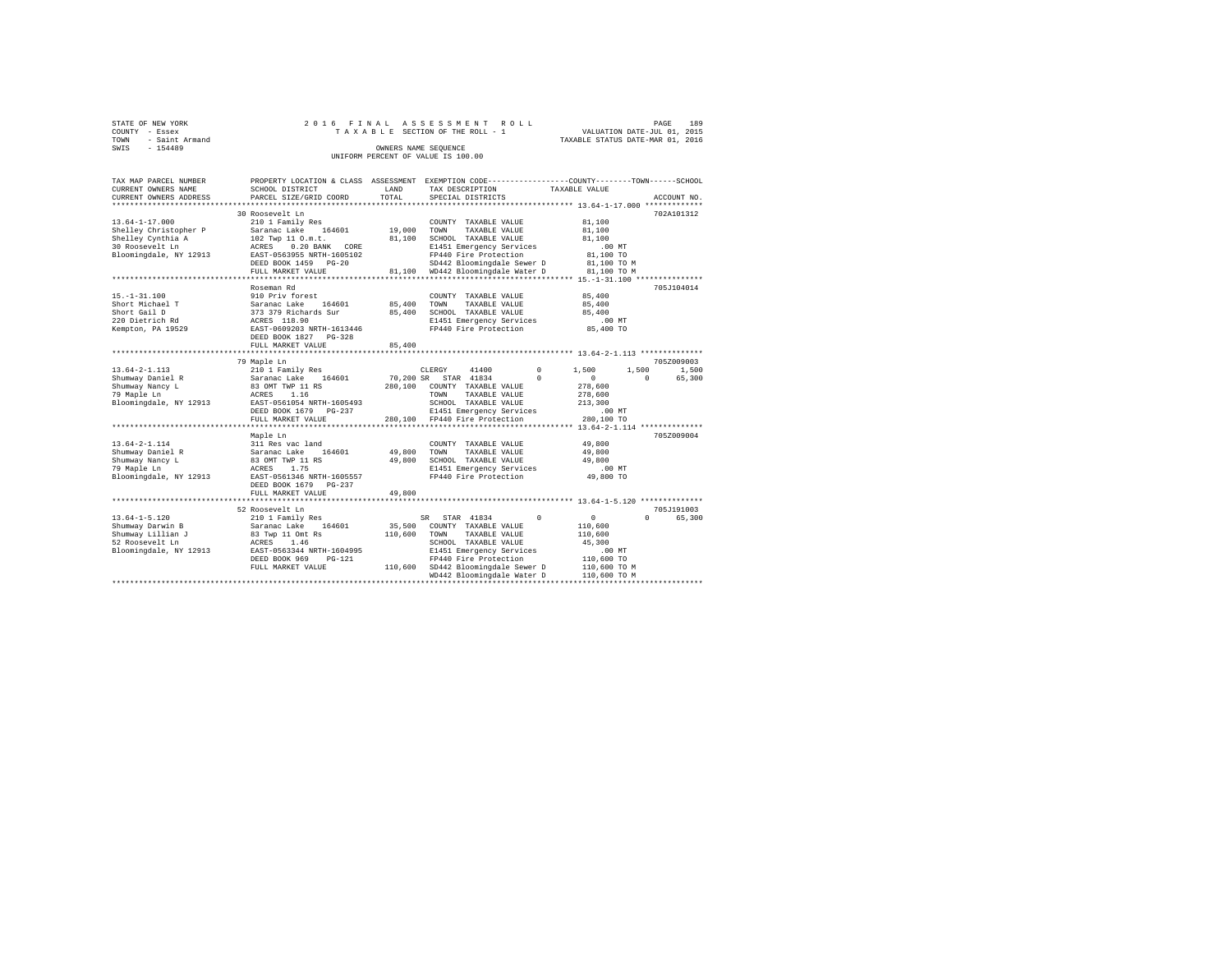| STATE OF NEW YORK      | 2016 FINAL ASSESSMENT ROLL         | 190<br>PAGE                      |
|------------------------|------------------------------------|----------------------------------|
| COUNTY - Essex         | TAXABLE SECTION OF THE ROLL - 1    | VALUATION DATE-JUL 01, 2015      |
| - Saint Armand<br>TOWN |                                    | TAXABLE STATUS DATE-MAR 01, 2016 |
| $-154489$<br>SWIS      | OWNERS NAME SEOUENCE               |                                  |
|                        | UNIFORM PERCENT OF VALUE IS 100.00 |                                  |

| TAX MAP PARCEL NUMBER<br>CURRENT OWNERS NAME | PROPERTY LOCATION & CLASS ASSESSMENT EXEMPTION CODE---------------COUNTY-------TOWN-----SCHOOL<br>SCHOOL DISTRICT | LAND<br>TOTAL | TAX DESCRIPTION            | TAXABLE VALUE |                |                    |  |
|----------------------------------------------|-------------------------------------------------------------------------------------------------------------------|---------------|----------------------------|---------------|----------------|--------------------|--|
| CURRENT OWNERS ADDRESS                       | PARCEL SIZE/GRID COORD                                                                                            |               | SPECIAL DISTRICTS          |               |                | ACCOUNT NO.        |  |
|                                              | 11 Vine St                                                                                                        |               |                            |               |                | 705J190004         |  |
| $13.56 - 8 - 16.200$                         | 210 1 Family Res                                                                                                  |               | RES. STAR 41854            | $\Omega$      | $\Omega$       | $\Omega$<br>30,000 |  |
| Shumway Rodney A                             | Saranac Lake<br>164601                                                                                            | 30,100        | COUNTY TAXABLE VALUE       |               | 161,600        |                    |  |
| Shumway Lisa M                               | 101 Twp 11 Omt Rs                                                                                                 | 161,600       | TAXABLE VALUE<br>TOWN      |               | 161,600        |                    |  |
| 11 Vine St                                   | ACRES 0.59                                                                                                        |               | SCHOOL TAXABLE VALUE       |               | 131,600        |                    |  |
| PO Box 299                                   | EAST-0563484 NRTH-1606986                                                                                         |               | E1451 Emergency Services   |               | .00MT          |                    |  |
| Bloomingdale, NY 12913                       | DEED BOOK 1071 PG-10                                                                                              |               | FP440 Fire Protection      |               | 161,600 TO     |                    |  |
|                                              | FULL MARKET VALUE                                                                                                 | 161,600       | SD442 Bloomingdale Sewer D |               | 161,600 TO M   |                    |  |
|                                              |                                                                                                                   |               | WD442 Bloomingdale Water D |               | 161,600 TO M   |                    |  |
|                                              |                                                                                                                   |               |                            |               |                |                    |  |
|                                              | 16 Maple Ln                                                                                                       |               |                            |               |                | 702Z007006         |  |
| $13.56 - 6 - 7.200$                          | 210 1 Family Res                                                                                                  |               | RES. STAR 41854            | $\Omega$      | 0              | $\Omega$<br>30,000 |  |
| Siddell Teddie                               | Saranac Lake<br>164601                                                                                            | 19,400        | COUNTY TAXABLE VALUE       |               | 65,800         |                    |  |
| Siddell Trudi                                | ACRES<br>0.22 BANK1STARSG                                                                                         | 65,800        | TOWN<br>TAXABLE VALUE      |               | 65,800         |                    |  |
| Maple Ln                                     | EAST-0562564 NRTH-1605929                                                                                         |               | SCHOOL TAXABLE VALUE       |               | 35,800         |                    |  |
| PO Box 79                                    | DEED BOOK 1494    PG-102                                                                                          |               | E1451 Emergency Services   |               | $.00$ MT       |                    |  |
| Bloomingdale, NY 12913                       | FULL MARKET VALUE                                                                                                 | 65,800        | FP440 Fire Protection      |               | 65,800 TO      |                    |  |
|                                              |                                                                                                                   |               | SD442 Bloomingdale Sewer D |               | 65,800 TO M    |                    |  |
|                                              |                                                                                                                   |               | WD442 Bloomingdale Water D |               | 65,800 TO M    |                    |  |
|                                              |                                                                                                                   |               |                            |               |                | 702A178034         |  |
| $13.65 - 1 - 7.000$                          | 16 School St<br>270 Mfg housing                                                                                   |               | RES. STAR 41854            | $\Omega$      | $\overline{0}$ | $\Omega$<br>30,000 |  |
| Silver Rick B                                | Saranac Lake<br>164601                                                                                            | 19,000        | COUNTY TAXABLE VALUE       |               | 51,200         |                    |  |
| Silver Diane M                               | Twp 11 Omt Lot 102                                                                                                | 51,200        | TOWN<br>TAXABLE VALUE      |               | 51,200         |                    |  |
| PO Box 27                                    | 60x125                                                                                                            |               | SCHOOL TAXABLE VALUE       |               | 21,200         |                    |  |
| Bloomingdale, NY 12913                       | 0.20<br>ACRES                                                                                                     |               | E1451 Emergency Services   |               | $.00$ MT       |                    |  |
|                                              | EAST-0564107 NRTH-1605751                                                                                         |               | FP440 Fire Protection      |               | 51,200 TO      |                    |  |
|                                              | DEED BOOK 1415 PG-242                                                                                             |               | SD442 Bloomingdale Sewer D |               | 51,200 TO M    |                    |  |
|                                              | FULL MARKET VALUE                                                                                                 | 51,200        | WD442 Bloomingdale Water D |               | 51,200 TO M    |                    |  |
|                                              |                                                                                                                   |               |                            |               |                |                    |  |
|                                              | 8 Saranac Ln                                                                                                      |               |                            |               |                | 705J180009         |  |
| $32.38 - 1 - 8.000$                          | 210 1 Family Res                                                                                                  |               | RES. STAR 41854            | $\Omega$      | $\Omega$       | $\Omega$<br>30,000 |  |
| Simkins Mark S                               | Saranac Lake 164601                                                                                               | 36,900        | COUNTY TAXABLE VALUE       |               | 224,300        |                    |  |
| Simkins Janet L                              | 11 Richards Survey Lot 24                                                                                         | 224,300       | TOWN<br>TAXABLE VALUE      |               | 224,300        |                    |  |
| 8 Saranac Ln                                 | ACRES<br>0.30                                                                                                     |               | SCHOOL TAXABLE VALUE       |               | 194,300        |                    |  |
| Saranac Lake, NY 12983                       | EAST-0555532 NRTH-1578460                                                                                         |               | E1450 Emergency Services   |               | .00MT          |                    |  |
|                                              | DEED BOOK 989<br>$PG-273$                                                                                         |               | FP440 Fire Protection      |               | 224,300 TO     |                    |  |
|                                              | FULL MARKET VALUE                                                                                                 | 224,300       | WD441 Rockledge water      |               | 224,300 TO M   |                    |  |
|                                              |                                                                                                                   |               |                            |               |                |                    |  |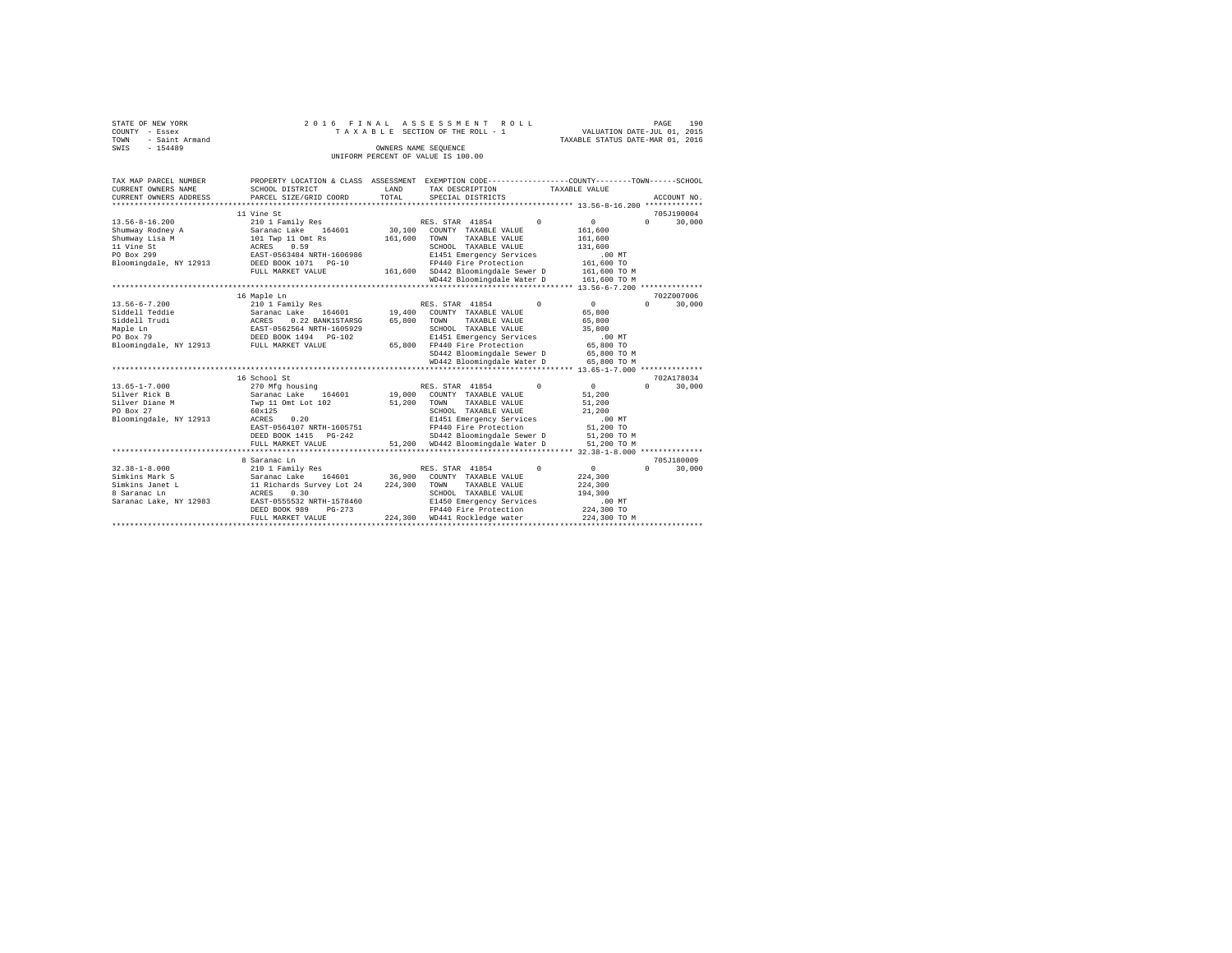|                | STATE OF NEW YORK   |  |  | 2016 FINAL ASSESSMENT ROLL         |                                  | PAGE | 191 |
|----------------|---------------------|--|--|------------------------------------|----------------------------------|------|-----|
| COUNTY - Essex |                     |  |  | TAXABLE SECTION OF THE ROLL - 1    | VALUATION DATE-JUL 01, 2015      |      |     |
|                | TOWN - Saint Armand |  |  |                                    | TAXABLE STATUS DATE-MAR 01, 2016 |      |     |
| SWIS           | $-154489$           |  |  | OWNERS NAME SEOUENCE               |                                  |      |     |
|                |                     |  |  | UNIFORM PERCENT OF VALUE IS 100.00 |                                  |      |     |
|                |                     |  |  |                                    |                                  |      |     |

| TAX MAP PARCEL NUMBER<br>CURRENT OWNERS NAME<br>CURRENT OWNERS ADDRESS<br>*************                                       | PROPERTY LOCATION & CLASS ASSESSMENT EXEMPTION CODE---------------COUNTY-------TOWN------SCHOOL<br>SCHOOL DISTRICT<br>PARCEL SIZE/GRID COORD                                                                                                   | LAND<br>TOTAL                | TAX DESCRIPTION<br>SPECIAL DISTRICTS                                                                                                                                                                              |                      | TAXABLE VALUE                                                                                           |                    | ACCOUNT NO.          |
|-------------------------------------------------------------------------------------------------------------------------------|------------------------------------------------------------------------------------------------------------------------------------------------------------------------------------------------------------------------------------------------|------------------------------|-------------------------------------------------------------------------------------------------------------------------------------------------------------------------------------------------------------------|----------------------|---------------------------------------------------------------------------------------------------------|--------------------|----------------------|
| $13.56 - 8 - 5.000$<br>Simmons Joseph M<br>Simmons Michelle M<br>842 St Regis Ave<br>PO Box 99<br>Bloomingdale, NY 12913      | 842 Saint Regis Ave<br>210 1 Family Res<br>Saranac Lake<br>164601<br>101 Rs Twp 11 Omt<br>Life Use Doris Stickney<br>By Db 1146 Pg 195<br>0.60 BANK WFARGO<br>ACRES<br>EAST-0563831 NRTH-1606688<br>DEED BOOK 1532 PG-287<br>FULL MARKET VALUE | 30,300<br>119,400<br>119,400 | RES. STAR 41854<br>COUNTY TAXABLE VALUE<br>TAXABLE VALUE<br>TOWN<br>SCHOOL TAXABLE VALUE<br>E1451 Emergency Services<br>FP440 Fire Protection<br>SD442 Bloomingdale Sewer D<br>WD442 Bloomingdale Water D         | $\Omega$             | $\circ$<br>119,400<br>119,400<br>89,400<br>$.00$ MT<br>119,400 TO<br>119,400 TO M<br>119,400 TO M       | $\Omega$           | 702A101811<br>30,000 |
|                                                                                                                               |                                                                                                                                                                                                                                                |                              |                                                                                                                                                                                                                   |                      |                                                                                                         |                    | 702A101709           |
| $13.56 - 3 - 3.000$<br>Simpson Kenneth R<br>Simpson Ann E<br>c/o August R Simpson                                             | 770 Saint Regis Ave<br>210 1 Family Res<br>Saranac Lake 164601<br>82 Richards Surtwp.11 Omt<br>1535/172 Life Use to                                                                                                                            | 120,500                      | VETCOM CTS 41130<br>28,300 SR STAR 41834<br>COUNTY TAXABLE VALUE<br>TAXABLE VALUE<br>TOWN                                                                                                                         | $\Omega$<br>$\Omega$ | 25,000<br>$\Omega$<br>95,500<br>95,500                                                                  | 25,000<br>$\Omega$ | 10,000<br>65,300     |
| 770 St Regis Ave<br>PO Box 31<br>Bloomingdale, NY 12913                                                                       | August & Ilean Simpson<br>ACRES<br>0.50<br>EAST-0562436 NRTH-1607505<br>DEED BOOK 1535 PG-172<br>FULL MARKET VALUE                                                                                                                             |                              | SCHOOL TAXABLE VALUE<br>E1451 Emergency Services<br>FP440 Fire Protection<br>SD442 Bloomingdale Sewer D<br>120,500 WD442 Bloomingdale Water D                                                                     |                      | 45,200<br>.00 MT<br>120,500 TO<br>120,500 TO M<br>120,500 TO M                                          |                    |                      |
|                                                                                                                               |                                                                                                                                                                                                                                                |                              |                                                                                                                                                                                                                   |                      |                                                                                                         |                    |                      |
|                                                                                                                               | 23 Oregon Plains Rd                                                                                                                                                                                                                            |                              |                                                                                                                                                                                                                   |                      |                                                                                                         |                    | 702A100910           |
| $13.56 - 2 - 12.000$<br>Simpson Michael J<br>Simpson Deborah W<br>23 Oregon Plains Rd<br>PO Box 281<br>Bloomingdale, NY 12913 | 210 1 Family Res<br>Saranac Lake 164601<br>101 Richards Surtwp11 Omt<br>ACRES<br>0.62<br>EAST-0563515 NRTH-1607416<br>DEED BOOK 958<br>$PG-163$<br>FULL MARKET VALUE                                                                           | 30,700<br>161,600            | RES. STAR 41854<br>COUNTY TAXABLE VALUE<br>TAXABLE VALUE<br>TOWN<br>SCHOOL TAXABLE VALUE<br>E1451 Emergency Services<br>FP440 Fire Protection<br>161,600 SD442 Bloomingdale Sewer D<br>WD442 Bloomingdale Water D | $\Omega$             | $\mathbf{0}$<br>161,600<br>161,600<br>131,600<br>$.00$ MT<br>161,600 TO<br>161,600 TO M<br>161,600 TO M | $\Omega$           | 30,000               |
|                                                                                                                               |                                                                                                                                                                                                                                                |                              |                                                                                                                                                                                                                   |                      | *** 13.4-2-2.001 ****************                                                                       |                    |                      |
| $13.4 - 2 - 2.001$<br>Skiff Cory J<br>14 James Way<br>Bloomingdale, NY 12913                                                  | 14 James Way<br>210 1 Family Res<br>Saranac Lake<br>164601<br>Richards Survey Lot 123 134,200<br>ACRES<br>1.50 BANK1STARSG                                                                                                                     | 35,500                       | RES. STAR 41854<br>COUNTY TAXABLE VALUE<br>TAXABLE VALUE<br>TOWN<br>SCHOOL TAXABLE VALUE                                                                                                                          | $^{\circ}$           | 0<br>134,200<br>134,200<br>104,200                                                                      | $\Omega$           | 705J175003<br>30,000 |
|                                                                                                                               | EAST-0567480 NRTH-1603353<br>DEED BOOK 1455<br>$PG-238$<br>FULL MARKET VALUE                                                                                                                                                                   | 134,200                      | E1451 Emergency Services<br>FP440 Fire Protection                                                                                                                                                                 |                      | .00MT<br>134,200 TO                                                                                     |                    |                      |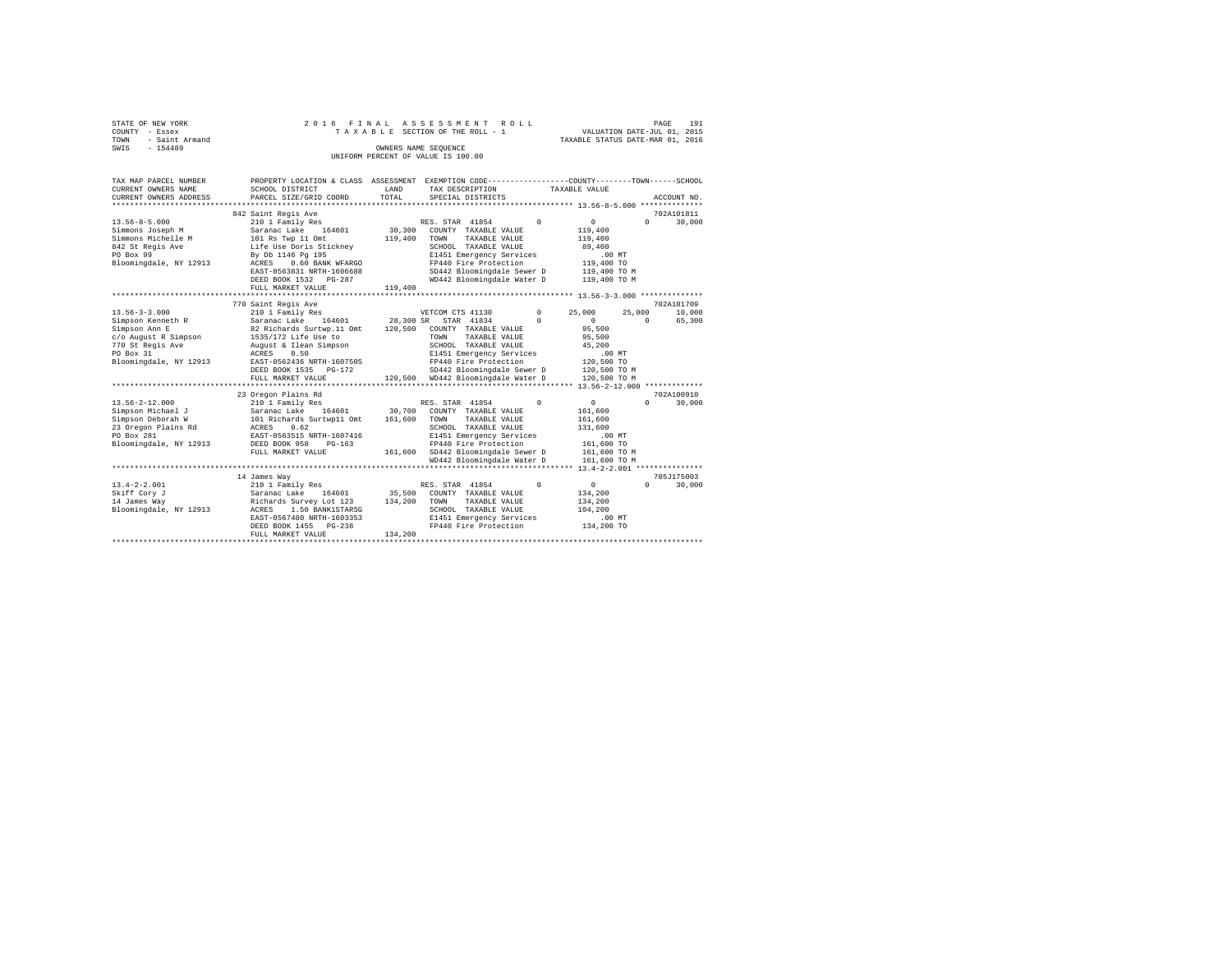| STATE OF NEW YORK   | 2016 FINAL ASSESSMENT ROLL         | 192<br>PAGE                      |
|---------------------|------------------------------------|----------------------------------|
| COUNTY - Essex      | TAXABLE SECTION OF THE ROLL - 1    | VALUATION DATE-JUL 01, 2015      |
| TOWN - Saint Armand |                                    | TAXABLE STATUS DATE-MAR 01, 2016 |
| SWIS<br>$-154489$   | OWNERS NAME SEOUENCE               |                                  |
|                     | UNIFORM PERCENT OF VALUE IS 100.00 |                                  |

| TAX MAP PARCEL NUMBER<br>CURRENT OWNERS NAME<br>CURRENT OWNERS ADDRESS | PROPERTY LOCATION & CLASS ASSESSMENT EXEMPTION CODE----------------COUNTY-------TOWN-----SCHOOL<br>SCHOOL DISTRICT<br>PARCEL SIZE/GRID COORD | LAND<br>TOTAL | TAX DESCRIPTION TAXABLE VALUE<br>SPECIAL DISTRICTS |               |                              | ACCOUNT NO.        |
|------------------------------------------------------------------------|----------------------------------------------------------------------------------------------------------------------------------------------|---------------|----------------------------------------------------|---------------|------------------------------|--------------------|
|                                                                        | 31 James Way                                                                                                                                 |               |                                                    |               |                              | 705J104215         |
| $13.4 - 2 - 8.000$                                                     | 210 1 Family Res                                                                                                                             |               | VETCOM CTS 41130                                   | $0 \t 18,775$ | 18,775                       | 10,000             |
| ----<br>Skiff Isaac E<br>™mmac Wav                                     | Saranac Lake 164601                                                                                                                          | 28,300 AGED S | 41804                                              | $\Omega$      | $\Omega$                     | $\Omega$<br>26,040 |
|                                                                        | 123 Richards Sur                                                                                                                             |               | 75,100 SR STAR 41834                               | $\sim$ 0      | $\circ$                      | $\Omega$<br>39,060 |
| PO Box 242                                                             | Jim San Subd Lot # 27                                                                                                                        |               | COUNTY TAXABLE VALUE                               |               | 56.325                       |                    |
| Bloomingdale, NY 12913                                                 | 0.50<br>ACRES                                                                                                                                |               | TOWN<br>TAXABLE VALUE                              |               | 56,325                       |                    |
|                                                                        | EAST-0566963 NRTH-1603126                                                                                                                    |               |                                                    |               |                              |                    |
|                                                                        | DEED BOOK 952                                                                                                                                | $PG-041$      |                                                    |               |                              |                    |
|                                                                        | FULL MARKET VALUE                                                                                                                            |               | 75.100 FP440 Fire Protection                       |               | 75,100 TO                    |                    |
|                                                                        |                                                                                                                                              |               |                                                    |               |                              |                    |
|                                                                        | 4 Union Ln                                                                                                                                   |               |                                                    |               |                              | 702A101712         |
| $13.57 - 4 - 3.100$                                                    | 210 1 Family Res                                                                                                                             |               | COUNTY TAXABLE VALUE                               |               | 39,500                       |                    |
| Skiff Wilfred I                                                        | Saranac Lake 164601<br>101 Rs Twp 11 Omt<br>ACRES 0.25                                                                                       | 20,000        | TOWN<br>TAXABLE VALUE                              |               | 39,500                       |                    |
| c/o Rose M Lowndes                                                     |                                                                                                                                              | 39,500        | SCHOOL TAXABLE VALUE                               |               | 39,500                       |                    |
| PO Box 174                                                             |                                                                                                                                              |               | E1451 Emergency Services                           |               | $.00$ MT                     |                    |
|                                                                        | Bloomingdale, NY 12913 EAST-0565402 NRTH-1606580                                                                                             |               | FP440 Fire Protection                              |               | 39,500 TO                    |                    |
|                                                                        | DEED BOOK 1187 PG-7                                                                                                                          |               | SD442 Bloomingdale Sewer D 39,500 TO M             |               |                              |                    |
|                                                                        | FULL MARKET VALUE                                                                                                                            |               | 39.500 WD442 Bloomingdale Water D                  |               | 39,500 TO M                  |                    |
|                                                                        |                                                                                                                                              |               |                                                    |               |                              |                    |
|                                                                        | 12 George & Bliss Ln                                                                                                                         |               |                                                    |               |                              | 705J185014         |
| $33.8 - 2 - 7.000$                                                     | 260 Seasonal res - WTRFNT                                                                                                                    |               | COUNTY TAXABLE VALUE                               |               | 462,500                      |                    |
| Skoal Anorkum LLC                                                      | Saranac Lake 164601                                                                                                                          | 342,200       | TOWN<br>TAXABLE VALUE                              |               | 462,500                      |                    |
| c/o Keith Olsen                                                        | 311 Richard Survey                                                                                                                           | 462,500       | SCHOOL TAXABLE VALUE                               |               | 462,500                      |                    |
| 16210 Villarreal De Avila Bcho Bay                                     | Echo Bay<br>Lake Placid West Lake                                                                                                            |               | BTI44 BTI District                                 |               | $.00$ MT                     |                    |
| Tampa, FL 33613                                                        |                                                                                                                                              |               | E1450 Emergency Services                           |               | .00 MT                       |                    |
|                                                                        | 9.30<br>ACRES                                                                                                                                |               | FP403 Fire Pro LP Lake                             |               | 462,500 TO                   |                    |
|                                                                        | EAST-0595179 NRTH-1583621                                                                                                                    |               |                                                    |               |                              |                    |
|                                                                        | DEED BOOK 1731 PG-54                                                                                                                         |               |                                                    |               |                              |                    |
|                                                                        | FULL MARKET VALUE                                                                                                                            | 462,500       |                                                    |               |                              |                    |
|                                                                        |                                                                                                                                              |               |                                                    |               |                              |                    |
|                                                                        | 29 Mount Pisgah Ln                                                                                                                           |               |                                                    |               |                              | 705J178001         |
| $23.3 - 1 - 56.200$                                                    | 210 1 Family Res                                                                                                                             |               | RES. STAR 41854                                    | $\Omega$      | 0                            | $\Omega$<br>30,000 |
| Slingerland Russell G                                                  | Saranac Lake 164601                                                                                                                          |               | 90,000 COUNTY TAXABLE VALUE                        |               | 273,200                      |                    |
| Slingerland Margaret A                                                 | 9 Rs Twp 11 Omt                                                                                                                              | 273,200       | TAXABLE VALUE<br>TOWN                              |               | 273,200                      |                    |
| 29 Mt Pisgah Ln                                                        | ACRES 1.00                                                                                                                                   |               | SCHOOL TAXABLE VALUE                               |               | 243,200                      |                    |
| Saranac Lake, NY 12983                                                 | EAST-0554009 NRTH-1585131                                                                                                                    |               | E1450 Emergency Services                           |               | $.00$ MT                     |                    |
|                                                                        | DEED BOOK 635<br>$PG-48$                                                                                                                     |               | FP440 Fire Protection                              |               | 273,200 TO                   |                    |
|                                                                        | FULL MARKET VALUE                                                                                                                            | 273,200       |                                                    |               |                              |                    |
|                                                                        |                                                                                                                                              |               |                                                    |               | **************************** |                    |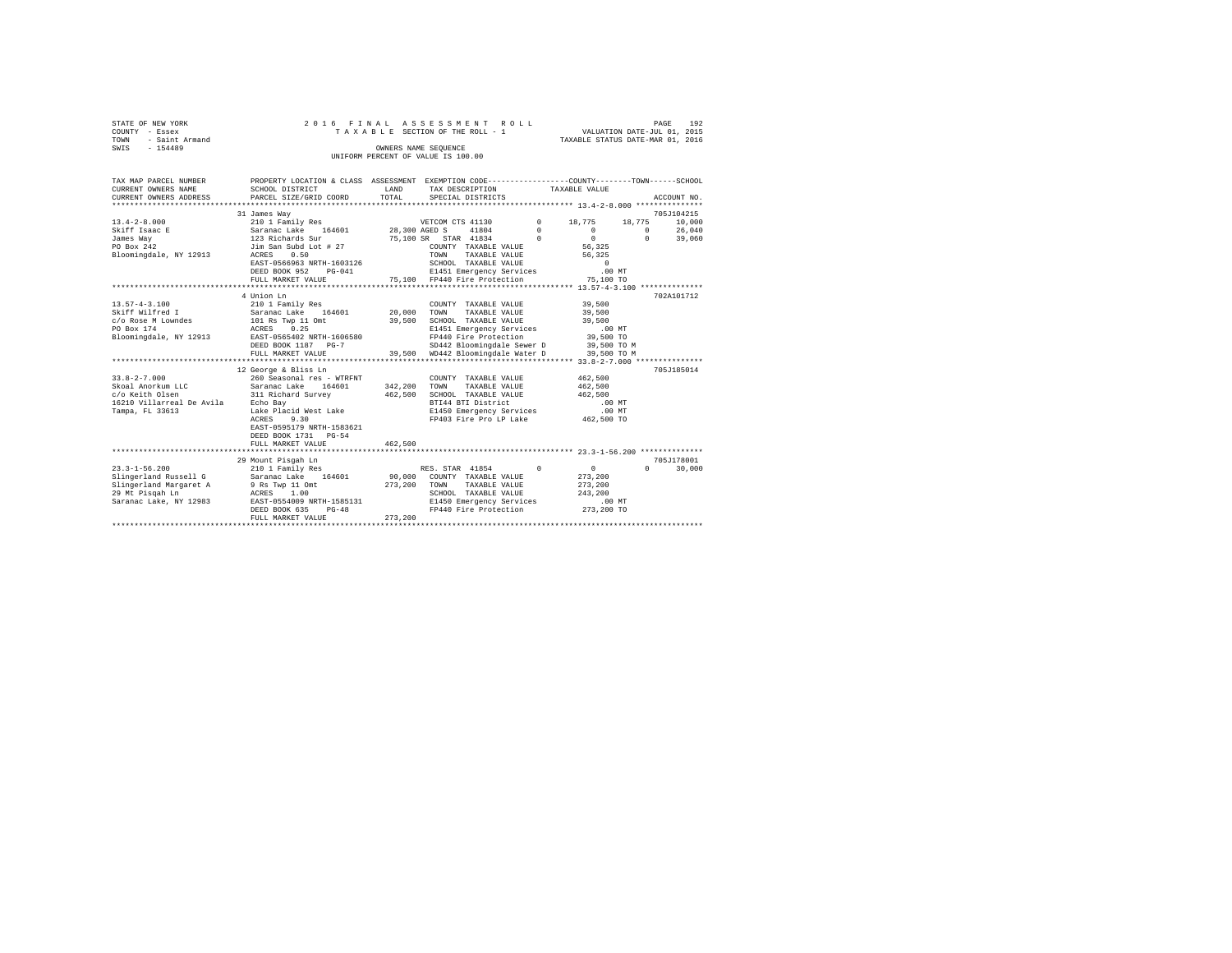| STATE OF NEW YORK                    | 2016 FINAL                                                    | ASSESSMENT ROLL                                   | PAGE<br>193                                                                                     |
|--------------------------------------|---------------------------------------------------------------|---------------------------------------------------|-------------------------------------------------------------------------------------------------|
| COUNTY - Essex                       |                                                               | TAXABLE SECTION OF THE ROLL - 1                   | VALUATION DATE-JUL 01, 2015                                                                     |
| TOWN<br>- Saint Armand               |                                                               |                                                   | TAXABLE STATUS DATE-MAR 01, 2016                                                                |
| SWIS - 154489                        |                                                               | OWNERS NAME SEOUENCE                              |                                                                                                 |
|                                      |                                                               | UNIFORM PERCENT OF VALUE IS 100.00                |                                                                                                 |
|                                      |                                                               |                                                   |                                                                                                 |
|                                      |                                                               |                                                   |                                                                                                 |
| TAX MAP PARCEL NUMBER                |                                                               |                                                   | PROPERTY LOCATION & CLASS ASSESSMENT EXEMPTION CODE---------------COUNTY-------TOWN------SCHOOL |
| CURRENT OWNERS NAME                  | SCHOOL DISTRICT                                               | LAND<br>TAX DESCRIPTION                           | TAXABLE VALUE                                                                                   |
| CURRENT OWNERS ADDRESS               | PARCEL SIZE/GRID COORD                                        | TOTAL<br>SPECIAL DISTRICTS                        | ACCOUNT NO.                                                                                     |
|                                      |                                                               |                                                   |                                                                                                 |
|                                      | 773 Saint Regis Ave<br>saint Regis Ave<br>220 2 Family Res    |                                                   | 702A101615                                                                                      |
| $13.56 - 2 - 4.000$                  |                                                               | RES. STAR 41854 0                                 | $\sim$ 0<br>$\Omega$ and $\Omega$<br>30,000                                                     |
| Smith Craig S                        | Saranac Lake 164601                                           | 33,600 COUNTY TAXABLE VALUE                       | 183,000                                                                                         |
| Smith Lisa M                         | 82 Twp 11 Omt                                                 | 183,000<br>TAXABLE VALUE<br>TOWN                  | 183,000                                                                                         |
| PO Box 276                           | ACRES 0.80                                                    | SCHOOL TAXABLE VALUE                              | 153,000                                                                                         |
| Bloomingdale, NY 12913               | EAST-0562599 NRTH-1607719                                     | E1451 Emergency Services                          | $.00$ MT                                                                                        |
|                                      | DEED BOOK 1117 PG-157                                         | FP440 Fire Protection                             | 183,000 TO                                                                                      |
|                                      | FULL MARKET VALUE                                             | 183,000 SD442 Bloomingdale Sewer D                | 183,000 TO M                                                                                    |
|                                      |                                                               | WD442 Bloomingdale Water D                        | 183,000 TO M                                                                                    |
|                                      |                                                               |                                                   |                                                                                                 |
|                                      | 407 Bloomingdale Ave                                          |                                                   | 705J103915<br>$\Omega$<br>$\Omega$                                                              |
| $32.1 - 1 - 7.000$                   | 210 1 Family Res                                              | RES. STAR 41854                                   | $\sim$ 0<br>30,000                                                                              |
| Smith Gretchen                       | Saranac Lake 164601                                           | 30,300 COUNTY TAXABLE VALUE                       | 138,000                                                                                         |
| 407 Bloomingdale Ave                 | 10 Richards Sur<br>10 Richards July<br>ACRES 0.60 BANK NATION | 138,000 TOWN<br>TAXABLE VALUE                     | 138,000                                                                                         |
| Saranac Lake, NY 12983               |                                                               | SCHOOL TAXABLE VALUE                              | 108,000                                                                                         |
|                                      | EAST-0555505 NRTH-1581162                                     | E1450 Emergency Services                          | $.00$ MT                                                                                        |
|                                      | DEED BOOK 1406 PG-13                                          | FP440 Fire Protection 138,000 TO                  |                                                                                                 |
|                                      | FULL MARKET VALUE                                             | 138,000                                           |                                                                                                 |
|                                      |                                                               |                                                   |                                                                                                 |
|                                      | 92 Maple Ln                                                   |                                                   | 705J102903                                                                                      |
| $13.3 - 1 - 8.000$                   | 210 1 Family Res<br>Saranac Lake 164601 25,000                | COUNTY TAXABLE VALUE                              | 62,400                                                                                          |
| Smith Mark B                         |                                                               | TAXABLE VALUE<br>TOWN                             | 62,400                                                                                          |
| PO Box 269                           | 61 Richards Sur                                               | 62,400<br>SCHOOL TAXABLE VALUE                    | 62,400                                                                                          |
| Rainbow Lake, NY 12976               | 0.40<br>ACRES                                                 | E1451 Emergency Services                          | $.00$ MT                                                                                        |
|                                      | EAST-0560704 NRTH-1605683                                     | FP440 Fire Protection                             | 62,400 TO                                                                                       |
|                                      | DEED BOOK 1455 PG-328                                         |                                                   |                                                                                                 |
|                                      | FULL MARKET VALUE                                             | 62,400                                            |                                                                                                 |
|                                      |                                                               |                                                   | 702A101609                                                                                      |
|                                      | 29 Whiteface Ln<br>210 1 Family Res                           |                                                   | $\Omega$ and $\Omega$                                                                           |
| $13.56 - 3 - 13.002$<br>Smith Neil A |                                                               | RES. STAR 41854 0                                 | 30,000<br>$\sim$ 0                                                                              |
|                                      |                                                               | Saranac Lake 164601 28,700 COUNTY TAXABLE VALUE   | 173,700                                                                                         |
| Smith Teresa M<br>PO Box 230         |                                                               | TOWN<br>TAXABLE VALUE<br>SCHOOL TAXABLE VALUE     | 173,700<br>143,700                                                                              |
|                                      | Whiteface Mtn Park<br>Lot 100 102 98                          |                                                   | .00MT                                                                                           |
| Bloomingdale, NY 12913               |                                                               | E1451 Emergency Services<br>FP440 Fire Protection | 173,700 TO                                                                                      |
|                                      | ACRES 0.52<br>EAST-0562080 NRTH-1606462                       |                                                   |                                                                                                 |
|                                      | DEED BOOK 1065 PG-247                                         |                                                   |                                                                                                 |
|                                      |                                                               |                                                   |                                                                                                 |
|                                      | FULL MARKET VALUE                                             | 173,700                                           |                                                                                                 |
|                                      |                                                               |                                                   |                                                                                                 |

 $\begin{tabular}{lcccc} 13.64-1-15.000 & \multicolumn{3}{c}{311~{\text{Res}}~{\text{vac}}~{\text{land}} & \multicolumn{3}{c}{\text{COWTY}}~{\text{TAXABLE VALUE}} & 19,600 & 702 \text{Al} 101406\\ \text{Smith Valerie} & \text{Sarana C lake} & 164601 & 19,600 & \text{TAXABLE VALUE} & 19,600\\ \text{Do Box 1131} & \text{Saranac Lake} & 164601 & 19,600 & \text{TAXABLE VALUE} & 19,600\\ \text{Do Box 11$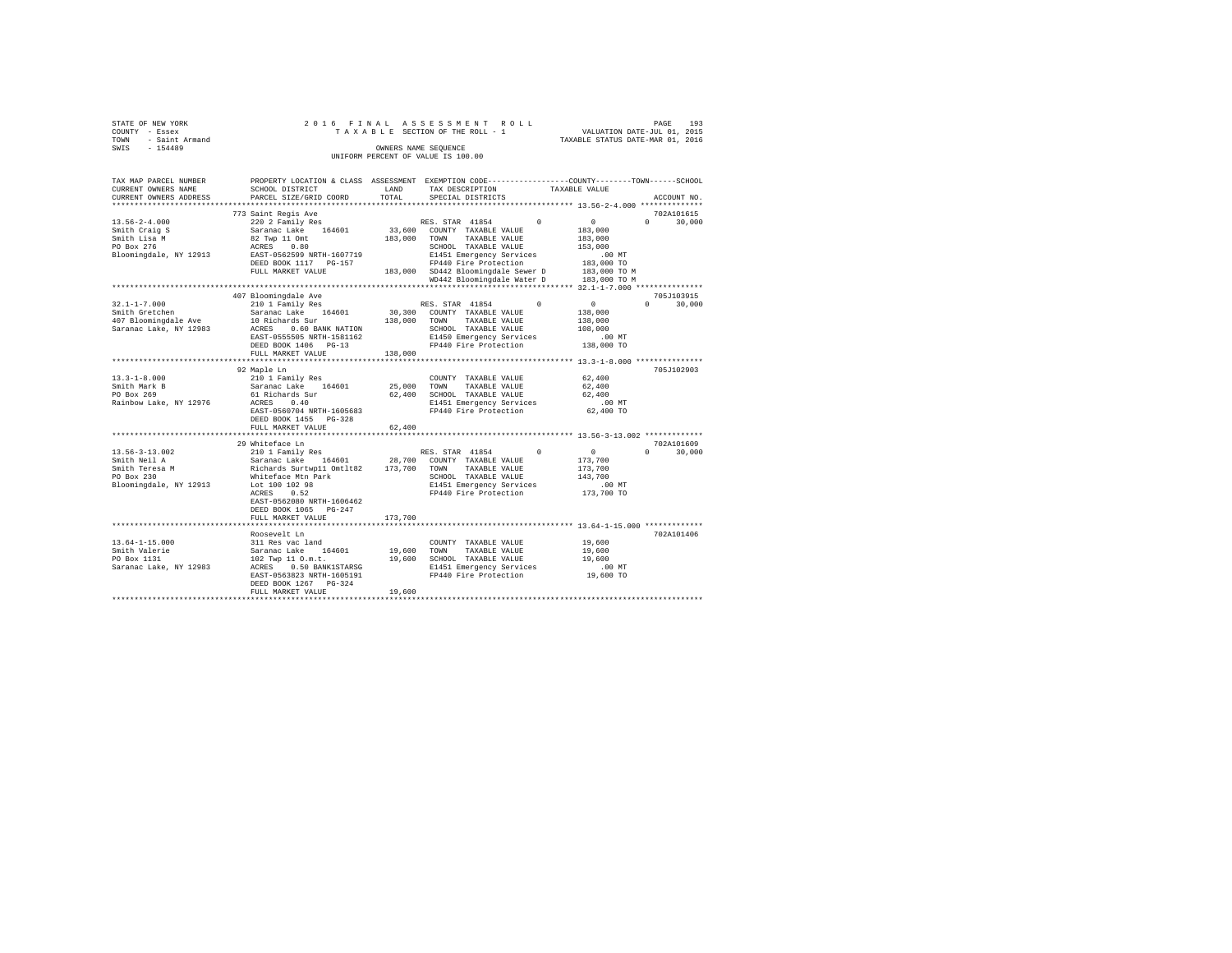| STATE OF NEW YORK   |  |  |  | 2016 FINAL ASSESSMENT ROLL         |                                  | PAGE                        | 194 |
|---------------------|--|--|--|------------------------------------|----------------------------------|-----------------------------|-----|
| COUNTY - Essex      |  |  |  | TAXABLE SECTION OF THE ROLL - 1    |                                  | VALUATION DATE-JUL 01, 2015 |     |
| TOWN - Saint Armand |  |  |  |                                    | TAXABLE STATUS DATE-MAR 01, 2016 |                             |     |
| SWIS<br>$-154489$   |  |  |  | OWNERS NAME SEOUENCE               |                                  |                             |     |
|                     |  |  |  | UNIFORM PERCENT OF VALUE IS 100.00 |                                  |                             |     |

| TAX MAP PARCEL NUMBER<br>CURRENT OWNERS NAME<br>CURRENT OWNERS ADDRESS | PROPERTY LOCATION & CLASS ASSESSMENT<br>SCHOOL DISTRICT<br>PARCEL SIZE/GRID COORD | LAND<br>TOTAL     | EXEMPTION CODE-----------------COUNTY-------TOWN------SCHOOL<br>TAX DESCRIPTION<br>SPECIAL DISTRICTS | TAXABLE VALUE                  | ACCOUNT NO.        |
|------------------------------------------------------------------------|-----------------------------------------------------------------------------------|-------------------|------------------------------------------------------------------------------------------------------|--------------------------------|--------------------|
| **********************                                                 |                                                                                   |                   |                                                                                                      |                                |                    |
|                                                                        | 34 Roosevelt Ln                                                                   |                   |                                                                                                      |                                | 702A101311         |
| $13.64 - 1 - 16.000$                                                   | 210 1 Family Res                                                                  |                   | RES. STAR 41854                                                                                      | $\Omega$<br>$\circ$            | $\Omega$<br>30,000 |
| Smith Valerie                                                          | Saranac Lake<br>164601                                                            | 19,000            | COUNTY TAXABLE VALUE                                                                                 | 59,300                         |                    |
| 34 Roosevelt Ln                                                        | 102 Rs Twp 11 Omt                                                                 | 59,300            | TOWN<br>TAXABLE VALUE                                                                                | 59,300                         |                    |
| PO Box 1131                                                            | ACRES<br>0.20 BANK1STARSG<br>EAST-0563867 NRTH-1605058                            |                   | SCHOOL TAXABLE VALUE                                                                                 | 29,300                         |                    |
| Saranac Lake, NY 12983                                                 |                                                                                   |                   | E1451 Emergency Services<br>FP440 Fire Protection                                                    | .00 MT<br>59,300 TO            |                    |
|                                                                        | DEED BOOK 1267 PG-324<br>FULL MARKET VALUE                                        | 59,300            | SD442 Bloomingdale Sewer D                                                                           | 59,300 TO M                    |                    |
|                                                                        |                                                                                   |                   | WD442 Bloomingdale Water D                                                                           | 59,300 TO M                    |                    |
|                                                                        |                                                                                   |                   |                                                                                                      |                                |                    |
|                                                                        | River Rd                                                                          |                   |                                                                                                      |                                | 705Z006003         |
| $13.65 - 4 - 5.000$                                                    | 311 Res vac land                                                                  |                   | COUNTY TAXABLE VALUE                                                                                 | 26,100                         |                    |
| Snickles Douglas E                                                     | Saranac Lake<br>164601                                                            | 26,100            | TOWN<br>TAXABLE VALUE                                                                                | 26,100                         |                    |
| Snickles Barbara J                                                     | 2.57<br>ACRES                                                                     | 26,100            | SCHOOL TAXABLE VALUE                                                                                 | 26,100                         |                    |
| 35 River Rd                                                            | EAST-0565395 NRTH-1605622                                                         |                   | E1451 Emergency Services                                                                             | $.00$ MT                       |                    |
| Bloomingdale, NY 12913                                                 | DEED BOOK 1438 PG-152                                                             |                   | FP440 Fire Protection                                                                                | 26,100 TO                      |                    |
|                                                                        | FULL MARKET VALUE                                                                 | 26,100            |                                                                                                      |                                |                    |
|                                                                        | ***********************                                                           |                   |                                                                                                      |                                |                    |
|                                                                        | 35 River Rd                                                                       |                   |                                                                                                      |                                | 705Z001002         |
| $13.65 - 4 - 4.000$                                                    | 210 1 Family Res                                                                  |                   | RES. STAR 41854                                                                                      | $^{\circ}$<br>$\circ$          | $\Omega$<br>30,000 |
| Snickles Douglas E Jr<br>Snickles Barbara J                            | 164601<br>Saranac Lake<br>2.06<br>ACRES                                           | 36,100<br>146,700 | COUNTY TAXABLE VALUE<br>TOWN<br>TAXABLE VALUE                                                        | 146,700                        |                    |
| 35 River Rd                                                            | EAST-0565365 NRTH-1605828                                                         |                   | SCHOOL TAXABLE VALUE                                                                                 | 146,700<br>116,700             |                    |
| Bloomingdale, NY 12913                                                 | DEED BOOK 1429 PG-83                                                              |                   | E1451 Emergency Services                                                                             | $.00$ MT                       |                    |
|                                                                        | FULL MARKET VALUE                                                                 |                   | 146,700 FP440 Fire Protection                                                                        | 146,700 TO                     |                    |
|                                                                        | **************************                                                        |                   |                                                                                                      |                                |                    |
|                                                                        | 37 Basil Hill Way                                                                 |                   |                                                                                                      |                                | 705z005004         |
| $13.3 - 1 - 29.230$                                                    | 210 1 Family Res                                                                  |                   | COUNTY TAXABLE VALUE                                                                                 | 85,100                         |                    |
| Snickles Michael                                                       | Saranac Lake<br>164601                                                            | 39,100            | TOWN<br>TAXABLE VALUE                                                                                | 85,100                         |                    |
| Rushlow Linda                                                          | 63 OMT TWP 11 RS                                                                  | 85,100            | SCHOOL TAXABLE VALUE                                                                                 | 85,100                         |                    |
| PO Box 152                                                             | Lot 3 filed mp #5706                                                              |                   | E1451 Emergency Services                                                                             | $.00$ MT                       |                    |
| Lake Clear, NY 12945                                                   | ACRES<br>2.19                                                                     |                   | FP440 Fire Protection                                                                                | 85,100 TO                      |                    |
|                                                                        | EAST-0560982 NRTH-1602220                                                         |                   |                                                                                                      |                                |                    |
|                                                                        | DEED BOOK 1403 PG-35                                                              |                   |                                                                                                      |                                |                    |
|                                                                        | FULL MARKET VALUE                                                                 | 85,100            |                                                                                                      |                                |                    |
|                                                                        |                                                                                   |                   |                                                                                                      |                                |                    |
|                                                                        | 25 Union Ln                                                                       |                   |                                                                                                      |                                | 702A185001         |
| $13.65 - 4 - 2.000$                                                    | 270 Mfg housing                                                                   |                   | 41800<br>AGED ALL                                                                                    | $^{\circ}$<br>39,400<br>39,400 | 39,400             |
| Snickles Penny P                                                       | 164601<br>Saranac Lake                                                            | 32,300 SR         | STAR 41834                                                                                           | $\Omega$<br>$\circ$            | $\Omega$<br>39,400 |
| 25 Union Ln<br>PO Box 331                                              | 102 Rs Twp 11 Omt<br>ACRES<br>0.70 BANK WFARGO                                    | 78,800            | COUNTY TAXABLE VALUE<br>TOWN<br>TAXABLE VALUE                                                        | 39,400<br>39,400               |                    |
| Bloomingdale, NY 12913                                                 | EAST-0565602 NRTH-1606126                                                         |                   | SCHOOL TAXABLE VALUE                                                                                 | $\Omega$                       |                    |
|                                                                        | DEED BOOK 813<br>$PG-266$                                                         |                   | E1451 Emergency Services                                                                             | .00MT                          |                    |
|                                                                        | FULL MARKET VALUE                                                                 |                   | 78,800 FP440 Fire Protection                                                                         | 78,800 TO                      |                    |
|                                                                        |                                                                                   |                   | SD442 Bloomingdale Sewer D                                                                           | 78,800 TO M                    |                    |
|                                                                        |                                                                                   |                   | WD442 Bloomingdale Water D                                                                           | 78,800 TO M                    |                    |
|                                                                        |                                                                                   |                   |                                                                                                      |                                |                    |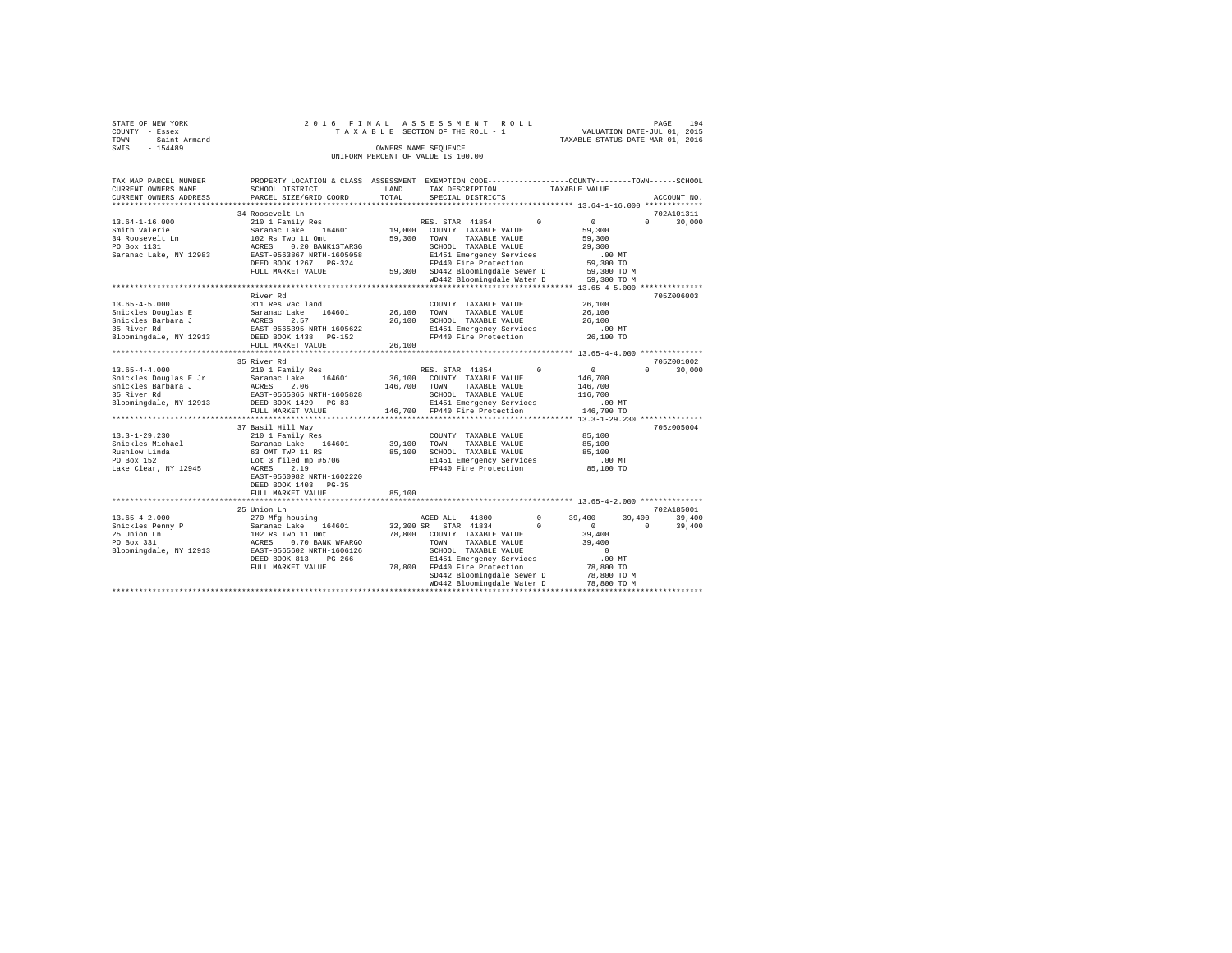| STATE OF NEW YORK   |  | 2016 FINAL ASSESSMENT ROLL         |                                  | PAGE                        | 195 |
|---------------------|--|------------------------------------|----------------------------------|-----------------------------|-----|
| COUNTY - Essex      |  | TAXABLE SECTION OF THE ROLL - 1    |                                  | VALUATION DATE-JUL 01, 2015 |     |
| TOWN - Saint Armand |  |                                    | TAXABLE STATUS DATE-MAR 01, 2016 |                             |     |
| SWIS<br>$-154489$   |  | OWNERS NAME SEOUENCE               |                                  |                             |     |
|                     |  | UNIFORM PERCENT OF VALUE IS 100.00 |                                  |                             |     |

| TAX MAP PARCEL NUMBER                                                                                                                                                                                                                         |                                                                                                                                            |             |                                                                                    | PROPERTY LOCATION & CLASS ASSESSMENT EXEMPTION CODE---------------COUNTY-------TOWN------SCHOOL |
|-----------------------------------------------------------------------------------------------------------------------------------------------------------------------------------------------------------------------------------------------|--------------------------------------------------------------------------------------------------------------------------------------------|-------------|------------------------------------------------------------------------------------|-------------------------------------------------------------------------------------------------|
| CURRENT OWNERS NAME                                                                                                                                                                                                                           | SCHOOL DISTRICT                                                                                                                            | LAND        | TAX DESCRIPTION                                                                    | TAXABLE VALUE                                                                                   |
| CURRENT OWNERS ADDRESS PARCEL SIZE/GRID COORD                                                                                                                                                                                                 |                                                                                                                                            | TOTAL       | SPECIAL DISTRICTS                                                                  | ACCOUNT NO.                                                                                     |
|                                                                                                                                                                                                                                               |                                                                                                                                            |             |                                                                                    |                                                                                                 |
|                                                                                                                                                                                                                                               | 1691 NYS Route 3                                                                                                                           |             |                                                                                    | 702A102010                                                                                      |
| $13.57 - 2 - 3.000$                                                                                                                                                                                                                           | 210 1 Family Res<br>Saranac Lake 164601 23,000<br>101 Richards Sur Omt 11 143,200<br>116 Use Mildred Swinyer<br>143,200<br>By Db 967 Pg 92 |             | COUNTY TAXABLE VALUE                                                               | 143,200                                                                                         |
| Snickles Robert C                                                                                                                                                                                                                             |                                                                                                                                            |             | TOWN<br>TAXABLE VALUE                                                              | 143,200                                                                                         |
| 1691 NYS Rte 3                                                                                                                                                                                                                                |                                                                                                                                            |             | 143,200 SCHOOL TAXABLE VALUE                                                       | 143,200                                                                                         |
| $\mathbf{B}$ and $\mathbf{B}$<br>PO Box 351                                                                                                                                                                                                   |                                                                                                                                            |             | E1451 Emergency Services                                                           |                                                                                                 |
| Bloomingdale, NY 12913                                                                                                                                                                                                                        |                                                                                                                                            |             | FP440 Fire Protection                                                              | 00 MT.<br>143,200 TO                                                                            |
|                                                                                                                                                                                                                                               | ACRES 0.34                                                                                                                                 |             |                                                                                    |                                                                                                 |
|                                                                                                                                                                                                                                               | EAST-0564165 NRTH-1606173                                                                                                                  |             | SD442 Bloomingdale Sewer D 143,200 TO M<br>WD442 Bloomingdale Water D 143,200 TO M |                                                                                                 |
|                                                                                                                                                                                                                                               | DEED BOOK 1584 PG-289                                                                                                                      |             |                                                                                    |                                                                                                 |
|                                                                                                                                                                                                                                               | FULL MARKET VALUE                                                                                                                          | 143,200     |                                                                                    |                                                                                                 |
|                                                                                                                                                                                                                                               |                                                                                                                                            |             |                                                                                    |                                                                                                 |
|                                                                                                                                                                                                                                               |                                                                                                                                            |             |                                                                                    | 702A178024                                                                                      |
|                                                                                                                                                                                                                                               | Poplar Ln                                                                                                                                  |             |                                                                                    |                                                                                                 |
|                                                                                                                                                                                                                                               |                                                                                                                                            |             | COUNTY TAXABLE VALUE                                                               | 13,300                                                                                          |
|                                                                                                                                                                                                                                               |                                                                                                                                            | 13,300 TOWN | TAXABLE VALUE                                                                      | 13,300                                                                                          |
|                                                                                                                                                                                                                                               |                                                                                                                                            |             | 13,300 SCHOOL TAXABLE VALUE                                                        | 13,300                                                                                          |
|                                                                                                                                                                                                                                               |                                                                                                                                            |             | E1451 Emergency Services<br>FP440 Fire Protection                                  | .00 MT                                                                                          |
|                                                                                                                                                                                                                                               |                                                                                                                                            |             |                                                                                    | 13,300 TO                                                                                       |
|                                                                                                                                                                                                                                               | DEED BOOK 1131    PG-178                                                                                                                   |             |                                                                                    |                                                                                                 |
|                                                                                                                                                                                                                                               | FULL MARKET VALUE                                                                                                                          | 13,300      |                                                                                    |                                                                                                 |
|                                                                                                                                                                                                                                               |                                                                                                                                            |             |                                                                                    |                                                                                                 |
|                                                                                                                                                                                                                                               |                                                                                                                                            |             |                                                                                    | 702A101109                                                                                      |
|                                                                                                                                                                                                                                               |                                                                                                                                            |             | COUNTY TAXABLE VALUE                                                               | 13,300                                                                                          |
|                                                                                                                                                                                                                                               |                                                                                                                                            |             | 13,300 TOWN TAXABLE VALUE                                                          | 13,300                                                                                          |
| 13.56-7-18.000<br>Shickles Vi Marie 311 Res vac land<br>Shickles Vi Marie 32 Rs Twp 11 Omt<br>53 Poplar In 82 Rs Twp 11 Omt<br>PD Box 324<br>Bloomingdale, NY 12913<br>RAST-0562655 NRTH-1506254<br>RAST-0562655 NRTH-1506254<br>RAST-0562655 |                                                                                                                                            |             | 13,300 SCHOOL TAXABLE VALUE                                                        | 13,300                                                                                          |
|                                                                                                                                                                                                                                               |                                                                                                                                            |             | E1451 Emergency Services                                                           | $.00$ MT                                                                                        |
|                                                                                                                                                                                                                                               |                                                                                                                                            |             | FP440 Fire Protection                                                              | 13,300 TO                                                                                       |
|                                                                                                                                                                                                                                               | DEED BOOK 896 PG-151                                                                                                                       |             |                                                                                    |                                                                                                 |
|                                                                                                                                                                                                                                               | FULL MARKET VALUE                                                                                                                          | 13,300      |                                                                                    |                                                                                                 |
|                                                                                                                                                                                                                                               |                                                                                                                                            |             |                                                                                    |                                                                                                 |
|                                                                                                                                                                                                                                               |                                                                                                                                            |             |                                                                                    | 705J198003                                                                                      |
|                                                                                                                                                                                                                                               | 53 Poplar Ln                                                                                                                               |             |                                                                                    | $\sim$ 0                                                                                        |
|                                                                                                                                                                                                                                               |                                                                                                                                            |             |                                                                                    | $\mathbf{0}$<br>$0 \t 30,000$                                                                   |
|                                                                                                                                                                                                                                               |                                                                                                                                            |             |                                                                                    | 84,100                                                                                          |
|                                                                                                                                                                                                                                               |                                                                                                                                            |             |                                                                                    | 84,100                                                                                          |
|                                                                                                                                                                                                                                               |                                                                                                                                            |             |                                                                                    | 54,100                                                                                          |
|                                                                                                                                                                                                                                               |                                                                                                                                            |             |                                                                                    | $.00$ MT                                                                                        |
|                                                                                                                                                                                                                                               | DEED BOOK 1152 PG-266                                                                                                                      |             | FP440 Fire Protection                                                              | 84,100 TO                                                                                       |
|                                                                                                                                                                                                                                               | FULL MARKET VALUE                                                                                                                          | 84,100      |                                                                                    |                                                                                                 |
|                                                                                                                                                                                                                                               |                                                                                                                                            |             |                                                                                    |                                                                                                 |
|                                                                                                                                                                                                                                               | 302 River Rd                                                                                                                               |             |                                                                                    | 705J103212                                                                                      |
| $13.4 - 1 - 6.001$                                                                                                                                                                                                                            | 240 Rural res                                                                                                                              |             | COUNTY TAXABLE VALUE                                                               | 154,900                                                                                         |
| Snow Ann                                                                                                                                                                                                                                      | Saranac Lake 164601<br>143 Richards Sur                                                                                                    |             | 62.800 TOWN TAXABLE VALUE                                                          | 154,900                                                                                         |
| PO Box 962                                                                                                                                                                                                                                    |                                                                                                                                            |             | 154,900 SCHOOL TAXABLE VALUE                                                       | 154,900                                                                                         |
| Saranac Lake, NY 12983                                                                                                                                                                                                                        | 00023.00                                                                                                                                   |             | E1451 Emergency Services                                                           | $.00$ MT                                                                                        |
|                                                                                                                                                                                                                                               | ACRES 23.00                                                                                                                                |             | FP440 Fire Protection                                                              | 154,900 TO                                                                                      |
|                                                                                                                                                                                                                                               | EAST-0570921 NRTH-1602017                                                                                                                  |             |                                                                                    |                                                                                                 |
|                                                                                                                                                                                                                                               | DEED BOOK 783<br>$PG-282$                                                                                                                  |             |                                                                                    |                                                                                                 |
|                                                                                                                                                                                                                                               | FULL MARKET VALUE                                                                                                                          | 154,900     |                                                                                    |                                                                                                 |
|                                                                                                                                                                                                                                               |                                                                                                                                            |             |                                                                                    |                                                                                                 |
|                                                                                                                                                                                                                                               |                                                                                                                                            |             |                                                                                    |                                                                                                 |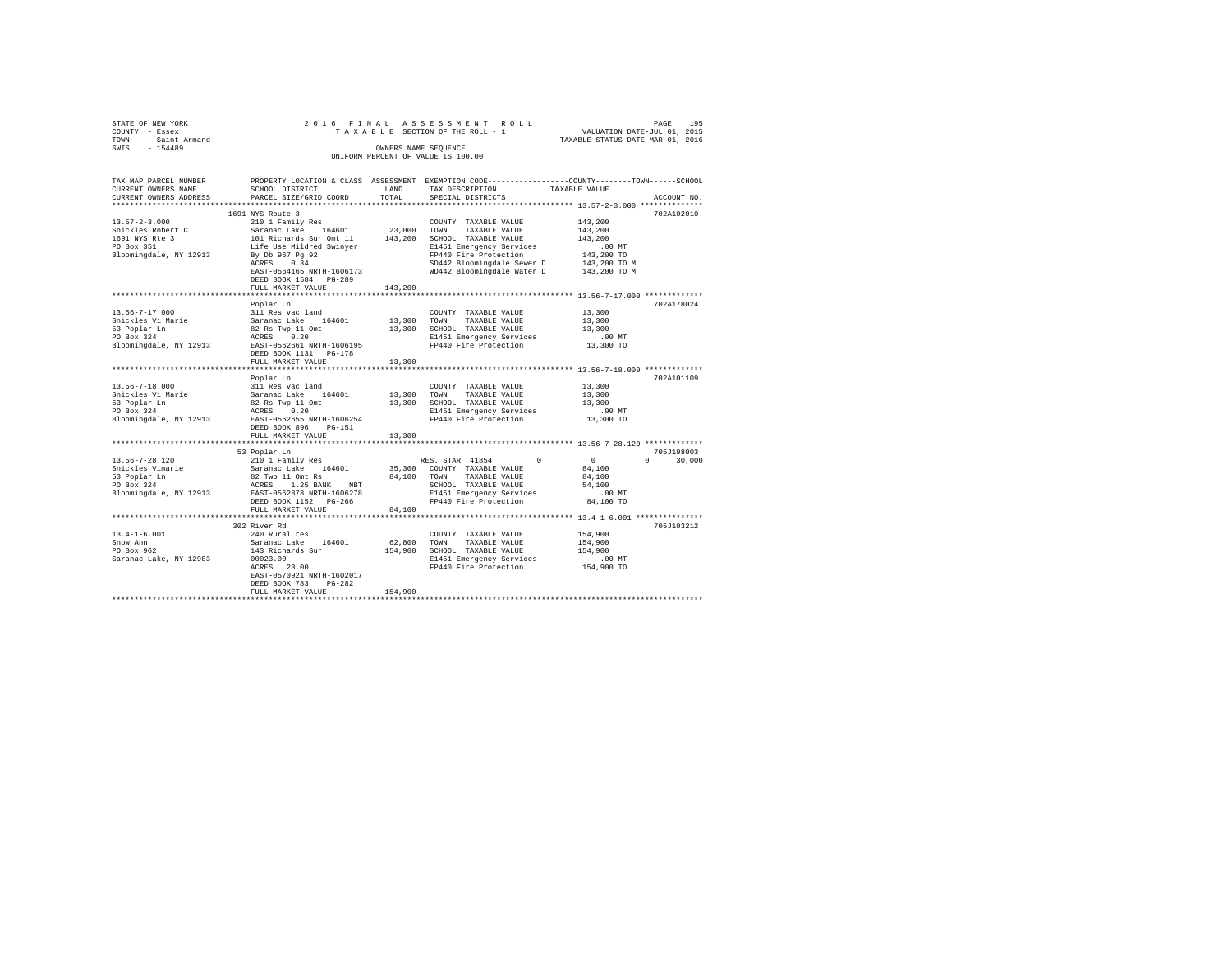| STATE OF NEW YORK   |  | 2016 FINAL ASSESSMENT ROLL         |                                  | PAGE                        | 196 |
|---------------------|--|------------------------------------|----------------------------------|-----------------------------|-----|
| COUNTY - Essex      |  | TAXABLE SECTION OF THE ROLL - 1    |                                  | VALUATION DATE-JUL 01, 2015 |     |
| TOWN - Saint Armand |  |                                    | TAXABLE STATUS DATE-MAR 01, 2016 |                             |     |
| SWIS<br>$-154489$   |  | OWNERS NAME SEOUENCE               |                                  |                             |     |
|                     |  | UNIFORM PERCENT OF VALUE IS 100.00 |                                  |                             |     |
|                     |  |                                    |                                  |                             |     |

| TAX MAP PARCEL NUMBER  |                                                  |             | PROPERTY LOCATION & CLASS ASSESSMENT EXEMPTION CODE---------------COUNTY-------TOWN-----SCHOOL |               |                        |
|------------------------|--------------------------------------------------|-------------|------------------------------------------------------------------------------------------------|---------------|------------------------|
| CURRENT OWNERS NAME    | SCHOOL DISTRICT                                  | LAND        | TAX DESCRIPTION                                                                                | TAXABLE VALUE |                        |
| CURRENT OWNERS ADDRESS | PARCEL SIZE/GRID COORD                           | TOTAL.      | SPECIAL DISTRICTS                                                                              |               | ACCOUNT NO.            |
|                        |                                                  |             |                                                                                                |               |                        |
|                        | River Rd                                         |             |                                                                                                |               | 705J103511             |
| $13.4 - 1 - 2.001$     | 314 Rural vac<10                                 |             | $\texttt{COUNTY} \quad \texttt{TXABLE} \quad \texttt{VALUE} \qquad \qquad 18\, , 700$          |               |                        |
| Snow Ann E             | Saranac Lake 164601                              |             | 18,700 TOWN TAXABLE VALUE                                                                      | 18,700        |                        |
| PO Box 962             |                                                  |             | $18,700 \qquad \text{SCH OOL} \quad \text{TAXABLE VALUE} \qquad \qquad 18,700$                 |               |                        |
| Saranac Lake, NY 12983 | 143 Richards Sur<br>ACRES 2.10                   |             | E1451 Emergency Services                                                                       | .00 MT        |                        |
|                        | EAST-0570979 NRTH-1602721                        |             | FP440 Fire Protection 18,700 TO                                                                |               |                        |
|                        | DEED BOOK 783 PG-282                             |             |                                                                                                |               |                        |
|                        | FULL MARKET VALUE                                | 18,700      |                                                                                                |               |                        |
|                        |                                                  |             |                                                                                                |               |                        |
|                        | 5 Meadow Rd                                      |             |                                                                                                |               | 7052002005             |
| $23.3 - 2 - 8.000$     | 210 1 Family Res                                 |             | $^{\circ}$<br>RES. STAR 41854                                                                  | $\sim$ 0      | $\Omega$<br>30,000     |
|                        |                                                  |             | 44,000 COUNTY TAXABLE VALUE                                                                    | 235,000       |                        |
|                        |                                                  |             |                                                                                                |               |                        |
|                        |                                                  |             | TAXABLE VALUE                                                                                  | 235,000       |                        |
|                        |                                                  |             | SCHOOL TAXABLE VALUE                                                                           | 205,000       |                        |
|                        | Saranac Lake, NY 12983 EAST-0553315 NRTH-1585290 |             | E1450 Emergency Services .00 MT<br>FP440 Fire Protection 235,000 TO                            |               |                        |
|                        | DEED BOOK 1724 PG-250                            |             | FP440 Fire Protection                                                                          |               |                        |
|                        | FULL MARKET VALUE                                | 235,000     |                                                                                                |               |                        |
|                        |                                                  |             |                                                                                                |               |                        |
|                        | 106 Grass Pond Way                               |             |                                                                                                |               | 705J103902             |
| $23.2 - 1 - 16.000$    | 312 Vac w/imprv                                  |             | COUNTY TAXABLE VALUE                                                                           | 7.500         |                        |
|                        |                                                  |             | TAXABLE VALUE                                                                                  | 7.500         |                        |
|                        |                                                  |             | 7,500 SCHOOL TAXABLE VALUE                                                                     | 7.500         |                        |
|                        |                                                  |             | E1451 Emergency Services                                                                       | $.00$ MT      |                        |
|                        | EAST-0574779 NRTH-1599316                        |             | FP440 Fire Protection                                                                          | 7,500 TO      |                        |
|                        | DEED BOOK 716 PG-299                             |             |                                                                                                |               |                        |
|                        | FULL MARKET VALUE                                | 7,500       |                                                                                                |               |                        |
|                        |                                                  |             |                                                                                                |               |                        |
|                        |                                                  |             |                                                                                                |               | 705J176008             |
|                        |                                                  |             |                                                                                                |               | 30,000<br>$\mathbf{a}$ |
|                        |                                                  |             |                                                                                                |               |                        |
|                        |                                                  |             |                                                                                                |               |                        |
|                        |                                                  |             |                                                                                                |               |                        |
|                        |                                                  |             |                                                                                                |               |                        |
|                        |                                                  |             |                                                                                                |               |                        |
|                        |                                                  |             |                                                                                                |               |                        |
|                        |                                                  |             |                                                                                                |               |                        |
|                        | Maple Ln                                         |             |                                                                                                |               | 705J178039             |
|                        |                                                  |             |                                                                                                | 48,500        |                        |
|                        |                                                  | 48,500 TOWN | COUNTY TAXABLE VALUE                                                                           |               |                        |
|                        |                                                  |             | TAXABLE VALUE                                                                                  | 48,500        |                        |
|                        |                                                  |             | 48,500 SCHOOL TAXABLE VALUE                                                                    | 48,500        |                        |
|                        |                                                  |             | E1451 Emergency Services .00 MT<br>FP440 Fire Protection 48,500 TO                             |               |                        |
|                        |                                                  |             |                                                                                                |               |                        |
| PO Box 346             | DEED BOOK 1143 PG-106                            |             |                                                                                                |               |                        |
| Saranac Lake, NY 12983 | FULL MARKET VALUE                                | 48,500      |                                                                                                |               |                        |
|                        |                                                  |             |                                                                                                |               |                        |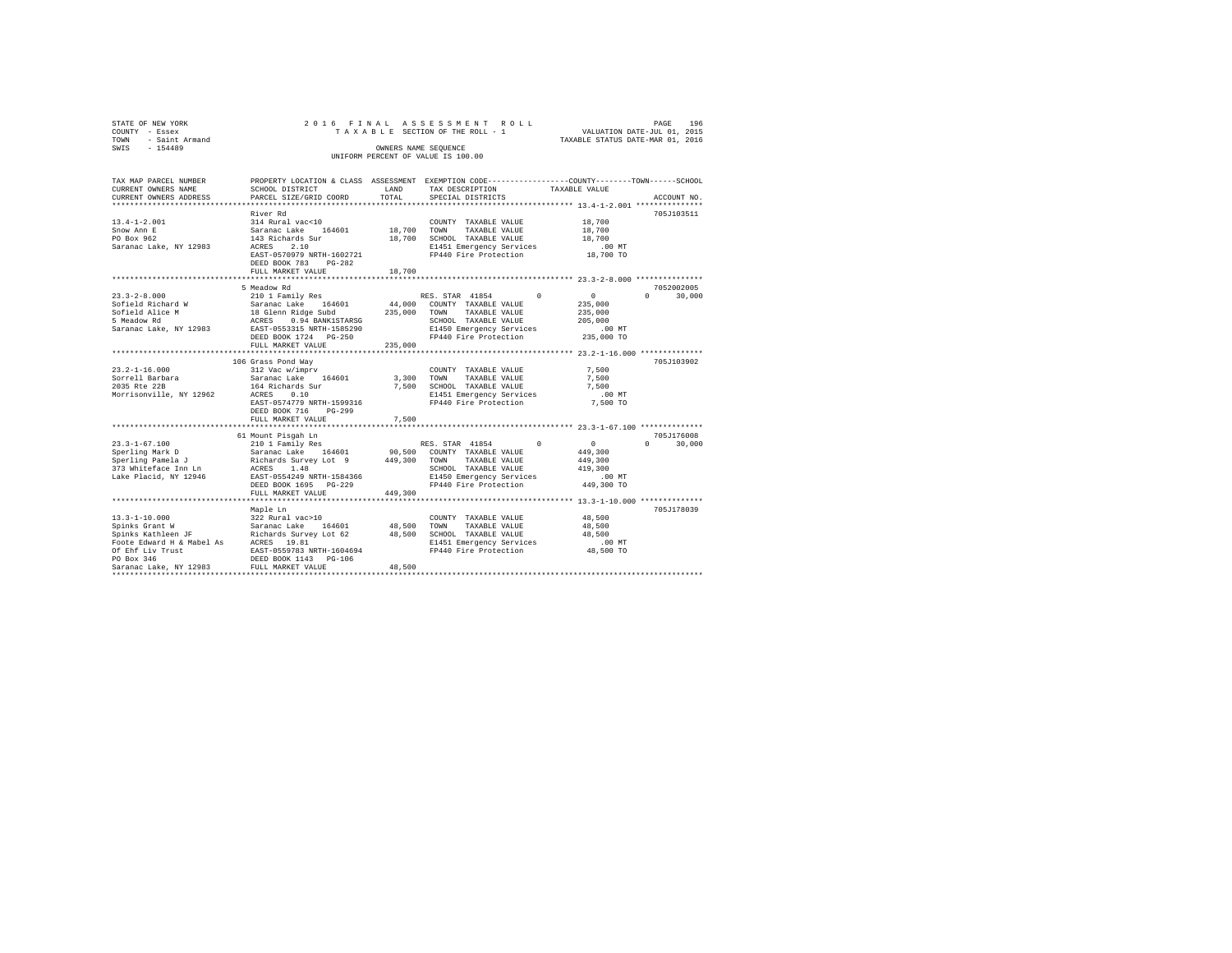| STATE OF NEW YORK   | 2016 FINAL ASSESSMENT ROLL         | PAGE                             | 197 |
|---------------------|------------------------------------|----------------------------------|-----|
| COUNTY - Essex      | TAXABLE SECTION OF THE ROLL - 1    | VALUATION DATE-JUL 01, 2015      |     |
| TOWN - Saint Armand |                                    | TAXABLE STATUS DATE-MAR 01, 2016 |     |
| SWTS<br>$-154489$   | OWNERS NAME SEOUENCE               |                                  |     |
|                     | UNIFORM PERCENT OF VALUE IS 100.00 |                                  |     |

| TAX MAP PARCEL NUMBER<br>CURRENT OWNERS NAME | SCHOOL DISTRICT                     | LAND    | TAX DESCRIPTION                    | PROPERTY LOCATION & CLASS ASSESSMENT EXEMPTION CODE----------------COUNTY-------TOWN------SCHOOL<br>TAXABLE VALUE |
|----------------------------------------------|-------------------------------------|---------|------------------------------------|-------------------------------------------------------------------------------------------------------------------|
| CURRENT OWNERS ADDRESS                       | PARCEL SIZE/GRID COORD              | TOTAL   | SPECIAL DISTRICTS                  | ACCOUNT NO.                                                                                                       |
|                                              |                                     |         |                                    |                                                                                                                   |
|                                              | Maple Ln                            |         |                                    | 702A100911                                                                                                        |
| $13.3 - 2 - 1.000$                           | 322 Rural vac>10                    |         | COUNTY TAXABLE VALUE               | 38,900                                                                                                            |
| Spinks Grant W                               | Saranac Lake<br>164601              | 38,900  | TOWN<br>TAXABLE VALUE              | 38,900                                                                                                            |
| Spinks Kathleen JF Trust                     | 62 Twp 11 0.m.t.                    | 38,900  | SCHOOL TAXABLE VALUE               | 38,900                                                                                                            |
| Foote Edward H & Mabel As                    | ACRES 19.47                         |         | E1451 Emergency Services           | $.00$ MT                                                                                                          |
| Of Ehf Liv Trust                             | EAST-0560495 NRTH-1604632           |         | FP440 Fire Protection              | 38,900 TO                                                                                                         |
| PO Box 346                                   | DEED BOOK 1143 PG-106               |         |                                    |                                                                                                                   |
| Saranac Lake, NY 12983                       | FULL MARKET VALUE                   | 38,900  |                                    |                                                                                                                   |
|                                              |                                     |         |                                    |                                                                                                                   |
|                                              | Gillespie Dr                        |         |                                    | 705J104305                                                                                                        |
| $15. - 1 - 24.000$                           | 314 Rural vac<10                    |         | COUNTY TAXABLE VALUE               | 23,900                                                                                                            |
| Spohn Glenn D                                | Saranac Lake<br>164601              | 23,900  | TOWN<br>TAXABLE VALUE              | 23,900                                                                                                            |
| Spohn Todd R                                 | 367 Richards Sur                    | 23,900  | SCHOOL TAXABLE VALUE               | 23,900                                                                                                            |
| 28 Broadway                                  | ACRES<br>0.95                       |         | E1451 Emergency Services           | .00MT                                                                                                             |
| West Milford, NJ 07480                       | EAST-0604342 NRTH-1612890           |         | FP440 Fire Protection              | 23,900 TO                                                                                                         |
|                                              | DEED BOOK 701<br>$PG-203$           |         |                                    |                                                                                                                   |
|                                              | FULL MARKET VALUE                   | 23,900  |                                    |                                                                                                                   |
|                                              | *************************           |         |                                    |                                                                                                                   |
|                                              | 11 Saranac Ln                       |         |                                    | 705J188005                                                                                                        |
| $32.38 - 1 - 22.000$                         | 210 1 Family Res                    |         | STAR 41834<br>SR                   | $^{\circ}$<br>$\sim$ 0<br>$\Omega$<br>65,300                                                                      |
| St Louis Andrew J                            | 164601<br>Saranac Lake              | 70,300  | COUNTY TAXABLE VALUE               | 235,000                                                                                                           |
| St Louis Michelle L                          | 11 Twp 11 Omt Rs                    | 235,000 | TOWN<br>TAXABLE VALUE              | 235,000                                                                                                           |
| 11 Saranac Ln                                | Lot 8 9 & 10 Rockledge P            |         | SCHOOL TAXABLE VALUE               | 169,700                                                                                                           |
| Saranac Lake, NY 12983                       | 1.10<br>ACRES                       |         | E1450 Emergency Services           | .00MT                                                                                                             |
|                                              | EAST-0555446 NRTH-1578709           |         | FP440 Fire Protection              | 235,000 TO                                                                                                        |
| PRIOR OWNER ON 3/01/2016                     | DEED BOOK 1837 PG-141               |         | WD441 Rockledge water              | 235,000 TO M                                                                                                      |
| Raymond John O                               | FULL MARKET VALUE                   | 235,000 |                                    |                                                                                                                   |
|                                              |                                     |         |                                    |                                                                                                                   |
|                                              | 792 Saint Regis Ave                 |         |                                    | 702A101910                                                                                                        |
| $13.56 - 7 - 3.000$                          | 210 1 Family Res                    |         | RES. STAR 41854                    | $\circ$<br>$\Omega$<br>30,000<br>$\Omega$                                                                         |
| Stavenhagen Richard F Jr                     | Saranac Lake 164601                 | 26,000  | COUNTY TAXABLE VALUE               | 119,700                                                                                                           |
| Stavenhagen Jennifer M                       | 82 Richard Sur Twp 11 Omt           | 119,700 | TOWN<br>TAXABLE VALUE              | 119,700                                                                                                           |
| 792 St Regis Ave                             | 0.43 BANK1STARSG<br>ACRES           |         | SCHOOL TAXABLE VALUE               | 89,700                                                                                                            |
| Bloomingdale, NY 12913                       | EAST-0562952 NRTH-1607268           |         | E1451 Emergency Services           | $.00$ MT                                                                                                          |
|                                              | DEED BOOK 1634 PG-1                 |         | FP440 Fire Protection              | 119,700 TO                                                                                                        |
|                                              | FULL MARKET VALUE                   |         | 119,700 SD442 Bloomingdale Sewer D | 119,700 TO M                                                                                                      |
|                                              |                                     |         | WD442 Bloomingdale Water D         | 119,700 TO M                                                                                                      |
|                                              |                                     |         |                                    |                                                                                                                   |
|                                              | 1208 NYS Route 3                    |         |                                    | 705J196003                                                                                                        |
| $23.1 - 1 - 23.200$                          | 210 1 Family Res                    |         | RES. STAR 41854                    | $\Omega$<br>$\Omega$<br>$^{\circ}$<br>30,000                                                                      |
| Stearns George G                             | Saranac Lake<br>164601              | 41,700  | COUNTY TAXABLE VALUE               | 176,300                                                                                                           |
| Stearns Susan                                | 87 Omt<br>ACRES<br>87 Omt Twp 11 Rs | 176,300 | TOWN<br>TAXABLE VALUE              | 176,300                                                                                                           |
| 1208 NYS Rte 3                               | 8.59 BANK TLNB                      |         | SCHOOL TAXABLE VALUE               | 146,300                                                                                                           |
| Saranac Lake, NY 12983                       | EAST-0564339 NRTH-1595053           |         | E1451 Emergency Services           | .00MT                                                                                                             |
|                                              | DEED BOOK 1096<br>$PG-55$           |         | FP440 Fire Protection              | 176,300 TO                                                                                                        |
|                                              | FULL MARKET VALUE                   | 176,300 |                                    |                                                                                                                   |
|                                              |                                     |         |                                    |                                                                                                                   |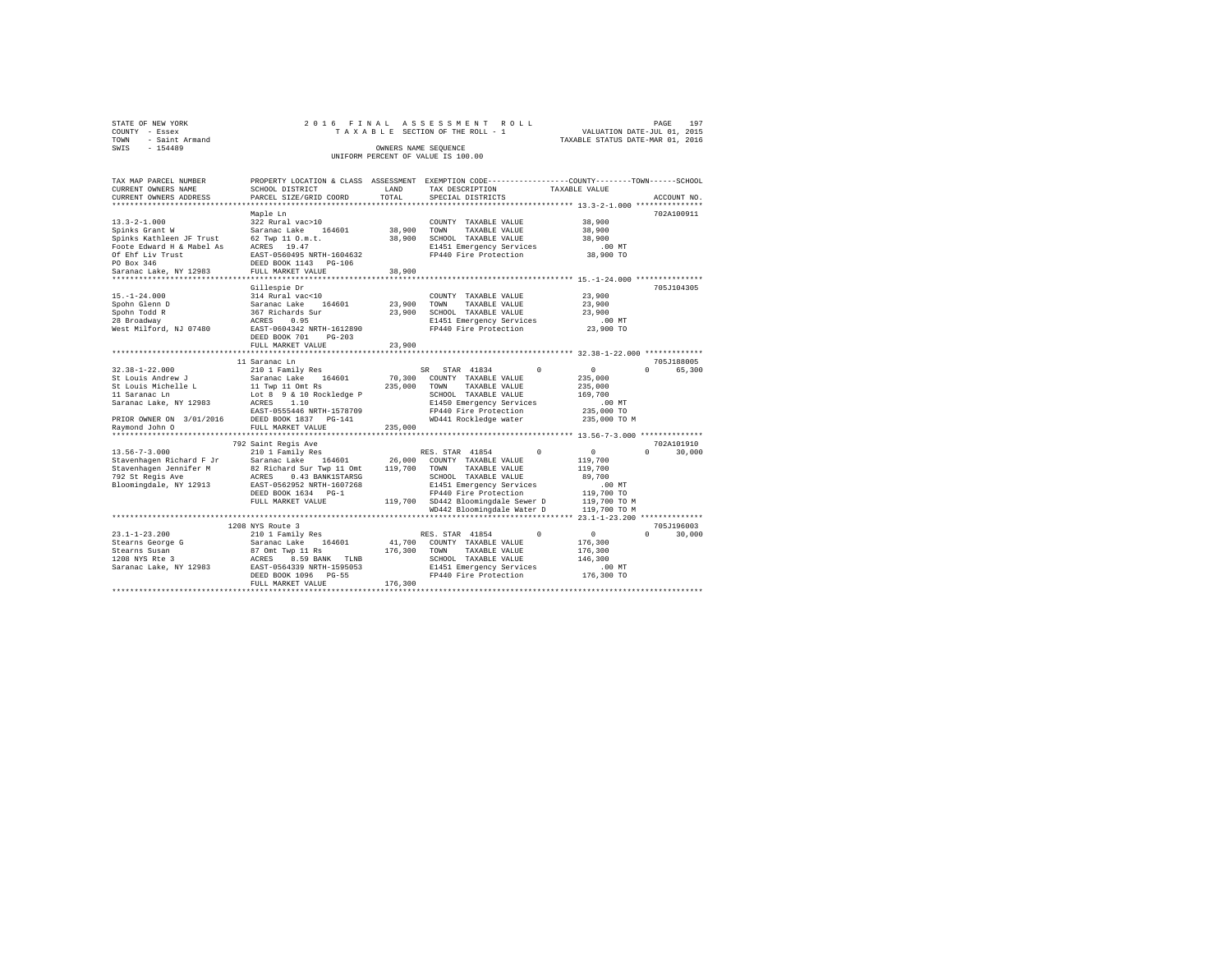| STATE OF NEW YORK        | 2016 FINAL                       |         | ASSESSMENT ROLL                                                                                |                             | 198<br>PAGE        |  |
|--------------------------|----------------------------------|---------|------------------------------------------------------------------------------------------------|-----------------------------|--------------------|--|
| COUNTY - Essex           |                                  |         | TAXABLE SECTION OF THE ROLL - 1                                                                | VALUATION DATE-JUL 01, 2015 |                    |  |
| TOWN<br>- Saint Armand   | TAXABLE STATUS DATE-MAR 01, 2016 |         |                                                                                                |                             |                    |  |
| $-154489$<br>SWIS        | OWNERS NAME SEQUENCE             |         |                                                                                                |                             |                    |  |
|                          |                                  |         | UNIFORM PERCENT OF VALUE IS 100.00                                                             |                             |                    |  |
|                          |                                  |         |                                                                                                |                             |                    |  |
| TAX MAP PARCEL NUMBER    |                                  |         | PROPERTY LOCATION & CLASS ASSESSMENT EXEMPTION CODE---------------COUNTY-------TOWN-----SCHOOL |                             |                    |  |
| CURRENT OWNERS NAME      | SCHOOL DISTRICT                  | LAND    | TAX DESCRIPTION                                                                                | TAXABLE VALUE               |                    |  |
| CURRENT OWNERS ADDRESS   | PARCEL SIZE/GRID COORD           | TOTAL   | SPECIAL DISTRICTS                                                                              |                             | ACCOUNT NO.        |  |
| ************************ |                                  |         | ************************************* 13.4-2-16.000 ***************                            |                             |                    |  |
|                          | Curtis Wav                       |         |                                                                                                |                             | 705J103715         |  |
| $13.4 - 2 - 16.000$      | 314 Rural vac<10                 |         | COUNTY TAXABLE VALUE                                                                           | 21,200                      |                    |  |
| Stelling Peter           | Saranac Lake 164601              | 21,200  | TOWN<br>TAXABLE VALUE                                                                          | 21,200                      |                    |  |
| 1306 County Rte 5        | 123 Richards Sur                 | 21,200  | SCHOOL TAXABLE VALUE                                                                           | 21,200                      |                    |  |
| Canaan, NY 12029         | ACRES<br>0.70                    |         | E1451 Emergency Services                                                                       | $.00$ MT                    |                    |  |
|                          | EAST-0567983 NRTH-1603493        |         | FP440 Fire Protection                                                                          | 21,200 TO                   |                    |  |
|                          | DEED BOOK 1357 PG-132            |         |                                                                                                |                             |                    |  |
|                          | FULL MARKET VALUE                | 21,200  |                                                                                                |                             |                    |  |
|                          |                                  |         |                                                                                                |                             |                    |  |
|                          | 49 Curtis Wav                    |         |                                                                                                |                             | 705J102307         |  |
| $13.4 - 3 - 6.000$       | 260 Seasonal res                 |         | COUNTY TAXABLE VALUE                                                                           | 36,700                      |                    |  |
| Stelling Peter E         | Saranac Lake<br>164601           | 33,600  | TOWN<br>TAXABLE VALUE                                                                          | 36,700                      |                    |  |
| 1306 County Rte 5        | 123 Richards Sur                 | 36,700  | SCHOOL TAXABLE VALUE                                                                           | 36,700                      |                    |  |
| Canaan, NY 12029         | Jin San No 1 Lot 4               |         | E1451 Emergency Services                                                                       | $.00$ MT                    |                    |  |
|                          | ACRES<br>0.80                    |         | FP440 Fire Protection                                                                          | 36,700 TO                   |                    |  |
|                          | EAST-0568061 NRTH-1603106        |         |                                                                                                |                             |                    |  |
|                          | DEED BOOK 822<br>$PG-304$        |         |                                                                                                |                             |                    |  |
|                          | FULL MARKET VALUE                | 36,700  |                                                                                                |                             |                    |  |
|                          | Moose Pond Ln                    |         |                                                                                                |                             | 705J104010         |  |
| $23.2 - 1 - 7.100$       | 314 Rural vac<10                 |         | COUNTY TAXABLE VALUE                                                                           | 24,900                      |                    |  |
| Stephenson Michael       | 164601<br>Saranac Lake           | 24,900  | TOWN<br>TAXABLE VALUE                                                                          | 24,900                      |                    |  |
| Stephenson William       | 164 Twp 11 Omt Rs                | 24,900  | SCHOOL TAXABLE VALUE                                                                           | 24,900                      |                    |  |
| c/o Patricia Stephenson  | Life Est To Patricia &           |         | E1451 Emergency Services                                                                       | $.00$ MT                    |                    |  |
| 673 Co Rte 55            | William Stephenson               |         | FP440 Fire Protection                                                                          | 24,900 TO                   |                    |  |
| Saranac Lake, NY 12983   | ACRES<br>1.39                    |         |                                                                                                |                             |                    |  |
|                          | EAST-0572442 NRTH-1599221        |         |                                                                                                |                             |                    |  |
|                          | DEED BOOK 1314 PG-251            |         |                                                                                                |                             |                    |  |
|                          | FULL MARKET VALUE                | 24,900  |                                                                                                |                             |                    |  |
|                          |                                  |         |                                                                                                |                             |                    |  |
|                          | 160 Moose Pond Ln                |         |                                                                                                |                             | 705J192017         |  |
| $23.2 - 1 - 7.200$       | 210 1 Family Res                 |         | RES. STAR 41854<br>$\Omega$                                                                    | $\circ$                     | $\Omega$<br>30,000 |  |
| Stephenson Robert E      | Saranac Lake<br>164601           | 30,500  | COUNTY TAXABLE VALUE                                                                           | 119,600                     |                    |  |
| Stephenson Katie R       | 164 Twp 11 Omt Rs                | 119,600 | TAXABLE VALUE<br>TOWN                                                                          | 119,600                     |                    |  |
| PO Box 129               | ACRES<br>0.61 BANK1STARSG        |         | SCHOOL TAXABLE VALUE                                                                           | 89,600                      |                    |  |
| Bloomingdale, NY 12913   | EAST-0572262 NRTH-1599191        |         | E1451 Emergency Services                                                                       | .00MT                       |                    |  |
|                          | DEED BOOK 1596 PG-180            |         | FP440 Fire Protection                                                                          | 119,600 TO                  |                    |  |
|                          | FULL MARKET VALUE                | 119,600 |                                                                                                |                             |                    |  |
|                          |                                  |         |                                                                                                |                             |                    |  |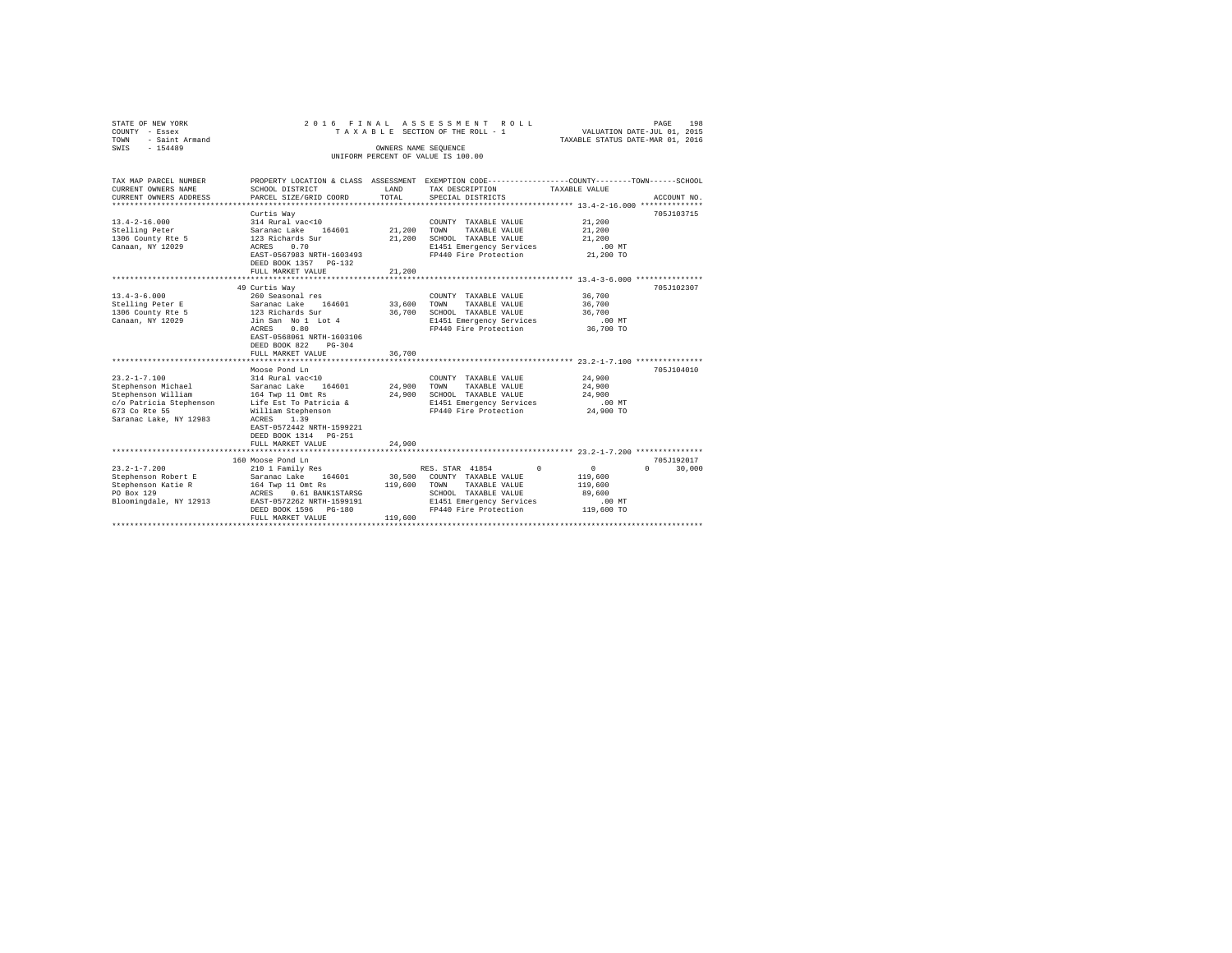| STATE OF NEW YORK<br>COUNTY - Essex<br>TOWN - Saint Armand<br>SWTS - 154489                               |                                                                                                                                                                                                                                                                                                                                                                    | OWNERS NAME SEQUENCE | 2016 FINAL ASSESSMENT ROLL<br>יש אות און איז א איז א מערכת און א איז א מערכת האוויר א א מערכת האוויר א משפח של היא היא מערכת היא היא מערכת ה<br>TAXABLE STATUS DATE-URL 011, 2016<br>UNIFORM PERCENT OF VALUE IS 100.00 |                                                                                            | 199<br>PAGE                       |
|-----------------------------------------------------------------------------------------------------------|--------------------------------------------------------------------------------------------------------------------------------------------------------------------------------------------------------------------------------------------------------------------------------------------------------------------------------------------------------------------|----------------------|-------------------------------------------------------------------------------------------------------------------------------------------------------------------------------------------------------------------------|--------------------------------------------------------------------------------------------|-----------------------------------|
| TAX MAP PARCEL NUMBER<br>CURRENT OWNERS NAME<br>CURRENT OWNERS ADDRESS                                    | SCHOOL DISTRICT LAND<br>PARCEL SIZE/GRID COORD                                                                                                                                                                                                                                                                                                                     | TOTAL                | PROPERTY LOCATION & CLASS ASSESSMENT EXEMPTION CODE---------------COUNTY-------TOWN------SCHOOL<br>TAX DESCRIPTION TAXABLE VALUE<br>SPECIAL DISTRICTS                                                                   |                                                                                            | ACCOUNT NO.                       |
|                                                                                                           |                                                                                                                                                                                                                                                                                                                                                                    |                      |                                                                                                                                                                                                                         |                                                                                            | 702C101807                        |
| Bloomingdale, NY 12913                                                                                    |                                                                                                                                                                                                                                                                                                                                                                    |                      |                                                                                                                                                                                                                         | 75,000<br>75,000<br>75,000<br>.00 MT<br>75,000 TO                                          |                                   |
|                                                                                                           |                                                                                                                                                                                                                                                                                                                                                                    |                      | DEED BOOK 1402 PG-265 SD442 Bloomingdale Sewer D 75,000 TO M FULL MARKET VALUE 75,000 TO M WD442 Bloomingdale Water D 75,000 TO M                                                                                       |                                                                                            |                                   |
|                                                                                                           |                                                                                                                                                                                                                                                                                                                                                                    |                      |                                                                                                                                                                                                                         |                                                                                            |                                   |
| $13.4 - 1 - 39.120$<br>Stickles Daniel T<br>Stickles Kimberly J<br>153 River Rd<br>Bloomingdale, NY 12913 | 153 River Rd<br>240 Rural res<br>Saranac Lake 164601 39,100<br>122 Rs Twp 11 Omt 173,300 SCHOOL TAXABLE VALUE<br>ACRES 24.50 BANK CORE E1451 Emergency Services<br>EAST-0567493 NRTH-1605682 F9440 Fire Protection<br>DEED BOOK 1790 PG-9<br>FULL MARKET VALUE                                                                                                     | 173,300              | COUNTY TAXABLE VALUE<br>TOWN<br>TAXABLE VALUE                                                                                                                                                                           | 173,300<br>173,300<br>173,300<br>.00 MT.<br>173,300 TO                                     | 705J184014                        |
|                                                                                                           | 10 Ledge Ln                                                                                                                                                                                                                                                                                                                                                        |                      |                                                                                                                                                                                                                         |                                                                                            | 705J188002                        |
| $32.38 - 1 - 21.000$<br>Stinson James D<br>Stinson Eva H<br>10 Ledge Ln<br>Saranac Lake, NY 12983         | DEED BOOK 921 PG-210<br>FULL MARKET VALUE                                                                                                                                                                                                                                                                                                                          | 168,100              | RES. STAR 41854 0<br>E1430 Bumery ----<br>FP440 Fire Protection<br>WD441 Rockledge water                                                                                                                                | $\sim$ 0 $\sim$<br>168,100<br>168,100<br>138,100<br>$.00$ MT<br>168,100 TO<br>168,100 TO M | $0 \t 30.000$                     |
|                                                                                                           |                                                                                                                                                                                                                                                                                                                                                                    |                      |                                                                                                                                                                                                                         |                                                                                            |                                   |
|                                                                                                           | 54 Saranac Ln                                                                                                                                                                                                                                                                                                                                                      |                      |                                                                                                                                                                                                                         |                                                                                            | 705J189011                        |
| $32.38 - 1 - 34.000$<br>Stone Richard F<br>Stone Jeanne A<br>54 Saranac Ln<br>Saranac Lake, NY 12983      | $\begin{tabular}{lcccc} 54.3cm and 210 & I & F & 500 & 1,500 \\ & S & 210 & I & F & 164601 & 39,200 & SR & STRR & 41814 & 0 & 1,500 \\ & S & 210 & 1 & F & 164601 & 39,200 & SR & STRR & 41814 & 0 \\ & 11.7 \text{Wp} & 11.0 \text{mL} & RS & 227,600 & CONINT & TAXABLE VALUE & 226,100 \\ & RCFES & 0.43 & TOWN & TAXABLE VALUE & 226,100$<br>FULL MARKET VALUE |                      | $E1450$ $E1450$ $E142$<br>227,600 $E1440$ Fire Protection<br>WD441 Rockledge water                                                                                                                                      | $.00$ MT<br>227,600 TO<br>227,600 TO M                                                     | 1,500 1,500<br>$\sim$ 0<br>65,300 |
|                                                                                                           |                                                                                                                                                                                                                                                                                                                                                                    |                      |                                                                                                                                                                                                                         |                                                                                            |                                   |
| $13.56 - 6 - 3.003$<br>Strack Vicki<br>52 Poplar Ln<br>PO Box 46                                          | 52 Poplar Ln<br>270 Mfg housing RES. STAR 41854 0<br>Saranac Lake 164601 33,800 COUNTY TAXABLE VALUE<br>82 Rs Twp 11 Omt 55,200 TOWN TAXABLE VALUE<br>ACRES 0.82 SCHOOL TAXABLE VALUE<br>FULL MARKET VALUE 55,200                                                                                                                                                  |                      |                                                                                                                                                                                                                         | $\begin{matrix}0&&&&0\\&55\,,200\end{matrix}$<br>55,200<br>25,200<br>.00 MT<br>55,200 TO   | 702A178018<br>$0 \t 30.000$       |
|                                                                                                           |                                                                                                                                                                                                                                                                                                                                                                    |                      |                                                                                                                                                                                                                         |                                                                                            |                                   |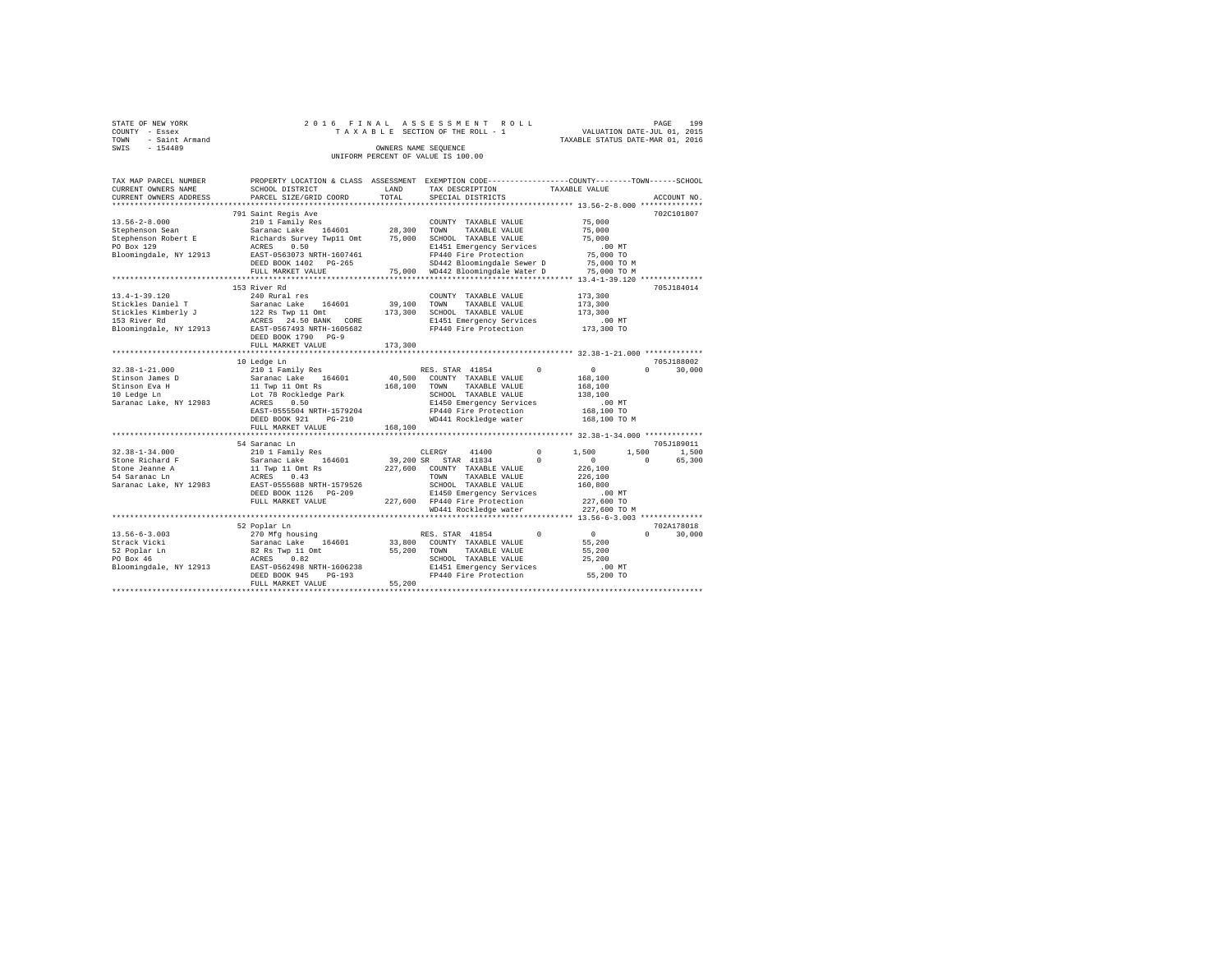| COUNTY<br>TOWN<br>SWIS | STATE OF NEW YORK<br>- Essex<br>- Saint Armand<br>$-154489$ |                                                                                          | 2016 FINAL ASSESSMENT ROLL<br>TAXABLE SECTION OF THE ROLL - 1<br>OWNERS NAME SEOUENCE |  | PAGE<br>VALUATION DATE-JUL 01, 2015<br>TAXABLE STATUS DATE-MAR 01, 2016 | 200     |
|------------------------|-------------------------------------------------------------|------------------------------------------------------------------------------------------|---------------------------------------------------------------------------------------|--|-------------------------------------------------------------------------|---------|
|                        |                                                             |                                                                                          |                                                                                       |  |                                                                         |         |
|                        |                                                             |                                                                                          | UNIFORM PERCENT OF VALUE IS 100.00                                                    |  |                                                                         |         |
|                        |                                                             |                                                                                          |                                                                                       |  |                                                                         |         |
|                        |                                                             |                                                                                          |                                                                                       |  |                                                                         |         |
|                        | TAX MAP PARCEL NUMBER                                       | PROPERTY LOCATION & CLASS ASSESSMENT EXEMPTION CODE----------------COUNTY-------TOWN---- |                                                                                       |  |                                                                         | -SCHOOL |

| CURRENT OWNERS NAME<br>CURRENT OWNERS ADDRESS | SCHOOL DISTRICT<br>PARCEL SIZE/GRID COORD | LAND<br>TOTAL | TAX DESCRIPTION<br>SPECIAL DISTRICTS | TAXABLE VALUE                                 | ACCOUNT NO.        |
|-----------------------------------------------|-------------------------------------------|---------------|--------------------------------------|-----------------------------------------------|--------------------|
|                                               |                                           |               |                                      |                                               |                    |
|                                               | 27 Main St                                |               |                                      |                                               | 702A100905         |
| $13.56 - 9 - 5.000$                           | 210 1 Family Res                          |               | $\sim$ 0<br>RES. STAR 41854          | $\sim$ 0                                      | $0 \t 30,000$      |
| Stratford Gregory S                           | Saranac Lake 164601                       | 34,300        | COUNTY TAXABLE VALUE                 | 152,700                                       |                    |
| Stratford Susan S                             | 101 Rs Twp 11 Omt                         | 152,700       | TOWN<br>TAXABLE VALUE                | 152,700                                       |                    |
| PO Box 161                                    | ACRES 0.90                                |               | SCHOOL TAXABLE VALUE                 | 122,700                                       |                    |
| Bloomingdale, NY 12913                        | EAST-0563663 NRTH-1606081                 |               | E1451 Emergency Services             | $.00$ MT                                      |                    |
|                                               | DEED BOOK 976<br>$PG-84$                  |               | FP440 Fire Protection                | 152,700 TO                                    |                    |
|                                               | FULL MARKET VALUE                         |               | 152,700 SD442 Bloomingdale Sewer D   | 152,700 TO M                                  |                    |
|                                               |                                           |               | WD442 Bloomingdale Water D           | 152,700 TO M                                  |                    |
|                                               |                                           |               |                                      |                                               |                    |
|                                               | 332 River Rd                              |               |                                      |                                               | 705J102610         |
| $13.4 - 1 - 89.000$                           | 210 1 Family Res                          |               | COUNTY TAXABLE VALUE                 | 166,000                                       |                    |
| Streeter Janeen                               | Saranac Lake 164601                       | 35,300        | TAXABLE VALUE<br>TOWN                | 166,000                                       |                    |
| 332 River Rd                                  | 143 Richards Sur                          | 166,000       | SCHOOL TAXABLE VALUE                 | 166,000                                       |                    |
| Bloomingdale, NY 12913                        | 1.33 BANK NBT<br>ACRES                    |               | E1451 Emergency Services             | $.00$ MT                                      |                    |
|                                               | EAST-0571598 NRTH-1602743                 |               | FP440 Fire Protection                | 166,000 TO                                    |                    |
|                                               | DEED BOOK 1714 PG-233                     |               |                                      |                                               |                    |
|                                               | FULL MARKET VALUE                         | 166,000       |                                      |                                               |                    |
|                                               |                                           |               |                                      | **************** 23.3-1-62.000 ************** |                    |
|                                               | 242 Trudeau Rd                            |               |                                      |                                               | 705J103001         |
| $23.3 - 1 - 62.000$                           | 210 1 Family Res                          |               | $\sim$ 0<br>RES. STAR 41854          | $\sim$ 0                                      | $\Omega$<br>30,000 |
| Stumpf Mary E                                 | Saranac Lake 164601                       |               | 77,000 COUNTY TAXABLE VALUE          | 346,700                                       |                    |
| 242 Trudeau Rd                                | 9 Richards Sur                            | 346,700       | TOWN<br>TAXABLE VALUE                | 346,700                                       |                    |
| Saranac Lake, NY 12983                        | ACRES 0.90                                |               | SCHOOL TAXABLE VALUE                 | 316,700                                       |                    |
|                                               | EAST-0554588 NRTH-1584896                 |               | E1450 Emergency Services             | $.00$ MT                                      |                    |
|                                               | DEED BOOK 1379 PG-281                     |               | FP440 Fire Protection                | 346,700 TO                                    |                    |
|                                               | FULL MARKET VALUE                         | 346,700       |                                      |                                               |                    |
|                                               | 1693 NYS Route 3                          |               |                                      |                                               | 702A101301         |
| $13.57 - 2 - 2.000$                           | 411 Apartment                             |               | COUNTY TAXABLE VALUE                 | 171,400                                       |                    |
| Summers Stephanie C                           | 164601<br>Saranac Lake                    | 39,400        | TOWN<br>TAXABLE VALUE                | 171,400                                       |                    |
| PO Box 34                                     | 101 Rs Twp 11 Omt                         | 171,400       | SCHOOL TAXABLE VALUE                 | 171,400                                       |                    |
| Bloomingdale, NY 12913                        | 0.43 BANK1STARSG<br>ACRES                 |               | E1451 Emergency Services             | $.00$ MT                                      |                    |
|                                               | EAST-0564144 NRTH-1606259                 |               | FP440 Fire Protection                | 171,400 TO                                    |                    |
|                                               | DEED BOOK 1378 PG-131                     |               | SD442 Bloomingdale Sewer D           | 171,400 TO M                                  |                    |
|                                               | FULL MARKET VALUE                         |               | 171,400 WD442 Bloomingdale Water D   | 171,400 TO M                                  |                    |
|                                               | ***************************               |               |                                      |                                               |                    |
|                                               | 40 Vine St                                |               |                                      |                                               | 702A101501         |
| $13.56 - 7 - 9.000$                           | 311 Res vac land                          |               | COUNTY TAXABLE VALUE                 | 19,000                                        |                    |
| Sweet Robert G                                | Saranac Lake<br>164601                    | 19,000        | TOWN<br>TAXABLE VALUE                | 19,000                                        |                    |
| PO Box 171                                    | 101 Richards Sur Omt 11                   | 19,000        | SCHOOL TAXABLE VALUE                 | 19,000                                        |                    |
| Bloomingdale, NY 12913                        | Arlene&robert                             |               | E1451 Emergency Services             | $.00$ MT                                      |                    |
|                                               | Sweet By Db 859 Pq 183                    |               | FP440 Fire Protection                | 19,000 TO                                     |                    |
|                                               | 0.20<br>ACRES                             |               | SD442 Bloomingdale Sewer D           | 19,000 TO M                                   |                    |
|                                               | EAST-0563392 NRTH-1606268                 |               | WD442 Bloomingdale Water D           | 19,000 TO M                                   |                    |
|                                               | DEED BOOK 1370 PG-203                     |               |                                      |                                               |                    |
|                                               | FULL MARKET VALUE                         | 19,000        |                                      |                                               |                    |
|                                               |                                           |               |                                      |                                               |                    |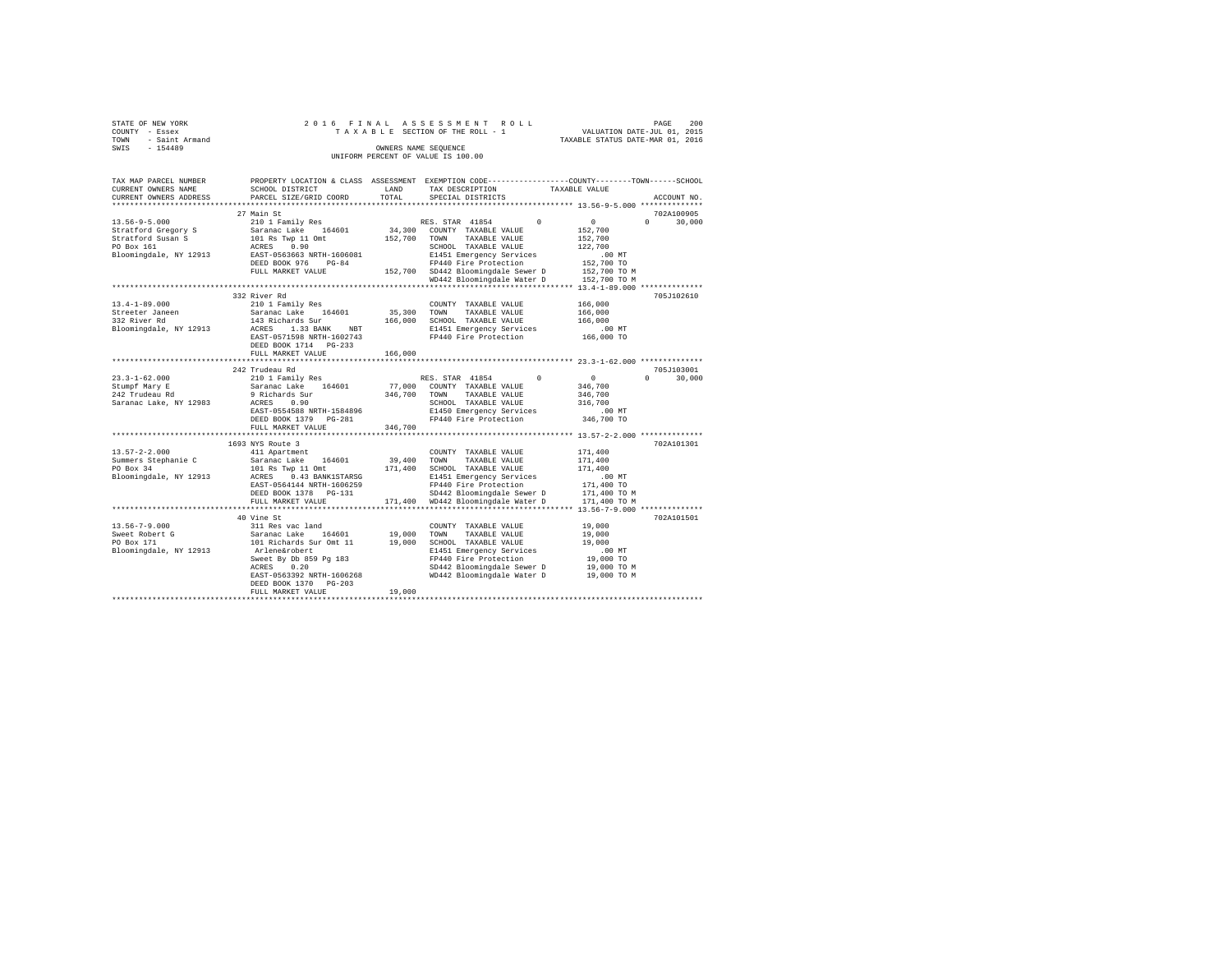| STATE OF NEW YORK   |  | 2016 FINAL ASSESSMENT ROLL         |                                  | PAGE | 201 |
|---------------------|--|------------------------------------|----------------------------------|------|-----|
| COUNTY - Essex      |  | TAXABLE SECTION OF THE ROLL - 1    | VALUATION DATE-JUL 01, 2015      |      |     |
| TOWN - Saint Armand |  |                                    | TAXABLE STATUS DATE-MAR 01, 2016 |      |     |
| SWIS<br>$-154489$   |  | OWNERS NAME SEOUENCE               |                                  |      |     |
|                     |  | UNIFORM PERCENT OF VALUE IS 100.00 |                                  |      |     |

| TAX MAP PARCEL NUMBER  |                                                              |         | PROPERTY LOCATION & CLASS ASSESSMENT EXEMPTION CODE----------------COUNTY-------TOWN-----SCHOOL |                                         |
|------------------------|--------------------------------------------------------------|---------|-------------------------------------------------------------------------------------------------|-----------------------------------------|
| CURRENT OWNERS NAME    | SCHOOL DISTRICT                                              | LAND    | TAX DESCRIPTION                                                                                 | TAXABLE VALUE                           |
| CURRENT OWNERS ADDRESS | PARCEL SIZE/GRID COORD                                       | TOTAL   | SPECIAL DISTRICTS                                                                               | ACCOUNT NO.                             |
| ********************** | ****************************                                 |         |                                                                                                 |                                         |
|                        | 1692 NYS Route 3                                             |         |                                                                                                 | 702A100713                              |
| $13.57 - 3 - 1.000$    | 422 Diner/lunch                                              |         | COUNTY TAXABLE VALUE                                                                            | 109,200                                 |
| Swinyer Andrea         | Saranac Lake 164601                                          | 38,200  | TOWN<br>TAXABLE VALUE                                                                           | 109,200                                 |
| PO Box 5               | 101 Richards Sur Omt 11                                      |         | 109,200 SCHOOL TAXABLE VALUE                                                                    | 109,200                                 |
| Bloomingdale, NY 12913 | ACRES 0.30                                                   |         | E1451 Emergency Services                                                                        | $.00$ MT                                |
|                        | EAST-0564336 NRTH-1606285                                    |         | FP440 Fire Protection                                                                           | 109,200 TO                              |
|                        | DEED BOOK 1686 PG-79                                         |         | SD442 Bloomingdale Sewer D                                                                      | 109,200 TO M                            |
|                        | FULL MARKET VALUE                                            |         | 109,200 WD442 Bloomingdale Water D                                                              | 109,200 TO M                            |
|                        |                                                              |         |                                                                                                 |                                         |
|                        | 1679 NYS Route 3                                             |         |                                                                                                 | 702A101902                              |
| $13.65 - 1 - 2.000$    | 210 1 Family Res                                             |         | RES. STAR 41854<br>$^{\circ}$                                                                   | 0<br>30,000<br>$\Omega$                 |
| Swinyer Sheridan C     | Saranac Lake 164601                                          |         | 20,700 COUNTY TAXABLE VALUE                                                                     | 122,200                                 |
| Swinyer Nancy J        | 102 Twp.11 O.m.t.<br>ACRES 0.27<br>EAST-0564338 NRTH-1605939 | 122,200 | TOWN TAXABLE VALUE                                                                              | 122,200                                 |
| 1679 NYS Rte 3         |                                                              |         | SCHOOL TAXABLE VALUE                                                                            | 92,200                                  |
| PO Box 134             |                                                              |         | E1451 Emergency Services                                                                        | .00 MT                                  |
| Bloomingdale, NY 12913 | DEED BOOK 688<br>PG-077                                      |         | FP440 Fire Protection                                                                           | 122,200 TO                              |
|                        | FULL MARKET VALUE                                            |         | 122,200 SD442 Bloomingdale Sewer D                                                              | 122,200 TO M                            |
|                        |                                                              |         | WD442 Bloomingdale Water D                                                                      | 122,200 TO M                            |
|                        | ******************************                               |         |                                                                                                 | ************* 13.56-7-12.000 ********** |
|                        | 44 Main St                                                   |         |                                                                                                 | 702A101414                              |
| $13.56 - 7 - 12.000$   | 210 1 Family Res                                             |         | COUNTY TAXABLE VALUE                                                                            | 113,700                                 |
| Swirsky Ian            | Saranac Lake 164601                                          | 35,600  | TOWN<br>TAXABLE VALUE                                                                           | 113,700                                 |
| Swirsky Carol          | 82 Rs Twp 11 Omt                                             | 113,700 | SCHOOL TAXABLE VALUE                                                                            | 113,700                                 |
| PO Box 92              | 00001.50                                                     |         | E1451 Emergency Services                                                                        | $.00$ MT                                |
| Rainbow Lake, NY 12976 | ACRES 1.60                                                   |         | FP440 Fire Protection                                                                           | 113,700 TO                              |
|                        | EAST-0563109 NRTH-1606328                                    |         | SD442 Bloomingdale Sewer D                                                                      | 113,700 TO M                            |
|                        | DEED BOOK 1401 PG-128                                        |         | WD442 Bloomingdale Water D                                                                      | 113,700 TO M                            |
|                        | FULL MARKET VALUE                                            | 113,700 |                                                                                                 |                                         |
|                        |                                                              |         |                                                                                                 |                                         |
|                        | 110 Main St                                                  |         |                                                                                                 | 705Z001005                              |
| $13.64 - 2 - 1.200$    | 210 1 Family Res                                             |         | COUNTY TAXABLE VALUE                                                                            | 233,800                                 |
| Tad Holdings LLC       | Saranac Lake 164601                                          | 48,300  | TOWN<br>TAXABLE VALUE                                                                           | 233,800                                 |
| PO Box 542             | 83 Twp 11 Omt                                                |         | 233,800 SCHOOL TAXABLE VALUE                                                                    | 233,800                                 |
| Saranac Lake, NY 12983 | ACRES 5.57 BANK GFNB&T                                       |         | E1451 Emergency Services                                                                        | .00 MT                                  |
|                        | EAST-0561927 NRTH-1605100                                    |         | FP440 Fire Protection                                                                           | 233,800 TO                              |
|                        | DEED BOOK 1791 PG-32                                         |         |                                                                                                 |                                         |
|                        | FULL MARKET VALUE                                            | 233,800 |                                                                                                 |                                         |
|                        |                                                              |         |                                                                                                 |                                         |
|                        | Bloomingdale Ave                                             |         |                                                                                                 | 705J178071                              |
| $32.1 - 2 - 4.000$     | 311 Res vac land                                             |         | COUNTY TAXABLE VALUE                                                                            | 17,300                                  |
| Taitt Francis F Jr     |                                                              | 17,300  | TOWN<br>TAXABLE VALUE                                                                           | 17,300                                  |
| 2119 Lake Shore Rd     | Saranac Lake 164601<br>Richards Survey Lot 10                |         | 17,300 SCHOOL TAXABLE VALUE                                                                     | 17,300                                  |
| PO Box 445             | Bk-No<br>$Pg-Ref$<br>$6.50$                                  |         | E1450 Emergency Services                                                                        | $.00$ MT                                |
| Chazy, NY 12921        | ACRES                                                        |         | FP440 Fire Protection                                                                           | 17,300 TO                               |
|                        | EAST-0555889 NRTH-1580873                                    |         |                                                                                                 |                                         |
|                        | DEED BOOK 1768 PG-216                                        |         |                                                                                                 |                                         |
|                        | FULL MARKET VALUE                                            | 17,300  |                                                                                                 |                                         |
|                        |                                                              |         |                                                                                                 |                                         |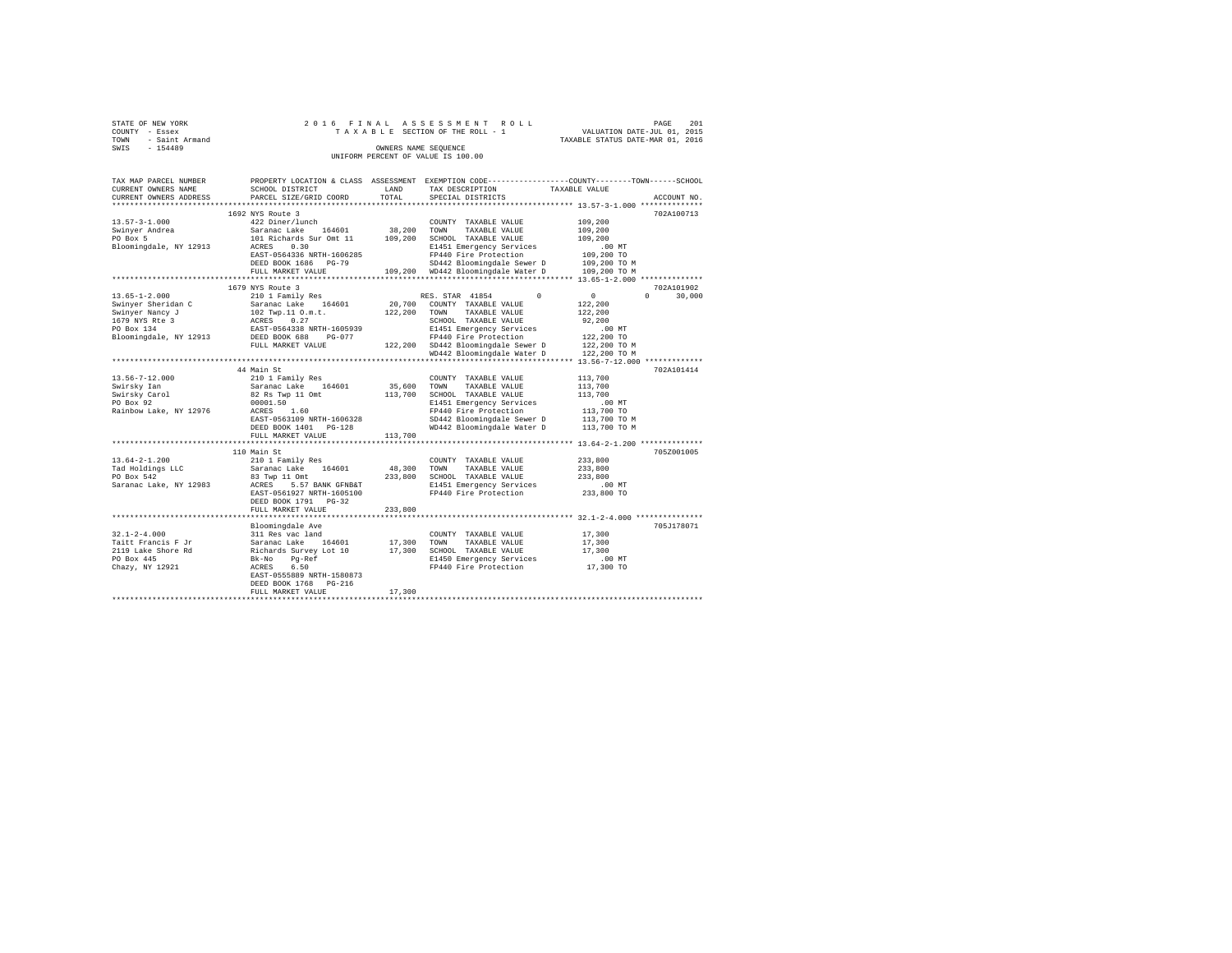| STATE OF NEW YORK   | 2016 FINAL ASSESSMENT ROLL         | 202<br>PAGE                      |
|---------------------|------------------------------------|----------------------------------|
| COUNTY - Essex      | TAXABLE SECTION OF THE ROLL - 1    | VALUATION DATE-JUL 01, 2015      |
| TOWN - Saint Armand |                                    | TAXABLE STATUS DATE-MAR 01, 2016 |
| SWIS<br>$-154489$   | OWNERS NAME SEOUENCE               |                                  |
|                     | UNIFORM PERCENT OF VALUE IS 100.00 |                                  |

| TAX MAP PARCEL NUMBER<br>CURRENT OWNERS NAME<br>CURRENT OWNERS ADDRESS                                    | PROPERTY LOCATION & CLASS ASSESSMENT EXEMPTION CODE----------------COUNTY-------TOWN-----SCHOOL<br>SCHOOL DISTRICT<br>PARCEL SIZE/GRID COORD                                                                                                        | LAND<br>TOTAL      | TAX DESCRIPTION TAXABLE VALUE<br>SPECIAL DISTRICTS                                                                                                                                                        |                                        |                                                                                                                                        | ACCOUNT NO.                               |
|-----------------------------------------------------------------------------------------------------------|-----------------------------------------------------------------------------------------------------------------------------------------------------------------------------------------------------------------------------------------------------|--------------------|-----------------------------------------------------------------------------------------------------------------------------------------------------------------------------------------------------------|----------------------------------------|----------------------------------------------------------------------------------------------------------------------------------------|-------------------------------------------|
| $13.56 - 7 - 21.000$<br>Tarka Linda J<br>47 Poplar Ln<br>PO Box 151<br>Bloomingdale, NY 12913             | 47 Poplar Ln<br>270 Mfg housing<br>Saranac Lake 164601 19,000<br>82 Rs Twp 11 Omt<br>0.20<br>ACRES<br>EAST-0562630 NRTH-1606428<br>DEED BOOK 1102 PG-24<br>FULL MARKET VALUE                                                                        | 57,700<br>57,700   | RES. STAR 41854<br>COUNTY TAXABLE VALUE<br>TAXABLE VALUE<br>TOWN<br>SCHOOL TAXABLE VALUE<br>E1451 Emergency Services<br>FP440 Fire Protection                                                             | $\Omega$                               | $\sim$ 0<br>57,700<br>57,700<br>27,700<br>.00 MT<br>57,700 TO                                                                          | 702A100615<br>$0 \qquad \qquad$<br>30,000 |
|                                                                                                           | 60 Vista Dr                                                                                                                                                                                                                                         |                    |                                                                                                                                                                                                           |                                        |                                                                                                                                        | 705J193006                                |
| $23.3 - 2 - 23.000$<br>Tatro Paul R<br>PO Box 1251<br>Saranac Lake, NY 12983                              | 210 1 Family Res<br>Saranac Lake 164601<br>9 Omt Twp 11 Rs<br>ACRES 1.27 BANK1STARSG<br>EAST-0553180 NRTH-1584265<br>DEED BOOK 1508 PG-36<br>FULL MARKET VALUE                                                                                      | 253,500<br>253,500 | $\sim$ 0<br>RES. STAR 41854<br>45,300 COUNTY TAXABLE VALUE<br>TAXABLE VALUE<br>TOWN<br>SCHOOL TAXABLE VALUE<br>E1450 Emergency Services<br>FP440 Fire Protection                                          |                                        | $\sim$ 0<br>253,500<br>253,500<br>223,500<br>$.00$ MT<br>یس بن.<br>253,500 TO                                                          | $\cap$<br>30,000                          |
|                                                                                                           |                                                                                                                                                                                                                                                     |                    |                                                                                                                                                                                                           |                                        |                                                                                                                                        |                                           |
| $13.56 - 2 - 1.000$<br>Taylor Richard J<br>Taylor Deborah A<br>755 St Regis Ave<br>Bloomingdale, NY 12913 | 755 Saint Regis Ave<br>270 Mfg housing<br>Saranac Lake 164601 28,300<br>82 Richards Surtwp.11 Omt 34,100<br>Life Use To J & T Taylor<br>By Db 1050 Pg 33<br>0.50<br>ACRES<br>EAST-0562266 NRTH-1607759<br>DEED BOOK 1050 PG-33<br>FULL MARKET VALUE | 34,100             | RES. STAR 41854<br>COUNTY TAXABLE VALUE<br>TAXABLE VALUE<br>TOWN<br>SCHOOL TAXABLE VALUE<br>E1451 Emergency Services<br>FP440 Fire Protection<br>SD442 Bloomingdale Sewer D<br>WD442 Bloomingdale Water D | $\Omega$                               | $\Omega$<br>34,100<br>34,100<br>4,100<br>$.00$ MT<br>34,100 TO<br>34,100 TO M<br>34,100 TO M                                           | 702A101607<br>30,000<br>$\Omega$          |
|                                                                                                           | ****************************                                                                                                                                                                                                                        |                    | *********************************** 13.56-2-2.000 ***************                                                                                                                                         |                                        |                                                                                                                                        |                                           |
| $13.56 - 2 - 2.000$<br>Taylor Theresa<br>763 St Regis Ave<br>Bloomingdale, NY 12913                       | 763 Saint Regis Ave<br>210 1 Family Res<br>Saranac Lake 164601 25,000 AGED ALL 41800<br>82 Richards Surtwp.11 Omt<br>99s X 201S Xirr<br>0.40<br>ACRES<br>EAST-0562393 NRTH-1607738<br>DEED BOOK 305<br>$PG-269$<br>FULL MARKET VALUE                | 131,000            | VETCOM CTS 41130<br>131,000 SR STAR 41834<br>COUNTY TAXABLE VALUE<br>TAXABLE VALUE<br>TOWN<br>SCHOOL TAXABLE VALUE<br>E1451 Emergency Services<br>FP440 Fire Protection<br>SD442 Bloomingdale Sewer D     | $\mathbf{0}$<br>$^{\circ}$<br>$\Omega$ | 25,000<br>25,000<br>53,000<br>53,000<br>$\Omega$<br>$\sim$ 0<br>53,000<br>53,000<br>$\Omega$<br>$.00$ MT<br>131,000 TO<br>131,000 TO M | 702A101903<br>10,000<br>60,500<br>60,500  |
|                                                                                                           |                                                                                                                                                                                                                                                     |                    | WD442 Bloomingdale Water D                                                                                                                                                                                |                                        | 131,000 TO M                                                                                                                           |                                           |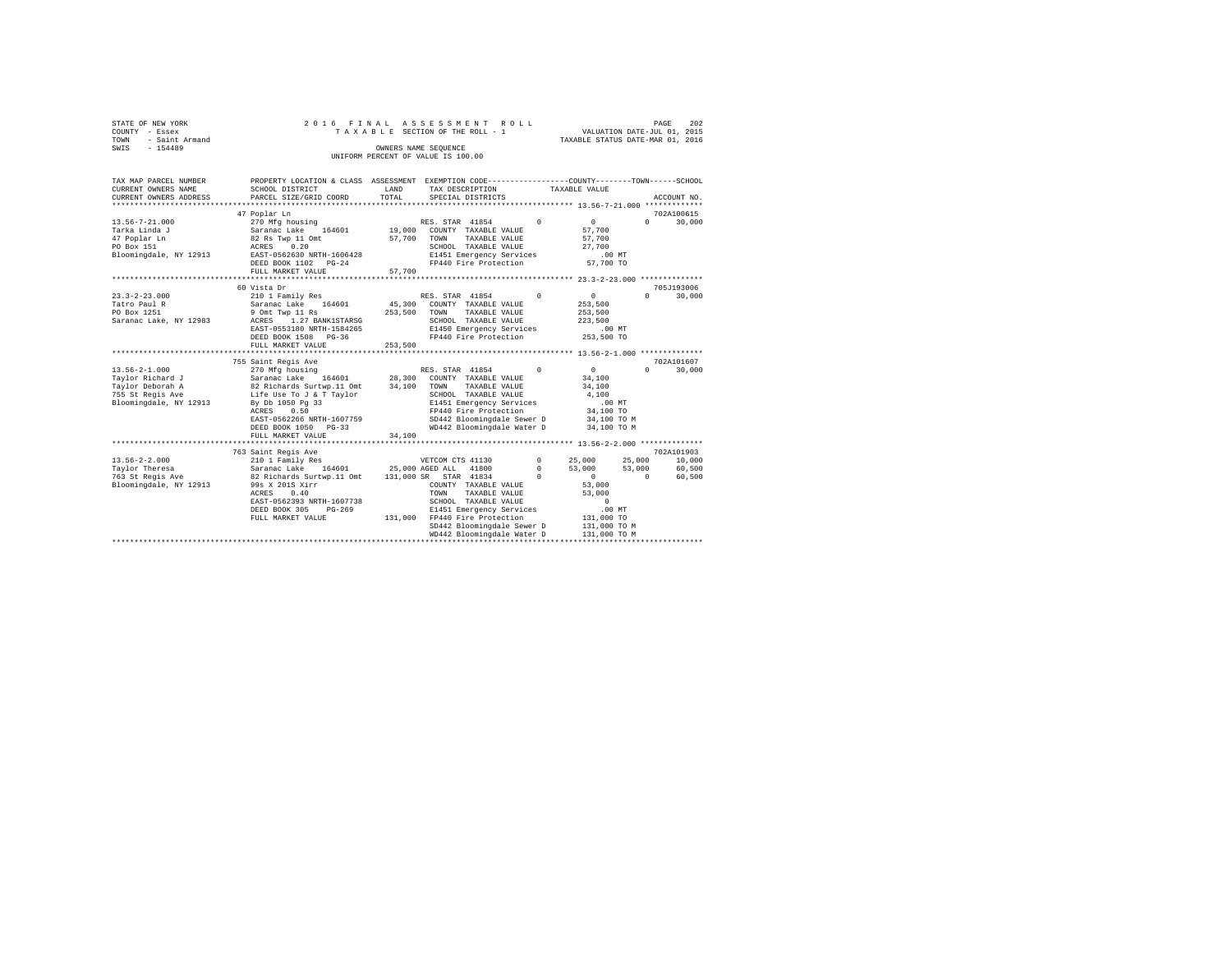| STATE OF NEW YORK   | 2016 FINAL ASSESSMENT ROLL         | 203<br>PAGE                      |
|---------------------|------------------------------------|----------------------------------|
| COUNTY - Essex      | TAXABLE SECTION OF THE ROLL - 1    | VALUATION DATE-JUL 01, 2015      |
| TOWN - Saint Armand |                                    | TAXABLE STATUS DATE-MAR 01, 2016 |
| SWIS<br>$-154489$   | OWNERS NAME SEOUENCE               |                                  |
|                     | UNIFORM PERCENT OF VALUE IS 100.00 |                                  |

| TAX MAP PARCEL NUMBER               |                                                    |             | PROPERTY LOCATION & CLASS ASSESSMENT EXEMPTION CODE----------------COUNTY-------TOWN-----SCHOOL |                                |
|-------------------------------------|----------------------------------------------------|-------------|-------------------------------------------------------------------------------------------------|--------------------------------|
| CURRENT OWNERS NAME                 | SCHOOL DISTRICT                                    | LAND        | TAX DESCRIPTION                                                                                 | TAXABLE VALUE                  |
| CURRENT OWNERS ADDRESS              | PARCEL SIZE/GRID COORD                             | TOTAL       | SPECIAL DISTRICTS                                                                               | ACCOUNT NO.                    |
|                                     |                                                    |             |                                                                                                 |                                |
|                                     | 1832 NYS Route 3                                   |             |                                                                                                 | 705J104315                     |
| $13.4 - 1 - 41.000$                 | 210 1 Family Res                                   |             | SR STAR 41834<br>$\Omega$                                                                       | $\sim$ 0<br>$\Omega$<br>65,300 |
| Techman Carol R                     | Saranac Lake 164601                                |             | $37\,, 400$ $\,$ COUNTY TAXABLE VALUE                                                           | 144,000                        |
| 1832 NYS Rte 3                      | 121 Richards Sur                                   | 144,000     | TAXABLE VALUE<br>TOWN                                                                           | 144,000                        |
| Vermontville, NY 12989              | ACRES<br>3.35                                      |             | SCHOOL TAXABLE VALUE                                                                            | 78,700                         |
|                                     | EAST-0567124 NRTH-1607646                          |             | E1451 Emergency Services<br>FP440 Fire Protection                                               | .00 MT                         |
|                                     | DEED BOOK 1323 PG-252                              |             |                                                                                                 | 144,000 TO                     |
|                                     | FULL MARKET VALUE                                  | 144,000     |                                                                                                 |                                |
|                                     |                                                    |             |                                                                                                 |                                |
|                                     | 46 Matthew Way                                     |             |                                                                                                 | 702A101302                     |
| $13.64 - 1 - 13.000$                | 416 Mfg hsing pk                                   |             | COUNTY TAXABLE VALUE                                                                            | 290,000                        |
| Tedford Jeffrey                     | Saranac Lake 164601                                | 93,000 TOWN | TAXABLE VALUE                                                                                   | 290,000                        |
| 90 Main St                          | 102 Twp 11 Omt<br>Db 902 Pg 202                    | 290,000     | SCHOOL TAXABLE VALUE                                                                            | 290,000                        |
| Bloomingdale, NY 12913              |                                                    |             | E1451 Emergency Services                                                                        | $.00$ MT                       |
|                                     | ACRES 4.60                                         |             | FP440 Fire Protection                                                                           |                                |
|                                     | EAST-0563591 NRTH-1605701                          |             | SD442 Bloomingdale Sewer D                                                                      | 290,000 TO<br>290,000 TO M     |
|                                     | $PG-200$<br>DEED BOOK 800                          |             | WD442 Bloomingdale Water D                                                                      | 290,000 TO M                   |
|                                     | FULL MARKET VALUE                                  | 290,000     |                                                                                                 |                                |
|                                     |                                                    |             |                                                                                                 |                                |
|                                     | 1663 NYS Route 3                                   |             |                                                                                                 | 702A101407                     |
| $13.65 - 1 - 15.000$                | 423 Snack bar                                      |             | COUNTY TAXABLE VALUE                                                                            | 67,100                         |
| Tedford Jeffrey                     |                                                    | 38,200      | TOWN<br>TAXABLE VALUE                                                                           | 67,100                         |
| 90 Main St                          | Saranac Lake 164601<br>102 Twp 11 O.m.t            | 67,100      | SCHOOL TAXABLE VALUE                                                                            | 67,100                         |
| Bloomingdale, NY 12913 ACRES        | 0.30                                               |             | E1451 Emergency Services                                                                        | $.00$ MT                       |
|                                     | EAST-0564471 NRTH-1605578                          |             | FP440 Fire Protection                                                                           | 67,100 TO                      |
|                                     | $PG-241$<br>DEED BOOK 974                          |             | SD442 Bloomingdale Sewer D 67,100 TO M                                                          |                                |
|                                     | FULL MARKET VALUE                                  |             | 67,100 WD442 Bloomingdale Water D                                                               | 67,100 TO M                    |
|                                     |                                                    |             |                                                                                                 |                                |
|                                     | 1663 NYS Route 3                                   |             |                                                                                                 | 702A101408                     |
| $13.65 - 1 - 16.000$                | 311 Res vac land                                   |             | COUNTY TAXABLE VALUE                                                                            | 17,200                         |
| Tedford Jeffrev                     | Saranac Lake 164601                                | 17,200 TOWN | TAXABLE VALUE                                                                                   | 17,200                         |
| 90 Main St                          |                                                    | 17,200      | SCHOOL TAXABLE VALUE                                                                            | 17,200                         |
| Bloomingdale, NY 12913              | 102 Twp 11 Omt<br>ACRES 0.30                       |             | E1451 Emergency Services                                                                        | $.00$ MT                       |
|                                     | EAST-0564493 NRTH-1605502                          |             | FP440 Fire Protection                                                                           | 17,200 TO                      |
|                                     | DEED BOOK 974<br>$PG-241$                          |             |                                                                                                 |                                |
|                                     | FULL MARKET VALUE                                  | 17,200      |                                                                                                 |                                |
|                                     | ****************************                       |             |                                                                                                 |                                |
|                                     | 90 Main St                                         |             |                                                                                                 | 702A103505                     |
| $13.64 - 2 - 2.111$                 | 210 1 Family Res                                   |             | RES. STAR 41854 0                                                                               | $\sim$ 0<br>$\Omega$<br>30,000 |
|                                     | Saranac Lake 164601                                |             | 55,200 COUNTY TAXABLE VALUE                                                                     | 391,500                        |
| Tedford Jeffrey A<br>Tedford Lisl M | Saranac Lake 164601<br>83 Twp 11 Omt<br>ACRES 3.72 | 391,500     | TAXABLE VALUE<br>TOWN                                                                           | 391,500                        |
| 90 Main St                          |                                                    |             | SCHOOL TAXABLE VALUE                                                                            | 361,500                        |
|                                     | Bloomingdale, NY 12913 EAST-0562283 NRTH-1605404   |             | E1451 Emergency Services                                                                        | $.00$ MT                       |
|                                     | DEED BOOK 908<br>$PG-29$                           |             |                                                                                                 | 391,500 TO                     |
|                                     | FULL MARKET VALUE                                  |             | -29 FP440 Fire Protection<br>391,500 SD442 Bloomingdale Sewer D                                 | 391,500 TO M                   |
|                                     |                                                    |             | WD442 Bloomingdale Water D                                                                      | 391,500 TO M                   |
|                                     |                                                    |             |                                                                                                 |                                |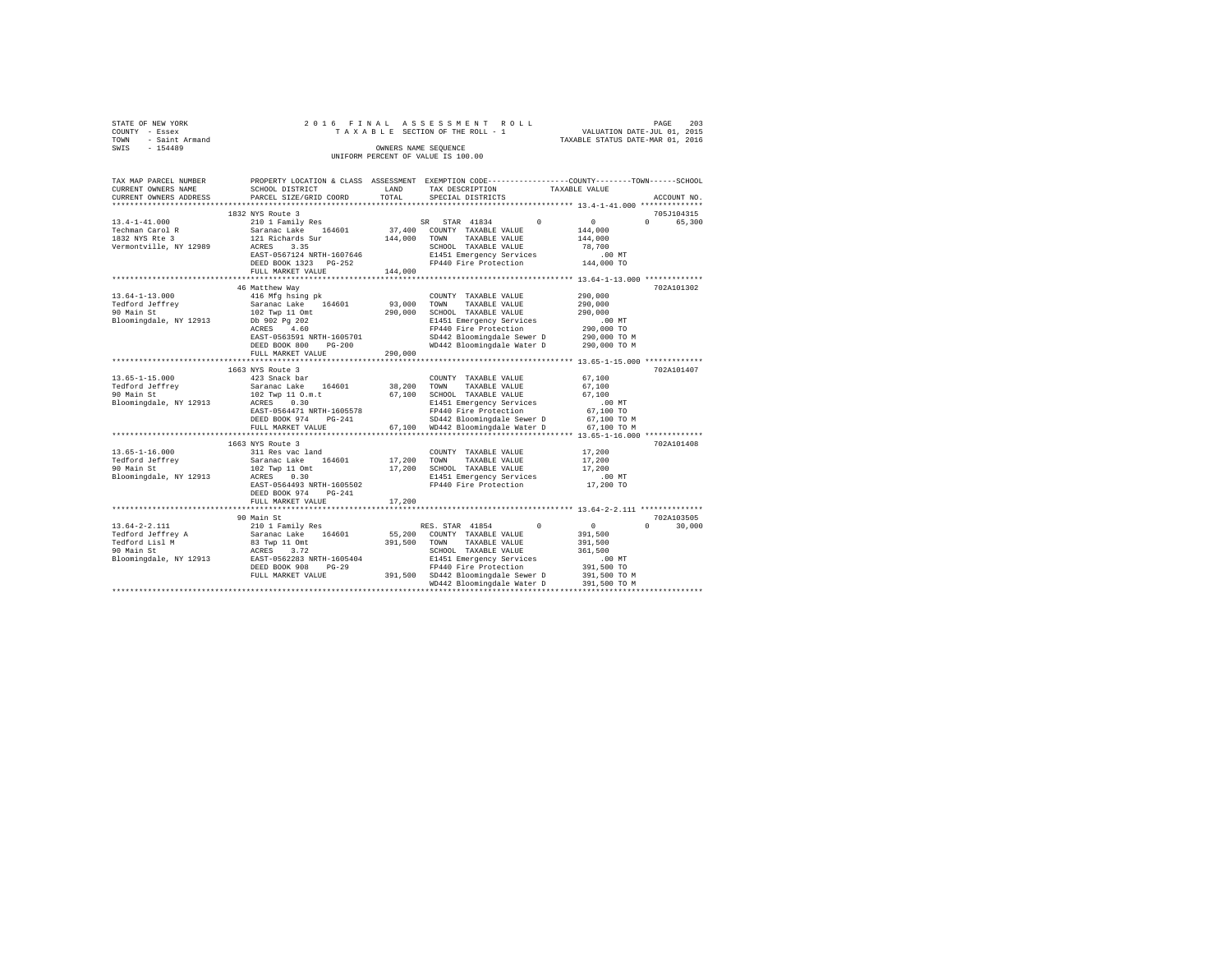| STATE OF NEW YORK<br>COUNTY - Essex<br>$\begin{array}{lll}\n\text{TOWN} & - & \text{Saint Armand} \\ \text{SWTS} & - & \text{1 E4400}\n\end{array}$<br>SWIS - 154489                           |                                                                                                                                                                                                                                                                                                                                                                                                                      |                                                 | 2016 FINAL ASSESSMENT ROLL<br>TAXABLE SECTION OF THE ROLL - 1<br>OWNERS NAME SEQUENCE<br>UNIFORM PERCENT OF VALUE IS 100.00                                                                                                                      | PAGE<br>204<br>VALUATION DATE-JUL 01, 2015<br>TAXABLE STATUS DATE-MAR 01, 2016                                                                           |
|------------------------------------------------------------------------------------------------------------------------------------------------------------------------------------------------|----------------------------------------------------------------------------------------------------------------------------------------------------------------------------------------------------------------------------------------------------------------------------------------------------------------------------------------------------------------------------------------------------------------------|-------------------------------------------------|--------------------------------------------------------------------------------------------------------------------------------------------------------------------------------------------------------------------------------------------------|----------------------------------------------------------------------------------------------------------------------------------------------------------|
| CURRENT OWNERS NAME<br>CURRENT OWNERS ADDRESS                                                                                                                                                  | SCHOOL DISTRICT<br>PARCEL SIZE/GRID COORD                                                                                                                                                                                                                                                                                                                                                                            | LAND<br>TOTAL                                   | TAX DESCRIPTION<br>SPECIAL DISTRICTS                                                                                                                                                                                                             | TAX MAP PARCEL NUMBER THE PROPERTY LOCATION & CLASS ASSESSMENT EXEMPTION CODE--------------COUNTY-------TOWN------SCHOOL<br>TAXABLE VALUE<br>ACCOUNT NO. |
|                                                                                                                                                                                                |                                                                                                                                                                                                                                                                                                                                                                                                                      |                                                 |                                                                                                                                                                                                                                                  |                                                                                                                                                          |
| $13.4 - 1 - 44.200$                                                                                                                                                                            | 1840 NYS Route 3                                                                                                                                                                                                                                                                                                                                                                                                     |                                                 |                                                                                                                                                                                                                                                  | 705J189005<br>$\sim$ 0<br>$\Omega$                                                                                                                       |
| Tempestilli Raymond J<br>1840 NYS Rte 3<br>Vermontville, NY 12989                                                                                                                              | 210 1 Family Res<br>Saranac Lake 164601<br>121 Rs<br>Lot 5 Darrylwood Subd<br>ACRES 3.34 BANK NBT<br>EAST-0567512 NRTH-1608026<br>DEED BOOK 926 PG-301                                                                                                                                                                                                                                                               |                                                 | RES. STAR 41854 0<br>37,300 COUNTY TAXABLE VALUE<br>173,200 TOWN TAXABLE VALUE<br>SCHOOL TAXABLE VALUE<br>E1451 Emergency Services<br>FP440 Fire Protection                                                                                      | 30,000<br>173,200<br>173,200<br>143,200<br>.00 MT<br>173,200 TO                                                                                          |
|                                                                                                                                                                                                | FULL MARKET VALUE                                                                                                                                                                                                                                                                                                                                                                                                    | 173,200                                         |                                                                                                                                                                                                                                                  |                                                                                                                                                          |
| $13.4 - 3 - 4.000$<br>Thomas Ronald B<br>Thomas Amy L<br>PO Box 155<br>Bloomingdale, NY 12913<br>$13.4 - 3 - 5.000$<br>Thomas Ronald B<br>Thomas Amy L<br>PO Box 155<br>Bloomingdale, NY 12913 | 43 Curtis Way<br>210 1 Family Res<br>Saranac Lake 164601<br>123 Richards Sur<br>1803/189 Life Use To<br>Josephine Thomas<br>ACRES 0.90 BANK WELLS<br>EAST-0568121 NRTH-1603272<br>DEED BOOK 1803 PG-189<br>FULL MARKET VALUE<br>Curtis Way<br>314 Rural vac<10<br>Saranac Lake 164601<br>123 Richards Sur<br>1803/189 Life Use To<br>$Josephine Thomas$<br>$ACBES = 1.00$<br>ACRES 1.00<br>EAST-0568110 NRTH-1603174 | 34,300 TOWN<br>124,700<br>24,500 TOWN<br>24,500 | COUNTY TAXABLE VALUE<br>TAXABLE VALUE<br>124,700 SCHOOL TAXABLE VALUE<br>E1451 Emergency Services<br>FP440 Fire Protection<br>COUNTY TAXABLE VALUE<br>TAXABLE VALUE<br>SCHOOL TAXABLE VALUE<br>E1451 Emergency Services<br>FP440 Fire Protection | 705J104102<br>124,700<br>124,700<br>124,700<br>$.00$ MT<br>124,700 TO<br>705J104101<br>24,500<br>24,500<br>24,500<br>$.00$ MT<br>24,500 TO               |
|                                                                                                                                                                                                | DEED BOOK 1803 PG-189<br>FULL MARKET VALUE                                                                                                                                                                                                                                                                                                                                                                           | 24,500                                          |                                                                                                                                                                                                                                                  |                                                                                                                                                          |
| $13.57 - 3 - 7.008$<br>Thurston Davina M<br>PO Box 259                                                                                                                                         | 1704 NYS Route 3<br>210 1 Family Res<br>Saranac Lake 164601<br>101 Twp 11 Omt<br>Bloomingdale, NY 12913 ACRES 1.30 BANK CORE<br>EAST-0564603 NRTH-1606228<br>DEED BOOK 1772    PG-155<br>FULL MARKET VALUE                                                                                                                                                                                                           |                                                 | RES. STAR 41854<br>$\Omega$<br>35,300 COUNTY TAXABLE VALUE<br>92,500 TOWN TAXABLE VALUE<br>SCHOOL TAXABLE VALUE<br>E1451 Emergency Services<br>FP440 Fire Protection<br>92,500 SD442 Bloomingdale Sewer D<br>WD442 Bloomingdale Water D          | 702A101111<br>$\sim$ 0<br>$0 \t 30,000$<br>92,500<br>92,500<br>62,500<br>.00MT<br>92,500 TO<br>92,500 TO M<br>92,500 TO M                                |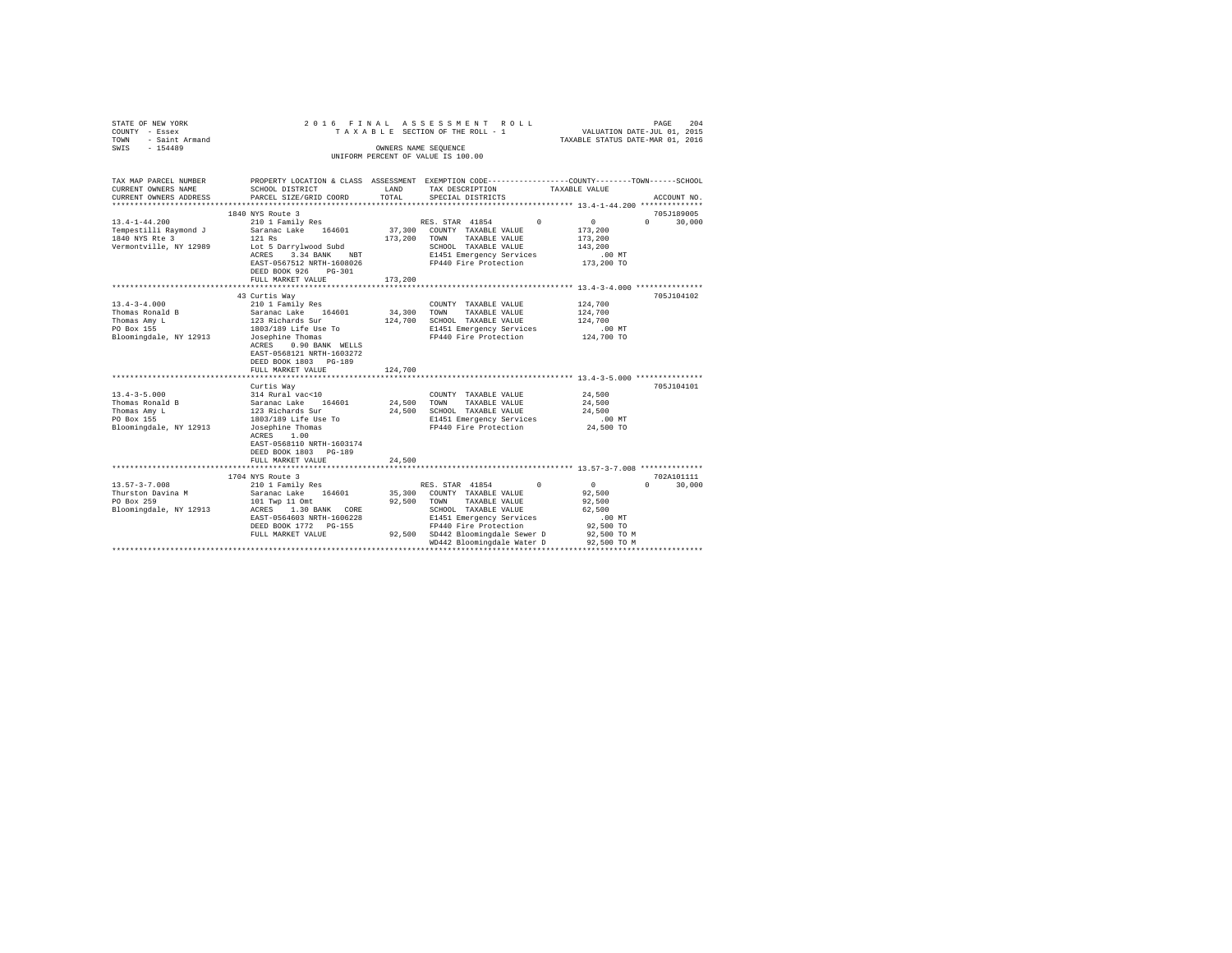| STATE OF NEW YORK                  | 2016 FINAL ASSESSMENT ROLL      | 205<br>PAGE                      |  |  |  |  |  |  |
|------------------------------------|---------------------------------|----------------------------------|--|--|--|--|--|--|
| COUNTY - Essex                     | TAXABLE SECTION OF THE ROLL - 1 | VALUATION DATE-JUL 01, 2015      |  |  |  |  |  |  |
| TOWN - Saint Armand                |                                 | TAXABLE STATUS DATE-MAR 01, 2016 |  |  |  |  |  |  |
| SWIS<br>$-154489$                  | OWNERS NAME SEOUENCE            |                                  |  |  |  |  |  |  |
| UNIFORM PERCENT OF VALUE IS 100.00 |                                 |                                  |  |  |  |  |  |  |

| TAX MAP PARCEL NUMBER<br>CURRENT OWNERS NAME<br>CURRENT OWNERS ADDRESS | SCHOOL DISTRICT<br>PARCEL SIZE/GRID COORD | LAND<br>TOTAL | PROPERTY LOCATION & CLASS ASSESSMENT EXEMPTION CODE----------------COUNTY-------TOWN------SCHOOL<br>TAX DESCRIPTION<br>SPECIAL DISTRICTS | TAXABLE VALUE<br>ACCOUNT NO.         |
|------------------------------------------------------------------------|-------------------------------------------|---------------|------------------------------------------------------------------------------------------------------------------------------------------|--------------------------------------|
|                                                                        | ********************                      | *********     |                                                                                                                                          |                                      |
|                                                                        | 19 Maple Ln                               |               |                                                                                                                                          | 702A180024                           |
| $13.64 - 2 - 2.200$                                                    | 210 1 Family Res                          |               | RES. STAR 41854<br>$\Omega$                                                                                                              | 0<br>$\Omega$<br>30,000              |
| Thurston Jason                                                         | Saranac Lake 164601                       | 35,100        | COUNTY TAXABLE VALUE                                                                                                                     | 92,500                               |
| 19 Maple Ln                                                            | 83 Twp 11 Omt                             | 92,500        | TOWN<br>TAXABLE VALUE                                                                                                                    | 92,500                               |
| Bloomingdale, NY 12913                                                 | 1.28 BANK1STARSG<br>ACRES                 |               | SCHOOL TAXABLE VALUE                                                                                                                     | 62,500                               |
|                                                                        | EAST-0562422 NRTH-1605668                 |               | E1451 Emergency Services                                                                                                                 | .00 MT                               |
|                                                                        | DEED BOOK 1516 PG-1                       |               | FP440 Fire Protection                                                                                                                    | 92,500 TO                            |
|                                                                        | FULL MARKET VALUE                         |               | 92,500 SD442 Bloomingdale Sewer D                                                                                                        | 92,500 TO M                          |
|                                                                        |                                           |               | WD442 Bloomingdale Water D                                                                                                               | 92,500 TO M                          |
|                                                                        |                                           |               |                                                                                                                                          |                                      |
|                                                                        | 96 Maple Ln                               |               |                                                                                                                                          | 705J179006                           |
| $13.3 - 1 - 9.000$                                                     | 210 1 Family Res                          |               | $\Omega$<br>RES. STAR 41854                                                                                                              | $\overline{0}$<br>$\Omega$<br>30,000 |
| Thurston Justin                                                        | Saranac Lake 164601                       |               | 28,300 COUNTY TAXABLE VALUE                                                                                                              | 44,600                               |
| 96 Maple Ln                                                            | 61 Richards Survey                        | 44,600        | TOWN<br>TAXABLE VALUE                                                                                                                    | 44,600                               |
| Bloomingdale, NY 12913                                                 | 0.50<br>ACRES                             |               | SCHOOL TAXABLE VALUE                                                                                                                     | 14,600                               |
|                                                                        | EAST-0560617 NRTH-1605675                 |               | E1451 Emergency Services                                                                                                                 | $.00$ MT                             |
|                                                                        | DEED BOOK 1596 PG-19                      |               | FP440 Fire Protection                                                                                                                    | 44,600 TO                            |
|                                                                        | FULL MARKET VALUE                         | 44,600        |                                                                                                                                          |                                      |
|                                                                        |                                           |               |                                                                                                                                          |                                      |
|                                                                        | 103 Grass Pond Way                        |               |                                                                                                                                          | 705J104103                           |
| $23.2 - 1 - 9.000$                                                     | 312 Vac w/imprv                           |               | COUNTY TAXABLE VALUE                                                                                                                     | 12,300                               |
| Tietjen Carl                                                           | Saranac Lake 164601                       | 12,300        | TOWN<br>TAXABLE VALUE                                                                                                                    | 12,300                               |
| Tietjen Glenn                                                          | 164 Richards Sur                          | 12,300        | SCHOOL TAXABLE VALUE                                                                                                                     | 12,300                               |
| 336 Berkeley St                                                        | ACRES<br>1.00                             |               | E1451 Emergency Services                                                                                                                 | $.00$ MT                             |
| Rochester, NY 14607                                                    | EAST-0574779 NRTH-1599564                 |               | FP440 Fire Protection                                                                                                                    | 12,300 TO                            |
|                                                                        | DEED BOOK 1730 PG-216                     |               |                                                                                                                                          |                                      |
|                                                                        | FULL MARKET VALUE                         | 12,300        |                                                                                                                                          |                                      |
|                                                                        |                                           |               |                                                                                                                                          |                                      |
|                                                                        | Main St                                   |               |                                                                                                                                          | 705Z007009                           |
| $13.3 - 2 - 10.000$                                                    | 311 Res vac land                          |               | COUNTY TAXABLE VALUE                                                                                                                     | 41,100                               |
| Tinkler Deforest E                                                     | Saranac Lake 164601                       | 41,100        | TOWN<br>TAXABLE VALUE                                                                                                                    | 41,100                               |
| Tinkler Arlene A                                                       | 83 OMT TWP11 RS                           | 41,100        | SCHOOL TAXABLE VALUE                                                                                                                     | 41,100                               |
| PO Box 353                                                             | Lot 11 Johnson Hill Est                   |               | E1451 Emergency Services                                                                                                                 | .00MT                                |
| Bloomingdale, NY 12913                                                 | 3.18<br>ACRES                             |               | FP440 Fire Protection                                                                                                                    | 41,100 TO                            |
|                                                                        | EAST-0561129 NRTH-1604077                 |               |                                                                                                                                          |                                      |
|                                                                        | DEED BOOK 1523 PG-211                     |               |                                                                                                                                          |                                      |
|                                                                        | FULL MARKET VALUE                         | 41,100        |                                                                                                                                          |                                      |
|                                                                        |                                           |               |                                                                                                                                          |                                      |
|                                                                        | 147 Main St                               |               |                                                                                                                                          | 705Z003006                           |
| $13.3 - 3 - 3.000$                                                     | 311 Res vac land                          |               | COUNTY TAXABLE VALUE                                                                                                                     | 43,000                               |
| Tinkler Deforest E                                                     | Saranac Lake<br>164601                    | 43,000        | TOWN<br>TAXABLE VALUE                                                                                                                    | 43,000                               |
| Tinkler Arlene A                                                       | 83 Richards Survey                        | 43,000        | SCHOOL TAXABLE VALUE                                                                                                                     | 43,000                               |
| 159 Main St                                                            | Lot 3                                     |               | E1451 Emergency Services                                                                                                                 | .00 MT                               |
| PO Box 353                                                             | 4.12<br>ACRES                             |               | FP440 Fire Protection                                                                                                                    | 43,000 TO                            |
| Bloomingdale, NY 12913                                                 | EAST-0561843 NRTH-1603889                 |               |                                                                                                                                          |                                      |
|                                                                        | DEED BOOK 1636 PG-245                     |               |                                                                                                                                          |                                      |
|                                                                        | FULL MARKET VALUE                         | 43,000        |                                                                                                                                          |                                      |
|                                                                        |                                           |               |                                                                                                                                          |                                      |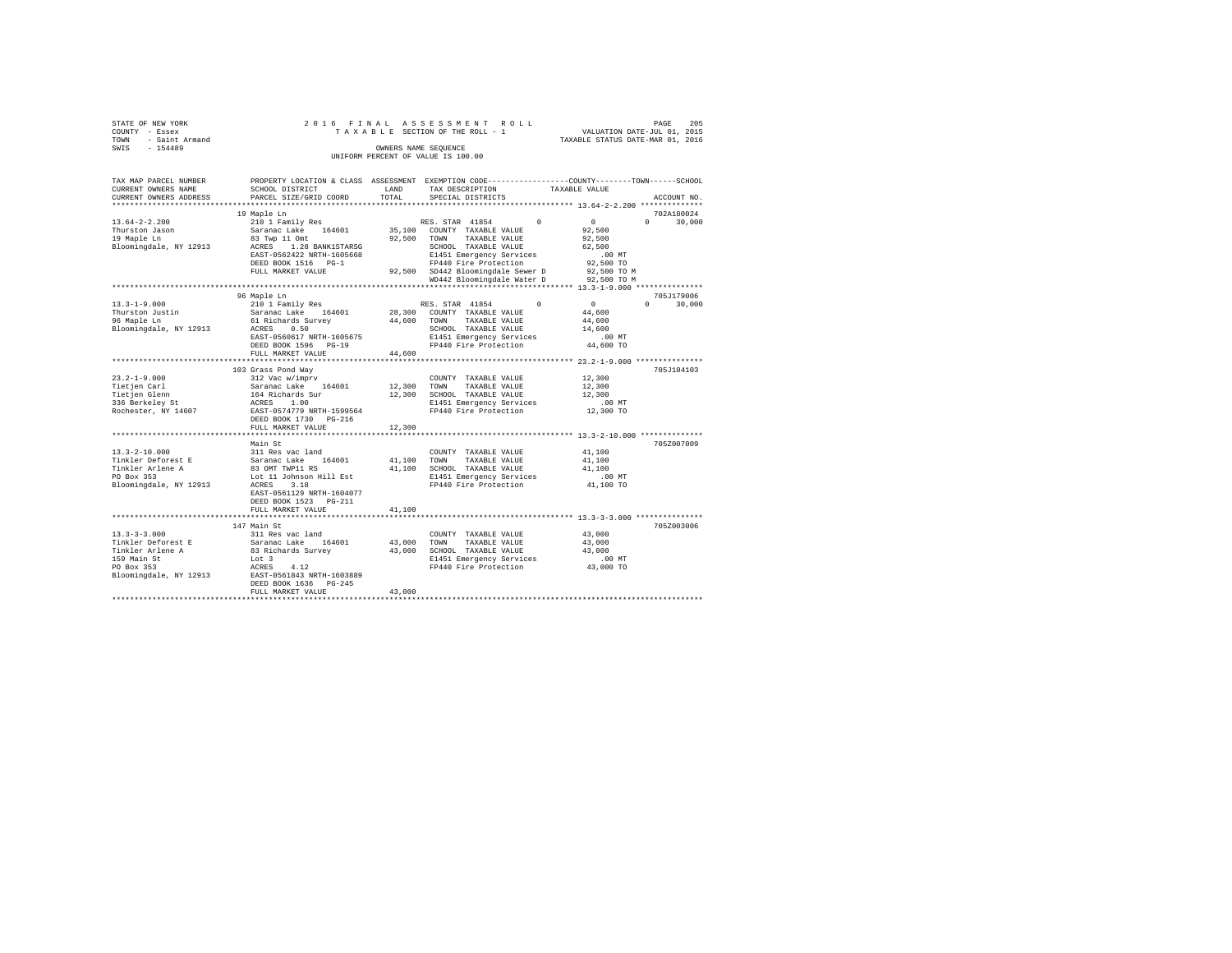| STATE OF NEW YORK                   |                                                           |                      |                                                   |                                                                                                                                                |
|-------------------------------------|-----------------------------------------------------------|----------------------|---------------------------------------------------|------------------------------------------------------------------------------------------------------------------------------------------------|
| COUNTY - Essex                      |                                                           |                      |                                                   |                                                                                                                                                |
| TOWN - Saint Armand                 |                                                           |                      |                                                   | 206 PAGE 206 PINAL ASSESSMENT ROLL PAGE 206<br>TAXABLE SECTION OF THE ROLL - 1 VALUATION DATE-JUL 01, 2016<br>TAXABLE STATUS DATE-MAR 01, 2016 |
| SWIS - 154489                       |                                                           | OWNERS NAME SEQUENCE |                                                   |                                                                                                                                                |
|                                     |                                                           |                      | UNIFORM PERCENT OF VALUE IS 100.00                |                                                                                                                                                |
|                                     |                                                           |                      |                                                   |                                                                                                                                                |
|                                     |                                                           |                      |                                                   |                                                                                                                                                |
| TAX MAP PARCEL NUMBER               |                                                           |                      |                                                   | PROPERTY LOCATION & CLASS ASSESSMENT EXEMPTION CODE---------------COUNTY-------TOWN------SCHOOL                                                |
| CURRENT OWNERS NAME                 | SCHOOL DISTRICT                                           | LAND                 | TAX DESCRIPTION                                   | TAXABLE VALUE                                                                                                                                  |
| CURRENT OWNERS ADDRESS              | PARCEL SIZE/GRID COORD                                    | TOTAL                | SPECIAL DISTRICTS                                 | ACCOUNT NO.                                                                                                                                    |
|                                     |                                                           |                      |                                                   |                                                                                                                                                |
|                                     | 159 Main St                                               |                      |                                                   | 705Z003007                                                                                                                                     |
| $13.3 - 3 - 4.000$                  |                                                           |                      | $\sim$                                            | $\sim$ 0                                                                                                                                       |
|                                     | 210 1 Family Res                                          |                      | RES. STAR 41854                                   | $0 \t 30,000$                                                                                                                                  |
| Tinkler Deforest E                  | Saranac Lake 164601                                       |                      | 58,900 COUNTY TAXABLE VALUE                       | 231,000                                                                                                                                        |
| Tinkler Arlene A<br>PO Box 353      | 83 Richards Survey                                        |                      | 231,000 TOWN TAXABLE VALUE                        | 231,000                                                                                                                                        |
|                                     | Lot 4                                                     |                      | SCHOOL TAXABLE VALUE                              | 201,000                                                                                                                                        |
| Bloomingdale, NY 12913              | Johnson Hill Est<br>ACRES 4.20                            |                      | E1451 Emergency Services                          | $.00$ MT                                                                                                                                       |
|                                     |                                                           |                      | FP440 Fire Protection                             | 231,000 TO                                                                                                                                     |
|                                     | EAST-0561735 NRTH-1603671                                 |                      |                                                   |                                                                                                                                                |
|                                     | DEED BOOK 1356 PG-138                                     |                      |                                                   |                                                                                                                                                |
|                                     | FULL MARKET VALUE                                         | 231,000              |                                                   |                                                                                                                                                |
|                                     |                                                           |                      |                                                   |                                                                                                                                                |
|                                     | 1673 NYS Route 3                                          |                      |                                                   | 702A101914                                                                                                                                     |
| $13.65 - 1 - 4.000$                 | 210 1 Family Res                                          |                      | COUNTY TAXABLE VALUE                              | 123,200                                                                                                                                        |
| Torrance Scott P                    | Saranac Lake 164601                                       |                      | 19,200 TOWN TAXABLE VALUE                         | 123,200                                                                                                                                        |
| Torrance Katherine R                | $102$ Twp 11 Omt $123,200$ SCHOOL TAXABLE VALUE           |                      |                                                   | 123,200                                                                                                                                        |
| 5177 Cascade Rd                     | ACRES 0.21                                                |                      | E1451 Emergency Services                          | $.00$ MT                                                                                                                                       |
| Lake Placid, NY 12946               | EAST-0564389 NRTH-1605804                                 |                      | FP440 Fire Protection                             | 123,200 TO                                                                                                                                     |
|                                     | DEED BOOK 585 PG-170                                      |                      | SD442 Bloomingdale Sewer D                        | 123,200 TO M                                                                                                                                   |
|                                     | FULL MARKET VALUE                                         |                      | 123,200 WD442 Bloomingdale Water D 123,200 TO M   |                                                                                                                                                |
|                                     |                                                           |                      |                                                   |                                                                                                                                                |
|                                     |                                                           |                      |                                                   |                                                                                                                                                |
|                                     | 156 Moose Pond Ln                                         |                      |                                                   | 705J177003                                                                                                                                     |
| $13.4 - 1 - 71.200$                 | 260 Seasonal res                                          |                      | COUNTY TAXABLE VALUE                              | 56,400                                                                                                                                         |
| Trackstew Lodge<br>2774 Aqueduct Rd | Saranac Lake 164601                                       |                      | 32,300 TOWN TAXABLE VALUE                         | 56,400                                                                                                                                         |
|                                     | 164 Rs Twp 11 Omt                                         |                      | 56,400 SCHOOL TAXABLE VALUE                       | 56,400                                                                                                                                         |
| Schenectady, NY 12309               | ACRES 0.70                                                |                      | E1451 Emergency Services                          | .00MT                                                                                                                                          |
|                                     | EAST-0572225 NRTH-1599392                                 |                      | FP440 Fire Protection                             | 56,400 TO                                                                                                                                      |
|                                     | DEED BOOK 615 PG-071                                      |                      |                                                   |                                                                                                                                                |
|                                     | FULL MARKET VALUE                                         | 56,400               |                                                   |                                                                                                                                                |
|                                     |                                                           |                      |                                                   |                                                                                                                                                |
|                                     | NYS Route 3                                               |                      |                                                   | 705J180011                                                                                                                                     |
| $13.4 - 1 - 16.300$                 | 322 Rural vac>10                                          |                      | COUNTY TAXABLE VALUE                              | 42,400                                                                                                                                         |
|                                     | Saranac Lake 164601<br>103 Richards Survey<br>ACRES 29.80 |                      | 42.400 TOWN TAXABLE VALUE                         | 42.400                                                                                                                                         |
| Trudeau Carolyn<br>PO Box 315       |                                                           |                      | 42,400 SCHOOL TAXABLE VALUE                       | 42,400                                                                                                                                         |
| Saranac Lake, NY 12983              |                                                           |                      | E1451 Emergency Services                          | $.00$ MT                                                                                                                                       |
|                                     | EAST-0564841 NRTH-1601261                                 |                      | FP440 Fire Protection                             | 42,400 TO                                                                                                                                      |
|                                     | DEED BOOK 989 PG-87                                       |                      |                                                   |                                                                                                                                                |
|                                     | FULL MARKET VALUE                                         | 42,400               |                                                   |                                                                                                                                                |
|                                     |                                                           |                      |                                                   |                                                                                                                                                |
|                                     |                                                           |                      |                                                   | 705J104203                                                                                                                                     |
|                                     | NYS Route 3                                               |                      |                                                   |                                                                                                                                                |
| $23.1 - 1 - 5.000$                  | 910 Priv forest                                           |                      | COUNTY TAXABLE VALUE                              | 34,000                                                                                                                                         |
| Trudeau Carolyn<br>PO Box 315       | Saranac Lake 164601                                       |                      | 34,000 TOWN TAXABLE VALUE                         | 34,000                                                                                                                                         |
| PO Box 315                          | 85 Richards Sur<br>80.0 Acres<br>ACRES 80.00              |                      | 34,000 SCHOOL TAXABLE VALUE                       | 34,000                                                                                                                                         |
| Saranac Lake, NY 12983              |                                                           |                      | E1451 Emergency Services<br>FP440 Fire Protection | $.00$ MT                                                                                                                                       |
|                                     |                                                           |                      |                                                   | 34,000 TO                                                                                                                                      |
|                                     | EAST-0562771 NRTH-1599793                                 |                      |                                                   |                                                                                                                                                |
|                                     | DEED BOOK 989 PG-87                                       |                      |                                                   |                                                                                                                                                |
|                                     | FULL MARKET VALUE                                         | 34,000               |                                                   |                                                                                                                                                |
|                                     |                                                           |                      |                                                   |                                                                                                                                                |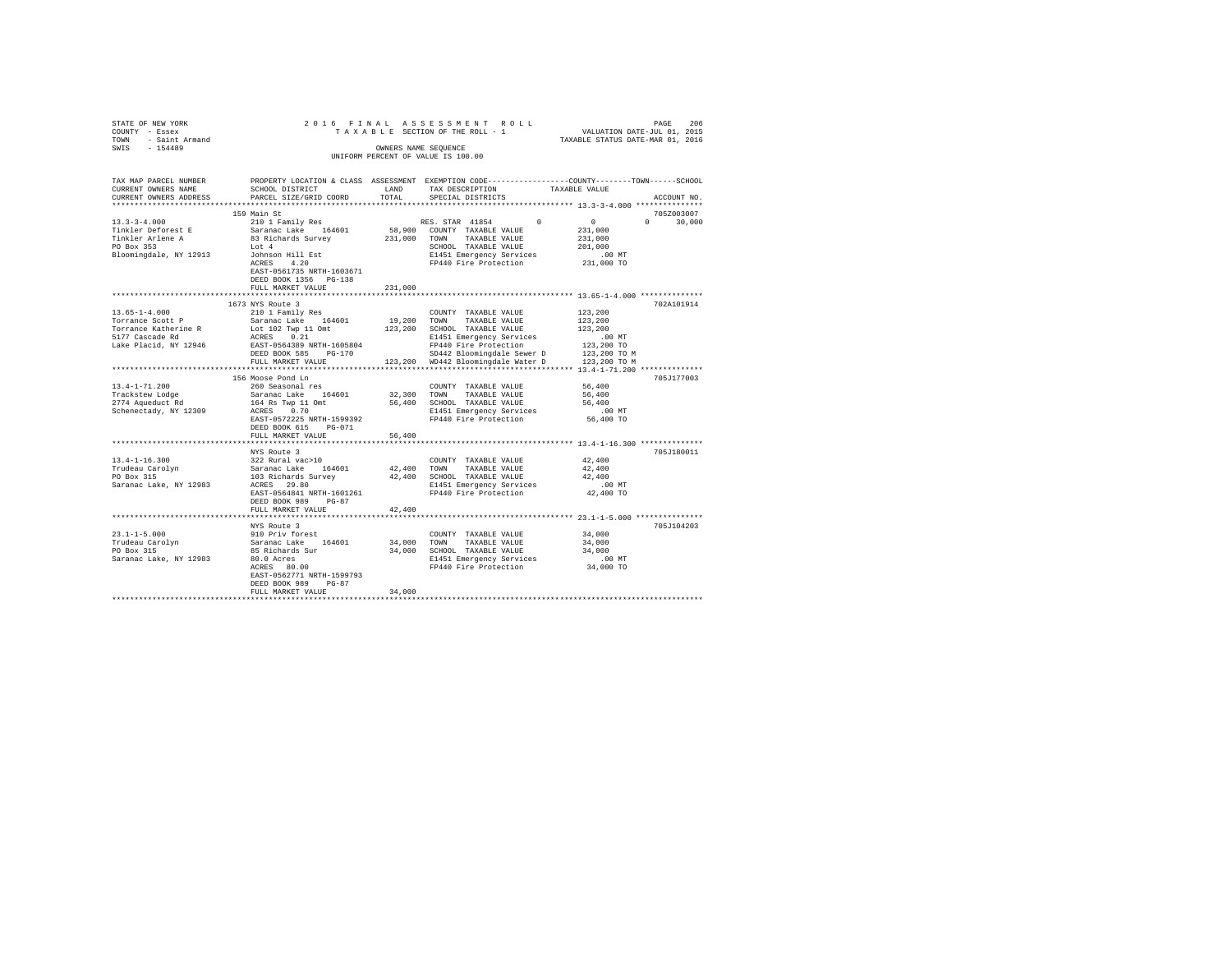| STATE OF NEW YORK                                       |                           |                      | 2016 FINAL ASSESSMENT ROLL         |                                                              |                                  | PAGE        | 207 |
|---------------------------------------------------------|---------------------------|----------------------|------------------------------------|--------------------------------------------------------------|----------------------------------|-------------|-----|
| COUNTY - Essex                                          |                           |                      | TAXABLE SECTION OF THE ROLL - 1    |                                                              | VALUATION DATE-JUL 01, 2015      |             |     |
| - Saint Armand<br>TOWN                                  |                           |                      |                                    |                                                              | TAXABLE STATUS DATE-MAR 01, 2016 |             |     |
| SWTS<br>$-154489$                                       |                           | OWNERS NAME SEOUENCE |                                    |                                                              |                                  |             |     |
|                                                         |                           |                      | UNIFORM PERCENT OF VALUE IS 100.00 |                                                              |                                  |             |     |
|                                                         |                           |                      |                                    |                                                              |                                  |             |     |
|                                                         |                           |                      |                                    |                                                              |                                  |             |     |
| TAX MAP PARCEL NUMBER                                   | PROPERTY LOCATION & CLASS | ASSESSMENT           |                                    | EXEMPTION CODE-----------------COUNTY-------TOWN------SCHOOL |                                  |             |     |
| CURRENT OWNERS NAME                                     | SCHOOL DISTRICT           | LAND                 | TAX DESCRIPTION                    |                                                              | TAXABLE VALUE                    |             |     |
| CURRENT OWNERS ADDRESS . PARCEL SIZE/GRID COORD . TOTAL |                           |                      | SPECIAL DISTRICTS                  |                                                              |                                  | ACCOUNT NO. |     |
|                                                         |                           |                      |                                    |                                                              |                                  |             |     |
|                                                         | NYS Route 3               |                      |                                    |                                                              |                                  | 705J102609  |     |
| $23.1 - 1 - 6.000$                                      | 910 Priv forest           |                      | COUNTY<br>TAXABLE VALUE            |                                                              | 58,000                           |             |     |
| Trudeau Carolvn                                         | Saranac Lake 164601       | 58,000               | TOWN<br>TAXABLE VALUE              |                                                              | 58,000                           |             |     |
| Trudeau Richard                                         | 85 Richards Sur           | 58,000               | SCHOOL TAXABLE VALUE               |                                                              | 58,000                           |             |     |
|                                                         |                           |                      |                                    |                                                              |                                  |             |     |

| PO Box 315<br>Saranac Lake, NY 12983                                                                  | ACRES 77.30<br>EAST-0562981 NRTH-1598530<br>DEED BOOK 1425 PG-251<br>FULL MARKET VALUE                                                                                                                                         | 58,000                | E1451 Emergency Services<br>FP440 Fire Protection                                                                                                                                |                        | .00MT<br>58,000 TO                                                         |                    |                               |  |
|-------------------------------------------------------------------------------------------------------|--------------------------------------------------------------------------------------------------------------------------------------------------------------------------------------------------------------------------------|-----------------------|----------------------------------------------------------------------------------------------------------------------------------------------------------------------------------|------------------------|----------------------------------------------------------------------------|--------------------|-------------------------------|--|
| $23.2 - 1 - 1.111$<br>Trudeau Carolyn<br>PO Box 315<br>Saranac Lake, NY 12983                         | NYS Route 3<br>105 Vac farmland<br>164601<br>Saranac Lake<br>104 Richards Sur<br>ACRES 93.00<br>EAST-0565203 NRTH-1599507<br>DEED BOOK 989<br>$PG-87$<br>FULL MARKET VALUE                                                     | 60,400 TOWN<br>60,400 | COUNTY TAXABLE VALUE<br>TAXABLE VALUE<br>60.400 SCHOOL TAXABLE VALUE<br>E1451 Emergency Services<br>FP440 Fire Protection                                                        |                        | 60,400<br>60,400<br>60,400<br>$.00$ MT<br>60.400 TO                        |                    | 705J104115                    |  |
| $23.1 - 1 - 10.000$<br>Trudeau Carolyn M<br>Trudeau Richard A<br>PO Box 315<br>Saranac Lake, NY 12983 | NYS Route 3<br>322 Rural vac>10<br>Saranac Lake<br>164601<br>86 Richards Sur<br>40.0 Acres<br>ACRES 40.00<br>EAST-0563089 NRTH-1597527<br>DEED BOOK 1425 PG-251<br>FULL MARKET VALUE                                           | 35,300 TOWN<br>35,300 | COUNTY TAXABLE VALUE<br>TAXABLE VALUE<br>35,300 SCHOOL TAXABLE VALUE<br>E1451 Emergency Services<br>FP440 Fire Protection                                                        |                        | 35,300<br>35,300<br>35,300<br>$.00$ MT<br>35,300 TO                        |                    | 705J104202                    |  |
| $23.2 - 1 - 15.001$<br>Trudeau Richard<br>Trudeau Carolyn<br>PO Box 315<br>Saranac Lake, NY 12983     | 1341 NYS Route 3<br>210 1 Family Res<br>164601<br>Saranac Lake<br>105 Richards Sur<br>Life Est To J&j Demattos<br>By Db 962 Pg 121<br>ACRES<br>4.70<br>EAST-0565060 NRTH-1597980<br>DEED BOOK 1507 PG-287<br>FULL MARKET VALUE | 434,900               | VETWAR CTS 41120<br>56,600 RES. STAR 41854<br>434,900 COUNTY TAXABLE VALUE<br>TOWN<br>TAXABLE VALUE<br>SCHOOL TAXABLE VALUE<br>E1451 Emergency Services<br>FP440 Fire Protection | $^{\circ}$<br>$\Omega$ | 15,000<br>$\Omega$<br>419,900<br>419,900<br>398,900<br>.00MT<br>434,900 TO | 15,000<br>$\Omega$ | 705J102606<br>6,000<br>30,000 |  |
| $23.2 - 1 - 30.000$<br>Trudeau Richard<br>Trudeau Carolyn<br>PO Box 315<br>Saranac Lake, NY 12983     | NYS Route 3<br>314 Rural vac<10<br>164601<br>Saranac Lake<br>105 Richards Sur<br>3.20<br>ACRES<br>EAST-0565690 NRTH-1597965<br>DEED BOOK 1499 PG-97<br>FULL MARKET VALUE                                                       | 13,800 TOWN<br>13,800 | COUNTY TAXABLE VALUE<br>TAXABLE VALUE<br>13,800 SCHOOL TAXABLE VALUE<br>E1451 Emergency Services<br>FP440 Fire Protection                                                        |                        | 13,800<br>13,800<br>13,800<br>.00MT<br>13,800 TO                           |                    | 705J102608                    |  |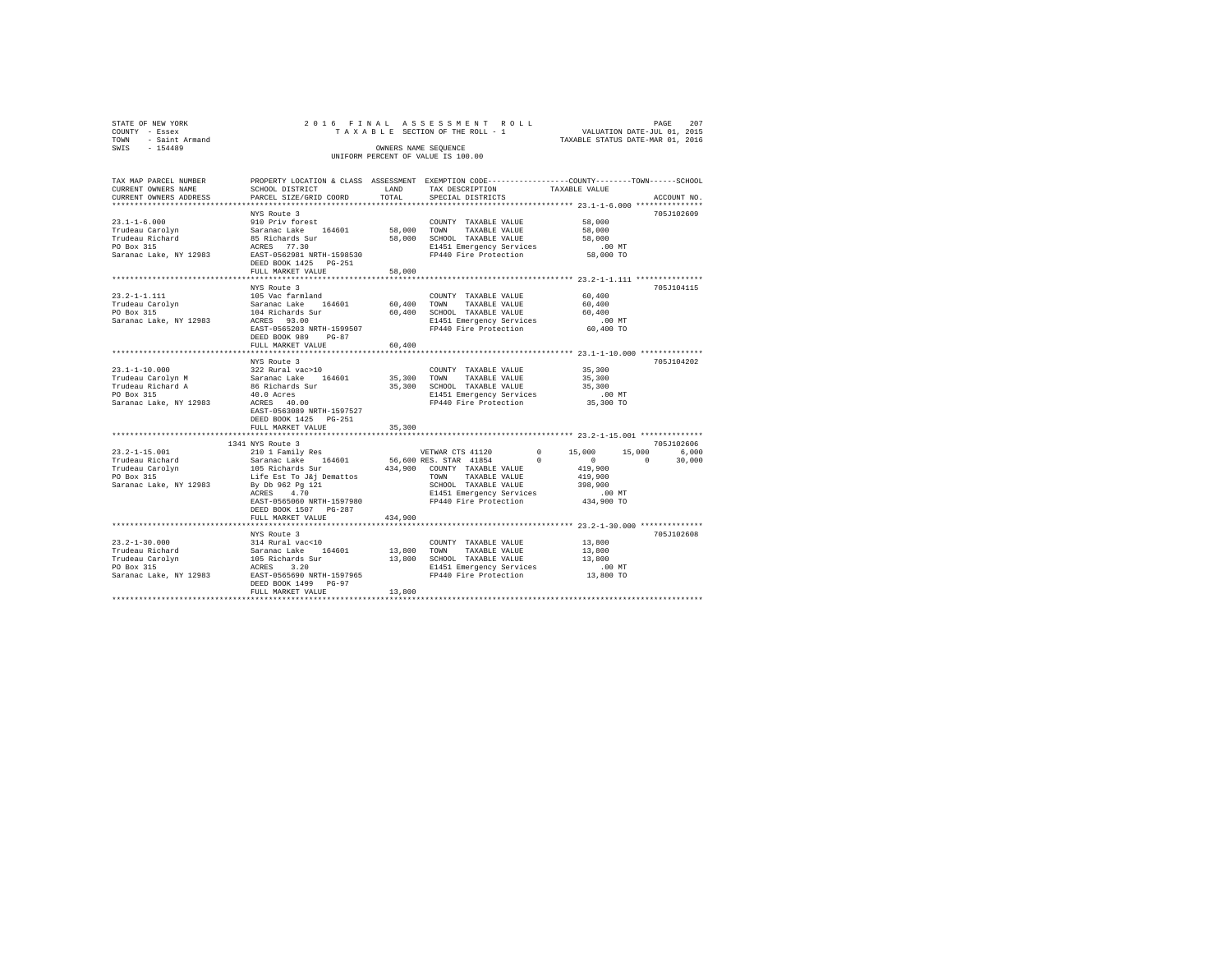| 2016 FINAL ASSESSMENT ROLL<br>208<br>STATE OF NEW YORK<br>PAGE<br>TAXABLE SECTION OF THE ROLL - 1<br>VALUATION DATE-JUL 01, 2015<br>COUNTY - Essex<br>TAXABLE STATUS DATE-MAR 01, 2016<br>TOWN - Saint Armand<br>SWIS - 154489<br>OWNERS NAME SEQUENCE<br>UNIFORM PERCENT OF VALUE IS 100.00 |                                                                                                                                                                                                                         |                                  |                                                                                                                                    |                                                                                                            |             |  |  |
|----------------------------------------------------------------------------------------------------------------------------------------------------------------------------------------------------------------------------------------------------------------------------------------------|-------------------------------------------------------------------------------------------------------------------------------------------------------------------------------------------------------------------------|----------------------------------|------------------------------------------------------------------------------------------------------------------------------------|------------------------------------------------------------------------------------------------------------|-------------|--|--|
| TAX MAP PARCEL NUMBER PROPERTY LOCATION & CLASS ASSESSMENT EXEMPTION CODE---------------COUNTY-------TOWN------SCHOOL<br>CURRENT OWNERS NAME<br>CURRENT OWNERS ADDRESS                                                                                                                       | SCHOOL DISTRICT<br>PARCEL SIZE/GRID COORD                                                                                                                                                                               | LAND<br>TOTAL                    | TAX DESCRIPTION<br>SPECIAL DISTRICTS                                                                                               | TAXABLE VALUE<br>************************* 23.2-1-31.000 **************                                    | ACCOUNT NO. |  |  |
| $23.2 - 1 - 31.000$<br>Trudeau Richard<br>Trudeau Carolyn<br>DO Box 315<br>Saranac Lake, NY 12983 EAST-0565251 NRTH-1598118                                                                                                                                                                  | NYS Route 3<br>314 Rural vac<10<br>Saranac Lake 164601 25,200 TOWN TAXABLE VALUE<br>105 Richards Sur<br>ACRES 1.70<br>DEED BOOK 1499 PG-97<br>FULL MARKET VALUE                                                         | 25,200                           | COUNTY TAXABLE VALUE<br>25,200 SCHOOL TAXABLE VALUE<br>E1451 Emergency Services<br>FP440 Fire Protection                           | 25,200<br>25,200<br>25,200<br>$.00$ MT<br>25,200 TO                                                        | 705J102607  |  |  |
|                                                                                                                                                                                                                                                                                              |                                                                                                                                                                                                                         |                                  |                                                                                                                                    |                                                                                                            |             |  |  |
| $13.4 - 1 - 22.000$<br>Trudeau Richard A<br>Trudeau Carolyn M<br>PO Box 315<br>Saranac Lake, NY 12983                                                                                                                                                                                        | 1560 NYS Route 3<br>240 Rural res<br>Saranac Lake 164601<br>103/123 Richards Sur 105,700 SCHOOL TAXABLE VALUE<br>00021.00<br>ACRES 18.68<br>EAST-0566141 NRTH-1603168<br>DEED BOOK 1543 PG-186<br>FULL MARKET VALUE<br> | 77,900<br>105,700<br>*********** | COUNTY TAXABLE VALUE<br>TOWN<br>TAXABLE VALUE<br>E1451 Emergency Services<br>FP440 Fire Protection                                 | 105,700<br>105,700<br>105,700<br>.00MT<br>105,700 TO<br>********************* 23.1-1-17.002 ************** | 705J103802  |  |  |
|                                                                                                                                                                                                                                                                                              | NYS Route 3                                                                                                                                                                                                             |                                  |                                                                                                                                    |                                                                                                            | 705J103408  |  |  |
| $23.1 - 1 - 17.002$<br>Trudeau Richard A<br>PO Box 315<br>Saranac Lake, NY 12983                                                                                                                                                                                                             | 322 Rural vac>10<br>Saranac Lake 164601<br>46 Richards Sur<br>ACRES 144.77<br>EAST-0558471 NRTH-1593099<br>DEED BOOK 1131    PG-160                                                                                     | 96,700 TOWN                      | COUNTY TAXABLE VALUE<br>TAXABLE VALUE<br>96,700 SCHOOL TAXABLE VALUE<br>E1451 Emergency Services<br>FP440 Fire Protection          | 96,700<br>96,700<br>96,700<br>$.00$ MT<br>96,700 TO                                                        |             |  |  |
|                                                                                                                                                                                                                                                                                              | FULL MARKET VALUE                                                                                                                                                                                                       | 96,700                           |                                                                                                                                    |                                                                                                            |             |  |  |
| $23.1 - 1 - 19.200$<br>Trudeau Richard A<br>Trudeau Richard A<br>PO Box 315<br>Saranac Lake, NY 12983                                                                                                                                                                                        | 1115 NYS Route 3<br>720 Mine/quarry<br>Saranac Lake 164601<br>66 Richards Survey<br>ACRES 80.20<br>EAST-0561402 NRTH-1594015<br>DEED BOOK 1100 PG-198                                                                   | 123,600                          | COUNTY TAXABLE VALUE<br>TOWN<br>TAXABLE VALUE<br>257,300 SCHOOL TAXABLE VALUE<br>E1451 Emergency Services<br>FP440 Fire Protection | 257,300<br>257,300<br>257,300<br>.00MT<br>257,300 TO                                                       | 705J179015  |  |  |
|                                                                                                                                                                                                                                                                                              | FULL MARKET VALUE                                                                                                                                                                                                       | 257,300                          |                                                                                                                                    |                                                                                                            |             |  |  |
|                                                                                                                                                                                                                                                                                              |                                                                                                                                                                                                                         |                                  |                                                                                                                                    |                                                                                                            |             |  |  |
| 23.3-1-5.100<br>Trudeau Richard A<br>PO Box 315<br>Saranac Lake, NY 12983 ACRES 47.52                                                                                                                                                                                                        | NYS Route 3<br>720 Mine/quarry<br>Saranac Lake 164601 47,500 TOWN<br>47-67 Richards Sur<br>EAST-0558403 NRTH-1591316<br>DEED BOOK 1100 PG-198<br>FULL MARKET VALUE                                                      | 47.500                           | COUNTY TAXABLE VALUE<br>TAXABLE VALUE<br>47,500 SCHOOL TAXABLE VALUE<br>E1450 Emergency Services<br>FP440 Fire Protection          | 47.500<br>47.500<br>47.500<br>$.00$ MT<br>47,500 TO                                                        | 705.T103405 |  |  |
|                                                                                                                                                                                                                                                                                              |                                                                                                                                                                                                                         |                                  |                                                                                                                                    |                                                                                                            |             |  |  |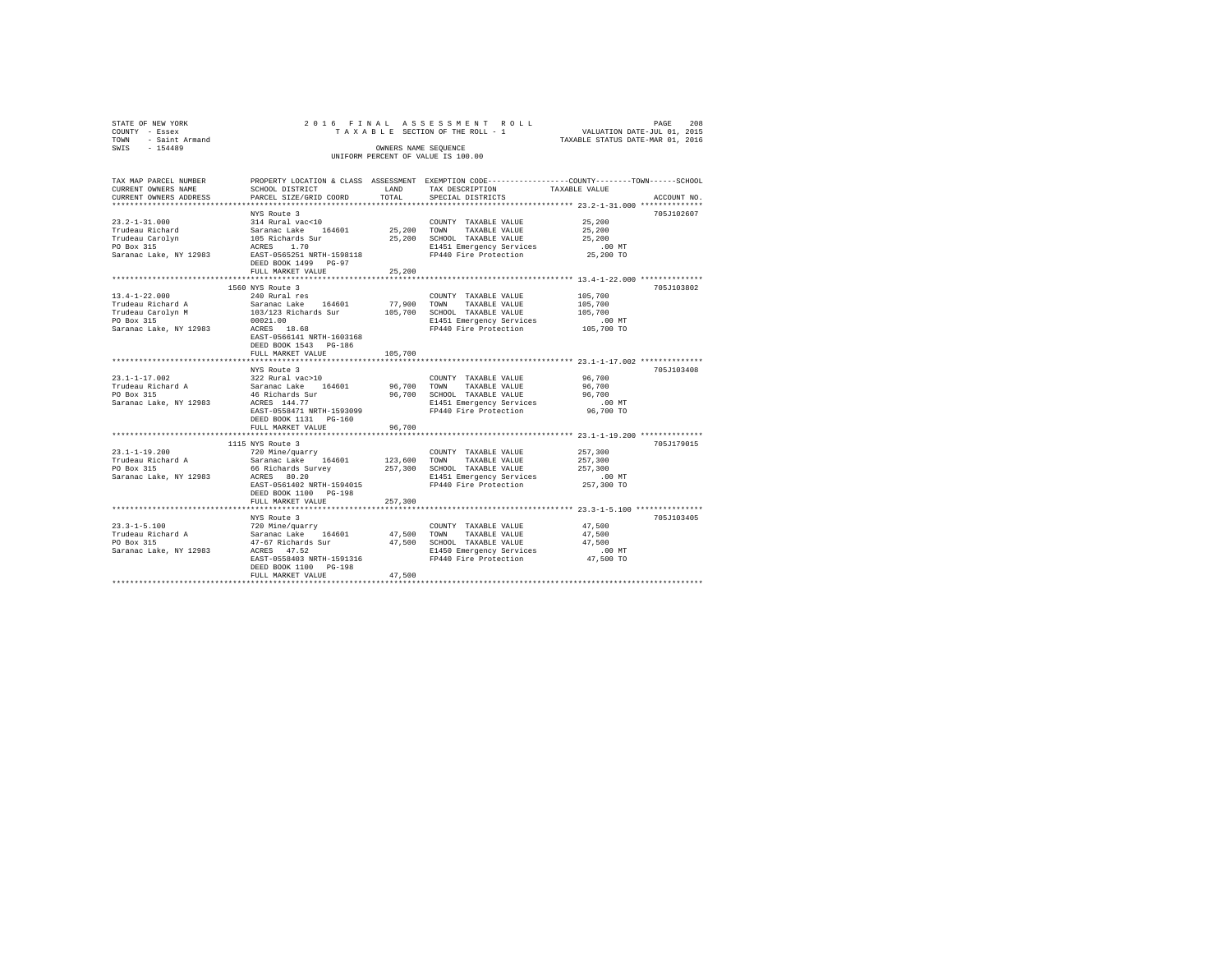| STATE OF NEW YORK<br>COUNTY - Essex<br>TOWN - Saint Armand<br>SWIS - 154489 |                                                                                                                                              | OWNERS NAME SEQUENCE | 2016 FINAL ASSESSMENT ROLL<br>TAXABLE SECTION OF THE ROLL - 1<br>UNIFORM PERCENT OF VALUE IS 100.00 | VALUATION DATE-JUL 01, 2015<br>TAXABLE STATUS DATE-MAR 01, 2016 | 209<br>PAGE   |
|-----------------------------------------------------------------------------|----------------------------------------------------------------------------------------------------------------------------------------------|----------------------|-----------------------------------------------------------------------------------------------------|-----------------------------------------------------------------|---------------|
|                                                                             |                                                                                                                                              |                      |                                                                                                     |                                                                 |               |
| TAX MAP PARCEL NUMBER<br>CURRENT OWNERS NAME<br>CURRENT OWNERS ADDRESS      | PROPERTY LOCATION & CLASS ASSESSMENT EXEMPTION CODE---------------COUNTY-------TOWN------SCHOOL<br>SCHOOL DISTRICT<br>PARCEL SIZE/GRID COORD | LAND<br>TOTAL.       | TAX DESCRIPTION<br>SPECIAL DISTRICTS                                                                | TAXABLE VALUE                                                   | ACCOUNT NO.   |
|                                                                             |                                                                                                                                              |                      |                                                                                                     | ********************* 23.3-1-5.200 ***************              |               |
|                                                                             | NYS Route 3                                                                                                                                  |                      |                                                                                                     |                                                                 | 705J184007    |
| $23.3 - 1 - 5.200$                                                          | 720 Mine/guarry                                                                                                                              |                      | COUNTY TAXABLE VALUE                                                                                | 184,200                                                         |               |
| Trudeau Richard A<br>PO Box 315                                             | Saranac Lake 164601                                                                                                                          | 184,200              | TOWN TAXABLE VALUE                                                                                  | 184,200                                                         |               |
|                                                                             | 46 47 66 67 Rs Survey 184,200<br>ACRES 41.87                                                                                                 |                      | SCHOOL TAXABLE VALUE                                                                                | 184,200<br>.00 MT                                               |               |
| Saranac Lake, NY 12983                                                      | EAST-0559999 NRTH-1592123<br>DEED BOOK 1100 PG-198                                                                                           |                      | E1450 Emergency Services<br>FP440 Fire Protection                                                   | $184,200$ TO                                                    |               |
|                                                                             | FULL MARKET VALUE                                                                                                                            | 184,200              |                                                                                                     |                                                                 |               |
|                                                                             |                                                                                                                                              |                      |                                                                                                     |                                                                 |               |
|                                                                             | 1019 NYS Route 3                                                                                                                             |                      |                                                                                                     |                                                                 | 705J184008    |
| $23.3 - 1 - 5.300$<br>Trudeau Richard A                                     | 220 2 Family Res<br>Saranac Lake 164601                                                                                                      | 36,000               | COUNTY TAXABLE VALUE<br>TOWN TAXABLE VALUE                                                          | 182,600<br>182,600                                              |               |
|                                                                             | 66 67 Richards Survey                                                                                                                        | 182,600              | SCHOOL TAXABLE VALUE                                                                                | 182,600                                                         |               |
| Trudeau Carolyn M<br>1019 NYS Rte 3<br>PO Box 315                           | ACRES 2.00                                                                                                                                   |                      | E1450 Emergency Services                                                                            | $.00$ MT                                                        |               |
|                                                                             | EAST-0560403 NRTH-1591935                                                                                                                    |                      | FP440 Fire Protection                                                                               | 182,600 TO                                                      |               |
| Saranac Lake, NY 12983                                                      | DEED BOOK 1066 PG-59                                                                                                                         |                      |                                                                                                     |                                                                 |               |
|                                                                             | FULL MARKET VALUE                                                                                                                            | 182,600              |                                                                                                     |                                                                 |               |
|                                                                             | 199 Trudeau Rd                                                                                                                               |                      |                                                                                                     |                                                                 | 705J104109    |
| $23.3 - 1 - 54.000$                                                         | 240 Rural res                                                                                                                                |                      | RES. STAR 41854<br>$\Omega$                                                                         | $\sim$ 0                                                        | $0 \t 30.000$ |
|                                                                             | Saranac Lake 164601                                                                                                                          |                      | 137,600 COUNTY TAXABLE VALUE                                                                        | 422,600                                                         |               |
| 23.3-1-54.000<br>Trudeau Ursula W<br>Trudeau Garry B                        | 8 Richards Sur                                                                                                                               | 422,600              | TOWN TAXABLE VALUE                                                                                  | 422,600                                                         |               |
|                                                                             |                                                                                                                                              |                      | SCHOOL TAXABLE VALUE                                                                                | 392,600                                                         |               |
|                                                                             |                                                                                                                                              |                      | E1450 Emergency Services                                                                            | $.00$ MT                                                        |               |
| White Plains, NY 10601                                                      | DEED BOOK 1136 PG-284                                                                                                                        |                      | FP440 Fire Protection                                                                               | 422,600 TO                                                      |               |
|                                                                             | FULL MARKET VALUE                                                                                                                            | 422,600              |                                                                                                     |                                                                 |               |
|                                                                             | 81 River Rd                                                                                                                                  |                      |                                                                                                     |                                                                 | 702A103315    |
| $13.65 - 4 - 7.000$                                                         | 312 Vac w/imprv                                                                                                                              |                      | COUNTY TAXABLE VALUE                                                                                | 23,900                                                          |               |
| Tuthill Dale E                                                              | Saranac Lake 164601                                                                                                                          | 23,700               | TOWN TAXABLE VALUE                                                                                  | 23,900                                                          |               |
| Tuthill Paula                                                               | 102 Twp 11 Omt                                                                                                                               |                      | 23,900 SCHOOL TAXABLE VALUE                                                                         | 23,900                                                          |               |
| PO Box 47                                                                   | ACRES 0.93                                                                                                                                   |                      | E1451 Emergency Services                                                                            | $.00$ MT                                                        |               |
| Vermontville, NY 12989                                                      | EAST-0565983 NRTH-1605069<br>DEED BOOK 1348 PG-38                                                                                            |                      | FP440 Fire Protection                                                                               | 23,900 TO                                                       |               |
|                                                                             | FULL MARKET VALUE                                                                                                                            | 23,900               |                                                                                                     |                                                                 |               |
|                                                                             |                                                                                                                                              |                      |                                                                                                     |                                                                 |               |
|                                                                             | River Rd                                                                                                                                     |                      |                                                                                                     |                                                                 | 705Z012004    |
| $13.65 - 4 - 8.120$                                                         | 311 Res vac land                                                                                                                             |                      | COUNTY TAXABLE VALUE                                                                                | 3,300                                                           |               |
| Tuthill Dale E                                                              | Saranac Lake 164601<br>102 Omt Twp 11 RS                                                                                                     | 3,300                | TOWN TAXABLE VALUE                                                                                  | 3,300                                                           |               |
| Tuthill Paula M<br>PO Box 47                                                | ACRES 0.41                                                                                                                                   |                      | 3,300 SCHOOL TAXABLE VALUE<br>E1451 Emergency Services                                              | 3,300<br>$.00$ MT                                               |               |
| Vermontville, NY 12989                                                      | EAST-0565828 NRTH-1605389                                                                                                                    |                      | FP440 Fire Protection                                                                               | 3,300 TO                                                        |               |
|                                                                             | DEED BOOK 1683 PG-83                                                                                                                         |                      |                                                                                                     |                                                                 |               |
|                                                                             | FULL MARKET VALUE                                                                                                                            | 3,300                |                                                                                                     |                                                                 |               |
|                                                                             |                                                                                                                                              |                      |                                                                                                     |                                                                 |               |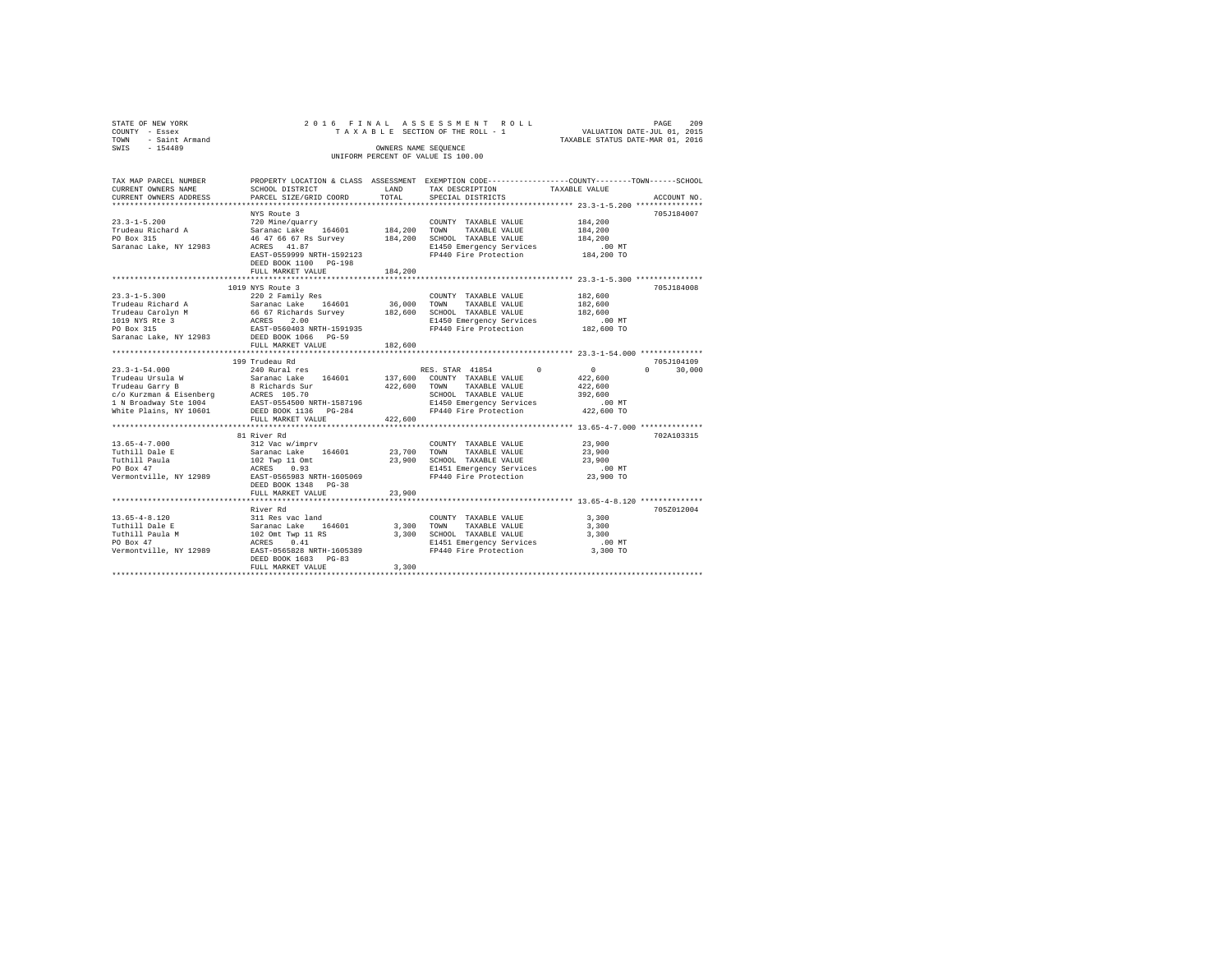| STATE OF NEW YORK   |                      |  | 2016 FINAL ASSESSMENT ROLL         |  |                                  | PAGE                        | 210 |  |
|---------------------|----------------------|--|------------------------------------|--|----------------------------------|-----------------------------|-----|--|
| COUNTY - Essex      |                      |  | TAXABLE SECTION OF THE ROLL - 1    |  |                                  | VALUATION DATE-JUL 01, 2015 |     |  |
| TOWN - Saint Armand |                      |  |                                    |  | TAXABLE STATUS DATE-MAR 01, 2016 |                             |     |  |
| SWIS<br>$-154489$   | OWNERS NAME SEOUENCE |  |                                    |  |                                  |                             |     |  |
|                     |                      |  | UNIFORM PERCENT OF VALUE IS 100.00 |  |                                  |                             |     |  |
|                     |                      |  |                                    |  |                                  |                             |     |  |

| TAX MAP PARCEL NUMBER                   |                                                                                             |             | PROPERTY LOCATION & CLASS ASSESSMENT EXEMPTION CODE---------------COUNTY-------TOWN-----SCHOOL |                                  |
|-----------------------------------------|---------------------------------------------------------------------------------------------|-------------|------------------------------------------------------------------------------------------------|----------------------------------|
| CURRENT OWNERS NAME                     | SCHOOL DISTRICT                                                                             | LAND        | TAX DESCRIPTION                                                                                | TAXABLE VALUE                    |
| CURRENT OWNERS ADDRESS                  | PARCEL SIZE/GRID COORD                                                                      | TOTAL       | SPECIAL DISTRICTS                                                                              | ACCOUNT NO.                      |
|                                         |                                                                                             |             |                                                                                                |                                  |
|                                         | 12 River Rd                                                                                 |             |                                                                                                | 702A101908                       |
| $13.57 - 3 - 9.001$                     | 210 1 Family Res                                                                            |             | $\Omega$<br>SR STAR 41834                                                                      | $\mathbf{0}$<br>65,300<br>$\cap$ |
| Tuthill Francis M Trust                 | Saranac Lake 164601                                                                         |             | 35,300 COUNTY TAXABLE VALUE                                                                    | 118,200                          |
| 12 River Rd                             | 101/102 Rs Omt 11                                                                           | 118,200     | TAXABLE VALUE<br>TOWN                                                                          | 118,200                          |
| Bloomingdale, NY 12913                  | 1302/263 Bla                                                                                |             | SCHOOL TAXABLE VALUE                                                                           | 52,900                           |
|                                         | ACRES<br>1.30                                                                               |             | E1451 Emergency Services                                                                       | .00 MT                           |
|                                         | EAST-0565024 NRTH-1606239                                                                   |             | FP440 Fire Protection                                                                          | 118,200 TO                       |
|                                         | DEED BOOK 1714 PG-303                                                                       |             | SD442 Bloomingdale Sewer D                                                                     | 118,200 TO M                     |
|                                         | FULL MARKET VALUE                                                                           |             | 118,200 WD442 Bloomingdale Water D                                                             | 118,200 TO M                     |
|                                         |                                                                                             |             |                                                                                                |                                  |
|                                         | 737 NYS Route 3                                                                             |             |                                                                                                | 705J102407                       |
| $23.3 - 1 - 41.000$                     | 210 1 Family Res                                                                            |             | COUNTY TAXABLE VALUE                                                                           | 174,500                          |
|                                         | Tuttle Christopher K Saranac Lake 164601                                                    | 35,600 TOWN | TAXABLE VALUE                                                                                  | 174,500                          |
| Tuttle Heather A                        |                                                                                             |             | 174,500 SCHOOL TAXABLE VALUE                                                                   | 174,500                          |
| 737 NYS Rte 3                           | 29 Richards Sur<br>ACRES 1.60                                                               |             | E1450 Emergency Services                                                                       | .00MT                            |
|                                         |                                                                                             |             | FP440 Fire Protection                                                                          | 174,500 TO                       |
|                                         | Saranac Lake, NY 12983 EAST-0557385 NRTH-1586082<br>DEED BOOK 1262 PG-301                   |             |                                                                                                |                                  |
|                                         | FULL MARKET VALUE                                                                           | 174,500     |                                                                                                |                                  |
|                                         |                                                                                             |             |                                                                                                |                                  |
|                                         | 274 River Rd                                                                                |             |                                                                                                | 705J104113                       |
| $13.4 - 1 - 27.094$                     | 312 Vac w/imprv                                                                             |             |                                                                                                | 46,400                           |
|                                         |                                                                                             |             | COUNTY TAXABLE VALUE                                                                           | 46,400                           |
| Tyler Charles S Jr<br>552 N Windsor Ave | Saranac Lake 164601                                                                         | 41,000 TOWN | TAXABLE VALUE                                                                                  |                                  |
|                                         | 143 Richards Sur                                                                            |             | 46,400 SCHOOL TAXABLE VALUE                                                                    | 46,400                           |
| Brightwaters, NY 11718                  | ACRES 35.00                                                                                 |             | E1451 Emergency Services                                                                       | $.00$ MT                         |
|                                         | EAST-0569893 NRTH-1602714                                                                   |             | FP440 Fire Protection                                                                          | 46,400 TO                        |
|                                         | DEED BOOK 1611 PG-6                                                                         |             |                                                                                                |                                  |
|                                         | FULL MARKET VALUE                                                                           | 46,400      |                                                                                                |                                  |
|                                         |                                                                                             |             |                                                                                                |                                  |
|                                         | NYS Route 3                                                                                 |             |                                                                                                | 705J192001                       |
| $23.1 - 1 - 22.200$                     | 314 Rural vac<10<br>Saranac Lake 164601                                                     |             | COUNTY TAXABLE VALUE                                                                           | 21,300                           |
| Tylus Margaret                          |                                                                                             | 21,300 TOWN | TAXABLE VALUE                                                                                  | 21,300                           |
| Helmke John                             | 87 Rs<br>ACRES                                                                              |             | 21,300 SCHOOL TAXABLE VALUE                                                                    | 21,300                           |
| 1201 NYS Rte 3                          | 0.71 BANK CORE                                                                              |             | E1451 Emergency Services                                                                       | $.00$ MT                         |
|                                         | Saranac Lake, NY 12983 EAST-0563862 NRTH-1595044                                            |             | FP440 Fire Protection                                                                          | 21,300 TO                        |
|                                         | DEED BOOK 1544 PG-20                                                                        |             |                                                                                                |                                  |
|                                         | FULL MARKET VALUE                                                                           | 21,300      |                                                                                                |                                  |
|                                         |                                                                                             |             |                                                                                                |                                  |
|                                         | 1201 NYS Route 3                                                                            |             |                                                                                                | 705J102804                       |
| $23.1 - 1 - 24.000$                     | 210 1 Family Res                                                                            |             | $\Omega$<br>SR STAR 41834                                                                      | $\sim$ 0<br>65,300<br>$\Omega$   |
| Tylus Margaret                          | Saranac Lake 164601<br>87 Richards Sur<br>ACRES 0.29 BANK CORE<br>EAST-0563840 NRTH-1594925 | 21,300      | COUNTY TAXABLE VALUE                                                                           | 129,300                          |
| Helmke John                             |                                                                                             | 129,300     | TAXABLE VALUE<br>TOWN                                                                          | 129,300                          |
| 1201 NYS Rte 3                          |                                                                                             |             | SCHOOL TAXABLE VALUE                                                                           | 64,000                           |
| Saranac Lake, NY 12983                  |                                                                                             |             | E1451 Emergency Services                                                                       | $.00$ MT                         |
|                                         | DEED BOOK 1544 PG-20                                                                        |             | FP440 Fire Protection 129,300 TO                                                               |                                  |
|                                         | FULL MARKET VALUE                                                                           | 129,300     |                                                                                                |                                  |
|                                         |                                                                                             |             |                                                                                                |                                  |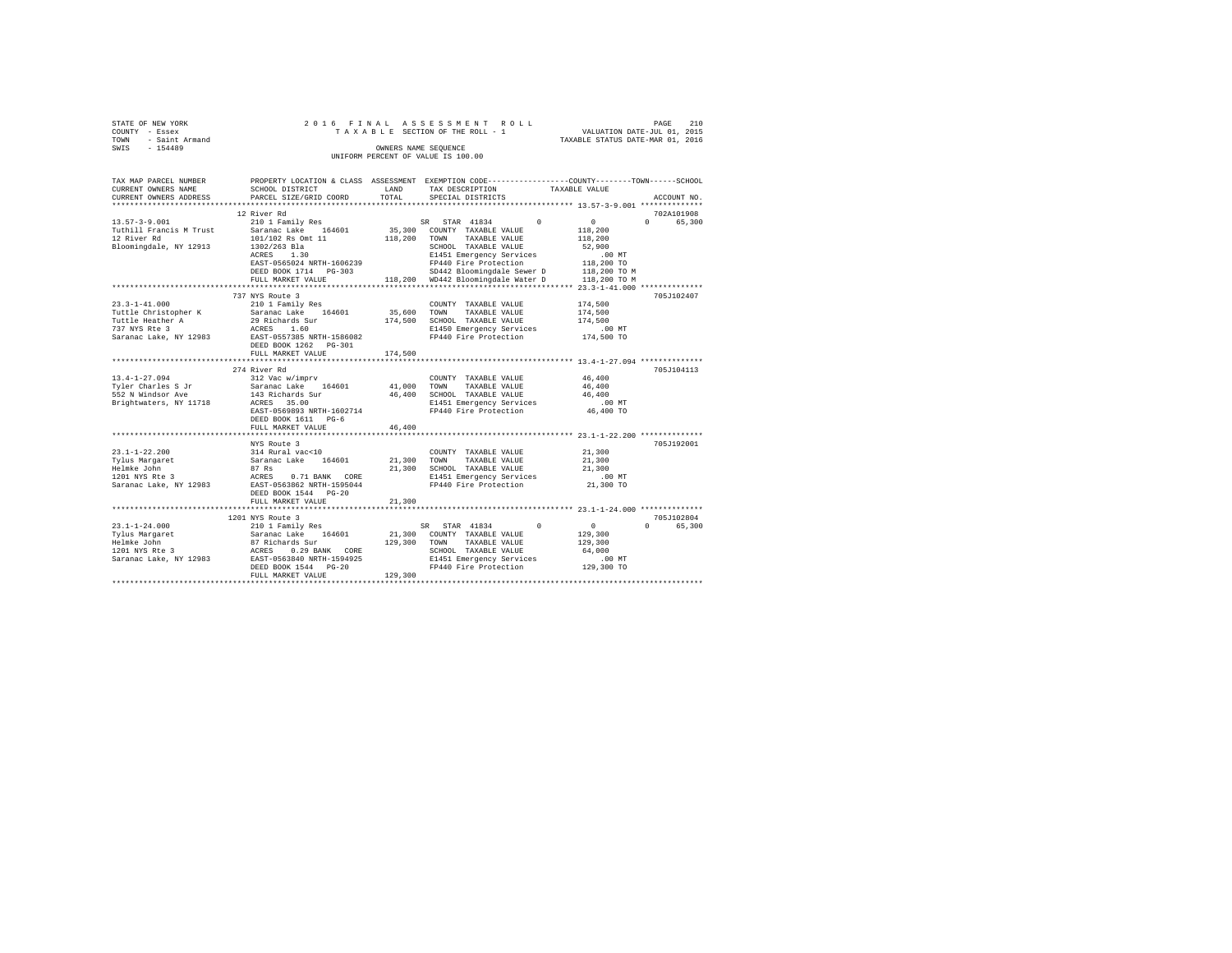| STATE OF NEW YORK<br>COUNTY - Essex<br>TOWN - Saint Armand<br>SWIS - 154489 |                                                                                                                                                                                                                                                                                                                                                                                    | PAGE PINAL ASSESSMENT ROLL PAGE 211<br>TAXABLE SECTION OF THE ROLL - 1 VALUATION DATE-JUL 01, 2015<br>TAXABLE STATUS DATE-MAR 01, 2016 |                                                                                                                                                                                                         |                                                                                                                       |  |  |  |
|-----------------------------------------------------------------------------|------------------------------------------------------------------------------------------------------------------------------------------------------------------------------------------------------------------------------------------------------------------------------------------------------------------------------------------------------------------------------------|----------------------------------------------------------------------------------------------------------------------------------------|---------------------------------------------------------------------------------------------------------------------------------------------------------------------------------------------------------|-----------------------------------------------------------------------------------------------------------------------|--|--|--|
|                                                                             |                                                                                                                                                                                                                                                                                                                                                                                    |                                                                                                                                        | OWNERS NAME SEQUENCE                                                                                                                                                                                    |                                                                                                                       |  |  |  |
|                                                                             | UNIFORM PERCENT OF VALUE IS 100.00                                                                                                                                                                                                                                                                                                                                                 |                                                                                                                                        |                                                                                                                                                                                                         |                                                                                                                       |  |  |  |
|                                                                             |                                                                                                                                                                                                                                                                                                                                                                                    |                                                                                                                                        |                                                                                                                                                                                                         |                                                                                                                       |  |  |  |
|                                                                             |                                                                                                                                                                                                                                                                                                                                                                                    |                                                                                                                                        |                                                                                                                                                                                                         | TAX MAP PARCEL NUMBER PROPERTY LOCATION & CLASS ASSESSMENT EXEMPTION CODE---------------COUNTY-------TOWN------SCHOOL |  |  |  |
| CURRENT OWNERS NAME                                                         | SCHOOL DISTRICT LAND                                                                                                                                                                                                                                                                                                                                                               |                                                                                                                                        | TAX DESCRIPTION                                                                                                                                                                                         | TAXABLE VALUE                                                                                                         |  |  |  |
| CURRENT OWNERS ADDRESS                                                      | PARCEL SIZE/GRID COORD                                                                                                                                                                                                                                                                                                                                                             | TOTAL                                                                                                                                  | SPECIAL DISTRICTS                                                                                                                                                                                       | ACCOUNT NO.                                                                                                           |  |  |  |
|                                                                             |                                                                                                                                                                                                                                                                                                                                                                                    |                                                                                                                                        |                                                                                                                                                                                                         | ************************************ 32.38-1-79.000 **************                                                    |  |  |  |
|                                                                             | Rockledge Ln                                                                                                                                                                                                                                                                                                                                                                       |                                                                                                                                        |                                                                                                                                                                                                         | 705Z008006                                                                                                            |  |  |  |
| $32.38 - 1 - 79.000$                                                        |                                                                                                                                                                                                                                                                                                                                                                                    |                                                                                                                                        | COUNTY TAXABLE VALUE                                                                                                                                                                                    | 100                                                                                                                   |  |  |  |
| VanAnden John<br>VanAnden Elizabeth<br>5 Rockledge Ln                       |                                                                                                                                                                                                                                                                                                                                                                                    |                                                                                                                                        | TOWN TAXABLE VALUE<br>100 SCHOOL TAXABLE VALUE<br>FP440 Fire Protection                                                                                                                                 | $\begin{array}{c} 100 \\ 100 \\ 100 \end{array}$ TO                                                                   |  |  |  |
|                                                                             |                                                                                                                                                                                                                                                                                                                                                                                    |                                                                                                                                        |                                                                                                                                                                                                         |                                                                                                                       |  |  |  |
| Saranac Lake, NY 12983                                                      | rocrueage in<br>311 Res vac land<br>Saranac Lake 164601<br>11 RS TWP 11 OMT<br>Pt 2 Rockledge Subd<br>ACRES ___0.01                                                                                                                                                                                                                                                                |                                                                                                                                        |                                                                                                                                                                                                         |                                                                                                                       |  |  |  |
|                                                                             | EAST-0555085 NRTH-1578168                                                                                                                                                                                                                                                                                                                                                          |                                                                                                                                        |                                                                                                                                                                                                         |                                                                                                                       |  |  |  |
|                                                                             | DEED BOOK 894 PG-98                                                                                                                                                                                                                                                                                                                                                                |                                                                                                                                        |                                                                                                                                                                                                         |                                                                                                                       |  |  |  |
|                                                                             | FULL MARKET VALUE                                                                                                                                                                                                                                                                                                                                                                  | 100                                                                                                                                    |                                                                                                                                                                                                         |                                                                                                                       |  |  |  |
|                                                                             |                                                                                                                                                                                                                                                                                                                                                                                    |                                                                                                                                        |                                                                                                                                                                                                         |                                                                                                                       |  |  |  |
|                                                                             | 997 NYS Route 3                                                                                                                                                                                                                                                                                                                                                                    |                                                                                                                                        |                                                                                                                                                                                                         | 705J190006                                                                                                            |  |  |  |
| $23.3 - 1 - 6.300$                                                          | 210 1 Family Res                                                                                                                                                                                                                                                                                                                                                                   |                                                                                                                                        | COUNTY TAXABLE VALUE 71,600                                                                                                                                                                             |                                                                                                                       |  |  |  |
| Vander Wiele Karen M                                                        | Saranac Lake 164601 27,300 TOWN TAXABLE VALUE 71,600<br>67 Twp 11 Omt Rs 71,600 SCHOOL TAXABLE VALUE 71,600<br>ACRES 0.47 BANK1STARSG SIGHOOL TAXABLE VALUE 71,600<br>RAST-0560225 NRTH-1591349<br>PA40 Fire Protection 71,600 TO<br>The                                                                                                                                           |                                                                                                                                        |                                                                                                                                                                                                         |                                                                                                                       |  |  |  |
| 997 NYS Route 3                                                             |                                                                                                                                                                                                                                                                                                                                                                                    |                                                                                                                                        |                                                                                                                                                                                                         |                                                                                                                       |  |  |  |
| Saranac Lake, NY 12983                                                      |                                                                                                                                                                                                                                                                                                                                                                                    |                                                                                                                                        |                                                                                                                                                                                                         |                                                                                                                       |  |  |  |
|                                                                             |                                                                                                                                                                                                                                                                                                                                                                                    |                                                                                                                                        |                                                                                                                                                                                                         |                                                                                                                       |  |  |  |
|                                                                             | DEED BOOK 1611 PG-216<br>FULL MARKET VALUE                                                                                                                                                                                                                                                                                                                                         | 71,600                                                                                                                                 |                                                                                                                                                                                                         |                                                                                                                       |  |  |  |
|                                                                             |                                                                                                                                                                                                                                                                                                                                                                                    |                                                                                                                                        |                                                                                                                                                                                                         |                                                                                                                       |  |  |  |
|                                                                             | 24 Vista Dr                                                                                                                                                                                                                                                                                                                                                                        |                                                                                                                                        |                                                                                                                                                                                                         | 705J179005                                                                                                            |  |  |  |
|                                                                             |                                                                                                                                                                                                                                                                                                                                                                                    |                                                                                                                                        |                                                                                                                                                                                                         | 0 65,300                                                                                                              |  |  |  |
|                                                                             |                                                                                                                                                                                                                                                                                                                                                                                    |                                                                                                                                        |                                                                                                                                                                                                         |                                                                                                                       |  |  |  |
|                                                                             |                                                                                                                                                                                                                                                                                                                                                                                    |                                                                                                                                        |                                                                                                                                                                                                         |                                                                                                                       |  |  |  |
|                                                                             |                                                                                                                                                                                                                                                                                                                                                                                    |                                                                                                                                        |                                                                                                                                                                                                         |                                                                                                                       |  |  |  |
|                                                                             |                                                                                                                                                                                                                                                                                                                                                                                    |                                                                                                                                        |                                                                                                                                                                                                         |                                                                                                                       |  |  |  |
|                                                                             | $\begin{tabular}{ccccc} 23.3-2-7.000 & \begin{tabular}{ccccc} 24.3-2-7.000 & \begin{tabular}{ccccc} 24.3-2-7.000 & \begin{tabular}{ccccc} 24.3-2-7.000 & \begin{tabular}{ccccc} 24.3-2-7.000 & \begin{tabular}{ccccc} 24.3-2-7.000 & \begin{tabular}{ccccc} 24.3-2-7.000 & \begin{tabular}{ccccc} 24.3-2-7.000 & \begin{tabular}{ccccc} 24.3-2-7.000 & \begin{tabular}{ccccc} 24.$ |                                                                                                                                        |                                                                                                                                                                                                         |                                                                                                                       |  |  |  |
|                                                                             | FULL MARKET VALUE                                                                                                                                                                                                                                                                                                                                                                  | 167.200                                                                                                                                |                                                                                                                                                                                                         |                                                                                                                       |  |  |  |
|                                                                             |                                                                                                                                                                                                                                                                                                                                                                                    |                                                                                                                                        |                                                                                                                                                                                                         | 7052002006                                                                                                            |  |  |  |
|                                                                             |                                                                                                                                                                                                                                                                                                                                                                                    |                                                                                                                                        |                                                                                                                                                                                                         | $0 \t 30,000$                                                                                                         |  |  |  |
|                                                                             |                                                                                                                                                                                                                                                                                                                                                                                    |                                                                                                                                        | $\begin{tabular}{lcccccc} & & & & & & \text{RES. STAR} & 41854 & & & & & 0 & & & 0 \\ & & & & & & & & & 0 & & 0 \\ 44,800 & & & & & & & & \text{MAXABLE} & \text{VALUE} & & & 323,500 \\ \end{tabular}$ |                                                                                                                       |  |  |  |
|                                                                             |                                                                                                                                                                                                                                                                                                                                                                                    |                                                                                                                                        |                                                                                                                                                                                                         | 323,500                                                                                                               |  |  |  |
|                                                                             |                                                                                                                                                                                                                                                                                                                                                                                    |                                                                                                                                        |                                                                                                                                                                                                         | 293,500                                                                                                               |  |  |  |
|                                                                             |                                                                                                                                                                                                                                                                                                                                                                                    |                                                                                                                                        |                                                                                                                                                                                                         | .00 MT                                                                                                                |  |  |  |
|                                                                             |                                                                                                                                                                                                                                                                                                                                                                                    |                                                                                                                                        |                                                                                                                                                                                                         | 323,500 TO                                                                                                            |  |  |  |
|                                                                             | DEED BOOK 1772 PG-165                                                                                                                                                                                                                                                                                                                                                              |                                                                                                                                        |                                                                                                                                                                                                         |                                                                                                                       |  |  |  |
|                                                                             | FULL MARKET VALUE                                                                                                                                                                                                                                                                                                                                                                  | 323,500                                                                                                                                |                                                                                                                                                                                                         |                                                                                                                       |  |  |  |
|                                                                             |                                                                                                                                                                                                                                                                                                                                                                                    |                                                                                                                                        |                                                                                                                                                                                                         |                                                                                                                       |  |  |  |
|                                                                             |                                                                                                                                                                                                                                                                                                                                                                                    |                                                                                                                                        |                                                                                                                                                                                                         | 705L104208                                                                                                            |  |  |  |
|                                                                             |                                                                                                                                                                                                                                                                                                                                                                                    |                                                                                                                                        |                                                                                                                                                                                                         |                                                                                                                       |  |  |  |
|                                                                             |                                                                                                                                                                                                                                                                                                                                                                                    |                                                                                                                                        |                                                                                                                                                                                                         |                                                                                                                       |  |  |  |
|                                                                             |                                                                                                                                                                                                                                                                                                                                                                                    |                                                                                                                                        |                                                                                                                                                                                                         |                                                                                                                       |  |  |  |
|                                                                             |                                                                                                                                                                                                                                                                                                                                                                                    |                                                                                                                                        |                                                                                                                                                                                                         |                                                                                                                       |  |  |  |
|                                                                             |                                                                                                                                                                                                                                                                                                                                                                                    |                                                                                                                                        |                                                                                                                                                                                                         |                                                                                                                       |  |  |  |
|                                                                             | DEED BOOK 1725 PG-28                                                                                                                                                                                                                                                                                                                                                               |                                                                                                                                        |                                                                                                                                                                                                         |                                                                                                                       |  |  |  |
|                                                                             | FULL MARKET VALUE                                                                                                                                                                                                                                                                                                                                                                  | 79,000                                                                                                                                 |                                                                                                                                                                                                         |                                                                                                                       |  |  |  |
|                                                                             |                                                                                                                                                                                                                                                                                                                                                                                    |                                                                                                                                        |                                                                                                                                                                                                         |                                                                                                                       |  |  |  |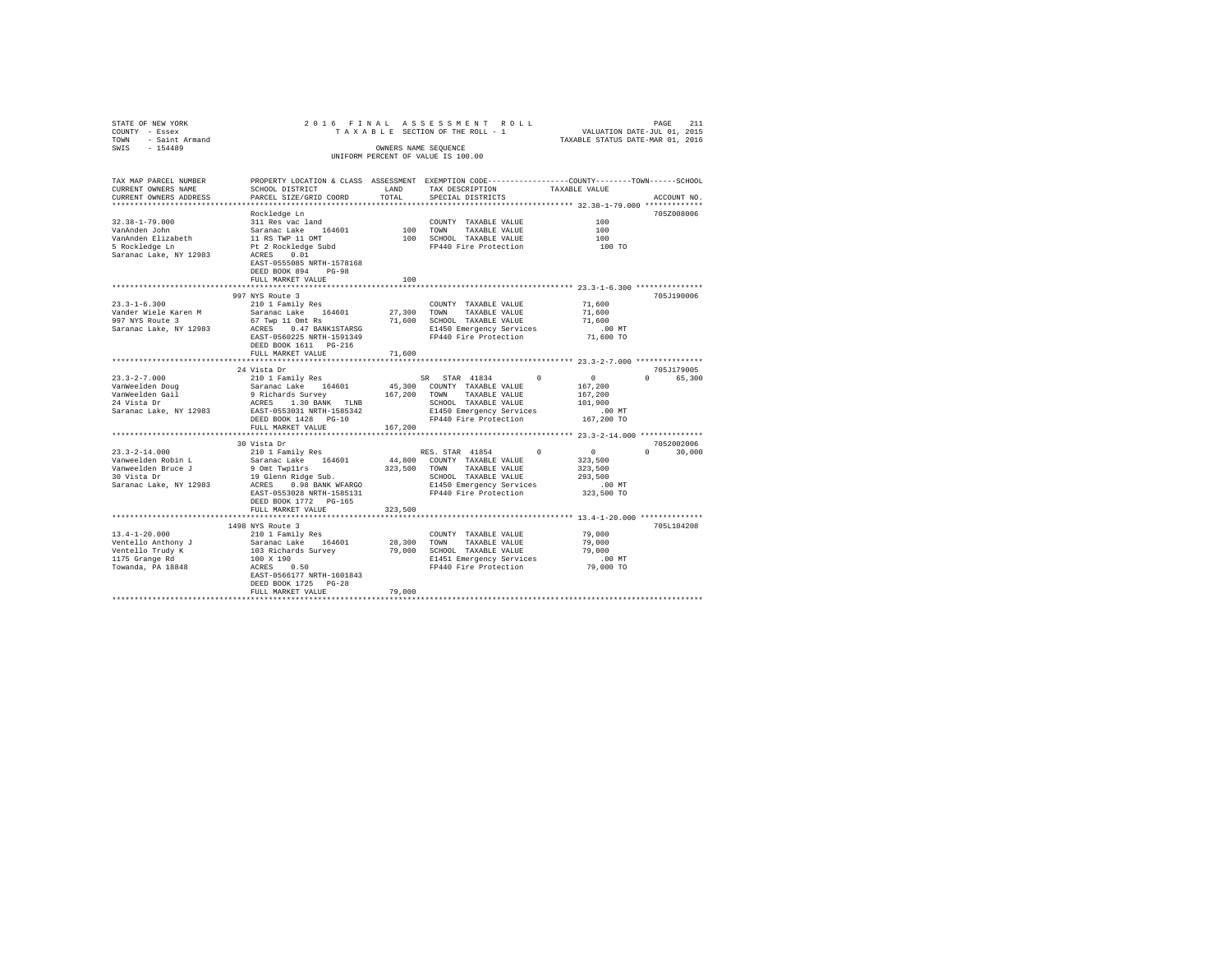| STATE OF NEW YORK       | 2016 FINAL                                                     |              | ASSESSMENT ROLL                                                                                |                                                                 | 212<br>PAGE |  |  |
|-------------------------|----------------------------------------------------------------|--------------|------------------------------------------------------------------------------------------------|-----------------------------------------------------------------|-------------|--|--|
| COUNTY - Essex          | TAXABLE SECTION OF THE ROLL - 1<br>VALUATION DATE-JUL 01, 2015 |              |                                                                                                |                                                                 |             |  |  |
| - Saint Armand<br>TOWN  | TAXABLE STATUS DATE-MAR 01, 2016                               |              |                                                                                                |                                                                 |             |  |  |
| SWIS<br>$-154489$       | OWNERS NAME SEQUENCE                                           |              |                                                                                                |                                                                 |             |  |  |
|                         | UNIFORM PERCENT OF VALUE IS 100.00                             |              |                                                                                                |                                                                 |             |  |  |
|                         |                                                                |              |                                                                                                |                                                                 |             |  |  |
|                         |                                                                |              |                                                                                                |                                                                 |             |  |  |
| TAX MAP PARCEL NUMBER   |                                                                |              | PROPERTY LOCATION & CLASS ASSESSMENT EXEMPTION CODE---------------COUNTY-------TOWN-----SCHOOL |                                                                 |             |  |  |
| CURRENT OWNERS NAME     | SCHOOL DISTRICT                                                | LAND         | TAX DESCRIPTION                                                                                | TAXABLE VALUE                                                   |             |  |  |
| CURRENT OWNERS ADDRESS  | PARCEL SIZE/GRID COORD                                         | TOTAL        | SPECIAL DISTRICTS                                                                              |                                                                 | ACCOUNT NO. |  |  |
|                         |                                                                |              |                                                                                                |                                                                 |             |  |  |
|                         | River Rd                                                       |              |                                                                                                |                                                                 | 705J103301  |  |  |
| $14. -1 - 2.000$        | 322 Rural vac>10                                               |              | COUNTY TAXABLE VALUE                                                                           | 52,900                                                          |             |  |  |
| Vickers John            | Saranac Lake 164601                                            | 52,900       | TOWN<br>TAXABLE VALUE                                                                          | 52,900                                                          |             |  |  |
| Vickers Beth            | 181 Richards Sur                                               | 52,900       | SCHOOL TAXABLE VALUE                                                                           | 52,900                                                          |             |  |  |
| 25 Crestwood Dr         | ACRES 60.00<br>EAST-0577355 NRTH-1608873                       |              | E1451 Emergency Services                                                                       | .00MT                                                           |             |  |  |
| Delhi, NY 13753         | DEED BOOK 1364 PG-111                                          |              | FP440 Fire Protection                                                                          | 52,900 TO                                                       |             |  |  |
|                         | FULL MARKET VALUE                                              | 52,900       |                                                                                                |                                                                 |             |  |  |
|                         | ********************                                           | ************ |                                                                                                | ********************************** 23.3-1-67.200 ************** |             |  |  |
|                         |                                                                |              |                                                                                                |                                                                 | 705J186001  |  |  |
| $23.3 - 1 - 67.200$     | 53 Mount Pisqah Ln<br>210 1 Family Res                         |              | COUNTY TAXABLE VALUE                                                                           | 285,200                                                         |             |  |  |
| Vickers John H          | Saranac Lake 164601                                            | 90,600       | TOWN<br>TAXABLE VALUE                                                                          | 285,200                                                         |             |  |  |
| Vickers Bethany B       | 9 Rs Twp 11 Omt                                                | 285,200      | SCHOOL TAXABLE VALUE                                                                           | 285,200                                                         |             |  |  |
| 25 Crestwood Dr         | ACRES 1.41                                                     |              | E1450 Emergency Services                                                                       | $.00$ MT                                                        |             |  |  |
| Delhi, NY 13753         | EAST-0554223 NRTH-1584522                                      |              | FP440 Fire Protection                                                                          | 285,200 TO                                                      |             |  |  |
|                         | DEED BOOK 1456 PG-254                                          |              |                                                                                                |                                                                 |             |  |  |
|                         | FULL MARKET VALUE                                              | 285,200      |                                                                                                |                                                                 |             |  |  |
|                         |                                                                |              |                                                                                                |                                                                 |             |  |  |
|                         | NYS Route 3                                                    |              |                                                                                                |                                                                 | 705.7102515 |  |  |
| $23.3 - 1 - 19.000$     | 910 Priv forest                                                |              | COUNTY TAXABLE VALUE                                                                           | 81,500                                                          |             |  |  |
| Village Of Saranac Lake | Saranac Lake 164601                                            | 81,500       | TOWN<br>TAXABLE VALUE                                                                          | 81,500                                                          |             |  |  |
| 39 Main St Fl 2Ste9     | 49 Richards Sur                                                | 81,500       | SCHOOL TAXABLE VALUE                                                                           | 81,500                                                          |             |  |  |
| Saranac Lake, NY 12983  | 00160.00                                                       |              | E1450 Emergency Services                                                                       | $.00$ MT                                                        |             |  |  |
|                         | ACRES 160.00                                                   |              | FP440 Fire Protection                                                                          | 81,500 TO                                                       |             |  |  |
|                         | EAST-0559481 NRTH-1585160                                      |              |                                                                                                |                                                                 |             |  |  |
|                         | DEED BOOK 1347 PG-100                                          |              |                                                                                                |                                                                 |             |  |  |
|                         | FULL MARKET VALUE                                              | 81,500       |                                                                                                |                                                                 |             |  |  |
|                         |                                                                |              |                                                                                                |                                                                 |             |  |  |
|                         | NYS Route 3                                                    |              |                                                                                                |                                                                 | 705J178059  |  |  |
| $23.3 - 1 - 29.000$     | 330 Vacant comm                                                |              | COUNTY TAXABLE VALUE                                                                           | 7.400                                                           |             |  |  |
| Village Of Saranac Lake | 164601<br>Saranac Lake                                         | 7,400        | TAXABLE VALUE<br>TOWN                                                                          | 7,400                                                           |             |  |  |
| 39 Main St Fl 2Ste9     | Richards Survey Lot 29                                         | 7,400        | SCHOOL TAXABLE VALUE                                                                           | 7.400                                                           |             |  |  |
| Saranac Lake, NY 12983  | 4.20<br>ACRES                                                  |              | E1450 Emergency Services                                                                       | .00 MT                                                          |             |  |  |
|                         | EAST-0557954 NRTH-1586001                                      |              | FP440 Fire Protection                                                                          | 7,400 TO                                                        |             |  |  |
|                         | DEED BOOK 1347 PG-100                                          |              |                                                                                                |                                                                 |             |  |  |
|                         | FULL MARKET VALUE                                              | 7,400        |                                                                                                |                                                                 |             |  |  |
|                         |                                                                |              |                                                                                                |                                                                 |             |  |  |
|                         | NYS Route 3                                                    |              |                                                                                                |                                                                 | 705J178060  |  |  |
| $23.3 - 1 - 32.000$     | 330 Vacant comm                                                |              | COUNTY TAXABLE VALUE                                                                           | 44,200                                                          |             |  |  |
| Village Of Saranac Lake | Saranac Lake<br>164601                                         | 44,200       | TOWN<br>TAXABLE VALUE                                                                          | 44,200                                                          |             |  |  |
| 39 Main St Fl 2Ste9     | Richards Survey Lot 29                                         | 44.200       | SCHOOL TAXABLE VALUE                                                                           | 44.200                                                          |             |  |  |
| Saranac Lake, NY 12983  | ACRES 49.10                                                    |              | E1450 Emergency Services                                                                       | $.00$ MT                                                        |             |  |  |
|                         | EAST-0557600 NRTH-1584365                                      |              | FP440 Fire Protection                                                                          | 44,200 TO                                                       |             |  |  |
|                         | DEED BOOK 1347 PG-100                                          |              |                                                                                                |                                                                 |             |  |  |
|                         | FULL MARKET VALUE                                              | 44,200       |                                                                                                |                                                                 |             |  |  |
|                         |                                                                |              |                                                                                                |                                                                 |             |  |  |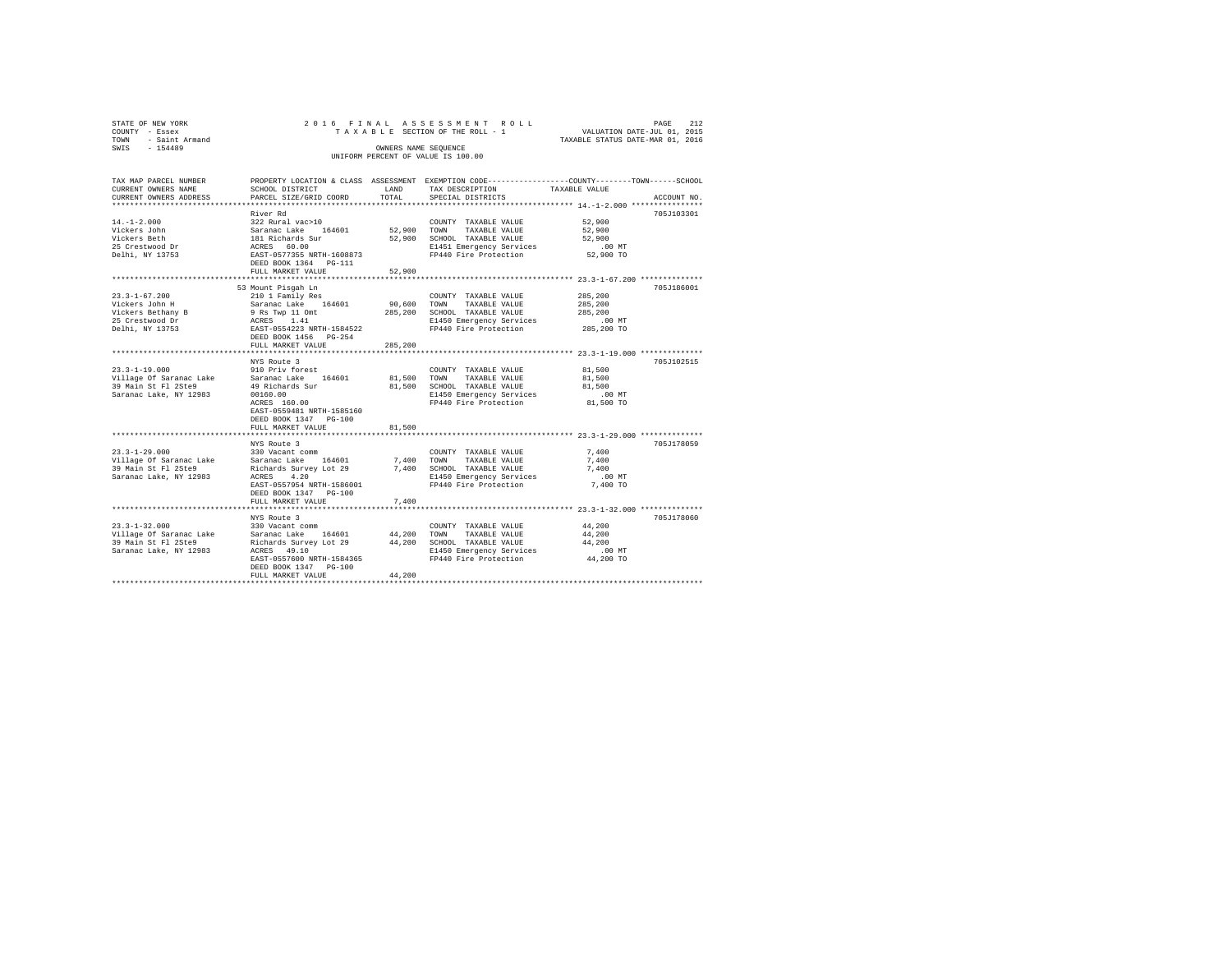| STATE OF NEW YORK<br>COUNTY - Essex<br>TOWN - Saint Armand<br>SWIS - 154489                                                                                                                                                                                 |                                                                                                                                                                                                                                                                                                                                                                                                                                               |               | 2016 FINAL ASSESSMENT ROLL<br>OWNERS NAME SEOUENCE<br>UNIFORM PERCENT OF VALUE IS 100.00                                                                                                                                              | TAXABLE STATUS DATE-MAR 01, 2016                                 | PAGE<br>213                 |
|-------------------------------------------------------------------------------------------------------------------------------------------------------------------------------------------------------------------------------------------------------------|-----------------------------------------------------------------------------------------------------------------------------------------------------------------------------------------------------------------------------------------------------------------------------------------------------------------------------------------------------------------------------------------------------------------------------------------------|---------------|---------------------------------------------------------------------------------------------------------------------------------------------------------------------------------------------------------------------------------------|------------------------------------------------------------------|-----------------------------|
| TAX MAP PARCEL NUMBER PROPERTY LOCATION & CLASS ASSESSMENT EXEMPTION CODE--------------COUNTY-------TOWN------SCHOOL<br>CURRENT OWNERS NAME<br>CURRENT OWNERS ADDRESS                                                                                       | SCHOOL DISTRICT<br>PARCEL SIZE/GRID COORD                                                                                                                                                                                                                                                                                                                                                                                                     | LAND<br>TOTAL | TAX DESCRIPTION<br>SPECIAL DISTRICTS                                                                                                                                                                                                  | TAXABLE VALUE                                                    | ACCOUNT NO.                 |
|                                                                                                                                                                                                                                                             |                                                                                                                                                                                                                                                                                                                                                                                                                                               |               |                                                                                                                                                                                                                                       | ****************** 23.3-1-34.000 **************                  |                             |
| $23.3 - 1 - 34.000$<br>% 2.5-1-54.000 2.000 2.000 2.000 2.000 2.000 2.000 2.000 2.000 2.000 2.000 2.000 2.000 2.000 2.000 2.000 2.000<br>2.5 Main St Picket Saranac Lake 2.000 2.000 2.000 2.000 2.000 2.000 2.000 2.000 2.000 2.000 2.000 2.000 2.000<br>2 | NYS Route 3<br>330 Vacant comm<br>EAST-0556642 NRTH-1584538                                                                                                                                                                                                                                                                                                                                                                                   |               | COUNTY TAXABLE VALUE<br>E1450 Emergency Services<br>FP440 Fire Protection                                                                                                                                                             | 12,700<br>12,700<br>12,700<br>$.00$ MT<br>12,700 TO              | 705J178061                  |
|                                                                                                                                                                                                                                                             | DEED BOOK 1347 PG-100                                                                                                                                                                                                                                                                                                                                                                                                                         |               |                                                                                                                                                                                                                                       |                                                                  |                             |
|                                                                                                                                                                                                                                                             | FULL MARKET VALUE                                                                                                                                                                                                                                                                                                                                                                                                                             | 12,700        |                                                                                                                                                                                                                                       |                                                                  |                             |
|                                                                                                                                                                                                                                                             | ***************************                                                                                                                                                                                                                                                                                                                                                                                                                   |               |                                                                                                                                                                                                                                       |                                                                  |                             |
|                                                                                                                                                                                                                                                             | 48 Oregon Plains Rd                                                                                                                                                                                                                                                                                                                                                                                                                           |               |                                                                                                                                                                                                                                       |                                                                  | 702A100609                  |
| $13.57 - 1 - 1.000$<br>Villani Robin                                                                                                                                                                                                                        | 210 1 Family Res<br>210 1 Family Res<br>Saranac Lake 164601 35,400 COUNTY TAXABLE VALUE                                                                                                                                                                                                                                                                                                                                                       |               | $^{\circ}$                                                                                                                                                                                                                            | $\sim$ 0<br>138,100<br>138,100                                   | $\Omega$<br>30,000          |
|                                                                                                                                                                                                                                                             |                                                                                                                                                                                                                                                                                                                                                                                                                                               |               |                                                                                                                                                                                                                                       | 108,100<br>.00 MT<br>138,100 TO                                  |                             |
|                                                                                                                                                                                                                                                             | FULL MARKET VALUE                                                                                                                                                                                                                                                                                                                                                                                                                             | 138,100       |                                                                                                                                                                                                                                       |                                                                  |                             |
|                                                                                                                                                                                                                                                             | 152 River Rd                                                                                                                                                                                                                                                                                                                                                                                                                                  |               |                                                                                                                                                                                                                                       |                                                                  | 705J184002                  |
| 13.4-1-39.002                                                                                                                                                                                                                                               | 240 Rural res                                                                                                                                                                                                                                                                                                                                                                                                                                 |               | RES. STAR 41854<br>$\Omega$                                                                                                                                                                                                           |                                                                  | $0 \t30.000$                |
| Viscardo William M Jr<br>Viscardo Kirsten J<br>152 River Rd<br>Bloomingdale, NY 12913                                                                                                                                                                       | $\begin{tabular}{lcccc} Saranac Lake & 164601 & 40,100 & 0.0001YY & TAXABLE VALUE \\ 122 Res Twop 11 Omt & 254,800 & 70NNY & TAXABLE VALUE \\ See 1071/228 & & 254,800 & 5CHOOL & TAXABLE VALUE \\ \end{tabular}$<br>And the 1071/228<br>Scree 1071/228 - SCHOOL TAXABLE VALUE<br>SLIVES BY Godone Mp 3283 - B1451 Emergency Services<br>ACRES 12.75 - PR440 Fire Protection 254,800 TO<br>EAST-0567203 NRTH-1604339<br>DEED BOOK 1042 PG-220 |               | 40.100 COUNTY TAXABLE VALUE                                                                                                                                                                                                           | $\begin{smallmatrix}&&0\\&&254&,800\end{smallmatrix}$<br>254,800 |                             |
|                                                                                                                                                                                                                                                             | FULL MARKET VALUE                                                                                                                                                                                                                                                                                                                                                                                                                             | 254,800       |                                                                                                                                                                                                                                       |                                                                  |                             |
|                                                                                                                                                                                                                                                             |                                                                                                                                                                                                                                                                                                                                                                                                                                               |               |                                                                                                                                                                                                                                       |                                                                  |                             |
|                                                                                                                                                                                                                                                             | 18 Vine St                                                                                                                                                                                                                                                                                                                                                                                                                                    |               |                                                                                                                                                                                                                                       |                                                                  | 702A101409                  |
| $13.56 - 7 - 6.100$<br>Walker Gregory<br>Walker Jayne<br>18 Vine St<br>PO Box 309<br>Bloomingdale, NY 12913 DEED BOOK 1153 PG-281                                                                                                                           | 210 1 Family Res<br>EAST-0563275 NRTH-1606778                                                                                                                                                                                                                                                                                                                                                                                                 |               | $^{\circ}$<br>SCHOOL TAXABLE VALUE<br>E1451 Emergency Services<br>FP440 Fire Protection                                                                                                                                               | $\sim$ 0<br>98,200<br>98,200<br>68,200<br>.00MT<br>98,200 TO     | $0 \t 30,000$               |
|                                                                                                                                                                                                                                                             | FULL MARKET VALUE                                                                                                                                                                                                                                                                                                                                                                                                                             | 98,200        |                                                                                                                                                                                                                                       |                                                                  |                             |
|                                                                                                                                                                                                                                                             |                                                                                                                                                                                                                                                                                                                                                                                                                                               |               |                                                                                                                                                                                                                                       |                                                                  |                             |
| $32.38 - 1 - 12.000$<br>Walker Jason                                                                                                                                                                                                                        | 47 Rockledge Ln<br>210 1 Family Res<br>Saranac Lake 164601                                                                                                                                                                                                                                                                                                                                                                                    |               | $\begin{tabular}{lcccccc} & & & & & & \text{RES. STAR} & 41854 & & & & & & 0 & & & 0 \\ & & & & & & & & & & & 0 & & 0 \\ 38,000 & & & & & & & & \text{MAXABLE VALUE} & & & & 120,000 \\ \end{tabular}$<br>38,000 COUNTY TAXABLE VALUE |                                                                  | 705J103012<br>$0 \t 30.000$ |
|                                                                                                                                                                                                                                                             |                                                                                                                                                                                                                                                                                                                                                                                                                                               |               | 120,000 TOWN TAXABLE VALUE                                                                                                                                                                                                            | 120,000                                                          |                             |
| % Walker Arthur F Macket 11 Richards Sur<br>17 Rockledge Ln 10 1000 ACRES 10.36<br>2012 Saranac Lake, NY 12983 2857-0555920 NRTH-1578705                                                                                                                    | DEED BOOK 1729 PG-100                                                                                                                                                                                                                                                                                                                                                                                                                         |               | SCHOOL TAXABLE VALUE<br>E1450 Emergency Services<br>FP440 Fire Protection                                                                                                                                                             | 90,000<br>$.00$ MT<br>120,000 TO                                 |                             |
|                                                                                                                                                                                                                                                             | FULL MARKET VALUE                                                                                                                                                                                                                                                                                                                                                                                                                             |               | 120,000 WD441 Rockledge water                                                                                                                                                                                                         | 120,000 TO M                                                     |                             |
|                                                                                                                                                                                                                                                             |                                                                                                                                                                                                                                                                                                                                                                                                                                               |               |                                                                                                                                                                                                                                       |                                                                  |                             |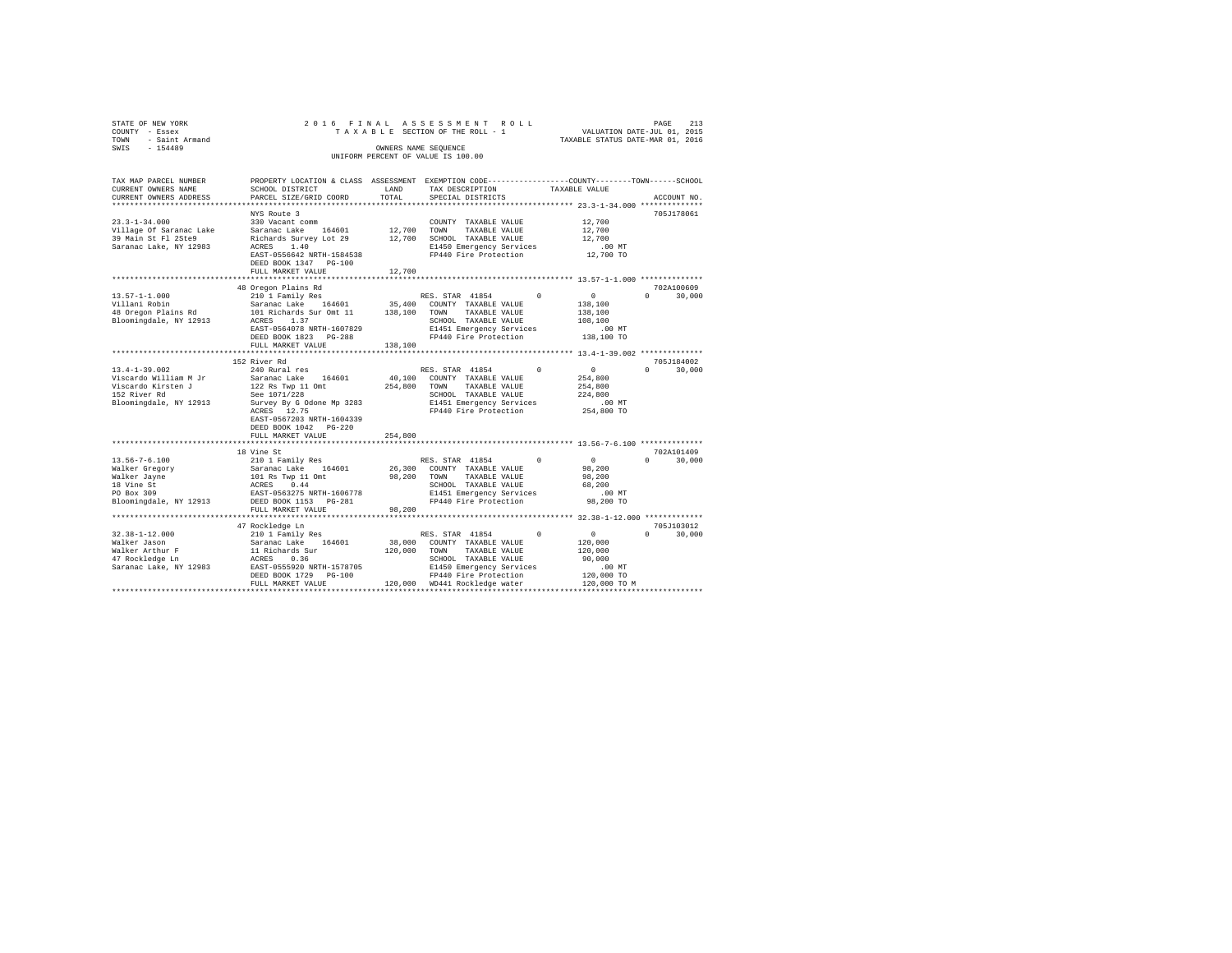|      | STATE OF NEW YORK | 2016 FINAL ASSESSMENT ROLL         | 214<br>PAGE                      |
|------|-------------------|------------------------------------|----------------------------------|
|      | COUNTY - Essex    | TAXABLE SECTION OF THE ROLL - 1    | VALUATION DATE-JUL 01, 2015      |
| TOWN | - Saint Armand    |                                    | TAXABLE STATUS DATE-MAR 01, 2016 |
| SWIS | $-154489$         | OWNERS NAME SEOUENCE               |                                  |
|      |                   | UNIFORM PERCENT OF VALUE IS 100.00 |                                  |

| Stevenson Rd<br>$32.166 - 6 - 4.000$<br>311 Res vac land<br>4,400<br>COUNTY TAXABLE VALUE<br>4,400<br>164601<br>4,400<br>Wamsqanz John<br>Saranac Lake<br>TOWN<br>TAXABLE VALUE<br>Wamsganz Claudia<br>4,400<br>SCHOOL TAXABLE VALUE<br>4,400<br>11 Richards Sur<br>30 Stevenson Rd<br>0.48<br>E1450 Emergency Services<br>$.00$ MT<br>ACRES<br>FP440 Fire Protection<br>Saranac Lake, NY 12983<br>EAST-0554493 NRTH-1578291<br>4,400 TO<br>DEED BOOK 1534 PG-71<br>4,400<br>FULL MARKET VALUE<br>Stevenson Rd<br>$32.166 - 6 - 7.000$<br>311 Res vac land<br>100<br>COUNTY TAXABLE VALUE<br>Wamsganz John P<br>Saranac Lake 164601<br>100<br>TOWN<br>TAXABLE VALUE<br>100<br>100 SCHOOL TAXABLE VALUE<br>Wamsganz Claudia<br>Richards Survey Lot 11<br>100<br>0.01<br>Gray Cottage<br>ACRES<br>E1450 Emergency Services<br>.00 MT<br>FP440 Fire Protection<br>30 Stevenson Ln<br>EAST-0554505 NRTH-1578138<br>100 TO<br>Saranac Lake, NY 12983<br>DEED BOOK 528<br>$PG-235$<br>100<br>FULL MARKET VALUE<br>Stevenson Rd<br>$32.166 - 7 - 3.001$<br>100<br>311 Res vac land<br>COUNTY TAXABLE VALUE<br>164601<br>100<br>100<br>Wamsqanz John P<br>Saranac Lake<br>TOWN<br>TAXABLE VALUE<br>SCHOOL TAXABLE VALUE<br>Wamsganz Claudia<br>11 Omt Rs<br>100<br>100<br>ACRES<br>E1450 Emergency Services<br>$.00$ MT<br>Gray Cottage<br>0.01 | PROPERTY LOCATION & CLASS ASSESSMENT EXEMPTION CODE----------------COUNTY-------TOWN-----SCHOOL<br>TAX DESCRIPTION<br>TAXABLE VALUE<br>SPECIAL DISTRICTS<br>ACCOUNT NO. | LAND<br>TOTAL | SCHOOL DISTRICT<br>PARCEL SIZE/GRID COORD | TAX MAP PARCEL NUMBER<br>CURRENT OWNERS NAME<br>CURRENT OWNERS ADDRESS |
|-----------------------------------------------------------------------------------------------------------------------------------------------------------------------------------------------------------------------------------------------------------------------------------------------------------------------------------------------------------------------------------------------------------------------------------------------------------------------------------------------------------------------------------------------------------------------------------------------------------------------------------------------------------------------------------------------------------------------------------------------------------------------------------------------------------------------------------------------------------------------------------------------------------------------------------------------------------------------------------------------------------------------------------------------------------------------------------------------------------------------------------------------------------------------------------------------------------------------------------------------------------------------------------------------------------------------------------------|-------------------------------------------------------------------------------------------------------------------------------------------------------------------------|---------------|-------------------------------------------|------------------------------------------------------------------------|
|                                                                                                                                                                                                                                                                                                                                                                                                                                                                                                                                                                                                                                                                                                                                                                                                                                                                                                                                                                                                                                                                                                                                                                                                                                                                                                                                         |                                                                                                                                                                         |               |                                           | **********************                                                 |
|                                                                                                                                                                                                                                                                                                                                                                                                                                                                                                                                                                                                                                                                                                                                                                                                                                                                                                                                                                                                                                                                                                                                                                                                                                                                                                                                         | 705.7102902                                                                                                                                                             |               |                                           |                                                                        |
|                                                                                                                                                                                                                                                                                                                                                                                                                                                                                                                                                                                                                                                                                                                                                                                                                                                                                                                                                                                                                                                                                                                                                                                                                                                                                                                                         |                                                                                                                                                                         |               |                                           |                                                                        |
|                                                                                                                                                                                                                                                                                                                                                                                                                                                                                                                                                                                                                                                                                                                                                                                                                                                                                                                                                                                                                                                                                                                                                                                                                                                                                                                                         |                                                                                                                                                                         |               |                                           |                                                                        |
|                                                                                                                                                                                                                                                                                                                                                                                                                                                                                                                                                                                                                                                                                                                                                                                                                                                                                                                                                                                                                                                                                                                                                                                                                                                                                                                                         |                                                                                                                                                                         |               |                                           |                                                                        |
|                                                                                                                                                                                                                                                                                                                                                                                                                                                                                                                                                                                                                                                                                                                                                                                                                                                                                                                                                                                                                                                                                                                                                                                                                                                                                                                                         |                                                                                                                                                                         |               |                                           |                                                                        |
|                                                                                                                                                                                                                                                                                                                                                                                                                                                                                                                                                                                                                                                                                                                                                                                                                                                                                                                                                                                                                                                                                                                                                                                                                                                                                                                                         |                                                                                                                                                                         |               |                                           |                                                                        |
|                                                                                                                                                                                                                                                                                                                                                                                                                                                                                                                                                                                                                                                                                                                                                                                                                                                                                                                                                                                                                                                                                                                                                                                                                                                                                                                                         |                                                                                                                                                                         |               |                                           |                                                                        |
|                                                                                                                                                                                                                                                                                                                                                                                                                                                                                                                                                                                                                                                                                                                                                                                                                                                                                                                                                                                                                                                                                                                                                                                                                                                                                                                                         |                                                                                                                                                                         |               |                                           |                                                                        |
|                                                                                                                                                                                                                                                                                                                                                                                                                                                                                                                                                                                                                                                                                                                                                                                                                                                                                                                                                                                                                                                                                                                                                                                                                                                                                                                                         |                                                                                                                                                                         |               |                                           |                                                                        |
|                                                                                                                                                                                                                                                                                                                                                                                                                                                                                                                                                                                                                                                                                                                                                                                                                                                                                                                                                                                                                                                                                                                                                                                                                                                                                                                                         | 705J192016                                                                                                                                                              |               |                                           |                                                                        |
|                                                                                                                                                                                                                                                                                                                                                                                                                                                                                                                                                                                                                                                                                                                                                                                                                                                                                                                                                                                                                                                                                                                                                                                                                                                                                                                                         |                                                                                                                                                                         |               |                                           |                                                                        |
|                                                                                                                                                                                                                                                                                                                                                                                                                                                                                                                                                                                                                                                                                                                                                                                                                                                                                                                                                                                                                                                                                                                                                                                                                                                                                                                                         |                                                                                                                                                                         |               |                                           |                                                                        |
|                                                                                                                                                                                                                                                                                                                                                                                                                                                                                                                                                                                                                                                                                                                                                                                                                                                                                                                                                                                                                                                                                                                                                                                                                                                                                                                                         |                                                                                                                                                                         |               |                                           |                                                                        |
|                                                                                                                                                                                                                                                                                                                                                                                                                                                                                                                                                                                                                                                                                                                                                                                                                                                                                                                                                                                                                                                                                                                                                                                                                                                                                                                                         |                                                                                                                                                                         |               |                                           |                                                                        |
|                                                                                                                                                                                                                                                                                                                                                                                                                                                                                                                                                                                                                                                                                                                                                                                                                                                                                                                                                                                                                                                                                                                                                                                                                                                                                                                                         |                                                                                                                                                                         |               |                                           |                                                                        |
|                                                                                                                                                                                                                                                                                                                                                                                                                                                                                                                                                                                                                                                                                                                                                                                                                                                                                                                                                                                                                                                                                                                                                                                                                                                                                                                                         |                                                                                                                                                                         |               |                                           |                                                                        |
|                                                                                                                                                                                                                                                                                                                                                                                                                                                                                                                                                                                                                                                                                                                                                                                                                                                                                                                                                                                                                                                                                                                                                                                                                                                                                                                                         |                                                                                                                                                                         |               |                                           |                                                                        |
|                                                                                                                                                                                                                                                                                                                                                                                                                                                                                                                                                                                                                                                                                                                                                                                                                                                                                                                                                                                                                                                                                                                                                                                                                                                                                                                                         |                                                                                                                                                                         |               |                                           |                                                                        |
|                                                                                                                                                                                                                                                                                                                                                                                                                                                                                                                                                                                                                                                                                                                                                                                                                                                                                                                                                                                                                                                                                                                                                                                                                                                                                                                                         | 705J192015                                                                                                                                                              |               |                                           |                                                                        |
|                                                                                                                                                                                                                                                                                                                                                                                                                                                                                                                                                                                                                                                                                                                                                                                                                                                                                                                                                                                                                                                                                                                                                                                                                                                                                                                                         |                                                                                                                                                                         |               |                                           |                                                                        |
|                                                                                                                                                                                                                                                                                                                                                                                                                                                                                                                                                                                                                                                                                                                                                                                                                                                                                                                                                                                                                                                                                                                                                                                                                                                                                                                                         |                                                                                                                                                                         |               |                                           |                                                                        |
|                                                                                                                                                                                                                                                                                                                                                                                                                                                                                                                                                                                                                                                                                                                                                                                                                                                                                                                                                                                                                                                                                                                                                                                                                                                                                                                                         |                                                                                                                                                                         |               |                                           |                                                                        |
|                                                                                                                                                                                                                                                                                                                                                                                                                                                                                                                                                                                                                                                                                                                                                                                                                                                                                                                                                                                                                                                                                                                                                                                                                                                                                                                                         |                                                                                                                                                                         |               |                                           |                                                                        |
| 30 Stevenson Ln<br>FP440 Fire Protection<br>EAST-0554598 NRTH-1578112<br>100 TO                                                                                                                                                                                                                                                                                                                                                                                                                                                                                                                                                                                                                                                                                                                                                                                                                                                                                                                                                                                                                                                                                                                                                                                                                                                         |                                                                                                                                                                         |               |                                           |                                                                        |
| Saranac Lake, NY 12983<br>DEED BOOK 528<br>$PG-235$                                                                                                                                                                                                                                                                                                                                                                                                                                                                                                                                                                                                                                                                                                                                                                                                                                                                                                                                                                                                                                                                                                                                                                                                                                                                                     |                                                                                                                                                                         |               |                                           |                                                                        |
| FULL MARKET VALUE<br>100                                                                                                                                                                                                                                                                                                                                                                                                                                                                                                                                                                                                                                                                                                                                                                                                                                                                                                                                                                                                                                                                                                                                                                                                                                                                                                                |                                                                                                                                                                         |               |                                           |                                                                        |
|                                                                                                                                                                                                                                                                                                                                                                                                                                                                                                                                                                                                                                                                                                                                                                                                                                                                                                                                                                                                                                                                                                                                                                                                                                                                                                                                         |                                                                                                                                                                         |               |                                           |                                                                        |
| Stevenson Rd                                                                                                                                                                                                                                                                                                                                                                                                                                                                                                                                                                                                                                                                                                                                                                                                                                                                                                                                                                                                                                                                                                                                                                                                                                                                                                                            | 7079978063                                                                                                                                                              |               |                                           |                                                                        |
| $32.166 - 6 - 3.000$<br>5,000<br>311 Res vac land<br>COUNTY TAXABLE VALUE                                                                                                                                                                                                                                                                                                                                                                                                                                                                                                                                                                                                                                                                                                                                                                                                                                                                                                                                                                                                                                                                                                                                                                                                                                                               |                                                                                                                                                                         |               |                                           |                                                                        |
| 164601<br>5.000<br>5,000<br>Wamsqanz John R<br>Saranac Lake<br>TOWN<br>TAXABLE VALUE                                                                                                                                                                                                                                                                                                                                                                                                                                                                                                                                                                                                                                                                                                                                                                                                                                                                                                                                                                                                                                                                                                                                                                                                                                                    |                                                                                                                                                                         |               |                                           |                                                                        |
| 5,000<br>5,000<br>Wamsganz Claudia<br>Richards Survey Lot 11<br>SCHOOL TAXABLE VALUE                                                                                                                                                                                                                                                                                                                                                                                                                                                                                                                                                                                                                                                                                                                                                                                                                                                                                                                                                                                                                                                                                                                                                                                                                                                    |                                                                                                                                                                         |               |                                           |                                                                        |
| 30 Stevenson Ln<br>.00MT<br>1.00<br>E1450 Emergency Services<br>ACRES                                                                                                                                                                                                                                                                                                                                                                                                                                                                                                                                                                                                                                                                                                                                                                                                                                                                                                                                                                                                                                                                                                                                                                                                                                                                   |                                                                                                                                                                         |               |                                           |                                                                        |
| Saranac Lake, NY 12983<br>FP440 Fire Protection<br>5,000 TO<br>EAST-0554556 NRTH-1578423                                                                                                                                                                                                                                                                                                                                                                                                                                                                                                                                                                                                                                                                                                                                                                                                                                                                                                                                                                                                                                                                                                                                                                                                                                                |                                                                                                                                                                         |               |                                           |                                                                        |
| DEED BOOK 1055 PG-299                                                                                                                                                                                                                                                                                                                                                                                                                                                                                                                                                                                                                                                                                                                                                                                                                                                                                                                                                                                                                                                                                                                                                                                                                                                                                                                   |                                                                                                                                                                         |               |                                           |                                                                        |
| FULL MARKET VALUE<br>5,000                                                                                                                                                                                                                                                                                                                                                                                                                                                                                                                                                                                                                                                                                                                                                                                                                                                                                                                                                                                                                                                                                                                                                                                                                                                                                                              |                                                                                                                                                                         |               |                                           |                                                                        |
|                                                                                                                                                                                                                                                                                                                                                                                                                                                                                                                                                                                                                                                                                                                                                                                                                                                                                                                                                                                                                                                                                                                                                                                                                                                                                                                                         |                                                                                                                                                                         |               |                                           |                                                                        |
| Stevenson Rd                                                                                                                                                                                                                                                                                                                                                                                                                                                                                                                                                                                                                                                                                                                                                                                                                                                                                                                                                                                                                                                                                                                                                                                                                                                                                                                            | 705J178065                                                                                                                                                              |               |                                           |                                                                        |
| $32.166 - 7 - 1.000$<br>311 Res vac land<br>100<br>COUNTY TAXABLE VALUE                                                                                                                                                                                                                                                                                                                                                                                                                                                                                                                                                                                                                                                                                                                                                                                                                                                                                                                                                                                                                                                                                                                                                                                                                                                                 |                                                                                                                                                                         |               |                                           |                                                                        |
| 100<br>Wamsqanz John R<br>Saranac Lake<br>164601<br>100<br>TOWN<br>TAXABLE VALUE                                                                                                                                                                                                                                                                                                                                                                                                                                                                                                                                                                                                                                                                                                                                                                                                                                                                                                                                                                                                                                                                                                                                                                                                                                                        |                                                                                                                                                                         |               |                                           |                                                                        |
| Wamsganz Claudia<br>Richards Survey Lot 11<br>100<br>SCHOOL TAXABLE VALUE<br>100                                                                                                                                                                                                                                                                                                                                                                                                                                                                                                                                                                                                                                                                                                                                                                                                                                                                                                                                                                                                                                                                                                                                                                                                                                                        |                                                                                                                                                                         |               |                                           |                                                                        |
| 30 Stevenson Rd<br>0.03<br>E1450 Emergency Services<br>ACRES<br>$.00$ MT                                                                                                                                                                                                                                                                                                                                                                                                                                                                                                                                                                                                                                                                                                                                                                                                                                                                                                                                                                                                                                                                                                                                                                                                                                                                |                                                                                                                                                                         |               |                                           |                                                                        |
| FP440 Fire Protection<br>Saranac Lake, NY 12983<br>EAST-0554629 NRTH-1578119<br>100 TO                                                                                                                                                                                                                                                                                                                                                                                                                                                                                                                                                                                                                                                                                                                                                                                                                                                                                                                                                                                                                                                                                                                                                                                                                                                  |                                                                                                                                                                         |               |                                           |                                                                        |
| DEED BOOK 1055 PG-299                                                                                                                                                                                                                                                                                                                                                                                                                                                                                                                                                                                                                                                                                                                                                                                                                                                                                                                                                                                                                                                                                                                                                                                                                                                                                                                   |                                                                                                                                                                         |               |                                           |                                                                        |
| 100<br>FULL MARKET VALUE                                                                                                                                                                                                                                                                                                                                                                                                                                                                                                                                                                                                                                                                                                                                                                                                                                                                                                                                                                                                                                                                                                                                                                                                                                                                                                                |                                                                                                                                                                         |               |                                           |                                                                        |
|                                                                                                                                                                                                                                                                                                                                                                                                                                                                                                                                                                                                                                                                                                                                                                                                                                                                                                                                                                                                                                                                                                                                                                                                                                                                                                                                         |                                                                                                                                                                         |               |                                           |                                                                        |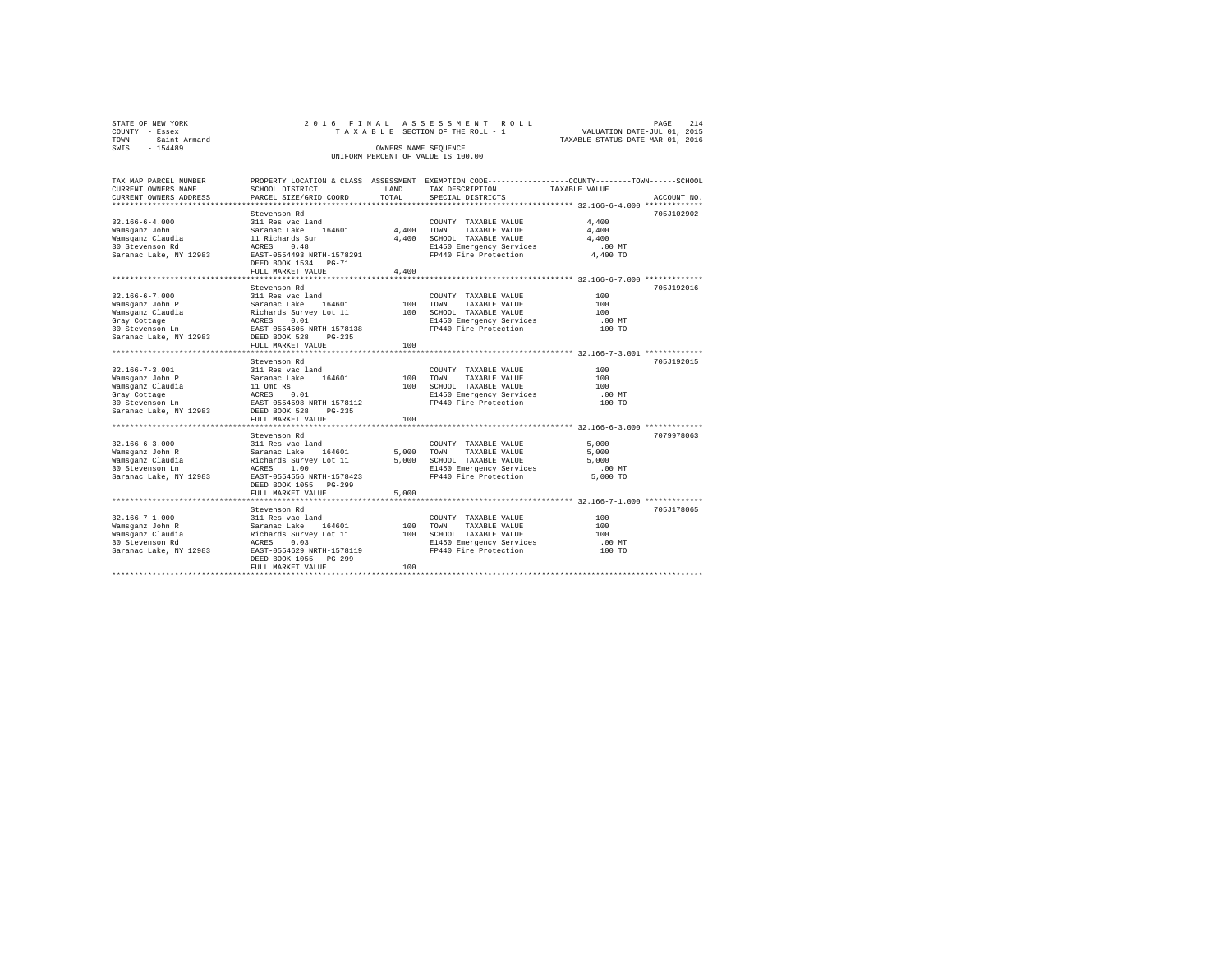| STATE OF NEW YORK      |  | 2016 FINAL ASSESSMENT ROLL         |                                  | PAGE                        | 215 |
|------------------------|--|------------------------------------|----------------------------------|-----------------------------|-----|
| COUNTY - Essex         |  | TAXABLE SECTION OF THE ROLL - 1    |                                  | VALUATION DATE-JUL 01, 2015 |     |
| - Saint Armand<br>TOWN |  |                                    | TAXABLE STATUS DATE-MAR 01, 2016 |                             |     |
| SWIS<br>$-154489$      |  | OWNERS NAME SEOUENCE               |                                  |                             |     |
|                        |  | UNIFORM PERCENT OF VALUE IS 100.00 |                                  |                             |     |

| TAX MAP PARCEL NUMBER<br>CURRENT OWNERS NAME                                                                                                              | SCHOOL DISTRICT                                                                                                                                                                                                            | LAND                          | PROPERTY LOCATION & CLASS ASSESSMENT EXEMPTION CODE---------------COUNTY-------TOWN-----SCHOOL<br>TAX DESCRIPTION                                                                              | TAXABLE VALUE                                                                |                             |
|-----------------------------------------------------------------------------------------------------------------------------------------------------------|----------------------------------------------------------------------------------------------------------------------------------------------------------------------------------------------------------------------------|-------------------------------|------------------------------------------------------------------------------------------------------------------------------------------------------------------------------------------------|------------------------------------------------------------------------------|-----------------------------|
| CURRENT OWNERS ADDRESS                                                                                                                                    | PARCEL SIZE/GRID COORD                                                                                                                                                                                                     | TOTAL                         | SPECIAL DISTRICTS                                                                                                                                                                              |                                                                              | ACCOUNT NO.                 |
|                                                                                                                                                           | 46 Rockledge Ln                                                                                                                                                                                                            |                               |                                                                                                                                                                                                |                                                                              | 705J104213                  |
| $32.38 - 1 - 6.000$<br>Wareham Arthur W<br>Wareham Alice E<br>46 Rockledge Ln<br>Saranac Lake, NY 12983                                                   | 210 1 Family Res<br>Saranac Lake 164601<br>uitenaris - 11<br>11 Richards Sur<br>ACRES 1.30<br>EAST-0556067 NRTH-1578383<br>DEED BOOK 352<br>$PG-578$<br>FULL MARKET VALUE                                                  | 223,900                       | $\Omega$<br>RES. STAR 41854<br>45,300 COUNTY TAXABLE VALUE<br>TOWN TAXABLE VALUE<br>SCHOOL TAXABLE VALUE<br>E1450 Emergency Services<br>FP440 Fire Protection<br>223,900 WD441 Rockledge water | 0<br>223,900<br>223,900<br>193,900<br>$.00$ MT<br>223,900 TO<br>223,900 TO M | $\Omega$<br>30,000          |
|                                                                                                                                                           |                                                                                                                                                                                                                            |                               |                                                                                                                                                                                                |                                                                              |                             |
| $23.3 - 2 - 3.000$<br>Warner David P<br>Warner Nancy J<br>168 Trudeau Rd<br>Saranac Lake, NY 12983 EAST-0553440 NRTH-1585658                              | 168 Trudeau Rd<br>210 1 Family Res<br>Saranac Lake 164601<br>9 Richards Sur<br>ACRES 0.90<br>DEED BOOK 1619 PG-262<br>FULL MARKET VALUE                                                                                    | 211,200<br>211,200            | $\sim$ 0<br>SR STAR 41834<br>44,000 COUNTY TAXABLE VALUE<br>TOWN TAXABLE VALUE<br>SCHOOL TAXABLE VALUE<br>E1450 Emergency Services<br>FP440 Fire Protection                                    | $\sim$ 0<br>211,200<br>211,200<br>145,900<br>.00 MT<br>211,200 TO            | 705J103714<br>0 65,300      |
|                                                                                                                                                           |                                                                                                                                                                                                                            |                               |                                                                                                                                                                                                |                                                                              |                             |
| $23.3 - 2 - 4.000$<br>Warner David P<br>Warner Nancy J<br>168 Trudeau Rd<br>Saranac Lake, NY 12983                                                        | Mount Pisgah Ln<br>311 Res vac land<br>Saranac Lake 164601<br>9 Rs Twp 11 Omt<br>Glenn Ridge Subd Lot 1<br>ACRES 1.20<br>EAST-0553594 NRTH-1585667<br>DEED BOOK 1688 PG-209<br>FULL MARKET VALUE<br>********************** | 33,700<br>******************* | COUNTY TAXABLE VALUE<br>33,700 TOWN<br>TAXABLE VALUE<br>33,700 SCHOOL TAXABLE VALUE<br>E1450 Emergency Services<br>FP440 Fire Protection                                                       | 33,700<br>33,700<br>33,700<br>.00 MT<br>33,700 TO                            | 705J187003                  |
|                                                                                                                                                           | 57 Saranac Ln                                                                                                                                                                                                              |                               |                                                                                                                                                                                                |                                                                              | 705J189017                  |
| $32.38 - 1 - 40.000$<br>Watson Karen A<br>57 Saranac Ln<br>Saranac Lake, NY 12983<br>PRIOR OWNER ON 3/01/2016 EAST-0555469 NRTH-1579610<br>Watson David B | 210 1 Family Res<br>Saranac Lake 164601<br>11 Twp 11 Omt Rs<br>Lot 74 Rockledge Park<br>ACRES 0.30<br>DEED BOOK 1837 PG-90<br>FULL MARKET VALUE                                                                            | 230,600<br>230,600            | SR STAR 41834 0<br>36,900 COUNTY TAXABLE VALUE<br>TOWN TAXABLE VALUE<br>SCHOOL TAXABLE VALUE<br>E1450 Emergency Services<br>FP440 Fire Protection<br>WD441 Rockledge water                     | 0<br>230,600<br>230,600<br>165,300<br>.00 MT<br>230,600 TO<br>230,600 TO M   | $0 \qquad \qquad$<br>65,300 |
|                                                                                                                                                           |                                                                                                                                                                                                                            |                               |                                                                                                                                                                                                |                                                                              |                             |
| 32.166-5-1.111<br>Weinberg Ira<br>PO Box 107<br>Saranac Lake, NY 12983                                                                                    | Cantwell Way<br>XAMELL MAY<br>311 Res vac land<br>Saranac Lake 164601<br>11 Richards Sur<br>Old Military Est Pt Lt 11<br>Common Parcel 887/100<br>0.45<br>ACRES<br>EAST-0554018 NRTH-1578682<br>DEED BOOK 1242 PG-222      |                               | COUNTY TAXABLE VALUE<br>9,500 TOWN<br>TAXABLE VALUE<br>9,500 SCHOOL TAXABLE VALUE<br>E1450 Emergency Services<br>FP440 Fire Protection                                                         | 9,500<br>9,500<br>9.500<br>.00 MT<br>9,500 TO                                | 705J102210                  |
|                                                                                                                                                           | FULL MARKET VALUE                                                                                                                                                                                                          | 9,500                         |                                                                                                                                                                                                |                                                                              |                             |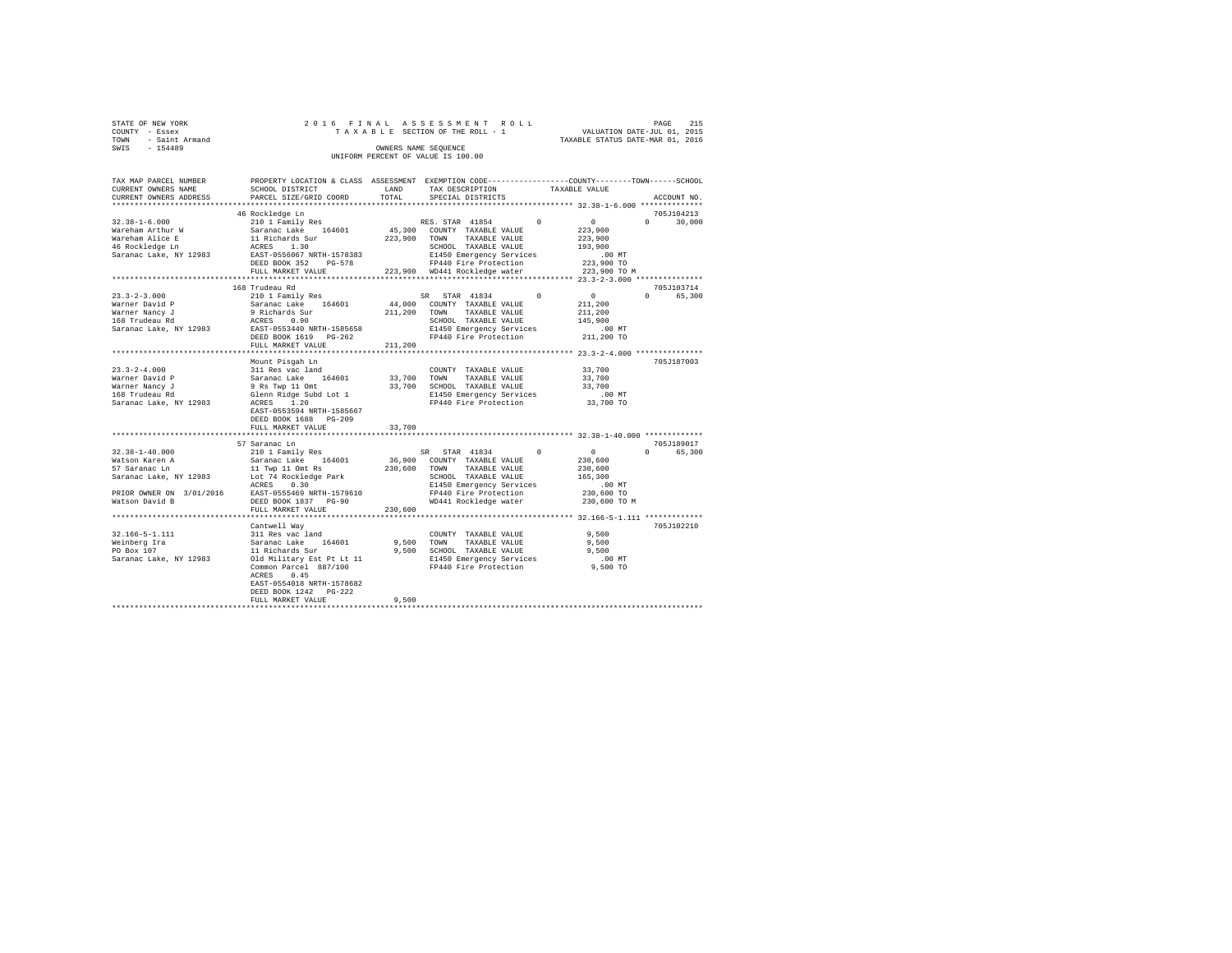| TAX MAP PARCEL NUMBER<br>PROPERTY LOCATION & CLASS ASSESSMENT EXEMPTION CODE---------------COUNTY-------TOWN------SCHOOL<br>CURRENT OWNERS NAME<br>SCHOOL DISTRICT<br><b>T.AND</b><br>TAX DESCRIPTION<br>TAXABLE VALUE<br>TOTAL<br>CURRENT OWNERS ADDRESS<br>PARCEL SIZE/GRID COORD<br>SPECIAL DISTRICTS<br>ACCOUNT NO.<br>************************<br>14 Cantwell Wav<br>705J181007<br>$32.166 - 5 - 1.115$<br>56,100<br>220 2 Family Res<br>COUNTY TAXABLE VALUE<br>19,000 TOWN<br>Weinberg Ira<br>Saranac Lake 164601<br>TAXABLE VALUE<br>56,100<br>PO Box 107<br>11 Richards Survey<br>56,100<br>56,100<br>SCHOOL TAXABLE VALUE<br>Saranac Lake, NY 12983<br>Old Military Est Lot 10<br>E1450 Emergency Services<br>$.00$ MT<br>Survey Map # 3027<br>FP440 Fire Protection<br>56,100 TO<br>ACRES 0.41<br>EAST-0554167 NRTH-1578687<br>DEED BOOK 1223 PG-253<br>56,100<br>FULL MARKET VALUE<br>************************<br>Bloomingdale Ave<br>705J179024<br>$32.166 - 5 - 1.210$<br>311 Res vac land<br>17,400<br>COUNTY TAXABLE VALUE<br>Weinberg Ira<br>Saranac Lake 164601<br>17,400<br>TOWN<br>TAXABLE VALUE<br>17,400<br>PO Box 107<br>11 OMT TWP 11 RS<br>17,400<br>SCHOOL TAXABLE VALUE<br>17,400<br>Saranac Lake, NY 12983<br>$.00$ MT<br>Parcel 4<br>E1450 Emergency Services<br>ACRES 0.32<br>FP440 Fire Protection<br>17,400 TO<br>EAST-0553821 NRTH-1578589<br>DEED BOOK 1529 PG-292<br>FULL MARKET VALUE<br>17,400<br>13 Cantwell Way<br>705J180026<br>$32.166 - 5 - 1.112$<br>220 2 Family Res<br>52,600<br>COUNTY TAXABLE VALUE<br>Weinberg Ira S<br>Saranac Lake<br>14,800<br>52,600<br>164601<br>TOWN<br>TAXABLE VALUE<br>PO Box 107<br>52,600<br>52,600<br>11 Richards Survey<br>SCHOOL TAXABLE VALUE<br>Saranac Lake, NY 12983<br>Old Military Est Lot 1<br>E1450 Emergency Services<br>$.00$ MT<br>John Deming Survey 3027<br>FP440 Fire Protection<br>52,600 TO<br>ACRES 0.24<br>EAST-0554069 NRTH-1578587<br>DEED BOOK 1206 PG-82<br>FULL MARKET VALUE<br>52,600<br>**********<br>40 Cantwell Wav<br>705J181008<br>$32.166 - 5 - 1.116$<br>93,300<br>210 1 Family Res<br>COUNTY TAXABLE VALUE<br>Weinberg Ira S<br>Saranac Lake<br>14,400<br>93,300<br>164601<br>TOWN<br>TAXABLE VALUE<br>98 Donaldson Rd<br>11 Richards Survey<br>93,300<br>93,300<br>SCHOOL TAXABLE VALUE<br>Lake Clear, NY 12983<br>Old Military Est Lot 5<br>E1450 Emergency Services<br>$.00$ MT<br>FP440 Fire Protection<br>Survey 3027<br>93,300 TO<br>ACRES 0.21<br>EAST-0554031 NRTH-1578533<br>DEED BOOK 1768 PG-179<br>93,300<br>FULL MARKET VALUE | STATE OF NEW YORK<br>COUNTY - Essex<br>- Saint Armand<br>TOWN<br>SWTS<br>$-154489$ | OWNERS NAME SEOUENCE | 2016 FINAL ASSESSMENT ROLL<br>TAXABLE SECTION OF THE ROLL - 1<br>UNIFORM PERCENT OF VALUE IS 100.00 | VALUATION DATE-JUL 01, 2015<br>TAXABLE STATUS DATE-MAR 01, 2016 | 216<br>PAGE |
|---------------------------------------------------------------------------------------------------------------------------------------------------------------------------------------------------------------------------------------------------------------------------------------------------------------------------------------------------------------------------------------------------------------------------------------------------------------------------------------------------------------------------------------------------------------------------------------------------------------------------------------------------------------------------------------------------------------------------------------------------------------------------------------------------------------------------------------------------------------------------------------------------------------------------------------------------------------------------------------------------------------------------------------------------------------------------------------------------------------------------------------------------------------------------------------------------------------------------------------------------------------------------------------------------------------------------------------------------------------------------------------------------------------------------------------------------------------------------------------------------------------------------------------------------------------------------------------------------------------------------------------------------------------------------------------------------------------------------------------------------------------------------------------------------------------------------------------------------------------------------------------------------------------------------------------------------------------------------------------------------------------------------------------------------------------------------------------------------------------------------------------------------------------------------------------------------------------------------------------------------------------------------------------------------------------------------------------------------------------------------------------------------------------------------------------------------------------------------------------------------------------------------------------------------------|------------------------------------------------------------------------------------|----------------------|-----------------------------------------------------------------------------------------------------|-----------------------------------------------------------------|-------------|
|                                                                                                                                                                                                                                                                                                                                                                                                                                                                                                                                                                                                                                                                                                                                                                                                                                                                                                                                                                                                                                                                                                                                                                                                                                                                                                                                                                                                                                                                                                                                                                                                                                                                                                                                                                                                                                                                                                                                                                                                                                                                                                                                                                                                                                                                                                                                                                                                                                                                                                                                                         |                                                                                    |                      |                                                                                                     |                                                                 |             |
|                                                                                                                                                                                                                                                                                                                                                                                                                                                                                                                                                                                                                                                                                                                                                                                                                                                                                                                                                                                                                                                                                                                                                                                                                                                                                                                                                                                                                                                                                                                                                                                                                                                                                                                                                                                                                                                                                                                                                                                                                                                                                                                                                                                                                                                                                                                                                                                                                                                                                                                                                         |                                                                                    |                      |                                                                                                     |                                                                 |             |
|                                                                                                                                                                                                                                                                                                                                                                                                                                                                                                                                                                                                                                                                                                                                                                                                                                                                                                                                                                                                                                                                                                                                                                                                                                                                                                                                                                                                                                                                                                                                                                                                                                                                                                                                                                                                                                                                                                                                                                                                                                                                                                                                                                                                                                                                                                                                                                                                                                                                                                                                                         |                                                                                    |                      |                                                                                                     |                                                                 |             |
|                                                                                                                                                                                                                                                                                                                                                                                                                                                                                                                                                                                                                                                                                                                                                                                                                                                                                                                                                                                                                                                                                                                                                                                                                                                                                                                                                                                                                                                                                                                                                                                                                                                                                                                                                                                                                                                                                                                                                                                                                                                                                                                                                                                                                                                                                                                                                                                                                                                                                                                                                         |                                                                                    |                      |                                                                                                     |                                                                 |             |
|                                                                                                                                                                                                                                                                                                                                                                                                                                                                                                                                                                                                                                                                                                                                                                                                                                                                                                                                                                                                                                                                                                                                                                                                                                                                                                                                                                                                                                                                                                                                                                                                                                                                                                                                                                                                                                                                                                                                                                                                                                                                                                                                                                                                                                                                                                                                                                                                                                                                                                                                                         |                                                                                    |                      |                                                                                                     |                                                                 |             |
|                                                                                                                                                                                                                                                                                                                                                                                                                                                                                                                                                                                                                                                                                                                                                                                                                                                                                                                                                                                                                                                                                                                                                                                                                                                                                                                                                                                                                                                                                                                                                                                                                                                                                                                                                                                                                                                                                                                                                                                                                                                                                                                                                                                                                                                                                                                                                                                                                                                                                                                                                         |                                                                                    |                      |                                                                                                     |                                                                 |             |
|                                                                                                                                                                                                                                                                                                                                                                                                                                                                                                                                                                                                                                                                                                                                                                                                                                                                                                                                                                                                                                                                                                                                                                                                                                                                                                                                                                                                                                                                                                                                                                                                                                                                                                                                                                                                                                                                                                                                                                                                                                                                                                                                                                                                                                                                                                                                                                                                                                                                                                                                                         |                                                                                    |                      |                                                                                                     |                                                                 |             |
|                                                                                                                                                                                                                                                                                                                                                                                                                                                                                                                                                                                                                                                                                                                                                                                                                                                                                                                                                                                                                                                                                                                                                                                                                                                                                                                                                                                                                                                                                                                                                                                                                                                                                                                                                                                                                                                                                                                                                                                                                                                                                                                                                                                                                                                                                                                                                                                                                                                                                                                                                         |                                                                                    |                      |                                                                                                     |                                                                 |             |
|                                                                                                                                                                                                                                                                                                                                                                                                                                                                                                                                                                                                                                                                                                                                                                                                                                                                                                                                                                                                                                                                                                                                                                                                                                                                                                                                                                                                                                                                                                                                                                                                                                                                                                                                                                                                                                                                                                                                                                                                                                                                                                                                                                                                                                                                                                                                                                                                                                                                                                                                                         |                                                                                    |                      |                                                                                                     |                                                                 |             |
|                                                                                                                                                                                                                                                                                                                                                                                                                                                                                                                                                                                                                                                                                                                                                                                                                                                                                                                                                                                                                                                                                                                                                                                                                                                                                                                                                                                                                                                                                                                                                                                                                                                                                                                                                                                                                                                                                                                                                                                                                                                                                                                                                                                                                                                                                                                                                                                                                                                                                                                                                         |                                                                                    |                      |                                                                                                     |                                                                 |             |
|                                                                                                                                                                                                                                                                                                                                                                                                                                                                                                                                                                                                                                                                                                                                                                                                                                                                                                                                                                                                                                                                                                                                                                                                                                                                                                                                                                                                                                                                                                                                                                                                                                                                                                                                                                                                                                                                                                                                                                                                                                                                                                                                                                                                                                                                                                                                                                                                                                                                                                                                                         |                                                                                    |                      |                                                                                                     |                                                                 |             |
|                                                                                                                                                                                                                                                                                                                                                                                                                                                                                                                                                                                                                                                                                                                                                                                                                                                                                                                                                                                                                                                                                                                                                                                                                                                                                                                                                                                                                                                                                                                                                                                                                                                                                                                                                                                                                                                                                                                                                                                                                                                                                                                                                                                                                                                                                                                                                                                                                                                                                                                                                         |                                                                                    |                      |                                                                                                     |                                                                 |             |
|                                                                                                                                                                                                                                                                                                                                                                                                                                                                                                                                                                                                                                                                                                                                                                                                                                                                                                                                                                                                                                                                                                                                                                                                                                                                                                                                                                                                                                                                                                                                                                                                                                                                                                                                                                                                                                                                                                                                                                                                                                                                                                                                                                                                                                                                                                                                                                                                                                                                                                                                                         |                                                                                    |                      |                                                                                                     |                                                                 |             |
|                                                                                                                                                                                                                                                                                                                                                                                                                                                                                                                                                                                                                                                                                                                                                                                                                                                                                                                                                                                                                                                                                                                                                                                                                                                                                                                                                                                                                                                                                                                                                                                                                                                                                                                                                                                                                                                                                                                                                                                                                                                                                                                                                                                                                                                                                                                                                                                                                                                                                                                                                         |                                                                                    |                      |                                                                                                     |                                                                 |             |
|                                                                                                                                                                                                                                                                                                                                                                                                                                                                                                                                                                                                                                                                                                                                                                                                                                                                                                                                                                                                                                                                                                                                                                                                                                                                                                                                                                                                                                                                                                                                                                                                                                                                                                                                                                                                                                                                                                                                                                                                                                                                                                                                                                                                                                                                                                                                                                                                                                                                                                                                                         |                                                                                    |                      |                                                                                                     |                                                                 |             |
|                                                                                                                                                                                                                                                                                                                                                                                                                                                                                                                                                                                                                                                                                                                                                                                                                                                                                                                                                                                                                                                                                                                                                                                                                                                                                                                                                                                                                                                                                                                                                                                                                                                                                                                                                                                                                                                                                                                                                                                                                                                                                                                                                                                                                                                                                                                                                                                                                                                                                                                                                         |                                                                                    |                      |                                                                                                     |                                                                 |             |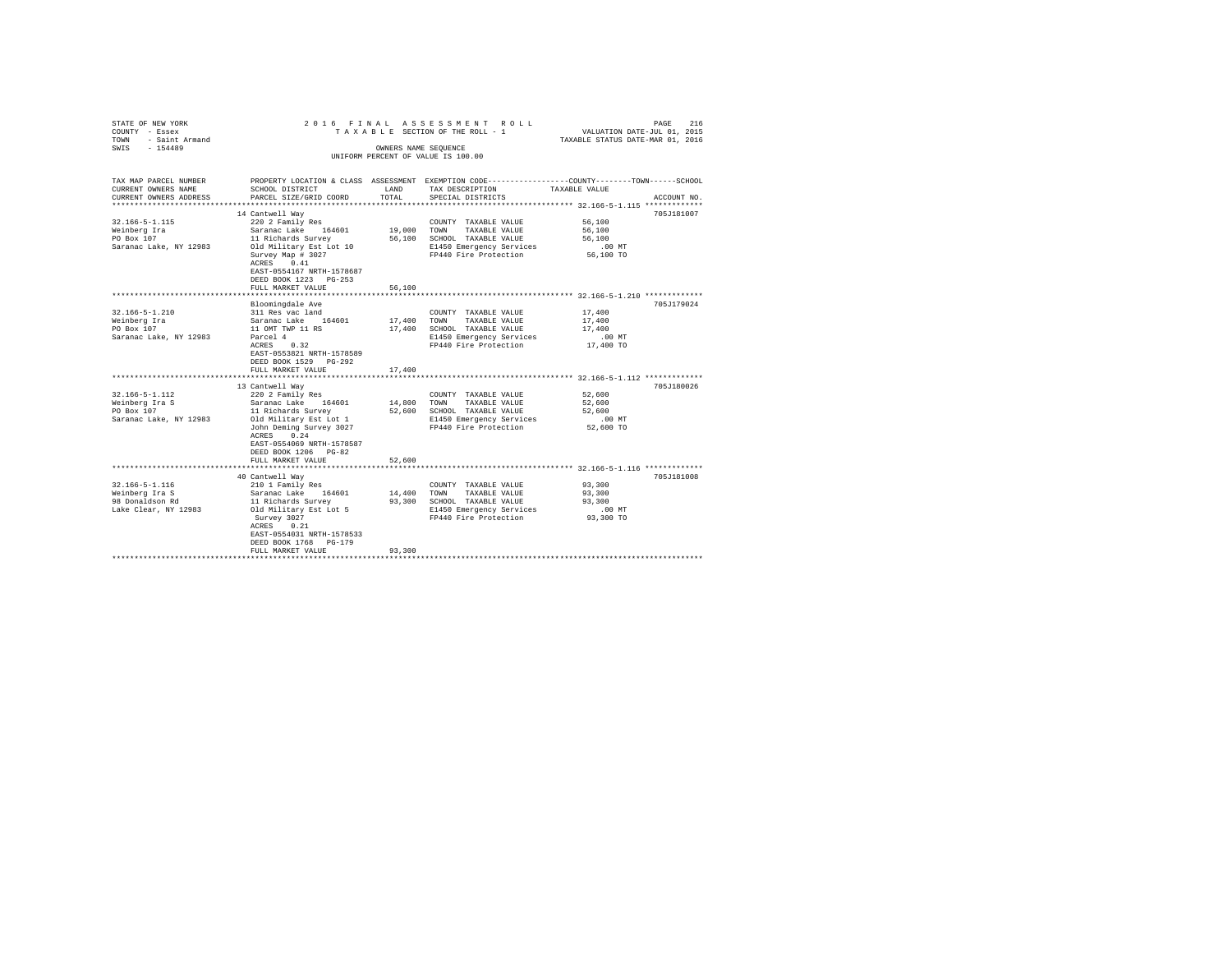| STATE OF NEW YORK<br>COUNTY - Essex<br>TOWN - Saint Armand<br>SWIS - 154489 |                                                                                                                                                                                                                                                                                      | OWNERS NAME SEQUENCE   | 2016 FINAL ASSESSMENT ROLL<br>UNIFORM PERCENT OF VALUE IS 100.00 |                                                                                                                |
|-----------------------------------------------------------------------------|--------------------------------------------------------------------------------------------------------------------------------------------------------------------------------------------------------------------------------------------------------------------------------------|------------------------|------------------------------------------------------------------|----------------------------------------------------------------------------------------------------------------|
| TAX MAP PARCEL NUMBER<br>CURRENT OWNERS NAME<br>CURRENT OWNERS ADDRESS      | SCHOOL DISTRICT<br>PARCEL SIZE/GRID COORD                                                                                                                                                                                                                                            | LAND<br>TOTAL          | TAX DESCRIPTION TAXABLE VALUE<br>SPECIAL DISTRICTS               | PROPERTY LOCATION & CLASS ASSESSMENT EXEMPTION CODE---------------COUNTY-------TOWN------SCHOOL<br>ACCOUNT NO. |
|                                                                             | 38 Cantwell Way                                                                                                                                                                                                                                                                      |                        |                                                                  | 705J181009                                                                                                     |
| 32.166-5-1.117                                                              | 220 2 Family Res                                                                                                                                                                                                                                                                     |                        | COUNTY TAXABLE VALUE                                             | 78,700<br>78,700                                                                                               |
| Weinberg Ira S<br>PO Box 107                                                | Saranac Lake 164601 12,500 TOWN TAXABLE VALUE                                                                                                                                                                                                                                        |                        |                                                                  |                                                                                                                |
|                                                                             |                                                                                                                                                                                                                                                                                      |                        |                                                                  |                                                                                                                |
| Saranac Lake, NY 12983                                                      | Sarance Later 19901<br>11 Richards Survey 78,700 SCHOOL TAXABLE VALUE 78,700<br>10 Military Est Lot 6 81450 Emergency Services .00 MT<br>30 John Deming Survey 3027 PP440 Fire Protection 78,700 TO<br>179,700 TO<br>ACRES 0.09<br>EAST-0553934 NRTH-1578589<br>DEED BOOK 1206 PG-82 |                        |                                                                  |                                                                                                                |
|                                                                             | FULL MARKET VALUE                                                                                                                                                                                                                                                                    | 78,700                 |                                                                  |                                                                                                                |
|                                                                             |                                                                                                                                                                                                                                                                                      |                        |                                                                  |                                                                                                                |
|                                                                             | 683 NYS Route 3                                                                                                                                                                                                                                                                      |                        |                                                                  | 705J103004                                                                                                     |
| $23.3 - 1 - 40.100$                                                         | 240 Rural res                                                                                                                                                                                                                                                                        |                        | COUNTY TAXABLE VALUE                                             | 199,300                                                                                                        |
|                                                                             |                                                                                                                                                                                                                                                                                      |                        |                                                                  | 199,300<br>199,300                                                                                             |
|                                                                             |                                                                                                                                                                                                                                                                                      |                        |                                                                  | .00 MT                                                                                                         |
|                                                                             |                                                                                                                                                                                                                                                                                      |                        |                                                                  | 199,300 TO                                                                                                     |
|                                                                             | DEED BOOK 849 PG-229<br>FULL MARKET VALUE                                                                                                                                                                                                                                            | 199,300                |                                                                  |                                                                                                                |
|                                                                             |                                                                                                                                                                                                                                                                                      |                        |                                                                  | ************************** 13.56-2-6.000 **************                                                        |
|                                                                             | Saint Regis Ave                                                                                                                                                                                                                                                                      |                        |                                                                  | 702A102003                                                                                                     |
|                                                                             |                                                                                                                                                                                                                                                                                      |                        |                                                                  | 22,200                                                                                                         |
|                                                                             |                                                                                                                                                                                                                                                                                      |                        |                                                                  | 22,200                                                                                                         |
|                                                                             |                                                                                                                                                                                                                                                                                      |                        |                                                                  | 22,200                                                                                                         |
|                                                                             |                                                                                                                                                                                                                                                                                      |                        |                                                                  | $.00$ MT                                                                                                       |
|                                                                             |                                                                                                                                                                                                                                                                                      |                        |                                                                  | 22,200 TO                                                                                                      |
|                                                                             |                                                                                                                                                                                                                                                                                      |                        |                                                                  |                                                                                                                |
|                                                                             | FULL MARKET VALUE                                                                                                                                                                                                                                                                    | 22,200<br>************ |                                                                  | **************************** 13.56-2-7.000 **************                                                      |
|                                                                             | 781 Saint Regis Ave                                                                                                                                                                                                                                                                  |                        |                                                                  | 702A102002                                                                                                     |
| $13.56 - 2 - 7.000$                                                         | 416 Mfg hsing pk                                                                                                                                                                                                                                                                     |                        | COUNTY TAXABLE VALUE                                             | 244,500                                                                                                        |
|                                                                             |                                                                                                                                                                                                                                                                                      |                        |                                                                  | 244,500                                                                                                        |
|                                                                             |                                                                                                                                                                                                                                                                                      |                        |                                                                  | 244,500                                                                                                        |
|                                                                             |                                                                                                                                                                                                                                                                                      |                        |                                                                  |                                                                                                                |
|                                                                             |                                                                                                                                                                                                                                                                                      |                        |                                                                  |                                                                                                                |
|                                                                             |                                                                                                                                                                                                                                                                                      |                        |                                                                  |                                                                                                                |
|                                                                             |                                                                                                                                                                                                                                                                                      |                        |                                                                  |                                                                                                                |
|                                                                             |                                                                                                                                                                                                                                                                                      |                        |                                                                  |                                                                                                                |
|                                                                             | 13 School St                                                                                                                                                                                                                                                                         |                        |                                                                  | 702A101010                                                                                                     |
|                                                                             |                                                                                                                                                                                                                                                                                      |                        |                                                                  |                                                                                                                |
|                                                                             |                                                                                                                                                                                                                                                                                      |                        |                                                                  |                                                                                                                |
|                                                                             |                                                                                                                                                                                                                                                                                      |                        |                                                                  |                                                                                                                |
|                                                                             |                                                                                                                                                                                                                                                                                      |                        |                                                                  |                                                                                                                |
|                                                                             |                                                                                                                                                                                                                                                                                      |                        |                                                                  |                                                                                                                |
|                                                                             |                                                                                                                                                                                                                                                                                      |                        |                                                                  |                                                                                                                |
|                                                                             |                                                                                                                                                                                                                                                                                      |                        |                                                                  |                                                                                                                |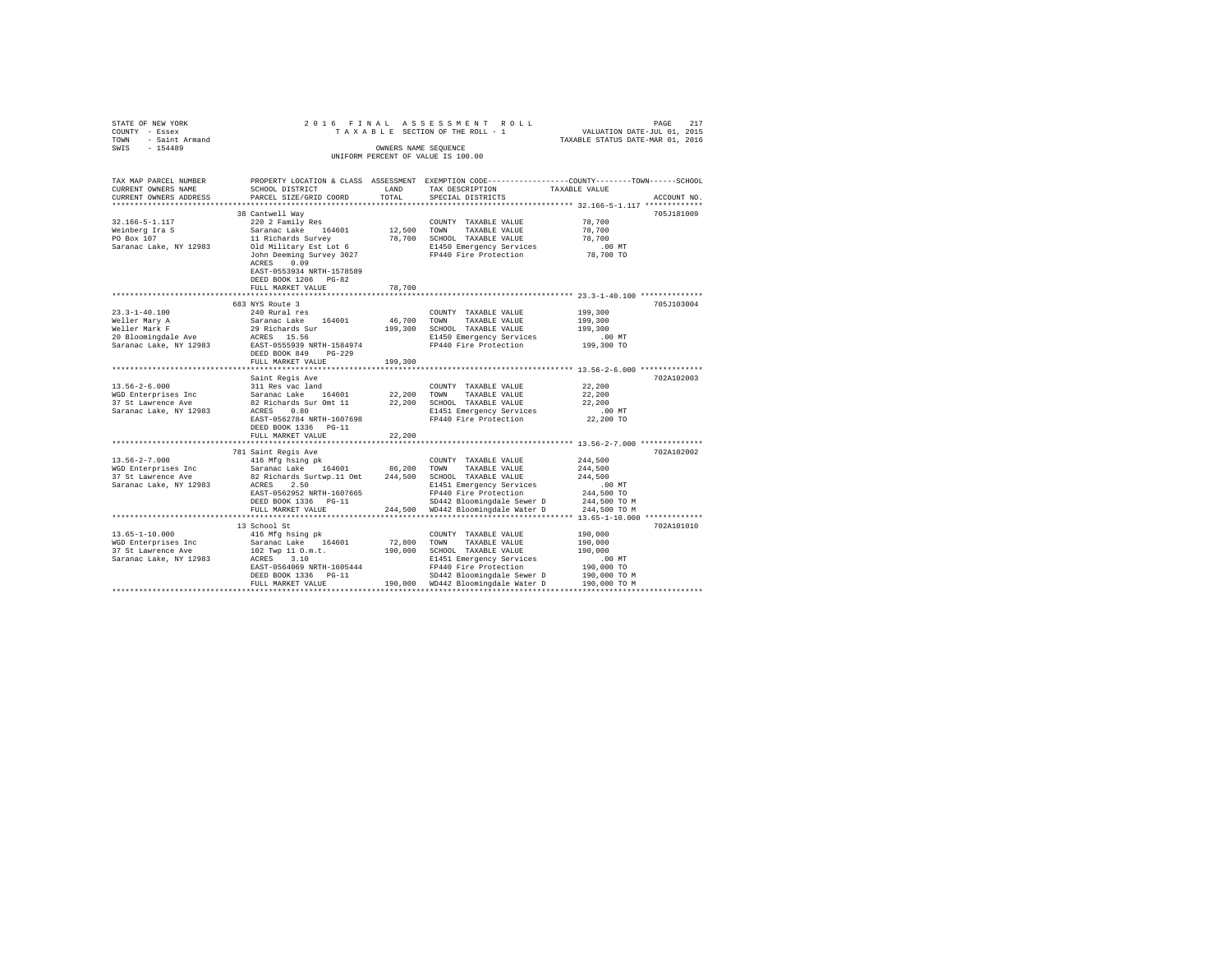|                | STATE OF NEW YORK | 2016 FINAL ASSESSMENT ROLL |  |  |  |                                    |  |  |  |  |  | 218<br>PAGE                      |
|----------------|-------------------|----------------------------|--|--|--|------------------------------------|--|--|--|--|--|----------------------------------|
| COUNTY - Essex |                   |                            |  |  |  | TAXABLE SECTION OF THE ROLL - 1    |  |  |  |  |  | VALUATION DATE-JUL 01, 2015      |
| TOWN           | - Saint Armand    |                            |  |  |  |                                    |  |  |  |  |  | TAXABLE STATUS DATE-MAR 01, 2016 |
| SWIS           | $-154489$         |                            |  |  |  | OWNERS NAME SEOUENCE               |  |  |  |  |  |                                  |
|                |                   |                            |  |  |  | UNIFORM PERCENT OF VALUE IS 100.00 |  |  |  |  |  |                                  |

| TAX MAP PARCEL NUMBER<br>CURRENT OWNERS NAME<br>CURRENT OWNERS ADDRESS                                | PROPERTY LOCATION & CLASS ASSESSMENT EXEMPTION CODE---------------COUNTY-------TOWN-----SCHOOL<br>SCHOOL DISTRICT<br>PARCEL SIZE/GRID COORD                                                      | LAND<br>TOTAL              | TAX DESCRIPTION<br>SPECIAL DISTRICTS                                                                                                                                                                             |                        | TAXABLE VALUE                                                                          | ACCOUNT NO.                                |
|-------------------------------------------------------------------------------------------------------|--------------------------------------------------------------------------------------------------------------------------------------------------------------------------------------------------|----------------------------|------------------------------------------------------------------------------------------------------------------------------------------------------------------------------------------------------------------|------------------------|----------------------------------------------------------------------------------------|--------------------------------------------|
| ***********************                                                                               |                                                                                                                                                                                                  |                            |                                                                                                                                                                                                                  |                        |                                                                                        |                                            |
|                                                                                                       | 60 Maple Ln                                                                                                                                                                                      |                            |                                                                                                                                                                                                                  |                        |                                                                                        | 702A196001                                 |
| $13.56 - 10 - 4.000$<br>Whitelaw Francis W<br>60 Maple Ln<br>Bloomingdale, NY 12913                   | 210 1 Family Res<br>Saranac Lake 164601<br>82 Omt Twp 11 Rs<br>ACRES 0.65 BANK1STARSG<br>EAST-0561443 NRTH-1605785<br>DEED BOOK 1093 PG-71                                                       | 127,800                    | RES. STAR 41854<br>31,300 COUNTY TAXABLE VALUE<br>TOWN<br>TAXABLE VALUE<br>SCHOOL TAXABLE VALUE<br>E1451 Emergency Services<br>FP440 Fire Protection                                                             | $^{\circ}$             | $\sim$ 0<br>127,800<br>127,800<br>97,800<br>$.00$ MT<br>127,800 TO                     | $\Omega$<br>30,000                         |
|                                                                                                       | FULL MARKET VALUE<br>*********************************                                                                                                                                           | 127,800                    |                                                                                                                                                                                                                  |                        |                                                                                        |                                            |
| $13.56 - 10 - 9.600$<br>Whitelaw Francis W<br>60 Maple Ln<br>Bloomingdale, NY 12913                   | Maple Ln<br>311 Res vac land<br>Saranac Lake<br>164601<br>ACRES<br>0.74<br>EAST-0561598 NRTH-1605811<br>DEED BOOK 1475 PG-175<br>FULL MARKET VALUE                                               | 21,500<br>21,500<br>21,500 | COUNTY TAXABLE VALUE<br>TOWN<br>TAXABLE VALUE<br>SCHOOL TAXABLE VALUE<br>E1451 Emergency Services<br>FP440 Fire Protection                                                                                       |                        | 21,500<br>21,500<br>21,500<br>.00MT<br>21,500 TO                                       | 705Z006008                                 |
|                                                                                                       | ***********************************                                                                                                                                                              |                            |                                                                                                                                                                                                                  |                        |                                                                                        |                                            |
| $13.56 - 10 - 9.100$<br>Whitelaw James F<br>Whitelaw Ramona R<br>PO Box 218<br>Bloomingdale, NY 12913 | 70 Maple Ln<br>210 1 Family Res<br>Saranac Lake 164601<br>82 Richards Surtwp.11 Omt<br>164601<br>ACRES<br>0.95<br>EAST-0561259 NRTH-1605760<br>DEED BOOK 688<br>$PG-191$<br>FULL MARKET VALUE    | 135,200                    | VETCOM CTS 41130<br>34,700 RES. STAR 41854<br>COUNTY TAXABLE VALUE<br>TOWN<br>TAXABLE VALUE<br>SCHOOL TAXABLE VALUE<br>E1451 Emergency Services<br>135,200 FP440 Fire Protection                                 | $^{\circ}$<br>$\Omega$ | 25,000<br>25,000<br>$\sim$ 0<br>110,200<br>110,200<br>95,200<br>.00 MT<br>135,200 TO   | 702A101507<br>10,000<br>$\Omega$<br>30,000 |
|                                                                                                       |                                                                                                                                                                                                  |                            |                                                                                                                                                                                                                  |                        |                                                                                        |                                            |
| $13.56 - 3 - 2.000$<br>Whitelaw Virginia<br>PO Box 12<br>Bloomingdale, NY 12913                       | 764 Saint Regis Ave<br>210 1 Family Res<br>Saranac Lake 164601<br>82 Richards Surtwp.11 Omt<br>ACRES<br>0.45<br>EAST-0562301 NRTH-1607523<br>DEED BOOK 786<br>$PG-199$<br>FULL MARKET VALUE      | 26,600<br>93,000           | RES. STAR 41854<br>COUNTY TAXABLE VALUE<br>TOWN<br>TAXABLE VALUE<br>SCHOOL TAXABLE VALUE<br>E1451 Emergency Services<br>FP440 Fire Protection<br>93,000 SD442 Bloomingdale Sewer D<br>WD442 Bloomingdale Water D | $\Omega$               | 0<br>93,000<br>93,000<br>63,000<br>$.00$ MT<br>93,000 TO<br>93,000 TO M<br>93,000 TO M | 702A101707<br>$\Omega$<br>30,000           |
|                                                                                                       |                                                                                                                                                                                                  |                            | ************************************* 32.38-1-38.000 ***********                                                                                                                                                 |                        |                                                                                        |                                            |
| $32.38 - 1 - 38.000$<br>Whitman Lisa<br>855 County Rte 52<br>Greenwich, NY 12834                      | Ledge Ln<br>311 Res vac land<br>Saranac Lake 164601<br>11 Twp 11 Omt Rs<br>Lot 14 Rockledge Park<br>ACRES<br>0.45<br>EAST-0555418 NRTH-1578937<br>DEED BOOK 943<br>$PG-314$<br>FULL MARKET VALUE | 29,100<br>29,100<br>29,100 | COUNTY TAXABLE VALUE<br>TOWN<br>TAXABLE VALUE<br>SCHOOL TAXABLE VALUE<br>E1450 Emergency Services<br>FP440 Fire Protection                                                                                       |                        | 29,100<br>29,100<br>29,100<br>$.00$ MT<br>29,100 TO                                    | 705J189015                                 |
|                                                                                                       |                                                                                                                                                                                                  |                            |                                                                                                                                                                                                                  |                        |                                                                                        |                                            |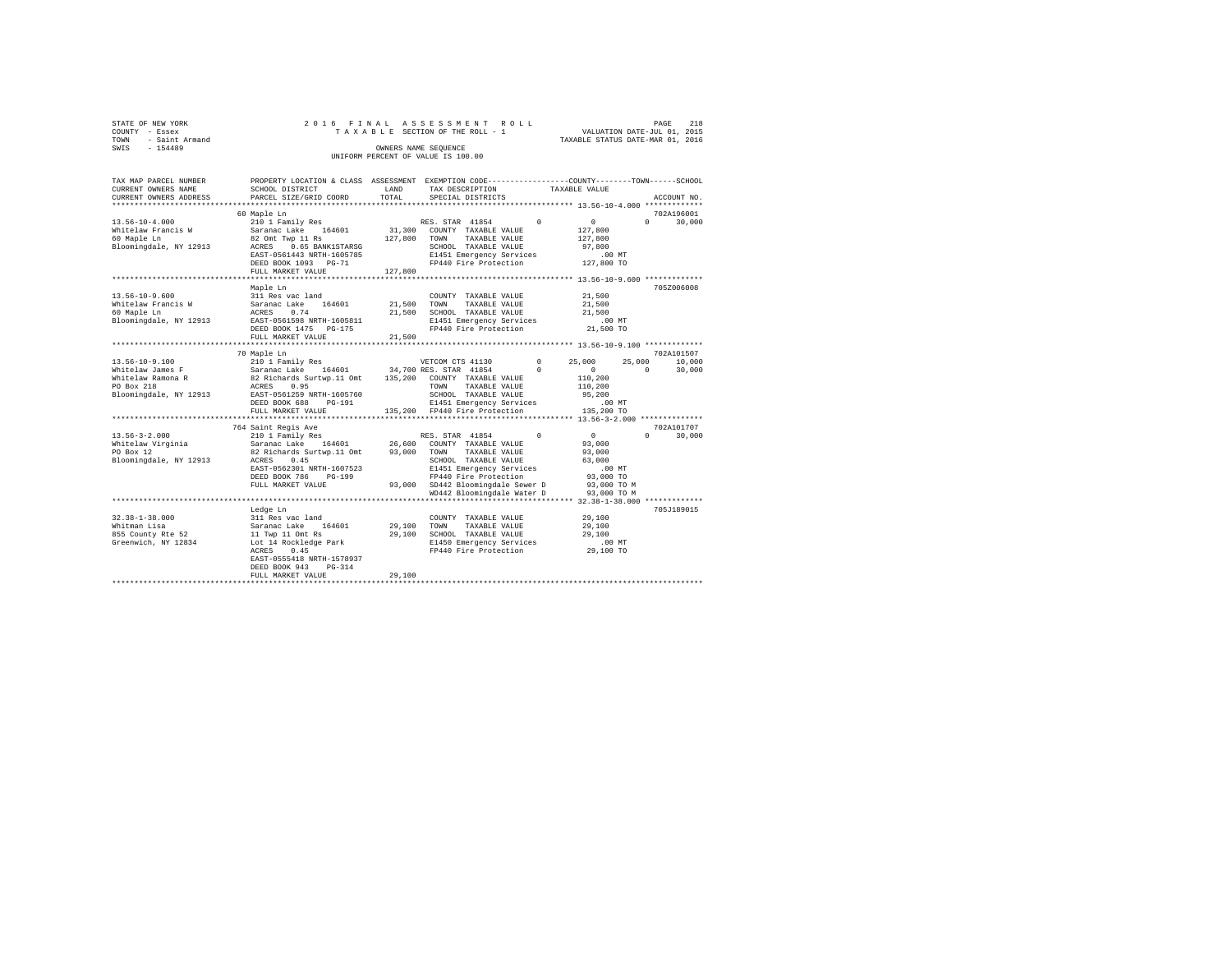| STATE OF NEW YORK   |  |  |  |  | 2016 FINAL ASSESSMENT ROLL         |                                  | PAGE                        | 219 |
|---------------------|--|--|--|--|------------------------------------|----------------------------------|-----------------------------|-----|
| COUNTY - Essex      |  |  |  |  | TAXABLE SECTION OF THE ROLL - 1    |                                  | VALUATION DATE-JUL 01, 2015 |     |
| TOWN - Saint Armand |  |  |  |  |                                    | TAXABLE STATUS DATE-MAR 01, 2016 |                             |     |
| SWIS<br>$-154489$   |  |  |  |  | OWNERS NAME SEOUENCE               |                                  |                             |     |
|                     |  |  |  |  | UNIFORM PERCENT OF VALUE IS 100.00 |                                  |                             |     |

| TAX MAP PARCEL NUMBER                            | PROPERTY LOCATION & CLASS ASSESSMENT EXEMPTION CODE---------------COUNTY-------TOWN------SCHOOL                                                                                             |         |                                                                     |          |                 |                   |             |
|--------------------------------------------------|---------------------------------------------------------------------------------------------------------------------------------------------------------------------------------------------|---------|---------------------------------------------------------------------|----------|-----------------|-------------------|-------------|
| CURRENT OWNERS NAME                              | SCHOOL DISTRICT                                                                                                                                                                             | LAND    | TAX DESCRIPTION TAXABLE VALUE                                       |          |                 |                   |             |
| CURRENT OWNERS ADDRESS                           | PARCEL SIZE/GRID COORD                                                                                                                                                                      | TOTAL   | SPECIAL DISTRICTS                                                   |          |                 |                   | ACCOUNT NO. |
|                                                  |                                                                                                                                                                                             |         |                                                                     |          |                 |                   |             |
|                                                  | 25 Prospect St                                                                                                                                                                              |         |                                                                     |          |                 |                   | 702A100602  |
| $13.56 - 3 - 19.002$                             | 210 1 Family Res                                                                                                                                                                            |         | VETWAR CTS 41120 0 15,000 15,000                                    |          |                 |                   | 6,000       |
| Whitson Charles                                  |                                                                                                                                                                                             |         |                                                                     |          | $\sim$ 0        |                   | 0 65,300    |
| Whitson Franca                                   | Saranac Lake 164601 34,500 SR STAR 41834 0<br>82 Rs Twp 11 Omt 131,700 COUNTY TAXABLE VALUE                                                                                                 |         |                                                                     |          | 116,700         |                   |             |
| 25 Prospect St Also 1141/188                     |                                                                                                                                                                                             |         | TAXABLE VALUE<br>TOWN                                               |          | 116,700         |                   |             |
| Bloomingdale, NY 12913 Wface Mtn Pklt 88&89&81-3 |                                                                                                                                                                                             |         | SCHOOL TAXABLE VALUE<br>E1451 Emergency Services                    |          | 60,400          |                   |             |
|                                                  | ACRES 0.92                                                                                                                                                                                  |         |                                                                     |          | .00MT           |                   |             |
|                                                  | EAST-0562170 NRTH-1607028                                                                                                                                                                   |         | FP440 Fire Protection 131,700 TO                                    |          |                 |                   |             |
|                                                  | DEED BOOK 551<br>$PG-94$                                                                                                                                                                    |         | SD442 Bloomingdale Sewer D 131,700 TO M                             |          |                 |                   |             |
|                                                  | FULL MARKET VALUE                                                                                                                                                                           |         | 131,700 WD442 Bloomingdale Water D 131,700 TO M                     |          |                 |                   |             |
|                                                  |                                                                                                                                                                                             |         |                                                                     |          |                 |                   |             |
|                                                  | 77 Roosevelt Ln                                                                                                                                                                             |         |                                                                     |          |                 |                   | 705J196005  |
| $13.3 - 1 - 18.210$                              |                                                                                                                                                                                             |         |                                                                     | $\Omega$ | $\sim$ 0 $\sim$ | $0 \qquad \qquad$ | 30,000      |
| Whitson David M                                  |                                                                                                                                                                                             |         |                                                                     |          | 114,300         |                   |             |
| Whitson Michelle                                 |                                                                                                                                                                                             |         | TAXABLE VALUE                                                       |          | 114,300         |                   |             |
| 77 Roosevelt Ln                                  | ACRES 1.57<br>EAST-0563437 NRTH-1604222                                                                                                                                                     |         | SCHOOL TAXABLE VALUE                                                |          | 84,300          |                   |             |
| Bloomingdale, NY 12913                           |                                                                                                                                                                                             |         | E1451 Emergency Services                                            |          | .00MT           |                   |             |
|                                                  | DEED BOOK 1101 PG-227                                                                                                                                                                       |         | FP440 Fire Protection                                               |          | 114,300 TO      |                   |             |
|                                                  | FULL MARKET VALUE                                                                                                                                                                           | 114,300 |                                                                     |          |                 |                   |             |
|                                                  |                                                                                                                                                                                             |         |                                                                     |          |                 |                   |             |
|                                                  | 42 Maple Ln                                                                                                                                                                                 |         |                                                                     |          |                 |                   | 702A178503  |
| 13.56-3-18.192                                   |                                                                                                                                                                                             |         | RES. STAR 41854 0                                                   |          | $\sim$ 0        | $0 \qquad \qquad$ | 30,000      |
| Wilcox Craig E                                   |                                                                                                                                                                                             |         |                                                                     |          | 120,300         |                   |             |
| Wilcox Donna J                                   |                                                                                                                                                                                             |         |                                                                     |          | 120,300         |                   |             |
| 42 Maple Ln                                      | 2 210 1 Family Res RES. STAR 41854<br>E Saranac Lake 164601 32,300 COUNTY TAXABLE VALUE<br>32 B2 Rs Twp 11 Omt 120,300 TOWN TAXABLE VALUE<br>Whiteface Mtn Park Lt 118 SCHOOL TAXABLE VALUE |         | SCHOOL TAXABLE VALUE                                                |          | 90,300          |                   |             |
| Bloomingdale, NY 12913 Lot 120 Lot 121           |                                                                                                                                                                                             |         | E1451 Emergency Services<br>FP440 Fire Brotcoti''                   |          | $.00$ MT        |                   |             |
|                                                  | 0.70 BANKBACTAXS<br>ACRES                                                                                                                                                                   |         |                                                                     |          | 120,300,70      |                   |             |
|                                                  | EAST-0561917 NRTH-1605870                                                                                                                                                                   |         | SD442 Bloomingdale Sewer D 120,300 TO M                             |          |                 |                   |             |
|                                                  | DEED BOOK 1053 PG-64                                                                                                                                                                        |         | WD442 Bloomingdale Water D 120,300 TO M                             |          |                 |                   |             |
|                                                  | FULL MARKET VALUE                                                                                                                                                                           | 120,300 |                                                                     |          |                 |                   |             |
|                                                  |                                                                                                                                                                                             |         |                                                                     |          |                 |                   |             |
|                                                  | 20 Roosevelt Ln                                                                                                                                                                             |         |                                                                     |          |                 |                   | 702A102004  |
| $13.65 - 1 - 25.000$                             |                                                                                                                                                                                             |         | COUNTY TAXABLE VALUE                                                |          | 88,100          |                   |             |
| Willette Cheryl                                  |                                                                                                                                                                                             |         |                                                                     |          | 88,100          |                   |             |
| Willette Russyl                                  |                                                                                                                                                                                             |         | SCHOOL TAXABLE VALUE 88.100                                         |          |                 |                   |             |
| 20 Roosevelt Ln                                  |                                                                                                                                                                                             |         |                                                                     |          |                 |                   |             |
| Bloomingdale, NY 12913                           | ACRES 0.24<br>12913 EAST-0564184 NRTH-1605205                                                                                                                                               |         | E1451 Emergency Services .00 MT<br>FP440 Fire Protection  88,100 TO |          |                 |                   |             |
|                                                  | DEED BOOK 1269 PG-163                                                                                                                                                                       |         |                                                                     |          |                 |                   |             |
|                                                  | FULL MARKET VALUE                                                                                                                                                                           | 88,100  |                                                                     |          |                 |                   |             |
|                                                  |                                                                                                                                                                                             |         |                                                                     |          |                 |                   |             |
|                                                  |                                                                                                                                                                                             |         |                                                                     |          |                 |                   |             |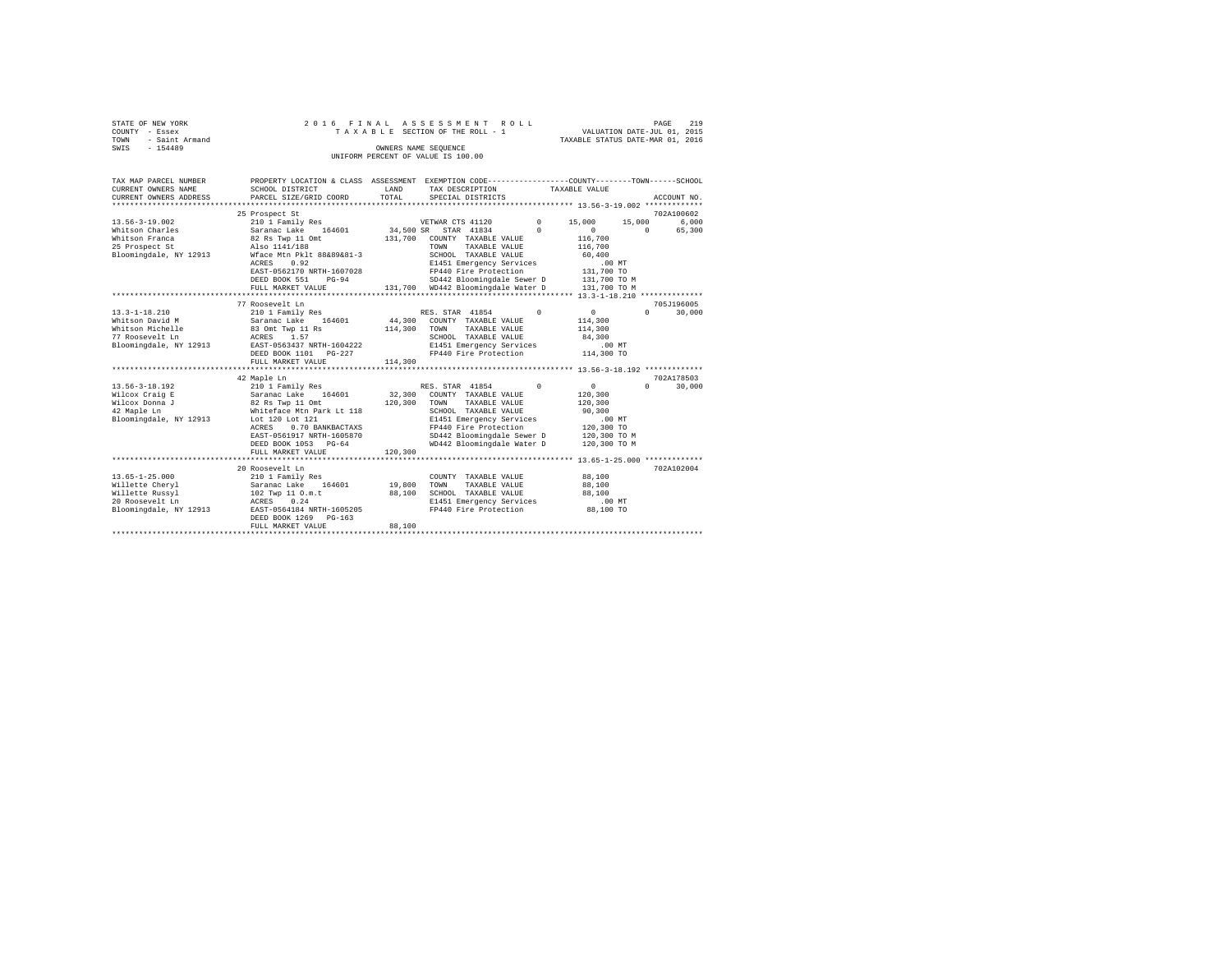| STATE OF NEW YORK   |  | 2016 FINAL ASSESSMENT ROLL         |                                  | PAGE                        | -220 |
|---------------------|--|------------------------------------|----------------------------------|-----------------------------|------|
| COUNTY - Essex      |  | TAXABLE SECTION OF THE ROLL - 1    |                                  | VALUATION DATE-JUL 01, 2015 |      |
| TOWN - Saint Armand |  |                                    | TAXABLE STATUS DATE-MAR 01, 2016 |                             |      |
| SWIS<br>$-154489$   |  | OWNERS NAME SEOUENCE               |                                  |                             |      |
|                     |  | UNIFORM PERCENT OF VALUE IS 100.00 |                                  |                             |      |

| TAX MAP PARCEL NUMBER                            |                                                                                      |              | PROPERTY LOCATION & CLASS ASSESSMENT EXEMPTION CODE----------------COUNTY-------TOWN------SCHOOL         |                                             |
|--------------------------------------------------|--------------------------------------------------------------------------------------|--------------|----------------------------------------------------------------------------------------------------------|---------------------------------------------|
| CURRENT OWNERS NAME                              | SCHOOL DISTRICT                                                                      | LAND         | TAX DESCRIPTION                                                                                          | TAXABLE VALUE                               |
| CURRENT OWNERS ADDRESS                           | PARCEL SIZE/GRID COORD                                                               | TOTAL        | SPECIAL DISTRICTS                                                                                        | ACCOUNT NO.                                 |
|                                                  |                                                                                      |              |                                                                                                          |                                             |
|                                                  | 485 Bloomingdale Ave                                                                 |              |                                                                                                          | 705J104310                                  |
| $32.1 - 1 - 5.000$                               | 210 1 Family Res                                                                     |              | SR STAR 41834<br>$\Omega$                                                                                | $\sim$ 0<br>$0 \qquad \qquad$<br>65,300     |
| Willette Gabriel                                 | Saranac Lake 164601                                                                  |              | 30,700 COUNTY TAXABLE VALUE                                                                              | 147,700                                     |
|                                                  |                                                                                      | 147,700 TOWN | TAXABLE VALUE                                                                                            | 147,700                                     |
|                                                  |                                                                                      |              | SCHOOL TAXABLE VALUE                                                                                     | 82,400                                      |
| Saranac Lake, NY 12983                           | EAST-0555693 NRTH-1581980                                                            |              | E1450 Emergency Services<br>FP440 Fire Protection                                                        | $.00$ MT                                    |
|                                                  | $PG-284$<br>DEED BOOK 463                                                            |              |                                                                                                          | 147,700 TO                                  |
|                                                  | FULL MARKET VALUE                                                                    | 147,700      |                                                                                                          |                                             |
|                                                  |                                                                                      |              |                                                                                                          |                                             |
|                                                  | Bloomingdale Ave                                                                     |              |                                                                                                          | 705J102408                                  |
| $32.1 - 1 - 6.000$                               |                                                                                      |              | COUNTY TAXABLE VALUE                                                                                     | 12,500                                      |
| Willette Gabriel T                               |                                                                                      | 3,800 TOWN   | TAXABLE VALUE                                                                                            | 12,500                                      |
| Willette Connie A                                |                                                                                      |              | SCHOOL TAXABLE VALUE                                                                                     | 12,500                                      |
| 485 Bloomingdale Ave                             | 312 Vac w/imprv<br>Saranac Lake 164601 3,800<br>10 Richards Sur 12,500<br>ACRES 3.80 |              | E1450 Emergency Services .00 MT<br>FP440 Fire Protection .02,500 TO                                      |                                             |
| Saranac Lake, NY 12983 EAST-0555643 NRTH-1581593 |                                                                                      |              |                                                                                                          |                                             |
|                                                  | DEED BOOK 1627 PG-269                                                                |              |                                                                                                          |                                             |
|                                                  | FULL MARKET VALUE                                                                    | 12,500       |                                                                                                          |                                             |
|                                                  |                                                                                      |              |                                                                                                          |                                             |
|                                                  | Bloomingdale Ave                                                                     |              |                                                                                                          | 705J178070                                  |
| $32.1 - 2 - 2.000$                               | 311 Res vac land                                                                     |              | COUNTY TAXABLE VALUE                                                                                     | 1,200                                       |
|                                                  |                                                                                      |              |                                                                                                          | 1,200                                       |
|                                                  |                                                                                      |              |                                                                                                          | 1,200                                       |
|                                                  |                                                                                      |              | E1450 Emergency Services                                                                                 | $.00$ MT                                    |
|                                                  |                                                                                      |              | FP440 Fire Protection                                                                                    | 1,200 TO                                    |
|                                                  | DEED BOOK 1627 PG-269                                                                |              |                                                                                                          |                                             |
|                                                  | FULL MARKET VALUE                                                                    | 1,200        |                                                                                                          |                                             |
|                                                  |                                                                                      |              |                                                                                                          |                                             |
|                                                  | 219 River Rd                                                                         |              |                                                                                                          | 705J103410                                  |
| 13.4-1-54.000                                    | 210 1 Family Res<br>Saranac Lake 164601<br>143 Richards Sur                          |              | SR STAR 41834<br>$\Omega$                                                                                | $\sim$ 0<br>65,300<br>$\Omega$ and $\Omega$ |
| Willette Karyl                                   |                                                                                      | 36,200       | COUNTY TAXABLE VALUE                                                                                     | 84,600                                      |
| Willette Mary                                    |                                                                                      | 84,600       | TAXABLE VALUE<br>TOWN                                                                                    | 84,600                                      |
| 219 River Rd                                     |                                                                                      |              | SCHOOL TAXABLE VALUE                                                                                     | 19,300                                      |
| Bloomingdale, NY 12913                           | 00002.20<br>ACRES<br>2.20                                                            |              | E1451 Emergency Services                                                                                 | $.00$ MT                                    |
|                                                  | EAST-0569205 NRTH-1603883                                                            |              | FP440 Fire Protection                                                                                    | 84,600 TO                                   |
|                                                  | DEED BOOK 740<br>$PG-078$                                                            |              |                                                                                                          |                                             |
|                                                  | FULL MARKET VALUE                                                                    | 84,600       |                                                                                                          |                                             |
|                                                  |                                                                                      |              |                                                                                                          |                                             |
|                                                  | 1806 NYS Route 3                                                                     |              |                                                                                                          | 705J194008                                  |
| $13.57 - 1 - 12.300$                             | 210 1 Family Res                                                                     |              | RES. STAR 41854 0                                                                                        | $\sim$ 0 $\sim$<br>$\cap$<br>30,000         |
|                                                  |                                                                                      |              | 37,200 COUNTY TAXABLE VALUE                                                                              | 239,200                                     |
| Willette Loweyl T<br>Willette Carol J            |                                                                                      |              | TAXABLE VALUE                                                                                            | 239,200                                     |
| PO Box 211                                       |                                                                                      |              | SCHOOL TAXABLE VALUE                                                                                     | 209,200                                     |
| Bloomingdale, NY 12913 ACRES                     |                                                                                      |              | E1451 Emergency Services                                                                                 | $.00$ MT                                    |
|                                                  | EAST-0566970 NRTH-1606969                                                            |              | FP440 Fire Protection                                                                                    | 239,200 TO                                  |
|                                                  |                                                                                      |              | SD442 Bloomingdale Sewer D 239,200 TO M                                                                  |                                             |
|                                                  |                                                                                      |              | DEED BOOK 1252 PG-293 SD442 Bloomingdale Sewer D<br>FULL MARKET VALUE 239,200 WD442 Bloomingdale Water D | 239,200 TO M                                |
|                                                  |                                                                                      |              |                                                                                                          |                                             |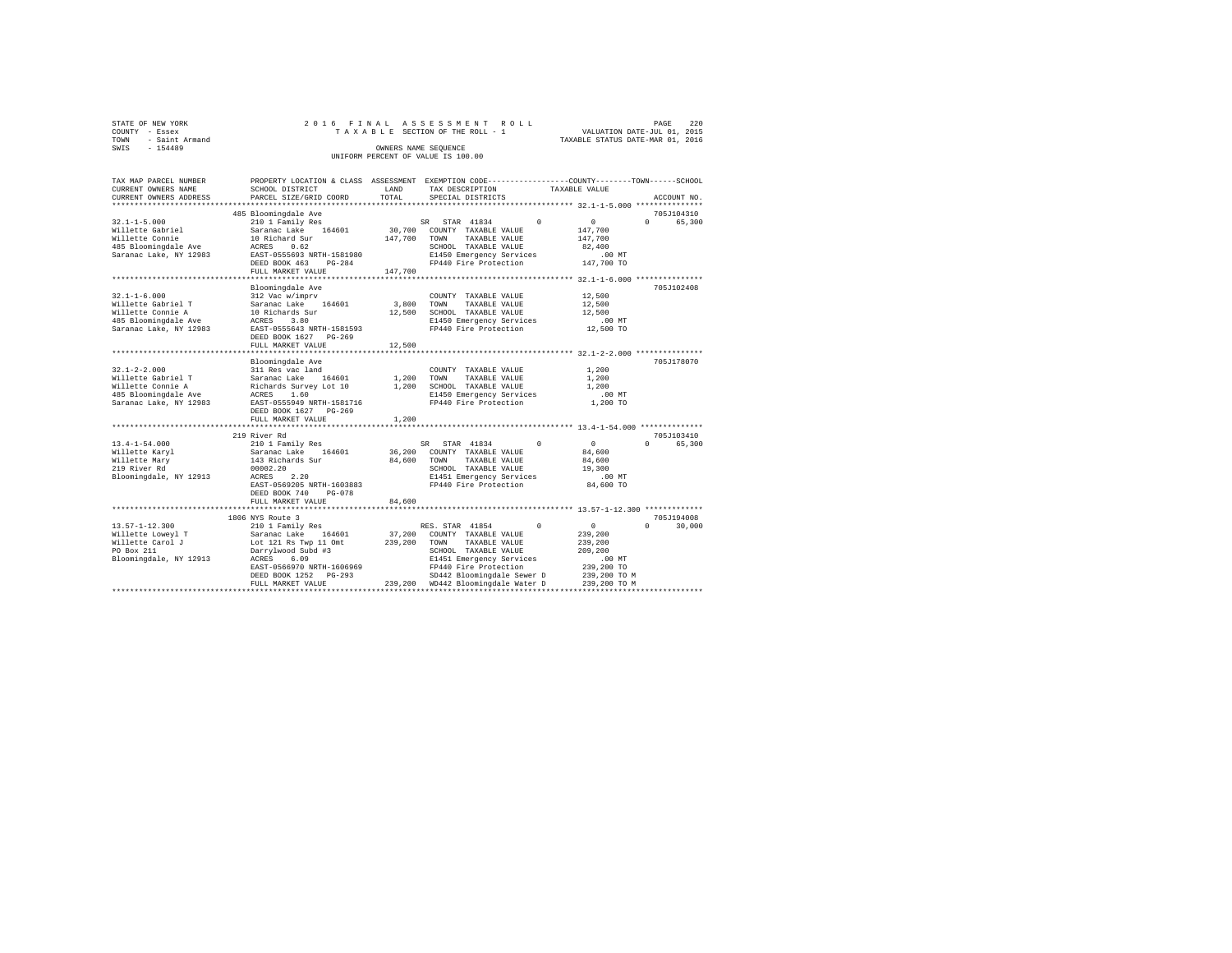| STATE OF NEW YORK<br>COUNTY - Essex<br>TOWN - Saint Armand<br>SWIS - 154489                |                                                                                                                                                                                                             |                       | 2016 FINAL ASSESSMENT ROLL<br>TAXABLE SECTION OF THE ROLL - 1<br>OWNERS NAME SEOUENCE<br>UNIFORM PERCENT OF VALUE IS 100.00                                                                                                     | PAGE 221<br>VALUATION DATE-JUL 01, 2015<br>TAXABLE STATUS DATE-MAR 01, 2016                                                                          |
|--------------------------------------------------------------------------------------------|-------------------------------------------------------------------------------------------------------------------------------------------------------------------------------------------------------------|-----------------------|---------------------------------------------------------------------------------------------------------------------------------------------------------------------------------------------------------------------------------|------------------------------------------------------------------------------------------------------------------------------------------------------|
| CURRENT OWNERS NAME<br>CURRENT OWNERS ADDRESS                                              | SCHOOL DISTRICT<br>PARCEL SIZE/GRID COORD                                                                                                                                                                   | LAND<br>TOTAL         | TAX DESCRIPTION<br>SPECIAL DISTRICTS                                                                                                                                                                                            | TAX MAP PARCEL NUMBER PROPERTY LOCATION & CLASS ASSESSMENT EXEMPTION CODE--------------COUNTY-------TOWN------SCHOOL<br>TAXABLE VALUE<br>ACCOUNT NO. |
| $13.4 - 1 - 86.000$<br>Willette Susan J<br>PO Box 342<br>South Colton, NY 13687            | 24 Moose Pond Ln<br>260 Seasonal res<br>Saranac Lake 164601<br>143 Richards Sur<br>00003.00<br>ACRES 3.00<br>00003.00<br>EAST-0571404 NRTH-1601905<br>DEED BOOK 1395 PG-302<br>FULL MARKET VALUE            | 37,600 TOWN<br>58,500 | COUNTY TAXABLE VALUE<br>TAXABLE VALUE<br>58,500 SCHOOL TAXABLE VALUE<br>E1451 Emergency Services<br>FP440 Fire Protection                                                                                                       | 705J104003<br>58,500<br>58,500<br>58,500<br>$.00$ MT<br>58,500 TO                                                                                    |
| $13.4 - 1 - 87.000$<br>Willette Susan J<br>PO Box 342<br>South Colton, NY 13687            | ***************************<br>24 Moose Pond Ln<br>210 1 Family Res<br>Saranac Lake 164601<br>143 Richards Sur<br>00002.60<br>ACRES 2.60                                                                    | ************          | COUNTY TAXABLE VALUE<br>54,100 TOWN TAXABLE VALUE<br>109,300 SCHOOL TAXABLE VALUE<br>E1451 Emergency Services<br>FP440 Fire Protection                                                                                          | 705J104002<br>109,300<br>109,300<br>109,300<br>.00 MT<br>109,300 TO                                                                                  |
|                                                                                            | EAST-0571424 NRTH-1602459<br>DEED BOOK 1395 PG-302<br>FULL MARKET VALUE<br>32 Whiteface Ln<br>%2 Whiteface Ln<br>210 1 Family Res                                                                           | 109,300               |                                                                                                                                                                                                                                 | 702A178512                                                                                                                                           |
| 13.56-5-1.002<br>Williams Jamie L<br>Lezak David S<br>PO Box 200<br>Bloomingdale, NY 12913 | Saranac Lake 164601<br>Rs Twp 11 Omt Lot 82<br>Db 1001 Pg 89 Lot 68 & 70<br>Whiteface Mountain Park<br>ACRES 0.30 BANK CORE<br>EAST-0562239 NRTH-1606455<br>DEED BOOK 1642 PG-189<br>FULL MARKET VALUE      | 180,000               | RES. STAR 41854 0<br>21,700 COUNTY TAXABLE VALUE<br>180,000 TOWN TAXABLE VALUE<br>SCHOOL TAXABLE VALUE<br>E1451 Emergency Services<br>FP440 Fire Protection                                                                     | $0 \t 30,000$<br>$\sim$ 0 $\sim$<br>180,000<br>180,000<br>150,000<br>.00 MT<br>180,000 TO                                                            |
| $13.56 - 7 - 27.100$<br>Williams Matthew<br>PO Box 626<br>Saranac Lake, NY 12983           | 13 Poplar Ln<br>210 1 Family Res<br>Saranac Lake 164601<br>82 Rs Twp 11 Omt<br>Lot 13 Whiteface Mt Park<br>ACRES 0.68 BANK1STARSG<br>EAST-0562547 NRTH-1607037<br>DEED BOOK 1362 PG-67<br>FULL MARKET VALUE |                       | RES. STAR 41854 0<br>31,900 COUNTY TAXABLE VALUE<br>169,000 TOWN TAXABLE VALUE<br>SCHOOL TAXABLE VALUE<br>E1451 Emergency Services<br>FP440 Fire Protection<br>SD442 Bloomingdale Sewer D<br>169,000 WD442 Bloomingdale Water D | 702A100702<br>$\sim$ 0 $\sim$<br>$0 \t 30,000$<br>169,000<br>169,000<br>139,000<br>$.00$ MT<br>169,000 TO<br>169,000 TO M<br>169,000 TO M            |
|                                                                                            |                                                                                                                                                                                                             |                       |                                                                                                                                                                                                                                 |                                                                                                                                                      |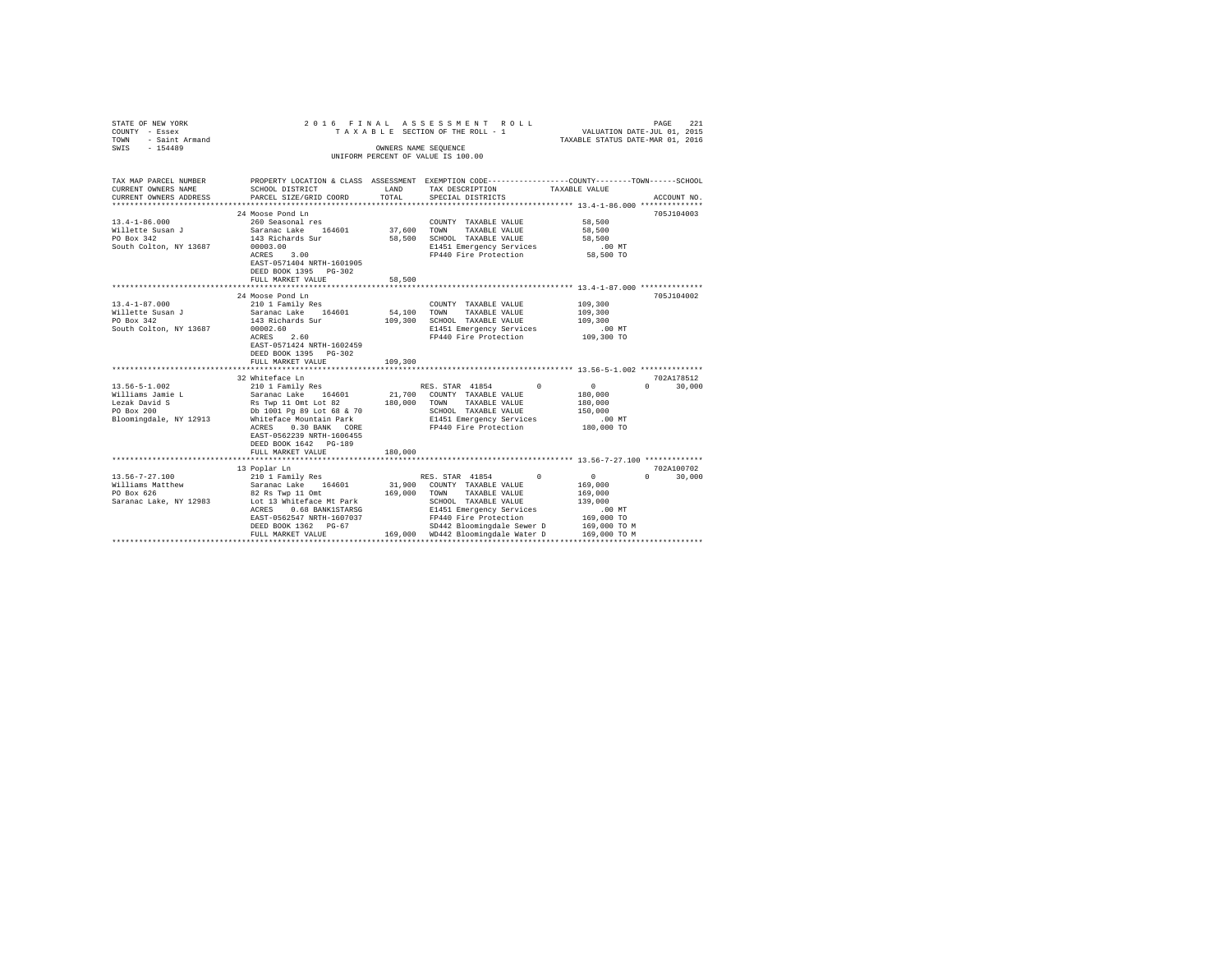|                | STATE OF NEW YORK   |  |  |  |  | 2016 FINAL ASSESSMENT ROLL         |  |  |  |  |                                  | PAGE | 222 |
|----------------|---------------------|--|--|--|--|------------------------------------|--|--|--|--|----------------------------------|------|-----|
| COUNTY - Essex |                     |  |  |  |  | TAXABLE SECTION OF THE ROLL - 1    |  |  |  |  | VALUATION DATE-JUL 01, 2015      |      |     |
|                | TOWN - Saint Armand |  |  |  |  |                                    |  |  |  |  | TAXABLE STATUS DATE-MAR 01, 2016 |      |     |
| SWTS           | $-154489$           |  |  |  |  | OWNERS NAME SEOUENCE               |  |  |  |  |                                  |      |     |
|                |                     |  |  |  |  | UNIFORM PERCENT OF VALUE IS 100.00 |  |  |  |  |                                  |      |     |

| TAX MAP PARCEL NUMBER<br>CURRENT OWNERS NAME<br>CURRENT OWNERS ADDRESS                                            | SCHOOL DISTRICT<br>PARCEL SIZE/GRID COORD                                                                                                                                                                                                     | LAND<br>TOTAL                   | PROPERTY LOCATION & CLASS ASSESSMENT EXEMPTION CODE---------------COUNTY-------TOWN------SCHOOL<br>TAX DESCRIPTION<br>SPECIAL DISTRICTS                                                                                          | TAXABLE VALUE                                                                        | ACCOUNT NO.                               |
|-------------------------------------------------------------------------------------------------------------------|-----------------------------------------------------------------------------------------------------------------------------------------------------------------------------------------------------------------------------------------------|---------------------------------|----------------------------------------------------------------------------------------------------------------------------------------------------------------------------------------------------------------------------------|--------------------------------------------------------------------------------------|-------------------------------------------|
| $13.65 - 4 - 3.000$<br>Wilson Arthur W<br>Snickles Lorna R<br>31 Union Ln<br>PO Box 103<br>Bloomingdale, NY 12913 | 31 Union Ln<br>270 Mfg housing<br>Saranac Lake 164601<br>102 Twp 11 O.m.t.<br>ACRES 0.40<br>EAST-0565624 NRTH-1605983<br>DEED BOOK 964 PG-218<br>FULL MARKET VALUE                                                                            | 25,000<br>51,900 TOWN           | RES. STAR 41854<br>$\Omega$<br>COUNTY TAXABLE VALUE<br>TAXABLE VALUE<br>SCHOOL TAXABLE VALUE<br>E1451 Emergency Services<br>FP440 Fire Protection<br>51,900 SD442 Bloomingdale Sewer D 51,900 TO M<br>WD442 Bloomingdale Water D | $\overline{0}$<br>51,900<br>51,900<br>21,900<br>$.00$ MT<br>51,900 TO<br>51,900 TO M | 702A101801<br>$0 \qquad \qquad$<br>30,000 |
| $13.3 - 1 - 24.200$<br>Wilson Eric E<br>31 George Downs Ln<br>Bloomingdale, NY 12913                              | 31 George Downs Ln<br>210 1 Family Res<br>Saranac Lake 164601<br>84 Twp 11 Omt Rs<br>ACRES 2.85 BANK1STARSG<br>EAST-0562694 NRTH-1602339<br>DEED BOOK 1314 PG-142<br>FULL MARKET VALUE                                                        | 169,000<br>169,000              | RES. STAR 41854<br>$\Omega$<br>54,400 COUNTY TAXABLE VALUE<br>TAXABLE VALUE<br>TOWN<br>SCHOOL TAXABLE VALUE<br>E1451 Emergency Services<br>FP440 Fire Protection                                                                 | $\overline{0}$<br>169,000<br>169,000<br>139,000<br>$.00$ MT<br>169,000 TO            | 705J187010<br>$\Omega$<br>30,000          |
| $13.56 - 3 - 5.000$<br>Wilson Patricia<br>35 Place Rd<br>Windsor, NY 13865                                        | Poplar Ln<br>311 Res vac land<br>Saranac Lake 164601 20.400 TOWN<br>Richard Surtwp11 Omtlt 82 20,400<br>Life Use To Olga K<br>Sprague By 1147/287<br>ACRES<br>0.60<br>EAST-0562412 NRTH-1607228<br>DEED BOOK 1147 PG-287<br>FULL MARKET VALUE | 20,400                          | COUNTY TAXABLE VALUE<br>TAXABLE VALUE<br>SCHOOL TAXABLE VALUE<br>E1451 Emergency Services<br>FP440 Fire Protection                                                                                                               | 20,400<br>20,400<br>20,400<br>$.00$ MT<br>20,400 TO                                  | 702A178500                                |
| $13.56 - 3 - 6.000$<br>Wilson Patricia<br>35 Place Rd<br>Windsor, NY 13865                                        | Poplar Ln<br>311 Res vac land<br>Saranac Lake 164601<br>82 Richards Surtwp 11 Omt<br>Life Use To Olga K<br>Spraque By 1147/287<br>0.20<br>ACRES<br>EAST-0562299 NRTH-1607306<br>DEED BOOK 1147 PG-287<br>FULL MARKET VALUE                    | 10,000 TOWN<br>10,000<br>10,000 | COUNTY TAXABLE VALUE<br>TAXABLE VALUE<br>SCHOOL TAXABLE VALUE<br>E1451 Emergency Services<br>FP440 Fire Protection                                                                                                               | 10,000<br>10,000<br>10,000<br>$.00$ MT<br>10,000 TO                                  | 702A101803                                |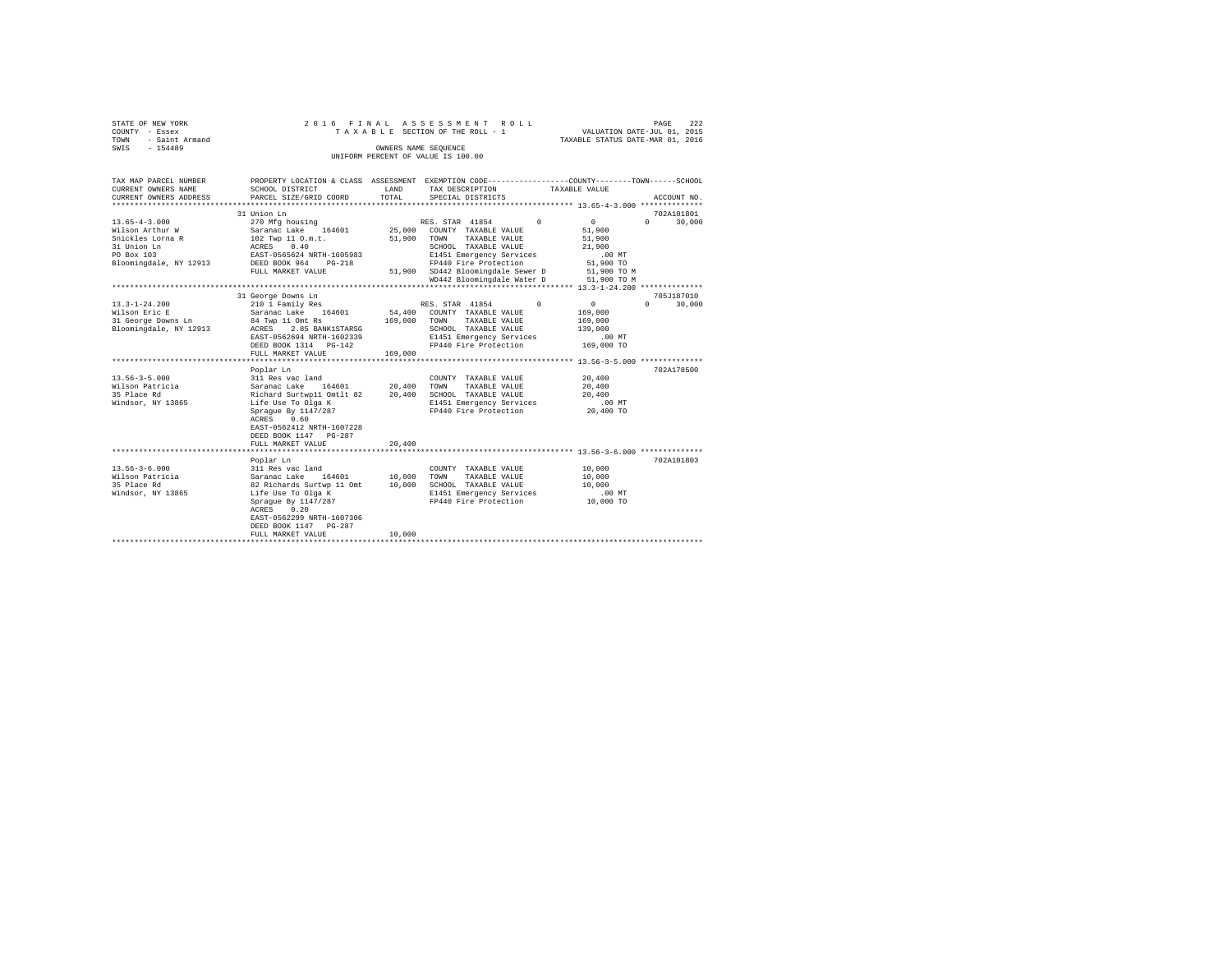|      | STATE OF NEW YORK | 2016 FINAL ASSESSMENT ROLL |  |  |  |                                    |  |  |  |  |  | 223<br>PAGE                      |
|------|-------------------|----------------------------|--|--|--|------------------------------------|--|--|--|--|--|----------------------------------|
|      | COUNTY - Essex    |                            |  |  |  | TAXABLE SECTION OF THE ROLL - 1    |  |  |  |  |  | VALUATION DATE-JUL 01, 2015      |
| TOWN | - Saint Armand    |                            |  |  |  |                                    |  |  |  |  |  | TAXABLE STATUS DATE-MAR 01, 2016 |
| SWIS | $-154489$         |                            |  |  |  | OWNERS NAME SEOUENCE               |  |  |  |  |  |                                  |
|      |                   |                            |  |  |  | UNIFORM PERCENT OF VALUE IS 100.00 |  |  |  |  |  |                                  |

| TAX MAP PARCEL NUMBER<br>CURRENT OWNERS NAME | SCHOOL DISTRICT                    | T.AND   | PROPERTY LOCATION & CLASS ASSESSMENT EXEMPTION CODE----------------COUNTY-------TOWN------SCHOOL<br>TAX DESCRIPTION | TAXABLE VALUE      |                      |
|----------------------------------------------|------------------------------------|---------|---------------------------------------------------------------------------------------------------------------------|--------------------|----------------------|
| CURRENT OWNERS ADDRESS                       | PARCEL SIZE/GRID COORD             | TOTAL   | SPECIAL DISTRICTS                                                                                                   |                    | ACCOUNT NO.          |
|                                              | 129 Roosevelt Ln                   |         |                                                                                                                     |                    | 705J103002           |
| $13.3 - 1 - 19.100$                          | 210 1 Family Res                   |         | RES. STAR 41854<br>$^{\circ}$                                                                                       | $\overline{0}$     | 30,000<br>$\Omega$   |
| Winter Mark C                                | 164601<br>Saranac Lake             | 44,500  | COUNTY TAXABLE VALUE                                                                                                | 109,100            |                      |
| Gokey-Winter Nanette E                       | 84 Richards Sur                    | 109,100 | TOWN<br>TAXABLE VALUE                                                                                               | 109,100            |                      |
| 129 Roosevelt Ln                             | ACRES<br>1.71                      |         | SCHOOL TAXABLE VALUE                                                                                                | 79,100             |                      |
| Bloomingdale, NY 12913                       | EAST-0562532 NRTH-1602979          |         | E1451 Emergency Services                                                                                            | $.00$ MT           |                      |
|                                              | DEED BOOK 1365 PG-135              |         | FP440 Fire Protection                                                                                               | 109,100 TO         |                      |
|                                              | FULL MARKET VALUE                  | 109,100 |                                                                                                                     |                    |                      |
|                                              |                                    |         |                                                                                                                     |                    |                      |
|                                              | 41 Main St                         |         |                                                                                                                     |                    | 702C102014           |
| $13.56 - 9 - 1.000$                          | 210 1 Family Res                   |         | COUNTY TAXABLE VALUE                                                                                                | 53,300             |                      |
| Wolfe Daniel J                               | Saranac Lake 164601                | 19,000  | TOWN<br>TAXABLE VALUE                                                                                               | 53,300             |                      |
| 41 Main St                                   | 82 Rs Twp 11 Omt                   | 53,300  | SCHOOL TAXABLE VALUE                                                                                                | 53,300             |                      |
| Bloomingdale, NY 12913                       | ACRES 0.20                         |         | E1451 Emergency Services                                                                                            | .00MT              |                      |
|                                              | EAST-0563277 NRTH-1606014          |         | FP440 Fire Protection                                                                                               | 53,300 TO          |                      |
|                                              | DEED BOOK 1363 PG-103              |         | SD442 Bloomingdale Sewer D<br>53,300 WD442 Bloomingdale Water D                                                     | 53,300 TO M        |                      |
|                                              | FULL MARKET VALUE                  |         |                                                                                                                     | 53,300 TO M        |                      |
|                                              |                                    |         |                                                                                                                     |                    |                      |
|                                              | 10 Prospect St                     |         |                                                                                                                     |                    | 702A180005           |
| $13.56 - 1 - 3.200$                          | 210 1 Family Res                   |         | COUNTY TAXABLE VALUE                                                                                                | 67,800             |                      |
| Wood Randy                                   | Saranac Lake 164601                | 19,000  | TOWN<br>TAXABLE VALUE                                                                                               | 67,800             |                      |
| Wood Heather                                 | 82 Rs Twp 11 Omt                   | 67.800  | SCHOOL TAXABLE VALUE                                                                                                | 67,800             |                      |
| 10 Prospect St                               | ACRES<br>0.20                      |         | E1451 Emergency Services                                                                                            | .00MT              |                      |
| Bloomingdale, NY 12913                       | EAST-0562035 NRTH-1607491          |         | FP440 Fire Protection                                                                                               | 67,800 TO          |                      |
|                                              | DEED BOOK 1807 PG-19               |         | SD442 Bloomingdale Sewer D                                                                                          | 67,800 TO M        |                      |
|                                              | FULL MARKET VALUE                  |         | 67,800 WD442 Bloomingdale Water D                                                                                   | 67.800 TO M        |                      |
|                                              |                                    |         |                                                                                                                     |                    |                      |
|                                              | 21 Vine St                         |         | $\Omega$                                                                                                            |                    | 702A100804<br>$\cap$ |
| 13.56-8-15.000                               | 210 1 Family Res<br>164601         | 34,300  | RES. STAR 41854<br>COUNTY TAXABLE VALUE                                                                             | $\circ$            | 30,000               |
| Woodruff Gary W                              | Saranac Lake                       |         | TOWN<br>TAXABLE VALUE                                                                                               | 181,000            |                      |
| Noodruff Laurie D<br>PO Box 235              | 101 Rs Twp 11 Omt<br>0.90<br>ACRES | 181,000 | SCHOOL TAXABLE VALUE                                                                                                | 181,000<br>151,000 |                      |
| Bloomingdale, NY 12913                       | EAST-0563517 NRTH-1606722          |         | E1451 Emergency Services                                                                                            | $.00$ MT           |                      |
|                                              | DEED BOOK 1078 PG-37               |         | FP440 Fire Protection                                                                                               | 181,000 TO         |                      |
|                                              | FULL MARKET VALUE                  | 181,000 |                                                                                                                     |                    |                      |
|                                              |                                    |         |                                                                                                                     |                    |                      |
|                                              | 1291 NYS Route 3                   |         |                                                                                                                     |                    | 705J198002           |
| $23.2 - 1 - 28.200$                          | 210 1 Family Res                   |         | COUNTY TAXABLE VALUE                                                                                                | 131,900            |                      |
| Woodruff Gerald R                            | Saranac Lake 164601                | 38,500  | TAXABLE VALUE<br>TOWN                                                                                               | 131,900            |                      |
| Woodruff Timothy G                           | 105 Twp 11 Omt Rs                  | 131,900 | SCHOOL TAXABLE VALUE                                                                                                | 131,900            |                      |
| PO Box 152                                   | 4.53<br>ACRES                      |         | E1451 Emergency Services                                                                                            | .00MT              |                      |
| Bloomingdale, NY 12913                       | EAST-0564641 NRTH-1596966          |         | FP440 Fire Protection                                                                                               | 131,900 TO         |                      |
|                                              | DEED BOOK 1444 PG-153              |         |                                                                                                                     |                    |                      |
|                                              | FULL MARKET VALUE                  | 131,900 |                                                                                                                     |                    |                      |
|                                              |                                    |         |                                                                                                                     |                    |                      |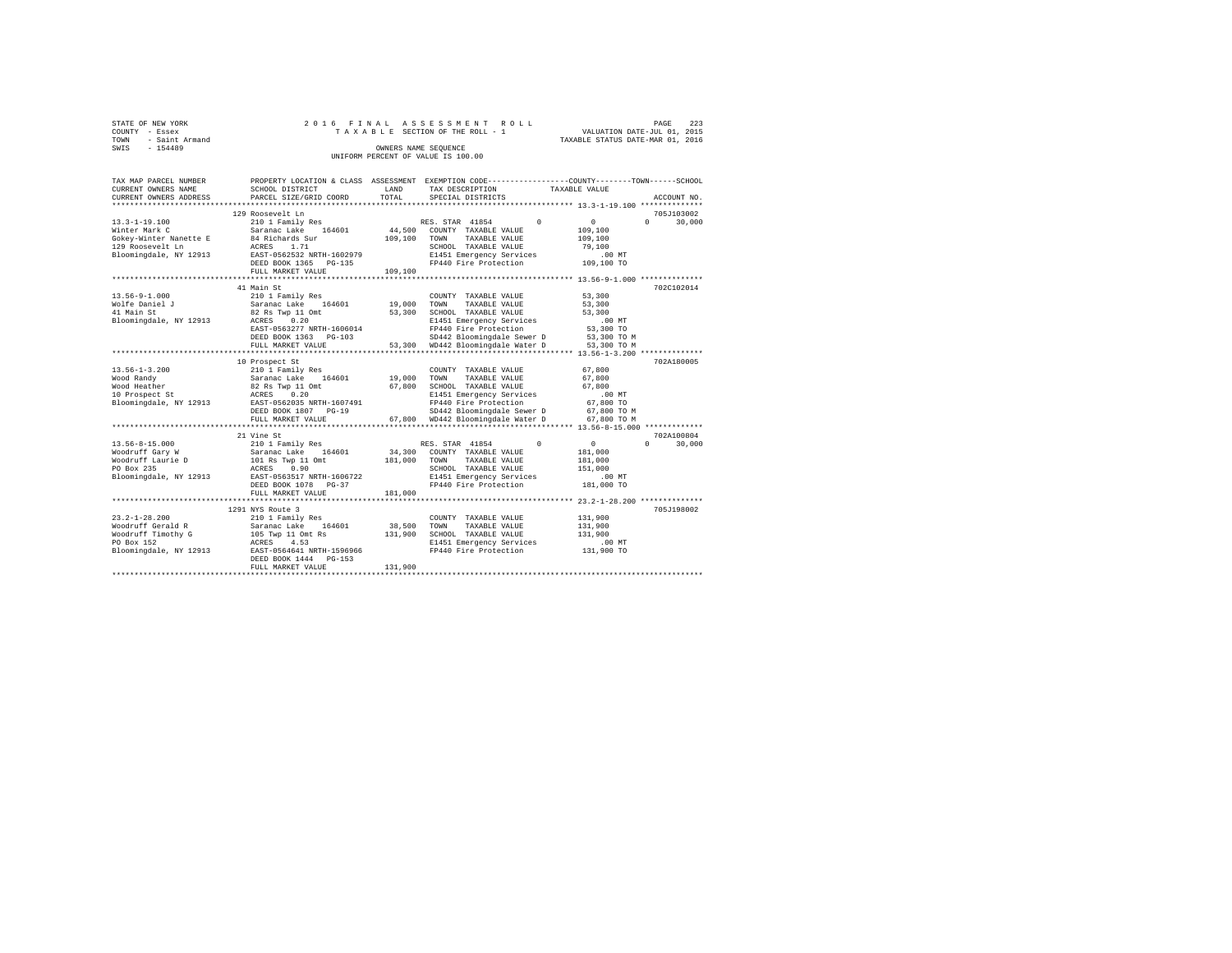| STATE OF NEW YORK      | 2016 FINAL ASSESSMENT ROLL         | 224<br>PAGE                      |
|------------------------|------------------------------------|----------------------------------|
| COUNTY - Essex         | TAXABLE SECTION OF THE ROLL - 1    | VALUATION DATE-JUL 01, 2015      |
| - Saint Armand<br>TOWN |                                    | TAXABLE STATUS DATE-MAR 01, 2016 |
| $-154489$<br>SWIS      | OWNERS NAME SEOUENCE               |                                  |
|                        | UNIFORM PERCENT OF VALUE IS 100.00 |                                  |
|                        |                                    |                                  |

| TAX MAP PARCEL NUMBER<br>CURRENT OWNERS NAME    | SCHOOL DISTRICT                                           | LAND        | PROPERTY LOCATION & CLASS ASSESSMENT EXEMPTION CODE---------------COUNTY-------TOWN-----SCHOOL<br>TAX DESCRIPTION | TAXABLE VALUE        |                                 |
|-------------------------------------------------|-----------------------------------------------------------|-------------|-------------------------------------------------------------------------------------------------------------------|----------------------|---------------------------------|
| CURRENT OWNERS ADDRESS                          | PARCEL SIZE/GRID COORD                                    | TOTAL       | SPECIAL DISTRICTS                                                                                                 |                      | ACCOUNT NO.                     |
|                                                 | 82 Main St                                                |             |                                                                                                                   |                      | 705J189020                      |
| $13.64 - 2 - 2.112$                             | 210 1 Family Res                                          |             | SR STAR 41834                                                                                                     | $\sim$ 0<br>$\sim$ 0 | $\Omega$ and $\Omega$<br>65,300 |
| Woodruff Laurie Darrah                          | Saranac Lake 164601 48,800                                |             | COUNTY TAXABLE VALUE                                                                                              | 211,700              |                                 |
| Woodruff Brittany Nicole                        |                                                           | 211,700     | TAXABLE VALUE<br>TOWN                                                                                             | 211,700              |                                 |
| c/o William Darrah                              | 83 Twp 11 Omt Rs<br>1725/270 Life estate to               |             | SCHOOL TAXABLE VALUE                                                                                              | 146,400              |                                 |
| 82 Main St                                      | William R Darrah                                          |             | E1451 Emergency Services                                                                                          | .00 MT               |                                 |
| Bloomingdale, NY 12913                          | ACRES 0.71                                                |             | FP440 Fire Protection                                                                                             | 211,700 TO           |                                 |
|                                                 | EAST-0562417 NRTH-1605480                                 |             | SD442 Bloomingdale Sewer D 211,700 TO M                                                                           |                      |                                 |
|                                                 | DEED BOOK 1725 PG-270                                     |             | WD442 Bloomingdale Water D 211,700 TO M                                                                           |                      |                                 |
|                                                 |                                                           |             |                                                                                                                   |                      |                                 |
|                                                 |                                                           |             |                                                                                                                   |                      |                                 |
|                                                 | 839 Saint Regis Ave                                       |             |                                                                                                                   |                      | 702A101012                      |
| $13.57 - 1 - 31.100$                            | 210 1 Family Res                                          |             | $\sim$ 0<br>RES. STAR 41854                                                                                       | $\sim$               | 30,000<br>$\Omega$              |
|                                                 |                                                           |             |                                                                                                                   | 235,000              |                                 |
|                                                 |                                                           |             |                                                                                                                   | 235,000              |                                 |
|                                                 |                                                           |             | SCHOOL TAXABLE VALUE                                                                                              | 205,000              |                                 |
|                                                 |                                                           |             | E1451 Emergency Services                                                                                          | .00 MT               |                                 |
|                                                 |                                                           |             |                                                                                                                   | 235,000 TO           |                                 |
|                                                 | FULL MARKET VALUE                                         |             | 235,000 SD442 Bloomingdale Sewer D 235,000 TO M                                                                   |                      |                                 |
|                                                 |                                                           |             | WD442 Bloomingdale Water D                                                                                        |                      |                                 |
|                                                 |                                                           |             |                                                                                                                   | 235,000 TO M         |                                 |
|                                                 | 44 River Rd                                               |             |                                                                                                                   |                      | 702A180003                      |
|                                                 |                                                           |             | RES. STAR 41854 0                                                                                                 | $\sim$ 0             | 30,000<br>$\Omega$ and $\Omega$ |
| Woodruff Timothy G<br>44 River Rd<br>20 Box 150 | 210 1 Family Res<br>Saranac Lake 164601<br>102 Twp 11 Omt |             | RES. STAR 41854 (38,000 COUNTY TAXABLE VALUE                                                                      |                      |                                 |
|                                                 |                                                           |             |                                                                                                                   | 235,000              |                                 |
|                                                 |                                                           |             | 235,000 TOWN TAXABLE VALUE                                                                                        | 235,000              |                                 |
| PO Box 152                                      | ACRES 4.04 BANK TLNB                                      |             | SCHOOL TAXABLE VALUE                                                                                              | 205,000              |                                 |
| Bloomingdale, NY 12913                          | EAST-0564980 NRTH-1605550                                 |             | E1451 Emergency Services<br>FP440 Fire Protection                                                                 | $.00$ MT             |                                 |
|                                                 | DEED BOOK 1209 PG-183                                     |             |                                                                                                                   | 235,000 TO           |                                 |
|                                                 | FULL MARKET VALUE                                         |             | 235,000 SD442 Bloomingdale Sewer D 235,000 TO M                                                                   |                      |                                 |
|                                                 |                                                           |             | WD442 Bloomingdale Water D                                                                                        | 235,000 TO M         |                                 |
|                                                 |                                                           |             |                                                                                                                   |                      |                                 |
|                                                 | 24 Roosevelt Ln                                           |             |                                                                                                                   |                      | 702A102104                      |
| $13.65 - 1 - 17.001$                            | 210 1 Family Res                                          |             | COUNTY TAXABLE VALUE                                                                                              | 66,200               |                                 |
| Woodruff Victor                                 | Saranac Lake 164601                                       | 21,700 TOWN | TAXABLE VALUE                                                                                                     | 66,200               |                                 |
| PO Box 213                                      | 102 Twp 11 O.m.t.                                         | 66,200      | SCHOOL TAXABLE VALUE 66,200                                                                                       |                      |                                 |
| Bloomingdale, NY 12913 ACRES 0.30               |                                                           |             | E1451 Emergency Services<br>FP440 Fire Protection                                                                 | $.00$ MT             |                                 |
|                                                 | EAST-0564130 NRTH-1605181                                 |             |                                                                                                                   | 66,200 TO            |                                 |
|                                                 | DEED BOOK 1776 PG-252                                     |             | OT903 Omitted tax T                                                                                               | 622.46 MT            |                                 |
|                                                 | FULL MARKET VALUE                                         | 66,200      |                                                                                                                   |                      |                                 |
|                                                 |                                                           |             |                                                                                                                   |                      |                                 |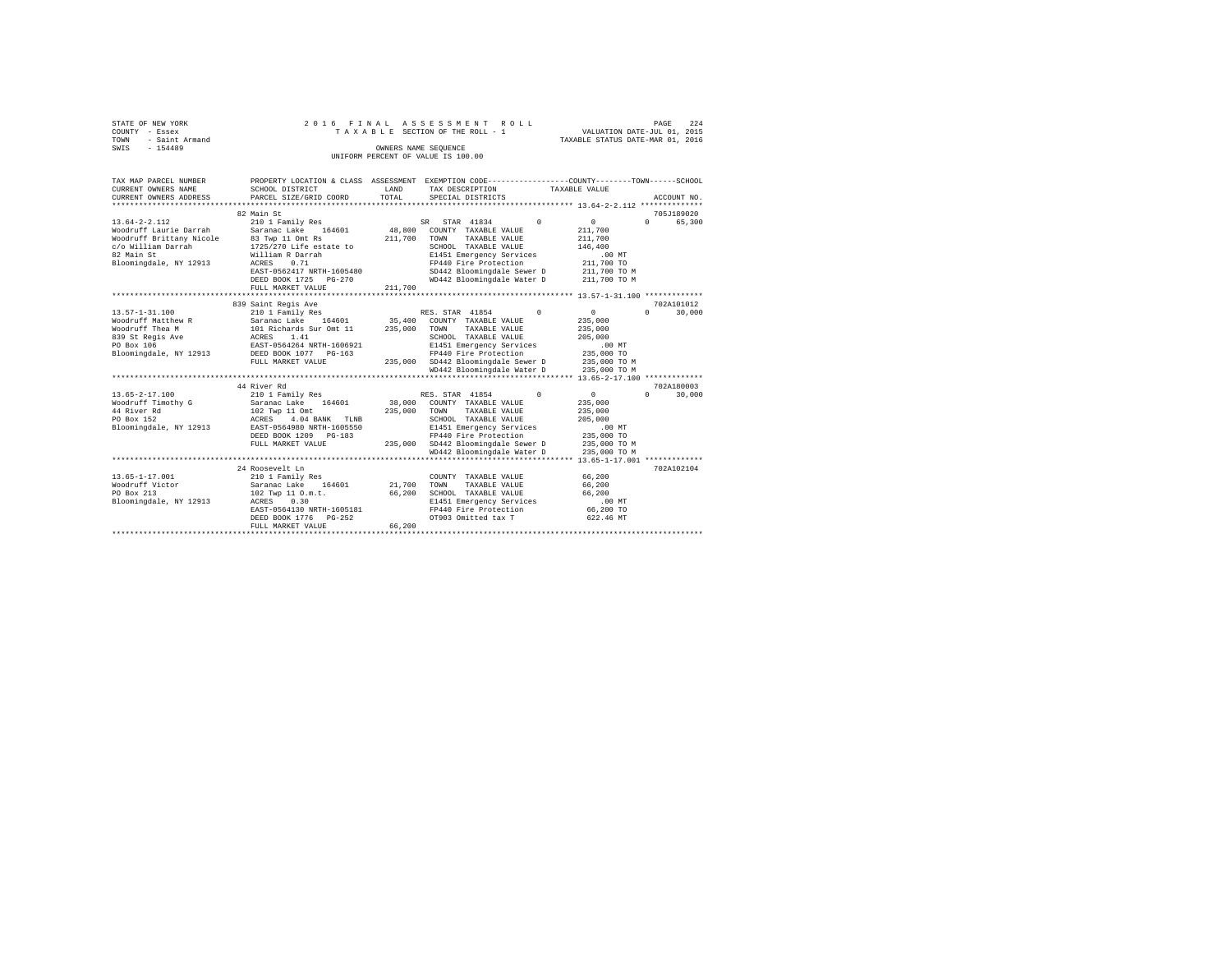| STATE OF NEW YORK   |  |  | 2016 FINAL ASSESSMENT ROLL         |                                  | PAGE                        | 225 |
|---------------------|--|--|------------------------------------|----------------------------------|-----------------------------|-----|
| COUNTY - Essex      |  |  | TAXABLE SECTION OF THE ROLL - 1    |                                  | VALUATION DATE-JUL 01, 2015 |     |
| TOWN - Saint Armand |  |  |                                    | TAXABLE STATUS DATE-MAR 01, 2016 |                             |     |
| SWIS<br>$-154489$   |  |  | OWNERS NAME SEOUENCE               |                                  |                             |     |
|                     |  |  | UNIFORM PERCENT OF VALUE IS 100.00 |                                  |                             |     |

| TAX MAP PARCEL NUMBER<br>CURRENT OWNERS NAME<br>CURRENT OWNERS ADDRESS                                                                                                                                          | SCHOOL DISTRICT<br>PARCEL SIZE/GRID COORD                                                                                                             | LAND<br>TOTAL         | PROPERTY LOCATION & CLASS ASSESSMENT EXEMPTION CODE----------------COUNTY-------TOWN-----SCHOOL<br>TAX DESCRIPTION<br>SPECIAL DISTRICTS                     | TAXABLE VALUE                                                                 | ACCOUNT NO.          |
|-----------------------------------------------------------------------------------------------------------------------------------------------------------------------------------------------------------------|-------------------------------------------------------------------------------------------------------------------------------------------------------|-----------------------|-------------------------------------------------------------------------------------------------------------------------------------------------------------|-------------------------------------------------------------------------------|----------------------|
|                                                                                                                                                                                                                 |                                                                                                                                                       |                       |                                                                                                                                                             |                                                                               |                      |
| $13.65 - 1 - 24.000$<br>Bloomingdale, NY 12913 Life Use Mildred A                                                                                                                                               | 28 Roosevelt Ln<br>210 1 Family Res<br>Howard By 1138/277<br>ACRES 0.60<br>EAST-0564039 NRTH-1605143                                                  |                       | RES. STAR 41854 0 0<br>TAXABLE VALUE<br>SCHOOL TAXABLE VALUE<br>E1451 Emergency Services<br>FP440 Fire Protection<br>SD442 Bloomingdale Sewer D 55,200 TO M | $0 \qquad \qquad$<br>55,200<br>55,200<br>25,200<br>$.00$ MT<br>55,200 TO      | 702C101208<br>30,000 |
|                                                                                                                                                                                                                 | DEED BOOK 1573 PG-313<br>FULL MARKET VALUE                                                                                                            | 55,200                | WD442 Bloomingdale Water D 55,200 TO M                                                                                                                      |                                                                               |                      |
|                                                                                                                                                                                                                 |                                                                                                                                                       |                       |                                                                                                                                                             |                                                                               |                      |
| $15. - 1 - 10.300$<br>Woolley Sheri L . Saranac Lake 164601 42,000 COUNTY TAXABLE VALUE<br>Allgauer Betsy J<br>c/o Carl L & Mary D Klaproth 1827/215 Life Use To<br>2089 Gillespie Dr<br>Bloomingdale, NY 12913 | 2089 Gillespie Dr<br>270 Mfg housing<br>367 Richards<br>8.50<br>ACRES<br>EAST-0603461 NRTH-1612834<br>DEED BOOK 1827 PG-215<br>FULL MARKET VALUE      | 48,100 TOWN<br>48,100 | SR STAR 41834 0<br>TAXABLE VALUE<br>SCHOOL TAXABLE VALUE<br>Carl L & Mary D Klaproth E1451 Emergency Services<br>FP440 Fire Protection                      | $\sim$ 0<br>$\Omega$<br>48,100<br>48,100<br>$\sim$ 0<br>$.00$ MT<br>48,100 TO | 705J194005<br>48,100 |
|                                                                                                                                                                                                                 |                                                                                                                                                       |                       |                                                                                                                                                             |                                                                               |                      |
| 13.4-1-71.119<br>Wright Brian P<br>Wright Jeanette F<br>2545 Bradlev Brook Rd<br>Eaton, NY 13334                                                                                                                | Grass Pond Way<br>164 Rs Twp 11 Omt 25,800<br>22.25 Acres<br>ACRES 22.25<br>EAST-0574095 NRTH-1600813<br>DEED BOOK 1191   PG-113<br>FULL MARKET VALUE | 25,800                | COUNTY TAXABLE VALUE<br>TAXABLE VALUE 25,800<br>SCHOOL TAXABLE VALUE<br>E1451 Emergency Services<br>FP440 Fire Protection                                   | 25,800<br>25,800<br>.00MT<br>25,800 TO                                        | 705J185002           |
|                                                                                                                                                                                                                 |                                                                                                                                                       |                       |                                                                                                                                                             |                                                                               |                      |
| $13.4 - 1 - 44.110$<br>Yaglou Peter<br>Bert Lafountain Rd<br>PO Box 22<br>Gabriels, NY 12939 EAST-0567970 NRTH-1607416                                                                                          | NYS Route 3<br>322 Rural vac>10<br>Saranac Lake 164601<br>121 Twp 11 Omt Rs<br>ACRES 46.50<br>DEED BOOK 1239 PG-262<br>FULL MARKET VALUE              | 52,300                | COUNTY TAXABLE VALUE 52,300<br>52,300 TOWN TAXABLE VALUE<br>52,300 SCHOOL TAXABLE VALUE<br>E1451 Emergency Services<br>FP440 Fire Protection 52,300 TO      | 52,300<br>52,300<br>$.00$ MT                                                  | 705J104107           |
|                                                                                                                                                                                                                 |                                                                                                                                                       |                       |                                                                                                                                                             |                                                                               |                      |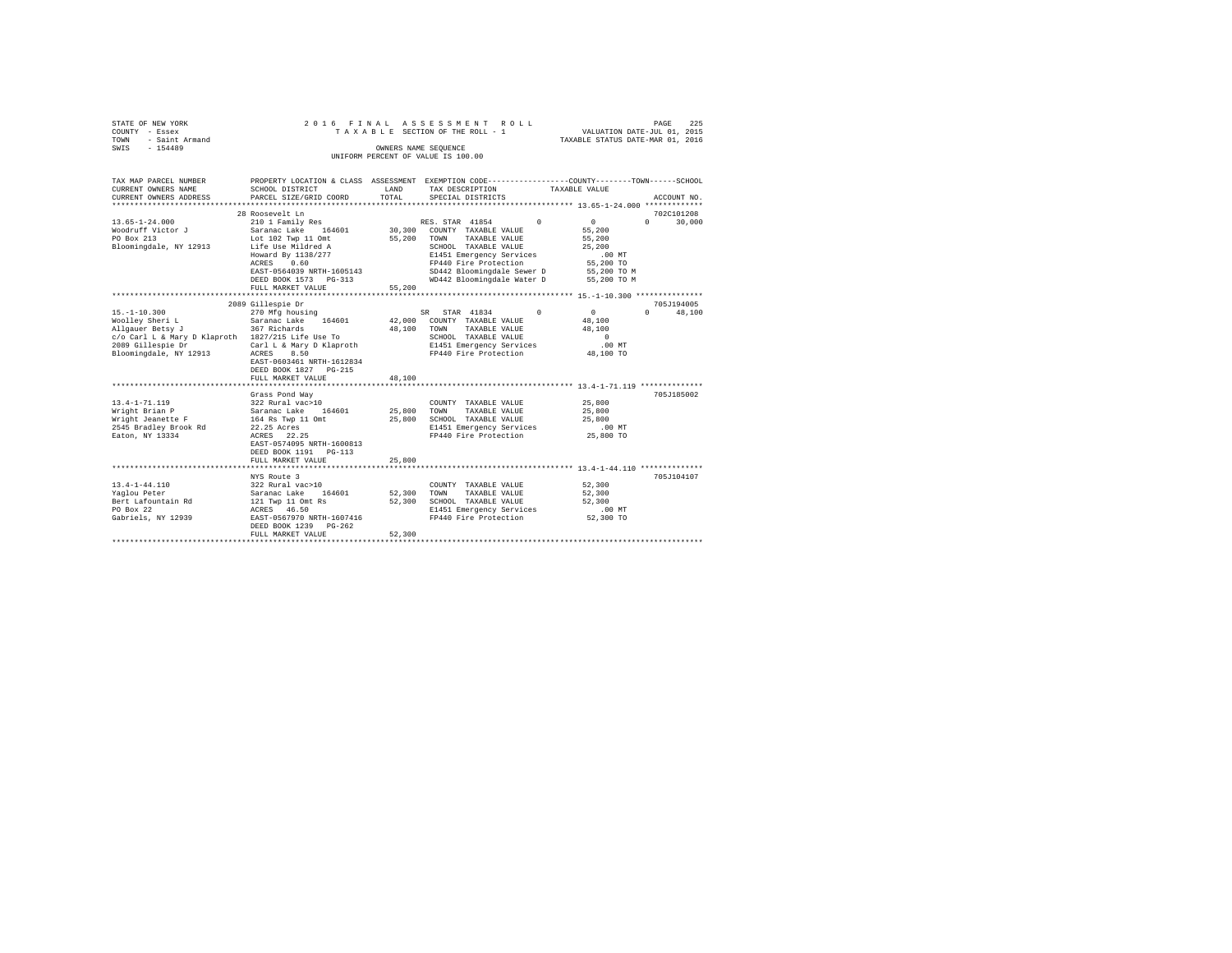| STATE OF NEW YORK<br>COUNTY - Essex            | 2016 FINAL                                                                                     | ASSESSMENT ROLL<br>TAXABLE SECTION OF THE ROLL - 1 |                      |                                                  |          | VALUATION DATE-JUL 01, 2015                     |                   | PAGE        | 226    |
|------------------------------------------------|------------------------------------------------------------------------------------------------|----------------------------------------------------|----------------------|--------------------------------------------------|----------|-------------------------------------------------|-------------------|-------------|--------|
| TOWN<br>- Saint Armand                         |                                                                                                |                                                    |                      |                                                  |          | TAXABLE STATUS DATE-MAR 01, 2016                |                   |             |        |
| $-154489$<br>SWIS                              |                                                                                                |                                                    | OWNERS NAME SEQUENCE |                                                  |          |                                                 |                   |             |        |
|                                                |                                                                                                |                                                    |                      |                                                  |          |                                                 |                   |             |        |
|                                                |                                                                                                |                                                    |                      |                                                  |          |                                                 |                   |             |        |
| TAX MAP PARCEL NUMBER                          | PROPERTY LOCATION & CLASS ASSESSMENT EXEMPTION CODE---------------COUNTY-------TOWN-----SCHOOL |                                                    |                      |                                                  |          |                                                 |                   |             |        |
| CURRENT OWNERS NAME                            | SCHOOL DISTRICT                                                                                | LAND                                               |                      | TAX DESCRIPTION                                  |          | TAXABLE VALUE                                   |                   |             |        |
| CURRENT OWNERS ADDRESS                         | PARCEL SIZE/GRID COORD                                                                         | TOTAL                                              |                      | SPECIAL DISTRICTS                                |          |                                                 |                   | ACCOUNT NO. |        |
|                                                |                                                                                                |                                                    |                      |                                                  |          |                                                 |                   |             |        |
|                                                | 45 Mount Pisgah Ln                                                                             |                                                    |                      |                                                  |          |                                                 |                   | 705Z015007  |        |
| $23.3 - 1 - 61.200$                            | 210 1 Family Res                                                                               |                                                    | RES. STAR 41854      |                                                  | $\Omega$ | $\circ$                                         | $0 \qquad \qquad$ |             | 30,000 |
| Yanchitis Lisa Ann                             | Saranac Lake 164601                                                                            |                                                    |                      | 88.200 COUNTY TAXABLE VALUE                      |          | 211,900                                         |                   |             |        |
| 2077 Saranac Ave                               | 9 OMT TWP11 RS                                                                                 |                                                    |                      | 211,900 TOWN TAXABLE VALUE                       |          | 211,900                                         |                   |             |        |
| Lake Placid, NY 12946                          | ACRES 0.91                                                                                     |                                                    |                      | SCHOOL TAXABLE VALUE                             |          | 181,900                                         |                   |             |        |
|                                                | EAST-0554101 NRTH-1584715                                                                      |                                                    |                      | E1450 Emergency Services                         |          | $.00$ MT                                        |                   |             |        |
|                                                | DEED BOOK 1782 PG-170                                                                          |                                                    |                      | FP440 Fire Protection                            |          | 211,900 TO                                      |                   |             |        |
|                                                | FULL MARKET VALUE                                                                              | 211,900                                            |                      |                                                  |          |                                                 |                   |             |        |
|                                                | River Rd                                                                                       |                                                    |                      |                                                  |          |                                                 |                   | 705J175001  |        |
| $13.4 - 1 - 35.000$                            | 314 Rural vac<10                                                                               |                                                    |                      | COUNTY TAXABLE VALUE                             |          | 25,500                                          |                   |             |        |
| Yando Robert N                                 | Saranac Lake 164601                                                                            |                                                    | 25,500 TOWN          | TAXABLE VALUE                                    |          | 25,500                                          |                   |             |        |
| 107 River Rd                                   | Richards Survey Lot 122                                                                        |                                                    |                      | 25,500 SCHOOL TAXABLE VALUE                      |          | 25,500                                          |                   |             |        |
| Bloomingdale, NY 12913                         | 1596/147 Life Use to                                                                           |                                                    |                      | E1451 Emergency Services                         |          | $.00$ MT                                        |                   |             |        |
|                                                | W. McCarthy                                                                                    |                                                    |                      | FP440 Fire Protection                            |          | 25,500 TO                                       |                   |             |        |
|                                                | ACRES<br>2.00                                                                                  |                                                    |                      |                                                  |          |                                                 |                   |             |        |
|                                                | EAST-0566822 NRTH-1604893                                                                      |                                                    |                      |                                                  |          |                                                 |                   |             |        |
|                                                | DEED BOOK 1596 PG-147                                                                          |                                                    |                      |                                                  |          |                                                 |                   |             |        |
|                                                | FULL MARKET VALUE                                                                              | 25,500                                             |                      |                                                  |          |                                                 |                   |             |        |
|                                                |                                                                                                |                                                    |                      |                                                  |          |                                                 |                   |             |        |
|                                                | 107 River Rd                                                                                   |                                                    |                      |                                                  |          |                                                 |                   | 705J175004  |        |
| $13.4 - 1 - 36.002$                            | 240 Rural res                                                                                  |                                                    | AGED ALL 41800       |                                                  | $\sim$ 0 | 62,000                                          | 62,000            |             | 62,000 |
| Yando Robert N                                 | Saranac Lake 164601                                                                            | 41,500 SR                                          |                      | STAR 41834                                       | $\Omega$ | $\Omega$                                        | $\Omega$          |             | 62,000 |
| c/o Warrene McCarthy                           | Richards Survey Lot 122                                                                        |                                                    |                      | 124,000 COUNTY TAXABLE VALUE                     |          | 62,000                                          |                   |             |        |
| 107 River Rd                                   | 1596/147 Life Use to                                                                           |                                                    | TOWN                 | TAXABLE VALUE                                    |          | 62,000                                          |                   |             |        |
| Bloomingdale, NY 12913                         | W. McCarthy                                                                                    |                                                    |                      | SCHOOL TAXABLE VALUE                             |          | $\sim$ 0                                        |                   |             |        |
|                                                | ACRES 14.33                                                                                    |                                                    |                      | E1451 Emergency Services                         |          | $.00$ MT                                        |                   |             |        |
|                                                | EAST-0566964 NRTH-1605751                                                                      |                                                    |                      | FP440 Fire Protection                            |          | 124,000 TO                                      |                   |             |        |
|                                                | DEED BOOK 1596 PG-147                                                                          |                                                    |                      |                                                  |          |                                                 |                   |             |        |
|                                                | FULL MARKET VALUE<br>.                                                                         | 124,000                                            |                      |                                                  |          |                                                 |                   |             |        |
|                                                |                                                                                                |                                                    |                      |                                                  |          | ***************** 13.57-4-7.002 *************** |                   |             |        |
|                                                | 21 River Rd<br>210 1 Family Res                                                                |                                                    |                      |                                                  |          |                                                 | $\Omega$          | 702A100909  |        |
| $13.57 - 4 - 7.002$<br>Yelle-Daunais Deborah L | Saranac Lake 164601                                                                            |                                                    |                      | RES. STAR 41854 0<br>32,500 COUNTY TAXABLE VALUE |          | $\sim$ 0<br>155,800                             |                   |             | 30,000 |
| Daunais Joseph A                               | 102 Rs Twp 11 Omt                                                                              |                                                    |                      | 155,800 TOWN TAXABLE VALUE                       |          | 155,800                                         |                   |             |        |
| 21 River Rd                                    | ACRES 0.71 BANK WFARGO                                                                         |                                                    |                      | SCHOOL TAXABLE VALUE                             |          | 125,800                                         |                   |             |        |
| Bloomingdale, NY 12913                         | EAST-0565169 NRTH-1606084                                                                      |                                                    |                      | E1451 Emergency Services                         |          | .00MT                                           |                   |             |        |
|                                                | DEED BOOK 1732 PG-97                                                                           |                                                    |                      | FP440 Fire Protection                            |          | 155,800 TO                                      |                   |             |        |
|                                                | FULL MARKET VALUE                                                                              |                                                    |                      | 155,800 SD442 Bloomingdale Sewer D               |          | 155,800 TO M                                    |                   |             |        |
|                                                |                                                                                                |                                                    |                      | WD442 Bloomingdale Water D                       |          | 155,800 TO M                                    |                   |             |        |
|                                                |                                                                                                |                                                    |                      |                                                  |          |                                                 |                   |             |        |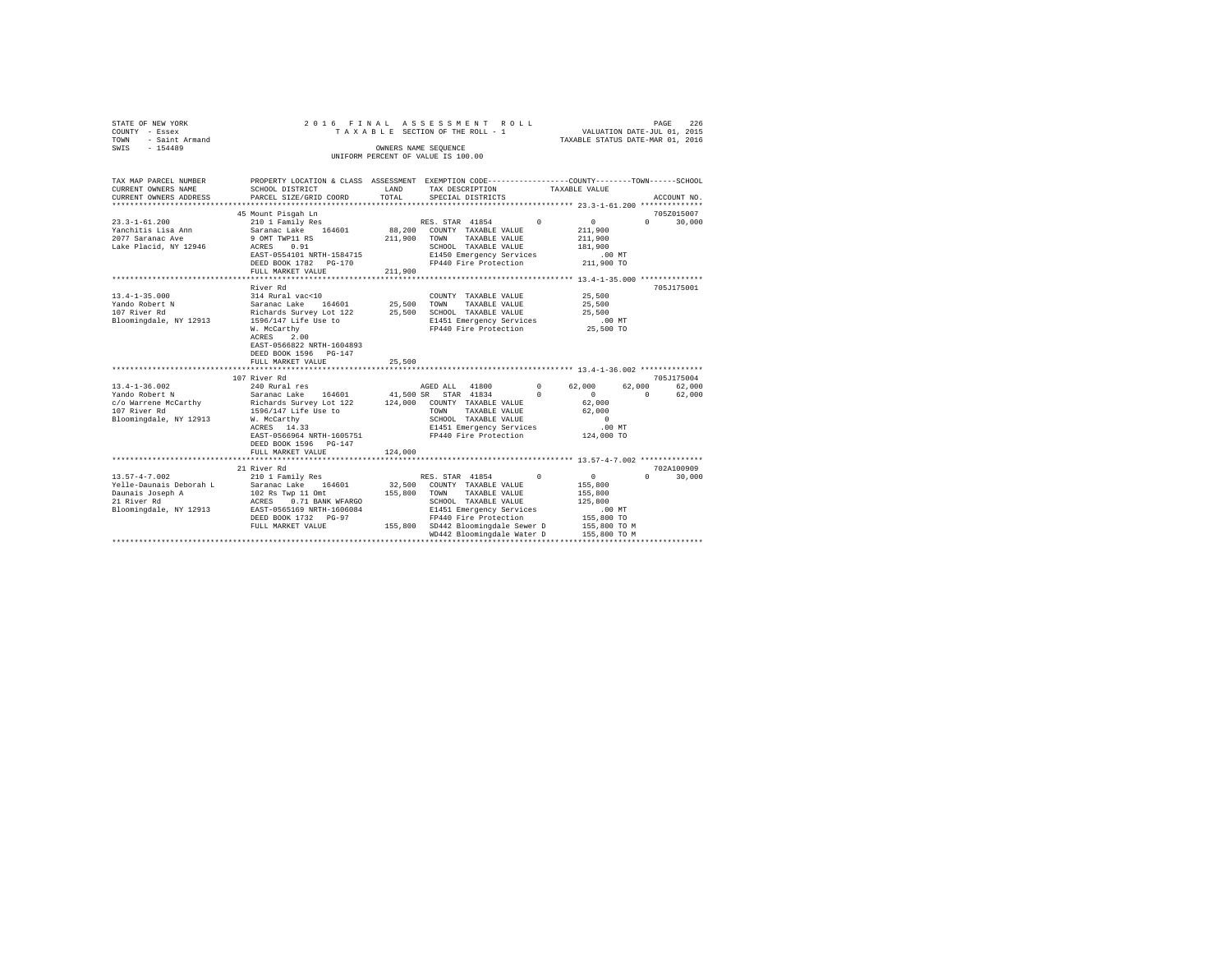| STATE OF NEW YORK<br>COUNTY<br>- Essex<br>- Saint Armand<br>TOWN<br>$-154489$<br>SWIS                                   | 2016 FINAL<br>TAXABLE SECTION OF THE ROLL - 1<br>UNIFORM PERCENT OF VALUE IS 100.00 | VALUATION DATE-JUL 01, 2015<br>TAXABLE STATUS DATE-MAR 01, 2016 | 227<br>PAGE                                                         |                      |                    |
|-------------------------------------------------------------------------------------------------------------------------|-------------------------------------------------------------------------------------|-----------------------------------------------------------------|---------------------------------------------------------------------|----------------------|--------------------|
| TAX MAP PARCEL NUMBER THE PROPERTY LOCATION & CLASS ASSESSMENT EXEMPTION CODE-------------COUNTY--------TOWN-----SCHOOL |                                                                                     |                                                                 |                                                                     |                      |                    |
| CURRENT OWNERS NAME                                                                                                     | SCHOOL DISTRICT                                                                     | LAND                                                            | TAX DESCRIPTION TAXABLE VALUE                                       |                      |                    |
| CURRENT OWNERS ADDRESS PARCEL SIZE/GRID COORD TOTAL                                                                     |                                                                                     |                                                                 | SPECIAL DISTRICTS                                                   |                      | ACCOUNT NO.        |
|                                                                                                                         |                                                                                     |                                                                 |                                                                     |                      |                    |
|                                                                                                                         | 1812 NYS Route 3                                                                    |                                                                 |                                                                     |                      | 705J194009         |
| $13.57 - 1 - 12.400$                                                                                                    | 210 1 Family Res                                                                    |                                                                 | RES. STAR 41854                                                     | $\Omega$<br>$\Omega$ | 30,000<br>$\Omega$ |
| Yorkey Richard B                                                                                                        | Saranac Lake 164601 37,200 COUNTY TAXABLE VALUE                                     |                                                                 |                                                                     | 238,800              |                    |
| Yorkey Angela L Lot 121 Rs Twp 11 Omt                                                                                   |                                                                                     | 238,800                                                         | TOWN<br>TAXABLE VALUE                                               | 238,800              |                    |
| PO Box 991                                                                                                              | Darrylwood Subd #4                                                                  |                                                                 | SCHOOL TAXABLE VALUE                                                | 208,800              |                    |
| Saranac Lake, NY 12983                                                                                                  | ACRES 3.84                                                                          |                                                                 | E1451 Emergency Services                                            | .00 MT               |                    |
|                                                                                                                         | EAST-0567041 NRTH-1607272                                                           |                                                                 | FP440 Fire Protection 238,800 TO                                    |                      |                    |
|                                                                                                                         | DEED BOOK 1396 PG-293                                                               |                                                                 | SD442 Bloomingdale Sewer D 238,800 TO M                             |                      |                    |
|                                                                                                                         |                                                                                     |                                                                 | FULL MARKET VALUE $238,800$ WD442 Bloomingdale Water D 238,800 TO M |                      |                    |
|                                                                                                                         |                                                                                     |                                                                 |                                                                     |                      |                    |
|                                                                                                                         | 68 Prospect St                                                                      |                                                                 |                                                                     |                      | 705Z006005         |
| $13.56 - 10 - 9.500$                                                                                                    | 311 Res vac land                                                                    |                                                                 | TAXABLE VALUE<br>COUNTY                                             | 25,100               |                    |
| Zatorski Robert J                                                                                                       | Saranac Lake 164601 25,100                                                          |                                                                 | TOWN<br>TAXABLE VALUE                                               | 25,100               |                    |
| Ordonez Carmen                                                                                                          | ACRES 1.63                                                                          | 25,100                                                          | SCHOOL<br>TAXABLE VALUE                                             | 25,100               |                    |
| 317 Lake Flower Ave                                                                                                     | EAST-0561396 NRTH-1606032                                                           |                                                                 | E1451 Emergency Services                                            | $.00$ MT             |                    |
| Saranac Lake, NY 12983 DEED BOOK 1442 PG-235                                                                            |                                                                                     |                                                                 | FP440 Fire Protection 25,100 TO                                     |                      |                    |
|                                                                                                                         | FULL MARKET VALUE                                                                   | 25,100                                                          |                                                                     |                      |                    |
|                                                                                                                         |                                                                                     |                                                                 |                                                                     |                      |                    |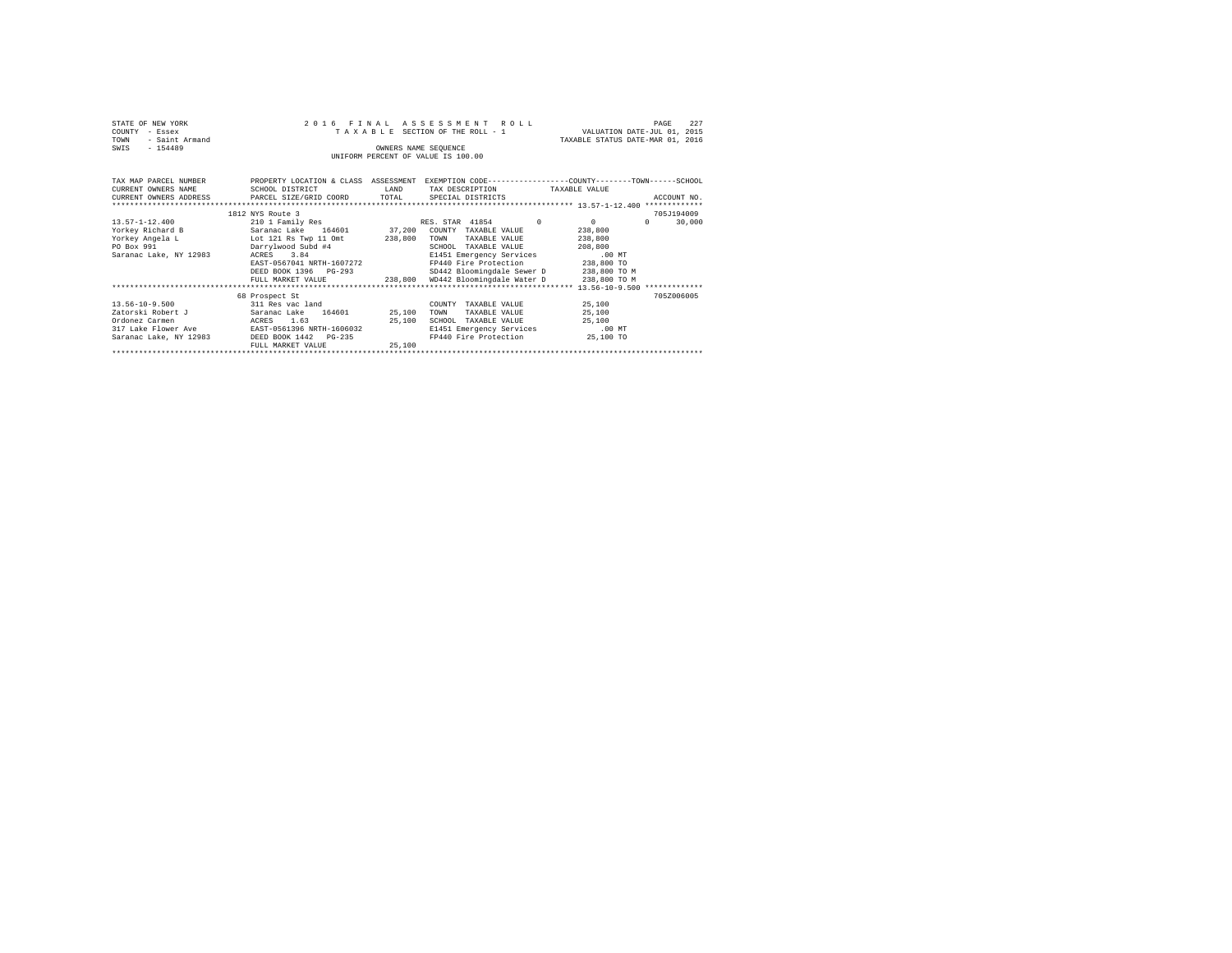| STATE OF NEW YORK      | 2016 FINAL ASSESSMENT ROLL         | 228<br>PAGE                      |
|------------------------|------------------------------------|----------------------------------|
| COUNTY - Essex         | TAXABLE SECTION OF THE ROLL - 1    | VALUATION DATE-JUL 01, 2015      |
| - Saint Armand<br>TOWN |                                    | TAXABLE STATUS DATE-MAR 01, 2016 |
| SWIS<br>$-154489$      |                                    | RPS150/V04/L015                  |
|                        |                                    | CURRENT DATE 6/24/2016           |
|                        | UNIFORM PERCENT OF VALUE IS 100.00 |                                  |
|                        | ROLL SUB SECTION- - TOTALS         |                                  |

| CODE | DISTRICT NAME        | TOTAL<br>PARCELS | <b>EXTENSION</b><br>TYPE |   | <b>EXTENSION</b><br>VALUE | AD VALOREM<br>VALUE | <b>EXEMPT</b><br>AMOUNT | TAXABLE<br>VALUE |
|------|----------------------|------------------|--------------------------|---|---------------------------|---------------------|-------------------------|------------------|
|      | AP904 Apptmnt tax S  |                  | 1 MOVTAX                 |   | 39.48                     |                     |                         | 39.48            |
|      | OT902 Omitted tax C  |                  | 1 MOVTAX                 |   | 47.61                     |                     |                         | 47.61            |
|      | OT903 Omitted tax T  |                  | 2 MOVTAX                 |   | 679.75                    |                     |                         | 679.75           |
|      | E1450 Emergency Serv |                  | 261 MOVTAX               |   |                           |                     |                         |                  |
|      | E1451 Emergency Serv |                  | 610 MOVTAX               |   |                           |                     |                         |                  |
|      | BTI44 BTI District   |                  | 13 MOVTAX                |   |                           |                     |                         |                  |
|      | FP403 Fire Pro LP La |                  | 13 TOTAL                 |   |                           | 9376,400            |                         | 9376,400         |
|      | FP440 Fire Protectio |                  | 859 TOTAL                |   |                           | 93895.653           |                         | 93895,653        |
|      | SB440 Trudeau sewer  |                  | 1 TOTAL C                |   |                           | 630,300             |                         | 630,300          |
|      | SW440 Trudeau sewer  |                  | 1 TOTAL<br>M             |   |                           | 630,300             |                         | 630,300          |
|      | WR440 Trudeau water  |                  | 1 TOTAL<br>$\mathbb{C}$  |   |                           | 630,300             |                         | 630,300          |
|      | WD440 Trudeau water  |                  | 1 TOTAL                  | M |                           | 630,300             |                         | 630,300          |
|      | WD441 Rockledge wate |                  | 54 TOTAL                 | M |                           | 8360,300            |                         | 8360,300         |
|      | SD442 Bloomingdale S |                  | 179 TOTAL                | M |                           | 22501,300           |                         | 22501,300        |
|      | WD442 Bloomingdale W |                  | 179 TOTAL                | M |                           | 22501.300           |                         | 22501,300        |

#### \*\*\* S C H O O L D I S T R I C T S U M M A R Y \*\*\*

| CODE   | DISTRICT NAME | TOTAL<br>PARCELS | ASSESSED<br>LAND | ASSESSED<br>TOTAL | EXEMPT<br>AMOUNT | TOTAL<br>TAXABLE | <b>STAR</b><br>AMOUNT | <b>STAR</b><br>TAXABLE |
|--------|---------------|------------------|------------------|-------------------|------------------|------------------|-----------------------|------------------------|
| 164601 | Saranac Lake  | 872              | 36683.503        | 103272.053        | 1275.265         | 101996.788       | 12149.105             | 89847.683              |
|        | SUB-TOTAL     | 872              | 36683.503        | 103272.053        | 1275.265         | 101996.788       | 12149.105             | 89847.683              |
|        | TOTAL         | 872              | 36683.503        | 103272.053        | 1275.265         | 101996.788       | 12149.105             | 89847.683              |

\*\*\* S Y S T E M C O D E S S U M M A R Y \*\*\*

NO SYSTEM EXEMPTIONS AT THIS LEVEL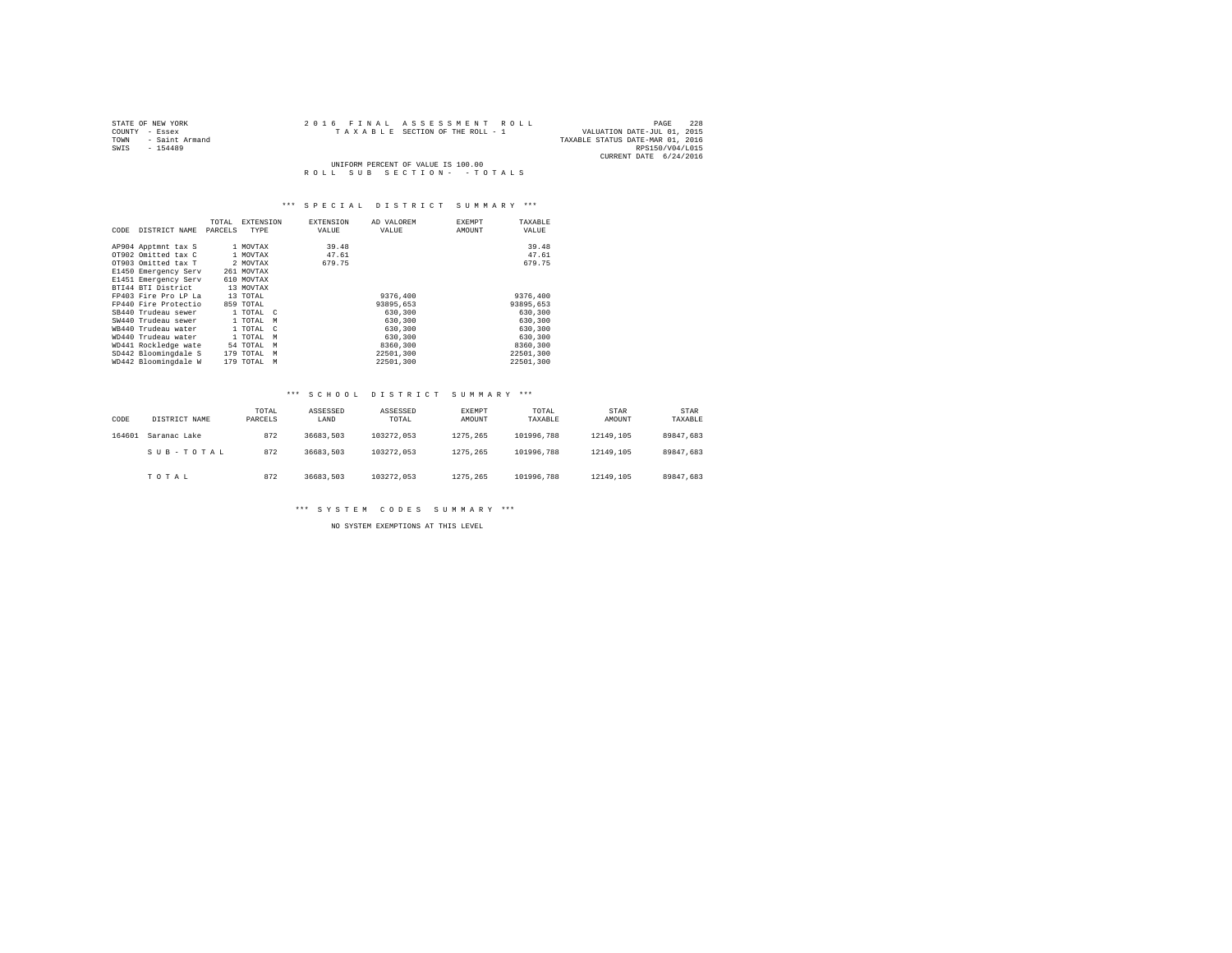| STATE OF NEW YORK                  | 2016 FINAL ASSESSMENT ROLL      | 229<br>PAGE                      |  |  |  |  |  |
|------------------------------------|---------------------------------|----------------------------------|--|--|--|--|--|
| COUNTY - Essex                     | TAXABLE SECTION OF THE ROLL - 1 | VALUATION DATE-JUL 01, 2015      |  |  |  |  |  |
| TOWN<br>- Saint Armand             |                                 | TAXABLE STATUS DATE-MAR 01, 2016 |  |  |  |  |  |
| SWIS<br>$-154489$                  |                                 | RPS150/V04/L015                  |  |  |  |  |  |
|                                    |                                 | CURRENT DATE 6/24/2016           |  |  |  |  |  |
| UNIFORM PERCENT OF VALUE IS 100.00 |                                 |                                  |  |  |  |  |  |
|                                    | ROLL SUB SECTION- - TOTALS      |                                  |  |  |  |  |  |

# \*\*\* E X E M P T I O N S U M M A R Y \*\*\*

|       |             | TOTAL          |                                     |          |           |
|-------|-------------|----------------|-------------------------------------|----------|-----------|
| CODE  | DESCRIPTION | PARCELS        | COUNTY                              | TOWN     | SCHOOL    |
| 18020 | IND DEVLP   | ÷.             | 291,465                             | 291,465  | 291,465   |
| 41120 | VETWAR CTS  | 16             | 216,225                             | 216,225  | 93,225    |
| 41130 | VETCOM CTS  | 24             | 585,800                             | 585,800  | 240,000   |
| 41140 | VETDIS CTS  | 10             | 320,850                             | 320,850  | 164.505   |
| 41400 | CLERGY      | $\overline{a}$ | 3,000                               | 3,000    | 3,000     |
| 41800 | AGED ALL    | 8              | 387.200                             | 387,200  | 394,700   |
| 41801 | AGED C/T    | ∸              | 38,950                              | 38,950   |           |
| 41804 | AGED S      | 3              |                                     |          | 88,370    |
| 41834 | STAR<br>SR  | 70             |                                     |          | 4288,905  |
| 41854 | RES. STAR   | 264            |                                     |          | 7860,200  |
|       | TOTAL       | 399            | 1843,490                            | 1843,490 | 13424,370 |
|       |             |                |                                     |          |           |
|       |             |                |                                     |          |           |
|       |             |                | $***$<br>$* * *$<br>GRAND<br>TOTALS |          |           |

| ROLL       | DESCRIPTION | TOTAL   | ASSESSED  | ASSESSED   | TAXABLE    | TAXARLE    | TAXABLE    | STAR      |
|------------|-------------|---------|-----------|------------|------------|------------|------------|-----------|
| <b>SEC</b> |             | PARCELS | LAND      | TOTAL      | COUNTY     | TOWN       | SCHOOL     | TAXABLE   |
|            | TAXABLE     | 872     | 36683.503 | 103272.053 | 101428.563 | 101428.563 | 101996.788 | 89847.683 |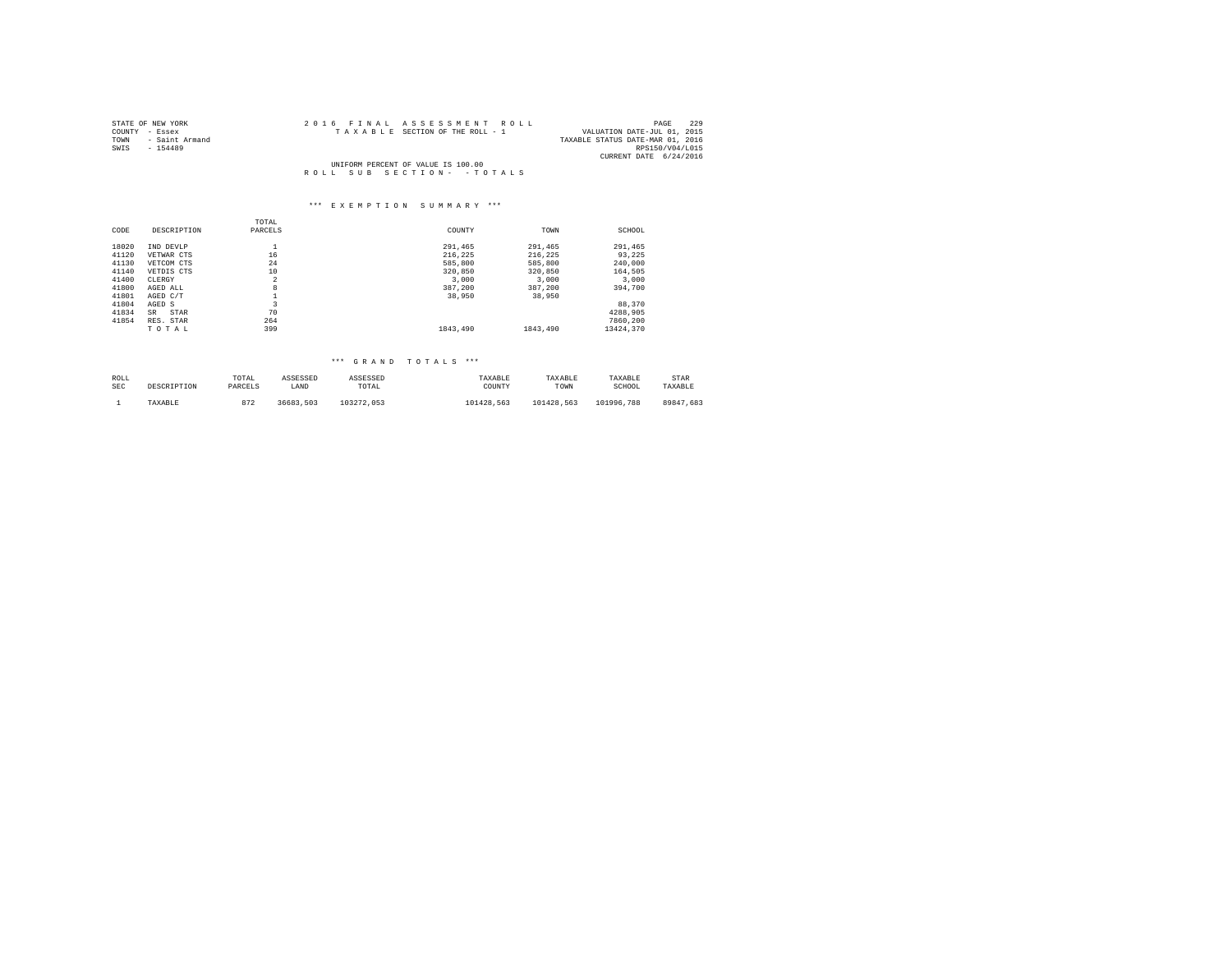| STATE OF NEW YORK<br>COUNTY - Essex<br>TOWN - Saint Armand<br>SWIS - 154489                                                                                                                                                                                                                                                                                                                      | 2016 FINAL ASSESSMENT ROLL                                                                                                                | OWNERS NAME SEQUENCE<br>UNIFORM PERCENT OF VALUE IS 100.00<br>UNIFORM PERCENT OF VALUE IS 100.00 |                      |  | TAXABLE SECTION OF THE ROLL - 1 SUB-SECT - B VALUATION DATE-JUL 01, 2015<br>TAXABLE STATUS DATE-MAR 01, 2016 | PAGE<br>230 |
|--------------------------------------------------------------------------------------------------------------------------------------------------------------------------------------------------------------------------------------------------------------------------------------------------------------------------------------------------------------------------------------------------|-------------------------------------------------------------------------------------------------------------------------------------------|--------------------------------------------------------------------------------------------------|----------------------|--|--------------------------------------------------------------------------------------------------------------|-------------|
| TAX MAP PARCEL NUMBER<br>CURRENT OWNERS NAME<br>CURRENT OWNERS ADDRESS PARCEL SIZE/GRID COORD TOTAL                                                                                                                                                                                                                                                                                              | PROPERTY LOCATION & CLASS ASSESSMENT EXEMPTION CODE-----------------COUNTY-------TOWN------SCHOOL<br>SCHOOL DISTRICT LAND TAX DESCRIPTION |                                                                                                  | SPECIAL DISTRICTS    |  | TAXABLE VALUE                                                                                                | ACCOUNT NO. |
|                                                                                                                                                                                                                                                                                                                                                                                                  | River Rd                                                                                                                                  |                                                                                                  |                      |  |                                                                                                              | 705J102914  |
| $\begin{tabular}{lcccc} $4\texttt{--1--1-1.5}.\, \color{blue}012 & \texttt{Forest 8480a} & \texttt{PRIV FOR} & 47460 & 0 & 4,000 & 4,000 & 4,000 \\ \texttt{Linrocln } Brob & Saranaca Lake, NY & 12983 & 342 \texttt{ Richard} & 164601 & 9,000 & \texttt{COMNT} & TAXABLE VAUJE & 5,000 \\ \texttt{Soaanaca Lake, NY & 12983 & 342 \texttt{ Richard} & 800k RPTI & 9,000 & \texttt{COMNT} & T$ |                                                                                                                                           |                                                                                                  |                      |  | PRIV FOR 47460 0 4,000 4,000 4,000                                                                           |             |
|                                                                                                                                                                                                                                                                                                                                                                                                  |                                                                                                                                           |                                                                                                  |                      |  |                                                                                                              |             |
|                                                                                                                                                                                                                                                                                                                                                                                                  |                                                                                                                                           |                                                                                                  |                      |  |                                                                                                              |             |
|                                                                                                                                                                                                                                                                                                                                                                                                  |                                                                                                                                           |                                                                                                  |                      |  |                                                                                                              |             |
|                                                                                                                                                                                                                                                                                                                                                                                                  |                                                                                                                                           |                                                                                                  |                      |  |                                                                                                              |             |
|                                                                                                                                                                                                                                                                                                                                                                                                  |                                                                                                                                           |                                                                                                  |                      |  |                                                                                                              |             |
|                                                                                                                                                                                                                                                                                                                                                                                                  |                                                                                                                                           |                                                                                                  |                      |  |                                                                                                              |             |
|                                                                                                                                                                                                                                                                                                                                                                                                  |                                                                                                                                           |                                                                                                  |                      |  |                                                                                                              |             |
|                                                                                                                                                                                                                                                                                                                                                                                                  |                                                                                                                                           |                                                                                                  |                      |  |                                                                                                              | 705J102312  |
|                                                                                                                                                                                                                                                                                                                                                                                                  |                                                                                                                                           |                                                                                                  |                      |  | PRIV FOR 47460 0 24,000 24,000                                                                               | 24,000      |
|                                                                                                                                                                                                                                                                                                                                                                                                  |                                                                                                                                           |                                                                                                  |                      |  |                                                                                                              |             |
|                                                                                                                                                                                                                                                                                                                                                                                                  |                                                                                                                                           |                                                                                                  |                      |  |                                                                                                              |             |
|                                                                                                                                                                                                                                                                                                                                                                                                  |                                                                                                                                           |                                                                                                  |                      |  |                                                                                                              |             |
|                                                                                                                                                                                                                                                                                                                                                                                                  |                                                                                                                                           |                                                                                                  |                      |  |                                                                                                              |             |
|                                                                                                                                                                                                                                                                                                                                                                                                  |                                                                                                                                           |                                                                                                  |                      |  |                                                                                                              |             |
|                                                                                                                                                                                                                                                                                                                                                                                                  |                                                                                                                                           |                                                                                                  |                      |  |                                                                                                              |             |
|                                                                                                                                                                                                                                                                                                                                                                                                  | FULL MARKET VALUE                                                                                                                         | 30,000                                                                                           |                      |  |                                                                                                              |             |
|                                                                                                                                                                                                                                                                                                                                                                                                  |                                                                                                                                           |                                                                                                  |                      |  |                                                                                                              |             |
|                                                                                                                                                                                                                                                                                                                                                                                                  |                                                                                                                                           |                                                                                                  |                      |  |                                                                                                              |             |
|                                                                                                                                                                                                                                                                                                                                                                                                  |                                                                                                                                           |                                                                                                  |                      |  |                                                                                                              |             |
|                                                                                                                                                                                                                                                                                                                                                                                                  |                                                                                                                                           |                                                                                                  |                      |  |                                                                                                              |             |
|                                                                                                                                                                                                                                                                                                                                                                                                  |                                                                                                                                           |                                                                                                  |                      |  |                                                                                                              |             |
|                                                                                                                                                                                                                                                                                                                                                                                                  |                                                                                                                                           |                                                                                                  |                      |  |                                                                                                              |             |
|                                                                                                                                                                                                                                                                                                                                                                                                  |                                                                                                                                           |                                                                                                  |                      |  |                                                                                                              |             |
|                                                                                                                                                                                                                                                                                                                                                                                                  |                                                                                                                                           |                                                                                                  |                      |  |                                                                                                              |             |
|                                                                                                                                                                                                                                                                                                                                                                                                  | FULL MARKET VALUE                                                                                                                         | 98,000                                                                                           |                      |  |                                                                                                              |             |
|                                                                                                                                                                                                                                                                                                                                                                                                  |                                                                                                                                           |                                                                                                  |                      |  |                                                                                                              |             |
|                                                                                                                                                                                                                                                                                                                                                                                                  | County Route 48                                                                                                                           |                                                                                                  |                      |  |                                                                                                              | 705J102311  |
| $15. - 1 - 1.000$                                                                                                                                                                                                                                                                                                                                                                                | 912 Forest s480a                                                                                                                          |                                                                                                  |                      |  | PRIV FOR 47460 0 15,760 15,760 15,760                                                                        |             |
| Lincoln Brook Timber Co LLC Saranac Lake 164601                                                                                                                                                                                                                                                                                                                                                  | 362 Richards Sur                                                                                                                          | 44,300 COUNTY TAXABLE VALUE<br>44.300 TOWN TAXABLE VALUE                                         |                      |  | 28,540                                                                                                       |             |
| PO Box 349<br>Saranac Lake, NY 12983                                                                                                                                                                                                                                                                                                                                                             |                                                                                                                                           |                                                                                                  |                      |  | 28,540                                                                                                       |             |
|                                                                                                                                                                                                                                                                                                                                                                                                  | 29.3AC Under 480A RPTL<br>ACRES 30.40                                                                                                     |                                                                                                  |                      |  | SCHOOL TAXABLE VALUE 28,540<br>E1451 Emergency Services 00 MT<br>FP440 Fire Protection 44,300 TO             |             |
| $\begin{array}{lll} \texttt{MAX} & \texttt{BE} & \texttt{SUBJECT} & \texttt{TO} & \texttt{PAYMENT} & \texttt{EAST-0600817} & \texttt{NRTH-1610786}\\ \texttt{UNDER RPTL480A UNTIL} & 2025 & \texttt{DEED BOK} & 1396 & \texttt{PG-35} \end{array}$                                                                                                                                               |                                                                                                                                           |                                                                                                  |                      |  |                                                                                                              |             |
|                                                                                                                                                                                                                                                                                                                                                                                                  |                                                                                                                                           |                                                                                                  |                      |  |                                                                                                              |             |
|                                                                                                                                                                                                                                                                                                                                                                                                  | FULL MARKET VALUE                                                                                                                         | 44,300                                                                                           |                      |  |                                                                                                              |             |
|                                                                                                                                                                                                                                                                                                                                                                                                  |                                                                                                                                           |                                                                                                  |                      |  |                                                                                                              |             |
|                                                                                                                                                                                                                                                                                                                                                                                                  | County Route 48                                                                                                                           |                                                                                                  |                      |  |                                                                                                              | 705J103204  |
| $15. -1 - 4.000$                                                                                                                                                                                                                                                                                                                                                                                 | 912 Forest s480a                                                                                                                          |                                                                                                  | COUNTY TAXABLE VALUE |  | 21,200                                                                                                       |             |
| Lincoln Brook Timber Co LLC Saranac Lake 164601                                                                                                                                                                                                                                                                                                                                                  |                                                                                                                                           | 21,200 TOWN                                                                                      | TAXABLE VALUE        |  | 21,200                                                                                                       |             |
|                                                                                                                                                                                                                                                                                                                                                                                                  |                                                                                                                                           |                                                                                                  |                      |  | 21,200                                                                                                       |             |
|                                                                                                                                                                                                                                                                                                                                                                                                  |                                                                                                                                           |                                                                                                  |                      |  | 00 MT.<br>21,200 TO                                                                                          |             |
|                                                                                                                                                                                                                                                                                                                                                                                                  |                                                                                                                                           |                                                                                                  |                      |  |                                                                                                              |             |
|                                                                                                                                                                                                                                                                                                                                                                                                  | DEED BOOK 1396 PG-35<br>FULL MARKET VALUE                                                                                                 | 21,200                                                                                           |                      |  |                                                                                                              |             |
|                                                                                                                                                                                                                                                                                                                                                                                                  |                                                                                                                                           |                                                                                                  |                      |  |                                                                                                              |             |
|                                                                                                                                                                                                                                                                                                                                                                                                  |                                                                                                                                           |                                                                                                  |                      |  |                                                                                                              |             |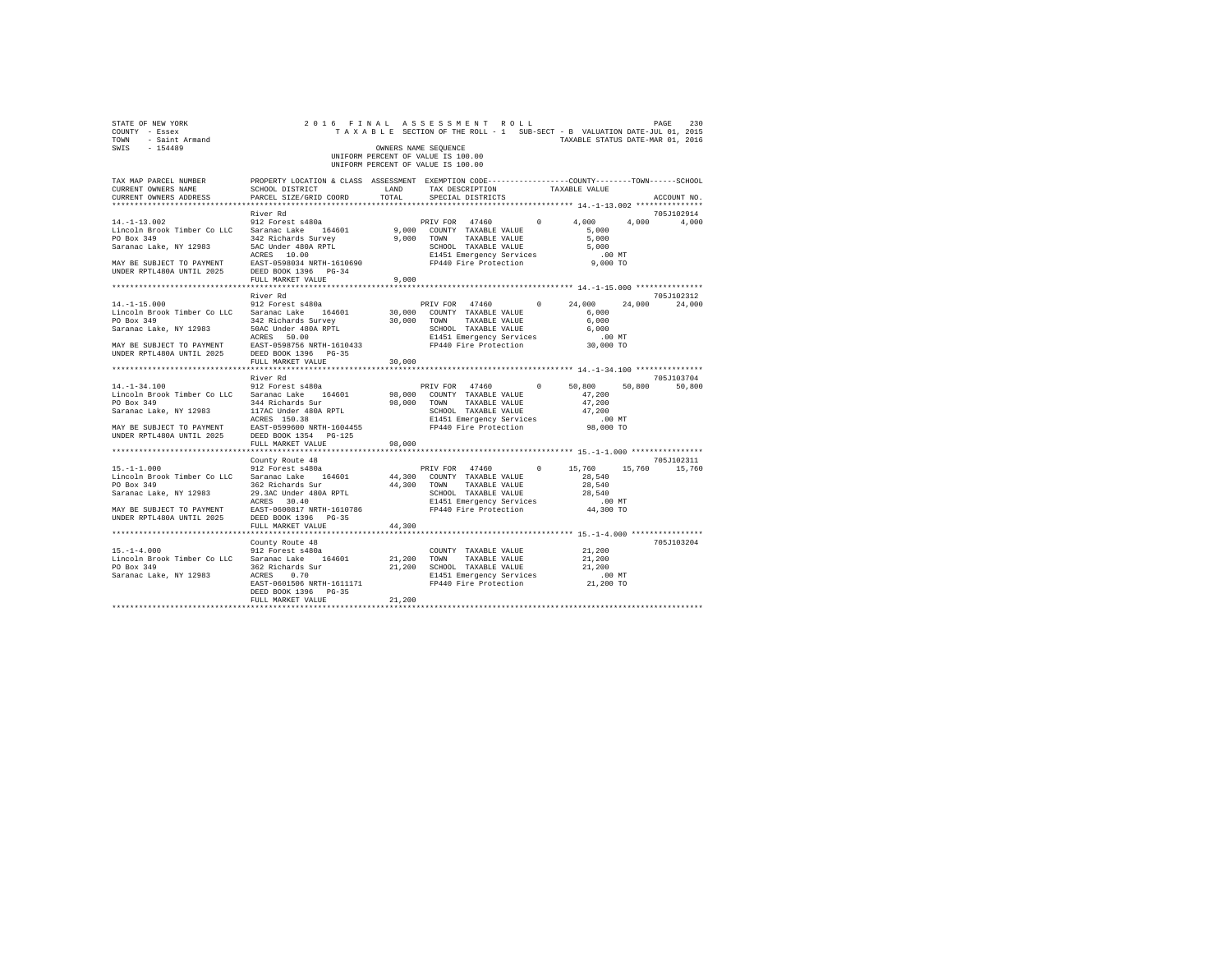| STATE OF NEW YORK<br>COUNTY - Essex<br>- Saint Armand<br>TOWN<br>SWIS - 154489                                                                                                                                                                                                                                                                                          |                                                                                                                                                                          | OWNERS NAME SEQUENCE    | 2016 FINAL ASSESSMENT ROLL<br>TAXABLE SECTION OF THE ROLL - 1 SUB-SECT - B VALUATION DATE-JUL 01, 2015<br>UNIFORM PERCENT OF VALUE IS 100.00<br>UNIFORM PERCENT OF VALUE IS 100.00 | TAXABLE STATUS DATE-MAR 01, 2016 | 231<br>PAGE |
|-------------------------------------------------------------------------------------------------------------------------------------------------------------------------------------------------------------------------------------------------------------------------------------------------------------------------------------------------------------------------|--------------------------------------------------------------------------------------------------------------------------------------------------------------------------|-------------------------|------------------------------------------------------------------------------------------------------------------------------------------------------------------------------------|----------------------------------|-------------|
| TAX MAP PARCEL NUMBER PROPERTY LOCATION & CLASS ASSESSMENT EXEMPTION CODE--------------COUNTY-------TOWN-----SCHOOL<br>CURRENT OWNERS NAME SCHOOL DISTRICT<br>CURRENT OWNERS ADDRESS PARCEL SIZE/GRID COORD                                                                                                                                                             | <b>LAND</b>                                                                                                                                                              | TOTAL                   | TAX DESCRIPTION TAXABLE VALUE<br>SPECIAL DISTRICTS                                                                                                                                 |                                  | ACCOUNT NO. |
| COUNT 912 Forest s480a<br>Lincoln Brook Timber Co LLC Saranac Lake 164601 36,200 TOWN<br>PO Box 349<br>Saranac Lake, NY 12983 ACRES                                                                                                                                                                                                                                     | 1928 County Route 48<br>362 Richards Sur<br>2.20<br>EXERS 2.20<br>EAST-0601584 NRTH-1610689 FP440 Fire Protection 44,300 TO<br>DEED BOOK 1396 PG-35<br>FULL MARKET VALUE | 44,300<br>44,300        | COUNTY TAXABLE VALUE<br>TAXABLE VALUE<br>SCHOOL TAXABLE VALUE 44,300<br>E1451 Emergency Services                                                                                   | 44,300<br>44,300<br>$.00$ MT     | 705J102913  |
| 15.-1-49.000 54.560 912 Forest s480a PRIV FOR 47460 0 54.560 54.560 54.560<br>Lincoln Brook Timber Co LLC Saranac Lake 164601 68,200 COUNTY TAXABLE VALUE 13,640<br>PO Box 349<br>Saranac Lake, NY 12983 126.4AC Under 480A RPTL<br>MAY BE SUBJECT TO PAYMENT<br>UNDER RPTL480A UNTIL 2025 BAST-0602629 NRTH-1604619<br>UNDER RPTL480A UNTIL 2025 DEED BOOK 1354 PG-125 | Goodspeed Ln<br>364 Richards Sur 68,200 TOWN<br>ACRES 126.40<br>FULL MARKET VALUE                                                                                        | 68,200                  | TAXABLE VALUE 13,640<br>SCHOOL TAXABLE VALUE 13,640<br>E1451 Emergency Services<br>FP440 Fire Protection                                                                           | .00 MT<br>68,200 TO              | 705J103703  |
| $15. - 1 - 55.000$<br>Lincoln Brook Timber Co LLC Saranac Lake 164601 68,700 COUNTY TAXABLE VALUE<br>PO Box 349<br>MAY BE SUBJECT TO PAYMENT EAST-0600948 NRTH-1607511<br>UNDER RPTL480A UNTIL 2025 DEED BOOK 1371 PG-257                                                                                                                                               | 302 Goodspeed Ln<br>Goodspeed Ln<br>912 Forest s480a<br>363 Richards Sur<br>FULL MARKET VALUE                                                                            | 103,700 TOWN<br>103,700 | PRIV FOR 47460 0 24,400 24,400 24,400<br>TAXABLE VALUE<br>SCHOOL TAXABLE VALUE<br>E1451 Emergency Services .00 MT<br>FP440 Fire Protection 103,700 TO                              | 79,300<br>79,300<br>79,300       | 705J103208  |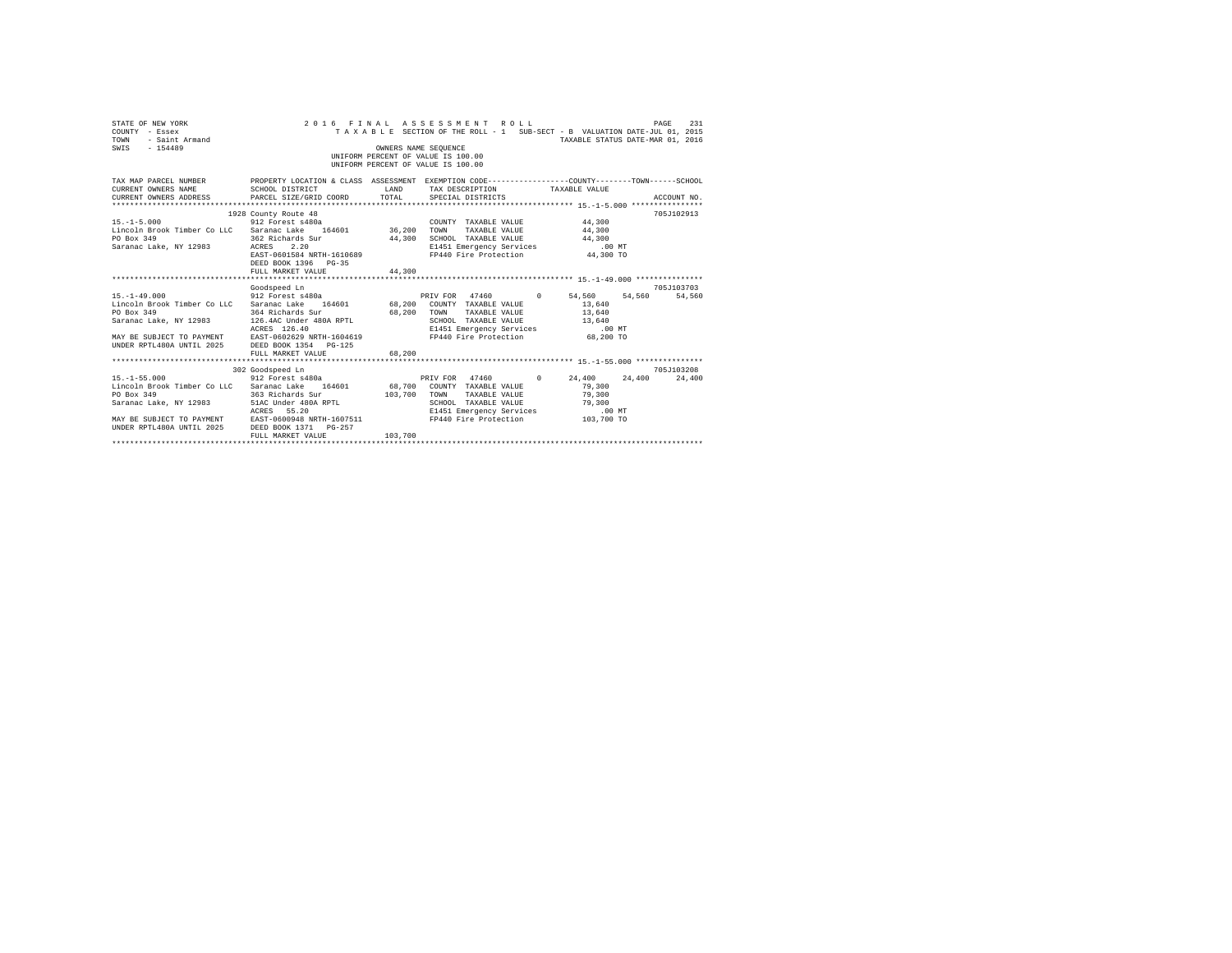| STATE OF NEW YORK      | 2016 FINAL ASSESSMENT ROLL                                               | 232<br>PAGE            |
|------------------------|--------------------------------------------------------------------------|------------------------|
| COUNTY - Essex         | TAXABLE SECTION OF THE ROLL - 1 SUB-SECT - B VALUATION DATE-JUL 01, 2015 |                        |
| - Saint Armand<br>TOWN | TAXABLE STATUS DATE-MAR 01, 2016                                         |                        |
| SWTS<br>$-154489$      |                                                                          | RPS150/V04/L015        |
|                        |                                                                          | CURRENT DATE 6/24/2016 |
|                        | UNIFORM PERCENT OF VALUE IS 100.00                                       |                        |
|                        | ROLL SUB SECTION-B-TOTALS                                                |                        |

| CODE | DISTRICT NAME                                | TOTAL.<br>PARCELS | EXTENSION<br><b>TYPE</b> | <b>EXTENSION</b><br><b>VALUE</b> | AD VALOREM<br>VALUE. | <b>EXEMPT</b><br>AMOUNT | TAXARLE<br><b>VALUE</b> |
|------|----------------------------------------------|-------------------|--------------------------|----------------------------------|----------------------|-------------------------|-------------------------|
|      | E1451 Emergency Serv<br>FP440 Fire Protectio |                   | 8 MOVTAX<br>8 TOTAL      |                                  | 418,700              |                         | 418,700                 |

#### \*\*\* S C H O O L D I S T R I C T S U M M A R Y \*\*\*

| CODE   | DISTRICT NAME | TOTAL<br>PARCELS | ASSESSED<br>LAND | ASSESSED<br>TOTAL | EXEMPT<br>AMOUNT | TOTAL<br>TAXABLE | <b>STAR</b><br>AMOUNT | <b>STAR</b><br>TAXABLE |
|--------|---------------|------------------|------------------|-------------------|------------------|------------------|-----------------------|------------------------|
| 164601 | Saranac Lake  | 8                | 375,600          | 418,700           | 173,520          | 245,180          |                       | 245,180                |
|        | SUB-TOTAL     | 8                | 375,600          | 418,700           | 173,520          | 245,180          |                       | 245,180                |
|        | TOTAL         | 8                | 375,600          | 418,700           | 173,520          | 245,180          |                       | 245,180                |

#### \*\*\* S Y S T E M C O D E S S U M M A R Y \*\*\*

NO SYSTEM EXEMPTIONS AT THIS LEVEL

#### \*\*\* E X E M P T I O N S U M M A R Y \*\*\*

| CODE  | DESCRIPTION       | TOTAL<br>PARCELS | COUNTY             | TOWN               | SCHOOL             |
|-------|-------------------|------------------|--------------------|--------------------|--------------------|
| 47460 | PRIV FOR<br>TOTAL |                  | 173,520<br>173.520 | 173.520<br>173.520 | 173.520<br>173.520 |

#### \*\*\* G R A N D T O T A L S \*\*\*

| ROLL       | DESCRIPTION | TOTAL   | ASSESSED | ASSESSED    | TAXABLE     | TAXABLE | TAXABLE     | STAR    |
|------------|-------------|---------|----------|-------------|-------------|---------|-------------|---------|
| <b>SEC</b> |             | PARCELS | LAND     | TOTAL       | COUNTY      | TOWN    | SCHOOL      | TAXABLE |
|            | TAXABLE     |         | 375,600  | 700<br>418. | 245<br>.180 | 245.180 | 245<br>.180 | 245,180 |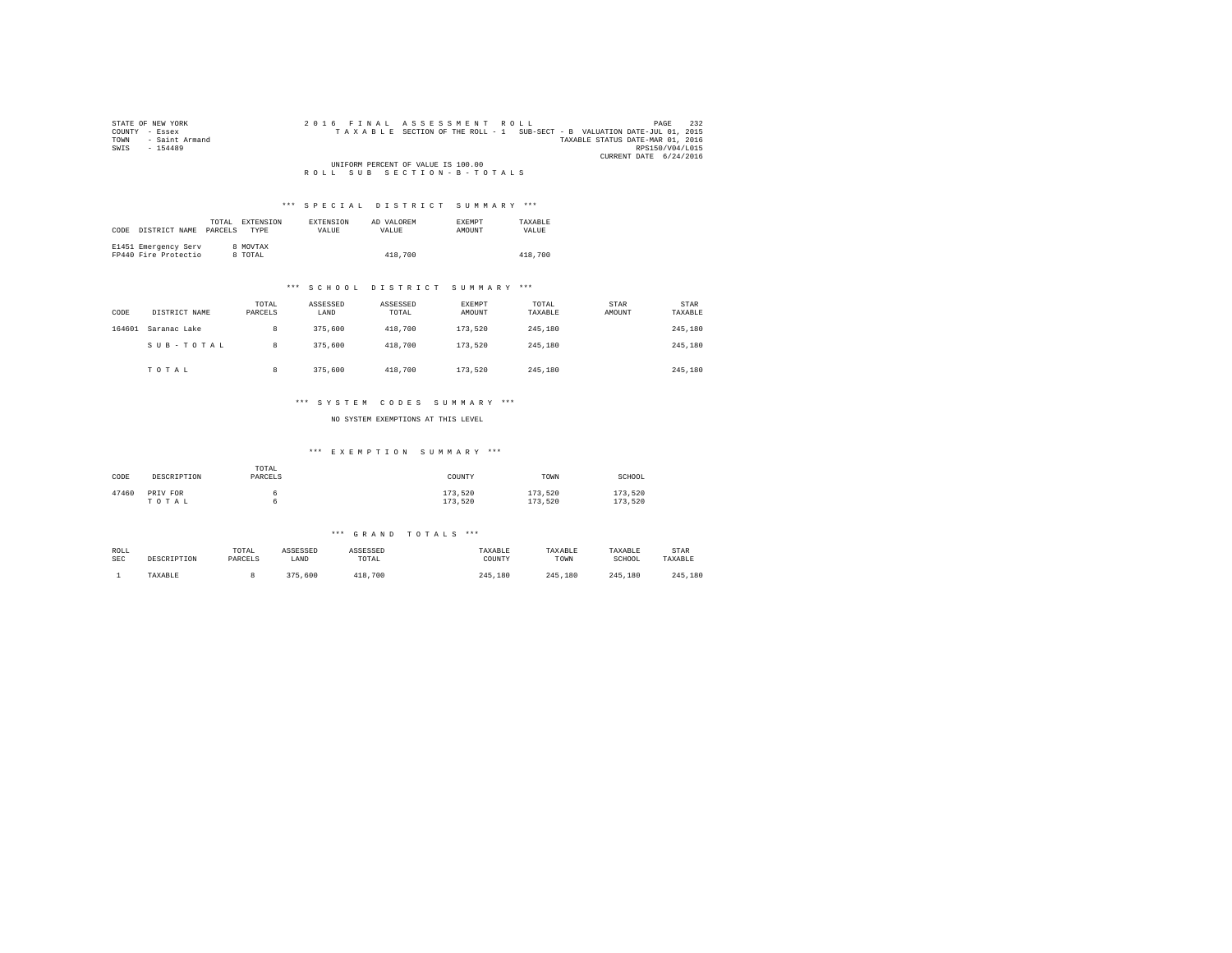| STATE OF NEW YORK      | 2016 FINAL ASSESSMENT ROLL         | 233<br>PAGE                      |
|------------------------|------------------------------------|----------------------------------|
| COUNTY - Essex         | TAXABLE SECTION OF THE ROLL - 1    | VALUATION DATE-JUL 01, 2015      |
| - Saint Armand<br>TOWN |                                    | TAXABLE STATUS DATE-MAR 01, 2016 |
| SWTS<br>$-154489$      |                                    | RPS150/V04/L015                  |
|                        | UNIFORM PERCENT OF VALUE IS 100.00 | CURRENT DATE 6/24/2016           |
|                        |                                    |                                  |
|                        | ROLL SECTION TOTALS                |                                  |

| CODE | DISTRICT NAME        | TOTAL<br>PARCELS | <b>EXTENSION</b><br>TYPE | <b>EXTENSION</b><br>VALUE | AD VALOREM<br>VALUE | <b>EXEMPT</b><br>AMOUNT | TAXABLE<br>VALUE |
|------|----------------------|------------------|--------------------------|---------------------------|---------------------|-------------------------|------------------|
|      | AP904 Apptmnt tax S  |                  | 1 MOVTAX                 | 39.48                     |                     |                         | 39.48            |
|      | OT902 Omitted tax C  |                  | 1 MOVTAX                 | 47.61                     |                     |                         | 47.61            |
|      | OT903 Omitted tax T  |                  | 2 MOVTAX                 | 679.75                    |                     |                         | 679.75           |
|      | E1450 Emergency Serv |                  | 261 MOVTAX               |                           |                     |                         |                  |
|      | E1451 Emergency Serv |                  | 618 MOVTAX               |                           |                     |                         |                  |
|      | BTI44 BTI District   |                  | 13 MOVTAX                |                           |                     |                         |                  |
|      | FP403 Fire Pro LP La |                  | 13 TOTAL                 |                           | 9376.400            |                         | 9376,400         |
|      | FP440 Fire Protectio |                  | 867 TOTAL                |                           | 94314,353           |                         | 94314,353        |
|      | SB440 Trudeau sewer  |                  | 1 TOTAL C                |                           | 630,300             |                         | 630,300          |
|      | SW440 Trudeau sewer  |                  | 1 TOTAL<br>M             |                           | 630,300             |                         | 630,300          |
|      | WR440 Trudeau water  |                  | 1 TOTAL<br>$\mathbb{C}$  |                           | 630,300             |                         | 630,300          |
|      | WD440 Trudeau water  |                  | 1 TOTAL                  | M                         | 630,300             |                         | 630,300          |
|      | WD441 Rockledge wate |                  | 54 TOTAL                 | M                         | 8360,300            |                         | 8360,300         |
|      | SD442 Bloomingdale S |                  | 179 TOTAL<br>M           |                           | 22501.300           |                         | 22501.300        |
|      | WD442 Bloomingdale W |                  | 179 TOTAL                | M                         | 22501.300           |                         | 22501.300        |

#### \*\*\* S C H O O L D I S T R I C T S U M M A R Y \*\*\*

| CODE   | DISTRICT NAME | TOTAL<br>PARCELS | ASSESSED<br>LAND | ASSESSED<br>TOTAL | EXEMPT<br>AMOUNT | TOTAL<br>TAXABLE | STAR<br>AMOUNT | STAR<br>TAXABLE |
|--------|---------------|------------------|------------------|-------------------|------------------|------------------|----------------|-----------------|
| 164601 | Saranac Lake  | 880              | 37059,103        | 103690.753        | 1448.785         | 102241.968       | 12149.105      | 90092.863       |
|        | SUB-TOTAL     | 880              | 37059,103        | 103690.753        | 1448.785         | 102241.968       | 12149.105      | 90092.863       |
|        | TOTAL         | 880              | 37059,103        | 103690.753        | 1448.785         | 102241.968       | 12149.105      | 90092.863       |

\*\*\* S Y S T E M C O D E S S U M M A R Y \*\*\*

NO SYSTEM EXEMPTIONS AT THIS LEVEL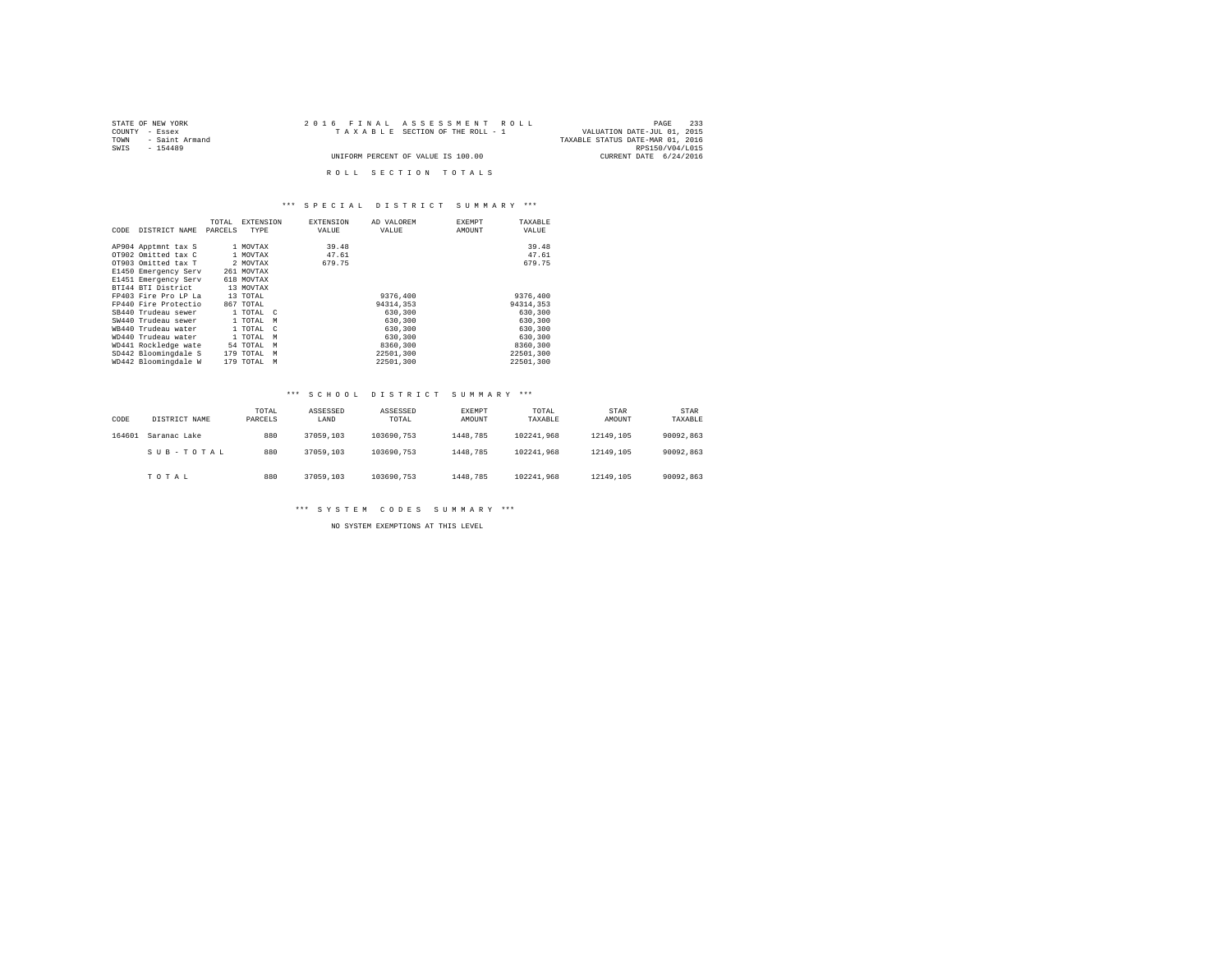| 2016 FINAL ASSESSMENT ROLL         | 234<br>PAGE                      |
|------------------------------------|----------------------------------|
| TAXABLE SECTION OF THE ROLL - 1    | VALUATION DATE-JUL 01, 2015      |
|                                    | TAXABLE STATUS DATE-MAR 01, 2016 |
|                                    | RPS150/V04/L015                  |
| UNIFORM PERCENT OF VALUE IS 100.00 | CURRENT DATE 6/24/2016           |
|                                    |                                  |
| ROLL SECTION TOTALS                |                                  |
|                                    |                                  |

## \*\*\* E X E M P T I O N S U M M A R Y \*\*\*

|       |             | TOTAL          |          |          |           |
|-------|-------------|----------------|----------|----------|-----------|
| CODE  | DESCRIPTION | PARCELS        | COUNTY   | TOWN     | SCHOOL    |
| 18020 | IND DEVLP   |                | 291.465  | 291,465  | 291,465   |
| 41120 | VETWAR CTS  | 16             | 216.225  | 216.225  | 93.225    |
| 41130 | VETCOM CTS  | 24             | 585,800  | 585,800  | 240,000   |
| 41140 | VETDIS CTS  | 10             | 320,850  | 320,850  | 164.505   |
| 41400 | CLERGY      | $\overline{a}$ | 3,000    | 3,000    | 3,000     |
| 41800 | AGED ALL    | 8              | 387,200  | 387.200  | 394,700   |
| 41801 | AGED C/T    |                | 38,950   | 38,950   |           |
| 41804 | AGED S      | 3              |          |          | 88,370    |
| 41834 | SR<br>STAR  | 70             |          |          | 4288.905  |
| 41854 | RES. STAR   | 264            |          |          | 7860.200  |
| 47460 | PRIV FOR    | 6              | 173.520  | 173.520  | 173.520   |
|       | TOTAL       | 405            | 2017.010 | 2017.010 | 13597.890 |

## \*\*\* G R A N D T O T A L S \*\*\*

| ROLL       | DESCRIPTION | TOTAL   | ASSESSED  | ASSESSED   | TAXABLE    | TAXABLE    | TAXABLE    | STAR      |
|------------|-------------|---------|-----------|------------|------------|------------|------------|-----------|
| <b>SEC</b> |             | PARCELS | LAND      | TOTAL      | COUNTY     | TOWN       | SCHOOL     | TAXABLE   |
|            | TAXABLE     | 880     | 37059.103 | 103690.753 | 101673.743 | 101673.743 | 102241.968 | 90092.863 |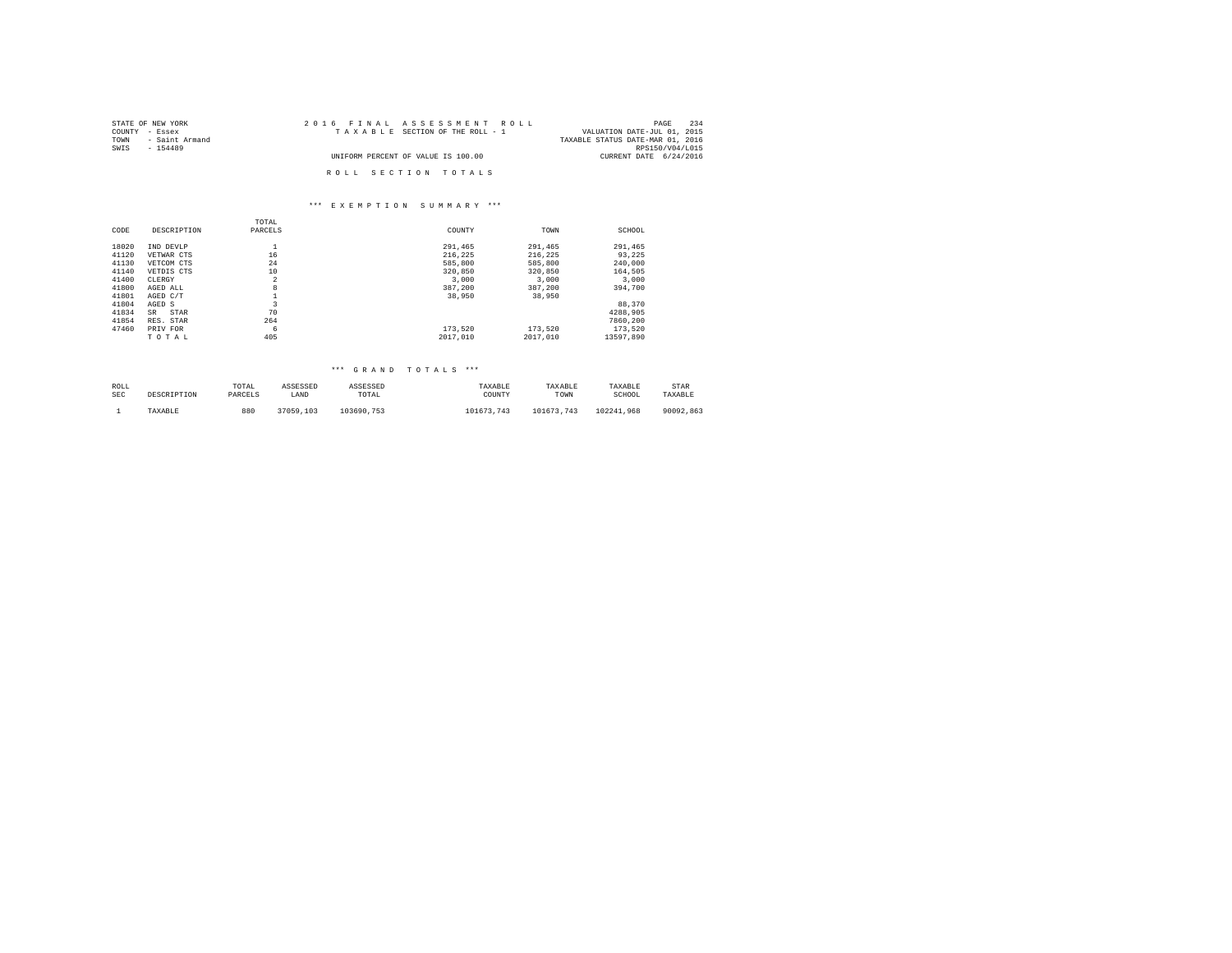| STATE OF NEW YORK                                                                                                                                                           |                                                                                                  |        | 2016 FINAL ASSESSMENT ROLL PAGE 235<br>STATE OWNED LAND SECTION OF THE ROLL - 3 VALUATION DATE-JUL 01, 2015<br>TAXABLE STATUS DATE-MAR 01, 2016 |                  |             |
|-----------------------------------------------------------------------------------------------------------------------------------------------------------------------------|--------------------------------------------------------------------------------------------------|--------|-------------------------------------------------------------------------------------------------------------------------------------------------|------------------|-------------|
| COUNTY - Essex<br>TOWN - Saint Armand                                                                                                                                       |                                                                                                  |        |                                                                                                                                                 |                  |             |
| SWIS - 154489                                                                                                                                                               |                                                                                                  |        | OWNERS NAME SEOUENCE                                                                                                                            |                  |             |
|                                                                                                                                                                             |                                                                                                  |        | UNIFORM PERCENT OF VALUE IS 100.00                                                                                                              |                  |             |
|                                                                                                                                                                             |                                                                                                  |        |                                                                                                                                                 |                  |             |
| TAX MAP PARCEL NUMBER                                                                                                                                                       | PROPERTY LOCATION & CLASS ASSESSMENT EXEMPTION CODE----------------COUNTY-------TOWN------SCHOOL |        |                                                                                                                                                 |                  |             |
| CURRENT OWNERS NAME                                                                                                                                                         | SCHOOL DISTRICT                                                                                  |        | LAND TAX DESCRIPTION TAXABLE VALUE                                                                                                              |                  |             |
| CURRENT OWNERS ADDRESS                                                                                                                                                      | PARCEL SIZE/GRID COORD                                                                           | TOTAL  | SPECIAL DISTRICTS                                                                                                                               |                  | ACCOUNT NO. |
|                                                                                                                                                                             |                                                                                                  |        |                                                                                                                                                 |                  |             |
|                                                                                                                                                                             | Maple Ln                                                                                         |        |                                                                                                                                                 |                  | 705J104108  |
|                                                                                                                                                                             |                                                                                                  |        |                                                                                                                                                 | 4,700            |             |
|                                                                                                                                                                             |                                                                                                  |        |                                                                                                                                                 | 4,700            |             |
|                                                                                                                                                                             |                                                                                                  |        |                                                                                                                                                 | 4,700            |             |
|                                                                                                                                                                             |                                                                                                  |        | E1451 Emergency Services 6.00 MT<br>FP440 Fire Protection 4,700 TO                                                                              |                  |             |
|                                                                                                                                                                             |                                                                                                  |        |                                                                                                                                                 |                  |             |
|                                                                                                                                                                             |                                                                                                  |        |                                                                                                                                                 |                  |             |
|                                                                                                                                                                             |                                                                                                  |        |                                                                                                                                                 |                  |             |
|                                                                                                                                                                             | FULL MARKET VALUE                                                                                | 4,700  |                                                                                                                                                 |                  |             |
|                                                                                                                                                                             | NYS Route 3                                                                                      |        |                                                                                                                                                 |                  | 705J103814  |
| $23.1 - 1 - 2.000$                                                                                                                                                          | 931 Forest s532a                                                                                 |        | COUNTY TAXABLE VALUE 93,700                                                                                                                     |                  |             |
| 0190501                                                                                                                                                                     |                                                                                                  |        | 93.700 TOWN TAXABLE VALUE                                                                                                                       | 93,700           |             |
|                                                                                                                                                                             | Saranac Lake 164601<br>24 Richards Sur                                                           |        |                                                                                                                                                 |                  |             |
|                                                                                                                                                                             |                                                                                                  |        |                                                                                                                                                 |                  |             |
| 919901<br>State Of New York 24 Richards Sur<br>Dept Environmental Cons 00160.00<br>7th Fl Alfred E Smith Bld ACRES 160.00<br>The Platform Constant Constant Constant 160005 |                                                                                                  |        | 93,700 SCHOOL TAXABLE VALUE<br>93,700 SCHOOL TAXABLE VALUE<br>FP440 Fire Protection 93,700 MT<br>FP440 Fire Protection 93,700 TO                |                  |             |
| Albany, NY 12233                                                                                                                                                            | EAST-0555161 NRTH-1598095                                                                        |        |                                                                                                                                                 |                  |             |
|                                                                                                                                                                             | DEED BOOK 745 PG-052                                                                             |        |                                                                                                                                                 |                  |             |
|                                                                                                                                                                             | FULL MARKET VALUE                                                                                | 93,700 |                                                                                                                                                 |                  |             |
|                                                                                                                                                                             |                                                                                                  |        |                                                                                                                                                 |                  |             |
|                                                                                                                                                                             | NYS Route 3                                                                                      |        |                                                                                                                                                 |                  | 705J103211  |
|                                                                                                                                                                             |                                                                                                  |        |                                                                                                                                                 | 73,900           |             |
|                                                                                                                                                                             |                                                                                                  |        |                                                                                                                                                 | 73,900           |             |
|                                                                                                                                                                             |                                                                                                  |        |                                                                                                                                                 | 73,900<br>.00 MT |             |
|                                                                                                                                                                             |                                                                                                  |        |                                                                                                                                                 | 73,900 TO        |             |
|                                                                                                                                                                             |                                                                                                  |        |                                                                                                                                                 |                  |             |
|                                                                                                                                                                             |                                                                                                  |        |                                                                                                                                                 |                  |             |
|                                                                                                                                                                             | FULL MARKET VALUE                                                                                | 73,900 |                                                                                                                                                 |                  |             |
|                                                                                                                                                                             |                                                                                                  |        |                                                                                                                                                 |                  |             |
|                                                                                                                                                                             | Rockledge Ln                                                                                     |        |                                                                                                                                                 |                  | 705J184009  |
| $32.1 - 2 - 10.200$                                                                                                                                                         | 931 Forest s532a                                                                                 |        | COUNTY TAXABLE VALUE                                                                                                                            | 67,700           |             |
| 0220501                                                                                                                                                                     | Saranac Lake 164601 67,700 TOWN                                                                  |        | TAXABLE VALUE                                                                                                                                   | 67,700           |             |
| 9220501<br>State Of New York 31 Rs Twp 11 Omt<br>Attn: State Comptroller 31 Rs Twp 11 Omt<br>Land Claims Unit 16.0 Acres                                                    |                                                                                                  |        | 67,700 SCHOOL TAXABLE VALUE                                                                                                                     | 67,700           |             |
|                                                                                                                                                                             |                                                                                                  |        | E1450 Emergency Services<br>FP440 Fire Protection                                                                                               | $.00$ MT         |             |
|                                                                                                                                                                             |                                                                                                  |        |                                                                                                                                                 | 67,700 TO        |             |
| 7th F1 Alfred E Smith Bld EAST-0557890 NRTH-1579448<br>Albany, NY 12236                                                                                                     | DEED BOOK 801 PG-045                                                                             |        |                                                                                                                                                 |                  |             |
|                                                                                                                                                                             | FULL MARKET VALUE                                                                                | 67,700 |                                                                                                                                                 |                  |             |
|                                                                                                                                                                             |                                                                                                  |        |                                                                                                                                                 |                  |             |
|                                                                                                                                                                             | NYS Route 3                                                                                      |        |                                                                                                                                                 |                  | 705J103713  |
|                                                                                                                                                                             | 931 Forest s532a                                                                                 |        | COUNTY TAXABLE VALUE 52,600                                                                                                                     |                  |             |
|                                                                                                                                                                             |                                                                                                  |        | 52,600 TOWN TAXABLE VALUE                                                                                                                       | 52,600           |             |
|                                                                                                                                                                             |                                                                                                  |        |                                                                                                                                                 |                  |             |
|                                                                                                                                                                             |                                                                                                  |        | 52,600 SCHOOL TAXABLE VALUE 52,600<br>E1450 Emergency Services 52,600<br>FP440 Fire Protection 52,600 TO                                        |                  |             |
|                                                                                                                                                                             |                                                                                                  |        |                                                                                                                                                 |                  |             |
| 7th Fl Alfred E Smith Bld EAST-0559457 NRTH-1587583                                                                                                                         |                                                                                                  |        |                                                                                                                                                 |                  |             |
| Albany, NY 12236                                                                                                                                                            | DEED BOOK 816 PG-008                                                                             |        |                                                                                                                                                 |                  |             |
|                                                                                                                                                                             | FULL MARKET VALUE                                                                                | 52,600 |                                                                                                                                                 |                  |             |
|                                                                                                                                                                             |                                                                                                  |        |                                                                                                                                                 |                  |             |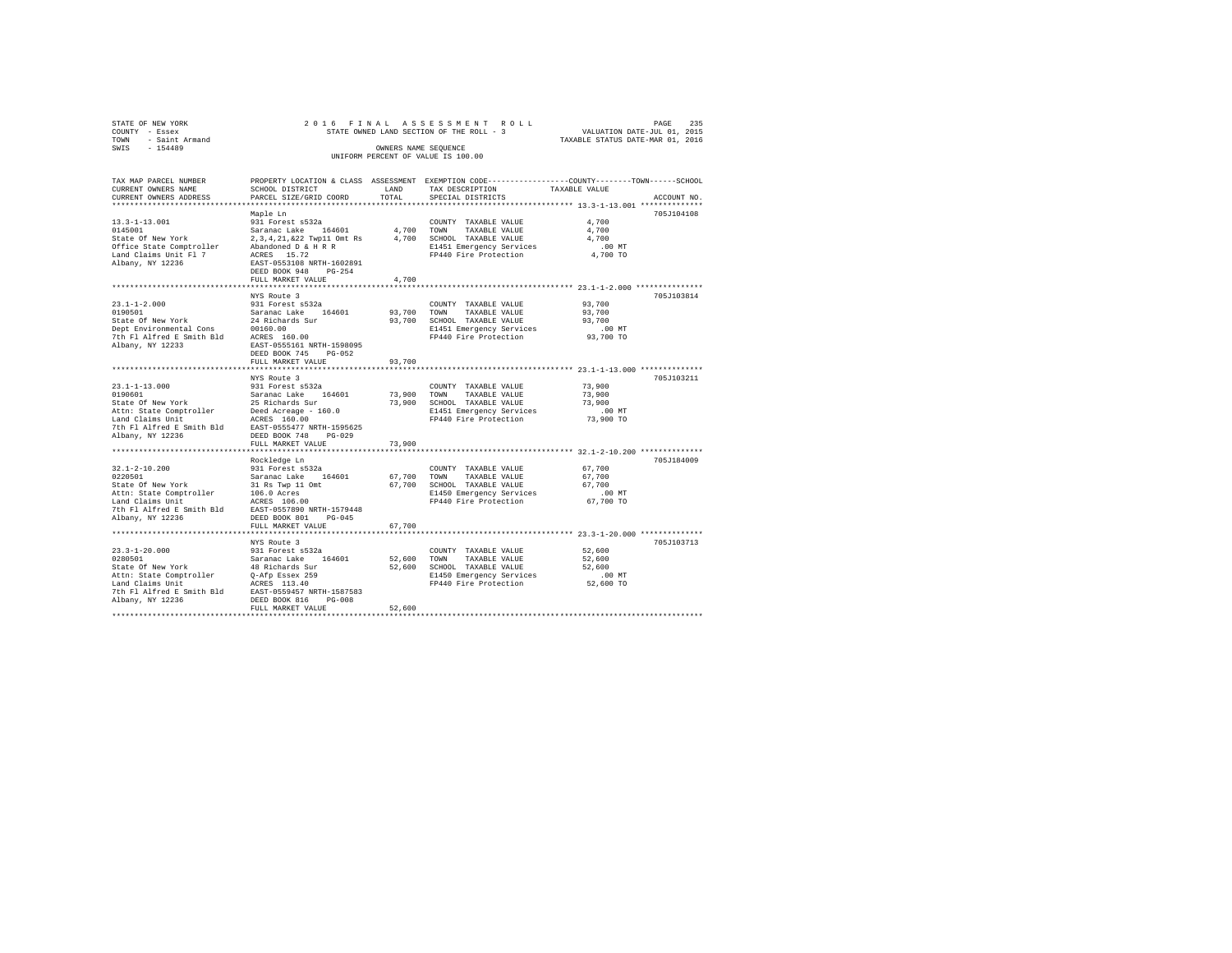| 2016 FINAL ASSESSMENT ROLL               | 236<br>PAGE                      |
|------------------------------------------|----------------------------------|
| STATE OWNED LAND SECTION OF THE ROLL - 3 | VALUATION DATE-JUL 01, 2015      |
|                                          | TAXABLE STATUS DATE-MAR 01, 2016 |
| OWNERS NAME SEOUENCE                     |                                  |
| UNIFORM PERCENT OF VALUE IS 100.00       |                                  |
|                                          |                                  |

| TAX MAP PARCEL NUMBER<br>CURRENT OWNERS NAME                                                                                                                                                                                                              | PROPERTY LOCATION & CLASS ASSESSMENT EXEMPTION CODE----------------COUNTY-------TOWN------SCHOOL<br>SCHOOL DISTRICT | LAND<br>TOTAL         | TAX DESCRIPTION                                                                                                                       | TAXABLE VALUE                                                    |             |
|-----------------------------------------------------------------------------------------------------------------------------------------------------------------------------------------------------------------------------------------------------------|---------------------------------------------------------------------------------------------------------------------|-----------------------|---------------------------------------------------------------------------------------------------------------------------------------|------------------------------------------------------------------|-------------|
| CURRENT OWNERS ADDRESS                                                                                                                                                                                                                                    | PARCEL SIZE/GRID COORD                                                                                              |                       | SPECIAL DISTRICTS                                                                                                                     |                                                                  | ACCOUNT NO. |
| $13.3 - 1 - 28.000$<br>0309001<br>State Of New York<br>Sade of new York 100082.00<br>Attn: State Comptroller 100082.00<br>Land Claims Unit 100082.00<br>7th Fl Alfred 8 Smith Bld 125.87-0559782.007<br>Albany, NY 12236 105ED BOOK 426 PG-004            | Alina Way<br>931 Forest s532a<br>Saranac Lake 164601<br>63 Richards Sur                                             | 73,500 TOWN           | COUNTY TAXABLE VALUE<br>TAXABLE VALUE<br>73,500 SCHOOL TAXABLE VALUE<br>E1451 Emergency Services<br>FP440 Fire Protection             | 73,500<br>73,500<br>73,500<br>$.00$ MT<br>73,500 TO              | 705M404606  |
|                                                                                                                                                                                                                                                           | FULL MARKET VALUE                                                                                                   | 73,500<br>*********** |                                                                                                                                       | ********************************** 23.3-1-12.100 *************** |             |
|                                                                                                                                                                                                                                                           | NYS Route 3                                                                                                         |                       | E1450 Emergency Services<br>FP440 Fire Protection                                                                                     | 28,300<br>28,300<br>28,300<br>$.00$ MT<br>28,300 TO              | 705J176002  |
|                                                                                                                                                                                                                                                           |                                                                                                                     |                       |                                                                                                                                       |                                                                  |             |
| $23.3 - 1 - 17.000$<br>0321001<br>State Of New York<br>Attn: State Comptroller (1974) Essex 344<br>Land Claim Unit (1975) ACRES 173.20<br>7th Fl Alfred E Smith Bld (1985-19561700 NRTH-1588175)<br>Albany, NY 12236                                      | NYS Route 3<br>931 Forest s532a<br>Saranac Lake 164601<br>68 Richards Sur<br>FULL MARKET VALUE                      | 80,500                | COUNTY TAXABLE VALUE<br>80,500 TOWN TAXABLE VALUE<br>80.500 SCHOOL TAXABLE VALUE<br>E1450 Emergency Services<br>FP440 Fire Protection | 80,500<br>80,500<br>80,500<br>$.00$ MT<br>80,500 TO              | 705J102501  |
| $23.3 - 1 - 15.120$<br>0330501<br>State Of New York<br>Nature Team (1997)<br>Land Claims Unit (1997)<br>The Flalfred Essith Bld (1987–1952)<br>The Flalfred Essith Bld (1987–1950)<br>Albany, NY 12236 (1988–1988–1988–1988–1988–1989–1999)               | NYS Route 3<br>931 Forest s532a<br>Saranac Lake 164601<br>67 Rs Omt Twp 11<br>FULL MARKET VALUE                     |                       | COUNTY TAXABLE VALUE<br>47,100 TOWN TAXABLE VALUE<br>47,100 SCHOOL TAXABLE VALUE<br>E1450 Emergency Services<br>FP440 Fire Protection | 47,100<br>47,100<br>47,100<br>.00 MT<br>47,100 TO                | 705M183010  |
|                                                                                                                                                                                                                                                           |                                                                                                                     | 47,100                |                                                                                                                                       |                                                                  |             |
| $23.1 - 1 - 25.000$<br>0359001<br>State Of New York<br>Ducus Compiler 196.50<br>Land Claims Unit 196.50<br>Tand Claims Unit 196.50<br>The Flalfred E Smith Bld 196.557-0563612 NRTH-1593509<br>Albany, NY 12236 198.57-05060 198.57 DEED BOOK 434 196-341 | NYS Route 3<br>931 Forest s532a<br>Saranac Lake 164601<br>87 Richards Sur<br>FULL MARKET VALUE                      | 50,900                | COUNTY TAXABLE VALUE<br>50,900 TOWN TAXABLE VALUE<br>50,900 SCHOOL TAXABLE VALUE<br>E1451 Emergency Services<br>FP440 Fire Protection | 50,900<br>50,900<br>50,900<br>$.00$ MT<br>$50,900$ TO            | 705M404612  |
|                                                                                                                                                                                                                                                           | ******************************                                                                                      |                       |                                                                                                                                       |                                                                  |             |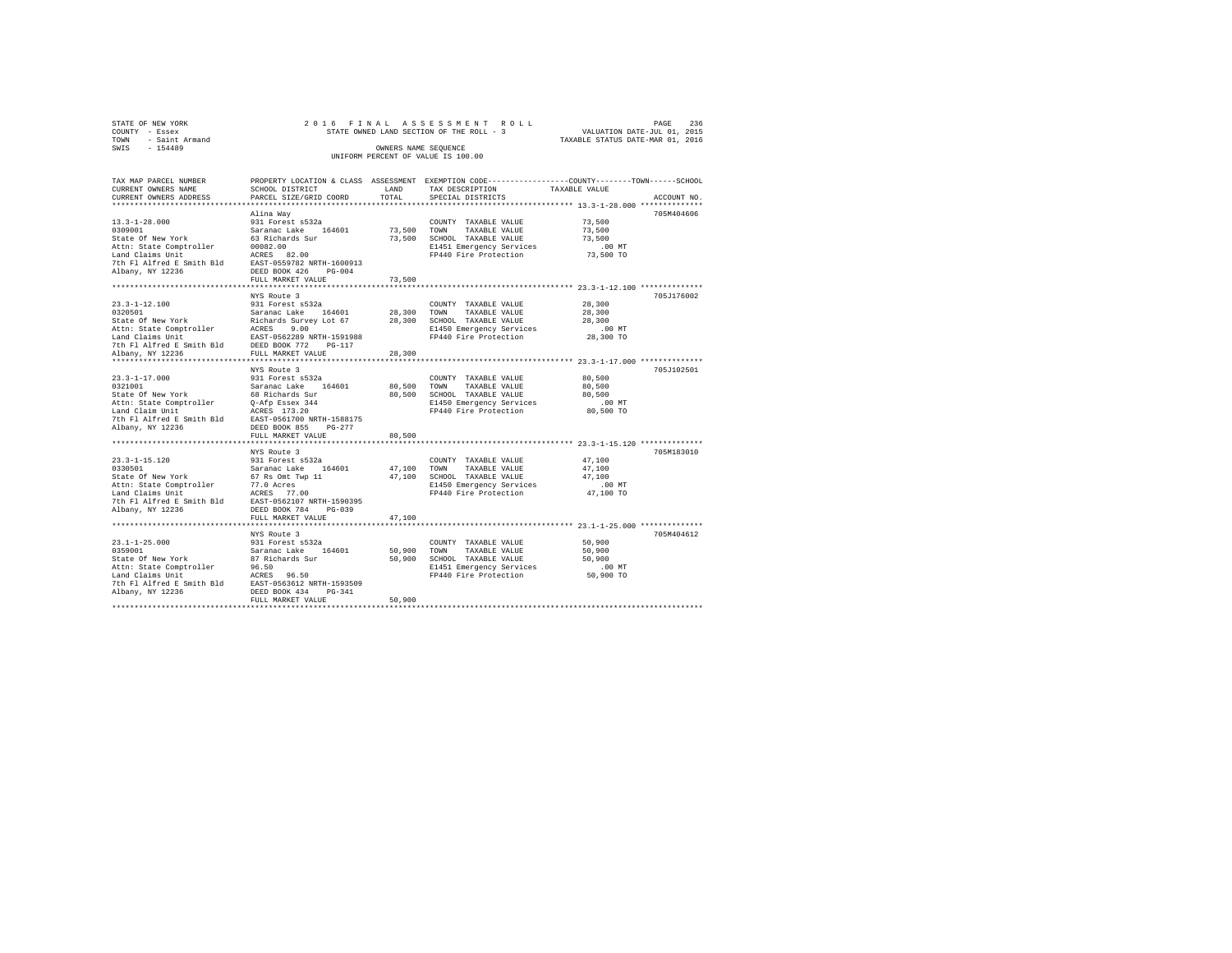| STATE OF NEW YORK      | 2016 FINAL ASSESSMENT ROLL               | 237<br>PAGE                      |
|------------------------|------------------------------------------|----------------------------------|
| COUNTY - Essex         | STATE OWNED LAND SECTION OF THE ROLL - 3 | VALUATION DATE-JUL 01, 2015      |
| - Saint Armand<br>TOWN |                                          | TAXABLE STATUS DATE-MAR 01, 2016 |
| $-154489$<br>SWIS      | OWNERS NAME SEOUENCE                     |                                  |
|                        | UNIFORM PERCENT OF VALUE IS 100.00       |                                  |

| TAX MAP PARCEL NUMBER<br>CURRENT OWNERS NAME<br>CURRENT OWNERS ADDRESS                                                                                                                                                                       | SCHOOL DISTRICT<br>PARCEL SIZE/GRID COORD | TOTAL   | PROPERTY LOCATION & CLASS ASSESSMENT EXEMPTION CODE----------------COUNTY-------TOWN------SCHOOL<br>LAND TAX DESCRIPTION<br>SPECIAL DISTRICTS      | TAXABLE VALUE                                       | ACCOUNT NO. |
|----------------------------------------------------------------------------------------------------------------------------------------------------------------------------------------------------------------------------------------------|-------------------------------------------|---------|----------------------------------------------------------------------------------------------------------------------------------------------------|-----------------------------------------------------|-------------|
|                                                                                                                                                                                                                                              | NYS Route 3                               |         |                                                                                                                                                    |                                                     | 705M483008  |
|                                                                                                                                                                                                                                              |                                           |         |                                                                                                                                                    | .00 MT                                              |             |
|                                                                                                                                                                                                                                              |                                           |         |                                                                                                                                                    | 14,000 TO                                           |             |
|                                                                                                                                                                                                                                              | NYS Route 3                               |         | ********************************** 13.4-1-5.972 ****************                                                                                   |                                                     | 705M483007  |
| 13.4-1-5.972<br>1460501 Maxamac Lake 164601 41,400 TOWNY TAXABLE VALUE<br>State of New York 123 Rs Twp 11 Ont 41,400 SCHOOL TAXABLE VALUE<br>23 Rs Twp 11 Ont 41,400 SCHOOL TAXABLE VALUE<br>246.68 Acres<br>26 Maxamac Laims Unit 41,40     |                                           |         | FP440 Fire Protection                                                                                                                              | 41,400<br>41,400<br>41,400<br>$.00$ MT<br>41,400 TO |             |
|                                                                                                                                                                                                                                              | FULL MARKET VALUE                         | 41,400  |                                                                                                                                                    |                                                     |             |
|                                                                                                                                                                                                                                              | NYS Route 3                               |         |                                                                                                                                                    |                                                     | 705M404711  |
| 23.2-1-26.000<br>23.2-1-26.000 MYS ROUGE 1206 MS Report 5532a - WTRFNT<br>521 To Saranac Lake 164601<br>221 Saranac Lake 164601<br>223 Ather State Comptroller EGRIS 141.60<br>2236 MS REPORT 1207 PRIMERS 141.60<br>2236 MS REPORT 1207 P   |                                           |         | COUNTY TAXABLE VALUE<br>314,100 TOWN TAXABLE VALUE<br>314,100 SCHOOL TAXABLE VALUE<br>E1451 Emergency Services<br>FP440 Fire Protection 314,100 TO | 314,100<br>314,100<br>314,100<br>$.00$ MT           |             |
|                                                                                                                                                                                                                                              |                                           | 314,100 |                                                                                                                                                    |                                                     |             |
| 23.2-1-25.000<br>23.2-1-25.000 931 Forest s532a<br>531 Forest s532a<br>541 Forest Saranac Lake 164601 7,500 SCHOOL TAXABLE VALUE<br>251 Forest 222 7,500 SCHOOL TAXABLE VALUE<br>26 Richards Sur<br>26 Richards Sur<br>27,500 SCHOOL TAXABLE | NYS Route 3                               |         | COUNTY TAXABLE VALUE 7,500<br>FP440 Fire Protection 7,500 TO                                                                                       | 7.500<br>7.500<br>$.00$ MT                          | 705M404712  |
|                                                                                                                                                                                                                                              |                                           |         |                                                                                                                                                    |                                                     |             |
|                                                                                                                                                                                                                                              |                                           |         |                                                                                                                                                    |                                                     | 705M404713  |
|                                                                                                                                                                                                                                              |                                           |         | E1451 Emergency Services 6.00 MT<br>FP440 Fire Protection 7,100 TO                                                                                 | 7,100<br>7,100<br>7,100                             |             |
|                                                                                                                                                                                                                                              | FULL MARKET VALUE                         | 7,100   |                                                                                                                                                    |                                                     |             |
|                                                                                                                                                                                                                                              |                                           |         |                                                                                                                                                    |                                                     |             |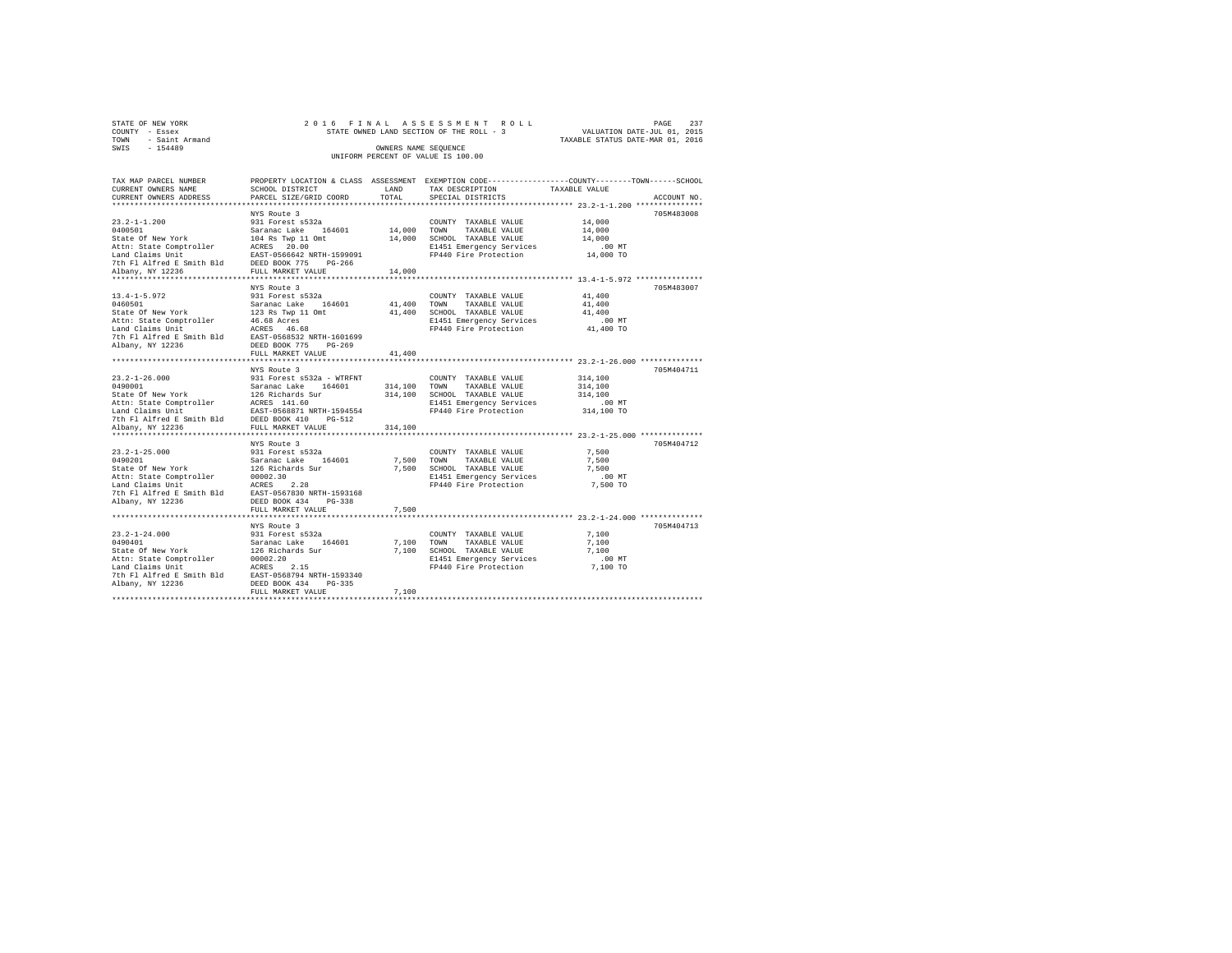| STATE OF NEW YORK   | 2016 FINAL ASSESSMENT ROLL               | 238<br>PAGE                      |
|---------------------|------------------------------------------|----------------------------------|
| COUNTY - Essex      | STATE OWNED LAND SECTION OF THE ROLL - 3 | VALUATION DATE-JUL 01, 2015      |
| TOWN - Saint Armand |                                          | TAXABLE STATUS DATE-MAR 01, 2016 |
| SWIS<br>$-154489$   | OWNERS NAME SEOUENCE                     |                                  |
|                     | UNIFORM PERCENT OF VALUE IS 100.00       |                                  |
|                     |                                          |                                  |
|                     |                                          |                                  |

| TAX MAP PARCEL NUMBER                                                                                                                                                                                                                      |                   |          | PROPERTY LOCATION & CLASS ASSESSMENT EXEMPTION CODE---------------COUNTY-------TOWN-----SCHOOL          |                  |             |
|--------------------------------------------------------------------------------------------------------------------------------------------------------------------------------------------------------------------------------------------|-------------------|----------|---------------------------------------------------------------------------------------------------------|------------------|-------------|
| CURRENT OWNERS NAME                                                                                                                                                                                                                        | SCHOOL DISTRICT   | LAND     | TAX DESCRIPTION                                                                                         | TAXABLE VALUE    |             |
| CURRENT OWNERS ADDRESS PARCEL SIZE/GRID COORD                                                                                                                                                                                              |                   | TOTAL    | SPECIAL DISTRICTS                                                                                       |                  | ACCOUNT NO. |
|                                                                                                                                                                                                                                            |                   |          |                                                                                                         |                  |             |
|                                                                                                                                                                                                                                            |                   |          |                                                                                                         |                  | 705M404714  |
|                                                                                                                                                                                                                                            |                   |          | COUNTY TAXABLE VALUE 164,100                                                                            |                  |             |
|                                                                                                                                                                                                                                            |                   |          |                                                                                                         | 164,100          |             |
|                                                                                                                                                                                                                                            |                   |          |                                                                                                         | 164,100          |             |
|                                                                                                                                                                                                                                            |                   |          |                                                                                                         |                  |             |
|                                                                                                                                                                                                                                            |                   |          | E1451 Emergency Services .00 MT<br>FP440 Fire Protection .064,100 TO                                    |                  |             |
|                                                                                                                                                                                                                                            |                   |          |                                                                                                         |                  |             |
|                                                                                                                                                                                                                                            |                   |          |                                                                                                         |                  |             |
|                                                                                                                                                                                                                                            |                   |          |                                                                                                         |                  |             |
|                                                                                                                                                                                                                                            |                   |          |                                                                                                         |                  |             |
|                                                                                                                                                                                                                                            |                   |          |                                                                                                         |                  |             |
|                                                                                                                                                                                                                                            | NYS Route 3       |          |                                                                                                         |                  | 705M404715  |
|                                                                                                                                                                                                                                            |                   |          |                                                                                                         | 86,800           |             |
|                                                                                                                                                                                                                                            |                   |          |                                                                                                         | 86,800<br>86,800 |             |
|                                                                                                                                                                                                                                            |                   |          |                                                                                                         |                  |             |
|                                                                                                                                                                                                                                            |                   |          | 00,800 contour rangency Services<br>E1451 Emergency Services .00 MT<br>FP440 Fire Protection  86,800 TO |                  |             |
|                                                                                                                                                                                                                                            |                   |          |                                                                                                         |                  |             |
|                                                                                                                                                                                                                                            |                   |          |                                                                                                         |                  |             |
|                                                                                                                                                                                                                                            |                   |          |                                                                                                         |                  |             |
|                                                                                                                                                                                                                                            | FULL MARKET VALUE | 86,800   |                                                                                                         |                  |             |
|                                                                                                                                                                                                                                            |                   |          |                                                                                                         |                  |             |
|                                                                                                                                                                                                                                            |                   |          |                                                                                                         |                  | 705J103207  |
|                                                                                                                                                                                                                                            |                   |          |                                                                                                         |                  |             |
|                                                                                                                                                                                                                                            |                   |          |                                                                                                         |                  |             |
|                                                                                                                                                                                                                                            |                   |          |                                                                                                         |                  |             |
|                                                                                                                                                                                                                                            |                   |          | 10,000 SCHOOL TAXABLE VALUE 10,000 DI450 Emergency Services 00 MT<br>FP440 Fire Protection 10,000 TO    |                  |             |
|                                                                                                                                                                                                                                            |                   |          |                                                                                                         |                  |             |
|                                                                                                                                                                                                                                            |                   |          |                                                                                                         |                  |             |
|                                                                                                                                                                                                                                            |                   |          |                                                                                                         |                  |             |
|                                                                                                                                                                                                                                            |                   |          |                                                                                                         |                  |             |
|                                                                                                                                                                                                                                            |                   |          |                                                                                                         |                  |             |
|                                                                                                                                                                                                                                            | River Rd          |          |                                                                                                         |                  | 705M405502  |
|                                                                                                                                                                                                                                            |                   |          |                                                                                                         |                  |             |
|                                                                                                                                                                                                                                            |                   |          |                                                                                                         |                  |             |
| 33.-1-9.001 1277,400<br>1550501 1277,400<br>1550501 231 Richards Saranac Lake 164601 5177,400 10000 7AXABLE VALUE 5177,400<br>1521 231 Richards Sur 5177,400 5CHOOL TAXABLE VALUE 5177,400<br>1931 2011 127,400 2017,400 201450 2020 21450 |                   |          |                                                                                                         |                  |             |
|                                                                                                                                                                                                                                            |                   |          |                                                                                                         |                  |             |
| Attn: State Comptroller 30059.90<br>Land Claims Unit<br>The Fl Alfred E Smith Bld ACRES 59.90<br>The Fl Alfred E Smith Bld EAST-0597810 NRTH-1584955<br>Albany, NY 12236 DEED BOOK 423 PG-341<br>PHET MADY THE MADY THE SMOK 423           |                   |          | FP403 Fire Pro LP Lake 5177,400 TO                                                                      |                  |             |
|                                                                                                                                                                                                                                            |                   |          |                                                                                                         |                  |             |
|                                                                                                                                                                                                                                            |                   |          |                                                                                                         |                  |             |
|                                                                                                                                                                                                                                            | FULL MARKET VALUE | 5177,400 |                                                                                                         |                  |             |
|                                                                                                                                                                                                                                            |                   |          |                                                                                                         |                  |             |
|                                                                                                                                                                                                                                            | River Rd          |          |                                                                                                         |                  | 705M405511  |
|                                                                                                                                                                                                                                            |                   |          |                                                                                                         |                  |             |
|                                                                                                                                                                                                                                            |                   |          |                                                                                                         |                  |             |
|                                                                                                                                                                                                                                            |                   |          |                                                                                                         |                  |             |
|                                                                                                                                                                                                                                            |                   |          |                                                                                                         |                  |             |
|                                                                                                                                                                                                                                            |                   |          |                                                                                                         |                  |             |
|                                                                                                                                                                                                                                            |                   |          |                                                                                                         |                  |             |
|                                                                                                                                                                                                                                            |                   |          |                                                                                                         |                  |             |
|                                                                                                                                                                                                                                            |                   |          |                                                                                                         |                  |             |
|                                                                                                                                                                                                                                            | FULL MARKET VALUE | 136,400  |                                                                                                         |                  |             |
|                                                                                                                                                                                                                                            |                   |          |                                                                                                         |                  |             |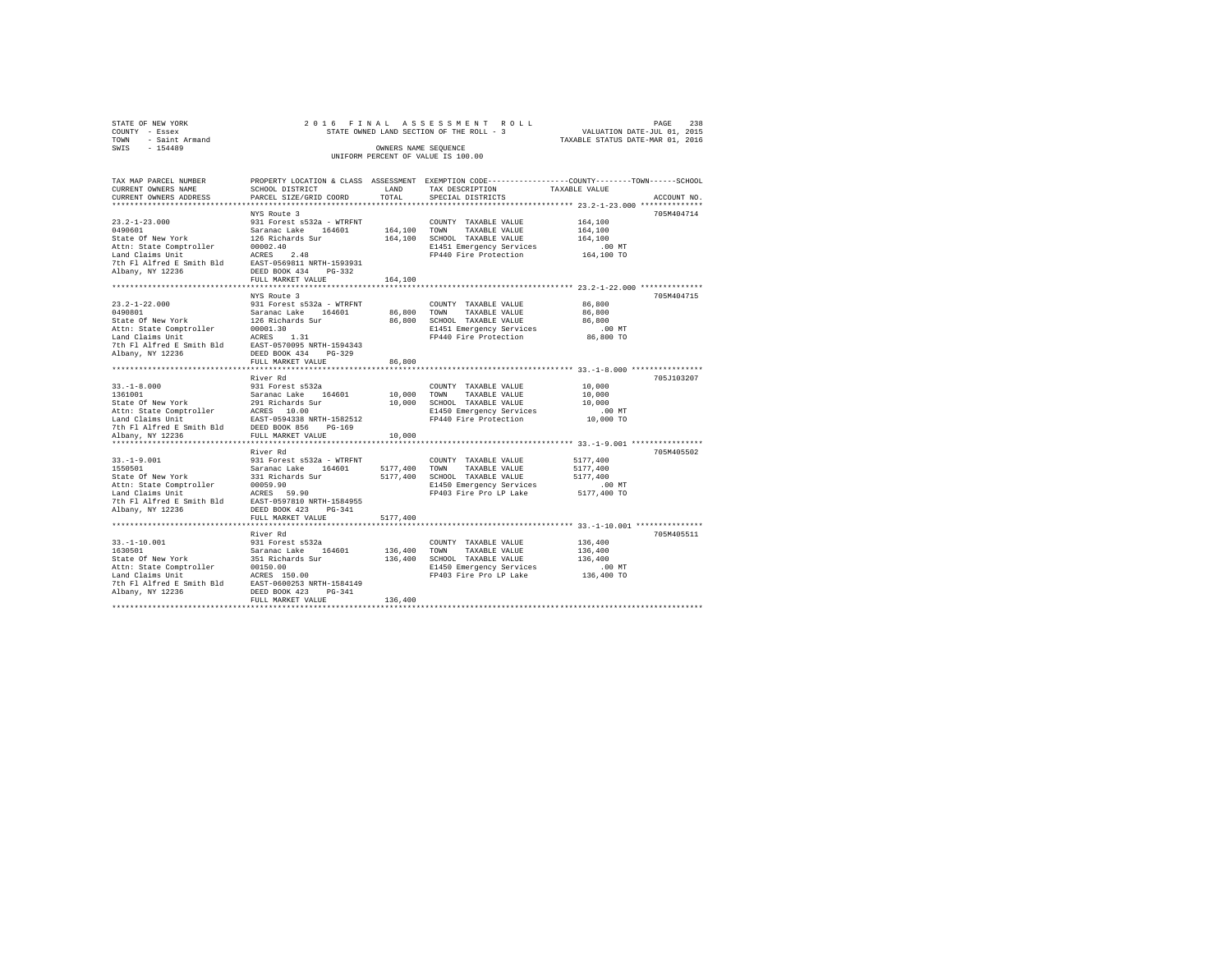| STATE OF NEW YORK                                                     |                                          |                             | 2016 FINAL ASSESSMENT ROLL                                   |                                  | 239<br>PAGE |
|-----------------------------------------------------------------------|------------------------------------------|-----------------------------|--------------------------------------------------------------|----------------------------------|-------------|
| COUNTY<br>- Essex                                                     | STATE OWNED LAND SECTION OF THE ROLL - 3 | VALUATION DATE-JUL 01, 2015 |                                                              |                                  |             |
| - Saint Armand<br>TOWN                                                |                                          |                             |                                                              | TAXABLE STATUS DATE-MAR 01, 2016 |             |
| $-154489$<br>SWIS                                                     |                                          | OWNERS NAME SEOUENCE        |                                                              |                                  |             |
|                                                                       |                                          |                             | UNIFORM PERCENT OF VALUE IS 100.00                           |                                  |             |
|                                                                       |                                          |                             |                                                              |                                  |             |
|                                                                       |                                          |                             |                                                              |                                  |             |
| TAX MAP PARCEL NUMBER                                                 | PROPERTY LOCATION & CLASS ASSESSMENT     |                             | EXEMPTION CODE-----------------COUNTY-------TOWN------SCHOOL |                                  |             |
| CURRENT OWNERS NAME                                                   | SCHOOL DISTRICT                          | LAND                        | TAX DESCRIPTION TAXABLE VALUE                                |                                  |             |
| CURRENT OWNERS ADDRESS PARCEL SIZE/GRID COORD TOTAL SPECIAL DISTRICTS |                                          |                             |                                                              |                                  | ACCOUNT NO. |
|                                                                       |                                          |                             |                                                              |                                  |             |
|                                                                       | Errata                                   |                             |                                                              |                                  | 705Z011002  |
| 999.99-1-7.000                                                        | 993 Transition t                         |                             | COUNTY<br>TAXABLE VALUE                                      | 33,310                           |             |
| 7777777                                                               | Saranac Lake 164601                      |                             | TOWN<br>TAXABLE VALUE                                        | 33,310                           |             |
| State of New York                                                     | 2016 Transition Assessmen 33,310         |                             | SCHOOL<br>TAXABLE VALUE                                      | 33,310                           |             |
| Land Claims Unit<br>All Purposes                                      |                                          |                             | FP403 Fire Pro LP Lake 27,100 TO                             |                                  |             |
| Alfred E Smith Bldg Fl 7 EAST-0564000 NRTH-1592000                    |                                          |                             | FP440 Fire Protection                                        | 6,210 TO                         |             |
| Albany, NY 12205                                                      | FULL MARKET VALUE                        | 33,310                      |                                                              |                                  |             |
|                                                                       |                                          |                             |                                                              |                                  |             |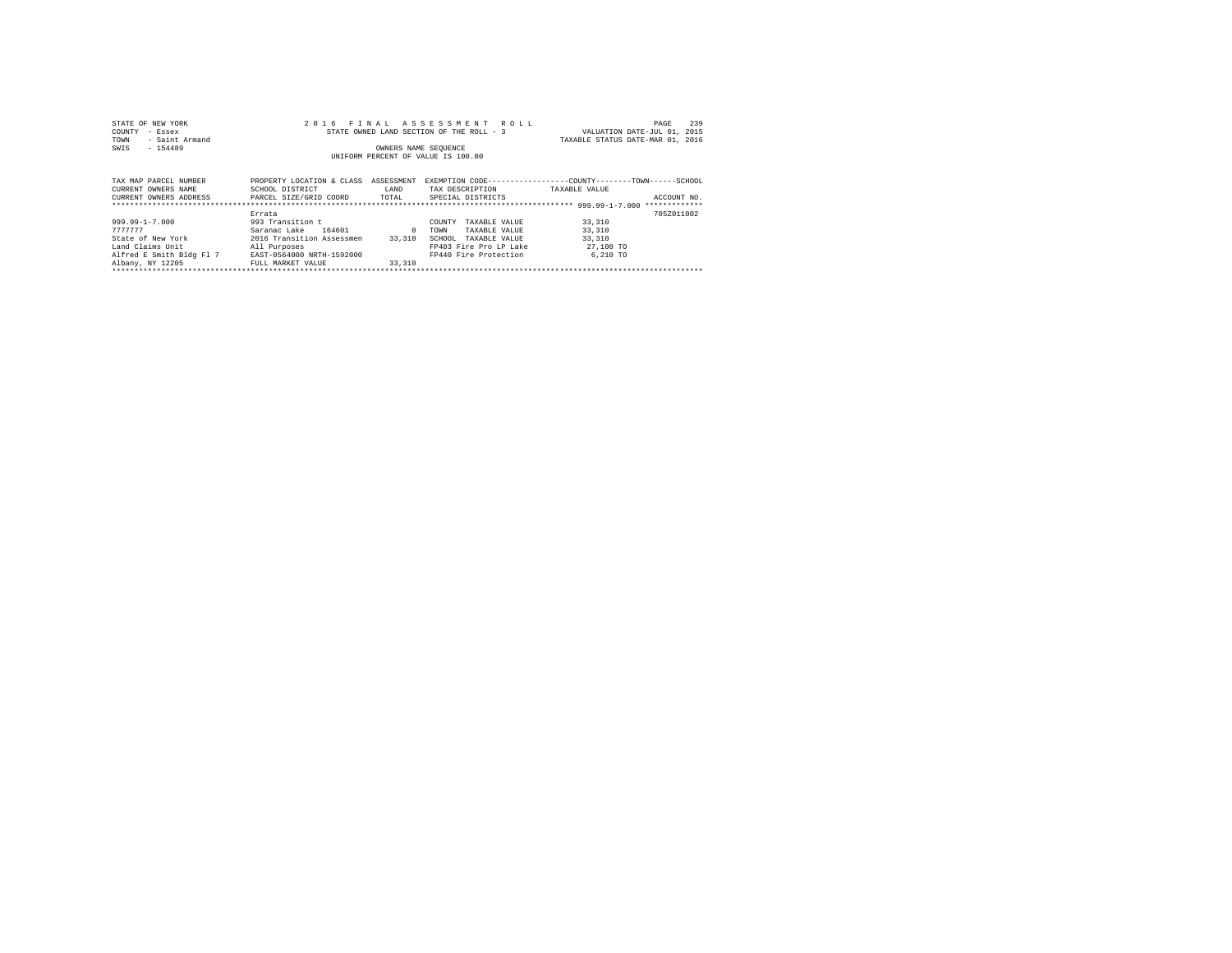| STATE OF NEW YORK   |  |  | 2016 FINAL ASSESSMENT ROLL               |  |  |                                  |                        | PAGE | 240 |
|---------------------|--|--|------------------------------------------|--|--|----------------------------------|------------------------|------|-----|
| COUNTY - Essex      |  |  | STATE OWNED LAND SECTION OF THE ROLL - 3 |  |  | VALUATION DATE-JUL 01, 2015      |                        |      |     |
| TOWN - Saint Armand |  |  |                                          |  |  | TAXABLE STATUS DATE-MAR 01, 2016 |                        |      |     |
| SWIS<br>$-154489$   |  |  |                                          |  |  |                                  | RPS150/V04/L015        |      |     |
|                     |  |  |                                          |  |  |                                  | CURRENT DATE 6/24/2016 |      |     |
|                     |  |  | UNIFORM PERCENT OF VALUE IS 100.00       |  |  |                                  |                        |      |     |
|                     |  |  | ROLL SUB SECTION- - TOTALS               |  |  |                                  |                        |      |     |

|      |                      | TOTAL   | <b>EXTENSION</b> | EXTENSION | AD VALOREM | <b>EXEMPT</b> | TAXABLE  |
|------|----------------------|---------|------------------|-----------|------------|---------------|----------|
| CODE | DISTRICT NAME        | PARCELS | TYPE             | VALUE     | VALUE      | AMOUNT        | VALUE    |
|      |                      |         |                  |           |            |               |          |
|      | E1450 Emergency Serv |         | 8 MOVTAX         |           |            |               |          |
|      | E1451 Emergency Serv |         | 12 MOVTAX        |           |            |               |          |
|      | FP403 Fire Pro LP La |         | 3 TOTAL          |           | 5340,900   |               | 5340,900 |
|      | FP440 Fire Protectio |         | 19 TOTAL         |           | 1224.110   |               | 1224.110 |

#### \*\*\* S C H O O L D I S T R I C T S U M M A R Y \*\*\*

| CODE   | DISTRICT NAME | TOTAL<br>PARCELS | ASSESSED<br>LAND | ASSESSED<br>TOTAL | EXEMPT<br>AMOUNT | TOTAL<br>TAXABLE | STAR<br>AMOUNT | STAR<br>TAXABLE |
|--------|---------------|------------------|------------------|-------------------|------------------|------------------|----------------|-----------------|
| 164601 | Saranac Lake  | 21               | 6531,700         | 6565,010          |                  | 6565,010         |                | 6565,010        |
|        | SUB-TOTAL     | 21               | 6531,700         | 6565,010          |                  | 6565,010         |                | 6565,010        |
|        | TOTAL         | 21               | 6531,700         | 6565,010          |                  | 6565,010         |                | 6565,010        |

### \*\*\* S Y S T E M C O D E S S U M M A R Y \*\*\*

#### NO SYSTEM EXEMPTIONS AT THIS LEVEL

#### \*\*\* E X E M P T I O N S U M M A R Y \*\*\*

NO EXEMPTIONS AT THIS LEVEL

#### \*\*\* G R A N D T O T A L S \*\*\*

| ROLL<br><b>SEC</b> | DESCRIPTION      | TOTAL<br>PARCELS     | ASSESSED<br>LAND | ASSESSED<br>TOTAL | TAXABLE<br>COUNTY | TAXABLE<br>TOWN | TAXABLE<br>SCHOOL | STAR<br>TAXABLE |
|--------------------|------------------|----------------------|------------------|-------------------|-------------------|-----------------|-------------------|-----------------|
|                    | STATE OWNED LAND | 2 <sup>1</sup><br>-- | 6531<br>700      | 6565,010          | 6565,010          | 6565,010        | 6565,010          | 6565,010        |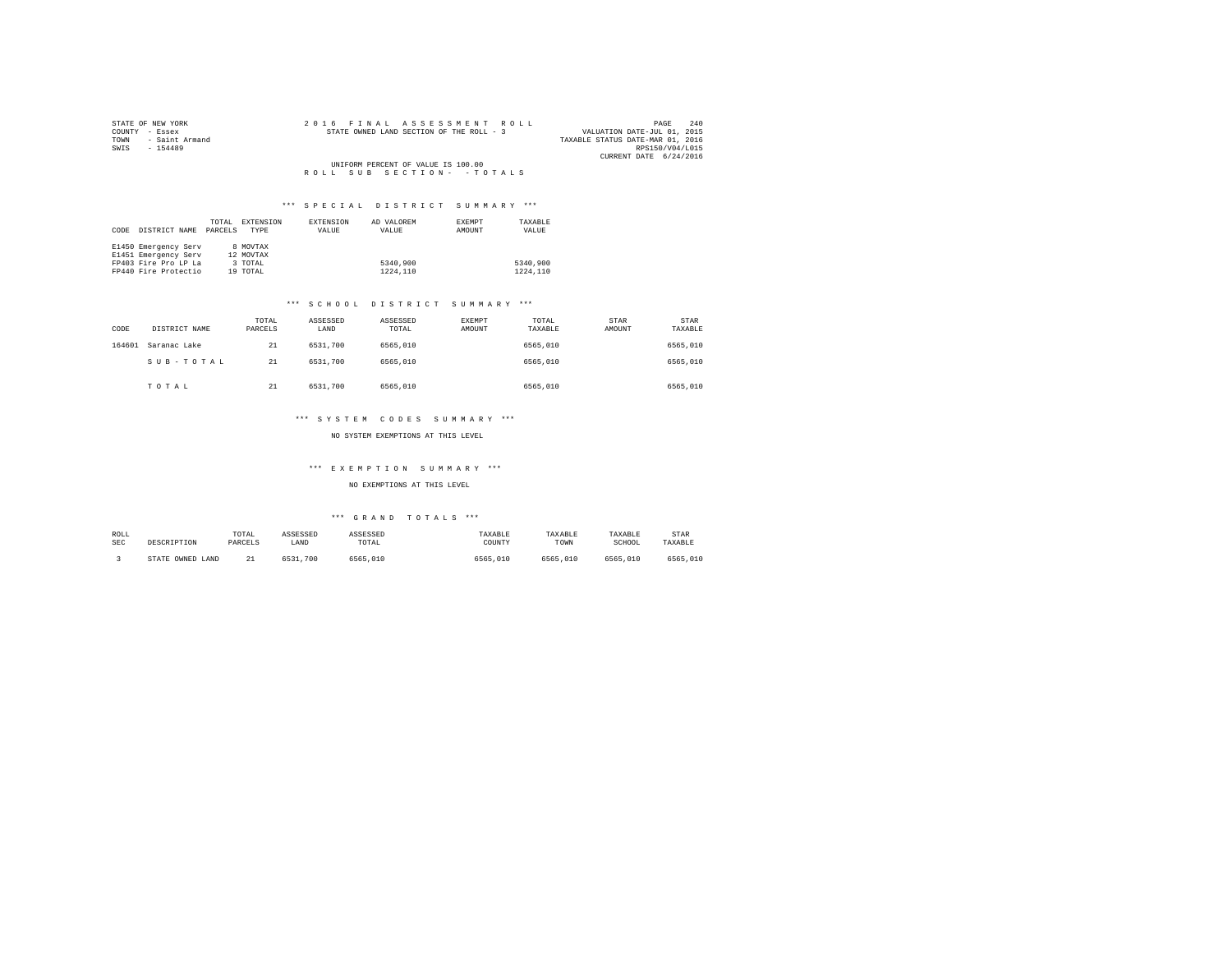| STATE OF NEW YORK<br>COUNTY - Essex<br>TOWN - Saint Armand - ROLL SUB-SECT - A- SECTION 532-A RPTL WILD OR FOREST LANDS - TAXABLE STATUS DATE-MAR 01, 2016<br>SWIS - 154489                                    |                                                                                                  |                      | 2016 FINAL ASSESSMENT ROLL<br>STATE OWNED LAND SECTION OF THE ROLL - 3 SUB-SECT - A VALUATION DATE-JUL 01, 2015 |                       | PAGE<br>241 |
|----------------------------------------------------------------------------------------------------------------------------------------------------------------------------------------------------------------|--------------------------------------------------------------------------------------------------|----------------------|-----------------------------------------------------------------------------------------------------------------|-----------------------|-------------|
|                                                                                                                                                                                                                |                                                                                                  | OWNERS NAME SEQUENCE | UNIFORM PERCENT OF VALUE IS 100.00                                                                              |                       |             |
| TAX MAP PARCEL NUMBER                                                                                                                                                                                          | PROPERTY LOCATION & CLASS ASSESSMENT EXEMPTION CODE----------------COUNTY-------TOWN------SCHOOL |                      |                                                                                                                 |                       |             |
| CURRENT OWNERS NAME                                                                                                                                                                                            | SCHOOL DISTRICT                                                                                  | LAND                 | TAX DESCRIPTION TAXABLE VALUE                                                                                   |                       |             |
| CURRENT OWNERS ADDRESS                                                                                                                                                                                         | PARCEL SIZE/GRID COORD                                                                           | TOTAL                | SPECIAL DISTRICTS                                                                                               |                       | ACCOUNT NO. |
|                                                                                                                                                                                                                |                                                                                                  |                      |                                                                                                                 |                       |             |
|                                                                                                                                                                                                                | Maple Ln                                                                                         |                      |                                                                                                                 |                       | 705M404501  |
| $13.3 - 1 - 1.000$                                                                                                                                                                                             | 931 Forest s532a                                                                                 |                      | COUNTY TAXABLE VALUE                                                                                            | 37,200                |             |
| 0110001<br><br>State Of New York                                                                                                                                                                               |                                                                                                  |                      | 37,200 TOWN TAXABLE VALUE                                                                                       | 37,200                |             |
|                                                                                                                                                                                                                | Saranac Lake 164601<br>1 Richards Sur<br>00120.00                                                |                      | 37,200 SCHOOL TAXABLE VALUE                                                                                     | 37,200                |             |
| Attn: State Comptroller<br>Land Claims Unit                                                                                                                                                                    | ACRES 120.00                                                                                     |                      | E1451 Emergency Services<br>FP440 Fire Protection                                                               | $.00$ MT<br>37,200 TO |             |
| 7th F1 Alfred E Smith Bld EAST-0551612 NRTH-1605357                                                                                                                                                            |                                                                                                  |                      |                                                                                                                 |                       |             |
| Albany, NY 12236                                                                                                                                                                                               | FULL MARKET VALUE                                                                                | 37,200               |                                                                                                                 |                       |             |
|                                                                                                                                                                                                                |                                                                                                  |                      |                                                                                                                 |                       |             |
|                                                                                                                                                                                                                | Maple Ln                                                                                         |                      |                                                                                                                 |                       | 705M404502  |
| $13.3 - 1 - 33.000$                                                                                                                                                                                            | 931 Forest s532a                                                                                 |                      | COUNTY TAXABLE VALUE                                                                                            | 48,000                |             |
|                                                                                                                                                                                                                |                                                                                                  |                      | 48,000 TOWN TAXABLE VALUE                                                                                       | 48,000                |             |
| 0120101<br>State Of New York                                                                                                                                                                                   | Saranac Lake 164601<br>2 Twp 11 Omt Rs                                                           | 48,000               | SCHOOL TAXABLE VALUE                                                                                            | 48,000                |             |
| Attn: State Comptroller                                                                                                                                                                                        | ACRES 150.66                                                                                     |                      | E1451 Emergency Services                                                                                        | $.00$ MT              |             |
| Land Claims Unit FAST-0551919 NRTH-1602996<br>7th Fl Alfred E Smith Bld FULL MARKET VALUE 48,000                                                                                                               |                                                                                                  |                      | FP440 Fire Protection                                                                                           | 48,000 TO             |             |
|                                                                                                                                                                                                                |                                                                                                  |                      |                                                                                                                 |                       |             |
| Albany, NY 12236                                                                                                                                                                                               |                                                                                                  |                      |                                                                                                                 |                       |             |
|                                                                                                                                                                                                                |                                                                                                  |                      |                                                                                                                 |                       |             |
|                                                                                                                                                                                                                | Maple Ln                                                                                         |                      |                                                                                                                 |                       | 705M488012  |
| $13.3 - 1 - 17.033$<br>0120201                                                                                                                                                                                 | 931 Forest s532a                                                                                 |                      | COUNTY TAXABLE VALUE                                                                                            | 3,300<br>3,300        |             |
| oizozoi<br>State Of New York                                                                                                                                                                                   | Saranac Lake 164601<br>2 Twp 11 Omt Rs                                                           |                      | 3,300 TOWN TAXABLE VALUE<br>3,300 SCHOOL TAXABLE VALUE                                                          | 3,300                 |             |
| Attn: State Comptroller                                                                                                                                                                                        | ACRES 9.34                                                                                       |                      |                                                                                                                 | $.00$ MT              |             |
| Land Claims Unit                                                                                                                                                                                               | EAST-0553152 NRTH-1602332                                                                        |                      |                                                                                                                 | 3,300 TO              |             |
| 7th F1 Alfred E Smith Bld FULL MARKET VALUE                                                                                                                                                                    |                                                                                                  |                      | CONCORRENT THANSIE VALUE<br>E1451 Emergency Services<br>FP440 Fire Protection<br>3,300                          |                       |             |
| Albany, NY 12236                                                                                                                                                                                               |                                                                                                  |                      |                                                                                                                 |                       |             |
|                                                                                                                                                                                                                |                                                                                                  |                      |                                                                                                                 |                       |             |
|                                                                                                                                                                                                                | Maple Ln                                                                                         |                      |                                                                                                                 |                       | 705M488013  |
| $13.3 - 1 - 16.032$                                                                                                                                                                                            | 931 Forest s532a                                                                                 |                      | COUNTY TAXABLE VALUE                                                                                            | 23,300                |             |
| 1917–1101<br>1910<br>1910 - Saranac Lake 164601<br>State of New York 3 Richards Sur<br>1918 - Access 69.25<br>1918 - Access 69.25<br>1918 - Access 69.25<br>The Flalfred E Smith Bld FAST-0551577 NRTH-1600615 |                                                                                                  | 23,300 TOWN          | TAXABLE VALUE                                                                                                   | 23,300                |             |
|                                                                                                                                                                                                                |                                                                                                  |                      | 23,300 SCHOOL TAXABLE VALUE                                                                                     | 23,300                |             |
|                                                                                                                                                                                                                |                                                                                                  |                      | E1451 Emergency Services                                                                                        | .00 MT                |             |
|                                                                                                                                                                                                                |                                                                                                  |                      | FP440 Fire Protection                                                                                           | 23,300 TO             |             |
|                                                                                                                                                                                                                |                                                                                                  | 23,300               |                                                                                                                 |                       |             |
| Albany, NY 12236                                                                                                                                                                                               |                                                                                                  |                      |                                                                                                                 |                       |             |
|                                                                                                                                                                                                                | Maple Ln                                                                                         |                      |                                                                                                                 |                       | 705M404503  |
| $13.3 - 1 - 32.000$                                                                                                                                                                                            | 931 Forest s532a                                                                                 |                      | COUNTY TAXABLE VALUE                                                                                            | 32,600                |             |
|                                                                                                                                                                                                                |                                                                                                  | 32,600 TOWN          | TAXABLE VALUE                                                                                                   | 32,600                |             |
| ---- - -------<br>0130201<br>State Of New York                                                                                                                                                                 | Saranac Lake 164601<br>3 Twp 11 Omt Rs                                                           |                      | 32,600 SCHOOL TAXABLE VALUE                                                                                     | 32,600                |             |
|                                                                                                                                                                                                                |                                                                                                  |                      | E1451 Emergency Services                                                                                        | $.00$ MT              |             |
|                                                                                                                                                                                                                | EAST-0552735 NRTH-1600378                                                                        |                      | FP440 Fire Protection 32,600 TO                                                                                 |                       |             |
| 7th F1 Alfred E Smith Bld FULL MARKET VALUE                                                                                                                                                                    |                                                                                                  | 32,600               |                                                                                                                 |                       |             |
| Albany, NY 12236                                                                                                                                                                                               |                                                                                                  |                      |                                                                                                                 |                       |             |
|                                                                                                                                                                                                                |                                                                                                  |                      |                                                                                                                 |                       |             |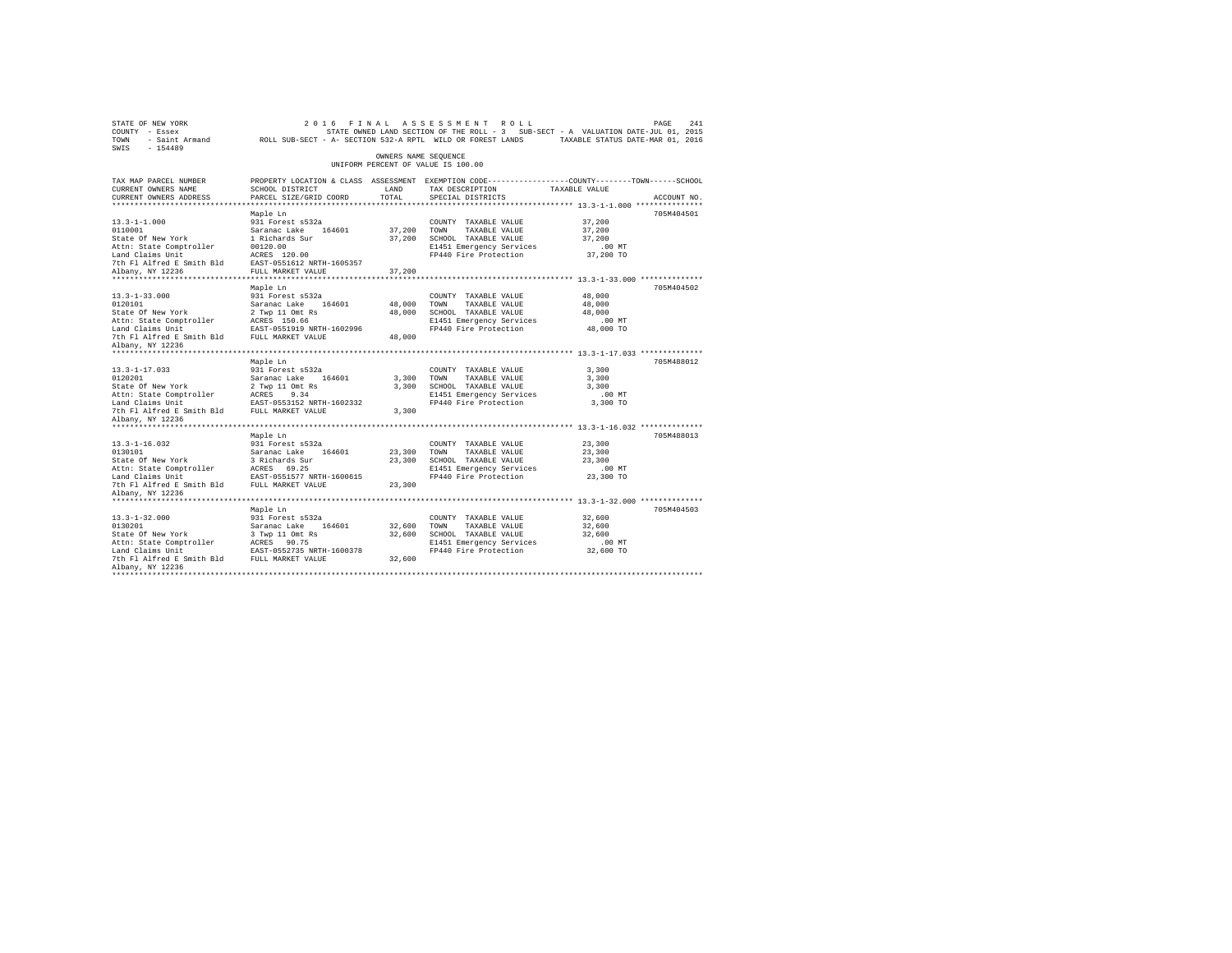| STATE OF NEW YORK<br>COUNTY - Essex<br>TOWN - Saint Armand - ROLL SUB-SECT - A- SECTION 532-A RPTL WILD OR FOREST LANDS - TAXABLE STATUS DATE-MAR 01, 2016<br>SWIS - 154489 |                                                                                                                     |         | 2016 FINAL ASSESSMENT ROLL<br>STATE OWNED LAND SECTION OF THE ROLL - 3 SUB-SECT - A VALUATION DATE-JUL 01, 2015 |                    | PAGE<br>242 |
|-----------------------------------------------------------------------------------------------------------------------------------------------------------------------------|---------------------------------------------------------------------------------------------------------------------|---------|-----------------------------------------------------------------------------------------------------------------|--------------------|-------------|
|                                                                                                                                                                             |                                                                                                                     |         | OWNERS NAME SEQUENCE<br>UNIFORM PERCENT OF VALUE IS 100.00                                                      |                    |             |
| TAX MAP PARCEL NUMBER<br>CURRENT OWNERS NAME                                                                                                                                | PROPERTY LOCATION & CLASS ASSESSMENT EXEMPTION CODE----------------COUNTY-------TOWN------SCHOOL<br>SCHOOL DISTRICT | LAND    | TAX DESCRIPTION                                                                                                 | TAXABLE VALUE      |             |
| CURRENT OWNERS ADDRESS                                                                                                                                                      | PARCEL SIZE/GRID COORD                                                                                              | TOTAL   | SPECIAL DISTRICTS                                                                                               |                    | ACCOUNT NO. |
|                                                                                                                                                                             |                                                                                                                     |         |                                                                                                                 |                    |             |
|                                                                                                                                                                             | Maple Ln                                                                                                            |         |                                                                                                                 |                    | 705M488014  |
| $13.3 - 1 - 34.000$                                                                                                                                                         | 931 Forest s532a                                                                                                    |         | COUNTY TAXABLE VALUE                                                                                            | 700                |             |
| 0140101                                                                                                                                                                     | Saranac Lake<br>4 Twp 11 Omt Rs<br>ACRES 2.21                                                                       |         | 700 TOWN<br>TAXABLE VALUE                                                                                       | 700                |             |
| <br>State Of New York                                                                                                                                                       |                                                                                                                     |         | 700 SCHOOL TAXABLE VALUE                                                                                        | 700                |             |
| Attn: State Comptroller                                                                                                                                                     |                                                                                                                     |         | E1451 Emergency Services                                                                                        | .00 MT             |             |
| Land Claims Unit<br>The Fig. of the Smith Bld FULL MARKET VALUE                                                                                                             | EAST-0551273 NRTH-1598838                                                                                           |         | FP440 Fire Protection                                                                                           | 700 TO             |             |
|                                                                                                                                                                             |                                                                                                                     | 700     |                                                                                                                 |                    |             |
| Albany, NY 12236                                                                                                                                                            |                                                                                                                     |         |                                                                                                                 |                    |             |
|                                                                                                                                                                             | NYS Route 3                                                                                                         |         |                                                                                                                 |                    | 705M404504  |
| $23.1 - 1 - 1.000$                                                                                                                                                          | 931 Forest s532a                                                                                                    |         | COUNTY TAXABLE VALUE                                                                                            | 90,200             |             |
|                                                                                                                                                                             |                                                                                                                     | 90,200  | TOWN<br>TAXABLE VALUE                                                                                           | 90,200             |             |
| 0140201<br>State Of New York                                                                                                                                                | Saranac Lake 164601<br>4 Richards Sur                                                                               | 90,200  | SCHOOL TAXABLE VALUE                                                                                            | 90,200             |             |
| Attn: State Comptroller                                                                                                                                                     | ACRES 157.79                                                                                                        |         | E1451 Emergency Services                                                                                        | $.00$ MT           |             |
| Land Claims Unit                                                                                                                                                            | EAST-0552583 NRTH-1597866                                                                                           |         | FP440 Fire Protection                                                                                           | 90,200 TO          |             |
| The Fl Alfred E Smith Bld FULL MARKET VALUE                                                                                                                                 |                                                                                                                     | 90,200  |                                                                                                                 |                    |             |
| Albany, NY 12236                                                                                                                                                            |                                                                                                                     |         |                                                                                                                 |                    |             |
|                                                                                                                                                                             |                                                                                                                     |         |                                                                                                                 |                    |             |
|                                                                                                                                                                             | NYS Route 3                                                                                                         |         |                                                                                                                 |                    | 705M404505  |
| $23.1 - 1 - 14.000$<br>0150001                                                                                                                                              | 931 Forest s532a                                                                                                    | 146,600 | COUNTY TAXABLE VALUE<br>TOWN<br>TAXABLE VALUE                                                                   | 146,600<br>146,600 |             |
| State Of New York                                                                                                                                                           | Saranac Lake 164601<br>5 Richards Sur                                                                               | 146,600 | SCHOOL TAXABLE VALUE                                                                                            | 146,600            |             |
| Attn: State Comptroller                                                                                                                                                     | 00160.00                                                                                                            |         | E1451 Emergency Services                                                                                        | $.00$ MT           |             |
| Land Claims Unit                                                                                                                                                            | ACRES 160.00                                                                                                        |         | FP440 Fire Protection                                                                                           | 146,600 TO         |             |
| 7th F1 Alfred E Smith Bld EAST-0552831 NRTH-1595225                                                                                                                         |                                                                                                                     |         |                                                                                                                 |                    |             |
| Albany, NY 12236                                                                                                                                                            | FULL MARKET VALUE                                                                                                   | 146,600 |                                                                                                                 |                    |             |
|                                                                                                                                                                             | *************************                                                                                           |         |                                                                                                                 |                    |             |
|                                                                                                                                                                             | NYS Route 3                                                                                                         |         |                                                                                                                 |                    | 705M404506  |
| $23.1 - 1 - 15.000$                                                                                                                                                         | 931 Forest s532a                                                                                                    |         | COUNTY TAXABLE VALUE                                                                                            | 109,900            |             |
| 0160001<br>State Of New York                                                                                                                                                | Saranac Lake 164601<br>6 Richards Sur                                                                               | 109,900 | TOWN<br>TAXABLE VALUE                                                                                           | 109,900<br>109,900 |             |
| Attn: State Comptroller                                                                                                                                                     | 00160.00                                                                                                            |         | 109,900 SCHOOL TAXABLE VALUE<br>E1451 Emergency Services                                                        | .00 MT             |             |
| Land Claims Unit                                                                                                                                                            | ACRES 160.00                                                                                                        |         | FP440 Fire Protection                                                                                           | 109,900 TO         |             |
| 7th F1 Alfred E Smith Bld EAST-0553253 NRTH-1592657                                                                                                                         |                                                                                                                     |         |                                                                                                                 |                    |             |
| Albany, NY 12236                                                                                                                                                            | FULL MARKET VALUE                                                                                                   | 109,900 |                                                                                                                 |                    |             |
|                                                                                                                                                                             |                                                                                                                     |         |                                                                                                                 |                    |             |
|                                                                                                                                                                             | Maple Ln                                                                                                            |         |                                                                                                                 |                    | 705M404507  |
| $13.3 - 1 - 2.100$                                                                                                                                                          | 931 Forest s532a                                                                                                    |         | COUNTY TAXABLE VALUE                                                                                            | 21,200             |             |
| 0170101<br>State Of New York                                                                                                                                                | Saranac Lake 164601<br>21 Richards Sur                                                                              | 21,200  | TOWN<br>TAXABLE VALUE                                                                                           | 21,200             |             |
|                                                                                                                                                                             |                                                                                                                     | 21,200  | SCHOOL TAXABLE VALUE                                                                                            | 21,200             |             |
|                                                                                                                                                                             |                                                                                                                     |         | E1451 Emergency Services                                                                                        | $.00$ MT           |             |
|                                                                                                                                                                             |                                                                                                                     | 21,200  | FP440 Fire Protection                                                                                           | 21,200 TO          |             |
| Albany, NY 12236                                                                                                                                                            |                                                                                                                     |         |                                                                                                                 |                    |             |
|                                                                                                                                                                             |                                                                                                                     |         |                                                                                                                 |                    |             |
|                                                                                                                                                                             |                                                                                                                     |         |                                                                                                                 |                    |             |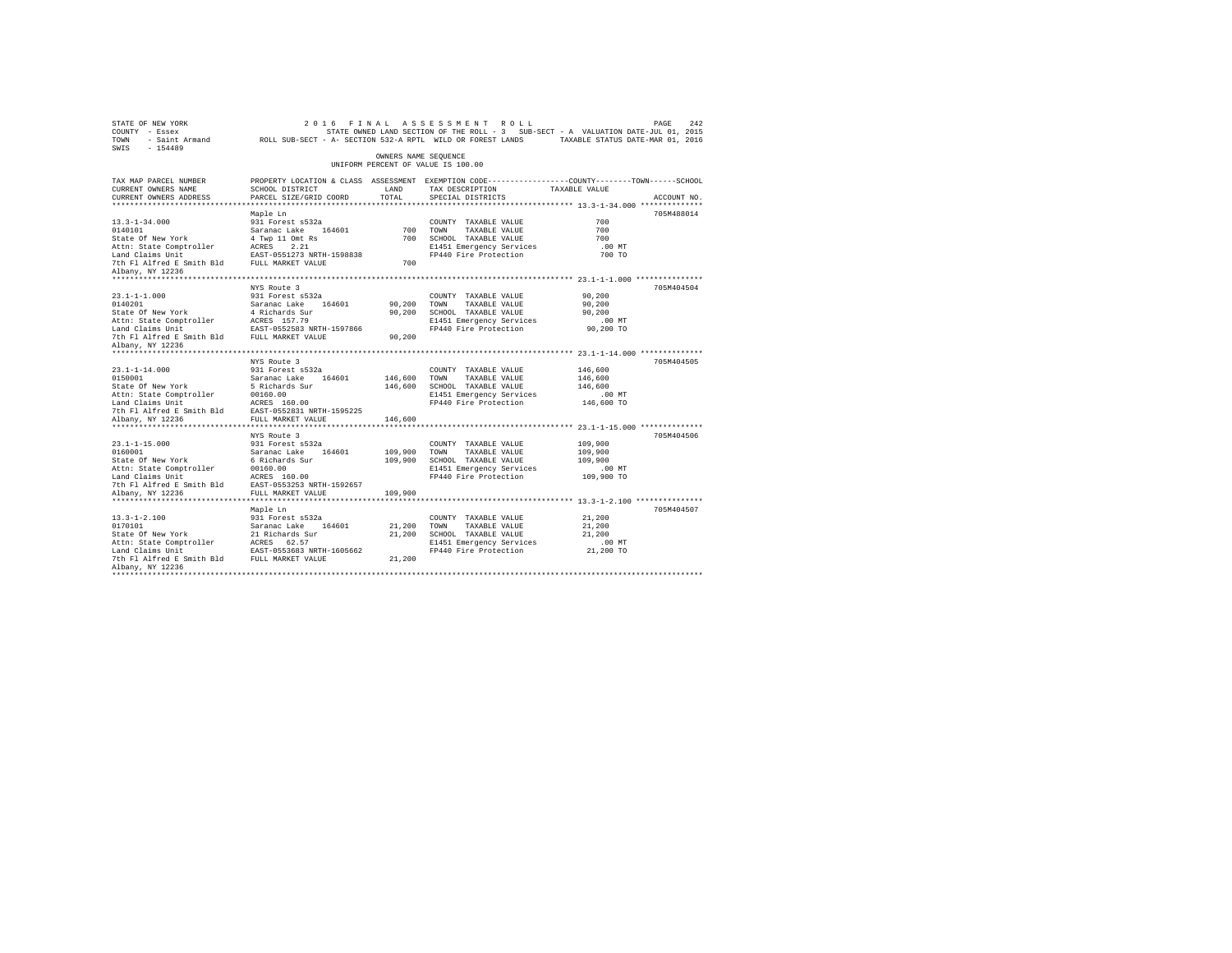| STATE OF NEW YORK<br>COUNTY - Essex<br>TOWN<br>$-154489$<br>SWIS       | - Saint Armand MOLL SUB-SECT - A- SECTION 532-A RPTL WILD OR FOREST LANDS |                      | 2016 FINAL ASSESSMENT ROLL<br>STATE OWNED LAND SECTION OF THE ROLL - 3 SUB-SECT - A VALUATION DATE-JUL 01, 2015                         | PAGE<br>TAXABLE STATUS DATE-MAR 01, 2016 | 243         |
|------------------------------------------------------------------------|---------------------------------------------------------------------------|----------------------|-----------------------------------------------------------------------------------------------------------------------------------------|------------------------------------------|-------------|
|                                                                        |                                                                           | OWNERS NAME SEOUENCE | UNIFORM PERCENT OF VALUE IS 100.00                                                                                                      |                                          |             |
| TAX MAP PARCEL NUMBER<br>CURRENT OWNERS NAME<br>CURRENT OWNERS ADDRESS | SCHOOL DISTRICT<br>PARCEL SIZE/GRID COORD                                 | LAND<br>TOTAL.       | PROPERTY LOCATION & CLASS ASSESSMENT EXEMPTION CODE----------------COUNTY-------TOWN-----SCHOOL<br>TAX DESCRIPTION<br>SPECIAL DISTRICTS | TAXABLE VALUE                            | ACCOUNT NO. |
| ************************                                               |                                                                           |                      |                                                                                                                                         |                                          |             |
| $13.3 - 1 - 2.200$                                                     | Maple Ln<br>931 Forest s532a                                              |                      | COUNTY TAXABLE VALUE                                                                                                                    | 19,800                                   | 705M488010  |
| 0170201                                                                | Saranac Lake 164601                                                       | 19,800               | TOWN<br>TAXABLE VALUE                                                                                                                   | 19,800                                   |             |
| State Of New York                                                      | 21 Twp 11 Omt Rs                                                          | 19,800               | SCHOOL TAXABLE VALUE                                                                                                                    | 19,800                                   |             |
| Attn: E State Comptroller ACRES 57.43<br>Land Claims Unit              | EAST-0555018 NRTH-1605574                                                 |                      | E1451 Emergency Services<br>FP440 Fire Protection                                                                                       | $.00$ MT<br>19,800 TO                    |             |
| 7th Fl Alfred E Smith Bld                                              | FULL MARKET VALUE                                                         | 19,800               |                                                                                                                                         |                                          |             |
| Albany, NY 12236                                                       |                                                                           |                      |                                                                                                                                         |                                          |             |
|                                                                        |                                                                           |                      |                                                                                                                                         |                                          |             |
|                                                                        | Maple Ln                                                                  |                      |                                                                                                                                         |                                          | 705M488011  |
| $13.3 - 1 - 3.200$                                                     | 931 Forest s532a                                                          |                      | COUNTY TAXABLE VALUE                                                                                                                    | 3,100                                    |             |
| 0180101                                                                | Saranac Lake 164601                                                       | 3,100                | TOWN<br>TAXABLE VALUE                                                                                                                   | 3,100                                    |             |
| State Of New York                                                      | 22 Twp 11 Omt Rs                                                          | 3,100                | SCHOOL TAXABLE VALUE                                                                                                                    | 3,100                                    |             |
| Attn: State Comptroller                                                | ACRES 10.34                                                               |                      | E1451 Emergency Services                                                                                                                | $.00$ MT                                 |             |
| Land Claims Unit<br>7th Fl Alfred E Smith Bld                          | EAST-0553320 NRTH-1604209<br>FULL MARKET VALUE                            | 3,100                | FP440 Fire Protection                                                                                                                   | 3,100 TO                                 |             |
| Albany, NY 12236                                                       |                                                                           |                      |                                                                                                                                         |                                          |             |
| *************************                                              |                                                                           |                      |                                                                                                                                         |                                          |             |
|                                                                        | Maple Ln                                                                  |                      |                                                                                                                                         |                                          | 705M404508  |
| $13.3 - 1 - 3.100$                                                     | 931 Forest s532a                                                          |                      | COUNTY TAXABLE VALUE                                                                                                                    | 80,600                                   |             |
| 0180201                                                                | Saranac Lake 164601                                                       | 80,600               | TOWN<br>TAXABLE VALUE                                                                                                                   | 80,600                                   |             |
| State Of New York                                                      | 22 Richards Sur                                                           | 80,600               | SCHOOL TAXABLE VALUE                                                                                                                    | 80,600                                   |             |
| Attn: State Comptroller                                                | ACRES 149.66                                                              |                      | E1451 Emergency Services                                                                                                                | $.00$ MT                                 |             |
| Land Claims Unit                                                       | EAST-0554497 NRTH-1603392                                                 |                      | FP440 Fire Protection                                                                                                                   | 80,600 TO                                |             |
| 7th Fl Alfred E Smith Bld<br>Albany, NY 12236                          | FULL MARKET VALUE                                                         | 80,600               |                                                                                                                                         |                                          |             |
| **************************                                             |                                                                           |                      |                                                                                                                                         |                                          |             |
|                                                                        | Basil Hill Way                                                            |                      |                                                                                                                                         |                                          | 705M404509  |
| $13.3 - 1 - 31.000$                                                    | 931 Forest s532a                                                          |                      | COUNTY TAXABLE VALUE                                                                                                                    | 123,600                                  |             |
| 0190001                                                                | Saranac Lake<br>164601                                                    | 123,600              | TOWN<br>TAXABLE VALUE                                                                                                                   | 123,600                                  |             |
| State Of New York                                                      | 23 Richards Sur                                                           | 123,600              | SCHOOL TAXABLE VALUE                                                                                                                    | 123,600                                  |             |
| Attn: State Comptroller                                                | 00160.00                                                                  |                      | E1451 Emergency Services                                                                                                                | .00 MT                                   |             |
| Land Claims Unit                                                       | ACRES 160.00                                                              |                      | FP440 Fire Protection                                                                                                                   | 123,600 TO                               |             |
| 7th Fl Alfred E Smith Bld                                              | EAST-0554781 NRTH-1600822                                                 |                      |                                                                                                                                         |                                          |             |
| Albany, NY 12236                                                       | DEED BOOK 208<br>PG-078<br>FULL MARKET VALUE                              | 123,600              |                                                                                                                                         |                                          |             |
|                                                                        |                                                                           |                      |                                                                                                                                         |                                          |             |
|                                                                        | NYS Route 3                                                               |                      |                                                                                                                                         |                                          | 705M404510  |
| $23.1 - 1 - 16.000$                                                    | 931 Forest s532a                                                          |                      | COUNTY TAXABLE VALUE                                                                                                                    | 103,600                                  |             |
| 0200001                                                                | Saranac Lake<br>164601                                                    | 103,600              | TOWN<br>TAXABLE VALUE                                                                                                                   | 103,600                                  |             |
| State Of New York                                                      | 26 Richards Sur                                                           | 103,600              | SCHOOL TAXABLE VALUE                                                                                                                    | 103,600                                  |             |
| Attn: State Comptroller                                                | 00160.00                                                                  |                      | E1451 Emergency Services                                                                                                                | $.00$ MT                                 |             |
| Land Claims Unit                                                       | ACRES 160.00                                                              |                      | FP440 Fire Protection                                                                                                                   | 103,600 TO                               |             |
| 7th Fl Alfred E Smith Bld                                              | EAST-0555862 NRTH-1592964                                                 |                      |                                                                                                                                         |                                          |             |
| Albany, NY 12236                                                       | FULL MARKET VALUE                                                         | 103,600              |                                                                                                                                         |                                          |             |
|                                                                        |                                                                           |                      |                                                                                                                                         |                                          |             |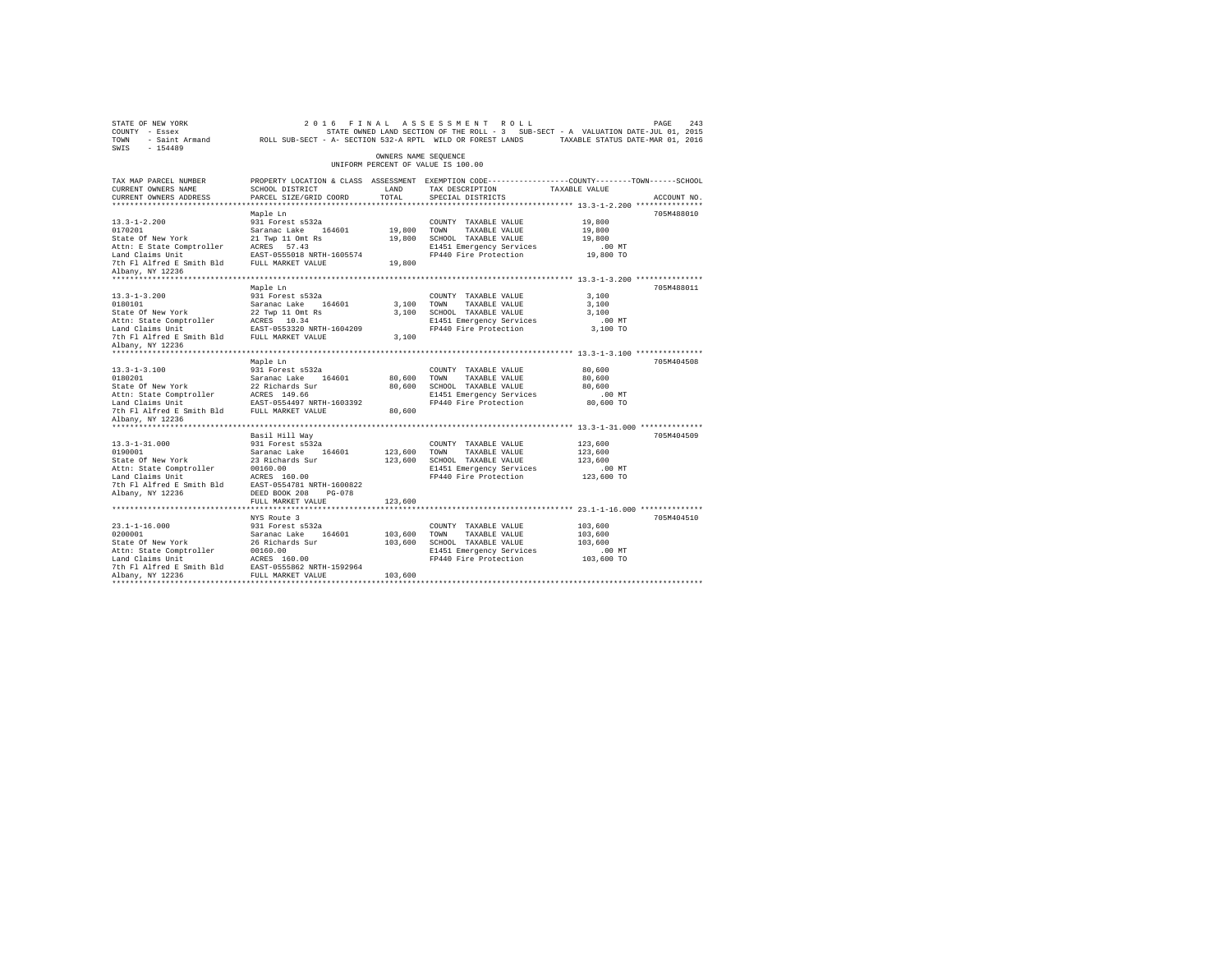| STATE OF NEW YORK<br>COUNTY - Essex<br>TOWN                                                                                 | - Saint Armand 2001, 2016<br>- Saint Armand 2016 ROLL SUB-SECT - A- SECTION 532-A RPTL WILD OR FOREST LANDS |                      | 2016 FINAL ASSESSMENT ROLL<br>STATE OWNED LAND SECTION OF THE ROLL - 3 SUB-SECT - A VALUATION DATE-JUL 01, 2015 |                                                     | PAGE<br>244 |
|-----------------------------------------------------------------------------------------------------------------------------|-------------------------------------------------------------------------------------------------------------|----------------------|-----------------------------------------------------------------------------------------------------------------|-----------------------------------------------------|-------------|
| SWIS<br>$-154489$                                                                                                           |                                                                                                             | OWNERS NAME SEOUENCE |                                                                                                                 |                                                     |             |
|                                                                                                                             |                                                                                                             |                      | UNIFORM PERCENT OF VALUE IS 100.00                                                                              |                                                     |             |
| TAX MAP PARCEL NUMBER                                                                                                       |                                                                                                             |                      | PROPERTY LOCATION & CLASS ASSESSMENT EXEMPTION CODE---------------COUNTY-------TOWN-----SCHOOL                  |                                                     |             |
| CURRENT OWNERS NAME                                                                                                         | SCHOOL DISTRICT                                                                                             | LAND                 | TAX DESCRIPTION                                                                                                 | TAXABLE VALUE                                       |             |
| CURRENT OWNERS ADDRESS<br>**************************                                                                        | PARCEL SIZE/GRID COORD                                                                                      | TOTAL                | SPECIAL DISTRICTS                                                                                               |                                                     | ACCOUNT NO. |
|                                                                                                                             | NYS Route 3                                                                                                 |                      |                                                                                                                 |                                                     | 705M404511  |
| $23.3 - 1 - 28.000$                                                                                                         | 931 Forest s532a                                                                                            |                      | COUNTY TAXABLE VALUE                                                                                            | 15,000                                              |             |
| 0210001                                                                                                                     | Saranac Lake 164601                                                                                         | 15,000               | TOWN<br>TAXABLE VALUE                                                                                           | 15,000                                              |             |
| State Of New York                                                                                                           | 28 Richards Sur                                                                                             |                      | 15,000 SCHOOL TAXABLE VALUE                                                                                     | 15,000                                              |             |
| Attn: State Comptroller 70.8 Acres<br>Land Claims Unit 1 ACRES 50.00<br>7th Fl Alfred E Smith Bld EAST-0557438 NRTH-1586734 |                                                                                                             |                      | E1450 Emergency Services                                                                                        | .00 MT                                              |             |
|                                                                                                                             |                                                                                                             |                      | FP440 Fire Protection                                                                                           | 15,000 TO                                           |             |
|                                                                                                                             |                                                                                                             |                      |                                                                                                                 |                                                     |             |
| Albany, NY 12236                                                                                                            | FULL MARKET VALUE                                                                                           | 15,000               |                                                                                                                 |                                                     |             |
|                                                                                                                             |                                                                                                             |                      |                                                                                                                 |                                                     |             |
|                                                                                                                             | Bloomingdale Ave                                                                                            |                      |                                                                                                                 |                                                     | 705M404512  |
| $32.1 - 2 - 5.000$<br>0220001                                                                                               | 931 Forest s532a<br>Saranac Lake 164601                                                                     | 139,800              | COUNTY TAXABLE VALUE                                                                                            | 139,800                                             |             |
| State Of New York                                                                                                           | 30 Richards Sur                                                                                             | 139,800              | TOWN<br>TAXABLE VALUE<br>SCHOOL TAXABLE VALUE                                                                   | 139,800<br>139,800                                  |             |
| Attn: State Comptroller                                                                                                     | 00157.00                                                                                                    |                      | E1450 Emergency Services                                                                                        | $.00$ MT                                            |             |
| Land Claims Unit                                                                                                            | ACRES 157.00                                                                                                |                      | FP440 Fire Protection                                                                                           | 139,800 TO                                          |             |
| 7th Fl Alfred E Smith Bld EAST-0557339 NRTH-1582122                                                                         |                                                                                                             |                      |                                                                                                                 |                                                     |             |
| Albany, NY 12236                                                                                                            | DEED BOOK 138 PG-323                                                                                        |                      |                                                                                                                 |                                                     |             |
|                                                                                                                             | FULL MARKET VALUE                                                                                           | 139,800              |                                                                                                                 |                                                     |             |
|                                                                                                                             |                                                                                                             |                      |                                                                                                                 |                                                     |             |
|                                                                                                                             | Maple Ln                                                                                                    |                      |                                                                                                                 |                                                     | 705M404513  |
| $13.3 - 1 - 5.000$                                                                                                          | 931 Forest s532a                                                                                            |                      | COUNTY TAXABLE VALUE                                                                                            | 58,500                                              |             |
| 0230001                                                                                                                     | Saranac Lake 164601                                                                                         | 58,500               | TOWN<br>TAXABLE VALUE                                                                                           | 58,500                                              |             |
| State Of New York<br>Attn: State Comptroller                                                                                | 41 Richards Sur<br>00103.00                                                                                 |                      | 58,500 SCHOOL TAXABLE VALUE                                                                                     | 58,500                                              |             |
| Land Claims Unit                                                                                                            | ACRES 103.00                                                                                                |                      | E1451 Emergency Services<br>FP440 Fire Protection                                                               | $.00$ MT<br>58,500 TO                               |             |
| 7th Fl Alfred E Smith Bld                                                                                                   | EAST-0556580 NRTH-1605986                                                                                   |                      |                                                                                                                 |                                                     |             |
| Albany, NY 12236                                                                                                            | FULL MARKET VALUE                                                                                           | 58,500               |                                                                                                                 |                                                     |             |
| **************************                                                                                                  | **********************                                                                                      |                      |                                                                                                                 | ********************** 13.3-1-4.000 *************** |             |
|                                                                                                                             | Maple Ln                                                                                                    |                      |                                                                                                                 |                                                     | 705M404514  |
| $13.3 - 1 - 4.000$                                                                                                          | 931 Forest s532a                                                                                            |                      | COUNTY TAXABLE VALUE                                                                                            | 128,400                                             |             |
| 0240001                                                                                                                     | Saranac Lake 164601                                                                                         | 128,400              | TOWN<br>TAXABLE VALUE                                                                                           | 128,400                                             |             |
| State Of New York                                                                                                           | 42 Richards Sur                                                                                             | 128,400              | SCHOOL TAXABLE VALUE                                                                                            | 128,400                                             |             |
| Attn: State Comptroller                                                                                                     | 00160.00                                                                                                    |                      | E1451 Emergency Services                                                                                        | $.00$ MT                                            |             |
| Land Claims Unit                                                                                                            | ACRES 160.00                                                                                                |                      | FP440 Fire Protection                                                                                           | 128,400 TO                                          |             |
| 7th Fl Alfred E Smith Bld                                                                                                   | EAST-0557123 NRTH-1603735                                                                                   |                      |                                                                                                                 |                                                     |             |
| Albany, NY 12236<br>***********************                                                                                 | FULL MARKET VALUE<br>*************************                                                              | 128,400              |                                                                                                                 |                                                     |             |
|                                                                                                                             |                                                                                                             |                      |                                                                                                                 |                                                     | 705M404515  |
| $13.3 - 1 - 30.000$                                                                                                         | Basil Hill Way<br>931 Forest s532a                                                                          |                      | COUNTY TAXABLE VALUE                                                                                            | 90,100                                              |             |
| 0250001                                                                                                                     | Saranac Lake 164601                                                                                         | 90,100               | TOWN<br>TAXABLE VALUE                                                                                           | 90,100                                              |             |
| State Of New York                                                                                                           | 43 Richards Sur                                                                                             | 90,100               | SCHOOL TAXABLE VALUE                                                                                            | 90,100                                              |             |
| Attn: State Comptroller                                                                                                     | 00160.00                                                                                                    |                      | E1451 Emergency Services                                                                                        | $.00$ MT                                            |             |
| Land Claims Unit                                                                                                            | ACRES 160.00                                                                                                |                      | FP440 Fire Protection                                                                                           | 90,100 TO                                           |             |
| 7th Fl Alfred E Smith Bld                                                                                                   | EAST-0557380 NRTH-1601196                                                                                   |                      |                                                                                                                 |                                                     |             |
| Albany, NY 12236                                                                                                            | DEED BOOK 144 PG-436                                                                                        |                      |                                                                                                                 |                                                     |             |
|                                                                                                                             | FULL MARKET VALUE                                                                                           | 90,100               |                                                                                                                 |                                                     |             |
|                                                                                                                             |                                                                                                             |                      |                                                                                                                 |                                                     |             |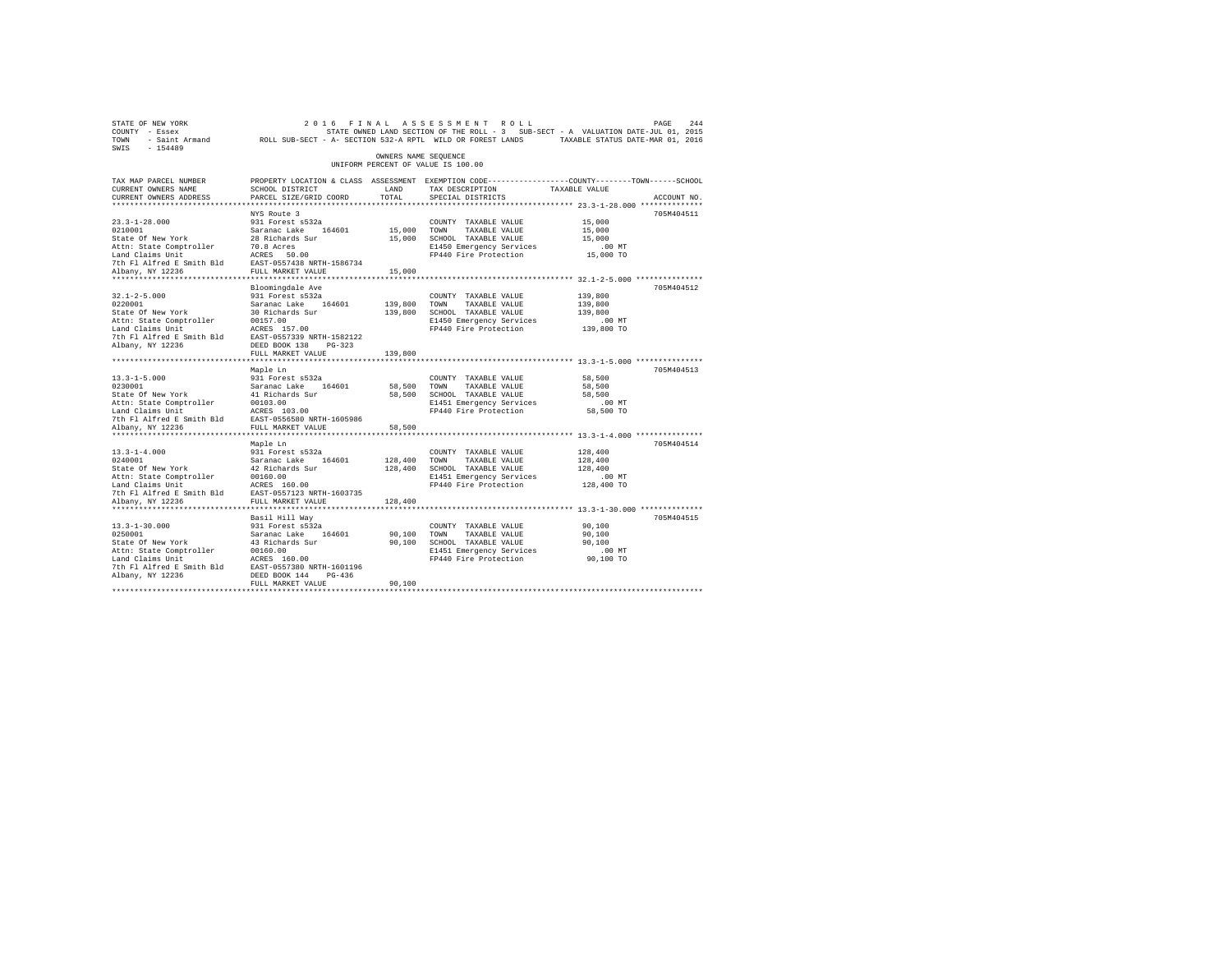| STATE OF NEW YORK<br>COUNTY - Essex<br>TOWN - Saint Armand ROLL SUB-SECT - A- SECTION 532-A RPTL WILD OR FOREST LANDS TAXABLE STATUS DATE-MAR 01, 2016<br>SWIS - 154489                                                                                                                                              |                                                                                                     |                         | 2016 FINAL ASSESSMENT ROLL<br>STATE OWNED LAND SECTION OF THE ROLL - 3 SUB-SECT - A VALUATION DATE-JUL 01, 2015                                                                                    |                                           | 245<br>PAGE |
|----------------------------------------------------------------------------------------------------------------------------------------------------------------------------------------------------------------------------------------------------------------------------------------------------------------------|-----------------------------------------------------------------------------------------------------|-------------------------|----------------------------------------------------------------------------------------------------------------------------------------------------------------------------------------------------|-------------------------------------------|-------------|
|                                                                                                                                                                                                                                                                                                                      |                                                                                                     | OWNERS NAME SEQUENCE    | UNIFORM PERCENT OF VALUE IS 100.00                                                                                                                                                                 |                                           |             |
| TAX MAP PARCEL NUMBER<br>CURRENT OWNERS NAME<br>CURRENT OWNERS ADDRESS                                                                                                                                                                                                                                               | SCHOOL DISTRICT<br>PARCEL SIZE/GRID COORD                                                           | LAND<br>TOTAL           | PROPERTY LOCATION & CLASS ASSESSMENT EXEMPTION CODE----------------COUNTY-------TOWN------SCHOOL<br>TAX DESCRIPTION TAXABLE VALUE<br>SPECIAL DISTRICTS                                             |                                           | ACCOUNT NO. |
|                                                                                                                                                                                                                                                                                                                      |                                                                                                     |                         |                                                                                                                                                                                                    |                                           |             |
| $23.1 - 1 - 3.000$<br>200011<br>200011<br>200011<br>200011<br>200011<br>200011<br>20161<br>20161<br>20161<br>20161<br>20161<br>20161<br>20161<br>20161<br>20161<br>20161<br>20161<br>20161<br>20161<br>20161<br>20161<br>20161<br>2018<br>2028<br>2028<br>2028<br>2028<br>2028<br>2028<br>2028<br>2028<br>2028<br>20 | NYS Route 3<br>931 Forest s532a                                                                     | 138,200 TOWN            | COUNTY TAXABLE VALUE<br>TAXABLE VALUE<br>138,200 SCHOOL TAXABLE VALUE<br>E1451 Emergency Services                                                                                                  | 138,200<br>138,200<br>138,200<br>$.00$ MT | 705M404601  |
|                                                                                                                                                                                                                                                                                                                      |                                                                                                     | 138,200                 | FP440 Fire Protection 138,200 TO                                                                                                                                                                   |                                           |             |
| $23.1 - 1 - 12.000$<br>0270001 Saranac Lake 164601<br>State of New York 45 Richards Sur<br>Attn: State Comptroller 20160.00<br>Land Claims Unit 2CRES 160.00<br>The Plaired E Smith Bld EAST-0558080 NRTH-1595918<br>Albany, NY 12236                                                                                | NYS Route 3<br>931 Forest s532a                                                                     | 125,800 TOWN            | COUNTY TAXABLE VALUE<br>TAXABLE VALUE<br>125,800 SCHOOL TAXABLE VALUE<br>E1451 Emergency Services<br>FP440 Fire Protection 125,800 TO                                                              | 125,800<br>125,800<br>125,800<br>$.00$ MT | 705M404602  |
|                                                                                                                                                                                                                                                                                                                      |                                                                                                     | 125,800                 |                                                                                                                                                                                                    |                                           |             |
| $23.1 - 1 - 18.000$<br>0280001<br>Saranac Lake 164601<br>State of New York 164601<br>Attn: State Comptroller 160040.00<br>Land Claims Unit 164602<br>Dan Claims 16461<br>The Flalired E Smith Bld EAST-0559013 NRTH-1594010                                                                                          | NYS Route 3<br>931 Forest s532a                                                                     | 26,000 TOWN             | COUNTY TAXABLE VALUE<br>TAXABLE VALUE<br>26,000 SCHOOL TAXABLE VALUE<br>E1451 Emergency Services<br>FP440 Fire Protection 26,000 TO                                                                | 26,000<br>26,000<br>26,000<br>$.00$ MT    | 705M404603  |
| Albany, NY 12236                                                                                                                                                                                                                                                                                                     | FULL MARKET VALUE                                                                                   | 26,000                  |                                                                                                                                                                                                    |                                           |             |
| $32.1 - 2 - 6.000$<br>0290001<br>State Of New York<br>Albany, NY 12236                                                                                                                                                                                                                                               | Bloomingdale Ave<br>931 Forest s532a<br>Saranac Lake 164601<br>50 Richards Sur<br>FULL MARKET VALUE | 147.600 TOWN<br>147,600 | ***************************** 32.1-2-6.000 **************<br>COUNTY TAXABLE VALUE<br>TAXABLE VALUE<br>147,600 SCHOOL TAXABLE VALUE<br>E1450 Emergency Services<br>FP440 Fire Protection 147,600 TO | 147,600<br>147,600<br>147,600<br>$.00$ MT | 705M404604  |
|                                                                                                                                                                                                                                                                                                                      |                                                                                                     |                         |                                                                                                                                                                                                    |                                           |             |
| $32.1 - 2 - 9.000$<br>32.1-2-9.000<br>0300001<br>State Of New York<br>Albany, NY 12236                                                                                                                                                                                                                               | NYS Route 3<br>931 Forest s532a<br>Saranac Lake 164601<br>51 Richards Sur                           | 50,000 TOWN<br>50,000   | COUNTY TAXABLE VALUE<br>TAXABLE VALUE<br>50,000 SCHOOL TAXABLE VALUE<br>E1450 Emergency Services<br>E1450 Emergency Services .uu MT<br>FP440 Fire Protection 50,000 TO                             | 50,000<br>50,000<br>50,000<br>$.00$ MT    | 705M404605  |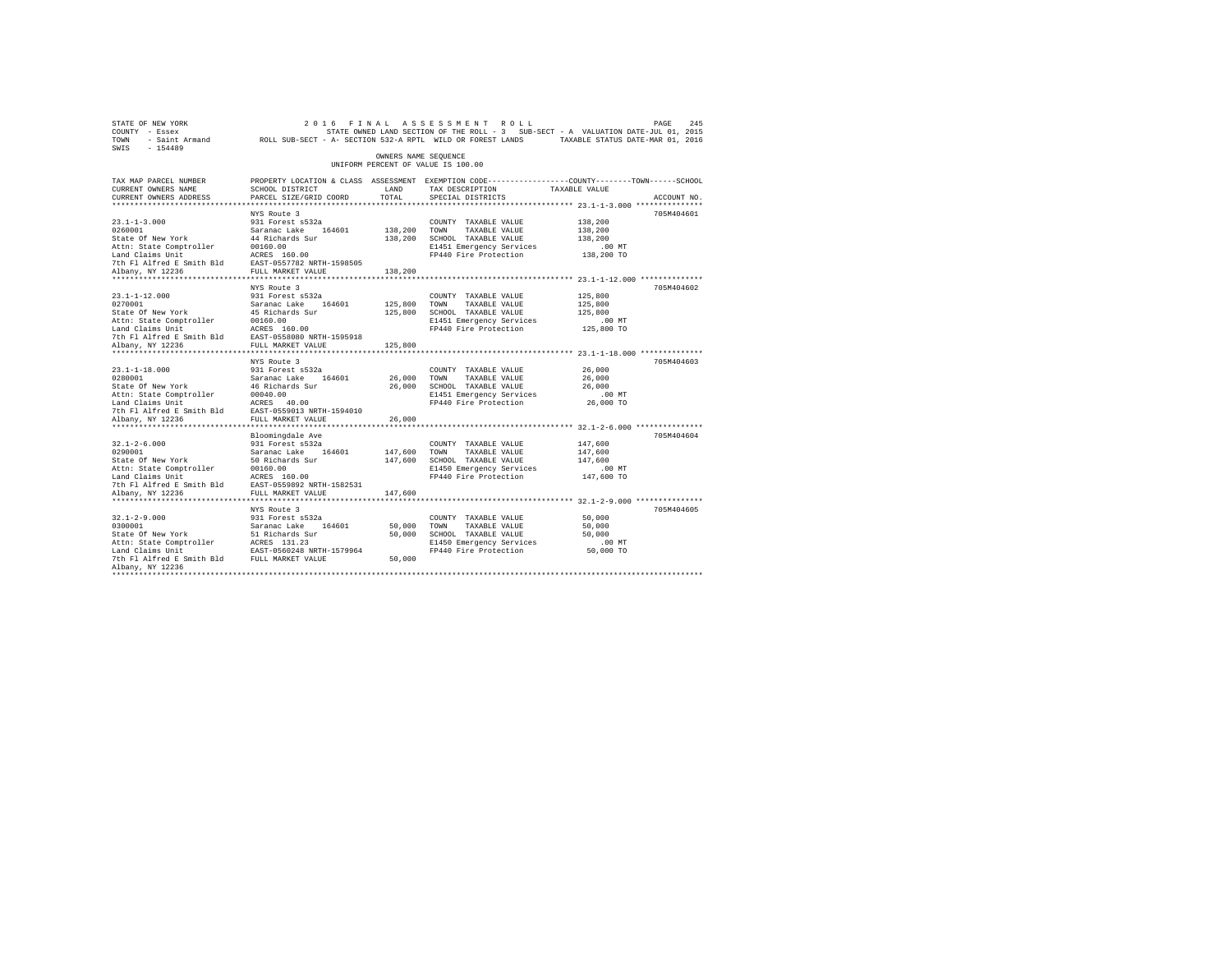| STATE OF NEW YORK<br>COUNTY - Essex<br>$-154489$<br>SWIS                                                                                                                                                                  |                                                  |                      | 2016 FINAL ASSESSMENT ROLL                              | PAGE<br>246<br>STATE OWNED LAND SECTION OF THE ROLL - 3 SUB-SECT - A VALUATION DATE-JUL 01, 2015<br>TOWN - Saint Armand MOLL SUB-SECT - A- SECTION 532-A RPTL WILD OR FOREST LANDS TAXABLE STATUS DATE-MAR 01, 2016 |  |
|---------------------------------------------------------------------------------------------------------------------------------------------------------------------------------------------------------------------------|--------------------------------------------------|----------------------|---------------------------------------------------------|---------------------------------------------------------------------------------------------------------------------------------------------------------------------------------------------------------------------|--|
|                                                                                                                                                                                                                           |                                                  | OWNERS NAME SEOUENCE | UNIFORM PERCENT OF VALUE IS 100.00                      |                                                                                                                                                                                                                     |  |
| TAX MAP PARCEL NUMBER<br>CURRENT OWNERS NAME                                                                                                                                                                              | <b>LAND</b>                                      |                      |                                                         | PROPERTY LOCATION & CLASS ASSESSMENT EXEMPTION CODE----------------COUNTY--------TOWN-----SCHOOL                                                                                                                    |  |
| CURRENT OWNERS ADDRESS                                                                                                                                                                                                    | SCHOOL DISTRICT<br>PARCEL SIZE/GRID COORD        | TOTAL.               | TAX DESCRIPTION<br>SPECIAL DISTRICTS                    | TAXABLE VALUE<br>ACCOUNT NO.                                                                                                                                                                                        |  |
| *************************                                                                                                                                                                                                 | ************************                         |                      |                                                         |                                                                                                                                                                                                                     |  |
|                                                                                                                                                                                                                           | NYS Route 3                                      |                      |                                                         | 705M404607                                                                                                                                                                                                          |  |
| $23.1 - 1 - 4.000$                                                                                                                                                                                                        | 931 Forest s532a                                 |                      | COUNTY TAXABLE VALUE                                    | 122,100                                                                                                                                                                                                             |  |
| 0310001                                                                                                                                                                                                                   | Saranac Lake 164601                              | 122,100 TOWN         | TAXABLE VALUE                                           | 122,100                                                                                                                                                                                                             |  |
| State Of New York                                                                                                                                                                                                         | 64 Richards Sur                                  |                      | 122,100 SCHOOL TAXABLE VALUE                            | 122,100                                                                                                                                                                                                             |  |
| Attn: State Comptroller                                                                                                                                                                                                   | 00160.00<br>00160.00<br>ACRES 160.00             |                      | E1451 Emergency Services                                | .00 MT                                                                                                                                                                                                              |  |
| Land Claims Unit                                                                                                                                                                                                          |                                                  |                      | FP440 Fire Protection                                   | 122,100 TO                                                                                                                                                                                                          |  |
| 7th Fl Alfred E Smith Bld EAST-0560260 NRTH-1598848                                                                                                                                                                       |                                                  |                      |                                                         |                                                                                                                                                                                                                     |  |
| Albany, NY 12236                                                                                                                                                                                                          | FULL MARKET VALUE                                | 122,100              |                                                         |                                                                                                                                                                                                                     |  |
|                                                                                                                                                                                                                           |                                                  |                      |                                                         |                                                                                                                                                                                                                     |  |
| $23.1 - 1 - 11.000$                                                                                                                                                                                                       | NYS Route 3                                      |                      | COUNTY TAXABLE VALUE                                    | 705M404608                                                                                                                                                                                                          |  |
| 0320001                                                                                                                                                                                                                   | 931 Forest s532a                                 | 121,000 TOWN         | TAXABLE VALUE                                           | 121,000<br>121,000                                                                                                                                                                                                  |  |
| State Of New York                                                                                                                                                                                                         | Saranac Lake 164601<br>65 Richards Sur           | 121,000              | SCHOOL TAXABLE VALUE                                    | 121,000                                                                                                                                                                                                             |  |
| Attn: State Comptroller                                                                                                                                                                                                   | 00160.00                                         |                      | E1451 Emergency Services                                | $.00$ MT                                                                                                                                                                                                            |  |
|                                                                                                                                                                                                                           |                                                  |                      | FP440 Fire Protection                                   | 121,000 TO                                                                                                                                                                                                          |  |
| Land Claims Unit<br>The F1 Alfred E Smith Bld<br>The F1 Alfred E Smith Bld<br>EAST-0560611 NRTH-1596279                                                                                                                   |                                                  |                      |                                                         |                                                                                                                                                                                                                     |  |
| Albany, NY 12236                                                                                                                                                                                                          | DEED BOOK 144 PG-441                             |                      |                                                         |                                                                                                                                                                                                                     |  |
|                                                                                                                                                                                                                           | FULL MARKET VALUE                                | 121,000              |                                                         |                                                                                                                                                                                                                     |  |
|                                                                                                                                                                                                                           |                                                  |                      |                                                         |                                                                                                                                                                                                                     |  |
|                                                                                                                                                                                                                           | NYS Route 3                                      |                      |                                                         | 705M404609                                                                                                                                                                                                          |  |
| $23.3 - 1 - 18.000$                                                                                                                                                                                                       | 931 Forest s532a                                 |                      | COUNTY TAXABLE VALUE                                    | 91,500                                                                                                                                                                                                              |  |
| 0330001<br>State Of New York                                                                                                                                                                                              | Saranac Lake 164601                              | 91,500               | TOWN<br>TAXABLE VALUE                                   | 91,500                                                                                                                                                                                                              |  |
| Attn: State Comptroller                                                                                                                                                                                                   | 69 Richards Sur<br>00160.00                      |                      | 91,500 SCHOOL TAXABLE VALUE<br>E1450 Emergency Services | 91,500<br>$.00$ MT                                                                                                                                                                                                  |  |
| Land Claims Unit                                                                                                                                                                                                          | ACRES 160.00                                     |                      | FP440 Fire Protection                                   | 91,500 TO                                                                                                                                                                                                           |  |
| 7th Fl Alfred E Smith Bld EAST-0561965 NRTH-1585446                                                                                                                                                                       |                                                  |                      |                                                         |                                                                                                                                                                                                                     |  |
| Albany, NY 12236                                                                                                                                                                                                          | DEED BOOK 136 PG-597                             |                      |                                                         |                                                                                                                                                                                                                     |  |
|                                                                                                                                                                                                                           | FULL MARKET VALUE                                | 91,500               |                                                         |                                                                                                                                                                                                                     |  |
|                                                                                                                                                                                                                           |                                                  |                      |                                                         |                                                                                                                                                                                                                     |  |
|                                                                                                                                                                                                                           | NYS Route 3                                      |                      |                                                         | 705M404610                                                                                                                                                                                                          |  |
| $32.1 - 2 - 7.000$<br>0340001                                                                                                                                                                                             | 931 Forest s532a                                 |                      | COUNTY TAXABLE VALUE                                    | 170,200                                                                                                                                                                                                             |  |
|                                                                                                                                                                                                                           |                                                  | 170,200 TOWN         | TAXABLE VALUE                                           | 170,200                                                                                                                                                                                                             |  |
| 0340001<br>Saranac Lake 164601<br>State of New York<br>20160.00<br>Land Claims Unit<br>Land Claims Units are the property of the property of the Paris (16000)<br>2020101<br>202011<br>202011 Paris 1660401 Paris 1600011 |                                                  |                      | 170,200 SCHOOL TAXABLE VALUE                            | 170,200                                                                                                                                                                                                             |  |
|                                                                                                                                                                                                                           |                                                  |                      | E1450 Emergency Services                                | $.00$ MT                                                                                                                                                                                                            |  |
|                                                                                                                                                                                                                           |                                                  |                      | FP440 Fire Protection                                   | 170,200 TO                                                                                                                                                                                                          |  |
| 7th Fl Alfred E Smith Bld EAST-0562442 NRTH-1582841<br>Albany, NY 12236                                                                                                                                                   | DEED BOOK 188 PG-245                             |                      |                                                         |                                                                                                                                                                                                                     |  |
|                                                                                                                                                                                                                           | FULL MARKET VALUE                                | 170,200              |                                                         |                                                                                                                                                                                                                     |  |
|                                                                                                                                                                                                                           |                                                  |                      |                                                         |                                                                                                                                                                                                                     |  |
|                                                                                                                                                                                                                           | NYS Route 3                                      |                      |                                                         | 705M404611                                                                                                                                                                                                          |  |
| $32.1 - 2 - 8.000$                                                                                                                                                                                                        |                                                  |                      | COUNTY TAXABLE VALUE                                    | 624,300                                                                                                                                                                                                             |  |
| 0350001                                                                                                                                                                                                                   | 931 Forest s532a - WTRFNT<br>Saranac Lake 164601 |                      | 624,300 TOWN TAXABLE VALUE                              | 624,300                                                                                                                                                                                                             |  |
| State Of New York                                                                                                                                                                                                         | 71 Richards Sur                                  | 624,300              | SCHOOL TAXABLE VALUE                                    | 624,300                                                                                                                                                                                                             |  |
|                                                                                                                                                                                                                           |                                                  |                      | E1450 Emergency Services                                | $.00$ MT                                                                                                                                                                                                            |  |
|                                                                                                                                                                                                                           |                                                  |                      | FP440 Fire Protection                                   | 624,300 TO                                                                                                                                                                                                          |  |
|                                                                                                                                                                                                                           |                                                  | 624,300              |                                                         |                                                                                                                                                                                                                     |  |
| Albany, NY 12236<br>************                                                                                                                                                                                          |                                                  |                      |                                                         |                                                                                                                                                                                                                     |  |
|                                                                                                                                                                                                                           |                                                  |                      |                                                         |                                                                                                                                                                                                                     |  |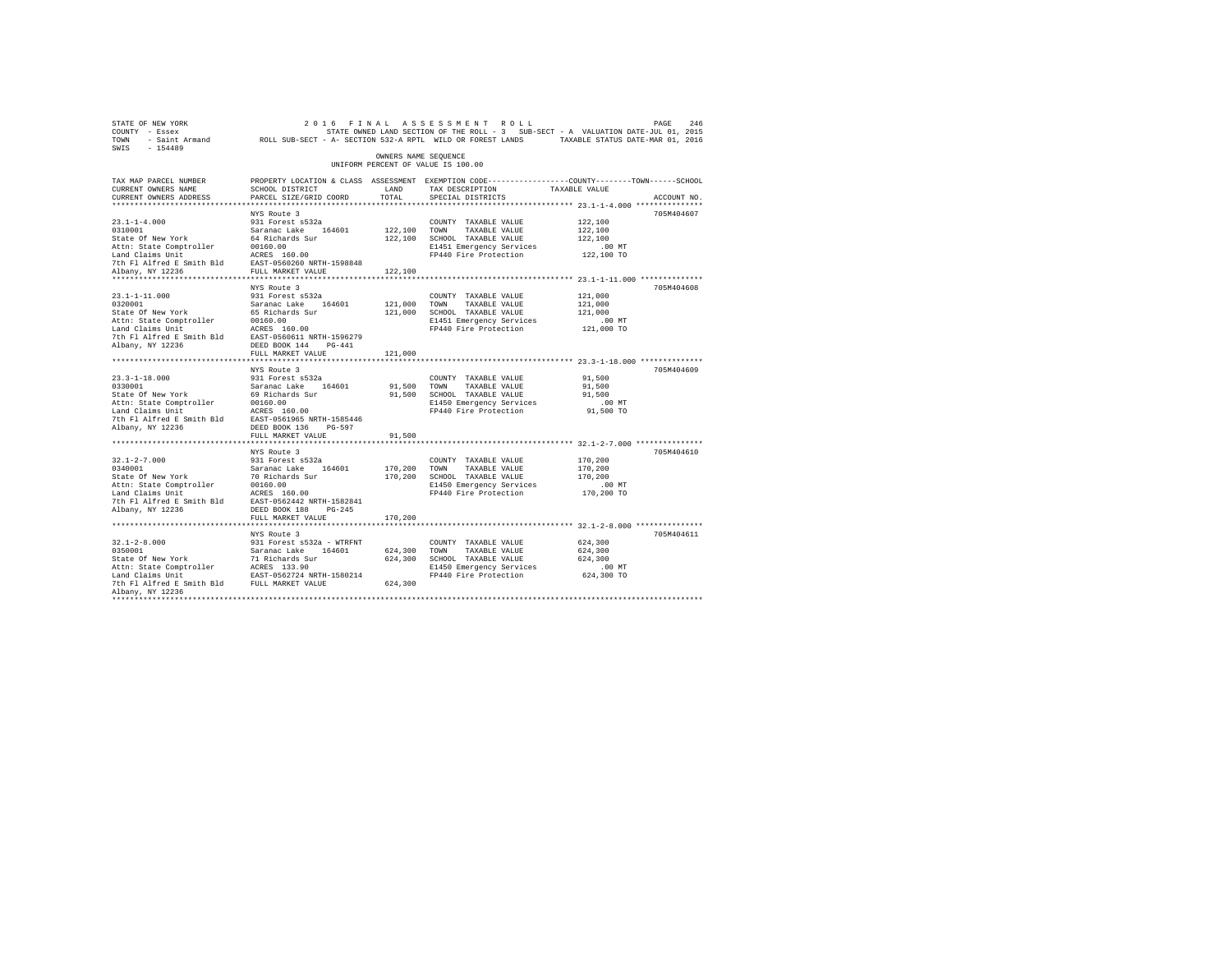| SWIS - 154489                                                                                                                                                                                                                                                                               |                                                                                                                                              |                         |                                                                                                                                                                   |                                                     |             |
|---------------------------------------------------------------------------------------------------------------------------------------------------------------------------------------------------------------------------------------------------------------------------------------------|----------------------------------------------------------------------------------------------------------------------------------------------|-------------------------|-------------------------------------------------------------------------------------------------------------------------------------------------------------------|-----------------------------------------------------|-------------|
|                                                                                                                                                                                                                                                                                             |                                                                                                                                              | OWNERS NAME SEQUENCE    | UNIFORM PERCENT OF VALUE IS 100.00                                                                                                                                |                                                     |             |
| TAX MAP PARCEL NUMBER<br>CURRENT OWNERS NAME<br>CURRENT OWNERS ADDRESS                                                                                                                                                                                                                      | PROPERTY LOCATION & CLASS ASSESSMENT EXEMPTION CODE----------------COUNTY-------TOWN-----SCHOOL<br>SCHOOL DISTRICT<br>PARCEL SIZE/GRID COORD | LAND<br>TOTAL           | TAX DESCRIPTION TAXABLE VALUE<br>SPECIAL DISTRICTS                                                                                                                |                                                     | ACCOUNT NO. |
|                                                                                                                                                                                                                                                                                             |                                                                                                                                              |                         |                                                                                                                                                                   |                                                     |             |
| $23.3 - 1 - 16.000$<br>2019-12:00<br>2010001<br>2010001<br>2010001 - Saranac Lake 164601<br>2016001 - Saranac Lake 164601<br>2016.00<br>2016.00<br>2016.00<br>2016.00<br>2016.00<br>2016.00<br>2016.00<br>2016.00<br>2016.00<br>2016.00<br>2016.00<br>2016.00<br>2016.00<br>2028.2025<br>20 | NYS Route 3<br>931 Forest s532a                                                                                                              | 129,300 TOWN            | COUNTY TAXABLE VALUE<br>TAXABLE VALUE<br>129,300 SCHOOL TAXABLE VALUE<br>E1450 Emergency Services<br>FP440 Fire Protection 129,300 TO                             | 129,300<br>129,300<br>129,300<br>.00 MT             | 705M404613  |
|                                                                                                                                                                                                                                                                                             |                                                                                                                                              | 129,300                 |                                                                                                                                                                   |                                                     |             |
| $23.4 - 1 - 1.000$                                                                                                                                                                                                                                                                          | NYS Route 3<br>931 Forest s532a                                                                                                              | 82,800 TOWN             | COUNTY TAXABLE VALUE<br>TAXABLE VALUE<br>82,800 SCHOOL TAXABLE VALUE<br>E1450 Emergency Services<br>FP440 Fire Protection 82,800 TO                               | 82,800<br>82,800<br>82,800<br>$.00$ MT              | 705M404614  |
|                                                                                                                                                                                                                                                                                             |                                                                                                                                              | 82,800                  |                                                                                                                                                                   |                                                     |             |
| $23.4 - 1 - 14.000$<br>2012<br>2020001 - 2020001 - 202001 - 202001 - 202001<br>202001 - 2020021 - 2020021 - 2020021<br>20201 - 2020021 - 2020021 - 2020021<br>20201 - 2020021 - 2020021 - 2020021<br>20201 - 20201 - 2020021 - 20201 - 20201<br>20201 - 20201 - 2                           | NYS Route 3<br>931 Forest s532a                                                                                                              |                         | COUNTY TAXABLE VALUE<br>76,600 TOWN TAXABLE VALUE<br>76,600 SCHOOL TAXABLE VALUE<br>E1450 Emergency Services<br>E1450 Emergency Services<br>FP440 Fire Protection | 76,600<br>76,600<br>76,600<br>$.00$ MT<br>76,600 TO | 705M404615  |
| Albany, NY 12236                                                                                                                                                                                                                                                                            | FULL MARKET VALUE                                                                                                                            | 76,600                  |                                                                                                                                                                   |                                                     |             |
| $32.2 - 1 - 1.000$<br>32.2-1-1.000<br>0390001<br>State Of New York<br>Albany, NY 12236                                                                                                                                                                                                      | NYS Route 3<br>931 Forest s532a<br>Saranac Lake 164601<br>91 Richards Sur<br>FULL MARKET VALUE                                               | 220.800 TOWN<br>220,800 | COUNTY TAXABLE VALUE<br>220,800 TOWN TAXABLE VALUE<br>220,800 SCHOOL TAXABLE VALUE<br>E1450 Emergency Services<br>FP440 Fire Protection 220,800 TO                | 220,800<br>220,800<br>220,800<br>$.00$ MT           | 705M404701  |
|                                                                                                                                                                                                                                                                                             |                                                                                                                                              |                         |                                                                                                                                                                   |                                                     |             |
| $32.2 - 1 - 7.000$<br>32.2-1-7.000<br>0400001<br>State Of New York<br>Attn: State Comptroller<br>Land Claims Unit<br>Land Claims Unit<br>The Flalfred E Smith Bld<br>2006 134 DES PULL MARKET VALUE<br>21 Albany, NY 12236<br>2006 2006 134<br>2006 2006 2014                               | NYS Route 3<br>931 Forest s532a - WTRFNT<br>Saranac Lake 164601<br>92 Richards Sur                                                           | 575,800 TOWN<br>575,800 | COUNTY TAXABLE VALUE<br>TAXABLE VALUE<br>575,800 SCHOOL TAXABLE VALUE<br>E1450 Emergency Services<br>FP440 Fire Protection 575,800 TO                             | 575,800<br>575,800<br>575,800<br>$.00$ MT           | 705M404702  |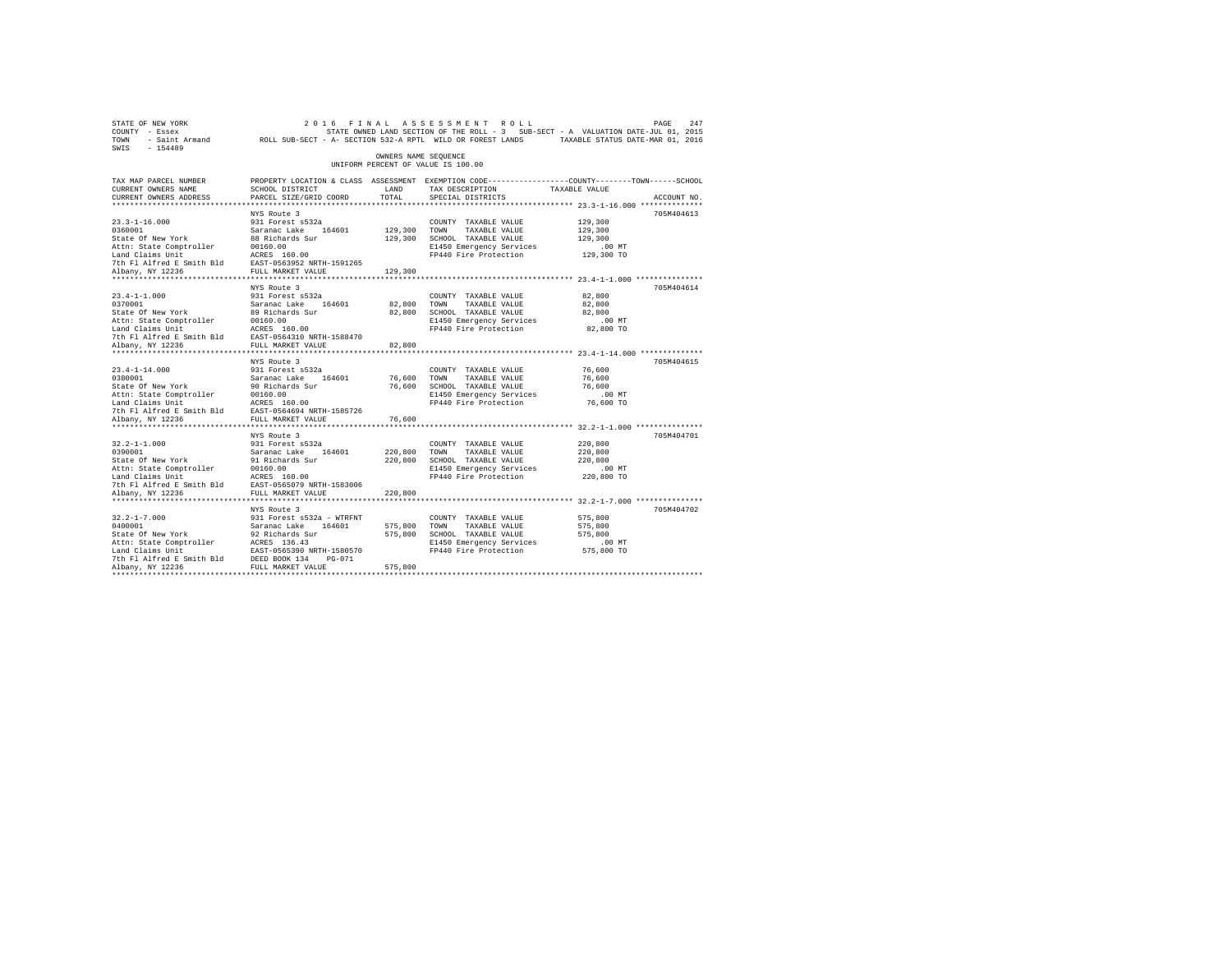|                                                                                                                                                                                                                            |                                                                                   |                                                                                                                                                                                                                                                                                                                                                                                                                                                                                                                                                                                                                                                                                                            |                                                                                                                                                                                                                                                                                                                                      | PAGE<br>248                                                                                                                                                                                                                                                                                                                                                                                                                                                                                                                                                                                                             |
|----------------------------------------------------------------------------------------------------------------------------------------------------------------------------------------------------------------------------|-----------------------------------------------------------------------------------|------------------------------------------------------------------------------------------------------------------------------------------------------------------------------------------------------------------------------------------------------------------------------------------------------------------------------------------------------------------------------------------------------------------------------------------------------------------------------------------------------------------------------------------------------------------------------------------------------------------------------------------------------------------------------------------------------------|--------------------------------------------------------------------------------------------------------------------------------------------------------------------------------------------------------------------------------------------------------------------------------------------------------------------------------------|-------------------------------------------------------------------------------------------------------------------------------------------------------------------------------------------------------------------------------------------------------------------------------------------------------------------------------------------------------------------------------------------------------------------------------------------------------------------------------------------------------------------------------------------------------------------------------------------------------------------------|
|                                                                                                                                                                                                                            |                                                                                   |                                                                                                                                                                                                                                                                                                                                                                                                                                                                                                                                                                                                                                                                                                            |                                                                                                                                                                                                                                                                                                                                      |                                                                                                                                                                                                                                                                                                                                                                                                                                                                                                                                                                                                                         |
| SCHOOL DISTRICT<br>PARCEL SIZE/GRID COORD                                                                                                                                                                                  | LAND<br>TOTAL                                                                     | TAX DESCRIPTION<br>SPECIAL DISTRICTS                                                                                                                                                                                                                                                                                                                                                                                                                                                                                                                                                                                                                                                                       |                                                                                                                                                                                                                                                                                                                                      | ACCOUNT NO.                                                                                                                                                                                                                                                                                                                                                                                                                                                                                                                                                                                                             |
|                                                                                                                                                                                                                            |                                                                                   |                                                                                                                                                                                                                                                                                                                                                                                                                                                                                                                                                                                                                                                                                                            |                                                                                                                                                                                                                                                                                                                                      |                                                                                                                                                                                                                                                                                                                                                                                                                                                                                                                                                                                                                         |
| 931 Forest s532a                                                                                                                                                                                                           |                                                                                   | COUNTY TAXABLE VALUE<br>TAXABLE VALUE                                                                                                                                                                                                                                                                                                                                                                                                                                                                                                                                                                                                                                                                      | 96,100<br>96,100<br>96,100<br>$.00$ MT                                                                                                                                                                                                                                                                                               | 705M404703                                                                                                                                                                                                                                                                                                                                                                                                                                                                                                                                                                                                              |
|                                                                                                                                                                                                                            | 96,100                                                                            |                                                                                                                                                                                                                                                                                                                                                                                                                                                                                                                                                                                                                                                                                                            |                                                                                                                                                                                                                                                                                                                                      |                                                                                                                                                                                                                                                                                                                                                                                                                                                                                                                                                                                                                         |
| NYS Route 3<br>931 Forest s532a                                                                                                                                                                                            |                                                                                   | COUNTY TAXABLE VALUE<br>TAXABLE VALUE<br>E1450 Emergency Services                                                                                                                                                                                                                                                                                                                                                                                                                                                                                                                                                                                                                                          | 179,000<br>179,000<br>179,000<br>$.00$ MT                                                                                                                                                                                                                                                                                            | 705M404704                                                                                                                                                                                                                                                                                                                                                                                                                                                                                                                                                                                                              |
|                                                                                                                                                                                                                            | 179,000                                                                           |                                                                                                                                                                                                                                                                                                                                                                                                                                                                                                                                                                                                                                                                                                            |                                                                                                                                                                                                                                                                                                                                      |                                                                                                                                                                                                                                                                                                                                                                                                                                                                                                                                                                                                                         |
| NYS Route 3<br>931 Forest s532a                                                                                                                                                                                            |                                                                                   | COUNTY TAXABLE VALUE<br>TAXABLE VALUE<br>E1450 Emergency Services                                                                                                                                                                                                                                                                                                                                                                                                                                                                                                                                                                                                                                          | 84,400<br>84,400<br>84,400<br>.00 MT<br>84,400 TO                                                                                                                                                                                                                                                                                    | 705M404705                                                                                                                                                                                                                                                                                                                                                                                                                                                                                                                                                                                                              |
|                                                                                                                                                                                                                            | 84,400                                                                            |                                                                                                                                                                                                                                                                                                                                                                                                                                                                                                                                                                                                                                                                                                            |                                                                                                                                                                                                                                                                                                                                      |                                                                                                                                                                                                                                                                                                                                                                                                                                                                                                                                                                                                                         |
| NYS Route 3<br>931 Forest s532a<br>Saranac Lake 164601<br>109 Richards Sur                                                                                                                                                 |                                                                                   | COUNTY TAXABLE VALUE<br>TAXABLE VALUE<br>E1450 Emergency Services                                                                                                                                                                                                                                                                                                                                                                                                                                                                                                                                                                                                                                          | 131,800<br>131,800<br>131,800<br>$.00$ MT                                                                                                                                                                                                                                                                                            | 705M404706                                                                                                                                                                                                                                                                                                                                                                                                                                                                                                                                                                                                              |
|                                                                                                                                                                                                                            |                                                                                   |                                                                                                                                                                                                                                                                                                                                                                                                                                                                                                                                                                                                                                                                                                            |                                                                                                                                                                                                                                                                                                                                      |                                                                                                                                                                                                                                                                                                                                                                                                                                                                                                                                                                                                                         |
| NYS Route 3<br>931 Forest s532a<br>Saranac Lake 164601<br>110 Richards Sur<br>Attn: State Comptroller 00160.00<br>Land Claims Unit ACRES 160.00<br>7th Fl Alfred E Smith Bld EAST-0567613 NRTH-1583307<br>Albany, NY 12236 | 236,800                                                                           | COUNTY TAXABLE VALUE<br>TAXABLE VALUE                                                                                                                                                                                                                                                                                                                                                                                                                                                                                                                                                                                                                                                                      | 236,800<br>236,800<br>236,800<br>$.00$ MT                                                                                                                                                                                                                                                                                            | 705M404707                                                                                                                                                                                                                                                                                                                                                                                                                                                                                                                                                                                                              |
|                                                                                                                                                                                                                            | NYS Route 3<br>FULL MARKET VALUE<br>************************<br>FULL MARKET VALUE | 2012<br>201011 Saranac Lake 164601<br>201011 Saranac Lake 164601<br>2011 Saranac Lake 164601<br>2011: Actris 160.00<br>2011 March 2011 March 160.00<br>2012 March 2012<br>2012 March 2012<br>2012 March 2012<br>2014 March 2012<br>2014 March 2012<br>23.4-1-5.000<br>23.4-1-5.000<br>Saranac Lake 164601<br>State of New York 107 Richards Sur<br>Attn: State Comptroller 20160.00<br>Land Claims Unit 2025 160.00<br>2016 2025 18.11 NARKET VALUE 11.1<br>20236<br>0430001 Saranac Lake 164601<br>State Of New York 108 Richards Sur<br>Attn: State Comptroller 00160.00<br>Land Claims Unit<br>Unit Richards State 16.000 RTH-1588803<br>7th Fl Alfred E Smith Bld EAST-0566890 NRTH-1588803<br>131,800 | 2016 FINAL ASSESSMENT ROLL<br>OWNERS NAME SEQUENCE<br>UNIFORM PERCENT OF VALUE IS 100.00<br>96,100 TOWN<br>96,100 SCHOOL TAXABLE VALUE<br>179,000 TOWN<br>179,000 SCHOOL TAXABLE VALUE<br>84,400 TOWN<br>84,400 SCHOOL TAXABLE VALUE<br>131,800 TOWN<br>131,800 SCHOOL TAXABLE VALUE<br>236.800 TOWN<br>236,800 SCHOOL TAXABLE VALUE | STATE OWNED LAND SECTION OF THE ROLL - 3 SUB-SECT - A VALUATION DATE-JUL 01, 2015<br>TOWN - Saint Armand ROLL SUB-SECT - A- SECTION 532-A RPTL WILD OR FOREST LANDS TAXABLE STATUS DATE-MAR 01, 2016<br>PROPERTY LOCATION & CLASS ASSESSMENT EXEMPTION CODE----------------COUNTY-------TOWN------SCHOOL<br>TAXABLE VALUE<br>E1451 Emergency Services<br>FP440 Fire Protection 96,100 TO<br>FP440 Fire Protection 179,000 TO<br>FP440 Fire Protection<br>***************************** 23.4-1-13.000 **************<br>FP440 Fire Protection 131,800 TO<br>E1450 Emergency Services<br>FP440 Fire Protection 236,800 TO |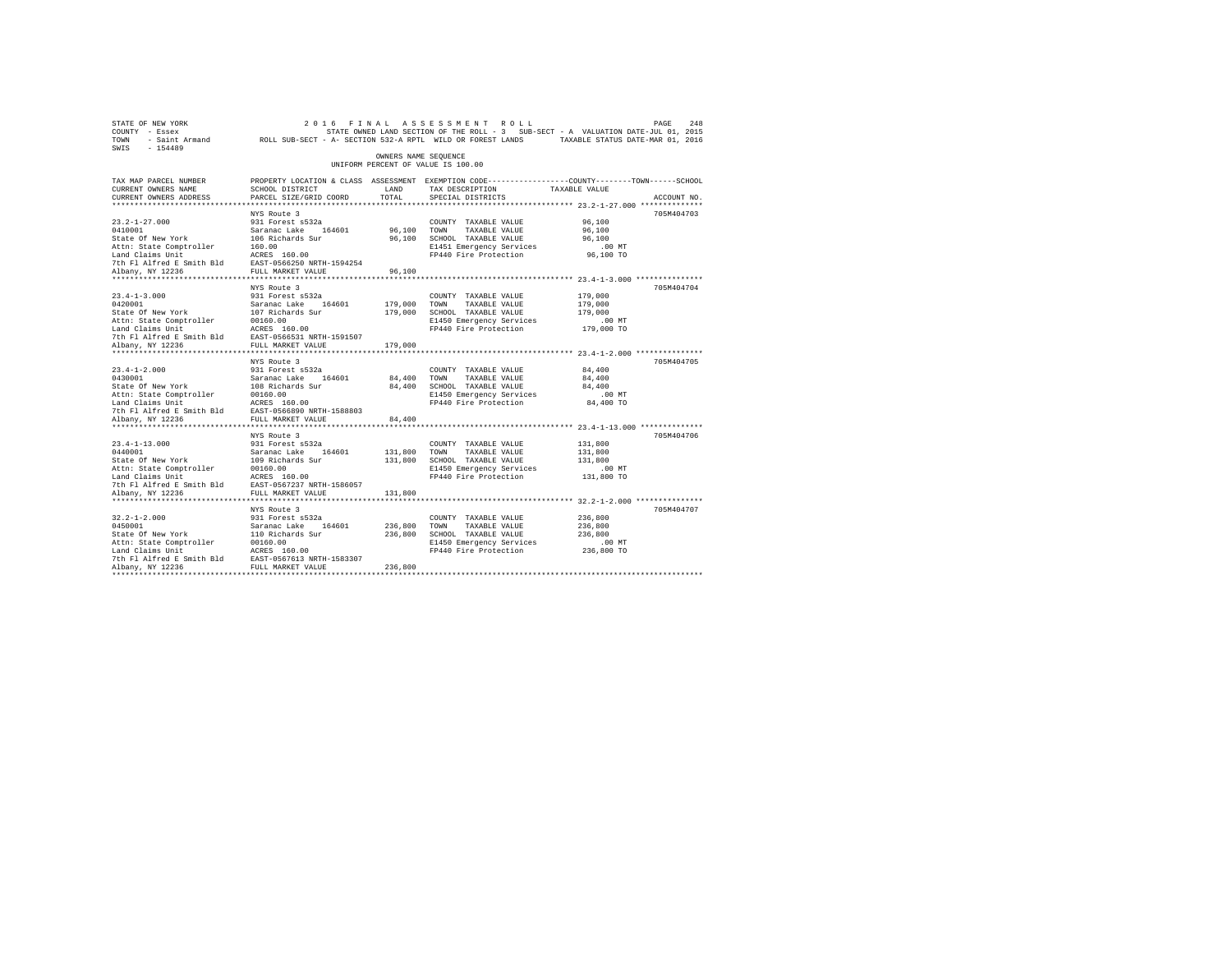| STATE OF NEW YORK<br>COUNTY - Essex<br>TOWN - Saint Armand ROLL SUB-SECT - A- SECTION 532-A RPTL WILD OR FOREST LANDS TAXABLE STATUS DATE-MAR 01, 2016<br>SWIS - 154489                         |                                                                                     |                         | 2016 FINAL ASSESSMENT ROLL<br>STATE OWNED LAND SECTION OF THE ROLL - 3 SUB-SECT - A VALUATION DATE-JUL 01, 2015                          |                                                         | 249<br>PAGE |
|-------------------------------------------------------------------------------------------------------------------------------------------------------------------------------------------------|-------------------------------------------------------------------------------------|-------------------------|------------------------------------------------------------------------------------------------------------------------------------------|---------------------------------------------------------|-------------|
|                                                                                                                                                                                                 |                                                                                     | OWNERS NAME SEQUENCE    | UNIFORM PERCENT OF VALUE IS 100.00                                                                                                       |                                                         |             |
| TAX MAP PARCEL NUMBER<br>CURRENT OWNERS NAME<br>CURRENT OWNERS ADDRESS                                                                                                                          | SCHOOL DISTRICT<br>PARCEL SIZE/GRID COORD                                           | LAND<br>TOTAL           | PROPERTY LOCATION & CLASS ASSESSMENT EXEMPTION CODE----------------COUNTY-------TOWN------SCHOOL<br>TAX DESCRIPTION<br>SPECIAL DISTRICTS | TAXABLE VALUE                                           | ACCOUNT NO. |
|                                                                                                                                                                                                 |                                                                                     |                         |                                                                                                                                          |                                                         |             |
| $32.2 - 1 - 6.000$<br>0460001 Saranac Lake 164601<br>State Of New York 111 Richards Sur<br>ALCHES 139.22<br>The State Comptroller ACESS 139.22<br>The State Triangle Triangle Triangle Triangle | NYS Route 3<br>931 Forest s532a                                                     | 92.000 TOWN             | COUNTY TAXABLE VALUE<br>TAXABLE VALUE<br>92,000 SCHOOL TAXABLE VALUE<br>E1450 Emergency Services                                         | 92,000<br>92,000<br>92,000<br>$.00$ MT                  | 705M404708  |
| Land Claims Unit<br>Land Claims Unit Mass Exst-0567970 NRTH-1580839<br>7th Fl Alfred E Smith Bld Mass BOOK 138 PG-362<br>Albany, NY 12236                                                       |                                                                                     | 92,000                  | FP440 Fire Protection 92,000 TO                                                                                                          |                                                         |             |
| $23.2 - 1 - 4.000$                                                                                                                                                                              | NYS Route 3<br>931 Forest s532a                                                     | 85,600 TOWN             | COUNTY TAXABLE VALUE<br>TAXABLE VALUE<br>85,600 SCHOOL TAXABLE VALUE<br>E1451 Emergency Services<br>FP440 Fire Protection 85,600 TO      | 85,600<br>85,600<br>85,600<br>.00MT                     | 705M404709  |
|                                                                                                                                                                                                 |                                                                                     | 85,600                  |                                                                                                                                          |                                                         |             |
| $23.2 - 1 - 5.000$                                                                                                                                                                              | NYS Route 3<br>931 Forest s532a                                                     | 142,700 TOWN            | COUNTY TAXABLE VALUE<br>TAXABLE VALUE<br>142,700 SCHOOL TAXABLE VALUE<br>E1451 Emergency Services<br>FP440 Fire Protection 142,700 TO    | 142,700<br>142,700<br>142,700<br>$.00$ MT               | 705M404710  |
| Albany, NY 12236                                                                                                                                                                                | FULL MARKET VALUE                                                                   | 142,700                 |                                                                                                                                          |                                                         |             |
| $23.4 - 1 - 4.000$<br>0500001<br>State Of New York                                                                                                                                              | NYS Route 3<br>931 Forest s532a - WTRFNT<br>Saranac Lake 164601<br>127 Richards Sur | 788.800 TOWN            | COUNTY TAXABLE VALUE<br>TAXABLE VALUE<br>788,800 SCHOOL TAXABLE VALUE<br>E1450 Emergency Services<br>FP440 Fire Protection               | 788,800<br>788,800<br>788,800<br>$.00$ MT<br>788,800 TO | 705M404801  |
| Albany, NY 12236                                                                                                                                                                                | FULL MARKET VALUE                                                                   | 788,800                 |                                                                                                                                          |                                                         |             |
| $23.4 - 1 - 5.000$<br>23.4-1-5.000<br>0510001<br>State Of New York                                                                                                                              | NYS Route 3<br>931 Forest s532a<br>Saranac Lake 164601<br>128 Richards Sur          | 122,500 TOWN<br>122,500 | COUNTY TAXABLE VALUE<br>TAXABLE VALUE<br>122,500 SCHOOL TAXABLE VALUE<br>E1450 Emergency Services<br>FP440 Fire Protection 122,500 TO    | 122,500<br>122,500<br>122,500<br>$.00$ MT               | 705M404802  |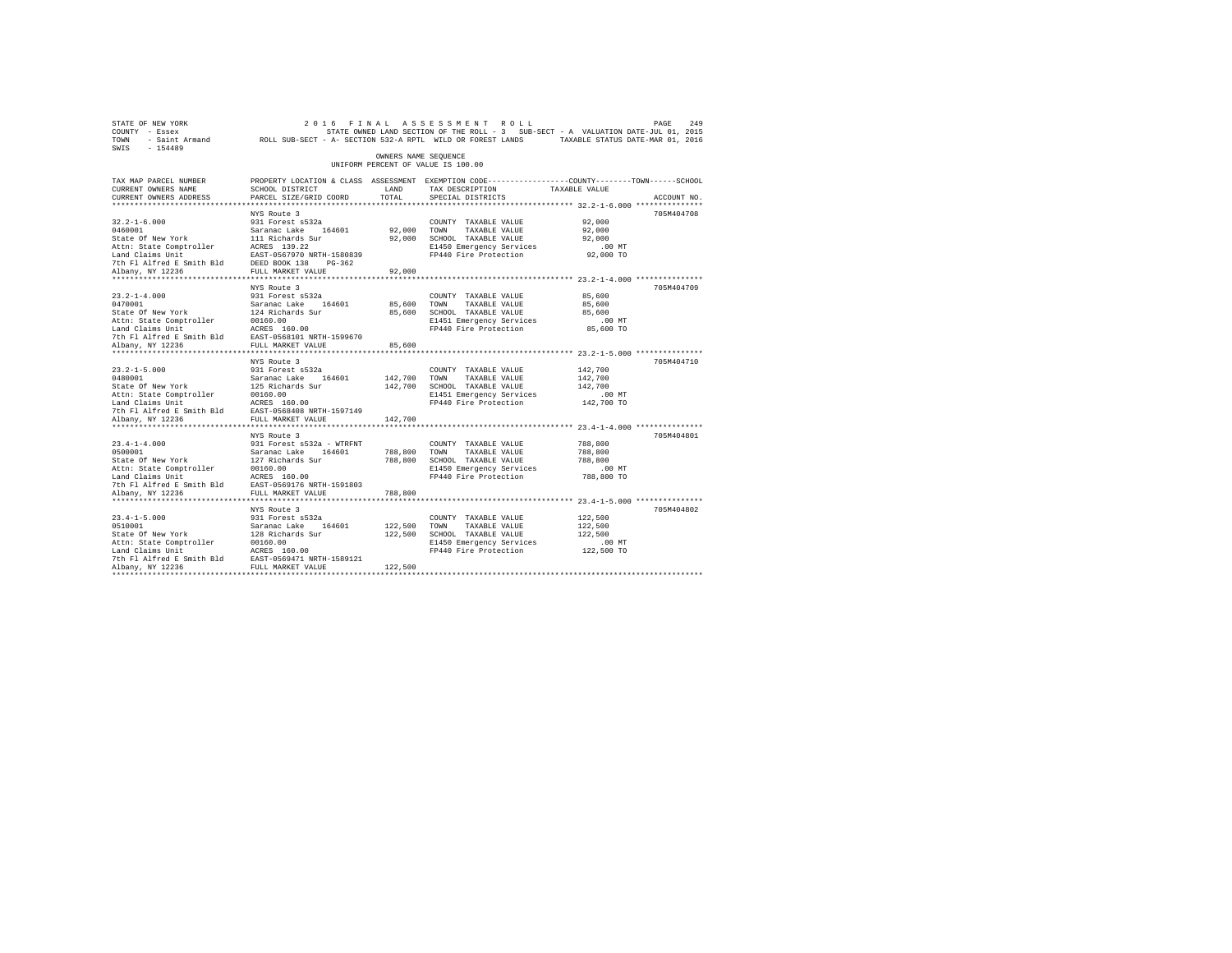|                                           |                                                                                                                                                                                                                                                                                                                                                                                                                                                                                                                                                                                                                                                                                                                                                                                                                          | 2016 FINAL ASSESSMENT ROLL                                                                                                                                                                                                                                                                                                                                                                                                                                                                                                                     |                                                                                                                                                                                                                                                                                                                                        | 250<br>PAGE                                                                                                                                                                                                                                                                                                                                                                                                                                                                                                                                                                                                           |
|-------------------------------------------|--------------------------------------------------------------------------------------------------------------------------------------------------------------------------------------------------------------------------------------------------------------------------------------------------------------------------------------------------------------------------------------------------------------------------------------------------------------------------------------------------------------------------------------------------------------------------------------------------------------------------------------------------------------------------------------------------------------------------------------------------------------------------------------------------------------------------|------------------------------------------------------------------------------------------------------------------------------------------------------------------------------------------------------------------------------------------------------------------------------------------------------------------------------------------------------------------------------------------------------------------------------------------------------------------------------------------------------------------------------------------------|----------------------------------------------------------------------------------------------------------------------------------------------------------------------------------------------------------------------------------------------------------------------------------------------------------------------------------------|-----------------------------------------------------------------------------------------------------------------------------------------------------------------------------------------------------------------------------------------------------------------------------------------------------------------------------------------------------------------------------------------------------------------------------------------------------------------------------------------------------------------------------------------------------------------------------------------------------------------------|
|                                           |                                                                                                                                                                                                                                                                                                                                                                                                                                                                                                                                                                                                                                                                                                                                                                                                                          |                                                                                                                                                                                                                                                                                                                                                                                                                                                                                                                                                |                                                                                                                                                                                                                                                                                                                                        |                                                                                                                                                                                                                                                                                                                                                                                                                                                                                                                                                                                                                       |
| SCHOOL DISTRICT<br>PARCEL SIZE/GRID COORD | TOTAL                                                                                                                                                                                                                                                                                                                                                                                                                                                                                                                                                                                                                                                                                                                                                                                                                    | TAX DESCRIPTION<br>SPECIAL DISTRICTS                                                                                                                                                                                                                                                                                                                                                                                                                                                                                                           |                                                                                                                                                                                                                                                                                                                                        | ACCOUNT NO.                                                                                                                                                                                                                                                                                                                                                                                                                                                                                                                                                                                                           |
|                                           |                                                                                                                                                                                                                                                                                                                                                                                                                                                                                                                                                                                                                                                                                                                                                                                                                          |                                                                                                                                                                                                                                                                                                                                                                                                                                                                                                                                                |                                                                                                                                                                                                                                                                                                                                        |                                                                                                                                                                                                                                                                                                                                                                                                                                                                                                                                                                                                                       |
|                                           |                                                                                                                                                                                                                                                                                                                                                                                                                                                                                                                                                                                                                                                                                                                                                                                                                          | COUNTY TAXABLE VALUE<br>TAXABLE VALUE                                                                                                                                                                                                                                                                                                                                                                                                                                                                                                          | 207,600<br>207,600<br>207,600<br>$.00$ MT                                                                                                                                                                                                                                                                                              | 705M404803                                                                                                                                                                                                                                                                                                                                                                                                                                                                                                                                                                                                            |
|                                           |                                                                                                                                                                                                                                                                                                                                                                                                                                                                                                                                                                                                                                                                                                                                                                                                                          |                                                                                                                                                                                                                                                                                                                                                                                                                                                                                                                                                |                                                                                                                                                                                                                                                                                                                                        |                                                                                                                                                                                                                                                                                                                                                                                                                                                                                                                                                                                                                       |
|                                           |                                                                                                                                                                                                                                                                                                                                                                                                                                                                                                                                                                                                                                                                                                                                                                                                                          | COUNTY TAXABLE VALUE<br>TAXABLE VALUE<br>E1450 Emergency Services                                                                                                                                                                                                                                                                                                                                                                                                                                                                              | 230,600<br>230,600<br>230,600<br>$.00$ MT                                                                                                                                                                                                                                                                                              | 705M404804                                                                                                                                                                                                                                                                                                                                                                                                                                                                                                                                                                                                            |
|                                           | 230,600                                                                                                                                                                                                                                                                                                                                                                                                                                                                                                                                                                                                                                                                                                                                                                                                                  |                                                                                                                                                                                                                                                                                                                                                                                                                                                                                                                                                |                                                                                                                                                                                                                                                                                                                                        |                                                                                                                                                                                                                                                                                                                                                                                                                                                                                                                                                                                                                       |
|                                           |                                                                                                                                                                                                                                                                                                                                                                                                                                                                                                                                                                                                                                                                                                                                                                                                                          | COUNTY TAXABLE VALUE<br>TAXABLE VALUE                                                                                                                                                                                                                                                                                                                                                                                                                                                                                                          | 130,300<br>130,300<br>130,300<br>$.00$ MT<br>130,300 TO                                                                                                                                                                                                                                                                                | 705M404805                                                                                                                                                                                                                                                                                                                                                                                                                                                                                                                                                                                                            |
|                                           | 130,300                                                                                                                                                                                                                                                                                                                                                                                                                                                                                                                                                                                                                                                                                                                                                                                                                  |                                                                                                                                                                                                                                                                                                                                                                                                                                                                                                                                                |                                                                                                                                                                                                                                                                                                                                        |                                                                                                                                                                                                                                                                                                                                                                                                                                                                                                                                                                                                                       |
| Moose Pond Ln<br>931 Forest s532a         |                                                                                                                                                                                                                                                                                                                                                                                                                                                                                                                                                                                                                                                                                                                                                                                                                          | COUNTY TAXABLE VALUE<br>TAXABLE VALUE<br>E1451 Emergency Services                                                                                                                                                                                                                                                                                                                                                                                                                                                                              | 126,300<br>126,300<br>126,300<br>$.00$ MT<br>126,300 TO                                                                                                                                                                                                                                                                                | 705M404806                                                                                                                                                                                                                                                                                                                                                                                                                                                                                                                                                                                                            |
|                                           |                                                                                                                                                                                                                                                                                                                                                                                                                                                                                                                                                                                                                                                                                                                                                                                                                          |                                                                                                                                                                                                                                                                                                                                                                                                                                                                                                                                                |                                                                                                                                                                                                                                                                                                                                        |                                                                                                                                                                                                                                                                                                                                                                                                                                                                                                                                                                                                                       |
| Moose Pond Ln                             |                                                                                                                                                                                                                                                                                                                                                                                                                                                                                                                                                                                                                                                                                                                                                                                                                          | COUNTY TAXABLE VALUE<br>TAXABLE VALUE                                                                                                                                                                                                                                                                                                                                                                                                                                                                                                          | 141,100<br>141,100<br>141,100<br>$.00$ MT                                                                                                                                                                                                                                                                                              | 705M404807                                                                                                                                                                                                                                                                                                                                                                                                                                                                                                                                                                                                            |
|                                           | NYS Route 3<br>931 Forest s532a<br>1921 - 1920<br>1920<br>1920<br>1920<br>1920<br>1920<br>1920<br>1920<br>1920<br>1920<br>1920<br>1920<br>1920<br>1920<br>1920<br>1920<br>1920<br>1920<br>1920<br>1920<br>1920<br>1920<br>1920<br>1920<br>1920<br>1920<br>1920<br>1920<br>1920<br>1920<br>1920<br>1920<br>1920<br>1920<br>1920<br>1920<br><br>NYS Route 3<br>931 Forest s532a<br>NYS Route 3<br>931 Forest s532a<br>FULL MARKET VALUE<br>Saranac Lake 164601<br>144 Richards Sur<br>00160.00<br>Land Claims Unit MCRES 160.00<br>7th Fl Alfred E Smith Bld EAST-0570781 NRTH-1600017<br>FULL MARKET VALUE<br>931 Forest s532a<br>Saranac Lake 164601<br>145 Richards Sur<br>Attn: State Comptroller 00160.00<br>Land Claims Unit ACRES 160.00<br>7th Fl Alfred E Smith Bld EAST-0571042 NRTH-1597464<br>Albany, NY 12236 | LAND<br>207,600<br>0530001 Saranac Lake 164601<br>State of New York 130 Richards Sur<br>Attn: State Comptroller 200160.00<br>Land Claims Unit 2CRES 160.00<br>Land Claims United Es Smith Bld EAST-0570290 NRTH-1583752<br>7th Fl Alfred Es Smith Bld EAST-05702<br>9540001<br>164601<br>Saranac Lake 164601<br>State of New York<br>1131 Richards 11.76<br>164601<br>16461 Claims Diric 16461<br>1646 Claims 11.76<br>176 Fl Alfred E Smith Bld<br>16820-16000001688 NRTH-1581199<br>176 Fl Alfred E Smith Bld<br>16820<br>126,300<br>141,100 | OWNERS NAME SEQUENCE<br>UNIFORM PERCENT OF VALUE IS 100.00<br>207.600 TOWN<br>207,600 SCHOOL TAXABLE VALUE<br>230,600 TOWN<br>230,600 SCHOOL TAXABLE VALUE<br>130,300 TOWN<br>130,300 SCHOOL TAXABLE VALUE<br>E1450 Emergency Services<br>126,300 TOWN<br>126,300 SCHOOL TAXABLE VALUE<br>141.100 TOWN<br>141,100 SCHOOL TAXABLE VALUE | STATE OWNED LAND SECTION OF THE ROLL - 3 SUB-SECT - A VALUATION DATE-JUL 01, 2015<br>TOWN - Saint Armand ROLL SUB-SECT - A- SECTION 532-A RPTL WILD OR FOREST LANDS TAXABLE STATUS DATE-MAR 01, 2016<br>PROPERTY LOCATION & CLASS ASSESSMENT EXEMPTION CODE----------------COUNTY-------TOWN------SCHOOL<br>TAXABLE VALUE<br>E1450 Emergency Services<br>FP440 Fire Protection 207,600 TO<br>FP440 Fire Protection 230,600 TO<br>FP440 Fire Protection<br>************************************ 13.4-1-79.000 ***************<br>FP440 Fire Protection<br>E1451 Emergency Services<br>FP440 Fire Protection 141,100 TO |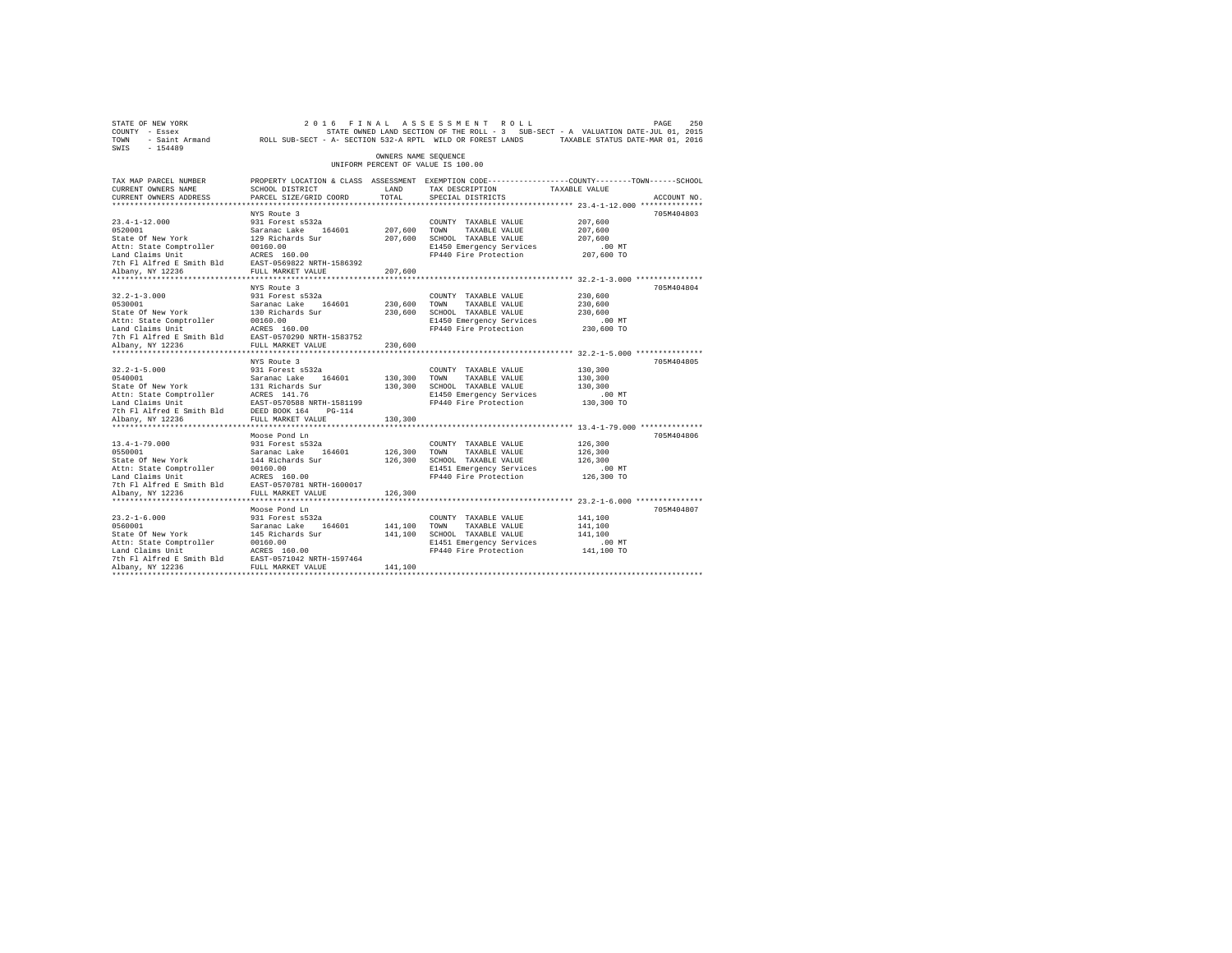| STATE OF NEW YORK<br>COUNTY - Essex<br>TOWN - Saint Armand MOLL SUB-SECT - A- SECTION 532-A RPTL WILD OR FOREST LANDS TAXABLE STATUS DATE-MAR 01, 2016 |                                                |                      | 2016 FINAL ASSESSMENT ROLL<br>STATE OWNED LAND SECTION OF THE ROLL - 3 SUB-SECT - A VALUATION DATE-JUL 01, 2015 |                        | PAGE<br>251 |
|--------------------------------------------------------------------------------------------------------------------------------------------------------|------------------------------------------------|----------------------|-----------------------------------------------------------------------------------------------------------------|------------------------|-------------|
| SWIS<br>$-154489$                                                                                                                                      |                                                |                      |                                                                                                                 |                        |             |
|                                                                                                                                                        |                                                | OWNERS NAME SEQUENCE | UNIFORM PERCENT OF VALUE IS 100.00                                                                              |                        |             |
| TAX MAP PARCEL NUMBER                                                                                                                                  |                                                |                      | PROPERTY LOCATION & CLASS ASSESSMENT EXEMPTION CODE---------------COUNTY-------TOWN-----SCHOOL                  |                        |             |
| CURRENT OWNERS NAME                                                                                                                                    | SCHOOL DISTRICT                                | LAND                 | TAX DESCRIPTION                                                                                                 | TAXABLE VALUE          |             |
| CURRENT OWNERS ADDRESS                                                                                                                                 | PARCEL SIZE/GRID COORD                         | TOTAL                | SPECIAL DISTRICTS                                                                                               |                        | ACCOUNT NO. |
|                                                                                                                                                        |                                                |                      |                                                                                                                 |                        | 705M404808  |
| $23.2 - 1 - 21.000$                                                                                                                                    | Moose Pond Ln<br>931 Forest s532a - WTRFNT     |                      | COUNTY TAXABLE VALUE                                                                                            | 1101,300               |             |
| 0570001                                                                                                                                                | Saranac Lake 164601                            | 1101,300             | TOWN<br>TAXABLE VALUE                                                                                           | 1101,300               |             |
| State Of New York                                                                                                                                      | 146 Richards Sur                               | 1101,300             | SCHOOL TAXABLE VALUE                                                                                            | 1101,300               |             |
| Attn: State Comptroller                                                                                                                                | 00160.00                                       |                      | E1451 Emergency Services                                                                                        | $.00$ MT               |             |
| Land Claims Unit                                                                                                                                       | ACRES 160.00                                   |                      | FP440 Fire Protection                                                                                           | 1101,300 TO            |             |
| 7th Fl Alfred E Smith Bld                                                                                                                              | EAST-0571540 NRTH-1594743                      |                      |                                                                                                                 |                        |             |
| Albany, NY 12236                                                                                                                                       | DEED BOOK 152 PG-110                           |                      |                                                                                                                 |                        |             |
|                                                                                                                                                        | FULL MARKET VALUE                              | 1101,300             |                                                                                                                 |                        |             |
|                                                                                                                                                        |                                                |                      |                                                                                                                 |                        |             |
|                                                                                                                                                        | Moose Pond Ln                                  |                      |                                                                                                                 |                        | 705M404809  |
| $23.2 - 1 - 20.000$                                                                                                                                    | 931 Forest s532a - WTRFNT                      |                      | COUNTY TAXABLE VALUE                                                                                            | 577,700                |             |
| 0580001                                                                                                                                                | Saranac Lake 164601                            | 577,700              | TOWN<br>TAXABLE VALUE                                                                                           | 577,700                |             |
| State Of New York                                                                                                                                      | 147 Richards Sur                               | 577,700              | SCHOOL TAXABLE VALUE                                                                                            | 577,700                |             |
| Attn: State Comptroller                                                                                                                                | 00160.00<br>ACRES 160.00                       |                      | E1451 Emergency Services                                                                                        | .00MT                  |             |
| Land Claims Unit                                                                                                                                       |                                                |                      | FP440 Fire Protection                                                                                           | 577,700 TO             |             |
| 7th Fl Alfred E Smith Bld<br>Albany, NY 12236                                                                                                          | EAST-0571837 NRTH-1591932<br>FULL MARKET VALUE | 577,700              |                                                                                                                 |                        |             |
|                                                                                                                                                        |                                                |                      |                                                                                                                 |                        |             |
|                                                                                                                                                        | NYS Route 3                                    |                      |                                                                                                                 |                        | 705M404810  |
| $23.4 - 1 - 6.000$                                                                                                                                     | 931 Forest s532a                               |                      | COUNTY TAXABLE VALUE                                                                                            | 142,400                |             |
| 0590001                                                                                                                                                | Saranac Lake 164601                            | 142,400              | TOWN<br>TAXABLE VALUE                                                                                           | 142,400                |             |
| State Of New York                                                                                                                                      | 148 Richards Sur                               | 142,400              | SCHOOL TAXABLE VALUE                                                                                            | 142,400                |             |
| Attn: State Comptroller                                                                                                                                | 00160.00                                       |                      | E1450 Emergency Services                                                                                        | $.00$ MT               |             |
| Land Claims Unit                                                                                                                                       | ACRES 160.00                                   |                      | FP440 Fire Protection                                                                                           | 142,400 TO             |             |
| 7th Fl Alfred E Smith Bld                                                                                                                              | EAST-0572134 NRTH-1589380                      |                      |                                                                                                                 |                        |             |
| Albany, NY 12236                                                                                                                                       | FULL MARKET VALUE                              | 142,400              |                                                                                                                 |                        |             |
|                                                                                                                                                        |                                                |                      |                                                                                                                 |                        |             |
|                                                                                                                                                        | NYS Route 3                                    |                      |                                                                                                                 |                        | 705M404811  |
| $23.4 - 1 - 11.000$                                                                                                                                    | 931 Forest s532a                               |                      | COUNTY TAXABLE VALUE                                                                                            | 177,500                |             |
| 0600001                                                                                                                                                | Saranac Lake 164601                            | 177,500              | TOWN<br>TAXABLE VALUE                                                                                           | 177,500<br>177.500     |             |
| State Of New York                                                                                                                                      | 149 Richards Sur<br>00160.00                   | 177,500              | SCHOOL TAXABLE VALUE                                                                                            |                        |             |
| Attn: State Comptroller<br>Land Claims Unit                                                                                                            | ACRES 160.00                                   |                      | E1450 Emergency Services<br>FP440 Fire Protection                                                               | $.00$ MT<br>177,500 TO |             |
| 7th Fl Alfred E Smith Bld                                                                                                                              | EAST-0572447 NRTH-1586688                      |                      |                                                                                                                 |                        |             |
| Albany, NY 12236                                                                                                                                       | FULL MARKET VALUE                              | 177,500              |                                                                                                                 |                        |             |
|                                                                                                                                                        |                                                |                      |                                                                                                                 |                        |             |
|                                                                                                                                                        | NYS Route 3                                    |                      |                                                                                                                 |                        | 705M404812  |
| $23.4 - 1 - 10.000$                                                                                                                                    | 931 Forest s532a                               |                      | COUNTY TAXABLE VALUE                                                                                            | 170,500                |             |
| 0610001                                                                                                                                                | Saranac Lake 164601                            | 170,500              | TOWN<br>TAXABLE VALUE                                                                                           | 170,500                |             |
| State Of New York                                                                                                                                      | 150 Richards Sur                               | 170,500              | SCHOOL TAXABLE VALUE                                                                                            | 170,500                |             |
| Attn: State Comptroller                                                                                                                                | 00160.00                                       |                      | E1450 Emergency Services                                                                                        | $.00$ MT               |             |
| Land Claims Unit                                                                                                                                       | ACRES 160.00                                   |                      | FP440 Fire Protection                                                                                           | 170,500 TO             |             |
| 7th Fl Alfred E Smith Bld                                                                                                                              | EAST-0572793 NRTH-1584046                      |                      |                                                                                                                 |                        |             |
| Albany, NY 12236                                                                                                                                       | FULL MARKET VALUE                              | 170,500              |                                                                                                                 |                        |             |
| ************                                                                                                                                           |                                                |                      |                                                                                                                 |                        |             |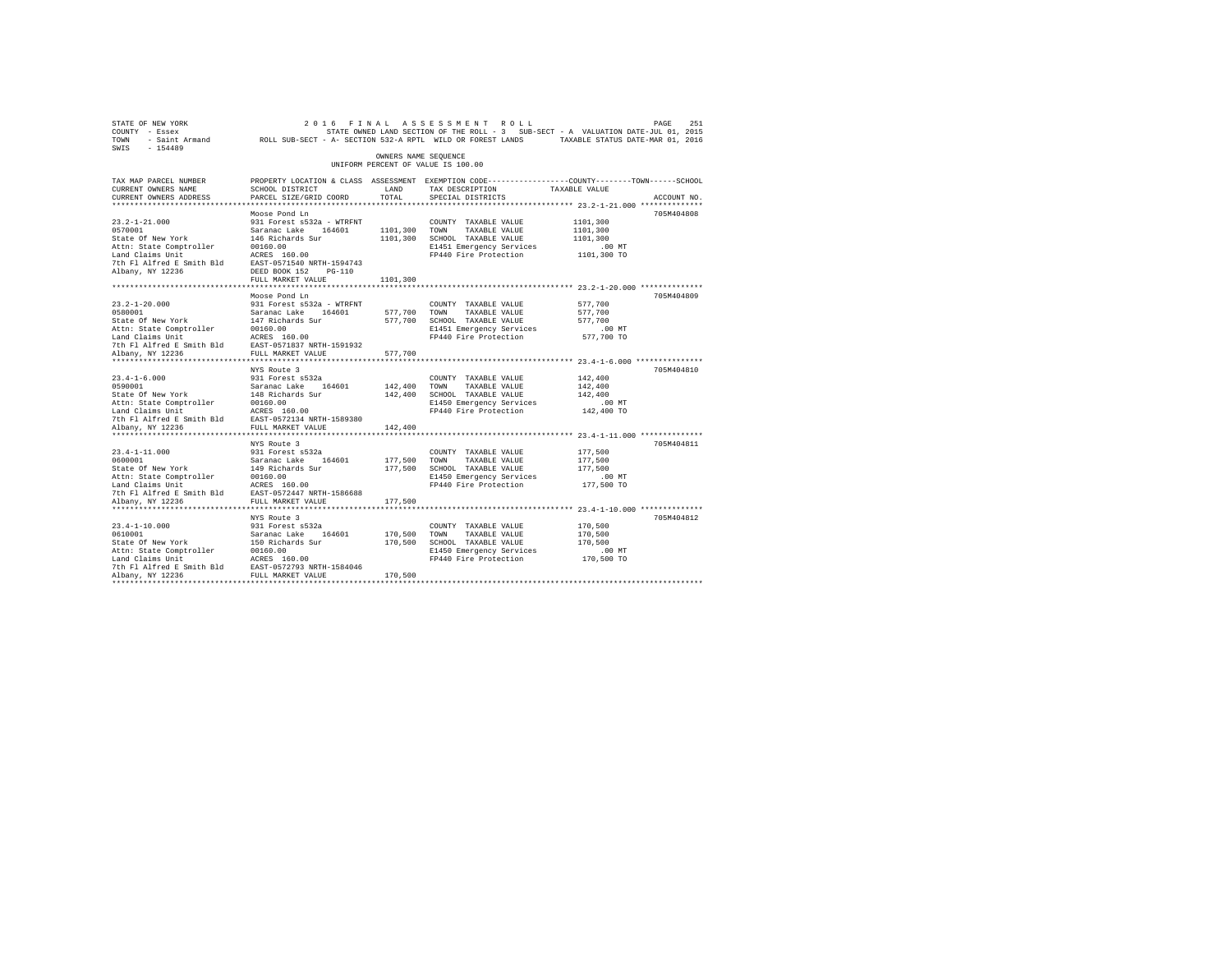| STATE OF NEW YORK<br>COUNTY - Essex<br>TOWN - Saint Armand ROLL SUB-SECT - A- SECTION 532-A RPTL WILD OR FOREST LANDS TAXABLE STATUS DATE-MAR 01, 2016<br>SWIS - 154489                                              |                                                                                                                                               |               | 2016 FINAL ASSESSMENT ROLL<br>STATE OWNED LAND SECTION OF THE ROLL - 3 SUB-SECT - A VALUATION DATE-JUL 01, 2015 |                        | 252<br>PAGE |
|----------------------------------------------------------------------------------------------------------------------------------------------------------------------------------------------------------------------|-----------------------------------------------------------------------------------------------------------------------------------------------|---------------|-----------------------------------------------------------------------------------------------------------------|------------------------|-------------|
| OWNERS NAME SEQUENCE<br>UNIFORM PERCENT OF VALUE IS 100.00                                                                                                                                                           |                                                                                                                                               |               |                                                                                                                 |                        |             |
| TAX MAP PARCEL NUMBER<br>CURRENT OWNERS NAME<br>CURRENT OWNERS ADDRESS                                                                                                                                               | PROPERTY LOCATION & CLASS ASSESSMENT EXEMPTION CODE----------------COUNTY-------TOWN------SCHOOL<br>SCHOOL DISTRICT<br>PARCEL SIZE/GRID COORD | LAND<br>TOTAL | TAX DESCRIPTION<br>SPECIAL DISTRICTS                                                                            | TAXABLE VALUE          | ACCOUNT NO. |
|                                                                                                                                                                                                                      | NYS Route 3                                                                                                                                   |               |                                                                                                                 |                        | 705M404813  |
| $32.2 - 1 - 4.000$                                                                                                                                                                                                   | 931 Forest s532a                                                                                                                              |               | COUNTY TAXABLE VALUE                                                                                            | 108,800                |             |
| 0620001                                                                                                                                                                                                              | Saranac Lake 164601                                                                                                                           | 108,800 TOWN  | TAXABLE VALUE                                                                                                   | 108,800                |             |
|                                                                                                                                                                                                                      |                                                                                                                                               |               | 108,800 SCHOOL TAXABLE VALUE                                                                                    | 108,800                |             |
| 020001<br>State of New York 151 Richards Sur<br>Attn: State Comptroller ACRES 144.99<br>Land Claims Unit<br>The Plant Research 2013188 NRTH-1581427<br>7th Flant Research 2014<br>Albany, NY 12236 FULL MARKET VALUE |                                                                                                                                               |               | E1450 Emergency Services<br>FP440 Fire Protection                                                               | $.00$ MT<br>108,800 TO |             |
|                                                                                                                                                                                                                      |                                                                                                                                               |               |                                                                                                                 |                        |             |
| Albany, NY 12236                                                                                                                                                                                                     |                                                                                                                                               | 108,800       |                                                                                                                 |                        |             |
| ************ 13.4-1-66.000 ***************<br>**********************<br>**********************<br>***********                                                                                                        |                                                                                                                                               |               |                                                                                                                 |                        |             |
|                                                                                                                                                                                                                      | River Rd                                                                                                                                      |               |                                                                                                                 |                        | 705M404814  |
| $13.4 - 1 - 66.000$                                                                                                                                                                                                  | 931 Forest s532a                                                                                                                              |               | COUNTY TAXABLE VALUE                                                                                            | 79,300                 |             |
| 0630001                                                                                                                                                                                                              | Saranac Lake 164601                                                                                                                           | 79,300        | TOWN<br>TAXABLE VALUE                                                                                           | 79,300                 |             |
| State Of New York                                                                                                                                                                                                    | 161 Richards Sur                                                                                                                              | 79,300        | SCHOOL TAXABLE VALUE                                                                                            | 79,300                 |             |
| Attn: State Comptroller<br>Land Claims Unit                                                                                                                                                                          | 00150.00<br>ACRES 150.00                                                                                                                      |               | E1451 Emergency Services<br>FP440 Fire Protection                                                               | $.00$ MT<br>79,300 TO  |             |
| 7th Fl Alfred E Smith Bld                                                                                                                                                                                            | EAST-0572663 NRTH-1608047                                                                                                                     |               |                                                                                                                 |                        |             |
| Albany, NY 12236                                                                                                                                                                                                     | DEED BOOK 215 PG-426                                                                                                                          |               |                                                                                                                 |                        |             |
|                                                                                                                                                                                                                      | FULL MARKET VALUE                                                                                                                             | 79,300        |                                                                                                                 |                        |             |
|                                                                                                                                                                                                                      |                                                                                                                                               |               |                                                                                                                 |                        |             |
|                                                                                                                                                                                                                      | River Rd                                                                                                                                      |               |                                                                                                                 |                        | 705M404815  |
| $13.4 - 1 - 67.000$                                                                                                                                                                                                  | 931 Forest s532a                                                                                                                              |               | COUNTY TAXABLE VALUE                                                                                            | 110,900                |             |
| 0640001                                                                                                                                                                                                              |                                                                                                                                               | 110,900 TOWN  | TAXABLE VALUE<br>110,900 SCHOOL TAXABLE VALUE                                                                   | 110,900<br>110,900     |             |
| state Of New York<br>Attn: State Comptroller                                                                                                                                                                         | Saranac Lake 164601<br>162 Richards Sur<br>00200.00<br>ACRES 200.00                                                                           |               | E1451 Emergency Services                                                                                        | $.00$ MT               |             |
| Land Claims Unit                                                                                                                                                                                                     |                                                                                                                                               |               | FP440 Fire Protection                                                                                           | 110,900 TO             |             |
| 7th Fl Alfred E Smith Bld EAST-0573090 NRTH-1605770                                                                                                                                                                  |                                                                                                                                               |               |                                                                                                                 |                        |             |
| Albany, NY 12236                                                                                                                                                                                                     | DEED BOOK 215 PG-426                                                                                                                          |               |                                                                                                                 |                        |             |
|                                                                                                                                                                                                                      | FULL MARKET VALUE                                                                                                                             | 110,900       |                                                                                                                 |                        |             |
|                                                                                                                                                                                                                      |                                                                                                                                               |               |                                                                                                                 |                        |             |
|                                                                                                                                                                                                                      | River Rd                                                                                                                                      |               |                                                                                                                 |                        | 705M404901  |
| $13.4 - 1 - 68.000$<br>0650001                                                                                                                                                                                       | 931 Forest s532a<br>Saranac Lake 164601                                                                                                       | 183,100 TOWN  | COUNTY TAXABLE VALUE<br>TAXABLE VALUE                                                                           | 183,100<br>183,100     |             |
|                                                                                                                                                                                                                      |                                                                                                                                               |               | 183,100 SCHOOL TAXABLE VALUE                                                                                    | 183,100                |             |
| State Of New York 163 Richards Sur<br>Attn: State Comptroller 00200.00<br>Land Claims Unit 10020.00                                                                                                                  |                                                                                                                                               |               | E1451 Emergency Services                                                                                        | $.00$ MT               |             |
|                                                                                                                                                                                                                      |                                                                                                                                               |               | FP440 Fire Protection                                                                                           | 183,100 TO             |             |
|                                                                                                                                                                                                                      |                                                                                                                                               |               |                                                                                                                 |                        |             |
| Albany, NY 12236                                                                                                                                                                                                     | FULL MARKET VALUE                                                                                                                             | 183,100       |                                                                                                                 |                        |             |
|                                                                                                                                                                                                                      |                                                                                                                                               |               |                                                                                                                 |                        |             |
|                                                                                                                                                                                                                      | Moose Pond Ln                                                                                                                                 |               |                                                                                                                 |                        | 705M404902  |
| $23.2 - 1 - 17.000$<br>0660001                                                                                                                                                                                       |                                                                                                                                               | 153,900       | COUNTY TAXABLE VALUE<br>TOWN                                                                                    | 153,900                |             |
| State Of New York                                                                                                                                                                                                    | 931 Forest s532a<br>Saranac Lake 164601<br>165 Richards Sur                                                                                   | 153,900       | TAXABLE VALUE<br>SCHOOL TAXABLE VALUE                                                                           | 153,900<br>153,900     |             |
|                                                                                                                                                                                                                      |                                                                                                                                               |               | E1451 Emergency Services                                                                                        | $.00$ MT               |             |
|                                                                                                                                                                                                                      |                                                                                                                                               |               | FP440 Fire Protection                                                                                           | 153,900 TO             |             |
| Attn: State Comptroller 00200.00<br>Land Claims Unit ACRES 200.00<br>The F1 Alfred E Smith Bld EAST-0573923 NRTH-1597774                                                                                             |                                                                                                                                               |               |                                                                                                                 |                        |             |
| Albany, NY 12236                                                                                                                                                                                                     | FULL MARKET VALUE                                                                                                                             | 153,900       |                                                                                                                 |                        |             |
|                                                                                                                                                                                                                      |                                                                                                                                               |               |                                                                                                                 |                        |             |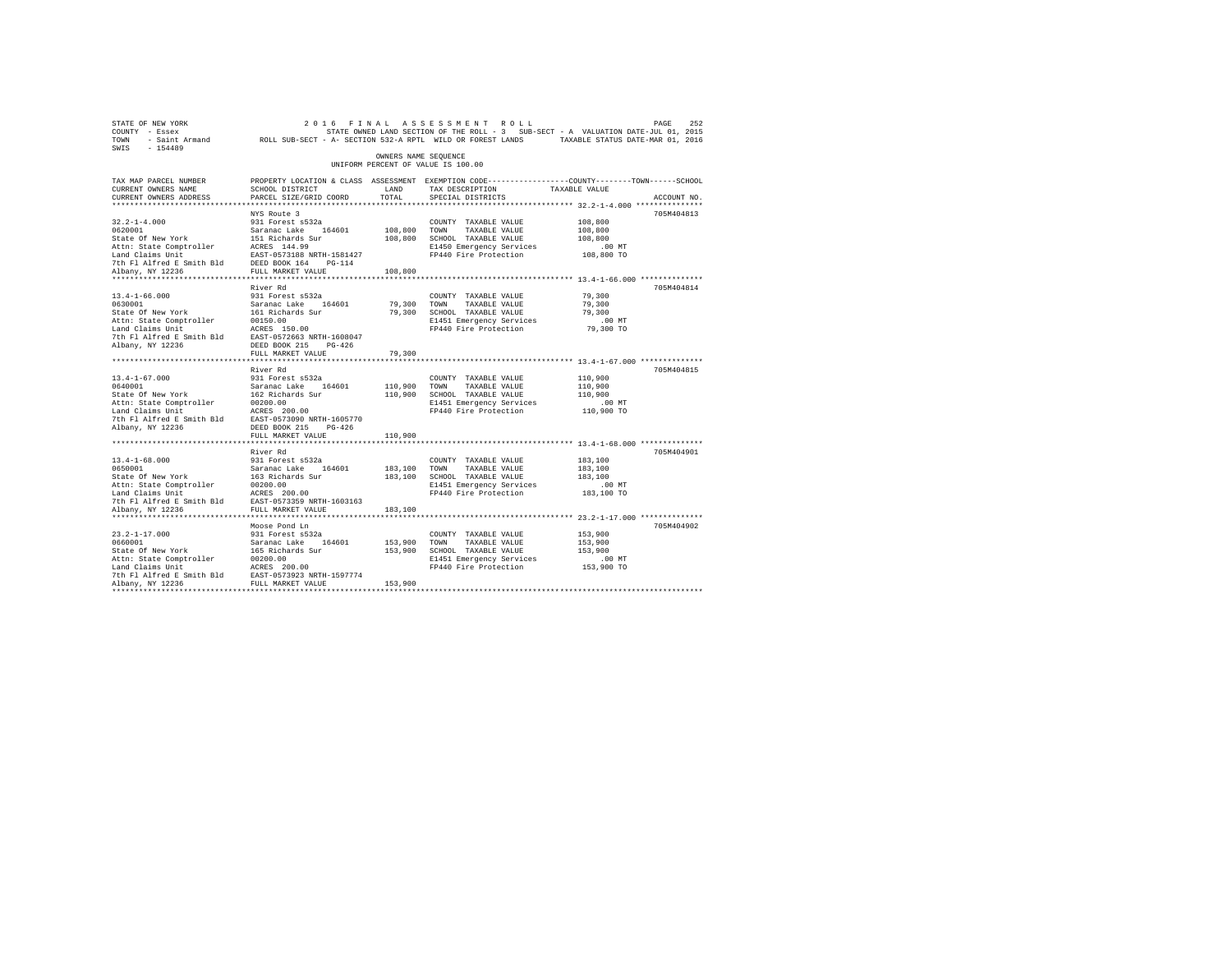| STATE OF NEW YORK<br>COUNTY - Essex<br>TOWN<br>SWIS - 154489                                                                                                                                                                                                                           | - Saint Armand ROLL SUB-SECT - A- SECTION 532-A RPTL WILD OR FOREST LANDS TAXABLE STATUS DATE-MAR 01, 2016                                    |                                    | 2016 FINAL ASSESSMENT ROLL<br>STATE OWNED LAND SECTION OF THE ROLL - 3 SUB-SECT - A VALUATION DATE-JUL 01, 2015                               |                                                         | PAGE<br>253 |
|----------------------------------------------------------------------------------------------------------------------------------------------------------------------------------------------------------------------------------------------------------------------------------------|-----------------------------------------------------------------------------------------------------------------------------------------------|------------------------------------|-----------------------------------------------------------------------------------------------------------------------------------------------|---------------------------------------------------------|-------------|
|                                                                                                                                                                                                                                                                                        |                                                                                                                                               | OWNERS NAME SEQUENCE               | UNIFORM PERCENT OF VALUE IS 100.00                                                                                                            |                                                         |             |
| TAX MAP PARCEL NUMBER<br>CURRENT OWNERS NAME<br>CURRENT OWNERS ADDRESS                                                                                                                                                                                                                 | PROPERTY LOCATION & CLASS ASSESSMENT EXEMPTION CODE----------------COUNTY-------TOWN------SCHOOL<br>SCHOOL DISTRICT<br>PARCEL SIZE/GRID COORD | LAND<br>TOTAL                      | TAX DESCRIPTION TAXABLE VALUE<br>SPECIAL DISTRICTS                                                                                            |                                                         | ACCOUNT NO. |
| $23.2 - 1 - 18.000$<br>2012<br>201011 Saranac Lake 164601<br>201011 Saranac Lake 164601<br>201011 166 Richards Sur<br>2010101 Attn: State Comptroller<br>20101000<br>2010100001<br>202010001<br>2020100011 ADARKET VALUE<br>20201001 EXERT-0574296<br>2020101 EXERT-05742              | Moose Pond Ln<br>931 Forest s532a                                                                                                             | 167,000 TOWN<br>167,000<br>167,000 | COUNTY TAXABLE VALUE<br>TAXABLE VALUE<br>SCHOOL TAXABLE VALUE<br>E1451 Emergency Services<br>FP440 Fire Protection 167,000 TO                 | 167,000<br>167,000<br>167,000<br>.00 MT                 | 705M404903  |
| $23.2 - 1 - 19.000$<br>0680001 Saranac Lake 164601<br>State of New York 167 Richards Sur<br>Attn: State Comptroller 20200.00<br>Land Claims Unit 2CRES 200.00<br>The Plaired E Smith Bld EAST-0574818 NRTH-1592436<br>Albany, NY 12236                                                 | Moose Pond Ln<br>931 Forest s532a                                                                                                             | 168,000<br>168,000<br>168,000      | COUNTY TAXABLE VALUE<br>TOWN<br>TAXABLE VALUE<br>SCHOOL TAXABLE VALUE<br>E1451 Emergency Services<br>FP440 Fire Protection 168,000 TO         | 168,000<br>168,000<br>168,000<br>$.00$ MT               | 705M404904  |
| $23.4 - 1 - 7.000$<br>2011<br>2020101 - 2020101 - 2020101 - 2020101 - 2020101<br>2020101 - 2020101 - 2020101<br>2020101 - 2020101 - 2020101<br>2020101 - 2020101 - 2020101<br>2020101 - 2020101 - 2020101<br>2020101 - 20211 - 20211 - 20211<br>2021 - 20211 - 202<br>Albany, NY 12236 | NYS Route 3<br>931 Forest s532a<br>FULL MARKET VALUE<br>**************************                                                            | 201,000<br>201,000<br>201,000      | COUNTY TAXABLE VALUE<br>TOWN<br>TAXABLE VALUE<br>SCHOOL TAXABLE VALUE<br>E1450 Emergency Services<br>FP440 Fire Protection                    | 201,000<br>201,000<br>201,000<br>$.00$ MT<br>201,000 TO | 705M404905  |
| $23.4 - 1 - 8.000$<br>0700001<br>State Of New York<br>Albany, NY 12236                                                                                                                                                                                                                 | NYS Route 3<br>931 Forest s532a<br>Saranac Lake 164601<br>169 Richards Sur<br>FULL MARKET VALUE                                               | 126,000<br>126,000                 | COUNTY TAXABLE VALUE<br>TOWN<br>TAXABLE VALUE<br>126,000 SCHOOL TAXABLE VALUE<br>E1450 Emergency Services<br>FP440 Fire Protection 126,000 TO | 126,000<br>126,000<br>126,000<br>$.00$ MT               | 705M404906  |
| $23.4 - 1 - 9.000$<br>0710001<br>State Of New York<br>Nature of Alexander and Capacity of Maria State Comptroller and Claims Unit<br>Land Claims Unit Mark 2000.00<br>7th Fl Alfred E Smith Bld EAST-0575778 NRTH-1584401<br>2th Fl Alfred E Smith Bld FULL MARKET VALUE               | NYS Route 3<br>931 Forest s532a<br>Saranac Lake 164601<br>170 Richards Sur                                                                    | 153,000<br>153,000<br>153,000      | COUNTY TAXABLE VALUE<br>TOWN<br>TAXABLE VALUE<br>SCHOOL TAXABLE VALUE<br>E1450 Emergency Services<br>FP440 Fire Protection 153,000 TO         | 153,000<br>153,000<br>153,000<br>$.00$ MT               | 705M404907  |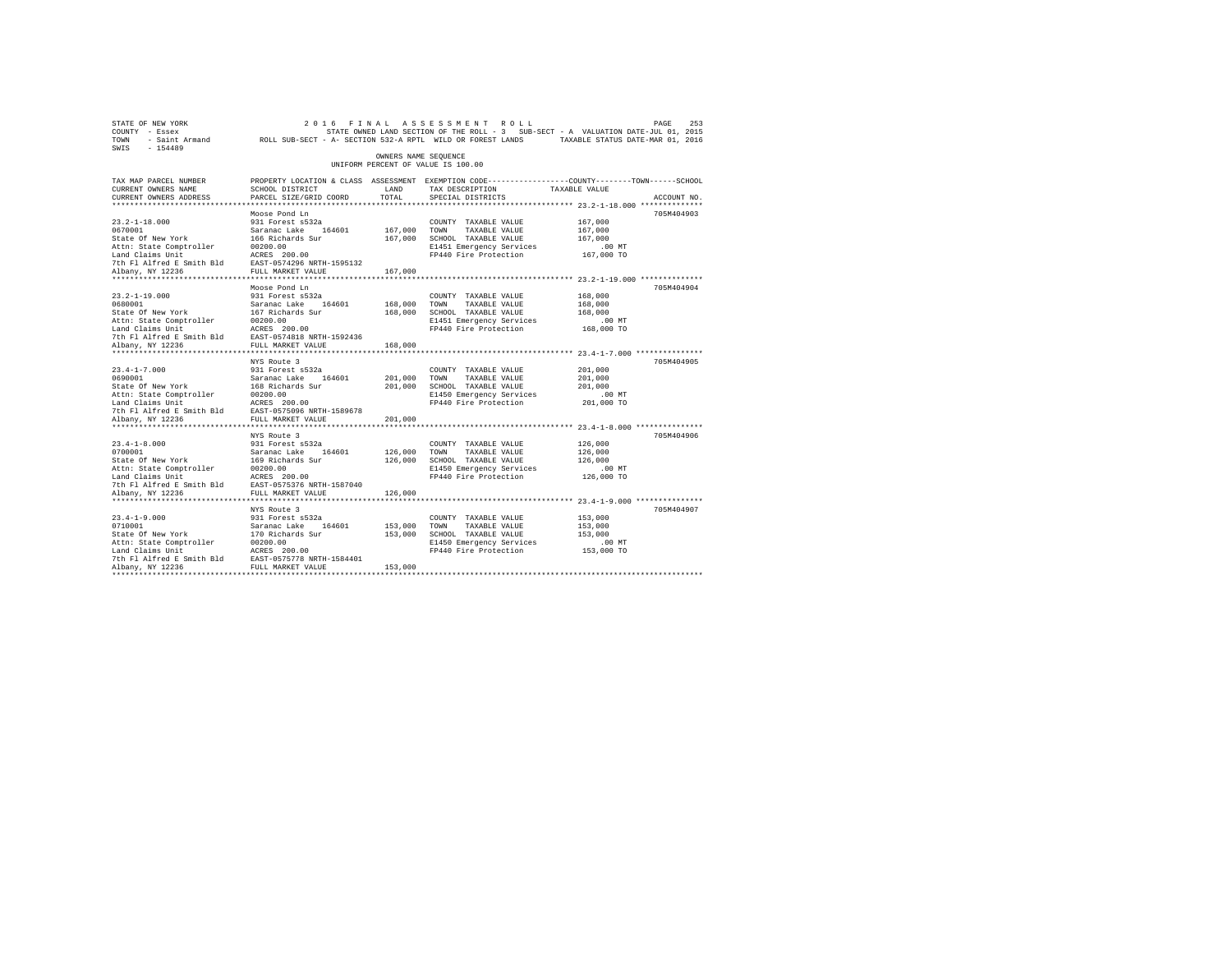|                                                                                                                                                                                                                                                                                |                                                                                                                                                                                                                                                                                                                                                                                                                                                                                                                                                                                                                                                                                                                                                                                                                                                                                                                 |                                                                   |                                                                                                                                                                                                                                                                                                                                                                  | PAGE<br>254                                                                                                                                                                                                                                                                                                                                                                                                                                                                                                                                                         |
|--------------------------------------------------------------------------------------------------------------------------------------------------------------------------------------------------------------------------------------------------------------------------------|-----------------------------------------------------------------------------------------------------------------------------------------------------------------------------------------------------------------------------------------------------------------------------------------------------------------------------------------------------------------------------------------------------------------------------------------------------------------------------------------------------------------------------------------------------------------------------------------------------------------------------------------------------------------------------------------------------------------------------------------------------------------------------------------------------------------------------------------------------------------------------------------------------------------|-------------------------------------------------------------------|------------------------------------------------------------------------------------------------------------------------------------------------------------------------------------------------------------------------------------------------------------------------------------------------------------------------------------------------------------------|---------------------------------------------------------------------------------------------------------------------------------------------------------------------------------------------------------------------------------------------------------------------------------------------------------------------------------------------------------------------------------------------------------------------------------------------------------------------------------------------------------------------------------------------------------------------|
|                                                                                                                                                                                                                                                                                |                                                                                                                                                                                                                                                                                                                                                                                                                                                                                                                                                                                                                                                                                                                                                                                                                                                                                                                 |                                                                   |                                                                                                                                                                                                                                                                                                                                                                  |                                                                                                                                                                                                                                                                                                                                                                                                                                                                                                                                                                     |
| SCHOOL DISTRICT<br>PARCEL SIZE/GRID COORD                                                                                                                                                                                                                                      |                                                                                                                                                                                                                                                                                                                                                                                                                                                                                                                                                                                                                                                                                                                                                                                                                                                                                                                 | SPECIAL DISTRICTS                                                 |                                                                                                                                                                                                                                                                                                                                                                  | ACCOUNT NO.                                                                                                                                                                                                                                                                                                                                                                                                                                                                                                                                                         |
|                                                                                                                                                                                                                                                                                |                                                                                                                                                                                                                                                                                                                                                                                                                                                                                                                                                                                                                                                                                                                                                                                                                                                                                                                 |                                                                   |                                                                                                                                                                                                                                                                                                                                                                  |                                                                                                                                                                                                                                                                                                                                                                                                                                                                                                                                                                     |
| 931 Forest s532a                                                                                                                                                                                                                                                               | 118,300                                                                                                                                                                                                                                                                                                                                                                                                                                                                                                                                                                                                                                                                                                                                                                                                                                                                                                         | COUNTY TAXABLE VALUE<br>E1450 Emergency Services                  | 118,300<br>118,300<br>118,300<br>$.00$ MT                                                                                                                                                                                                                                                                                                                        | 705M404908                                                                                                                                                                                                                                                                                                                                                                                                                                                                                                                                                          |
|                                                                                                                                                                                                                                                                                |                                                                                                                                                                                                                                                                                                                                                                                                                                                                                                                                                                                                                                                                                                                                                                                                                                                                                                                 |                                                                   |                                                                                                                                                                                                                                                                                                                                                                  |                                                                                                                                                                                                                                                                                                                                                                                                                                                                                                                                                                     |
| River Rd<br>931 Forest s532a<br>Saranac Lake 164601<br>181 Richards Sur<br>00105.00<br>Land Claims Unit Office State ACRES 105.00                                                                                                                                              |                                                                                                                                                                                                                                                                                                                                                                                                                                                                                                                                                                                                                                                                                                                                                                                                                                                                                                                 | COUNTY TAXABLE VALUE<br>SCHOOL TAXABLE VALUE                      | 61,300<br>61,300<br>61,300<br>$.00$ MT                                                                                                                                                                                                                                                                                                                           | 705M404909                                                                                                                                                                                                                                                                                                                                                                                                                                                                                                                                                          |
|                                                                                                                                                                                                                                                                                |                                                                                                                                                                                                                                                                                                                                                                                                                                                                                                                                                                                                                                                                                                                                                                                                                                                                                                                 |                                                                   |                                                                                                                                                                                                                                                                                                                                                                  |                                                                                                                                                                                                                                                                                                                                                                                                                                                                                                                                                                     |
| River Rd<br>931 Forest s532a                                                                                                                                                                                                                                                   |                                                                                                                                                                                                                                                                                                                                                                                                                                                                                                                                                                                                                                                                                                                                                                                                                                                                                                                 | COUNTY TAXABLE VALUE<br>TAXABLE VALUE<br>E1451 Emergency Services | 243,800<br>243,800<br>243,800<br>$.00$ MT                                                                                                                                                                                                                                                                                                                        | 705M404910                                                                                                                                                                                                                                                                                                                                                                                                                                                                                                                                                          |
|                                                                                                                                                                                                                                                                                |                                                                                                                                                                                                                                                                                                                                                                                                                                                                                                                                                                                                                                                                                                                                                                                                                                                                                                                 |                                                                   |                                                                                                                                                                                                                                                                                                                                                                  |                                                                                                                                                                                                                                                                                                                                                                                                                                                                                                                                                                     |
| River Rd<br>931 Forest s532a<br>Saranac Lake 164601<br>183 Richards Sur                                                                                                                                                                                                        |                                                                                                                                                                                                                                                                                                                                                                                                                                                                                                                                                                                                                                                                                                                                                                                                                                                                                                                 | COUNTY TAXABLE VALUE<br>TAXABLE VALUE<br>E1451 Emergency Services | 248,400<br>248,400<br>248,400<br>$.00$ MT                                                                                                                                                                                                                                                                                                                        | 705M404911                                                                                                                                                                                                                                                                                                                                                                                                                                                                                                                                                          |
|                                                                                                                                                                                                                                                                                |                                                                                                                                                                                                                                                                                                                                                                                                                                                                                                                                                                                                                                                                                                                                                                                                                                                                                                                 |                                                                   |                                                                                                                                                                                                                                                                                                                                                                  |                                                                                                                                                                                                                                                                                                                                                                                                                                                                                                                                                                     |
| River Rd<br>931 Forest s532a<br>Saranac Lake 164601<br>184 Richards Sur<br>Attn: State Comptroller 00300.00<br>Land Claims Unit ACRES 300.00<br>The Fl Alfred E Smith Bld EAST-0578004 NRTH-1601410<br>7th Fl Alfred E Smith Bld EAST-0578004 NRTH-1601410<br>Albany, NY 12236 | 189,500                                                                                                                                                                                                                                                                                                                                                                                                                                                                                                                                                                                                                                                                                                                                                                                                                                                                                                         | COUNTY TAXABLE VALUE<br>TAXABLE VALUE                             | 189,500<br>189,500<br>189,500<br>.00MT                                                                                                                                                                                                                                                                                                                           | 705M404912                                                                                                                                                                                                                                                                                                                                                                                                                                                                                                                                                          |
|                                                                                                                                                                                                                                                                                | River Rd<br>0720001 Saranac Lake 164601<br>State Of New York 171 Richards Sur<br>Attn: State Comptroller REES 186.22<br>Land Claims Unit<br>Unit Plate 18 Smith Bld<br>TUL MARKET VALUE<br>The Plate 18 Smith Bld<br>TUL MARKET VALUE<br>7th Fl Alfred E Smith Bld EAST-0575554 NRTH-1608621<br>Albany, NY 12236 FULL MARKET VALUE<br>17:1747001<br>2010101<br>2010101<br>2010101<br>2010101<br>2010101<br>2010101<br>2010101<br>2010101<br>2010101<br>2010101<br>2010101<br>2010101<br>2010101<br>202010101<br>202010101<br>202010101<br>202010101<br>202010101<br>202010101<br>202010101<br>2020101<br>2020101<br>Nature of the Comptroller<br>Land Claims Unit<br>Land Claims Unit<br>2000.00<br>2000.00<br>2000.00<br>2000.00<br>2000.00<br>2000.00<br>2000.00<br>2000.00<br>2000.00<br>2000.00<br>2000.00<br>2000.00<br>2000.00<br>2000.00<br>2000.00<br>2000.00<br>2000.00<br>2000.0<br>FULL MARKET VALUE | LAND<br>TOTAL<br>61,300<br>243,800<br>248,400                     | 2016 FINAL ASSESSMENT ROLL<br>OWNERS NAME SEQUENCE<br>UNIFORM PERCENT OF VALUE IS 100.00<br>TAX DESCRIPTION<br>118,300 TOWN TAXABLE VALUE<br>118,300 SCHOOL TAXABLE VALUE<br>61,300 TOWN TAXABLE VALUE<br>61,300<br>243,800 TOWN<br>243,800 SCHOOL TAXABLE VALUE<br>248.400 TOWN<br>248,400 SCHOOL TAXABLE VALUE<br>189,500 TOWN<br>189,500 SCHOOL TAXABLE VALUE | STATE OWNED LAND SECTION OF THE ROLL - 3 SUB-SECT - A VALUATION DATE-JUL 01, 2015<br>TOWN - Saint Armand ROLL SUB-SECT - A- SECTION 532-A RPTL WILD OR FOREST LANDS TAXABLE STATUS DATE-MAR 01, 2016<br>PROPERTY LOCATION & CLASS ASSESSMENT EXEMPTION CODE----------------COUNTY-------TOWN-----SCHOOL<br>TAXABLE VALUE<br>FP440 Fire Protection 118,300 TO<br>E1451 Emergency Services<br>FP440 Fire Protection 61,300 TO<br>FP440 Fire Protection 243,800 TO<br>FP440 Fire Protection 248,400 TO<br>E1451 Emergency Services<br>FP440 Fire Protection 189,500 TO |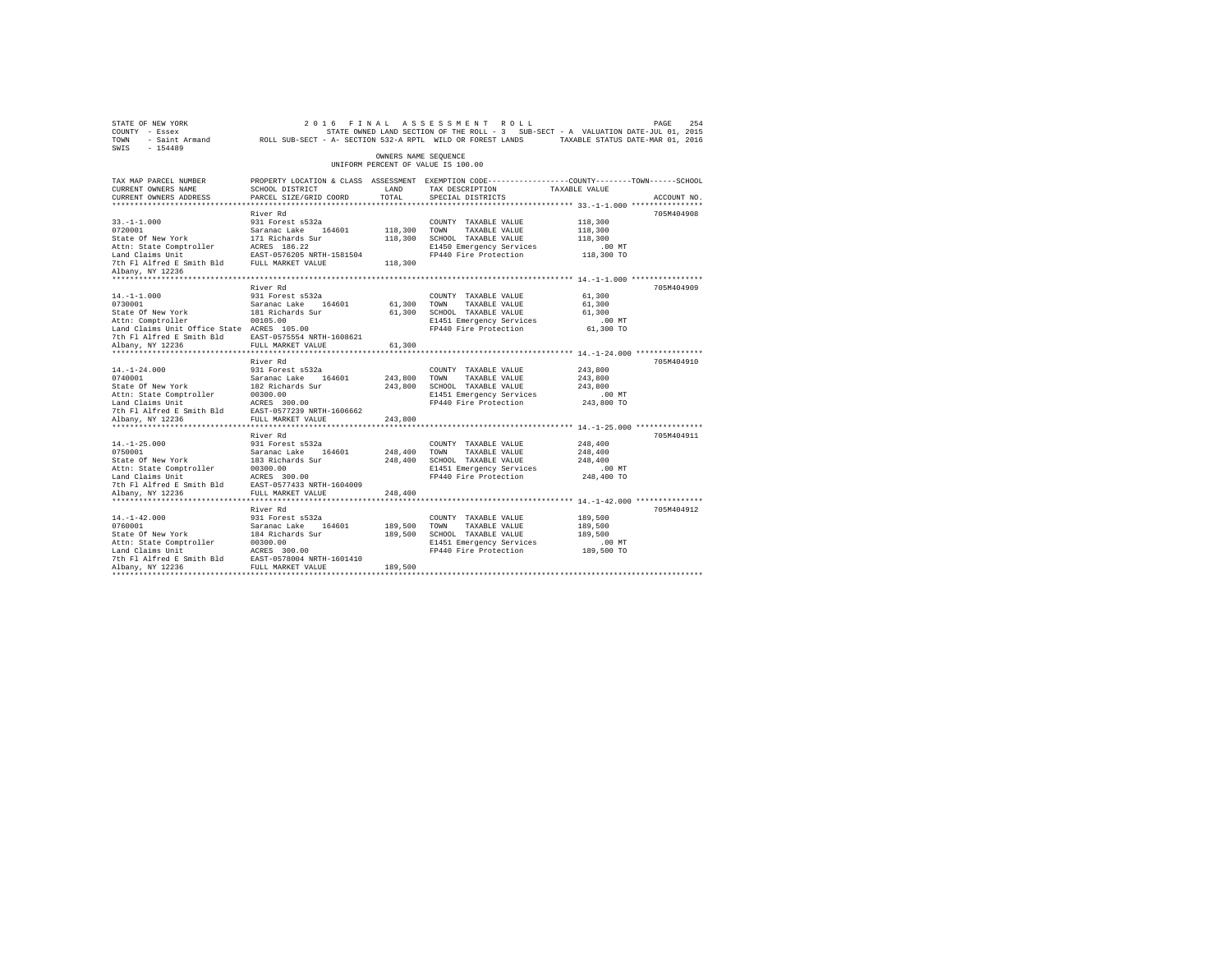| STATE OF NEW YORK<br>COUNTY - Essex<br>TOWN<br>SWIS - 154489                                                                                                                                      | - Saint Armand ROLL SUB-SECT - A- SECTION 532-A RPTL WILD OR FOREST LANDS TAXABLE STATUS DATE-MAR 01, 2016                                    |                         | 2016 FINAL ASSESSMENT ROLL<br>STATE OWNED LAND SECTION OF THE ROLL - 3 SUB-SECT - A VALUATION DATE-JUL 01, 2015                       |                                                         | 255<br>PAGE |
|---------------------------------------------------------------------------------------------------------------------------------------------------------------------------------------------------|-----------------------------------------------------------------------------------------------------------------------------------------------|-------------------------|---------------------------------------------------------------------------------------------------------------------------------------|---------------------------------------------------------|-------------|
|                                                                                                                                                                                                   |                                                                                                                                               | OWNERS NAME SEQUENCE    | UNIFORM PERCENT OF VALUE IS 100.00                                                                                                    |                                                         |             |
| TAX MAP PARCEL NUMBER<br>CURRENT OWNERS NAME<br>CURRENT OWNERS ADDRESS                                                                                                                            | PROPERTY LOCATION & CLASS ASSESSMENT EXEMPTION CODE----------------COUNTY-------TOWN------SCHOOL<br>SCHOOL DISTRICT<br>PARCEL SIZE/GRID COORD | LAND<br>TOTAL           | TAX DESCRIPTION<br>SPECIAL DISTRICTS                                                                                                  | TAXABLE VALUE                                           | ACCOUNT NO. |
|                                                                                                                                                                                                   |                                                                                                                                               |                         |                                                                                                                                       |                                                         |             |
| $24. -1 - 1.000$                                                                                                                                                                                  | River Rd<br>931 Forest s532a                                                                                                                  | 300.800 TOWN            | COUNTY TAXABLE VALUE<br>TAXABLE VALUE<br>300,800 SCHOOL TAXABLE VALUE<br>E1450 Emergency Services<br>FP440 Fire Protection 300,800 TO | 300,800<br>300,800<br>300,800<br>$.00$ MT               | 705M404913  |
|                                                                                                                                                                                                   |                                                                                                                                               |                         |                                                                                                                                       |                                                         |             |
|                                                                                                                                                                                                   | River Rd                                                                                                                                      | 300,800                 |                                                                                                                                       |                                                         | 705M404914  |
| $24. -1 - 2.000$                                                                                                                                                                                  | 931 Forest s532a                                                                                                                              | 181,700 TOWN            | COUNTY TAXABLE VALUE<br>TAXABLE VALUE<br>181,700 SCHOOL TAXABLE VALUE<br>E1450 Emergency Services<br>FP440 Fire Protection 181,700 TO | 181,700<br>181,700<br>181,700<br>$.00$ MT               |             |
|                                                                                                                                                                                                   |                                                                                                                                               | 181,700                 |                                                                                                                                       |                                                         |             |
|                                                                                                                                                                                                   | River Rd                                                                                                                                      |                         |                                                                                                                                       |                                                         | 705M404915  |
| $24. -1 - 21.000$                                                                                                                                                                                 | 931 Forest s532a                                                                                                                              | 126,800                 | COUNTY TAXABLE VALUE<br>TOWN<br>TAXABLE VALUE<br>126,800 SCHOOL TAXABLE VALUE<br>E1450 Emergency Services<br>FP440 Fire Protection    | 126,800<br>126,800<br>126,800<br>$.00$ MT<br>126,800 TO |             |
| Albany, NY 12236                                                                                                                                                                                  | FULL MARKET VALUE                                                                                                                             | 126,800                 |                                                                                                                                       |                                                         |             |
|                                                                                                                                                                                                   | River Rd                                                                                                                                      |                         |                                                                                                                                       |                                                         | 705M405001  |
| $24. -1 - 22.000$<br>0800001<br>State Of New York<br>Attn: State Comptroller 00160.00<br>Land Claims Unit ACRES 160.00<br>The F1 Alfred E Smith Bld EAST-0577933 NRTH-1590211<br>Albany, NY 12236 | 931 Forest s532a<br>Saranac Lake 164601<br>188 Richards Sur<br>FULL MARKET VALUE                                                              | 144.300 TOWN<br>144,300 | COUNTY TAXABLE VALUE<br>TAXABLE VALUE<br>144,300 SCHOOL TAXABLE VALUE<br>E1450 Emergency Services<br>FP440 Fire Protection            | 144,300<br>144,300<br>144,300<br>$.00$ MT<br>144,300 TO |             |
|                                                                                                                                                                                                   |                                                                                                                                               |                         |                                                                                                                                       |                                                         |             |
| $24. -1 - 39.000$<br>$44. -1 - 39.000$<br>0810001<br>State Of New York<br>Attn: Comptroller<br>Land Claims Unit Office State ACRES 160.00                                                         | River Rd<br>931 Forest s532a<br>Saranac Lake 164601<br>189 Richards Sur<br>00160.00                                                           | 148,000 TOWN<br>148,000 | COUNTY TAXABLE VALUE<br>TAXABLE VALUE<br>SCHOOL TAXABLE VALUE<br>E1450 Emergency Services<br>FP440 Fire Protection 148,000 TO         | 148,000<br>148,000<br>148,000<br>$.00$ MT               | 705M405002  |
| 7th F1 Alfred E Smith Bld EAST-0578311 NRTH-1587479<br>Albany, NY 12236 FULL MARKET VALUE                                                                                                         |                                                                                                                                               | 148,000                 |                                                                                                                                       |                                                         |             |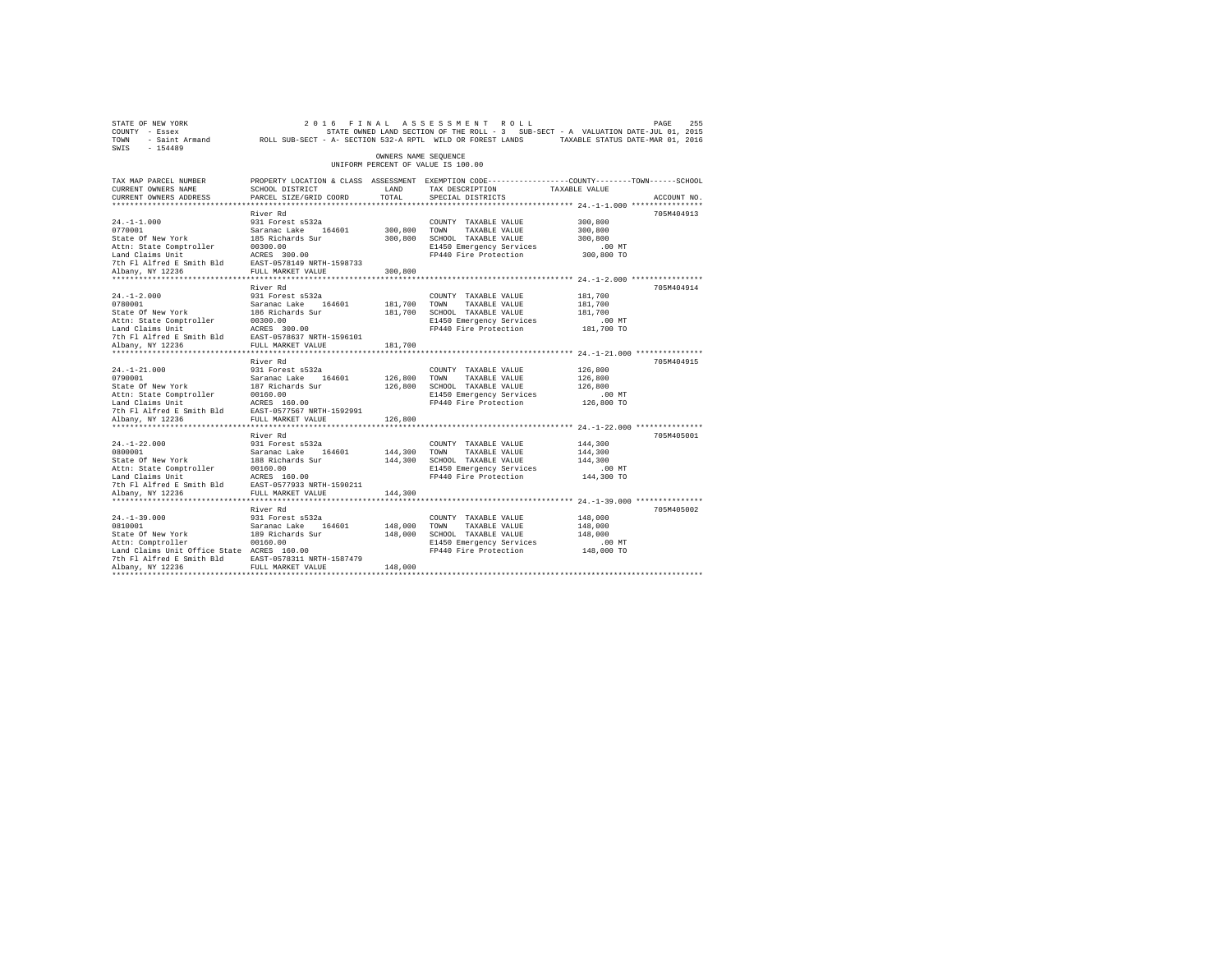| SWIS - 154489                                                                                                                                                                                                                              |                                                                                                                                               |                      |                                                      |                        |             |
|--------------------------------------------------------------------------------------------------------------------------------------------------------------------------------------------------------------------------------------------|-----------------------------------------------------------------------------------------------------------------------------------------------|----------------------|------------------------------------------------------|------------------------|-------------|
|                                                                                                                                                                                                                                            |                                                                                                                                               | OWNERS NAME SEOUENCE | UNIFORM PERCENT OF VALUE IS 100.00                   |                        |             |
| TAX MAP PARCEL NUMBER<br>CURRENT OWNERS NAME<br>CURRENT OWNERS ADDRESS                                                                                                                                                                     | PROPERTY LOCATION & CLASS ASSESSMENT EXEMPTION CODE----------------COUNTY-------TOWN------SCHOOL<br>SCHOOL DISTRICT<br>PARCEL SIZE/GRID COORD | LAND<br>TOTAL        | TAX DESCRIPTION TAXABLE VALUE<br>SPECIAL DISTRICTS   |                        | ACCOUNT NO. |
|                                                                                                                                                                                                                                            |                                                                                                                                               |                      |                                                      |                        |             |
|                                                                                                                                                                                                                                            | River Rd                                                                                                                                      |                      |                                                      |                        | 705M405003  |
| $24. -1 - 40.000$                                                                                                                                                                                                                          | 931 Forest s532a                                                                                                                              |                      | COUNTY TAXABLE VALUE                                 | 111,000                |             |
|                                                                                                                                                                                                                                            |                                                                                                                                               | 111,000 TOWN         | TAXABLE VALUE                                        | 111,000                |             |
|                                                                                                                                                                                                                                            |                                                                                                                                               |                      | 111,000 SCHOOL TAXABLE VALUE                         | 111,000                |             |
| 21.1 Total Saranac Lake 164601<br>Saranac Lake 164601<br>State of New York 190 Richards Sur<br>Attn: State Comptroller 20160.00<br>Land Claims Unit<br>Lam Claims United Essaith Bld EAST-0578707 NRTH-1584753<br>7th Fl Alfred Essaith Bl |                                                                                                                                               |                      | E1450 Emergency Services                             | $.00$ MT               |             |
|                                                                                                                                                                                                                                            |                                                                                                                                               |                      | FP440 Fire Protection 111,000 TO                     |                        |             |
|                                                                                                                                                                                                                                            |                                                                                                                                               |                      |                                                      |                        |             |
|                                                                                                                                                                                                                                            |                                                                                                                                               | 111,000              |                                                      |                        |             |
|                                                                                                                                                                                                                                            | River Rd                                                                                                                                      |                      |                                                      |                        | 705M405004  |
| $33. - 1 - 2.000$                                                                                                                                                                                                                          | 931 Forest s532a                                                                                                                              |                      | COUNTY TAXABLE VALUE                                 | 70,700                 |             |
|                                                                                                                                                                                                                                            |                                                                                                                                               | 70,700               | TOWN<br>TAXABLE VALUE                                | 70,700                 |             |
| 0830001<br>State Of New York                                                                                                                                                                                                               | Saranac Lake 164601<br>191 Richards Sur                                                                                                       |                      | 70,700 SCHOOL TAXABLE VALUE                          | 70,700                 |             |
|                                                                                                                                                                                                                                            |                                                                                                                                               |                      |                                                      | $.00$ MT               |             |
|                                                                                                                                                                                                                                            |                                                                                                                                               |                      | E1450 Emergency Services<br>FP440 Fire Protection    | 70,700 TO              |             |
| Attn: State Comptroller<br>Land Claims Unit<br>The EAST-0578896 NRTH-1581884<br>The Fl Alfred E Smith Bld FULL MARKET VALUE                                                                                                                |                                                                                                                                               | 70,700               |                                                      |                        |             |
| Albany, NY 12236                                                                                                                                                                                                                           |                                                                                                                                               |                      |                                                      |                        |             |
|                                                                                                                                                                                                                                            |                                                                                                                                               |                      |                                                      |                        |             |
|                                                                                                                                                                                                                                            | River Rd                                                                                                                                      |                      |                                                      |                        | 705M405005  |
| $14. - 1 - 4.000$                                                                                                                                                                                                                          | 931 Forest s532a                                                                                                                              |                      | COUNTY TAXABLE VALUE                                 | 86,000                 |             |
| 0840001<br>State Of New York                                                                                                                                                                                                               | Saranac Lake 164601<br>201 Richards Sur                                                                                                       | 86,000               | TOWN<br>TAXABLE VALUE<br>86,000 SCHOOL TAXABLE VALUE | 86,000<br>86,000       |             |
|                                                                                                                                                                                                                                            |                                                                                                                                               |                      | E1451 Emergency Services                             | .00MT                  |             |
|                                                                                                                                                                                                                                            |                                                                                                                                               |                      | FP440 Fire Protection                                | 86,000 TO              |             |
|                                                                                                                                                                                                                                            |                                                                                                                                               |                      |                                                      |                        |             |
| Albany, NY 12236                                                                                                                                                                                                                           | FULL MARKET VALUE                                                                                                                             | 86,000               |                                                      |                        |             |
|                                                                                                                                                                                                                                            | ***********************                                                                                                                       |                      |                                                      |                        |             |
|                                                                                                                                                                                                                                            | River Rd                                                                                                                                      |                      |                                                      |                        | 705M405006  |
| $14. - 1 - 23.000$                                                                                                                                                                                                                         | 931 Forest s532a                                                                                                                              |                      | COUNTY TAXABLE VALUE                                 | 140,000                |             |
| 0850001                                                                                                                                                                                                                                    | Saranac Lake 164601<br>202 Richards Sur                                                                                                       | 140,000              | TOWN<br>TAXABLE VALUE                                | 140,000                |             |
| State Of New York                                                                                                                                                                                                                          |                                                                                                                                               |                      | 140,000 SCHOOL TAXABLE VALUE                         | 140,000                |             |
|                                                                                                                                                                                                                                            |                                                                                                                                               |                      | E1451 Emergency Services                             | $.00$ MT<br>140,000 TO |             |
|                                                                                                                                                                                                                                            |                                                                                                                                               |                      | FP440 Fire Protection                                |                        |             |
| Albany, NY 12236                                                                                                                                                                                                                           | FULL MARKET VALUE                                                                                                                             | 140,000              |                                                      |                        |             |
|                                                                                                                                                                                                                                            | ************************                                                                                                                      |                      |                                                      |                        |             |
|                                                                                                                                                                                                                                            | River Rd                                                                                                                                      |                      |                                                      |                        | 705M405007  |
| $14. - 1 - 26.000$                                                                                                                                                                                                                         | 931 Forest s532a                                                                                                                              |                      | COUNTY TAXABLE VALUE                                 | 138,600                |             |
| 0860001                                                                                                                                                                                                                                    |                                                                                                                                               | 138,600 TOWN         | TAXABLE VALUE                                        | 138,600                |             |
| State Of New York                                                                                                                                                                                                                          | Saranac Lake 164601<br>203 Richards Sur                                                                                                       |                      | 138,600 SCHOOL TAXABLE VALUE                         | 138,600                |             |
|                                                                                                                                                                                                                                            |                                                                                                                                               |                      | E1451 Emergency Services                             | .00MT                  |             |
|                                                                                                                                                                                                                                            |                                                                                                                                               |                      | FP440 Fire Protection 138,600 TO                     |                        |             |
| Attn: State Comptroller 00160.00<br>Land Claims Unit ACRES 160.00<br>7th Fl Alfred E Smith Bld EAST-0581378 NRTH-1604469<br>Albany, NY 12236                                                                                               |                                                                                                                                               |                      |                                                      |                        |             |
| Albany, NY 12236                                                                                                                                                                                                                           |                                                                                                                                               | 138,600              |                                                      |                        |             |
|                                                                                                                                                                                                                                            |                                                                                                                                               |                      |                                                      |                        |             |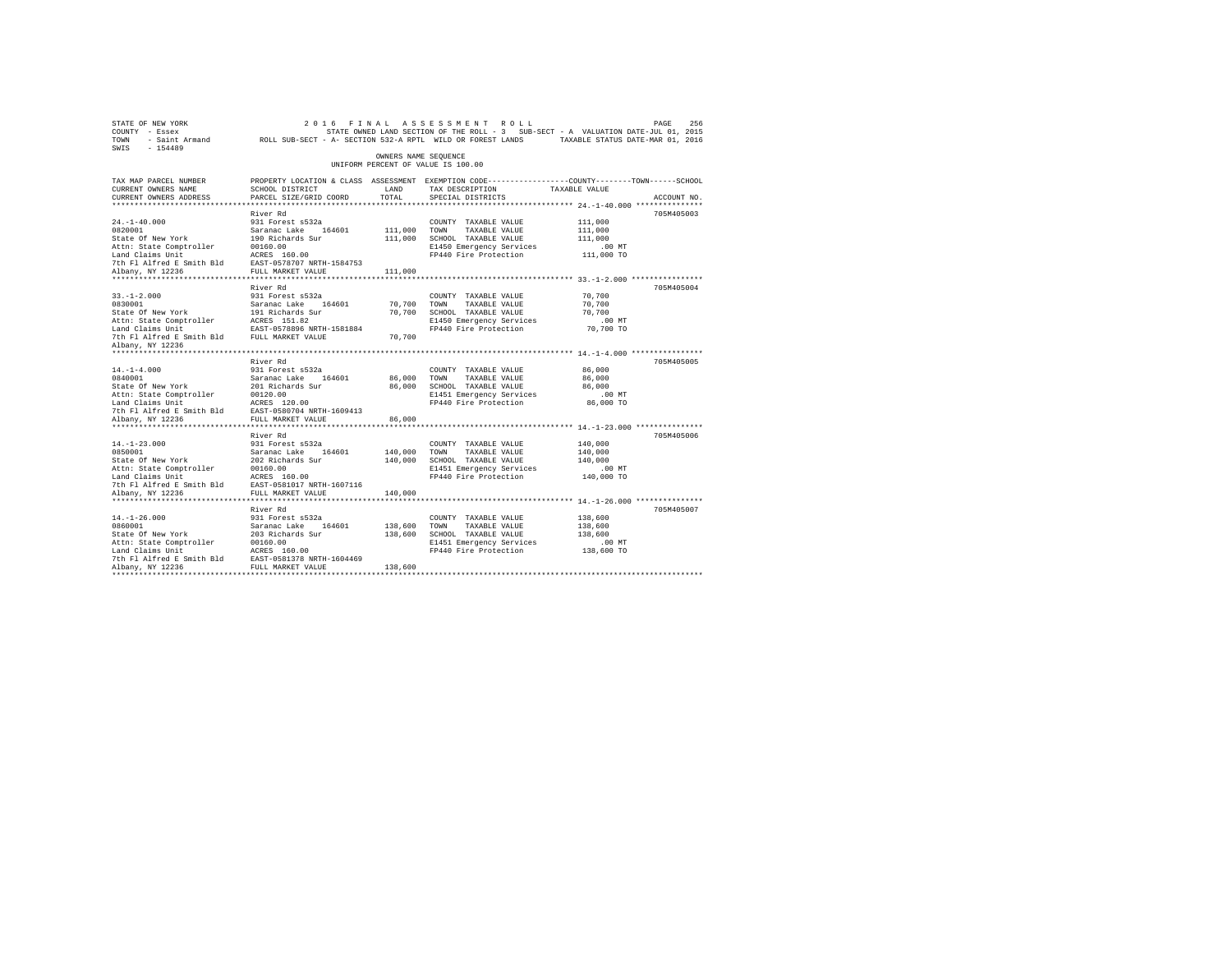|                                                                                                                                                          | OWNERS NAME SEOUENCE                                                                                             |                                                                                                                                        |                                                                                                                                                                                                                                                                                                                                                                                                                                                                               |             |
|----------------------------------------------------------------------------------------------------------------------------------------------------------|------------------------------------------------------------------------------------------------------------------|----------------------------------------------------------------------------------------------------------------------------------------|-------------------------------------------------------------------------------------------------------------------------------------------------------------------------------------------------------------------------------------------------------------------------------------------------------------------------------------------------------------------------------------------------------------------------------------------------------------------------------|-------------|
|                                                                                                                                                          |                                                                                                                  | UNIFORM PERCENT OF VALUE IS 100.00                                                                                                     |                                                                                                                                                                                                                                                                                                                                                                                                                                                                               |             |
| SCHOOL DISTRICT<br>PARCEL SIZE/GRID COORD                                                                                                                | LAND<br>TOTAL.                                                                                                   | PROPERTY LOCATION & CLASS ASSESSMENT EXEMPTION CODE---------------COUNTY-------TOWN-----SCHOOL<br>TAX DESCRIPTION<br>SPECIAL DISTRICTS | TAXABLE VALUE                                                                                                                                                                                                                                                                                                                                                                                                                                                                 | ACCOUNT NO. |
|                                                                                                                                                          |                                                                                                                  |                                                                                                                                        |                                                                                                                                                                                                                                                                                                                                                                                                                                                                               |             |
| 931 Forest s532a<br>Saranac Lake 164601<br>204 Richards Sur<br>00160.00                                                                                  |                                                                                                                  | COUNTY TAXABLE VALUE<br>TAXABLE VALUE                                                                                                  | 102,600<br>102,600<br>102,600<br>$.00$ MT                                                                                                                                                                                                                                                                                                                                                                                                                                     | 705M405008  |
| 7th Fl Alfred E Smith Bld EAST-0581707 NRTH-1601895<br>FULL MARKET VALUE                                                                                 | 102,600                                                                                                          |                                                                                                                                        |                                                                                                                                                                                                                                                                                                                                                                                                                                                                               |             |
| River Rd<br>931 Forest s532a<br>Saranac Lake 164601<br>205 Richards Sur<br>00160.00<br>ACRES 160.00<br>EAST-0582039 NRTH-1599329<br>DEED BOOK 144 PG-435 | 201,100<br>201,100                                                                                               | COUNTY TAXABLE VALUE<br>TAXABLE VALUE                                                                                                  | 201,100<br>201,100<br>201,100<br>$.00$ MT<br>201,100 TO                                                                                                                                                                                                                                                                                                                                                                                                                       | 705M405009  |
| ***********************                                                                                                                                  |                                                                                                                  |                                                                                                                                        |                                                                                                                                                                                                                                                                                                                                                                                                                                                                               |             |
| River Rd<br>931 Forest s532a<br>Saranac Lake 164601<br>206 Richards Sur<br>00160.00<br>ACRES 160.00                                                      |                                                                                                                  | COUNTY TAXABLE VALUE<br>TAXABLE VALUE                                                                                                  | 158,300<br>158,300<br>158,300<br>$.00$ MT<br>158,300 TO                                                                                                                                                                                                                                                                                                                                                                                                                       | 705M405010  |
| FULL MARKET VALUE                                                                                                                                        | 158,300                                                                                                          |                                                                                                                                        |                                                                                                                                                                                                                                                                                                                                                                                                                                                                               |             |
| River Rd<br>931 Forest s532a<br>Saranac Lake 164601<br>207 Richards Sur<br>00160.00<br>ACRES 160.00<br>EAST-0580117 NRTH-1593408<br>FULL MARKET VALUE    |                                                                                                                  | COUNTY TAXABLE VALUE<br>TAXABLE VALUE                                                                                                  | 135,900<br>135,900<br>135,900<br>$.00$ MT<br>135,900 TO                                                                                                                                                                                                                                                                                                                                                                                                                       | 705M405011  |
|                                                                                                                                                          |                                                                                                                  |                                                                                                                                        |                                                                                                                                                                                                                                                                                                                                                                                                                                                                               | 705M405012  |
| 931 Forest s532a<br>Saranac Lake 164601<br>208 Richards Sur<br>00160.00<br>ACRES 160.00<br>EAST-0580524 NRTH-1590542<br>FULL MARKET VALUE                |                                                                                                                  | COUNTY TAXABLE VALUE<br>TAXABLE VALUE                                                                                                  | 146,200<br>146,200<br>146,200<br>$.00$ MT<br>146,200 TO                                                                                                                                                                                                                                                                                                                                                                                                                       |             |
|                                                                                                                                                          | River Rd<br>ACRES 160.00<br>FULL MARKET VALUE<br>7th Fl Alfred E Smith Bld EAST-0582439 NRTH-1596530<br>River Rd | 201,100<br>135,900<br>135,900<br>135,900<br>146,200<br>146,200                                                                         | 102,600 TOWN<br>102,600 SCHOOL TAXABLE VALUE<br>E1451 Emergency Services<br>FP440 Fire Protection<br>TOWN<br>SCHOOL TAXABLE VALUE<br>E1450 Emergency Services<br>FP440 Fire Protection<br>158,300 TOWN<br>158,300 SCHOOL TAXABLE VALUE<br>E1450 Emergency Services<br>FP440 Fire Protection<br>TOWN<br>SCHOOL TAXABLE VALUE<br>E1450 Emergency Services<br>FP440 Fire Protection<br>TOWN<br>146,200 SCHOOL TAXABLE VALUE<br>E1450 Emergency Services<br>FP440 Fire Protection | 102,600 TO  |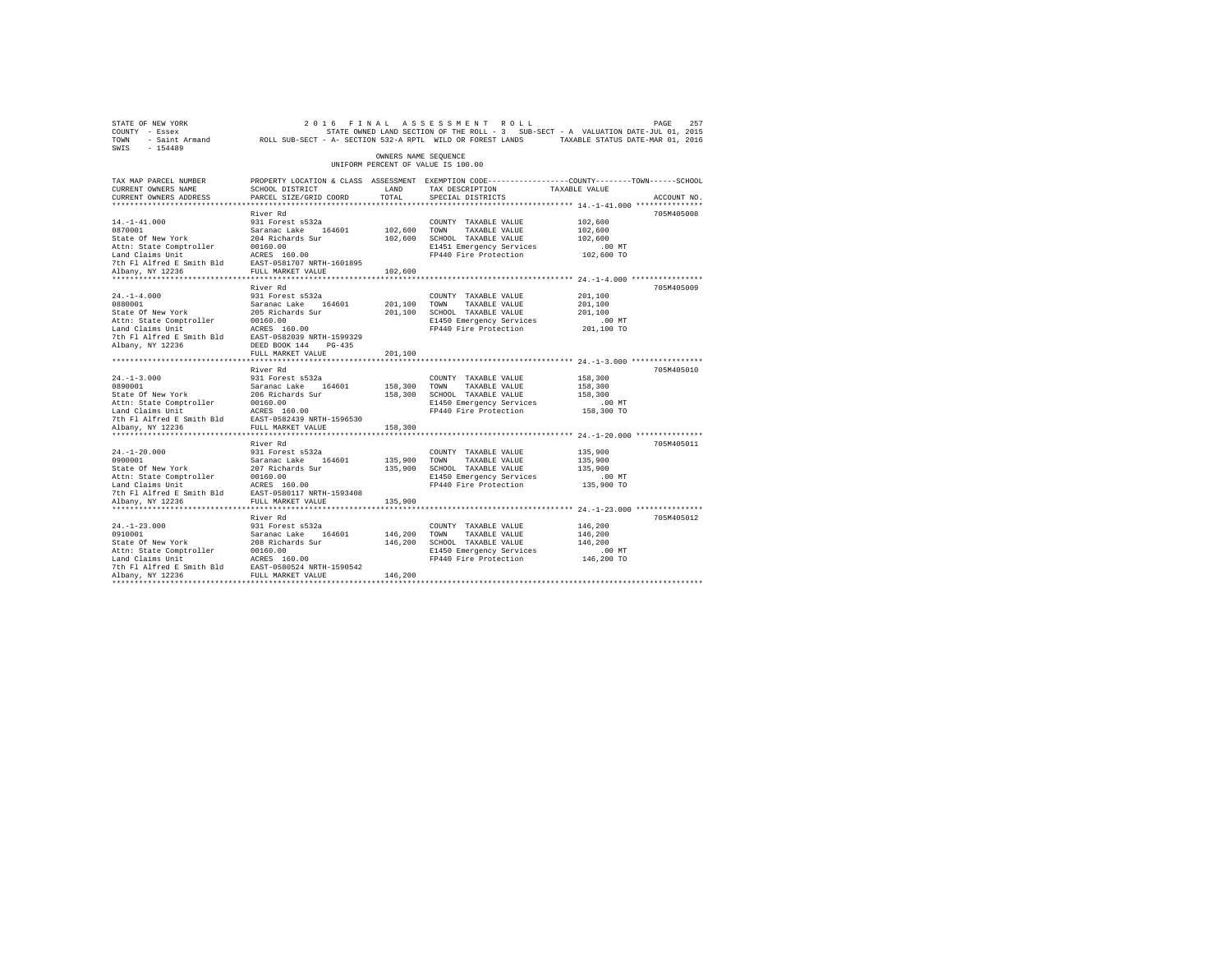| STATE OF NEW YORK<br>SWIS - 154489                                                                                                                                                                                                                                                                                                           |                                                                                                                                              |                       | 2016 FINAL ASSESSMENT ROLL                                                                                                                         |                                           | PAGE<br>258 |
|----------------------------------------------------------------------------------------------------------------------------------------------------------------------------------------------------------------------------------------------------------------------------------------------------------------------------------------------|----------------------------------------------------------------------------------------------------------------------------------------------|-----------------------|----------------------------------------------------------------------------------------------------------------------------------------------------|-------------------------------------------|-------------|
|                                                                                                                                                                                                                                                                                                                                              |                                                                                                                                              | OWNERS NAME SEQUENCE  | UNIFORM PERCENT OF VALUE IS 100.00                                                                                                                 |                                           |             |
| TAX MAP PARCEL NUMBER<br>CURRENT OWNERS NAME<br>CURRENT OWNERS ADDRESS                                                                                                                                                                                                                                                                       | PROPERTY LOCATION & CLASS ASSESSMENT EXEMPTION CODE----------------COUNTY-------TOWN-----SCHOOL<br>SCHOOL DISTRICT<br>PARCEL SIZE/GRID COORD | LAND<br>TOTAL         | TAX DESCRIPTION TAXABLE VALUE<br>SPECIAL DISTRICTS                                                                                                 |                                           | ACCOUNT NO. |
|                                                                                                                                                                                                                                                                                                                                              |                                                                                                                                              |                       |                                                                                                                                                    |                                           |             |
| $24. -1 - 38.000$<br>24.-1-36.000<br>2920001<br>2920001<br>2920001<br>2920001<br>2020010 5 2020010 5 2020010 5 2020010<br>2020010 202010 202010 202010 202010<br>202010 20218<br>20218 20218 20218 20218 20218 20218 20218<br>20218 20218 20218 20218 20218 20218 202                                                                        | River Rd<br>931 Forest s532a                                                                                                                 |                       | COUNTY TAXABLE VALUE<br>148,000 TOWN TAXABLE VALUE<br>148,000 SCHOOL TAXABLE VALUE<br>E1450 Emergency Services<br>FP440 Fire Protection 148,000 TO | 148,000<br>148,000<br>148,000<br>$.00$ MT | 705M405013  |
|                                                                                                                                                                                                                                                                                                                                              |                                                                                                                                              |                       |                                                                                                                                                    |                                           |             |
|                                                                                                                                                                                                                                                                                                                                              | River Rd                                                                                                                                     | 148,000               |                                                                                                                                                    |                                           | 705M405014  |
| $24. -1 - 41.000$                                                                                                                                                                                                                                                                                                                            | 931 Forest s532a                                                                                                                             |                       | COUNTY TAXABLE VALUE<br>96,200 TOWN TAXABLE VALUE<br>96,200 SCHOOL TAXABLE VALUE<br>E1450 Emergency Services<br>FP440 Fire Protection 96,200 TO    | 96,200<br>96,200<br>96,200<br>.00MT       |             |
|                                                                                                                                                                                                                                                                                                                                              |                                                                                                                                              | 96,200                |                                                                                                                                                    |                                           |             |
|                                                                                                                                                                                                                                                                                                                                              | River Rd                                                                                                                                     |                       |                                                                                                                                                    |                                           | 705M405015  |
| $33. - 1 - 3.000$                                                                                                                                                                                                                                                                                                                            | 931 Forest s532a                                                                                                                             |                       | COUNTY TAXABLE VALUE                                                                                                                               | 57,600                                    |             |
| Albany, NY 12236                                                                                                                                                                                                                                                                                                                             |                                                                                                                                              |                       |                                                                                                                                                    |                                           |             |
| $14. -1 - 5.000$                                                                                                                                                                                                                                                                                                                             | River Rd<br>931 Forest s532a                                                                                                                 |                       | COUNTY TAXABLE VALUE                                                                                                                               | 84,800                                    | 705M405101  |
| 14.-1-5.000<br>0950001<br>State Of New York<br>14.1-2.0001<br>1950001<br>Saranac Lake 164601<br>State of New York<br>221 Richards Sur<br>20120.00<br>195001<br>20120.00<br>196001<br>20120.00<br>196001<br>20120.00<br>20120.00<br>20120.00<br>20120.00<br>20120.00<br>20120.00<br>20120.00<br>20236<br>202364<br>202                        |                                                                                                                                              | 84.800 TOWN<br>84,800 | TAXABLE VALUE<br>84,800 SCHOOL TAXABLE VALUE<br>E1451 Emergency Services<br>FP440 Fire Protection 84,800 TO                                        | 84,800<br>84,800<br>$.00$ MT              |             |
|                                                                                                                                                                                                                                                                                                                                              |                                                                                                                                              |                       |                                                                                                                                                    |                                           |             |
| $14. - 1 - 22.000$<br>14.-1-22.000<br>0960001<br>State Of New York<br>Nature Compired 18 = 00160.00<br>Land Claims Unit<br>Land Claims Unit MCRES 160.00<br>2016.00<br>2016.00<br>2016.00<br>2016.00<br>2016.00<br>2016.00<br>2016.00<br>2016.00<br>2016.00<br>2016.00<br>2016.00<br>2016.00<br>2017<br>2017<br>2017<br>2017<br>2017<br>2018 | River Rd<br>931 Forest s532a - WTRFNT<br>Saranac Lake 164601 591,000 TOWN TAXABLE VALUE<br>222 Richards Sur 591,000 SCHOOL TAXABLE VALUE     | 591,000               | COUNTY TAXABLE VALUE<br>591,000 SCHOOL TAXABLE VALUE<br>E1451 Emergency Services<br>FP440 Fire Protection 591,000 TO                               | 591,000<br>591,000<br>591,000<br>$.00$ MT | 705M405102  |
|                                                                                                                                                                                                                                                                                                                                              |                                                                                                                                              |                       |                                                                                                                                                    |                                           |             |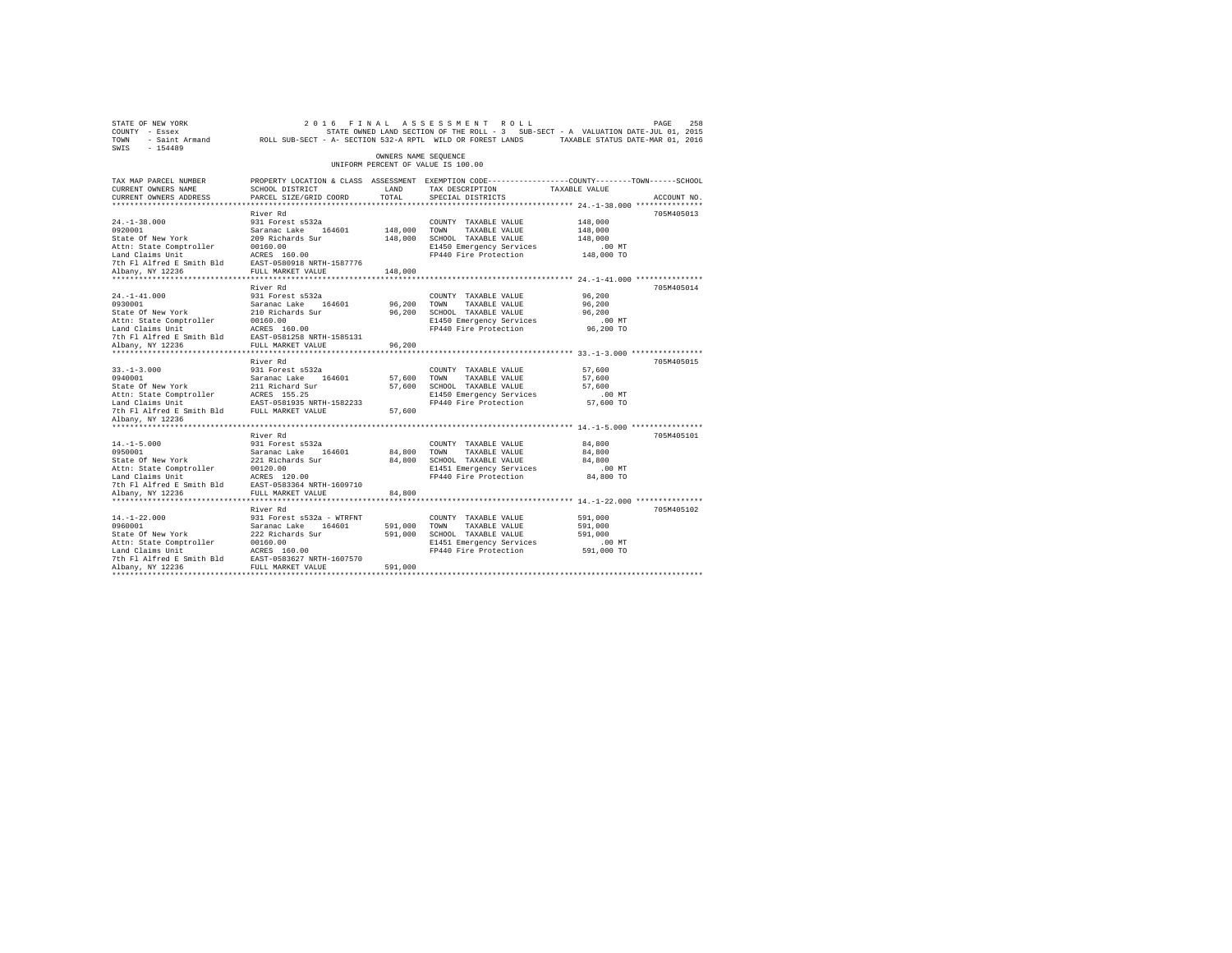| STATE OF NEW YORK<br>COUNTY - Essex<br>TOWN   | - Saint Armand ROLL SUB-SECT - A- SECTION 532-A RPTL WILD OR FOREST LANDS                                         |                      | 2016 FINAL ASSESSMENT ROLL<br>STATE OWNED LAND SECTION OF THE ROLL - 3 SUB-SECT - A VALUATION DATE-JUL 01, 2015 | TAXABLE STATUS DATE-MAR 01, 2016                         | PAGE<br>259 |
|-----------------------------------------------|-------------------------------------------------------------------------------------------------------------------|----------------------|-----------------------------------------------------------------------------------------------------------------|----------------------------------------------------------|-------------|
| SWIS<br>$-154489$                             |                                                                                                                   | OWNERS NAME SEQUENCE | UNIFORM PERCENT OF VALUE IS 100.00                                                                              |                                                          |             |
|                                               |                                                                                                                   |                      |                                                                                                                 |                                                          |             |
| TAX MAP PARCEL NUMBER<br>CURRENT OWNERS NAME  | PROPERTY LOCATION & CLASS ASSESSMENT EXEMPTION CODE---------------COUNTY-------TOWN-----SCHOOL<br>SCHOOL DISTRICT | LAND                 | TAX DESCRIPTION                                                                                                 | TAXABLE VALUE                                            |             |
| CURRENT OWNERS ADDRESS                        | PARCEL SIZE/GRID COORD                                                                                            | TOTAL                | SPECIAL DISTRICTS                                                                                               |                                                          | ACCOUNT NO. |
|                                               |                                                                                                                   |                      |                                                                                                                 |                                                          |             |
|                                               | River Rd                                                                                                          |                      |                                                                                                                 |                                                          | 705M405103  |
| $14. - 1 - 27.000$                            | 931 Forest s532a                                                                                                  |                      | COUNTY TAXABLE VALUE                                                                                            | 143,800                                                  |             |
| 0970001                                       | Saranac Lake 164601                                                                                               | 143,800              | TOWN<br>TAXABLE VALUE                                                                                           | 143,800                                                  |             |
| State Of New York<br>Attn: State Comptroller  | 223 Richards Sur<br>00160.00                                                                                      | 143,800              | SCHOOL TAXABLE VALUE<br>E1451 Emergency Services                                                                | 143,800<br>.00MT                                         |             |
| Land Claims Unit                              | ACRES 160.00                                                                                                      |                      | FP440 Fire Protection                                                                                           | 143,800 TO                                               |             |
| 7th Fl Alfred E Smith Bld                     | EAST-0583993 NRTH-1604825                                                                                         |                      |                                                                                                                 |                                                          |             |
| Albany, NY 12236                              | FULL MARKET VALUE                                                                                                 | 143,800              |                                                                                                                 |                                                          |             |
|                                               |                                                                                                                   |                      |                                                                                                                 |                                                          |             |
|                                               | River Rd                                                                                                          |                      |                                                                                                                 |                                                          | 705M405104  |
| $14. - 1 - 40.000$<br>0980001                 | 931 Forest s532a<br>Saranac Lake 164601                                                                           | 142,900              | COUNTY TAXABLE VALUE<br>TOWN<br>TAXABLE VALUE                                                                   | 142,900                                                  |             |
| State Of New York                             | 224 Richards Sur                                                                                                  | 142,900              | SCHOOL TAXABLE VALUE                                                                                            | 142,900<br>142,900                                       |             |
| Attn: State Comptroller                       | 00160.00                                                                                                          |                      | E1451 Emergency Services                                                                                        | .00 MT                                                   |             |
| Land Claims Unit                              | ACRES 160.00                                                                                                      |                      | FP440 Fire Protection                                                                                           | 142,900 TO                                               |             |
| 7th Fl Alfred E Smith Bld                     | EAST-0584349 NRTH-1602263                                                                                         |                      |                                                                                                                 |                                                          |             |
| Albany, NY 12236                              | DEED BOOK 148 PG-437                                                                                              |                      |                                                                                                                 |                                                          |             |
|                                               | FULL MARKET VALUE<br>************************                                                                     | 142,900              |                                                                                                                 |                                                          |             |
|                                               | River Rd                                                                                                          |                      |                                                                                                                 | *************************** 24.-1-5.000 **************** | 705M405105  |
| $24. -1 - 5.000$                              | 931 Forest s532a                                                                                                  |                      | COUNTY TAXABLE VALUE                                                                                            | 148,000                                                  |             |
| 0990001                                       | Saranac Lake 164601                                                                                               | 148,000              | TOWN<br>TAXABLE VALUE                                                                                           | 148,000                                                  |             |
| State Of New York                             | 225 Richards Sur                                                                                                  | 148,000              | SCHOOL TAXABLE VALUE                                                                                            | 148,000                                                  |             |
| Attn: E State Comptroller                     | 00160.00                                                                                                          |                      | E1450 Emergency Services                                                                                        | $.00$ MT                                                 |             |
| Land Claims Unit                              | ACRES 160.00                                                                                                      |                      | FP440 Fire Protection                                                                                           | 148,000 TO                                               |             |
| 7th Fl Alfred E Smith Bld                     | EAST-0584762 NRTH-1599716                                                                                         |                      |                                                                                                                 |                                                          |             |
| Albany, NY 12236                              | FULL MARKET VALUE                                                                                                 | 148,000              |                                                                                                                 |                                                          |             |
|                                               | River Rd                                                                                                          |                      |                                                                                                                 |                                                          | 705M405106  |
| $24. -1 - 6.000$                              | 931 Forest s532a                                                                                                  |                      | COUNTY TAXABLE VALUE                                                                                            | 111,000                                                  |             |
| 1000001                                       | Saranac Lake 164601                                                                                               | 111,000              | TOWN<br>TAXABLE VALUE                                                                                           | 111,000                                                  |             |
| State Of New York                             | 226 Richards Sur                                                                                                  | 111,000              | SCHOOL TAXABLE VALUE                                                                                            | 111,000                                                  |             |
| Attn: State Comptroller                       | 00160.00                                                                                                          |                      | E1450 Emergency Services                                                                                        | .00 MT                                                   |             |
| Land Claims Unit                              | ACRES 160.00                                                                                                      |                      | FP440 Fire Protection                                                                                           | 111,000 TO                                               |             |
| 7th Fl Alfred E Smith Bld<br>Albany, NY 12236 | EAST-0585120 NRTH-1596933<br>FULL MARKET VALUE                                                                    | 111,000              |                                                                                                                 |                                                          |             |
|                                               |                                                                                                                   |                      |                                                                                                                 |                                                          |             |
|                                               | River Rd                                                                                                          |                      |                                                                                                                 |                                                          | 705M405107  |
| $24. -1 - 19.000$                             | 931 Forest s532a                                                                                                  |                      | COUNTY TAXABLE VALUE                                                                                            | 136,100                                                  |             |
| 1010001                                       | Saranac Lake<br>164601                                                                                            | 136,100              | TOWN<br>TAXABLE VALUE                                                                                           | 136,100                                                  |             |
| State Of New York                             | 227 Richards Sur                                                                                                  |                      | 136,100 SCHOOL TAXABLE VALUE                                                                                    | 136,100                                                  |             |
| Attn: State Comptroller                       | 00160.00                                                                                                          |                      | E1450 Emergency Services                                                                                        | .00 MT                                                   |             |
| Land Claims Unit<br>7th Fl Alfred E Smith Bld | ACRES 160.00<br>EAST-0582782 NRTH-1593770                                                                         |                      | FP440 Fire Protection                                                                                           | 136,100 TO                                               |             |
| Albany, NY 12236                              | FULL MARKET VALUE                                                                                                 | 136,100              |                                                                                                                 |                                                          |             |
|                                               |                                                                                                                   |                      |                                                                                                                 |                                                          |             |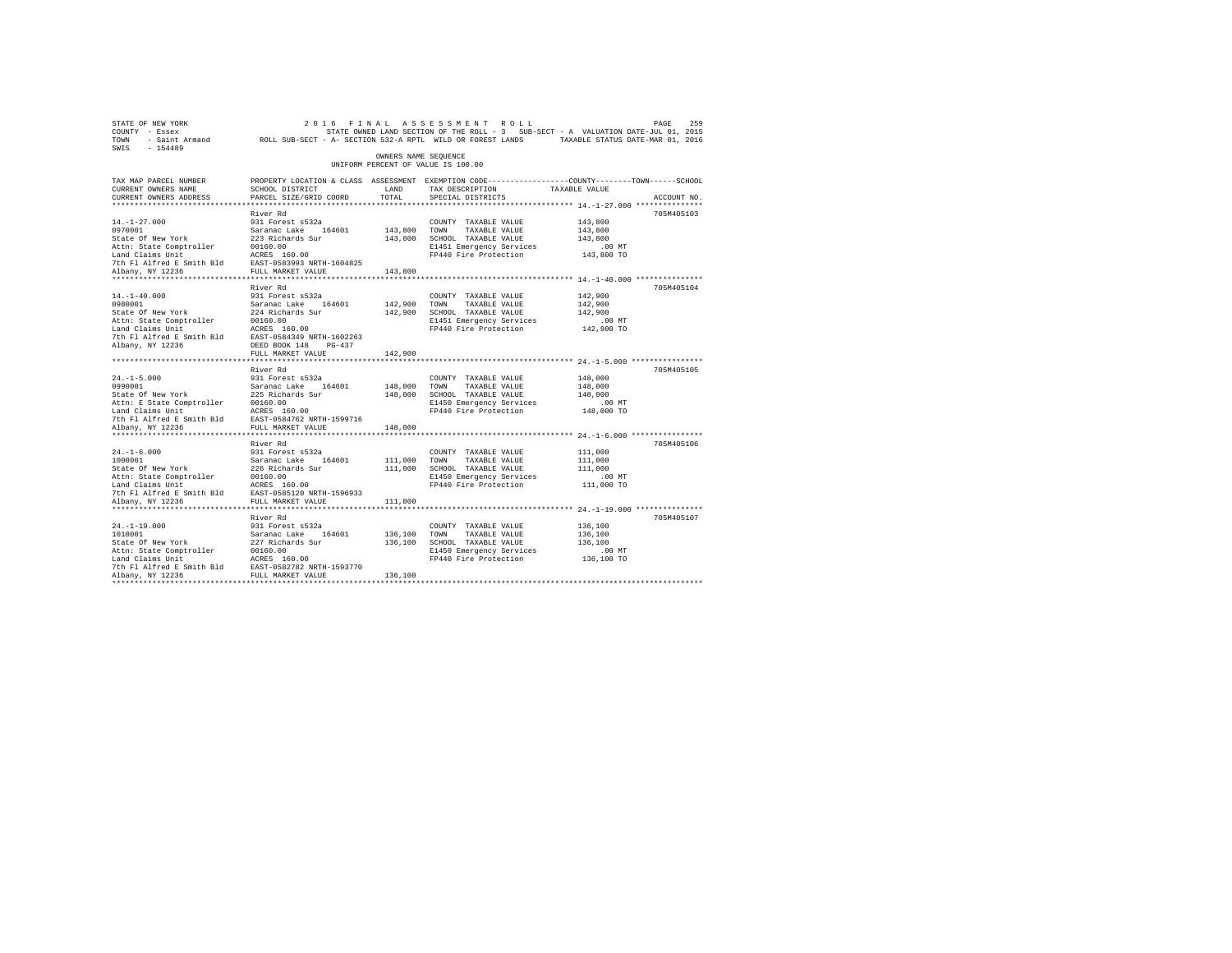| STATE OF NEW YORK<br>COUNTY - Essex<br>TOWN - Saint Armand ROLL SUB-SECT - A- SECTION 532-A RPTL WILD OR FOREST LANDS TAXABLE STATUS DATE-MAR 01, 2016<br>SWIS - 154489                                                          |                                                                                                                                              |                      | 2016 FINAL ASSESSMENT ROLL<br>STATE OWNED LAND SECTION OF THE ROLL - 3 SUB-SECT - A VALUATION DATE-JUL 01, 2015 |                  | PAGE<br>260 |
|----------------------------------------------------------------------------------------------------------------------------------------------------------------------------------------------------------------------------------|----------------------------------------------------------------------------------------------------------------------------------------------|----------------------|-----------------------------------------------------------------------------------------------------------------|------------------|-------------|
|                                                                                                                                                                                                                                  |                                                                                                                                              | OWNERS NAME SEQUENCE | UNIFORM PERCENT OF VALUE IS 100.00                                                                              |                  |             |
| TAX MAP PARCEL NUMBER<br>CURRENT OWNERS NAME<br>CURRENT OWNERS ADDRESS                                                                                                                                                           | PROPERTY LOCATION & CLASS ASSESSMENT EXEMPTION CODE---------------COUNTY-------TOWN------SCHOOL<br>SCHOOL DISTRICT<br>PARCEL SIZE/GRID COORD | LAND<br>TOTAL        | TAX DESCRIPTION TAXABLE VALUE<br>SPECIAL DISTRICTS                                                              |                  | ACCOUNT NO. |
|                                                                                                                                                                                                                                  |                                                                                                                                              |                      |                                                                                                                 |                  |             |
|                                                                                                                                                                                                                                  | River Rd                                                                                                                                     |                      |                                                                                                                 |                  | 705M405108  |
| $24. - 1 - 24.000$                                                                                                                                                                                                               | 931 Forest s532a                                                                                                                             |                      | COUNTY TAXABLE VALUE                                                                                            | 222,000          |             |
| 1020001                                                                                                                                                                                                                          | Saranac Lake 164601<br>228 Richards Sur<br>00160.00<br>ACRES 160.00                                                                          | 222,000 TOWN         | TAXABLE VALUE                                                                                                   | 222,000          |             |
| State Of New York                                                                                                                                                                                                                |                                                                                                                                              |                      | 222,000 SCHOOL TAXABLE VALUE                                                                                    | 222,000          |             |
| Attn: State Comptroller                                                                                                                                                                                                          |                                                                                                                                              |                      | E1450 Emergency Services                                                                                        | $.00$ MT         |             |
| Land Claims Unit                                                                                                                                                                                                                 |                                                                                                                                              |                      | FP440 Fire Protection                                                                                           | 222,000 TO       |             |
|                                                                                                                                                                                                                                  |                                                                                                                                              |                      |                                                                                                                 |                  |             |
|                                                                                                                                                                                                                                  |                                                                                                                                              | 222,000              |                                                                                                                 |                  |             |
|                                                                                                                                                                                                                                  | River Rd                                                                                                                                     |                      |                                                                                                                 |                  | 705M405109  |
| $24. - 1 - 37.000$                                                                                                                                                                                                               | 931 Forest s532a                                                                                                                             |                      | COUNTY TAXABLE VALUE                                                                                            | 111,000          |             |
|                                                                                                                                                                                                                                  |                                                                                                                                              | 111,000 TOWN         | TAXABLE VALUE                                                                                                   | 111,000          |             |
|                                                                                                                                                                                                                                  |                                                                                                                                              |                      | 111,000 SCHOOL TAXABLE VALUE                                                                                    | 111,000          |             |
|                                                                                                                                                                                                                                  |                                                                                                                                              |                      | E1450 Emergency Services                                                                                        | $.00$ MT         |             |
|                                                                                                                                                                                                                                  |                                                                                                                                              |                      | FP440 Fire Protection 111,000 TO                                                                                |                  |             |
|                                                                                                                                                                                                                                  |                                                                                                                                              |                      |                                                                                                                 |                  |             |
| 103001<br>103001 - 103001 - 103001 - 103001 - 10401 - 10401 - 10401 - 10401 - 10401 - 10401 - 10401 - 10401 - 10401 - 10401 - 10401 - 10401 - 10401 - 10401 - 10401 - 10401 - 10401 - 10401 - 10401 - 10401 - 10401 - 10401 - 10 |                                                                                                                                              | 111,000              |                                                                                                                 |                  |             |
|                                                                                                                                                                                                                                  |                                                                                                                                              |                      |                                                                                                                 |                  |             |
|                                                                                                                                                                                                                                  | River Rd                                                                                                                                     |                      |                                                                                                                 |                  | 705M405110  |
| $24. -1 - 42.000$                                                                                                                                                                                                                | 931 Forest s532a                                                                                                                             |                      | COUNTY TAXABLE VALUE                                                                                            | 74,000           |             |
|                                                                                                                                                                                                                                  |                                                                                                                                              | 74,000 TOWN          | TAXABLE VALUE<br>74,000 SCHOOL TAXABLE VALUE                                                                    | 74,000<br>74,000 |             |
| 1040001<br>Saranac Lake 164601<br>State of New York 20160.00<br>Attn: State Comptroller 20160.00<br>Land Claims Unit<br>Dan Claims Unit RACRES 160.00<br>The Platfred E Smith Bld EAST-0583950 NRTH-1585474                      |                                                                                                                                              |                      | E1450 Emergency Services                                                                                        | $.00$ MT         |             |
|                                                                                                                                                                                                                                  |                                                                                                                                              |                      | FP440 Fire Protection                                                                                           | 74,000 TO        |             |
|                                                                                                                                                                                                                                  |                                                                                                                                              |                      |                                                                                                                 |                  |             |
| Albany, NY 12236                                                                                                                                                                                                                 | FULL MARKET VALUE                                                                                                                            | 74,000               |                                                                                                                 |                  |             |
|                                                                                                                                                                                                                                  |                                                                                                                                              |                      |                                                                                                                 |                  |             |
|                                                                                                                                                                                                                                  | River Rd                                                                                                                                     |                      |                                                                                                                 |                  | 705M405111  |
| $33. -1 - 4.000$                                                                                                                                                                                                                 | 931 Forest s532a                                                                                                                             |                      | COUNTY TAXABLE VALUE                                                                                            | 66,100           |             |
| 33.-1-4.000<br>1050001<br>State Of New York                                                                                                                                                                                      |                                                                                                                                              | 66,100 TOWN          | TAXABLE VALUE                                                                                                   | 66,100           |             |
|                                                                                                                                                                                                                                  |                                                                                                                                              |                      | 66,100 SCHOOL TAXABLE VALUE                                                                                     | 66,100           |             |
|                                                                                                                                                                                                                                  |                                                                                                                                              |                      | E1450 Emergency Services 66,100 MT<br>FP440 Fire Protection 66,100 TO                                           |                  |             |
|                                                                                                                                                                                                                                  |                                                                                                                                              |                      |                                                                                                                 |                  |             |
| Albany, NY 12236                                                                                                                                                                                                                 |                                                                                                                                              | 66,100               |                                                                                                                 |                  |             |
|                                                                                                                                                                                                                                  |                                                                                                                                              |                      |                                                                                                                 |                  |             |
|                                                                                                                                                                                                                                  | River Rd                                                                                                                                     |                      |                                                                                                                 |                  | 705M405112  |
| $14. - 1 - 6.000$                                                                                                                                                                                                                | 931 Forest s532a - WTRFNT                                                                                                                    |                      | COUNTY TAXABLE VALUE                                                                                            | 557,600          |             |
| 1060001                                                                                                                                                                                                                          |                                                                                                                                              | 557,600 TOWN         | TAXABLE VALUE                                                                                                   | 557,600          |             |
| State Of New York                                                                                                                                                                                                                | Saranac Lake 164601<br>241 Richards Sur                                                                                                      | 557,600              | SCHOOL TAXABLE VALUE                                                                                            | 557,600          |             |
|                                                                                                                                                                                                                                  |                                                                                                                                              |                      | E1451 Emergency Services                                                                                        | $.00$ MT         |             |
|                                                                                                                                                                                                                                  |                                                                                                                                              |                      | FP440 Fire Protection 557,600 TO                                                                                |                  |             |
| Attn: State Comptroller 00120.00<br>Land Claims Unit ACRES 120.00<br>7th Fl Alfred E Smith Bld EAST-0585954 NRTH-1610141<br>Albany, NY 12236                                                                                     |                                                                                                                                              |                      |                                                                                                                 |                  |             |
| Albany, NY 12236                                                                                                                                                                                                                 | FULL MARKET VALUE                                                                                                                            | 557,600              |                                                                                                                 |                  |             |
|                                                                                                                                                                                                                                  |                                                                                                                                              |                      |                                                                                                                 |                  |             |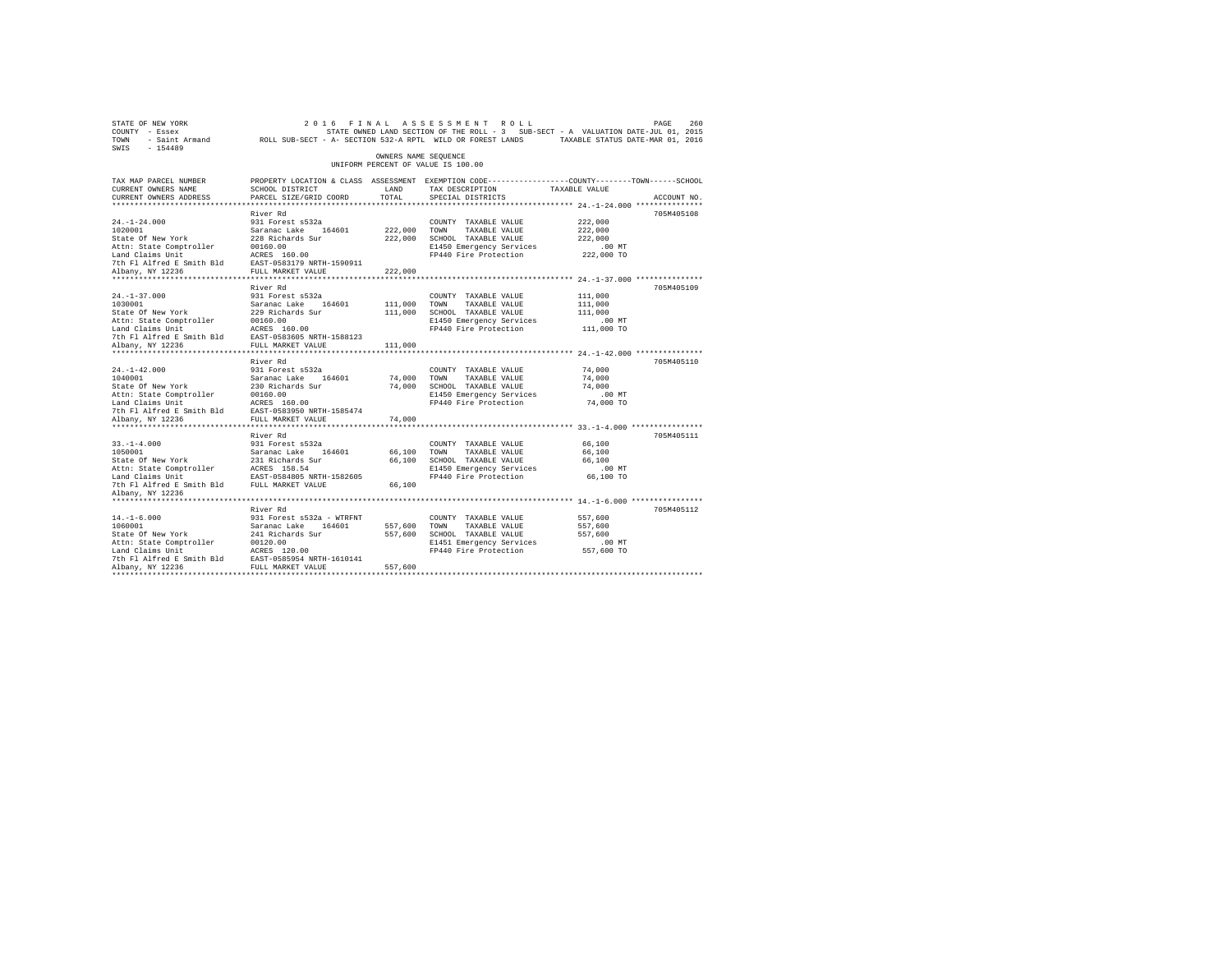| STATE OF NEW YORK<br>COUNTY - Essex<br>TOWN - Saint Armand ROLL SUB-SECT - A- SECTION 532-A RPTL WILD OR FOREST LANDS TAXABLE STATUS DATE-MAR 01, 2016<br>SWIS - 154489 |                                           |                      | 2016 FINAL ASSESSMENT ROLL<br>STATE OWNED LAND SECTION OF THE ROLL - 3 SUB-SECT - A VALUATION DATE-JUL 01, 2015 |                    | PAGE<br>261 |
|-------------------------------------------------------------------------------------------------------------------------------------------------------------------------|-------------------------------------------|----------------------|-----------------------------------------------------------------------------------------------------------------|--------------------|-------------|
|                                                                                                                                                                         |                                           | OWNERS NAME SEQUENCE | UNIFORM PERCENT OF VALUE IS 100.00                                                                              |                    |             |
| TAX MAP PARCEL NUMBER                                                                                                                                                   |                                           |                      | PROPERTY LOCATION & CLASS ASSESSMENT EXEMPTION CODE---------------COUNTY-------TOWN------SCHOOL                 |                    |             |
| CURRENT OWNERS NAME<br>CURRENT OWNERS ADDRESS                                                                                                                           | SCHOOL DISTRICT<br>PARCEL SIZE/GRID COORD | LAND<br>TOTAL        | TAX DESCRIPTION TAXABLE VALUE                                                                                   |                    |             |
|                                                                                                                                                                         |                                           |                      | SPECIAL DISTRICTS                                                                                               |                    | ACCOUNT NO. |
|                                                                                                                                                                         | River Rd                                  |                      |                                                                                                                 |                    | 705M405113  |
| $14. - 1 - 21.000$                                                                                                                                                      | 931 Forest s532a - WTRFNT                 |                      | COUNTY TAXABLE VALUE                                                                                            | 746,500            |             |
| 1070001                                                                                                                                                                 | Saranac Lake 164601                       | 746,500 TOWN         | TAXABLE VALUE                                                                                                   | 746,500            |             |
| State Of New York                                                                                                                                                       | 242 Richards Sur<br>00160.00              |                      | 746,500 SCHOOL TAXABLE VALUE                                                                                    | 746,500            |             |
| Attn: State Comptroller                                                                                                                                                 |                                           |                      | E1451 Emergency Services                                                                                        | .00 MT             |             |
| Land Claims Unit                                                                                                                                                        | ACRES 160.00                              |                      | FP440 Fire Protection                                                                                           | 746,500 TO         |             |
| 7th Fl Alfred E Smith Bld EAST-0586292 NRTH-1607939                                                                                                                     |                                           |                      |                                                                                                                 |                    |             |
| Albany, NY 12236                                                                                                                                                        | FULL MARKET VALUE                         | 746,500              |                                                                                                                 |                    |             |
|                                                                                                                                                                         | River Rd                                  |                      |                                                                                                                 |                    | 705M405114  |
| $14. - 1 - 28.000$                                                                                                                                                      | 931 Forest s532a                          |                      | COUNTY TAXABLE VALUE                                                                                            | 91,200             |             |
| 1080001                                                                                                                                                                 | Saranac Lake 164601                       | 91,200 TOWN          | TAXABLE VALUE                                                                                                   | 91,200             |             |
| State Of New York                                                                                                                                                       | 243 Richards Sur                          | 91,200               | SCHOOL TAXABLE VALUE                                                                                            | 91,200             |             |
| Attn: State Comptroller                                                                                                                                                 | 00160.00                                  |                      | E1451 Emergency Services                                                                                        | $.00$ MT           |             |
| Land Claims Unit                                                                                                                                                        | ACRES 160.00                              |                      | FP440 Fire Protection                                                                                           | 91,200 TO          |             |
| 7th F1 Alfred E Smith Bld EAST-0586644 NRTH-1605259                                                                                                                     |                                           |                      |                                                                                                                 |                    |             |
| Albany, NY 12236                                                                                                                                                        | FULL MARKET VALUE                         | 91,200               |                                                                                                                 |                    |             |
|                                                                                                                                                                         |                                           |                      |                                                                                                                 |                    |             |
|                                                                                                                                                                         | River Rd                                  |                      |                                                                                                                 |                    | 705M405115  |
| $14. -1 - 39.000$<br>1090001                                                                                                                                            | 931 Forest s532a                          | 134,900 TOWN         | COUNTY TAXABLE VALUE<br>TAXABLE VALUE                                                                           | 134,900<br>134,900 |             |
| State Of New York                                                                                                                                                       | Saranac Lake 164601<br>244 Richards Sur   |                      | 134,900 SCHOOL TAXABLE VALUE                                                                                    | 134,900            |             |
| Attn: State Comptroller                                                                                                                                                 | 00160.00                                  |                      | E1451 Emergency Services                                                                                        | $.00$ MT           |             |
| Land Claims Unit                                                                                                                                                        | ACRES 160.00                              |                      | FP440 Fire Protection                                                                                           | 134,900 TO         |             |
| 7th Fl Alfred E Smith Bld                                                                                                                                               | EAST-0587100 NRTH-1602647                 |                      |                                                                                                                 |                    |             |
| Albany, NY 12236                                                                                                                                                        | FULL MARKET VALUE                         | 134,900              |                                                                                                                 |                    |             |
|                                                                                                                                                                         |                                           |                      |                                                                                                                 |                    |             |
|                                                                                                                                                                         | River Rd                                  |                      |                                                                                                                 |                    | 705M405201  |
| $14. - 1 - 43.000$                                                                                                                                                      | 931 Forest s532a                          |                      | COUNTY TAXABLE VALUE                                                                                            | 182,400            |             |
| 1100001                                                                                                                                                                 | Saranac Lake 164601<br>245 Richards Sur   | 182,400 TOWN         | TAXABLE VALUE                                                                                                   | 182,400            |             |
| State Of New York<br>Attn: Comptroller                                                                                                                                  | 00160.00                                  |                      | 182,400 SCHOOL TAXABLE VALUE<br>E1451 Emergency Services                                                        | 182,400<br>.00 MT  |             |
| Land Claims Unit Office State ACRES 160.00                                                                                                                              |                                           |                      | FP440 Fire Protection                                                                                           | 182,400 TO         |             |
| 7th Fl Alfred E Smith Bld EAST-0587389 NRTH-1600086                                                                                                                     |                                           |                      |                                                                                                                 |                    |             |
| Albany, NY 12236                                                                                                                                                        | FULL MARKET VALUE                         | 182,400              |                                                                                                                 |                    |             |
|                                                                                                                                                                         |                                           |                      |                                                                                                                 |                    |             |
|                                                                                                                                                                         | River Rd                                  |                      |                                                                                                                 |                    | 705M405202  |
| $24. -1 - 7.000$                                                                                                                                                        | 931 Forest s532a                          |                      | COUNTY TAXABLE VALUE                                                                                            | 185,000            |             |
| 1110001                                                                                                                                                                 | Saranac Lake 164601                       | 185,000              | TAXABLE VALUE<br>TOWN                                                                                           | 185,000            |             |
| State Of New York                                                                                                                                                       | 246 Richards Sur                          |                      | 185,000 SCHOOL TAXABLE VALUE                                                                                    | 185,000            |             |
| Attn: State Comptroller                                                                                                                                                 | 00160.00                                  |                      | E1450 Emergency Services                                                                                        | $.00$ MT           |             |
|                                                                                                                                                                         |                                           |                      | FP440 Fire Protection                                                                                           | 185,000 TO         |             |
| Land Claims Unit More and ACRES 160.00<br>7th Fl Alfred E Smith Bld EAST-0587825 NRTH-1597412<br>Albany, NY 12236 FULL MARKET VALUR                                     |                                           | 185,000              |                                                                                                                 |                    |             |
|                                                                                                                                                                         |                                           |                      |                                                                                                                 |                    |             |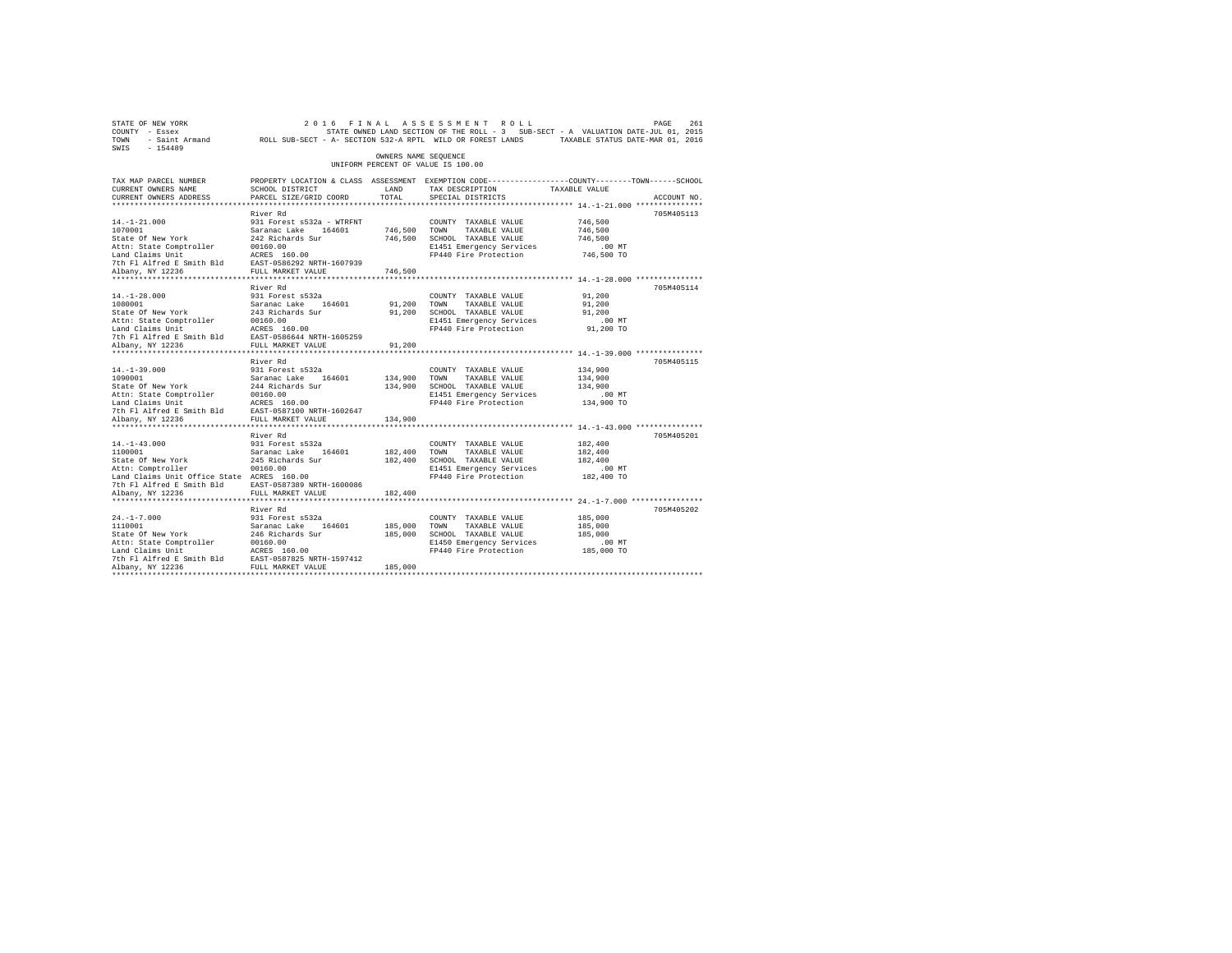| STATE OF NEW YORK<br>COUNTY - Essex<br>TOWN - Saint Armand ROLL SUB-SECT - A- SECTION 532-A RPTL WILD OR FOREST LANDS TAXABLE STATUS DATE-MAR 01, 2016<br>SWIS - 154489                                                                      |                                                                                                                                                 |                            | 2016 FINAL ASSESSMENT ROLL<br>STATE OWNED LAND SECTION OF THE ROLL - 3 SUB-SECT - A VALUATION DATE-JUL 01, 2015                       |                                                     | PAGE<br>262 |
|----------------------------------------------------------------------------------------------------------------------------------------------------------------------------------------------------------------------------------------------|-------------------------------------------------------------------------------------------------------------------------------------------------|----------------------------|---------------------------------------------------------------------------------------------------------------------------------------|-----------------------------------------------------|-------------|
|                                                                                                                                                                                                                                              |                                                                                                                                                 | OWNERS NAME SEQUENCE       | UNIFORM PERCENT OF VALUE IS 100.00                                                                                                    |                                                     |             |
| TAX MAP PARCEL NUMBER<br>CURRENT OWNERS NAME<br>CURRENT OWNERS ADDRESS                                                                                                                                                                       | PROPERTY LOCATION & CLASS ASSESSMENT EXEMPTION CODE----------------COUNTY-------TOWN------SCHOOL<br>SCHOOL DISTRICT<br>PARCEL SIZE/GRID COORD   | LAND<br>TOTAL              | TAX DESCRIPTION<br>SPECIAL DISTRICTS                                                                                                  | TAXABLE VALUE                                       | ACCOUNT NO. |
| $24. -1 - 18.000$<br>1120001<br>State Of New York<br>Attn: State Comptroller<br>Land Claims Unit<br>Land Claims Unit<br>1981 - James Balling, March 1985, 2008, 2008, 2017<br>2008 - Alfred B. Shahany, NY 12236<br>2008 - PULL MARKET VALUE | River Rd<br>931 Forest s532a<br>Saranac Lake 164601<br>247 Richards Sur<br>00160.00                                                             | 180,600 TOWN               | COUNTY TAXABLE VALUE<br>TAXABLE VALUE<br>180,600 SCHOOL TAXABLE VALUE<br>E1450 Emergency Services<br>FP440 Fire Protection 180,600 TO | 180,600<br>180,600<br>180,600<br>$.00$ MT           | 705M405203  |
| $24. -1 - 25.000$<br>1130001<br>State Of New York<br>Attn: State Comptroller 00160.00<br>Land Claims Unit 100160.00<br>The Flalfred E Smith Bld EAST-0585987 NRTH-1591365<br>7th Flalfred E Smith Bld EAST-0585987 NALUE<br>Albany, NY 12236 | River Rd<br>931 Forest s532a<br>Saranac Lake 164601<br>248 Richards Sur                                                                         | 180,600<br>113,500 TOWN    | COUNTY TAXABLE VALUE<br>TAXABLE VALUE<br>113,500 SCHOOL TAXABLE VALUE<br>E1450 Emergency Services<br>FP440 Fire Protection 113,500 TO | 113,500<br>113,500<br>113,500<br>$.00$ MT           | 705M405204  |
| Albany, NY 12236<br>$24. - 1 - 36.000$                                                                                                                                                                                                       | FULL MARKET VALUE<br>River Rd<br>931 Forest s532a                                                                                               | 113,500<br>80,700          | COUNTY TAXABLE VALUE<br>TOWN<br>TAXABLE VALUE<br>80,700 SCHOOL TAXABLE VALUE<br>E1450 Emergency Services<br>FP440 Fire Protection     | 80,700<br>80,700<br>80,700<br>.00 MT<br>80,700 TO   | 705M405205  |
| Albany, NY 12236<br>$24. -1 - 43.000$<br>1150001<br>State Of New York<br>Albany, NY 12236                                                                                                                                                    | FULL MARKET VALUE<br>**************************<br>River Rd<br>931 Forest s532a<br>Saranac Lake 164601<br>250 Richards Sur<br>FULL MARKET VALUE | 80,700<br>59,200<br>59,200 | COUNTY TAXABLE VALUE<br>TOWN<br>TAXABLE VALUE<br>59,200 SCHOOL TAXABLE VALUE<br>E1450 Emergency Services<br>FP440 Fire Protection     | 59,200<br>59,200<br>59,200<br>$.00$ MT<br>59,200 TO | 705M405206  |
| $33. -1 - 5.000$<br>1160001<br>State Of New York<br>Attn: State Comptroller 00160.00<br>Land Claims Unit ACRES 160.00<br>7th Fl Alfred E Smith Bld EAST-0587516 NRTH-1582982<br>Albany, NY 12236<br>Albany, NY 12236                         | River Rd<br>931 Forest s532a<br>Saranac Lake 164601<br>251 Richards Sur<br>FULL MARKET VALUE                                                    | 66,600<br>66,600<br>66,600 | COUNTY TAXABLE VALUE<br>TOWN<br>TAXABLE VALUE<br>SCHOOL TAXABLE VALUE<br>E1450 Emergency Services<br>FP440 Fire Protection 66,600 TO  | 66,600<br>66,600<br>66,600<br>$.00$ MT              | 705M405207  |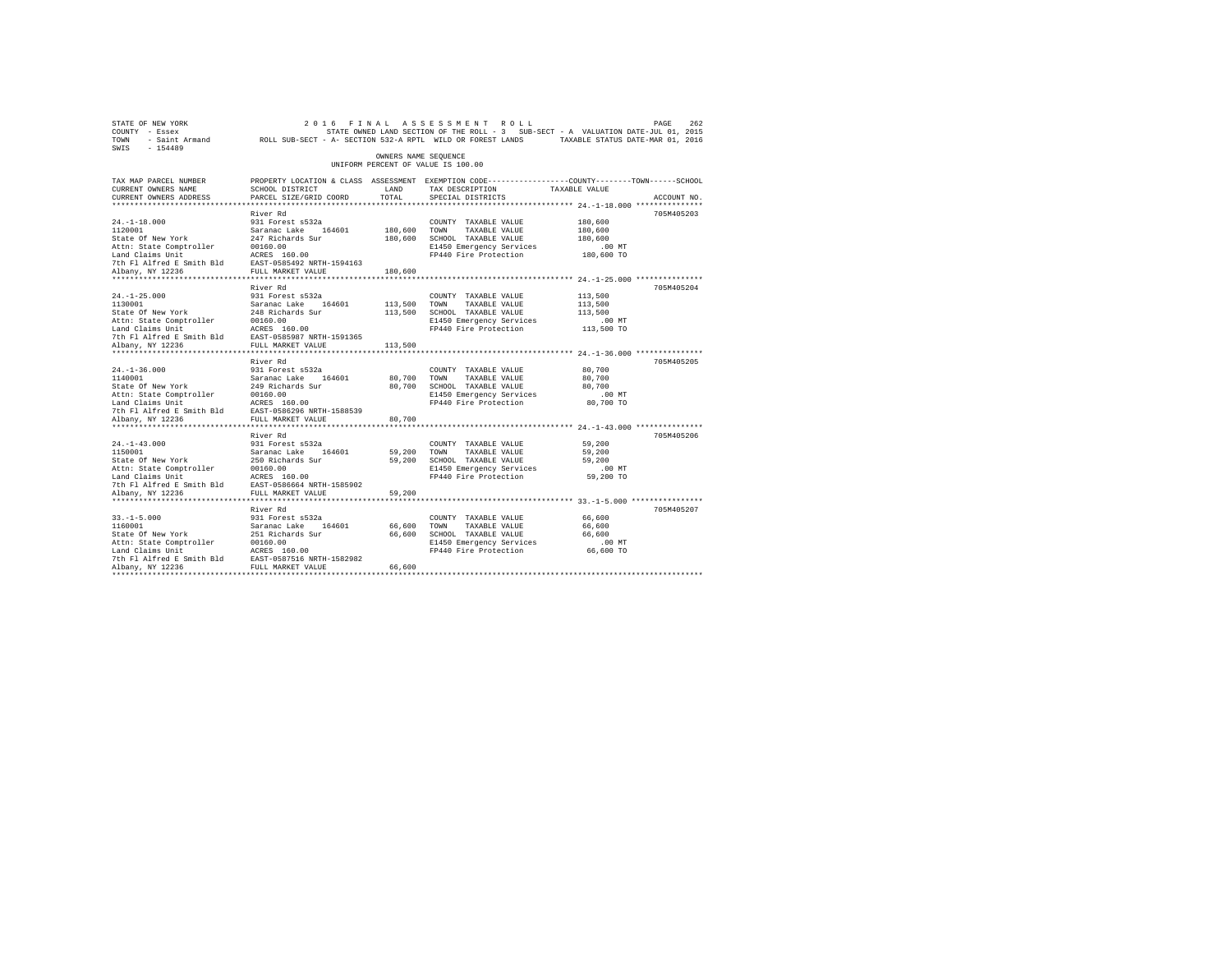| STATE OF NEW YORK<br>COUNTY - Essex<br>TOWN - Saint Armand ROLL SUB-SECT - A- SECTION 532-A RPTL WILD OR FOREST LANDS TAXABLE STATUS DATE-MAR 01, 2016<br>SWIS - 154489 |                                           |                      | 2016 FINAL ASSESSMENT ROLL<br>STATE OWNED LAND SECTION OF THE ROLL - 3 SUB-SECT - A VALUATION DATE-JUL 01, 2015                                       |                        | PAGE<br>263 |
|-------------------------------------------------------------------------------------------------------------------------------------------------------------------------|-------------------------------------------|----------------------|-------------------------------------------------------------------------------------------------------------------------------------------------------|------------------------|-------------|
|                                                                                                                                                                         |                                           | OWNERS NAME SEQUENCE | UNIFORM PERCENT OF VALUE IS 100.00                                                                                                                    |                        |             |
| TAX MAP PARCEL NUMBER<br>CURRENT OWNERS NAME<br>CURRENT OWNERS ADDRESS                                                                                                  | SCHOOL DISTRICT<br>PARCEL SIZE/GRID COORD | LAND<br>TOTAL        | PROPERTY LOCATION & CLASS ASSESSMENT EXEMPTION CODE---------------COUNTY-------TOWN------SCHOOL<br>TAX DESCRIPTION TAXABLE VALUE<br>SPECIAL DISTRICTS |                        | ACCOUNT NO. |
|                                                                                                                                                                         |                                           |                      |                                                                                                                                                       |                        |             |
|                                                                                                                                                                         | River Rd                                  |                      |                                                                                                                                                       |                        | 705M405208  |
| $14. - 1 - 20.000$                                                                                                                                                      | 931 Forest s532a - WTRFNT                 |                      | COUNTY TAXABLE VALUE                                                                                                                                  | 823,900                |             |
| 1170001                                                                                                                                                                 | Saranac Lake 164601                       | 823,900 TOWN         | TAXABLE VALUE                                                                                                                                         | 823,900                |             |
| State Of New York                                                                                                                                                       | 262 Richards Sur                          |                      | 823,900 SCHOOL TAXABLE VALUE                                                                                                                          | 823,900                |             |
| Attn: State Comptroller<br>Land Claims Unit                                                                                                                             | 00160.00<br>ACRES 160.00                  |                      | E1451 Emergency Services<br>FP440 Fire Protection                                                                                                     | $.00$ MT<br>823,900 TO |             |
| 7th Fl Alfred E Smith Bld EAST-0588969 NRTH-1608245                                                                                                                     |                                           |                      |                                                                                                                                                       |                        |             |
| Albany, NY 12236                                                                                                                                                        | FULL MARKET VALUE                         | 823,900              |                                                                                                                                                       |                        |             |
|                                                                                                                                                                         |                                           |                      |                                                                                                                                                       |                        |             |
|                                                                                                                                                                         | River Rd                                  |                      |                                                                                                                                                       |                        | 705M405209  |
| $14. - 1 - 29.000$                                                                                                                                                      | 931 Forest s532a - WTRFNT                 |                      | COUNTY TAXABLE VALUE                                                                                                                                  | 175,200                |             |
| 1180001                                                                                                                                                                 | Saranac Lake 164601                       | 175,200 TOWN         | TAXABLE VALUE                                                                                                                                         | 175,200                |             |
| State Of New York                                                                                                                                                       | 263 Richards Sur                          |                      | 175,200 SCHOOL TAXABLE VALUE                                                                                                                          | 175,200                |             |
| Attn: State Comptroller                                                                                                                                                 | 00160.00                                  |                      | E1451 Emergency Services                                                                                                                              | $.00$ MT               |             |
| Land Claims Unit                                                                                                                                                        | ACRES 160.00                              |                      | FP440 Fire Protection                                                                                                                                 | 175,200 TO             |             |
| 7th Fl Alfred E Smith Bld EAST-0589307 NRTH-1605643<br>Albany, NY 12236                                                                                                 | FULL MARKET VALUE                         | 175,200              |                                                                                                                                                       |                        |             |
|                                                                                                                                                                         |                                           |                      |                                                                                                                                                       |                        |             |
|                                                                                                                                                                         | River Rd                                  |                      |                                                                                                                                                       |                        | 705M405210  |
| $14. -1 - 38.000$                                                                                                                                                       | 931 Forest s532a                          |                      | COUNTY TAXABLE VALUE                                                                                                                                  | 147,100                |             |
| 1190001                                                                                                                                                                 | Saranac Lake 164601                       | 147,100 TOWN         | TAXABLE VALUE                                                                                                                                         | 147,100                |             |
| State Of New York                                                                                                                                                       | 264 Richards Sur                          |                      | 147,100 SCHOOL TAXABLE VALUE                                                                                                                          | 147,100                |             |
| Attn: State Comptroller                                                                                                                                                 | 00160.00                                  |                      | E1451 Emergency Services                                                                                                                              | $.00$ MT               |             |
| Land Claims Unit                                                                                                                                                        | ACRES 160.00                              |                      | FP440 Fire Protection                                                                                                                                 | 147,100 TO             |             |
| 7th Fl Alfred E Smith Bld                                                                                                                                               | EAST-0589648 NRTH-1603021                 |                      |                                                                                                                                                       |                        |             |
| Albany, NY 12236                                                                                                                                                        | FULL MARKET VALUE                         | 147,100              |                                                                                                                                                       |                        |             |
|                                                                                                                                                                         | River Rd                                  |                      |                                                                                                                                                       |                        | 705M405211  |
| $14. - 1 - 44.000$                                                                                                                                                      | 931 Forest s532a                          |                      | COUNTY TAXABLE VALUE                                                                                                                                  | 118,400                |             |
| 1200001                                                                                                                                                                 | Saranac Lake 164601                       | 118,400 TOWN         | TAXABLE VALUE                                                                                                                                         | 118,400                |             |
| State Of New York                                                                                                                                                       | 265 Richards Sur                          |                      | 118,400 SCHOOL TAXABLE VALUE                                                                                                                          | 118,400                |             |
| Attn: State Comptroller                                                                                                                                                 | 00160.00                                  |                      | E1451 Emergency Services                                                                                                                              | $.00$ MT               |             |
| Land Claims Unit                                                                                                                                                        | ACRES 160.00                              |                      | FP440 Fire Protection                                                                                                                                 | 118,400 TO             |             |
| 7th Fl Alfred E Smith Bld EAST-0590004 NRTH-1600453                                                                                                                     |                                           |                      |                                                                                                                                                       |                        |             |
| Albany, NY 12236                                                                                                                                                        | FULL MARKET VALUE                         | 118,400              |                                                                                                                                                       |                        |             |
|                                                                                                                                                                         |                                           |                      |                                                                                                                                                       |                        |             |
|                                                                                                                                                                         | River Rd                                  |                      |                                                                                                                                                       |                        | 705M405212  |
| $24. -1 - 8.000$<br>1210001                                                                                                                                             | 931 Forest s532a                          | 125,800 TOWN         | COUNTY TAXABLE VALUE<br>TAXABLE VALUE                                                                                                                 | 125,800<br>125,800     |             |
| State Of New York                                                                                                                                                       | Saranac Lake 164601<br>266 Richards Sur   |                      | 125,800 SCHOOL TAXABLE VALUE                                                                                                                          | 125,800                |             |
| Attn: State Comptroller                                                                                                                                                 | 00160.00                                  |                      | E1450 Emergency Services                                                                                                                              | $.00$ MT               |             |
| Land Claims Unit                                                                                                                                                        | ACRES 160.00                              |                      | FP440 Fire Protection                                                                                                                                 | 125,800 TO             |             |
| 7th Fl Alfred E Smith Bld EAST-0590456 NRTH-1597780                                                                                                                     |                                           |                      |                                                                                                                                                       |                        |             |
| Albany, NY 12236                                                                                                                                                        | FULL MARKET VALUE                         | 125,800              |                                                                                                                                                       |                        |             |
|                                                                                                                                                                         |                                           |                      |                                                                                                                                                       |                        |             |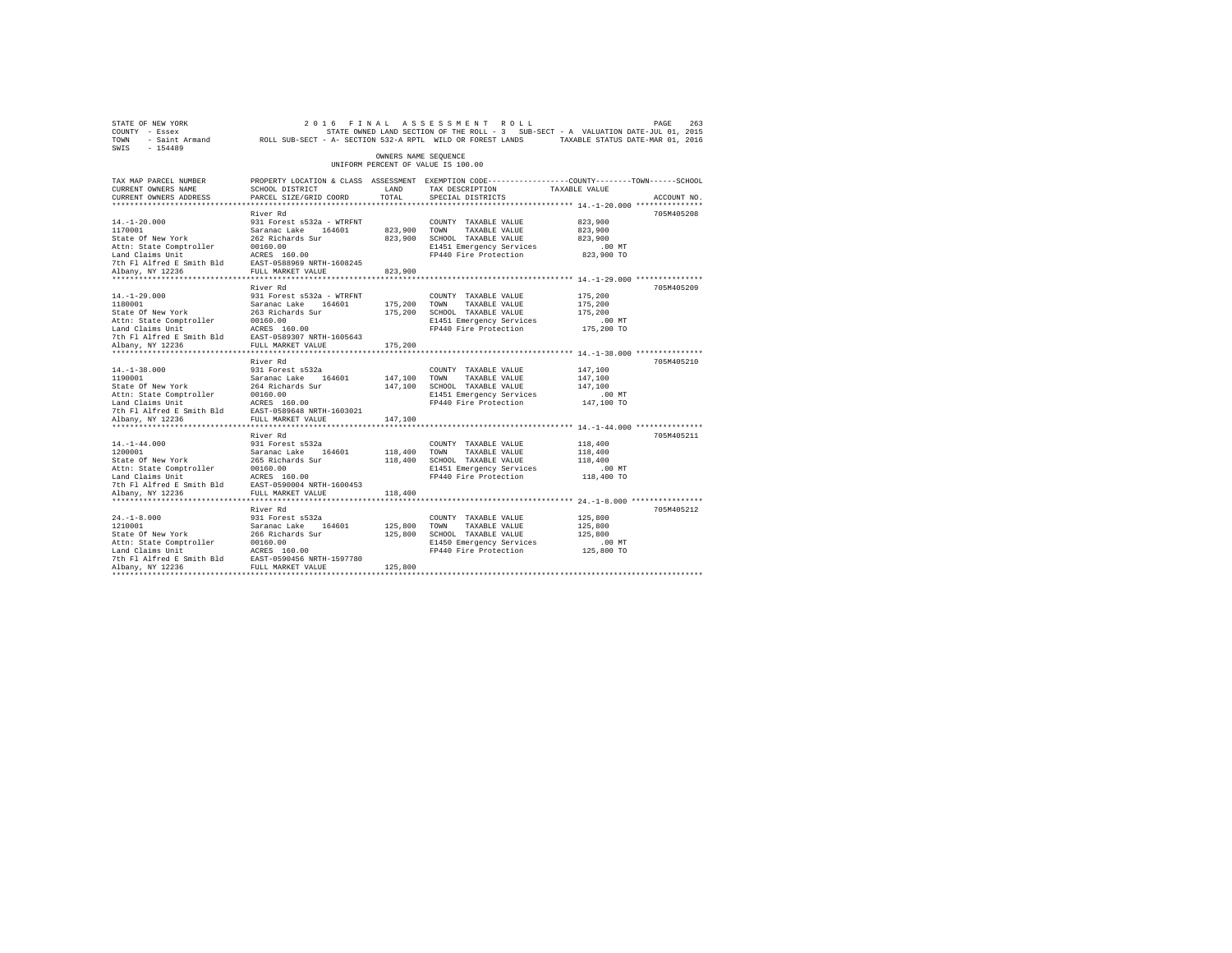| STATE OF NEW YORK<br>COUNTY - Essex<br>- Saint Armand<br>TOWN | 2 0 1 6<br>FINAL<br>ROLL SUB-SECT - A- SECTION 532-A RPTL WILD OR FOREST LANDS |                      | ASSESSMENT ROLL<br>STATE OWNED LAND SECTION OF THE ROLL - 3 SUB-SECT - A VALUATION DATE-JUL 01, 2015 | TAXABLE STATUS DATE-MAR 01, 2016             | PAGE<br>264 |
|---------------------------------------------------------------|--------------------------------------------------------------------------------|----------------------|------------------------------------------------------------------------------------------------------|----------------------------------------------|-------------|
| $-154489$<br>SWIS                                             |                                                                                | OWNERS NAME SEQUENCE |                                                                                                      |                                              |             |
|                                                               |                                                                                |                      | UNIFORM PERCENT OF VALUE IS 100.00                                                                   |                                              |             |
| TAX MAP PARCEL NUMBER                                         |                                                                                |                      | PROPERTY LOCATION & CLASS ASSESSMENT EXEMPTION CODE---------------COUNTY-------TOWN------SCHOOL      |                                              |             |
| CURRENT OWNERS NAME                                           | SCHOOL DISTRICT                                                                | LAND                 | TAX DESCRIPTION                                                                                      | TAXABLE VALUE                                |             |
| CURRENT OWNERS ADDRESS<br>*************************           | PARCEL SIZE/GRID COORD                                                         | TOTAL                | SPECIAL DISTRICTS                                                                                    |                                              | ACCOUNT NO. |
|                                                               |                                                                                |                      |                                                                                                      |                                              |             |
| $24. -1 - 17.000$                                             | River Rd<br>931 Forest s532a                                                   |                      | COUNTY TAXABLE VALUE                                                                                 | 194,400                                      | 705M405213  |
| 1220001                                                       | Saranac Lake 164601                                                            | 194,400              | TOWN<br>TAXABLE VALUE                                                                                | 194,400                                      |             |
| State Of New York                                             | 267 Richards Sur                                                               | 194,400              | SCHOOL TAXABLE VALUE                                                                                 | 194,400                                      |             |
| Attn: State Comptroller                                       | 00160.00                                                                       |                      | E1450 Emergency Services                                                                             | $.00$ MT                                     |             |
| Land Claims Unit                                              | ACRES 160.00                                                                   |                      | FP440 Fire Protection                                                                                | 194,400 TO                                   |             |
| 7th Fl Alfred E Smith Bld                                     | EAST-0588260 NRTH-1594536                                                      |                      |                                                                                                      |                                              |             |
| Albany, NY 12236                                              | FULL MARKET VALUE                                                              | 194,400              |                                                                                                      |                                              |             |
| **************************                                    | ****************************                                                   |                      |                                                                                                      |                                              |             |
|                                                               | River Rd                                                                       |                      |                                                                                                      |                                              | 705M405214  |
| $24. - 1 - 26.000$                                            | 931 Forest s532a                                                               |                      | COUNTY TAXABLE VALUE                                                                                 | 125,800                                      |             |
| 1230001                                                       | Saranac Lake 164601                                                            | 125,800              | TOWN<br>TAXABLE VALUE                                                                                | 125,800                                      |             |
| State Of New York                                             | 268 Richards Sur                                                               | 125,800              | SCHOOL TAXABLE VALUE                                                                                 | 125,800                                      |             |
| Attn: State Comptroller                                       | 00160.00                                                                       |                      | E1450 Emergency Services                                                                             | $.00$ MT                                     |             |
| Land Claims Unit                                              | ACRES 160.00                                                                   |                      | FP440 Fire Protection                                                                                | 125,800 TO                                   |             |
| 7th Fl Alfred E Smith Bld                                     | EAST-0588595 NRTH-1591673                                                      |                      |                                                                                                      |                                              |             |
| Albany, NY 12236                                              | FULL MARKET VALUE                                                              | 125,800              |                                                                                                      |                                              |             |
| *************************                                     | **********************                                                         |                      |                                                                                                      |                                              |             |
| $24. -1 - 35.000$                                             | River Rd                                                                       |                      |                                                                                                      | 59,200                                       | 705M405215  |
| 1240001                                                       | 931 Forest s532a<br>Saranac Lake<br>164601                                     | 59,200               | COUNTY TAXABLE VALUE<br>TOWN<br>TAXABLE VALUE                                                        | 59,200                                       |             |
| State Of New York                                             | 269 Richards Sur                                                               | 59,200               | SCHOOL TAXABLE VALUE                                                                                 | 59,200                                       |             |
| Attn: State Comptroller                                       | 00160.00                                                                       |                      | E1450 Emergency Services                                                                             | $.00$ MT                                     |             |
| Land Claims Unit                                              | ACRES 160.00                                                                   |                      | FP440 Fire Protection                                                                                | 59,200 TO                                    |             |
| 7th Fl Alfred E Smith Bld                                     | EAST-0589005 NRTH-1588926                                                      |                      |                                                                                                      |                                              |             |
| Albany, NY 12236                                              | FULL MARKET VALUE                                                              | 59,200               |                                                                                                      |                                              |             |
| *******************                                           | *****************                                                              |                      |                                                                                                      | *************** 24.-1-44.000 *************** |             |
|                                                               | River Rd                                                                       |                      |                                                                                                      |                                              | 705M405301  |
| $24. -1 - 44.000$                                             | 931 Forest s532a                                                               |                      | COUNTY TAXABLE VALUE                                                                                 | 66,500                                       |             |
| 1250001                                                       | Saranac Lake<br>164601                                                         | 66,500               | TOWN<br>TAXABLE VALUE                                                                                | 66.500                                       |             |
| State Of New York                                             | 270 Richards Sur                                                               | 66,500               | SCHOOL TAXABLE VALUE                                                                                 | 66,500                                       |             |
| Attn: State Comptroller                                       | 00160.00                                                                       |                      | E1450 Emergency Services                                                                             | $.00$ MT                                     |             |
| Land Claims Unit                                              | ACRES 160.00                                                                   |                      | FP440 Fire Protection                                                                                | 66,500 TO                                    |             |
| 7th Fl Alfred E Smith Bld                                     | EAST-0589450 NRTH-1586231                                                      |                      |                                                                                                      |                                              |             |
| Albany, NY 12236                                              | FULL MARKET VALUE                                                              | 66,500               |                                                                                                      |                                              |             |
|                                                               |                                                                                |                      |                                                                                                      |                                              |             |
|                                                               | River Rd                                                                       |                      |                                                                                                      |                                              | 705M405302  |
| $33. - 1 - 6.000$                                             | 931 Forest s532a                                                               |                      | COUNTY TAXABLE VALUE                                                                                 | 59,200                                       |             |
| 1260001                                                       | Saranac Lake<br>164601                                                         | 59,200               | TOWN<br>TAXABLE VALUE                                                                                | 59,200                                       |             |
| State Of New York                                             | 271 Richards Sur                                                               | 59,200               | SCHOOL TAXABLE VALUE                                                                                 | 59,200                                       |             |
| Attn: State Comptroller                                       | Bk 000 Pg 000                                                                  |                      | E1450 Emergency Services                                                                             | $.00$ MT                                     |             |
| Land Claims Unit<br>7th Fl Alfred E Smith Bld                 | 00160.00<br>ACRES 160.00                                                       |                      | FP440 Fire Protection                                                                                | 59,200 TO                                    |             |
| Albany, NY 12236                                              | EAST-0590071 NRTH-1583287                                                      |                      |                                                                                                      |                                              |             |
|                                                               | FULL MARKET VALUE                                                              | 59,200               |                                                                                                      |                                              |             |
|                                                               |                                                                                |                      |                                                                                                      |                                              |             |
|                                                               |                                                                                |                      |                                                                                                      |                                              |             |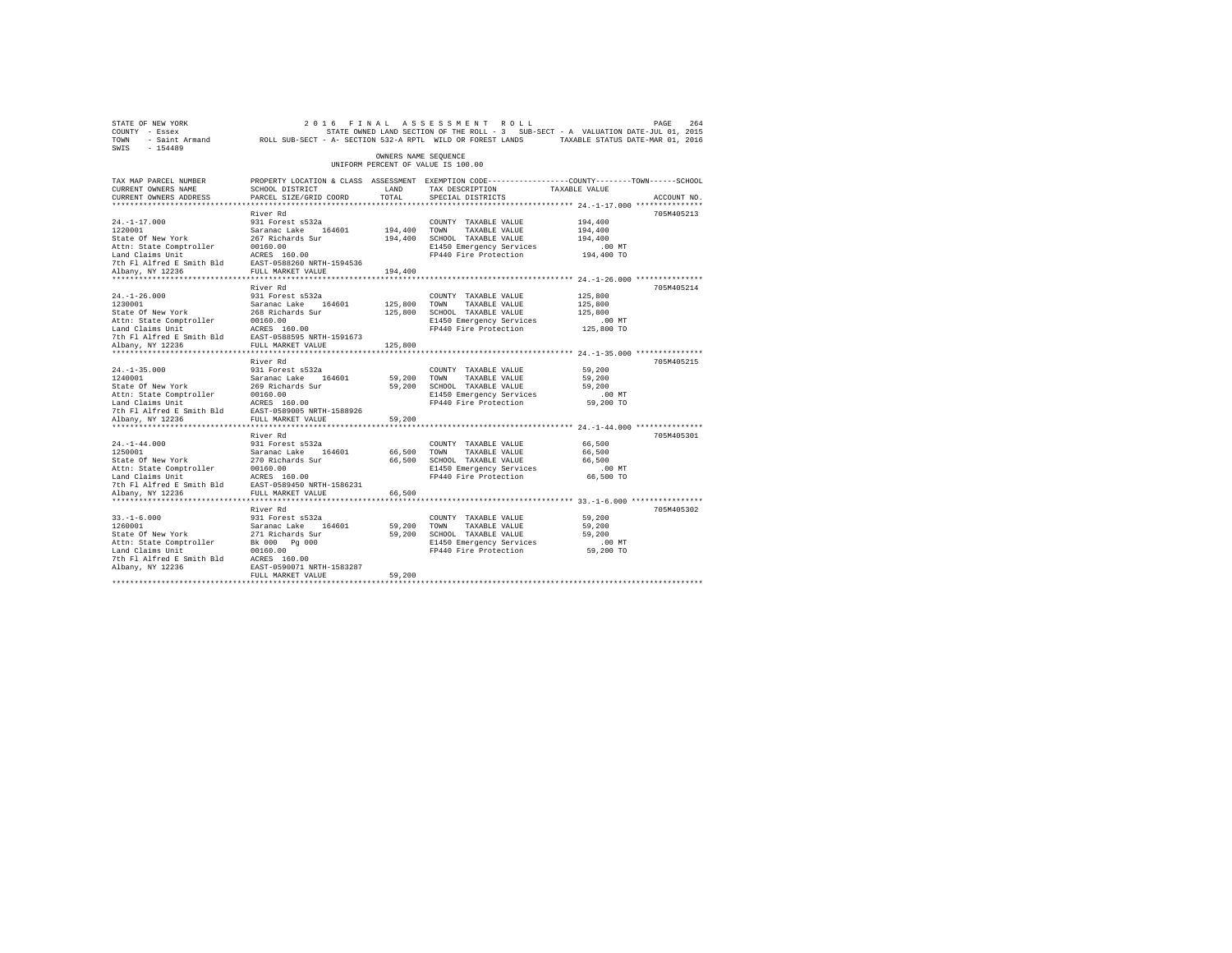| STATE OF NEW YORK<br>COUNTY - Essex<br>TOWN - Saint Armand ROLL SUB-SECT - A- SECTION 532-A RPTL WILD OR FOREST LANDS TAXABLE STATUS DATE-MAR 01, 2016<br>SWIS - 154489 |                                                                    |                      | 2016 FINAL ASSESSMENT ROLL<br>STATE OWNED LAND SECTION OF THE ROLL - 3 SUB-SECT - A VALUATION DATE-JUL 01, 2015 |                        | 265<br>PAGE |
|-------------------------------------------------------------------------------------------------------------------------------------------------------------------------|--------------------------------------------------------------------|----------------------|-----------------------------------------------------------------------------------------------------------------|------------------------|-------------|
|                                                                                                                                                                         |                                                                    | OWNERS NAME SEQUENCE | UNIFORM PERCENT OF VALUE IS 100.00                                                                              |                        |             |
| TAX MAP PARCEL NUMBER                                                                                                                                                   |                                                                    |                      | PROPERTY LOCATION & CLASS ASSESSMENT EXEMPTION CODE---------------COUNTY-------TOWN------SCHOOL                 |                        |             |
| CURRENT OWNERS NAME                                                                                                                                                     | SCHOOL DISTRICT                                                    | LAND                 | TAX DESCRIPTION TAXABLE VALUE                                                                                   |                        |             |
| CURRENT OWNERS ADDRESS                                                                                                                                                  | PARCEL SIZE/GRID COORD                                             | TOTAL                | SPECIAL DISTRICTS                                                                                               |                        | ACCOUNT NO. |
|                                                                                                                                                                         |                                                                    |                      |                                                                                                                 |                        |             |
|                                                                                                                                                                         | River Rd                                                           |                      |                                                                                                                 |                        | 705M405303  |
| $14. - 1 - 19.000$<br>1270001                                                                                                                                           | 931 Forest s532a                                                   | 189,300 TOWN         | COUNTY TAXABLE VALUE<br>TAXABLE VALUE                                                                           | 189,300<br>189,300     |             |
| State Of New York                                                                                                                                                       |                                                                    |                      | 189,300 SCHOOL TAXABLE VALUE                                                                                    | 189,300                |             |
| Attn: State Comptroller                                                                                                                                                 |                                                                    |                      | E1451 Emergency Services                                                                                        | $.00$ MT               |             |
| Land Claims Unit                                                                                                                                                        | Saranac Lake 164601<br>282 Richard Sur<br>00160.00<br>ACRES 160.00 |                      | FP440 Fire Protection                                                                                           | 189,300 TO             |             |
| The Flatfred E Smith Bld EAST-0591583 NRTH-1608618<br>Albany, NY 12236 FULL MARKET VALUE                                                                                |                                                                    |                      |                                                                                                                 |                        |             |
| Albany, NY 12236                                                                                                                                                        | FULL MARKET VALUE                                                  | 189,300              |                                                                                                                 |                        |             |
|                                                                                                                                                                         |                                                                    |                      |                                                                                                                 |                        |             |
|                                                                                                                                                                         | River Rd                                                           |                      |                                                                                                                 |                        | 705M405304  |
| $14. - 1 - 30.000$                                                                                                                                                      | 931 Forest s532a                                                   |                      | COUNTY TAXABLE VALUE                                                                                            | 147,200                |             |
| 1280001                                                                                                                                                                 | Saranac Lake 164601                                                | 147,200 TOWN         | TAXABLE VALUE                                                                                                   | 147,200                |             |
| State Of New York                                                                                                                                                       | 283 Richard Sur<br>00160.00                                        |                      | 147,200 SCHOOL TAXABLE VALUE                                                                                    | 147,200                |             |
| Attn: State Comptroller                                                                                                                                                 |                                                                    |                      | E1451 Emergency Services<br>FP440 Fire Protection                                                               | $.00$ MT<br>147,200 TO |             |
| Land Claims Unit                                                                                                                                                        |                                                                    |                      |                                                                                                                 |                        |             |
| Land Claims Unit<br>7th Fl Alfred E Smith Bld EAST-0591925 NRTH-1606018<br>Albany, NY 12236 FULL MARKET VALUE<br>Albany, NY 12236                                       | FULL MARKET VALUE                                                  | 147,200              |                                                                                                                 |                        |             |
|                                                                                                                                                                         |                                                                    |                      |                                                                                                                 |                        |             |
|                                                                                                                                                                         | River Rd                                                           |                      |                                                                                                                 |                        | 705M405305  |
| $14. -1 - 37.000$                                                                                                                                                       | 931 Forest s532a                                                   |                      | COUNTY TAXABLE VALUE                                                                                            | 148,000                |             |
| 1290001                                                                                                                                                                 |                                                                    | 148,000 TOWN         | TAXABLE VALUE                                                                                                   | 148,000                |             |
| State Of New York                                                                                                                                                       | Saranac Lake 164601<br>284 Richard Sur<br>00160.00                 |                      | 148,000 SCHOOL TAXABLE VALUE                                                                                    | 148,000                |             |
| Attn: State Comptroller                                                                                                                                                 |                                                                    |                      | E1451 Emergency Services                                                                                        | $.00$ MT               |             |
| Land Claims Unit<br>7th F1 Alfred E Smith Bld EAST-0592306 NRTH-1603345                                                                                                 | ACRES 160.00                                                       |                      | FP440 Fire Protection                                                                                           | 148,000 TO             |             |
| Albany, NY 12236                                                                                                                                                        | FULL MARKET VALUE                                                  |                      |                                                                                                                 |                        |             |
|                                                                                                                                                                         |                                                                    | 148,000              |                                                                                                                 |                        |             |
|                                                                                                                                                                         | River Rd                                                           |                      |                                                                                                                 |                        | 705M405306  |
| $14. - 1 - 45.000$                                                                                                                                                      | 931 Forest s532a                                                   |                      | COUNTY TAXABLE VALUE                                                                                            | 103,600                |             |
| 1300001                                                                                                                                                                 |                                                                    | 103,600 TOWN         | TAXABLE VALUE                                                                                                   | 103,600                |             |
| State Of New York                                                                                                                                                       | Saranac Lake 164601<br>285 Richards Sur                            |                      | 103,600 SCHOOL TAXABLE VALUE                                                                                    | 103,600                |             |
| Attn: State Comptroller                                                                                                                                                 | 00160.00                                                           |                      | E1451 Emergency Services                                                                                        | $.00$ MT               |             |
| Land Claims Unit                                                                                                                                                        | ACRES 160.00                                                       |                      | FP440 Fire Protection                                                                                           | 103,600 TO             |             |
| 7th F1 Alfred E Smith Bld EAST-0592678 NRTH-1600861                                                                                                                     |                                                                    |                      |                                                                                                                 |                        |             |
| Albany, NY 12236                                                                                                                                                        | FULL MARKET VALUE                                                  | 103,600              |                                                                                                                 |                        |             |
|                                                                                                                                                                         | River Rd                                                           |                      |                                                                                                                 |                        | 705M405307  |
| $24. -1 - 9.000$                                                                                                                                                        | 931 Forest s532a                                                   |                      | COUNTY TAXABLE VALUE                                                                                            | 88,800                 |             |
| 1310001                                                                                                                                                                 |                                                                    | 88,800 TOWN          | TAXABLE VALUE                                                                                                   | 88,800                 |             |
| State Of New York                                                                                                                                                       | Saranac Lake 164601<br>286 Richards Sur                            |                      | 88,800 SCHOOL TAXABLE VALUE                                                                                     | 88,800                 |             |
| Attn: State Comptroller                                                                                                                                                 | 00160.00                                                           |                      | E1450 Emergency Services                                                                                        | $.00$ MT               |             |
|                                                                                                                                                                         |                                                                    |                      | FP440 Fire Protection 88,800 TO                                                                                 |                        |             |
| Land Claims Unit<br>7th Fl Alfred E Smith Bld<br>2007-11898182 EAST-0593182 NRTH-1598186<br>2010-2010 FULL MARKET VALUE                                                 |                                                                    |                      |                                                                                                                 |                        |             |
|                                                                                                                                                                         |                                                                    | 88,800               |                                                                                                                 |                        |             |
|                                                                                                                                                                         |                                                                    |                      |                                                                                                                 |                        |             |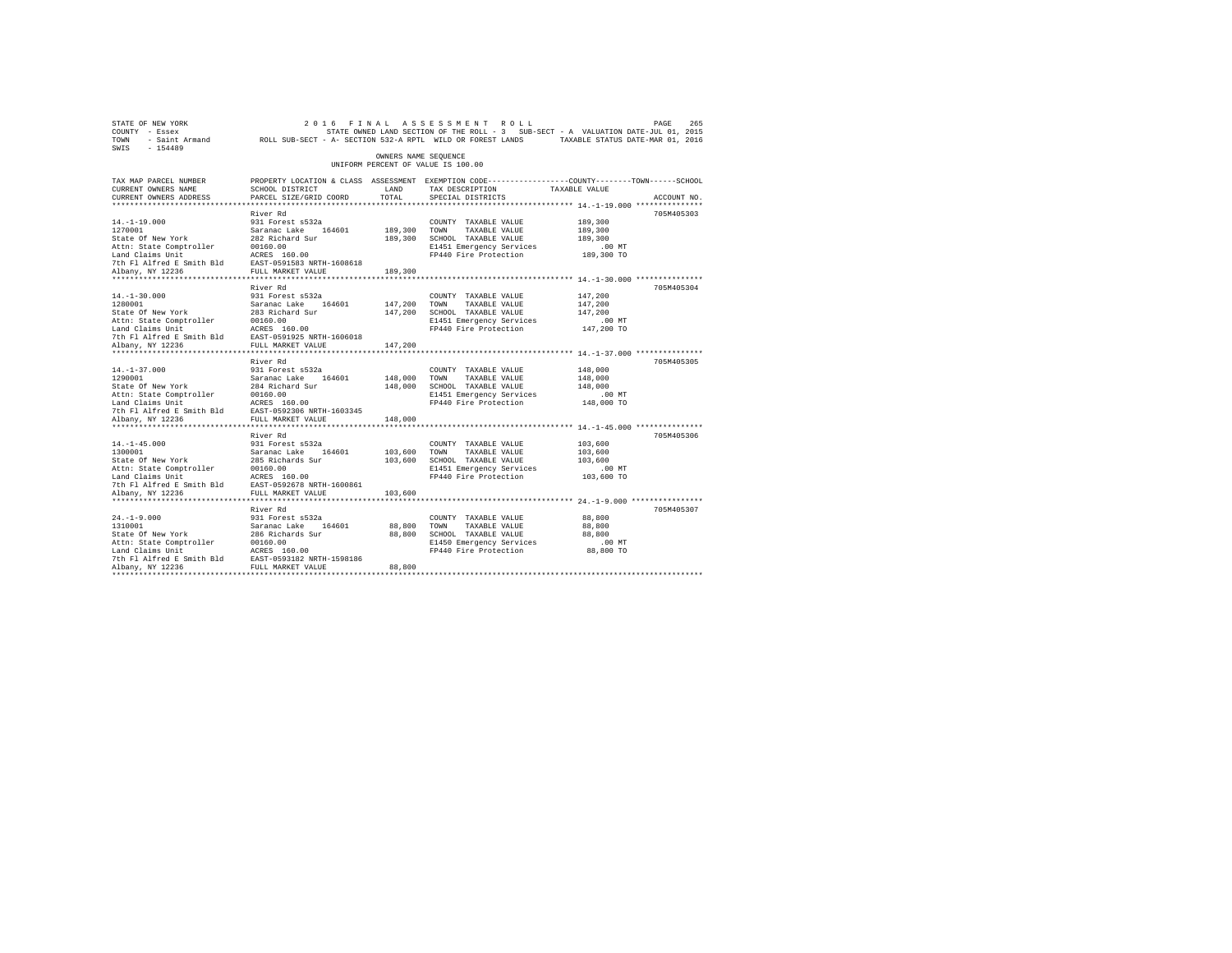| STATE OF NEW YORK<br>COUNTY - Essex<br>TOWN<br>SWIS - 154489                                                                                                               |                                                                                                                                                                               |                                    | 2016 FINAL ASSESSMENT ROLL<br>STATE OWNED LAND SECTION OF THE ROLL - 3 SUB-SECT - A VALUATION DATE-JUL 01, 2015<br>- Saint Armand MOLL SUB-SECT - A- SECTION 532-A RPTL WILD OR FOREST LANDS TAXABLE STATUS DATE-MAR 01, 2016 |                                                         | PAGE<br>266 |
|----------------------------------------------------------------------------------------------------------------------------------------------------------------------------|-------------------------------------------------------------------------------------------------------------------------------------------------------------------------------|------------------------------------|-------------------------------------------------------------------------------------------------------------------------------------------------------------------------------------------------------------------------------|---------------------------------------------------------|-------------|
|                                                                                                                                                                            |                                                                                                                                                                               | OWNERS NAME SEOUENCE               | UNIFORM PERCENT OF VALUE IS 100.00                                                                                                                                                                                            |                                                         |             |
| TAX MAP PARCEL NUMBER<br>CURRENT OWNERS NAME<br>CURRENT OWNERS ADDRESS<br>************************                                                                         | SCHOOL DISTRICT<br>PARCEL SIZE/GRID COORD                                                                                                                                     | LAND<br>TOTAL.                     | PROPERTY LOCATION & CLASS ASSESSMENT EXEMPTION CODE---------------COUNTY-------TOWN-----SCHOOL<br>TAX DESCRIPTION<br>SPECIAL DISTRICTS                                                                                        | TAXABLE VALUE                                           | ACCOUNT NO. |
|                                                                                                                                                                            | River Rd                                                                                                                                                                      |                                    |                                                                                                                                                                                                                               |                                                         | 705M405308  |
| $24. -1 - 16.000$<br>1320001<br>State Of New York<br>Attn: State Comptroller<br>Land Claims Unit<br>7th Fl Alfred E Smith Bld EAST-0590914 NRTH-1594969                    | 931 Forest s532a<br>Saranac Lake 164601<br>287 Richards Sur<br>00160.00<br>ACRES 160.00                                                                                       | 162,800 TOWN                       | COUNTY TAXABLE VALUE<br>TAXABLE VALUE<br>162,800 SCHOOL TAXABLE VALUE<br>E1450 Emergency Services<br>FP440 Fire Protection                                                                                                    | 162,800<br>162,800<br>162,800<br>.00 MT<br>162,800 TO   |             |
| Albany, NY 12236                                                                                                                                                           | FULL MARKET VALUE                                                                                                                                                             | 162,800                            |                                                                                                                                                                                                                               |                                                         |             |
| $24. -1 - 27.000$<br>1330001<br>State Of New York<br>Attn: State Comptroller<br>Land Claims Unit<br>7th Fl Alfred E Smith Bld<br>Albany, NY 12236                          | River Rd<br>931 Forest s532a<br>Saranac Lake 164601<br>288 Richards Sur<br>00160.00<br>ACRES 160.00<br>EAST-0591311 NRTH-1592142<br>DEED BOOK 144 PG-441<br>FULL MARKET VALUE | 103,600 TOWN<br>103,600<br>103,600 | COUNTY TAXABLE VALUE<br>TAXABLE VALUE<br>SCHOOL TAXABLE VALUE<br>E1450 Emergency Services<br>FP440 Fire Protection                                                                                                            | 103,600<br>103,600<br>103,600<br>$.00$ MT<br>103,600 TO | 705M405309  |
|                                                                                                                                                                            | *************************                                                                                                                                                     |                                    |                                                                                                                                                                                                                               |                                                         |             |
| $24. -1 - 34.000$<br>1340001<br>State Of New York<br>Attn: State Comptroller<br>Land Claims Unit<br>7th Fl Alfred E Smith Bld EAST-0591812 NRTH-1589323                    | River Rd<br>931 Forest s532a<br>Saranac Lake 164601<br>289 Richards Sur<br>00160.00<br>ACRES 160.00                                                                           | 59,200                             | COUNTY TAXABLE VALUE<br>TOWN<br>TAXABLE VALUE<br>59,200 SCHOOL TAXABLE VALUE<br>E1450 Emergency Services<br>FP440 Fire Protection                                                                                             | 59,200<br>59,200<br>59,200<br>$.00$ MT<br>59,200 TO     | 705M405310  |
| Albany, NY 12236                                                                                                                                                           | FULL MARKET VALUE                                                                                                                                                             | 59,200                             |                                                                                                                                                                                                                               |                                                         |             |
| $24. -1 - 45.000$<br>1350001<br>State Of New York<br>Attn: State Comptroller<br>Land Claims Unit<br>7th Fl Alfred E Smith Bld<br>Albany, NY 12236                          | River Rd<br>931 Forest s532a<br>Saranac Lake 164601<br>290 Richards Sur<br>00160.00<br>ACRES 160.00<br>EAST-0592257 NRTH-1586585<br>FULL MARKET VALUE                         | 100,500<br>100,500<br>100,500      | COUNTY TAXABLE VALUE<br>TOWN<br>TAXABLE VALUE<br>SCHOOL TAXABLE VALUE<br>E1450 Emergency Services<br>FP440 Fire Protection                                                                                                    | 100,500<br>100,500<br>100,500<br>$.00$ MT<br>100,500 TO | 705M405311  |
|                                                                                                                                                                            |                                                                                                                                                                               |                                    |                                                                                                                                                                                                                               |                                                         |             |
| $33. -1 - 7.000$<br>1360001<br>State Of New York<br>Attn: State Comptroller<br>Land Claims Unit<br>7th Fl Alfred E Smith Bld EAST-0592652 NRTH-1583638<br>Albany, NY 12236 | River Rd<br>931 Forest s532a<br>Saranac Lake 164601<br>291 Richards Sur<br>00150.00<br>ACRES 150.00<br>FULL MARKET VALUE                                                      | 77,000<br>77,000                   | COUNTY TAXABLE VALUE<br>TOWN<br>TAXABLE VALUE<br>77,000 SCHOOL TAXABLE VALUE<br>E1450 Emergency Services<br>FP440 Fire Protection                                                                                             | 77,000<br>77,000<br>77,000<br>.00 MT<br>77,000 TO       | 705M405312  |
|                                                                                                                                                                            |                                                                                                                                                                               |                                    |                                                                                                                                                                                                                               |                                                         |             |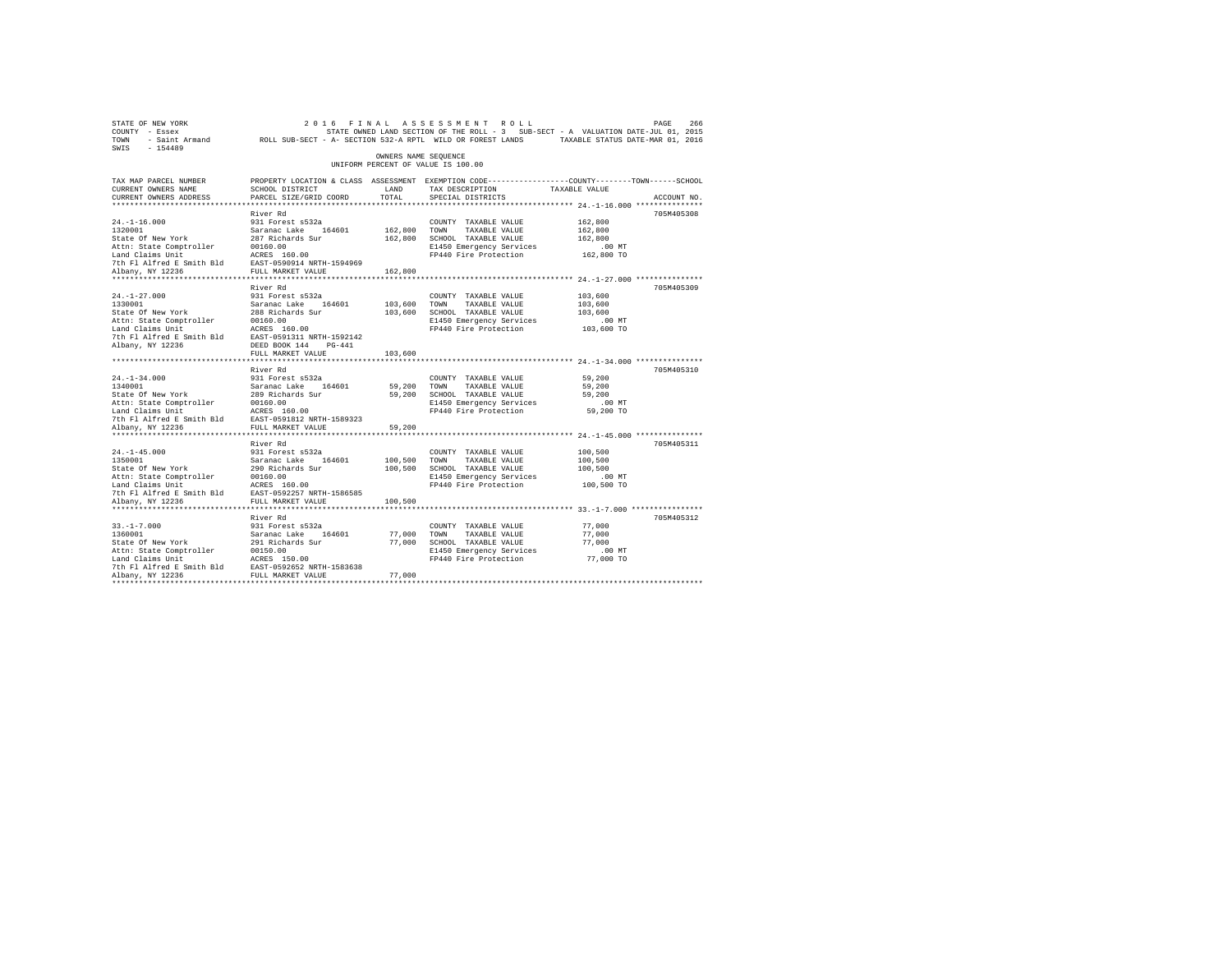| STATE OF NEW YORK                                                                                               |                                                                                                |                      | 2016 FINAL ASSESSMENT ROLL                                                        |               | PAGE<br>267 |
|-----------------------------------------------------------------------------------------------------------------|------------------------------------------------------------------------------------------------|----------------------|-----------------------------------------------------------------------------------|---------------|-------------|
| COUNTY - Essex                                                                                                  |                                                                                                |                      | STATE OWNED LAND SECTION OF THE ROLL - 3 SUB-SECT - A VALUATION DATE-JUL 01, 2015 |               |             |
| TOWN - Saint Armand MOLL SUB-SECT - A- SECTION 532-A RPTL WILD OR FOREST LANDS TAXABLE STATUS DATE-MAR 01, 2016 |                                                                                                |                      |                                                                                   |               |             |
| SWIS<br>$-154489$                                                                                               |                                                                                                |                      |                                                                                   |               |             |
|                                                                                                                 |                                                                                                | OWNERS NAME SEQUENCE |                                                                                   |               |             |
|                                                                                                                 |                                                                                                |                      | UNIFORM PERCENT OF VALUE IS 100.00                                                |               |             |
| TAX MAP PARCEL NUMBER                                                                                           | PROPERTY LOCATION & CLASS ASSESSMENT EXEMPTION CODE---------------COUNTY-------TOWN-----SCHOOL |                      |                                                                                   |               |             |
| CURRENT OWNERS NAME                                                                                             | SCHOOL DISTRICT                                                                                | LAND                 | TAX DESCRIPTION                                                                   | TAXABLE VALUE |             |
| CURRENT OWNERS ADDRESS                                                                                          | PARCEL SIZE/GRID COORD                                                                         | TOTAL                | SPECIAL DISTRICTS                                                                 |               | ACCOUNT NO. |
|                                                                                                                 |                                                                                                |                      |                                                                                   |               |             |
|                                                                                                                 | River Rd                                                                                       |                      |                                                                                   |               | 705M405313  |
| $14. -1 - 18.000$                                                                                               | 931 Forest s532a                                                                               |                      | COUNTY TAXABLE VALUE                                                              | 116,000       |             |
| 1370001                                                                                                         | Saranac Lake 164601                                                                            | 116,000              | TOWN<br>TAXABLE VALUE                                                             | 116,000       |             |
| State Of New York                                                                                               | 302 Richard Sur                                                                                | 116,000              | SCHOOL TAXABLE VALUE                                                              | 116,000       |             |
| Attn: State Comptroller                                                                                         | 00120.00                                                                                       |                      | E1451 Emergency Services                                                          | .00MT         |             |
| Land Claims Unit                                                                                                | ACRES 120.00                                                                                   |                      | FP440 Fire Protection                                                             | 116,000 TO    |             |
| 7th Fl Alfred E Smith Bld                                                                                       | EAST-0593832 NRTH-1608946                                                                      |                      |                                                                                   |               |             |
| Albany, NY 12236                                                                                                | DEED BOOK 148 PG-437                                                                           |                      |                                                                                   |               |             |
|                                                                                                                 | FULL MARKET VALUE                                                                              | 116,000              |                                                                                   |               |             |
|                                                                                                                 |                                                                                                |                      |                                                                                   |               |             |
|                                                                                                                 | River Rd                                                                                       |                      |                                                                                   |               | 705M405314  |
| $14. - 1 - 31.000$                                                                                              | 931 Forest s532a                                                                               |                      | COUNTY TAXABLE VALUE                                                              | 69,600        |             |
| 1380001                                                                                                         | Saranac Lake 164601                                                                            | 69,600               | TOWN<br>TAXABLE VALUE                                                             | 69,600        |             |
| State Of New York                                                                                               | 303 Richard Sur                                                                                | 69,600               | SCHOOL TAXABLE VALUE                                                              | 69,600        |             |
| Attn: State Comptroller                                                                                         | 00120.00                                                                                       |                      | E1451 Emergency Services                                                          | $.00$ MT      |             |
| Land Claims Unit                                                                                                | ACRES 120.00                                                                                   |                      | FP440 Fire Protection                                                             | 69,600 TO     |             |
| 7th Fl Alfred E Smith Bld                                                                                       | EAST-0594242 NRTH-1606287                                                                      |                      |                                                                                   |               |             |
| Albany, NY 12236                                                                                                | FULL MARKET VALUE                                                                              | 69,600               |                                                                                   |               |             |
|                                                                                                                 |                                                                                                |                      |                                                                                   |               |             |
|                                                                                                                 | River Rd                                                                                       |                      |                                                                                   |               | 705M405315  |
| $14. - 1 - 36.000$                                                                                              | 931 Forest s532a                                                                               |                      | COUNTY TAXABLE VALUE                                                              | 150,800       |             |
| 1390001                                                                                                         | Saranac Lake 164601                                                                            | 150,800              | TOWN<br>TAXABLE VALUE                                                             | 150,800       |             |
| State Of New York                                                                                               | 304 Richard Sur                                                                                | 150,800              | SCHOOL TAXABLE VALUE                                                              | 150,800       |             |
| Attn: State Comptroller                                                                                         | 00120.00                                                                                       |                      | E1451 Emergency Services                                                          | $.00$ MT      |             |
| Land Claims Unit                                                                                                | ACRES 120.00                                                                                   |                      | FP440 Fire Protection                                                             | 150,800 TO    |             |
| 7th Fl Alfred E Smith Bld                                                                                       | EAST-0594591 NRTH-1603727                                                                      |                      |                                                                                   |               |             |
| Albany, NY 12236                                                                                                | FULL MARKET VALUE                                                                              | 150,800              |                                                                                   |               |             |
|                                                                                                                 |                                                                                                |                      |                                                                                   |               |             |
|                                                                                                                 | River Rd                                                                                       |                      |                                                                                   |               | 705M405401  |
| $14. - 1 - 46.000$                                                                                              | 931 Forest s532a                                                                               |                      | COUNTY TAXABLE VALUE                                                              | 116,000       |             |
| 1400001                                                                                                         | Saranac Lake 164601                                                                            | 116,000              | TOWN<br>TAXABLE VALUE                                                             | 116,000       |             |
| State Of New York                                                                                               | 305 Richard Sur                                                                                | 116,000              | SCHOOL TAXABLE VALUE                                                              | 116,000       |             |
| Attn: State Comptroller                                                                                         | 00120.00                                                                                       |                      | E1451 Emergency Services                                                          | .00 MT        |             |
| Land Claims Unit                                                                                                | ACRES 120.00                                                                                   |                      | FP440 Fire Protection                                                             | 116,000 TO    |             |
| 7th Fl Alfred E Smith Bld                                                                                       | EAST-0594968 NRTH-1601105                                                                      |                      |                                                                                   |               |             |
| Albany, NY 12236                                                                                                | FULL MARKET VALUE                                                                              | 116,000              |                                                                                   |               |             |
|                                                                                                                 |                                                                                                |                      |                                                                                   |               |             |
|                                                                                                                 | River Rd                                                                                       |                      |                                                                                   |               | 705M405402  |
| $24. -1 - 10.000$                                                                                               | 931 Forest s532a                                                                               |                      | COUNTY TAXABLE VALUE                                                              | 63,500        |             |
| 1410001                                                                                                         | Saranac Lake<br>164601                                                                         | 63,500               | TOWN<br>TAXABLE VALUE                                                             | 63,500        |             |
| State Of New York                                                                                               | 306 Richards Sur                                                                               |                      | 63,500 SCHOOL TAXABLE VALUE                                                       | 63,500        |             |
| Attn: State Comptroller                                                                                         | 00120.00                                                                                       |                      | E1450 Emergency Services                                                          | .00 MT        |             |
| Land Claims Unit                                                                                                | ACRES 120.00                                                                                   |                      | FP440 Fire Protection                                                             | 63,500 TO     |             |
| 7th Fl Alfred E Smith Bld                                                                                       | EAST-0595437 NRTH-1598508                                                                      |                      |                                                                                   |               |             |
| Albany, NY 12236                                                                                                | FULL MARKET VALUE                                                                              | 63,500               |                                                                                   |               |             |
| *************                                                                                                   |                                                                                                |                      |                                                                                   |               |             |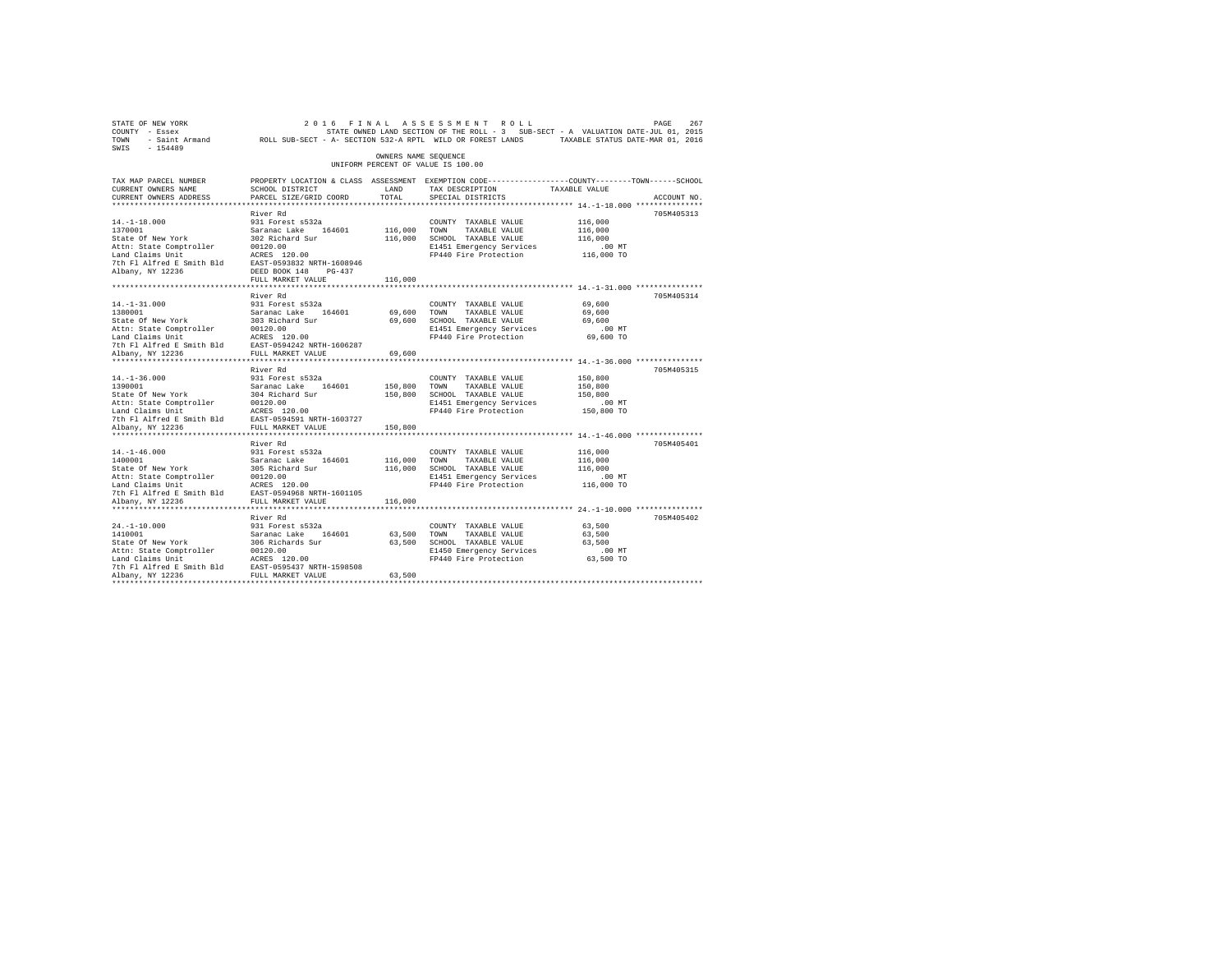|                                                                                                                                                                                                                                                                               | OWNERS NAME SEQUENCE                                                                                                                                                                                                 |                                                                                                                                                                                                       |                                                                                                                                                                                                                                                                    |                                                                                                                                                                                                                                        |
|-------------------------------------------------------------------------------------------------------------------------------------------------------------------------------------------------------------------------------------------------------------------------------|----------------------------------------------------------------------------------------------------------------------------------------------------------------------------------------------------------------------|-------------------------------------------------------------------------------------------------------------------------------------------------------------------------------------------------------|--------------------------------------------------------------------------------------------------------------------------------------------------------------------------------------------------------------------------------------------------------------------|----------------------------------------------------------------------------------------------------------------------------------------------------------------------------------------------------------------------------------------|
|                                                                                                                                                                                                                                                                               |                                                                                                                                                                                                                      | UNIFORM PERCENT OF VALUE IS 100.00                                                                                                                                                                    |                                                                                                                                                                                                                                                                    |                                                                                                                                                                                                                                        |
| PROPERTY LOCATION & CLASS ASSESSMENT EXEMPTION CODE----------------COUNTY-------TOWN------SCHOOL<br>SCHOOL DISTRICT<br>PARCEL SIZE/GRID COORD                                                                                                                                 | LAND<br>TOTAL                                                                                                                                                                                                        | TAX DESCRIPTION<br>SPECIAL DISTRICTS                                                                                                                                                                  | TAXABLE VALUE                                                                                                                                                                                                                                                      | ACCOUNT NO.                                                                                                                                                                                                                            |
|                                                                                                                                                                                                                                                                               |                                                                                                                                                                                                                      |                                                                                                                                                                                                       |                                                                                                                                                                                                                                                                    |                                                                                                                                                                                                                                        |
| 931 Forest s532a                                                                                                                                                                                                                                                              |                                                                                                                                                                                                                      | COUNTY TAXABLE VALUE<br>TAXABLE VALUE                                                                                                                                                                 | 75,400<br>75,400<br>75,400<br>$.00$ MT                                                                                                                                                                                                                             | 705M405403                                                                                                                                                                                                                             |
|                                                                                                                                                                                                                                                                               | 75,400                                                                                                                                                                                                               |                                                                                                                                                                                                       |                                                                                                                                                                                                                                                                    |                                                                                                                                                                                                                                        |
| River Rd<br>931 Forest s532a                                                                                                                                                                                                                                                  |                                                                                                                                                                                                                      | COUNTY TAXABLE VALUE<br>TAXABLE VALUE<br>E1450 Emergency Services                                                                                                                                     | 58,000<br>58,000<br>58,000<br>.00MT                                                                                                                                                                                                                                | 705M405404                                                                                                                                                                                                                             |
|                                                                                                                                                                                                                                                                               |                                                                                                                                                                                                                      |                                                                                                                                                                                                       |                                                                                                                                                                                                                                                                    |                                                                                                                                                                                                                                        |
| River Rd<br>931 Forest s532a                                                                                                                                                                                                                                                  |                                                                                                                                                                                                                      | COUNTY TAXABLE VALUE<br>TAXABLE VALUE<br>E1450 Emergency Services                                                                                                                                     | 57,400<br>57,400<br>57,400<br>$.00$ MT                                                                                                                                                                                                                             | 705M405405                                                                                                                                                                                                                             |
| FULL MARKET VALUE<br>************************                                                                                                                                                                                                                                 | 57,400                                                                                                                                                                                                               |                                                                                                                                                                                                       |                                                                                                                                                                                                                                                                    |                                                                                                                                                                                                                                        |
| River Rd<br>931 Forest s532a<br>Saranac Lake 164601<br>310 Richards Sur                                                                                                                                                                                                       |                                                                                                                                                                                                                      | COUNTY TAXABLE VALUE<br>TAXABLE VALUE<br>E1450 Emergency Services                                                                                                                                     | 115,500<br>115,500<br>115,500<br>$.00$ MT<br>115,500 TO                                                                                                                                                                                                            | 705M405406                                                                                                                                                                                                                             |
|                                                                                                                                                                                                                                                                               |                                                                                                                                                                                                                      |                                                                                                                                                                                                       |                                                                                                                                                                                                                                                                    |                                                                                                                                                                                                                                        |
| River Rd<br>931 Forest s532a<br>Saranac Lake 164601<br>321 Richard Sur<br>Attn: State Comptroller 00120.00<br>Land Claims Unit ACRES 120.00<br>The Fl Alfred E Smith Bld EAST-0595870 NRTH-1611604<br>7th Fl Alfred E Smith Bld EAST-0595870 NRTH-1611604<br>Albany, NY 12236 |                                                                                                                                                                                                                      | COUNTY TAXABLE VALUE<br>TAXABLE VALUE<br>E1451 Emergency Services                                                                                                                                     | 112,900<br>112,900<br>112,900<br>$.00$ MT                                                                                                                                                                                                                          | 705M405407                                                                                                                                                                                                                             |
|                                                                                                                                                                                                                                                                               | River Rd<br>Saranac Lake 164601<br>307 Richards Sur<br>00120.00<br>ACRES 120.00<br>Land Claims Unit<br>The Fl Alfred E Smith Bld BAST-0593310 NRTH-1595335<br>Albany NY 12236 FULL MARKET VALUE<br>FULL MARKET VALUE | 58,000<br>1440001 Saranac Lake<br>State Of New York 309 Richards Sur<br>Attn: State Comptroller 00120.00<br>Land Claims Unit<br>The Plating Smith Bld EAST-0594150 NRTH-1589614<br>115,500<br>112,900 | 75,400 TOWN<br>75,400 SCHOOL TAXABLE VALUE<br>E1450 Emergency Services<br>58,000 TOWN<br>58,000 SCHOOL TAXABLE VALUE<br>57,400 TOWN<br>57,400 SCHOOL TAXABLE VALUE<br>115,500 TOWN<br>115,500 SCHOOL TAXABLE VALUE<br>112,900 TOWN<br>112,900 SCHOOL TAXABLE VALUE | 75,400 TO<br>FP440 Fire Protection<br>FP440 Fire Protection 58,000 TO<br>57,400 TO<br>FP440 Fire Protection<br>***************************** 24.-1-46.000 ***************<br>FP440 Fire Protection<br>FP440 Fire Protection 112,900 TO |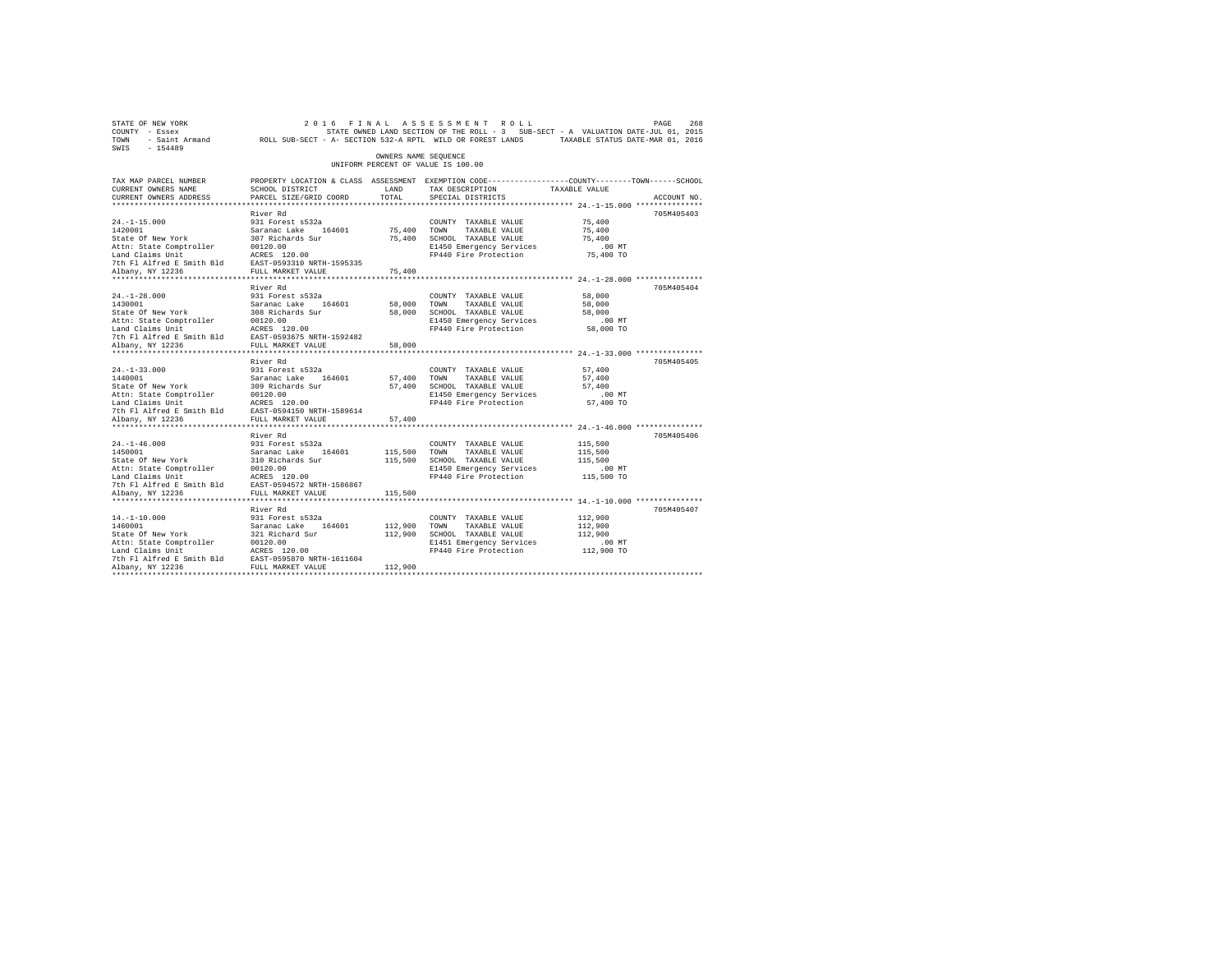| STATE OF NEW YORK<br>COUNTY - Essex<br>TOWN<br>$-154489$<br>SWIS                                                                                   | - Saint Armand ROLL SUB-SECT - A- SECTION 532-A RPTL WILD OR FOREST LANDS                                                                                       |                               | 2016 FINAL ASSESSMENT ROLL<br>STATE OWNED LAND SECTION OF THE ROLL - 3 SUB-SECT - A VALUATION DATE-JUL 01, 2015                        | TAXABLE STATUS DATE-MAR 01, 2016                        | 269<br>PAGE |
|----------------------------------------------------------------------------------------------------------------------------------------------------|-----------------------------------------------------------------------------------------------------------------------------------------------------------------|-------------------------------|----------------------------------------------------------------------------------------------------------------------------------------|---------------------------------------------------------|-------------|
|                                                                                                                                                    |                                                                                                                                                                 | OWNERS NAME SEOUENCE          | UNIFORM PERCENT OF VALUE IS 100.00                                                                                                     |                                                         |             |
| TAX MAP PARCEL NUMBER<br>CURRENT OWNERS NAME<br>CURRENT OWNERS ADDRESS                                                                             | SCHOOL DISTRICT<br>PARCEL SIZE/GRID COORD                                                                                                                       | LAND<br>TOTAL.                | PROPERTY LOCATION & CLASS ASSESSMENT EXEMPTION CODE---------------COUNTY-------TOWN-----SCHOOL<br>TAX DESCRIPTION<br>SPECIAL DISTRICTS | TAXABLE VALUE                                           | ACCOUNT NO. |
|                                                                                                                                                    |                                                                                                                                                                 |                               |                                                                                                                                        |                                                         |             |
| $14. -1 - 17.000$<br>1470001<br>State Of New York<br>Attn: State Comptroller<br>Land Claims Unit                                                   | River Rd<br>931 Forest s532a<br>Saranac Lake 164601<br>322 Richards Sur<br>00160.00<br>ACRES 160.00                                                             | 192,400<br>192,400            | COUNTY TAXABLE VALUE<br>TOWN<br>TAXABLE VALUE<br>SCHOOL TAXABLE VALUE<br>E1451 Emergency Services<br>FP440 Fire Protection             | 192,400<br>192,400<br>192,400<br>.00MT<br>192,400 TO    | 705M405408  |
| 7th Fl Alfred E Smith Bld<br>Albany, NY 12236                                                                                                      | EAST-0596201 NRTH-1609325<br>FULL MARKET VALUE                                                                                                                  | 192,400                       |                                                                                                                                        |                                                         |             |
| $14. - 1 - 32.000$<br>1480001<br>State Of New York<br>Attn: State Comptroller<br>Land Claims Unit<br>7th Fl Alfred E Smith Bld<br>Albany, NY 12236 | River Rd<br>931 Forest s532a<br>Saranac Lake 164601<br>323 Richard Sur<br>00160.00<br>ACRES 160.00<br>EAST-0596556 NRTH-1606686<br>FULL MARKET VALUE            | 110,700<br>110,700<br>110,700 | COUNTY TAXABLE VALUE<br>TOWN<br>TAXABLE VALUE<br>SCHOOL TAXABLE VALUE<br>E1451 Emergency Services<br>FP440 Fire Protection             | 110,700<br>110,700<br>110,700<br>.00MT<br>110,700 TO    | 705M405409  |
| ***********************                                                                                                                            | *********************                                                                                                                                           |                               | **************************** 14.-1-35.000 ***************                                                                              |                                                         |             |
| $14. -1 - 35.000$<br>1490001<br>State Of New York<br>Attn: State Comptroller<br>Land Claims Unit<br>7th Fl Alfred E Smith Bld<br>Albany, NY 12236  | River Rd<br>931 Forest s532a<br>Saranac Lake<br>164601<br>324 Richard Sur<br>00160.00<br>ACRES 160.00<br>EAST-0596995 NRTH-1604041<br>FULL MARKET VALUE         | 137,000<br>137,000<br>137,000 | COUNTY TAXABLE VALUE<br>TOWN<br>TAXABLE VALUE<br>SCHOOL TAXABLE VALUE<br>E1451 Emergency Services<br>FP440 Fire Protection             | 137,000<br>137,000<br>137,000<br>$.00$ MT<br>137,000 TO | 705M405410  |
| **********************                                                                                                                             | ********************                                                                                                                                            |                               |                                                                                                                                        |                                                         |             |
| $14. - 1 - 47.000$<br>1500001<br>State Of New York<br>Attn: State Comptroller<br>Land Claims Unit<br>7th Fl Alfred E Smith Bld<br>Albany, NY 12236 | River Rd<br>931 Forest s532a<br>Saranac Lake<br>164601<br>325 Richard Sur<br>00160.00<br>ACRES 160.00<br>EAST-0597313 NRTH-1601416<br>DEED BOOK 162<br>$PG-205$ | 188,200<br>188,200            | COUNTY TAXABLE VALUE<br>TAXABLE VALUE<br>TOWN<br>SCHOOL TAXABLE VALUE<br>E1451 Emergency Services<br>FP440 Fire Protection             | 188,200<br>188,200<br>188,200<br>.00 MT<br>188,200 TO   | 705M405411  |
|                                                                                                                                                    | FULL MARKET VALUE                                                                                                                                               | 188,200                       |                                                                                                                                        |                                                         |             |
| $24. -1 - 11.000$<br>1510001<br>State Of New York<br>Attn: State Comptroller<br>Land Claims Unit<br>7th Fl Alfred E Smith Bld                      | River Rd<br>931 Forest s532a<br>Saranac Lake<br>164601<br>326 Richards Sur<br>00160.00<br>ACRES 160.00<br>EAST-0597824 NRTH-1598875                             | 118,000<br>118,000            | COUNTY TAXABLE VALUE<br>TOWN<br>TAXABLE VALUE<br>SCHOOL TAXABLE VALUE<br>E1450 Emergency Services<br>FP440 Fire Protection             | 118,000<br>118,000<br>118,000<br>.00 MT<br>118,000 TO   | 705M405412  |
| Albany, NY 12236                                                                                                                                   | FULL MARKET VALUE                                                                                                                                               | 118,000                       |                                                                                                                                        |                                                         |             |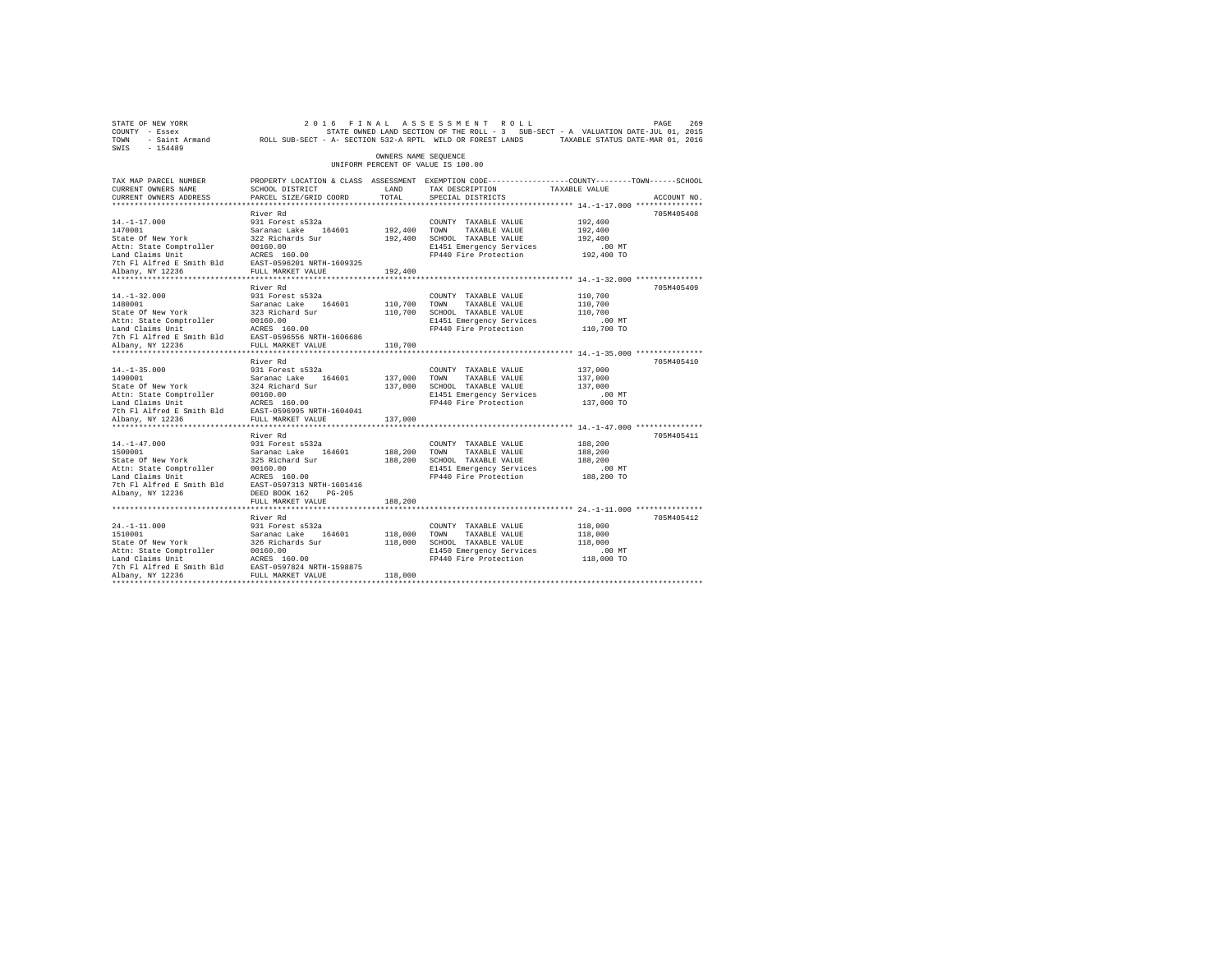| STATE OF NEW YORK<br>COUNTY - Essex<br>TOWN<br>$-154489$<br>SWIS | - Saint Armand MCLL SUB-SECT - A- SECTION 532-A RPTL WILD OR FOREST LANDS |                      | 2016 FINAL ASSESSMENT ROLL<br>STATE OWNED LAND SECTION OF THE ROLL - 3 SUB-SECT - A VALUATION DATE-JUL 01, 2015 | TAXABLE STATUS DATE-MAR 01, 2016        | 270<br>PAGE |
|------------------------------------------------------------------|---------------------------------------------------------------------------|----------------------|-----------------------------------------------------------------------------------------------------------------|-----------------------------------------|-------------|
|                                                                  |                                                                           | OWNERS NAME SEOUENCE | UNIFORM PERCENT OF VALUE IS 100.00                                                                              |                                         |             |
| TAX MAP PARCEL NUMBER                                            |                                                                           |                      | PROPERTY LOCATION & CLASS ASSESSMENT EXEMPTION CODE----------------COUNTY-------TOWN-----SCHOOL                 |                                         |             |
| CURRENT OWNERS NAME                                              | SCHOOL DISTRICT                                                           | LAND                 | TAX DESCRIPTION                                                                                                 | TAXABLE VALUE                           |             |
| CURRENT OWNERS ADDRESS                                           | PARCEL SIZE/GRID COORD                                                    | TOTAL.               | SPECIAL DISTRICTS                                                                                               | ********* 24.-1-14.000 **************** | ACCOUNT NO. |
|                                                                  | River Rd                                                                  |                      |                                                                                                                 |                                         | 705M405413  |
| $24. -1 - 14.000$                                                | 931 Forest s532a                                                          |                      | COUNTY TAXABLE VALUE                                                                                            | 59,200                                  |             |
| 1520001                                                          | Saranac Lake 164601                                                       | 59,200               | TOWN<br>TAXABLE VALUE                                                                                           | 59,200                                  |             |
| State Of New York                                                | 327 Richards Sur                                                          | 59,200               | SCHOOL TAXABLE VALUE                                                                                            | 59,200                                  |             |
| Attn: State Comptroller                                          | 00160.00                                                                  |                      | E1450 Emergency Services                                                                                        | $.00$ MT                                |             |
| Land Claims Unit                                                 | ACRES 160.00                                                              |                      | FP440 Fire Protection                                                                                           | 59,200 TO                               |             |
| 7th Fl Alfred E Smith Bld                                        | EAST-0595616 NRTH-1595727                                                 |                      |                                                                                                                 |                                         |             |
| Albany, NY 12236                                                 | FULL MARKET VALUE                                                         | 59,200               |                                                                                                                 |                                         |             |
|                                                                  |                                                                           |                      |                                                                                                                 |                                         |             |
|                                                                  | River Rd                                                                  |                      |                                                                                                                 |                                         | 705M405414  |
| $24. -1 - 29.000$                                                | 931 Forest s532a                                                          |                      | COUNTY TAXABLE VALUE                                                                                            | 74,000                                  |             |
| 1530001                                                          | Saranac Lake 164601                                                       | 74,000               | TOWN<br>TAXABLE VALUE                                                                                           | 74,000                                  |             |
| State Of New York                                                | 328 Richards Sur                                                          | 74,000               | SCHOOL TAXABLE VALUE                                                                                            | 74,000                                  |             |
| Attn: State Comptroller                                          | 00160.00                                                                  |                      | E1450 Emergency Services                                                                                        | .00MT                                   |             |
| Land Claims Unit                                                 | ACRES 160.00                                                              |                      | FP440 Fire Protection                                                                                           | 74,000 TO                               |             |
| 7th Fl Alfred E Smith Bld                                        | EAST-0596109 NRTH-1592797                                                 |                      |                                                                                                                 |                                         |             |
| Albany, NY 12236                                                 | FULL MARKET VALUE                                                         | 74,000               |                                                                                                                 |                                         |             |
| ***********************                                          | *********************                                                     |                      |                                                                                                                 |                                         |             |
|                                                                  | River Rd                                                                  |                      |                                                                                                                 |                                         | 705M405415  |
| $24. -1 - 32.000$<br>1540001                                     | 931 Forest s532a<br>Saranac Lake                                          |                      | COUNTY TAXABLE VALUE                                                                                            | 80,900                                  |             |
| State Of New York                                                | 164601<br>329 Richards Sur                                                | 80,900<br>80,900     | TOWN<br>TAXABLE VALUE<br>SCHOOL TAXABLE VALUE                                                                   | 80,900<br>80,900                        |             |
| Attn: State Comptroller                                          | 00160.00                                                                  |                      | E1450 Emergency Services                                                                                        | $.00$ MT                                |             |
| Land Claims Unit                                                 | ACRES 160.00                                                              |                      | FP440 Fire Protection                                                                                           | 80,900 TO                               |             |
| 7th Fl Alfred E Smith Bld                                        | EAST-0596523 NRTH-1589965                                                 |                      |                                                                                                                 |                                         |             |
| Albany, NY 12236                                                 | FULL MARKET VALUE                                                         | 80,900               |                                                                                                                 |                                         |             |
| ********************                                             | ********************                                                      |                      |                                                                                                                 |                                         |             |
|                                                                  | River Rd                                                                  |                      |                                                                                                                 |                                         | 705M405501  |
| $24. -1 - 47.000$                                                | 931 Forest s532a                                                          |                      | COUNTY TAXABLE VALUE                                                                                            | 115,600                                 |             |
| 1550001                                                          | Saranac Lake<br>164601                                                    | 115,600              | TAXABLE VALUE<br>TOWN                                                                                           | 115,600                                 |             |
| State Of New York                                                | 330 Richards Sur                                                          | 115,600              | SCHOOL TAXABLE VALUE                                                                                            | 115,600                                 |             |
| Attn: State Comptroller                                          | 00160.00                                                                  |                      | E1450 Emergency Services                                                                                        | $.00$ MT                                |             |
| Land Claims Unit                                                 | ACRES 160.00                                                              |                      | FP440 Fire Protection                                                                                           | 115,600 TO                              |             |
| 7th Fl Alfred E Smith Bld                                        | EAST-0597002 NRTH-1587155                                                 |                      |                                                                                                                 |                                         |             |
| Albany, NY 12236                                                 | FULL MARKET VALUE                                                         | 115,600              |                                                                                                                 |                                         |             |
|                                                                  |                                                                           |                      |                                                                                                                 |                                         |             |
|                                                                  | River Rd                                                                  |                      |                                                                                                                 |                                         | 705M405503  |
| $14. -1 - 12.000$                                                | 931 Forest s532a                                                          |                      | COUNTY TAXABLE VALUE                                                                                            | 68,000                                  |             |
| 1560001                                                          | Saranac Lake<br>164601                                                    | 68,000               | TOWN<br>TAXABLE VALUE                                                                                           | 68,000                                  |             |
| State Of New York                                                | 341 Richards Sur                                                          | 68,000               | SCHOOL TAXABLE VALUE                                                                                            | 68,000                                  |             |
| Attn: State Comptroller                                          | 00068.00                                                                  |                      | E1451 Emergency Services                                                                                        | $.00$ MT                                |             |
| Land Claims Unit                                                 | ACRES 68.00                                                               |                      | FP440 Fire Protection                                                                                           | 68,000 TO                               |             |
| 7th Fl Alfred E Smith Bld                                        | EAST-0598617 NRTH-1611530                                                 |                      |                                                                                                                 |                                         |             |
| Albany, NY 12236                                                 | DEED BOOK 133<br>$PG-360$<br>FULL MARKET VALUE                            | 68,000               |                                                                                                                 |                                         |             |
|                                                                  |                                                                           |                      |                                                                                                                 |                                         |             |
|                                                                  |                                                                           |                      |                                                                                                                 |                                         |             |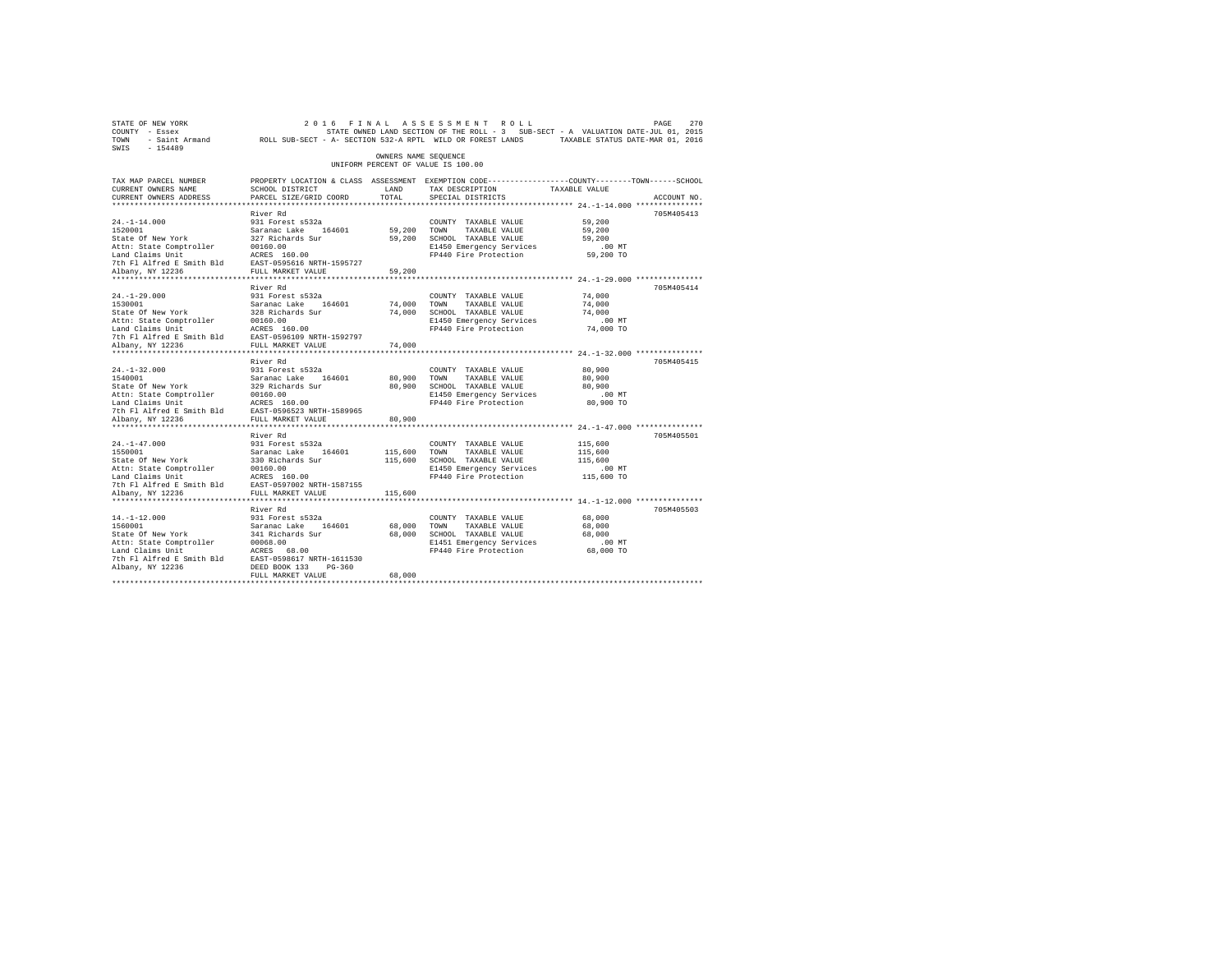| STATE OF NEW YORK<br>COUNTY - Essex<br>TOWN - Saint Armand ROLL SUB-SECT - A- SECTION 532-A RPTL WILD OR FOREST LANDS TAXABLE STATUS DATE-MAR 01, 2016<br>SWIS - 154489            |                                                                                                                                               |                      | 2016 FINAL ASSESSMENT ROLL<br>STATE OWNED LAND SECTION OF THE ROLL - 3 SUB-SECT - A VALUATION DATE-JUL 01, 2015 |               | 271<br>PAGE |
|------------------------------------------------------------------------------------------------------------------------------------------------------------------------------------|-----------------------------------------------------------------------------------------------------------------------------------------------|----------------------|-----------------------------------------------------------------------------------------------------------------|---------------|-------------|
|                                                                                                                                                                                    |                                                                                                                                               | OWNERS NAME SEQUENCE | UNIFORM PERCENT OF VALUE IS 100.00                                                                              |               |             |
| TAX MAP PARCEL NUMBER<br>CURRENT OWNERS NAME<br>CURRENT OWNERS ADDRESS                                                                                                             | PROPERTY LOCATION & CLASS ASSESSMENT EXEMPTION CODE----------------COUNTY--------TOWN-----SCHOOL<br>SCHOOL DISTRICT<br>PARCEL SIZE/GRID COORD | LAND<br>TOTAL        | TAX DESCRIPTION<br>SPECIAL DISTRICTS                                                                            | TAXABLE VALUE | ACCOUNT NO. |
|                                                                                                                                                                                    | River Rd                                                                                                                                      |                      |                                                                                                                 |               | 705M405504  |
| $14. -1 - 33.000$                                                                                                                                                                  | 931 Forest s532a                                                                                                                              |                      | COUNTY TAXABLE VALUE                                                                                            | 259,000       |             |
| 1570001                                                                                                                                                                            | Saranac Lake 164601                                                                                                                           | 259,000 TOWN         | TAXABLE VALUE                                                                                                   | 259,000       |             |
| State Of New York                                                                                                                                                                  | 343 Richards Sur                                                                                                                              |                      | 259,000 SCHOOL TAXABLE VALUE                                                                                    | 259,000       |             |
|                                                                                                                                                                                    |                                                                                                                                               |                      | E1451 Emergency Services                                                                                        | $.00$ MT      |             |
| Albany, NY 12236                                                                                                                                                                   | DEED BOOK 196 PG-275                                                                                                                          |                      | FP440 Fire Protection                                                                                           | 259,000 TO    |             |
|                                                                                                                                                                                    | FULL MARKET VALUE                                                                                                                             | 259,000              |                                                                                                                 |               |             |
|                                                                                                                                                                                    | River Rd                                                                                                                                      |                      |                                                                                                                 |               | 705M405505  |
|                                                                                                                                                                                    | 931 Forest s532a                                                                                                                              |                      | COUNTY TAXABLE VALUE                                                                                            | 173,500       |             |
| 14.-1-14.001<br>1580001<br>State Of New York                                                                                                                                       |                                                                                                                                               | 173,500 TOWN         | TAXABLE VALUE                                                                                                   | 173,500       |             |
|                                                                                                                                                                                    | Saranac Lake 164601<br>345 Richards Sur                                                                                                       |                      | 173,500 SCHOOL TAXABLE VALUE                                                                                    | 173,500       |             |
|                                                                                                                                                                                    |                                                                                                                                               |                      | E1451 Emergency Services                                                                                        | $.00$ MT      |             |
|                                                                                                                                                                                    |                                                                                                                                               |                      | FP440 Fire Protection 173,500 TO                                                                                |               |             |
| Nature Compiler 1997<br>Land Claims Unit<br>Land Claims Unit<br>2016 Pl Alfred E Smith Bld<br>2016 Pl Alfred E Smith Bld<br>2021 DEED BOOK 196 PG-275<br>2021 DEED BOOK 196 PG-275 | FULL MARKET VALUE                                                                                                                             | 173,500              |                                                                                                                 |               |             |
|                                                                                                                                                                                    |                                                                                                                                               |                      |                                                                                                                 |               |             |
|                                                                                                                                                                                    | River Rd                                                                                                                                      |                      |                                                                                                                 |               | 705M405506  |
| $24. -1 - 12.000$                                                                                                                                                                  | 931 Forest s532a                                                                                                                              |                      | COUNTY TAXABLE VALUE                                                                                            | 219,400       |             |
| 1590001                                                                                                                                                                            | Saranac Lake 164601                                                                                                                           | 219,400              | TOWN<br>TAXABLE VALUE                                                                                           | 219,400       |             |
| State Of New York                                                                                                                                                                  | 346 Richards Sur                                                                                                                              | 219,400              | SCHOOL TAXABLE VALUE                                                                                            | 219,400       |             |
| Attn: State Comptroller 00160.00<br>Land Claims Unit ACRES 160.00<br>7th Fl Alfred E Smith Bld EAST-0600357 NRTH-1599178                                                           |                                                                                                                                               |                      | E1450 Emergency Services                                                                                        | $.00$ MT      |             |
|                                                                                                                                                                                    |                                                                                                                                               |                      | FP440 Fire Protection                                                                                           | 219,400 TO    |             |
|                                                                                                                                                                                    |                                                                                                                                               |                      |                                                                                                                 |               |             |
| Albany, NY 12236                                                                                                                                                                   | FULL MARKET VALUE                                                                                                                             | 219,400              |                                                                                                                 |               |             |
|                                                                                                                                                                                    | River Rd                                                                                                                                      |                      |                                                                                                                 |               | 705M405507  |
| $24. -1 - 13.000$                                                                                                                                                                  | 931 Forest s532a                                                                                                                              |                      | COUNTY TAXABLE VALUE                                                                                            | 81,400        |             |
| 1600001                                                                                                                                                                            | Saranac Lake 164601                                                                                                                           | 81,400 TOWN          | TAXABLE VALUE                                                                                                   | 81,400        |             |
| State Of New York 347 Richards Sur<br>Attn: State Comptroller 00160.00<br>Land Claims Unit ACRES 160.00                                                                            |                                                                                                                                               | 81,400               | SCHOOL TAXABLE VALUE                                                                                            | 81,400        |             |
|                                                                                                                                                                                    |                                                                                                                                               |                      | E1450 Emergency Services                                                                                        | $.00$ MT      |             |
|                                                                                                                                                                                    |                                                                                                                                               |                      | FP440 Fire Protection                                                                                           | 81,400 TO     |             |
|                                                                                                                                                                                    |                                                                                                                                               |                      |                                                                                                                 |               |             |
| Albany, NY 12236                                                                                                                                                                   | FULL MARKET VALUE                                                                                                                             | 81,400               |                                                                                                                 |               |             |
|                                                                                                                                                                                    | River Rd                                                                                                                                      |                      |                                                                                                                 |               | 705M405508  |
|                                                                                                                                                                                    | 931 Forest s532a                                                                                                                              |                      | COUNTY TAXABLE VALUE                                                                                            | 116,400       |             |
|                                                                                                                                                                                    |                                                                                                                                               | 116,400 TOWN         | TAXABLE VALUE                                                                                                   | 116,400       |             |
| 24.-1-30.000<br>1610001<br>State Of New York                                                                                                                                       | 931 FOLESL 8932a<br>Saranac Lake 164601<br>348 Richards Sur                                                                                   | 116,400              | SCHOOL TAXABLE VALUE                                                                                            | 116,400       |             |
|                                                                                                                                                                                    |                                                                                                                                               |                      | E1450 Emergency Services                                                                                        | $.00$ MT      |             |
|                                                                                                                                                                                    |                                                                                                                                               |                      | FP440 Fire Protection                                                                                           | 116,400 TO    |             |
|                                                                                                                                                                                    |                                                                                                                                               |                      |                                                                                                                 |               |             |
|                                                                                                                                                                                    |                                                                                                                                               | 116,400              |                                                                                                                 |               |             |
| *************************                                                                                                                                                          |                                                                                                                                               |                      |                                                                                                                 |               |             |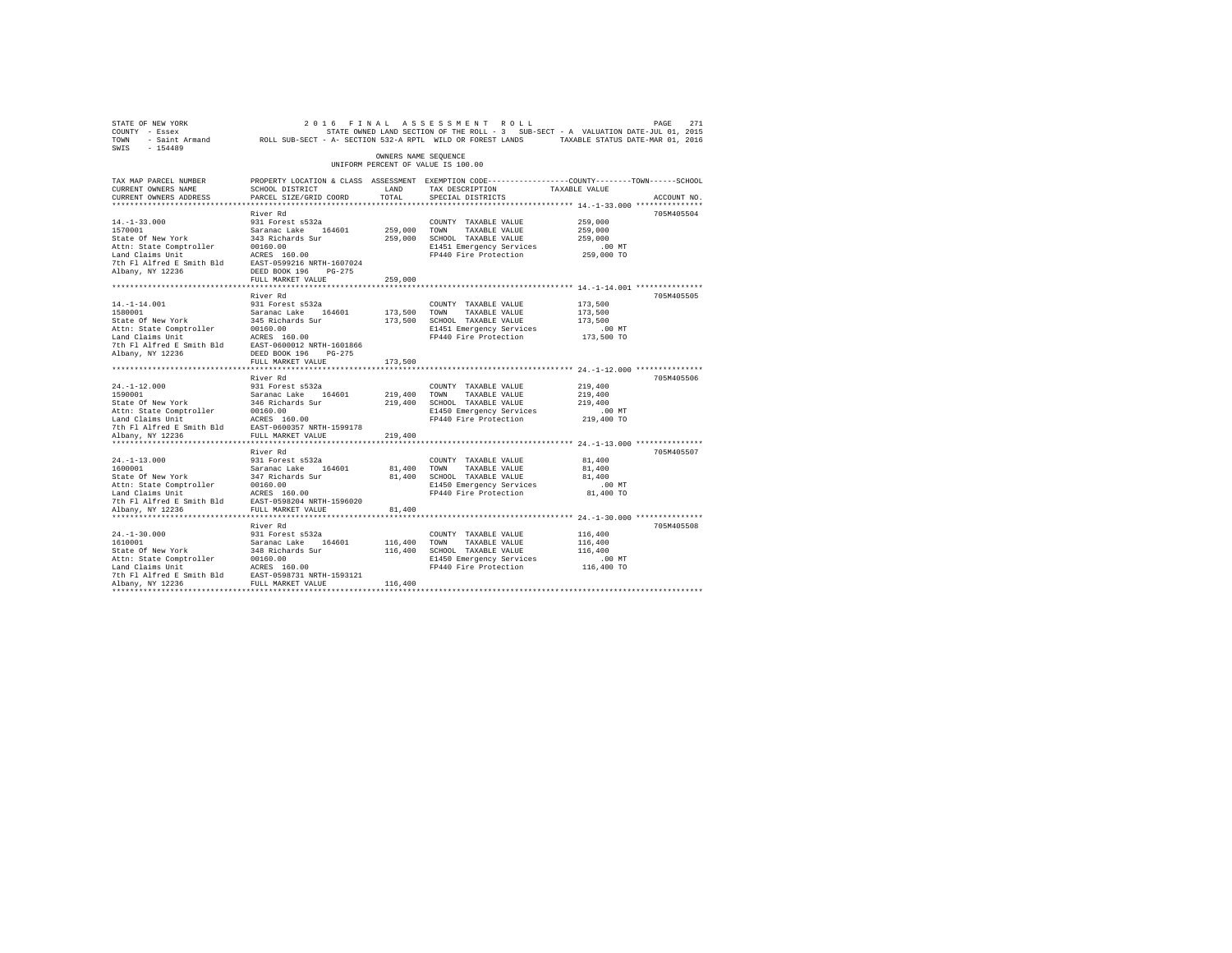| STATE OF NEW YORK<br>COUNTY - Essex<br>TOWN - Saint Armand ROLL SUB-SECT - A-SECTION 532-A RPTL WILD OR FOREST LANDS TAXABLE STATUS DATE-WAR 01, 2016 |                                                                                                |                      | 2016 FINAL ASSESSMENT ROLL<br>STATE OWNED LAND SECTION OF THE ROLL - 3 SUB-SECT - A VALUATION DATE-JUL 01, 2015 |                        | 272<br>PAGE |
|-------------------------------------------------------------------------------------------------------------------------------------------------------|------------------------------------------------------------------------------------------------|----------------------|-----------------------------------------------------------------------------------------------------------------|------------------------|-------------|
| SWIS - 154489                                                                                                                                         |                                                                                                | OWNERS NAME SEOUENCE |                                                                                                                 |                        |             |
|                                                                                                                                                       |                                                                                                |                      | UNIFORM PERCENT OF VALUE IS 100.00                                                                              |                        |             |
| TAX MAP PARCEL NUMBER                                                                                                                                 | PROPERTY LOCATION & CLASS ASSESSMENT EXEMPTION CODE---------------COUNTY-------TOWN-----SCHOOL |                      |                                                                                                                 |                        |             |
| CURRENT OWNERS NAME                                                                                                                                   | SCHOOL DISTRICT                                                                                | LAND                 | TAX DESCRIPTION                                                                                                 | TAXABLE VALUE          |             |
| CURRENT OWNERS ADDRESS                                                                                                                                | PARCEL SIZE/GRID COORD                                                                         | TOTAL                | SPECIAL DISTRICTS                                                                                               |                        | ACCOUNT NO. |
|                                                                                                                                                       | River Rd                                                                                       |                      |                                                                                                                 |                        | 705M405509  |
| $24. -1 - 31.000$                                                                                                                                     | 931 Forest s532a                                                                               |                      | COUNTY TAXABLE VALUE                                                                                            | 73,900                 |             |
| 1620001                                                                                                                                               | Saranac Lake 164601                                                                            | 73,900 TOWN          | TAXABLE VALUE                                                                                                   | 73,900                 |             |
| State Of New York                                                                                                                                     | 349 Richards Sur                                                                               |                      | 73,900 SCHOOL TAXABLE VALUE                                                                                     | 73,900                 |             |
|                                                                                                                                                       |                                                                                                |                      | E1450 Emergency Services                                                                                        | $.00$ MT               |             |
|                                                                                                                                                       |                                                                                                |                      | FP440 Fire Protection                                                                                           | 73,900 TO              |             |
|                                                                                                                                                       |                                                                                                |                      |                                                                                                                 |                        |             |
| Albany, NY 12236                                                                                                                                      | FULL MARKET VALUE                                                                              | 73,900               |                                                                                                                 |                        |             |
|                                                                                                                                                       |                                                                                                |                      |                                                                                                                 |                        |             |
| $24. -1 - 48.000$                                                                                                                                     | River Rd<br>931 Forest s532a                                                                   |                      |                                                                                                                 | 96,200                 | 705M405510  |
| 1630001                                                                                                                                               | Saranac Lake 164601                                                                            | 96,200               | COUNTY TAXABLE VALUE<br>TOWN<br>TAXABLE VALUE                                                                   | 96,200                 |             |
| State Of New York                                                                                                                                     | 350 Richards Sur                                                                               | 96,200               | SCHOOL TAXABLE VALUE                                                                                            | 96,200                 |             |
| Attn: State Comptroller                                                                                                                               |                                                                                                |                      | E1450 Emergency Services                                                                                        | .00MT                  |             |
| Land Claims Unit                                                                                                                                      | 00160.00<br>ACRES 160.00                                                                       |                      | FP440 Fire Protection                                                                                           | 96,200 TO              |             |
| 7th Fl Alfred E Smith Bld EAST-0599769 NRTH-1587500                                                                                                   |                                                                                                |                      |                                                                                                                 |                        |             |
| Albany, NY 12236                                                                                                                                      | FULL MARKET VALUE                                                                              | 96,200               |                                                                                                                 |                        |             |
|                                                                                                                                                       |                                                                                                |                      |                                                                                                                 |                        |             |
|                                                                                                                                                       | County Route 48                                                                                |                      |                                                                                                                 |                        | 705M405512  |
| $15. - 1 - 2.000$                                                                                                                                     | 931 Forest s532a                                                                               |                      | COUNTY TAXABLE VALUE                                                                                            | 37,000                 |             |
| 1640001                                                                                                                                               | Saranac Lake 164601                                                                            | 37,000 TOWN          | TAXABLE VALUE                                                                                                   | 37,000                 |             |
|                                                                                                                                                       |                                                                                                |                      | 37,000 SCHOOL TAXABLE VALUE<br>E1451 Emergency Services                                                         | 37,000<br>$.00$ MT     |             |
| State of New York<br>State Of New York<br>Attn: State Comptroller<br>$ACRES$ 37.00<br>Land Claims Unit<br>EAST-0600654 NRTH-1611753                   |                                                                                                |                      | FP440 Fire Protection                                                                                           | 37,000 TO              |             |
| 7th Fl Alfred E Smith Bld                                                                                                                             | DEED BOOK 133 PG-360                                                                           |                      |                                                                                                                 |                        |             |
| Albany, NY 12236                                                                                                                                      | FULL MARKET VALUE                                                                              | 37,000               |                                                                                                                 |                        |             |
|                                                                                                                                                       |                                                                                                |                      |                                                                                                                 |                        |             |
|                                                                                                                                                       | Goodspeed Ln                                                                                   |                      |                                                                                                                 |                        | 705M405513  |
| $15. - 1 - 48.000$                                                                                                                                    | 931 Forest s532a                                                                               |                      | COUNTY TAXABLE VALUE                                                                                            | 142,100                |             |
| 1650001                                                                                                                                               | Saranac Lake 164601<br>365 Richards Sur                                                        | 142,100              | TAXABLE VALUE<br>TOWN                                                                                           | 142,100                |             |
| State Of New York                                                                                                                                     |                                                                                                |                      | 142,100 SCHOOL TAXABLE VALUE                                                                                    | 142,100                |             |
| Attn: State Comptroller<br>Land Claims Unit                                                                                                           | 00160.00<br>ACRES 160.00<br>00160.00                                                           |                      | E1451 Emergency Services<br>FP440 Fire Protection                                                               | $.00$ MT<br>142,100 TO |             |
| 7th Fl Alfred E Smith Bld EAST-0602630 NRTH-1602274                                                                                                   |                                                                                                |                      |                                                                                                                 |                        |             |
| Albany, NY 12236                                                                                                                                      | DEED BOOK 196 PG-275                                                                           |                      |                                                                                                                 |                        |             |
|                                                                                                                                                       | FULL MARKET VALUE                                                                              | 142,100              |                                                                                                                 |                        |             |
| **************************                                                                                                                            | *****************************                                                                  |                      |                                                                                                                 |                        |             |
|                                                                                                                                                       | Goodspeed Ln                                                                                   |                      |                                                                                                                 |                        | 705M405514  |
| $15. - 1 - 47.000$                                                                                                                                    | 931 Forest s532a                                                                               |                      | COUNTY TAXABLE VALUE                                                                                            | 176,800                |             |
| 1660001                                                                                                                                               | Saranac Lake 164601                                                                            | 176,800              | TOWN<br>TAXABLE VALUE                                                                                           | 176,800                |             |
| State Of New York                                                                                                                                     | 366 Richards Sur                                                                               |                      | 176,800 SCHOOL TAXABLE VALUE                                                                                    | 176,800                |             |
| Attn: State Comptroller                                                                                                                               | 00160.00<br>ACRES 160.00                                                                       |                      | E1451 Emergency Services                                                                                        | $.00$ MT               |             |
| Land Claims Unit<br>7th Fl Alfred E Smith Bld EAST-0602948 NRTH-1599590                                                                               |                                                                                                |                      | FP440 Fire Protection                                                                                           | 176,800 TO             |             |
| Albany, NY 12236                                                                                                                                      | DEED BOOK 196 PG-275                                                                           |                      |                                                                                                                 |                        |             |
|                                                                                                                                                       | FULL MARKET VALUE                                                                              | 176,800              |                                                                                                                 |                        |             |
|                                                                                                                                                       |                                                                                                |                      |                                                                                                                 |                        |             |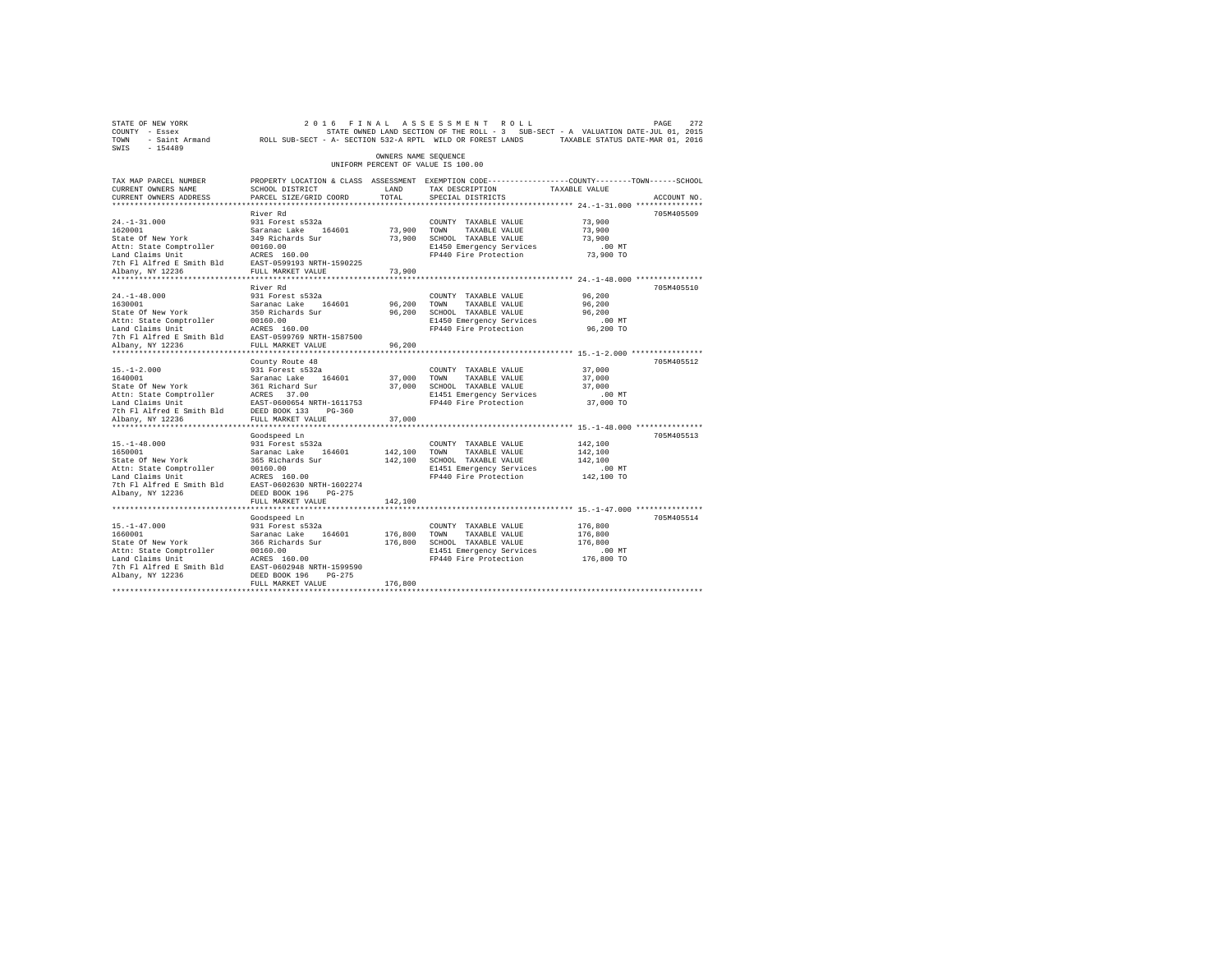| STATE OF NEW YORK                                                                                                                                                                                                              |                                                                                                  |                      | 2016 FINAL ASSESSMENT ROLL                                                        |               | PAGE<br>273 |
|--------------------------------------------------------------------------------------------------------------------------------------------------------------------------------------------------------------------------------|--------------------------------------------------------------------------------------------------|----------------------|-----------------------------------------------------------------------------------|---------------|-------------|
| COUNTY - Essex                                                                                                                                                                                                                 |                                                                                                  |                      | STATE OWNED LAND SECTION OF THE ROLL - 3 SUB-SECT - A VALUATION DATE-JUL 01, 2015 |               |             |
| TOWN - Saint Armand ROLL SUB-SECT - A- SECTION 532-A RPTL WILD OR FOREST LANDS TAXABLE STATUS DATE-MAR 01, 2016                                                                                                                |                                                                                                  |                      |                                                                                   |               |             |
| SWIS - 154489                                                                                                                                                                                                                  |                                                                                                  |                      |                                                                                   |               |             |
|                                                                                                                                                                                                                                |                                                                                                  | OWNERS NAME SEQUENCE |                                                                                   |               |             |
|                                                                                                                                                                                                                                |                                                                                                  |                      | UNIFORM PERCENT OF VALUE IS 100.00                                                |               |             |
|                                                                                                                                                                                                                                |                                                                                                  |                      |                                                                                   |               |             |
| TAX MAP PARCEL NUMBER                                                                                                                                                                                                          | PROPERTY LOCATION & CLASS ASSESSMENT EXEMPTION CODE----------------COUNTY-------TOWN------SCHOOL |                      |                                                                                   |               |             |
| CURRENT OWNERS NAME                                                                                                                                                                                                            | SCHOOL DISTRICT                                                                                  | LAND                 | TAX DESCRIPTION                                                                   | TAXABLE VALUE |             |
| CURRENT OWNERS ADDRESS                                                                                                                                                                                                         | PARCEL SIZE/GRID COORD                                                                           | TOTAL                | SPECIAL DISTRICTS                                                                 |               | ACCOUNT NO. |
|                                                                                                                                                                                                                                |                                                                                                  |                      |                                                                                   |               |             |
|                                                                                                                                                                                                                                |                                                                                                  |                      |                                                                                   |               |             |
|                                                                                                                                                                                                                                | Goodspeed Ln                                                                                     |                      |                                                                                   |               | 705M405515  |
| $15. - 1 - 43.000$                                                                                                                                                                                                             | 931 Forest s532a                                                                                 |                      | COUNTY TAXABLE VALUE                                                              | 101,900       |             |
| 1670001                                                                                                                                                                                                                        | Saranac Lake 164601                                                                              |                      | 101,900 TOWN TAXABLE VALUE                                                        | 101,900       |             |
| State Of New York                                                                                                                                                                                                              | 369 Richards Sur                                                                                 |                      | 101,900 SCHOOL TAXABLE VALUE                                                      | 101,900       |             |
|                                                                                                                                                                                                                                |                                                                                                  |                      | E1451 Emergency Services                                                          | $.00$ MT      |             |
|                                                                                                                                                                                                                                |                                                                                                  |                      | FP440 Fire Protection                                                             | 101,900 TO    |             |
|                                                                                                                                                                                                                                |                                                                                                  |                      |                                                                                   |               |             |
|                                                                                                                                                                                                                                |                                                                                                  |                      |                                                                                   |               |             |
|                                                                                                                                                                                                                                | FULL MARKET VALUE                                                                                | 101,900              |                                                                                   |               |             |
|                                                                                                                                                                                                                                |                                                                                                  |                      |                                                                                   |               |             |
|                                                                                                                                                                                                                                | Goodspeed Ln                                                                                     |                      |                                                                                   |               | 705M405601  |
| $15. - 1 - 44.000$                                                                                                                                                                                                             | 931 Forest s532a                                                                                 |                      | COUNTY TAXABLE VALUE                                                              | 145,500       |             |
|                                                                                                                                                                                                                                |                                                                                                  | 145,500 TOWN         | TAXABLE VALUE                                                                     | 145,500       |             |
|                                                                                                                                                                                                                                |                                                                                                  |                      | 145,500 SCHOOL TAXABLE VALUE                                                      | 145,500       |             |
|                                                                                                                                                                                                                                |                                                                                                  |                      | E1451 Emergency Services                                                          | $.00$ MT      |             |
|                                                                                                                                                                                                                                |                                                                                                  |                      |                                                                                   |               |             |
|                                                                                                                                                                                                                                |                                                                                                  |                      | FP440 Fire Protection                                                             | 145,500 TO    |             |
|                                                                                                                                                                                                                                |                                                                                                  |                      |                                                                                   |               |             |
| Albany, NY 12236                                                                                                                                                                                                               | DEED BOOK 196 PG-275                                                                             |                      |                                                                                   |               |             |
|                                                                                                                                                                                                                                | FULL MARKET VALUE                                                                                | 145,500              |                                                                                   |               |             |
|                                                                                                                                                                                                                                |                                                                                                  |                      |                                                                                   |               |             |
|                                                                                                                                                                                                                                | Goodspeed Ln                                                                                     |                      |                                                                                   |               | 705M405602  |
| $15. -1 - 45.000$                                                                                                                                                                                                              | 931 Forest s532a                                                                                 |                      | COUNTY TAXABLE VALUE                                                              | 199,800       |             |
|                                                                                                                                                                                                                                |                                                                                                  | 199,800 TOWN         | TAXABLE VALUE                                                                     | 199,800       |             |
|                                                                                                                                                                                                                                |                                                                                                  |                      | 199,800 SCHOOL TAXABLE VALUE                                                      | 199,800       |             |
|                                                                                                                                                                                                                                |                                                                                                  |                      | E1451 Emergency Services                                                          | $.00$ MT      |             |
|                                                                                                                                                                                                                                |                                                                                                  |                      | FP440 Fire Protection                                                             | 199,800 TO    |             |
|                                                                                                                                                                                                                                |                                                                                                  |                      |                                                                                   |               |             |
| Albany, NY 12236                                                                                                                                                                                                               | DEED BOOK 196 PG-275                                                                             |                      |                                                                                   |               |             |
|                                                                                                                                                                                                                                | FULL MARKET VALUE                                                                                | 199,800              |                                                                                   |               |             |
|                                                                                                                                                                                                                                |                                                                                                  |                      |                                                                                   |               |             |
|                                                                                                                                                                                                                                | Goodspeed Ln                                                                                     |                      |                                                                                   |               | 705M405603  |
| $15.1-46.000$ $201.0001$ $51.00001$ $51.00001$ $51.00001$ $51.00001$ $51.000000$ $51.000000$ $51.000000$ $51.000000$ $51.000000$ $51.000000$ $51.000000$ $51.0000000$ $51.00000000$ $51.000000000$ $51.00000000000$ $51.00000$ |                                                                                                  |                      | COUNTY TAXABLE VALUE                                                              | 111,000       |             |
|                                                                                                                                                                                                                                |                                                                                                  | 111,000              | TOWN TAXABLE VALUE                                                                | 111,000       |             |
|                                                                                                                                                                                                                                |                                                                                                  |                      |                                                                                   | 111,000       |             |
|                                                                                                                                                                                                                                |                                                                                                  |                      | 111,000 SCHOOL TAXABLE VALUE                                                      |               |             |
|                                                                                                                                                                                                                                |                                                                                                  |                      | E1451 Emergency Services                                                          | $.00$ MT      |             |
|                                                                                                                                                                                                                                |                                                                                                  |                      | FP440 Fire Protection                                                             | 111,000 TO    |             |
|                                                                                                                                                                                                                                |                                                                                                  |                      |                                                                                   |               |             |
| Albany, NY 12236                                                                                                                                                                                                               | DEED BOOK 196 PG-275                                                                             |                      |                                                                                   |               |             |
|                                                                                                                                                                                                                                | FULL MARKET VALUE                                                                                | 111,000              |                                                                                   |               |             |
|                                                                                                                                                                                                                                |                                                                                                  |                      |                                                                                   |               |             |
|                                                                                                                                                                                                                                | Gillespie Dr                                                                                     |                      |                                                                                   |               | 705M405604  |
| $15. - 1 - 40.000$                                                                                                                                                                                                             |                                                                                                  |                      | COUNTY TAXABLE VALUE                                                              | 143,100       |             |
| 1710001                                                                                                                                                                                                                        | 931 Forest s532a<br>Saranac Lake     164601                                                      | 143,100 TOWN         | TAXABLE VALUE                                                                     | 143,100       |             |
|                                                                                                                                                                                                                                |                                                                                                  |                      | 143,100 SCHOOL TAXABLE VALUE                                                      | 143,100       |             |
|                                                                                                                                                                                                                                |                                                                                                  |                      | E1451 Emergency Services                                                          | $.00$ MT      |             |
|                                                                                                                                                                                                                                |                                                                                                  |                      | FP440 Fire Protection                                                             | 143,100 TO    |             |
|                                                                                                                                                                                                                                |                                                                                                  |                      |                                                                                   |               |             |
| Albany, NY 12236                                                                                                                                                                                                               | FULL MARKET VALUE                                                                                | 143,100              |                                                                                   |               |             |
|                                                                                                                                                                                                                                |                                                                                                  |                      |                                                                                   |               |             |
|                                                                                                                                                                                                                                |                                                                                                  |                      |                                                                                   |               |             |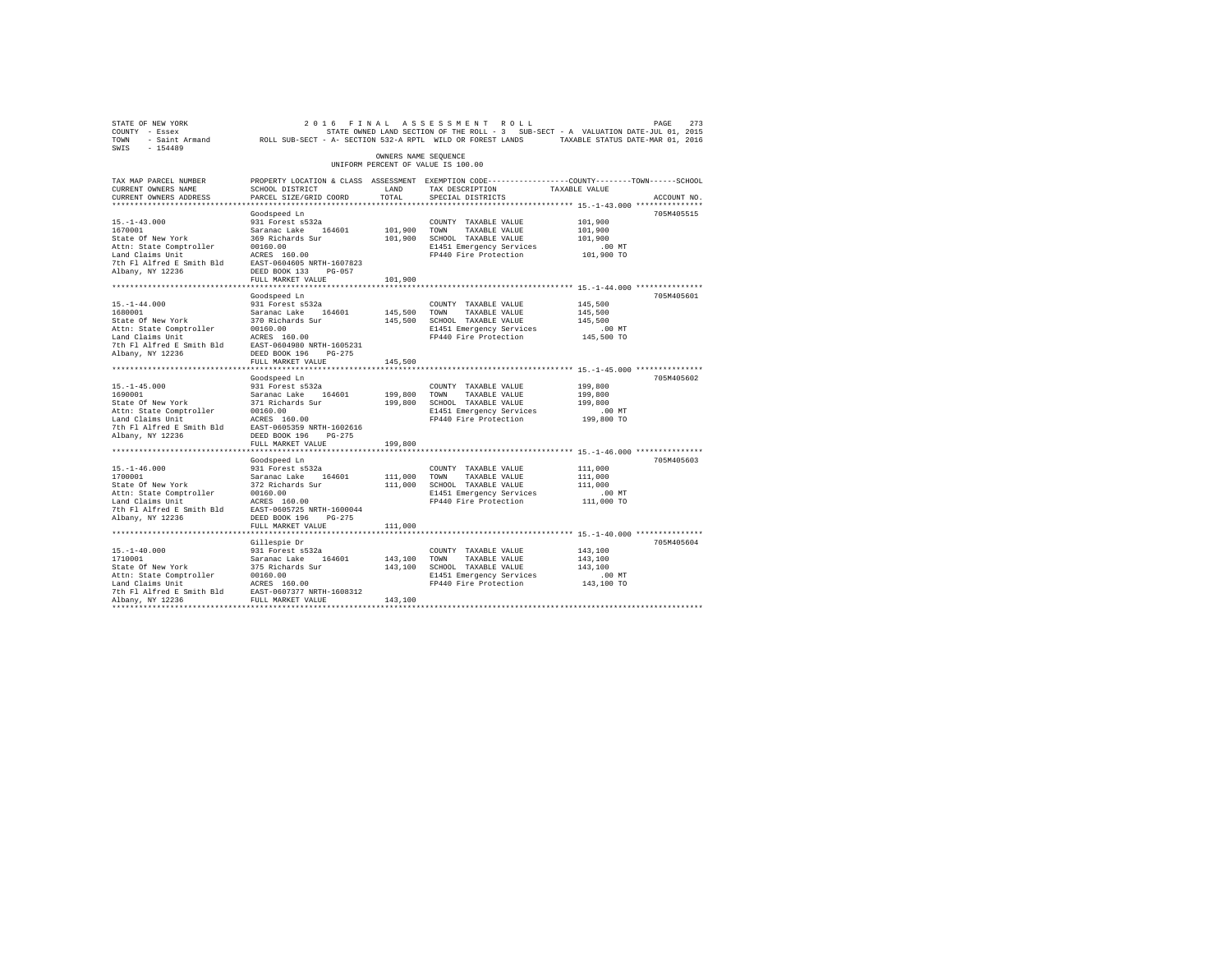| 2016 FINAL ASSESSMENT ROLL PACE POWER TO A MATHEM ASSESSMENT ROLL ASSESSMENT PAGE 274<br>COUNTY - Essex STATES ON A STATE OWNED LAND SECTION OF THE ROLL - 3 SUB-SECT - A VALUATION DATE-JUL 01, 2015<br>TOWN - Saint_Armand                         |                                                                                                  |                      |                                                                  |               |             |
|------------------------------------------------------------------------------------------------------------------------------------------------------------------------------------------------------------------------------------------------------|--------------------------------------------------------------------------------------------------|----------------------|------------------------------------------------------------------|---------------|-------------|
|                                                                                                                                                                                                                                                      |                                                                                                  |                      |                                                                  |               |             |
|                                                                                                                                                                                                                                                      |                                                                                                  |                      |                                                                  |               |             |
| SWIS - 154489                                                                                                                                                                                                                                        |                                                                                                  |                      |                                                                  |               |             |
|                                                                                                                                                                                                                                                      |                                                                                                  | OWNERS NAME SEQUENCE |                                                                  |               |             |
|                                                                                                                                                                                                                                                      |                                                                                                  |                      | UNIFORM PERCENT OF VALUE IS 100.00                               |               |             |
| TAX MAP PARCEL NUMBER                                                                                                                                                                                                                                | PROPERTY LOCATION & CLASS ASSESSMENT EXEMPTION CODE----------------COUNTY-------TOWN------SCHOOL |                      |                                                                  |               |             |
| CURRENT OWNERS NAME                                                                                                                                                                                                                                  | SCHOOL DISTRICT                                                                                  | LAND                 | TAX DESCRIPTION                                                  | TAXABLE VALUE |             |
| CURRENT OWNERS ADDRESS                                                                                                                                                                                                                               | PARCEL SIZE/GRID COORD                                                                           | TOTAL                | SPECIAL DISTRICTS                                                |               | ACCOUNT NO. |
|                                                                                                                                                                                                                                                      |                                                                                                  |                      |                                                                  |               |             |
|                                                                                                                                                                                                                                                      | Gillespie Dr                                                                                     |                      |                                                                  |               | 705M405605  |
| $15. - 1 - 39.000$                                                                                                                                                                                                                                   | 931 Forest s532a                                                                                 |                      | COUNTY TAXABLE VALUE                                             | 143,500       |             |
|                                                                                                                                                                                                                                                      |                                                                                                  |                      | 143,500 TOWN TAXABLE VALUE                                       | 143,500       |             |
| 15.-1-39.000<br>1720001<br>State Of New York                                                                                                                                                                                                         |                                                                                                  |                      | 143,500 SCHOOL TAXABLE VALUE                                     | 143,500       |             |
|                                                                                                                                                                                                                                                      |                                                                                                  |                      | E1451 Emergency Services                                         | $.00$ MT      |             |
| 13.1-39.000<br>1720001 State of New York 376 Richards Sur<br>1720001 State Competer 20160.00<br>276 Richards Sur<br>172001 20160.00<br>176 Richards Sur<br>176 Richards Sur<br>176 RASE 160.00<br>176 RI Alfred E PASS 180.00<br>176 RI ALFRED 1     |                                                                                                  |                      | FP440 Fire Protection 143,500 TO                                 |               |             |
|                                                                                                                                                                                                                                                      |                                                                                                  |                      |                                                                  |               |             |
| Albany, NY 12236                                                                                                                                                                                                                                     | DEED BOOK 196 PG-275                                                                             |                      |                                                                  |               |             |
|                                                                                                                                                                                                                                                      | FULL MARKET VALUE                                                                                | 143,500              |                                                                  |               |             |
|                                                                                                                                                                                                                                                      |                                                                                                  |                      |                                                                  |               |             |
|                                                                                                                                                                                                                                                      | NYS Route 3                                                                                      |                      |                                                                  |               | 705M405606  |
| $15. - 1 - 38.000$                                                                                                                                                                                                                                   | 931 Forest s532a                                                                                 |                      | COUNTY TAXABLE VALUE                                             | 148,000       |             |
| 1730001                                                                                                                                                                                                                                              |                                                                                                  | 148,000 TOWN         | TAXABLE VALUE                                                    | 148,000       |             |
| State Of New York<br>Attn: State Omptroller<br>Land Claims Unit<br>Land Claims Unit<br>7th Fl Alfred E Smith Bld<br>2008 160 DEED BOOK 196<br>2009 1962 1962<br>2008 1962 1963<br>2008 1962 1963<br>2008 1962 1963<br>2008 1964 1963<br>2008 1964 19 | Saranac Lake 164601<br>377 Richards Sur                                                          |                      | 148,000 SCHOOL TAXABLE VALUE                                     | 148,000       |             |
|                                                                                                                                                                                                                                                      |                                                                                                  |                      | E1451 Emergency Services                                         | .00 MT        |             |
|                                                                                                                                                                                                                                                      |                                                                                                  |                      | FP440 Fire Protection                                            | 148,000 TO    |             |
|                                                                                                                                                                                                                                                      |                                                                                                  |                      |                                                                  |               |             |
|                                                                                                                                                                                                                                                      |                                                                                                  |                      |                                                                  |               |             |
|                                                                                                                                                                                                                                                      | FULL MARKET VALUE                                                                                | 148,000              |                                                                  |               |             |
|                                                                                                                                                                                                                                                      |                                                                                                  |                      |                                                                  |               |             |
|                                                                                                                                                                                                                                                      | NYS Route 3                                                                                      |                      |                                                                  |               | 705M405607  |
|                                                                                                                                                                                                                                                      |                                                                                                  |                      | COUNTY TAXABLE VALUE                                             | 103,600       |             |
|                                                                                                                                                                                                                                                      |                                                                                                  | 103,600 TOWN         | TAXABLE VALUE                                                    | 103,600       |             |
|                                                                                                                                                                                                                                                      |                                                                                                  |                      | 103,600 SCHOOL TAXABLE VALUE                                     | 103,600       |             |
|                                                                                                                                                                                                                                                      |                                                                                                  |                      | E1451 Emergency Services                                         | $.00$ MT      |             |
|                                                                                                                                                                                                                                                      |                                                                                                  |                      | FP440 Fire Protection                                            | 103,600 TO    |             |
|                                                                                                                                                                                                                                                      |                                                                                                  |                      |                                                                  |               |             |
|                                                                                                                                                                                                                                                      |                                                                                                  |                      |                                                                  |               |             |
|                                                                                                                                                                                                                                                      | FULL MARKET VALUE                                                                                | 103,600              |                                                                  |               |             |
|                                                                                                                                                                                                                                                      |                                                                                                  |                      | ********************************** 15.-1-32.000 **************** |               |             |
|                                                                                                                                                                                                                                                      | Gillespie Dr                                                                                     |                      |                                                                  |               | 705M405608  |
| $15. - 1 - 32.000$                                                                                                                                                                                                                                   | 931 Forest s532a                                                                                 |                      | COUNTY TAXABLE VALUE                                             | 177,800       |             |
|                                                                                                                                                                                                                                                      |                                                                                                  | 177,800 TOWN         | TAXABLE VALUE                                                    | 177,800       |             |
|                                                                                                                                                                                                                                                      |                                                                                                  |                      | 177,800 SCHOOL TAXABLE VALUE                                     | 177,800       |             |
|                                                                                                                                                                                                                                                      |                                                                                                  |                      | E1451 Emergency Services                                         | $.00$ MT      |             |
|                                                                                                                                                                                                                                                      |                                                                                                  |                      | FP440 Fire Protection                                            | 177,800 TO    |             |
|                                                                                                                                                                                                                                                      |                                                                                                  |                      |                                                                  |               |             |
| Albany, NY 12236                                                                                                                                                                                                                                     | DEED BOOK 196 PG-275                                                                             |                      |                                                                  |               |             |
|                                                                                                                                                                                                                                                      | FULL MARKET VALUE                                                                                | 177,800              |                                                                  |               |             |
|                                                                                                                                                                                                                                                      |                                                                                                  |                      |                                                                  |               |             |
|                                                                                                                                                                                                                                                      | Gillespie Dr                                                                                     |                      |                                                                  |               | 705M405609  |
|                                                                                                                                                                                                                                                      |                                                                                                  |                      | COUNTY TAXABLE VALUE                                             | 163,400       |             |
|                                                                                                                                                                                                                                                      |                                                                                                  | 163,400 TOWN         | TAXABLE VALUE                                                    | 163,400       |             |
|                                                                                                                                                                                                                                                      |                                                                                                  |                      | 163,400 SCHOOL TAXABLE VALUE                                     | 163,400       |             |
|                                                                                                                                                                                                                                                      |                                                                                                  |                      | E1451 Emergency Services<br>FP440 Fire Protection                | .00 MT        |             |
|                                                                                                                                                                                                                                                      |                                                                                                  |                      |                                                                  | 163,400 TO    |             |
|                                                                                                                                                                                                                                                      |                                                                                                  |                      |                                                                  |               |             |
| Albany, NY 12236                                                                                                                                                                                                                                     | DEED BOOK 196 PG-275                                                                             |                      |                                                                  |               |             |
|                                                                                                                                                                                                                                                      | FULL MARKET VALUE                                                                                | 163,400              |                                                                  |               |             |
|                                                                                                                                                                                                                                                      |                                                                                                  |                      |                                                                  |               |             |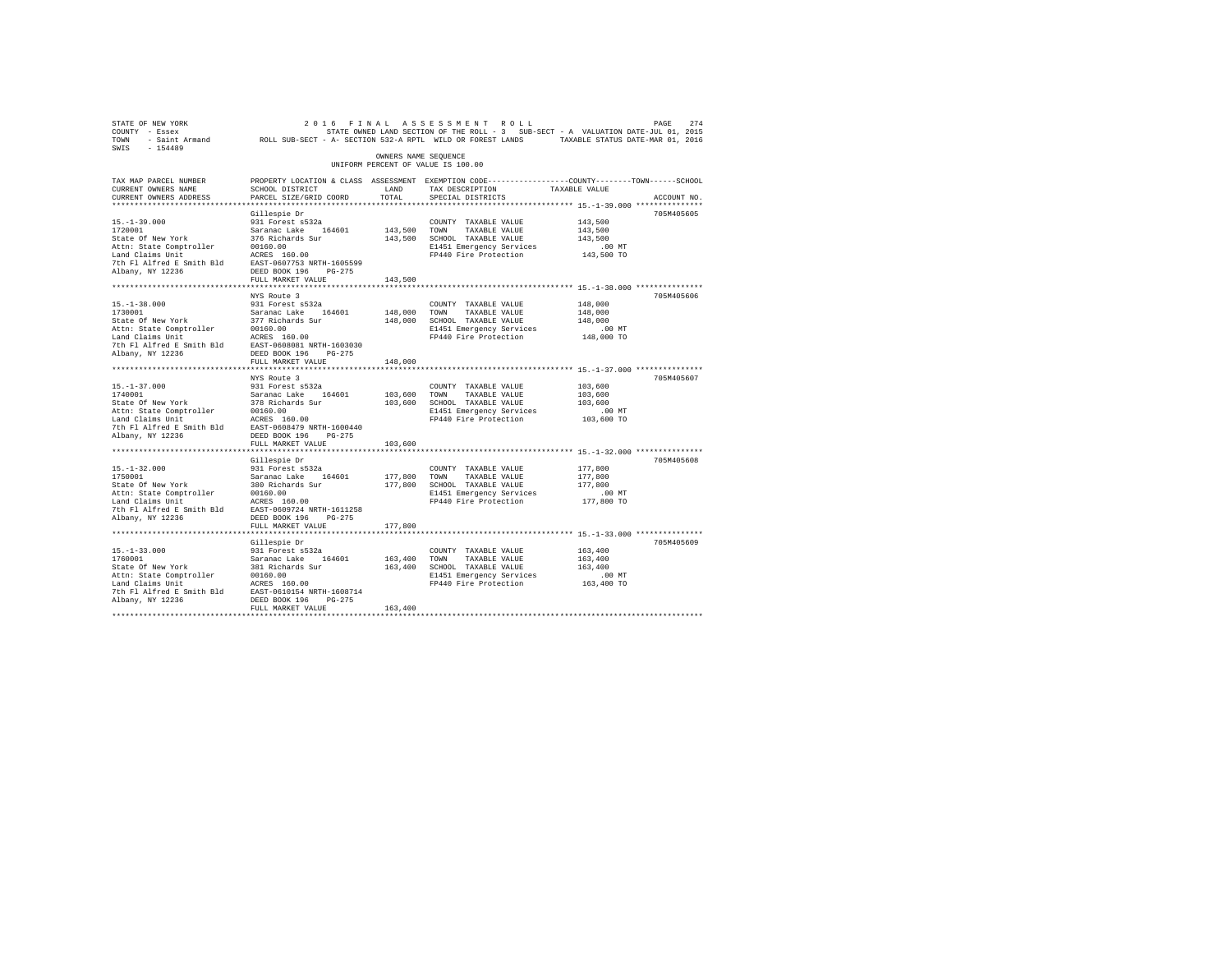| STATE OF NEW YORK<br>COUNTY - Essex<br>COUNTY - Essex - STRING DESCRIPTION OF THE ROWER LAND SECTION OF THE ROLL - 3 SUB-SECT - A VALUATION DATE-JUL 01, 2015<br>TOWN - Saint Armand - ROLL SUB-SECT - A- SECTION 532-A RPTL WILD OR FOREST LANDS - TAXABLE STATUS DATE-<br>SWIS - 154489 |                                                                                                 | OWNERS NAME SEQUENCE       | 2016 FINAL ASSESSMENT ROLL                                                                                                        | PAGE<br>STATE OWNED LAND SECTION OF THE ROLL - 3 SUB-SECT - A VALUATION DATE-JUL 01, 2015                                        | 275 |
|-------------------------------------------------------------------------------------------------------------------------------------------------------------------------------------------------------------------------------------------------------------------------------------------|-------------------------------------------------------------------------------------------------|----------------------------|-----------------------------------------------------------------------------------------------------------------------------------|----------------------------------------------------------------------------------------------------------------------------------|-----|
|                                                                                                                                                                                                                                                                                           |                                                                                                 |                            | UNIFORM PERCENT OF VALUE IS 100.00                                                                                                |                                                                                                                                  |     |
| TAX MAP PARCEL NUMBER<br>CURRENT OWNERS NAME<br>CURRENT OWNERS ADDRESS PARCEL SIZE/GRID COORD                                                                                                                                                                                             | SCHOOL DISTRICT                                                                                 | LAND<br>TOTAL              | TAX DESCRIPTION<br>SPECIAL DISTRICTS                                                                                              | PROPERTY LOCATION & CLASS ASSESSMENT EXEMPTION CODE----------------COUNTY-------TOWN------SCHOOL<br>TAXABLE VALUE<br>ACCOUNT NO. |     |
| $15. - 1 - 34.000$<br>1770001<br>State Of New York 382 Richards Surface of New York 382 Richards Surface Comptroller 30160.00<br>Land Claims Unit 20160.00<br>7th Fl Alfred E Smith Bld EAST-0610501 NRTH-1605930<br>Albany, NY 12236                                                     | Roseman Rd<br>931 Forest s532a<br>Saranac Lake 164601<br>DEED BOOK 196<br>$PG-275$              | 95,900 TOWN<br>95,900      | COUNTY TAXABLE VALUE<br>TAXABLE VALUE<br>SCHOOL TAXABLE VALUE<br>E1451 Emergency Services<br>FP440 Fire Protection 95,900 TO      | 705M405610<br>95,900<br>95,900<br>95,900<br>.00 MT                                                                               |     |
|                                                                                                                                                                                                                                                                                           | FULL MARKET VALUE                                                                               | 95,900                     |                                                                                                                                   |                                                                                                                                  |     |
| $15. - 1 - 35.000$<br>1780001<br>i/suuul<br>State Of New York                                                                                                                                                                                                                             | NYS Route 3<br>931 Forest s532a<br>Saranac Lake 164601<br>383 Richards Sur<br>FULL MARKET VALUE | 96,200<br>96,200<br>96,200 | COUNTY TAXABLE VALUE 96,200<br>TOWN<br>TAXABLE VALUE<br>SCHOOL TAXABLE VALUE<br>E1451 Emergency Services<br>FP440 Fire Protection | 705M405611<br>96,200<br>96,200<br>$.00$ MT<br>96,200 TO                                                                          |     |
|                                                                                                                                                                                                                                                                                           | NYS Route 3                                                                                     |                            |                                                                                                                                   | 705M405612                                                                                                                       |     |
| $15. - 1 - 36.000$<br>1790001<br>State Of New York<br>Attn: State Comptroller 00160.00<br>Land Claims Unit 200160.00<br>Land Claims Unit 2001611236 NRTH-1600734<br>7th Fl Alfred E Smith Bld EAST-0611236 NRTH-1600734<br>Albany, NY 12236 DEED BOOK 196 PG-275                          | 931 Forest s532a<br>Saranac Lake 164601<br>384 Richards Sur                                     | 59,200                     | COUNTY TAXABLE VALUE<br>TOWN<br>TAXABLE VALUE<br>59,200 SCHOOL TAXABLE VALUE<br>E1451 Emergency Services<br>FP440 Fire Protection | 59,200<br>59,200<br>59,200<br>$.00$ MT<br>59,200 TO                                                                              |     |
|                                                                                                                                                                                                                                                                                           | FULL MARKET VALUE                                                                               | 59,200                     |                                                                                                                                   |                                                                                                                                  |     |
|                                                                                                                                                                                                                                                                                           |                                                                                                 |                            |                                                                                                                                   |                                                                                                                                  |     |
| $999.99 - 1 - 6.000$<br>888888<br>State of New York<br>Land Claims Unit<br>Afred E Smith Bldg F1 7 EAST-0564000 NRTH-1592000<br>Albany, NY 12205                                                                                                                                          | Errata<br>FULL MARKET VALUE                                                                     | 1488,780                   |                                                                                                                                   | 705Z011001<br>1488,780<br>1488,780<br>1488,780<br>1488,780 TO                                                                    |     |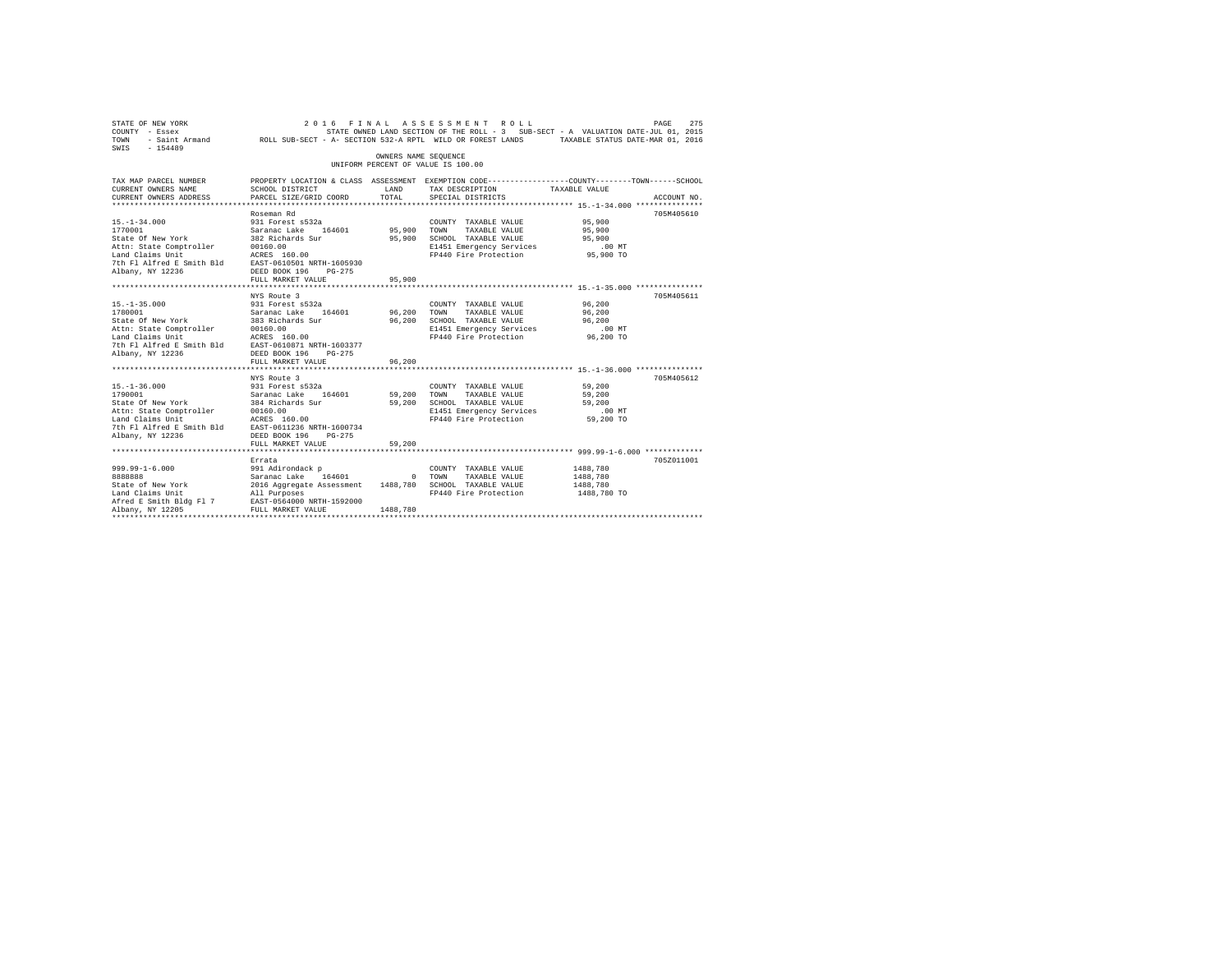|      | STATE OF NEW YORK | 2016 FINAL ASSESSMENT ROLL                                                                     | PAGE            | 276 |
|------|-------------------|------------------------------------------------------------------------------------------------|-----------------|-----|
|      | COUNTY - Essex    | STATE OWNED LAND SECTION OF THE ROLL - 3 SUB-SECT - A VALUATION DATE-JUL 01, 2015              |                 |     |
| TOWN | - Saint Armand    | ROLL SUB-SECT - A- SECTION 532-A RPTL WILD OR FOREST LANDS<br>TAXABLE STATUS DATE-MAR 01, 2016 |                 |     |
| SWIS | $-154489$         |                                                                                                | RPS150/V04/L015 |     |
|      |                   | CURRENT DATE 6/24/2016                                                                         |                 |     |

UNIFORM PERCENT OF VALUE IS 100.00<br>R O L L S U B S E C T I O N - A - T O T A L S

# \*\*\* S P E C I A L D I S T R I C T S U M M A R Y \*\*\*

| CODE | DISTRICT NAME        | TOTAL.<br>PARCELS | EXTENSION<br>TYPE | <b>EXTENSION</b><br>VALUE | AD VALOREM<br>VALUE | <b>EXEMPT</b><br>AMOUNT | TAXARLE<br>VALUE |
|------|----------------------|-------------------|-------------------|---------------------------|---------------------|-------------------------|------------------|
|      | E1450 Emergency Serv |                   | 84 MOVTAX         |                           |                     |                         |                  |
|      | E1451 Emergency Serv |                   | 89 MOVTAX         |                           |                     |                         |                  |
|      | FP440 Fire Protectio |                   | 174 TOTAL         |                           | 27685,480           |                         | 27685,480        |

# \*\*\* S C H O O L D I S T R I C T S U M M A R Y \*\*\*

| CODE   | DISTRICT NAME | TOTAL<br>PARCELS | ASSESSED<br>LAND | ASSESSED<br>TOTAL | EXEMPT<br>AMOUNT | TOTAL<br>TAXABLE | STAR<br>AMOUNT | STAR<br>TAXABLE |
|--------|---------------|------------------|------------------|-------------------|------------------|------------------|----------------|-----------------|
| 164601 | Saranac Lake  | 174              | 26196.700        | 27685,480         |                  | 27685,480        |                | 27685,480       |
|        | SUB-TOTAL     | 174              | 26196.700        | 27685,480         |                  | 27685,480        |                | 27685,480       |
|        | TOTAL         | 174              | 26196.700        | 27685,480         |                  | 27685,480        |                | 27685,480       |

# \*\*\* S Y S T E M C O D E S S U M M A R Y \*\*\*

# NO SYSTEM EXEMPTIONS AT THIS LEVEL

# \*\*\* E X E M P T I O N S U M M A R Y \*\*\*

# NO EXEMPTIONS AT THIS LEVEL

| ROLL       | DESCRIPTION      | TOTAL   | ASSESSED  | ASSESSED  | TAXABLE   | TAXABLE   | TAXABLE   | STAR          |
|------------|------------------|---------|-----------|-----------|-----------|-----------|-----------|---------------|
| <b>SEC</b> |                  | PARCELS | LAND      | TOTAL     | COUNTY    | TOWN      | SCHOOL    | TAXABLE       |
|            | STATE OWNED LAND | 174     | 26196.700 | 27685,480 | 27685.480 | 27685.480 | 27685,480 | 27685<br>.480 |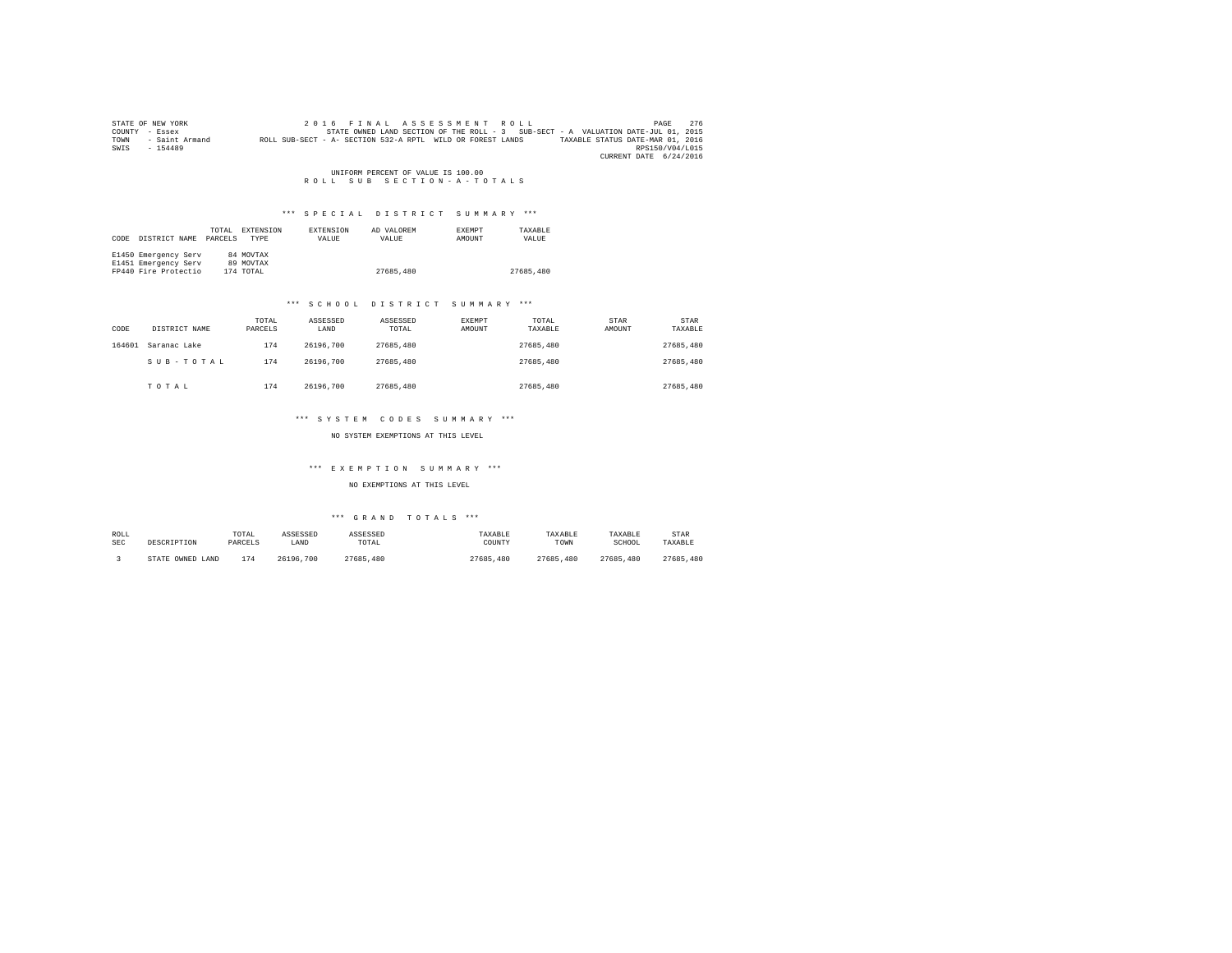| STATE OF NEW YORK<br>COUNTY - Essex<br>TOWN  | FINAL<br>2016<br>- Saint Armand MOLL SUB-SECT - P- ECL CONSERVATION AND COMMON LAW EASEMENTS TAXABLE STATUS DATE-MAR 01, 2016 |                      | ASSESSMENT ROLL                               | STATE OWNED LAND SECTION OF THE ROLL - 3 SUB-SECT - P VALUATION DATE-JUL 01, 2015                                | 277<br>PAGE |
|----------------------------------------------|-------------------------------------------------------------------------------------------------------------------------------|----------------------|-----------------------------------------------|------------------------------------------------------------------------------------------------------------------|-------------|
| $-154489$<br>SWIS                            |                                                                                                                               | OWNERS NAME SEQUENCE |                                               |                                                                                                                  |             |
|                                              |                                                                                                                               |                      | UNIFORM PERCENT OF VALUE IS 100.00            |                                                                                                                  |             |
| TAX MAP PARCEL NUMBER<br>CURRENT OWNERS NAME | SCHOOL DISTRICT                                                                                                               | LAND                 | TAX DESCRIPTION                               | PROPERTY LOCATION & CLASS ASSESSMENT EXEMPTION CODE---------------COUNTY-------TOWN------SCHOOL<br>TAXABLE VALUE |             |
| CURRENT OWNERS ADDRESS                       | PARCEL SIZE/GRID COORD                                                                                                        | TOTAL                | SPECIAL DISTRICTS                             |                                                                                                                  | ACCOUNT NO. |
|                                              | River Rd                                                                                                                      |                      |                                               |                                                                                                                  | 705J199004  |
| 14. -1-7.120-ESMT                            | 980 Consyn easmt                                                                                                              |                      | COUNTY TAXABLE VALUE                          | 17,892                                                                                                           |             |
| State Of New York                            | Saranac Lake 164601                                                                                                           | 17,892               | TOWN<br>TAXABLE VALUE                         | 17,892                                                                                                           |             |
| C/O County Treasurer                         | 261 Omt Twp 11 Rs                                                                                                             | 17,892               | SCHOOL TAXABLE VALUE                          | 17.892                                                                                                           |             |
| Essex                                        | County Also Ease 1003/322                                                                                                     |                      | FP440 Fire Protection                         | 17,892 TO                                                                                                        |             |
|                                              | ACRES 1.70                                                                                                                    |                      |                                               |                                                                                                                  |             |
|                                              | EAST-0587265 NRTH-1611142                                                                                                     |                      |                                               |                                                                                                                  |             |
|                                              | DEED BOOK 1522 PG-162<br>CONSERVATION ESMT % 71.00                                                                            |                      |                                               |                                                                                                                  |             |
|                                              | FULL MARKET VALUE                                                                                                             | 17,892               |                                               |                                                                                                                  |             |
|                                              | ********************                                                                                                          |                      |                                               | ********************************* 14.-1-7.130-ESMT ************                                                  |             |
|                                              | River Rd                                                                                                                      |                      |                                               |                                                                                                                  | 705J199005  |
| 14. -1-7.130-ESMT                            | 980 Consyn easmt                                                                                                              |                      | COUNTY TAXABLE VALUE                          | 2.343                                                                                                            |             |
| State Of New York                            | Saranac Lake 164601                                                                                                           | 2.343                | TOWN<br>TAXABLE VALUE                         | 2.343                                                                                                            |             |
| C/O County Treasurer                         | 261 Omt Twp 11 Rs                                                                                                             | 2,343                | SCHOOL TAXABLE VALUE                          | 2,343                                                                                                            |             |
| Essex                                        | County Also Ease 1003/322                                                                                                     |                      | FP440 Fire Protection                         | 2,343 TO                                                                                                         |             |
|                                              | ACRES 4.10                                                                                                                    |                      |                                               |                                                                                                                  |             |
|                                              | EAST-0589465 NRTH-1611509                                                                                                     |                      |                                               |                                                                                                                  |             |
|                                              | DEED BOOK 1522 PG-162                                                                                                         |                      |                                               |                                                                                                                  |             |
|                                              | CONSERVATION ESMT % 71.00                                                                                                     |                      |                                               |                                                                                                                  |             |
|                                              | FULL MARKET VALUE                                                                                                             | 2,343                |                                               |                                                                                                                  |             |
|                                              | River Rd                                                                                                                      |                      |                                               |                                                                                                                  | 705Z000014  |
| 14. -1-7.140-ESMT                            | 980 Consvn easmt - WTRFNT                                                                                                     |                      | COUNTY TAXABLE VALUE                          | 43,381                                                                                                           |             |
| State Of New York                            | Saranac Lake 164601                                                                                                           | 43.381               | TOWN<br>TAXABLE VALUE                         | 43,381                                                                                                           |             |
| C/O County Treasurer                         | 261 Omt Twp 11 Rs                                                                                                             | 43,381               | SCHOOL TAXABLE VALUE                          | 43.381                                                                                                           |             |
| Essex<br>County                              | 0.29<br>ACRES                                                                                                                 |                      | FP440 Fire Protection                         | 43,381 TO                                                                                                        |             |
|                                              | EAST-0589938 NRTH-1609710                                                                                                     |                      |                                               |                                                                                                                  |             |
|                                              | DEED BOOK 1522 PG-162                                                                                                         |                      |                                               |                                                                                                                  |             |
|                                              | CONSERVATION ESMT % 71.00                                                                                                     |                      |                                               |                                                                                                                  |             |
|                                              | FULL MARKET VALUE                                                                                                             | 43,381               |                                               |                                                                                                                  |             |
|                                              |                                                                                                                               |                      |                                               |                                                                                                                  |             |
| $14. -1 - 8.100 - ESMT$                      | Franklin Falls Dam                                                                                                            |                      |                                               | 334,339                                                                                                          | 705J103702  |
| State Of New York                            | 980 Consvn easmt - WTRFNT<br>Saranac Lake 164601                                                                              | 334,339              | COUNTY TAXABLE VALUE<br>TOWN<br>TAXABLE VALUE | 334,339                                                                                                          |             |
| C/O County Treasurer                         | 281 Richards Sur                                                                                                              | 334,339              | SCHOOL TAXABLE VALUE                          | 334,339                                                                                                          |             |
| Essex<br>County                              | ACRES 68.17                                                                                                                   |                      | FP440 Fire Protection                         | 334,339 TO                                                                                                       |             |
|                                              | EAST-0591824 NRTH-1610830                                                                                                     |                      |                                               |                                                                                                                  |             |
|                                              | DEED BOOK 1522 PG-162                                                                                                         |                      |                                               |                                                                                                                  |             |
|                                              | CONSERVATION ESMT % 71.00                                                                                                     |                      |                                               |                                                                                                                  |             |
|                                              | FULL MARKET VALUE                                                                                                             | 334,339              |                                               |                                                                                                                  |             |
|                                              |                                                                                                                               |                      |                                               |                                                                                                                  |             |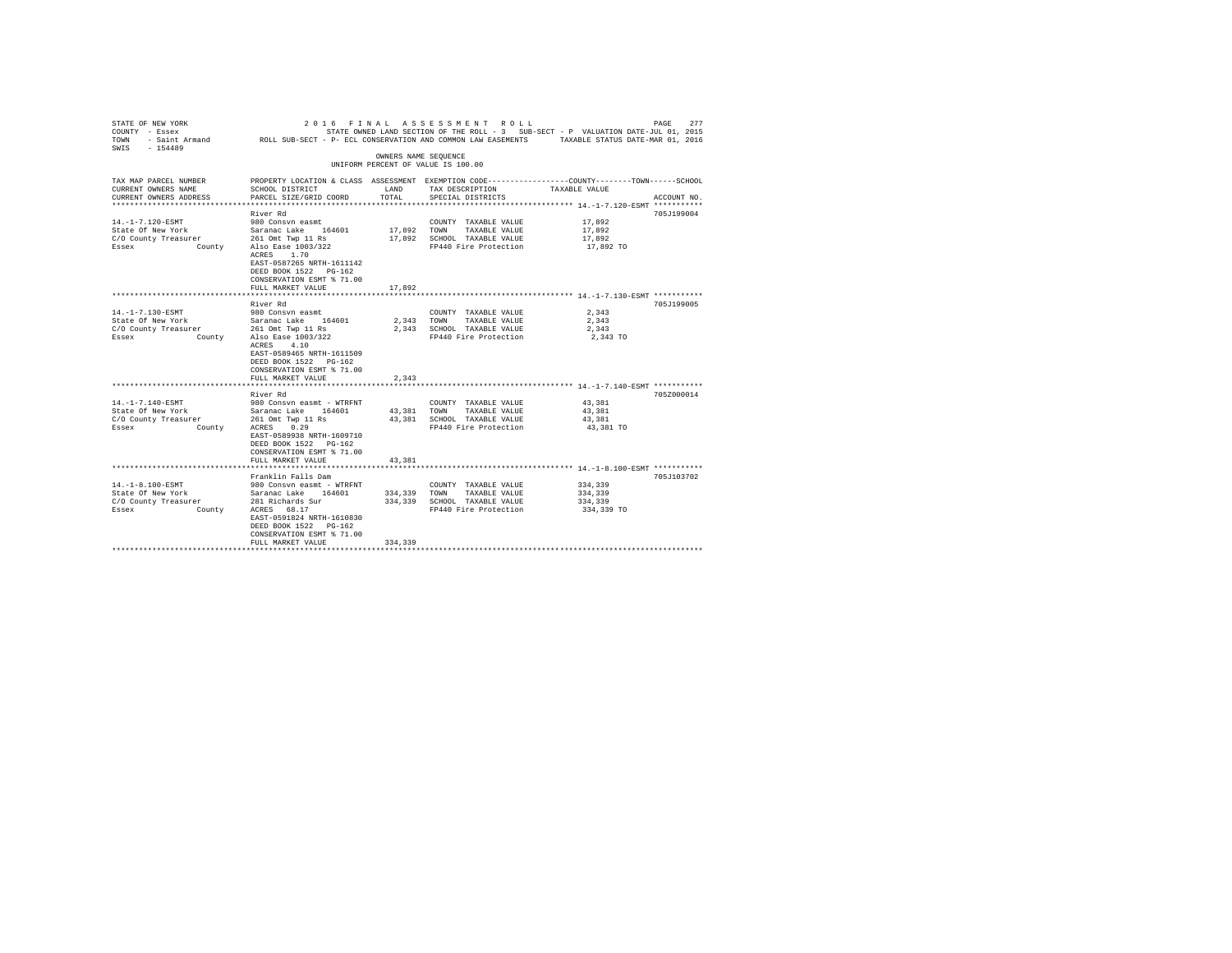| STATE OF NEW YORK<br>COUNTY - Essex<br>TOWN<br>$-154489$<br>SWIS                                                                | 2016 FINAL                                                                                                                                                                                                                      |                       | ASSESSMENT ROLL<br>STATE OWNED LAND SECTION OF THE ROLL - 3 SUB-SECT - P VALUATION DATE-JUL 01, 2015<br>- Saint Armand CROLL SUB-SECT - P- ECL CONSERVATION AND COMMON LAW EASEMENTS TAXABLE STATUS DATE-MAR 01, 2016 |                                             | PAGE<br>278 |
|---------------------------------------------------------------------------------------------------------------------------------|---------------------------------------------------------------------------------------------------------------------------------------------------------------------------------------------------------------------------------|-----------------------|-----------------------------------------------------------------------------------------------------------------------------------------------------------------------------------------------------------------------|---------------------------------------------|-------------|
|                                                                                                                                 |                                                                                                                                                                                                                                 | OWNERS NAME SEQUENCE  | UNIFORM PERCENT OF VALUE IS 100.00                                                                                                                                                                                    |                                             |             |
| TAX MAP PARCEL NUMBER<br>CURRENT OWNERS NAME<br>CURRENT OWNERS ADDRESS                                                          | SCHOOL DISTRICT<br>PARCEL SIZE/GRID COORD                                                                                                                                                                                       | LAND<br>TOTAL         | PROPERTY LOCATION & CLASS ASSESSMENT EXEMPTION CODE---------------COUNTY-------TOWN------SCHOOL<br>TAX DESCRIPTION<br>SPECIAL DISTRICTS                                                                               | TAXABLE VALUE                               | ACCOUNT NO. |
| $14. -1 - 9.000 - ESMT$<br>State Of New York Saranac Lake 164601<br>C/O County Treasurer 301 Richards Survey<br>County<br>Essex | River Rd<br>980 Consyn easmt<br>100ac Deed<br>ACRES 90.00<br>EAST-0593478 NRTH-1611214<br>DEED BOOK 1522 PG-162<br>CONSERVATION ESMT % 71.00<br>FULL MARKET VALUE                                                               | 35,500 TOWN<br>35,500 | COUNTY TAXABLE VALUE 35,500<br>TAXABLE VALUE<br>35,500 SCHOOL TAXABLE VALUE<br>FP440 Fire Protection                                                                                                                  | 35,500<br>35,500<br>35,500 TO               | 705J103615  |
|                                                                                                                                 |                                                                                                                                                                                                                                 |                       |                                                                                                                                                                                                                       |                                             |             |
| 14. -1-7.110-ESMT<br>State Of New York<br>C/O County Treasurer 261 Richards Sur<br>Essex<br>County                              | 1124 River Rd<br>980 Consvn easmt - WTRFNT<br>Saranac Lake 164601 383,542 TOWN<br>See #14.00-1-7.100/3333<br>ACRES 43.31<br>EAST-0587723 NRTH-1610826<br>DEED BOOK 1484 PG-79<br>CONSERVATION ESMT % 71.00<br>FULL MARKET VALUE | 383.542               | COUNTY TAXABLE VALUE<br>TAXABLE VALUE<br>383.542 SCHOOL TAXABLE VALUE<br>FP440 Fire Protection                                                                                                                        | 383.542<br>383.542<br>383,542<br>383,542 TO | 705J103701  |
|                                                                                                                                 |                                                                                                                                                                                                                                 |                       |                                                                                                                                                                                                                       |                                             |             |
| 14. -1-7.200-ESMT<br>State Of New York<br>C/O County Treasurer 261 Twp 11 Omt Rs<br>Essex<br>County                             | Franklin Falls Dam<br>980 Consvn easmt - WTRFNT<br>Saranac Lake 164601<br>Island Camp<br>0.70<br>ACRES<br>EAST-0588531 NRTH-1610279<br>DEED BOOK 1484 PG-79<br>CONSERVATION ESMT % 71.00                                        | 156,200 TOWN          | COUNTY TAXABLE VALUE<br>TAXABLE VALUE<br>156,200 SCHOOL TAXABLE VALUE<br>FP440 Fire Protection                                                                                                                        | 156,200<br>156,200<br>156,200<br>156,200 TO | 705J192006  |
|                                                                                                                                 | FULL MARKET VALUE                                                                                                                                                                                                               | 156,200               |                                                                                                                                                                                                                       |                                             |             |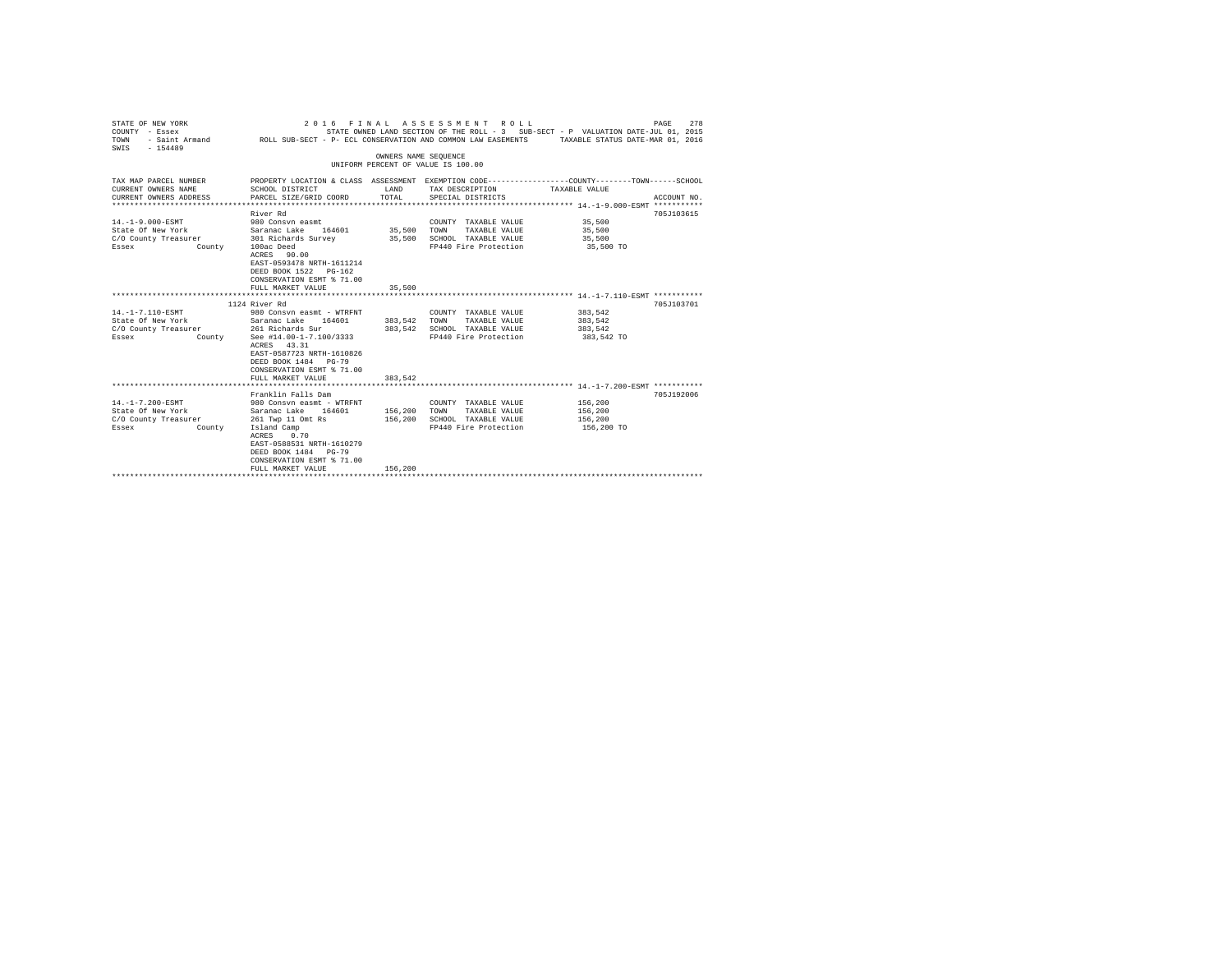|      | STATE OF NEW YORK | 2016 FINAL ASSESSMENT ROLL                                                                       | PAGE            | 279 |
|------|-------------------|--------------------------------------------------------------------------------------------------|-----------------|-----|
|      | COUNTY - Essex    | STATE OWNED LAND SECTION OF THE ROLL - 3 SUB-SECT - P VALUATION DATE-JUL 01, 2015                |                 |     |
| TOWN | - Saint Armand    | TAXABLE STATUS DATE-MAR 01, 2016<br>ROLL SUB-SECT - P- ECL CONSERVATION AND COMMON LAW EASEMENTS |                 |     |
| SWIS | $-154489$         |                                                                                                  | RPS150/V04/L015 |     |
|      |                   | CURRENT DATE 6/24/2016                                                                           |                 |     |

# UNIFORM PERCENT OF VALUE IS 100.00<br>R O L L S U B S E C T I O N - P - T O T A L S

# \*\*\* S P E C I A L D I S T R I C T S U M M A R Y \*\*\*

| CODE | DISTRICT NAME                                | TOTAL<br>PARCELS | EXTENSION<br>TYPE   | EXTENSION<br>VALUE | AD VALOREM<br>VALUE | EXEMPT<br>AMOUNT | TAXABLE<br>VALUE |
|------|----------------------------------------------|------------------|---------------------|--------------------|---------------------|------------------|------------------|
|      | E1451 Emergency Serv<br>FP440 Fire Protectio |                  | 7 MOVTAX<br>7 TOTAL |                    | 973,197             |                  | 973,197          |

#### \*\*\* S C H O O L D I S T R I C T S U M M A R Y \*\*\*

| CODE   | DISTRICT NAME | TOTAL<br>PARCELS | ASSESSED<br>LAND | ASSESSED<br>TOTAL | <b>EXEMPT</b><br>AMOUNT | TOTAL<br>TAXABLE | STAR<br>AMOUNT | STAR<br>TAXABLE |
|--------|---------------|------------------|------------------|-------------------|-------------------------|------------------|----------------|-----------------|
| 164601 | Saranac Lake  |                  | 973.197          | 973,197           |                         | 973.197          |                | 973,197         |
|        | SUB-TOTAL     |                  | 973.197          | 973,197           |                         | 973.197          |                | 973,197         |
|        | TOTAL         |                  | 973,197          | 973,197           |                         | 973.197          |                | 973,197         |

#### \*\*\* S Y S T E M C O D E S S U M M A R Y \*\*\*

NO SYSTEM EXEMPTIONS AT THIS LEVEL

# \*\*\* E X E M P T I O N S U M M A R Y \*\*\*

### NO EXEMPTIONS AT THIS LEVEL

# $***$  GRAND TOTALS  $***$

| ROLL<br><b>SEC</b> | DESCRIPTION            | TOTAL<br>PARCELS | ASSESSED<br>LAND       | ASSESSED<br>TOTAL                | TAXABLE<br>COUNTY | TAXABLE<br>TOWN | TAXABLE<br>SCHOOL | STAR<br>TAXABLE             |
|--------------------|------------------------|------------------|------------------------|----------------------------------|-------------------|-----------------|-------------------|-----------------------------|
|                    | OWNED<br>STATE<br>LAND |                  | Q72<br>10 <sup>7</sup> | 07 <sup>o</sup><br>10'<br>1.3.17 | 107               | 0.75<br>$10-1$  | 973,197           | 072<br>197<br>, , , , , , , |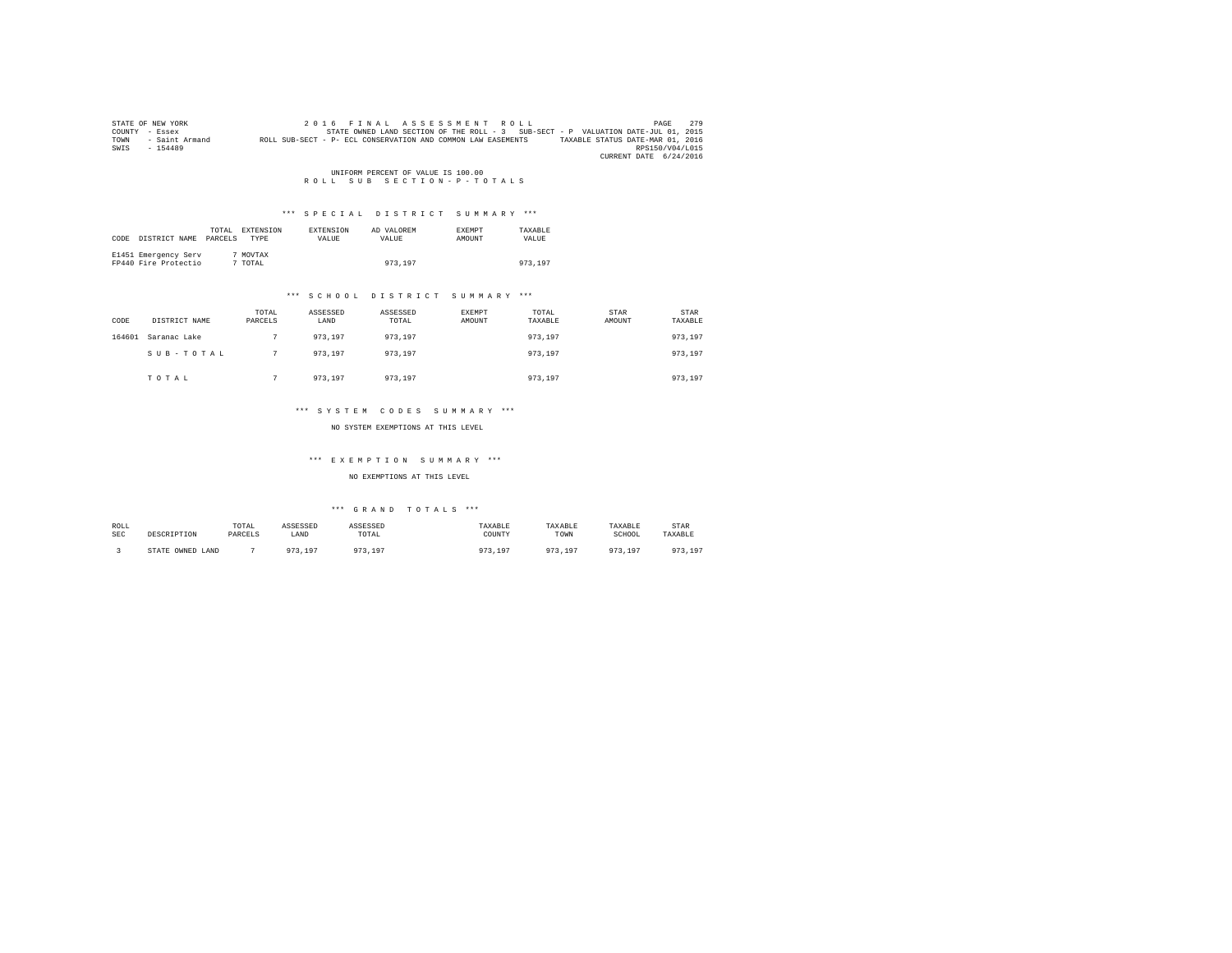| STATE OF NEW YORK      |  |  | 2016 FINAL ASSESSMENT ROLL               |  |  |                                  |                        | PAGE | 280 |
|------------------------|--|--|------------------------------------------|--|--|----------------------------------|------------------------|------|-----|
| COUNTY - Essex         |  |  | STATE OWNED LAND SECTION OF THE ROLL - 3 |  |  | VALUATION DATE-JUL 01, 2015      |                        |      |     |
| TOWN<br>- Saint Armand |  |  |                                          |  |  | TAXABLE STATUS DATE-MAR 01, 2016 |                        |      |     |
| SWIS<br>$-154489$      |  |  |                                          |  |  |                                  | RPS150/V04/L015        |      |     |
|                        |  |  |                                          |  |  |                                  | CURRENT DATE 6/24/2016 |      |     |
|                        |  |  | UNIFORM PERCENT OF VALUE IS 100.00       |  |  |                                  |                        |      |     |
|                        |  |  | ROLL SECTION TOTALS                      |  |  |                                  |                        |      |     |

| CODE | DISTRICT NAME        | TOTAL<br>PARCELS | EXTENSION<br>TYPE | EXTENSION<br>VALUE | AD VALOREM<br>VALUE | EXEMPT<br>AMOUNT | TAXABLE<br>VALUE |
|------|----------------------|------------------|-------------------|--------------------|---------------------|------------------|------------------|
|      | E1450 Emergency Serv |                  | 92 MOVTAX         |                    |                     |                  |                  |
|      | E1451 Emergency Serv |                  | 108 MOVTAX        |                    |                     |                  |                  |
|      | FP403 Fire Pro LP La |                  | 3 TOTAL           |                    | 5340,900            |                  | 5340,900         |
|      | FP440 Fire Protectio |                  | 200 TOTAL         |                    | 29882.787           |                  | 29882.787        |

# \*\*\* S C H O O L D I S T R I C T S U M M A R Y \*\*\*

| CODE   | DISTRICT NAME | TOTAL<br>PARCELS | ASSESSED<br>LAND | ASSESSED<br>TOTAL | <b>EXEMPT</b><br>AMOUNT | TOTAL<br>TAXABLE | STAR<br>AMOUNT | <b>STAR</b><br>TAXABLE |
|--------|---------------|------------------|------------------|-------------------|-------------------------|------------------|----------------|------------------------|
| 164601 | Saranac Lake  | 202              | 33701.597        | 35223.687         |                         | 35223.687        |                | 35223.687              |
|        | SUB-TOTAL     | 202              | 33701.597        | 35223.687         |                         | 35223.687        |                | 35223.687              |
|        | TOTAL         | 202              | 33701.597        | 35223.687         |                         | 35223.687        |                | 35223.687              |

# \*\*\* S Y S T E M C O D E S S U M M A R Y \*\*\*

# NO SYSTEM EXEMPTIONS AT THIS LEVEL

# \*\*\* E X E M P T I O N S U M M A R Y \*\*\*

# NO EXEMPTIONS AT THIS LEVEL

| ROLL       | DESCRIPTION      | TOTAL   | ASSESSED  | ASSESSED  | TAXABLE   | TAXABLE   | TAXABLE   | STAR      |
|------------|------------------|---------|-----------|-----------|-----------|-----------|-----------|-----------|
| <b>SEC</b> |                  | PARCELS | LAND      | TOTAL     | COUNTY    | TOWN      | SCHOOL    | TAXABLE   |
|            | STATE OWNED LAND | 202     | 33701.597 | 35223.687 | 35223.687 | 35223.687 | 35223.687 | 35223.687 |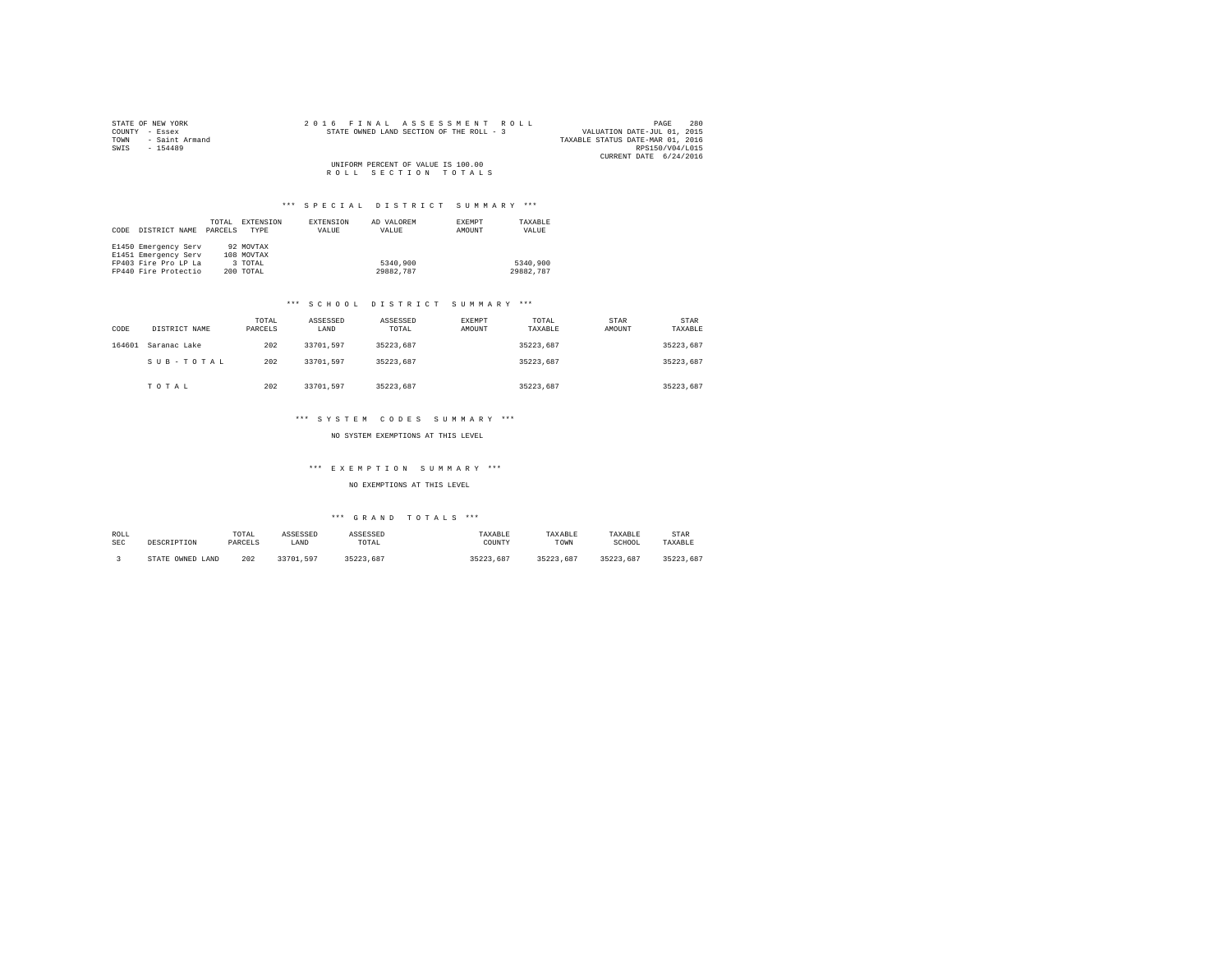| STATE OF NEW YORK<br>COUNTY - Essex<br>TOWN<br>- Saint Armand |                                                                                                  |                      | 2016 FINAL ASSESSMENT<br>ROLL.<br>SPECIAL FRANCHISE SECTION OF THE ROLL - 5 | VALUATION DATE-JUL 01, 2015<br>TAXABLE STATUS DATE-MAR 01, 2016 | 281<br>PAGE |
|---------------------------------------------------------------|--------------------------------------------------------------------------------------------------|----------------------|-----------------------------------------------------------------------------|-----------------------------------------------------------------|-------------|
| $-154489$<br>SWIS                                             |                                                                                                  | OWNERS NAME SEQUENCE | UNIFORM PERCENT OF VALUE IS 100.00                                          |                                                                 |             |
|                                                               |                                                                                                  |                      | UNIFORM PERCENT OF VALUE IS 100.00                                          |                                                                 |             |
| TAX MAP PARCEL NUMBER                                         | PROPERTY LOCATION & CLASS ASSESSMENT EXEMPTION CODE----------------COUNTY-------TOWN------SCHOOL |                      |                                                                             |                                                                 |             |
| CURRENT OWNERS NAME<br>CURRENT OWNERS ADDRESS                 | SCHOOL DISTRICT<br>PARCEL SIZE/GRID COORD                                                        | LAND<br>TOTAL.       | TAX DESCRIPTION<br>SPECIAL DISTRICTS                                        | TAXABLE VALUE                                                   | ACCOUNT NO. |
| ********************                                          |                                                                                                  |                      |                                                                             |                                                                 |             |
|                                                               | Town Outside Vlg                                                                                 |                      |                                                                             |                                                                 | 7050305901  |
| 544.89-9999-602.500/8601                                      | 866 Telephone                                                                                    |                      | COUNTY TAXABLE VALUE                                                        | 7,828                                                           |             |
| Citizens Communications                                       | Saranac Lake 164601                                                                              | $\Omega$             | TOWN<br>TAXABLE VALUE                                                       | 7.828                                                           |             |
| Frontier Communications                                       | Special Franchise Town                                                                           | 7.828                | SCHOOL TAXABLE VALUE                                                        | 7.828                                                           |             |
| c/o Duff & Phelps LLC                                         | No Land-Improvements Only                                                                        |                      | FP440 Fire Protection                                                       | 7,828 TO                                                        |             |
| PO Box 2629                                                   | 602500-154489-860                                                                                |                      |                                                                             |                                                                 |             |
| Addison, TX 75001                                             | EAST-0553614 NRTH-1586168                                                                        |                      |                                                                             |                                                                 |             |
|                                                               | FULL MARKET VALUE<br>.                                                                           | 7.828                |                                                                             |                                                                 |             |
|                                                               | Town Outside Vlg                                                                                 |                      |                                                                             | ********** 544.89-9999-132.350/8601 ***                         | 7050305908  |
| 544.89-9999-132.350/8601                                      | 861 Elec & gas                                                                                   |                      | COUNTY TAXABLE VALUE                                                        | 801,971                                                         |             |
| National Grid                                                 | Saranac Lake 164601                                                                              | $^{\circ}$           | TOWN<br>TAXABLE VALUE                                                       | 801,971                                                         |             |
| Real Estate Tax Dept                                          | Special Franchise Town                                                                           | 801,971              | SCHOOL TAXABLE VALUE                                                        | 801,971                                                         |             |
| 300 Erie Blyd West                                            | No Land-Improvements Only                                                                        |                      | FP440 Fire Protection                                                       | 801,971 TO                                                      |             |
| Syracuse, NY 13202                                            | 132350-154489-860                                                                                |                      |                                                                             |                                                                 |             |
|                                                               | EAST-0553614 NRTH-1586168                                                                        |                      |                                                                             |                                                                 |             |
|                                                               | FULL MARKET VALUE                                                                                | 801,971              |                                                                             |                                                                 |             |
|                                                               |                                                                                                  |                      |                                                                             |                                                                 |             |
|                                                               | Town Outside Vla                                                                                 |                      |                                                                             |                                                                 | 7050375100  |
| 544.89-9999-944.730/8601                                      | 869 Television                                                                                   |                      | COUNTY TAXABLE VALUE                                                        | 68,656                                                          |             |
| Time Warner-Utica                                             | Saranac Lake<br>164601                                                                           | $\Omega$             | TOWN<br>TAXABLE VALUE                                                       | 68,656                                                          |             |
| PO Box 7467                                                   | Special Franchise Town                                                                           | 68,656               | SCHOOL TAXABLE VALUE                                                        | 68,656                                                          |             |
| Charlotte, NC 28241-7467                                      | No Land-Improvements Only                                                                        |                      | FP440 Fire Protection                                                       | 68.656 TO                                                       |             |
|                                                               | 907800-154489-860                                                                                |                      |                                                                             |                                                                 |             |
|                                                               | EAST-0553614 NRTH-1586168<br>FULL MARKET VALUE                                                   | 68,656               |                                                                             |                                                                 |             |
|                                                               | **************************                                                                       |                      |                                                                             |                                                                 |             |
|                                                               | Town Outside Vlg                                                                                 |                      |                                                                             |                                                                 | 7050305907  |
| 544.89-9999-631.900/8601                                      | 866 Telephone                                                                                    |                      | COUNTY TAXABLE VALUE                                                        | 136,836                                                         |             |
| Verizon                                                       | Saranac Lake 164601                                                                              | $\Omega$             | TOWN<br>TAXABLE VALUE                                                       | 136,836                                                         |             |
| $c$ /o Duff & Phelps                                          | Special Franchise Town                                                                           | 136,836              | SCHOOL TAXABLE VALUE                                                        | 136,836                                                         |             |
| PO Box 2749                                                   | No Land-Improvements Only                                                                        |                      | FP440 Fire Protection                                                       | 136,836 TO                                                      |             |
| Addison, TX 75001                                             | 631900-154489-860                                                                                |                      |                                                                             |                                                                 |             |
|                                                               | EAST-0553614 NRTH-1586168                                                                        |                      |                                                                             |                                                                 |             |
|                                                               | FULL MARKET VALUE                                                                                | 136,836              |                                                                             |                                                                 |             |
|                                                               |                                                                                                  |                      |                                                                             |                                                                 |             |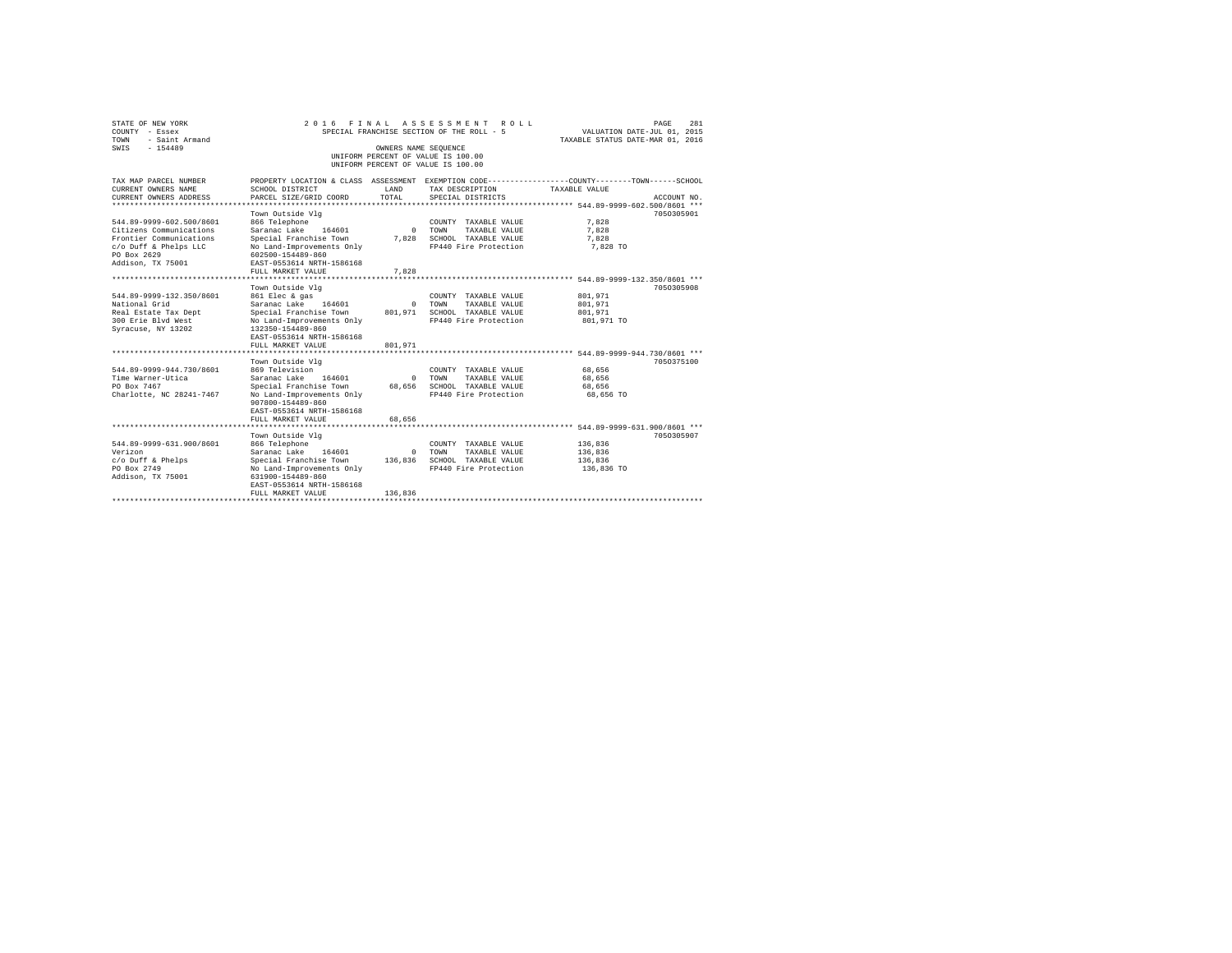| STATE OF NEW YORK      | 2016 FINAL ASSESSMENT ROLL                | 282<br>PAGE                      |
|------------------------|-------------------------------------------|----------------------------------|
| COUNTY - Essex         | SPECIAL FRANCHISE SECTION OF THE ROLL - 5 | VALUATION DATE-JUL 01, 2015      |
| - Saint Armand<br>TOWN |                                           | TAXABLE STATUS DATE-MAR 01, 2016 |
| SWIS<br>$-154489$      |                                           | RPS150/V04/L015                  |
|                        |                                           | CURRENT DATE 6/24/2016           |
|                        | UNIFORM PERCENT OF VALUE IS 100.00        |                                  |
|                        | ROLL SUB SECTION- - TOTALS                |                                  |

|      |                      |         | TOTAL EXTENSION | <b>EXTENSION</b> | AD VALOREM | <b>EXEMPT</b> | TAXARLE  |
|------|----------------------|---------|-----------------|------------------|------------|---------------|----------|
| CODE | DISTRICT NAME        | PARCELS | <b>TYPE</b>     | <b>VALUE</b>     | VALUE.     | AMOUNT        | VALUE    |
|      |                      |         |                 |                  |            |               |          |
|      | FP440 Fire Protectio |         | 4 TOTAL         |                  | 1015,291   |               | 1015,291 |
|      |                      |         |                 |                  |            |               |          |

# \*\*\* S C H O O L D I S T R I C T S U M M A R Y \*\*\*

| CODE   | DISTRICT NAME | TOTAL<br>PARCELS | ASSESSED<br>LAND | ASSESSED<br>TOTAL | EXEMPT<br>AMOUNT | TOTAL<br>TAXABLE | STAR<br>AMOUNT | <b>STAR</b><br>TAXABLE |
|--------|---------------|------------------|------------------|-------------------|------------------|------------------|----------------|------------------------|
| 164601 | Saranac Lake  | 4                |                  | 1015,291          |                  | 1015,291         |                | 1015,291               |
|        | SUB-TOTAL     | 4                |                  | 1015,291          |                  | 1015,291         |                | 1015,291               |
|        | TOTAL         | 4                |                  | 1015,291          |                  | 1015.291         |                | 1015,291               |

# \*\*\* S Y S T E M C O D E S S U M M A R Y \*\*\*

#### NO SYSTEM EXEMPTIONS AT THIS LEVEL

# \*\*\* E X E M P T I O N S U M M A R Y \*\*\*

# NO EXEMPTIONS AT THIS LEVEL

| ROLL       |                   | TOTAL   | ASSESSED | ASSESSED | TAXABLE  | TAXABLE  | TAXABLE  | STAR     |
|------------|-------------------|---------|----------|----------|----------|----------|----------|----------|
| <b>SEC</b> | DESCRIPTION       | PARCELS | LAND     | TOTAL    | COUNTY   | TOWN     | SCHOOL   | TAXABLE  |
|            | SPECIAL FRANCHISE |         |          | 1015,291 | 1015,291 | 1015.291 | 1015,291 | 1015,291 |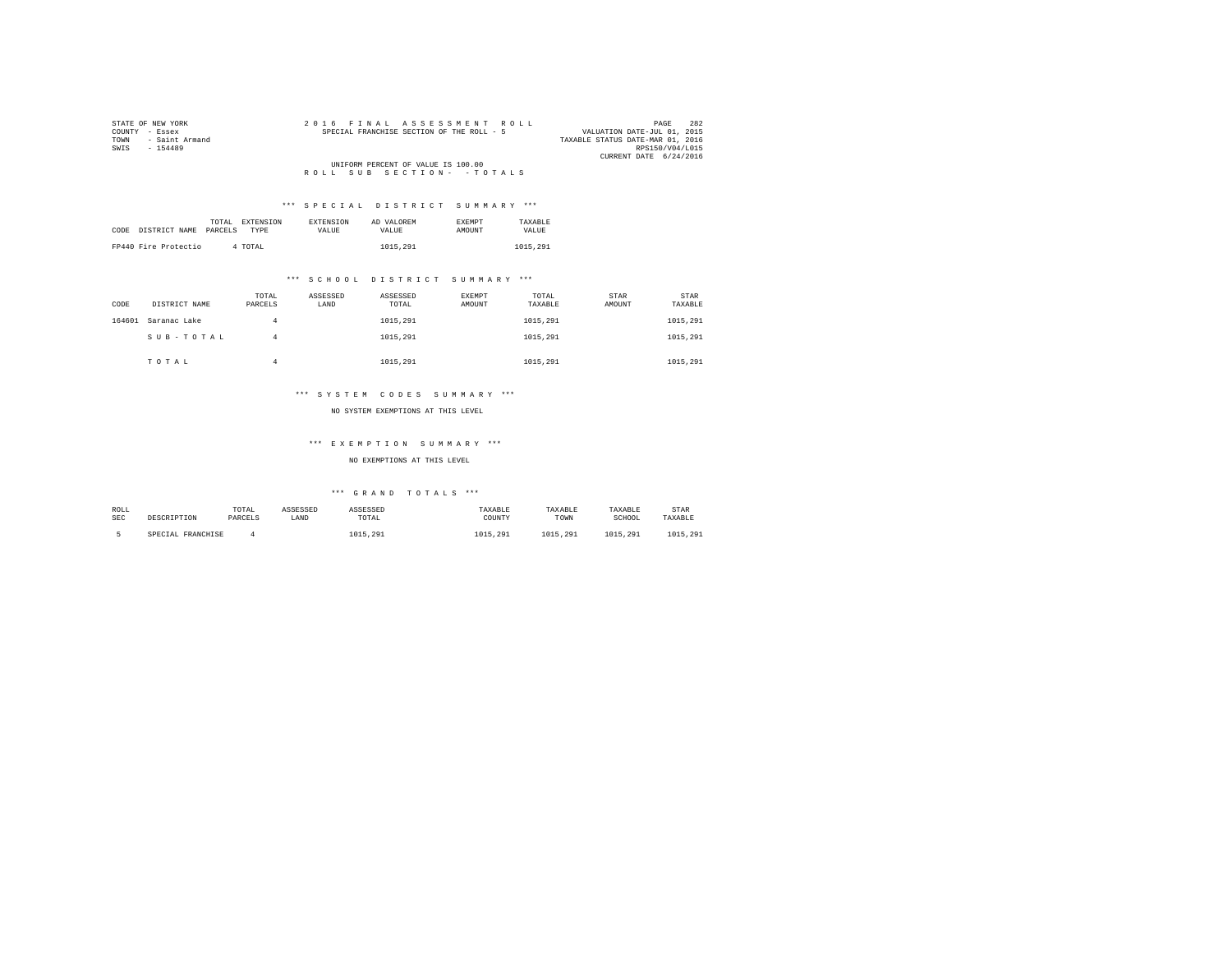| STATE OF NEW YORK      | 2016 FINAL ASSESSMENT ROLL                | 283<br>PAGE                      |
|------------------------|-------------------------------------------|----------------------------------|
| COUNTY - Essex         | SPECIAL FRANCHISE SECTION OF THE ROLL - 5 | VALUATION DATE-JUL 01, 2015      |
| - Saint Armand<br>TOWN |                                           | TAXABLE STATUS DATE-MAR 01, 2016 |
| SWIS<br>$-154489$      |                                           | RPS150/V04/L015                  |
|                        | UNIFORM PERCENT OF VALUE IS 100.00        | CURRENT DATE 6/24/2016           |
|                        |                                           |                                  |
|                        | ROLL SECTION TOTALS                       |                                  |

|      |                      | TOTAL   | EXTENSION | <b>EXTENSION</b> | AD VALOREM | <b>EXEMPT</b> | TAXARLE  |
|------|----------------------|---------|-----------|------------------|------------|---------------|----------|
| CODE | DISTRICT NAME        | PARCELS | TYPE      | VALUE            | VALUE.     | <b>AMOUNT</b> | VALUE    |
|      |                      |         |           |                  |            |               |          |
|      | FP440 Fire Protectio |         | 4 TOTAL   |                  | 1015,291   |               | 1015,291 |

# \*\*\* S C H O O L D I S T R I C T S U M M A R Y \*\*\*

| CODE   | DISTRICT NAME | TOTAL<br>PARCELS | ASSESSED<br>LAND | ASSESSED<br>TOTAL | EXEMPT<br>AMOUNT | TOTAL<br>TAXABLE | STAR<br>AMOUNT | STAR<br>TAXABLE |
|--------|---------------|------------------|------------------|-------------------|------------------|------------------|----------------|-----------------|
| 164601 | Saranac Lake  | 4                |                  | 1015,291          |                  | 1015,291         |                | 1015,291        |
|        | SUB-TOTAL     | 4                |                  | 1015,291          |                  | 1015,291         |                | 1015,291        |
|        | TOTAL         | 4                |                  | 1015,291          |                  | 1015.291         |                | 1015,291        |

# \*\*\* S Y S T E M C O D E S S U M M A R Y \*\*\*

#### NO SYSTEM EXEMPTIONS AT THIS LEVEL

# \*\*\* E X E M P T I O N S U M M A R Y \*\*\*

# NO EXEMPTIONS AT THIS LEVEL

| ROLL       |                   | TOTAL   | ASSESSED | ASSESSED | TAXABLE  | TAXABLE  | TAXABLE  | <b>STAR</b> |
|------------|-------------------|---------|----------|----------|----------|----------|----------|-------------|
| <b>SEC</b> | DESCRIPTION       | PARCELS | LAND     | TOTAL    | COUNTY   | TOWN     | SCHOOL   | TAXABLE     |
|            | SPECIAL FRANCHISE |         |          | 1015,291 | 1015.291 | 1015.291 | 1015.291 | 1015,291    |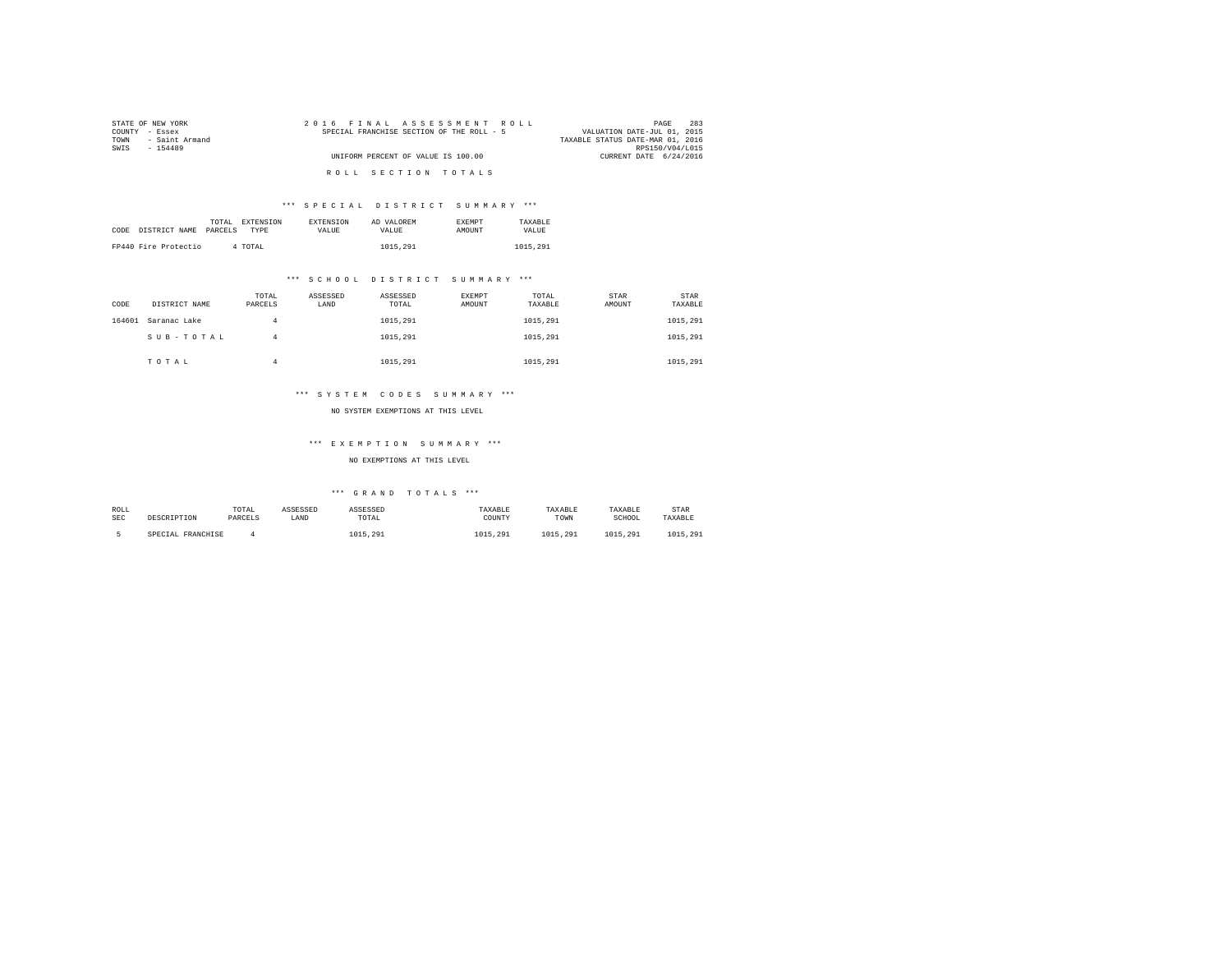| STATE OF NEW YORK                                             |                                                                                                                                                                                                                                               |          |                                                                                                                          |                     |             |
|---------------------------------------------------------------|-----------------------------------------------------------------------------------------------------------------------------------------------------------------------------------------------------------------------------------------------|----------|--------------------------------------------------------------------------------------------------------------------------|---------------------|-------------|
| COUNTY - Essex                                                |                                                                                                                                                                                                                                               |          | 204 PAGE 284<br>DREE 284 PAGE 284 PAGE 284<br>UTILITY & R.R. SECTION OF THE ROLL - 6<br>TAXABLE STATUS DATE-MAR 01, 2016 |                     |             |
| TOWN - Saint Armand                                           |                                                                                                                                                                                                                                               |          |                                                                                                                          |                     |             |
| SWIS - 154489                                                 |                                                                                                                                                                                                                                               |          | OWNERS NAME SEOUENCE                                                                                                     |                     |             |
|                                                               |                                                                                                                                                                                                                                               |          | UNIFORM PERCENT OF VALUE IS 100.00                                                                                       |                     |             |
|                                                               |                                                                                                                                                                                                                                               |          |                                                                                                                          |                     |             |
| TAX MAP PARCEL NUMBER                                         |                                                                                                                                                                                                                                               |          | PROPERTY LOCATION & CLASS ASSESSMENT EXEMPTION CODE---------------COUNTY-------TOWN------SCHOOL                          |                     |             |
| CURRENT OWNERS NAME                                           | SCHOOL DISTRICT                                                                                                                                                                                                                               |          | LAND TAX DESCRIPTION                                                                                                     | TAXABLE VALUE       |             |
| CURRENT OWNERS ADDRESS                                        | PARCEL SIZE/GRID COORD                                                                                                                                                                                                                        |          | TOTAL SPECIAL DISTRICTS                                                                                                  |                     | ACCOUNT NO. |
|                                                               |                                                                                                                                                                                                                                               |          |                                                                                                                          |                     |             |
|                                                               | Public Service-Town                                                                                                                                                                                                                           |          |                                                                                                                          |                     | 705J190044  |
| 644.89-9999-602.500/1881 836 Telecom. eq.                     |                                                                                                                                                                                                                                               |          | COUNTY TAXABLE VALUE                                                                                                     | 495                 |             |
|                                                               |                                                                                                                                                                                                                                               |          | 0 TOWN TAXABLE VALUE                                                                                                     | 495                 |             |
|                                                               |                                                                                                                                                                                                                                               |          | 0 TOWN TAAABLE VALUE<br>495 SCHOOL TAXABLE VALUE<br>FP440 Fire Protection                                                | 495                 |             |
|                                                               |                                                                                                                                                                                                                                               |          |                                                                                                                          | 495 TO              |             |
|                                                               | virions Communications 336 Telecom, eq. (2016)<br>Citizens Communications Saranac Lake 164601<br>Frontier Communications outside Plant-No Land<br>PO Duff & Pelps LiC 602500-88888-188<br>PO Box 2629 EAST-0553614 NRTH-1586168<br>Addison, T |          |                                                                                                                          |                     |             |
|                                                               |                                                                                                                                                                                                                                               | 495      |                                                                                                                          |                     |             |
|                                                               |                                                                                                                                                                                                                                               |          |                                                                                                                          |                     |             |
|                                                               | 1630 NYS Route 3                                                                                                                                                                                                                              |          |                                                                                                                          |                     | 702E205814  |
| 13.65-2-9.000<br>National Grid                                | 872 Elec-Substation                                                                                                                                                                                                                           |          | $\texttt{COUNTY} \quad \texttt{TXABLE} \quad \texttt{VALUE} \qquad \qquad 67 \, ,400$                                    |                     |             |
|                                                               |                                                                                                                                                                                                                                               |          |                                                                                                                          | 67,400              |             |
|                                                               |                                                                                                                                                                                                                                               |          |                                                                                                                          | 67,400              |             |
| Real Estate Tax Dept<br>300 Erie Blvd W<br>Syracuse, NY 13202 | Saranac Lake 164601 67,400 TOWN TAXABLE VALUE<br>Twp 11 Ont Lot 102 67,400 SCHOOL TAXABLE VALUE<br>ROBER 2.70 81451 Emergency Services<br>EAST-0565157 NRTH-1604895 FP440 Fire Protection                                                     |          |                                                                                                                          | .00 MT<br>67,400 TO |             |
|                                                               |                                                                                                                                                                                                                                               |          |                                                                                                                          |                     |             |
|                                                               | DEED BOOK 466 PG-593                                                                                                                                                                                                                          |          |                                                                                                                          |                     |             |
|                                                               | FULL MARKET VALUE                                                                                                                                                                                                                             | 67,400   |                                                                                                                          |                     |             |
|                                                               |                                                                                                                                                                                                                                               |          |                                                                                                                          |                     |             |
|                                                               | 1627 NYS Route 3                                                                                                                                                                                                                              |          |                                                                                                                          |                     | 705N205713  |
| $13.65 - 3 - 9.008$                                           | 872 Elec-Substation                                                                                                                                                                                                                           |          | COUNTY TAXABLE VALUE                                                                                                     | 1033,988            |             |
|                                                               |                                                                                                                                                                                                                                               |          |                                                                                                                          |                     |             |
|                                                               |                                                                                                                                                                                                                                               |          |                                                                                                                          |                     |             |
|                                                               |                                                                                                                                                                                                                                               |          |                                                                                                                          |                     |             |
|                                                               |                                                                                                                                                                                                                                               |          |                                                                                                                          |                     |             |
|                                                               | ACRES 0.30<br>EAST-0564624 NRTH-1604490                                                                                                                                                                                                       |          |                                                                                                                          |                     |             |
|                                                               |                                                                                                                                                                                                                                               |          |                                                                                                                          |                     |             |
|                                                               | DEED BOOK 135 PG-566                                                                                                                                                                                                                          |          |                                                                                                                          |                     |             |
|                                                               | FULL MARKET VALUE                                                                                                                                                                                                                             | 1033,988 |                                                                                                                          |                     |             |
|                                                               | 173 Trudeau Rd                                                                                                                                                                                                                                |          |                                                                                                                          |                     | 705N205712  |
| $23.3 - 1 - 74.000$                                           |                                                                                                                                                                                                                                               |          | COUNTY TAXABLE VALUE 7239,341                                                                                            |                     |             |
|                                                               | 872 Elec-Substation                                                                                                                                                                                                                           |          | 79,600 TOWN TAXABLE VALUE                                                                                                | 7239.341            |             |
|                                                               |                                                                                                                                                                                                                                               |          |                                                                                                                          |                     |             |
|                                                               |                                                                                                                                                                                                                                               |          |                                                                                                                          |                     |             |
|                                                               |                                                                                                                                                                                                                                               |          | 7239,341 SCHOOL TAXABLE VALUE 7239,341 SCHOOL TAXABLE VALUE 7239,341 E1450 Emergency Services .00 MT                     |                     |             |
|                                                               | ACRES 5.00                                                                                                                                                                                                                                    |          |                                                                                                                          |                     |             |
|                                                               | EAST-0553614 NRTH-1586168                                                                                                                                                                                                                     |          |                                                                                                                          |                     |             |
|                                                               | DEED BOOK 444 PG-243                                                                                                                                                                                                                          |          |                                                                                                                          |                     |             |
|                                                               | FULL MARKET VALUE                                                                                                                                                                                                                             |          |                                                                                                                          |                     |             |
|                                                               |                                                                                                                                                                                                                                               | 7239,341 |                                                                                                                          |                     |             |
|                                                               |                                                                                                                                                                                                                                               |          |                                                                                                                          |                     |             |
|                                                               | NYS Route 3                                                                                                                                                                                                                                   |          |                                                                                                                          |                     | 705N103705  |
|                                                               |                                                                                                                                                                                                                                               |          |                                                                                                                          |                     |             |
|                                                               |                                                                                                                                                                                                                                               |          |                                                                                                                          |                     |             |
|                                                               |                                                                                                                                                                                                                                               |          |                                                                                                                          |                     |             |
|                                                               |                                                                                                                                                                                                                                               |          |                                                                                                                          |                     |             |
|                                                               |                                                                                                                                                                                                                                               |          |                                                                                                                          |                     |             |
|                                                               | DEED BOOK NO PG-REF                                                                                                                                                                                                                           |          |                                                                                                                          |                     |             |
|                                                               | FULL MARKET VALUE                                                                                                                                                                                                                             | 19,800   |                                                                                                                          |                     |             |
|                                                               |                                                                                                                                                                                                                                               |          |                                                                                                                          |                     |             |
|                                                               |                                                                                                                                                                                                                                               |          |                                                                                                                          |                     |             |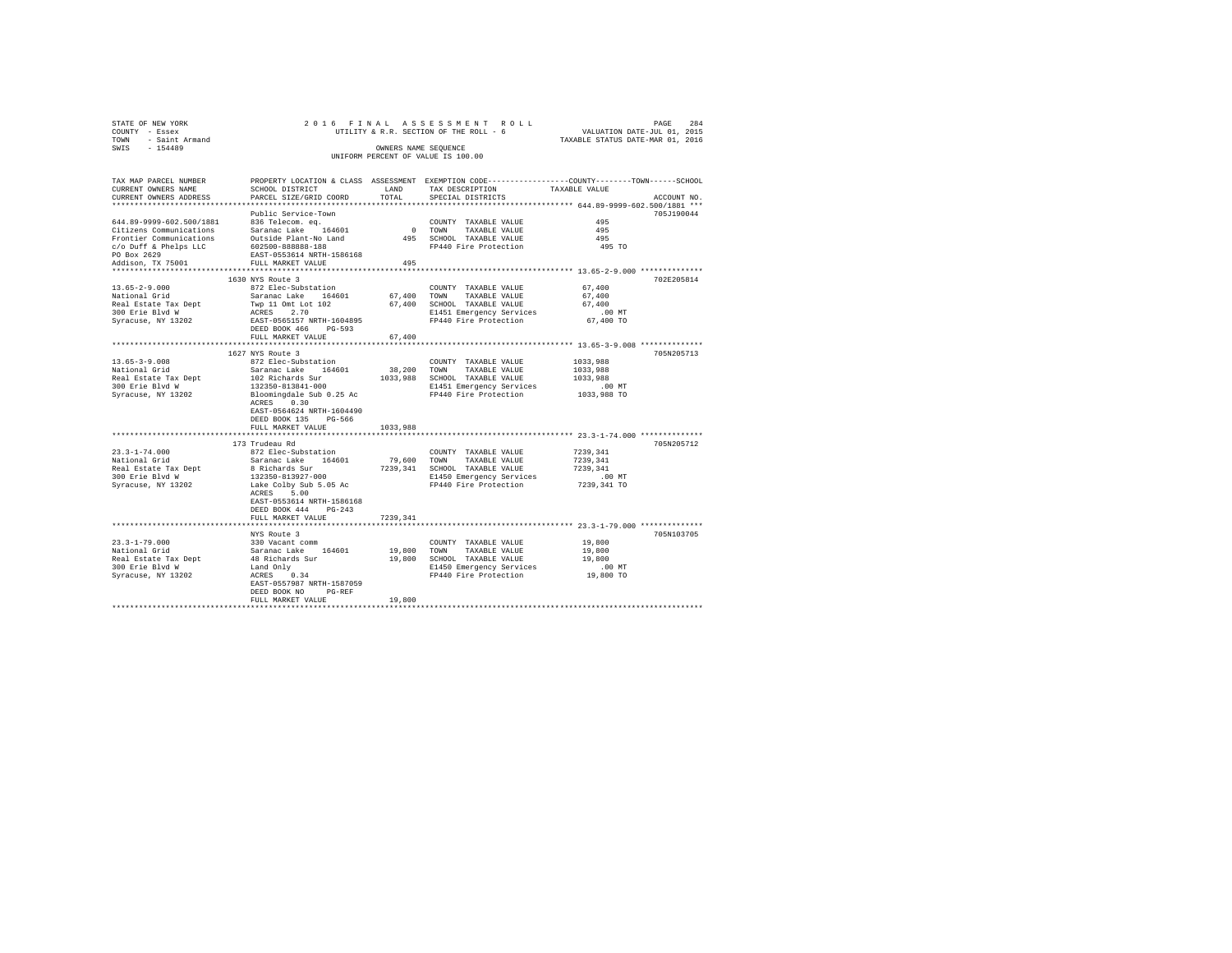| STATE OF NEW YORK   | 2016 FINAL ASSESSMENT ROLL             | 285<br>PAGE                      |
|---------------------|----------------------------------------|----------------------------------|
| COUNTY - Essex      | UTILITY & R.R. SECTION OF THE ROLL - 6 | VALUATION DATE-JUL 01, 2015      |
| TOWN - Saint Armand |                                        | TAXABLE STATUS DATE-MAR 01, 2016 |
| SWIS<br>$-154489$   | OWNERS NAME SEOUENCE                   |                                  |
|                     | UNIFORM PERCENT OF VALUE IS 100.00     |                                  |
|                     |                                        |                                  |

| TAX MAP PARCEL NUMBER                                                                                                               |                                                                                                 |              |                              | PROPERTY LOCATION & CLASS ASSESSMENT EXEMPTION CODE---------------COUNTY-------TOWN-----SCHOOL |
|-------------------------------------------------------------------------------------------------------------------------------------|-------------------------------------------------------------------------------------------------|--------------|------------------------------|------------------------------------------------------------------------------------------------|
| CURRENT OWNERS NAME                                                                                                                 | SCHOOL DISTRICT                                                                                 | <b>T.AND</b> | TAX DESCRIPTION              | TAXABLE VALUE                                                                                  |
| CURRENT OWNERS ADDRESS                                                                                                              | PARCEL SIZE/GRID COORD                                                                          | TOTAL        | SPECIAL DISTRICTS            | ACCOUNT NO.                                                                                    |
| *********************                                                                                                               |                                                                                                 |              |                              |                                                                                                |
|                                                                                                                                     | 43 Stevenson Rd                                                                                 |              |                              | 705N205714                                                                                     |
| $32.166 - 6 - 1.000$                                                                                                                | 380 Pub Util Vac                                                                                |              | COUNTY TAXABLE VALUE         | 30,000                                                                                         |
| National Grid                                                                                                                       | Saranac Lake 164601                                                                             |              | 30,000 TOWN TAXABLE VALUE    | 30,000                                                                                         |
| Real Estate Tax Dept                                                                                                                | 11 Richards Sur                                                                                 |              | 30,000 SCHOOL TAXABLE VALUE  | 30,000                                                                                         |
| 300 Erie Blvd W                                                                                                                     | Land & Building                                                                                 |              | E1450 Emergency Services     | .00 MT                                                                                         |
| Syracuse, NY 13202                                                                                                                  | ACRES 0.60                                                                                      |              | FP440 Fire Protection        | 30,000 TO                                                                                      |
|                                                                                                                                     | EAST-0554620 NRTH-1578801                                                                       |              |                              |                                                                                                |
|                                                                                                                                     | FULL MARKET VALUE                                                                               | 30,000       |                              |                                                                                                |
|                                                                                                                                     |                                                                                                 |              |                              |                                                                                                |
|                                                                                                                                     | Public Service Town                                                                             |              |                              | 705N205802                                                                                     |
| 644.89-9999-132.350/1001                                                                                                            | 882 Elec Trans Imp                                                                              |              | COUNTY TAXABLE VALUE         | 293,138                                                                                        |
| National Grid                                                                                                                       | Saranac Lake 164601                                                                             |              | 0 TOWN TAXABLE VALUE         | 293,138                                                                                        |
|                                                                                                                                     | No Land-Improvements Only 293,138 SCHOOL TAXABLE VALUE                                          |              |                              | 293,138                                                                                        |
| Real Estate Tax Dept                  No Land-Improvements Only<br>300 Erie Blvd West                    132350-812191-100     T383 |                                                                                                 |              | FP440 Fire Protection        | 293,138 TO                                                                                     |
| Syracuse, NY 13202 Malone-L Colby #5 115 Kv                                                                                         |                                                                                                 |              |                              |                                                                                                |
|                                                                                                                                     | EAST-0553614 NRTH-1586168                                                                       |              |                              |                                                                                                |
|                                                                                                                                     | FULL MARKET VALUE                                                                               | 293,138      |                              |                                                                                                |
|                                                                                                                                     |                                                                                                 |              |                              |                                                                                                |
|                                                                                                                                     | Public Service Town                                                                             |              |                              | 705N280008                                                                                     |
| 644.89-9999-132.350/1011 882 Elec Trans Imp                                                                                         |                                                                                                 |              | COUNTY TAXABLE VALUE         | 224,555                                                                                        |
| National Grid                                                                                                                       | Saranac Lake 164601                                                                             |              | 0 TOWN TAXABLE VALUE         | 224,555                                                                                        |
| Real Estate Tax Dept                                                                                                                |                                                                                                 |              |                              | 224,555                                                                                        |
| 300 Erie Blyd West                                                                                                                  | L P Transmission Line $224,555$ SCHOOL TAXABLE VALUE<br>132350-812237-101 FP440 Fire Protection |              |                              | 224,555 TO                                                                                     |
|                                                                                                                                     | T605-Lk Colby-Lk Placid#3                                                                       |              |                              |                                                                                                |
| Syracuse, NY 13202                                                                                                                  |                                                                                                 |              |                              |                                                                                                |
|                                                                                                                                     | EAST-0553614 NRTH-1586168                                                                       |              |                              |                                                                                                |
|                                                                                                                                     | FULL MARKET VALUE                                                                               | 224.555      |                              |                                                                                                |
|                                                                                                                                     |                                                                                                 |              |                              |                                                                                                |
|                                                                                                                                     | Public Service Town                                                                             |              |                              | 705N294010                                                                                     |
| 644.89-9999-132.350/1021                                                                                                            | 882 Elec Trans Imp                                                                              |              | COUNTY TAXABLE VALUE         | 153.677                                                                                        |
| National Grid                                                                                                                       | Saranac Lake 164601                                                                             |              | 0 TOWN TAXABLE VALUE         | 153.677                                                                                        |
| Real Estate Tax Dept                                                                                                                | 132350-812331-102<br>132350-812331-102<br>#35 Bloomingdale Tap                                  |              | 153,677 SCHOOL TAXABLE VALUE | 153.677                                                                                        |
| 300 Erie Blyd West                                                                                                                  |                                                                                                 |              | FP440 Fire Protection        | 153,677 TO                                                                                     |
| Syracuse, NY 13202                                                                                                                  | T125a Union Flls Lk Clear                                                                       |              |                              |                                                                                                |
|                                                                                                                                     | EAST-0553614 NRTH-1586168                                                                       |              |                              |                                                                                                |
|                                                                                                                                     | FULL MARKET VALUE                                                                               | 153,677      |                              |                                                                                                |
|                                                                                                                                     |                                                                                                 |              |                              |                                                                                                |
|                                                                                                                                     | Public Service Town                                                                             |              |                              | 705N205803                                                                                     |
| 644.89-9999-132.350/1031                                                                                                            | 882 Elec Trans Imp                                                                              |              | COUNTY TAXABLE VALUE         | 246,760                                                                                        |
| National Grid                                                                                                                       | Saranac Lake 164601                                                                             |              | 0 TOWN<br>TAXABLE VALUE      | 246,760                                                                                        |
| Real Estate Tax Dept                                                                                                                | Transmission Line                                                                               |              | 246.760 SCHOOL TAXABLE VALUE | 246,760                                                                                        |
| 300 Erie Blvd West                                                                                                                  | 132350-812334-103                                                                               |              | FP440 Fire Protection        | 246,760 TO                                                                                     |
| Syracuse, NY 13202                                                                                                                  | T1281k Clear Lk Colby #30                                                                       |              |                              |                                                                                                |
|                                                                                                                                     | EAST-0553614 NRTH-1586168                                                                       |              |                              |                                                                                                |
|                                                                                                                                     | FULL MARKET VALUE                                                                               | 246,760      |                              |                                                                                                |
|                                                                                                                                     |                                                                                                 |              |                              |                                                                                                |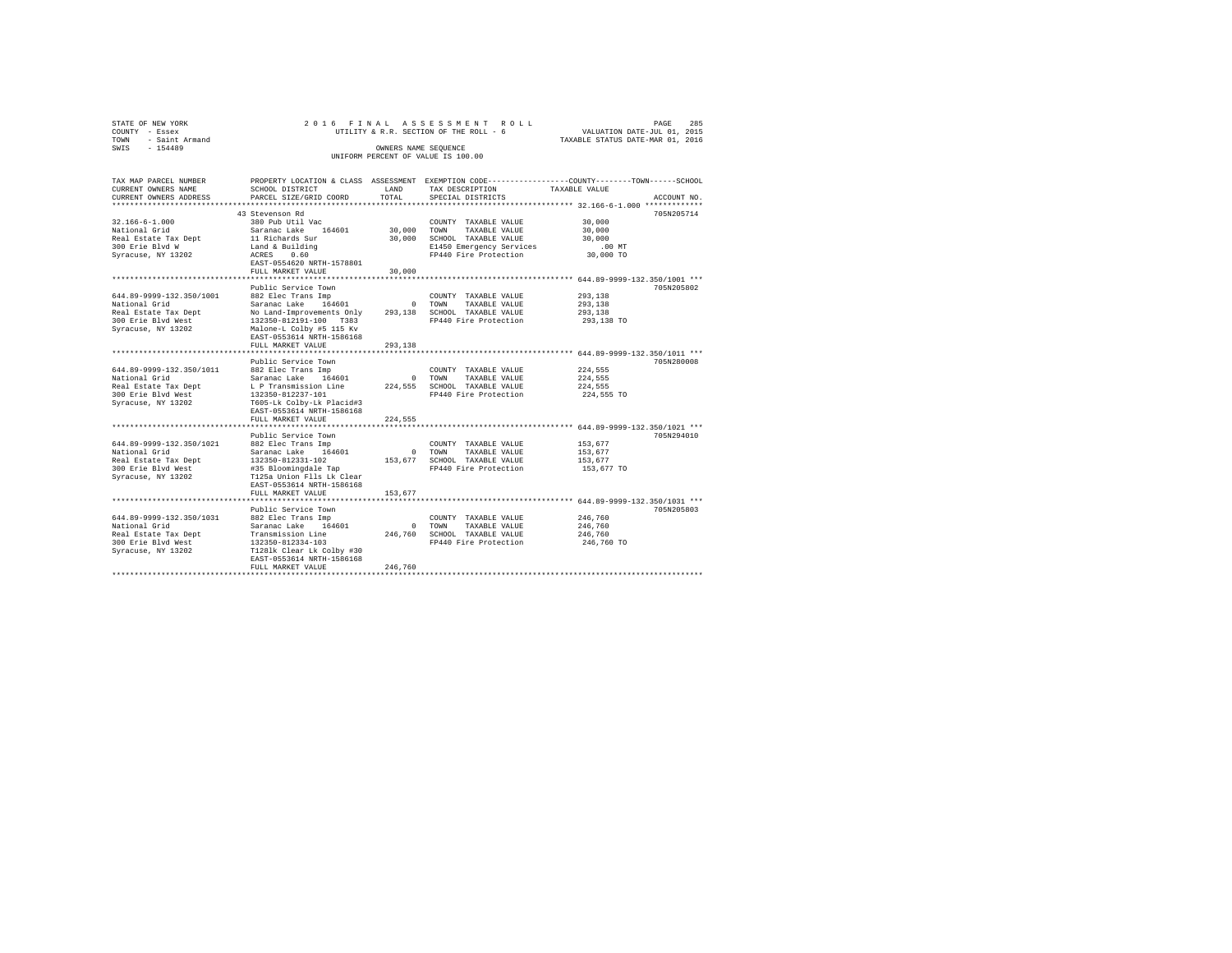| STATE OF NEW YORK      | 2016 FINAL ASSESSMENT ROLL             | 286<br>PAGE                      |
|------------------------|----------------------------------------|----------------------------------|
| COUNTY - Essex         | UTILITY & R.R. SECTION OF THE ROLL - 6 | VALUATION DATE-JUL 01, 2015      |
| - Saint Armand<br>TOWN |                                        | TAXABLE STATUS DATE-MAR 01, 2016 |
| $-154489$<br>SWIS      | OWNERS NAME SEOUENCE                   |                                  |
|                        | UNIFORM PERCENT OF VALUE IS 100.00     |                                  |

| TAX MAP PARCEL NUMBER<br>CURRENT OWNERS NAME<br>CURRENT OWNERS ADDRESS<br>********************                | SCHOOL DISTRICT<br>PARCEL SIZE/GRID COORD                                                                                                                                                                                                | <b>T.AND</b><br>TOTAL            | TAX DESCRIPTION<br>SPECIAL DISTRICTS                                                                                       | PROPERTY LOCATION & CLASS ASSESSMENT EXEMPTION CODE----------------COUNTY-------TOWN-----SCHOOL<br>TAXABLE VALUE             | ACCOUNT NO. |
|---------------------------------------------------------------------------------------------------------------|------------------------------------------------------------------------------------------------------------------------------------------------------------------------------------------------------------------------------------------|----------------------------------|----------------------------------------------------------------------------------------------------------------------------|------------------------------------------------------------------------------------------------------------------------------|-------------|
| 644.89-9999-132.350/1051<br>National Grid<br>Real Estate Tax Dept<br>300 Erie Blyd West<br>Syracuse, NY 13202 | erratta<br>882 Elec Trans Imp<br>164601<br>Saranac Lake<br>Transmission Line<br>132350-812337-105 T131<br>Franklin Fall Sar Lk#32<br>EAST-0553614 NRTH-1586168<br>FULL MARKET VALUE                                                      | $\circ$<br>71,876<br>71,876      | COUNTY TAXABLE VALUE<br>TOWN<br>TAXABLE VALUE<br>SCHOOL TAXABLE VALUE<br>FP440 Fire Protection                             | 71.876<br>71.876<br>71.876<br>71,876 TO<br>*********** 644.89-9999-132.350/1111 ***                                          | 705N294012  |
| 644.89-9999-132.350/1111<br>National Grid<br>Real Estate Tax Dept<br>300 Erie Blyd West<br>Syracuse, NY 13202 | Public Service Town<br>882 Elec Trans Imp<br>Saranac Lake<br>164601<br>132350-812330-111<br>Lake Colby Substation<br>Vehile Storeage Bldg<br>EAST-0553614 NRTH-1586168<br>FULL MARKET VALUE                                              | $\Omega$<br>21,070<br>21,070     | COUNTY TAXABLE VALUE<br>TOWN<br>TAXABLE VALUE<br>SCHOOL TAXABLE VALUE<br>FP440 Fire Protection                             | 21,070<br>21,070<br>21,070<br>21,070 TO                                                                                      | 705Z000002  |
| 644.89-9999-132.350/1881<br>National Grid<br>Real Estate Tax Dept<br>300 Erie Blyd West<br>Syracuse, NY 13202 | Electric Distribution<br>882 Elec Trans Imp<br>Saranac Lake<br>164601<br>Distribution Facilities<br>132350-888888-188 Total<br>Electric Distribution<br>EAST-0553614 NRTH-1586168<br>FULL MARKET VALUE                                   | $^{\circ}$<br>673,404<br>673.404 | COUNTY TAXABLE VALUE<br>TAXABLE VALUE<br>TOWN<br>SCHOOL TAXABLE VALUE<br>FP440 Fire Protection                             | 673.404<br>673.404<br>673,404<br>673,404 TO                                                                                  | 705N205715  |
| 644.89-9999-631.900/1881<br>Verizon New York<br>c/o Duff & Phelps<br>PO Box 2749<br>Addison, TX 75001         | *****************<br>Public Service<br>836 Telecom. eq.<br>Saranac Lake<br>164601<br>O/side Vil Ples Wres Cble<br>631900-888888-188<br>Outside Plant - No Land<br>EAST-0553614 NRTH-1586168<br>FULL MARKET VALUE<br>******************** | $\Omega$<br>57,478<br>57.478     | COUNTY TAXABLE VALUE<br>TOWN<br>TAXABLE VALUE<br>SCHOOL TAXABLE VALUE<br>FP440 Fire Protection                             | ********** 644.89-9999-631.900/1881 ***<br>57.478<br>57,478<br>57,478<br>57,478 TO<br>********** 13.56-10-8.000/1 ********** | 705N205711  |
| $13.56 - 10 - 8.000 / 1$<br>Verizon New York Inc<br>c/o Duff & Phelps LLC<br>PO Box 2549<br>Addison, TX 75001 | 25 Reservoir Ln<br>837 Cell Tower<br>Saranac Lake<br>164601<br>82 Omttwp 11Rs<br>1765/51 Lease Extension<br>$w/in 13.056 - 10 - 8.000$<br>EAST-0560824 NRTH-1606166<br>DEED BOOK 1275 PG-79<br>FULL MARKET VALUE                         | 15,000<br>154,100<br>154,100     | COUNTY TAXABLE VALUE<br>TOWN<br>TAXABLE VALUE<br>SCHOOL TAXABLE VALUE<br>E1451 Emergency Services<br>FP440 Fire Protection | 154,100<br>154,100<br>154,100<br>$.00$ MT<br>154,100 TO                                                                      | 705Z012005  |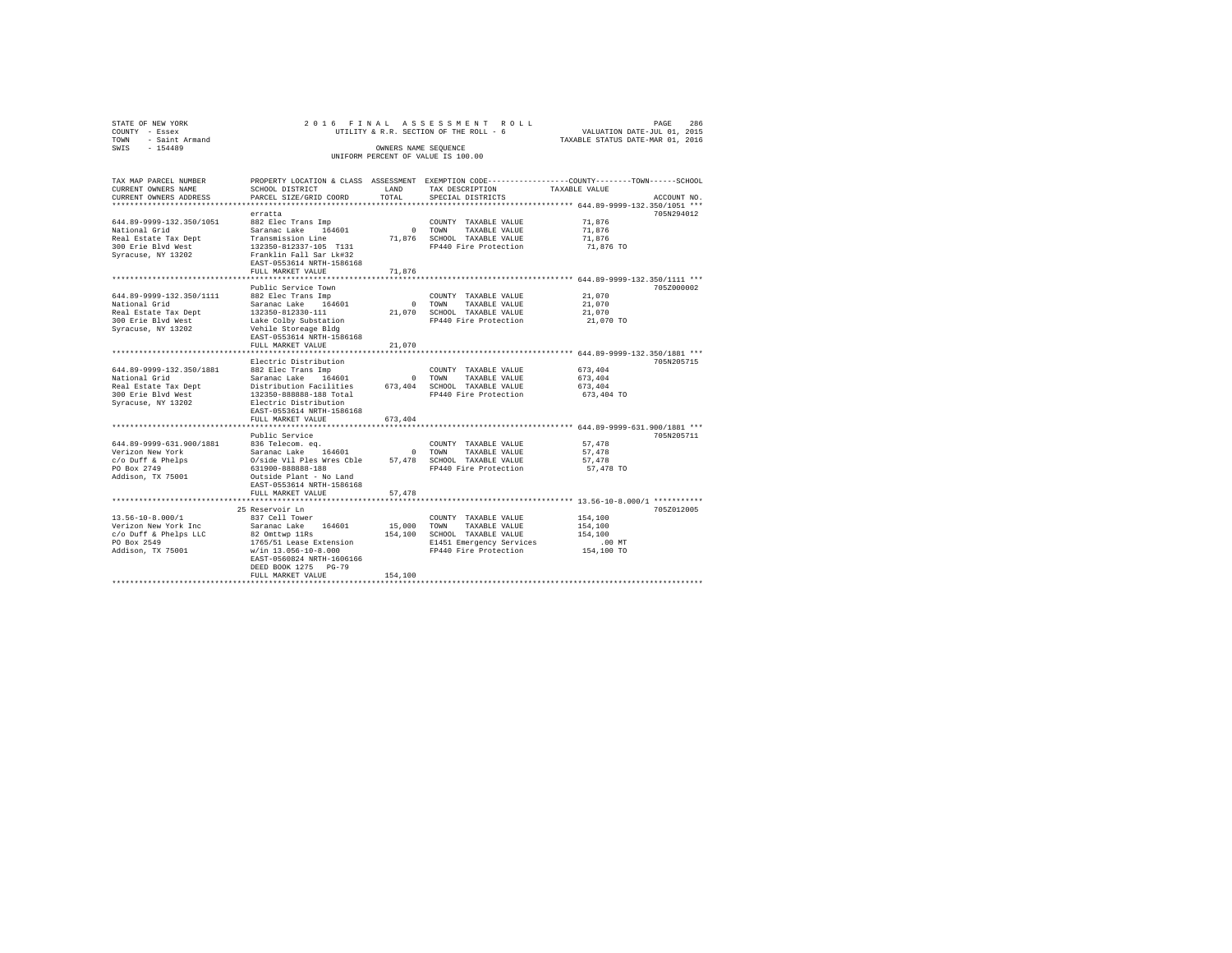| STATE OF NEW YORK   | 2016 FINAL ASSESSMENT ROLL             | 287<br>PAGE                      |
|---------------------|----------------------------------------|----------------------------------|
| COUNTY - Essex      | UTILITY & R.R. SECTION OF THE ROLL - 6 | VALUATION DATE-JUL 01, 2015      |
| TOWN - Saint Armand |                                        | TAXABLE STATUS DATE-MAR 01, 2016 |
| SWIS<br>$-154489$   |                                        | RPS150/V04/L015                  |
|                     |                                        | CURRENT DATE 6/24/2016           |
|                     | UNIFORM PERCENT OF VALUE IS 100.00     |                                  |
|                     | ROLL SUB SECTION- - TOTALS             |                                  |

| CODE | DISTRICT NAME        | TOTAL<br>PARCELS | <b>EXTENSION</b><br><b>TYPE</b> | EXTENSION<br>VALUE | AD VALOREM<br>VALUE | <b>EXEMPT</b><br>AMOUNT | TAXARLE<br>VALUE |
|------|----------------------|------------------|---------------------------------|--------------------|---------------------|-------------------------|------------------|
|      | E1450 Emergency Serv |                  | 3 MOVTAX                        |                    |                     |                         |                  |
|      | E1451 Emergency Serv |                  | 3 MOVTAX                        |                    |                     |                         |                  |
|      | FP440 Fire Protectio |                  | 15 TOTAL                        |                    | 10287.082           |                         | 10287.082        |

#### \*\*\* S C H O O L D I S T R I C T S U M M A R Y \*\*\*

| CODE   | DISTRICT NAME | TOTAL<br>PARCELS | ASSESSED<br>LAND | ASSESSED<br>TOTAL | EXEMPT<br>AMOUNT | TOTAL<br>TAXABLE | STAR<br>AMOUNT | STAR<br>TAXABLE |
|--------|---------------|------------------|------------------|-------------------|------------------|------------------|----------------|-----------------|
| 164601 | Saranac Lake  | 15               | 250,000          | 10287.082         |                  | 10287.082        |                | 10287.082       |
|        | SUB-TOTAL     | 15               | 250,000          | 10287.082         |                  | 10287.082        |                | 10287.082       |
|        | TOTAL         | 15               | 250,000          | 10287.082         |                  | 10287.082        |                | 10287.082       |

#### \*\*\* S Y S T E M C O D E S S U M M A R Y \*\*\*

NO SYSTEM EXEMPTIONS AT THIS LEVEL

# \*\*\* E X E M P T I O N S U M M A R Y \*\*\*

NO EXEMPTIONS AT THIS LEVEL

| ROLL       | DESCRIPTION      | TOTAL   | ASSESSED | ASSESSED  | TAXABLE   | TAXABLE       | TAXABLE       | STAR          |
|------------|------------------|---------|----------|-----------|-----------|---------------|---------------|---------------|
| <b>SEC</b> |                  | PARCELS | LAND     | TOTAL     | COUNTY    | TOWN          | SCHOOL        | TAXABLE       |
|            | UTILITIES & N.C. | 15      | 250,000  | 10287.082 | 10287.082 | 10287<br>.082 | 10287<br>.082 | 10287<br>.082 |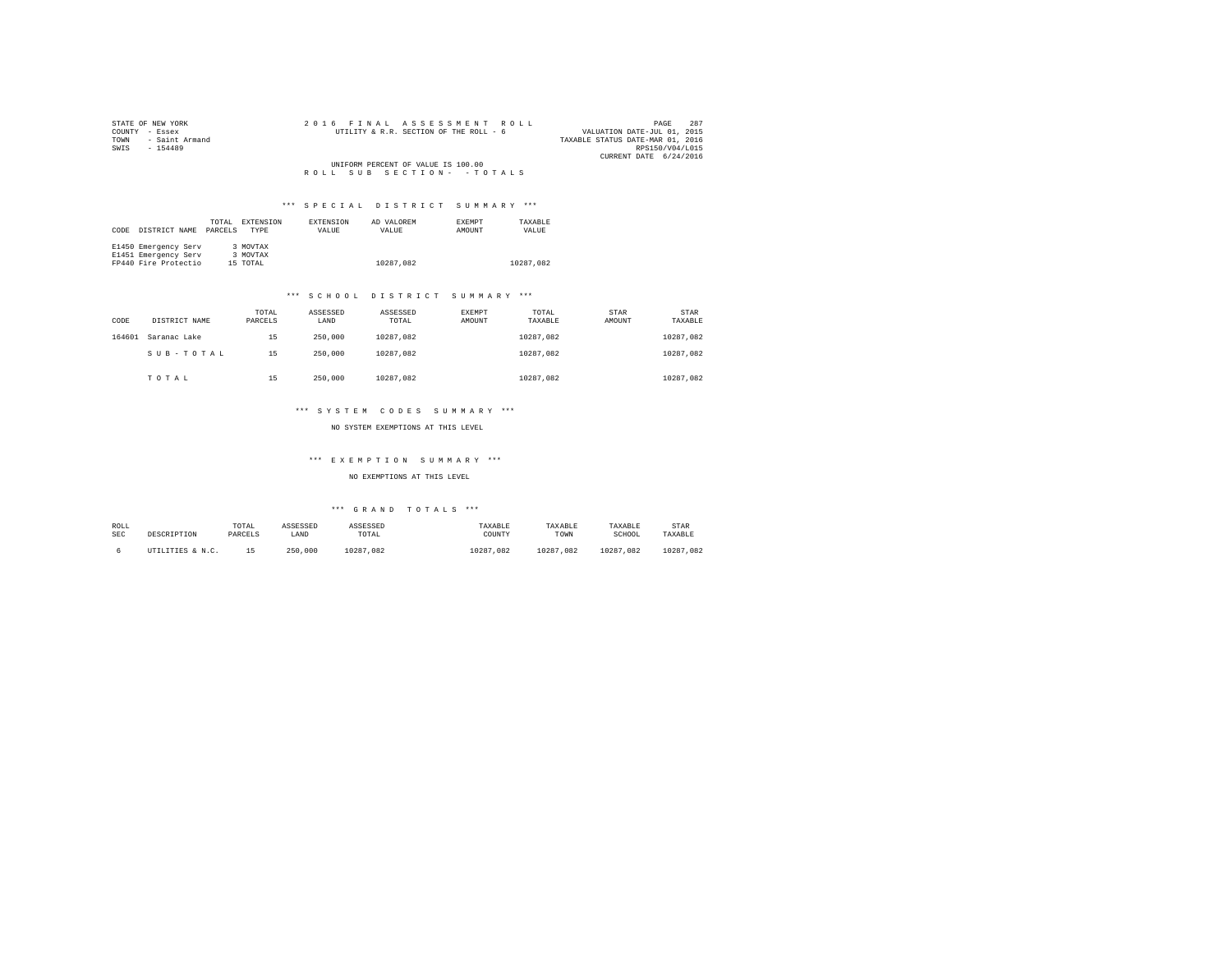| STATE OF NEW YORK      | 2016 FINAL ASSESSMENT ROLL             | 288<br>PAGE                      |
|------------------------|----------------------------------------|----------------------------------|
| COUNTY - Essex         | UTILITY & R.R. SECTION OF THE ROLL - 6 | VALUATION DATE-JUL 01, 2015      |
| - Saint Armand<br>TOWN |                                        | TAXABLE STATUS DATE-MAR 01, 2016 |
| SWTS<br>$-154489$      |                                        | RPS150/V04/L015                  |
|                        | UNIFORM PERCENT OF VALUE IS 100.00     | CURRENT DATE 6/24/2016           |
|                        |                                        |                                  |
|                        | ROLL SECTION TOTALS                    |                                  |

| CODE | DISTRICT NAME                                                        | TOTAL<br>PARCELS | <b>EXTENSION</b><br>TYPE         | <b>EXTENSION</b><br>VALUE | AD VALOREM<br>VALUE | <b>EXEMPT</b><br>AMOUNT | TAXARLE<br>VALUE |  |
|------|----------------------------------------------------------------------|------------------|----------------------------------|---------------------------|---------------------|-------------------------|------------------|--|
|      | E1450 Emergency Serv<br>E1451 Emergency Serv<br>FP440 Fire Protectio |                  | 3 MOVTAX<br>3 MOVTAX<br>15 TOTAL |                           | 10287.082           |                         | 10287.082        |  |

#### \*\*\* S C H O O L D I S T R I C T S U M M A R Y \*\*\*

| CODE   | DISTRICT NAME | TOTAL<br>PARCELS | ASSESSED<br>LAND | ASSESSED<br>TOTAL | EXEMPT<br>AMOUNT | TOTAL<br>TAXABLE | STAR<br>AMOUNT | STAR<br>TAXABLE |
|--------|---------------|------------------|------------------|-------------------|------------------|------------------|----------------|-----------------|
| 164601 | Saranac Lake  | 15               | 250,000          | 10287.082         |                  | 10287.082        |                | 10287.082       |
|        | SUB-TOTAL     | 15               | 250,000          | 10287.082         |                  | 10287.082        |                | 10287.082       |
|        | TOTAL         | 15               | 250,000          | 10287.082         |                  | 10287.082        |                | 10287.082       |

#### \*\*\* S Y S T E M C O D E S S U M M A R Y \*\*\*

NO SYSTEM EXEMPTIONS AT THIS LEVEL

# \*\*\* E X E M P T I O N S U M M A R Y \*\*\*

### NO EXEMPTIONS AT THIS LEVEL

| ROLL       | DESCRIPTION      | TOTAL   | ASSESSED | ASSESSED  | TAXABLE   | TAXABLE       | TAXABLE       | STAR      |
|------------|------------------|---------|----------|-----------|-----------|---------------|---------------|-----------|
| <b>SEC</b> |                  | PARCELS | LAND     | TOTAL     | COUNTY    | TOWN          | SCHOOL        | TAXABLE   |
|            | UTILITIES & N.C. |         | 250,000  | 10287.082 | 10287.082 | 10287<br>.082 | 10287<br>.082 | 10287.082 |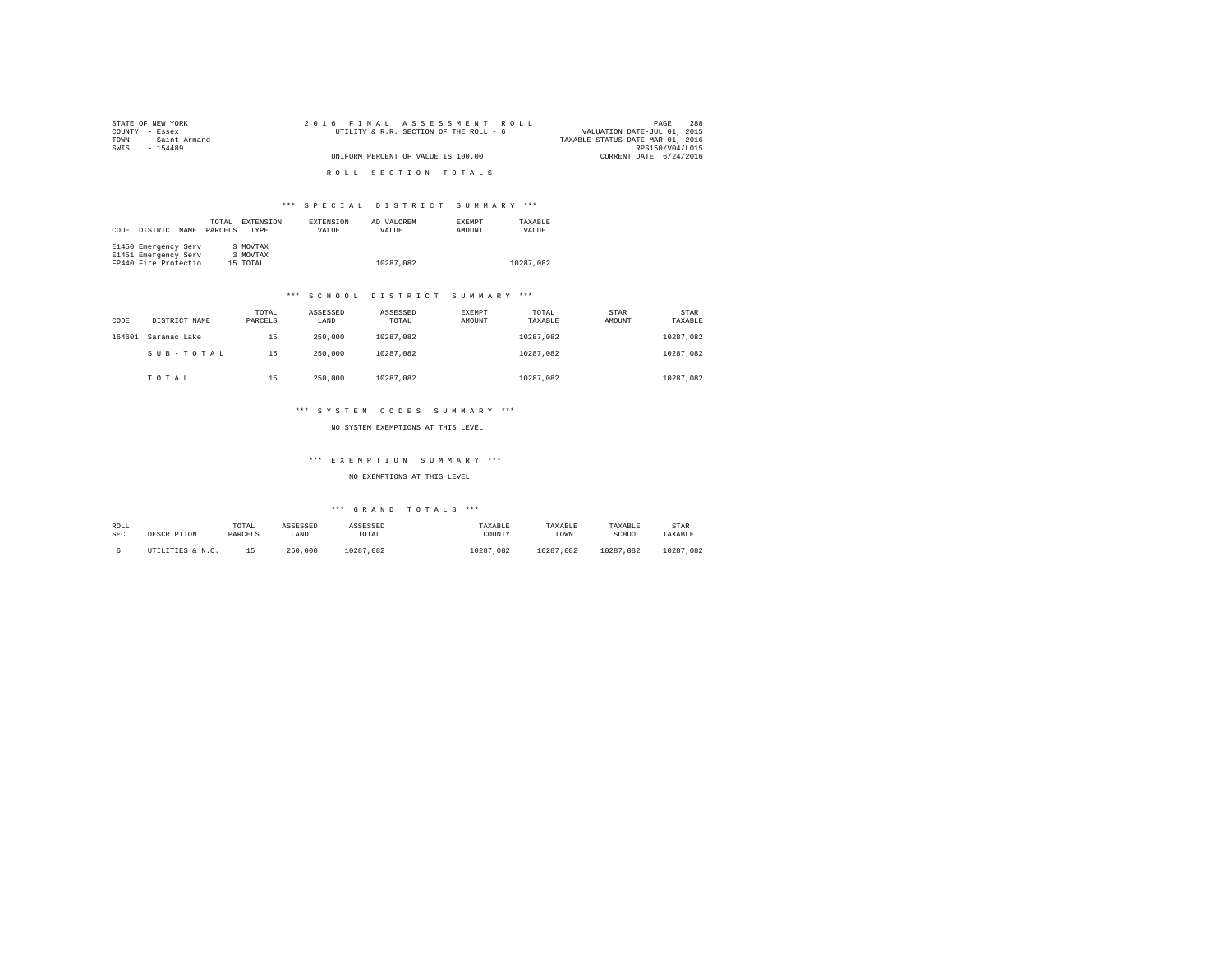| STATE OF NEW YORK<br>COUNTY - Essex<br>TOWN - Saint Armand<br>SWIS - 154489                                                    |                                                                                                                                                                                                 |              | 2016 FINAL ASSESSMENT ROLL<br>WHOLLY EXEMPT SECTION OF THE ROLL - 8                                                                                                                                                            | PAGE 289<br>VALUATION DATE-JUL 01, 2015<br>TAXABLE STATUS DATE-MAR 01, 2016 |                   |                             |
|--------------------------------------------------------------------------------------------------------------------------------|-------------------------------------------------------------------------------------------------------------------------------------------------------------------------------------------------|--------------|--------------------------------------------------------------------------------------------------------------------------------------------------------------------------------------------------------------------------------|-----------------------------------------------------------------------------|-------------------|-----------------------------|
|                                                                                                                                |                                                                                                                                                                                                 |              | OWNERS NAME SEQUENCE<br>UNIFORM PERCENT OF VALUE IS 100.00                                                                                                                                                                     |                                                                             |                   |                             |
| TAX MAP PARCEL NUMBER<br>CURRENT OWNERS NAME<br>CURRENT OWNERS ADDRESS                                                         | PROPERTY LOCATION & CLASS ASSESSMENT EXEMPTION CODE---------------COUNTY-------TOWN------SCHOOL<br>SCHOOL DISTRICT LAND<br>PARCEL SIZE/GRID COORD                                               | TOTAL        | TAX DESCRIPTION TAXABLE VALUE<br>SPECIAL DISTRICTS                                                                                                                                                                             |                                                                             |                   | ACCOUNT NO.                 |
| 13.65-3-10.000                                                                                                                 | Roosevelt Ln                                                                                                                                                                                    |              |                                                                                                                                                                                                                                | $\Omega$<br>$\Omega$                                                        | 2.800             | 7079995002<br>2,800         |
|                                                                                                                                | 1635 NYS Route 3                                                                                                                                                                                |              |                                                                                                                                                                                                                                | .00MT<br>$0$ TO                                                             |                   | 7079906111                  |
| $13.65 - 3 - 6.000$<br>Bloomingdale Fire Dept<br>1635 NYS Rte 3<br>Bloomingdale, NY 12913                                      | 662 Police/fire<br>Saranac Lake 164601 41,800 COUNTY TAXABLE VALUE<br>102 Twp 11 Omt<br>ACRES 0.70<br>EAST-0564681 NRTH-1604924<br>DEED BOOK 452 PG-497<br>FULL MARKET VALUE 391,900 391,900 EX | 391,900 TOWN | VOL F DEPT 26400 0 391,900<br>TAXABLE VALUE<br>SCHOOL TAXABLE VALUE<br>E1451 Emergency Services .00 MT<br>FP440 Fire Protection<br>SD442 Bloomingdale Sewer D 0 TO M<br>391,900 EX<br>WD442 Bloomingdale Water D<br>391,900 EX | $\Omega$<br>$\Omega$<br>$\Omega$<br>0 <sub>T</sub>                          | 391,900<br>0 TO M | 391,900                     |
| $13.65 - 3 - 7.000$<br>Bloomingdale Vol Fire<br>Dept<br>Bloomingdale, NY 12913                                                 | Saranac Lake 164601<br>Twp 11 Omt Lot 102<br>ACRES 0.37<br>EAST-0564722 NRTH-1604806<br>DEED BOOK 588 PG-123<br>FULL MARKET VALUE                                                               | 13,200       | 13,200 COUNTY TAXABLE VALUE<br>13,200 TOWN TAXABLE VALUE<br>SCHOOL TAXABLE VALUE<br>E1451 Emergency Services .00 MT<br>FP440 Fire Protection<br>13,200 EX                                                                      | $\Omega$<br>$\Omega$<br>$\sim$                                              | $0$ TO            | 7079978036<br>13,200        |
| $13.65 - 3 - 8.000$<br>Bloomingdale Vol Fire Saranac Lake 164601 17,400 COUNTY TAXABLE VALUE<br>Dept<br>Bloomingdale, NY 12913 | NYS Route 3<br>330 Vacant comm<br>Twp 11 Omt Lot 102<br>ACRES 0.59<br>ACRES<br>0.59<br>EAST-0564740 NRTH-1604701                                                                                | 17,400 TOWN  | VOL F DEPT 26400 0 17,400<br>TAXABLE VALUE<br>SCHOOL TAXABLE VALUE<br>E1451 Emergency Services<br>FP440 Fire Protection<br>17.400                                                                                              | $\circ$<br>$\Omega$<br>$\Omega$<br>$.00$ MT                                 |                   | 7079978037<br>17,400 17,400 |
|                                                                                                                                | DEED BOOK 588 PG-123<br>FULL MARKET VALUE                                                                                                                                                       |              | 17,400 17,400 EX                                                                                                                                                                                                               | $0$ TO                                                                      |                   |                             |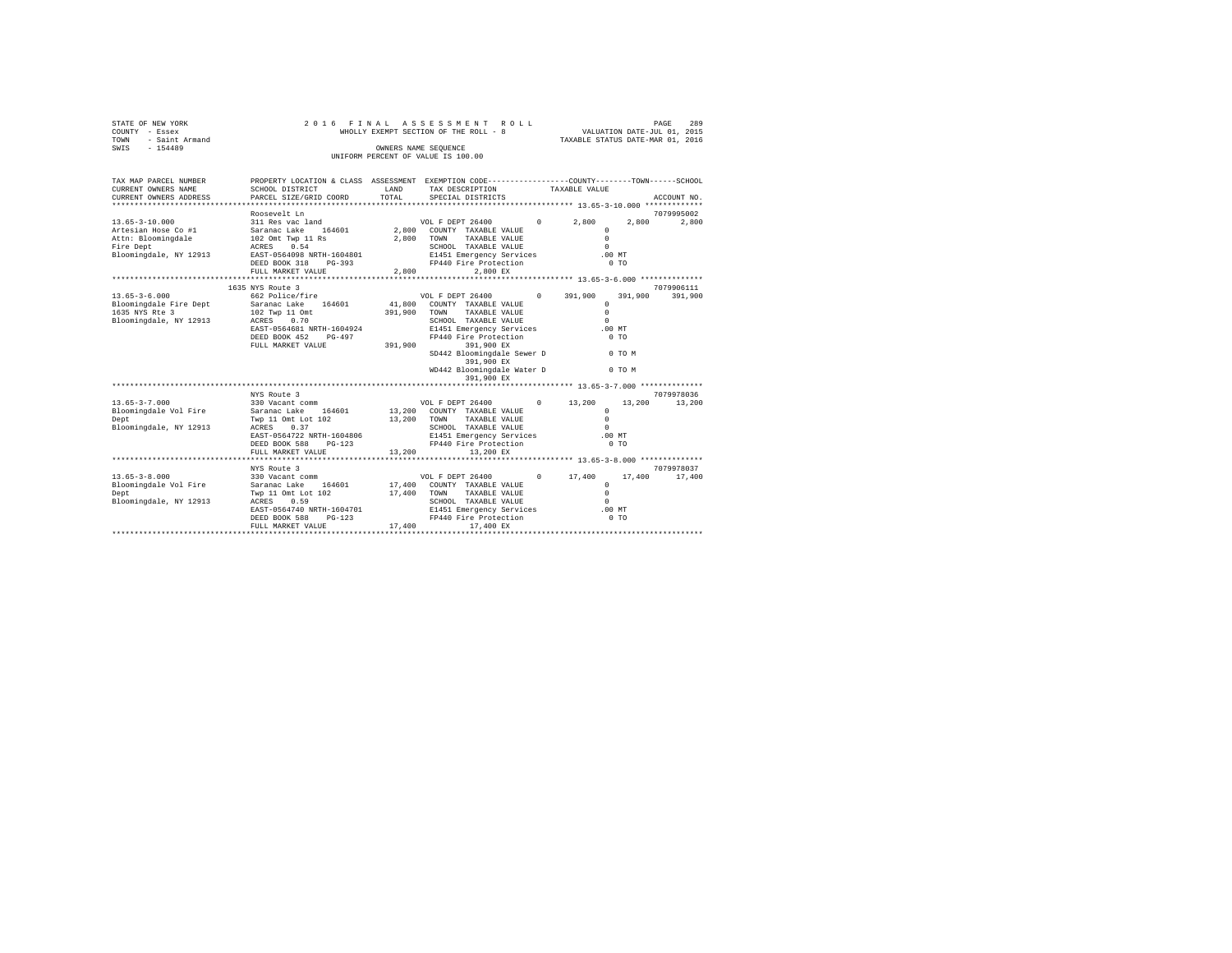| STATE OF NEW YORK<br>COUNTY - Essex<br>TOWN<br>- Saint Armand<br>$-154489$<br>SWIS                   | 2016 FINAL                                                                                                                                                     |                      | ASSESSMENT ROLL<br>WHOLLY EXEMPT SECTION OF THE ROLL - 8<br>OWNERS NAME SEQUENCE<br>UNIFORM PERCENT OF VALUE IS 100.00                                                                                                                                          |                    | PAGE<br>290<br>VALUATION DATE-JUL 01, 2015<br>TAXABLE STATUS DATE-MAR 01, 2016                                         |                        |  |  |
|------------------------------------------------------------------------------------------------------|----------------------------------------------------------------------------------------------------------------------------------------------------------------|----------------------|-----------------------------------------------------------------------------------------------------------------------------------------------------------------------------------------------------------------------------------------------------------------|--------------------|------------------------------------------------------------------------------------------------------------------------|------------------------|--|--|
| TAX MAP PARCEL NUMBER<br>CURRENT OWNERS NAME<br>CURRENT OWNERS ADDRESS                               | PROPERTY LOCATION & CLASS ASSESSMENT EXEMPTION CODE---------------COUNTY-------TOWN------SCHOOL<br>SCHOOL DISTRICT<br>PARCEL SIZE/GRID COORD                   | LAND<br>TOTAL        | TAX DESCRIPTION<br>SPECIAL DISTRICTS                                                                                                                                                                                                                            |                    | TAXABLE VALUE                                                                                                          | ACCOUNT NO.            |  |  |
|                                                                                                      | NYS Route 3                                                                                                                                                    |                      |                                                                                                                                                                                                                                                                 |                    |                                                                                                                        | 705Z000000             |  |  |
| $13.65 - 3 - 5.200$                                                                                  | 330 Vacant comm                                                                                                                                                |                      | VOL F DEPT 26400                                                                                                                                                                                                                                                | $0 \t 11.600$      | 11,600                                                                                                                 | 11,600                 |  |  |
| Bloomingdale Volunteer<br>Fire Department Inc<br>PO Box 226<br>Bloomingdale, NY 12913                | Saranac Lake 164601<br>102 Omt Twp 11 Rs<br>ACRES 0.29<br>EAST-0564626 NRTH-1605007<br>DEED BOOK 1209 PG-113                                                   | 11,600               | 11,600 COUNTY TAXABLE VALUE<br>TOWN<br>TAXABLE VALUE<br>SCHOOL TAXABLE VALUE<br>E1451 Emergency Services<br>FP440 Fire Protection                                                                                                                               |                    | $\circ$<br>$\Omega$<br>$\Omega$<br>.00MT<br>0 <sub>T</sub>                                                             |                        |  |  |
|                                                                                                      | FULL MARKET VALUE                                                                                                                                              | 11,600               | 11,600 EX                                                                                                                                                                                                                                                       |                    |                                                                                                                        |                        |  |  |
|                                                                                                      | 711 NYS Route 3                                                                                                                                                |                      |                                                                                                                                                                                                                                                                 |                    |                                                                                                                        | 7079974008             |  |  |
| $23.3 - 1 - 42.200$<br>Board Of Cooperative<br>Educational Services<br>PO Box 28<br>Malone, NY 12953 | 612 School<br>Saranac Lake 164601<br>Lot 29 Richards Survey 1362,600<br>31.2 Acres<br>ACRES 31.20<br>EAST-0556567 NRTH-1585758<br>DEED BOOK 1158 PG-154        |                      | CONST ED 25120 0 1362,600<br>145,500 COUNTY TAXABLE VALUE<br>TAXABLE VALUE<br>TOWN<br>SCHOOL TAXABLE VALUE<br>E1450 Emergency Services<br>FP440 Fire Protection<br>1362,600 EX                                                                                  |                    | $\Omega$<br>$\Omega$<br>$\Omega$<br>.00MT<br>$0$ TO                                                                    | 1362.600 1362.600      |  |  |
|                                                                                                      | FULL MARKET VALUE                                                                                                                                              | 1362,600             |                                                                                                                                                                                                                                                                 |                    |                                                                                                                        |                        |  |  |
|                                                                                                      |                                                                                                                                                                |                      |                                                                                                                                                                                                                                                                 |                    |                                                                                                                        |                        |  |  |
|                                                                                                      | 1457 NYS Route 3                                                                                                                                               |                      |                                                                                                                                                                                                                                                                 |                    |                                                                                                                        | 7079906108             |  |  |
| $13.4 - 1 - 18.000$<br>Brookside Cemetery<br>Bloomingdale, NY 12913                                  | 695 Cemetery<br>Saranac Lake 164601<br>104 Richards Sur<br>2.70<br>ACRES<br>EAST-0565811 NRTH-1600793<br>DEED BOOK 203 PG-245<br>FULL MARKET VALUE             | 12,500<br>12,500     | TOWN CEMET 13510<br>12,500 COUNTY TAXABLE VALUE<br>TOWN<br>TAXABLE VALUE<br>SCHOOL TAXABLE VALUE<br>E1451 Emergency Services<br>FP440 Fire Protection<br>12,500 EX                                                                                              | 12,500<br>$\Omega$ | 12,500<br>$\Omega$<br>$\Omega$<br>$\Omega$<br>.00 MT<br>0 <sub>T</sub>                                                 | 12,500                 |  |  |
|                                                                                                      |                                                                                                                                                                |                      |                                                                                                                                                                                                                                                                 |                    |                                                                                                                        |                        |  |  |
| $13.64 - 1 - 3.000$<br>Central School Dist No 1<br>Canaras Ave<br>Saranac Lake, NY 12983             | 93 Main St<br>612 School<br>Saranac Lake 164601<br>86 Twp 11 Omt<br>ACRES 20.00<br>EAST-0562534 NRTH-1604929<br>DEED BOOK 451<br>$PG-440$<br>FULL MARKET VALUE | 1769,200<br>1769,200 | SCHOOL DST 13800<br>451,400 COUNTY TAXABLE VALUE<br>TOWN<br>TAXABLE VALUE<br>SCHOOL TAXABLE VALUE<br>E1451 Emergency Services<br>FP440 Fire Protection<br>1769,200 EX<br>SD442 Bloomingdale Sewer D<br>1769,200 EX<br>WD442 Bloomingdale Water D<br>1769,200 EX | $\Omega$           | 1769,200<br>1769,200<br>$\Omega$<br>$\Omega$<br>$\Omega$<br>.00MT<br>0 <sub>T</sub><br><b>COMPANY</b> OF TOM<br>0 TO M | 7079906112<br>1769.200 |  |  |
|                                                                                                      |                                                                                                                                                                |                      |                                                                                                                                                                                                                                                                 |                    |                                                                                                                        |                        |  |  |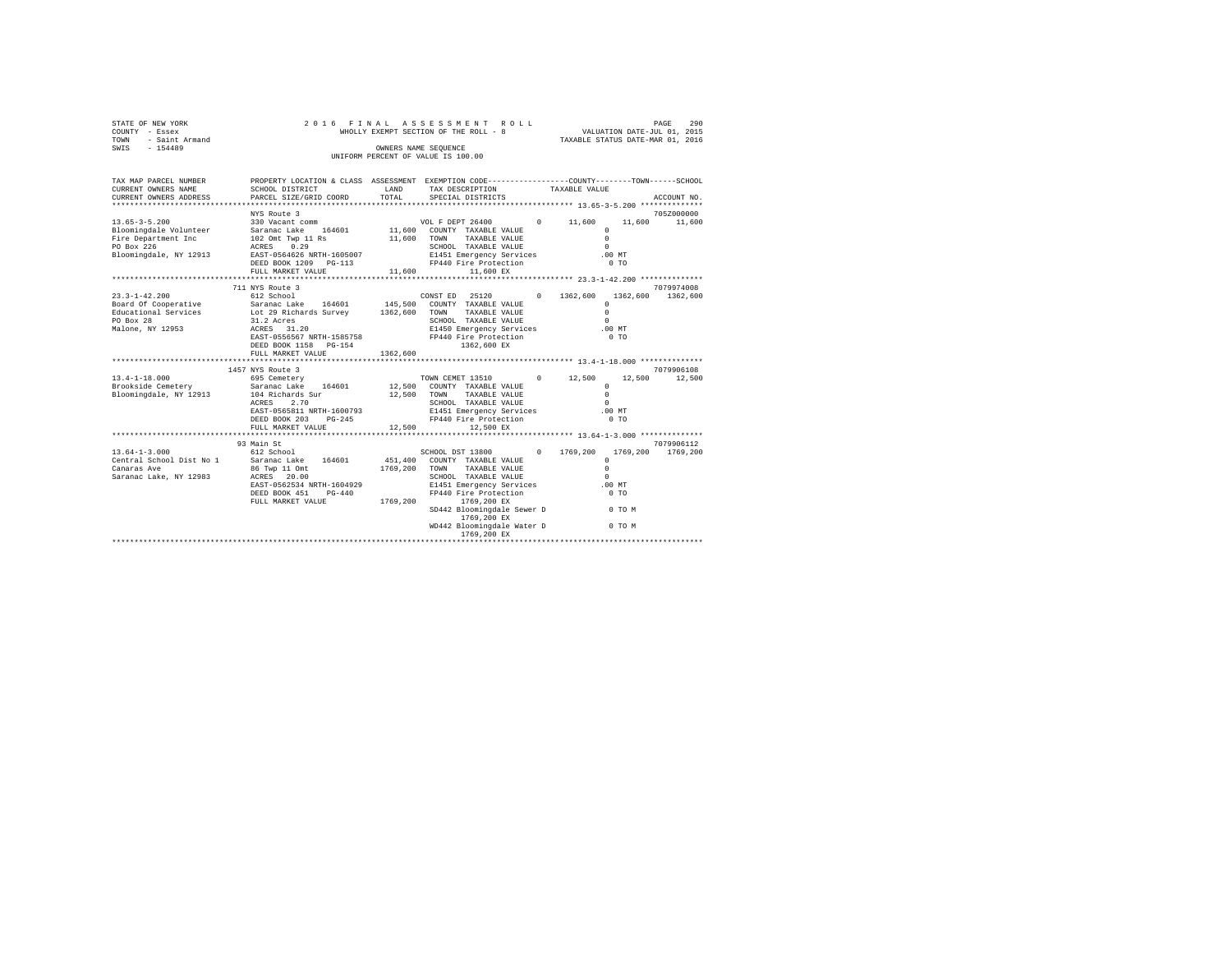| OF NEW YORK<br>T – Essex<br>– Saint Armand<br>– 154489<br>STATE OF NEW YORK<br>COUNTY - Essex<br>TOWN                                                                            | 2016 FINAL                                                                                                                                    |               | ASSESSMENT ROLL<br>WHOLLY EXEMPT SECTION OF THE ROLL - 8   |            | PAGE 291<br>VALUATION DATE-JUL 01, 2015<br>TAXABLE STATUS DATE-MAR 01, 2016 |                       |
|----------------------------------------------------------------------------------------------------------------------------------------------------------------------------------|-----------------------------------------------------------------------------------------------------------------------------------------------|---------------|------------------------------------------------------------|------------|-----------------------------------------------------------------------------|-----------------------|
| SWIS                                                                                                                                                                             |                                                                                                                                               |               | OWNERS NAME SEQUENCE<br>UNIFORM PERCENT OF VALUE IS 100.00 |            |                                                                             |                       |
| TAX MAP PARCEL NUMBER<br>CURRENT OWNERS NAME<br>CURRENT OWNERS ADDRESS                                                                                                           | PROPERTY LOCATION & CLASS ASSESSMENT EXEMPTION CODE----------------COUNTY-------TOWN------SCHOOL<br>SCHOOL DISTRICT<br>PARCEL SIZE/GRID COORD | LAND<br>TOTAL | TAX DESCRIPTION<br>SPECIAL DISTRICTS                       |            | TAXABLE VALUE                                                               | ACCOUNT NO.           |
|                                                                                                                                                                                  |                                                                                                                                               |               |                                                            |            |                                                                             |                       |
|                                                                                                                                                                                  | 1684 NYS Route 3                                                                                                                              |               |                                                            |            |                                                                             | 7079906008            |
| $13.57 - 3 - 5.000$                                                                                                                                                              | 620 Religious                                                                                                                                 |               | CONST REL 25110                                            |            | $0 \t 183,500$<br>183,500                                                   | 183,500               |
| Methodist Episcopal<br>Church                                                                                                                                                    | Saranac Lake 164601                                                                                                                           |               | 38,200 COUNTY TAXABLE VALUE                                |            | $\Omega$                                                                    |                       |
| Saranac Lake, NY 12983                                                                                                                                                           | Rs 101 Twp 11 Omt<br>ACRES 0.30                                                                                                               | 183,500 TOWN  | TAXABLE VALUE<br>SCHOOL TAXABLE VALUE                      |            | $\Omega$<br>$\Omega$                                                        |                       |
|                                                                                                                                                                                  | EAST-0564478 NRTH-1606101                                                                                                                     |               |                                                            |            | $.00$ MT                                                                    |                       |
|                                                                                                                                                                                  | DEED BOOK 189 PG-086                                                                                                                          |               | E1451 Emergency Services<br>FP440 Fire Protection          |            | 0 <sub>T</sub>                                                              |                       |
|                                                                                                                                                                                  | FULL MARKET VALUE                                                                                                                             | 183,500       | 183,500 EX                                                 |            |                                                                             |                       |
|                                                                                                                                                                                  |                                                                                                                                               |               | SD442 Bloomingdale Sewer D<br>183,500 EX                   |            | 0 TO M                                                                      |                       |
|                                                                                                                                                                                  |                                                                                                                                               |               | WD442 Bloomingdale Water D<br>183,500 EX                   |            | $0$ TO $M$                                                                  |                       |
|                                                                                                                                                                                  |                                                                                                                                               |               |                                                            |            |                                                                             |                       |
|                                                                                                                                                                                  | 1747 NYS Route 3                                                                                                                              |               |                                                            |            |                                                                             | 7079901610            |
| $13.57 - 1 - 2.000$                                                                                                                                                              | 322 Rural vac>10                                                                                                                              |               | CONST ED 25120<br>49,900 COUNTY TAXABLE VALUE              | $^{\circ}$ | 49,900<br>49,900<br>$\Omega$                                                | 49,900                |
| Paul Smiths College Of<br>Arts & Science                                                                                                                                         | Saranac Lake 164601<br>101 R S Omt 11                                                                                                         | 49,900        | TOWN TAXABLE VALUE                                         |            | $\Omega$                                                                    |                       |
| Paul Smiths, NY 12970                                                                                                                                                            | ACRES 41.83                                                                                                                                   |               | SCHOOL TAXABLE VALUE                                       |            | $\Omega$                                                                    |                       |
|                                                                                                                                                                                  | EAST-0565211 NRTH-1607335                                                                                                                     |               | E1451 Emergency Services                                   |            | $.00$ MT                                                                    |                       |
|                                                                                                                                                                                  | DEED BOOK 705 PG-073                                                                                                                          |               | FP440 Fire Protection                                      |            | 0 <sub>T</sub>                                                              |                       |
|                                                                                                                                                                                  | FULL MARKET VALUE                                                                                                                             | 49,900        | 49,900 EX                                                  |            |                                                                             |                       |
|                                                                                                                                                                                  |                                                                                                                                               |               |                                                            |            |                                                                             |                       |
|                                                                                                                                                                                  | 812 Saint Regis Ave                                                                                                                           |               |                                                            |            |                                                                             | 7079906011            |
| $13.56 - 8 - 1.000$<br>Pilgrim Holiness                                                                                                                                          | 210 1 Family Res                                                                                                                              |               | CHURCH PAR 21600<br>30,300 COUNTY TAXABLE VALUE            | $^{\circ}$ | 114,900<br>114,900<br>$\Omega$                                              | 114,900               |
|                                                                                                                                                                                  | Saranac Lake 164601<br>101 Rs 11 Omt                                                                                                          | 114,900       | TOWN TAXABLE VALUE                                         |            | $\Omega$                                                                    |                       |
| Parsonage<br>PO Box 194                                                                                                                                                          | ACRES 0.60                                                                                                                                    |               | SCHOOL TAXABLE VALUE                                       |            | $\sim$                                                                      |                       |
| Bloomingdale, NY 12913                                                                                                                                                           | EAST-0563435 NRTH-1607112                                                                                                                     |               | E1451 Emergency Services                                   |            | .00MT                                                                       |                       |
|                                                                                                                                                                                  | DEED BOOK 268 PG-334                                                                                                                          |               | FP440 Fire Protection                                      |            | 114,900 TO                                                                  |                       |
|                                                                                                                                                                                  | FULL MARKET VALUE                                                                                                                             |               | 114,900 SD442 Bloomingdale Sewer D                         |            | 114,900 TO M<br>114,900 TO M                                                |                       |
|                                                                                                                                                                                  |                                                                                                                                               |               | WD442 Bloomingdale Water D                                 |            |                                                                             |                       |
|                                                                                                                                                                                  |                                                                                                                                               |               |                                                            |            |                                                                             |                       |
| $13.56 - 2 - 16.000$                                                                                                                                                             | 14 Oregon Plains Rd<br>620 Religious                                                                                                          |               | CONST REL 25110                                            | $\Omega$   | 101,400<br>101,400                                                          | 7079906010<br>101,400 |
|                                                                                                                                                                                  |                                                                                                                                               |               |                                                            |            | $\Omega$                                                                    |                       |
|                                                                                                                                                                                  |                                                                                                                                               |               |                                                            |            | $\Omega$                                                                    |                       |
| $c/19$ Pilgrim Holiness Church Saranac Lake 164601 37,000 COUNTY TAXABLE VALUE $c/0$ Daniel Shumway Pastor 101 Richards Surtwp11 Omt 101,400 TOWN TAXABLE VALUE 812 St Regis Ave |                                                                                                                                               |               | SCHOOL TAXABLE VALUE                                       |            | $\Omega$                                                                    |                       |
| Bloomingdale, NY 12913                                                                                                                                                           | EAST-0563822 NRTH-1607334                                                                                                                     |               | E1451 Emergency Services<br>FP440 Fire Protection          |            | $.00$ MT                                                                    |                       |
|                                                                                                                                                                                  | DEED BOOK 213 PG-479<br>FULL MARKET VALUE                                                                                                     | 101,400       | 101,400 EX                                                 |            | $0$ TO                                                                      |                       |
|                                                                                                                                                                                  |                                                                                                                                               |               | SD442 Bloomingdale Sewer D<br>101,400 EX                   |            | 0 TO M                                                                      |                       |
|                                                                                                                                                                                  |                                                                                                                                               |               | WD442 Bloomingdale Water D                                 |            | 0 TO M                                                                      |                       |
|                                                                                                                                                                                  |                                                                                                                                               |               |                                                            |            |                                                                             |                       |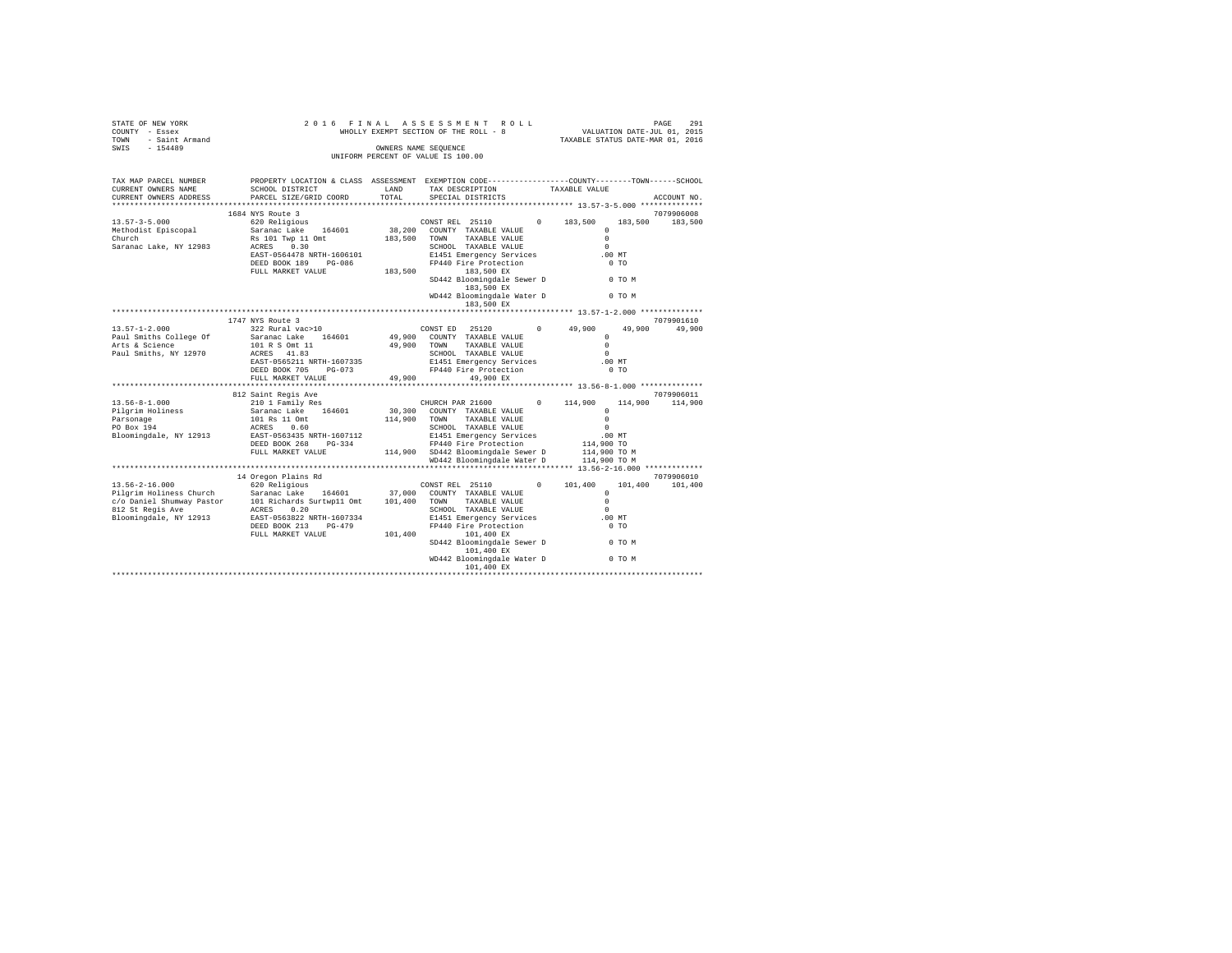| STATE OF NEW YORK<br>COUNTY - Essex<br>TOWN - Saint Armand<br>SWIS - 154489                                                                                                                                                  |                                                                                                   |        |                                                       | TAXABLE STATUS DATE-MAR 01, 2016 |                    |
|------------------------------------------------------------------------------------------------------------------------------------------------------------------------------------------------------------------------------|---------------------------------------------------------------------------------------------------|--------|-------------------------------------------------------|----------------------------------|--------------------|
|                                                                                                                                                                                                                              |                                                                                                   |        | OWNERS NAME SEQUENCE                                  |                                  |                    |
|                                                                                                                                                                                                                              |                                                                                                   |        | UNIFORM PERCENT OF VALUE IS 100.00                    |                                  |                    |
|                                                                                                                                                                                                                              |                                                                                                   |        |                                                       |                                  |                    |
| TAX MAP PARCEL NUMBER                                                                                                                                                                                                        | PROPERTY LOCATION & CLASS ASSESSMENT EXEMPTION CODE-----------------COUNTY-------TOWN------SCHOOL |        |                                                       |                                  |                    |
| CURRENT OWNERS NAME                                                                                                                                                                                                          | SCHOOL DISTRICT                                                                                   | LAND   | TAX DESCRIPTION                                       | TAXABLE VALUE                    |                    |
| CURRENT OWNERS ADDRESS                                                                                                                                                                                                       | PARCEL SIZE/GRID COORD                                                                            | TOTAL  | SPECIAL DISTRICTS                                     |                                  | ACCOUNT NO.        |
|                                                                                                                                                                                                                              | 1640 NYS Route 3                                                                                  |        |                                                       |                                  | 7079906012         |
| $13.65 - 2 - 10.100$                                                                                                                                                                                                         | 620 Religious                                                                                     |        | CONSTREL 25110 0 227,400                              |                                  | 227,400<br>227,400 |
| Roman Catholic Church                                                                                                                                                                                                        | Saranac Lake 164601                                                                               |        | CONSTREL 25110 0<br>42,700 COUNTY TAXABLE VALUE       | $\Omega$                         |                    |
| 27 St Bernard St                                                                                                                                                                                                             | 102 Twp 11 Omt                                                                                    |        | 227,400 TOWN TAXABLE VALUE                            | $\Omega$                         |                    |
| Saranac Lake, NY 12983                                                                                                                                                                                                       | Lot 1 #7092                                                                                       |        | SCHOOL TAXABLE VALUE                                  | $\Omega$                         |                    |
|                                                                                                                                                                                                                              | ACRES 0.95                                                                                        |        | E1451 Emergency Services                              | .00 MT                           |                    |
|                                                                                                                                                                                                                              | EAST-0564943 NRTH-1605034                                                                         |        | FP440 Fire Protection                                 | 0.70                             |                    |
|                                                                                                                                                                                                                              | FULL MARKET VALUE 227, 400 227, 400 EX                                                            |        |                                                       |                                  |                    |
|                                                                                                                                                                                                                              |                                                                                                   |        | SD442 Bloomingdale Sewer D 0 TO M<br>227,400 EX       |                                  |                    |
|                                                                                                                                                                                                                              |                                                                                                   |        | WD442 Bloomingdale Water D 0 TO M                     |                                  |                    |
|                                                                                                                                                                                                                              |                                                                                                   |        | 227,400 EX                                            |                                  |                    |
|                                                                                                                                                                                                                              | 1380 NYS Route 3                                                                                  |        |                                                       |                                  | 7079906113         |
| $23.2 - 1 - 3.000$                                                                                                                                                                                                           | 612 School                                                                                        |        | SCHOOL DST 13800 0 317,700                            |                                  | 317,700<br>317,700 |
| Saranac Lake Central                                                                                                                                                                                                         | Saranac Lake 164601                                                                               |        | 72,600 COUNTY TAXABLE VALUE                           | $\Omega$                         |                    |
| School District #1                                                                                                                                                                                                           | 104 Richards Sur                                                                                  |        | 317,700 TOWN TAXABLE VALUE                            | $\Omega$                         |                    |
| Saranac Lake, NY 12983                                                                                                                                                                                                       | ACRES 12.30                                                                                       |        | SCHOOL TAXABLE VALUE                                  | $\Omega$                         |                    |
|                                                                                                                                                                                                                              | EAST-0566027 NRTH-1598548                                                                         |        |                                                       | $.00$ MT                         |                    |
|                                                                                                                                                                                                                              | DEED BOOK 478 PG-112                                                                              |        | E1451 Emergency Services<br>FP440 Fire Protection     | 0 <sub>T</sub>                   |                    |
|                                                                                                                                                                                                                              | FULL MARKET VALUE                                                                                 |        | 317,700<br>317,700 EX                                 |                                  |                    |
|                                                                                                                                                                                                                              |                                                                                                   |        |                                                       |                                  |                    |
|                                                                                                                                                                                                                              | 47 Main St                                                                                        |        |                                                       |                                  | 7079980019         |
| $13.64 - 1 - 5.213$<br>Senior Citizens                                                                                                                                                                                       | 411 Apartment<br>Saranac Lake 164601 57,200 COUNTY TAXABLE VALUE                                  |        | NFP HO TCS 28110 0 1273, 400 1273, 400 1273, 400      | $\Omega$                         |                    |
| Overlook Inc                                                                                                                                                                                                                 | Twp 11 Omt Lot 83                                                                                 |        |                                                       | $\cap$                           |                    |
| Attn: Laura Marsha Mgr                                                                                                                                                                                                       |                                                                                                   |        | $1273,400$ TOWN TAXABLE VALUE<br>SCHOOL TAXABLE VALUE | $\cap$                           |                    |
| 45 Main St Ste 1                                                                                                                                                                                                             | ACRES 3.90<br>EAST-0563248 NRTH-1605704<br>DEED BOOK 971 PG-200                                   |        | E1451 Emergency Services                              | $.00$ MT                         |                    |
| Bloomingdale, NY 12913                                                                                                                                                                                                       |                                                                                                   |        | FP440 Fire Protection                                 | $0$ TO                           |                    |
|                                                                                                                                                                                                                              | FULL MARKET VALUE                                                                                 |        | 1273,400 1273,400 EX                                  |                                  |                    |
|                                                                                                                                                                                                                              |                                                                                                   |        | SD442 Bloomingdale Sewer D 0 TO M                     |                                  |                    |
|                                                                                                                                                                                                                              |                                                                                                   |        | 1273,400 EX                                           |                                  |                    |
|                                                                                                                                                                                                                              |                                                                                                   |        | WD442 Bloomingdale Water D 0 TO M                     |                                  |                    |
|                                                                                                                                                                                                                              |                                                                                                   |        | 1273,400 EX                                           |                                  |                    |
|                                                                                                                                                                                                                              | River Rd                                                                                          |        |                                                       |                                  | 705M492005         |
|                                                                                                                                                                                                                              |                                                                                                   |        | N.Y. STATE 12100 0 12,300 12,300                      |                                  | 12,300             |
|                                                                                                                                                                                                                              |                                                                                                   |        | 12,300 COUNTY TAXABLE VALUE                           | $\sim$ 0                         |                    |
|                                                                                                                                                                                                                              |                                                                                                   |        | TAXABLE VALUE                                         | $\sim$ 0                         |                    |
|                                                                                                                                                                                                                              |                                                                                                   |        |                                                       | $\sim$                           |                    |
|                                                                                                                                                                                                                              |                                                                                                   |        |                                                       | .00 MT                           |                    |
|                                                                                                                                                                                                                              |                                                                                                   |        |                                                       | $0$ TO                           |                    |
| Lands Under Water<br>1991 Claims Unit Office State Franklin Falls Lake<br>7th Fl Alfred E Smith Bld<br>2008 28187-0589625 NRTH-1610392<br>2818 2827-0589625 NRTH-1610392<br>2827-0589625 NRTH-1610392<br>2827-05895 NRTH-162 |                                                                                                   |        | SCHOOL TAXABLE VALUE                                  |                                  |                    |
|                                                                                                                                                                                                                              |                                                                                                   |        |                                                       |                                  |                    |
|                                                                                                                                                                                                                              | FULL MARKET VALUE                                                                                 | 12,300 |                                                       |                                  |                    |
|                                                                                                                                                                                                                              |                                                                                                   |        |                                                       |                                  |                    |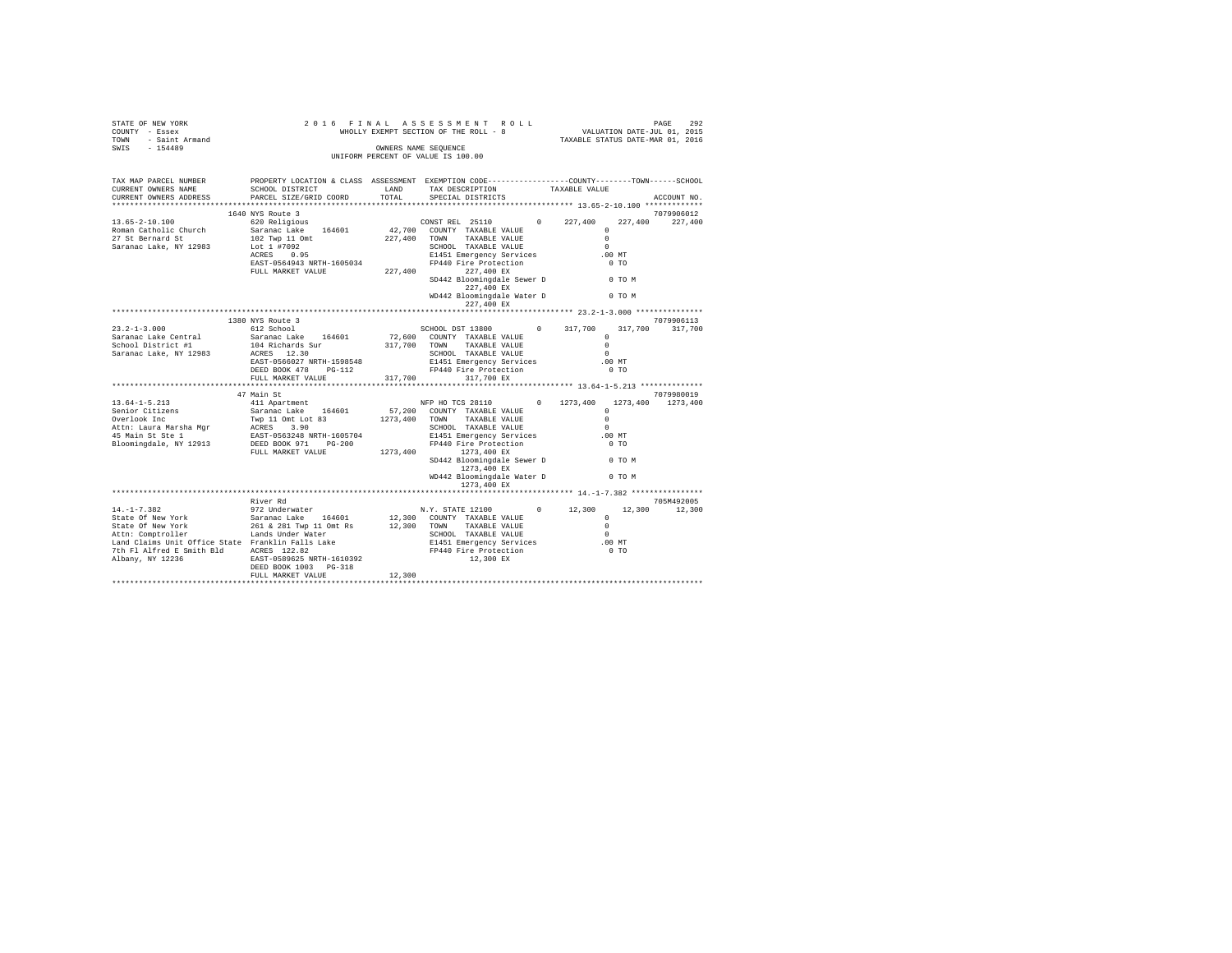| STATE OF NEW YORK<br>COUNTY - Essex<br>TOWN<br>- Saint Armand<br>$-154489$<br>SWIS |                                                                                                                                                                                                 |                                | 2016 FINAL ASSESSMENT ROLL<br>WHOLLY EXEMPT SECTION OF THE ROLL - 8<br>OWNERS NAME SEOUENCE<br>UNIFORM PERCENT OF VALUE IS 100.00                                           | VALUATION DATE-JUL 01, 2015<br>TAXABLE STATUS DATE-MAR 01, 2016                                | PAGE<br>293                        |
|------------------------------------------------------------------------------------|-------------------------------------------------------------------------------------------------------------------------------------------------------------------------------------------------|--------------------------------|-----------------------------------------------------------------------------------------------------------------------------------------------------------------------------|------------------------------------------------------------------------------------------------|------------------------------------|
| TAX MAP PARCEL NUMBER<br>CURRENT OWNERS NAME<br>CURRENT OWNERS ADDRESS             | PROPERTY LOCATION & CLASS ASSESSMENT EXEMPTION CODE---------------COUNTY-------TOWN------SCHOOL<br>SCHOOL DISTRICT<br>PARCEL SIZE/GRID COORD                                                    | LAND<br>TOTAL                  | TAX DESCRIPTION<br>SPECIAL DISTRICTS                                                                                                                                        | TAXABLE VALUE                                                                                  | ACCOUNT NO.                        |
| $13.3 - 1 - 7.200$<br>Town Of St Armand<br>Bloomingdale, NY 12913                  | Maple Ln<br>330 Vacant comm<br>Saranac Lake 164601<br>61 Omt Twp 11 Rs<br>Reservoir<br>0.37<br>ACRES<br>EAST-0560340 NRTH-1606059<br>DEED BOOK 145 PG-211<br>FULL MARKET VALUE                  | 13,200<br>13,200               | TOWN OWN I 13500 0 13,200<br>13,200 COUNTY TAXABLE VALUE<br>TAXABLE VALUE<br>TOWN<br>SCHOOL TAXABLE VALUE<br>E1451 Emergency Services<br>FP440 Fire Protection<br>13,200 EX | 13,200<br>$\Omega$<br>$\Omega$<br>$\Omega$<br>$.00$ MT<br>0 <sub>T</sub>                       | 7079906002<br>13,200               |
|                                                                                    |                                                                                                                                                                                                 |                                |                                                                                                                                                                             |                                                                                                |                                    |
| $13.3 - 1 - 27.000$<br>Town Of St Armand<br>Bloomingdale, NY 12913                 | McKenzie Mountain Way<br>322 Rural vac>10<br>Saranac Lake 164601<br>63 Richards Sur<br>ACRES 16.00<br>EAST-0560915 NRTH-1601389<br>DEED BOOK 228<br>PG-316<br>FULL MARKET VALUE<br>112 River Rd | 16,000<br>16,000<br>16,000     | TOWN OWN I 13500<br>COUNTY TAXABLE VALUE<br>TAXABLE VALUE<br>TOWN<br>SCHOOL TAXABLE VALUE<br>E1451 Emergency Services<br>FP440 Fire Protection<br>16,000 EX                 | 0 16.000<br>16,000<br>$\Omega$<br>$\Omega$<br>$\Omega$<br>.00 MT<br>$0$ TO                     | 7079906003<br>16,000<br>7079906107 |
| $13.4 - 1 - 31.110$<br>Town Of St Armand<br>Bloomingdale, NY 12913                 | 853 Sewage<br>Saranac Lake 164601<br>122 Richards Sur<br>Book 798 Page 116<br>Survey Map # 3283<br>ACRES 14.34<br>EAST-0566798 NRTH-1604049<br>DEED BOOK 798 PG-116<br>FULL MARKET VALUE        | 81,000<br>6443,300<br>6443,300 | TOWN OWN I 13500<br>COUNTY TAXABLE VALUE<br>TAXABLE VALUE<br>TOWN<br>SCHOOL TAXABLE VALUE<br>E1451 Emergency Services<br>FP440 Fire Protection<br>6443,300 EX               | 0 6443.300<br>6443.300<br>$\circ$<br>$\Omega$<br>$\Omega$<br>.00 MT<br>$0$ TO                  | 6443,300                           |
| $13.56 - 10 - 8.000$<br>Town Of St Armand<br>PO Box 332<br>Bloomingdale, NY 12913  | 27 Reservoir Ln<br>822 Water supply<br>Saranac Lake 164601<br>82 Omttwp 11Rs<br>1.01<br>ACRES<br>EAST-0560824 NRTH-1606166<br>DEED BOOK 1275 PG-79<br>FULL MARKET VALUE                         | 44,500<br>220,000<br>220,000   | TOWN OWN I 13500<br>COUNTY TAXABLE VALUE<br>TOWN<br>TAXABLE VALUE<br>SCHOOL TAXABLE VALUE<br>E1451 Emergency Services<br>FP440 Fire Protection<br>220,000 EX                | $0 \qquad \qquad$<br>220,000<br>220,000<br>$\circ$<br>$\Omega$<br>$\Omega$<br>.00 MT<br>$0$ TO | 705Z001010<br>220,000              |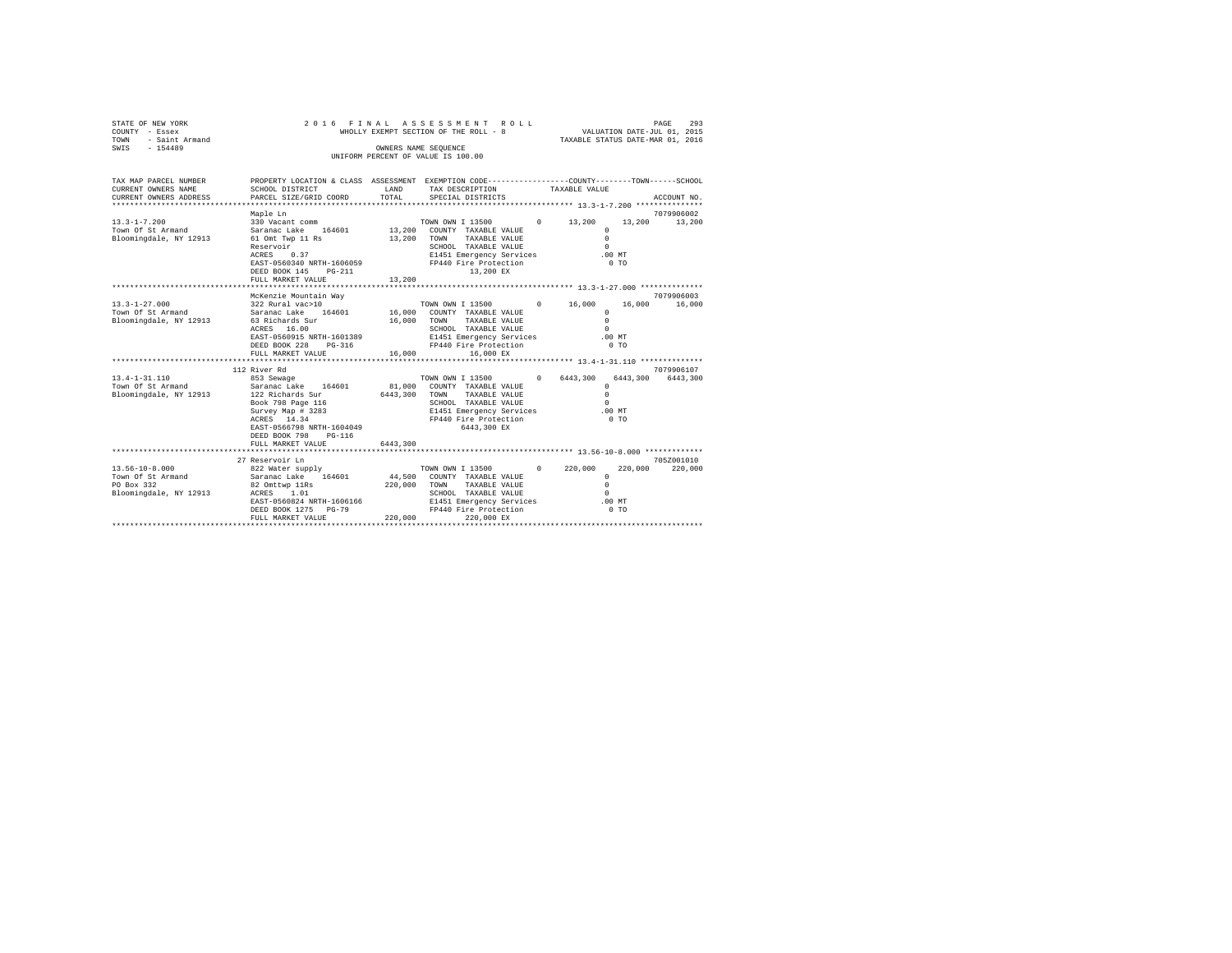| $\begin{tabular}{lllllllllll} \multicolumn{2}{c}{STARTS OF NEW YORK} & & & & & & & & 20 1 6 & F \\ \multicolumn{2}{c}{\text{COUNTS}} & - \text{Eosex} & & & & & & & \text{WHC} \\ \multicolumn{2}{c}{\text{TOWN}} & - \text{Saint Armand} & & & & & & \text{WHC} \\ \multicolumn{2}{c}{\text{STMS}} & - \text{ 154489} & & & & & & \text{WHC} \\ \end{tabular}$                                             |                                                                                                                                                                                                                   |               | 2016 FINAL ASSESSMENT ROLL<br>WHOLLY EXEMPT SECTION OF THE ROLL - 8<br>OWNERS NAME SEQUENCE<br>UNIFORM PERCENT OF VALUE IS 100.00                                                                                                                                         | PAGE 294<br>VALUATION DATE-JUL 01, 2015<br>VALUATION DATE-000 01, 2010<br>TAXABLE STATUS DATE-MAR 01, 2016 |        |                     |
|-------------------------------------------------------------------------------------------------------------------------------------------------------------------------------------------------------------------------------------------------------------------------------------------------------------------------------------------------------------------------------------------------------------|-------------------------------------------------------------------------------------------------------------------------------------------------------------------------------------------------------------------|---------------|---------------------------------------------------------------------------------------------------------------------------------------------------------------------------------------------------------------------------------------------------------------------------|------------------------------------------------------------------------------------------------------------|--------|---------------------|
| TAX MAP PARCEL NUMBER PROPERTY LOCATION & CLASS ASSESSMENT EXEMPTION CODE---------------COUNTY-------TOWN------SCHOOL<br>CURRENT OWNERS NAME<br>CURRENT OWNERS ADDRESS PARCEL SIZE/GRID COORD                                                                                                                                                                                                               | SCHOOL DISTRICT                                                                                                                                                                                                   | LAND<br>TOTAL | TAX DESCRIPTION<br>SPECIAL DISTRICTS                                                                                                                                                                                                                                      | TAXABLE VALUE                                                                                              |        | ACCOUNT NO.         |
|                                                                                                                                                                                                                                                                                                                                                                                                             | 1705 NYS Route 3                                                                                                                                                                                                  |               |                                                                                                                                                                                                                                                                           |                                                                                                            |        | 7079900903          |
|                                                                                                                                                                                                                                                                                                                                                                                                             | EAST-0564518 NRTH-1606531<br>DEED BOOK 549 PG-094<br>FULL MARKET VALUE 521, 200                                                                                                                                   |               | TOWN OWN I 13500 0 521,200<br>CHOOL TAXABLE VALUE<br>SCHOOL TAXABLE VALUE<br>E1451 Emergency Services<br>FP440 Fire Protection 0 TO<br>$521,200$ EX<br>$252,200$ EX<br>SD442 Bloomingdale Sewer D 0 TO M<br>521,200 EX<br>WD442 Bloomingdale Water D 0 TO M<br>521,200 EX | $^{\circ}$<br>$\Omega$                                                                                     |        | 521,200 521,200     |
|                                                                                                                                                                                                                                                                                                                                                                                                             |                                                                                                                                                                                                                   |               |                                                                                                                                                                                                                                                                           |                                                                                                            |        |                     |
|                                                                                                                                                                                                                                                                                                                                                                                                             | 1729 NYS Route 3                                                                                                                                                                                                  |               |                                                                                                                                                                                                                                                                           |                                                                                                            |        | 7079906001          |
| $13.57 - 1 - 16.000$<br>Town Of St Armand<br>Bloomingdale, NY 12913                                                                                                                                                                                                                                                                                                                                         | Saranac Lake 164601 37,000 COUNTY TAXABLE VALUE (0)<br>101 Richards Sur Omt 11 63,000 TOWN TAXABLE VALUE<br>ACRES 0.20<br>EAST-0565037 NRTH-1606606<br>DEED BOOK 142 PG-583<br>FULL MARKET VALUE 63,000 63,000 EX |               | SCHOOL TAXABLE VALUE<br>E1451 Emergency Services .00 MT<br>FP440 Fire Protection                                                                                                                                                                                          | $\Omega$                                                                                                   | $0$ TO | 63,000 63,000       |
|                                                                                                                                                                                                                                                                                                                                                                                                             |                                                                                                                                                                                                                   |               |                                                                                                                                                                                                                                                                           |                                                                                                            |        |                     |
|                                                                                                                                                                                                                                                                                                                                                                                                             | 1725 NYS Route 3                                                                                                                                                                                                  |               |                                                                                                                                                                                                                                                                           |                                                                                                            |        | 702A101004          |
| $\begin{array}{cccccc} 13.57 - 1 - 17.100 & 311\;\text{Res}\;\;\text{vac land} & 70\text{\%NN} & 1\;1500 & 0 & 8,9 \\ \text{Twom of 5k Armand} & Sarana c\;\text{Lakr} & 164601 & 8,900 & \text{COMN} & \text{YAXABLE} & \text{VALUE} \\ \text{PO Box 338} & 338 & 101\;\text{Richards} & \text{Sur cm}t & 11 & 8,900 & 70\text{\%N} & \text{YAXABLE} & \text{VALUE} \end{array}$<br>Bloomingdale, NY 12913 | 1217/115 Bla<br>ACRES 0.35<br>EAST-0564935 NRTH-1606596<br>DEED BOOK 938<br>$PG-9$<br>FULL MARKET VALUE                                                                                                           | 8,900         | TOWN OWN I 13500 0 8,900<br>SCHOOL TAXABLE VALUE<br>CHOUL INAMEN WHOLE<br>E1451 Emergency Services<br>FP440 Fire Protection 0 TO<br>8,900 EX                                                                                                                              | $\Omega$<br>$\Omega$<br>$\sim$                                                                             |        | 8,900 8,900         |
|                                                                                                                                                                                                                                                                                                                                                                                                             |                                                                                                                                                                                                                   |               |                                                                                                                                                                                                                                                                           |                                                                                                            |        |                     |
|                                                                                                                                                                                                                                                                                                                                                                                                             | NYS Route 3<br>EAST-0564571 NRTH-1606699<br>EAST-0564571 NRTH-1606699<br>ERED BOOK 1672 PG-292<br>FP440 Fire Protection<br>FUIL MADER PATE: 2006<br>FULL MARKET VALUE                                             |               | TOWN OWN I 13500 0 2,600<br>2,600 COUNTY TAXABLE VALUE<br>2,600 TOWN TAXABLE VALUE<br>SCHOOL TAXABLE VALUE<br>2,600<br>2,600 EX                                                                                                                                           | $\Omega$<br>$\Omega$<br>$\sim$<br>$.00$ MT<br>0 <sub>T</sub>                                               | 2,600  | 705Z012002<br>2,600 |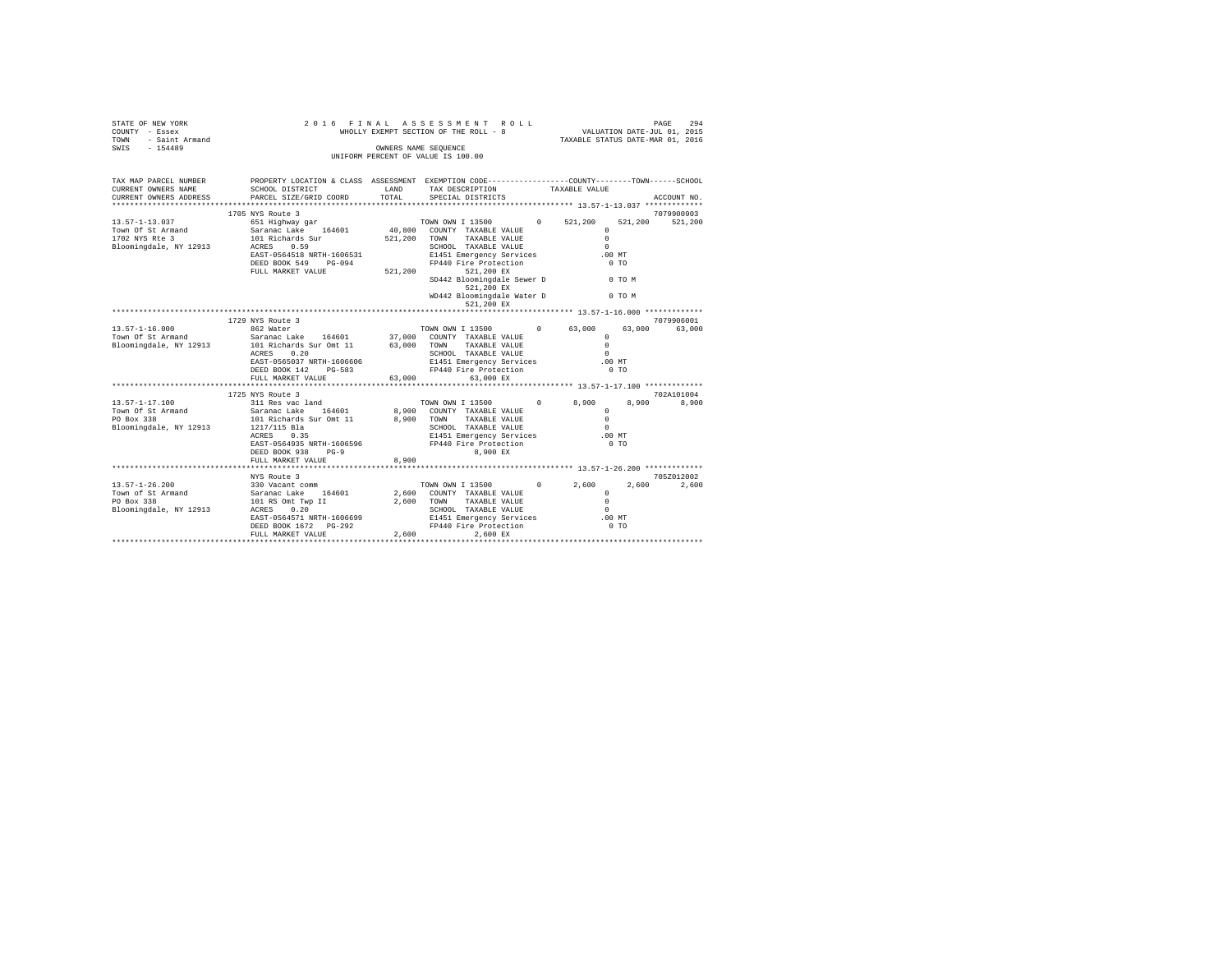| STATE OF NEW YORK<br>COUNTY - Essex<br>TOWN - Saint Armand<br>SWIS - 154489 | 2016 FINAL                                                                                                                                                  |                                                                                                    |                                                                                                                                       | PAGE 295 FINAL ASSESSMENT ROLL<br>WHOLLY EXEMPT SECTION OF THE ROLL - 8 VALUATION DATE-JUL 01, 2015<br>TAXABLE STATUS DATE-MAR 01, 2016 |             |             |         |
|-----------------------------------------------------------------------------|-------------------------------------------------------------------------------------------------------------------------------------------------------------|----------------------------------------------------------------------------------------------------|---------------------------------------------------------------------------------------------------------------------------------------|-----------------------------------------------------------------------------------------------------------------------------------------|-------------|-------------|---------|
|                                                                             |                                                                                                                                                             | OWNERS NAME SEQUENCE<br>UNIFORM PERCENT OF VALUE IS 100.00                                         |                                                                                                                                       |                                                                                                                                         |             |             |         |
| TAX MAP PARCEL NUMBER<br>CURRENT OWNERS NAME<br>CURRENT OWNERS ADDRESS      | PROPERTY LOCATION & CLASS ASSESSMENT EXEMPTION CODE---------------COUNTY-------TOWN------SCHOOL<br><b>LAND</b><br>SCHOOL DISTRICT<br>PARCEL SIZE/GRID COORD | TOTAL                                                                                              | SPECIAL DISTRICTS                                                                                                                     | TAX DESCRIPTION TAXABLE VALUE<br>SPECIAL DISTRICTS                                                                                      |             | ACCOUNT NO. |         |
|                                                                             | NYS Route 3                                                                                                                                                 |                                                                                                    |                                                                                                                                       |                                                                                                                                         |             | 705Z013002  |         |
| $13.57 - 1 - 27.200$                                                        | 311 Res vac land<br>Saranac Lake 164601 4,600 COUNT<br>101 Twp 11 Omt RS 4,600 COUNT<br>102 Twp 10 Omt RS 4,600 TOWN<br>ACRES 0.07                          | TOWN OWN I 13500<br>4,600 COUNTY TAXABLE VALUE<br>4,600 TOWN TAXABLE VALUE<br>SCHOOL TAXABLE VALUE |                                                                                                                                       | 4,600                                                                                                                                   | 4,600 4,600 |             |         |
| Town of St Armand<br>1705 NYS Route 3                                       |                                                                                                                                                             |                                                                                                    |                                                                                                                                       | $\Omega$                                                                                                                                |             |             |         |
|                                                                             |                                                                                                                                                             |                                                                                                    |                                                                                                                                       | $\sim$ 0                                                                                                                                |             |             |         |
| Bloomingdale, NY 12913                                                      |                                                                                                                                                             |                                                                                                    |                                                                                                                                       | $\sim$                                                                                                                                  |             |             |         |
|                                                                             | EAST-0564429 NRTH-1606511<br>DEED BOOK 1702 PG-241                                                                                                          |                                                                                                    | SCHOOL TAXABLE VALUE E1451 Emergency Services<br>FP440 Fire Protection<br>$4,600$<br>$$<br>$$<br>$1,600$<br>$$<br>$$<br>$1,600$<br>$$ | $.00$ MT<br>$0$ TO                                                                                                                      |             |             |         |
|                                                                             | FULL MARKET VALUE                                                                                                                                           |                                                                                                    |                                                                                                                                       |                                                                                                                                         |             |             |         |
|                                                                             |                                                                                                                                                             |                                                                                                    | SD442 Bloomingdale Sewer D<br>4.600 EX                                                                                                |                                                                                                                                         | 0 TO M      |             |         |
|                                                                             |                                                                                                                                                             |                                                                                                    | 4,600 EX                                                                                                                              | WD442 Bloomingdale Water D 0 TO M                                                                                                       |             |             |         |
|                                                                             |                                                                                                                                                             |                                                                                                    |                                                                                                                                       |                                                                                                                                         |             |             |         |
|                                                                             | NYS Route 3                                                                                                                                                 |                                                                                                    |                                                                                                                                       |                                                                                                                                         |             | 705Z013003  |         |
| 13.57-1-28.200                                                              | 330 Vacant comm                                                                                                                                             |                                                                                                    |                                                                                                                                       | TOWN OWN I 13500 0 900                                                                                                                  | 900         |             | 900     |
| Town of St Armand<br>1705 NYS Route 3                                       | Saranac Lake 164601                                                                                                                                         |                                                                                                    | 900 COUNTY TAXABLE VALUE<br>900 TOWN TAXABLE VALUE                                                                                    | $\Omega$<br>$\sim$ 0                                                                                                                    |             |             |         |
| Bloomingdale, NY 12913                                                      | 101 Omt Twp 11 RS<br>ACRES 0.02                                                                                                                             |                                                                                                    | SCHOOL TAXABLE VALUE                                                                                                                  | $\bigcap$                                                                                                                               |             |             |         |
|                                                                             | EAST-0564406 NRTH-1606605                                                                                                                                   |                                                                                                    | E1451 Emergency Services<br>FP440 Fire Protection                                                                                     | .00MT                                                                                                                                   |             |             |         |
|                                                                             |                                                                                                                                                             |                                                                                                    | FP440 Fire Protection                                                                                                                 | 0 <sub>T</sub>                                                                                                                          |             |             |         |
|                                                                             | FULL MARKET VALUE                                                                                                                                           | 900                                                                                                | 900 RX                                                                                                                                |                                                                                                                                         |             |             |         |
|                                                                             |                                                                                                                                                             |                                                                                                    |                                                                                                                                       |                                                                                                                                         |             |             |         |
|                                                                             | 1707 NYS Route 3<br>651 Highway gar                                                                                                                         |                                                                                                    |                                                                                                                                       |                                                                                                                                         |             | 7079974004  |         |
| $13.57 - 1 - 36.000$<br>Town Of St Armand                                   | Saranac Lake 164601 27,200 COUNTY TAXABLE VALUE                                                                                                             |                                                                                                    |                                                                                                                                       | TOWN OWN I 13500 0 63,100<br>$\Omega$                                                                                                   | 63,100      | 63,100      |         |
| Bloomingdale, NY 12913                                                      |                                                                                                                                                             |                                                                                                    | 63,100 TOWN TAXABLE VALUE                                                                                                             | $\Omega$                                                                                                                                |             |             |         |
|                                                                             | 101 Rs Omt 11<br>1.0 Acres<br>ACRES 1.00                                                                                                                    |                                                                                                    | SCHOOL TAXABLE VALUE                                                                                                                  | $\bigcap$                                                                                                                               |             |             |         |
|                                                                             |                                                                                                                                                             |                                                                                                    |                                                                                                                                       | .00MT                                                                                                                                   |             |             |         |
|                                                                             | EAST-0564442 NRTH-1606813                                                                                                                                   |                                                                                                    | E1451 Emergency Services<br>FP440 Fire Protection<br>$52 \times 10^{-6}$ Protection<br>$52 \times 10^{-6}$                            | 0 <sub>T</sub>                                                                                                                          |             |             |         |
|                                                                             | DEED BOOK 553 PG-138                                                                                                                                        |                                                                                                    | 63,100 EX                                                                                                                             |                                                                                                                                         |             |             |         |
|                                                                             | FULL MARKET VALUE                                                                                                                                           | 63,100                                                                                             |                                                                                                                                       |                                                                                                                                         |             |             |         |
|                                                                             | 1702 NYS Route 3                                                                                                                                            |                                                                                                    |                                                                                                                                       |                                                                                                                                         |             | 7079906101  |         |
|                                                                             |                                                                                                                                                             |                                                                                                    |                                                                                                                                       | $0 \t 229,000$                                                                                                                          | 229,000     |             | 229,000 |
|                                                                             |                                                                                                                                                             |                                                                                                    |                                                                                                                                       | $\Omega$                                                                                                                                |             |             |         |
|                                                                             |                                                                                                                                                             |                                                                                                    |                                                                                                                                       | $\Omega$                                                                                                                                |             |             |         |
|                                                                             |                                                                                                                                                             |                                                                                                    |                                                                                                                                       | $\Omega$                                                                                                                                |             |             |         |
|                                                                             |                                                                                                                                                             |                                                                                                    |                                                                                                                                       | .00MT                                                                                                                                   |             |             |         |
|                                                                             | FULL MARKET VALUE                                                                                                                                           | 229,000                                                                                            | 229,000 EX                                                                                                                            | $0$ TO                                                                                                                                  |             |             |         |
|                                                                             |                                                                                                                                                             |                                                                                                    | SD442 Bloomingdale Sewer D<br>229,000 EX                                                                                              |                                                                                                                                         | 0 TO M      |             |         |
|                                                                             |                                                                                                                                                             |                                                                                                    | WD442 Bloomingdale Water D                                                                                                            | <b>O TO M</b>                                                                                                                           |             |             |         |
|                                                                             |                                                                                                                                                             |                                                                                                    |                                                                                                                                       |                                                                                                                                         |             |             |         |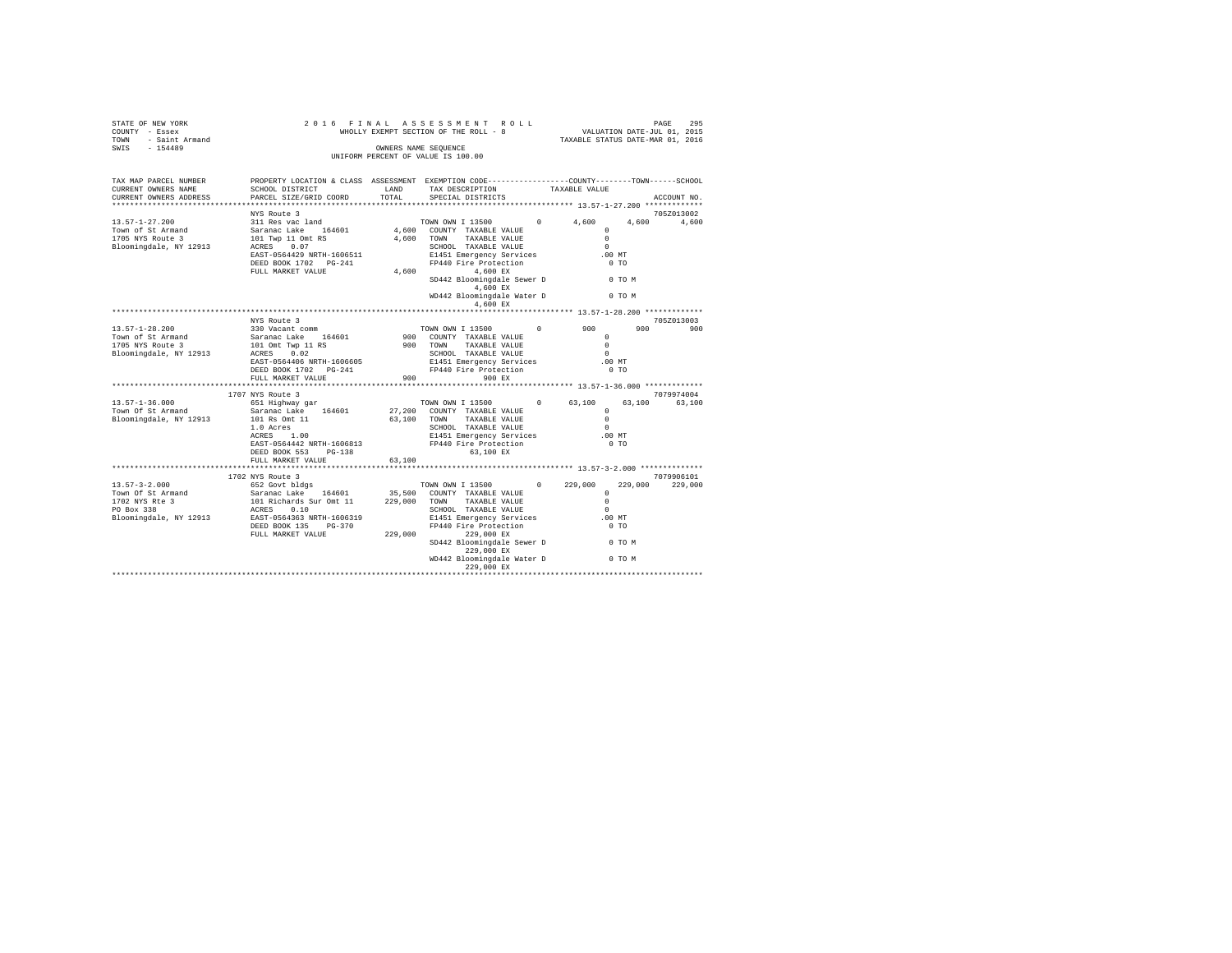| STATE OF NEW YORK<br>COUNTY - Essex                   |                                                                                                 |                    | 2016 FINAL ASSESSMENT ROLL<br>WHOLLY EXEMPT SECTION OF THE ROLL - 8                 | $- - -$<br>VALUATION DATE-JUL 01, 2015 | PAGE<br>296 |
|-------------------------------------------------------|-------------------------------------------------------------------------------------------------|--------------------|-------------------------------------------------------------------------------------|----------------------------------------|-------------|
| TOWN - Saint Armand                                   |                                                                                                 |                    |                                                                                     | TAXABLE STATUS DATE-MAR 01, 2016       |             |
| SWIS - 154489                                         |                                                                                                 |                    | OWNERS NAME SEOUENCE                                                                |                                        |             |
|                                                       |                                                                                                 |                    | UNIFORM PERCENT OF VALUE IS 100.00                                                  |                                        |             |
|                                                       |                                                                                                 |                    |                                                                                     |                                        |             |
|                                                       |                                                                                                 |                    |                                                                                     |                                        |             |
| TAX MAP PARCEL NUMBER<br>CURRENT OWNERS NAME          | PROPERTY LOCATION & CLASS ASSESSMENT EXEMPTION CODE---------------COUNTY-------TOWN------SCHOOL | <b>EXAMPLE AND</b> |                                                                                     |                                        |             |
| CURRENT OWNERS ADDRESS                                | SCHOOL DISTRICT<br>PARCEL SIZE/GRID COORD                                                       | TOTAL              | TAX DESCRIPTION TAXABLE VALUE<br>SPECIAL DISTRICTS                                  |                                        | ACCOUNT NO. |
|                                                       |                                                                                                 |                    |                                                                                     |                                        |             |
|                                                       | NYS Route 3                                                                                     |                    |                                                                                     |                                        | 702C101314  |
| $13.57 - 3 - 3.000$                                   |                                                                                                 |                    |                                                                                     |                                        | 6,600 6,600 |
| Town of St Armand                                     |                                                                                                 |                    |                                                                                     |                                        |             |
| PO Box 332                                            | 101 Twp 11 Omt<br>ACRES 0.10                                                                    | 6,600 TOWN         | TAXABLE VALUE                                                                       | $\Omega$                               |             |
| Bloomingdale, NY 12913                                |                                                                                                 |                    | SCHOOL TAXABLE VALUE                                                                | $\sim$ 0                               |             |
|                                                       | EAST-0564413 NRTH-1606326 E1451 Emergency Services .00 MT                                       |                    |                                                                                     |                                        |             |
|                                                       | DEED BOOK 1084 PG-96                                                                            |                    | FP440 Fire Protection                                                               | 0 <sub>T</sub>                         |             |
|                                                       | FULL MARKET VALUE                                                                               |                    | 6.600<br>6.600 EX                                                                   |                                        |             |
|                                                       | NYS Route 3                                                                                     |                    |                                                                                     |                                        | 7079906015  |
| $13.57 - 3 - 4.000$                                   |                                                                                                 |                    | TOWN OWN I 13500 0 13,700 13,700 13,700                                             |                                        |             |
| Town Of St Armand                                     | 330 Vacant comm<br>Saranac Lake 164601                                                          |                    | TOWN OWN I 13500 (<br>13,700 COUNTY TAXABLE VALUE                                   | $^{\circ}$                             |             |
| PO Box 338                                            | 101 Omt Twp 11                                                                                  | 13,700 TOWN        | TAXABLE VALUE                                                                       | $\Omega$                               |             |
| Bloomingdale, NY 12913                                | ACRES 0.40                                                                                      |                    |                                                                                     |                                        |             |
|                                                       | EAST-0564445 NRTH-1606195                                                                       |                    |                                                                                     |                                        |             |
|                                                       | DEED BOOK 250 PG-371                                                                            |                    | FP440 Fire Protection                                                               | $0$ TO                                 |             |
|                                                       | FULL MARKET VALUE                                                                               |                    | 13,700 13,700 EX                                                                    |                                        |             |
|                                                       |                                                                                                 |                    |                                                                                     |                                        |             |
|                                                       | Maple Ln                                                                                        |                    |                                                                                     |                                        | 7079981001  |
| $13.64 - 2 - 2.120$<br>Town Of St Armand              | 311 Res vac land TOWN OWN I 13500 0 1,300 1,300 1,300                                           |                    |                                                                                     |                                        |             |
| Bloomingdale, NY 12913                                | Saranac Lake 164601<br>83 Twp 11 Omt                                                            |                    | 1,300 COUNTY TAXABLE VALUE<br>1,300 TOWN<br>TAXABLE VALUE                           | $\circ$<br>$\Omega$                    |             |
|                                                       | ACRES 0.07                                                                                      |                    | SCHOOL TAXABLE VALUE                                                                | $\Omega$                               |             |
|                                                       | EAST-0562854 NRTH-1605811                                                                       |                    |                                                                                     | $.00$ MT                               |             |
|                                                       | DEED BOOK 731 PG-275                                                                            |                    | E1451 Emergency Services<br>FP440 Fire Protection                                   | 0.70                                   |             |
|                                                       | FULL MARKET VALUE                                                                               | 1,300              | 1,300 EX                                                                            |                                        |             |
|                                                       |                                                                                                 |                    |                                                                                     |                                        |             |
|                                                       | 56 River Rd                                                                                     |                    |                                                                                     |                                        | 7079985010  |
| $13.65 - 2 - 6.120$                                   |                                                                                                 |                    | TOWN OWN I 13500 0 129,300 129,300 129,300                                          |                                        |             |
| Town Of St Armand                                     |                                                                                                 |                    |                                                                                     | $\Omega$                               |             |
| Bloomingdale, NY 12913 102 Rs Twp 11 Omt 129,300 TOWN | ACRES 0.71                                                                                      |                    | TAXABLE VALUE<br>SCHOOL TAXABLE VALUE                                               | $\Omega$<br>$\sim$                     |             |
|                                                       | EAST-0565252 NRTH-1605202                                                                       |                    |                                                                                     |                                        |             |
|                                                       | DEED BOOK 1776 PG-28                                                                            |                    | E1451 Emergency Services .00 MT<br>FP440 Fire Protection 0 TO<br>129 300 129 300 EX |                                        |             |
|                                                       | FULL MARKET VALUE                                                                               |                    | 129,300<br>129,300 EX                                                               |                                        |             |
|                                                       |                                                                                                 |                    |                                                                                     |                                        |             |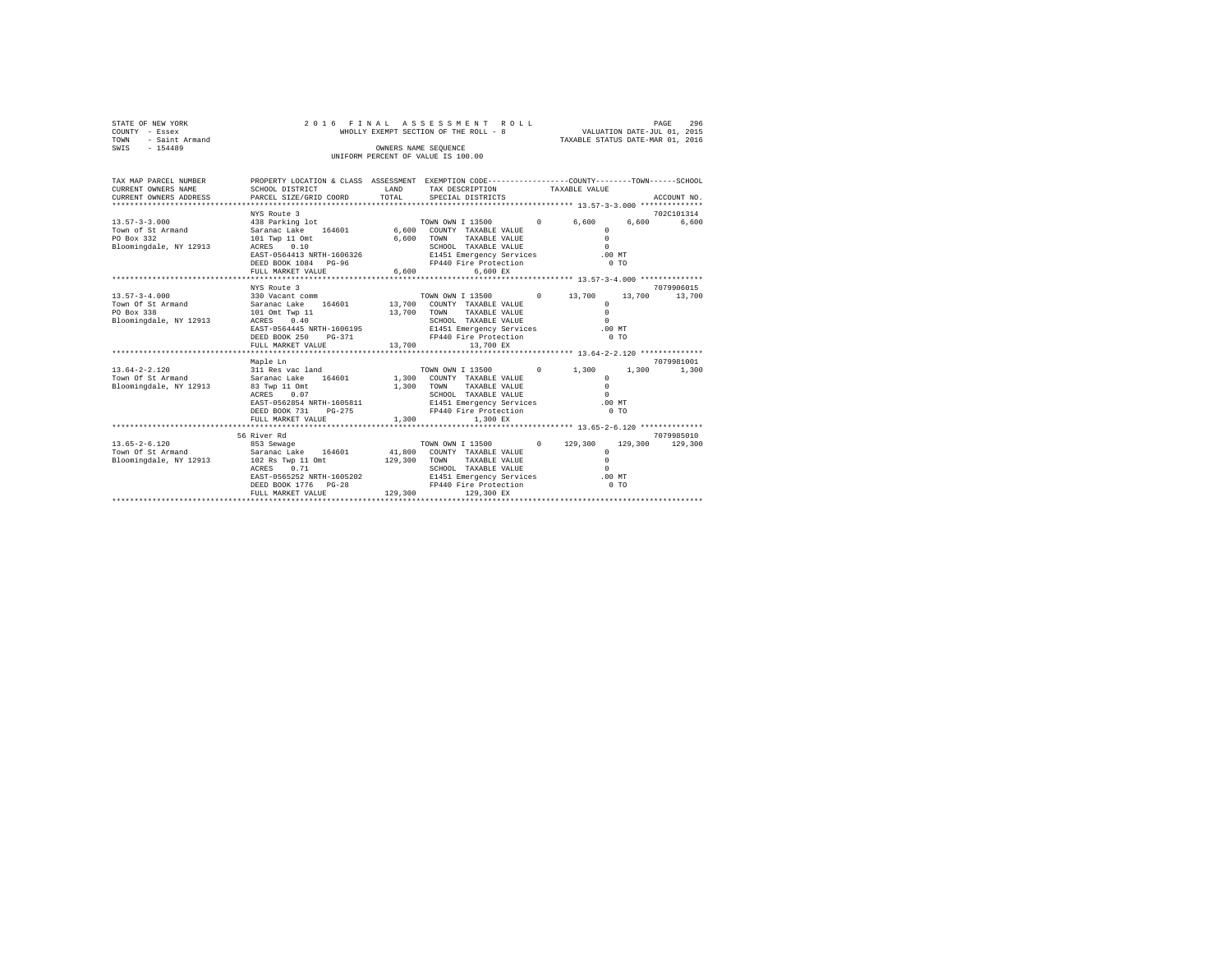| STATE OF NEW YORK<br>COUNTY - Essex<br>TOWN<br>- Saint Armand<br>$-154489$<br>SWIS                                    | 2016<br>FINAL<br>WHOLLY EXEMPT SECTION OF THE ROLL - 8<br>UNIFORM PERCENT OF VALUE IS 100.00                                                                                                   | <b>ROLL</b>        | 297<br>PAGE<br>VALUATION DATE-JUL 01, 2015<br>TAXABLE STATUS DATE-MAR 01, 2016                                                                                                                                                                              |            |                                                                                               |                       |  |
|-----------------------------------------------------------------------------------------------------------------------|------------------------------------------------------------------------------------------------------------------------------------------------------------------------------------------------|--------------------|-------------------------------------------------------------------------------------------------------------------------------------------------------------------------------------------------------------------------------------------------------------|------------|-----------------------------------------------------------------------------------------------|-----------------------|--|
| TAX MAP PARCEL NUMBER<br>CURRENT OWNERS NAME<br>CURRENT OWNERS ADDRESS<br>*************************                   | PROPERTY LOCATION & CLASS ASSESSMENT EXEMPTION CODE---------------COUNTY-------TOWN------SCHOOL<br>SCHOOL DISTRICT<br>PARCEL SIZE/GRID COORD                                                   | LAND<br>TOTAL      | TAX DESCRIPTION<br>SPECIAL DISTRICTS                                                                                                                                                                                                                        |            | TAXABLE VALUE                                                                                 | ACCOUNT NO.           |  |
| $13.65 - 3 - 2.000$<br>Town Of St Armand<br>Baseball Field<br>Bloomingdale, NY 12913                                  | 15 Roosevelt Ln<br>591 Playground<br>Saranac Lake 164601<br>102 Twp 11 Omt<br>Also See 302/581<br>ACRES<br>4.87<br>EAST-0564311 NRTH-1604885<br>DEED BOOK 250<br>$PG-373$<br>FULL MARKET VALUE | 156,600<br>156,600 | VILLAGE OW 13650<br>96.600 COUNTY TAXABLE VALUE<br>TOWN<br>TAXABLE VALUE<br>SCHOOL TAXABLE VALUE<br>E1451 Emergency Services<br>FP440 Fire Protection<br>156,600 EX<br>SD442 Bloomingdale Sewer D<br>156,600 EX<br>WD442 Bloomingdale Water D<br>156,600 EX | 0 156,600  | 156,600<br>$\Omega$<br>$\Omega$<br>$\Omega$<br>$.00$ MT<br>0 <sub>T</sub><br>0 TO M<br>0 TO M | 7079906005<br>156,600 |  |
|                                                                                                                       | 2004 Gillespie Dr                                                                                                                                                                              |                    |                                                                                                                                                                                                                                                             |            |                                                                                               | 7079906007            |  |
| $15. - 1 - 8.000$<br>Union Cemetery<br>PO Box 338<br>Bloomingdale, NY 12913                                           | 695 Cemetery<br>Saranac Lake 164601<br>361 Richards Sur<br>ACRES 1.90<br>EAST-0601772 NRTH-1613244<br>DEED BOOK 095<br>$PG-301$<br>FULL MARKET VALUE                                           | 8,400<br>8,400     | TOWN CEMET 13510<br>8,400 COUNTY TAXABLE VALUE<br>TAXABLE VALUE<br>TOWN<br>SCHOOL TAXABLE VALUE<br>E1451 Emergency Services<br>FP440 Fire Protection<br>8.400 EX                                                                                            | $^{\circ}$ | 8,400<br>8,400<br>$\Omega$<br>$\Omega$<br>$\Omega$<br>.00MT<br>0 <sub>T</sub>                 | 8,400                 |  |
|                                                                                                                       | 152 Bloomingdale Ave                                                                                                                                                                           |                    |                                                                                                                                                                                                                                                             |            |                                                                                               | 7079906103            |  |
| $32.166 - 5 - 2.000$<br>Village of Saranac Lake<br>Society<br>39 Main St Fl 2Ste9<br>Saranac Lake, NY 12983           | 330 Vacant comm<br>Saranac Lake 164601<br>11 Richards Sur<br>Denny Park<br>2.20<br>ACRES<br>EAST-0554264 NRTH-1578487<br>DEED BOOK 258<br>$PG-590$                                             | 25,700             | VIL OWN 0 13730<br>25,700 COUNTY TAXABLE VALUE<br>TOWN<br>TAXABLE VALUE<br>SCHOOL TAXABLE VALUE<br>E1450 Emergency Services<br>FP440 Fire Protection                                                                                                        | $\Omega$   | 25,700<br>25,700<br>$\circ$<br>$\Omega$<br>$\Omega$<br>$.00$ MT<br>25,700 TO                  | 25,700                |  |
|                                                                                                                       | FULL MARKET VALUE                                                                                                                                                                              | 25,700             |                                                                                                                                                                                                                                                             |            |                                                                                               |                       |  |
| $999.44 - 2 - 21.000$<br>Village Of Saranac Lake Saranac Lake 164601<br>39 Main St Fl 2Ste9<br>Saranac Lake, NY 12983 | St Armand<br>323 Vacant rural<br>EAST-0564363 NRTH-1606319<br>DEED BOOK 275<br>PG-090<br>FULL MARKET VALUE                                                                                     |                    | VIL OWN 0 13730<br>50 COUNTY TAXABLE VALUE<br>50 TOWN TAXABLE VALUE<br>TAXABLE VALUE<br>SCHOOL TAXABLE VALUE<br>SCHOOL TAXABLE VALUE<br>50 FP440 Fire Protection                                                                                            | $\circ$    | 50<br>50<br>$\Omega$<br>$\Omega$<br>$\Omega$<br>50 TO                                         | 7079906105<br>50      |  |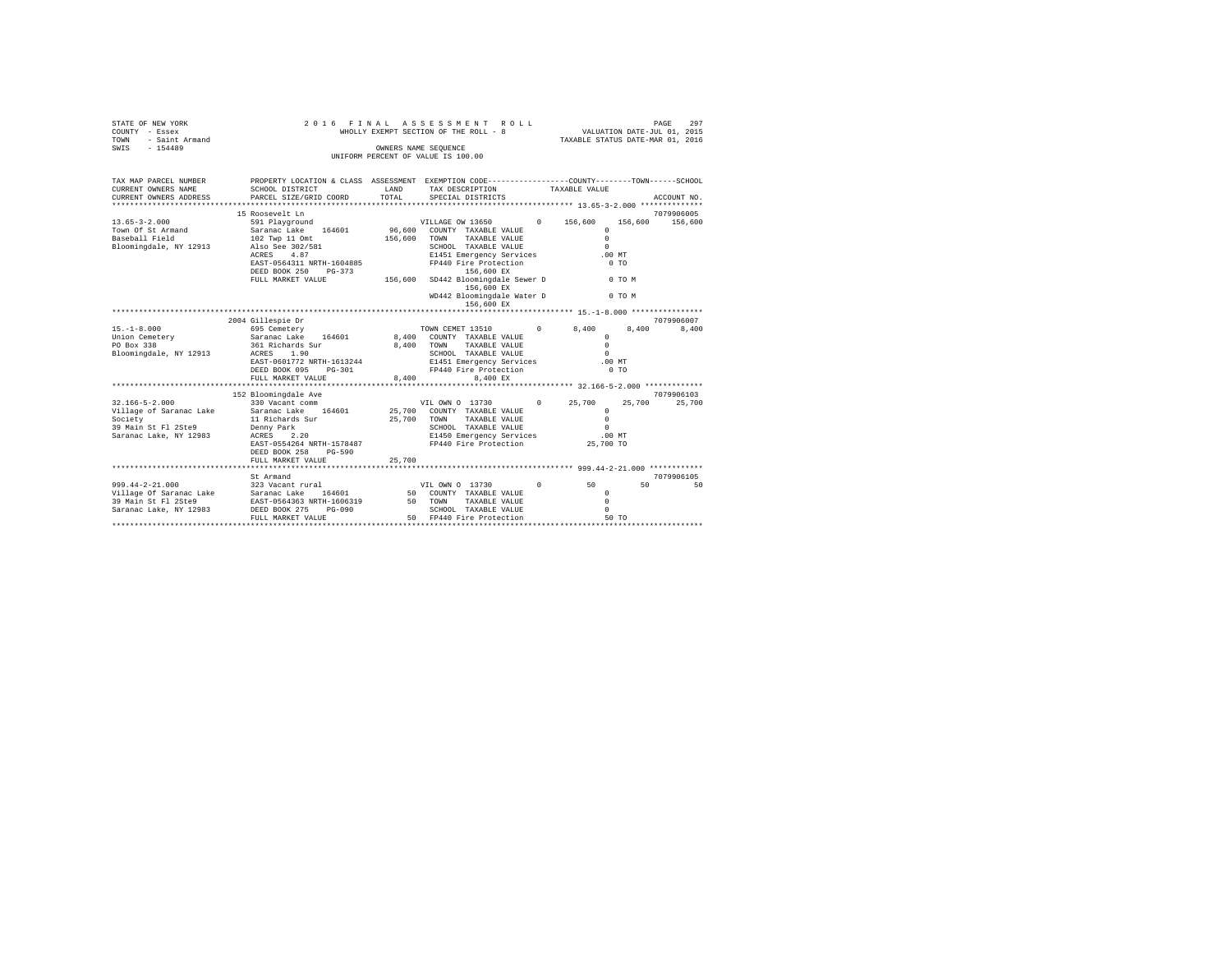| STATE OF NEW YORK   |  |  | 2016 FINAL ASSESSMENT ROLL            |  |  |  | 298<br>PAGE                      |
|---------------------|--|--|---------------------------------------|--|--|--|----------------------------------|
| COUNTY - Essex      |  |  | WHOLLY EXEMPT SECTION OF THE ROLL - 8 |  |  |  | VALUATION DATE-JUL 01, 2015      |
| TOWN - Saint Armand |  |  |                                       |  |  |  | TAXABLE STATUS DATE-MAR 01, 2016 |
| SWIS<br>$-154489$   |  |  |                                       |  |  |  | RPS150/V04/L015                  |
|                     |  |  |                                       |  |  |  | CURRENT DATE 6/24/2016           |
|                     |  |  | UNIFORM PERCENT OF VALUE IS 100.00    |  |  |  |                                  |
|                     |  |  | ROLL SUB SECTION- - TOTALS            |  |  |  |                                  |

# \*\*\* S P E C I A L D I S T R I C T S U M M A R Y \*\*\*

|      |                      | TOTAL   | EXTENSION   | <b>EXTENSION</b> | AD VALOREM | EXEMPT    | TAXABLE |
|------|----------------------|---------|-------------|------------------|------------|-----------|---------|
| CODE | DISTRICT NAME        | PARCELS | <b>TYPE</b> | VALUE            | VALUE      | AMOUNT    | VALUE   |
|      |                      |         |             |                  |            |           |         |
|      | E1450 Emergency Serv |         | 2 MOVTAX    |                  |            |           |         |
|      | E1451 Emergency Serv |         | 33 MOVTAX   |                  |            |           |         |
|      | FP440 Fire Protectio |         | 36 TOTAL    |                  | 13789.150  | 13648.500 | 140,650 |
|      | SD442 Bloomingdale S |         | 11 TOTAL M  |                  | 4973,100   | 4858,200  | 114,900 |
|      | WD442 Bloomingdale W |         | 11 TOTAL M  |                  | 4973,100   | 4858,200  | 114,900 |

# \*\*\* S C H O O L D I S T R I C T S U M M A R Y \*\*\*

| CODE   | DISTRICT NAME | TOTAL<br>PARCELS | ASSESSED<br>LAND | ASSESSED<br>TOTAL | EXEMPT<br>AMOUNT | TOTAL<br>TAXABLE | STAR<br>AMOUNT | STAR<br>TAXABLE |
|--------|---------------|------------------|------------------|-------------------|------------------|------------------|----------------|-----------------|
| 164601 | Saranac Lake  | 36               | 1542,750         | 13789.150         | 13789.150        |                  |                |                 |
|        | SUB-TOTAL     | 36               | 1542,750         | 13789.150         | 13789.150        |                  |                |                 |
|        | TOTAL         | 36               | 1542,750         | 13789.150         | 13789.150        |                  |                |                 |

# \*\*\* S Y S T E M C O D E S S U M M A R Y \*\*\*

# NO SYSTEM EXEMPTIONS AT THIS LEVEL

# \*\*\* E X E M P T I O N S U M M A R Y \*\*\*

| CODE  | DESCRIPTION | TOTAL<br>PARCELS    | COUNTY   | TOWN     | SCHOOL   |
|-------|-------------|---------------------|----------|----------|----------|
| 12100 | N.Y. STATE  |                     | 12,300   | 12,300   | 12,300   |
| 13500 | TOWN OWN I  | 16                  | 7736.700 | 7736,700 | 7736.700 |
| 13510 | TOWN CEMET  | o<br>۷              | 20,900   | 20,900   | 20,900   |
| 13650 | VILLAGE OW  |                     | 156,600  | 156,600  | 156,600  |
| 13730 | VIL OWN O   | n                   | 25,750   | 25,750   | 25,750   |
| 13800 | SCHOOL DST  | $\sim$              | 2086,900 | 2086,900 | 2086,900 |
| 21600 | CHURCH PAR  |                     | 114,900  | 114,900  | 114,900  |
| 25110 | CONST REL   |                     | 512,300  | 512,300  | 512,300  |
| 25120 | CONST ED    | $\hat{\phantom{a}}$ | 1412,500 | 1412,500 | 1412.500 |
| 26400 | VOL F DEPT  | 5                   | 436,900  | 436,900  | 436,900  |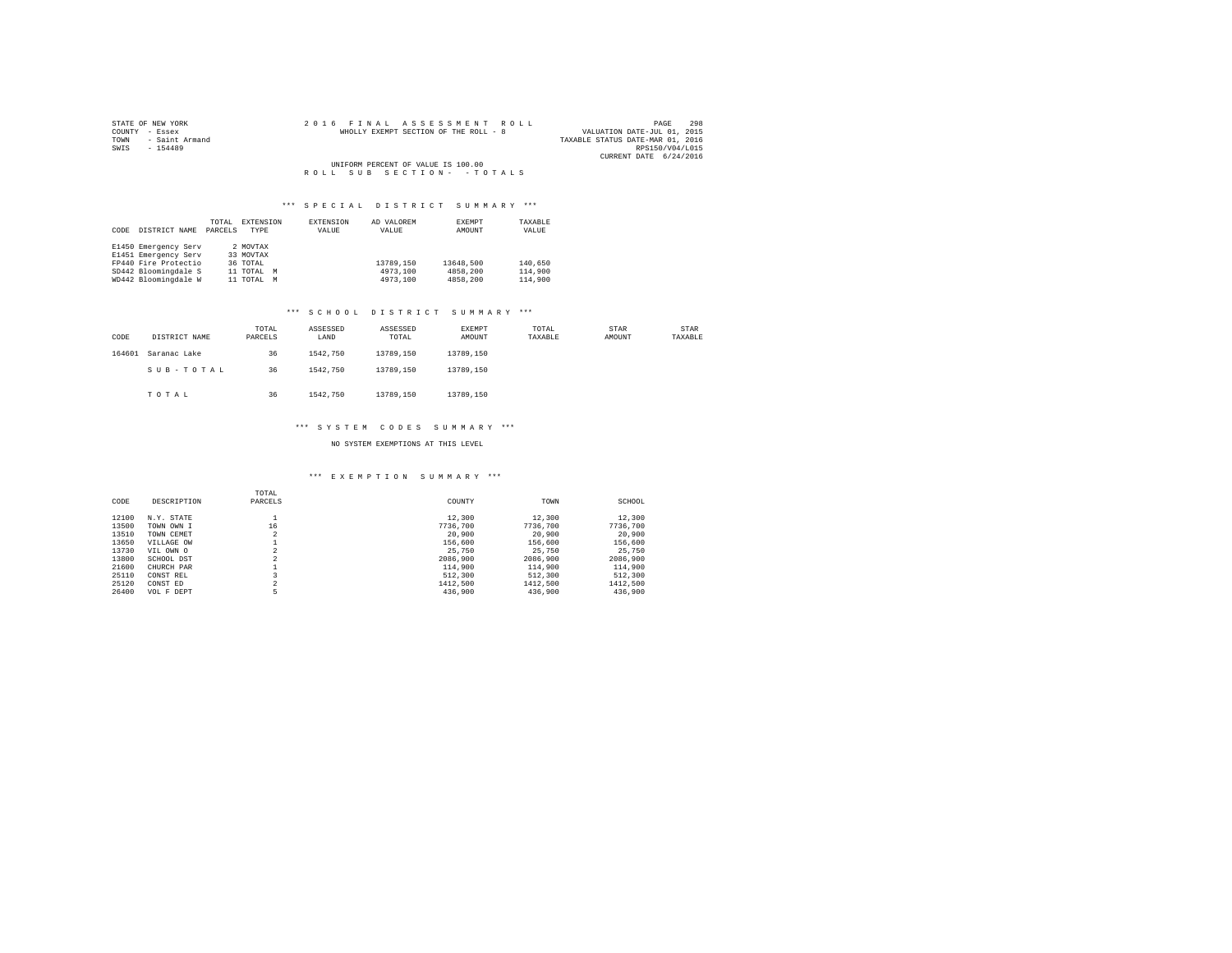| COUNTY<br>TOWN<br>SWIS | STATE OF NEW YORK<br>- Essex<br>- Saint Armand<br>$-154489$ |              | 2016     | FTNAL    | ASSESSMENT<br>WHOLLY EXEMPT SECTION OF THE ROLL - 8 | R 0 L L |           | VALUATION DATE-JUL 01, 2015<br>TAXABLE STATUS DATE-MAR 01, 2016<br>CURRENT DATE 6/24/2016 | 299<br>PAGE<br>RPS150/V04/L015 |
|------------------------|-------------------------------------------------------------|--------------|----------|----------|-----------------------------------------------------|---------|-----------|-------------------------------------------------------------------------------------------|--------------------------------|
|                        |                                                             |              |          |          | UNIFORM PERCENT OF VALUE IS 100.00                  |         |           |                                                                                           |                                |
|                        |                                                             |              | ROLL.    | SUB      | SECTION - - TOTALS                                  |         |           |                                                                                           |                                |
|                        |                                                             |              |          |          |                                                     |         |           |                                                                                           |                                |
|                        |                                                             |              |          |          | *** EXEMPTION SUMMARY ***                           |         |           |                                                                                           |                                |
|                        |                                                             | TOTAL        |          |          |                                                     |         |           |                                                                                           |                                |
| CODE                   | DESCRIPTION                                                 | PARCELS      |          |          | COUNTY                                              |         | TOWN      | SCHOOL                                                                                    |                                |
| 28110                  | NFP HO TCS                                                  | $\mathbf{1}$ |          |          | 1273,400                                            |         | 1273,400  | 1273,400                                                                                  |                                |
|                        | TOTAL                                                       | 36           |          |          | 13789.150                                           |         | 13789.150 | 13789.150                                                                                 |                                |
|                        |                                                             |              |          |          |                                                     |         |           |                                                                                           |                                |
|                        |                                                             |              |          |          | *** GRAND TOTALS ***                                |         |           |                                                                                           |                                |
| ROLL                   |                                                             | TOTAL        | ASSESSED | ASSESSED |                                                     | TAXABLE | TAXABLE   | TAXABLE                                                                                   | STAR                           |
| <b>SEC</b>             | DESCRIPTION                                                 | PARCELS      | LAND     | TOTAL    |                                                     | COUNTY  | TOWN      | SCHOOL                                                                                    | TAXABLE                        |

8 WHOLLY EXEMPT 36 1542,750 13789,150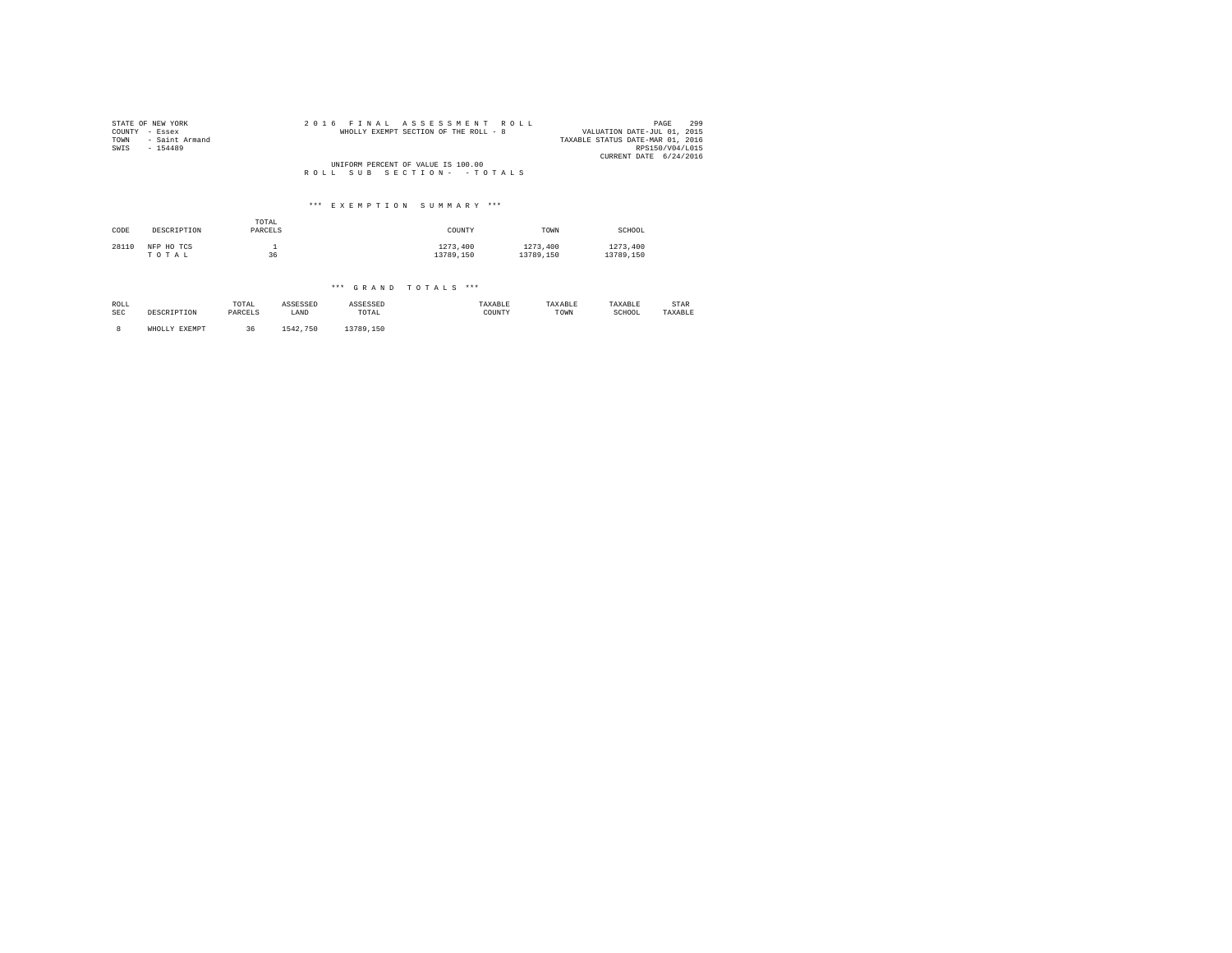| STATE OF NEW YORK      | 2016 FINAL ASSESSMENT ROLL            | 300<br>PAGE                      |
|------------------------|---------------------------------------|----------------------------------|
| COUNTY - Essex         | WHOLLY EXEMPT SECTION OF THE ROLL - 8 | VALUATION DATE-JUL 01, 2015      |
| - Saint Armand<br>TOWN |                                       | TAXABLE STATUS DATE-MAR 01, 2016 |
| SWIS<br>$-154489$      |                                       | RPS150/V04/L015                  |
|                        | UNIFORM PERCENT OF VALUE IS 100.00    | CURRENT DATE 6/24/2016           |
|                        |                                       |                                  |
|                        | ROLL SECTION TOTALS                   |                                  |

# \*\*\* S P E C I A L D I S T R I C T S U M M A R Y \*\*\*

|      |                      | TOTAL   | EXTENSION   |   | <b>EXTENSION</b> | AD VALOREM | EXEMPT    | TAXABLE |
|------|----------------------|---------|-------------|---|------------------|------------|-----------|---------|
| CODE | DISTRICT NAME        | PARCELS | <b>TYPE</b> |   | VALUE            | VALUE      | AMOUNT    | VALUE   |
|      |                      |         |             |   |                  |            |           |         |
|      | E1450 Emergency Serv |         | 2 MOVTAX    |   |                  |            |           |         |
|      | E1451 Emergency Serv |         | 33 MOVTAX   |   |                  |            |           |         |
|      | FP440 Fire Protectio |         | 36 TOTAL    |   |                  | 13789.150  | 13648.500 | 140,650 |
|      | SD442 Bloomingdale S |         | 11 TOTAL M  |   |                  | 4973,100   | 4858,200  | 114,900 |
|      | WD442 Bloomingdale W |         | 11 TOTAL    | M |                  | 4973,100   | 4858,200  | 114,900 |

# \*\*\* S C H O O L D I S T R I C T S U M M A R Y \*\*\*

| CODE   | DISTRICT NAME | TOTAL<br>PARCELS | ASSESSED<br>LAND | ASSESSED<br>TOTAL | <b>EXEMPT</b><br>AMOUNT | TOTAL<br>TAXABLE | STAR<br>AMOUNT | STAR<br>TAXABLE |
|--------|---------------|------------------|------------------|-------------------|-------------------------|------------------|----------------|-----------------|
| 164601 | Saranac Lake  | 36               | 1542,750         | 13789.150         | 13789.150               |                  |                |                 |
|        | SUB-TOTAL     | 36               | 1542,750         | 13789.150         | 13789.150               |                  |                |                 |
|        | TOTAL         | 36               | 1542,750         | 13789.150         | 13789.150               |                  |                |                 |

#### \*\*\* S Y S T E M C O D E S S U M M A R Y \*\*\*

# NO SYSTEM EXEMPTIONS AT THIS LEVEL

#### \*\*\* E X E M P T I O N S U M M A R Y \*\*\*

| CODE  | DESCRIPTION | TOTAL<br>PARCELS    | COUNTY   | TOWN     | SCHOOL   |
|-------|-------------|---------------------|----------|----------|----------|
| 12100 | N.Y. STATE  |                     | 12,300   | 12,300   | 12,300   |
| 13500 | TOWN OWN I  | 16                  | 7736.700 | 7736,700 | 7736.700 |
| 13510 | TOWN CEMET  | o<br>۷              | 20,900   | 20,900   | 20,900   |
| 13650 | VILLAGE OW  |                     | 156,600  | 156,600  | 156,600  |
| 13730 | VIL OWN O   | n                   | 25,750   | 25,750   | 25,750   |
| 13800 | SCHOOL DST  | $\sim$              | 2086,900 | 2086,900 | 2086,900 |
| 21600 | CHURCH PAR  |                     | 114,900  | 114,900  | 114,900  |
| 25110 | CONST REL   |                     | 512,300  | 512,300  | 512,300  |
| 25120 | CONST ED    | $\hat{\phantom{a}}$ | 1412,500 | 1412,500 | 1412.500 |
| 26400 | VOL F DEPT  | 5                   | 436,900  | 436,900  | 436,900  |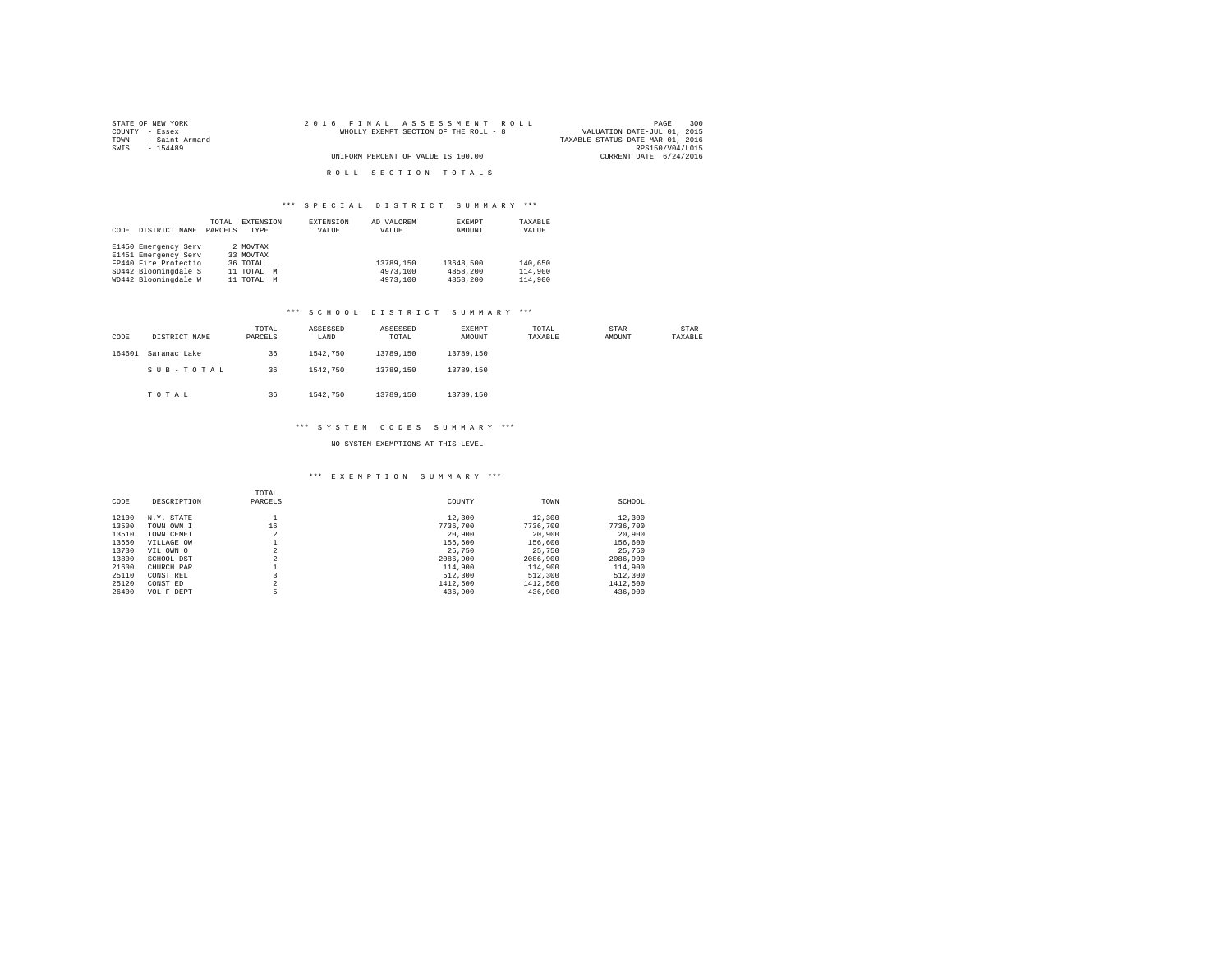| 2016<br>ROLL.<br>F T N A T.<br>ASSESSMENT<br>WHOLLY EXEMPT SECTION OF THE ROLL - 8<br>UNIFORM PERCENT OF VALUE IS 100.00 | 301<br>PAGE<br>VALUATION DATE-JUL 01, 2015<br>TAXABLE STATUS DATE-MAR 01, 2016<br>RPS150/V04/L015<br>CURRENT DATE 6/24/2016 |
|--------------------------------------------------------------------------------------------------------------------------|-----------------------------------------------------------------------------------------------------------------------------|
| SECTION TOTALS<br>ROLL.                                                                                                  |                                                                                                                             |
| *** EXEMPTION SUMMARY ***                                                                                                |                                                                                                                             |
| COUNTY                                                                                                                   | SCHOOL<br>TOWN                                                                                                              |
| 1273,400<br>13789.150                                                                                                    | 1273.400<br>1273,400<br>13789.150<br>13789.150                                                                              |
|                                                                                                                          |                                                                                                                             |

| ROLL<br>SEC | TOTAL<br>ASSESSED<br>DESCRIPTION<br>PARCELS<br>LAND |    | ASSESSED<br>TOTAL | TAXABLE<br>COUNTY | TAXABLE<br>TOWN | TAXABLE<br>SCHOOL | STAR<br>TAXABLE |  |
|-------------|-----------------------------------------------------|----|-------------------|-------------------|-----------------|-------------------|-----------------|--|
|             | WHOLLY EXEMPT                                       | 36 | 1542,750          | 13789.150         |                 |                   |                 |  |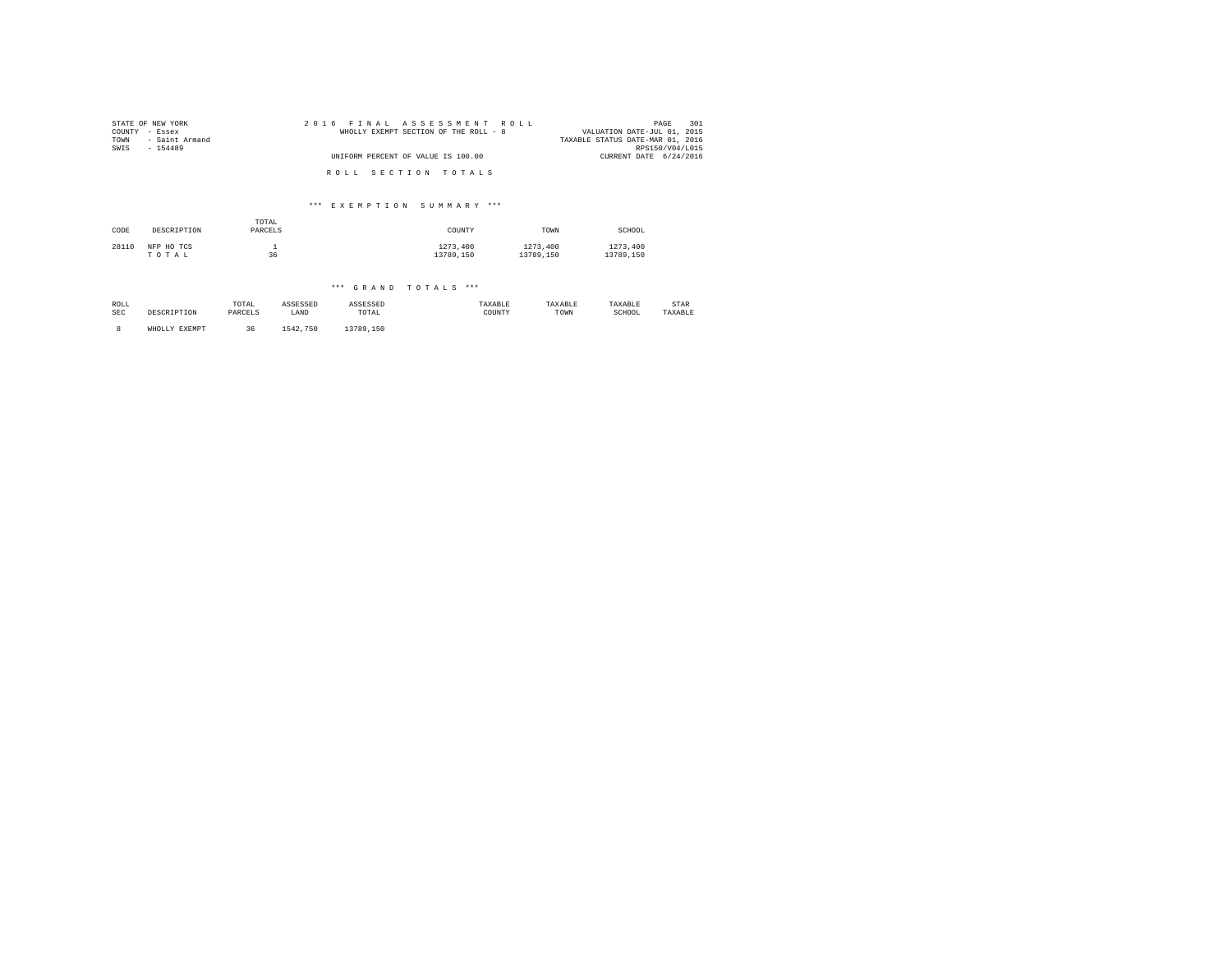|                | STATE OF NEW YORK |  | 2016 FINAL ASSESSMENT ROLL         |                                  | PAGE            | 302 |
|----------------|-------------------|--|------------------------------------|----------------------------------|-----------------|-----|
| COUNTY - Essex |                   |  |                                    | VALUATION DATE-JUL 01, 2015      |                 |     |
| TOWN           | - Saint Armand    |  |                                    | TAXABLE STATUS DATE-MAR 01, 2016 |                 |     |
| SWTS           | $-154489$         |  | SWIS TOTALS                        |                                  | RPS150/V04/L015 |     |
|                |                   |  | UNIFORM PERCENT OF VALUE IS 100.00 | CURRENT DATE 6/24/2016           |                 |     |

# \*\*\* S P E C I A L D I S T R I C T S U M M A R Y \*\*\*

|      |                      | TOTAL   | <b>EXTENSION</b> |               | <b>EXTENSION</b> | AD VALOREM | <b>EXEMPT</b> | TAXABLE    |
|------|----------------------|---------|------------------|---------------|------------------|------------|---------------|------------|
| CODE | DISTRICT NAME        | PARCELS | TYPE             |               | VALUE            | VALUE      | AMOUNT        | VALUE      |
|      | AP904 Apptmnt tax S  |         | 1 MOVTAX         |               | 39.48            |            |               | 39.48      |
|      | OT902 Omitted tax C  |         | 1 MOVTAX         |               | 47.61            |            |               | 47.61      |
|      | OT903 Omitted tax T  |         | 2 MOVTAX         |               | 679.75           |            |               | 679.75     |
|      | E1450 Emergency Serv |         | 358 MOVTAX       |               |                  |            |               |            |
|      | E1451 Emergency Serv |         | 762 MOVTAX       |               |                  |            |               |            |
|      | BTI44 BTI District   |         | 13 MOVTAX        |               |                  |            |               |            |
|      | FP403 Fire Pro LP La |         | 16 TOTAL         |               |                  | 14717.300  |               | 14717,300  |
|      | FP440 Fire Protectio |         | 1,122 TOTAL      |               |                  | 149288.663 | 13648.500     | 135640.163 |
|      | SB440 Trudeau sewer  |         | 1 TOTAL C        |               |                  | 630,300    |               | 630,300    |
|      | SW440 Trudeau sewer  |         | 1 TOTAL          | M             |                  | 630,300    |               | 630,300    |
|      | WB440 Trudeau water  |         | 1 TOTAL          | $\mathcal{C}$ |                  | 630,300    |               | 630,300    |
|      | WD440 Trudeau water  |         | 1 TOTAL          | M             |                  | 630,300    |               | 630,300    |
|      | WD441 Rockledge wate |         | 54 TOTAL         | M             |                  | 8360,300   |               | 8360,300   |
|      | SD442 Bloomingdale S |         | 190 TOTAL        | M             |                  | 27474.400  | 4858,200      | 22616,200  |
|      | WD442 Bloomingdale W |         | 190 TOTAL        | M             |                  | 27474.400  | 4858,200      | 22616,200  |

# \*\*\* S C H O O L D I S T R I C T S U M M A R Y \*\*\*

| CODE   | DISTRICT NAME | TOTAL<br>PARCELS | ASSESSED<br>LAND | ASSESSED<br>TOTAL | EXEMPT<br>AMOUNT | TOTAL<br>TAXABLE | STAR<br>AMOUNT | STAR<br>TAXABLE |
|--------|---------------|------------------|------------------|-------------------|------------------|------------------|----------------|-----------------|
| 164601 | Saranac Lake  | 1,137            | 72553.450        | 164005.963        | 15237.935        | 148768.028       | 12149.105      | 136618.923      |
|        | SUB-TOTAL     | 1,137            | 72553.450        | 164005.963        | 15237.935        | 148768.028       | 12149.105      | 136618.923      |
|        | TOTAL         | 1,137            | 72553.450        | 164005.963        | 15237.935        | 148768.028       | 12149.105      | 136618.923      |

\*\*\* S Y S T E M C O D E S S U M M A R Y \*\*\*

NO SYSTEM EXEMPTIONS AT THIS LEVEL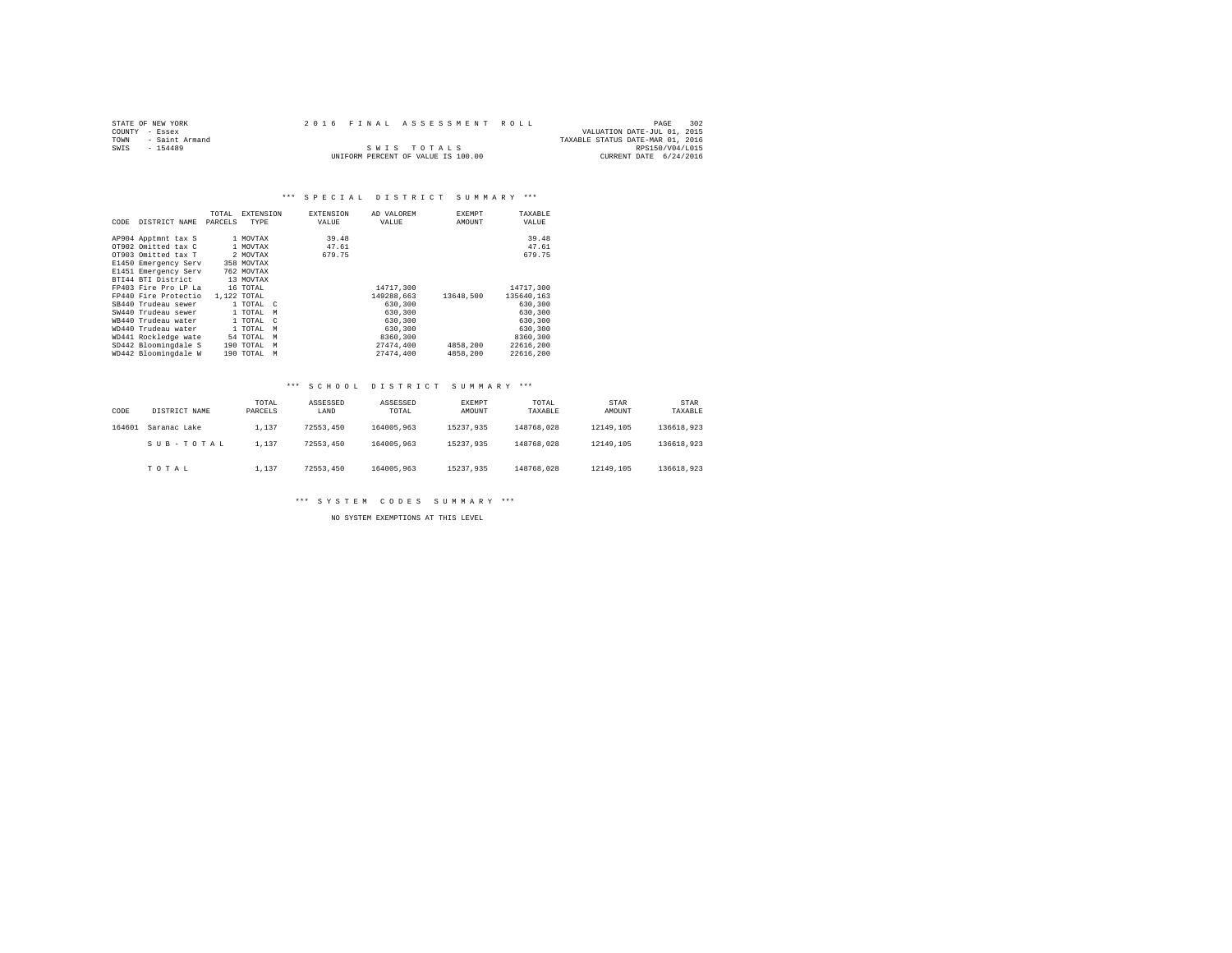|                | STATE OF NEW YORK |  | 2016 FINAL ASSESSMENT ROLL         |                                  | PAGE            | 303 |
|----------------|-------------------|--|------------------------------------|----------------------------------|-----------------|-----|
| COUNTY - Essex |                   |  |                                    | VALUATION DATE-JUL 01, 2015      |                 |     |
| TOWN           | - Saint Armand    |  |                                    | TAXABLE STATUS DATE-MAR 01, 2016 |                 |     |
| SWTS           | $-154489$         |  | SWIS TOTALS                        |                                  | RPS150/V04/L015 |     |
|                |                   |  | UNIFORM PERCENT OF VALUE IS 100.00 | CURRENT DATE 6/24/2016           |                 |     |

# \*\*\* E X E M P T I O N S U M M A R Y \*\*\*

|       |             | TOTAL          |           |           |           |
|-------|-------------|----------------|-----------|-----------|-----------|
| CODE  | DESCRIPTION | PARCELS        | COUNTY    | TOWN      | SCHOOL    |
| 12100 | N.Y. STATE  |                | 12,300    | 12,300    | 12,300    |
| 13500 | TOWN OWN I  | 16             | 7736,700  | 7736,700  | 7736,700  |
| 13510 | TOWN CEMET  | $\overline{2}$ | 20,900    | 20,900    | 20,900    |
| 13650 | VILLAGE OW  |                | 156,600   | 156,600   | 156,600   |
| 13730 | VIL OWN O   | $\overline{a}$ | 25,750    | 25,750    | 25,750    |
| 13800 | SCHOOL DST  |                | 2086,900  | 2086,900  | 2086,900  |
| 18020 | IND DEVLP   |                | 291,465   | 291,465   | 291,465   |
| 21600 | CHURCH PAR  |                | 114,900   | 114,900   | 114,900   |
| 25110 | CONST REL   | 3              | 512,300   | 512,300   | 512,300   |
| 25120 | CONST ED    | $\overline{a}$ | 1412,500  | 1412,500  | 1412,500  |
| 26400 | VOL F DEPT  | 5              | 436,900   | 436,900   | 436,900   |
| 28110 | NFP HO TCS  |                | 1273,400  | 1273,400  | 1273,400  |
| 41120 | VETWAR CTS  | 16             | 216,225   | 216,225   | 93,225    |
| 41130 | VETCOM CTS  | 24             | 585,800   | 585,800   | 240,000   |
| 41140 | VETDIS CTS  | 10             | 320,850   | 320,850   | 164,505   |
| 41400 | CLERGY      | $\overline{2}$ | 3,000     | 3,000     | 3,000     |
| 41800 | AGED ALL    | 8              | 387,200   | 387,200   | 394,700   |
| 41801 | AGED C/T    |                | 38,950    | 38,950    |           |
| 41804 | AGED S      | $\mathbf{3}$   |           |           | 88,370    |
| 41834 | SR<br>STAR  | 70             |           |           | 4288,905  |
| 41854 | RES. STAR   | 264            |           |           | 7860,200  |
| 47460 | PRIV FOR    | 6              | 173.520   | 173,520   | 173,520   |
|       | TOTAL       | 441            | 15806,160 | 15806,160 | 27387.040 |

| ROLL<br><b>SEC</b> | DESCRIPTION       | TOTAL<br>PARCELS | ASSESSED<br>LAND | ASSESSED<br>TOTAL | TAXABLE<br>COUNTY | TAXABLE<br>TOWN | TAXABLE<br>SCHOOL | STAR<br>TAXABLE |
|--------------------|-------------------|------------------|------------------|-------------------|-------------------|-----------------|-------------------|-----------------|
|                    | TAXABLE           | 880              | 37059,103        | 103690.753        | 101673.743        | 101673.743      | 102241.968        | 90092.863       |
|                    | STATE OWNED LAND  | 202              | 33701.597        | 35223.687         | 35223.687         | 35223.687       | 35223.687         | 35223.687       |
|                    | SPECIAL FRANCHISE |                  |                  | 1015,291          | 1015,291          | 1015.291        | 1015,291          | 1015,291        |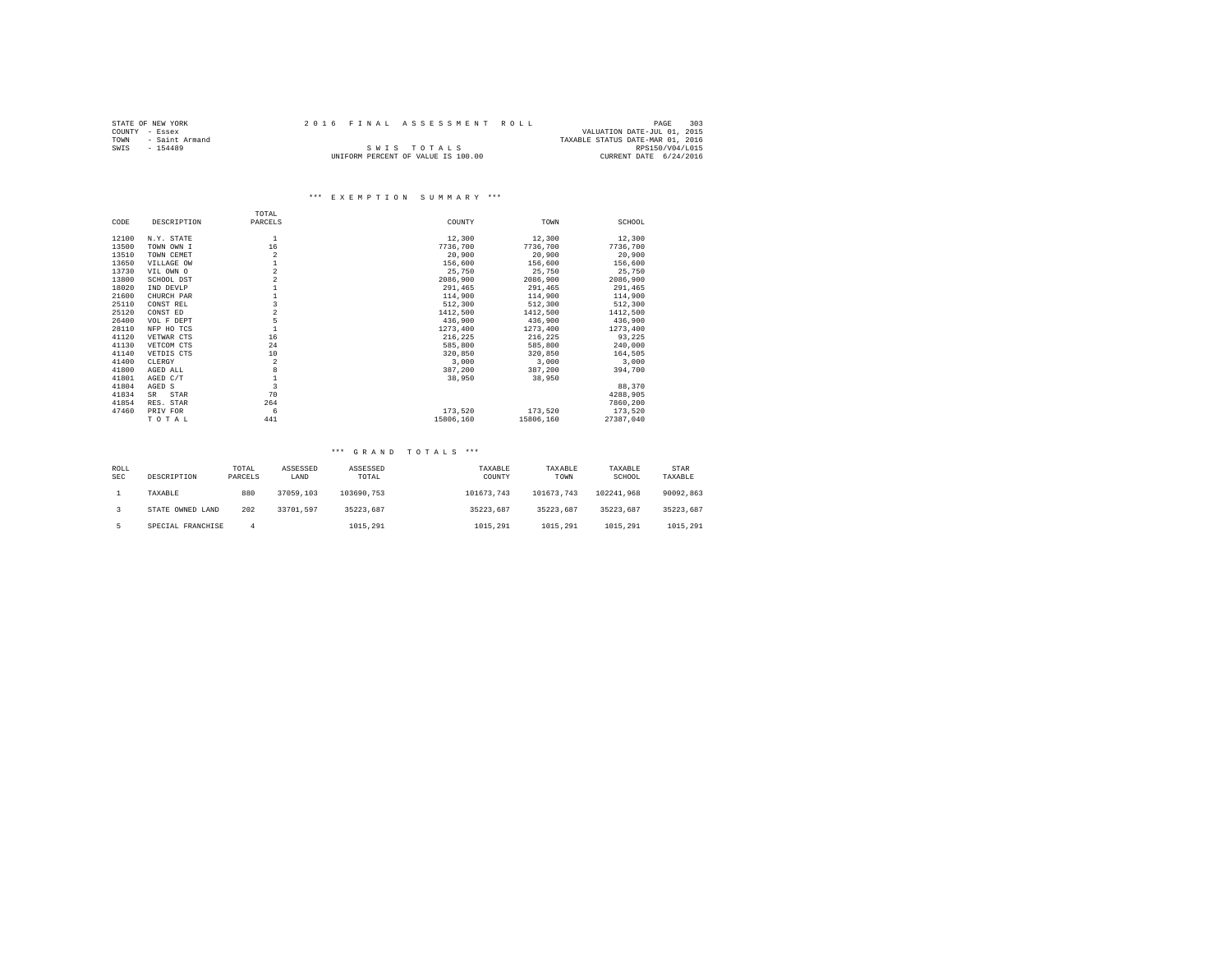|                | STATE OF NEW YORK |  |  |  | 2016 FINAL ASSESSMENT ROLL         |  |  |                                  | PAGE            | 304 |
|----------------|-------------------|--|--|--|------------------------------------|--|--|----------------------------------|-----------------|-----|
| COUNTY - Essex |                   |  |  |  |                                    |  |  | VALUATION DATE-JUL 01, 2015      |                 |     |
| TOWN           | - Saint Armand    |  |  |  |                                    |  |  | TAXABLE STATUS DATE-MAR 01, 2016 |                 |     |
| SWIS           | $-154489$         |  |  |  | SWIS TOTALS                        |  |  |                                  | RPS150/V04/L015 |     |
|                |                   |  |  |  | UNIFORM PERCENT OF VALUE IS 100.00 |  |  | CURRENT DATE 6/24/2016           |                 |     |

| ROLL<br><b>SEC</b> | DESCRIPTION      | TOTAL<br>PARCELS | ASSESSED<br>LAND | ASSESSED<br>TOTAL | TAXABLE<br>COUNTY | TAXABLE<br>TOWN | TAXABLE<br>SCHOOL | STAR<br>TAXABLE |
|--------------------|------------------|------------------|------------------|-------------------|-------------------|-----------------|-------------------|-----------------|
| б.                 | UTILITIES & N.C. | 15               | 250,000          | 10287.082         | 10287.082         | 10287.082       | 10287.082         | 10287.082       |
| 8                  | WHOLLY EXEMPT    | 36               | 1542,750         | 13789,150         |                   |                 |                   |                 |
| $\star$            | SUB<br>TOTAL     | 1,137            | 72553.450        | 164005,963        | 148199,803        | 148199.803      | 148768.028        | 136618.923      |
| $***$              | GRAND TOTAL      | 1,137            | 72553.450        | 164005,963        | 148199,803        | 148199.803      | 148768.028        | 136618.923      |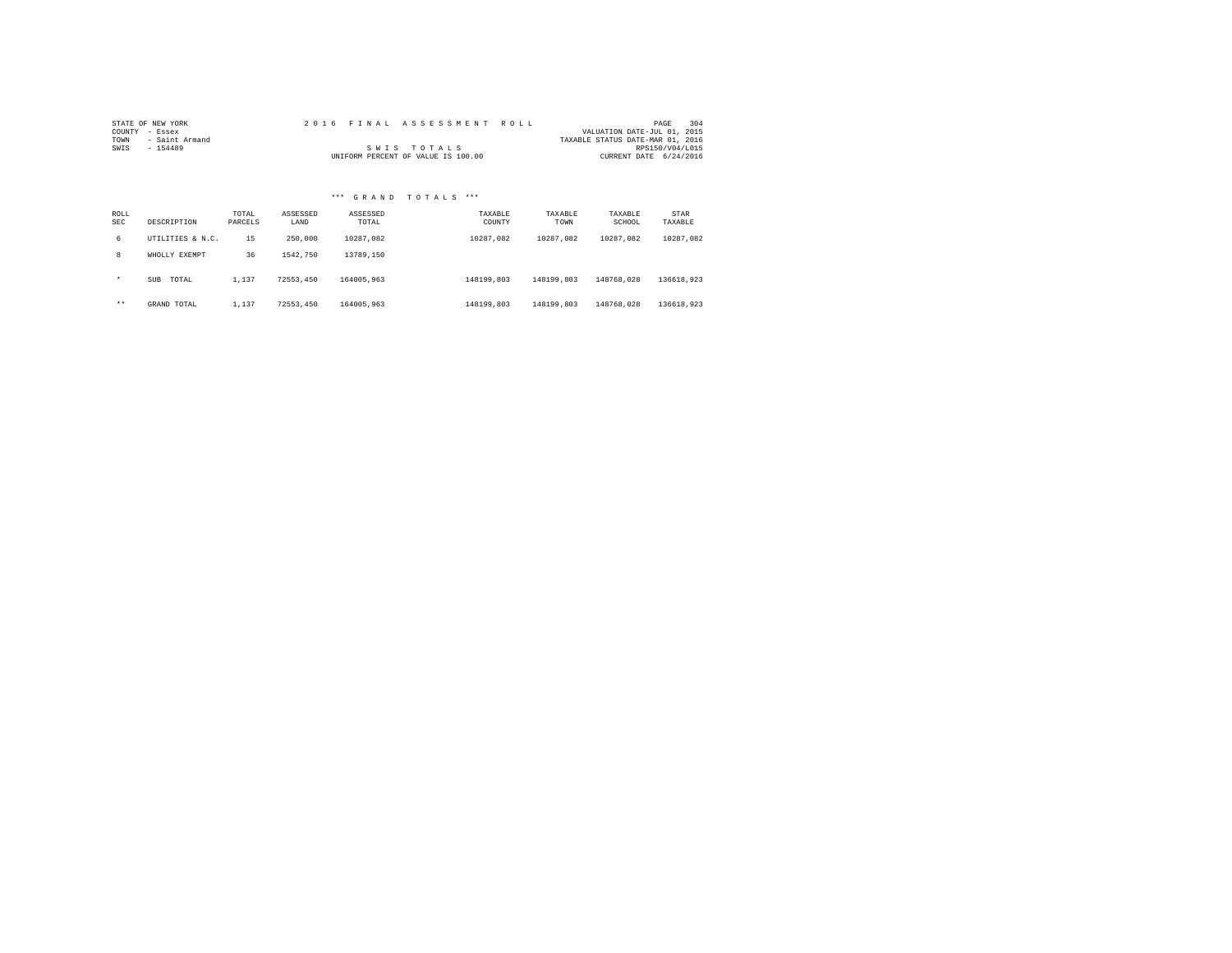| STATE OF NEW YORK   |  | 2016 FINAL ASSESSMENT ROLL         |                                  | PAGE            | 305 |
|---------------------|--|------------------------------------|----------------------------------|-----------------|-----|
| COUNTY - Essex      |  | TOWN TOTALS                        | VALUATION DATE-JUL 01, 2015      |                 |     |
| TOWN - Saint Armand |  |                                    | TAXABLE STATUS DATE-MAR 01, 2016 |                 |     |
| SWTS<br>$-1544$     |  |                                    |                                  | RPS150/V04/L015 |     |
|                     |  | UNIFORM PERCENT OF VALUE IS 100.00 | CURRENT DATE 6/24/2016           |                 |     |

# \*\*\* SPECIAL DISTRICT SUMMARY \*\*\*

|      |                      | TOTAL   | <b>EXTENSION</b>        | <b>EXTENSION</b> | AD VALOREM | <b>EXEMPT</b> | TAXABLE    |
|------|----------------------|---------|-------------------------|------------------|------------|---------------|------------|
| CODE | DISTRICT NAME        | PARCELS | TYPE                    | VALUE            | VALUE      | AMOUNT        | VALUE      |
|      |                      |         |                         |                  |            |               |            |
|      | AP904 Apptmnt tax S  |         | 1 MOVTAX                | 39.48            |            |               | 39.48      |
|      | OT902 Omitted tax C  |         | 1 MOVTAX                | 47.61            |            |               | 47.61      |
|      | OT903 Omitted tax T  |         | 2 MOVTAX                | 679.75           |            |               | 679.75     |
|      | E1450 Emergency Serv |         | 358 MOVTAX              |                  |            |               |            |
|      | E1451 Emergency Serv |         | 762 MOVTAX              |                  |            |               |            |
|      | E1480 Emergency Serv |         | 108 MOVTAX              |                  |            |               |            |
|      | BTI44 BTI District   |         | 13 MOVTAX               |                  |            |               |            |
|      | FP403 Fire Pro LP La |         | 16 TOTAL                |                  | 14717,300  |               | 14717,300  |
|      | FP440 Fire Protectio |         | 1,122 TOTAL             |                  | 149288.663 | 13648,500     | 135640.163 |
|      | SB440 Trudeau sewer  |         | 1 TOTAL C               |                  | 630,300    |               | 630,300    |
|      | SW440 Trudeau sewer  |         | 1 TOTAL<br>M            |                  | 630,300    |               | 630,300    |
|      | WB440 Trudeau water  |         | 1 TOTAL<br>$\mathbb{C}$ |                  | 630,300    |               | 630,300    |
|      | WD440 Trudeau water  |         | 1 TOTAL<br>M            |                  | 630,300    |               | 630,300    |
|      | WD441 Rockledge wate |         | 54 TOTAL<br>M           |                  | 8360,300   |               | 8360,300   |
|      | SD442 Bloomingdale S |         | 190 TOTAL<br>M          |                  | 27474.400  | 4858,200      | 22616,200  |
|      | WD442 Bloomingdale W |         | 190 TOTAL<br>M          |                  | 27474.400  | 4858,200      | 22616.200  |

# \*\*\* S C H O O L D I S T R I C T S U M M A R Y \*\*\*

| CODE             | DISTRICT NAME                      | TOTAL<br>PARCELS | ASSESSED<br>LAND | ASSESSED<br>TOTAL | EXEMPT<br>AMOUNT | TOTAL<br>TAXABLE | STAR<br>AMOUNT | <b>STAR</b><br>TAXABLE |
|------------------|------------------------------------|------------------|------------------|-------------------|------------------|------------------|----------------|------------------------|
| 164601<br>999999 | Saranac Lake<br>Schl Apportionment | 1.251            | 78100.350        | 192404,440        | 26607.385        | 165797.055       | 13576.755      | 152220.300             |
|                  | SUB-TOTAL                          | 1.252            | 78100.350        | 192404,440        | 26607.385        | 165797.055       | 13576.755      | 152220.300             |
|                  | TOTAL                              | 1.252            | 78100.350        | 192404,440        | 26607.385        | 165797.055       | 13576.755      | 152220.300             |

\*\*\* S Y S T E M C O D E S S U M M A R Y \*\*\*

NO SYSTEM EXEMPTIONS AT THIS LEVEL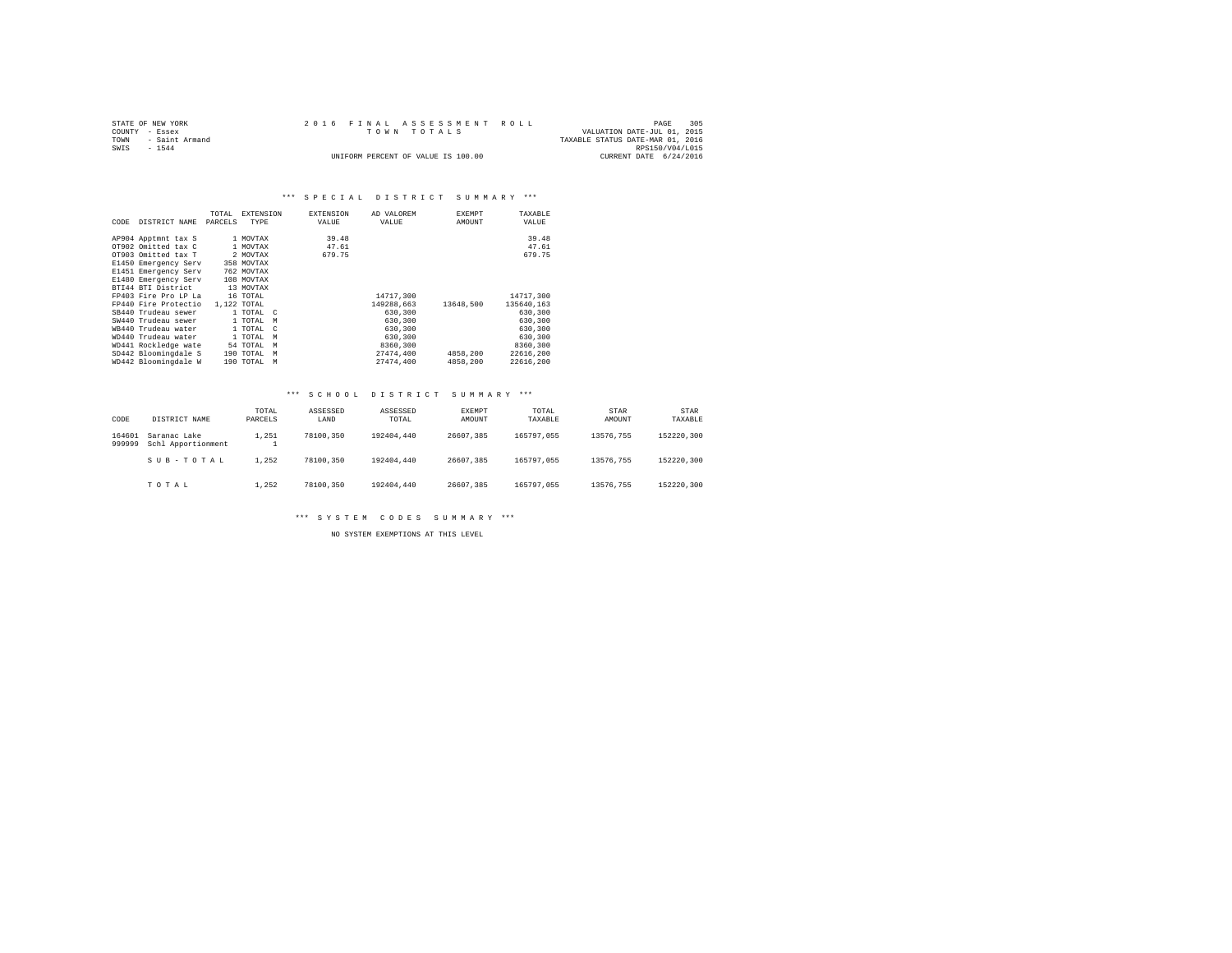|      | STATE OF NEW YORK   |  | 2016 FINAL ASSESSMENT ROLL         |                                  | PAGE            | 306 |
|------|---------------------|--|------------------------------------|----------------------------------|-----------------|-----|
|      | COUNTY - Essex      |  | TOWN TOTALS                        | VALUATION DATE-JUL 01, 2015      |                 |     |
|      | TOWN - Saint Armand |  |                                    | TAXABLE STATUS DATE-MAR 01, 2016 |                 |     |
| SWIS | $-1544$             |  |                                    |                                  | RPS150/V04/L015 |     |
|      |                     |  | UNIFORM PERCENT OF VALUE IS 100.00 | CURRENT DATE 6/24/2016           |                 |     |

# \*\*\* E X E M P T I O N S U M M A R Y \*\*\*

|       |             | TOTAL                   |           |           |           |           |
|-------|-------------|-------------------------|-----------|-----------|-----------|-----------|
| CODE  | DESCRIPTION | PARCELS                 | VILLAGE   | COUNTY    | TOWN      | SCHOOL    |
| 12100 | N.Y. STATE  | $\mathbf{1}$            |           | 12,300    | 12,300    | 12,300    |
| 13500 | TOWN OWN I  | 17                      | 900       | 7737.600  | 7737.600  | 7737,600  |
| 13510 | TOWN CEMET  | $\overline{2}$          |           | 20,900    | 20,900    | 20,900    |
| 13650 | VILLAGE OW  | 4                       | 4437.500  | 4594,100  | 4594,100  | 4594.100  |
| 13730 | VIL OWN O   | 4                       | 7,500     | 33,250    | 33,250    | 33,250    |
| 13800 | SCHOOL DST  | $\overline{a}$          |           | 2086,900  | 2086,900  | 2086,900  |
| 18020 | IND DEVLP   |                         |           | 291.465   | 291,465   | 291,465   |
| 21600 | CHURCH PAR  |                         |           | 114,900   | 114,900   | 114,900   |
| 25110 | CONST REL   | 3                       |           | 512,300   | 512,300   | 512,300   |
| 25120 | CONST ED    |                         |           | 1412,500  | 1412,500  | 1412.500  |
| 25300 | NP ORGANIZ  |                         | 6695,300  | 6695,300  | 6695,300  | 6695,300  |
| 26250 | HIST SOC    |                         | 120,300   | 120,300   | 120,300   | 120,300   |
| 26400 | VOL F DEPT  | 5                       |           | 436,900   | 436,900   | 436,900   |
| 28110 | NFP HO TCS  |                         |           | 1273,400  | 1273.400  | 1273,400  |
| 41120 | VETWAR CTS  | 19                      | 54,000    | 261,225   | 261.225   | 111,225   |
| 41130 | VETCOM CTS  | 25                      | 30,000    | 610,800   | 610,800   | 250,000   |
| 41140 | VETDIS CTS  | 11                      |           | 370,850   | 370,850   | 184,505   |
| 41400 | CLERGY      | $\overline{a}$          |           | 3,000     | 3,000     | 3,000     |
| 41800 | AGED ALL    | 9                       | 59,950    | 447.150   | 447.150   | 454,650   |
| 41801 | AGED C/T    |                         |           | 38,950    | 38,950    |           |
| 41804 | AGED S      | $\overline{\mathbf{3}}$ |           |           |           | 88,370    |
| 41834 | STAR<br>SR. | 80                      |           |           |           | 4936,555  |
| 41854 | RES. STAR   | 290                     |           |           |           | 8640.200  |
| 47460 | PRIV FOR    | 6                       |           | 173.520   | 173.520   | 173.520   |
|       | TOTAL       | 491                     | 11405,450 | 27247.610 | 27247.610 | 40184,140 |

| ROLL<br><b>SEC</b> | DESCRIPTION      | TOTAL<br>PARCELS | ASSESSED<br>LAND | ASSESSED<br>TOTAL | TAXABLE<br>VILLAGE | TAXABLE<br>COUNTY | TAXABLE<br>TOWN | TAXABLE<br>SCHOOL | STAR<br>TAXABLE |
|--------------------|------------------|------------------|------------------|-------------------|--------------------|-------------------|-----------------|-------------------|-----------------|
|                    | TAXABLE          | 979              | 41311.803        | 120109.853        | 16275.150          | 117912.893        | 117912.893      | 118553.118        | 104976.363      |
|                    | STATE OWNED LAND | 202              | 33701.597        | 35223.687         |                    | 35223.687         | 35223.687       | 35223.687         | 35223.687       |